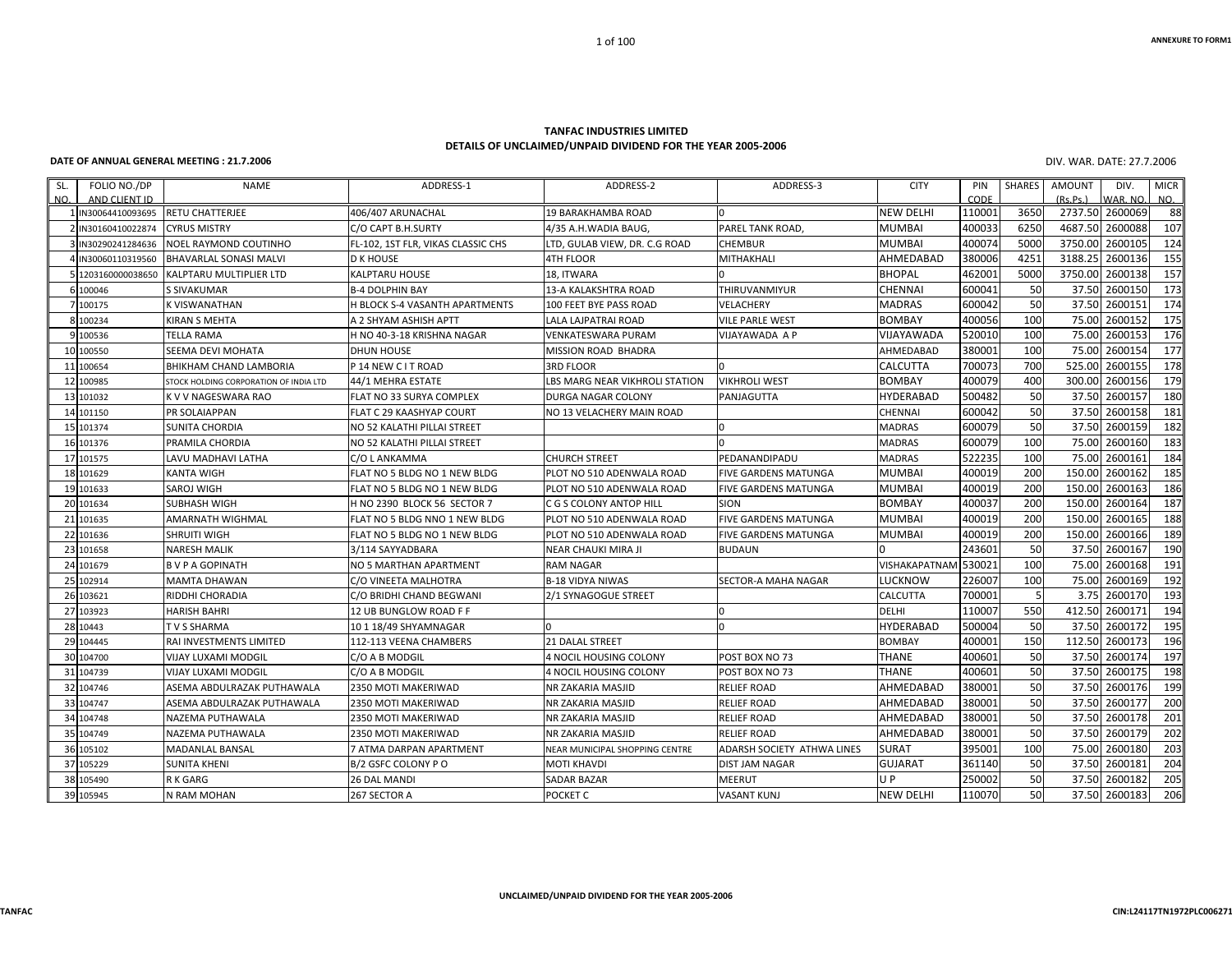| SL. | FOLIO NO./DP  | NAME                            | ADDRESS-1                                | ADDRESS-2                            | ADDRESS-3                       | <b>CITY</b>      | PIN    | <b>SHARES</b> | AMOUNT   | DIV.          | <b>MICR</b> |
|-----|---------------|---------------------------------|------------------------------------------|--------------------------------------|---------------------------------|------------------|--------|---------------|----------|---------------|-------------|
| NO. | AND CLIENT ID |                                 |                                          |                                      |                                 |                  | CODE   |               | (Rs.Ps.) | VAR. NO       | NO.         |
|     | 40 10761      | <b>BOHARA SHANTILAL JAIN</b>    | C/O BOHRA S J & CO CHARTERED ACCTS       | <b>NEAR KATI DHARWAJA</b>            |                                 | <b>RAICHUR</b>   | 584101 | 50            | 37.50    | 2600184       | 207         |
|     | 41 10763      | <b>SUREKHA S BOHARA</b>         | C/O BOHARA S J & CO CHARTERED ACCOUN     | <b>NEAR KATI DARWAJA</b>             |                                 | <b>RAICHUR</b>   | 584101 | 50            | 37.50    | 2600185       | 208         |
|     | 42 12047      | <b>RAJEEV RAWAT</b>             | 59 RAM NAGAR SHOPING CENTRE              |                                      |                                 | <b>JAIPUR</b>    | 302016 | 50            | 37.50    | 2600186       | 209         |
|     | 43 1292       | KRISHNA THAKER                  | OPP KAPOL BOARDING                       | RAJMAHAL ROAD                        |                                 | AMRELI           | 364601 | 50            | 37.50    | 2600187       | 210         |
|     | 44 13478      | SHYAM GOPAL SRIVASTAVA          | 3A/82 AZAD NAGAR                         |                                      |                                 | <b>KANPUR</b>    | 208002 | 50            | 37.50    | 2600188       | 211         |
|     | 45 13531      | RAJIV KUMAR AGARWAL             | 59/43 BIRHANA ROAD                       |                                      |                                 | KANPUR           | 208001 | 50            | 37.50    | 2600189       | 212         |
|     | 46 14344      | M S JAGADEESAN                  | C/O J M S LORRY SERVICE                  | N KOSAVAMPATTI P O NAMAKKAL          |                                 |                  | 637002 | 50            | 37.50    | 2600190       | 213         |
|     | 47 14711      | C M MATHEW                      | OTHINILKUNNATHIL ASHIRVAD                | EDAYARANMULA POST                    | VIA, CHENGANNUR,                | KERALA STATE     | 689121 | 50            | 37.50    | 2600191       | 214         |
|     | 48 14752      | VISHWA NATH DROLIA              | M S 37 P O BRAJRAJ NAGAR                 | <b>DIST SAMBALPUR</b>                |                                 |                  | 768216 | 50            | 37.50    | 2600192       | 215         |
|     | 49 14756      | S SIVAGAMY                      | D/O J M SUBBU CHETTY                     | N KOSAVAMPATTI P O NAMAKKAL          |                                 |                  | 637002 | 50            | 37.50    | 2600193       | 216         |
|     | 50 15706      | CHANDRIKA SETHURAMAN            | ANUGRAHAH 24 SECOND STREET               | PERMABUR HIGH ROAD PERMABUR BARRACKS |                                 | <b>MADRAS</b>    | 600012 | 50            | 37.50    | 2600194       | 217         |
|     | 51 15729      | M MEENAKSHI SOMA SUNDARAM       | 33 VAGEESA NAGAR                         |                                      |                                 | CHIDAMBARAN      | 608001 | 300           | 225.00   | 2600195       | 218         |
|     | 52 16559      | P NARAYANAN                     | 15 HARVEYPATTY COLONY THIRUPPARANKUNDRAM |                                      |                                 | MADURAI          | 625005 | 50            | 37.50    | 2600196       | 219         |
|     | 53 17299      | RADHA AGARWAL                   | C/O MR M S AGARWAL                       | 12-B PUSHPANJALI APTS                | PRIYADARSHINI NAGAR             | <b>BAREILY</b>   | 243122 | 50            | 37.50    | 2600197       | 220         |
|     | 54 17871      | <b>GEETHA TOOLEY</b>            | 02/05/2003                               | <b>EAST PATEL NAGAR</b>              |                                 | <b>DELHI</b>     | 110008 | 50            | 37.50    | 2600198       | 221         |
|     | 55 17919      | <b>JAGDISH PRASHAD GUPTA</b>    | D C M RETAIL STORE SARAI ROHILLIA        | NEW ROHTAK ROAD                      |                                 | <b>NEW DELHI</b> | 110005 | 50            | 37.50    | 2600199       | 222         |
|     | 56 18280      | SOM PARKASH CHAWLA              | C/O SUNIL DATT UPPAL F-5 NIZAMUDDIN WEST |                                      |                                 | NEW DELHI        | 110013 | 50            | 37.50    | 2600200       | 223         |
|     | 57 19150      | KEDIA KRISHNA                   | SECOND FLOOR MAHALAXMI MARKET            | <b>BHAGIRATH PALACE</b>              | CHANDNI CHOWK                   | DELHI            | 110006 | 100           | 75.00    | 2600201       | 224         |
|     | 58 21519      | NEERA GOYAL                     | 114 NEW QUTAB ROAD                       | <b>MARKET</b>                        | SADAR BAZAR                     | DELHI            | 110006 | 100           | 75.00    | 2600202       | 225         |
|     | 59 22668      | RAVINDRA KUMAR                  | 72 KATRA MOCHIYAN LOHIA BAZAR            | MUZAFFAR NAGAR U P                   |                                 |                  | 251002 | 50            | 37.50    | 2600203       | 226         |
|     | 60 23139      | V LAKSHMANAN                    | E-1205                                   | <b>RAJENDRA NAGAR</b>                | <b>IZAT NAGAR</b>               | U P              | 243122 | 50            | 37.50    | 2600204       | 227         |
|     | 61 23797      | RAVJIBHAI PATOLIA               | C/O D R PATOLIA                          | OFFICE OF THE RESEARCH SCIENTIST     | D F 13/10 JAGNATH PLOT RAJKOT 3 | <b>RAJKOT</b>    | 360001 | 50            | 37.50    | 2600205       | 228         |
|     | 62 24804      | RAGHUNATH PRASAD GINODIA        | C-26/35 A 1-B GHANSHYAM NIWAS            | RAM KATORA ROAD                      |                                 | VARANASI         | 221001 | 350           | 262.50   | 2600206       | 229         |
|     | 63 24805      | <b>CHHATRA DHARI SINGH</b>      | <b>VILLAGE PATER</b>                     | P O KURU                             |                                 | VARANASI         | 221201 | 100           | 75.00    | 2600207       | 230         |
|     | 64 24932      | <b>ABDUL SHAKOOR</b>            | 129 MOHAMAD SHAHEED                      |                                      |                                 | VARANASI         | 221001 | 50            | 37.50    | 2600208       | 231         |
|     | 65 26318      | SATISH MANIKLAL SHAH            | A-11 MANMOHAN PARK                       | <b>B/H HOTEL JAIPUR GARDEN</b>       | <b>BIBEWADI</b>                 | PUNE             | 411037 | 50            | 37.50    | 2600209       | 232         |
|     | 66 2852       | VINODKUMAR KANJIBHAI PATEL      | C/O NEW ILAJ MEDICAL STORES              | JAWAHAR CHAWK                        | <b>MANI NAGAR</b>               | AHMEDABAD        | 380008 | 50            | 37.50    | 2600210       | 233         |
|     | 67 29659      | <b>RAJIV BAHL</b>               | C/O GEO CHEM LABORATORIES P LTD          | 294 SHAHID BHAGAT SINGH ROAD         | FORT                            | <b>BOMBAY</b>    | 400001 | 50            | 37.50    | 260021        | 234         |
|     | 68 30273      | PURNIMA VELJI SOMAIYA           | 341/8 CHANDAVARKAR CROSS LANE            | <b>MATUNGA C R</b>                   |                                 | <b>BOMBAY</b>    | 400019 | 50            | 37.50    | 2600212       | 235         |
|     | 69 30275      | KUSUM VELJI SOMAIYA             | 341/8 CHANDAVARKAR CROSS LANE            | <b>MATUNGA C R</b>                   |                                 | <b>BOMBAY</b>    | 400019 | 50            | 37.50    | 2600213       | 236         |
|     | 70 30277      | SUSHILA RAJNIKANT VORA          | C/O SANJAYKUMAR & CO HORNBY BLDG 2ND FLR | 172/74 DR D N ROAD FORT              |                                 | <b>BOMBAY</b>    | 400001 | 50            | 37.50    | 2600214       | 237         |
|     | 71 30279      | <b>DHIREN HIRUBHAI BHATT</b>    | 341/8 CHANDAVARKAR CROSS LANE            | <b>MATUNGA C R</b>                   |                                 | <b>BOMBAY</b>    | 400019 | 50            | 37.50    | 2600215       | 238         |
|     | 72 30304      | VASANT M NAIK                   | D-36 GANESH BAUG DR AMBEDKAR ROAD        | MATUNGA C R                          |                                 | BOMBAY           | 400019 | 50            | 37.50    | 2600216       | 239         |
|     | 73 30689      | <b>GERTRUDE LOBO</b>            | AMRIT NIVAS ROOM NO 1 KALINA             | SANTACRUZ EAST                       |                                 | <b>BOMBAY</b>    | 400098 | 50            | 37.50    | 2600217       | 240         |
|     | 74 30690      | <b>GEORGE LOBO</b>              | AMRIT NIVAS ROOM NO 1 KALINA             | <b>SANTACRUZ EAST</b>                |                                 | <b>BOMBAY</b>    | 400098 | 50            | 37.50    | 2600218       | 241         |
|     | 75 30691      | <b>IGNATIUS LOBO</b>            | AMRIT NIVAS ROOM NO 1 KALINA             | SANTACRUZ EAST                       |                                 | BOMBAY           | 400098 | 50            | 37.50    | 2600219       | 242         |
|     | 76 30869      | KUSUM LAXMAN GULAVANI           | B-10 OM KHUSHAL TEJPAL SCHEME            | RD NO 3 PARLE EAST                   |                                 | <b>BOMBAY</b>    | 400057 | 50            | 37.50    | 2600220       | 243         |
|     | 77 3258       | PETER DENNIS ANTONY ALBUQUERQUE | 23 RICHMOND ROAD                         |                                      |                                 | <b>BANGALORE</b> | 560025 | 50            | 37.50    | 260022        | 244         |
|     | 78 33100      | ULLAS TRABAKLAL SHAH            | LILA NIVAS BLOCK NO 8                    | CHANDAVARKAR CROSS LANE              | <b>MATUNGA C R</b>              | BOMBAY           | 400019 | 50            | 37.50    | 2600222       | 245         |
|     | 79 33104      | DIPIKA TRAMBAKLAL SHAH          | LILA NIVAS BLOCK NO 8                    | CHANDAVARKAR CROSS LANE              | <b>MATUNGA C R</b>              | <b>BOMBAY</b>    | 400019 | 50            | 37.50    | 2600223       | 246         |
|     | 80 33350      | RAVI CHADHA                     | 7 SUDHA BUILDING 20 NEPEAN SEA ROAD      |                                      |                                 | BOMBAY           | 400036 | 50            | 37.50    | 2600224       | 247         |
|     | 81 34039      | ANIL KESHAV SHENOY              | <b>BUILDING NO 21 A</b>                  | FLAT NO 4 GROUND FLOOR               | BRINDABAN MAJIWADE              | THANE WEST       | 400601 | 50            |          | 37.50 2600225 | 248         |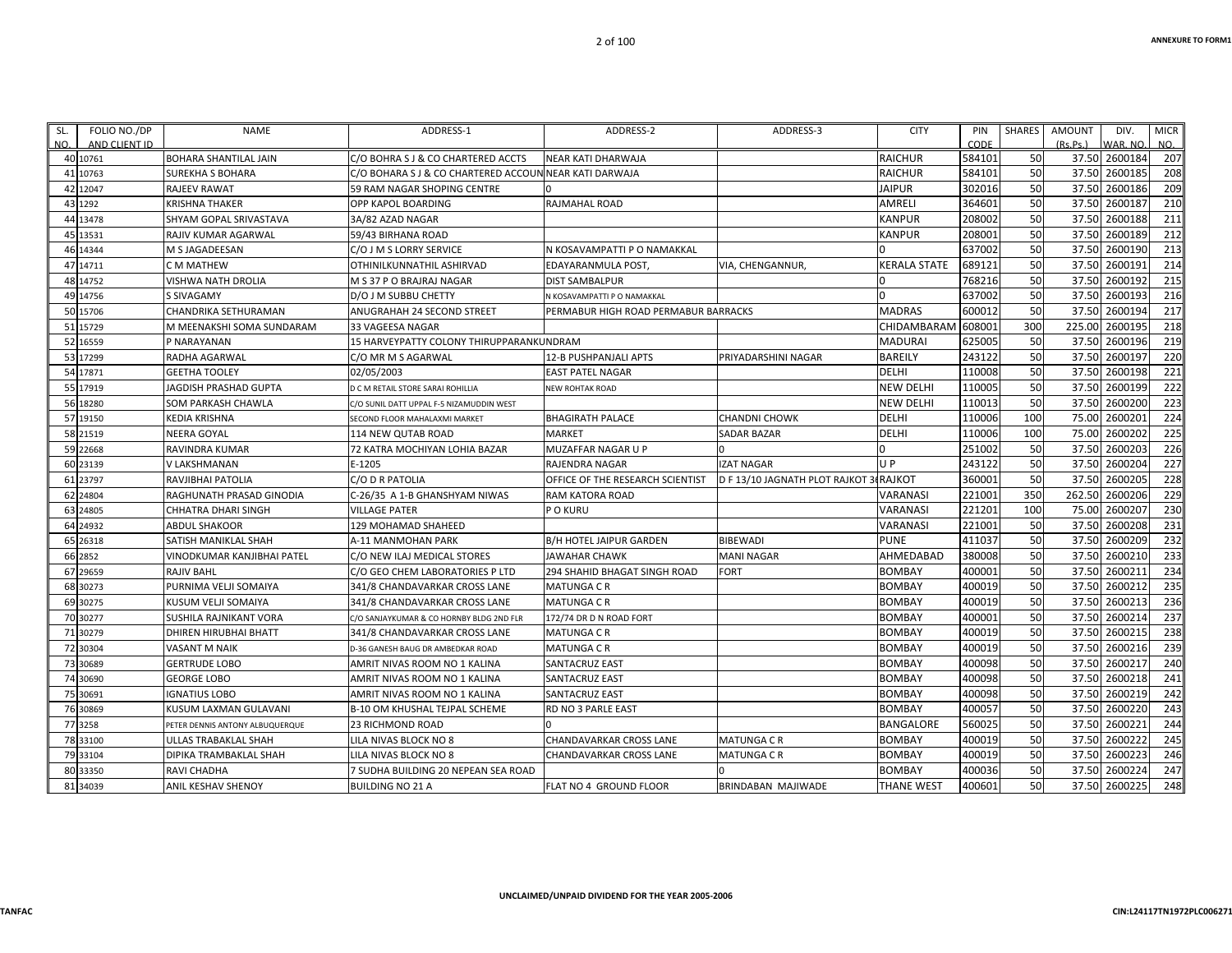| SL.<br>NO. | FOLIO NO./DP<br>AND CLIENT ID | <b>NAME</b>                      | ADDRESS-1                            | ADDRESS-2                                            | ADDRESS-3                        | <b>CITY</b>        | PIN<br>CODE | SHARES | <b>AMOUNT</b><br>(Rs.Ps.) | DIV.<br>WAR. NO. | <b>MICR</b><br>NO. |
|------------|-------------------------------|----------------------------------|--------------------------------------|------------------------------------------------------|----------------------------------|--------------------|-------------|--------|---------------------------|------------------|--------------------|
|            | 82 35873                      | <b>BHANU DHANSUKH PAREKH</b>     | 4/4 VASANT PURAM THEOSOPHICAL COLONY | <b>JUHU SCHEME JUHU</b>                              |                                  | <b>BOMBAY</b>      | 400049      | 50     |                           | 37.50 2600226    | 249                |
|            | 83 36304                      | <b>MANORAMA DINESH PATEL</b>     | C/O SANJAYKUMAR & CO                 | ORNBY BLDG 2ND FLOOR 172/74 DR D N ROAD              | <b>FORT</b>                      | <b>BOMBAY</b>      | 400001      | 50     | 37.50                     | 2600227          | 250                |
|            | 84 36305                      | <b>SUMITRA NITIN PAREKH</b>      | C/O SANJAYKUMAR & CO                 | <b>HORNBY BLDG 2ND FLOOR</b>                         | 172/74 DR D N ROAD FORT          | <b>BOMBAY</b>      | 400001      | 50     | 37.50                     | 2600228          | 251                |
|            | 85 36486                      | JASWANT MEGHJI RAJANEY           | 17A/2 SINDHI COLONY                  | OPP S I ES COLLEGE SION W                            |                                  | BOMBAY             | 400022      | 50     | 37.50                     | 2600229          | 252                |
|            | 86 38029                      | <b>DEVILA AKHIL DALAL</b>        | MANGAL PRANAM PLOT NO.59 5TH FLOOR   | NORTH OF IRLANALA GULMOHAR ROAD                      | J.V.P.D. SCHEME                  | <b>BOMBAY</b>      | 400056      | 50     | 37.50                     | 2600230          | 253                |
|            | 87 38162                      | RAMAKANT GANGARAM CHANDANE       | A-9 SUJATA 90 FEET ROAD MULUND E     |                                                      |                                  | <b>BOMBAY</b>      | 400081      | 50     | 37.50                     | 260023           | 254                |
|            | 88 38926                      | KASTURI SANTHANAM                | 25-I HIG FLATS                       | SANTHI AVENUE KAMARAJ NAGAR                          | TIRUVANMIYUR                     | MADRAS             | 600041      | 50     | 37.50                     | 2600232          | 255                |
|            | 89 39 260                     | LALLA SHOBHA JAIKISHIN           | 199/5459 MADHUMAHAL                  | NEAR PANT NAGAR POST OFFICE GHATKOPER I              |                                  | BOMBAY             | 400075      | 50     | 37.50                     | 2600233          | 256                |
|            | 90 39331                      | <b>KUMUD JAIN</b>                | BLDG. 1 FLAT 18                      | ATOMICA COOP HSG SOCY LTD                            | P L LOKHANDE MARG CHEMBUR        | <b>MUMBAI</b>      | 400089      | 50     | 37.50                     | 2600234          | 257                |
|            | 91 40054                      | <b>NATVERLAL K BAMAN</b>         | 3/193 NAVAPURA GANCHI SHERI          | <b>OPP CLOCK TOWER</b>                               |                                  | <b>SURAT</b>       | 395003      | 100    | 75.00                     | 2600235          | 258                |
|            | 92 41947                      | <b>BIMAL KUMAR OSWAL</b>         | C/O M/S D P BHAIYA AND CO            | 1 SAMBHU MULLICK LANE 2ND FLOOR ROOM NO 6 BARA BAZAR |                                  | CALCUTTA           | 700007      | 50     | 37.50                     | 2600236          | 259                |
|            | 93 42428                      | RADHA KRISHNA KEJRIWAL           | C/O SURESH KUMAR KEJRIWAL            | <b>36 SHRINAGAR EXTENSION</b>                        | 1 AMRUTSHREE APARTMENT           | INDORE M P         | 452001      | 50     | 37.50                     | 2600237          | 260                |
|            | 94 44283                      | VASUNDHARA SRIDHARAN             | FLAT NO.504 GARDENIA                 | A WING VASANT VALLEY                                 | FILM CITY ROAD MALAD [EAST]      | MUMBAI             | 400097      | 50     | 37.50                     | 2600238          | 261                |
|            | 95 46201                      | <b>RAGHURAM M SHETTY</b>         | GAGANGIRI FLAT NO.505                | SECTOR-17 PLOT NO.47                                 | VASHI                            | <b>BOMBAY</b>      | $\Omega$    | 50     | 37.50                     | 2600239          | 262                |
|            | 96 46794                      | <b>DIGAMBAR VIDYADHAR DEOKAR</b> | C/O SANJAYKUMAR & CO HORNBY BLDG     | 2ND FLOOR 172/74 DR D N ROAD                         | <b>FORT</b>                      | <b>BOMBAY</b>      | 400001      | 50     | 37.50                     | 2600240          | 263                |
|            | 97 47047                      | <b>SUNITA BALCHANDANI</b>        | 28 MY LITTLE HOME 10TH ROAD          | JUHU SCHEME JUHU                                     |                                  | <b>BOMBAY</b>      | 400049      | 50     | 37.50                     | 2600243          | 264                |
|            | 98 47701                      | <b>HARI H HOTWANI</b>            | 7/A-4 BASANT PARK                    | <b>CHEMBUR</b>                                       |                                  | <b>BOMBAY</b>      | 400071      | 50     | 37.50                     | 2600242          | 265                |
|            | 99 4871                       | <b>DOLLYBEN SHAH</b>             | C/O NANDLAL MOHANLAL GANDHI          | OLD LAKKAD PITHA ROAD                                |                                  | BARODA             | 390001      | 50     | 37.50                     | 2600243          | 266                |
| 100 4872   |                               | <b>ANIKA SHAH</b>                | C/O NANDLAL MOHANLAL GANDHI          | OLD LAKKAD PITHA ROAD                                |                                  | <b>BARODA</b>      | 390001      | 50     | 37.50                     | 2600244          | 267                |
| 101 4873   |                               | <b>MUKUL SHAH</b>                | C/O NANDLAL MOHANLAL GANDHI          | OLD LAKKAD PITHA ROAD                                |                                  | <b>BARODA</b>      | 390001      | 50     | 37.50                     | 2600245          | 268                |
| 102 4874   |                               | <b>NATVERLAL SONI</b>            | C/O NANDLAL MOHANLAL GANDHI          | OLD LAKKAD PITHA ROAD                                |                                  | <b>BARODA</b>      | 390001      | 50     | 37.50                     | 2600246          | 269                |
| 103 4875   |                               | <b>GOPAL SONI</b>                | C/O NANDLAL MOHANLAL GANDHI          | OLD LAKKAD PITHA ROAD                                |                                  | <b>BARODA</b>      | 390001      | 50     | 37.50                     | 2600247          | 270                |
| 104 4876   |                               | <b>DAMINI SHAH</b>               | C/O NANDLAL MOHANLAL GANDHI          | OLD LAKKAD PITHA ROAD                                |                                  | <b>BARODA</b>      | 390001      | 50     | 37.50                     | 2600248          | 271                |
| 105 4878   |                               | <b>CHANDRIKA GANDHI</b>          | C/O NANDLAL MOHANLAL GANDHI          | OLD LAKKAD PITHA ROAD                                |                                  | BARODA             | 390001      | 50     | 37.50                     | 2600249          | 272                |
| 106 4880   |                               | <b>LATABEN GANDHI</b>            | C/O NANDLAL MOHANLAL GANDHI          | OLD LAKKAD PITHA ROAD                                |                                  | <b>BARODA</b>      | 390001      | 50     | 37.50                     | 2600250          | 273                |
| 107 4887   |                               | <b>CHANDRAKANT SHAH</b>          | C/O NARENDRA TRADERS                 | OLD LAKKADPITHA ROAD                                 |                                  | <b>BARODA</b>      | 390001      | 50     | 37.50                     | 260025           | 274                |
| 108 4889   |                               | <b>CHATURBHAI PATEL</b>          | C/O NARENDRA TRADERS                 | OLD LAKKADPITHA ROAD                                 |                                  | BARODA             | 390001      | 50     | 37.50                     | 2600252          | 275                |
| 109 4900   |                               | <b>MAHESH GANDHI</b>             | C/O NARENDRA GRAIN SHOP              | OLD LAKKADPITHA ROAD                                 |                                  | <b>BARODA</b>      | 390001      | 50     | 37.50                     | 2600253          | 276                |
|            | 110 49556                     | SWAPAN KUMAR LAHIRI              | C/O B DAS                            | 296 RADIO MAIDAN                                     | <b>NEW SITARAMDERA</b>           | JAMSHEDPUR         | 831009      | 50     | 37.50                     | 2600254          | 277                |
|            | 111 49806                     | SANJAY KUMAR PANDEY              | K 3-4 `A' ROAD                       | <b>TELCO COLONY</b>                                  |                                  | JAMSHEDPUR         | 831004      | 50     | 37.50                     | 2600255          | 278                |
|            | 112 49964                     | VENKATARAMAKRISHNA DHENUVAKUNDA  | 143 A EAST NEHRU NAGAR               |                                                      |                                  | SECUNDERABAD       | 500026      | 50     | 37.50                     | 2600256          | 279                |
|            | 113 50164                     | <b>AMRIT BALA BATRA</b>          | C/O NATIONAL PURE FOOD SUPPLIERS     | POST BOX NO 293 CHERITAL                             |                                  | <b>JABALPUR</b>    | 482002      | 75     | 56.25                     | 2600257          | 280                |
|            | 114 50287                     | <b>BULBUL GHOSH</b>              | 205 GREEN PARK                       | NARENDRAPUR                                          | 24 PARGANAS                      | <b>WEST BENGAL</b> | 743508      | 50     | 37.50                     | 2600258          | 281                |
|            | 115 50383                     | PRAMILA MEHRA                    | R-11/131                             | <b>NEW RAJ NAGAR</b>                                 |                                  | GHAZIABAD          | 201002      | 50     | 37.50                     | 2600259          | 282                |
|            | 116 51828                     | SATYENDER KUMAR GUPTA            | 71 HOSPITAL MOHALLA                  | <b>SADAR BAZAR</b>                                   |                                  | <b>JHANSI</b>      | 284001      | 50     | 37.50                     | 2600260          | 283                |
|            | 117 52097                     | R SIVASANKARAN                   | LON GULF TRADING (U K) LTD           | PRINCE ALBERT HOUSE                                  | 2 KINGSMILL TERRACE ST. JOHN'S \ | LONDON NW 86       |             | 50     | 37.50                     | 260026           | 284                |
|            | 118 52182                     | SMITA GULABDAS SHAH              | G N SHAH & CO ADVOCATE               | <b>201 NAGDEVI STREET</b>                            | 3RD FLOOR ROOM NO 21             | MUMBAI             | 400003      | 50     | 37.50                     | 2600262          | 285                |
|            | 119 52184                     | <b>ANIL GULABDAS SHAH</b>        | 6-F DHAN RATNA 6TH FLOOR             | <b>BHARDAWADI</b>                                    | ANDHERI [WEST]                   | MUMBAI             | 400058      | 50     | 37.50                     | 2600263          | 286                |
|            | 120 52314                     | <b>BALU PANDURANG PATIL</b>      | C/O SANJAYKUMAR & CO                 | HORNBY BLDG 2ND FLOOR                                | 172/74 DR D N ROAD               | MUMBAI             | 400001      | 50     | 37.50                     | 2600264          | 287                |
|            | 121 52316                     | DATTARAM VITHAL PANCHAL          | C/O SANJAYKUMAR & CO                 | HORNBY BLDG 2ND FLOOR                                | 172/74 DR D N ROAD               | MUMBAI             | 400001      | 50     | 37.50                     | 2600265          | 288                |
|            | 122 52319                     | PUSHPA MAVJI TANNA               | C/O SANJAYKUMAR & CO                 | HORNBY BLDG 2ND FLOOR                                | 172/74 DR D N ROAD               | MUMBAI             | 400001      | 50     | 37.50                     | 2600266          | 289                |
|            | 123 52320                     | <b>BHAICHAND NEMCHAND MEHTA</b>  | 341/8 CHANDAVARKAR CROSS LANE        | <b>MATUNGA C R</b>                                   |                                  | <b>BOMBAY</b>      | 400019      | 50     |                           | 37.50 2600267    | 290                |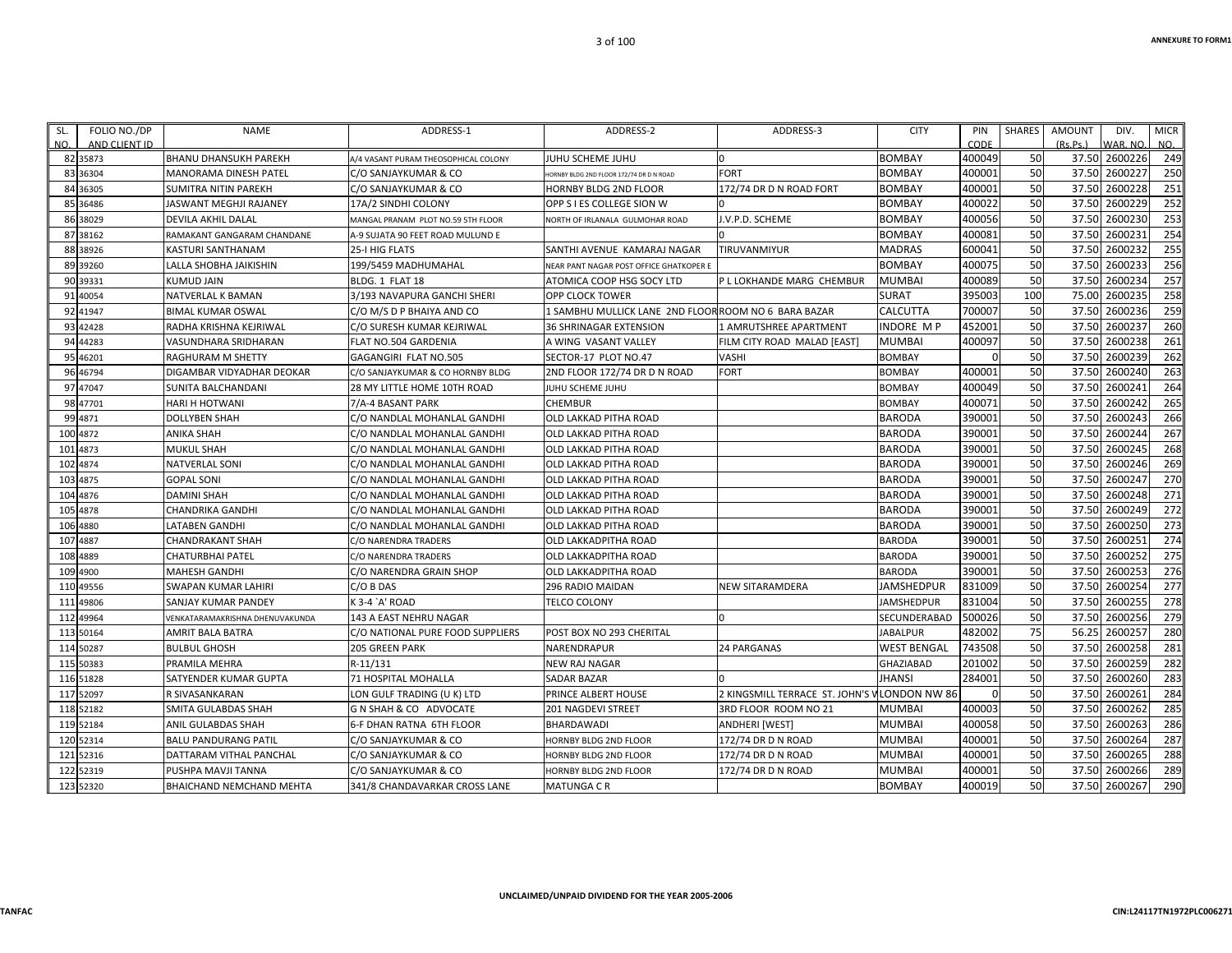| SL. | FOLIO NO./DP           | <b>NAME</b>                                          | ADDRESS-1                                          | ADDRESS-2                                        | ADDRESS-3                        | <b>CITY</b>                           | PIN              | <b>SHARES</b> | <b>AMOUNT</b>  | DIV.               | <b>MICR</b>      |
|-----|------------------------|------------------------------------------------------|----------------------------------------------------|--------------------------------------------------|----------------------------------|---------------------------------------|------------------|---------------|----------------|--------------------|------------------|
| NO. | AND CLIENT ID          |                                                      |                                                    |                                                  |                                  |                                       | CODE             |               | (Rs, Ps.)      | WAR, NO            | NO.              |
|     | 124 52374              | AKALI DILIP SINGH HOLASINGH                          | 9 DEEP GEET COOP HSG SOCY                          | PLOT 10/6 SECTOR 15                              | <b>NERUL</b>                     | <b>NAVI MUMBAI</b><br><b>CALCUTTA</b> | 400706<br>700004 | 50<br>50      | 37.50<br>37.50 | 2600268<br>2600269 | 291<br>292       |
|     | 125 54947              | YUGAL KUMAR CHATURVEDI                               | C/O M N CHATURVEDI                                 | 183 RAJA DINENDRA STREET                         |                                  | DELHI                                 | 110034           | 50            | 37.50          | 2600270            | 293              |
|     | 126 55186<br>127 63072 | PADAM CHAND JAIN                                     | <b>146 HARSH VIHAR</b>                             | PITAMPURA                                        |                                  | DELHI                                 | 110032           | 100           | 75.00          | 2600271            | 294              |
|     | 128 7028               | KAMLESH KUMAR JAIN<br>RATILAL KHIMJIBHAI RAIYANI     | <b>191 GURHAI LANE</b>                             | <b>CIRCULAR ROAD</b><br>NR SWATI                 | <b>SHAHADRA</b><br>O EME CAMPS   | <b>BARODA</b>                         | 390008           | 50            | 37.50          | 2600272            | 295              |
|     | 129 7161               | JAGDISH SHARAN MITTAL                                | 320 SYNBIOTICS SOCIETY<br><b>B-277 VIVEK VIHAR</b> |                                                  |                                  | DELHI                                 | 110032           | 150           | 112.50         | 2600273            | 296              |
|     | 130 7205               |                                                      |                                                    |                                                  |                                  |                                       | 390007           | 100           | 75.00          | 2600274            | 297              |
|     |                        | <b>SONAL J PATEL</b>                                 | 6 ALAKNANDA SOCIETY SUBHANPURA ROAI RACE COURSE    |                                                  |                                  | <b>BARODA</b>                         | 400092           | 50            | 37.50          | 2600275            | 298              |
|     | 131 72304<br>132 73158 | ILA HARSHIT TRIVEDI<br>SHASHIKANT PRABHUDAS BHANSALI | 33 BRIJESH HARIDAS NAGAR<br>PLOT NO 487            | SHIMPOLI ROAD<br>17TH ROAD                       | SHIMPOLI BORIVALI [WEST]<br>KHAR | MUMBAI<br><b>BOMBAY</b>               | 400052           | 100           | 75.00          | 2600276            | 299              |
|     |                        |                                                      |                                                    |                                                  |                                  |                                       |                  |               |                |                    | 300              |
|     | 133 7351               | RATAMAMBA VELLANKI                                   | <b>FLAT 201 PLOT 31</b>                            | SAI SHAKTI'S CHALAPATI RESIDENCY                 | SRI NAGAR COLONY MAIN ROAD       | <b>HYDERABAD</b>                      | 500073           | 100           | 75.00          | 2600277            |                  |
|     | 134 76317              | NARENDRA J MEHTA                                     | 6/2203 NAGAR SHERI                                 |                                                  |                                  | SURAT                                 | 395003           | 50            | 37.50          | 2600278            | 301<br>302       |
|     | 135 7639               | <b>CHHANDA ROY</b>                                   | C/OSOUMEN ROY                                      | <b>SWARNA KUTHIR</b>                             | 217 KALI BAZAR                   | POST BURDWAN 713101                   |                  | 50            | 37.50          | 2600279            | 303              |
|     | 136 7661               | NARESH KUMAR BAGARIA                                 | <b>14 KALAKAR STREET</b>                           |                                                  |                                  | <b>CALCUTTA</b>                       | 700070           | 50            | 37.50          | 2600280            |                  |
|     | 137 7662               | SURESH KUMAR BAGARIA                                 | <b>14 KALAKAR STREET</b>                           |                                                  |                                  | CALCUTTA                              | 700070           | 50            | 37.50          | 2600281            | 304              |
|     | 138 78771              | VINAY KUMAR AGARWAL                                  | C/O BANK OF MAHARASHTRA                            | NO 21 VIDHAN SABHA MARG                          |                                  | LUCKNOW                               | 226001           | 50            | 37.50          | 2600282            | 305              |
|     | 139 79051              | <b>RITA GOYAL</b>                                    | 266 AVAS VIKASH COLONY                             | <b>DELHI ROAD</b>                                |                                  | <b>HARDWOR</b>                        | $\Omega$         | 300           | 225.00         | 2600283            | 306              |
|     | 140 79432              | V LAKSHMANAN                                         | E-1205                                             | <b>RAJENDRA NAGAR</b>                            | <b>IZAT NAGAR</b>                | U P                                   | 243122           | 100           | 75.00          | 2600284            | 307              |
|     | 141 7988               | <b>NEELA GUPTA</b>                                   | <b>MRINALINI APTS</b>                              | 47C/4 MOORE AVENUE                               | FLAT NO 1 D 1ST FLOOR            | CALCUTTA                              | 700040           | 50            | 37.50          | 2600285            | 308              |
|     | 142 8004               | HIMANGSU KUMAR BASU                                  | C/O. MR N K MITRA                                  | 18/26, DOVER LANE                                |                                  | KOLKATA                               | 700029           | 100           | 75.00          | 2600286            | 309              |
|     | 143 8055               | SUNIL GADHIA                                         | C/O M/S D P BHAIYA AND CO                          | 1 SAMBHU MULLICK LANE                            | 2ND FLOOR ROOM NO 6              | CALCUTTA                              | 700007           | 50            | 37.50          | 2600287            | 310              |
|     | 144 81614              | RANVEER CHAND BHANDARI                               | A-12 VANDANA APARTMENTS                            | NARGHAR ROAD BHAYNDAR EAST                       |                                  | <b>THANE</b>                          | 401105           | 50            | 37.50          | 2600288            | $\overline{311}$ |
|     | 145 8172               | NITA GUPTA                                           | 256/1 VIJAY PARK EXTENSION                         | <b>BALLUPUR ROAD</b>                             |                                  | <b>DEHRADUN</b>                       | 248001           | 100           | 75.00          | 2600289            | $\overline{312}$ |
|     | 146 81768              | ARUNA SHARMA                                         | 1508 SECTOR 43-B                                   |                                                  |                                  | CHANDIGARH                            | 160036           | 50            | 37.50          | 2600290            | 313              |
|     | 147 81910              | T E VARGHESE                                         | <b>SHREE APARTMENT</b>                             | FLAT NO 11 2ND FLOOR                             | ANANTWADI KOLSAWADI              | KALYAN EAST TH 421306                 |                  | 50            | 37.50          | 2600291            | 314              |
|     | 148 83181              | <b>SHOBHA RATHI</b>                                  | <b>CONSTRUCTION HOUSE</b>                          | 796/189-B BHANDARKAR INSTITUTE RODECCAN GYMKHANA |                                  | <b>PUNE</b>                           | 411004           | 50            | 37.50          | 2600292            | 315              |
|     | 149 84287              | <b>TRILOK CHAND</b>                                  | C/O 32 REGAL BUILDINGS                             | SANSAD MARG                                      |                                  | <b>NEW DELHI</b>                      | 110001           | 100           | 75.00          | 2600293            | 316              |
|     | 150 86115              | <b>BEENABEN BUDHBHATTI</b>                           | 'SAFALYA'                                          | 35-GALANAGARA SOCEITY                            | DADAWADI, MANDVI-KUTCH           | <b>GUJARAT</b>                        | 370465           | 50            | 37.50          | 2600295            | 318              |
|     | 151 86744              | NAMITA PRAKASH                                       | C/O SATYA PRAKASH                                  | <b>BANK OF MAHARASHTRA</b>                       | PATANKAR BAZAR                   | <b>GWALIOR</b>                        | $\Omega$         | 50            | 37.50          | 2600296            | 319              |
|     | 152 86892              | DINESH DWARKADAS JUTHANI                             | 233 MANIAR GALI                                    | <b>SWDESHI MARKET</b>                            | KALBADEVI ROAD                   | <b>BOMBAY</b>                         | 400002           | 50            | 37.50          | 2600297            | 320              |
|     | 153 87050              | K A K BHAT                                           | <b>SANSKRIT LECTURER</b>                           | N P U COLLEGE                                    | <b>BARKUR POST</b>               | D K                                   | 576210           | 50            | 37.50          | 2600298            | $\overline{321}$ |
|     | 154 87183              | DINESHKUMAR GOPALDAS AHUJA                           | PRITHVI APARTMENT                                  | A-2 18TH FLOOR                                   | 21-A ALTAMOUNT ROAD NEAR CAI     | <b>BOMBAY</b>                         | 400026           | 200           | 150.00         | 2600299            | 322              |
|     | 155 87285              | PL SAKUNTHALA                                        | <b>35 B NEW TANK STREET</b>                        | NUNGAMBAKKAM                                     |                                  | <b>MADRAS</b>                         | 600034           | 50            | 37.50          | 2600300            | 323              |
|     | 156 87971              | SHASHI CHOPRA                                        | COTTAGE 18                                         | WEST PATEL NAGAR                                 |                                  | NEW DELHI                             |                  | 50            | 37.50          | 2600301            | 324              |
|     | 157 8866               | SHIVBIR SINGH GREWAL                                 | 286                                                | SECTOR 10-A                                      |                                  | CHANDIGARH                            | 160011           | 50            | 37.50          | 2600302            | 325              |
|     | 158 8959               | MANONMANI SHANMUGHAM                                 | C/O PERUMAL SHANMUGHAM                             | SOUTHWIND MARINE SERVICES                        | POBOX 21426                      | <b>DUBAI UNITED A</b>                 | $\Omega$         | 50            | 37.50          | 2600303            | 326              |
|     | 159 8960               | SHANMUGHAM PERUMAL                                   | C/O SOUTHWIND MARINE SERVICES                      | P O BOX 21426                                    | <b>DUBAI</b>                     | <b>UNITED ARAB EN</b>                 | 0                | 100           | 75.00          | 2600304            | 327              |
|     | 160 89922              | <b>BINA P VIRANI</b>                                 | 52 DADYSETH AGIARY LANE                            | <b>BHAGWAN BHUVAN</b>                            | 2ND FLOOR                        | <b>BOMBAY</b>                         | 400002           | 150           | 112.50         | 2600305            | 328              |
|     | 161 89997              | C CHITRA                                             | NO.11 KRISHNAMURTHY STREET                         | <b>WEST MAMBALAM</b>                             |                                  | <b>MADRAS</b>                         | 600033           | 50            | 37.50          | 2600306            | 329              |
|     | 162 89998              | P R CHELLAPPA                                        | NO.11 KRISHNAMURTHY STREET                         | <b>WEST MAMBALAM</b>                             |                                  | <b>MADRAS</b>                         | 600033           | 50            | 37.50          | 2600307            | 330              |
|     | 163 90093              | MEHUL SUMATIBHAI SHAH                                | 101 WALKESHWAR ROAD                                | OLD INDIRA BHUVAN                                | <b>FIRST FLOOR</b>               | <b>BOMBAY</b>                         | 400006           | 150           | 112.50         | 2600308            | 331              |
|     | 164 90460              | KAMAL BHATIA                                         | $4 - C / 17$                                       | OLD RAJINDER NAGAR                               |                                  | NEW DELHI                             | 110060           | 650           | 487.50         | 2600309            | 332              |
|     | 165 90461              | KAMAL BHATIA                                         | $4-C/17$                                           | <b>RAJINDER NAGAR</b>                            |                                  | <b>NEW DELHI</b>                      | 110060           | 2250          |                | 1687.50 2600310    | 333              |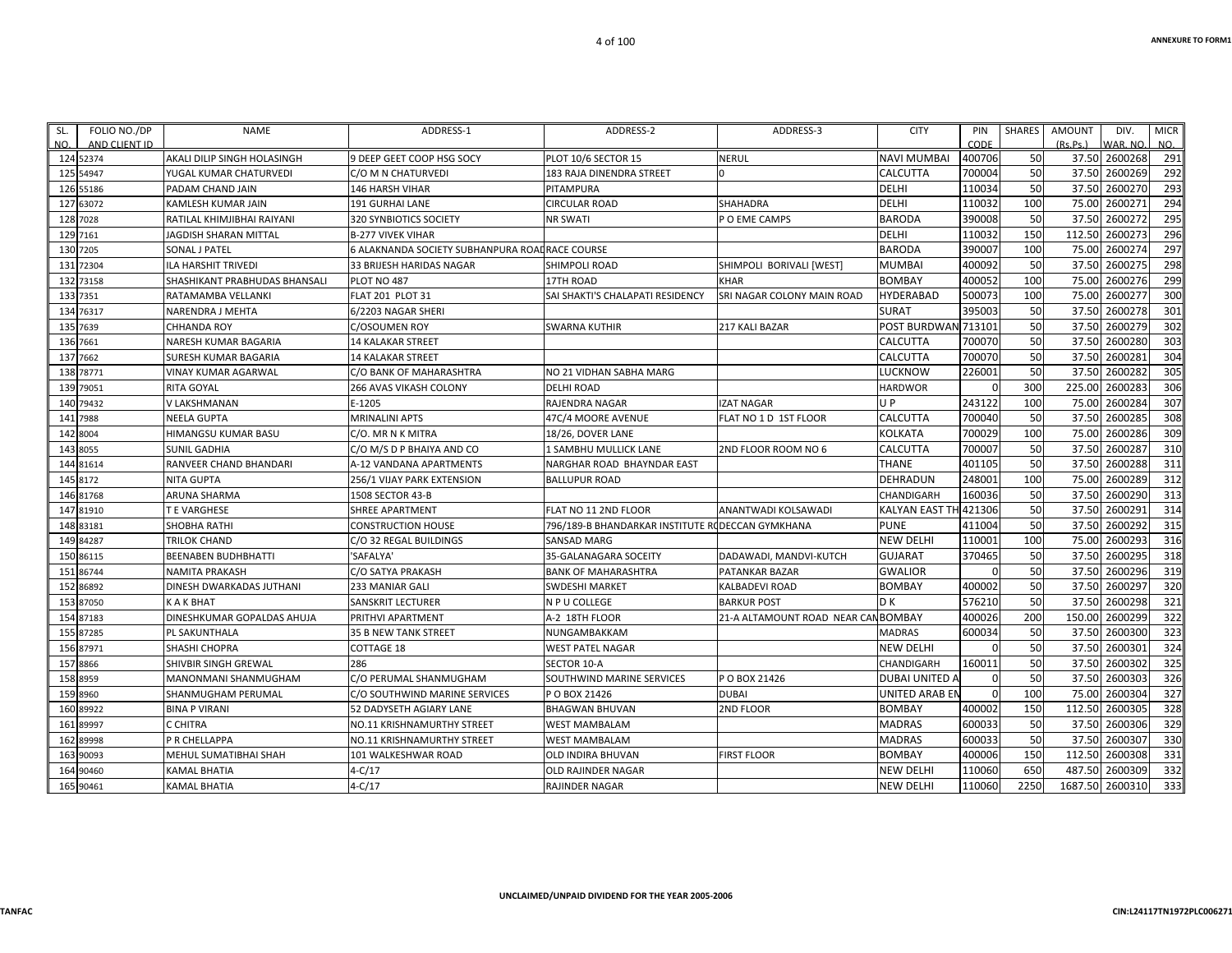| SL. | FOLIO NO./DP               | <b>NAME</b>                                          | ADDRESS-1                                               | ADDRESS-2                                                                     | ADDRESS-3                       | <b>CITY</b>          | PIN<br>CODE | SHARES | AMOUNT   | DIV.                       | <b>MICR</b> |
|-----|----------------------------|------------------------------------------------------|---------------------------------------------------------|-------------------------------------------------------------------------------|---------------------------------|----------------------|-------------|--------|----------|----------------------------|-------------|
| NO. | AND CLIENT ID<br>166 90462 | <b>KAMAL BHATIA</b>                                  | $4-C/17$                                                | <b>OLD RAJINDER NAGAR</b>                                                     |                                 | <b>NEW DELHI</b>     | 110060      | 300    | (Rs.Ps.) | WAR. NO.<br>225.00 2600311 | NO.<br>334  |
|     | 167 90545                  | <b>GOVINDLAL M PARIKH</b>                            | <b>D-1 ARIHANT APARTMENTS</b>                           | 22 RAJA ANNAMALAI ROAD                                                        |                                 | <b>MADRAS</b>        | 600084      | -50    |          | 37.50 2600312              | 335         |
|     | 168 90827                  | ASHWIN SHANTILAL MEHTA                               | <b>MADHULI 32</b>                                       | <b>3RD FLOOR</b>                                                              | DR ANNIE BESANT ROAD WORLI      | <b>BOMBAY</b>        | 400018      | 3000   | 2250.00  | 2600313                    | 336         |
|     | 169 91731                  | <b>DEEPTI DEEPAK</b>                                 | P B NO.2326 KALBADEVI P.O.                              | 5TH FLOOR 127/133 HANUMAN LANE                                                | <b>KALBADEVI ROAD</b>           | <b>MUMBAI</b>        | 400002      | 100    |          | 75.00 2600314              | 337         |
|     | 170 92246                  | <b>HARISH BHIMANI</b>                                | 28/B LAXMI ESTATE VERMA NAGAR                           | <b>BEHIND CHINAI COLLEGE</b>                                                  | OLD NAGARDAS ROAD ANDHERI W     | <b>BOMBAY</b>        |             | 100    | 75.00    | 2600315                    | 338         |
|     | 171 92274                  | <b>RANJEET SINGH</b>                                 | C/O M P S GREWAL                                        | 61 DEFENCE COLONY                                                             | <b>BHAI RANDHIR SINGH NAGAR</b> | LUDHIANA             | 141001      | 50     | 37.50    | 2600316                    | 339         |
|     | 172 93919                  | ATUL BABULAL VORA                                    | 82/2 SHREYAS                                            | 25TH ROAD                                                                     | SION (WEST)                     | <b>BOMBAY</b>        | 400022      | 100    | 75.00    | 2600317                    | 340         |
|     | 173 94269                  | S RAMASWAMY                                          | 39 READY MONEY MANSION                                  | <b>MEZZANINE FLOOR</b>                                                        | 43 VEER NARIMAN ROAD FORT       | <b>BOMBAY</b>        | 400023      | 350    | 262.50   | 2600318                    | 341         |
|     | 174 94463                  | M P SWAMINATHAN                                      | 10 A RESERVE BANK COLONY                                |                                                                               | <b>CHROMPET</b>                 | <b>MADRAS</b>        | 600044      | 100    | 75.00    | 2600319                    | 342         |
|     | 175 95717                  | PUSHPA SINGHANIA                                     | C/O TUNNULAL                                            | <b>109 KARAYA ROAD</b>                                                        |                                 | <b>CALCUTTA</b>      | 700017      | 50     | 37.50    | 2600320                    | 343         |
|     | 176 95793                  | Y ARLAGADDAPARVATHI                                  | W/O Y RAMBABU                                           | S VENKATAPURAM                                                                | THANAM POST                     | VISAKHAPATNAN 531021 |             | 50     |          | 37.50 2600321              | 344         |
|     | 177 95914                  | <b>AJOY SINGH BANTHIA</b>                            | <b>U 7 A GREEN PARK</b>                                 |                                                                               |                                 | <b>NEW DELHI</b>     | 110016      | 100    | 75.00    | 2600322                    | 345         |
|     | 178 96617                  | PARASMAL GHEVARCHAND ZABAK                           | AT MALKAPUR                                             | <b>DIST BULDHANA</b>                                                          | <b>MAHARASHTRA</b>              |                      | 443101      | 200    | 150.00   | 2600323                    | 346         |
|     | 179 96618                  | KALPANA RAMESH MALANI                                | <b>AVANTE SHOP NO 12</b>                                | INDIAN MERCANTILE MANSION                                                     | WODE HOUSE ROAD                 | <b>BOMBAY</b>        | 400039      | 150    | 112.50   | 2600324                    | 347         |
|     | 180 97492                  | SAHARA INDIA MUTUAL BENEFIT COMPA INVESTMENT SECTION |                                                         | AMBA DEEP 7TH FLOOR                                                           | 14 KASTURBA GANDHI MARG         | <b>NEW DELHI</b>     | 110001      | 150    | 112.50   | 2600325                    | 348         |
|     | 181 97538                  | KANHAIYA HARIDAS GUJAR                               | 760 RAVIWAR PETH                                        |                                                                               |                                 | <b>PUNE</b>          | 411002      | 100    | 75.00    | 2600326                    | 349         |
|     | 182 97581                  | PRAKASH G BAFNA                                      | 186 RANGAI GOWDER STREET                                |                                                                               |                                 | COIMBATORE           | 641001      | 100    | 75.00    | 2600327                    | 350         |
|     | 183 97582                  | CHAMPALAL G BAFNA                                    | 186 RANGAI GOWDER STREET                                |                                                                               |                                 | COIMBATORE           | 641001      | 100    |          | 75.00 2600328              | 351         |
|     | 184 98196                  | ARUN M KHANDELWAL                                    | SHIV CHHAYA                                             | <b>CAMP ROAD</b>                                                              | <b>AMRAVATI</b>                 |                      | 444602      | 100    | 75.00    | 2600329                    | 352         |
|     | 185 98277                  | <b>SATISH PAWAR</b>                                  | <b>CIVIL HOSPITAL CAMPUS</b>                            | <b>OSMANABAD</b>                                                              | M <sub>S</sub>                  |                      | 413501      | 50     | 37.50    | 2600330                    | 353         |
|     | 186 99380                  | BANCO SANTANDER - A/C EXPLORER MAURITIUS             | C/O THE HONGKONG AND SHANGHAI BANKING                   | CORPORATION LIMITED INVMNT DEPT                                               | 52/60 MAHATMA GANDHI ROAD       | <b>BOMBAY</b>        | 400001      | 200    | 150.00   | 2600331                    | 354         |
|     | 187 99593                  | V S VARADARAJAN                                      | 435/14 TNHB FLATS                                       | <b>3RD AVENUE</b>                                                             | ANNA NAGAR EAST                 | <b>MADRAS</b>        | 600102      | 50     | 37.50    | 2600332                    | 355         |
|     | 188 99917                  | SURENDRA SODHANI                                     | 263/7 MADHU MANS                                        | DR A B ROAD WORLI                                                             |                                 | <b>BOMBAY</b>        | 400025      | 100    | 75.00    | 2600333                    | 356         |
|     | 189 99957                  | <b>S MYLARASU</b>                                    | C/O MERCURY STOCKS                                      | <b>151 KATTOOR STREET</b>                                                     | PAPPANAICKENPALAYAM             | COIMBATORE           | 641037      | 50     |          | 37.50 2600334              | 357         |
|     | 190 16964                  | K M ANANTHARAMAN                                     | C/O AUTOMOBILE PRODUCTS OF INDIA                        | 911 ANSAL BHAWAN LTD 16 K G MARG                                              |                                 | <b>NEW DELHI</b>     | 110001      | 50     | 37.50    | 2600336                    | 359         |
|     | 191 16985                  | <b>RAMNATH BATRA</b>                                 | C/O UDAY ELEC EQUIPMENT CO K BLOCK                      | CONNAUGHT CIRCUS                                                              |                                 | <b>NEW DELHI</b>     | 110001      | 100    | 75.00    | 2600337                    | 360         |
|     | 192 17709                  | PRYAMVADA SOOD                                       | 716 BABA KHARAK SINGH MARG                              |                                                                               |                                 | <b>NEW DELHI</b>     | 110001      | 50     |          | 37.50 2600338              | 361         |
|     | 193 17859                  | <b>MANORANJAN WALIA</b>                              | C/O COLOUR CHEM LTD 905 NEW DELHI HO 27 BARAKHAMBA ROAD |                                                                               |                                 | <b>NEW DELHI</b>     | 110001      | 50     | 37.50    | 2600339                    | 362         |
|     | 194 18055                  | <b>VIPIN SHARMA</b>                                  | C/O INDIAN COMMERCIAL CO P LTD                          | 8 SHAHEED BHAGAT SINGH MARG                                                   |                                 | <b>NEW DELHI</b>     | 110001      | 50     | 37.50    | 2600340                    | 363         |
|     | 195 18292                  | RASHMI PRIYADARSHANI BHUTTA                          | <b>DIRECTOR (IAS)</b>                                   | ROOM NO.368-A MINISTRY OF RURAL DEVELOP DEPT OF RURAL DEVELOPMENT KRISHI BHA' |                                 | NEW DELHI            | 110001      | 50     |          | 37.50 2600342              | 365         |
|     | 196 19121                  | <b>PUSHPA SINGH</b>                                  | 68-C                                                    | TYPE-II SECTOR-IV                                                             | <b>DIZ AREA</b>                 | <b>NEW DELHI</b>     | 110001      | 50     |          | 37.50 2600343              | 366         |
|     | 197 19243                  | PRADYUMNA KUMAR TRIPATHI                             | 14 FIRST FLOOR                                          | <b>BAZAR LANE</b>                                                             | <b>BENGALI MARKET</b>           | <b>NEW DELHI</b>     | 110001      | 100    | 75.00    | 2600345                    | 368         |
|     | 198 21990                  | <b>SHILA TANDON</b>                                  | C/O MRS RITA SEHGAL H M T LTD                           | <b>BHARAT YUVAK BHAWAN</b>                                                    | 1 JAI SINGH RD                  | <b>NEW DELHI</b>     | 110001      | 50     | 37.50    | 2600350                    | 373         |
|     | 199 22567                  | <b>RAVIDER SHARMA</b>                                | C/O GRINDLAYS BANK P LTD CONNAUGHT CIRCU                |                                                                               |                                 | <b>NEW DELHI</b>     | 110001      | 50     |          | 37.50 2600352              | 375         |
|     | 200 22806                  | <b>MAKHAN LAL JINDAL</b>                             | INDIAN BANK G-41 CANNAUGHT CIRCUS                       |                                                                               |                                 | <b>NEW DELHI</b>     | 110001      | 50     |          | 37.50 2600353              | 376         |
|     | 201 23136                  | SHREENATH INDUSTRIAL INSVESTMENT 03-4 SAGAR APTS     |                                                         | <b>6 TILAK MARG</b>                                                           |                                 | <b>NEW DELHI</b>     | 110001      | 250    | 187.50   | 2600354                    | 377         |
|     | 202 44530                  | <b>K C GUPTA</b>                                     | <b>91 PANCHKUIN ROAD</b>                                |                                                                               |                                 | NEW DELHI            | 110001      | 50     | 37.50    | 2600355                    | 378         |
|     | 203 45152                  | SHAKUNTALA SEHGAL                                    | C/O MRS RITA SEHGAL H M T LTD                           | <b>BHARAT YUVAK BHAVAN</b>                                                    | 1 JAI SINGH RD                  | <b>NEW DELHI</b>     | 110001      | 50     | 37.50    | 2600356                    | 379         |
|     | 204 45577                  | VENKATARAMAN NATARAJAN                               | DY FINANCE MANAGER                                      | ENGINEERING PROJECTS INDIA LTD                                                | KAILASH K G MARG                | <b>NEW DELHI</b>     | 110001      | 50     | 37.50    | 2600359                    | 382         |
|     | 205 45862                  | URMILA CHATURVEDI                                    | C/O U N CHATURVEDI                                      | 75/4 A KALI BARI MARG                                                         | SECTOR II DIZ AREA              | <b>NEW DELHI</b>     | 110001      | 50     |          | 37.50 2600360              | 383         |
|     | 206 78026                  | DEV PARTAP SEONIE                                    | <b>G 58 CONNAUGHT CIRCUS</b>                            |                                                                               |                                 | <b>NEW DELHI</b>     | 110001      | 200    | 150.00   | 2600365                    | 388         |
|     | 207 96492                  | O P CHANDNA                                          | C/O M/S FORT GLOSTER INDUSTRIES LTD                     | M 71 CANNOUGHT CIRCUS                                                         |                                 | <b>NEW DELHI</b>     | 110001      | 100    |          | 75.00 2600368              | 391         |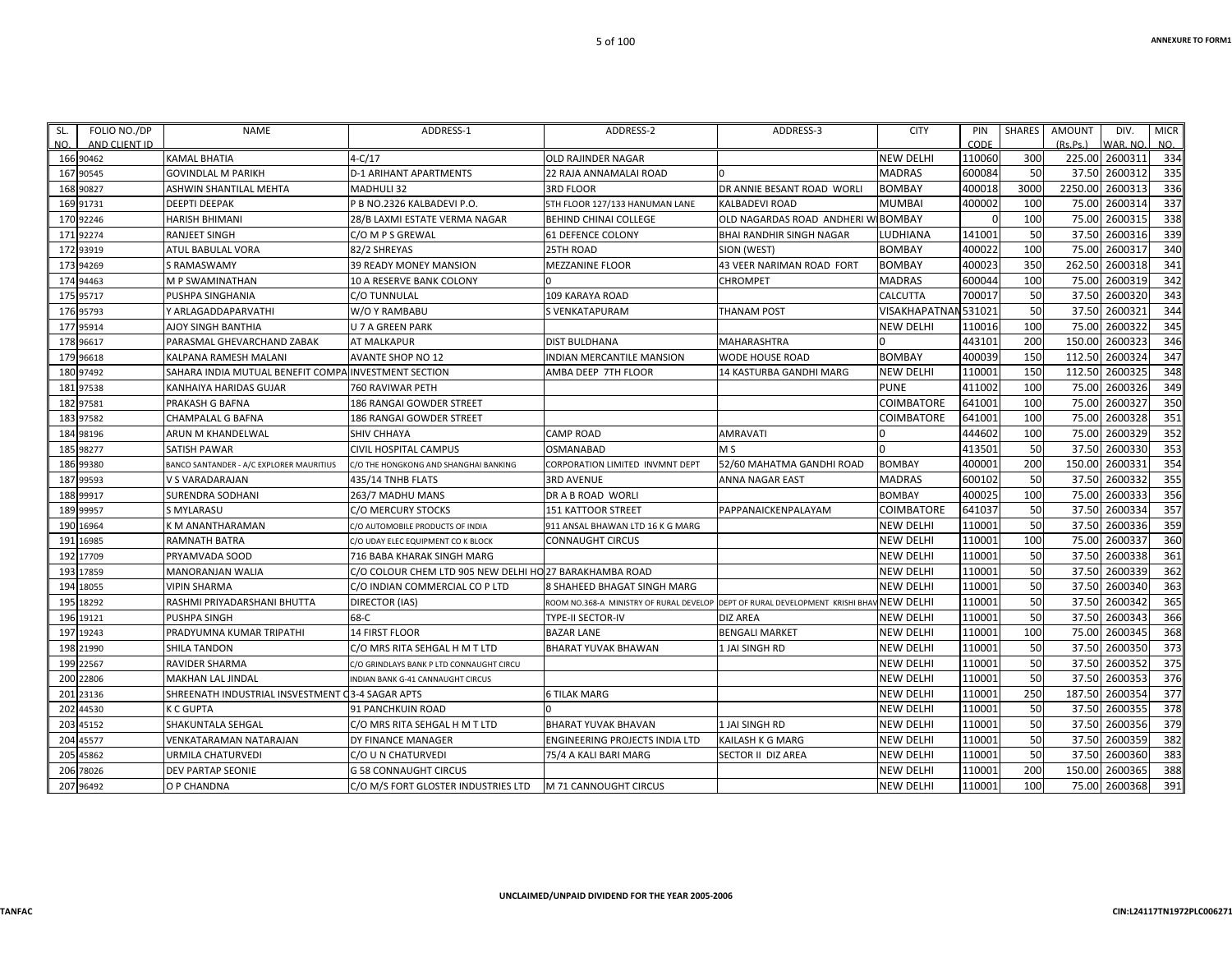| SL. | FOLIO NO./DP         | <b>NAME</b>                      | ADDRESS-1                              | ADDRESS-2                                                    | ADDRESS-3                   | <b>CITY</b>      | PIN    | SHARES | <b>AMOUNT</b> | DIV.           | <b>MICR</b> |
|-----|----------------------|----------------------------------|----------------------------------------|--------------------------------------------------------------|-----------------------------|------------------|--------|--------|---------------|----------------|-------------|
| NO. | AND CLIENT ID        |                                  |                                        |                                                              |                             |                  | CODE   |        | (Rs.Ps.)      | WAR, NO.       | NO.         |
|     | 208 97966            | RITA VERMA                       | NO 6 SOUTH AVENUE                      |                                                              |                             | <b>NEW DELHI</b> | 110001 | 100    |               | 75.00 2600369  | 392         |
|     | 209 100162           | VIPIN GUPTA                      | C/O TANFAC INDUSTRIES LIMITED          | HINDALCO INDS LTD UCO BANK BLDG 4TH FLR 10 PARLIAMENT STREET |                             | <b>NEW DELHI</b> | 110001 | 50     |               | 37.50 2600370  | 393         |
|     | 210 100374           | R P SETH                         | ELITE STOCK MANAGEMENT P LTD           | 1007 INDRA PRAKASH                                           | 21 BARAKHAMBA ROAD          | <b>NEW DELHI</b> | 110001 | 100    |               | 75.00 2600371  | 394         |
|     | 211 103005           | ELITE STOCK MANAGEMENT LTD       | 1007 INDRA PRAKASH                     | 21 BARAKHAMBA ROAD                                           |                             | <b>NEW DELHI</b> | 110001 | 50     |               | 37.50 2600373  | 396<br>398  |
|     | 212 108914           | RAVINDER NATH MONGA              | <b>STANDARD RESTURANT</b>              | <b>44 REGAL BUILDING</b>                                     | <b>CONNAUGHT PLACE</b>      | <b>NEW DELHI</b> | 110001 | 50     | 37.50         | 2600375        |             |
| 213 | IN30261110001212     | RAMACHANDRAN PILLAI              | 5/8 DOCTOR'S LANE                      | <b>GOLE MARKET</b>                                           |                             | <b>NEW DELHI</b> | 110001 | 500    |               | 375.00 2600396 | 419         |
|     | 214 16740            | ROHIT PRASAD                     | C/O R R FINANCIAL CONSULTANTS PVT LTD  | 3/17-A ASAF ALI ROAD GROVER MANSION                          | <b>IIIRD FLOOR</b>          | <b>NEW DELHI</b> | 110002 | 50     |               | 37.50 2600397  | 420         |
|     | 215 17009            | KAILASH POPLI                    | <b>2875 KUCHA CHELLAN</b>              | <b>DARYA GANJ</b>                                            |                             | <b>NEW DELHI</b> | 110002 | 50     |               | 37.50 2600398  | 421         |
|     | 216 17010            | <b>MANOJ POPLI</b>               | 2875 KUCHA CHELLAN                     | <b>DARYA GANJ</b>                                            |                             | <b>NEW DELHI</b> | 110002 | 50     |               | 37.50 2600399  | 422         |
|     | 217 17011            | NEERU POPLI                      | 2875 KUCHA CHELLAN                     | <b>DARYA GANJ</b>                                            |                             | <b>NEW DELHI</b> | 110002 | 50     |               | 37.50 2600400  | 423         |
|     | 218 18052            | ABDUL QADIR SIDDIQUI             | 1695 GALI TAKHAT WALI SUIWALAN         |                                                              |                             | <b>NEW DELHI</b> | 110002 | 50     |               | 37.50 2600403  | 426         |
|     | 219 20118            | ABDUL MAJID KHAN                 | HOUSE NO 2001 KUCHA CHAITAN DARYA GANJ |                                                              |                             | <b>NEW DELHI</b> | 110002 | 50     |               | 37.50 2600406  | 429         |
|     | 220 22119            | ASIF FINANCE & INVESTMENT CO LTD | 29A/1 ASAF ALI ROAD                    |                                                              |                             | <b>NEW DELHI</b> | 110002 | 50     | 37.50         | 2600412        | 435         |
|     | 221 67145            | SANJAY JINDAL                    | YOGESH GUPTA & CO                      | MEMBER DELHI STOCK EXCHANGE                                  | ASAFALI ROAD                | <b>NEW DELHI</b> | 110002 | 50     |               | 37.50 2600416  | 439         |
|     | 222 79327            | VIRENDRA KUMAR VERMA             | NO 2/25 ANSARI ROAD                    | <b>NEW DELHI 110002</b>                                      |                             | <b>NEW DELHI</b> | 110002 | 200    | 150.00        | 2600420        | 443         |
|     | 223 18184            | SATISH CHANDRA KAUSHIK           | DII/40 KAKA NAGAR                      |                                                              |                             | <b>NEW DELHI</b> | 110003 | 50     |               | 37.50 2600445  | 468         |
|     | 224 19942            | MAN MOHAN SARPAL                 | <b>BAL BHARTI AIR FORCE SCHOOL</b>     | <b>LODI ROAD</b>                                             |                             | <b>NEW DELHI</b> | 110003 | 50     |               | 37.50 2600446  | 469         |
|     | 225 28126            | <b>CECIL NORONHA</b>             | C-II/15 BAPA NAGAR                     |                                                              |                             | <b>NEW DELHI</b> | 110003 | 100    |               | 75.00 2600449  | 472         |
|     | 226 30341            | R DATTA                          | $13 - B$                               | <b>SUJAN SINGH PARK</b>                                      |                             | <b>NEW DELHI</b> | 110003 | 100    | 75.00         | 2600450        | 473         |
|     | 227 67179            | PUSHPA KAPUR                     | <b>G-81 SUJAN SINGH PARK</b>           |                                                              |                             | <b>NEW DELHI</b> | 110003 | 375    | 281.25        | 2600453        | 476         |
|     | 228 86959            | SHAISTA                          | <b>CRD-II/6</b>                        | <b>PANDARA PARK</b>                                          |                             | <b>NEW DELHI</b> | 110003 | 100    |               | 75.00 2600455  | 478         |
|     | 229 IN30080430104991 | <b>JIVAN KUMAR KHOSLA</b>        | C/O MRS R THAKAR 158                   | <b>GOLF LINKS</b>                                            |                             | <b>NEW DELHI</b> | 110003 | 100    | 75.00         | 2600458        | 481         |
|     | 230 18463            | REKHA GUPTA                      | 410-E DEV NAGAR KAROL BAGH             |                                                              |                             | <b>NEW DELHI</b> | 110005 | 50     | 37.50         | 2600465        | 488         |
|     | 231 19157            | NIRMAL SHARMA                    | 17/69 THAN SINGH NAGAR                 | <b>NEW ROHTAK ROAD</b>                                       |                             | <b>NEW DELHI</b> | 110005 | 50     |               | 37.50 2600466  | 489         |
|     | 232 19454            | VEER VIKRAM MOHLLA               | 4/5174 FIRST FLOOR                     | <b>KRISHAN NAGAR</b>                                         | <b>KAROL BAGH</b>           | <b>NEW DELHI</b> | 110005 | 50     |               | 37.50 2600467  | 490         |
|     | 233 19962            | MANJUL MATHUR                    | 1 C/43 NEW ROHTAK ROAD                 |                                                              |                             | <b>NEW DELHI</b> | 110005 | 50     |               | 37.50 2600470  | 493         |
|     | 234 19976            | KEWAL KRISHAN NARULA             | C/O 44/2899 ARYA SAMAJ ROAD            | <b>BEADON PURA</b>                                           | <b>KAROL BAGH</b>           | <b>NEW DELHI</b> | 110005 | 50     |               | 37.50 2600471  | 494         |
|     | 235 20902            | AMARJIT SINGH                    | 16/41 JOSHI ROAD                       | <b>KAROL BAGH</b>                                            |                             | <b>NEW DELHI</b> | 110005 | 50     | 37.50         | 2600473        | 496         |
|     | 236 20905            | <b>AMAR NATH SONI</b>            | 8A/93 W E A KAROL BAGH                 |                                                              |                             | <b>NEW DELHI</b> | 110005 | 50     |               | 37.50 2600474  | 497         |
|     | 237 20906            | VIDYA VATI                       | 8A/93 W E A KAROL BAGH                 |                                                              |                             | <b>NEW DELHI</b> | 110005 | 50     |               | 37.50 2600475  | 498         |
|     | 238 21891            | SUNDER SINGH                     | 16/3 JOSHI ROAD                        |                                                              |                             | <b>NEW DELHI</b> | 110005 | 100    |               | 75.00 2600479  | 502         |
|     | 239 22151            | HARBANS SINGH PRUTHI             | 2C/3 NEW ROHTAK ROAD                   |                                                              |                             | <b>NEW DELHI</b> | 110005 | 50     |               | 37.50 2600481  | 504         |
|     | 240 22873            | <b>VINEET NAYYAR</b>             | <b>5 U F COLLEGE ROAD</b>              |                                                              |                             | <b>NEW DELHI</b> | 110005 | 50     | 37.50         | 2600485        | 508         |
|     | 241 23615            | KRISHAN KUMAR KAKAR              | 6A/53 W E A                            | <b>KAROL BAGH</b>                                            |                             | <b>NEW DELHI</b> | 110005 | 50     |               | 37.50 2600486  | 509         |
|     | 242 23625            | <b>MADHU MITTAL</b>              | 39 MODEL BASTI                         |                                                              |                             | <b>NEW DELHI</b> | 110005 | 50     |               | 37.50 2600487  | 510         |
|     | 243 28853            | JAI PARKASH GANDHI               | 53/45 RAMJAS ROAD                      | <b>KAROL BAGH</b>                                            |                             | <b>NEW DELHI</b> | 110005 | 50     |               | 37.50 2600488  | 511         |
|     | 244 51327            | PRADEEP KUMAR PHILLIPS           | <b>INDIAN BANK</b>                     | SHANTI CHAMBERS 1ST FLOOR                                    | REAR BLOCK 11/6 B PUSA ROAD | <b>NEW DELHI</b> | 110005 | 50     |               | 37.50 2600490  | 513         |
|     | 245 54664            | <b>HARBANS SINGH</b>             | C/O NADKARNI AND COMPANY               | 888 EAST PARK ROAD KAROL BAGH                                |                             | <b>NEW DELHI</b> | 110005 | 100    | 75.00         | 2600491        | 514         |
|     | 246 91932            | <b>SURESH GARG</b>               | M GARG AND CO                          | 2161/61 NAI WALA                                             | GURUDWARA ROAD KAROL BAGH   | <b>NEW DELHI</b> | 110005 | 50     |               | 37.50 2600500  | 523         |
|     | 247 13835            | JANAK KUMARI                     | C/O GANPATI ENTERPRISES                | <b>RAMESH MARKET</b>                                         | <b>BAZAR SIRKIWALAN</b>     | DELHI            | 110006 | 50     |               | 37.50 2600509  | 532         |
|     | 248 16742            | <b>JAGDISH PRASAD GUPTA</b>      | RAMESH CHAND PURSHOTTAM DAS            | 4527 CLOTH MARKET                                            |                             | DELHI            | 110006 | 50     |               | 37.50 2600510  | 533         |
|     | 249 16749            | SHRI KANT SAHAI                  | M R BROTHERS 4508 CLOTH MARKET         |                                                              |                             | <b>DELHI</b>     | 110006 | 50     |               | 37.50 2600511  | 534         |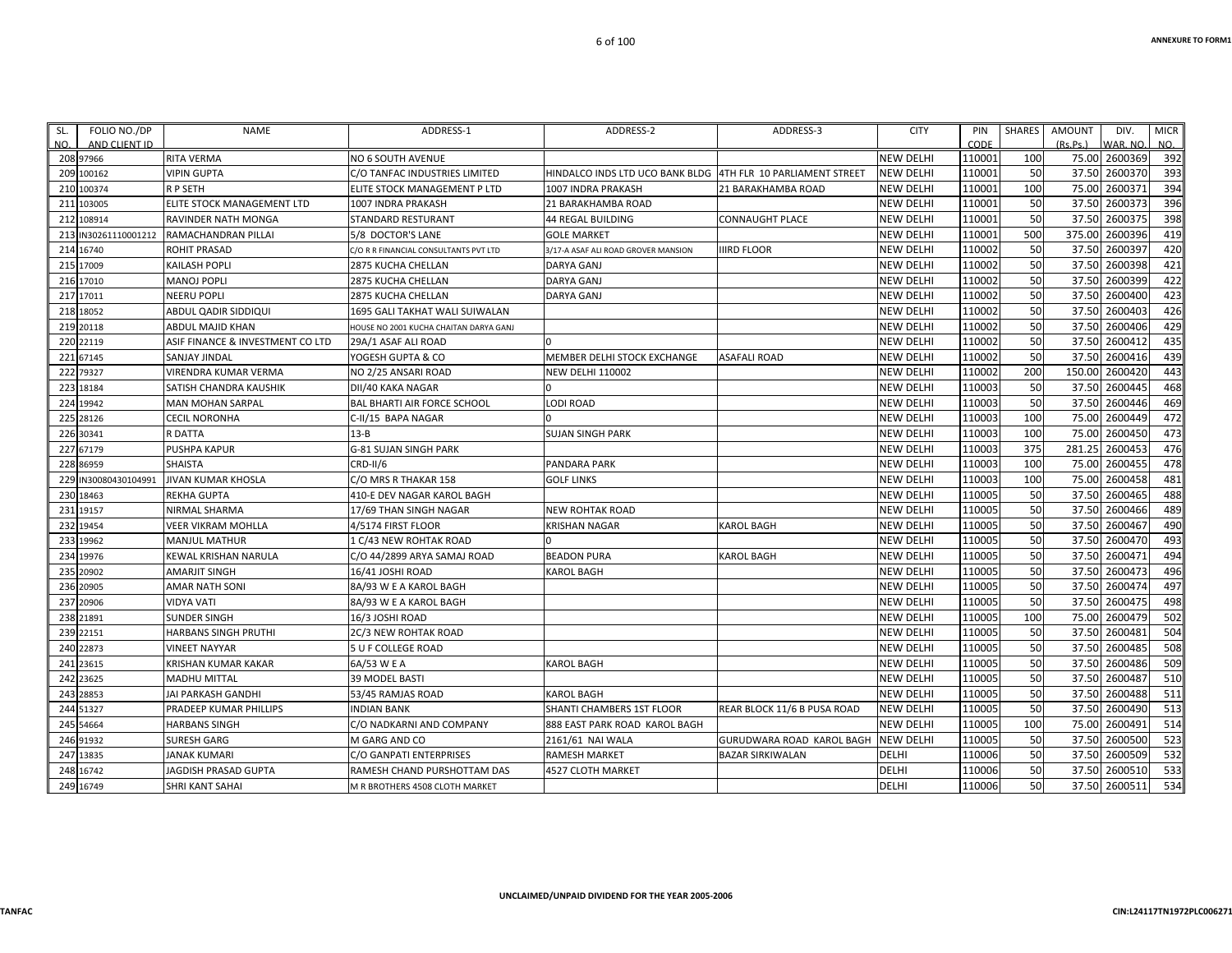| AND CLIENT ID<br>CODE<br>250 17022<br>SHRI KANT SAHAI<br><b>4508 CLOTH MARKET</b><br><b>DELHI</b><br>110006<br>C/O M R BROTHERS<br>251 17247<br><b>DELHI</b><br>110006<br>SHANTI DEVI JAIN<br>2942 KATRA KHUSHAL RAI<br>KINARI BAZAR<br>252 17448<br><b>DELHI</b><br>110006<br>BALA PRASAD SHARMA<br>1360 KATRA LEHSWAN CHANDANI CHOWK<br><b>DELHI</b><br>110006<br>253 17488<br>SANJAY KUMAR JAIN<br>1509 KUCHA SETH DARIBA KALAN<br>110006<br><b>DELHI</b><br>254 18091<br><b>JAIPARKASH GUPTA</b><br>4694 UMRAO STREET PAHARI DHIRAJ<br>255 18456<br>DELHI<br>110006<br>N V RAMAN<br>18 F JAIN LINES GAUSHALA MARG KISHAN GAN<br>DELHI<br>110006<br>256 19154<br>S S MANCHANDA<br>1/304 KASHMERE GATE<br><b>DELHI</b><br>110006<br>257 20014<br>SUDHANSHU PRATAP SINGH<br>C/O M/S PRATAP SINGH HARNAM SINGH<br>3665 CHOWRI BAZAR<br>258 20523<br><b>DELHI</b><br>110006<br>VINOD KUMAR SHARMA<br>C/O G R PRINTING PRESS<br>2415 CHHIPIWARA KALAN<br>NEAR JAMA MASJID<br><b>DELHI</b><br>110006<br>259 20789<br>SUSHMA MAHESHWARI<br>1947 KATRA KHUSHAL RAI<br>KINARI BAZAR<br><b>DELHI</b><br>110006<br>260 20808<br>ANIL KUMAR MAHESHWARI<br>1947 KATRA KHUSHAL RAI<br>KINARI BAZAR<br><b>DELHI</b><br>110006<br>261 20840<br>RAM GOPAL MAHESHWARI<br>1947 KATRA KHUSHAL RAI<br>KINARI BAZAR<br><b>DELHI</b><br>110006<br>262 20855<br>VIJAY KUMAR MAHESHWARI<br>1947 KATRA KHUSHAL RAI<br>KINARI BAZAR<br><b>DELHI</b><br>110006<br>263 21016<br>66 KHURSHID MARKET SADAR BAZAR<br>KRISHAN LAL AUL<br>M/S M K AGENCIES INDIA<br><b>DELHI</b><br>264 24944<br>110006<br>PAWAN KUMAR DINGLIWAL<br>TILAK BAZAR<br>C/O BHGWATI DYE CHEM 2066 KATRA TAMBA CO<br><b>DELHI</b><br>110006<br>265 45109<br>1734 NAI BASTI BEHIND NOVELTY CINEMA<br>RAMESH CHANDER<br>C/O D K GOEL<br><b>DELHI</b><br>110006<br>266 76742<br>4609 CHARKHE WALAN<br>KUSUM GUPTA | (Rs, Ps.)<br>VAR. NO.<br>NO.<br>537<br>50<br>37.50 2600514 |     |  |  |  |     |
|-----------------------------------------------------------------------------------------------------------------------------------------------------------------------------------------------------------------------------------------------------------------------------------------------------------------------------------------------------------------------------------------------------------------------------------------------------------------------------------------------------------------------------------------------------------------------------------------------------------------------------------------------------------------------------------------------------------------------------------------------------------------------------------------------------------------------------------------------------------------------------------------------------------------------------------------------------------------------------------------------------------------------------------------------------------------------------------------------------------------------------------------------------------------------------------------------------------------------------------------------------------------------------------------------------------------------------------------------------------------------------------------------------------------------------------------------------------------------------------------------------------------------------------------------------------------------------------------------------------------------------------------------------------------------------------------------------------------------------------------------------------------------------------------------------------------------------------------------------------|------------------------------------------------------------|-----|--|--|--|-----|
|                                                                                                                                                                                                                                                                                                                                                                                                                                                                                                                                                                                                                                                                                                                                                                                                                                                                                                                                                                                                                                                                                                                                                                                                                                                                                                                                                                                                                                                                                                                                                                                                                                                                                                                                                                                                                                                           |                                                            |     |  |  |  | NO. |
|                                                                                                                                                                                                                                                                                                                                                                                                                                                                                                                                                                                                                                                                                                                                                                                                                                                                                                                                                                                                                                                                                                                                                                                                                                                                                                                                                                                                                                                                                                                                                                                                                                                                                                                                                                                                                                                           |                                                            |     |  |  |  |     |
|                                                                                                                                                                                                                                                                                                                                                                                                                                                                                                                                                                                                                                                                                                                                                                                                                                                                                                                                                                                                                                                                                                                                                                                                                                                                                                                                                                                                                                                                                                                                                                                                                                                                                                                                                                                                                                                           | 2600515<br>538<br>37.50                                    | 50  |  |  |  |     |
|                                                                                                                                                                                                                                                                                                                                                                                                                                                                                                                                                                                                                                                                                                                                                                                                                                                                                                                                                                                                                                                                                                                                                                                                                                                                                                                                                                                                                                                                                                                                                                                                                                                                                                                                                                                                                                                           | 539<br>37.50<br>2600516                                    | 50  |  |  |  |     |
|                                                                                                                                                                                                                                                                                                                                                                                                                                                                                                                                                                                                                                                                                                                                                                                                                                                                                                                                                                                                                                                                                                                                                                                                                                                                                                                                                                                                                                                                                                                                                                                                                                                                                                                                                                                                                                                           | 540<br>37.50 2600517                                       | 50  |  |  |  |     |
|                                                                                                                                                                                                                                                                                                                                                                                                                                                                                                                                                                                                                                                                                                                                                                                                                                                                                                                                                                                                                                                                                                                                                                                                                                                                                                                                                                                                                                                                                                                                                                                                                                                                                                                                                                                                                                                           | 543<br>37.50<br>2600520                                    | 50  |  |  |  |     |
|                                                                                                                                                                                                                                                                                                                                                                                                                                                                                                                                                                                                                                                                                                                                                                                                                                                                                                                                                                                                                                                                                                                                                                                                                                                                                                                                                                                                                                                                                                                                                                                                                                                                                                                                                                                                                                                           | 544<br>37.50<br>2600521                                    | 50  |  |  |  |     |
|                                                                                                                                                                                                                                                                                                                                                                                                                                                                                                                                                                                                                                                                                                                                                                                                                                                                                                                                                                                                                                                                                                                                                                                                                                                                                                                                                                                                                                                                                                                                                                                                                                                                                                                                                                                                                                                           | 546<br>37.50<br>2600523                                    | 50  |  |  |  |     |
|                                                                                                                                                                                                                                                                                                                                                                                                                                                                                                                                                                                                                                                                                                                                                                                                                                                                                                                                                                                                                                                                                                                                                                                                                                                                                                                                                                                                                                                                                                                                                                                                                                                                                                                                                                                                                                                           | 2600525<br>548<br>37.50                                    | 50  |  |  |  |     |
|                                                                                                                                                                                                                                                                                                                                                                                                                                                                                                                                                                                                                                                                                                                                                                                                                                                                                                                                                                                                                                                                                                                                                                                                                                                                                                                                                                                                                                                                                                                                                                                                                                                                                                                                                                                                                                                           | 553<br>37.50<br>2600530                                    | 50  |  |  |  |     |
|                                                                                                                                                                                                                                                                                                                                                                                                                                                                                                                                                                                                                                                                                                                                                                                                                                                                                                                                                                                                                                                                                                                                                                                                                                                                                                                                                                                                                                                                                                                                                                                                                                                                                                                                                                                                                                                           | 557<br>37.50<br>2600534                                    | 50  |  |  |  |     |
|                                                                                                                                                                                                                                                                                                                                                                                                                                                                                                                                                                                                                                                                                                                                                                                                                                                                                                                                                                                                                                                                                                                                                                                                                                                                                                                                                                                                                                                                                                                                                                                                                                                                                                                                                                                                                                                           | 558<br>37.50<br>2600535                                    | 50  |  |  |  |     |
|                                                                                                                                                                                                                                                                                                                                                                                                                                                                                                                                                                                                                                                                                                                                                                                                                                                                                                                                                                                                                                                                                                                                                                                                                                                                                                                                                                                                                                                                                                                                                                                                                                                                                                                                                                                                                                                           | 559<br>37.50<br>2600536                                    | 50  |  |  |  |     |
|                                                                                                                                                                                                                                                                                                                                                                                                                                                                                                                                                                                                                                                                                                                                                                                                                                                                                                                                                                                                                                                                                                                                                                                                                                                                                                                                                                                                                                                                                                                                                                                                                                                                                                                                                                                                                                                           | 2600537<br>560<br>37.50                                    | 50  |  |  |  |     |
|                                                                                                                                                                                                                                                                                                                                                                                                                                                                                                                                                                                                                                                                                                                                                                                                                                                                                                                                                                                                                                                                                                                                                                                                                                                                                                                                                                                                                                                                                                                                                                                                                                                                                                                                                                                                                                                           | 563<br>37.50<br>2600540                                    | 50  |  |  |  |     |
|                                                                                                                                                                                                                                                                                                                                                                                                                                                                                                                                                                                                                                                                                                                                                                                                                                                                                                                                                                                                                                                                                                                                                                                                                                                                                                                                                                                                                                                                                                                                                                                                                                                                                                                                                                                                                                                           | 575<br>37.50<br>2600552                                    | 50  |  |  |  |     |
|                                                                                                                                                                                                                                                                                                                                                                                                                                                                                                                                                                                                                                                                                                                                                                                                                                                                                                                                                                                                                                                                                                                                                                                                                                                                                                                                                                                                                                                                                                                                                                                                                                                                                                                                                                                                                                                           | 2600557<br>580<br>37.50                                    | 50  |  |  |  |     |
|                                                                                                                                                                                                                                                                                                                                                                                                                                                                                                                                                                                                                                                                                                                                                                                                                                                                                                                                                                                                                                                                                                                                                                                                                                                                                                                                                                                                                                                                                                                                                                                                                                                                                                                                                                                                                                                           | 589<br>2600566<br>75.00                                    | 100 |  |  |  |     |
| <b>DELHI</b><br>110006<br>267 81626<br>14/4351<br>DEEPTI JAIN<br>PAHARI DHIRAJ                                                                                                                                                                                                                                                                                                                                                                                                                                                                                                                                                                                                                                                                                                                                                                                                                                                                                                                                                                                                                                                                                                                                                                                                                                                                                                                                                                                                                                                                                                                                                                                                                                                                                                                                                                            | 591<br>37.50<br>2600568                                    | 50  |  |  |  |     |
| 110006<br>268 86228<br><b>DELHI</b><br>DULARI<br>1128 GALI TELIYAN<br>TILAK BAZAR                                                                                                                                                                                                                                                                                                                                                                                                                                                                                                                                                                                                                                                                                                                                                                                                                                                                                                                                                                                                                                                                                                                                                                                                                                                                                                                                                                                                                                                                                                                                                                                                                                                                                                                                                                         | 592<br>37.50<br>2600569                                    | 50  |  |  |  |     |
| 110006<br><b>DELHI</b><br>269 90686<br>RAJENDRA PRASHAD GUPTA<br>NAYA BAZAR<br>2603 HAI BASTI                                                                                                                                                                                                                                                                                                                                                                                                                                                                                                                                                                                                                                                                                                                                                                                                                                                                                                                                                                                                                                                                                                                                                                                                                                                                                                                                                                                                                                                                                                                                                                                                                                                                                                                                                             | 593<br>2600570<br>75.00                                    | 100 |  |  |  |     |
| <b>DELHI</b><br>110006<br>270 105970<br>VENKATESH PILLAY<br>160-A PASCHIM VIHAR EXTN                                                                                                                                                                                                                                                                                                                                                                                                                                                                                                                                                                                                                                                                                                                                                                                                                                                                                                                                                                                                                                                                                                                                                                                                                                                                                                                                                                                                                                                                                                                                                                                                                                                                                                                                                                      | 597<br>150.00<br>2600574                                   | 200 |  |  |  |     |
| <b>DELHI</b><br>110006<br>271 107949<br>RAKESH KUMAR<br>C/O SHREE KRISHNA PHARMA<br>1711 MANSAL BUILDING<br><b>BHAGIRATH PALACE</b>                                                                                                                                                                                                                                                                                                                                                                                                                                                                                                                                                                                                                                                                                                                                                                                                                                                                                                                                                                                                                                                                                                                                                                                                                                                                                                                                                                                                                                                                                                                                                                                                                                                                                                                       | 599<br>37.50<br>2600576                                    | 50  |  |  |  |     |
| <b>DELHI</b><br>110006<br>272 108769<br>AMIT KUMAR GUPTA<br>2089 KATRA KHUSHAL<br>RAI KINARI BAZAR                                                                                                                                                                                                                                                                                                                                                                                                                                                                                                                                                                                                                                                                                                                                                                                                                                                                                                                                                                                                                                                                                                                                                                                                                                                                                                                                                                                                                                                                                                                                                                                                                                                                                                                                                        | 2600577<br>600<br>75.00                                    | 100 |  |  |  |     |
| <b>DELHI</b><br>110006<br>7723<br>273 IN30010012481274<br>SUBHASH CHAND GOYAL<br>KATRA MUNSHI KIRPA RAM<br><b>TILAK BAZAR</b>                                                                                                                                                                                                                                                                                                                                                                                                                                                                                                                                                                                                                                                                                                                                                                                                                                                                                                                                                                                                                                                                                                                                                                                                                                                                                                                                                                                                                                                                                                                                                                                                                                                                                                                             | 609<br>37.50<br>2600586                                    | 50  |  |  |  |     |
| <b>DELHI</b><br>110007<br>274 11949<br>$D-113$<br><b>GANPAT LAL AGRAWAL</b><br>PANCH SHEEL ENCLAVE                                                                                                                                                                                                                                                                                                                                                                                                                                                                                                                                                                                                                                                                                                                                                                                                                                                                                                                                                                                                                                                                                                                                                                                                                                                                                                                                                                                                                                                                                                                                                                                                                                                                                                                                                        | 621<br>37.50<br>2600598                                    | 50  |  |  |  |     |
| <b>DELHI</b><br>110007<br>275 16703<br><b>INDER JIT</b><br>3/70 ROOP NAGAR                                                                                                                                                                                                                                                                                                                                                                                                                                                                                                                                                                                                                                                                                                                                                                                                                                                                                                                                                                                                                                                                                                                                                                                                                                                                                                                                                                                                                                                                                                                                                                                                                                                                                                                                                                                | 622<br>75.00<br>2600599                                    | 100 |  |  |  |     |
| <b>DELHI</b><br>110007<br>276 17267<br>AVINASH CHANDER GUPTA<br>HOUSE NO 777 NEAR MAIN BUS STAND<br><b>TIMARPUR</b>                                                                                                                                                                                                                                                                                                                                                                                                                                                                                                                                                                                                                                                                                                                                                                                                                                                                                                                                                                                                                                                                                                                                                                                                                                                                                                                                                                                                                                                                                                                                                                                                                                                                                                                                       | 623<br>37.50<br>2600600                                    | 50  |  |  |  |     |
| 277 19372<br>DELHI<br>110007<br>SHAKUNTLA SINGAL<br>C/O JAGDISH & CO<br>24-E KAMLA NAGAR                                                                                                                                                                                                                                                                                                                                                                                                                                                                                                                                                                                                                                                                                                                                                                                                                                                                                                                                                                                                                                                                                                                                                                                                                                                                                                                                                                                                                                                                                                                                                                                                                                                                                                                                                                  | 627<br>37.50<br>2600604                                    | 50  |  |  |  |     |
| <b>DELHI</b><br>110007<br>278 19373<br>ANITA SINGAL<br>C/O JAGDISH & CO 24E KAMLA NAGAR                                                                                                                                                                                                                                                                                                                                                                                                                                                                                                                                                                                                                                                                                                                                                                                                                                                                                                                                                                                                                                                                                                                                                                                                                                                                                                                                                                                                                                                                                                                                                                                                                                                                                                                                                                   | 628<br>37.50<br>2600605                                    | 50  |  |  |  |     |
| 279 19374<br><b>DELHI</b><br>110007<br>NIHAL CHAND SINGAL<br>C/O JAGDISH & CO 24E KAMLA NAGAR                                                                                                                                                                                                                                                                                                                                                                                                                                                                                                                                                                                                                                                                                                                                                                                                                                                                                                                                                                                                                                                                                                                                                                                                                                                                                                                                                                                                                                                                                                                                                                                                                                                                                                                                                             | 629<br>37.50<br>2600606                                    | 50  |  |  |  |     |
| 110007<br>280 20971<br><b>NEW DELHI</b><br>DHANWANTI MALHOTRA<br>87 PREM NAGAR SUBZIMANDI                                                                                                                                                                                                                                                                                                                                                                                                                                                                                                                                                                                                                                                                                                                                                                                                                                                                                                                                                                                                                                                                                                                                                                                                                                                                                                                                                                                                                                                                                                                                                                                                                                                                                                                                                                 | 630<br>56.25<br>2600607                                    | 75  |  |  |  |     |
| 110007<br>281 21683<br>DELHI<br>JYOTI GUPTA<br>SHYAM LALL EYE HOSPITAL MALKA GANJ                                                                                                                                                                                                                                                                                                                                                                                                                                                                                                                                                                                                                                                                                                                                                                                                                                                                                                                                                                                                                                                                                                                                                                                                                                                                                                                                                                                                                                                                                                                                                                                                                                                                                                                                                                         | 37.50<br>634<br>2600611                                    | 50  |  |  |  |     |
| <b>DELHI</b><br>110007<br>282 21684<br>PREM LATA GUPTA<br>SHYAM LALL EYE HOSPITAL<br>MALKA GANJ                                                                                                                                                                                                                                                                                                                                                                                                                                                                                                                                                                                                                                                                                                                                                                                                                                                                                                                                                                                                                                                                                                                                                                                                                                                                                                                                                                                                                                                                                                                                                                                                                                                                                                                                                           | 635<br>37.50<br>2600612                                    | 50  |  |  |  |     |
| 283 44749<br>N DELHI<br>110007<br>SNEH AGNIHOTRI<br>4/60 ROOP NAGAR                                                                                                                                                                                                                                                                                                                                                                                                                                                                                                                                                                                                                                                                                                                                                                                                                                                                                                                                                                                                                                                                                                                                                                                                                                                                                                                                                                                                                                                                                                                                                                                                                                                                                                                                                                                       | 638<br>2600615<br>56.25                                    | 75  |  |  |  |     |
| <b>DELHI</b><br>110007<br>284 75927<br>132-E KAMLA NAGAR<br>CHAMPA BEN KOTAK                                                                                                                                                                                                                                                                                                                                                                                                                                                                                                                                                                                                                                                                                                                                                                                                                                                                                                                                                                                                                                                                                                                                                                                                                                                                                                                                                                                                                                                                                                                                                                                                                                                                                                                                                                              | 2600621<br>644<br>75.00                                    | 100 |  |  |  |     |
| <b>DELHI</b><br>110007<br>285 77160<br>HANS RAJ SACHDEVA<br>13 GANDHI SQUARE<br>MALKA GANJ                                                                                                                                                                                                                                                                                                                                                                                                                                                                                                                                                                                                                                                                                                                                                                                                                                                                                                                                                                                                                                                                                                                                                                                                                                                                                                                                                                                                                                                                                                                                                                                                                                                                                                                                                                | 646<br>75.00<br>2600623                                    | 100 |  |  |  |     |
| 110007<br>286 77811<br><b>DELHI</b><br>MANJU<br>174-D KAMLA NAGAR                                                                                                                                                                                                                                                                                                                                                                                                                                                                                                                                                                                                                                                                                                                                                                                                                                                                                                                                                                                                                                                                                                                                                                                                                                                                                                                                                                                                                                                                                                                                                                                                                                                                                                                                                                                         | 37.50<br>2600624<br>647                                    | 50  |  |  |  |     |
| 110007<br>287 78313<br>RITA MEHTA<br><b>DELHI</b><br>A-58 MALKA GANJ<br>NEAR POST OFFICE                                                                                                                                                                                                                                                                                                                                                                                                                                                                                                                                                                                                                                                                                                                                                                                                                                                                                                                                                                                                                                                                                                                                                                                                                                                                                                                                                                                                                                                                                                                                                                                                                                                                                                                                                                  | 75.00<br>648<br>2600625                                    | 100 |  |  |  |     |
| 110007<br><b>DELHI</b><br>288 IN30114310120673<br><b>MADAN GOPAL BAJAJ</b><br>FLAT NO 24<br>LEHNA SINGH MARKET                                                                                                                                                                                                                                                                                                                                                                                                                                                                                                                                                                                                                                                                                                                                                                                                                                                                                                                                                                                                                                                                                                                                                                                                                                                                                                                                                                                                                                                                                                                                                                                                                                                                                                                                            | 667<br>2600644<br>75.00                                    | 100 |  |  |  |     |
| <b>NEW DELHI</b><br>110008<br>290 17364<br>33/29 EAST PATEL NAGAR<br>HAMESH CHANDER SHARMA                                                                                                                                                                                                                                                                                                                                                                                                                                                                                                                                                                                                                                                                                                                                                                                                                                                                                                                                                                                                                                                                                                                                                                                                                                                                                                                                                                                                                                                                                                                                                                                                                                                                                                                                                                | 673<br>37.50<br>2600650                                    | 50  |  |  |  |     |
| 110008<br>291 20782<br>C/O S C ARORA<br>A-458 DEFENCE COLONY<br><b>NEW DELHI</b><br>SAROJ ARORA                                                                                                                                                                                                                                                                                                                                                                                                                                                                                                                                                                                                                                                                                                                                                                                                                                                                                                                                                                                                                                                                                                                                                                                                                                                                                                                                                                                                                                                                                                                                                                                                                                                                                                                                                           | 677<br>37.50<br>2600654                                    | 50  |  |  |  |     |
| 2750<br><b>NEW DELHI</b><br>110008<br>292 21648<br>BHATIA TARASINGH<br>RANJIT NAGAR                                                                                                                                                                                                                                                                                                                                                                                                                                                                                                                                                                                                                                                                                                                                                                                                                                                                                                                                                                                                                                                                                                                                                                                                                                                                                                                                                                                                                                                                                                                                                                                                                                                                                                                                                                       | 679<br>50<br>2600656<br>37.50                              |     |  |  |  |     |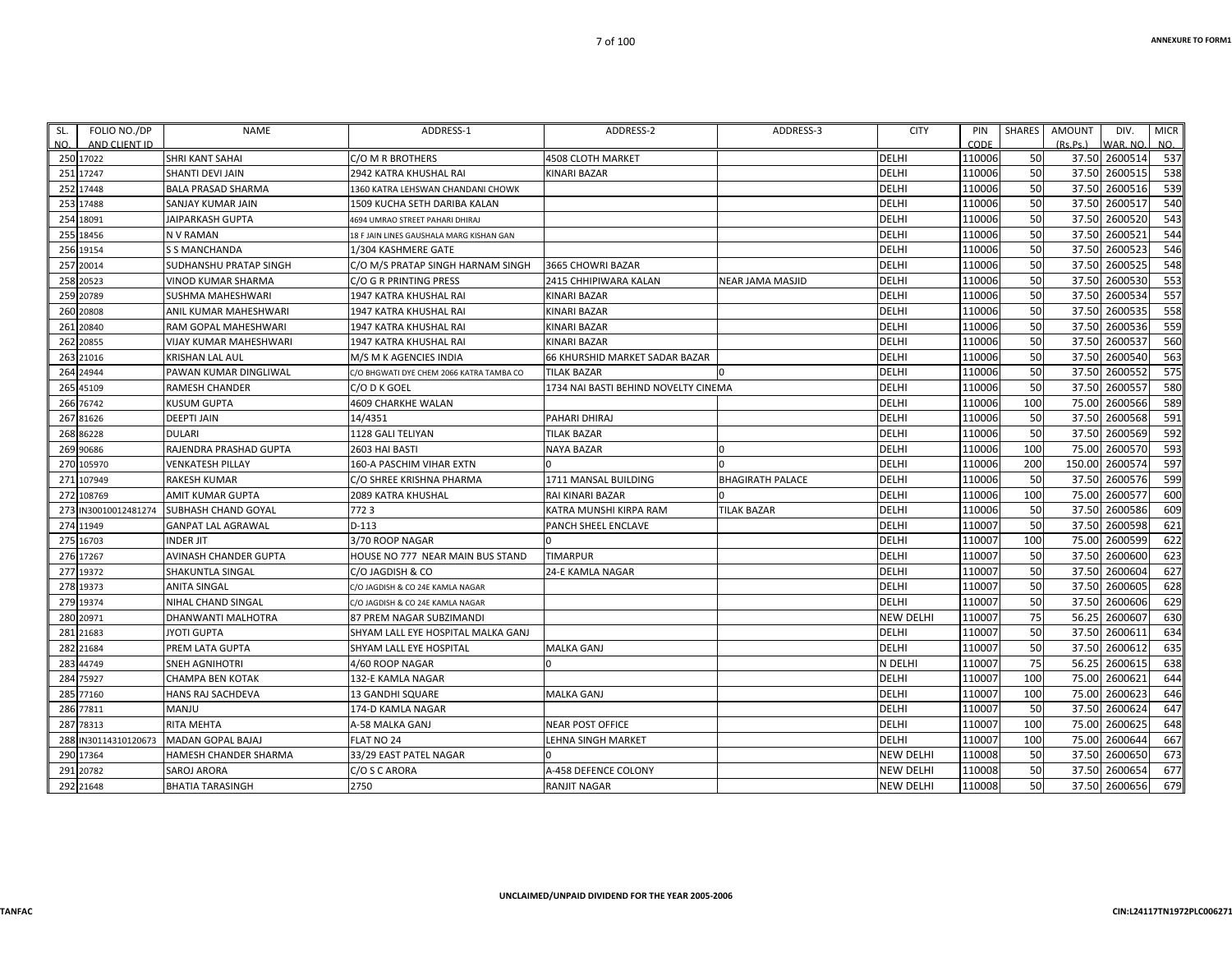| SL. | FOLIO NO./DP  | <b>NAME</b>           | ADDRESS-1                                | ADDRESS-2                           | ADDRESS-3                 | <b>CITY</b>        | PIN    | SHARES | AMOUNT   | DIV.           | <b>MICR</b> |
|-----|---------------|-----------------------|------------------------------------------|-------------------------------------|---------------------------|--------------------|--------|--------|----------|----------------|-------------|
| NO. | AND CLIENT ID |                       |                                          |                                     |                           |                    | CODE   |        | (Rs, Ps) | WAR. NO.       | NO.         |
|     | 293 21651     | SUKHVINDER SINGH      | 3260 RANJIT NAGAR                        |                                     |                           | <b>NEW DELHI</b>   | 110008 | 50     |          | 37.50 2600657  | 680         |
|     | 294 21652     | SANTOKH SINGH         | 2750 RANJIT NAGAR                        |                                     |                           | <b>NEW DELHI</b>   | 110008 | 50     |          | 37.50 2600658  | 681         |
|     | 295 21711     | HARPREET GANDHI       | 32/19 WEST PATEL NAGAR                   |                                     |                           | <b>NEW DELHI</b>   | 110008 | 50     |          | 37.50 2600659  | 682         |
|     | 296 21876     | ANIL KUMAR DUNEJA     | 34/44 WEST PATEL NAGAR                   |                                     |                           | <b>NEW DELHI</b>   | 110008 | 50     |          | 37.50 2600661  | 684         |
|     | 297 22198     | MITHILA JHA           | C/O HANUMAN MANDIR                       | OPP 15A/19 EAST PATEL NAGAR         |                           | <b>NEW DELHI</b>   | 110008 | 15     | 11.25    | 2600662        | 685         |
|     | 298 44701     | BEHARI LAL KUMAR      | <b>HOUSE NO ZED/8 WEST PATEL NAGAR</b>   |                                     |                           | <b>NEW DELHI</b>   | 110008 | 50     | 37.50    | 2600663        | 686         |
|     | 299 49912     | ISHWAR LAL AGGARWAL   | 16/18 EAST PATEL NAGAR                   | <b>1ST FLOOR</b>                    |                           | <b>NEW DELHI</b>   | 110008 | 50     |          | 37.50 2600665  | 688         |
|     | 300 49913     | SANTOSH AGGARWAL      | C/O I L AGARWAL                          | 16/18 EAST PATEL NAGAR 1ST FLOOR    |                           | <b>NEW DELHI</b>   | 110008 | 50     |          | 37.50 2600666  | 689         |
|     | 301 57043     | SANJIV RELAN          | 45/18 EAST PATEL NAGAR                   |                                     |                           | <b>NEW DELHI</b>   | 110008 | 100    | 75.00    | 2600667        | 690         |
|     | 302 67229     | MADHU SHARMA          | C/O NAGALAND CARPETS                     | 2169 MAIN ROAD                      | <b>WEST PATEL NAGAR</b>   | <b>NEW DELHI</b>   | 110008 | 50     | 37.50    | 2600668        | 691         |
|     | 303 70095     | MADHU SHARMA          | C/O NAGALAND CARPETS                     | 2169 MAIN ROAD                      | <b>WEST PATEL NAGAR</b>   | <b>NEW DELHI</b>   | 110008 | 100    |          | 75.00 2600670  | 693         |
|     | 304 74128     | INDU SHARMA           | C/O BRIG B N SHARMA CHIEF SECURITY       | OFFICER PUNJAB & SIND BANK H O BANK | <b>21 RAJINDRA PLACE</b>  | <b>NEW DELHI</b>   | 110008 | 100    |          | 75.00 2600671  | 694         |
|     | 305 77295     | KULVINDER SINGH TULI  | 23 NEW MARKET                            | <b>WEST PATEL NAGAR</b>             |                           | <b>NEW DELHI</b>   | 110008 | 100    |          | 75.00 2600673  | 696         |
|     | 306 79228     | BEENA MALAHOTRA       | NO.13/29                                 | <b>WEST PATEL NAGAR</b>             |                           | <b>NEW DELHI</b>   | 110008 | 50     |          | 37.50 2600674  | 697         |
|     | 307 95285     | SAROJ GORAWARA        | E-1                                      | <b>WEST PATEL NAGAR</b>             |                           | <b>NEWDELHI</b>    | 110008 | 100    | 75.00    | 2600675        | 698         |
|     | 308 97014     | <b>BALRAJ NARANG</b>  | 12/2 EAST PATEL NAGAR                    |                                     |                           | <b>DELHI CANTT</b> | 110008 | 50     |          | 37.50 2600676  | 699         |
|     | 309 20264     | YASHPAL SAPRA         | 33 DR MUKERJI NAGAR WEST                 | P O KINGS WAY                       |                           | <b>DELHI CANTT</b> | 110009 | 50     |          | 37.50 2600704  | 727         |
|     | 310 80121     | MANJULA SHARMA        | C/O VIYOGI HARJI                         | F/13/2 MODELTOWN                    |                           | <b>DELHI CANTT</b> | 110009 | 50     |          | 37.50 2600715  | 738         |
|     | 311 18510     | BHARAT BHUSHAN        | C/O WG CDR R M VERMA HQ WAC I A F        | S P S O SUBROTO PARK                |                           | <b>DELHI CANTT</b> | 110010 | 50     | 37.50    | 2600737        | 760         |
|     | 312 21545     | ASHA LATA SABHERWAL   | 10 HOSPITAL ROAD                         | <b>KIRBY PLACE</b>                  |                           | <b>DELHI CANTT</b> | 110010 | 100    |          | 75.00 2600738  | 761         |
|     | 313 25120     | KATHLEEN BISWAS       | C/O BRIJ S BISWAS                        | <b>CONSULTANT NEURO SURGERY</b>     | ARMY HOSPITAL DELHI CANTT | <b>DELHI CANTT</b> | 110010 | 50     |          | 37.50 2600739  | 762         |
|     | 314 71174     | MEET SINGH            | INSPECTORATE OF ARMAMENTS                | T/18 KAMDHAR LINES                  |                           | <b>DELHI CANTT</b> | 110010 | 50     |          | 37.50 2600742  | 765         |
|     | 315 109017    | SHASHI SHUKLA         | <b>MEDICAL OFFICER</b>                   | <b>BASE HOSPITAL</b>                |                           | <b>NEW DELHI</b>   | 110010 | 100    | 75.00    | 2600743        | 766         |
|     | 316 17397     | MANOHAR LAL CHAUDHRY  | C-2 JANGPURA EXTN                        | <sup>0</sup>                        |                           | <b>NEW DELHI</b>   | 110014 | 50     |          | 37.50 2600744  | 767         |
|     | 317 19297     | <b>S N MATHUR</b>     | FLAT NO. 49-A                            | POCKET-C                            | SIDHARTHA EXTENTION       | <b>NEW DELHI</b>   | 110014 | 50     | 37.50    | 2600745        | 768         |
|     | 318 19350     | NITA CHOPRA           | 439 MATHURA ROAD                         | <b>JANGPURA</b>                     |                           |                    | 110014 | 50     |          | 37.50 2600746  | 769         |
|     | 319 19352     | ANJLA KOHLI           | <b>B-5 JUNGPURA EXTENSION</b>            | $\overline{0}$                      |                           | <b>NEW DELHI</b>   | 110014 | 50     |          | 37.50 2600748  | 771         |
|     | 320 19886     | <b>HARI PARKASH</b>   | G-3 DESU COLONY OLD JEEWAN NAGAR KILOKRI |                                     |                           | <b>NEW DELHI</b>   | 110014 | 50     | 37.50    | 2600749        | 772         |
|     | 321 21188     | KIRAN KUMAR CHOWDHRY  | C/O DR S L MEHRA 10 BIRBAL ROAD          | <b>JANGPURA EXTN</b>                |                           | <b>NEW DELHI</b>   | 110014 | 50     |          | 37.50 2600750  | 773         |
|     | 322 21189     | SATYA PAUL MEHRA      | C/O DR S L MEHRA 10 BIRBAL ROAD          | <b>JANGPURA EXTN</b>                | $\Omega$                  | <b>NEW DELHI</b>   | 110014 | 50     |          | 37.50 2600751  | 774         |
|     | 323 78833     | SHASHI JAIN           | NO 49 SIDDARTH ENCLAVE                   | RING ROAD OPP MAHARANI BAGH         |                           | <b>NEW DELHI</b>   | 110014 | 50     |          | 37.50 2600758  | 781         |
|     | 324 17343     | <b>BEENA</b>          | C/O DR S SWAROOP 41 ESI COLONY           | <b>BASAI DARA PUR</b>               |                           | <b>NEW DELHI</b>   | 110015 | 50     |          | 37.50 2600766  | 789         |
|     | 325 45371     | JASPAL SINGH BHATIA   | 9/17 RAMESH NAGAR                        |                                     | $\Omega$                  | <b>NEW DELHI</b>   | 110015 | 50     | 37.50    | 2600777        | 800         |
|     | 326 77513     | SATYA WATI            | K-24 KIRTI NAGAR                         |                                     |                           | <b>NEW DELHI</b>   | 110015 | 200    |          | 150.00 2600782 | 805         |
|     | 327 81648     | S N LAMBA             | LAMBA AND CO                             | WZ 10 A RATTAN PARK                 | <b>OPP KIRTI NAGAR</b>    | <b>NEW DELHI</b>   | 110015 | 50     |          | 37.50 2600784  | 807         |
|     | 328 22347     | PRADEEP AHUJA         | D-61 HAUZ KHAS                           |                                     |                           | <b>NEW DELHI</b>   | 110016 | 50     |          | 37.50 2600801  | 824         |
|     | 329 23115     | <b>SHANTI DEVI</b>    | NO.1/22 SARVAPRIYA VIHAR                 |                                     | $\Omega$                  | <b>NEW DELHI</b>   | 110016 | 25     |          | 18.75 2600802  | 825         |
|     | 330 23388     | SURYA PRAKASH GUPTA   | <b>S 9 GREEN PARK MAIN</b>               |                                     | $\Omega$                  | <b>NEW DELHI</b>   | 110016 | 50     |          | 37.50 2600804  | 827         |
|     | 331 45390     | SURESH CHANDER BHATIA | 53 RESERVE BANK FLATS                    | <b>HAUZ KHAS</b>                    |                           | <b>NEW DELHI</b>   | 110016 | 50     |          | 37.50 2600805  | 828         |
|     | 332 56217     | INDIRA PAL KHILNANI   | A-5 MAYFAIR GARDEN                       |                                     |                           | <b>NEW DELHI</b>   | 110016 | 100    |          | 75.00 2600807  | 830         |
|     | 333 78809     | KUNAL YADAV           | 1/1 SARVPRIYA VIHAR                      |                                     |                           | <b>NEW DELHI</b>   | 110016 | 50     |          | 37.50 2600808  | 831         |
|     | 334 102994    | MADHURI MISHRA        | Q 2 HAUZ KHAS                            |                                     |                           | <b>NEW DELHI</b>   | 110016 | 300    |          | 225.00 2600810 | 833         |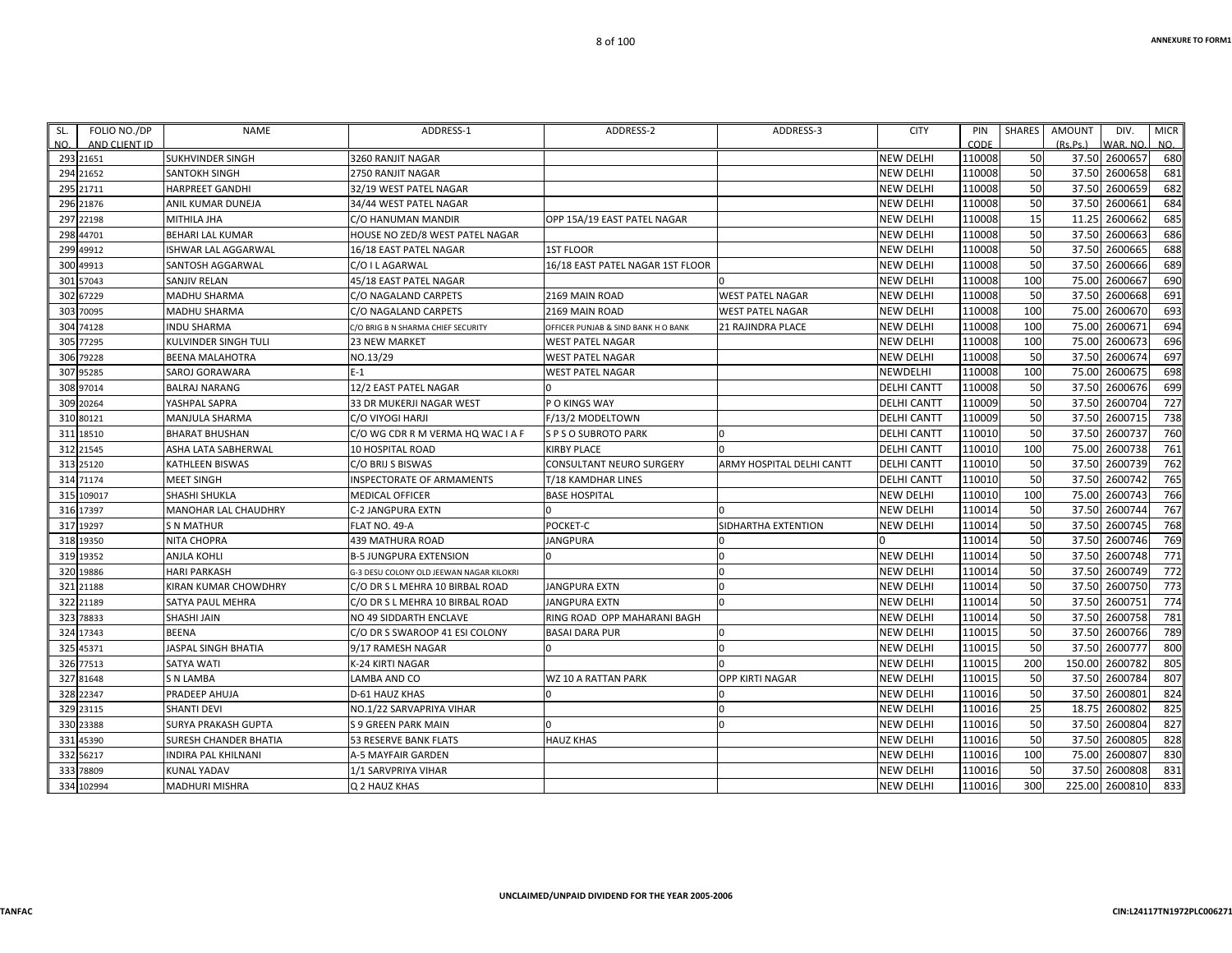**CIN:L24117TN1972PLC006271**

ALREJA C/0 ALREJA ESTATES K‐1A K‐BLOCK CIRCLE MAIN ROAD KALKAJI NEW DELHI 110019 200 150.00 2600961 984

SHARMA 10/5 KALKAJI EXTENSION NEW DELHI 2000 100 2600957 980

| FOLIO NO./DP<br>SL.                | <b>NAME</b>                                    | ADDRESS-1                       | ADDRESS-2                                | ADDRESS-3                                | <b>CITY</b>      | PIN            | SHARES | <b>AMOUNT</b> | DIV.                       | <b>MICR</b>     |
|------------------------------------|------------------------------------------------|---------------------------------|------------------------------------------|------------------------------------------|------------------|----------------|--------|---------------|----------------------------|-----------------|
| AND CLIENT ID<br>NO.               | <b>GENIUS INVESTOFIN PVT LTD</b>               | C-36 HAUZ KHAS                  |                                          |                                          | <b>NEW DELHI</b> | CODE<br>110016 | 200    | (Rs.Ps.)      | WAR. NO.<br>150.00 2600811 | NO.<br>834      |
| 335 106853<br>336 IN30161210000007 | MR. B.S.MINHAS                                 | X-29, HAUZ KHAS                 |                                          |                                          | <b>NEW DELHI</b> | 110016         | 2000   | 1500.00       | 2600824                    | 847             |
| 337 17772                          | M K RAJ MOHAN                                  | K-26B SAKET                     |                                          |                                          | <b>NEW DELHI</b> | 110017         | 50     | 37.50         | 2600828                    | 851             |
| 338 17992                          | <b>DEVI PRASAD</b>                             | 12/8 MALVIYA NAGAR EXTN SAKET   | <b>PUSHP VIHAR</b>                       | M B ROAD                                 | <b>NEW DELHI</b> | 110017         | 50     | 37.50         | 2600831                    | 854             |
| 339 18245                          | <b>RAJESH GAUR</b>                             | K27E SAKET                      |                                          |                                          | <b>NEW DELHI</b> | 110017         | 50     | 37.50         | 2600833                    | 856             |
| 340 19399                          | <b>VINOD KUMAR CHAWLA</b>                      | HOUSE NO 9-A BLOCK F            | <b>SAKET</b>                             |                                          | <b>NEW DELHI</b> | 110017         | 50     |               | 37.50 2600834              | 857             |
| 341 19861                          | RAVINDER PAL SINGH                             | H-17/14 MALVIYA NAGAR           |                                          |                                          | <b>NEW DELHI</b> | 110017         | 50     | 37.50         | 2600835                    | 858             |
| 342 20387                          | P DEVADAS SHENOY                               | SENIOR MANAGER CANARA BANK      | ROOM NO 2 4&5 LSC COMPLEX SHEIKHPHASE II |                                          |                  | 110017         | 50     | 37.50         | 2600836                    | 859             |
| 343 21516                          | <b>DHARAM PAL GOYAL</b>                        | <b>B 53 SOAMI NAGAR</b>         |                                          |                                          | <b>NEW DELHI</b> | 110017         | 100    |               | 75.00 2600840              | 863             |
| 344 22562                          | <b>INDRARANI</b>                               | 54G SHEIKH SARAI II             |                                          |                                          | <b>NEW DELHI</b> | 110017         | 50     |               | 37.50 2600845              | 868             |
| 345 22563                          | OMPARKASH                                      | 54G SHEIKH SARAI II             |                                          |                                          | <b>NEW DELHI</b> | 110017         | 50     | 37.50         | 2600846                    | 869             |
| 346 23131                          | <b>RANJIT SINGH</b>                            | J-23 SAKET                      |                                          |                                          | <b>NEW DELHI</b> | 110017         | 50     |               | 37.50 2600847              | 87C             |
| 347 23650                          | <b>VIJENDRA KUMAR</b>                          | D-77 PANCHSHEEL ENCLAVE         |                                          |                                          | <b>NEW DELHI</b> | 110017         | 100    | 75.00         | 2600848                    | 871             |
| 348 54053                          | MAHENDRA PRAKASH GUPTA                         | <b>B/30 GEETANJALI ENCLAVE</b>  | <b>MALVIYA NAGAR EXTENSION</b>           |                                          | <b>NEW DELHI</b> | 110017         | 100    | 75.00         | 2600852                    | 875             |
| 349 77794                          | <b>RANJIT SINGH</b>                            | J 23 SAKET                      |                                          |                                          | <b>NEW DELHI</b> | 110017         | 100    |               | 75.00 2600855              | 878             |
| 350 78586                          | K S KRISHNAMURTHY                              |                                 | <b>B 58 SARVODAYA ENCLAVE</b>            |                                          | <b>NEW DELHI</b> | 110017         | 200    | 150.00        | 2600856                    | 879             |
| 351 81687                          | <b>TANI KALRA</b>                              | 62 NAVJIWAN VIHAR               |                                          |                                          | <b>NEW DELHI</b> | 110017         | 50     |               | 37.50 2600857              | <b>880</b>      |
| 352 95934                          | <b>RAJ KAPOOR</b>                              | <b>D 4 PRESS ENCLAVE</b>        | <b>SAKET</b>                             |                                          | <b>NEW DELHI</b> | 110017         | 200    |               | 150.00 2600859             | 882             |
| 353 108314                         | ANISH KUMAR                                    | 168 SAVITRI NAGAR               |                                          |                                          | <b>NEW DELHI</b> | 110017         | 100    |               | 75.00 2600866              | 889             |
| 354 109006                         | <b>HEMAN KHANNA</b>                            | C - 45 SOAMI NAGAR              |                                          |                                          | <b>NEW DELHI</b> | 110017         | 50     |               | 37.50 2600868              | 891             |
| 355 IN30012610015022               | O P AGGARWALL                                  | <b>B-122. MALVIYA NAGAR</b>     |                                          |                                          | <b>NEW DELHI</b> | 110017         | 200    | 150.00        | 2600871                    | 894             |
| 356 IN30018311013005               | ZORAWAR INDERSINGH KALRA                       | 62 NAVJIVAN VIHAR               |                                          |                                          | <b>NEW DELHI</b> | 110017         | 50     | 37.50         | 2600876                    | 899             |
| 357 IN30080430043518               | <b>SKJAIN</b>                                  | D-15, PANCHSHEEL ENCLAVE,       |                                          |                                          | <b>NEW DELHI</b> | 110017         | 400    | 300.00        | 2600886                    | 909             |
| 358 18956                          | <b>RAHUL SUD</b>                               | A-151 VIKASPURI BODELLA         |                                          |                                          | <b>NEW DELHI</b> | 110018         | 50     |               | 37.50 2600898              | 921             |
| 359 21335                          | KANWAR BHAN DHAMIJA                            | WZ 24B MEENAKSHI GARDEN         |                                          |                                          | <b>NEW DELHI</b> | 110018         | 50     |               | 37.50 2600905              | 928             |
| 360 23048                          | SHADI LAL UPPAL                                | BLOCK NO GG1/FLAT 122 B         | <b>VIKASPURI</b>                         |                                          | <b>NEW DELHI</b> | 110018         | 50     | 37.50         | 2600907                    | 93C             |
| 361 44768                          | SATYA DEVA TREHAN                              | BLOCK G POCKET GGI FLAT NO 34 C | VIKASPURI BODELLA                        |                                          | <b>NEW DELHI</b> | 110018         | 50     |               | 37.50 2600909              | 932             |
| 362 44891                          | KANWAR BHAN DHAMIJA                            | WZ-24B MEENAKSHI GARDEN         |                                          |                                          | N DELHI          | 110018         | 50     |               | 37.50 2600910              | 933             |
| 363 44892                          | NIRMAL DHAMIJA                                 | WZ-24B MEENAKSHI GARDEN         |                                          |                                          | N DELHI          | 110018         | 50     |               | 37.50 2600911              | 934             |
| 364 92495                          | <b>SUNIT ARORA</b>                             | 922 VIKAS KUNJ                  | <b>VIKAS PURI</b>                        |                                          | <b>NEW DELHI</b> | 110018         | 100    | 75.00         | 2600921                    | 944             |
| 365 IN30018313000810               | ANIL KHANDELWAL                                | 20 MG 1 MIG FLAT                | <b>ULKAS PURI</b>                        |                                          | DELHI            | 110018         | 159    |               | 119.25 2600926             | 949             |
| 367 9197                           | <b>NEELIMA SANE</b>                            | C-15A GANGOTRI ENCLAVE          | ALAKNANDA B KALKAJI                      |                                          | <b>NEW DELHI</b> | 110019         | 50     |               | 37.50 2600937              | 96 <sub>C</sub> |
| 368 17264                          | SALIL KUMAR BHANDARI                           | RAJ TOWER-1,2ND FLOOR           | G-1, ALAKNANDA COMMUNITY CENTER          |                                          | <b>NEW DELHI</b> | 110019         | 50     | 37.50         | 2600938                    | 961             |
| 369 17266                          | <b>JITENDER KUMAR SURI</b>                     | FLAT NO 34 PKTB ALAKNANDA       | <b>D D A FLATS KALKAJI</b>               |                                          | <b>NEW DELHI</b> | 110019         | 50     |               | 37.50 2600939              | 962             |
| 370 19360                          | AMAR NATH MONGA                                | 3/13 KALKAJI EXTENSION          |                                          |                                          | <b>NEW DELHI</b> | 110019         | 50     | 37.50         | 2600943                    | 966             |
| 371 22494                          | <b>GIRISH CHANDRA TEWARY</b>                   | 29 A POCKET A 11                | KALKAJI EXTENSION                        |                                          | <b>NEW DELHI</b> | 110019         | 50     |               | 37.50 2600947              | 97 <sub>C</sub> |
| 372 45678                          | NARINDAR NATH                                  | <b>B-146 KALKAJI</b>            |                                          |                                          | <b>NEW DELHI</b> | 110019         | 100    |               | 75.00 2600949              | 972             |
| 373 75999                          | YOGINDER SARAF                                 | C/74 B GANGOTRI ENCLAVE         | ALAKNANDA                                |                                          | <b>NEW DELHI</b> | 110019         | 100    | 75.00         | 2600953                    | 976             |
| 374 76976                          | HAMZA TRADING & INVESTMENT (P) LTD ABDUL QADIR |                                 | 203 KUSAL BAZAR                          | 32-33 NEHRU PLACE NEW DELHI 11 NEW DELHI |                  | 110019         | 200    | 150.00        | 2600954                    | 977             |
| 375 79068                          | <b>BALDEV RAJ NARANG</b>                       | 58 RAMPURI KALKAJI              |                                          |                                          | <b>NEW DELHI</b> | 110019         | 200    |               | 150.00 2600956             | 979             |

9 of 100

SHIV CHARAN SHARMA

376 81887 SHIV

377 107360 ANJLA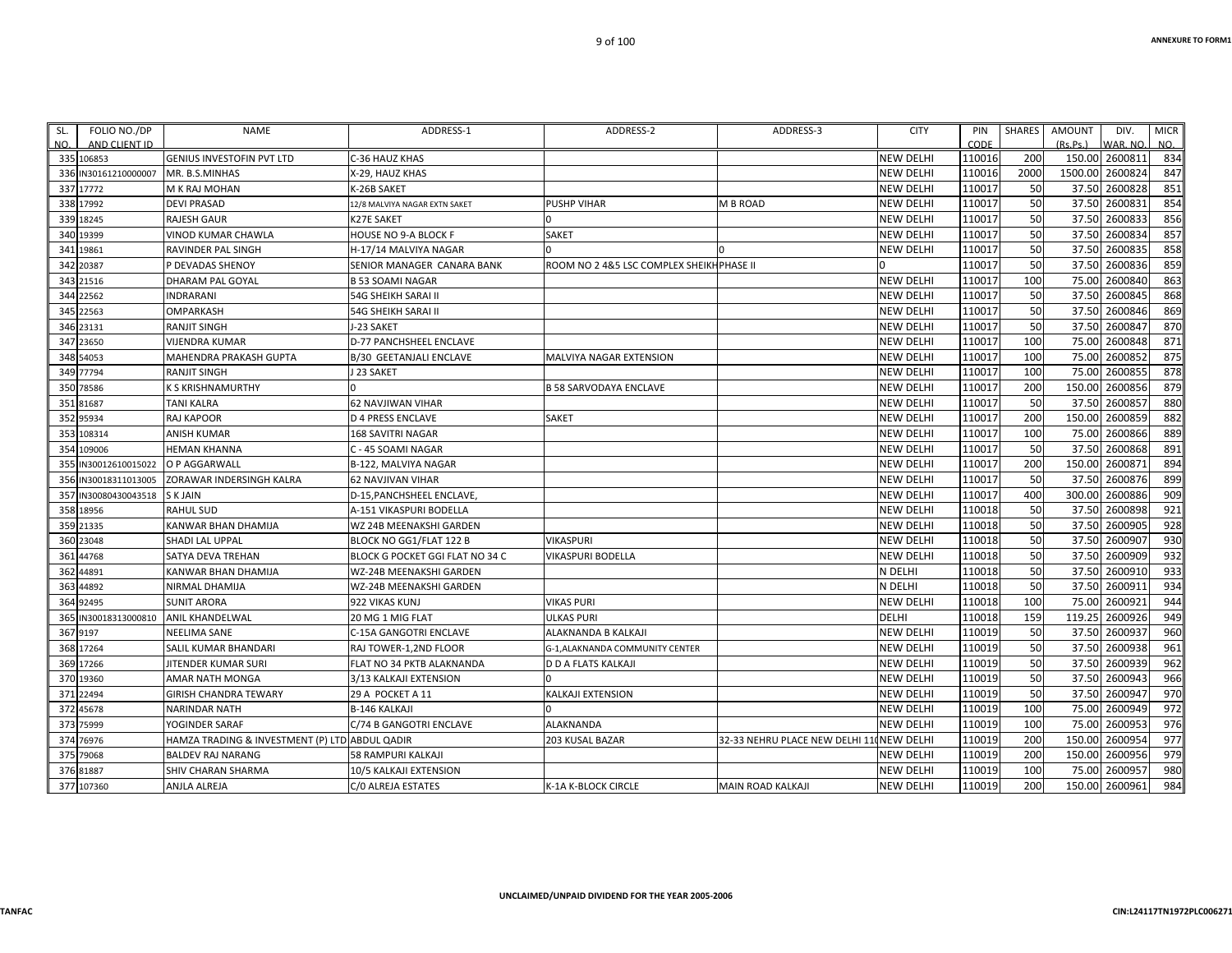| SL.<br>FOLIO NO./DP<br>NO.<br>AND CLIENT ID | <b>NAME</b>                 | ADDRESS-1                           | ADDRESS-2                    | ADDRESS-3           | <b>CITY</b>      | PIN<br>CODE | SHARES | AMOUNT<br>(Rs, Ps) | DIV.<br>WAR, NO. | <b>MICR</b><br>NO. |
|---------------------------------------------|-----------------------------|-------------------------------------|------------------------------|---------------------|------------------|-------------|--------|--------------------|------------------|--------------------|
| 378 108905                                  | ANJLA ALREJA                | C/O ALREJA ESTATES                  | K-1A K BLOCK CIRCLE          | MAIN ROAD KALKAJI   | <b>NEWDELHI</b>  | 110019      | 100    |                    | 75.00 2600966    | 989                |
| 379 IN30088813861791                        | <b>BHUNESH CHANDRA GOEL</b> | C/O DR. Y.S. GOEL                   | 193 ARAVALI APARTMENTS       | ALAKNANDA KALKAJI   | <b>NEW DELHI</b> | 110019      | 100    |                    | 75.00 2600978    | 1001               |
| 380<br>IN30114310005580                     | AJAY KUMAR ALREJA           | M\S ALREJA ESTATES                  | K-1-A, 'K'-BLOCK CIRCLE      | MAIN ROAD, KALKAJI  | <b>NEW DELHI</b> | 110019      | 100    |                    | 75.00 2600981    | 1004               |
| 381 IN30267931741387                        | <b>HARCHARAN PAL</b>        | 1708A/4                             | <b>GOVIND PURI EXTN</b>      | KALKAJI             | <b>NEW DELHI</b> | 110019      | 50     |                    | 37.50 2600991    | 1014               |
| 382 IN30282210012577                        | <b>USHA MONGA</b>           | $G - 47$                            | <b>II FLOOR</b>              | KALKAJI,            | <b>NEW DELHI</b> | 110019      | 50     |                    | 37.50 2600994    | 1017               |
| 383 8065                                    | ASHUTOSH KUMAR SINGH        | 14-C RAILWAY BOARD QUARTERS         | CHANAKYAPURI                 |                     | <b>NEW DELHI</b> | 110021      | 50     |                    | 37.50 2600998    | 1021               |
| 384 19394                                   | <b>NINA GUPTA</b>           | C II/114 MOTI BAGH I                | SHANTI PATH NEW DELHI 110021 | 0                   |                  | 110021      | 100    |                    | 75.00 2601000    | 1023               |
| 385 19444                                   | SRI KRISHAN SARUP BHATNAGAR | 8/4 SHANTI NIKETAN                  |                              |                     | <b>NEW DELHI</b> | 110021      | 100    |                    | 75.00 2601003    | 1026               |
| 386 19582                                   | C L MALHOTRA                | FLAT NO I ELECT SUB STATION         | <b>SAN MARTIN MARG</b>       | <b>BAPU DHAM</b>    | <b>NEW DELHI</b> | 110021      | 50     |                    | 37.50 2601004    | 1027               |
| 387 44755                                   | AMAR SINGH JANJRIYA         | C/O H 340 NANAK PURA                |                              |                     | N DELHI          | 110021      | 50     |                    | 37.50 2601006    | 1029               |
| 388 55535                                   | IANAKI RAMACHANDRAN         | D-I/213 SATYA MARG                  | CHANAKYAPURI                 |                     | <b>NEW DELHI</b> | 110021      | 100    |                    | 75.00 2601007    | 1030               |
| 389 55536                                   | COMAL SUNDARAM RAMACHANDRAN | D-I/213 SATYA MARG                  | CHANAKYAPURI                 |                     | <b>NEW DELHI</b> | 110021      | 100    |                    | 75.00 2601008    | 1031               |
| 390 55537                                   | C R GAYATHRI                | D-I/213 SATYA MARG                  | CHANAKYAPURI                 |                     | <b>NEW DELHI</b> | 110021      | 100    | 75.00              | 2601009          | 1032               |
| 391 55538                                   | C R RAJENDRAN               | D-I/213 SATYA MARG                  | CHANAKYAPURI                 |                     | <b>NEW DELHI</b> | 110021      | 100    |                    | 75.00 2601010    | 1033               |
| 392 55539                                   | C R SUNDARAMURTI            | D-I/213 SATYA MARG                  | CHANAKYAPURI                 |                     | <b>NEW DELHI</b> | 110021      | 100    | 75.00              | 2601011          | 1034               |
| 393 22146                                   | NEERA                       | C/O SHRI R P SHARMA                 | HOUSE NO 1081 SECTOR III     | R K PURAM           | <b>NEW DELHI</b> | 110022      | 50     |                    | 37.50 2601019    | 1042               |
| 394 22147                                   | ANSHULI SARIN               | C/O SHRI R P SHARMA                 | HOUSE NO 1081 SECTOR III     | R K PURAM           | <b>NEW DELHI</b> | 110022      | 50     |                    | 37.50 2601020    | 1043               |
| 395 76252                                   | <b>VINAY AGARWAL</b>        | SECTOR 12                           | FLAT NO 990                  | <b>R K PURAM</b>    | <b>NEW DELHI</b> | 110022      | 50     |                    | 37.50 2601024    | 1047               |
| 396 106272                                  | NARBADA GUPTA               | G-606 SOM VIHAR                     | R K PURAM                    |                     | <b>NEW DELHI</b> | 110022      | 100    | 75.00              | 2601025          | 1048               |
| 397 18661                                   | SHAKUNTALA BANSAL           | G2 893 SAROJINI NAGAR               |                              |                     | <b>NEW DELHI</b> | 110023      | 50     |                    | 37.50 2601026    | 1049               |
| 398<br>18662                                | <b>RAM NIWAS</b>            | G2 893 SAROJINI NAGAR               |                              |                     | <b>NEW DELHI</b> | 110023      | 50     |                    | 37.50 2601027    | 1050               |
| 399<br>19690                                | RAM PRAKASH OBEROI          | D11/48 KIDWAI NAGAR EAST            |                              |                     | <b>NEW DELHI</b> | 110023      | 100    |                    | 75.00 2601028    | 1051               |
| 400<br>19836                                | ASHOK BHATIA                | 145 LAXMI BAI NAGAR                 |                              |                     | <b>NEW DELHI</b> | 110023      | 50     |                    | 37.50 2601029    | 1052               |
| 401 44740                                   | <b>ANUP KUMAR</b>           | 1890 LAXMI BAI NAGAR                |                              |                     | <b>NEW DELHI</b> | 110023      | 50     |                    | 37.50 2601030    | 1053               |
| 402 67130                                   | <b>GD SINGH</b>             | A-324 SAROJINI NAGAR                |                              |                     | <b>NEW DELHI</b> | 110023      | 100    |                    | 75.00 2601032    | 1055               |
| IN30290242061103<br>403                     | SUDERSHAN AHUJA             | 419                                 | LAXMIBAI NAGAR               |                     | <b>NEW DELHI</b> | 110023      | 100    |                    | 75.00 2601039    | 1062               |
| 404<br>17875                                | <b>GULZAR SINGH</b>         | III/C 18 LAJPAT NAGAR 3             |                              |                     | <b>NEW DELHI</b> | 110024      | 50     |                    | 37.50 2601044    | 1067               |
| 405<br>19626                                | OM PRAKASH SONI             | C/O COMPUTRONICS INDIA 16 RING ROAD | <b>LAJPAT NAGAR IV</b>       |                     | <b>NEW DELHI</b> | 110024      | 50     |                    | 37.50 2601046    | 1069               |
| 406<br>19638                                | TEJINDER SINGH OBEROI       | 6/50 OLD DOUBLE STOREY              | <b>LAJPAT NAGAR IV</b>       |                     | <b>NEW DELHI</b> | 110024      | 100    |                    | 75.00 2601048    | 1071               |
| 407 20289                                   | CHANCHAL NARANG             | II B/45 LAJPAT NAGAR                |                              |                     | <b>NEW DELHI</b> | 110024      | 50     |                    | 37.50 2601053    | 1076               |
| 408 20305                                   | SUBHASH CHANDRA             | PATHOLOGY LAB M C K R HOSPITAL      | <b>LAJPAT NAGAR III</b>      |                     | <b>NEW DELHI</b> | 110024      | 50     |                    | 37.50 2601054    | 1077               |
| 409 21749                                   | <b>RANBIR SINGH</b>         | 3/17 VIKRAM VIHAR LAJPAT NAGAR IV   |                              |                     | <b>NEW DELHI</b> | 110024      | 100    |                    | 75.00 2601058    | 1081               |
| 410 75100                                   | <b>SUNIL KUMAR</b>          | 36 VINOBA PURI                      | LAJPUT NAGAR                 |                     | <b>NEW DELHI</b> | 110024      | 50     |                    | 37.50 2601073    | 1096               |
| 411 75289                                   | NEMI CHAND JAIN             | II/0-36 LAJPAT NAGAR                |                              |                     | <b>NEW DELHI</b> | 110024      | 50     |                    | 37.50 2601074    | 1097               |
| 412 80202                                   | <b>BLVERMA</b>              | <b>36 VINOBA PURI</b>               | <b>LAJPAT NAGAR</b>          |                     | <b>NEW DELHI</b> | 110024      | 500    |                    | 375.00 2601076   | 1099               |
| 413 80579                                   | OM PARKASH ARORA            | B-I-68 LAJPAT NAGAR I               |                              |                     | <b>NEW DELHI</b> | 110024      | 100    |                    | 75.00 2601077    | 1100               |
| 414 IN30133017897367                        | MANJEET SINGH SAWHNEY       | E 34 BASEMENT                       | <b>LAJPAT NAGAR PART I</b>   |                     | <b>NEW DELHI</b> | 110024      | 100    |                    | 75.00 2601103    | 1126               |
| 415<br>IN30154917329990                     | <b>CHARAN PREET SINGH</b>   | 77 LAJPAT NAGAR II                  |                              |                     | <b>NEW DELHI</b> | 110024      | 50     |                    | 37.50 2601105    | 1128               |
| 416 69036                                   | <b>BELA MAHAJAN</b>         | M/S MEDICARE AGENCIES PVT LTD       | 2/16 JULLENA COMPLEX         | OKHLA ROAD          | <b>NEW DELHI</b> | 110025      | 50     |                    | 37.50 2601114    | 1137               |
| 417 83482                                   | <b>SUNIL MAHAJAN</b>        | ROAD NO.45                          | HOUSE NO.32                  | PUNJABI BAGH        | <b>NEW DELHI</b> | 110026      | 50     |                    | 37.50 2601128    | 1151               |
| 418 96472                                   | <b>ARVIND SINGHAL</b>       | 79/7 EAST PUNJABI BAGH              |                              |                     | <b>NEW DELHI</b> | 110026      | 100    |                    | 75.00 2601129    | 1152               |
| 419 IN30290242661069                        | RAJINDER KAUR               | 953                                 | <b>RANI BAGH</b>             | <b>SHAKUR BASTI</b> | <b>NEW DELHI</b> | 110026      | 500    |                    | 375.00 2601137   | 1160               |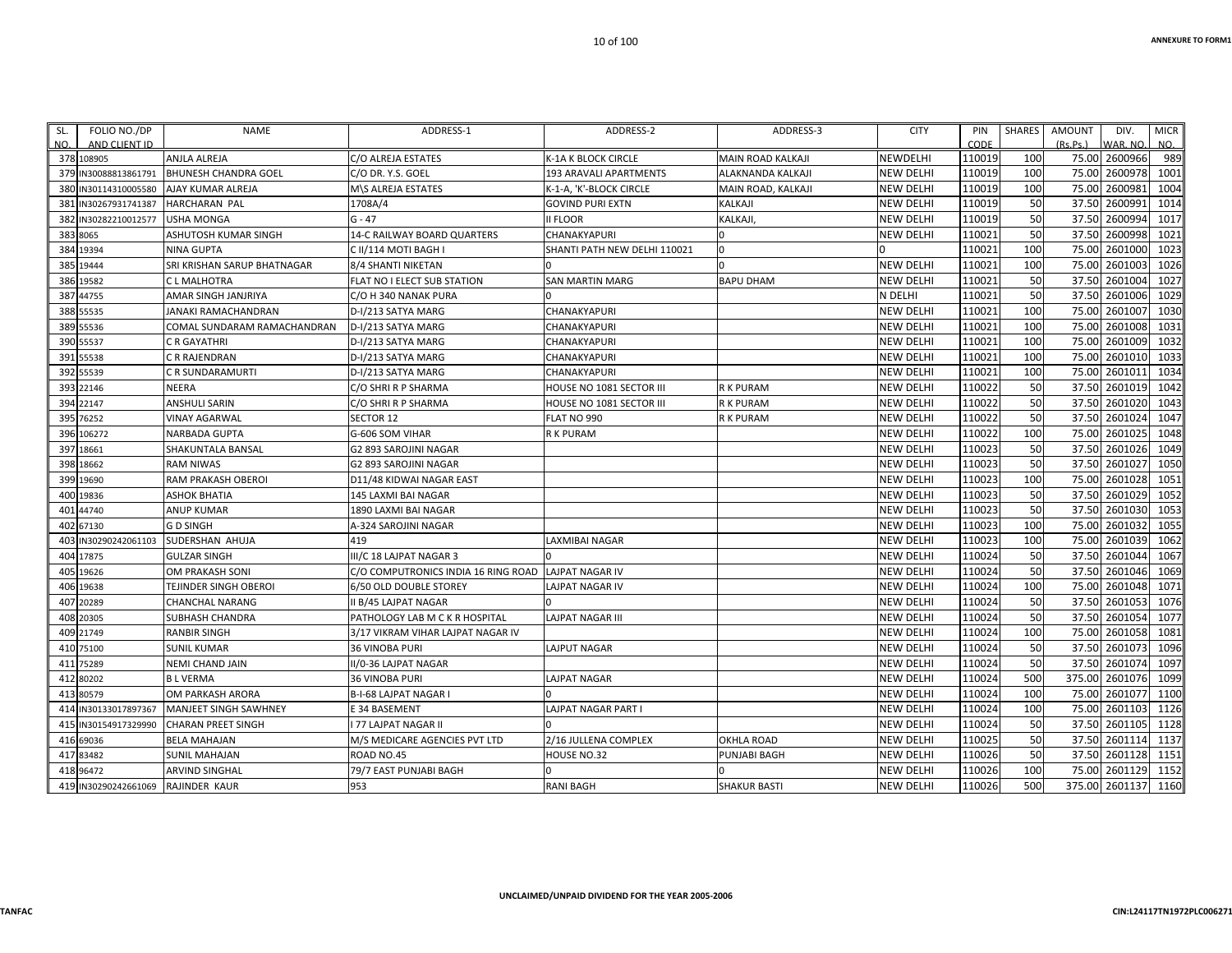| SL. | FOLIO NO./DP               | <b>NAME</b>                                                     | ADDRESS-1                          | ADDRESS-2                      | ADDRESS-3                | <b>CITY</b>      | PIN            | SHARES | AMOUNT   | DIV.                     | <b>MICR</b> |
|-----|----------------------------|-----------------------------------------------------------------|------------------------------------|--------------------------------|--------------------------|------------------|----------------|--------|----------|--------------------------|-------------|
| NO. | AND CLIENT ID<br>420 17389 | HAR SIMRAN SINGH MENDIRATTA                                     | H 9/39 RAJOURI GARDEN EXTN         |                                |                          | <b>NEW DELHI</b> | CODE<br>110027 | 50     | (Rs.Ps.) | WAR, NO<br>37.50 2601140 | NO.<br>1163 |
|     | 421 18973                  | SURINDER NATH KAPUR                                             | Q 2 RAJOURI GARDEN                 |                                |                          | <b>NEW DELHI</b> | 110027         | 75     |          | 56.25 2601142            | 1165        |
|     | 422 21656                  | <b>UPKAR SINGH KOHLI</b>                                        | J-170 RAJOURI GARDEN               | $\Omega$                       |                          | <b>NEW DELHI</b> | 110027         | 50     | 37.50    | 2601145                  | 1168        |
|     | 423 37550                  | TAPAS KUMAR MONDAL                                              | 283 RAJOURI APPARTMENTS            | <b>DDA SFS FLATS</b>           | OPP G D I PRESS MAYAPURI | <b>NEW DELHI</b> | 110027         | 50     |          | 37.50 2601147            | 1170        |
|     | 424 45203                  | <b>MADHU MALIK</b>                                              | W-12 RAJOURI GARDEN                |                                |                          | N DELHI          | 110027         | 50     |          | 37.50 2601150            | 1173        |
|     | 425 67304                  | SHASHI PRABHA LAL                                               | F-51 RAJOURI GARDEN                |                                |                          | <b>NEW DELHI</b> | 110027         | 50     |          | 37.50 2601151            | 1174        |
|     | 426 91818                  | <b>BHAGWATI SAHNI</b>                                           | <b>F-35 GROUND FLOOR</b>           | RAJOURI GARDEN                 |                          | <b>NEW DELHI</b> | 110027         | 100    | 75.00    | 2601153                  | 1176        |
|     | 427 IN30018311134726       | KISHAN KUMAR DHANUKA                                            | ED-81                              | <b>TAGORE GARDEN</b>           |                          | <b>DELHI</b>     | 110027         | 100    | 75.00    | 2601159                  | 1182        |
|     | 428 19978                  | LAKSHMI GUPTA                                                   | Y 12 NARAINA WARE HOUSING AREA     |                                |                          | <b>NEW DELHI</b> | 110028         | 25     |          | 18.75 2601170            | 1193        |
|     | 429 21424                  | <b>AMRIT LAL</b>                                                | FLAT NO B-87/1 NARAINA VIHAR       |                                |                          | <b>NEW DELHI</b> | 110028         | 100    | 75.00    | 2601172                  | 1195        |
|     | 430 IN30011810134274       | <b>S K KHANNA</b>                                               | $E - 264$                          | <b>NARAIN VIHAR</b>            |                          | <b>NEW DELHI</b> | 110028         | 100    | 75.00    | 2601181                  | 1204        |
|     | 431 18589                  | UPINDRA KRISHEN KAUL                                            | <b>B 2/71 SAFDARJUNG ENCLAVE</b>   |                                |                          | <b>DELHI</b>     | 110029         | 50     |          | 37.50 2601190            | 1213        |
|     | 432 30189                  | <b>JAYANT BHAT</b>                                              | A-2/28 SAFDARJUNG ENCLAVE          | <b>FIRST FLOOR</b>             |                          | <b>NEW DELHI</b> | 110029         | 50     |          | 37.50 2601191            | 1214        |
|     | 433 76799                  | <b>VIVEK KAPUR</b>                                              | B-6/66 SAFDARJUNG ENCLAVE          |                                |                          | <b>NEW DELHI</b> | 110029         | 300    |          | 225.00 2601192           | 1215        |
|     | 434 85060                  | CHHAYA NEUPANE                                                  | C-II/20 AIIMS CAMPUS               | ANSARI NAGAR                   |                          | <b>NEW DELHI</b> | 110029         | 1750   | 1312.50  | 2601199                  | 1222        |
|     | 435 IN30290241938514       | <b>GULZAR SINGH</b>                                             | $III/C$ 18                         |                                | LAJPAT NAGAR             | <b>NEW DELHI</b> | 110029         | 50     | 37.50    | 2601211                  | 1234        |
|     | 436 18542                  | SHASHI VERMA                                                    | FLAT NO 337 SECTOR -A              | VASANT KUNJ                    | KISHANGARH               | <b>NEW DELHI</b> | 110030         | 100    | 75.00    | 2601215                  | 1238        |
|     | 437 55522                  | PREMI ISACHARAN                                                 | JOYCE & EILEEN COTTAGE             | FATEHPUR BERI                  |                          | <b>NEW DELHI</b> | 110030         | 50     |          | 37.50 2601219            | 1242        |
|     | 438 19529                  | DEB DAS BHATTACHARYA                                            | D-114 VIVEK VIHAR SHAHDARA         |                                |                          | <b>DELHI</b>     | 110032         | 50     | 37.50    | 2601229                  | 1252        |
|     | 439 20303                  | <b>VIRENDER KUMAR DUA</b>                                       | C-51 JHILMILLA COLONY              | SHAHDARA DELHI 110032          |                          | <b>DELHI</b>     | 110032         | 50     |          | 37.50 2601231            | 1254        |
|     | 440 23434                  | KAILASH CHANDER CHAWLA                                          | D-264 VIVEK VIHAR SHAHDARA         |                                |                          | <b>NEW DELHI</b> | 110032         | 100    | 75.00    | 2601235                  | 1258        |
|     | 441 44747                  | VED PRAKASH TYAGI                                               | 1/2868 LASHMI BLOCKS               | LOUI ROAD RAM NAGAR            | <b>SHAHDRA</b>           | <b>DELHI</b>     | 110032         | 50     | 37.50    | 2601236                  | 1259        |
|     | 442 56318                  | <b>NARAIN DASS</b>                                              | 1/10868 SUBHASH PARK               | NAVIN SHAHDRA                  |                          | <b>DELHI</b>     | 110032         | 200    | 150.00   | 2601238                  | 1261        |
|     | 443 44942                  | SARABJEET KAUR                                                  | AD 44 D MIG FLATS                  | SHALIMAR BAGH                  | $\Omega$                 | DELHI            | 110033         | 50     | 37.50    | 2601254                  | 1277        |
|     | 444 83455                  | KIDAR NATH KAPUR                                                | C-102 NEW SUBZI MANDI              | <b>AZADPUR</b>                 |                          | <b>DELHI</b>     | 110033         | 100    | 75.00    | 2601255                  | 1278        |
|     | 445 17556                  | JANARDAN KULWAL                                                 | <b>B 3/12 RAJASTHALI APARTMENT</b> | PITAMPURA                      | MADHUBAN CHOWK           | DELHI            | 110034         | 50     | 37.50    | 2601263                  | 1286        |
|     | 446 18107                  | KRISHAN LAL KANSAL                                              | H NO WZ77 OLD VILL SHAKUR PUR      |                                | $\Omega$                 | <b>DELHI</b>     | 110034         | 50     |          | 37.50 2601266            | 1289        |
|     | 447 22556                  | PRADEEP KUMAR TALUJA                                            | <b>170 ANAND VIHAR</b>             | PITAMPURA                      |                          | <b>DELHI</b>     | 110034         | 50     |          | 37.50 2601275            | 1298        |
|     | 448 23415                  | <b>SPSDHAM</b>                                                  | <b>GP 28 MAURYA ENCLAVE</b>        |                                |                          | <b>NEW DELHI</b> | 110034         | 50     |          | 37.50 2601279            | 1302        |
|     | 449 IN30021410290926       | <b>KRISHNA AGGARWAL</b>                                         | <b>69 SANSAD VIHAR</b>             | <b>WEST ENCLAVE</b>            | PITAM PURA               | <b>NEW DELHI</b> | 110034         | 50     |          | 37.50 2601294            | 1317        |
|     | 450 IN30267932657277       | <b>JOLLY JAIN</b>                                               | 146                                | <b>HARSH VIHAR</b>             | PITAMPURA                | <b>NEW DELHI</b> | 110034         | 200    |          | 150.00 2601303           | 1326        |
|     | 451 65118                  | MADHU                                                           | W Z 74 A/1 MOHAN NAGAR             |                                |                          | <b>NEW DELHI</b> | 110046         | 150    | 112.50   | 2601339                  | 1362        |
|     | 452 3447                   | VISHWAMBHAR DOIPHODE                                            | M-219 FLAT NO.6                    | <b>GREATER KAILASH PART-II</b> |                          | <b>NEW DELHI</b> | 110048         | 50     |          | 37.50 2601345            | 1368        |
|     | 453 7480                   | RAMESH CHAND SURANA                                             | C-29 PAMPOSH ENCLAVE               | 1st FLOOR                      |                          | <b>NEW DELHI</b> | 110048         | 50     |          | 37.50 2601346            | 1369        |
|     | 454 20583                  | CHANDER PRABHA SASAN                                            | $S-263$                            | GREATER KAILASH II             |                          | <b>NEW DELHI</b> | 110048         | 50     |          | 37.50 2601352            | 1375        |
|     | 455 20788                  | ARJAN KUMAR                                                     | A-3 GREATER KAILASH                | <b>ENCLAVE-I</b>               |                          | <b>NEW DELHI</b> | 110048         | 50     | 37.50    | 2601353                  | 1376        |
|     | 456 55070                  | SATISH RAJ SINGH CHAUHAN                                        | R 161 GREATER KAILASH I            |                                |                          | <b>NEW DELHI</b> | 110048         | 100    | 75.00    | 2601357                  | 1380        |
|     | 457 63001                  | <b>GURMEET SINGH JUNEJA</b>                                     | H NO E/146-A GREATER KAILASH I     |                                |                          | <b>NEW DELHI</b> | 110048         | 50     |          | 37.50 2601360            | 1383        |
|     | 458 75075                  | BHAGWATI INVESTMENT PRIVATE LIMITE E - 588 GREATER KAILASH - II |                                    |                                |                          | <b>NEW DELHI</b> | 110048         | 100    | 75.00    | 2601362                  | 1385        |
|     | 459 78789                  | <b>RAJIV TANDON</b>                                             | H 35 MASJIDMOTH                    |                                |                          | <b>NEW DELHI</b> | 110048         | 50     |          | 37.50 2601364            | 1388        |
|     | 460 101631                 | <b>ASHOK BATRA</b>                                              | C 223 GREATER KAILASHI             |                                |                          | <b>NEW DELHI</b> | 110048         | 50     | 37.50    | 2601368                  | 1392        |
|     | 461 102122                 | NUZHAT MADAN                                                    | W-147 GREATER KAILASH              | PART II                        |                          | <b>NEW DELHI</b> | 110048         | 100    |          | 75.00 2601369            | 1393        |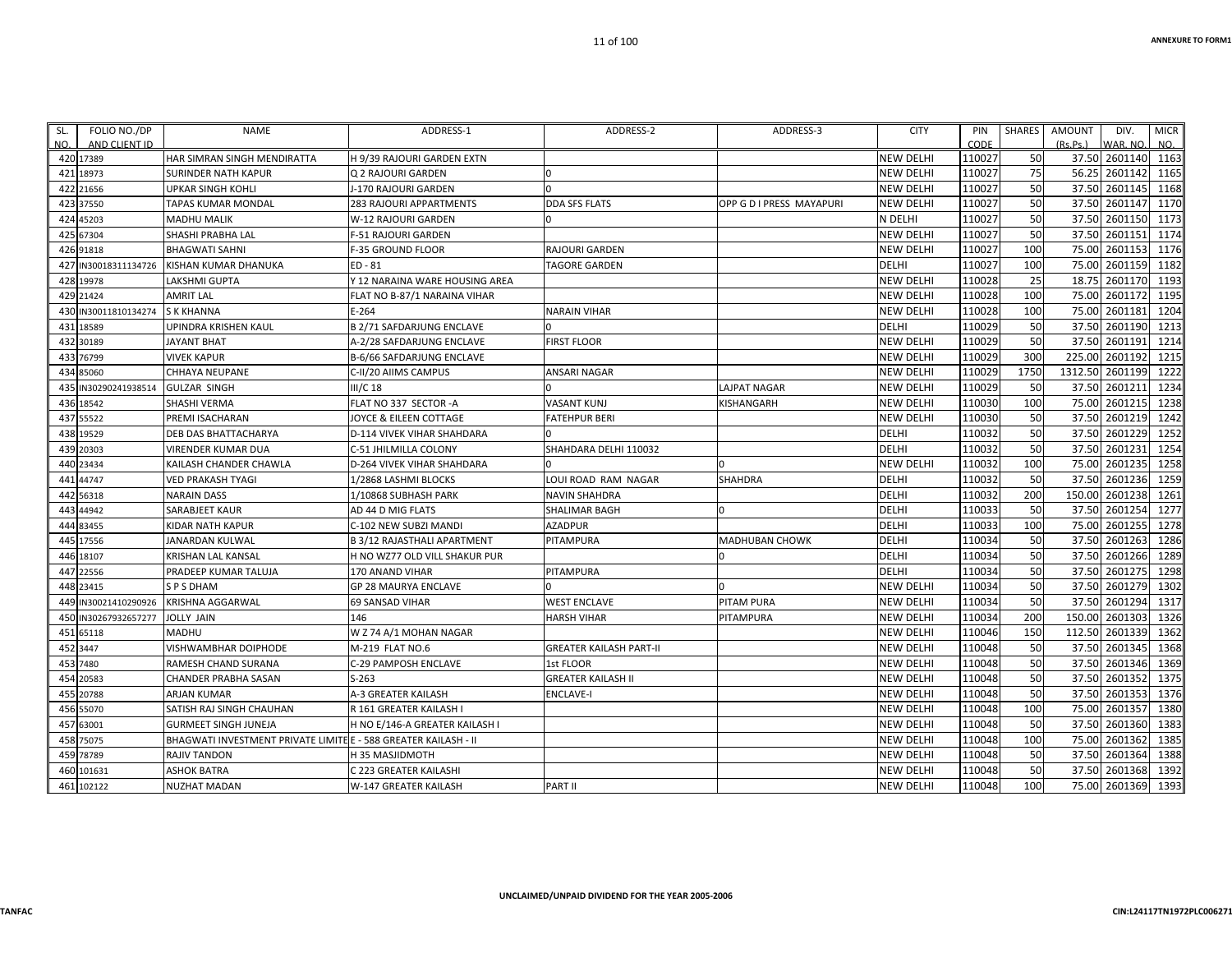| SL. | FOLIO NO./DP         | NAME                     | ADDRESS-1                          | ADDRESS-2                | ADDRESS-3          | <b>CITY</b>      | PIN    | <b>SHARES</b> | <b>AMOUNT</b> | DIV.                | <b>MICR</b> |
|-----|----------------------|--------------------------|------------------------------------|--------------------------|--------------------|------------------|--------|---------------|---------------|---------------------|-------------|
| NO. | AND CLIENT ID        |                          |                                    |                          |                    |                  | CODE   |               | (Rs.Ps.)      | VAR. NO.            | NO.         |
|     | 462 IN30010012359807 | <b>SARAL SUDAN</b>       | C/O COL J N GUPTA                  | E/87 DDA FLATS           | <b>SAKET</b>       | <b>NEW DELHI</b> | 110048 | 200           |               | 150.00 2601378 1402 |             |
|     | 463 IN30056410011489 | <b>KAMAL SONI</b>        | $S-101.$                           | GREATER KAILASH PART-II, |                    | <b>NEW DELHI</b> | 110048 | 500           | 375.00        | 2601385             | 1409        |
|     | 464 IN30175810084967 | <b>ASHISH MALIK</b>      | 66 D, Masjid Moth                  | Phase II, DDA Flats      |                    | New Delhi        | 110048 | 150           | 112.50        | 2601396             | 1420        |
|     | 465 7619             | A K SRIVASTAVA           | $E-60$                             | ASIAN GAMES VILLAGE      |                    | <b>NEW DELHI</b> | 110049 | 50            | 37.50         | 2601398             | 1422        |
|     | 466 13768            | <b>NANAK CHAND SETHI</b> | 98 SFS DDA FLATS                   | <b>GULMOHAR ENCLAVE</b>  |                    | <b>NEW DELHI</b> | 110049 | 500           | 375.00        | 2601399             | 1423        |
|     | 467 16781            | <b>USHA KAPURIA</b>      | <b>B-47 N D S E PART II</b>        |                          |                    | <b>NEW DEHI</b>  | 110049 | 50            | 37.50         | 2601400             | 1424        |
|     | 468 16875            | RAJNI MALHOTRA           | <b>B-47 NDSE PART II</b>           |                          |                    | <b>NEW DELHI</b> | 110049 | 50            | 37.50         | 2601401             | 1425        |
|     | 469 16876            | JAGDISH RAJ KAPURIA      | $B-47$                             | NDSE-II                  |                    | <b>NEW DELHI</b> | 110049 | 50            | 37.50         | 2601402             | 1426        |
|     | 470 17472            | CHANDER PRAKASH GUPTA    | <b>B-56 SOUTH EXTENSION</b>        | PART II                  |                    | <b>NEW DELHI</b> | 110049 | 50            | 37.50         | 2601404             | 1428        |
|     | 471 19820            | VEENA MALLIK             | SECTOR III-228 SADIQ NAGAR         |                          |                    | <b>NEW DELHI</b> | 110049 | 50            |               | 37.50 2601405       | 1429        |
|     | 472 44700            | VEENA KUMARI             | QTR NO 114/2 ANDREWS GANJ          |                          |                    | <b>NEW DELHI</b> | 110049 | 50            | 37.50         | 2601409             | 1433        |
|     | 473 44736            | PREM KUMAR BAJAJ         | Q NO 114/2 ANDREWS GANJ            |                          |                    | <b>NEW DELHI</b> | 110049 | 50            | 37.50         | 2601410             | 1434        |
|     | 474 44737            | ATUL BAJAJ               | Q NO 114/2 ANDREWS GANJ            |                          |                    | <b>NEW DELHI</b> | 110049 | 50            | 37.50         | 2601411             | 1435        |
|     | 475 45165            | SATISH JASSAL            | C-106 SECOND FLOOR N D S E PART II |                          |                    | <b>NEW DELHI</b> | 110049 | 50            |               | 37.50 2601412       | 1436        |
|     | 476 45533            | SUDESH JASSAL            | C 106 2ND FLOOR                    | NDSE PART II             |                    | <b>NEW DELHI</b> | 110049 | 50            | 37.50         | 2601416             | 1440        |
|     | 477 57035            | ARVIND GUPTA             | 75 ANAND LOK                       |                          |                    | <b>NEW DELHI</b> | 110049 | 100           | 75.00         | 2601419             | 1443        |
|     | 478 77109            | RADHA KRISHAN            | C-49 SOUTH EXTENSION PART I        |                          |                    | <b>NEW DELHI</b> | 110049 | 100           | 75.00         | 2601421             | 1445        |
|     | 479 86341            | HANS RAJ CHHABRA         | E-67 SOUTH EXTENSION PART-I        |                          |                    | <b>NEW DELHI</b> | 110049 | 200           | 150.00        | 2601423             | 1447        |
|     | 480 IN30115120233832 | <b>AJAY KUMAR SUD</b>    | F 3 SOUTH EXTENSION                | PART 1                   |                    | <b>NEW DELHI</b> | 110049 | 200           | 150.00        | 2601430             | 1454        |
|     | 481 19093            | VIRENDRA KUMAR NARANG    | B-6 GOLDEN PARK SHIV PURI          | 0                        |                    | <b>DELHI</b>     | 110051 | 50            |               | 37.50 2601442 19037 |             |
|     | 482 19279            | SATISH KUMAR SETHI       | 01 JHEEL KURENJA                   |                          |                    | <b>DELHI</b>     | 110051 | 50            | 37.50         | 2601443             | 1467        |
|     | 483 18040            | ANIL KUMAR GOEL          | D-36 SATAY WATI COLONY             | ASHOK VIHAR PHASE III    |                    | <b>DELHI</b>     | 110052 | 50            | 37.50         | 2601470             | 1494        |
|     | 484 18042            | <b>SUNITA GOEL</b>       | D-36 SATAYAWATI COLONY             | ASHOK VIHAR PHASE III    |                    | <b>DELHI</b>     | 110052 | 50            |               | 37.50 2601471       | 1495        |
|     | 485 32507            | MADAN LAL ARORA          | $A/E-34$                           | SHALIMAR BAGH            |                    | <b>DELHI</b>     | 110052 | 50            | 37.50         | 2601476             | 1500        |
|     | 486 104630           | RAJIV CHAWLA             | POCKET B FLAT NO 2 A               | ASHOK VIHAR PHASE II     |                    | <b>NEW DELHI</b> | 110052 | 200           | 150.00        | 2601481             | 1505        |
|     | 487 IN30020610366951 | <b>SURENDER KUMAR</b>    | BF - 113                           | EAST SHALIMAR BAGH       |                    | <b>DELHI</b>     | 110052 | 100           | 75.00         | 2601489             | 1513        |
|     | 488 1302070000069430 | <b>VIJAY RANI SHARMA</b> | IA/48A DDA FLATS                   | <b>ASHOK VIHAR</b>       | PHASE I            | <b>DELHI</b>     | 110052 | 50            | 37.50         | 2601502             | 1526        |
|     | 489 IN30011810465213 | PARVEEN KUMAR JAIN       | $T-188$                            | GALI NO 2                | <b>GOUTAM PURI</b> | <b>DELHI</b>     | 110053 | 100           | 75.00         | 2601508             | 1532        |
|     | 490 18947            | MONA JAIN                | 1-17 RANI JHANSI ROAD              |                          |                    | <b>NEW DELHI</b> | 110055 | 50            | 37.50         | 2601512             | 1536        |
|     | 491 18948            | NARENDRA KUMAR JAIN      | 1/17 RANI JHANSI ROAD              |                          |                    | <b>NEW DELHI</b> | 110055 | 50            |               | 37.50 2601513       | 1537        |
|     | 492 23013            | RAJ RANI SOOD            | 2397 TILAK STREET                  | PAHAR GANJ               |                    | <b>NEW DELHI</b> | 110055 | 50            | 37.50         | 2601514             | 1538        |
|     | 493 57206            | P S ARORA                | <b>26 ARA KASHAN ROAD</b>          |                          |                    | <b>NEW DELHI</b> | 110055 | 50            | 37.50         | 2601515             | 1539        |
|     | 494 73137            | PANKAJ JAGGI             | <b>B-60 DOUBLE STOREY QUARTER</b>  | MOTIA KHAN               |                    | <b>NEW DELHI</b> | 110055 | 100           | 75.00         | 2601516             | 1540        |
|     | 495 19733            | <b>NIRMAL PANDIT</b>     | <b>29 POORVI MARG VASANT VIHAR</b> |                          |                    | <b>NEW DELHI</b> | 110057 | 50            | 37.50         | 2601526             | 1550        |
|     | 496 19736            | KANTA VIJ                | D 3/12 VASANT VIHAR                |                          |                    | <b>NEW DELHI</b> | 110057 | 50            | 37.50         | 2601527             | 1551        |
|     | 497 20769            | SUBHASH ARORA            | <b>18-C BASANT LOK</b>             | VASANT VIHAR             |                    | <b>NEW DELHI</b> | 110057 | 100           | 75.00         | 2601530             | 1554        |
|     | 498 20770            | ARVINDA ARORA            | 18-C BASANT LOK                    | VASANT VIHAR             |                    | <b>NEW DELHI</b> | 110057 | 100           | 75.00         | 2601531             | 1555        |
|     | 499 55523            | RAHUL GUPTA              | F 8/17 VASANT VIHAR                |                          |                    | <b>NEW DELHI</b> | 110057 | 100           | 75.00         | 2601537             | 1561        |
|     | 500 108860           | DEVENDRA SEN             | 45 PASCHIMI MARG                   | <b>VASANT VIHAR</b>      |                    | NEWDELHI         | 110057 | 350           | 262.50        | 2601541             | 1565        |
|     | 501 IN30047640082407 | SANJIV KRISHEN           | E 69 VASANT MARG                   | VASANT VIHAR             |                    | <b>NEW DELHI</b> | 110057 | 200           | 150.00        | 2601545             | 1569        |
|     | 502 17621            | <b>XAVIER JOSEPH</b>     | AI/B-63 JANAK PURI                 |                          |                    | <b>NEW DELHI</b> | 110058 | 50            | 37.50         | 2601552             | 1576        |
|     | 503 17762            | VEENA RATTAN             | A-3/60 JANAK PURI                  |                          |                    | <b>NEW DELHI</b> | 110058 | 50            |               | 37.50 2601554       | 1578        |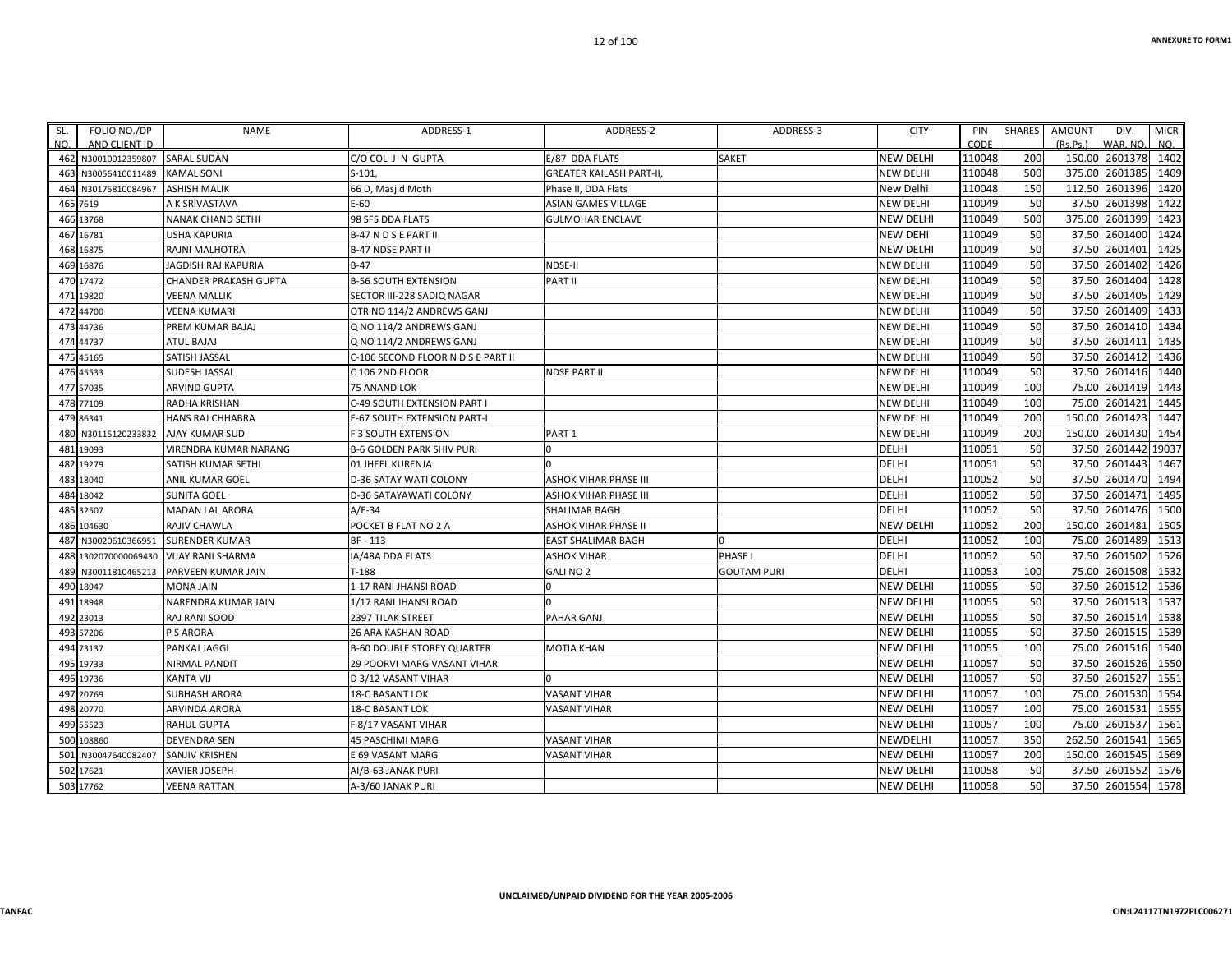| SL. | FOLIO NO./DP<br>AND CLIENT ID | <b>NAME</b>                                           | ADDRESS-1                                | ADDRESS-2                    | ADDRESS-3                 | <b>CITY</b>      | PIN<br>CODE | SHARES       | AMOUNT<br>(Rs, Ps) | DIV.<br>WAR. NO. | <b>MICR</b><br>NO. |
|-----|-------------------------------|-------------------------------------------------------|------------------------------------------|------------------------------|---------------------------|------------------|-------------|--------------|--------------------|------------------|--------------------|
| NO. | 504 17763                     | SATISH CHANDER RATTAN                                 | A-3/60 JANAK PURI                        |                              |                           | <b>NEW DELHI</b> | 110058      | 50           |                    | 37.50 2601555    | 1579               |
|     | 505 18175                     | <b>SOM DATTA</b>                                      | 71/72 PREM NAGAR P O JANAKPURI           |                              |                           | NEW DELHI        | 110058      | 50           |                    | 37.50 2601556    | 1580               |
|     | 506 18968                     | RAJKUMARI SIKRI                                       | 31 CHANDER NAGAR A BLOCK JANAKPURI       |                              |                           | <b>NEW DELHI</b> | 110058      | 50           |                    | 37.50 2601562    | 1586               |
|     | 507 20662                     | <b>UDAI PARKASH SINGH</b>                             | B-I-B/16 JANAK PURI                      |                              |                           | NEW DELHI        | 110058      | 50           |                    | 37.50 2601566    | 1590               |
|     | 508 20962                     | <b>MANJIT BHULLAR</b>                                 | FLAT NO 25/200 DESU COLONY JANAKPURI     |                              |                           | NEW DELHI        | 110058      | 50           |                    | 37.50 2601569    | 1593               |
|     | 509 45515                     | <b>MANJIT SINGH</b>                                   | FLAT NO 25/200 DESU COLONY JANAK PUR     |                              |                           | <b>NEW DELHI</b> | 110058      | 50           |                    | 37.50 2601572    | 1596               |
|     | 510 50188                     | SOWINDER SINGH MADDH                                  | C 2 352 JANAKPURI                        |                              |                           | <b>NEW DELHI</b> | 110058      | 50           |                    | 37.50 2601574    | 1598               |
|     | 511 50312                     | <b>BALKRISHAN KOHLI</b>                               | C 3/350 JANAKPURI                        |                              |                           | NEW DELHI        | 110058      | 50           |                    | 37.50 2601575    | 1599               |
|     | 512 53916                     | ISH KUMAR GAKHAR                                      | B-3/114                                  | <b>JANAKPURI</b>             |                           | NEW DELHI        | 110058      | 50           |                    | 37.50 2601577    | 1601               |
|     | 513 75443                     | SITA DEVI MRIG                                        | C-2C/12/74                               | <b>JANAK PURI</b>            |                           | NEW DELHI        | 110058      | 100          |                    | 75.00 2601583    | 1607               |
|     | 514 77383                     | RAJEEV KUMAR SALUJA                                   | B-1/135 JANAK PURI                       |                              |                           | NEW DELHI        | 110058      | 100          |                    | 75.00 2601584    | 1608               |
|     | 515 92004                     | <b>S RAJARAM</b>                                      | <b>B 1A/1A JANAKPURI</b>                 |                              | $\Omega$                  | NEW DELHI        | 110058      | 100          |                    | 75.00 2601590    | 1614               |
|     | 516 IN30143610205137          | NARENDRA KUMAR RUSTOGI                                | A-1/143                                  | <b>JANAKPURI</b>             | $\Omega$                  | NEW DELHI        | 110058      | 50           |                    | 37.50 2601610    | 1634               |
|     | 517 IN30191810023950          | <b>RAJ PAL POPLI</b>                                  | C3/384                                   | <b>JANAK PURI</b>            |                           | NEW DELHI        | 110058      | 100          |                    | 75.00 2601613    | 1637               |
|     | 518 IN30195910000554          | <b>SURENDER PAL NARANG</b>                            | $C-3/140$                                | 2ND FLOOR                    | <b>JANAKPURI</b>          | <b>NEW DELHI</b> | 110058      | $\mathbf{1}$ |                    | 0.75 2601614     | 1638               |
|     | 519 45465                     | <b>DHARAM PAL SURI</b>                                | <b>P-96 VIJAY VIHAR</b>                  | <b>UTTAM NAGAR</b>           |                           | NEW DELHI        | 110059      | 50           |                    | 37.50 2601620    | 1644               |
|     | 520 17078                     | <b>JITENDER GUPTA</b>                                 | 55/1 OLD RAJINDER NAGAR                  | U                            |                           | NEW DELHI        | 110060      | 50           |                    | 37.50 2601625    | 1649               |
|     | 521 19502                     | <b>GEETHA VASAN</b>                                   | E-208 NEW RAJENDRA NAGAR                 |                              |                           | NEW DELHI        | 110060      | 50           |                    | 37.50 2601632    | 1656               |
|     | 522 22048                     | <b>JAGDISH LAL</b>                                    | C/O DR S WADHWA 12/14 M S BLDG NPL COLON |                              |                           | <b>NEW DELHI</b> | 110060      | 100          |                    | 75.00 2601635    | 1659               |
|     | 523 44646                     | K D WADHWANI                                          | HARI SHEWA KUNJ 301 D STOREY             | NEW RAJINDER NAGAR           |                           | NEW DELHI        | 110060      | 50           |                    | 37.50 2601637    | 1661               |
|     | 524 44647                     | LEELA WADHWANI                                        | HARI SHEWA KUNJ 301 D STOREY             | NEW RAJINDER NAGAR           |                           | NEW DELHI        | 110060      | 50           |                    | 37.50 2601638    | 1662               |
|     | 525 44649                     | <b>SHOBHA KAPAHI</b>                                  | 721 DOUBLE STOREY                        | NEW RAJINDER NAGAR           |                           | NEW DELHI        | 110060      | 100          |                    | 75.00 2601639    | 1663               |
|     | 526 55531                     | <b>H K PATNEY</b>                                     | R-854 NEW RAJINDER NAGAR                 |                              |                           | NEW DELHI        | 110060      | 50           |                    | 37.50 2601642    | 1666               |
|     | 527 77796                     | SHANTI LAL WADHWA                                     | -393 NEW RAJINDER NAGAR                  |                              |                           | NEW DELHI        | 110060      | 50           |                    | 37.50 2601643    | 1667               |
|     | 528 86789                     | PRAKASH PURUSHOTTAM PAI                               | $F - 265$                                | <b>NEW RAJINDER NAGAR</b>    |                           | NEW DELHI        | 110060      | 50           |                    | 37.50 2601644    | 1668               |
|     | 529 87206                     | SANDEEP WADHWA                                        | -393 NEW RAJINDER NAGAR                  |                              |                           | NEW DELHI        | 110060      | 100          |                    | 75.00 2601645    | 1669               |
|     | 530 IN30011810879934          | <b>PRIYA KUMAR BANSAL</b>                             | 11A/8                                    | U                            | <b>OLD RAJINDER NAGAR</b> | NEW DELHI        | 110060      | 50           |                    | 37.50 2601649    | 1673               |
|     | 531 45647                     | <b>JAGDISH KUMAR</b>                                  | B-3/339                                  | PASCHIM VIHAR                |                           | <b>NEW DELHI</b> | 110063      | 100          |                    | 75.00 2601664    | 1688               |
|     | 532 79168                     | SATINDER KAUR                                         | NO. 393 POCKET - 2                       | PASCHIM VIHAR                |                           | NEW DELHI        | 110063      | 100          |                    | 75.00 2601666    | 1690               |
|     | 533 19000                     | V RAGHUNATHAN                                         | C/22 E MIG MAYAPURI                      |                              |                           | NEW DELHI        | 110064      | 50           |                    | 37.50 2601679    | 1703               |
|     | 534 44488                     | JONNALAGADDA VENKATAPPAYYA SASTR C 23/E DDA MIG FLATS |                                          | <b>MAYAPURI</b>              |                           | NEW DELHI        | 110064      | 50           |                    | 37.50 2601681    | 1705               |
|     | 535 44563                     | KAMAL KUMAR KHAITAN                                   | C/O M/S NATRAJ ELECTRONICS PVT LTD       | <b>B-13 MAYAPURI PHASE I</b> |                           | NEW DELHI        | 110064      | 100          |                    | 75.00 2601682    | 1706               |
|     | 536 63159                     | SANTHOSH MALHOTRA                                     | JC 38/B LIG FLATS                        | <b>MAYAPURI</b>              |                           | NEW DELHI        | 110064      | 100          |                    | 75.00 2601685    | 1709               |
|     | 537 100531                    | CHANCHAL SACHDEVA                                     | CE 32 D HARI NAGAR                       |                              |                           | NEW DELHI        | 110064      | 100          |                    | 75.00 2601687    | 1711               |
|     | 538 19655                     | SEEMA GROVER                                          | D-1037 NEW FRIENDS COLONY                |                              |                           | NEW DELHI        | 110065      | 50           |                    | 37.50 2601695    | 1719               |
|     | 539 54227                     | ROOP CHAND BEHL                                       | <b>15 ISHWAR NAGAR</b>                   | NEAR SURYA SOFITAL HOTEL     | <b>MATHURA ROAD</b>       | NEW DELHI        | 110065      | 50           |                    | 37.50 2601709    | 1733               |
|     | 540 54234                     | <b>HARPARIT SINGH</b>                                 | 125-A SANT NAGAR                         | NEAR EAST OF KAILASH         |                           | NEW DELHI        | 110065      | 50           |                    | 37.50 2601710    | 1734               |
|     | 541 79681                     | SAMEER KUMAR MATHUR                                   | C/O R K MATHUR                           | <b>439 KAILASH TOWERS-II</b> | <b>EAST OF KAILASH</b>    | NEW DELHI        | 110065      | 100          |                    | 75.00 2601715    | 1739               |
|     | 542 84154                     | <b>RAM KISHORE</b>                                    | G-653 SHRI NIWAS PURI                    |                              |                           | NEW DELHI        | 110065      | 5            |                    | 3.75 2601717     | 1741               |
|     | 543 96616                     | HARISH CHAND JAIN                                     | NO C 136                                 | EAST OF KAILASH PART I       |                           | DELHI            | 110065      | 50           |                    | 37.50 2601719    | 1743               |
|     | 544 IN30010012256562          | <b>SWARAN PERSHAD</b>                                 | <b>45 FRIENDS COLONY EAST</b>            |                              |                           | NEW DELHI        | 110065      | 150          |                    | 112.50 2601731   | 1755               |
|     | 545 22787                     | JAGROOP CHAND KATOCH                                  | E6/C DDA FLATS MUNIRKA                   |                              |                           | NEW DELHI        | 110067      | 50           |                    | 37.50 2601741    | 1765               |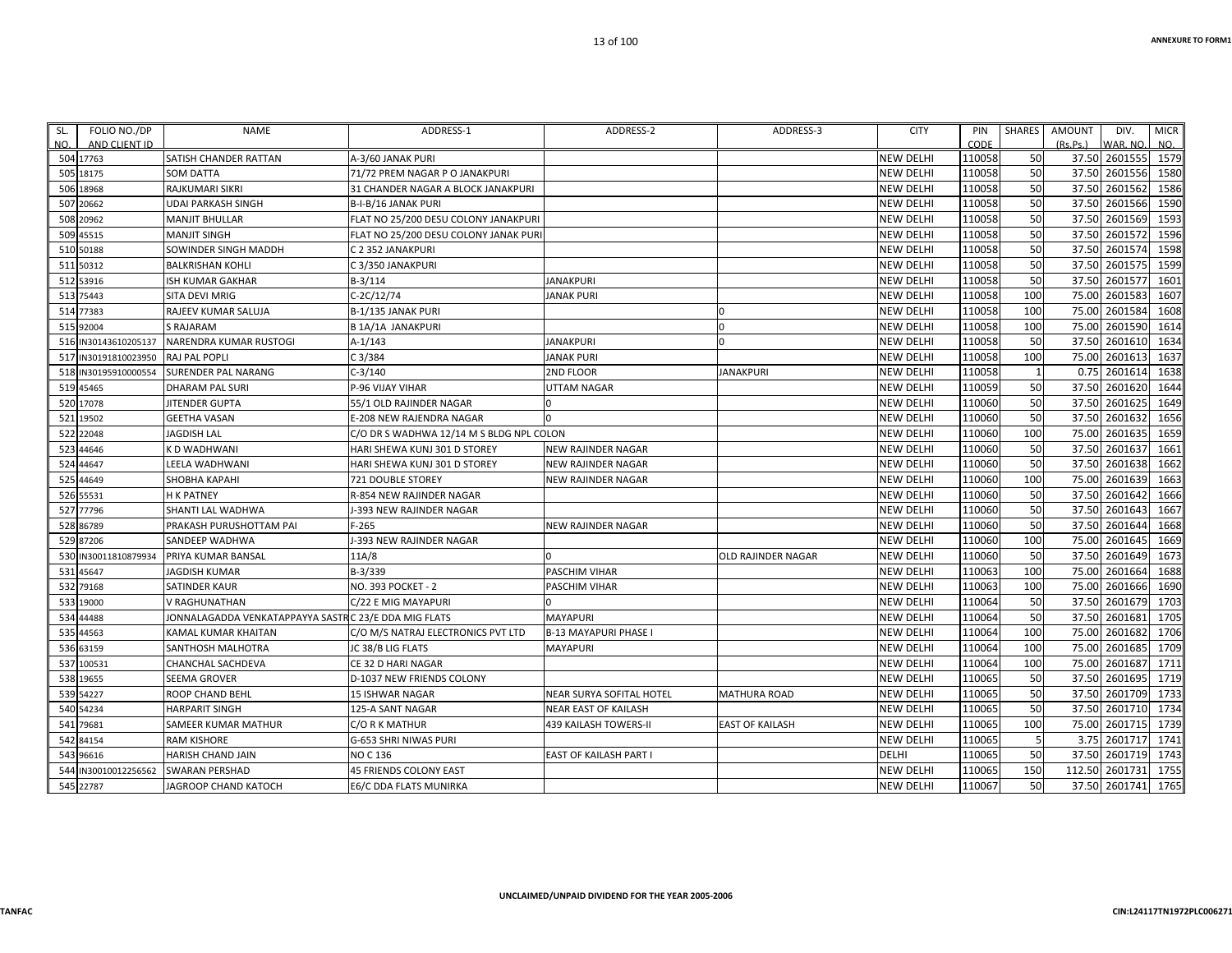| SL.       | FOLIO NO./DP         | <b>NAME</b>                  | ADDRESS-1                        | ADDRESS-2                      | ADDRESS-3                                         | <b>CITY</b>      | PIN    | <b>SHARES</b> | AMOUNT             | DIV.     | <b>MICR</b> |
|-----------|----------------------|------------------------------|----------------------------------|--------------------------------|---------------------------------------------------|------------------|--------|---------------|--------------------|----------|-------------|
| NO.       | AND CLIENT ID        |                              |                                  |                                |                                                   |                  | CODE   |               | (Rs.Ps.)           | WAR. NO. | NO.         |
|           | 546 IN30128450038033 | T.C.A.RANGANATHAN            | 236, SFS FLATS                   | (OPP JNU)                      | MUNIRKA VIHAR                                     | <b>NEW DELHI</b> | 110067 | 50            | 37.50 2601749 1773 |          |             |
| 547 17751 |                      | PREM LATA                    | B 649 SECTOR 6                   | VASANT KUNJ                    |                                                   | <b>NEW DELHI</b> | 110070 | 75            | 56.25 2601753      |          | 1777        |
| 548 18448 |                      | <b>D BANERJEE</b>            | C-9/9677 VASANT KUNJ             |                                |                                                   | <b>NEW DELHI</b> | 110070 | 50            | 37.50 2601754      |          | 1778        |
| 549 18952 |                      | ARUP BHATTACHARYA            | B1/1123 VASANT KUNJ              |                                |                                                   | <b>NEW DELHI</b> | 110070 | 50            | 37.50 2601755      |          | 1779        |
| 550 51325 |                      | PREMLATA MAHESHWARI          | B-7/5089 VASANT KUNJ             |                                |                                                   | <b>NEW DELHI</b> | 110070 | 50            | 37.50              | 2601760  | 1784        |
|           | 551 IN30080430100818 | F B SINGH                    | D-3/3224, VASANT KUNJ            |                                |                                                   | <b>NEW DELHI</b> | 110070 | 100           | 75.00              | 2601782  | 1806        |
| 552 45007 |                      | K P M SUNDHARAM              | A 9 WELCOME APARTMENTS           | PLOT NO 32                     | <b>SECTOR 9 ROHINI</b>                            | <b>DELHI</b>     | 110085 | 100           | 75.00              | 2601802  | 1826        |
| 553 76710 |                      | <b>ANIL SHARMA</b>           | 35/I POCKET A 3                  | <b>SECTOR 7</b>                | ROHINI                                            | <b>DELHI</b>     | 110085 | 50            | 37.50              | 2601804  | 1828        |
| 554 89655 |                      | <b>SUNITA GARG</b>           | $B-66$                           | PRASHANT VIHAR                 | $\Omega$                                          | <b>DELHI</b>     | 110085 | 150           | 112.50 2601807     |          | 1831        |
|           | 555 IN30011810469320 | <b>SUNIL JAIN</b>            | E-16/327                         | <b>SECTOR 8</b>                | ROHINI                                            | <b>DELHI</b>     | 110085 | 100           | 75.00 2601818      |          | 1842        |
| 556 71156 |                      | <b>DALJEET SETHI</b>         | BN WEST 82                       | SHALIMAR BAGH                  |                                                   | <b>DELHI</b>     | 110088 | 50            | 37.50              | 2601843  | 1867        |
| 557 21481 |                      | MANJU                        | A-69-A MAYUR VIHAR               | PHASE-II                       |                                                   | <b>DELHI</b>     | 110091 | 50            | 37.50              | 2601857  | 1881        |
| 558 22809 |                      | <b>SURESH CHANDER SHARMA</b> | 424-C POCKET II                  | <b>MAYUR VIHAR PHASE -I</b>    |                                                   | <b>NEW DELHI</b> | 110091 | 50            | 37.50              | 2601859  | 1883        |
| 559 23412 |                      | <b>PREM KUMAR</b>            | A-69-A MAYUR VIHAR               | PHASE-2                        |                                                   | <b>NEW DELHI</b> | 110091 | 50            | 37.50 2601860      |          | 1884        |
| 560 44529 |                      | ALOK TYAGI                   | 129-H POKET 4                    | MAYUR VIHAR PHASE 1            |                                                   | <b>DELHI</b>     | 110091 | 100           | 75.00              | 2601861  | 1885        |
| 561 45510 |                      | K VENKETRAMAN KRISHNAMURTHY  | POCKET I BLOCK 19 B MAYUR VIHAR  | DELHI 110091                   |                                                   | <b>DELHI</b>     | 110091 | 50            | 37.50 2601862      |          | 1886        |
| 562 99970 |                      | <b>INDU SETH</b>             | 307 MAVILLA                      | <b>INDIAN AIRLINES SOCIETY</b> | MAYUR VIHAR PHASE I                               | <b>DELHI</b>     | 110091 | 850           | 637.50 2601867     |          | 1891        |
|           | 563 110080           | LAKSHMI K R                  | 75-A POCKET -2                   | <b>MAYUR VIHAR</b>             | PHASE - I                                         | DELHI            | 110091 | 50            | 37.50              | 2601868  | 1892        |
|           | 564 IN30290242853776 | <b>VIVEK VEDA</b>            | 90 B POCKET B                    | <b>MAYUR VIHAR</b>             | PHASE II                                          | <b>NEW DELHI</b> | 110091 | 145           | 108.75             | 2601883  | 1907        |
| 565 17268 |                      | RAKESH KUMAR GUPTA           | M/S MAHESH GUPTA AND CO          | CHARTERED ACCOUNTANT           | 102 PANKAJ CHAMBER 3 COMMUN PREET VIHAR DE 110092 |                  |        | 50            | 37.50              | 2601888  | 1912        |
| 566 17559 |                      | <b>MUKESH KUMAR GUPTA</b>    | <b>102 PANKAJ CHAMBER</b>        | <b>3 COMMUNITY CENTRE</b>      | PREET VIHAR                                       | <b>DELHI</b>     | 110092 | 50            | 37.50 2601890      |          | 1914        |
| 567 19756 |                      | SHIKHA MUKHERJEE             | 107 LAXMINAGAR                   |                                |                                                   | DELHI            | 110092 | 50            | 37.50              | 2601895  | 1919        |
| 568 23407 |                      | <b>K R HARIRAM</b>           | C/O R C BANSAL 4/139 LALITA PARK | GALI NO 4 LAXMI NAGAR          |                                                   | <b>NEW DELHI</b> | 110092 | 50            | 37.50 2601903      |          | 1927        |
| 569 27696 |                      | YUGAL RAJ PURI               | $B-126$                          | <b>ANAND VIHAR</b>             |                                                   | <b>DELHI</b>     | 110092 | 100           | 75.00              | 2601905  | 1929        |
| 570 30548 |                      | SHUBH CHANDRIKA PURI         | $B-126$                          | <b>ANAND VIHAR</b>             |                                                   | <b>DELHI</b>     | 110092 | 50            | 37.50              | 2601906  | 1930        |
| 571 37864 |                      | <b>SUHAS KARMARKAR</b>       | C/ORKJAIN                        | 162 UIGYAN VIHAR               | <b>1ST FLOOR VIVEK VIHAR</b>                      | <b>NEW DELHI</b> | 110092 | 50            | 37.50 2601907      |          | 1931        |
| 572 44675 |                      | <b>BHUVNESH KUMAR</b>        | C 188 SURAJMAL VIHAR             | DELHI                          |                                                   | <b>NEW DELHI</b> | 110092 | 100           | 75.00              | 2601908  | 1932        |
| 573 45571 |                      | <b>ASHOK PODUVAL</b>         | C/O MR B N D GHOSH               | D-275 NIRMAN VIHAR SHAKARPUR   |                                                   | <b>NEW DELHI</b> | 110092 | 50            | 37.50 2601912      |          | 1936        |
| 574 45643 |                      | M L BHANOT                   | <b>B 51 ADITI APARTMENTS</b>     | 16 A PATPAR GANJ               |                                                   | <b>DELHI</b>     | 110092 | 250           | 187.50             | 2601913  | 1937        |
| 575 56013 |                      | PRABHA BHANOT                | <b>B-51 ADITI APARTMENTS</b>     | <b>16-A PATPARGANJ</b>         |                                                   | <b>DELHI</b>     | 110092 | 200           | 150.00 2601915     |          | 1939        |
| 576 57001 |                      | SUBHASH MENDIRATTA           | 13 PRIYA ENCLAVE                 | <b>EAST DELHI</b>              |                                                   | <b>NEW DELHI</b> | 110092 | 50            | 37.50              | 2601916  | 1940        |
| 577 78639 |                      | <b>SUBASH CHAND JAIN</b>     | C/O S K JAIN                     | <b>162 UIAYAN VIHAR</b>        | <b>NEAR VIVEK VIHAR</b>                           | <b>NEW DELHI</b> | 110092 | 50            | 37.50              | 2601918  | 1942        |
| 578 79324 |                      | <b>LALIT MENDIRATTA</b>      | <b>13 PRIYA ENCLAVE</b>          | <b>EAST DELHI</b>              |                                                   | <b>NEW DELHI</b> | 110092 | 50            | 37.50 2601920      |          | 1944        |
| 579 84156 |                      | <b>SARUP SINGH KOHLI</b>     | H 102 PRINCE APTS                | 54 J P EXTN                    | PATPAR GANJ                                       | <b>DELHI</b>     | 110092 | 25            | 18.75 2601922      |          | 1946        |
| 580 87526 |                      | RAM KUMAR TAPARIA            | D 15 NAVKUNJ APPARTMENTS         | 87 INDRAPRASTHA EXTN           | MOTHER DAIRY ROAD                                 | <b>DELHI</b>     | 110092 | 50            | 37.50 2601924      |          | 1948        |
| 581 95646 |                      | ASHOK KUMAR WALIA            | A 102 YOJAMA VIHAR               |                                |                                                   | <b>DELHI</b>     | 110092 | 50            | 37.50              | 2601926  | 1950        |
| 582 98778 |                      | ANITA KHANNA                 | C/O S K KHANNA                   | D-50, PANDAV NAGAR             |                                                   | <b>NEW DELHI</b> | 110092 | 50            | 37.50              | 2601927  | 1951        |
|           | 583 110440           | <b>SULOCHANA DEVI</b>        | FLAT NO 9                        | <b>DESHBANDHU HSG SOCIETY</b>  | 1 P EXT AREA                                      | <b>DELHI</b>     | 110092 | 50            | 37.50 2601932      |          | 1956        |
|           | 584 IN30012610303110 | <b>URMILA GOEL</b>           | 95                               | <b>DEFENCE ENCLAVE</b>         | <b>VIKAS MARG</b>                                 | <b>DELHI</b>     | 110092 | 50            | 37.50              | 2601936  | 1960        |
|           | 585 IN30154914895315 | <b>ANIL KUMAR</b>            | <b>175 SAINI ENCLAVE</b>         | <b>VIKAS MARG</b>              | <b>DELHI</b>                                      | $\Omega$         | 110092 | 50            | 37.50 2601955      |          | 1979        |
|           | 586 IN30240410066230 | ANUJ GARG                    | <b>B256</b>                      | <b>SURAJMAL VIHAR</b>          |                                                   | <b>DELHI</b>     | 110092 | 50            | 37.50              | 2601957  | 1981        |
|           |                      |                              |                                  |                                |                                                   |                  |        |               |                    |          |             |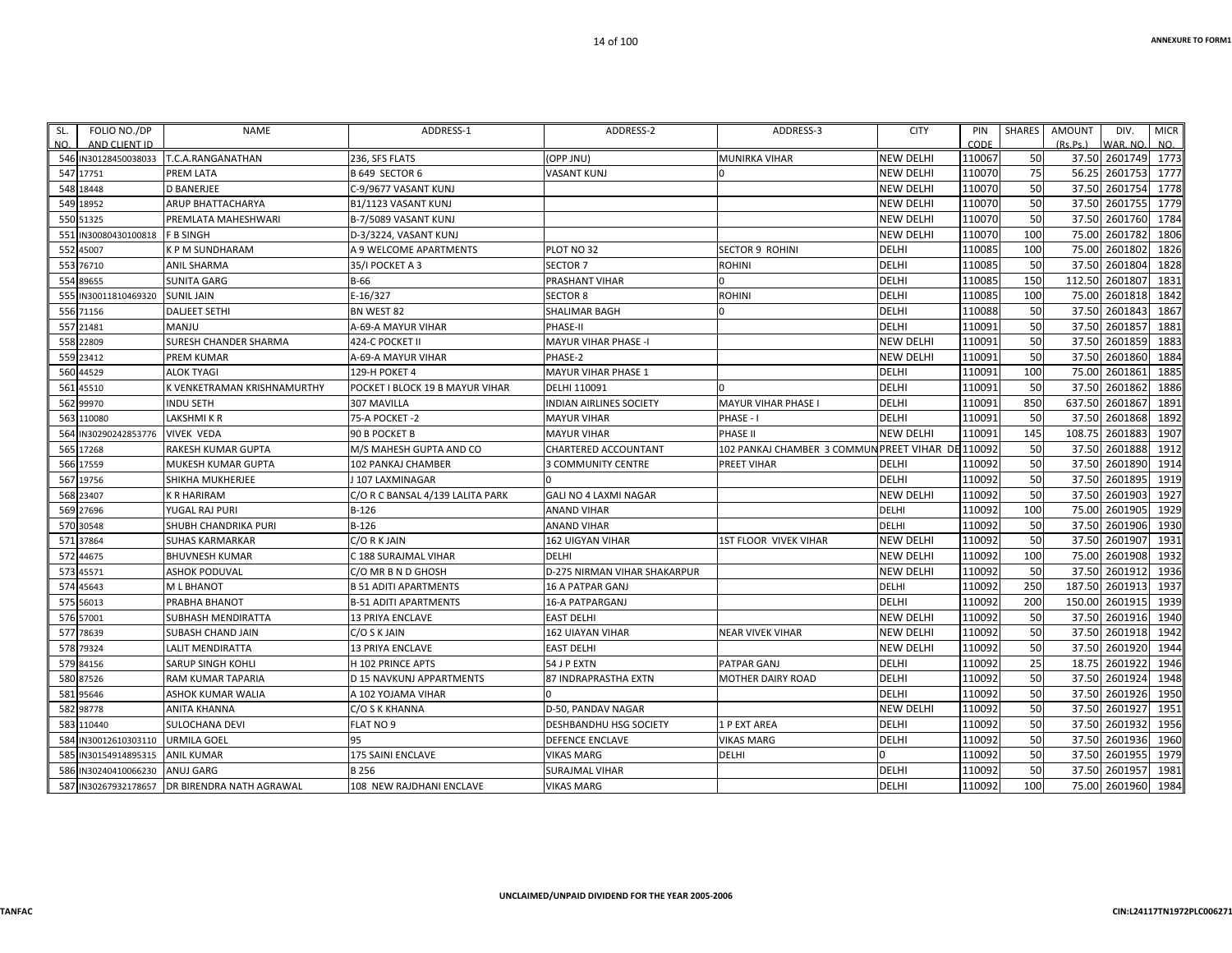| FOLIO NO./DP<br>SL.<br>AND CLIENT ID<br>NO. | <b>NAME</b>                       | ADDRESS-1                                                             | ADDRESS-2                                               | ADDRESS-3          | <b>CITY</b>  | PIN<br>CODE | <b>SHARES</b> | <b>AMOUNT</b><br>(Rs.Ps.) | DIV.<br>WAR. NO | <b>MICR</b><br>NO. |
|---------------------------------------------|-----------------------------------|-----------------------------------------------------------------------|---------------------------------------------------------|--------------------|--------------|-------------|---------------|---------------------------|-----------------|--------------------|
| 588 IN30267932210634                        | SHAILENDRA KUMAR AGRAWAL          | 108 NEW RAJDHANI ENCLAVE                                              | <b>VIKAS MARG</b>                                       |                    | <b>DELHI</b> | 110092      | 100           | 75.00                     | 2601961         | 1985               |
| 1201060900001150<br>589                     | <b>VIJAYLAXMI SOMANI</b>          | <b>C-12 TARANG APARTMENT</b>                                          | 19. PATPARGANJ                                          |                    | <b>DELHI</b> | 110092      | 300           | 225.00                    | 2601966         | 1990               |
| 590<br>IN30046810005985                     | KUNDAN LAL NAGPAL                 | <b>FLAT 116</b>                                                       | LEIAH COOP GROUP HOUSING SOCIETYB-15, VASUNDHRA ENCLAVE |                    | DELHI        | 110096      | 50            | 37.50                     | 2601972         | 1996               |
| 591 231                                     | PRABHUCHARANDAS N CHITARA         | SWAMINARAYAN MANDIR                                                   | <b>KALUPUR</b>                                          |                    | AHMEDABAD    | 380001      | 100           | 75.00                     | 2601976         | 2000               |
| 592 796                                     | <b>NEHA ANIL SHAH</b>             | DEEP CORPORATION 2921 VAGHAN POLE                                     | <b>RATAN POLE</b>                                       |                    | AHMEDABAD    | 380001      | 50            | 37.50                     | 2601978         | 2002               |
| 593 847                                     | PALLAVI NAYAN PANDYA              | 1945 PITTALIA POLE SARANGPUR                                          |                                                         | $\Omega$           | AHMEDABAD    | 380001      | 75            | 56.25                     | 2601980         | 2004               |
| 594 2916                                    | <b>DIPAK SHAH</b>                 | C/O VASUDEV G DAPKI 2166 MANKODI S PONAGJIBHUDER S POLE MANDVI S POLE |                                                         |                    | AHMEDABAD    | 380001      | 50            | 37.50                     | 2601991         | 2015               |
| 595<br>40462                                | <b>ILA B PADAI</b>                | 2381/4 TIMBA POLE                                                     | <b>KALUPUR</b>                                          |                    | AHMEDABAD    | 380001      | 100           | 75.00                     | 2601995         | 2019               |
| 596 40478                                   | RITA DIXIT SHAH                   | 3416 KUVAVALI KHADKI                                                  | MANGAL PAREKH S KHANCHA                                 | <b>SHAHPUR</b>     | AHMEDABAD    | 380001      | 50            | 37.50                     | 2601996         | 2020               |
| 597<br>40511                                | RAJENDRA DEVPRASAD JANI           | C/O JANI & CO 2382/2 TIMBA POLE                                       | SWAMINARAYAN ROAD KALUPUR                               |                    | AHMEDABAD    | 380001      | 50            | 37.50                     | 2601997         | 2021               |
| 598<br>40588                                | HITENDRA BHOGILAL PARIKH          | KAMLESH K SHAH 3RD FLOOR                                              | STOCH EXCHANGE BLDG MANEK CHOWK                         |                    | AHMEDABAD    | 380001      | 50            | 37.50                     | 2601998         | 2022               |
| 599<br>40683                                | ANIL C SHAH                       | C/O POPATLAL KALIDAS                                                  | AT PURNIMA GUEST HO                                     | <b>RATANPOLE</b>   | AHMEDABAD    | 380001      | 50            | 37.50                     | 2602004         | 2028               |
| 40686<br>600                                | PADMABEN SHAH                     | C/O POPATLAL KALIDAS                                                  | AT PURNIMA GUEST HO                                     | <b>RATANPOLE</b>   | AHMEDABAD    | 380001      | 50            | 37.50                     | 2602007         | 2031               |
| 40688<br>601                                | MAULESH SHAH                      | C/O PRAVIN P SHAH SHETH S POLE                                        | FIRST GAPE RATANPOLE                                    |                    | AHMEDABAD    | 380001      | 50            | 37.50                     | 2602009         | 2033               |
| 602<br>40692                                | RAJENDRA SHAH                     | C/O PRAVIN P SHAH SHETH S POLE                                        | FIRST GAPE RATANPOLE                                    |                    | AHMEDABAD    | 380001      | 50            | 37.50                     | 2602013         | 2037               |
| 603<br>40693                                | <b>DILIP SHAH</b>                 | C/O PRAVIN P SHAH SHETH S POLE                                        | <b>FIRST GAPE RATANPOLE</b>                             |                    | AHMEDABAD    | 380001      | 50            | 37.50                     | 2602014         | 2038               |
| 604<br>40700                                | <b>URMILA SHAH</b>                | C/O PRAVIN P SHAH SHETH S POLE                                        | <b>FIRST GAPE RATANPOLE</b>                             |                    | AHMEDABAD    | 380001      | 50            | 37.50                     | 260201          | 2041               |
| 605<br>40710                                | <b>SATISH PARIKH</b>              | C/O PRAVIN P SHAH SHETH S POLE                                        | FIRST GAPE RATANPOLE                                    |                    | AHMEDABAD    | 380001      | 50            | 37.50                     | 2602026         | 2050               |
| 40711<br>606                                | <b>NITIN PATEL</b>                | C/O PRAVIN P SHAH SHETH S POLE                                        | <b>FIRST GAPE RATANPOLE</b>                             |                    | AHMEDABAD    | 380001      | 50            | 37.50                     | 2602027         | 2051               |
| 40712<br>607                                | <b>CHANDRAKANT SHAH</b>           | C/O PRAVIN P SHAH SHETH S POLE                                        | <b>FIRST GAPE RATANPOLE</b>                             |                    | AHMEDABAD    | 380001      | 50            | 37.50                     | 2602028         | 2052               |
| 608<br>40714                                | <b>CHANDULAL SHAH</b>             | C/O PRAVIN P SHAH SHETH S POLE                                        | FIRST GAPE RATANPOLE                                    |                    | AHMEDABAD    | 380001      | 50            | 37.50                     | 2602030         | 2054               |
| 40715<br>609                                | <b>MAHESH SHAH</b>                | C/O PRAVIN P SHAH SHETH S POLE                                        | <b>FIRST GAPE RATANPOLE</b>                             |                    | AHMEDABAD    | 380001      | 50            | 37.50                     | 2602031         | 2055               |
| 40716<br>610                                | NATVARLAL SHAH                    | C/O PRAVIN P SHAH SHETH S POLE                                        | FIRST GAPE RATANPOLE                                    |                    | AHMEDABAD    | 380001      | 50            | 37.50                     | 2602032         | 2056               |
| 611<br>40723                                | <b>BACHIBEN SHAH</b>              | C/O PRAVIN P SHAH SHETHS POLE                                         | <b>FIRST GAPE RATANPOLE</b>                             |                    | AHMEDABAD    | 380001      | 50            | 37.50                     | 2602034         | 2058               |
| 612<br>40724                                | MANISH P SHAH                     | C/O PRAVIN P SHAH SHETHS POLE                                         | <b>FIRST GAPE RATANPOLE</b>                             |                    | AHMEDABAD    | 380001      | 50            | 37.50                     | 2602035         | 2059               |
| 40725<br>613                                | <b>DINA SHAH</b>                  | C/O PRAVIN P SHAH SHETHS POLE                                         | FIRST GAPE RATANPOLE                                    |                    | AHMEDABAD    | 380001      | 50            | 37.50                     | 2602036         | 2060               |
| 614<br>40841                                | SURYAKANT AMRATLAL                | 370 KHETERPALS POLE                                                   | <b>MANEK CHAWK</b>                                      |                    | AHMEDABAD    | 380001      | 50            | 37.50                     | 2602038         | 2062               |
| 615 40854                                   | NATAWARLAL TRIBHOVANDAS SWAMI     | 198 MAHADEV NO KHANCHO                                                | PATWA POLE MANDVI ROAD                                  |                    | AHMEDABAD    | 380001      | 50            | 37.50                     | 2602040         | 2064               |
| 40861<br>616                                | SANYUKTA SURYAKANT                | 370 KHETERPALS POLE                                                   | <b>MANEK CHAWK</b>                                      |                    | AHMEDABAD    | 380001      | 50            | 37.50                     | 2602041         | 2065               |
| 617<br>78021                                | <b>MAHENDRA SHAH</b>              | C/O TEHMUL B SETHNA                                                   | 'PERINA' SHAHPUR MILL COMPOUND                          |                    | AHMEDABAD    | 380001      | 100           | 75.00                     | 2602044         | 2068               |
| 618 88239                                   | RAJESH ANUBHAI SHAH               | 64 RAMANLAL JANI'S ROAD                                               | <b>NEAR GANCHI'S POLE</b>                               | <b>MANEK CHOWK</b> | AHMEDABAD    | 380001      | 50            | 37.50                     | 2602050         | 2074               |
| IN30246110087374<br>619                     | SUNIL RAMESHCHANDRA BHAVSAR       | 2378 DAPAT S KHADKI                                                   | TIMBA POLE SWAMI NARAYAN MANDI KALUPUR                  |                    | AHMEDABAD    | 380001      | 200           | 150.00                    | 2602090         | 2114               |
| 620 1689                                    | <b>HAR NARAYAN SONI</b>           | C/O R R TRADING CO 48/2 KAUTARKHANA                                   | <b>CHOKHA BAZAR</b>                                     |                    | AHMEDABAD    | 380002      | 50            | 37.50                     | 2602095         | 2119               |
| 621 224                                     | <b>DWARKADAS GOVINDDAS PARIKH</b> | RADHIKA CAMP ROAD SHAHIBAUG                                           |                                                         |                    | AHMEDABAD    | 380004      | 50            | 37.50                     | 2602111         | 2135               |
| 622 2476                                    | RAJNIKANT KANTILAL SHAH           | NO 7 SHAH COLONY SHAH SADAN                                           | <b>OUT SIDE SHAHPUR GATE</b>                            |                    | AHMEDABAD    | 380004      | 50            | 37.50                     | 2602117         | 2141               |
| 623 2477                                    | RAHUL KANTILAL SHAH               | NO 7 SHAH COLONY SHAH SADAN                                           | <b>OUT SIDE SHAHPUR GATE</b>                            |                    | AHMEDABAD    | 380004      | 50            | 37.50                     | 2602118         | 2142               |
| 624 2478                                    | ASHOK KANJIBHAI SHAH              | NO 7 SHAH COLONY SHAH SADAN                                           | <b>OUT SIDE SHAHPUR GATE</b>                            | 0                  | AHMEDABAD    | 380004      | 50            |                           | 37.50 2602119   | 2143               |
| 625 2479                                    | AVNISH CHANDULAL PARIKH           | NO 7 SHAH COLONY SHAH SADAN                                           | <b>OUT SIDE SHAHPUR GATE</b>                            |                    | AHMEDABAD    | 380004      | 50            | 37.50                     | 2602120         | 2144               |
| 626 2480                                    | BABULAL DALICHAND SHAH            | NO 7 SHAH COLONY SHAH SADAN                                           | <b>OUT SIDE SHAHPUR GATE</b>                            |                    | AHMEDABAD    | 380004      | 50            | 37.50                     | 2602121         | 2145               |
| 627 2483                                    | URMILA SANKALCHAND SHAH           | NO 7 SHAH COLONY SHAH SADAN                                           | <b>OUT SIDE SHAHPUR GATE</b>                            |                    | AHMEDABAD    | 380004      | 50            |                           | 37.50 2602122   | 2146               |
| 628 2485                                    | SUMANTRAI GOVINDJI PATEL          | NO 7 SHAH COLONY 7/449 NEAR TOWER                                     | <b>OUT SIDE SHAHPUR GATE</b>                            |                    | AHMEDABAD    | 380004      | 50            | 37.50                     | 2602123         | 2147               |
| 629 2495                                    | NIRU RAMNIKLAL MEHTA              | NO 7 SHAH COLONY SHAH SADAN                                           | <b>OUT SIDE SHAHPUR GATE</b>                            |                    | AHMEDABAD    | 380004      | 50            |                           | 37.50 2602124   | 2148               |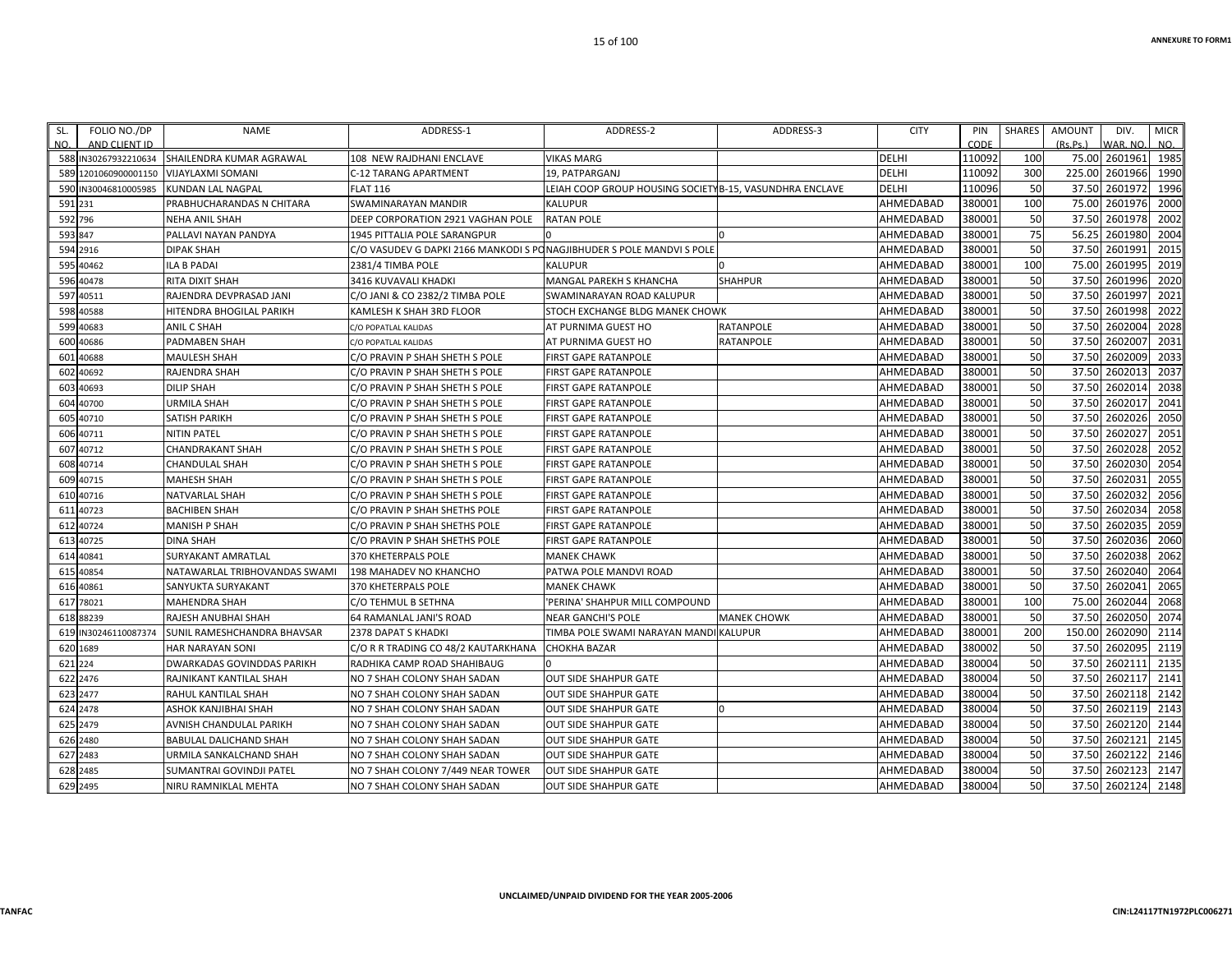| SL.<br>NO. | FOLIO NO./DP<br>AND CLIENT ID | <b>NAME</b>                  | ADDRESS-1                   | ADDRESS-2                     | ADDRESS-3 | <b>CITY</b> | PIN<br>CODE | SHARES | <b>AMOUNT</b><br>(Rs.Ps.) | DIV.<br>VAR. NO. | <b>MICR</b><br>NO. |
|------------|-------------------------------|------------------------------|-----------------------------|-------------------------------|-----------|-------------|-------------|--------|---------------------------|------------------|--------------------|
|            | 630 2496                      | HANSABEN RAMNIKLAL MEHTA     | NO 7 SHAH COLONY SHAH SADAN | <b>OUT SIDE SHAHPUR GATE</b>  |           | AHMEDABAD   | 380004      | 50     | 37.50 2602125 2149        |                  |                    |
|            | 631 2497                      | JASUBHAI FULCHAND SHAH       | NO 7 SHAH COLONY SHAH SADAN | <b>JOUT SIDE SHAHPUR GATE</b> |           | AHMEDABAD   | 380004      | 50     | 37.50                     | 2602126          | 2150               |
|            | 632 2500                      | NATVARLAL MAFATLAL SHAH      | NO 7 SHAH COLONY SHAH SADAN | <b>OUT SIDE SHAHPUR GATE</b>  |           | AHMEDABAD   | 380004      | 50     | 37.50 2602127             |                  | 2151               |
|            | 633 2501                      | CHANDULAL CHIMANLAL SHAH     | NO 7 SHAH COLONY SHAH SADAN | <b>OUT SIDE SHAHPUR GATE</b>  |           | AHMEDABAD   | 380004      | 50     | 37.50                     | 2602128          | 2152               |
|            | 634 2502                      | PRAGNA PRAVINCHANDRA SHAH    | NO 7 SHAH COLONY SHAH SADAN | <b>OUT SIDE SHAHPUR GATE</b>  |           | AHMEDABAD   | 380004      | 50     | 37.50                     | 2602129          | 2153               |
|            | 635 2505                      | RAMNIKLAL PREMCHAND MEHTA    | NO 7 SHAH COLONY SHAH SADAN | <b>OUT SIDE SHAHPUR GATE</b>  |           | AHMEDABAD   | 380004      | 50     | 37.50 2602130             |                  | 2154               |
|            | 636 2507                      | VIRBALA RAMNIKLAL MEHTA      | NO 7 SHAH COLONY SHAH SADAN | <b>OUT SIDE SHAHPUR GATE</b>  |           | AHMEDABAD   | 380004      | 50     | 37.50                     | 2602131          | 2155               |
|            | 637 2508                      | JYOTSNABEN PRADEEPKUMAR SHAH | NO 7 SHAH COLONY SHAH SADAN | <b>OUT SIDE SHAHPUR GATE</b>  |           | AHMEDABAD   | 380004      | 50     | 37.50                     | 2602132          | 2156               |
|            | 638 40321                     | NARANBHAI PARSOTAMDAS PATEL  | NO 7 SHAH SADAN SHAH COLONY | <b>OUT SIDE SHAHPUR GATE</b>  |           | AHMEDABAD   | 380004      | 50     | 37.50 2602133             |                  | 2157               |
|            | 639 40322                     | CHANPAKLAL BADARMAL PARI     | NO 7 SHAH SADAN SHAH COLONY | <b>OUT SIDE SHAHPUR GATE</b>  |           | AHMEDABAD   | 380004      | 50     | 37.50                     | 2602134          | 2158               |
|            | 640 40323                     | BACHIBEN CHAMPAKLAL PARI     | NO 7 SHAH SADAN SHAH COLONY | <b>OUT SIDE SHAHPUR GATE</b>  |           | AHMEDABAD   | 380004      | 50     | 37.50                     | 2602135          | 2159               |
|            | 641 40324                     | RASILAL JAYANTILAL PARI      | NO 7 SHAH SADAN SHAH COLONY | <b>OUT SIDE SHAHPUR GATE</b>  |           | AHMEDABAD   | 380004      | 50     | 37.50                     | 2602136          | 2160               |
|            | 642 40325                     | NATVAR SHANKARLAL PANCHAL    | NO 7 SHAH SADAN SHAH COLONY | <b>OUT SIDE SHAHPUR GATE</b>  |           | AHMEDABAD   | 380004      | 50     | 37.50                     | 2602137          | 2161               |
|            | 643 40326                     | INDIRA NANDLAL SHAH          | NO 7 SHAH SADAN SHAH COLONY | <b>OUT SIDE SHAHPUR GATE</b>  |           | AHMEDABAD   | 380004      | 50     | 37.50 2602138             |                  | 2162               |
|            | 644 40327                     | NANDLAL AMBALAL SHAH         | NO 7 SHAH SADAN SHAH COLONY | <b>OUT SIDE SHAHPUR GATE</b>  |           | AHMEDABAD   | 380004      | 50     | 37.50                     | 2602139          | 2163               |
|            | 645 40328                     | CHANDRIKA KUMUDCHANDRA SHAH  | NO 7 SHAH SADAN SHAH COLONY | <b>OUT SIDE SHAHPUR GATE</b>  |           | AHMEDABAD   | 380004      | 50     | 37.50 2602140             |                  | 2164               |
|            | 646 40329                     | KUMUDCHANDRA POPATLAL SHAH   | NO 7 SHAH SADAN SHAH COLONY | <b>OUT SIDE SHAHPUR GATE</b>  |           | AHMEDABAD   | 380004      | 50     | 37.50                     | 2602141          | 2165               |
|            | 647 40330                     | KALAVATIBEN AMBALAL SHAH     | NO 7 SHAH SADAN SHAH COLONY | <b>OUT SIDE SHAHPUR GATE</b>  |           | AHMEDABAD   | 380004      | 50     | 37.50                     | 2602142          | 2166               |
|            | 648 40331                     | PRAVINA AMBALAL SHAH         | NO 7 SHAH SADAN SHAH COLONY | <b>OUT SIDE SHAHPUR GATE</b>  |           | AHMEDABAD   | 380004      | 50     | 37.50 2602143             |                  | 2167               |
|            | 649 40332                     | KALPUBEN AMBALAL SHAH        | NO 7 SHAH SADAN SHAH COLONY | <b>OUT SIDE SHAHPUR GATE</b>  |           | AHMEDABAD   | 380004      | 50     | 37.50                     | 2602144          | 2168               |
|            | 650 40333                     | DINA KIRITKUMAR SHAH         | NO 7 SHAH COLONY SHAH SADAN | <b>OUT SIDE SHAHPUR GATE</b>  |           | AHMEDABAD   | 380004      | 50     | 37.50                     | 2602145          | 2169               |
|            | 651 40334                     | ANILA KIRITKUMAR SHAH        | NO 7 SHAH COLONY SHAH SADAN | <b>OUT SIDE SHAHPUR GATE</b>  |           | AHMEDABAD   | 380004      | 50     | 37.50 2602146             |                  | 2170               |
|            | 652 40335                     | MAHENDRA SHANKARCHAND SHAH   | NO 7 SHAH COLONY SHAH SADAN | <b>OUT SIDE SHAHPUR GATE</b>  |           | AHMEDABAD   | 380004      | 50     | 37.50                     | 2602147          | 2171               |
|            | 653 40336                     | KIRIT KANTILAL SHAH          | NO 7 SHAH COLONY SHAH SADAN | <b>OUT SIDE SHAHPUR GATE</b>  |           | AHMEDABAD   | 380004      | 50     | 37.50                     | 2602148          | 2172               |
|            | 654 40343                     | KIRTIKUMAR AMBALAL SHAH      | NO 7 SHAH SADAN SHAH COLONY | <b>OUT SIDE SHAHPUR GATE</b>  |           | AHMEDABAD   | 380004      | 50     | 37.50 2602149             |                  | 2173               |
|            | 655 40345                     | RAJESH MANSUKHLAL SHAH       | NO 7 SHAH SADAN SHAH COLONY | <b>OUT SIDE SHAHPUR GATE</b>  |           | AHMEDABAD   | 380004      | 50     | 37.50                     | 2602150          | 2174               |
|            | 656 40346                     | PARESH POPATLAL SHAH         | NO 7 SHAH SADAN SHAH COLONY | <b>OUT SIDE SHAHPUR GATE</b>  |           | AHMEDABAD   | 380004      | 50     | 37.50                     | 2602151          | 2175               |
|            | 657 40347                     | DINESH SHANTILAL SHAH        | NO 7 SHAH SADAN SHAH COLONY | <b>OUT SIDE SHAHPUR GATE</b>  |           | AHMEDABAD   | 380004      | 50     | 37.50                     | 2602152          | 2176               |
|            | 658 40348                     | HASMUKH RAMNIKLAL MEHTA      | NO 7 SHAH SADAN SHAH COLONY | OUT SIDE SHAHPUR GATE         |           | AHMEDABAD   | 380004      | 50     | 37.50                     | 2602153          | 2177               |
|            | 659 40349                     | SHANTABEN RAMNIKLAL MEHTA    | NO 7 SHAH SADAN SHAH COLONY | <b>OUT SIDE SHAHPUR GATE</b>  |           | AHMEDABAD   | 380004      | 50     | 37.50                     | 2602154          | 2178               |
|            | 660 40350                     | PRAVINKUMAR AMBALAL SHAH     | NO 7 SHAH SADAN SHAH COLONY | <b>OUT SIDE SHAHPUR GATE</b>  |           | AHMEDABAD   | 380004      | 50     | 37.50                     | 2602155          | 2179               |
|            | 661 40351                     | DASRATH KALIDAS PATEL        | NO 7 SHAH SADAN SHAH COLONY | OUT SIDE SHAHPUR GATE         |           | AHMEDABAD   | 380004      | 50     | 37.50                     | 2602156          | 2180               |
|            | 662 40352                     | RAJENDRA JAYANTILAL GANDHI   | NO 7 SHAH SADAN SHAH COLONY | <b>OUT SIDE SHAHPUR GATE</b>  |           | AHMEDABAD   | 380004      | 50     | 37.50                     | 2602157          | 2181               |
|            | 663 40353                     | NARENDRA RAMANLAL SHAH       | NO 7 SHAH SADAN SHAH COLONY | <b>OUT SIDE SHAHPUR GATE</b>  |           | AHMEDABAD   | 380004      | 50     | 37.50                     | 2602158          | 2182               |
|            | 664 40354                     | JAGDISH GANPATRAM PANCHAL    | NO 7 SHAH COLONY SHAH SADAN | <b>OUT SIDE SHAHPUR GATE</b>  |           | AHMEDABAD   | 380004      | 50     | 37.50 2602159             |                  | 2183               |
|            | 665 40355                     | RAJNIKANT TARACHAND SHAH     | NO 7 SHAH COLONY SHAH SADAN | <b>OUT SIDE SHAHPUR GATE</b>  |           | AHMEDABAD   | 380004      | 50     | 37.50                     | 2602160          | 2184               |
|            | 666 40694                     | PARUBEN AMBALAL SHAH         | NO 7 SHAH SADAN SHAH COLONY | <b>OUT SIDE SHAHPUR GATE</b>  |           | AHMEDABAD   | 380004      | 50     | 37.50                     | 2602161          | 2185               |
|            | 667 40695                     | POPATLAL AMTHALAL SHAH       | NO 7 SHAH SADAN SHAH COLONY | <b>OUT SIDE SHAHPUR GATE</b>  |           | AHMEDABAD   | 380004      | 50     | 37.50 2602162             |                  | 2186               |
|            | 668 40696                     | RAMESH RAJNIKANT SHAH        | NO 7 SHAH SADAN SHAH COLONY | <b>OUT SIDE SHAHPUR GATE</b>  |           | AHMEDABAD   | 380004      | 50     | 37.50                     | 2602163          | 2187               |
|            | 669 40718                     | NITIN ARVINDBHAI PATEL       | NO 7 SHAH SADAN SHAH COLONY | <b>OUT SIDE SHAHPUR GATE</b>  |           | AHMEDABAD   | 380004      | 50     | 37.50                     | 2602164          | 2188               |
|            | 670 40719                     | LATABEN CHANDULAL SHAH       | NO 7 SHAH SADAN SHAH COLONY | <b>OUT SIDE SHAHPUR GATE</b>  |           | AHMEDABAD   | 380004      | 50     | 37.50 2602165             |                  | 2189               |
|            | 671 40720                     | PRAVINCHANDRA POPATLAL SHAH  | NO 7 SHAH COLONY SHAH SADAN | <b>OUT SIDE SHAHPUR GATE</b>  |           | AHMEDABAD   | 380004      | 50     | 37.50                     | 2602166          | 2190               |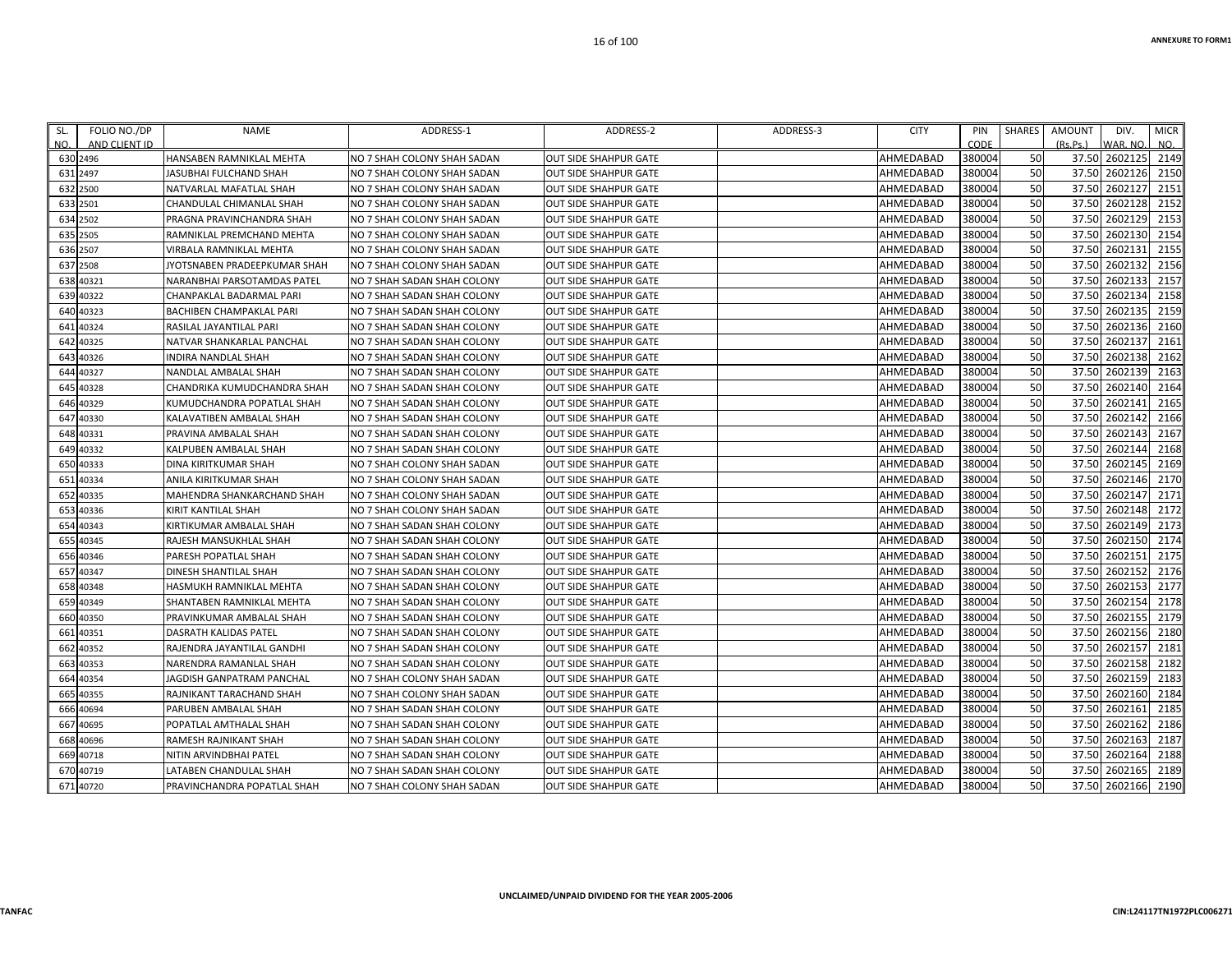| SL.     | FOLIO NO./DP         | NAME                           | ADDRESS-1                              | ADDRESS-2                    | ADDRESS-3                      | <b>CITY</b> | PIN    | SHARES | AMOUNT   | DIV.           | <b>MICR</b> |
|---------|----------------------|--------------------------------|----------------------------------------|------------------------------|--------------------------------|-------------|--------|--------|----------|----------------|-------------|
| NO.     | AND CLIENT ID        |                                |                                        |                              |                                |             | CODE   |        | (Rs.Ps.) | WAR, NO.       | NO.         |
|         | 672 40721            | ARVIND FULCHAND SHAH           | NO 7 SHAH COLONY SHAH SADAN            | <b>OUT SIDE SHAHPUR GATE</b> |                                | AHMEDABAD   | 380004 | 50     |          | 37.50 2602167  | 2191        |
|         | 673 40722            | PANKAJ KHATSIBHAI DOSHI        | NO 7 SHAH COLONY SHAH SADAN            | <b>OUT SIDE SHAHPUR GATE</b> |                                | AHMEDABAD   | 380004 | 50     |          | 37.50 2602168  | 2192        |
|         | 674 93160            | SHARADKUMAR H SHAH             | 34 JYOTIKA PARK SOCIETY                | SHAHI BAUG ROAD              | 1ST FLOOR NR POLICE COMMISSION | AHMEDABAD   | 380004 | 100    | 75.00    | 2602170        | 2194        |
|         | 675 101270           | S MAN MOHAN                    | 220 L RAILWAY BUNGLOW                  | NEAR CIRCUT HOUSE            | <b>SHAHI BAUG</b>              | AHMEDABAD   | 380004 | 50     |          | 37.50 2602172  | 2196        |
|         | 676 101271           | <b>AMRIT K SEERA</b>           | 220 L RAILWAY BUNGLOW                  | <b>NEAR CIRCUT HOUSE</b>     | <b>SHAHI BAUG</b>              | AHMEDABAD   | 380004 | 50     |          | 37.50 2602173  | 2197        |
|         | 677 104343           | <b>SURESH S SHAH</b>           | 105 ANAND VIEW APARTMENT               | NR SHAHIBAG POLICE CHOWKY    | SHAHIBAG                       | AHMEDABAD   | 380004 | 100    |          | 75.00 2602175  | 2199        |
|         | 678 110650           | LT. COL (RETD) U P CLARKE      | <b>5 SUDARSHAN FLATS</b>               | <b>NEAR OM TOWER</b>         | SHAHIBAG                       | AHMEDABAD   | 380004 | 500    |          | 375.00 2602179 | 2203        |
|         | 679 IN30039411286225 | MITHALAL NEMICHAND BOHRA       | <b>2AF RUSHIKA APPT</b>                | <b>NR SUJATA FLATS</b>       | SHAHIBAG                       | AHMEDABAD   | 380004 | 100    |          | 75.00 2602184  | 2208        |
|         | 680 IN30132110193215 | <b>PUSHPABEN SHAH</b>          | 4 ASHTAMANGAL FLATS                    | <b>MAHALAXMI SOCIETY</b>     | RAMNAGAR SABARMATI             | AHMEDABAD   | 380005 | 500    | 375.00   | 2602216        | 2240        |
| 681 575 |                      | NAINI CHANDRAKANT CHALISHAZAR  | C/O C H CHALISHAZAR HIM-JYOT           | <b>KALYAN SOCY</b>           | NEAR MITHAKHALI ELLISBRIDGE    | AHMEDABAD   | 380006 | 50     |          | 37.50 2602222  | 2246        |
|         | 682 2073             | KRISHNAVADAN JETLEY            | 20 PRITAM NAGAR                        | P O ELLIS BRIDGE             |                                | AHMEDABAD   | 380006 | 50     |          | 37.50 2602228  | 2252        |
|         | 683 2456             | <b>SUDHANSHU PATHAK</b>        | A/2 NEW GIRDHAR PARK SOCIETY           | AMBAWADI                     |                                | AHMEDABAD   | 380006 | 50     |          | 37.50 2602232  | 2256        |
| 684     | IN30290240487926     | NILESHKUMAR JAYANTIBHAI PATEL  | NILAY RASALA MARG                      | <b>ELLIS BRIDGE</b>          | <b>NAVARANG PURA</b>           | AHMEDABAD   | 380006 | 100    | 75.00    | 2602266        | 2290        |
|         | 685 1201090000759260 | <b>BHAVEN CHINUBHAI SHAH</b>   | 4,SUHAS FLATS,SHANTISADAN SOC,         | NR.PARIMAL GARDEN            | <b>ELLISBRIDGE</b>             | AHMEDABAD   | 380006 | 200    |          | 150.00 2602267 | 2291        |
|         | 686 1614             | SHARDABEN BABULAL SHAH         | S/2 SWASTIK APARTMENT                  | OPP BHAVNA APARTMENT         | NARAYAN NAGAR ROAD             | AHMEDABAD   | 380007 | 50     |          | 37.50 2602269  | 2293        |
|         | 687 2909             | <b>JYOTSNA SHAH</b>            | <b>B/4 RAJGURU DUPLEX</b>              | DHUMKETU MARG                | PALDI                          | AHMEDABAD   | 380007 | 50     |          | 37.50 2602279  | 2303        |
|         | 688 2934             | SANDHYA SHAH                   | <b>B/4 RAJGURU DUPLEX</b>              | DHUMKETU MARG                | PALDI                          | AHMEDABAD   | 380007 | 50     |          | 37.50 2602280  | 2304        |
|         | 689 2959             | <b>DIXIT SHAH</b>              | <b>B/4 RAJGURU DUPLEX</b>              | DHUMKETU MARG                | PALDI                          | AHMEDABAD   | 380007 | 50     |          | 37.50 2602281  | 2305        |
|         | 690 40585            | <b>DIPAL SHRENIK SHAH</b>      | 11 NAVMANGAL FLAT                      | <b>BEHIND SHARDA SOCIETY</b> |                                | AHMEDABAD   | 380007 | 50     |          | 37.50 2602288  | 2312        |
|         | 691 40592            | AMI BAKUL SHETH                | 11 NAVMANGAL FLAT                      | <b>BEHIND SHARDA SOCIETY</b> | n                              | AHMEDABAD   | 380007 | 50     |          | 37.50 2602289  | 2313        |
|         | 692 61121            | KAMALA PATI SINGH              | 26/A                                   | SAURASTRA SOCIETY            |                                | AHMEDABAD   | 380007 | 50     |          | 37.50 2602292  | 2316        |
|         | 693 IN30021411329882 | JAYSHREEBEN PARTHIVBHAI PANDIT | 93 A SAMAST B SOCIETY                  | PALDI                        |                                | AHMEDABAD   | 380007 | 50     |          | 37.50 2602320  | 2344        |
| 694     | N30034310290805      | DINESHKUMAR MITTAL             | N-153, VRINDAVAN FLATS,                | VASNA,                       |                                | AHMEDABAD   | 380007 | 150    | 112.50   | 2602325        | 2349        |
|         | 695 IN30127630204502 | VASANTIKA DILIPKUMAR JANI      | 1 VISHVKUNJ SOCIETY                    | NARAYAN NAGAR ROAD           | PALDI MUSEUM                   | AHMEDABAD   | 380007 | 50     |          | 37.50 2602336  | 2360        |
|         | 696 IN30229310023715 | <b>MAYUR RASIKLAL SHAH</b>     | 27, RAMVIHAR SOCIETY                   | NARAYAN NAGAR ROAD           | PALDI                          | AHMEDABAD   | 380007 | 850    |          | 637.50 2602338 | 2362        |
| 697     | 1202930000002660     | PRAFFULABEN DEVENDRAKUMAR SHAH | F-1, ANANDPRAKASH APPT.                | SANTIVAN SOCIETY,            | <b>PALDI</b>                   | AHMEDABAD   | 380007 | 1000   | 750.00   | 2602346        | 2370        |
|         | 698 89333            | MAYABEN ARVINDKUMAR PATEL      | 116 NARSINH BHAVAN                     | MUKTIMEDAN                   | <b>MANI NAGAR</b>              | AHMEDBAD    | 380008 | 50     |          | 37.50 2602369  | 2393        |
|         | 699 95986            | PRAGNESH GIRISHCHANDRA TRIVEDI | C/O NAGINDAS S DAVE                    | A 65 ISHVER NAGAR SOCIETY    | NEAR SARDAR PATEL SCHOOL       | AHMEDABAD   | 380008 | 100    | 75.00    | 2602371        | 2395        |
|         | 700 99081            | <b>NEETA V MEHTA</b>           | 22-B UGANDA PARK                       | <b>BHAIRAVNATH ROAD</b>      | <b>MANI NAGAR</b>              | AHMEDABAD   | 380008 | 50     |          | 37.50 2602372  | 2396        |
|         | 701 99082            | <b>VIJAY D MEHTA</b>           | 22 B UGANDA PARK                       | <b>BHAIRAVNATH ROAD</b>      | <b>MANI NAGAR</b>              | AHMEDABAD   | 380008 | 50     |          | 37.50 2602373  | 2397        |
|         | 702 IN30018310717986 | <b>DESAI DEVYANI JAYESH</b>    | MEGHDOOT PRERNA PARK                   | NR L G CORNER                | <b>MANI NAGAR</b>              | AHMEDABAD   | 380008 | 100    |          | 75.00 2602378  | 2402        |
|         | 703 IN30034310587684 | CHARULATA PANDYA               | D-39, RANG ASHISH SOCIETY,             | ISHWARNAGAR CANAL            | MANINAGAR                      | AHMEDABAD   | 380008 | 400    | 300.00   | 2602380        | 2404        |
| 704 753 |                      | <b>NIHAR LAKHIA</b>            | <b>62/B SWASTIK SOCIETY</b>            | NAVRANGPURA                  |                                | AHMEDABAD   | 380009 | 50     | 37.50    | 2602400        | 2424        |
|         | 705 1102             | CHANDRAKANT FULABHAIPATEL      | 2 SAHYADRI APARTMENTS                  | OPP STADIUM SWIMMING POOL    | NAVRANGPURA                    | AHMEDABAD   | 380009 | 50     |          | 37.50 2602403  | 2427        |
|         | 706 1753             | KAMLA LAXMICHAND ASARPOTA      | <b>28 ADARSH SOCIETY</b>               | NAVRANGPURA                  |                                | AHMEDABAD   | 380009 | 50     |          | 37.50 2602404  | 2428        |
|         | 707 1784             | M NAGESWARA RAO                | PHYSICAL RESEARCH LAB                  | NAVRANGPURA                  |                                | AHMEDABAD   | 380009 | 50     |          | 37.50 2602405  | 2429        |
|         | 708 1785             | M SITA RAO                     | C/O PROF M N RAO PHYSICAL RESEARCH LAB | NAVRANGPURA                  |                                | AHMEDABAD   | 380009 | 50     |          | 37.50 2602406  | 2430        |
|         | 709 2381             | <b>SUMITRA TRIVEDI</b>         | 15 DHAVAL SOCIETY NO 2                 | DRIVE IN CINEMA ROAD         | NAVRANGPURA                    | AHMEDABAD   | 380009 | 100    |          | 75.00 2602410  | 2434        |
|         | 710 2382             | <b>VASUDEO TRIVEDI</b>         | 15 DHAVAL SOCIETY NO 2                 | DRIVE IN CINEMA ROAD         | NAVRANGPURA                    | AHMEDABAD   | 380009 | 100    |          | 75.00 2602411  | 2435        |
|         | 711 16217            | AMBALAL CHANDULAL MEHTA        | 22 BANK OF INDIA SOY NO 2              | NAVRANGPURA                  |                                | AHMEDABAD   | 380009 | 50     |          | 37.50 2602412  | 2436        |
|         | 712 16219            | AMBALAL CHANDULAL MEHTA        | 22 BANK OF INDIA SOY NO 2              | NAVRANGPURA                  |                                | AHMEDABAD   | 380009 | 50     |          | 37.50 2602413  | 2437        |
|         | 713 53182            | ABDUL RAZZAK ABDULMAJID MUNSHI | <b>17 MUSLIM SOCIETY</b>               | NAVRANGAPURA                 |                                | AHMEDABAD   | 380009 | 50     |          | 37.50 2602418  | 2442        |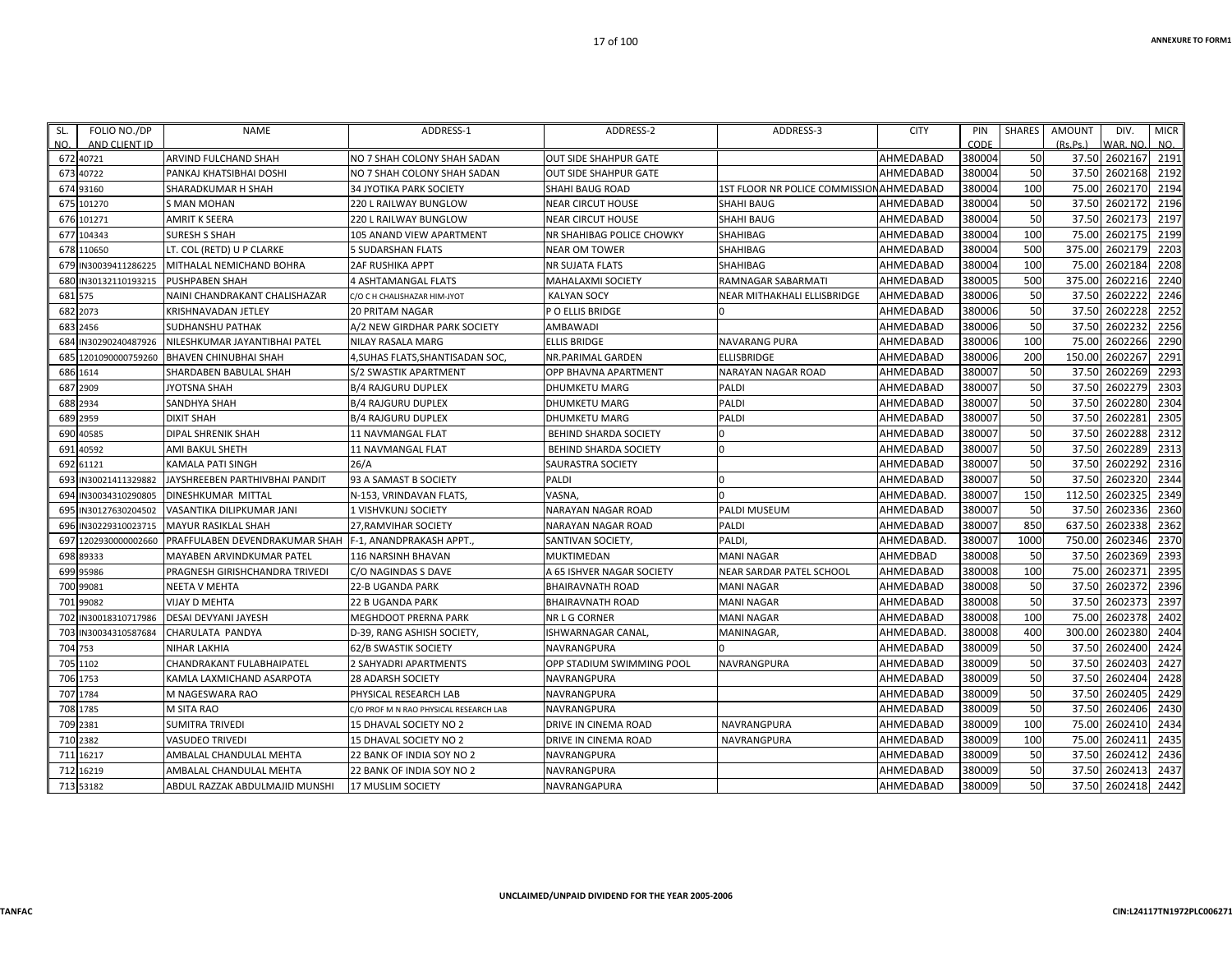| SL.      | FOLIO NO./DP         | <b>NAME</b>                            | ADDRESS-1                                     | ADDRESS-2                        | ADDRESS-3                       | <b>CITY</b> | PIN    | SHARES | <b>AMOUNT</b> | DIV.          | <b>MICR</b> |
|----------|----------------------|----------------------------------------|-----------------------------------------------|----------------------------------|---------------------------------|-------------|--------|--------|---------------|---------------|-------------|
| NO.      | AND CLIENT ID        |                                        |                                               |                                  |                                 |             | CODE   |        | (Rs.Ps.)      | WAR. NO.      | NO.         |
|          | 714 87319            | NAIMESH JAYANTILAL SHAH                | `PARAS'                                       | OPP. MUNICIPAL SCHOOL            | NAVRANGPURA                     | AHMEDABAD   | 380009 | 100    |               | 75.00 2602421 | 2445        |
|          | 715 101625           | DEEPAK SHANTILAL MEHTA                 | RENUKA GROUND FLOOR                           | <b>OPP JAIN TEMPLE</b>           | NAVRANGPURA                     | AHMEDABAD   | 380009 | 100    | 75.00         | 2602424       | 2448        |
|          | 716 IN30075711462775 | KIRTIBEN BHARATBHAI SHAH               | 2/A SUBHASH SOCIETY                           | REAR BUNGLOW B/H A G HIGH SCHOOL | STHANAKUASI JAIN UPASHRAYA LANE | AHMEDABAD   | 380009 | 50     | 37.50         | 2602432       | 2456        |
|          | 717 IN30075711463881 | BABUBHAI SAKARCHAND SHAH               | 2/A SUBHASH SOCIETY REAR BUNGLOW              | BEHIND A G HIGH SCHOOL           | STHANAKUASI JAIN UPASHRAYA LANE | AHMEDABAD   | 380009 | 50     | 37.50         | 2602433       | 2457        |
|          | 718 IN30075711463899 | BHARATBHAI BABUBHAI SHAH               | 2/A SUBHASH SOCIETY REAR BUNGLOW              | BEHIND A G HIGH SCHOOL           | STHANAKAUSI JAIN UPASHRAYA LANE | AHMEDABAD   | 380009 | 50     | 37.50         | 2602434       | 2458        |
|          | 719 IN30132110399438 | ISHA SECURITIES LIMITED                | 22, GOVT.SERVANT SOCIETY                      | NR.MUNICIPAL MARKET              | C.G.ROAD                        | AHMEDABAD   | 380009 |        | 0.75          | 2602440       | 2464        |
| 720 112  |                      | <b>BACHUBHAI BHATT</b>                 | <b>19-B PANCHSHIL SOCIETY</b>                 | <b>USMANPURA</b>                 |                                 | AHMEDABAD   | 380013 | 50     | 37.50         | 2602447       | 2471        |
| 721 860  |                      | <b>GANPATRAO M HARDEKAR</b>            | A6/36 DEVPATH FLATS                           | <b>NAVA WADAJ</b>                |                                 | AHMEDABAD   | 380013 | 50     | 37.50         | 2602449       | 2473        |
| 722 1797 |                      | <b>BHAGWANDAS H ASNANI</b>             | M 52/309 PRAGATI NAGAR                        |                                  |                                 | AHMEDABAD   | 380013 | 50     | 37.50         | 2602456       | 2480        |
| 723 1971 |                      | <b>INDIRA RAMNIWAS RATHI</b>           | 1A HARI KRIPA APPARTMENT                      | NARAINPURA RLY CROSSING          |                                 | AHMEDABAD   | 380013 | 50     |               | 37.50 2602458 | 2482        |
|          | 724 40180            | SARLA GYANCHANDANI                     | 3/17 SHRI RAM PARK                            | <b>NEAR KIRAN PARK</b>           | NAVA WADAJ                      | AHMEDABAD   | 380013 | 50     | 37.50         | 2602463       | 2487        |
|          | 725 48322            | <b>ABHILASH C SHAH</b>                 | 18 PARSHUANATH NAGAR SOCY                     | NARANPURA CHAR RASTA             |                                 | AHMEDABAD   | 380013 | 50     | 37.50         | 2602467       | 2491        |
|          | 726 48351            | SHANTA MANEKLAL TRIVEDI                | 127/1517 GANESH HOUSING APTS                  | NEAR SHRINAGAR BHUYANGDEV        | SOLA ROAD NARANPURA             | AHMEDABAD   | 380013 | 75     | 56.25         | 2602468       | 2492        |
|          | 727 86110            | RAJESH MANSUKHLAL MODHA                | 3/51 SUNDER NAGAR                             | <b>CHAR RASTA</b>                | NARANPURA                       | AHMEDABAD   | 380013 | 50     | 37.50         | 2602470       | 2494        |
|          | 728 92817            | USHA DEVI SOMANI                       | 26/B VIJAY COLONY 1ST FLOOR                   | NEAR STADIUM MARG POST OFFICE    | NARAYANPURA                     | AHMEDABAD   | 380013 | 500    | 375.00        | 2602472       | 2496        |
|          | 729 98360            | <b>BHARTI HARISH PATEL</b>             | <b>8 A NILAY APARTMENT</b>                    | <b>BEHIND NAVRANG SCHOOL</b>     | NARANPURA                       | AHMEDABAD   | 380013 | 50     | 37.50         | 2602473       | 2497        |
|          | 730 102576           | JITENDRA DUHLANI                       | A / 5 VOLGA FLAT                              | <b>OLD WADEJ</b>                 |                                 | AHMEDABAD   | 380013 | 50     | 37.50         | 2602476       | 2500        |
| 731 1752 |                      | ASHWIN LAXMICHAND ASARPOTA             | FLAT NO 1 AND 2 JOSHI BAUG FLATS              | OPP C P CHAMBERS                 | NARANPURA                       | AHMEDABAD   | 380014 | 50     | 37.50         | 2602510       | 2534        |
| 732 2068 |                      | YASMIN SYED                            | <b>18 KETAN SOCIETY</b>                       | P O NAVJIVAN                     |                                 | AHMEDABAD   | 380014 | 50     | 37.50         | 2602511       | 2535        |
|          | 733 103259           | ASHOK KISHINDAS KANDHARI               | 1/1 GOLDEN PARK SOCIETY                       | <b>OPP GUJRAT VIDYAPITH</b>      | <b>ASHRAM ROAD</b>              | AHMEDABAD   | 380014 | 50     | 37.50         | 2602514       | 2538        |
| 734 232  |                      | PADMAKANT DALVADI                      | C/2 SUTIRTH APPARTMENT                        | <b>NEAR PRERNA APPARTMENT</b>    | B/H SUNRISE PARK VASTRAPUR ROAD | AHMEDABAD   | 380015 | 50     | 37.50         | 2602530       | 2554        |
| 735 2588 |                      | MANIBEN DANABHAI MAHERIYA              | <b>74 NIHARIKA SOCIETY</b>                    | <b>NEAR HIMATLAL PARK</b>        | AMBAWADI                        | AHMEDABAD   | 380015 | 50     | 37.50         | 2602544       | 2568        |
|          | 736 33491            | PINNU AJAY JHAVERI                     | A 1/2/8 OCEAN PARK                            | S M ROAD NR NEHRU NAGAR CIRCLE   |                                 | AHMEDABAD   | 380015 | 50     | 37.50         | 2602546       | 2570        |
|          | 737 75605            | MENABEN AMBALAL PATEL                  | NO 6 NEW ALKAPURI SOCIETY                     | <b>GULBAI TEKARA</b>             | <b>ELLIS BRIDGE</b>             | AHMEDABAD   | 380015 | 50     | 37.50         | 2602552       | 2576        |
|          | 738 80983            | GANPATISHANKER PURSHOTTAMDAS VYAS      | NEAR NGW ALAKPURI SOCIETY GULBAI TEK AMBAVADI |                                  |                                 | AHMEDABAD   | 380015 | 50     | 37.50         | 2602554       | 2578        |
|          | 739 103588           | KISHITJ I DAVE                         | A-10 SHIVANI APTT                             | OPP AZAD SOC                     | AMBAWADI VISTAR P O             | AHMEDABAD   | 380015 | 50     | 37.50         | 2602565       | 2589        |
|          | 740 IN30015910244688 | <b>SUDHABEN SHAH</b>                   | A9, SOMESHWARA COMPLEX                        | ROW HOUSE PART I                 | OPP. SHYAMAL ROW HOUSE          | AHMEDABAD   | 380015 | 50     | 37.50         | 2602581       | 2605        |
|          | 741 IN30021410173170 | SIDDHANT FINSTOCK AND RESEARCH PVT LTD | <b>16 HEAVEN PARK</b>                         | OPP NARMADA COLONY               | RAMDEV NAGAR, SATELLITE         | AHMEDABAD   | 380015 | 200    | 150.00        | 2602582       | 2606        |
| 742      | IN30098210395153     | PATHIK ATULBHAI SHAH                   | A-401, NIRMAL SHANTI TOWER                    | NR. PREMCHAND NAGAR              | SATELLITE                       | AHMEDABAD   | 380015 | 200    | 150.00        | 2602600       | 2624        |
|          | 743 IN30143610163188 | CHANDARANA PIYUSH RAMNIKLAL            | 11-TAPOVAN CO OP SOCIETY                      | AMBAWADI                         |                                 | AHMEDABAD   | 380015 | 500    | 375.00        | 2602609       | 2633        |
|          | 744 70027            | KRISHNA KUMARI M YADAV                 | N I OFFICER COLONY                            | <b>MEGHANI NAGAR</b>             |                                 | AHMEDABAD   | 380016 | 50     | 37.50         | 2602625       | 2649        |
|          | 745 107271           | NIRANJAN MANGALBHAI PRAJAPATI          | A A I [NAD]                                   | AHMEDABAD AIR PORT               | AHMEDABAD AIRPORT FIRE STREET   | AHMEDABAD   | 380016 | 50     | 37.50         | 2602628       | 2652        |
|          | 746 IN30115112109119 | RAMESHBHAI VITTHALDAS KADIA            | 1207/B/3 JAYHIND SOCY                         | JAHANGIRPURA CHAKLA              | ASARWA                          | AHMEDABAD   | 380016 | 200    | 150.00        | 2602630       | 2654        |
|          | 747 IN30123310044633 | PATEL HARISHBHAI                       | 39, NEW PRABHUNAGAR                           |                                  | ASARAWA                         | AHMEDABAD   | 380016 | 100    | 75.00         | 2602631       | 2655        |
| 748 810  |                      | ROOPMALA JAYRAMAN NAIDU                | 27/C/49 OLD MUNICIPAL CHAWL                   | JAGANNATHJI ROAD BEHRAMPURA      |                                 | AHMEDABAD   | 380022 | 75     | 56.25         | 2602633       | 2657        |
| 749 2826 |                      | KANUBHAI MANJIBHAI GAJERA              | 450/2610 BAPUNAGAR NIKOL ROAD                 |                                  |                                 | AHMEDABAD   | 380024 | 50     | 37.50         | 2602647       | 2671        |
| 750 6789 |                      | KANTABEN MAKWANA                       | 5 UTTARA SOCIETY                              | NEAR SUBHAS BRIDGE ASHRAM ROAD   |                                 | AHMEDABAD   | 380027 | 50     | 37.50         | 2602656       | 2680        |
| 751 645  |                      | <b>DIPTI PUROHIT</b>                   | C/O G G PATHAK 2 HAJI BUILDING SHAH ALAM      | <b>TOLNAKA</b>                   |                                 | AHMEDABAD   | 380028 | 50     | 37.50         | 2602661       | 2685        |
| 752 1572 |                      | AMITKUMAR CHHAGANLAL DESAI             | C/O DR C G DESAI                              | 10/B NIRBHAY NAGAR COLONY        | SHAHALAM TOLNAKA                | AHMEDABAD   | 380028 | 50     | 37.50         | 2602662       | 2686        |
|          | 753 2708             | RAJESH DESAI                           | SHELAT BHUVAN KANKARIA ROAD                   |                                  |                                 | AHMEDABAD   | 380028 | 50     | 37.50         | 2602663       | 2687        |
| 754 2709 |                      | PANKAJ DESAI                           | SHELAT BHUVAN KANKARIA ROAD                   |                                  |                                 | AHMEDABAD   | 380028 | 50     | 37.50         | 2602664       | 2688        |
| 755 2713 |                      | MANISHA BHANUSHALI                     | 2 GORDHAN NAGAR OPP OLD DHORBAZAR             |                                  |                                 | AHMEDABAD   | 380028 | 50     |               | 37.50 2602666 | 2690        |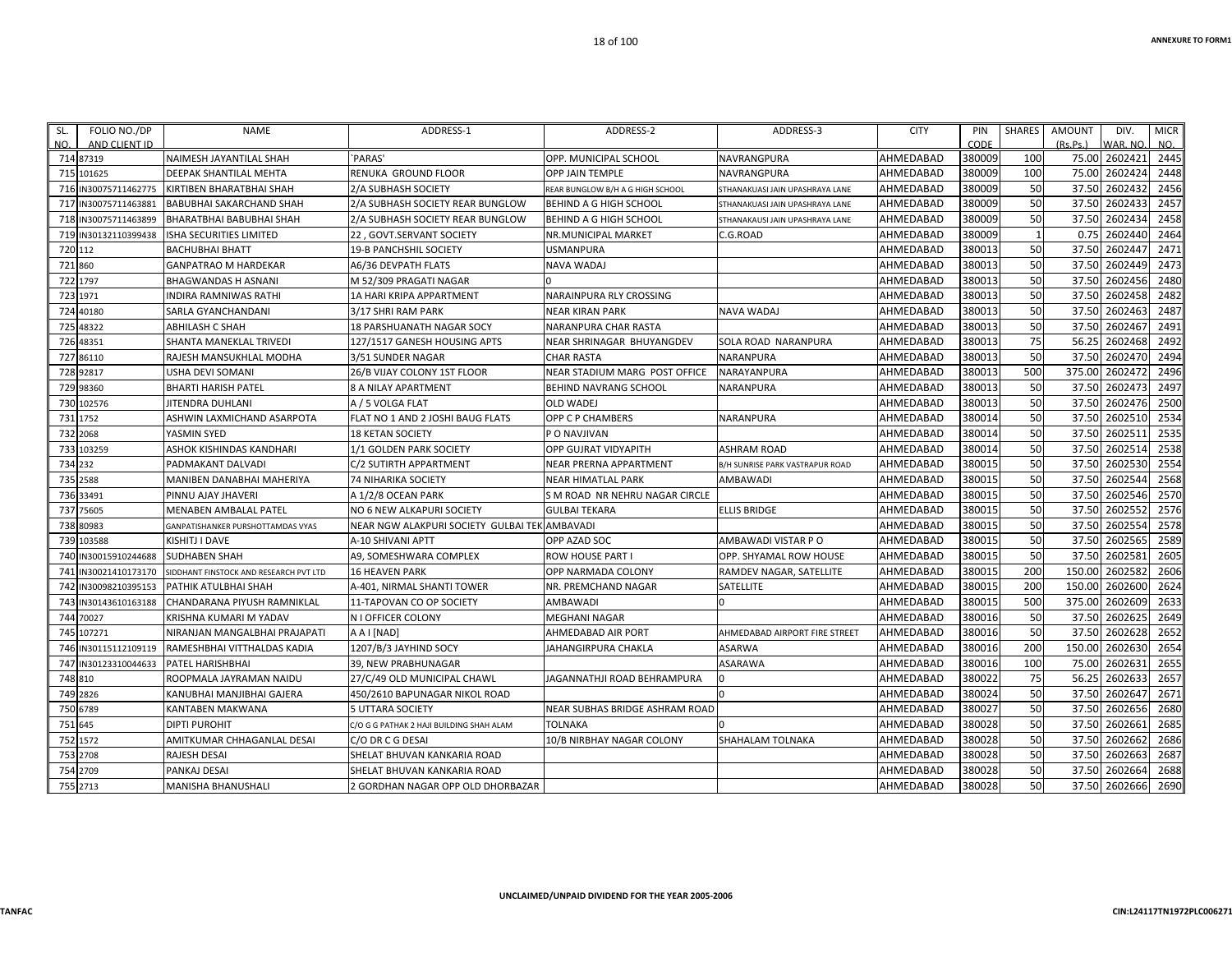| SL.<br>NO. | FOLIO NO./DP<br>AND CLIENT ID | <b>NAME</b>                                                        | ADDRESS-1                                | ADDRESS-2                            | ADDRESS-3                        | <b>CITY</b>          | PIN<br>CODE | <b>SHARES</b> | <b>AMOUNT</b><br>(Rs.Ps.) | DIV.<br>VAR. NO | <b>MICR</b><br>NO. |
|------------|-------------------------------|--------------------------------------------------------------------|------------------------------------------|--------------------------------------|----------------------------------|----------------------|-------------|---------------|---------------------------|-----------------|--------------------|
|            | 756 2715                      | <b>NARENDRA SHAH</b>                                               | 2 GORDHAN NAGAR OPP OLD DHORBAZAR        |                                      |                                  | AHMEDABAD            | 380028      | 50            | 37.50                     | 2602667         | 2691               |
|            | 757 2716                      | <b>SUDHA SHAH</b>                                                  | 2 GORDHAN NAGAR OPP OLD DHORBAZAR        |                                      |                                  | AHMEDABAD            | 380028      | 50            | 37.50                     | 2602668         | 2692               |
|            | 758 2717                      | <b>JAWAHAR PUROHIT</b>                                             | C/O G G PATHAK 2 HAJI BUILDING           | <b>SHAH ALAM TOLNAKA</b>             |                                  | AHMEDABAD            | 380028      | 50            | 37.50                     | 2602669         | 2693               |
|            | 759 591                       | <b>MATHEW DANIEL</b>                                               | DON BOSCO ENGLISH SCHOOL                 | <b>JIVRAJ PARK</b>                   |                                  | AHMEDABAD            | 380051      | 50            | 37.50                     | 2602676         | 2700               |
|            | 760 IN30290240949764          | <b>NIKHIL M BARVE</b>                                              | NIKET A/3 MURLI APTS                     | TIMES PRESS ROAD                     | SATELLITE                        | AHMEDABAD            | 380051      | 100           | 75.00                     | 2602687         | 2711               |
|            | 761 1720                      | <b>VIRENDRA HIMATLAL DOSHI</b>                                     | <b>21 E SAMARTH SOCIETY</b>              | <b>MEMNAGAR</b>                      |                                  | AHMEDABAD            | 380052      | 50            | 37.50                     | 2602690         | 2714               |
|            | 762 2034                      | HARI VADANBHAI PARIKH                                              | E/33-34 TARU NAGAR                       | <b>GURUKUL ROAD</b>                  | <b>NEAR SUBHASH CHOWK</b>        | AHMEDABAD            | 380052      | 50            | 37.50                     | 2602691         | 2715               |
|            | 763 IN30223610111313          | ROSHANLAL SHRIKISHAN SARAIWALA                                     | A / 74 SATELLITE CENTRE                  | PREMCHAND NAGAR ROAD                 | <b>SATELLITE</b>                 | AHMEDABAD            | 380054      | 100           | 75.00                     | 2602728         | 2752               |
|            | 764 40186                     | SUBHASHCHANDRA DALSUKHRAM RAVAL 21 PARASMANI GHATLODIA NARAYANPURA |                                          |                                      |                                  | AHMEDABAD            | 380061      | 50            | 37.50                     | 2602746         | 2770               |
|            | 765 40231                     | MAHESHKUMAR MEHTA                                                  | 2 YASH SAGAR SOCIETY                     | OPP MODI HALL CHANKYA PURI ROAD      | <b>GHATLODIYA</b>                | AHMEDABAD            | 380061      | 75            | 56.25                     | 2602747         | 2771               |
|            | 766 IN30098210421630          | MIKI ASHOKBHAI DESAI                                               | 703, SAHJANAND COMPLEX                   | <b>B/H.AEC ZONAL OFFICE</b>          | 132 FT RING ROAD, NARANPURA      | AHMEDABAD            | 380063      | 500           | 375.00                    | 2602767         | 2791               |
|            | 767 26578                     | RAJENDRA SINGH RATHORE                                             | C P O MESS                               | INS AGNIBAHU II                      | $C/O$ F M O                      | <b>BOMBAY</b>        | 400001      | 50            | 37.50                     | 2602771         | 2795               |
|            | 768 26930                     | <b>BIPIN VASANJI PATEL</b>                                         | 76 MODI STREET 2ND FLOOR ROOM NO 12 FORT |                                      |                                  | <b>BOMBAY</b>        | 400001      | 50            | 37.50                     | 2602772         | 2796               |
|            | 769 84625                     | <b>HARENDRA V SHAH</b>                                             | 19/21 JANMA BHOOMI MARG                  | <b>VIRESHWAR CHAMBERS</b>            | 2ND FLOOR                        | <b>BOMBAY</b>        | 400001      | 150           | 112.50                    | 2602787         | 2811               |
|            | 770 102460                    | A S R KRISHNA PRASAD                                               | <b>AUGUST INVESTMENT CORPORATION</b>     | 13-G MOTLIBHAI WADIA BUILDING        | 22 S A BRELVI ROAD FORT          | <b>BOMBAY</b>        | 400001      | 50            | 37.50                     | 2602799         | 2823               |
|            | 771 IN30021410100258          | <b>KALMADI RANJIT</b>                                              | C/O SONAL SHAH                           | RABO INDIA FINANCE PVT LTD           | <b>2ND FLOOR FORBES BLDG</b>     | <b>CHARANJIT RAI</b> | N400001     | 100           | 75.00                     | 2602805         | 2829               |
|            | 772 1201260000005400          | TIKUCHAND DARGAJI JOGANI                                           | 301, GUNDECHA CHAMBERS                   | N.M. ROAD FORT                       |                                  | <b>MUMBAI</b>        | 400001      | 817           | 612.75                    | 2602845         | 2869               |
|            | 773 1301380000159440          | <b>BALKISHAN OMKARLAL GOPAVAT</b>                                  | <b>BLACKIE HOUSE, GROUND FLOOR</b>       | OPP G.P.O, W.H. MARG,                |                                  | <b>MUMBAI</b>        | 400001      | 200           | 150.00                    | 2602853         | 2877               |
|            | 774 26524                     | <b>DINESH SOLANKI</b>                                              | C/O ZAVERI KAPOORCHAND LALCHAND          | SHOP NO 2 DAGINA BAZAR               | MUMBADEVI ROAD                   | <b>BOMBAY</b>        | 400002      | 50            | 37.50                     | 2602863         | 2887               |
|            | 775 26687                     | VIPIN CHANDULAL GUNDERIA                                           | C/O NARENDRA THAKORLAL SHAH              | HIRAMANEK BUILDING                   | 2ND FLOOR ROOM NO. 32-33         | 182 DADYSETH         | A400002     | 50            | 37.50                     | 2602864         | 2888               |
|            | 776 26763                     | JITENDRA M BHOMAWAT                                                | 310 FIRST LANE CORNER                    | <b>MANGALDAS MARKET</b>              |                                  | <b>BOMBAY</b>        | 400002      | 50            | 37.50                     | 2602866         | 2890               |
|            | 777 27385                     | LALIT KUMAR RANKA                                                  | C/O SATYAM JEWELLERS                     | 19 TELGALLY SHOP NO 24 PITTIE BHAWAN |                                  | <b>BOMBAY</b>        | 400002      | 50            | 37.50                     | 2602867         | 2891               |
|            | 778 27387                     | SAMPATRAJ T JAIN H U F                                             | SATYAM JEWELLERS 19 PITTIE BHAVAN        | <b>SHOP NO 24 VITHAKWADI</b>         |                                  | <b>BOMBAY</b>        | 400002      | 50            | 37.50                     | 2602868         | 2892               |
|            | 779 27449                     | JEREMIAS D SOUZA                                                   | <b>GOAN INSTT BLDG 3RD FLOOR</b>         | ST FRANCIS XAVIER STREET THAKURDWAR  |                                  | <b>BOMBAY</b>        | 400002      | 150           | 112.50                    | 2602869         | 2893               |
|            | 780 28938                     | <b>BADRI PRASAD</b>                                                | 384 K 2ND FLOOR JITENDRA MANSION         | DABHOLKAR WADI KALBADEVI ROAD        |                                  | <b>BOMBAY</b>        | 400002      | 100           | 75.00                     | 2602875         | 2899               |
|            | 781 31540                     | <b>MANORAMA DAVE</b>                                               | PAREKH NIWAS ROOM NO 52                  | 2ND FLOOR 1/3 GAZDER PARK            | CHIRA BAZAR                      | <b>BOMBAY</b>        | 400002      | 50            | 37.50                     | 2602882         | 2906               |
|            | 782 34236                     | PUNAMCHAND DIPCHAND SHAH                                           | 51 MANGALDAS ROAD SHREEJI BHUVAN         | 5TH FLOOR ROOM NO 8                  |                                  | BOMBAY               | 400002      | 50            | 37.50                     | 2602891         | 2915               |
|            | 783 35182                     | PRAMOD N AGARWAL                                                   | JAI HIND NO 2 4TH FLR                    | WEST WING BHULESHWAR                 |                                  | <b>BOMBAY</b>        | 400002      | 50            | 37.50                     | 2602896         | 2920               |
|            | 784 35778                     | RAJESH BALVANTRAI SHAH                                             | 51 MANGALDAS ROAD SHREEJI BHUVAN         | 5TH FLOOR ROOM NO 4                  |                                  | <b>BOMBAY</b>        | 400002      | 50            | 37.50                     | 260289          | 2921               |
|            | 785 35790                     | NAGINDAS KALYANJI SHAH                                             | 3/4 DANGAT BHUVAN                        | 22 OLD HANUMAN 1ST CROSS LANE        |                                  | <b>BOMBAY</b>        | 400002      | 50            | 37.50                     | 2602898         | 2922               |
|            | 786 39265                     | <b>HARI GOPAL PUROHIT</b>                                          | 37 ANANTWADI 2ND FLOOR BHULESHWAR        |                                      |                                  | <b>BOMBAY</b>        | 400002      | 50            | 37.50                     | 2602910         | 2934               |
|            | 787 39742                     | SHASHIKANT RAWAL                                                   | C/O J SHASHI & CO 158 SOHAN CHAWL        | VANJI GOKALDAS BLDG                  |                                  | <b>BOMBAY</b>        | 400002      | 50            | 37.50                     | 2602913         | 2935               |
|            | 788 77367                     | AMRATLAL BHAILAL SHAH                                              | 97 99 ZAVARI BAZAR                       | <b>BOMBAY</b>                        |                                  | <b>BOMBAY</b>        | 400002      | 250           | 187.50                    | 2602925         | 2949               |
|            | 789 83126                     | HASMUKHBHAI V MEHTA                                                | <b>66 MIRZA STREET</b>                   | <b>FIRST FLOOR</b>                   |                                  | <b>BOMBAY</b>        | 400002      | 300           | 225.00                    | 2602928         | 2952               |
|            | 790 84718                     | SALMA KAGALWALA                                                    | <b>5TH FLOOR FIDA BUILDING</b>           | <b>18 SHAMALDAS GANDHI MARG</b>      |                                  | <b>BOMBAY</b>        | 400002      | 100           | 75.00                     | 2602932         | 2956               |
|            | 791 91828                     | KUMUD CHHOTALAL SHETH                                              | F/13 BHANGWADI                           | <b>1ST FLOOR</b>                     | KALBADEVI ROAD                   | <b>BOMBAY</b>        | 400002      | 200           | 150.00                    | 2602944         | 2968               |
|            | 792 98853                     | CADELL WEAVING MILL CO PVT LTD                                     | 211-213 KALBADEVI ROAD                   | <b>CENTRAL BANK BLDG</b>             | <b>3RD FLOOR</b>                 | <b>BOMBAY</b>        | 400002      | 50            | 37.50                     | 2602952         | 2976               |
|            | 793 99507                     | <b>B K RATHI</b>                                                   | C/O SURAJMAL RATHI                       | NO 74 NEW HANUMAN LANE               | <b>SOURI BUILDING</b>            | <b>BOMBAY</b>        | 400002      | 50            | 37.50                     | 2602954         | 2978               |
|            | 794 IN30047642822805          | <b>SUNIL AMBALAL PONDA</b>                                         | <b>8 DR VELKAR STREET</b>                | ROOM NO 26 3 RD FLOOR                | <b>KALBADEVI ROAD</b>            | <b>MUMBAI</b>        | 400002      | 50            | 37.50                     | 2602987         | 3011               |
|            | 795 IN30082910040052          | SALASKAR VAISHALI RAMAKANT                                         | 1 KARELWADI DIWAKAR CHAMBER              | 4TH FLOOR,THAKURWAR                  |                                  | <b>BOMBAY</b>        | 400002      | 406           | 304.50                    | 2603002         | 3026               |
|            | 796 IN30290241572839          | YOGESH VASANT INGLE                                                | 395                                      | RAMNARAYAN RUIA                      | <b>BLDG 2ND FLOOR KALIBADEVI</b> | <b>MUMBAI</b>        | 400002      | 165           | 123.75                    | 2603035         | 3059               |
|            | 797 1201750000065580          | MADHAVI RAVINDRA BHANSALI                                          | 58, SUCHAKBHUVAN                         | 2ND FLOOR ROOM NO-26                 | <b>BHULESHWAR THIRD BHOIWADA</b> | <b>BOMBAY</b>        | 400002      | 200           | 150.00                    | 2603048         | 3072               |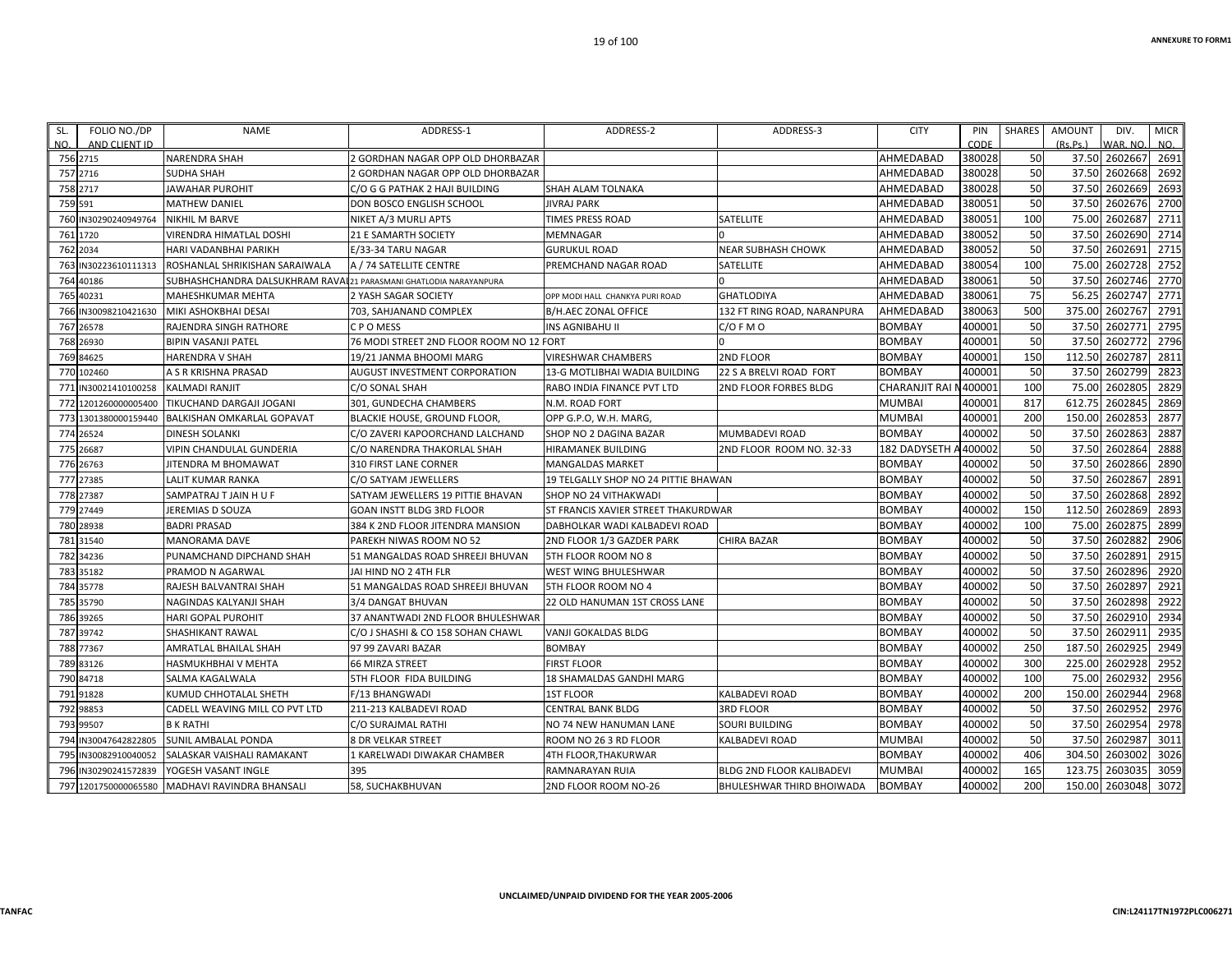| FOLIO NO./DP<br>SL.<br>AND CLIENT ID<br>NO. | <b>NAME</b>                                   | ADDRESS-1                                                        | ADDRESS-2                           | ADDRESS-3                      | <b>CITY</b>   | PIN<br>CODE | <b>SHARES</b> | <b>AMOUNT</b><br>(Rs, Ps.) | DIV.<br>WAR, NO | <b>MICR</b><br>NO. |
|---------------------------------------------|-----------------------------------------------|------------------------------------------------------------------|-------------------------------------|--------------------------------|---------------|-------------|---------------|----------------------------|-----------------|--------------------|
|                                             | 798 1203320000038920 JAYANTILAL MANGILAL JAIN | C/O RAJESH JAIN                                                  | 7/9, NANA MANEK BLDG, 2ND FLOOR     | <b>VITHAL WADI</b>             | <b>MUMBAI</b> | 400002      | 100           | 75.00                      | 2603055         | 3079               |
| 799<br>26496                                | <b>GEETA GANESH GAIKAR</b>                    | RAGHUNATH MAHARAJ SH 38                                          | DR BEHRANWALA BLDG 1ST FLOOR        | ROOM NO 7                      | <b>BOMBAY</b> | 400003      | 50            | 37.50                      | 2603065         | 3089               |
| 800 27776                                   | SHAIKH ABDUL RAHIM                            | RAJ CLOTHING CO 70/72 CHAKLA STREET                              |                                     |                                | <b>BOMBAY</b> | 400003      | 50            | 37.50                      | 2603068         | 3092               |
| 28906<br>801                                | RAJESH JAYENDRA SHAH                          | C/O JAYDEEP CORPORATION                                          | <b>47 TAMBAKANTA</b>                | <b>37 MAHAKALI MANSION</b>     | <b>BOMBAY</b> | 400003      | 100           | 75.00                      | 2603072         | 3096               |
| 802<br>33216                                | <b>SYED AFSAR SHAH</b>                        | C/O CROWN WATCH CO 75 ABDUL REHMA                                | <b>BOMBAY 400003</b>                |                                | <b>BOMBAY</b> | 400003      | 100           | 75.00                      | 2603084         | 3108               |
| 803<br>33649                                | MOHANLAL MAKANJI PATEL                        | 92 B D SOUZA CROSS LANE DEVIDAS BHUVA 3RD FLOOR R NO 12 VADAGADI |                                     |                                | <b>BOMBAY</b> | 400003      | 50            | 37.50                      | 2603089         | 3113               |
| 804<br>33873                                | HASMUKHLAL VARDHAMANDAS MEHTA                 | 66 PARSI GULLY MIRZA STREET                                      |                                     |                                | <b>BOMBAY</b> | 400003      | 50            | 37.50                      | 2603090         | 3114               |
| 805<br>35344                                | PURUSHOTTAM PERMANAND NIRMEL                  | 3RD FLOOR 58 BAPU KHOTE STREET                                   |                                     |                                | <b>BOMBAY</b> | 400003      | 50            | 37.50                      | 2603096         | 3120               |
| 806<br>36649                                | <b>RAMESH SHAH</b>                            | 6 ABDUL REHMAN ST 2ND FLOOR PYDHONIE                             |                                     |                                | <b>BOMBAY</b> | 400003      | 50            | 37.50                      | 2603097         | 19039              |
| 807<br>46369                                | <b>MOHAMMED ALI HUSSAIN SHAIKH</b>            | BLDG NO 5 ROOM NO 17 YAKUB ST IIND FLONEAR JJ HOSPITAL           |                                     |                                | <b>BOMBAY</b> | 400003      | 50            | 37.50                      | 2603103         | 3127               |
| 808<br>46571                                | NEMCHAND JATASHANKER MEHTA                    | 3-A NARAYAN DHURU X LANE                                         |                                     |                                | <b>BOMBAY</b> | 400003      | 50            | 37.50                      | 2603105         | 3129               |
| 48385<br>809                                | <b>SULTAN NAZARALI GANDHI</b>                 | 64 MOHAMEDALI ROAD EBY CASTLE                                    | 4TH FLOOR R NO 30                   |                                | <b>BOMBAY</b> | 400003      | 50            | 37.50                      | 2603106         | 3130               |
| 810<br>59028                                | <b>UMASHANKAR GANPATLAL ASATI</b>             | 313/319 SAMUEL STREET                                            | <b>HARESH CHAMBER</b>               | <b>VADGADI</b>                 | <b>BOMBAY</b> | 400003      | 50            | 37.50                      | 2603107         | 3131               |
| 811<br>81167                                | <b>ARVIND P SHAH</b>                          | AMAR CHAMBERS 4TH FLOOR                                          | <b>KAZI SYED STREET</b>             |                                | <b>BOMBAY</b> | 400003      | 50            | 37.50                      | 2603112         | 3136               |
| 812<br>83277                                | <b>GIRIJA NANDAN SINGH</b>                    | 29 MAHAVIR CHAMBER                                               | 333/337 SAMUEL STREET               |                                | <b>BOMBAY</b> | 400003      | 100           | 75.00                      | 2603114         | 3138               |
| 83449<br>813                                | VIMLADEVI S JHUNJHUNWALA                      | C/O UNIVERSAL CONSULTANTS & CONTRAC 19 FATIMA BUILDING IST FLOOR |                                     | 7 NAGDEVI STREET               | <b>BOMBAY</b> | 400003      | 500           | 375.00                     | 2603115         | 3139               |
| 97025<br>814                                | ISMAIL NOORMOHAMED POONAWALLA                 | 198 KAMBEKAR STREET                                              |                                     |                                | <b>BOMBAY</b> | 400003      | 100           | 75.00                      | 2603123         | 3147               |
| 815<br>26869                                | PADMAKAR JAIRAM DESHPANDE                     | <b>SNEHA SADAN</b>                                               | MANGALWADI GIRGAOM                  |                                | <b>BOMBAY</b> | 400004      | 50            | 37.50                      | 2603150         | 3174               |
| 816 28113                                   | JAYANTILAL C MEHTA                            | 4-PRABHU NIWAS VITALBHAI PATEL ROAD                              |                                     |                                | <b>BOMBAY</b> | 400004      | 50            | 37.50                      | 2603151         | 3175               |
| 29179<br>817                                | <b>RAMESH JHAVERI</b>                         | 497 S V P ROAD ROOP RAJ BLDG                                     |                                     |                                | <b>BOMBAY</b> | 400004      | 50            | 37.50                      | 2603157         | 3181               |
| 818 29641                                   | <b>NISHESH MEHTA</b>                          | <b>H-11 SICKA NAGAR</b>                                          | <b>VP ROAD</b>                      |                                | <b>BOMBAY</b> | 400004      | 50            | 37.50                      | 2603160         | 3184               |
| 819 31952                                   | HANSA CHANDRAKANT JAVERI                      | 347 PANCHRATNA MAMA PARMANAND MARG                               | <b>OPERA HOUSE</b>                  |                                | <b>BOMBAY</b> | 400004      | 200           | 150.00                     | 2603173         | 3197               |
| 31954<br>820                                | CHANDRAKANT HARIKRISHNA JAVERI                | 347 PANCHRATNA MAMA PARMANAND MARG                               | <b>OPERA HOUSE</b>                  |                                | <b>BOMBAY</b> | 400004      | 200           | 150.00                     | 2603174         | 3198               |
| 821<br>33468                                | RUPA BHUPATRAI SANGHVI                        | 8 H D KAPOLE NIVAS KHETWADI 4TH LANE                             | RNO 5 S V P ROAD                    |                                | <b>BOMBAY</b> | 400004      | 50            | 37.50                      | 2603180         | 3204               |
| 822 34638                                   | ADIL SOHRABJI TODDYWALLA                      | C/O MRS RATI K IRANI 18/A DURLABH BHUV 2ND FLOOR JALBHAI STREET  |                                     | <b>CHARNI ROAD JUNCTION</b>    | <b>BOMBAY</b> | 400004      | 100           | 75.00                      | 2603184         | 3208               |
| 35117<br>823                                | <b>VICTOR RODRIGUES</b>                       | C/O CHIKA LTD MEHTA CHAMBERS                                     | 13TH MATHEW ROAD 4TH FLOOR P O 3927 |                                | <b>BOMBAY</b> | 400004      | 50            | 37.50                      | 2603185         | 3209               |
| 824<br>38508                                | <b>DILJIT KAUR SETHI</b>                      | C/O INDIAN OVERSEAS COMMERCIAL CORPI27 KENNEDY BRIDGE            |                                     |                                | <b>BOMBAY</b> | 400004      | 50            | 37.50                      | 2603200         | 3224               |
| 825<br>52265                                | <b>SUKESH K SHAH</b>                          | 210/214 PANJAR POLE STREET                                       | 2ND FLOOR ROOM NO 25                |                                | <b>BOMBAY</b> | 400004      | 50            | 37.50                      | 2603204         | 3228               |
| 826 53976                                   | NARANDAS KANJI MEHTA                          | PRABHU NIVAS 4TH FLOOR BLOCK NO 24                               | <b>148 V P ROAD</b>                 |                                | <b>BOMBAY</b> | 400004      | 100           | 75.00                      | 2603205         | 3229               |
| 827<br>76833                                | <b>MAHESH CHIMANLAL SHAH</b>                  | 122 GULALWADI                                                    | GHAT NI CHAWL 1ST FLOOR             | ROOM <sub>26</sub>             | <b>BOMBAY</b> | 400004      | 50            | 37.50                      | 2603213         | 3237               |
| 828<br>78428                                | VEENA CHAWALLA                                | <b>NO E-1 SICKANAGAR</b>                                         | <b>VP ROAD</b>                      |                                | <b>BOMBAY</b> | 400004      | 100           | 75.00                      | 2603215         | 3239               |
| 85133<br>829                                | MONICA HASMUKHLAL VAKHARIA                    | CIGARETTEWALA BLDG                                               | <b>5TH FLOOR</b>                    | OPP. CENTRAL BANK SARDAR V P R | <b>BOMBAY</b> | 400004      | 50            | 37.50                      | 2603219         | 3243               |
| 830<br>92663                                | YOGESH INDU MODI                              | <b>83 KHADIKAR</b>                                               |                                     |                                | <b>BOMBAY</b> | 400004      | 100           | 75.00                      | 2603224         | 3248               |
| 106005<br>831                               | <b>SUJAY MOHAN DATAR</b>                      | 9 AVANTIKABAI GOKHALE ROAD                                       | n                                   | $\Omega$                       | <b>MUMBAI</b> | 400004      | 50            | 37.50                      | 2603228         | 3252               |
| IN30010010589839<br>832                     | <b>SHILA S PAREKH</b>                         | <b>40 PAREKH STREET</b>                                          | <b>SVP ROAD</b>                     |                                | <b>BOMBAY</b> | 400004      | 50            | 37.50                      | 2603250         | 3274               |
| 833<br>26582                                | KAMAL VASANT GADGIL                           | 27 JALKIRAN CUFFE PARADE                                         | COLABA                              |                                | <b>BOMBAY</b> | 400005      | 50            | 37.50                      | 2603350         | 3374               |
| 26583<br>834                                | VASANT DINKAR GADGIL                          | 27 JALKIRAN CUFFE PARADE                                         | COLABA                              |                                | <b>BOMBAY</b> | 400005      | 50            | 37.50                      | 2603351         | 3375               |
| 835 27442                                   | Y K YADAV                                     | N C C DIRECTORATE                                                | <b>COLABA</b>                       |                                | <b>BOMBAY</b> | 400005      | 50            | 37.50                      | 2603354         | 3378               |
| 836 33884                                   | VINAY CHANDRA VED                             | J-43 MAKER TOWER                                                 | <b>CUFFE PARADE</b>                 |                                | <b>BOMBAY</b> | 400005      | 50            | 37.50                      | 2603361         | 3385               |
| 837<br>33885                                | <b>VIMAL VED</b>                              | J-43 MAKER TOWER                                                 | <b>CUFFE PARADE</b>                 |                                | <b>BOMBAY</b> | 400005      | 50            | 37.50                      | 2603362         | 3386               |
| 838 33979                                   | <b>RASHMI KAPOOR</b>                          | N-126. BADHWAR PARK                                              | <b>GOLABA, CUFFE PARADE</b>         |                                | <b>BOMBAY</b> | 400005      | 75            | 56.25                      | 2603363         | 3387               |
| 839 35150                                   | <b>KAMLESH DHIMAN</b>                         | F2-21 NAVY NAGAR                                                 | COLABA                              |                                | <b>BOMBAY</b> | 400005      | 50            |                            | 37.50 2603367   | 3391               |
|                                             |                                               |                                                                  |                                     |                                |               |             |               |                            |                 |                    |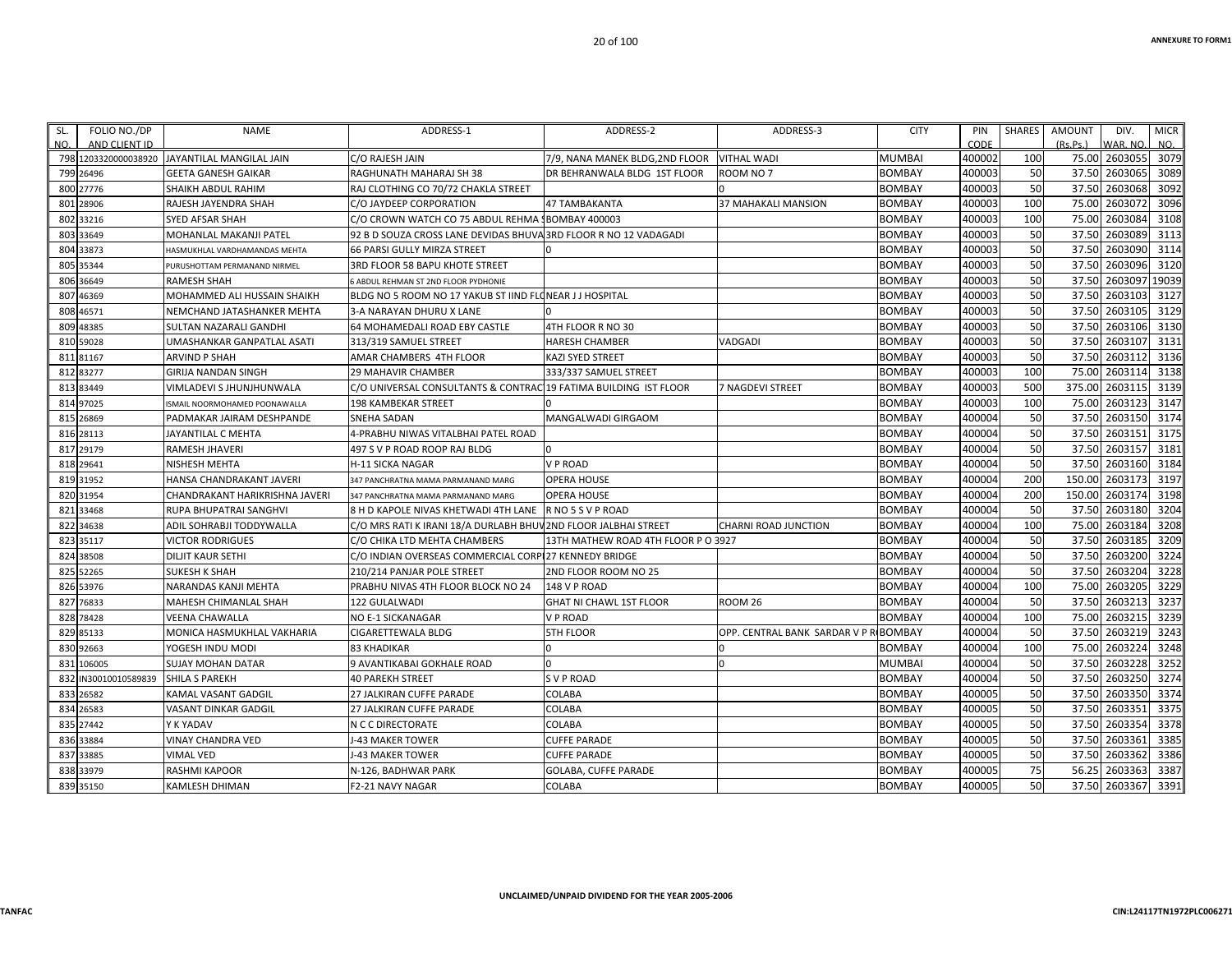| 400005<br>50<br>37.50 2603368<br>3392<br>840 36454<br><b>MADHUVANTI RANADE</b><br>TATA INST OFF FUNDAMENTAL RESEARHOMI BHABHA ROAD COLABA<br><b>BOMBAY</b><br>C/O DR R Y AGARKAR MEDICAL SECTION<br>400005<br>50<br>2603371<br>3395<br>37.50<br>38006<br><b>MURTI DEVI</b><br>WODE HOUSE ROAD COLABA<br><b>BOMBAY</b><br>841<br>C/O N K GUPTA<br>P-86 BADHWAR PARK<br>50<br>37.50<br>3399<br><b>BOMBAY</b><br>400005<br>2603375<br>44284<br>SRIDHARAN VEERARAGHAVAN<br><b>NO 6 ACRO POLIES</b><br><b>COLOBA</b><br>842<br>50<br>3400<br>400005<br>37.50<br>2603376<br>NAVY NAGAR COLABA<br><b>BOMBAY</b><br>46154<br>KOSHI HOLARAM GOGIA<br>A-63 ACHARYA NIWAS<br>843<br>400005<br>100<br>75.00<br>2603378<br>3402<br>COLABA<br>46658<br>MOHAN ALIMCHANDANI<br>24 ANJALI NEAR RADIO CLUB<br><b>BOMBAY</b><br>844<br>3403<br>400005<br>100<br>75.00<br>2603379<br>47424<br>51 CASABLANCA BUILDING<br><b>CUFFE PARADE</b><br>MUMBAI<br>845<br>MEENA LAKHPAT PANJABI<br>C/O MRS VANDANA DASWANI<br>3404<br>400005<br>150<br>112.50<br>2603380<br>124 JUPITER<br><b>MUMBAI</b><br>50788<br>LAXMAN PRASAD AGARWAL<br><b>CUFFE PARADE</b><br>846<br>400005<br>50<br>260338<br>3405<br>COLABA<br>37.50<br>53921<br><b>PREM PAL</b><br><b>B 6 DHANASTRA</b><br>WODE HOUSE ROAD<br><b>BOMBAY</b><br>84<br>50<br>3408<br>400005<br>37.50<br>2603384<br>72212<br><b>BOMBAY</b><br>848<br><b>BHIKHOO SORABJI</b><br>303/4 JUPJTER APT<br><b>CUFFE PARADE</b><br><b>COLABA</b><br>3409<br>250<br>2603385<br><b>BOMBAY</b><br>400005<br>187.50<br>74207<br>7 C HARBOUR HEIGHTS B<br>N A SAWANT ROAD<br><b>RANDHIR SINGH</b><br>849<br>400005<br>50<br>2603387<br>3411<br>37.50<br>80158<br><b>RANDHIR SINGH</b><br>7C "HARBOUR HEIGHTS"B<br>N A SAWANT ROAD<br><b>BOMBAY</b><br>850<br>3426<br>400005<br>100<br>75.00<br>2603402<br>851<br>106771<br><b>BERTHA MASCARENHAS</b><br>LILLY LODGE GROUND FLOOR<br>THIRD PASTA LANE<br><b>COLABA</b><br><b>MUMBAI</b><br>3427<br><b>MUMBAI</b><br>400005<br>100<br>75.00<br>2603403<br>SHEKHAR SINGH<br><b>CUFFE PARADE</b><br>852<br>106895<br><b>202 MAKER TOWER E</b><br><b>SBI CAPITAL MARKET</b><br>3432<br>400005<br>250<br>187.50<br>2603408<br><b>TOWER A</b><br><b>MUMBAI</b><br>IN30010010643444<br><b>ARVIND CHOPRA</b><br>62 A JOLLY MAKER APTS NO 1<br><b>CUFFE PARADE</b><br>853<br>3452<br>400005<br>50<br>37.50<br>2603428<br>IN30154919285059<br><b>MUMBAI</b><br>854<br><b>HUSENA F HARIANAWALA</b><br>143 H MAKER TOWERS<br><b>CUFFE PARADE</b><br>$\Omega$<br>400006<br>50<br>2603436<br>3460<br>37.50<br>5 UDYAN<br>100-A NEPEAN SEA ROAD<br><b>MUMBAI</b><br>855 1749<br>V KRISHNAN<br>50<br>3462<br>400006<br>37.50<br>2603438<br>856 26531<br>JIVANLAL CHHOTALAL SHAH<br>2 ADARSH 94 WALKESHWAR ROAD<br><b>BOMBAY</b><br>400006<br>50<br>37.50<br>2603443<br>3467<br>857<br>270 WALKESHWAR ROAD BOMBAY 4000<br><b>MUMBAI</b><br>29606<br><b>BHAGWATI NARANG</b><br>23 A-1 APARTMENTS<br>50<br>3468<br>400006<br>2603444<br>37.50<br>858 30120<br>9 RIDGE ROAD OPP W I I A CLUB<br>$\Omega$<br><b>MUMBAI</b><br>NARENDRA MORARJI TANNA<br>50<br>$\Omega$<br>400006<br>37.50<br>2603445<br>3469<br><b>MUMBAI</b><br>859<br>30121<br>195 WALKESHWAR ROAD<br>MORARJI BHAVAN TANNA<br>50<br>37.50<br>400006<br>2603465<br>860<br>53931<br><b>VIJAYA PADMANABHAN</b><br>5 & 6 UDYAN<br>100-A L J MARG<br><b>MUMBAI</b><br>50<br>3499<br>37.50<br>2603475<br>400006<br>80628<br>NO90.322 NEPEAN ROAD<br>NO.17 KAILASH NIKETAN<br><b>MUMBAI</b><br>861<br>USHA CHANDRAKANT JHAVERI<br>3509<br>400006<br>200<br>150.00<br>2603485<br>103110<br><b>SUBHASIS MAHAPATRA</b><br>10-A IL PALAZZO<br>LITTLE GIBBS ROAD<br><b>MALABAR HILL</b><br><b>MUMBAI</b><br>862<br>500<br>3520<br>400006<br>375.00<br>2603496<br>N30002011079799<br><b>KAMAL ROY</b><br>1 B EMBASSY APTS<br><b>46 NEPEANSEA ROAD</b><br><b>MUMBAI</b><br>863<br>3527<br>2603503<br>400006<br>0.75<br>YOGESH JHUNJHUNWALA<br>ARISA MAHAL 3 RD FLOOR<br><b>NEAR OLD PETROL PUMP</b><br><b>MUMBAI</b><br>864<br>IN30018312270025<br>TOP FLOOR 8 WALKESHWAR ROAD<br>50<br>2603516<br>3540<br>400006<br>37.50<br><b>BOMBAY</b><br>IN30074910078947<br>KANCHAN DALSUKHBHAI MANEKAR<br>ASMITA BUILDING NO1, GROUND FLOOR,<br>FLAT NO.1, 202, WALKESHWAR ROAD<br>865<br>400006<br>50<br>2603533<br>3557<br>37.50<br><b>MUMBAI</b><br>866<br>N30114310241064<br>MITHLESH KUMAR GUPTA<br>37 CENTRAL REVENUE APARTMENT<br>NARAYAN DABHOLKAR ROAD<br>3578<br>50<br>37.50<br><b>BOMBAY</b><br>400007<br>2603554<br>867<br>26705<br><b>INDIRA NAGIN GOPANI</b><br>PITALE PRASAD 17 SHANKAR SHETH LANE<br><b>NANA CHOWK</b><br>3581<br>400007<br>50<br>37.50<br>260355<br><b>BOMBAY</b><br>868 28947<br><b>DINKAR NARSING KAGAL</b><br><b>B/5 ANANDASHRAM</b><br><b>PROCTOR ROAD</b><br>3586<br>400007<br>50<br>2603562<br>37.50<br>869 31356<br>5/24 DATTATRAYA BLDGS T J ROAD GRANT ROA<br><b>BOMBAY</b><br>CHARUDATTA DABHOLKAR<br>3587<br>400007<br>50<br>37.50<br>2603563<br>870<br>31357<br><b>BOMBAY</b><br><b>SHEELA DABHOLKAR</b><br>5/24 DATTATRAYA BLDGS T J ROAD GRANT ROA<br>3590<br>400007<br>75<br>56.25<br>2603566<br>URANWALAL STREET GRANT ROAD<br><b>BOMBAY</b><br>871 32116<br>DINA BEHRAMSHAH KHUMBATTA<br><b>CHANDRA KANTMANSION 4TH FLOOR</b><br>50<br>3595<br>400007<br>260357<br>37.50<br>872 34115<br><b>BOMBAY</b><br>SHEHERNAZ M DARUWALLA<br>WADIA BLDG FLAT NO 3 IST FLOOR<br><b>6 BABULNATH ROAD</b><br>3596<br>400007<br>50<br>37.50<br>2603572<br>873 34116<br>MEHERNOZ JAMSHEDJI DARUWALLA<br>WADIA BLDG FLAT NO 3 IST FLOOR<br><b>BOMBAY</b><br><b>6 BABULNATH ROAD</b><br>50<br>3599<br><b>BOMBAY</b><br>400007<br>37.50<br>2603575<br>GANESH BHAVAN 12 SHAMRAO VITAL MARI LAMINGHTON ROAD<br>874<br>34289<br>RAMCHANDRA SAVALARAM GADEKAR<br>50<br>3600<br>400007<br>37.50<br>2603576<br>34974<br><b>BOMBAY</b><br>KALEWAR BUILDING DADYSETH ROAD CHOWPATTY<br>875<br>CHANDRAKANT RAMCHANDRA SONALKAR<br>3615<br>400007<br>50<br>37.50<br>2603591<br>876<br>54110<br>PALLAVI PRAKASH GADEKAR<br><b>GANESH BHAVAN 1ST FLOOR</b><br><b>SHAMRAO VITHAL MARG</b><br><b>LAMINGHTON ROAD</b><br><b>BOMBAY</b><br>3673<br><b>MUMBAI</b><br>400007<br>100<br>75.00<br>2603649<br>IN30112716089829<br><b>CHAMAN LAL PASRICHA</b><br><b>3 EVERGREEN</b><br>DADYSETH 2ND CROSS ROAD<br><b>CHOWPATTY</b><br>877<br>400007<br>200<br>150.00<br>2603650<br>3674<br><b>MUMBAI</b><br><b>3 EVERGREEN</b><br>DADYSETH 2ND CROSS ROAD<br>IN30112716103475<br><b>CHAMAN LAL PASRICHA</b><br>878<br>375.00<br>2603654<br>3678<br>400007<br>500<br>879<br>N30133017875915<br>MINOO KRISHNALAL CHOKSHI<br>A/10 PATIL ESTATE<br>278 TARDEO ROAD<br><b>MUMBAI</b><br><b>BOMBAY</b><br>50<br>3703<br>400008<br>37.50<br>2603679<br><b>BOMBAY</b><br>880 26618<br><b>/USUF IBRAHIM PATEL</b><br>FANUSWALA BLDG 2ND FLOOR R NO 48/A<br><b>SANKLI STREET</b><br>$\Omega$<br>400008<br>50<br>37.50 2603693<br>881 34722<br><b>BYCULLA</b><br><b>BOMBAY</b><br><b>SANJAY TANDON</b><br>R B III 6/5<br><b>CENTRAL RAILWAY QUARTERS</b> | FOLIO NO./DP<br>SL.<br>NO.<br>AND CLIENT ID | <b>NAME</b> | ADDRESS-1 | ADDRESS-2 | ADDRESS-3 | <b>CITY</b> | PIN<br>CODE | <b>SHARES</b> | <b>AMOUNT</b><br>(Rs, Ps.) | DIV.<br>WAR, NO | <b>MICR</b><br>NO. |
|-------------------------------------------------------------------------------------------------------------------------------------------------------------------------------------------------------------------------------------------------------------------------------------------------------------------------------------------------------------------------------------------------------------------------------------------------------------------------------------------------------------------------------------------------------------------------------------------------------------------------------------------------------------------------------------------------------------------------------------------------------------------------------------------------------------------------------------------------------------------------------------------------------------------------------------------------------------------------------------------------------------------------------------------------------------------------------------------------------------------------------------------------------------------------------------------------------------------------------------------------------------------------------------------------------------------------------------------------------------------------------------------------------------------------------------------------------------------------------------------------------------------------------------------------------------------------------------------------------------------------------------------------------------------------------------------------------------------------------------------------------------------------------------------------------------------------------------------------------------------------------------------------------------------------------------------------------------------------------------------------------------------------------------------------------------------------------------------------------------------------------------------------------------------------------------------------------------------------------------------------------------------------------------------------------------------------------------------------------------------------------------------------------------------------------------------------------------------------------------------------------------------------------------------------------------------------------------------------------------------------------------------------------------------------------------------------------------------------------------------------------------------------------------------------------------------------------------------------------------------------------------------------------------------------------------------------------------------------------------------------------------------------------------------------------------------------------------------------------------------------------------------------------------------------------------------------------------------------------------------------------------------------------------------------------------------------------------------------------------------------------------------------------------------------------------------------------------------------------------------------------------------------------------------------------------------------------------------------------------------------------------------------------------------------------------------------------------------------------------------------------------------------------------------------------------------------------------------------------------------------------------------------------------------------------------------------------------------------------------------------------------------------------------------------------------------------------------------------------------------------------------------------------------------------------------------------------------------------------------------------------------------------------------------------------------------------------------------------------------------------------------------------------------------------------------------------------------------------------------------------------------------------------------------------------------------------------------------------------------------------------------------------------------------------------------------------------------------------------------------------------------------------------------------------------------------------------------------------------------------------------------------------------------------------------------------------------------------------------------------------------------------------------------------------------------------------------------------------------------------------------------------------------------------------------------------------------------------------------------------------------------------------------------------------------------------------------------------------------------------------------------------------------------------------------------------------------------------------------------------------------------------------------------------------------------------------------------------------------------------------------------------------------------------------------------------------------------------------------------------------------------------------------------------------------------------------------------------------------------------------------------------------------------------------------------------------------------------------------------------------------------------------------------------------------------------------------------------------------------------------------------------------------------------------------------------------------------------------------------------------------------------------------------------------------------------------------------------------------------------------------------------------------------------------------------------------------------------------------------------------------------------------------------------------------------------------------------------------------------------------------------------------------------------------------------------------------------------------------------------------------------------------------------------------------------------------------------------------------------------------------------------------------------------------------------------------------------------------------------------------------------------------------------------|---------------------------------------------|-------------|-----------|-----------|-----------|-------------|-------------|---------------|----------------------------|-----------------|--------------------|
|                                                                                                                                                                                                                                                                                                                                                                                                                                                                                                                                                                                                                                                                                                                                                                                                                                                                                                                                                                                                                                                                                                                                                                                                                                                                                                                                                                                                                                                                                                                                                                                                                                                                                                                                                                                                                                                                                                                                                                                                                                                                                                                                                                                                                                                                                                                                                                                                                                                                                                                                                                                                                                                                                                                                                                                                                                                                                                                                                                                                                                                                                                                                                                                                                                                                                                                                                                                                                                                                                                                                                                                                                                                                                                                                                                                                                                                                                                                                                                                                                                                                                                                                                                                                                                                                                                                                                                                                                                                                                                                                                                                                                                                                                                                                                                                                                                                                                                                                                                                                                                                                                                                                                                                                                                                                                                                                                                                                                                                                                                                                                                                                                                                                                                                                                                                                                                                                                                                                                                                                                                                                                                                                                                                                                                                                                                                                                                                                                                                                                                                                                                                                                                                                                                                                                                                                                                                                                                                                                                                                                                           |                                             |             |           |           |           |             |             |               |                            |                 |                    |
|                                                                                                                                                                                                                                                                                                                                                                                                                                                                                                                                                                                                                                                                                                                                                                                                                                                                                                                                                                                                                                                                                                                                                                                                                                                                                                                                                                                                                                                                                                                                                                                                                                                                                                                                                                                                                                                                                                                                                                                                                                                                                                                                                                                                                                                                                                                                                                                                                                                                                                                                                                                                                                                                                                                                                                                                                                                                                                                                                                                                                                                                                                                                                                                                                                                                                                                                                                                                                                                                                                                                                                                                                                                                                                                                                                                                                                                                                                                                                                                                                                                                                                                                                                                                                                                                                                                                                                                                                                                                                                                                                                                                                                                                                                                                                                                                                                                                                                                                                                                                                                                                                                                                                                                                                                                                                                                                                                                                                                                                                                                                                                                                                                                                                                                                                                                                                                                                                                                                                                                                                                                                                                                                                                                                                                                                                                                                                                                                                                                                                                                                                                                                                                                                                                                                                                                                                                                                                                                                                                                                                                           |                                             |             |           |           |           |             |             |               |                            |                 |                    |
|                                                                                                                                                                                                                                                                                                                                                                                                                                                                                                                                                                                                                                                                                                                                                                                                                                                                                                                                                                                                                                                                                                                                                                                                                                                                                                                                                                                                                                                                                                                                                                                                                                                                                                                                                                                                                                                                                                                                                                                                                                                                                                                                                                                                                                                                                                                                                                                                                                                                                                                                                                                                                                                                                                                                                                                                                                                                                                                                                                                                                                                                                                                                                                                                                                                                                                                                                                                                                                                                                                                                                                                                                                                                                                                                                                                                                                                                                                                                                                                                                                                                                                                                                                                                                                                                                                                                                                                                                                                                                                                                                                                                                                                                                                                                                                                                                                                                                                                                                                                                                                                                                                                                                                                                                                                                                                                                                                                                                                                                                                                                                                                                                                                                                                                                                                                                                                                                                                                                                                                                                                                                                                                                                                                                                                                                                                                                                                                                                                                                                                                                                                                                                                                                                                                                                                                                                                                                                                                                                                                                                                           |                                             |             |           |           |           |             |             |               |                            |                 |                    |
|                                                                                                                                                                                                                                                                                                                                                                                                                                                                                                                                                                                                                                                                                                                                                                                                                                                                                                                                                                                                                                                                                                                                                                                                                                                                                                                                                                                                                                                                                                                                                                                                                                                                                                                                                                                                                                                                                                                                                                                                                                                                                                                                                                                                                                                                                                                                                                                                                                                                                                                                                                                                                                                                                                                                                                                                                                                                                                                                                                                                                                                                                                                                                                                                                                                                                                                                                                                                                                                                                                                                                                                                                                                                                                                                                                                                                                                                                                                                                                                                                                                                                                                                                                                                                                                                                                                                                                                                                                                                                                                                                                                                                                                                                                                                                                                                                                                                                                                                                                                                                                                                                                                                                                                                                                                                                                                                                                                                                                                                                                                                                                                                                                                                                                                                                                                                                                                                                                                                                                                                                                                                                                                                                                                                                                                                                                                                                                                                                                                                                                                                                                                                                                                                                                                                                                                                                                                                                                                                                                                                                                           |                                             |             |           |           |           |             |             |               |                            |                 |                    |
|                                                                                                                                                                                                                                                                                                                                                                                                                                                                                                                                                                                                                                                                                                                                                                                                                                                                                                                                                                                                                                                                                                                                                                                                                                                                                                                                                                                                                                                                                                                                                                                                                                                                                                                                                                                                                                                                                                                                                                                                                                                                                                                                                                                                                                                                                                                                                                                                                                                                                                                                                                                                                                                                                                                                                                                                                                                                                                                                                                                                                                                                                                                                                                                                                                                                                                                                                                                                                                                                                                                                                                                                                                                                                                                                                                                                                                                                                                                                                                                                                                                                                                                                                                                                                                                                                                                                                                                                                                                                                                                                                                                                                                                                                                                                                                                                                                                                                                                                                                                                                                                                                                                                                                                                                                                                                                                                                                                                                                                                                                                                                                                                                                                                                                                                                                                                                                                                                                                                                                                                                                                                                                                                                                                                                                                                                                                                                                                                                                                                                                                                                                                                                                                                                                                                                                                                                                                                                                                                                                                                                                           |                                             |             |           |           |           |             |             |               |                            |                 |                    |
|                                                                                                                                                                                                                                                                                                                                                                                                                                                                                                                                                                                                                                                                                                                                                                                                                                                                                                                                                                                                                                                                                                                                                                                                                                                                                                                                                                                                                                                                                                                                                                                                                                                                                                                                                                                                                                                                                                                                                                                                                                                                                                                                                                                                                                                                                                                                                                                                                                                                                                                                                                                                                                                                                                                                                                                                                                                                                                                                                                                                                                                                                                                                                                                                                                                                                                                                                                                                                                                                                                                                                                                                                                                                                                                                                                                                                                                                                                                                                                                                                                                                                                                                                                                                                                                                                                                                                                                                                                                                                                                                                                                                                                                                                                                                                                                                                                                                                                                                                                                                                                                                                                                                                                                                                                                                                                                                                                                                                                                                                                                                                                                                                                                                                                                                                                                                                                                                                                                                                                                                                                                                                                                                                                                                                                                                                                                                                                                                                                                                                                                                                                                                                                                                                                                                                                                                                                                                                                                                                                                                                                           |                                             |             |           |           |           |             |             |               |                            |                 |                    |
|                                                                                                                                                                                                                                                                                                                                                                                                                                                                                                                                                                                                                                                                                                                                                                                                                                                                                                                                                                                                                                                                                                                                                                                                                                                                                                                                                                                                                                                                                                                                                                                                                                                                                                                                                                                                                                                                                                                                                                                                                                                                                                                                                                                                                                                                                                                                                                                                                                                                                                                                                                                                                                                                                                                                                                                                                                                                                                                                                                                                                                                                                                                                                                                                                                                                                                                                                                                                                                                                                                                                                                                                                                                                                                                                                                                                                                                                                                                                                                                                                                                                                                                                                                                                                                                                                                                                                                                                                                                                                                                                                                                                                                                                                                                                                                                                                                                                                                                                                                                                                                                                                                                                                                                                                                                                                                                                                                                                                                                                                                                                                                                                                                                                                                                                                                                                                                                                                                                                                                                                                                                                                                                                                                                                                                                                                                                                                                                                                                                                                                                                                                                                                                                                                                                                                                                                                                                                                                                                                                                                                                           |                                             |             |           |           |           |             |             |               |                            |                 |                    |
|                                                                                                                                                                                                                                                                                                                                                                                                                                                                                                                                                                                                                                                                                                                                                                                                                                                                                                                                                                                                                                                                                                                                                                                                                                                                                                                                                                                                                                                                                                                                                                                                                                                                                                                                                                                                                                                                                                                                                                                                                                                                                                                                                                                                                                                                                                                                                                                                                                                                                                                                                                                                                                                                                                                                                                                                                                                                                                                                                                                                                                                                                                                                                                                                                                                                                                                                                                                                                                                                                                                                                                                                                                                                                                                                                                                                                                                                                                                                                                                                                                                                                                                                                                                                                                                                                                                                                                                                                                                                                                                                                                                                                                                                                                                                                                                                                                                                                                                                                                                                                                                                                                                                                                                                                                                                                                                                                                                                                                                                                                                                                                                                                                                                                                                                                                                                                                                                                                                                                                                                                                                                                                                                                                                                                                                                                                                                                                                                                                                                                                                                                                                                                                                                                                                                                                                                                                                                                                                                                                                                                                           |                                             |             |           |           |           |             |             |               |                            |                 |                    |
|                                                                                                                                                                                                                                                                                                                                                                                                                                                                                                                                                                                                                                                                                                                                                                                                                                                                                                                                                                                                                                                                                                                                                                                                                                                                                                                                                                                                                                                                                                                                                                                                                                                                                                                                                                                                                                                                                                                                                                                                                                                                                                                                                                                                                                                                                                                                                                                                                                                                                                                                                                                                                                                                                                                                                                                                                                                                                                                                                                                                                                                                                                                                                                                                                                                                                                                                                                                                                                                                                                                                                                                                                                                                                                                                                                                                                                                                                                                                                                                                                                                                                                                                                                                                                                                                                                                                                                                                                                                                                                                                                                                                                                                                                                                                                                                                                                                                                                                                                                                                                                                                                                                                                                                                                                                                                                                                                                                                                                                                                                                                                                                                                                                                                                                                                                                                                                                                                                                                                                                                                                                                                                                                                                                                                                                                                                                                                                                                                                                                                                                                                                                                                                                                                                                                                                                                                                                                                                                                                                                                                                           |                                             |             |           |           |           |             |             |               |                            |                 |                    |
|                                                                                                                                                                                                                                                                                                                                                                                                                                                                                                                                                                                                                                                                                                                                                                                                                                                                                                                                                                                                                                                                                                                                                                                                                                                                                                                                                                                                                                                                                                                                                                                                                                                                                                                                                                                                                                                                                                                                                                                                                                                                                                                                                                                                                                                                                                                                                                                                                                                                                                                                                                                                                                                                                                                                                                                                                                                                                                                                                                                                                                                                                                                                                                                                                                                                                                                                                                                                                                                                                                                                                                                                                                                                                                                                                                                                                                                                                                                                                                                                                                                                                                                                                                                                                                                                                                                                                                                                                                                                                                                                                                                                                                                                                                                                                                                                                                                                                                                                                                                                                                                                                                                                                                                                                                                                                                                                                                                                                                                                                                                                                                                                                                                                                                                                                                                                                                                                                                                                                                                                                                                                                                                                                                                                                                                                                                                                                                                                                                                                                                                                                                                                                                                                                                                                                                                                                                                                                                                                                                                                                                           |                                             |             |           |           |           |             |             |               |                            |                 |                    |
|                                                                                                                                                                                                                                                                                                                                                                                                                                                                                                                                                                                                                                                                                                                                                                                                                                                                                                                                                                                                                                                                                                                                                                                                                                                                                                                                                                                                                                                                                                                                                                                                                                                                                                                                                                                                                                                                                                                                                                                                                                                                                                                                                                                                                                                                                                                                                                                                                                                                                                                                                                                                                                                                                                                                                                                                                                                                                                                                                                                                                                                                                                                                                                                                                                                                                                                                                                                                                                                                                                                                                                                                                                                                                                                                                                                                                                                                                                                                                                                                                                                                                                                                                                                                                                                                                                                                                                                                                                                                                                                                                                                                                                                                                                                                                                                                                                                                                                                                                                                                                                                                                                                                                                                                                                                                                                                                                                                                                                                                                                                                                                                                                                                                                                                                                                                                                                                                                                                                                                                                                                                                                                                                                                                                                                                                                                                                                                                                                                                                                                                                                                                                                                                                                                                                                                                                                                                                                                                                                                                                                                           |                                             |             |           |           |           |             |             |               |                            |                 |                    |
|                                                                                                                                                                                                                                                                                                                                                                                                                                                                                                                                                                                                                                                                                                                                                                                                                                                                                                                                                                                                                                                                                                                                                                                                                                                                                                                                                                                                                                                                                                                                                                                                                                                                                                                                                                                                                                                                                                                                                                                                                                                                                                                                                                                                                                                                                                                                                                                                                                                                                                                                                                                                                                                                                                                                                                                                                                                                                                                                                                                                                                                                                                                                                                                                                                                                                                                                                                                                                                                                                                                                                                                                                                                                                                                                                                                                                                                                                                                                                                                                                                                                                                                                                                                                                                                                                                                                                                                                                                                                                                                                                                                                                                                                                                                                                                                                                                                                                                                                                                                                                                                                                                                                                                                                                                                                                                                                                                                                                                                                                                                                                                                                                                                                                                                                                                                                                                                                                                                                                                                                                                                                                                                                                                                                                                                                                                                                                                                                                                                                                                                                                                                                                                                                                                                                                                                                                                                                                                                                                                                                                                           |                                             |             |           |           |           |             |             |               |                            |                 |                    |
|                                                                                                                                                                                                                                                                                                                                                                                                                                                                                                                                                                                                                                                                                                                                                                                                                                                                                                                                                                                                                                                                                                                                                                                                                                                                                                                                                                                                                                                                                                                                                                                                                                                                                                                                                                                                                                                                                                                                                                                                                                                                                                                                                                                                                                                                                                                                                                                                                                                                                                                                                                                                                                                                                                                                                                                                                                                                                                                                                                                                                                                                                                                                                                                                                                                                                                                                                                                                                                                                                                                                                                                                                                                                                                                                                                                                                                                                                                                                                                                                                                                                                                                                                                                                                                                                                                                                                                                                                                                                                                                                                                                                                                                                                                                                                                                                                                                                                                                                                                                                                                                                                                                                                                                                                                                                                                                                                                                                                                                                                                                                                                                                                                                                                                                                                                                                                                                                                                                                                                                                                                                                                                                                                                                                                                                                                                                                                                                                                                                                                                                                                                                                                                                                                                                                                                                                                                                                                                                                                                                                                                           |                                             |             |           |           |           |             |             |               |                            |                 |                    |
|                                                                                                                                                                                                                                                                                                                                                                                                                                                                                                                                                                                                                                                                                                                                                                                                                                                                                                                                                                                                                                                                                                                                                                                                                                                                                                                                                                                                                                                                                                                                                                                                                                                                                                                                                                                                                                                                                                                                                                                                                                                                                                                                                                                                                                                                                                                                                                                                                                                                                                                                                                                                                                                                                                                                                                                                                                                                                                                                                                                                                                                                                                                                                                                                                                                                                                                                                                                                                                                                                                                                                                                                                                                                                                                                                                                                                                                                                                                                                                                                                                                                                                                                                                                                                                                                                                                                                                                                                                                                                                                                                                                                                                                                                                                                                                                                                                                                                                                                                                                                                                                                                                                                                                                                                                                                                                                                                                                                                                                                                                                                                                                                                                                                                                                                                                                                                                                                                                                                                                                                                                                                                                                                                                                                                                                                                                                                                                                                                                                                                                                                                                                                                                                                                                                                                                                                                                                                                                                                                                                                                                           |                                             |             |           |           |           |             |             |               |                            |                 |                    |
|                                                                                                                                                                                                                                                                                                                                                                                                                                                                                                                                                                                                                                                                                                                                                                                                                                                                                                                                                                                                                                                                                                                                                                                                                                                                                                                                                                                                                                                                                                                                                                                                                                                                                                                                                                                                                                                                                                                                                                                                                                                                                                                                                                                                                                                                                                                                                                                                                                                                                                                                                                                                                                                                                                                                                                                                                                                                                                                                                                                                                                                                                                                                                                                                                                                                                                                                                                                                                                                                                                                                                                                                                                                                                                                                                                                                                                                                                                                                                                                                                                                                                                                                                                                                                                                                                                                                                                                                                                                                                                                                                                                                                                                                                                                                                                                                                                                                                                                                                                                                                                                                                                                                                                                                                                                                                                                                                                                                                                                                                                                                                                                                                                                                                                                                                                                                                                                                                                                                                                                                                                                                                                                                                                                                                                                                                                                                                                                                                                                                                                                                                                                                                                                                                                                                                                                                                                                                                                                                                                                                                                           |                                             |             |           |           |           |             |             |               |                            |                 |                    |
|                                                                                                                                                                                                                                                                                                                                                                                                                                                                                                                                                                                                                                                                                                                                                                                                                                                                                                                                                                                                                                                                                                                                                                                                                                                                                                                                                                                                                                                                                                                                                                                                                                                                                                                                                                                                                                                                                                                                                                                                                                                                                                                                                                                                                                                                                                                                                                                                                                                                                                                                                                                                                                                                                                                                                                                                                                                                                                                                                                                                                                                                                                                                                                                                                                                                                                                                                                                                                                                                                                                                                                                                                                                                                                                                                                                                                                                                                                                                                                                                                                                                                                                                                                                                                                                                                                                                                                                                                                                                                                                                                                                                                                                                                                                                                                                                                                                                                                                                                                                                                                                                                                                                                                                                                                                                                                                                                                                                                                                                                                                                                                                                                                                                                                                                                                                                                                                                                                                                                                                                                                                                                                                                                                                                                                                                                                                                                                                                                                                                                                                                                                                                                                                                                                                                                                                                                                                                                                                                                                                                                                           |                                             |             |           |           |           |             |             |               |                            |                 |                    |
|                                                                                                                                                                                                                                                                                                                                                                                                                                                                                                                                                                                                                                                                                                                                                                                                                                                                                                                                                                                                                                                                                                                                                                                                                                                                                                                                                                                                                                                                                                                                                                                                                                                                                                                                                                                                                                                                                                                                                                                                                                                                                                                                                                                                                                                                                                                                                                                                                                                                                                                                                                                                                                                                                                                                                                                                                                                                                                                                                                                                                                                                                                                                                                                                                                                                                                                                                                                                                                                                                                                                                                                                                                                                                                                                                                                                                                                                                                                                                                                                                                                                                                                                                                                                                                                                                                                                                                                                                                                                                                                                                                                                                                                                                                                                                                                                                                                                                                                                                                                                                                                                                                                                                                                                                                                                                                                                                                                                                                                                                                                                                                                                                                                                                                                                                                                                                                                                                                                                                                                                                                                                                                                                                                                                                                                                                                                                                                                                                                                                                                                                                                                                                                                                                                                                                                                                                                                                                                                                                                                                                                           |                                             |             |           |           |           |             |             |               |                            |                 |                    |
|                                                                                                                                                                                                                                                                                                                                                                                                                                                                                                                                                                                                                                                                                                                                                                                                                                                                                                                                                                                                                                                                                                                                                                                                                                                                                                                                                                                                                                                                                                                                                                                                                                                                                                                                                                                                                                                                                                                                                                                                                                                                                                                                                                                                                                                                                                                                                                                                                                                                                                                                                                                                                                                                                                                                                                                                                                                                                                                                                                                                                                                                                                                                                                                                                                                                                                                                                                                                                                                                                                                                                                                                                                                                                                                                                                                                                                                                                                                                                                                                                                                                                                                                                                                                                                                                                                                                                                                                                                                                                                                                                                                                                                                                                                                                                                                                                                                                                                                                                                                                                                                                                                                                                                                                                                                                                                                                                                                                                                                                                                                                                                                                                                                                                                                                                                                                                                                                                                                                                                                                                                                                                                                                                                                                                                                                                                                                                                                                                                                                                                                                                                                                                                                                                                                                                                                                                                                                                                                                                                                                                                           |                                             |             |           |           |           |             |             |               |                            |                 |                    |
|                                                                                                                                                                                                                                                                                                                                                                                                                                                                                                                                                                                                                                                                                                                                                                                                                                                                                                                                                                                                                                                                                                                                                                                                                                                                                                                                                                                                                                                                                                                                                                                                                                                                                                                                                                                                                                                                                                                                                                                                                                                                                                                                                                                                                                                                                                                                                                                                                                                                                                                                                                                                                                                                                                                                                                                                                                                                                                                                                                                                                                                                                                                                                                                                                                                                                                                                                                                                                                                                                                                                                                                                                                                                                                                                                                                                                                                                                                                                                                                                                                                                                                                                                                                                                                                                                                                                                                                                                                                                                                                                                                                                                                                                                                                                                                                                                                                                                                                                                                                                                                                                                                                                                                                                                                                                                                                                                                                                                                                                                                                                                                                                                                                                                                                                                                                                                                                                                                                                                                                                                                                                                                                                                                                                                                                                                                                                                                                                                                                                                                                                                                                                                                                                                                                                                                                                                                                                                                                                                                                                                                           |                                             |             |           |           |           |             |             |               |                            |                 |                    |
|                                                                                                                                                                                                                                                                                                                                                                                                                                                                                                                                                                                                                                                                                                                                                                                                                                                                                                                                                                                                                                                                                                                                                                                                                                                                                                                                                                                                                                                                                                                                                                                                                                                                                                                                                                                                                                                                                                                                                                                                                                                                                                                                                                                                                                                                                                                                                                                                                                                                                                                                                                                                                                                                                                                                                                                                                                                                                                                                                                                                                                                                                                                                                                                                                                                                                                                                                                                                                                                                                                                                                                                                                                                                                                                                                                                                                                                                                                                                                                                                                                                                                                                                                                                                                                                                                                                                                                                                                                                                                                                                                                                                                                                                                                                                                                                                                                                                                                                                                                                                                                                                                                                                                                                                                                                                                                                                                                                                                                                                                                                                                                                                                                                                                                                                                                                                                                                                                                                                                                                                                                                                                                                                                                                                                                                                                                                                                                                                                                                                                                                                                                                                                                                                                                                                                                                                                                                                                                                                                                                                                                           |                                             |             |           |           |           |             |             |               |                            |                 |                    |
|                                                                                                                                                                                                                                                                                                                                                                                                                                                                                                                                                                                                                                                                                                                                                                                                                                                                                                                                                                                                                                                                                                                                                                                                                                                                                                                                                                                                                                                                                                                                                                                                                                                                                                                                                                                                                                                                                                                                                                                                                                                                                                                                                                                                                                                                                                                                                                                                                                                                                                                                                                                                                                                                                                                                                                                                                                                                                                                                                                                                                                                                                                                                                                                                                                                                                                                                                                                                                                                                                                                                                                                                                                                                                                                                                                                                                                                                                                                                                                                                                                                                                                                                                                                                                                                                                                                                                                                                                                                                                                                                                                                                                                                                                                                                                                                                                                                                                                                                                                                                                                                                                                                                                                                                                                                                                                                                                                                                                                                                                                                                                                                                                                                                                                                                                                                                                                                                                                                                                                                                                                                                                                                                                                                                                                                                                                                                                                                                                                                                                                                                                                                                                                                                                                                                                                                                                                                                                                                                                                                                                                           |                                             |             |           |           |           |             |             |               |                            |                 | 3489               |
|                                                                                                                                                                                                                                                                                                                                                                                                                                                                                                                                                                                                                                                                                                                                                                                                                                                                                                                                                                                                                                                                                                                                                                                                                                                                                                                                                                                                                                                                                                                                                                                                                                                                                                                                                                                                                                                                                                                                                                                                                                                                                                                                                                                                                                                                                                                                                                                                                                                                                                                                                                                                                                                                                                                                                                                                                                                                                                                                                                                                                                                                                                                                                                                                                                                                                                                                                                                                                                                                                                                                                                                                                                                                                                                                                                                                                                                                                                                                                                                                                                                                                                                                                                                                                                                                                                                                                                                                                                                                                                                                                                                                                                                                                                                                                                                                                                                                                                                                                                                                                                                                                                                                                                                                                                                                                                                                                                                                                                                                                                                                                                                                                                                                                                                                                                                                                                                                                                                                                                                                                                                                                                                                                                                                                                                                                                                                                                                                                                                                                                                                                                                                                                                                                                                                                                                                                                                                                                                                                                                                                                           |                                             |             |           |           |           |             |             |               |                            |                 |                    |
|                                                                                                                                                                                                                                                                                                                                                                                                                                                                                                                                                                                                                                                                                                                                                                                                                                                                                                                                                                                                                                                                                                                                                                                                                                                                                                                                                                                                                                                                                                                                                                                                                                                                                                                                                                                                                                                                                                                                                                                                                                                                                                                                                                                                                                                                                                                                                                                                                                                                                                                                                                                                                                                                                                                                                                                                                                                                                                                                                                                                                                                                                                                                                                                                                                                                                                                                                                                                                                                                                                                                                                                                                                                                                                                                                                                                                                                                                                                                                                                                                                                                                                                                                                                                                                                                                                                                                                                                                                                                                                                                                                                                                                                                                                                                                                                                                                                                                                                                                                                                                                                                                                                                                                                                                                                                                                                                                                                                                                                                                                                                                                                                                                                                                                                                                                                                                                                                                                                                                                                                                                                                                                                                                                                                                                                                                                                                                                                                                                                                                                                                                                                                                                                                                                                                                                                                                                                                                                                                                                                                                                           |                                             |             |           |           |           |             |             |               |                            |                 |                    |
|                                                                                                                                                                                                                                                                                                                                                                                                                                                                                                                                                                                                                                                                                                                                                                                                                                                                                                                                                                                                                                                                                                                                                                                                                                                                                                                                                                                                                                                                                                                                                                                                                                                                                                                                                                                                                                                                                                                                                                                                                                                                                                                                                                                                                                                                                                                                                                                                                                                                                                                                                                                                                                                                                                                                                                                                                                                                                                                                                                                                                                                                                                                                                                                                                                                                                                                                                                                                                                                                                                                                                                                                                                                                                                                                                                                                                                                                                                                                                                                                                                                                                                                                                                                                                                                                                                                                                                                                                                                                                                                                                                                                                                                                                                                                                                                                                                                                                                                                                                                                                                                                                                                                                                                                                                                                                                                                                                                                                                                                                                                                                                                                                                                                                                                                                                                                                                                                                                                                                                                                                                                                                                                                                                                                                                                                                                                                                                                                                                                                                                                                                                                                                                                                                                                                                                                                                                                                                                                                                                                                                                           |                                             |             |           |           |           |             |             |               |                            |                 |                    |
|                                                                                                                                                                                                                                                                                                                                                                                                                                                                                                                                                                                                                                                                                                                                                                                                                                                                                                                                                                                                                                                                                                                                                                                                                                                                                                                                                                                                                                                                                                                                                                                                                                                                                                                                                                                                                                                                                                                                                                                                                                                                                                                                                                                                                                                                                                                                                                                                                                                                                                                                                                                                                                                                                                                                                                                                                                                                                                                                                                                                                                                                                                                                                                                                                                                                                                                                                                                                                                                                                                                                                                                                                                                                                                                                                                                                                                                                                                                                                                                                                                                                                                                                                                                                                                                                                                                                                                                                                                                                                                                                                                                                                                                                                                                                                                                                                                                                                                                                                                                                                                                                                                                                                                                                                                                                                                                                                                                                                                                                                                                                                                                                                                                                                                                                                                                                                                                                                                                                                                                                                                                                                                                                                                                                                                                                                                                                                                                                                                                                                                                                                                                                                                                                                                                                                                                                                                                                                                                                                                                                                                           |                                             |             |           |           |           |             |             |               |                            |                 |                    |
|                                                                                                                                                                                                                                                                                                                                                                                                                                                                                                                                                                                                                                                                                                                                                                                                                                                                                                                                                                                                                                                                                                                                                                                                                                                                                                                                                                                                                                                                                                                                                                                                                                                                                                                                                                                                                                                                                                                                                                                                                                                                                                                                                                                                                                                                                                                                                                                                                                                                                                                                                                                                                                                                                                                                                                                                                                                                                                                                                                                                                                                                                                                                                                                                                                                                                                                                                                                                                                                                                                                                                                                                                                                                                                                                                                                                                                                                                                                                                                                                                                                                                                                                                                                                                                                                                                                                                                                                                                                                                                                                                                                                                                                                                                                                                                                                                                                                                                                                                                                                                                                                                                                                                                                                                                                                                                                                                                                                                                                                                                                                                                                                                                                                                                                                                                                                                                                                                                                                                                                                                                                                                                                                                                                                                                                                                                                                                                                                                                                                                                                                                                                                                                                                                                                                                                                                                                                                                                                                                                                                                                           |                                             |             |           |           |           |             |             |               |                            |                 |                    |
|                                                                                                                                                                                                                                                                                                                                                                                                                                                                                                                                                                                                                                                                                                                                                                                                                                                                                                                                                                                                                                                                                                                                                                                                                                                                                                                                                                                                                                                                                                                                                                                                                                                                                                                                                                                                                                                                                                                                                                                                                                                                                                                                                                                                                                                                                                                                                                                                                                                                                                                                                                                                                                                                                                                                                                                                                                                                                                                                                                                                                                                                                                                                                                                                                                                                                                                                                                                                                                                                                                                                                                                                                                                                                                                                                                                                                                                                                                                                                                                                                                                                                                                                                                                                                                                                                                                                                                                                                                                                                                                                                                                                                                                                                                                                                                                                                                                                                                                                                                                                                                                                                                                                                                                                                                                                                                                                                                                                                                                                                                                                                                                                                                                                                                                                                                                                                                                                                                                                                                                                                                                                                                                                                                                                                                                                                                                                                                                                                                                                                                                                                                                                                                                                                                                                                                                                                                                                                                                                                                                                                                           |                                             |             |           |           |           |             |             |               |                            |                 |                    |
|                                                                                                                                                                                                                                                                                                                                                                                                                                                                                                                                                                                                                                                                                                                                                                                                                                                                                                                                                                                                                                                                                                                                                                                                                                                                                                                                                                                                                                                                                                                                                                                                                                                                                                                                                                                                                                                                                                                                                                                                                                                                                                                                                                                                                                                                                                                                                                                                                                                                                                                                                                                                                                                                                                                                                                                                                                                                                                                                                                                                                                                                                                                                                                                                                                                                                                                                                                                                                                                                                                                                                                                                                                                                                                                                                                                                                                                                                                                                                                                                                                                                                                                                                                                                                                                                                                                                                                                                                                                                                                                                                                                                                                                                                                                                                                                                                                                                                                                                                                                                                                                                                                                                                                                                                                                                                                                                                                                                                                                                                                                                                                                                                                                                                                                                                                                                                                                                                                                                                                                                                                                                                                                                                                                                                                                                                                                                                                                                                                                                                                                                                                                                                                                                                                                                                                                                                                                                                                                                                                                                                                           |                                             |             |           |           |           |             |             |               |                            |                 |                    |
|                                                                                                                                                                                                                                                                                                                                                                                                                                                                                                                                                                                                                                                                                                                                                                                                                                                                                                                                                                                                                                                                                                                                                                                                                                                                                                                                                                                                                                                                                                                                                                                                                                                                                                                                                                                                                                                                                                                                                                                                                                                                                                                                                                                                                                                                                                                                                                                                                                                                                                                                                                                                                                                                                                                                                                                                                                                                                                                                                                                                                                                                                                                                                                                                                                                                                                                                                                                                                                                                                                                                                                                                                                                                                                                                                                                                                                                                                                                                                                                                                                                                                                                                                                                                                                                                                                                                                                                                                                                                                                                                                                                                                                                                                                                                                                                                                                                                                                                                                                                                                                                                                                                                                                                                                                                                                                                                                                                                                                                                                                                                                                                                                                                                                                                                                                                                                                                                                                                                                                                                                                                                                                                                                                                                                                                                                                                                                                                                                                                                                                                                                                                                                                                                                                                                                                                                                                                                                                                                                                                                                                           |                                             |             |           |           |           |             |             |               |                            |                 |                    |
|                                                                                                                                                                                                                                                                                                                                                                                                                                                                                                                                                                                                                                                                                                                                                                                                                                                                                                                                                                                                                                                                                                                                                                                                                                                                                                                                                                                                                                                                                                                                                                                                                                                                                                                                                                                                                                                                                                                                                                                                                                                                                                                                                                                                                                                                                                                                                                                                                                                                                                                                                                                                                                                                                                                                                                                                                                                                                                                                                                                                                                                                                                                                                                                                                                                                                                                                                                                                                                                                                                                                                                                                                                                                                                                                                                                                                                                                                                                                                                                                                                                                                                                                                                                                                                                                                                                                                                                                                                                                                                                                                                                                                                                                                                                                                                                                                                                                                                                                                                                                                                                                                                                                                                                                                                                                                                                                                                                                                                                                                                                                                                                                                                                                                                                                                                                                                                                                                                                                                                                                                                                                                                                                                                                                                                                                                                                                                                                                                                                                                                                                                                                                                                                                                                                                                                                                                                                                                                                                                                                                                                           |                                             |             |           |           |           |             |             |               |                            |                 |                    |
|                                                                                                                                                                                                                                                                                                                                                                                                                                                                                                                                                                                                                                                                                                                                                                                                                                                                                                                                                                                                                                                                                                                                                                                                                                                                                                                                                                                                                                                                                                                                                                                                                                                                                                                                                                                                                                                                                                                                                                                                                                                                                                                                                                                                                                                                                                                                                                                                                                                                                                                                                                                                                                                                                                                                                                                                                                                                                                                                                                                                                                                                                                                                                                                                                                                                                                                                                                                                                                                                                                                                                                                                                                                                                                                                                                                                                                                                                                                                                                                                                                                                                                                                                                                                                                                                                                                                                                                                                                                                                                                                                                                                                                                                                                                                                                                                                                                                                                                                                                                                                                                                                                                                                                                                                                                                                                                                                                                                                                                                                                                                                                                                                                                                                                                                                                                                                                                                                                                                                                                                                                                                                                                                                                                                                                                                                                                                                                                                                                                                                                                                                                                                                                                                                                                                                                                                                                                                                                                                                                                                                                           |                                             |             |           |           |           |             |             |               |                            |                 |                    |
|                                                                                                                                                                                                                                                                                                                                                                                                                                                                                                                                                                                                                                                                                                                                                                                                                                                                                                                                                                                                                                                                                                                                                                                                                                                                                                                                                                                                                                                                                                                                                                                                                                                                                                                                                                                                                                                                                                                                                                                                                                                                                                                                                                                                                                                                                                                                                                                                                                                                                                                                                                                                                                                                                                                                                                                                                                                                                                                                                                                                                                                                                                                                                                                                                                                                                                                                                                                                                                                                                                                                                                                                                                                                                                                                                                                                                                                                                                                                                                                                                                                                                                                                                                                                                                                                                                                                                                                                                                                                                                                                                                                                                                                                                                                                                                                                                                                                                                                                                                                                                                                                                                                                                                                                                                                                                                                                                                                                                                                                                                                                                                                                                                                                                                                                                                                                                                                                                                                                                                                                                                                                                                                                                                                                                                                                                                                                                                                                                                                                                                                                                                                                                                                                                                                                                                                                                                                                                                                                                                                                                                           |                                             |             |           |           |           |             |             |               |                            |                 |                    |
|                                                                                                                                                                                                                                                                                                                                                                                                                                                                                                                                                                                                                                                                                                                                                                                                                                                                                                                                                                                                                                                                                                                                                                                                                                                                                                                                                                                                                                                                                                                                                                                                                                                                                                                                                                                                                                                                                                                                                                                                                                                                                                                                                                                                                                                                                                                                                                                                                                                                                                                                                                                                                                                                                                                                                                                                                                                                                                                                                                                                                                                                                                                                                                                                                                                                                                                                                                                                                                                                                                                                                                                                                                                                                                                                                                                                                                                                                                                                                                                                                                                                                                                                                                                                                                                                                                                                                                                                                                                                                                                                                                                                                                                                                                                                                                                                                                                                                                                                                                                                                                                                                                                                                                                                                                                                                                                                                                                                                                                                                                                                                                                                                                                                                                                                                                                                                                                                                                                                                                                                                                                                                                                                                                                                                                                                                                                                                                                                                                                                                                                                                                                                                                                                                                                                                                                                                                                                                                                                                                                                                                           |                                             |             |           |           |           |             |             |               |                            |                 |                    |
|                                                                                                                                                                                                                                                                                                                                                                                                                                                                                                                                                                                                                                                                                                                                                                                                                                                                                                                                                                                                                                                                                                                                                                                                                                                                                                                                                                                                                                                                                                                                                                                                                                                                                                                                                                                                                                                                                                                                                                                                                                                                                                                                                                                                                                                                                                                                                                                                                                                                                                                                                                                                                                                                                                                                                                                                                                                                                                                                                                                                                                                                                                                                                                                                                                                                                                                                                                                                                                                                                                                                                                                                                                                                                                                                                                                                                                                                                                                                                                                                                                                                                                                                                                                                                                                                                                                                                                                                                                                                                                                                                                                                                                                                                                                                                                                                                                                                                                                                                                                                                                                                                                                                                                                                                                                                                                                                                                                                                                                                                                                                                                                                                                                                                                                                                                                                                                                                                                                                                                                                                                                                                                                                                                                                                                                                                                                                                                                                                                                                                                                                                                                                                                                                                                                                                                                                                                                                                                                                                                                                                                           |                                             |             |           |           |           |             |             |               |                            |                 |                    |
|                                                                                                                                                                                                                                                                                                                                                                                                                                                                                                                                                                                                                                                                                                                                                                                                                                                                                                                                                                                                                                                                                                                                                                                                                                                                                                                                                                                                                                                                                                                                                                                                                                                                                                                                                                                                                                                                                                                                                                                                                                                                                                                                                                                                                                                                                                                                                                                                                                                                                                                                                                                                                                                                                                                                                                                                                                                                                                                                                                                                                                                                                                                                                                                                                                                                                                                                                                                                                                                                                                                                                                                                                                                                                                                                                                                                                                                                                                                                                                                                                                                                                                                                                                                                                                                                                                                                                                                                                                                                                                                                                                                                                                                                                                                                                                                                                                                                                                                                                                                                                                                                                                                                                                                                                                                                                                                                                                                                                                                                                                                                                                                                                                                                                                                                                                                                                                                                                                                                                                                                                                                                                                                                                                                                                                                                                                                                                                                                                                                                                                                                                                                                                                                                                                                                                                                                                                                                                                                                                                                                                                           |                                             |             |           |           |           |             |             |               |                            |                 |                    |
|                                                                                                                                                                                                                                                                                                                                                                                                                                                                                                                                                                                                                                                                                                                                                                                                                                                                                                                                                                                                                                                                                                                                                                                                                                                                                                                                                                                                                                                                                                                                                                                                                                                                                                                                                                                                                                                                                                                                                                                                                                                                                                                                                                                                                                                                                                                                                                                                                                                                                                                                                                                                                                                                                                                                                                                                                                                                                                                                                                                                                                                                                                                                                                                                                                                                                                                                                                                                                                                                                                                                                                                                                                                                                                                                                                                                                                                                                                                                                                                                                                                                                                                                                                                                                                                                                                                                                                                                                                                                                                                                                                                                                                                                                                                                                                                                                                                                                                                                                                                                                                                                                                                                                                                                                                                                                                                                                                                                                                                                                                                                                                                                                                                                                                                                                                                                                                                                                                                                                                                                                                                                                                                                                                                                                                                                                                                                                                                                                                                                                                                                                                                                                                                                                                                                                                                                                                                                                                                                                                                                                                           |                                             |             |           |           |           |             |             |               |                            |                 |                    |
|                                                                                                                                                                                                                                                                                                                                                                                                                                                                                                                                                                                                                                                                                                                                                                                                                                                                                                                                                                                                                                                                                                                                                                                                                                                                                                                                                                                                                                                                                                                                                                                                                                                                                                                                                                                                                                                                                                                                                                                                                                                                                                                                                                                                                                                                                                                                                                                                                                                                                                                                                                                                                                                                                                                                                                                                                                                                                                                                                                                                                                                                                                                                                                                                                                                                                                                                                                                                                                                                                                                                                                                                                                                                                                                                                                                                                                                                                                                                                                                                                                                                                                                                                                                                                                                                                                                                                                                                                                                                                                                                                                                                                                                                                                                                                                                                                                                                                                                                                                                                                                                                                                                                                                                                                                                                                                                                                                                                                                                                                                                                                                                                                                                                                                                                                                                                                                                                                                                                                                                                                                                                                                                                                                                                                                                                                                                                                                                                                                                                                                                                                                                                                                                                                                                                                                                                                                                                                                                                                                                                                                           |                                             |             |           |           |           |             |             |               |                            |                 |                    |
|                                                                                                                                                                                                                                                                                                                                                                                                                                                                                                                                                                                                                                                                                                                                                                                                                                                                                                                                                                                                                                                                                                                                                                                                                                                                                                                                                                                                                                                                                                                                                                                                                                                                                                                                                                                                                                                                                                                                                                                                                                                                                                                                                                                                                                                                                                                                                                                                                                                                                                                                                                                                                                                                                                                                                                                                                                                                                                                                                                                                                                                                                                                                                                                                                                                                                                                                                                                                                                                                                                                                                                                                                                                                                                                                                                                                                                                                                                                                                                                                                                                                                                                                                                                                                                                                                                                                                                                                                                                                                                                                                                                                                                                                                                                                                                                                                                                                                                                                                                                                                                                                                                                                                                                                                                                                                                                                                                                                                                                                                                                                                                                                                                                                                                                                                                                                                                                                                                                                                                                                                                                                                                                                                                                                                                                                                                                                                                                                                                                                                                                                                                                                                                                                                                                                                                                                                                                                                                                                                                                                                                           |                                             |             |           |           |           |             |             |               |                            |                 |                    |
|                                                                                                                                                                                                                                                                                                                                                                                                                                                                                                                                                                                                                                                                                                                                                                                                                                                                                                                                                                                                                                                                                                                                                                                                                                                                                                                                                                                                                                                                                                                                                                                                                                                                                                                                                                                                                                                                                                                                                                                                                                                                                                                                                                                                                                                                                                                                                                                                                                                                                                                                                                                                                                                                                                                                                                                                                                                                                                                                                                                                                                                                                                                                                                                                                                                                                                                                                                                                                                                                                                                                                                                                                                                                                                                                                                                                                                                                                                                                                                                                                                                                                                                                                                                                                                                                                                                                                                                                                                                                                                                                                                                                                                                                                                                                                                                                                                                                                                                                                                                                                                                                                                                                                                                                                                                                                                                                                                                                                                                                                                                                                                                                                                                                                                                                                                                                                                                                                                                                                                                                                                                                                                                                                                                                                                                                                                                                                                                                                                                                                                                                                                                                                                                                                                                                                                                                                                                                                                                                                                                                                                           |                                             |             |           |           |           |             |             |               |                            |                 |                    |
|                                                                                                                                                                                                                                                                                                                                                                                                                                                                                                                                                                                                                                                                                                                                                                                                                                                                                                                                                                                                                                                                                                                                                                                                                                                                                                                                                                                                                                                                                                                                                                                                                                                                                                                                                                                                                                                                                                                                                                                                                                                                                                                                                                                                                                                                                                                                                                                                                                                                                                                                                                                                                                                                                                                                                                                                                                                                                                                                                                                                                                                                                                                                                                                                                                                                                                                                                                                                                                                                                                                                                                                                                                                                                                                                                                                                                                                                                                                                                                                                                                                                                                                                                                                                                                                                                                                                                                                                                                                                                                                                                                                                                                                                                                                                                                                                                                                                                                                                                                                                                                                                                                                                                                                                                                                                                                                                                                                                                                                                                                                                                                                                                                                                                                                                                                                                                                                                                                                                                                                                                                                                                                                                                                                                                                                                                                                                                                                                                                                                                                                                                                                                                                                                                                                                                                                                                                                                                                                                                                                                                                           |                                             |             |           |           |           |             |             |               |                            |                 |                    |
|                                                                                                                                                                                                                                                                                                                                                                                                                                                                                                                                                                                                                                                                                                                                                                                                                                                                                                                                                                                                                                                                                                                                                                                                                                                                                                                                                                                                                                                                                                                                                                                                                                                                                                                                                                                                                                                                                                                                                                                                                                                                                                                                                                                                                                                                                                                                                                                                                                                                                                                                                                                                                                                                                                                                                                                                                                                                                                                                                                                                                                                                                                                                                                                                                                                                                                                                                                                                                                                                                                                                                                                                                                                                                                                                                                                                                                                                                                                                                                                                                                                                                                                                                                                                                                                                                                                                                                                                                                                                                                                                                                                                                                                                                                                                                                                                                                                                                                                                                                                                                                                                                                                                                                                                                                                                                                                                                                                                                                                                                                                                                                                                                                                                                                                                                                                                                                                                                                                                                                                                                                                                                                                                                                                                                                                                                                                                                                                                                                                                                                                                                                                                                                                                                                                                                                                                                                                                                                                                                                                                                                           |                                             |             |           |           |           |             |             |               |                            |                 |                    |
|                                                                                                                                                                                                                                                                                                                                                                                                                                                                                                                                                                                                                                                                                                                                                                                                                                                                                                                                                                                                                                                                                                                                                                                                                                                                                                                                                                                                                                                                                                                                                                                                                                                                                                                                                                                                                                                                                                                                                                                                                                                                                                                                                                                                                                                                                                                                                                                                                                                                                                                                                                                                                                                                                                                                                                                                                                                                                                                                                                                                                                                                                                                                                                                                                                                                                                                                                                                                                                                                                                                                                                                                                                                                                                                                                                                                                                                                                                                                                                                                                                                                                                                                                                                                                                                                                                                                                                                                                                                                                                                                                                                                                                                                                                                                                                                                                                                                                                                                                                                                                                                                                                                                                                                                                                                                                                                                                                                                                                                                                                                                                                                                                                                                                                                                                                                                                                                                                                                                                                                                                                                                                                                                                                                                                                                                                                                                                                                                                                                                                                                                                                                                                                                                                                                                                                                                                                                                                                                                                                                                                                           |                                             |             |           |           |           |             |             |               |                            |                 | 3717               |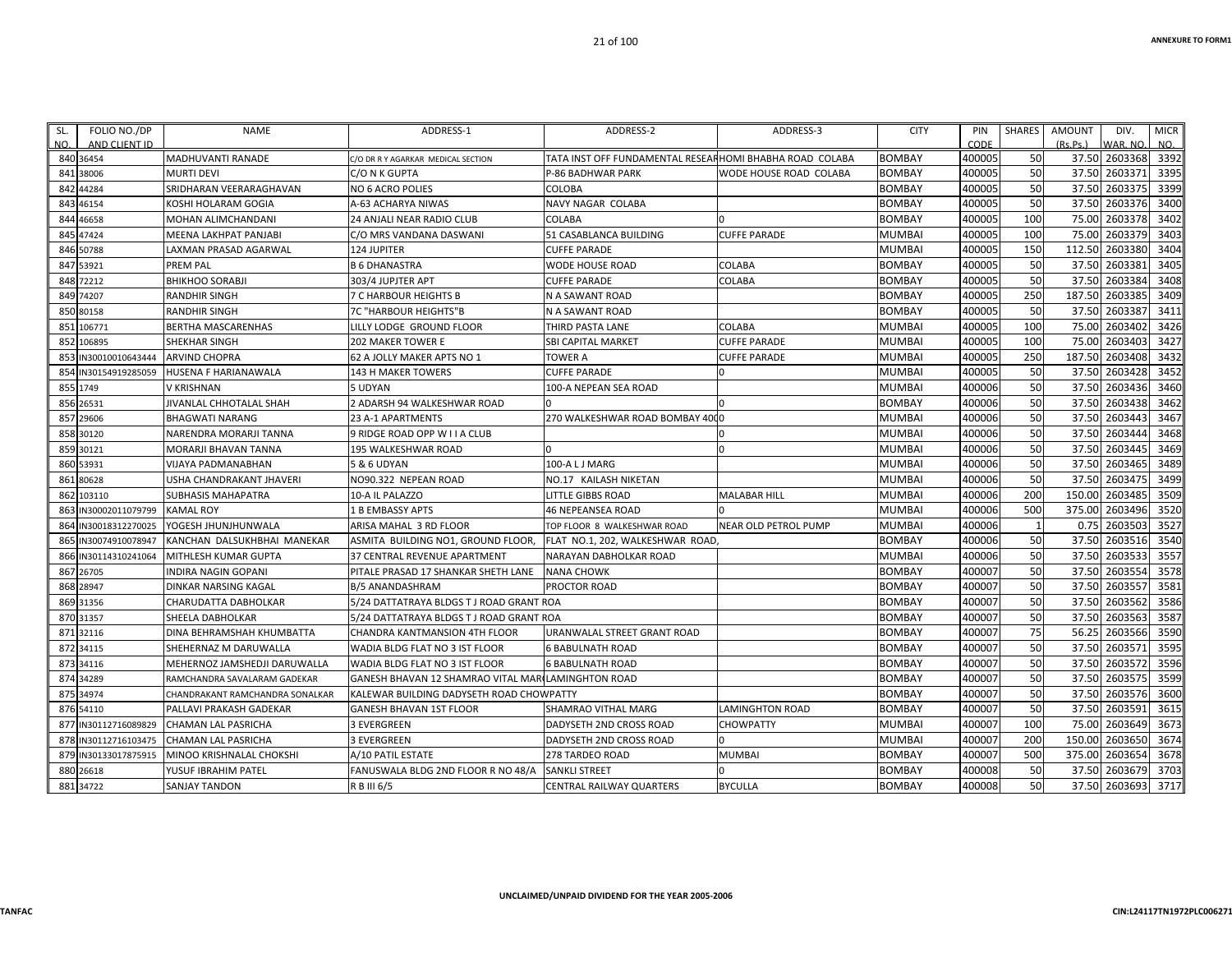| FOLIO NO./DP<br>SL.<br>AND CLIENT ID<br>NO. | <b>NAME</b>                                                        | ADDRESS-1                                              | ADDRESS-2                                 | ADDRESS-3                  | <b>CITY</b>   | PIN<br>CODE | <b>SHARES</b> | <b>AMOUNT</b><br>(Rs.Ps.) | DIV.<br>WAR, NO | <b>MICR</b><br>NO. |
|---------------------------------------------|--------------------------------------------------------------------|--------------------------------------------------------|-------------------------------------------|----------------------------|---------------|-------------|---------------|---------------------------|-----------------|--------------------|
| 882 36758                                   | <b>ARMINDO C D CUNHA</b>                                           | SIVA NIKETAN SIR J J ROAD                              | <b>BYCULLA</b>                            |                            | <b>BOMBAY</b> | 400008      | 50            |                           | 37.50 2603695   | 3719               |
| 36892<br>883                                | PRAVINCHANDRA MEHTA                                                | 3/203 NAVJIVAN SOCIETY LAMINGTON ROAD                  |                                           |                            | <b>BOMBAY</b> | 400008      | 50            | 37.50                     | 2603697         | 3721               |
| 38176<br>884                                | <b>ALICE MARY FERNANDES</b>                                        | 55 MORELAND ROAD 1ST FLOOR                             | n                                         | $\Omega$                   | <b>BOMBAY</b> | 400008      | 50            | 37.50                     | 2603699         | 3723               |
| 885<br>38510                                | ABDUL RASHID FAKHRUDDIN KAGZI                                      | KHATIJA MANSION 4TH FLOOR                              | FLAT NO 15                                | <b>82 CYRES AVENUE</b>     | <b>MUMBAI</b> | 400008      | 50            | 37.50                     | 2603701         | 3725               |
| 46897<br>886                                | FARHAD HUSEINALI PATNI                                             | 35 NAVROJ MANAR 44 CLAVE ROAD BYCULLA                  |                                           |                            | <b>BOMBAY</b> | 400008      | 100           | 75.00                     | 2603703         | 3727               |
| 887<br>52260                                | KALYANARAMAN VEMBU V                                               | E/307 R B I ST                                         | <b>OTRS M M MARG</b>                      | $\Omega$                   | <b>BOMBAY</b> | 400008      | 50            | 37.50                     | 2603704         | 3728               |
| 888<br>76861                                | NASIRA ABBASBHOY BANDUKWALA                                        | 'CENTRAL VIEW'                                         | <b>29 SOUTER STREET</b>                   |                            | <b>BOMBAY</b> | 400008      | 100           | 75.00                     | 2603705         | 3729               |
| 889<br>97893                                | MAQSOODAHMED ABDULRASHID KAGZI                                     | <b>SUHAG PALACE</b>                                    | <b>3RD FLOOR</b>                          | 59 REBSCH STREET AGRIPADA  | <b>BOMBAY</b> | 400008      | 50            | 37.50                     | 2603707         | 3731               |
| 890<br>IN30018310399244                     | RASILA PRAVIN PANCHMATIYA                                          | M/S ODHAVJI BOGHABHAI THAKKER                          | 39- SRINIVAS BLDG, SHOP NO.1              | M.R. ROAD, 1th KAMATHIPURA | <b>MUMBAI</b> | 400008      | 75            | 56.25                     | 2603709         | 3733               |
| 28232<br>891                                | <b>MOHOMED EBRAHIM PATEL</b>                                       | 104-106 SAIDA MARG 4TH FLOOR                           | ROOM NO <sub>12</sub>                     |                            | <b>BOMBAY</b> | 400009      | 50            | 37.50                     | 2603734         | 3758               |
| 892<br>53143                                | SHABAN IBRAHIM MUNDRAWALLA                                         | 58 NISHANPADA ROAD                                     |                                           | <b>DONGRI</b>              | <b>BOMBAY</b> | 400009      | 50            | 37.50                     | 2603743         | 3767               |
| IN30010010033973<br>893                     | SYMPHONY INTEGRATED FINANCE CO PV 25 LATIF HOUSE MASJID BUNDER (E) |                                                        | <b>MUMBAI</b>                             | $\Omega$                   | <b>BOMBAY</b> | 400009      | $\mathbf{1}$  | 0.75                      | 2603756         | 3780               |
| 894<br>1203320000028960                     | KANTILAL KESHRIMAL JAIN                                            | 1/21, NAWAB MANSION                                    | 75 DR.MAHESHWARI ROAD,                    | <b>DONGRI</b>              | <b>MUMBAI</b> | 400009      | 30            | 22.50                     | 2603773         | 3797               |
| 895<br>26480                                | <b>ABITURAB JARIWALA</b>                                           | 44 A NES BIT ROAD                                      | <b>MAZAGAON</b>                           |                            | <b>BOMBAY</b> | 400010      | 50            | 37.50                     | 2603774         | 3798               |
| 27621<br>896                                | <b>QUAIDZOHER ADENWALA</b>                                         | 98 SETH MOTISHAH ROAD FATEH MANSION 2ND FLOOR MAZAGAON |                                           | $\Omega$                   | <b>BOMBAY</b> | 400010      | 50            | 37.50                     | 2603775         | 3799               |
| 47882<br>897                                | SHABBIR S WAKHARIYA                                                | 605 VAISHALI B                                         | SETH MOTISHAH ROAD                        | $\Omega$                   | <b>BOMBAY</b> | 400010      | 50            | 37.50                     | 2603778         | 3802               |
| 898<br>28418                                | <b>RAHIL HASANI BHATRI</b>                                         | C/O NATIONAL LITHO WORKS P LTD                         | <b>608 BAPURAO JAGTAP MARK</b>            | $\Omega$                   | <b>BOMBAY</b> | 400011      | 200           | 150.00                    | 2603795         | 3819               |
| 899<br>39371                                | PADMINI JAGANNATH SHINDE                                           | 26/7 SHANTINAGAR S G ROAD                              |                                           | $\Omega$                   | <b>BOMBAY</b> | 400011      | 50            | 37.50                     | 2603796         | 3820               |
| 900<br>75533                                | ANIT KANJI SAVLA                                                   | 2/39 KABULI BUILDING                                   | JACOB CIRCLE DHOBIWADA ROAD               |                            | <b>BOMBAY</b> | 400011      | 50            | 37.50                     | 2603798         | 3822               |
| 78927<br>901                                | YUNUS MAMAJIWALA                                                   | 22ND NAREEN 2ND FLOOR                                  | <b>RED CROSS STREET</b>                   | <b>AGRIPADA</b>            | <b>BOMBAY</b> | 400011      | 50            | 37.50                     | 2603799         | 3823               |
| N30051310608302<br>902                      | RAMESH ARJUNBHAI PARMAR                                            | 25/6 SHANTI NAGAR                                      | S G ROAD                                  | <b>JACOB CIRCLE</b>        | <b>MUMBAI</b> | 400011      | 150           | 112.50                    | 2603806         | 3830               |
| 903<br>33752                                | REKHA BHAGWAN CHAPHEKAR                                            | 15/2 HASMUKH BHUVAN ACHARYA DONDE PAREL                |                                           | <sup>o</sup>               | <b>BOMBAY</b> | 400012      | 50            | 37.50                     | 2603822         | 3846               |
| 904<br>99039                                | ANAND SINGH GAHLOT                                                 | <b>47 TATA COLONY</b>                                  | PAREL TANK ROAD                           | PAREL                      | <b>BOMBAY</b> | 400012      | 50            | 37.50                     | 2603826         | 3850               |
| 905<br>N30082910926924                      | DESAI MANOHAR RAMCHANDRA                                           | 48 / 2, SHETYE MARKET BLDG.                            | G. K. ROAD, PAREL                         | <b>BHOIWADA</b>            | <b>MUMBAI</b> | 400012      | 25            | 18.75                     | 2603837         | 3861               |
| 30550<br>906                                | <b>BHAGIRATH KAMAT</b>                                             | C/O MALL PROCESSORS                                    | 33A SENAPATI BAPAT MARG BOMBAY 0          |                            | <b>BOMBAY</b> | 400013      | 50            | 37.50                     | 2603851         | 3875               |
| 907<br>88849                                | <b>JOLLEY MATHAI</b>                                               | C/O AFCO INDL & CHEM LTD                               | <b>35 ATOZ INDL ESTATE</b>                | <b>G K MARG</b>            | <b>BOMBAY</b> | 400013      | 100           | 75.00                     | 2603858         | 3882               |
| 106950<br>908                               | <b>SEEMA ROYE</b>                                                  | UNIT 41 KEWAL INDUSTRIAL ESTATE                        | SENAPATI BAPAI MARG                       | LOWER PAREL (W)            | <b>MUMBAI</b> | 400013      | 50            | 37.50                     | 2603860         | 3884               |
| 106973<br>909                               | <b>SEEMA ROYE</b>                                                  | UNIT 41 KEWAL INDL ESTATE                              | S B MARG                                  | LOWER PAREL [WEST]         | <b>MUMBAI</b> | 400013      | 200           | 150.00                    | 2603861         | 3885               |
| IN30088814781387<br>910                     | VARNILAM INVESTMENTS TRADING CONA Z 209 INDUSTRIAL ESTATE          |                                                        | <b>GANPATRAO KADAM MARG</b>               | <b>LOWER PAREL</b>         | <b>MUMBAI</b> | 400013      | 1804          | 1353.00                   | 2603865         | 3889               |
| 27000<br>911                                | BHAWANJI NANJI SHAH                                                | <b>41 CHITRA APTS</b>                                  | <b>GOKULDAS PASTA LANE</b>                | <b>DADAR</b>               | <b>BOMBAY</b> | 400014      | 50            | 37.50                     | 2603869         | 3893               |
| 912<br>27001                                | PRAFULCHANDRA DEDHIA                                               | <b>41 CHITRA APPARTMENTS</b>                           | <b>GOKULDAS PASTA LANE</b>                | <b>DADAR</b>               | <b>BOMBAY</b> | 400014      | 50            | 37.50                     | 2603870         | 3894               |
| 913<br>28435                                | <b>NERGISH BOKDAWALA</b>                                           | 779 DARUWALLA HOUSE                                    | PARSI COLONY DADAR                        |                            | <b>BOMBAY</b> | 400014      | 50            | 37.50                     | 2603877         | 3901               |
| 914<br>28638                                | PHILIP RODRIGUES                                                   | KANT MANSION ROOM NO 17 M/PASTA                        | <b>ROAD DADAR</b>                         | $\Omega$                   | <b>BOMBAY</b> | 400014      | 100           | 75.00                     | 2603878         | 3902               |
| 915 29241                                   | SADASHIV RAMKRISHNA GURJAR                                         | MANGAL PRASAD 34 VINCENT SQUARE                        | <b>DADAR</b>                              | $\Omega$                   | <b>BOMBAY</b> | 400014      | 100           | 75.00                     | 2603883         | 3907               |
| 916 29776                                   | <b>JAYANT KALE</b>                                                 | C/O J G KALE FLAT NO 3 BLDG NO 4                       | RLY OFFICER S FLATS OPP RUIA COLLEC DADAR |                            | <b>BOMBAY</b> | 400014      | 50            | 37.50                     | 2603884         | 3908               |
| 917<br>33434                                | SAVITA SATYAWAN NARINGREKAR                                        | 93 UNION MANSION DR AMBEDKAR ROAD                      | DADAR BOMBAY 400014                       |                            | <b>BOMBAY</b> | 400014      | 100           | 75.00                     | 260388          | 3911               |
| 918 38877                                   | VASANT GOPALRAO PENDHARKAR                                         | 5/14 CENTRAL RAIL OFFICER S FLATS                      | <b>COADAR MATUNGA DADAR</b>               |                            | <b>BOMBAY</b> | 400014      | 100           | 75.00                     | 2603901         | 3925               |
| 39786<br>919                                | <b>CHANDRASHEKHAR DESHPANDE</b>                                    | <b>MADHAV NIWAS BLOCK NO 2</b>                         | <b>40 SIR BHALCHANDRA ROAD</b>            | <b>DADAR</b>               | <b>BOMBAY</b> | 400014      | 50            | 37.50                     | 2603902         | 3926               |
| 87464<br>920                                | PRADNYA P KHANDEPARKAR                                             | <b>7 KHAN TERRECE</b>                                  | 59 DR. S S WAGH MARG                      | <b>DADAR</b>               | <b>BOMBAY</b> | 400014      | 50            | 37.50                     | 2603907         | 3931               |
| 921<br>87465                                | PRASHANT S KHANDEPARKAR                                            | <b>7 KHAN TERRACE</b>                                  | 59 DR. S S WAGH MARG                      | <b>DADAR</b>               | <b>BOMBAY</b> | 400014      | 50            | 37.50                     | 2603908         | 3932               |
| 922<br>N30018313330338                      | <b>VIJAY PANDURANG GADGIL</b>                                      | 67 MAHAVIR SUKH BLDG ESMAIL BLDG                       | DR AMBEDKAR RD DADAR                      | <b>MUMBAI</b>              | MAHARASHTRA   | 400014      | 50            | 37.50                     | 2603919         | 3943               |
| 923 1201090000076230 MANSUKH L SANGOI       |                                                                    | <b>B MANSUKHLAL &amp; CO</b>                           | KISMAT BLDG G K ROAD                      | <b>HINDMATA DADAR</b>      | <b>MUMBAI</b> | 400014      | 800           | 600.00                    | 2603942         | 3966               |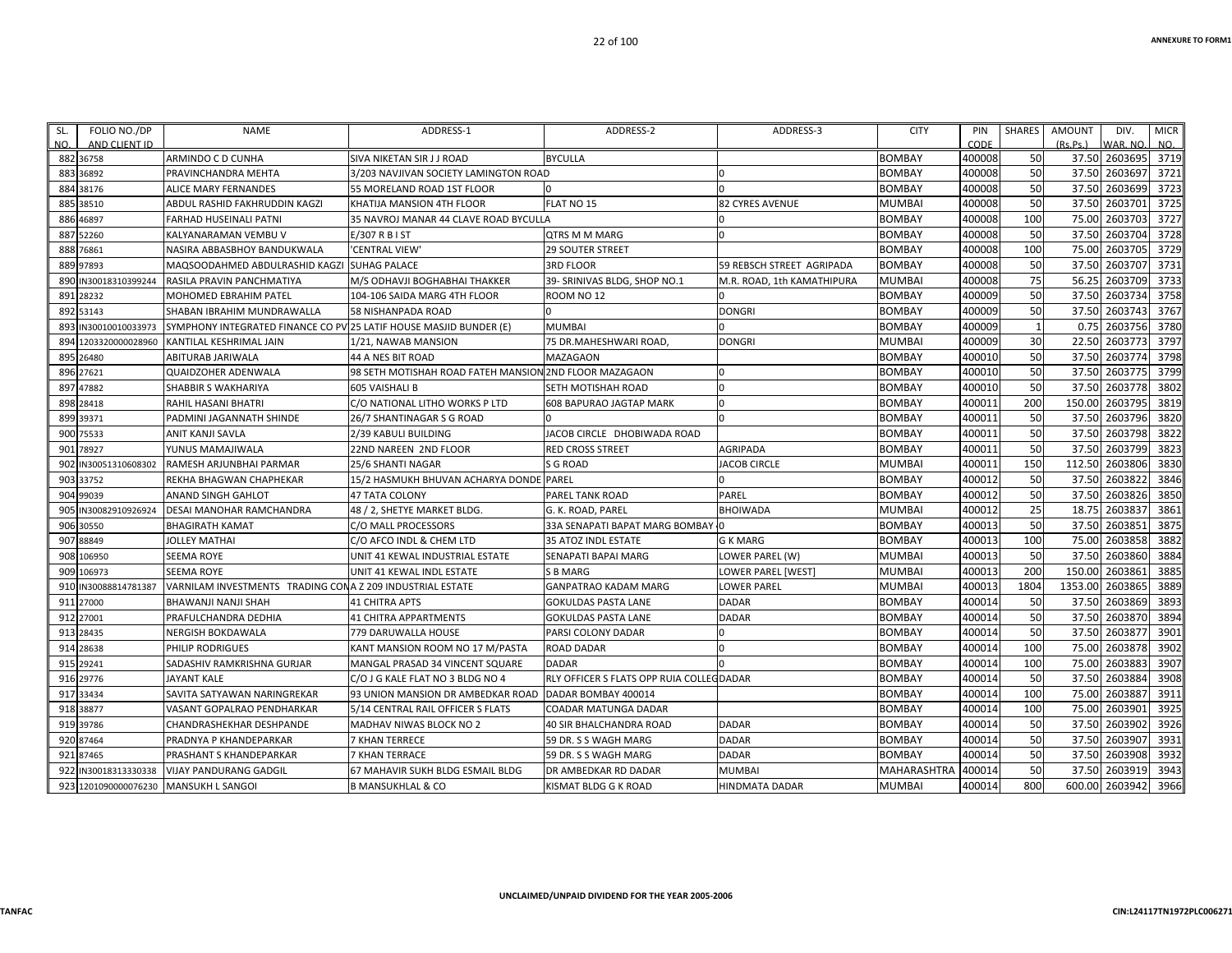| SL. | FOLIO NO./DP         | <b>NAME</b>                                                          | ADDRESS-1                                                                   | ADDRESS-2                               | ADDRESS-3                       | <b>CITY</b>          | PIN    | SHARES | <b>AMOUNT</b> | DIV.     | <b>MICR</b> |
|-----|----------------------|----------------------------------------------------------------------|-----------------------------------------------------------------------------|-----------------------------------------|---------------------------------|----------------------|--------|--------|---------------|----------|-------------|
| NO. | AND CLIENT ID        |                                                                      |                                                                             |                                         |                                 |                      | CODE   |        | (Rs.Ps.)      | WAR. NO. | NO.         |
|     | 924 26592            | <b>HAROON UMER CHANDIWALLA</b>                                       | <b>TAKARI BANGLOW</b>                                                       | IST FLOOR 6 DARGA STREET MAHIM          |                                 | <b>BOMBAY</b>        | 400016 | 50     | 37.50         | 2603948  | 3972        |
|     | 925 28724            | <b>KRISHNA KISHORE UDESHI</b>                                        | A/28 RAMKUTIR OPP MAHIM BAZAR P O MABOMBAY 400016                           |                                         |                                 | <b>BOMBAY</b>        | 400016 | 50     | 37.50         | 2603954  | 3978        |
|     | 926 31419            | MANJUNATH DAYANAND BALIGA                                            | A-406 SHIVAM                                                                | OPP MAHIM HEAD POST OFFICE              | LADY HARDINGE ROAD MAHIM        | <b>MUMBAI</b>        | 400016 | 50     | 37.50         | 2603965  | 3989        |
|     | 927 32405            | NETRA YOGENDRA CHHAPWALE                                             | C/O MR. VIKAS Y MURUDKAR                                                    | SHREE YASHODHAN CO OP HSG SOCY          | FLAT 465 SITALADEVI TEMPLE ROAD | <b>BOMBAY</b>        | 400016 | 50     | 37.50         | 2603973  | 3997        |
|     | 928 35329            | <b>HRISHIKESH GHIVALIKAR</b>                                         | 8 MANKAME BUILDING SITALADEVI TEMPLE MAHIM BOMBAY 400016                    |                                         |                                 | <b>BOMBAY</b>        | 400016 | 50     | 37.50         | 2603980  | 4004        |
|     | 929 36793            | <b>HARSHA J KOTAK</b>                                                | 37 LAXMINARAYAN NIWAS                                                       | 156 SENAHATI BAHAT BARG MATUNGA RD      |                                 | <b>BOMBAY</b>        | 400016 | 50     | 37.50         | 2603988  | 4012        |
|     | 930 37132            | <b>SANJAY NICHLANI</b>                                               | 8 B HIRABAD MANSION SITLADEVI TEMPLE I MAHIM BOMBAY 400016                  |                                         |                                 | <b>BOMBAY</b>        | 400016 | 50     | 37.50         | 2603989  | 4013        |
|     | 931 38025            | THOOMIMAL C ADVANI                                                   | 6/4 MAHALAXMI CO OP HSG SCY LTD                                             | 120 MANMALA TANK ROAD MAHIM             |                                 | <b>BOMBAY</b>        | 400016 | 50     | 37.50         | 2603997  | 4021        |
|     | 932 38159            | <b>EKNATH SONOO DALVI</b>                                            | 7 ANITA VIHAR 253 MOGAL LANE                                                | MAHIM BOMBAY 400016                     |                                 | <b>BOMBAY</b>        | 400016 | 50     | 37.50         | 2603998  | 4022        |
|     | 933 46748            | SUSHMA MOTI CHAINANI                                                 | 53 CINEMA WADI                                                              | OPP S B I L J ROAD                      | <b>MAHIM</b>                    | <b>BOMBAY</b>        | 400016 | 50     | 37.50         | 2604007  | 4031        |
|     | 934 47223            | <b>GURPUR RAMESH PRABHU</b>                                          | FLAT NO.10 GROUND FLOOR AMER JIWAN IHSG SOCY LTD NO.275 SENAPATI BAPAT MARG |                                         | MATUNGA ROAD (W.R)              | <b>BOMBAY</b>        | 400016 | 50     | 37.50         | 2604008  | 4032        |
|     | 935 56076            | SUSHMA MOTI CHAINANI                                                 | 53 CINEMA WADI                                                              | OPP S B I L J ROAD                      | <b>MAHIM</b>                    | <b>BOMBAY-4000</b>   | 400016 | 50     | 37.50         | 2604017  | 4041        |
|     | 936 56077            | <b>GAUTAM MOTI CHAINANI</b>                                          | 53 CINEMA WADI                                                              | OPP S B I L J ROAD                      | <b>MAHIM</b>                    | <b>BOMBAY</b>        | 400016 | 50     | 37.50         | 2604018  | 4042        |
|     | 937 86116            | <b>ZENITTA LOBO</b>                                                  | REGI ANNEXE FLAT NO.5                                                       | <b>2ND FLOOR</b>                        | M M CHOTANI ROAD MAHIM          | BOMBAY               | 400016 | 50     | 37.50         | 2604025  | 4049        |
|     | 938 86545            | <b>CHRISTOPHER ANGEL NORONHA</b>                                     | D/64 NIRVANA CO-OP HSG SOCY                                                 | <b>BHAGOJI KEER MARG</b>                | <b>MAHIM</b>                    | <b>BOMBAY</b>        | 400016 | 100    | 75.00         | 2604026  | 4050        |
|     | 939 97759            | CANARA BANK TRUSTEE CANBANK M.F.A.C/O CANBANK FINANCIAL SERVICES LTD |                                                                             | UMA MAHESH M M CHOTANI ROAD             | MAHIM (WEST)                    | <b>BOMBAY</b>        | 400016 | 150    | 112.50        | 260403   | 4055        |
|     | 940 IN30018310123770 | KRISHNA NARASIMHA KAMATH                                             | C-11, KARNATAK BUILDING                                                     | <b>MOGAL LANE MAHIM</b>                 | <b>MUMBAI</b>                   |                      | 400016 | 300    | 225.00        | 2604045  | 4069        |
|     | 941 IN30075710604425 | <b>DULERAI Z MEHTA</b>                                               | 13 UPASANA 3 RD FLOOR                                                       | LADY JAMSHEDJI ROAD                     | <b>MAHIM</b>                    | MUMBAI               | 400016 | 50     | 37.50         | 2604056  | 4080        |
|     | 942 IN30082910850385 | PUNAMIYA SANJIV KUMAR                                                | <b>MINTY MANZIL</b>                                                         | 2ND FLOOR, ROOM NO. 6                   | SITALADEVI TEMPLE RD. MAHIM     | MUMBAI               | 400016 | 300    | 225.00        | 2604066  | 4090        |
|     | 943 35077            | DATTATRAYA SITARAM HALBE                                             | C-2/10 MUNCIPAL TENEMENTS A G KHAN RIWORLI                                  |                                         |                                 |                      | 400018 | 50     | 37.50         | 2604097  | 4121        |
|     | 944 36456            | <b>GORAKHNATH RANADE</b>                                             | <b>MATRONS QTRS</b>                                                         | E S I S HOSPITAL                        | WORLI                           | BOMBAY-400 01/400018 |        | 50     | 37.50         | 2604099  | 4123        |
|     | 945 54344            | <b>ANISHA GOKHALE</b>                                                | C/O SUMANT GOKHALE                                                          | 8 ATOMICA P K ATRE MARG                 | <b>WORLI</b>                    | <b>BOMBAY</b>        | 400018 | 100    | 75.00         | 2604103  | 4127        |
|     | 946 86993            | PRIMROSE INVESTMENTS PVT LTD                                         | 17-A MADHUBAN APARTMENTS                                                    | 60-61 WORLI HILL ROAD                   |                                 | <b>BOMBAY</b>        | 400018 | 100    | 75.00         | 2604107  | 4131        |
|     | 947 87862            | <b>NEERAJ BATRA</b>                                                  | C/O HARSHAD S MEHTA                                                         | 32 MADHULI 3RD FLOOR                    | DR. ANNIE BESANT ROAD WORLI     | <b>BOMBAY</b>        | 400018 | 1000   | 750.00        | 2604108  | 4132        |
|     | 948 26509            | <b>SUBHENDRA NATH DAS</b>                                            | 117/6 NEW CUSTOM QUARTERS                                                   | ADENWALA ROAD                           | FIVE GARDENS MATUNGA            | <b>BOMBAY</b>        | 400019 | 50     | 37.50         | 2604126  | 4150        |
|     | 949 28667            | SHARDA L VYAS                                                        | 472 MOHAN NIVAS THIRD FLOOR                                                 |                                         |                                 | <b>BOMBAY</b>        | 400019 | 50     | 37.50         | 2604128  | 4152        |
|     | 950 28744            | KHANTILAL KESHAVLAL MODY                                             | JETHIBAI BUILDING 1ST FLOOR                                                 | OPP NAPOO GARDEN B A KHIMJI             | <b>MATUNGA</b>                  | <b>BOMBAY</b>        | 400019 | 50     | 37.50         | 2604129  | 4153        |
|     | 951 30284            | RAJESHREE PRANLAL BADRIKIYA                                          | 341/8 CHANDAVARKAR CROSS LANE                                               | <b>MATUNGA C R</b>                      |                                 | BOMBAY               | 400019 | 50     | 37.50         | 2604133  | 4157        |
|     | 952 30459            | <b>KESHAVARAM ENDURI</b>                                             | 1 AGRAWAL NAGAR DR BABASAHEB AMBEL MATUNGA                                  |                                         |                                 | <b>BOMBAY</b>        | 400019 | 80     | 60.00         | 2604134  | 4158        |
|     | 953 31775            | LEELA NAINAN MAYALIL                                                 | RB II 124/23                                                                | C RLY OTRS                              | WENDEN AVENUE MATUNGA WES       | <b>BOMBAY</b>        | 400019 | 50     | 37.50         | 2604140  | 4164        |
|     | 954 34528            | <b>VEENA CHAWLA</b>                                                  | ASSHIRWAD FIRST FLOOR 471-B MATUNGA                                         |                                         |                                 | <b>BOMBAY</b>        | 400019 | 100    | 75.00         | 2604149  | 4173        |
|     | 955 34919            | <b>K NARAYANAN</b>                                                   | 11 12 NAGDA MANSION                                                         | 379 TELANG CROSE ROAD NO 3              | <b>MATUNGA</b>                  | <b>BOMBAY</b>        | 400019 | 50     | 37.50         | 2604152  | 4176        |
|     | 956 46781            | <b>RENUKA KAPIL BHATT</b>                                            | 341/8 CHANDAVARKAR CROSS LANE                                               | <b>MATUNGA C R</b>                      |                                 | <b>BOMBAY</b>        | 400019 | 50     | 37.50         | 2604166  | 4190        |
|     | 957 46798            | <b>DIPAK LILACHAND SHAH</b>                                          | LILANIWAS BLOCK NO 8                                                        | <b>CHANDAVARKAR CROSS LANE</b>          | <b>MATUNGA C R</b>              | BOMBAY               | 400019 | 50     | 37.50         | 2604167  | 4191        |
|     | 958 47661            | RAJNIKANT JAMNADAS CHANDAK                                           | 394-D SRADHANAND ROAD                                                       | <b>MATUNGA</b>                          |                                 | <b>BOMBAY</b>        | 400019 | 50     | 37.50         | 2604168  | 4192        |
|     | 959 52317            | <b>TARULATA PRANLAL VORA</b>                                         | 341/8 CHANDAVARKAR CROSS LANE                                               | <b>MATUNGA C R</b>                      |                                 | <b>BOMBAY</b>        | 400019 | 50     | 37.50         | 2604169  | 4193        |
|     | 960 67242            | HEMLATHA SUSHILKANT SANGHANI                                         | 21/2 ROHITVILLA SEWREE WALALA ESTATE                                        | R D NO 1-A BEHIND AURORA CINEMA MATUNGA |                                 | <b>BOMBAY</b>        | 400019 | 50     | 37.50         | 2604172  | 4196        |
|     | 961 75453            | HEMLATA SUSHILKANT SANGHANI                                          | 21/2 ROHIT VILLA S W ESTATE                                                 | RD NO 1A BEHIND AURORA CINEMA           | <b>MATUNGA (CR)</b>             | <b>BOMBAY</b>        | 400019 | 100    | 75.00         | 2604173  | 4197        |
|     | 962 75645            | <b>HEMLATA S SANGHANI</b>                                            | 21/2 ROHIT VILLA S W ESTATE RD NO 1-A                                       | <b>BEHIND AURORA CINEMA</b>             | <b>MATUNGA CR</b>               | BOMBAY               | 400019 | 50     | 37.50         | 2604175  | 4199        |
|     | 963 79254            | SULOCHANA RAMAKRISHNAN                                               | NO.42 MOTILAL MANSION                                                       | BHAUDAJI ROAD MATUNGA EAST              |                                 | BOMBAY               | 400019 | 100    | 75.00         | 2604176  | 4200        |
|     | 964 106561           | <b>ASHISH M MEHTA</b>                                                | 54 B N KAPOLE NIWAS                                                         | DR AMBEDKAR ROAD                        | <b>MATUNGA</b>                  | MUMBAI               | 400019 | 100    | 75.00         | 2604186  | 4210        |
|     | 965 106701           | <b>CHANDRAKANT N GHELANI</b>                                         | 92-8 NIRBHAY NIWAS                                                          | BHAUDAJI X ROAD NO 10                   | MATUNGA KING CIRCLE             | MUMBAI               | 400019 | 50     | 37.50         | 2604187  | 4211        |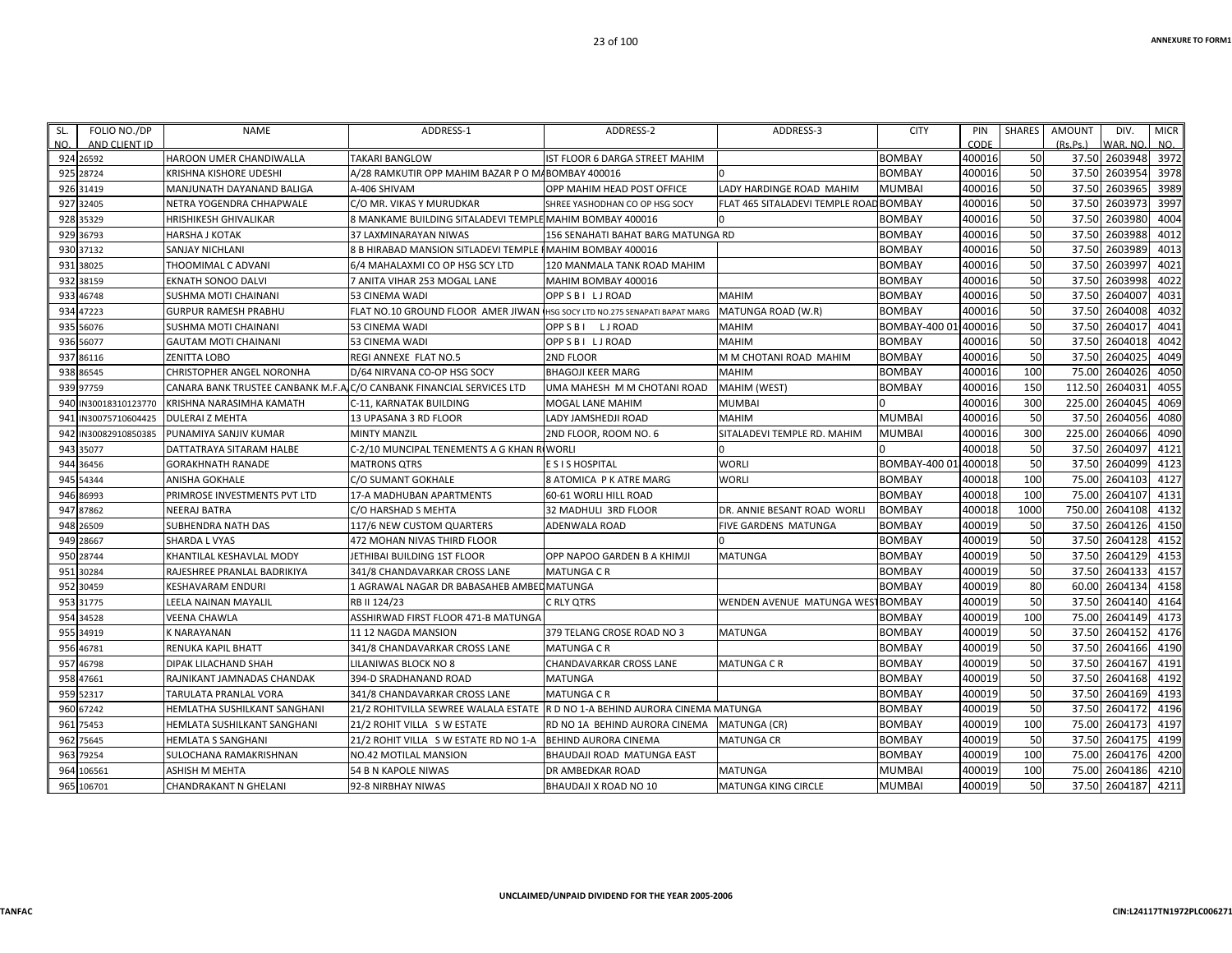| SL.<br>NO. | FOLIO NO./DP<br>AND CLIENT ID | <b>NAME</b>                                                    | ADDRESS-1                                              | ADDRESS-2                                                    | ADDRESS-3                          | <b>CITY</b>        | PIN<br><b>CODE</b> | SHARES    | <b>AMOUNT</b><br>(Rs.Ps.) | DIV.<br>WAR. NO. | <b>MICR</b><br>NO. |
|------------|-------------------------------|----------------------------------------------------------------|--------------------------------------------------------|--------------------------------------------------------------|------------------------------------|--------------------|--------------------|-----------|---------------------------|------------------|--------------------|
|            | 966 IN30009510703258          | <b>Mukund Nayak</b>                                            | 5/69, Saraswath Colony                                 | Bhalldaji Road,                                              | Matunga                            | <b>MUMBAI</b>      | 400019             | 242       |                           | 181.50 2604190   | 4214               |
|            | 967 IN30047643057100          | MOHINI RAGHURAM NAYAK                                          | 5/69 SARASWATH COLONY                                  | <b>BHAUDAJI ROAD</b>                                         | MATUNGA                            | MUMBAI             | 400019             | 153       | 114.75                    | 2604208          | 4232               |
|            | 968 IN30074910238024          | SUSHILKANT CHUNILAL SANGHANI                                   | BLOCK NO.2,ROHIT VILLA                                 | PLOT NO.21 S.WESTATE RD NO.1 A                               | BEHIND AURORA CINEMA               | MATUNGA(CR)        | 400019             | 100       | 75.00                     | 260421           | 4235               |
|            | 969 IN30133017733561          | <b>KUMARKANT V SHETH</b>                                       | 582 KAMAL KUNJ                                         | JAME JAMSHED ROAD                                            | MATUNGA                            | MUMBAI             | 400019             | 1000      | 750.00                    | 2604225          | 4249               |
|            | 970 1201090000783910          | N RAGHURAM NAYAK                                               | 5/69, SARASWATH COLONY,                                | <b>BHAUDAJI RD.</b>                                          | <b>MATUNGA</b>                     | MUMBAI             | 400019             | 250       | 187.50                    | 2604247          | 4271               |
|            | 971 27429                     | BALKRISHNA VIKRAM MADGAVKAR                                    | 12 GREENFIELDS                                         | 134 MAHARSHI KARVE MARG                                      | CHURCHGATE                         | <b>BOMBAY</b>      | 400020             | 50        | 37.50                     | 2604254          | 4278               |
|            | 972 28882                     | SHEELA GARWARE                                                 | C/O MONIKA TRADING COMPANY                             | 37 C C I CHAMBERS DINSHAW VACHHA ROAD                        |                                    | <b>BOMBAY</b>      | 400020             | 50        | 37.50                     | 2604259          | 4283               |
|            | 973 34400                     | <b>VIMALA MANTRI</b>                                           | 4 INDUS COURT A ROAD                                   | <b>CHURCH GATE</b>                                           |                                    | <b>BOMBAY</b>      | 400020             | 50        | 37.50                     | 2604267          | 4291               |
|            | 974 92585                     | <b>MANISH GOSWAMI</b>                                          | JOHN WYETH I LTD                                       | <b>APEEJAY HOUSE</b>                                         | 3RD FLOOR D W ROAD                 | <b>BOMBAY</b>      | 400020             | 100       | 75.00                     | 2604292          | 4316               |
|            | 975 100723                    | <b>AMRITPAL SINGH SIDHU</b>                                    | NO 1 [MAH] AIR SQUADRON NCC                            | JAIHIND COLLEGE BUILDING                                     | <b>CHURCH GATE</b>                 | MUMBAI             | 400020             | 100       | 75.00                     | 2604296          | 4320               |
|            | 976 IN30290240315176          | MAULIK KUMAR NAVINCHANDRA SHAH                                 | <b>76 MARINE DRIVE</b>                                 | 9 PANCHASAR BLDG                                             | F ROAD 1ST FLOOR                   | MUMBAI             | 400020             | 20        | 15.00                     | 2604334          | 4358               |
|            | 977 34476                     | HANUMAN PRASAD VARMA                                           | C/O REMI GROUP 52 MITTAL COURT A                       | <b>NARIMAN POINT</b>                                         |                                    | <b>BOMBAY</b>      | 400021             | 50        | 37.50                     | 2604338          | 4362               |
|            | 978 36757                     | <b>RENUKA RAJARAM</b>                                          | W/O G RAJARAM                                          | DY GM COOPERAGE TELEPHONE EXCHANGE BLDG                      |                                    | <b>BOMBAY</b>      | 400021             | 50        | 37.50                     | 2604339          | 4363               |
|            | 979 75791                     | <b>SUMAN GOENKA</b>                                            | C/O GIMPEX PRIVATE LTD                                 | 89 BAJAJ BHAWAN                                              | <b>226 NARIMAN POINT</b>           | BOMBAY             | 400021             | 100       | 75.00                     | 2604347          | 4371               |
|            | 980 91632                     | PUSHPA A MAKHARIA                                              | <b>68 MITTAL CHAMBERS</b>                              | <b>NARIMAN POINT</b>                                         |                                    | <b>BOMBAY</b>      | 400021             | 50        | 37.50                     | 2604350          | 4374               |
|            | 981 IN30021410265956          | KOTAK SECURITIES LIMITED                                       | A/C BRAHM DEV SONI (B 8647)                            | KOTAK SECURITIES LTD, BAKHTAWAR, 1ST FLR, 229, NARIMAN POINT |                                    | MUMBAI             | 400021             | 100       | 75.00                     | 2604354          | 4378               |
|            | 982 29409                     | PAYYALLUR RAMASETHU VISWANATHAN 20/262 PARADISE NO 2           |                                                        | <b>SION EAST</b>                                             |                                    | <b>BOMBAY</b>      | 400022             | 75        | 56.25                     | 2604375          | 4399               |
|            | 983 35491                     | KARUMATHIL SIVASHANKARA MENON                                  | 17/81 SHEETAL NIWAS ROAD NO 25 SION WEST               |                                                              |                                    | <b>BOMBAY</b>      | 400022             | 50        | 37.50                     | 2604390          | 4414               |
|            | 984 38675                     | CHELLARAM FATEHCHAND NIHALANI                                  | C RLY BLDG NO MS/RB/II/48/10                           | NEW SION HOSPITAL GARDEN                                     | <b>SION WEST</b>                   | BOMBAY             | 400022             | 50        | 37.50                     | 2604400          | 4424               |
|            | 985 46511                     | <b>S APPATHURAI</b>                                            | 17/279 SHANTI KUNJ SION EAST                           |                                                              |                                    | BOMBAY             | 400022             | 50        | 37.50                     | 2604403          | 4427               |
|            | 986 96059                     | <b>MANISH B SHAH</b>                                           | 73/2 SHANTI SADAN                                      | ROAD NO 25                                                   | <b>SION WEST</b>                   | <b>BOMBAY</b>      | 400022             | 100       | 75.00                     | 2604418          | 4442               |
|            | 987 IN30045010522007          | <b>KEDAR KUMAR R. AGRAWAL</b>                                  | C 46 HIGHWAY APT.                                      | <b>B/H SION HILL FORT GARDEN</b>                             | SION (E)                           | <b>MUMBAI</b>      | 400022             | 50        | 37.50                     | 2604441          | 4465               |
|            | 988 IN30154919210473          | DARSHANA JITENDRA GANDHI                                       | C 28 2ND FLOOR PLOT 2D/23                              | HIGHWAY APPT EASTERN EXPRESS                                 | HIGHWAY SION E B/H SION FORT       | <b>MUMBAI</b>      | 400022             | <b>50</b> | 37.50                     | 2604458          | 4482               |
|            | 989 1202890000140380          | <b>NARESH HIRJEE KENY</b>                                      | 607, SHEETAL                                           | <b>NARAYAN NAGAR</b>                                         | CHUNABHATTI (SION)                 | MUMBAI             | 400022             | 500       | 375.00                    | 2604464          | 4488               |
|            | 990 1201090000416370          | PRAFULLA BHUPATRAI DOSHI                                       | 232/2, TEJANI HOUSE,                                   | FLAT NO.9, OPP GTB NAGAR                                     | RLY STN. SION                      | <b>MUMBAI</b>      | 400022             | 100       | 75.00                     | 2604470          | 4494               |
|            | 991 35511                     | JOYCE MARY FERNANDES                                           | C/O UNIVERSAL FILTRATION CO                            | 202 COMMERCE HOUSE 2ND FLOOR                                 | 140 NAGINDAS MASTER RD BOMBA       | <b>BOMBAY</b>      | 400023             | 50        | 37.50                     | 2604482          | 4506               |
|            | 992 36735                     | <b>CHANDRA VAZIRANI</b>                                        | DAVYONS 25 RUSTON BLDG VIRNARIMAN R FORT BOMBAY 400023 |                                                              |                                    | <b>BOMBAY</b>      | 400023             | 50        | 37.50                     | 2604484          | 4508               |
|            | 993 79268                     | <b>VIJAY KUMAR SARAF</b>                                       | C/O BHUPEN CHAMBERS                                    | <b>DALAL STREET</b>                                          |                                    | <b>BOMBAY</b>      | 400023             | 50        | 37.50                     | 2604492          | 4516               |
|            | 994 82391                     | MOHAMMED KHURSHEED AHMED                                       | STATE BANK OF INDIA SECURITIES DIVISION                | <b>BOMBAY MAIN BRANCH BOMBAY SAMACHAR MARG</b>               |                                    | <b>BOMBAY</b>      | 400023             | 200       | 150.00                    | 2604497          | 4521               |
|            | 995 84949                     | <b>MAHESH KRISHNAN</b>                                         | 2ND FLOOR RAJABAHADUR MANSION NO.224/B HAMAM STREET    |                                                              |                                    | <b>BOMBAY</b>      | 400023             | 200       | 150.00                    | 2604500          | 4524               |
|            | 996 86537                     | SHAILAJA A SHAH                                                | C/O TRILOCHANA K DOSHI                                 | KHATAU BUILDING                                              | 26-A 2ND FLOOR MARINE STREET       | <b>BOMBAY</b>      | 400023             | 50        | 37.50                     | 2604501          | 4525               |
|            | 997 94045                     | MANJU P SADARANGANI                                            | MERCANTILE BANK CHAMBERS                               | 2ND FLOOR                                                    | 16 VEER NARIMAN ROAD FORT          | <b>BOMBAY</b>      | 400023             | 50        | 37.50                     | 2604507          | 4531               |
|            | 998 96981                     | <b>ALOK JAIN</b>                                               | 504 505 GUNDECHA CHAMBER                               | NAGINDAS MASTER ROAD                                         | <b>FORT</b>                        | BOMBAY             | 400023             | 50        | 37.50                     | 2604509          | 4533               |
|            | 999 97165                     | RAJNIKANT CHIMANBHAI PATEL (NRI)                               | C/O BANK OF BARODA                                     | N R INVESTMENT DEPARTMENT                                    | STOCK EXCHANGE BUILDING DALAL STF  | <b>FORT BOMBAY</b> | 400023             | 200       | 150.00                    | 2604510          | 4534               |
| 1000 98410 |                               | <b>NEVES AGUSTA D SOUZA</b>                                    | UNIVERSAL FILTRATION CO                                | 202 COMMERCE HOUSE 2ND FLOOR                                 | 140 NAGINDAS MASTER ROAD MEDOWS ST | <b>BOMBAY</b>      | 400023             | 200       | 150.00                    | 2604512          | 4536               |
|            | 1001 100174                   | <b>RAMESH J THAKKAR</b>                                        | C/O SHIVNARAYAN NEMANI                                 | <b>120 STOCK EXCHANGE PLAZA</b>                              | 1ST FLOOR DALAL STREET             | <b>BOMBAY</b>      | 400023             | 100       | 75.00                     | 2604515          | 4539               |
|            | 1002 101015                   | ROSHAN WIJESINGHE (NRI)                                        | C/O ABDULLY ALIMAHOMED MECKLAI                         | 101 MAHATMA GANDHI ROAD                                      |                                    | <b>BOMBAY</b>      | 400023             | 200       | 150.00                    | 2604517          | 4541               |
|            | 1003 101016                   | ZIA RAHIMTOOLA (NRI)                                           | C/O ABDULLY ALIMAHOMED MECKLAI                         | 101 MAHATMA GANDHI ROAD                                      |                                    | <b>BOMBAY</b>      | 400023             | 200       | 150.00                    | 2604518          | 4542               |
| 1004       | 101017                        | NAFEESA FAZAL CHINOY (NRI)                                     | C/O ABDULLY ALIMAHOMED MECKLAI                         | 101 MAHATMA GANDHI ROAD                                      |                                    | <b>BOMBAY</b>      | 400023             | 200       | 150.00                    | 2604519          | 4543               |
|            | 1005 102603                   | SANGHI CORPORATE SERVICES LTD                                  | FOUNTAIN CHAMBERS 4TH FLOOR                            | 1-C NANABHAI LANE                                            | <b>FORT</b>                        | BOMBAY             | 400023             | 200       | 150.00                    | 2604521          | 4545               |
|            | 1006 103504                   | KISHORE KANTILAL MEHTA                                         | C/O V K PATEL                                          | <b>38 BHUPEN CHAMBERS</b>                                    | 9 DALAL STREET                     | <b>BOMBAY</b>      | 400023             | 50        | 37.50                     | 2604522          | 4546               |
|            | 1007 IN30012610031308         | JITENDRA HARJIVANDAS SECURITIES PRIV416, STOCK EXCHANGE TOWERS |                                                        | 4TH FLOOR, DALAL STREET                                      | <b>FORT</b>                        | MUMBAI             | 400023             | 100       | 75.00                     | 2604532          | 4556               |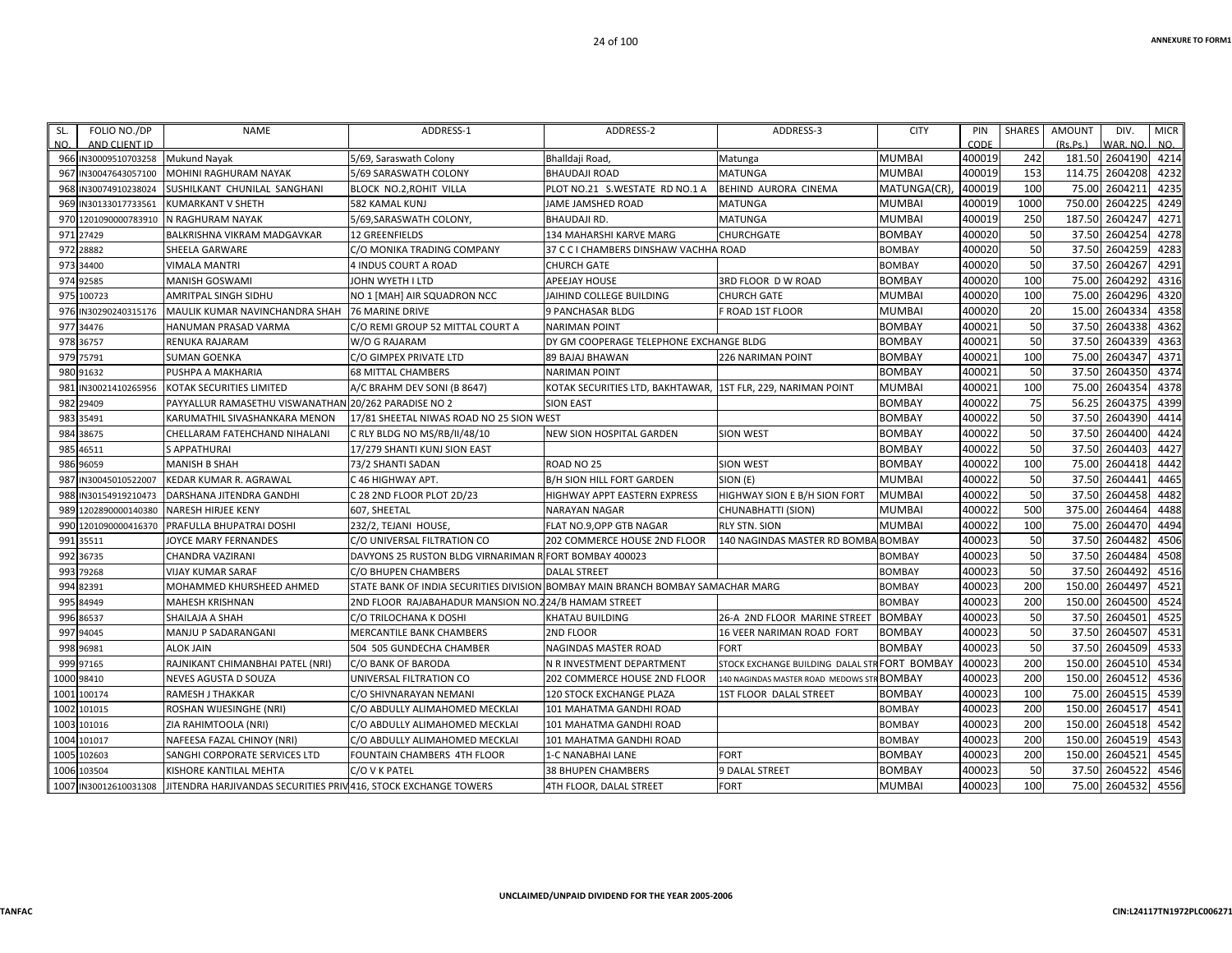| SL.       | FOLIO NO./DP          | <b>NAME</b>                                        | ADDRESS-1                                   | ADDRESS-2                                    | ADDRESS-3                    | <b>CITY</b>          | PIN    | SHARES | AMOUNT   | DIV.          | <b>MICR</b> |
|-----------|-----------------------|----------------------------------------------------|---------------------------------------------|----------------------------------------------|------------------------------|----------------------|--------|--------|----------|---------------|-------------|
| NO.       | AND CLIENT ID         |                                                    |                                             |                                              |                              |                      | CODE   |        | (Rs.Ps.) | VAR. NO       | NO.         |
|           | 1008 1302360000002080 | DWARKADAS RAMESHWARDAS JHURIYA 109, COMMERCE HOUSE |                                             | 140, NAGINDAS MASTER ROAD,                   | <b>FORT</b>                  | <b>MUMBAI</b>        | 400023 | 100    | 75.00    | 2604564       | 4588        |
|           | 1009 30414            | <b>VASANT BALAJI RAKHUNDE</b>                      | 37/1031 NEHRU NAGAR                         |                                              | KURLA E                      | <b>BOMBAY</b>        | 400024 | 50     | 37.50    | 2604569       | 4593        |
|           | 1010 47636            | <b>PUSHPA BADETIA</b>                              | A-15 NAVARE BAUG APTTS                      | C S T ROAD OPP RLY PLATFORM NO 9             | KURLA E                      | <b>BOMBAY</b>        | 400024 | 50     | 37.50    | 2604574       | 4598        |
| 1011 9835 |                       | OM PRAKASH NOWAL                                   | C/OMRSUSHIL NOWAL JINDAL ENCLAVE            | <b>B/H MARATHE UDYOG BHAVAN</b>              | PRABHADEVI                   | <b>MUMBAI</b>        | 400025 | 50     | 37.50    | 2604586       | 4610        |
|           | 1012 28935            | <b>JOY K G VARGHESE</b>                            | 8/120 ADARSH NAGAR OPP BENGAL CHEMI WORLI   |                                              |                              | <b>BOMBAY</b>        | 400025 | 50     | 37.50    | 2604590       | 4614        |
|           | 1013 30076            | VIJAYKUMAR MADANLAL SONI                           | <b>B-6 CENTRUY QTRS P B MARG WORLI</b>      |                                              |                              | <b>BOMBAY</b>        | 400025 | 50     | 37.50    | 2604592       | 4616        |
|           | 1014 32328            | PARPATI RAMKRISHIN ADVANI                          | 49A/1362 1ST FLOOR                          | MIG ADARSH NAGAR                             | MUMBAI                       | <b>BOMBAY</b>        | 400025 | 50     | 37.50    | 2604593       | 4617        |
|           | 1015 34166            | RAMADAS K SHANBHAG                                 | 56/1427 MIG COLONY                          | ADARSH NAGAR WORLI                           |                              | <b>BOMBAY</b>        | 400025 | 50     | 37.50    | 2604597       | 4621        |
|           | 1016 34574            | DILIP VISHNU YADAV                                 | <b>K B HOUSE</b>                            | 34/B R NO 4 DUKKAR GALLY WORLI VILLAGE       |                              | <b>BOMBAY</b>        | 400025 | 50     | 37.50    | 2604599       | 4623        |
|           | 1017 37320            | <b>SHANTA HARI BHOBE</b>                           | A-5 JALADA                                  | RBI OFFICERS QUARTERS                        | <b>PRABHADEVI</b>            | <b>BOMBAY</b>        | 400025 | 50     |          | 37.50 2604603 | 4627        |
|           | 1018 38287            | ATMARAM RAMCHANDRA NAIK                            | 5/226 SHIVAJI NAGAR DR ANNIE BESANT ROWORLI |                                              |                              | <b>BOMBAY</b>        | 400025 | 50     | 37.50    | 2604605       | 4629        |
|           | 1019 54143            | <b>KISHAN SWARUP GARG</b>                          | FLAT NO.102 FIRST FLOOR                     | 6-A SAMUDRA GAURAV APARTMENTS WORLI SEA FACE |                              | <b>MUMBAI</b>        | 400025 | 100    | 75.00    | 2604608       | 4632        |
|           | 1020 IN30018310103573 | KRISHNA THAKURDAS JETHRA                           | 68/1529                                     | ADRASH NAGAR                                 | <b>WORLI</b>                 | <b>MUMBAI</b>        | 400025 | 100    |          | 75.00 2604622 | 4646        |
|           | 1021 27446            | <b>JAI KRISHAN CHANDNA</b>                         | L BHAWESHWAR DARSHAN                        | ALTAMOUNT ROAD                               |                              | <b>BOMBAY</b>        | 400026 | 50     | 37.50    | 2604651       | 4675        |
|           | 1022 27567            | <b>VIBHAVARI DHAIRYAKANT SHETH</b>                 | 5 RUKHIA MANZIL SOPHIA COLLEGE LANE         | 61A WARDEN ROAD BEACH CANDY                  |                              | <b>BOMBAY</b>        | 400026 | 50     | 37.50    | 2604652       | 4676        |
|           | 1023 29280            | LILAVATI DAHYALAL PARIKH                           | <b>19 ASHIANA</b>                           | MAHALAXMI TEMPLE COMPOUND                    | 3RD FLOOR BLOCK NO 7         | BHULABHAI DES/400026 |        | 50     | 37.50    | 2604657       | 4681        |
|           | 1024 53833            | K S HANUMANTA RAO                                  | <b>61-B MEHER APARTMENTS</b>                | ANSTEY ROAD                                  | OFF ALTAMOUNT ROAD           | <b>MUMBAI</b>        | 400026 | 100    | 75.00    | 2604689       | 4713        |
|           | 1025 91892            | <b>RUPA R DESAI</b>                                | 34 HIMGIRI CO OP HSG SOCY LTD               | 755-756 PEDDAR ROAD                          | OPPOSITE JASLOK HOSPITAL     | <b>BOMBAY</b>        | 400026 | 50     | 37.50    | 2604696       | 4720        |
|           | 1026 99614            | RASESH CHANDRAKANT DAWDA                           | <b>FLAT NO 13 BRIJ BHAVAN</b>               | 7TH FLOOR 630 PEDDAR ROAD                    |                              | <b>BOMBAY</b>        | 400026 | 200    | 150.00   | 2604700       | 4724        |
|           | 1027 105435           | SAHIL                                              | C/O MRS SADHNA SINGLA                       | 4 W RAMALAYAM                                | PEDDAR ROAD                  | <b>MUMBAI</b>        | 400026 | 50     | 37.50    | 2604702       | 4726        |
|           | 1028 IN30002011393475 | <b>KIRAN ROY</b>                                   | <b>1B EMBASSY APTS</b>                      | <b>46 NEPEAN SEA ROAD</b>                    |                              | <b>MUMBAI</b>        | 400026 | 500    | 375.00   | 2604706       | 4730        |
| 1029      | IN30048411084394      | YUVRAJ GUPTA                                       | F 2, HYDERABAD ESTATE                       | NEPEANSEA ROAD                               |                              | <b>MUMBAI</b>        | 400026 | 50     | 37.50    | 2604737       | 4761        |
|           | 1032 IN30290243714287 | <b>HAMIDA ABBAS KAGALWALA</b>                      | A/603 BUNYAN 3RD                            | MOTISHA CROSS LANE                           | <b>BYCULLA</b>               | <b>MUMBAI</b>        | 400027 | 50     | 37.50    | 2604786       | 4810        |
|           | 1033 29879            | <b>EUGENE THOMAS RODRIGUES</b>                     | <b>GREEN VILLA 1ST FLOOR</b>                | 72 BHAWANI SHANKER ROAD                      | <b>DADAR</b>                 | <b>BOMBAY</b>        | 400028 | 50     | 37.50    | 2604803       | 4827        |
|           | 1034 29880            | <b>EUGENE THOMAS ROORIGUES</b>                     | <b>GREEN VILLA 1ST FLOOR</b>                | 72 BHAWANI SHANKER ROAD                      | <b>DADAR</b>                 | <b>BOMBAY</b>        | 400028 | 50     | 37.50    | 2604804       | 4828        |
|           | 1035 33226            | <b>BHAGWATI KANODIA</b>                            | SAMUDRA TARANG KELUSKAR ROAD NORTH          |                                              |                              | <b>BOMBAY</b>        | 400028 | 50     | 37.50    | 2604812       | 4836        |
|           | 1036 34545            | SHRIRANG RAMARAO RAOTE                             | RAOTE BLDG 106 R B C K BOLE ROAD            | <b>DADAR</b>                                 |                              | <b>BOMBAY</b>        | 400028 | 50     | 37.50    | 2604819       | 4843        |
|           | 1037 37359            | AJIT RAVINDRA DESHPANDE                            | 11 MAHINDRA MANSION                         | 175 LADY JAMSHEDJI ROAD DADAR                |                              | <b>BOMBAY</b>        | 400028 | 50     | 37.50    | 2604835       | 4859        |
|           | 1038 37360            | KIRAN DESHPANDE                                    | <b>11 MAHINDRA MANSION</b>                  | 175 LADY JAMSHEDJI ROAD DADAR                |                              | <b>BOMBAY</b>        | 400028 | 50     | 37.50    | 2604836       | 4860        |
|           | 1039 38656            | SHRIDHAR KRISHNARAO DESHKULKARNI                   | C/O MOHAN SAHAIL 6 SHANKAR NIVAS            | SHIVAJI PARK ROAD NO 3                       | <b>DADAR</b>                 | <b>BOMBAY</b>        | 400028 | 50     | 37.50    | 2604846       | 4870        |
|           | 1040 82909            | SAMIR HARSHAD PATEL                                | C/O EASTERN INDUSTRIES                      | KASTURCHAND MILL ESTATE                      | DR. M C JAWLE ROAD DADAR     | <b>BOMBAY</b>        | 400028 | 100    | 75.00    | 2604857       | 4881        |
|           | 1041 94773            | <b>RAMESH K SHAH</b>                               | 33 3RD FLOOR                                | PINTOVILLA                                   | R B S K BOLE ROAD DADAR WEST | <b>BOMBAY</b>        | 400028 | 250    | 187.50   | 2604868       | 4892        |
|           | 1042 104112           | NILKANTH KASHINATH NAGARKAR                        | 310 JAIPRASAD                               | V SAVARKAR MARG                              | OPP CATERING COLLEGE DADAR   | <b>MUMBAI</b>        | 400028 | 50     |          | 37.50 2604872 | 4896        |
|           | 1043 110638           | <b>HANS JOSEPH LOBO</b>                            | 55, VANARAI, VISHWAKARAMA NAGAR,            | OPP. MEHUL THEATRE,                          | NAHUR ROAD, MULUND (W)       | <b>MUMBAI</b>        | 400028 | 50     | 37.50    | 2604875       | 4899        |
|           | 1044 1301380000119000 | <b>VEENA GAJANAN CHAUBAL</b>                       | 19 KATHRADA MANSION 3RD FL                  | <b>GOKHALE ROAD NORTH</b>                    | SHIVAJI PARK DADAR           | Mumbai               | 400028 | 150    | 112.50   | 2604929       | 4953        |
|           | 1045 IN30122510053910 | MARIE MICHAEL FURTADO                              | 4\2 ARVIND NAGAR                            | <b>KALINA</b>                                | SANTACRUZ (EAST)             | <b>MUMBAI</b>        | 400029 | 50     | 37.50    | 2604940       | 4964        |
|           | 1046 IN30018312280329 | JAYASHREE YESHWANT SATHE                           | FLAT NO 46 4TH FLOOR CHANCHAL SMRUTI        | G D AMBEKAR ROAD WADALA                      |                              | <b>MUMBAI</b>        | 400031 | 50     | 37.50    | 2604972       | 4996        |
|           | 1047 35885            | <b>ROHAN BHAUSALI</b>                              | C/O BHALCHANDRA ENTERPRISE                  | <b>EVEREST E-10 6TH FLOOR</b>                | <b>TARDEO</b>                | <b>BOMBAY</b>        | 400034 | 50     | 37.50    | 2604989       | 5013        |
|           | 1048 83260            | <b>BANU SHUJAUDIN CHITALWALA</b>                   | <b>ADAM MAHAL</b>                           | <b>BLOCK-C 4TH FLOOR</b>                     | <b>NEW TARDEO ROAD</b>       | <b>BOMBAY</b>        | 400034 | 100    | 75.00    | 2604996       | 5020        |
|           | 1049 83261            | SHUJAUDIN BADRUDIN CHITALWALA                      | <b>ADAM MAHAL</b>                           | BLOCK-C 4TH FLOOR                            | NEW TARDEO ROAD              | <b>BOMBAY</b>        | 400034 | 100    | 75.00    | 2604997       | 5021        |
|           | 1050 IN30074910075199 | <b>TRILOK MULCHAND GULANI</b>                      | 310, TARDEO AC MARKET                       | <b>MUMBAI</b>                                |                              | <b>BOMBAY</b>        | 400034 | 500    | 375.00   | 2605003       | 5027        |
|           | 1051 32771            | <b>GUNVANTI DAMJI GADA</b>                         | JETHABHAI BLDG 3RD FLOOR ROOM NO 36         | OFF BAMANJI PITIT ROAD                       |                              | <b>BOMBAY</b>        | 400036 | 50     |          | 37.50 2605015 | 5039        |
|           |                       |                                                    |                                             |                                              |                              |                      |        |        |          |               |             |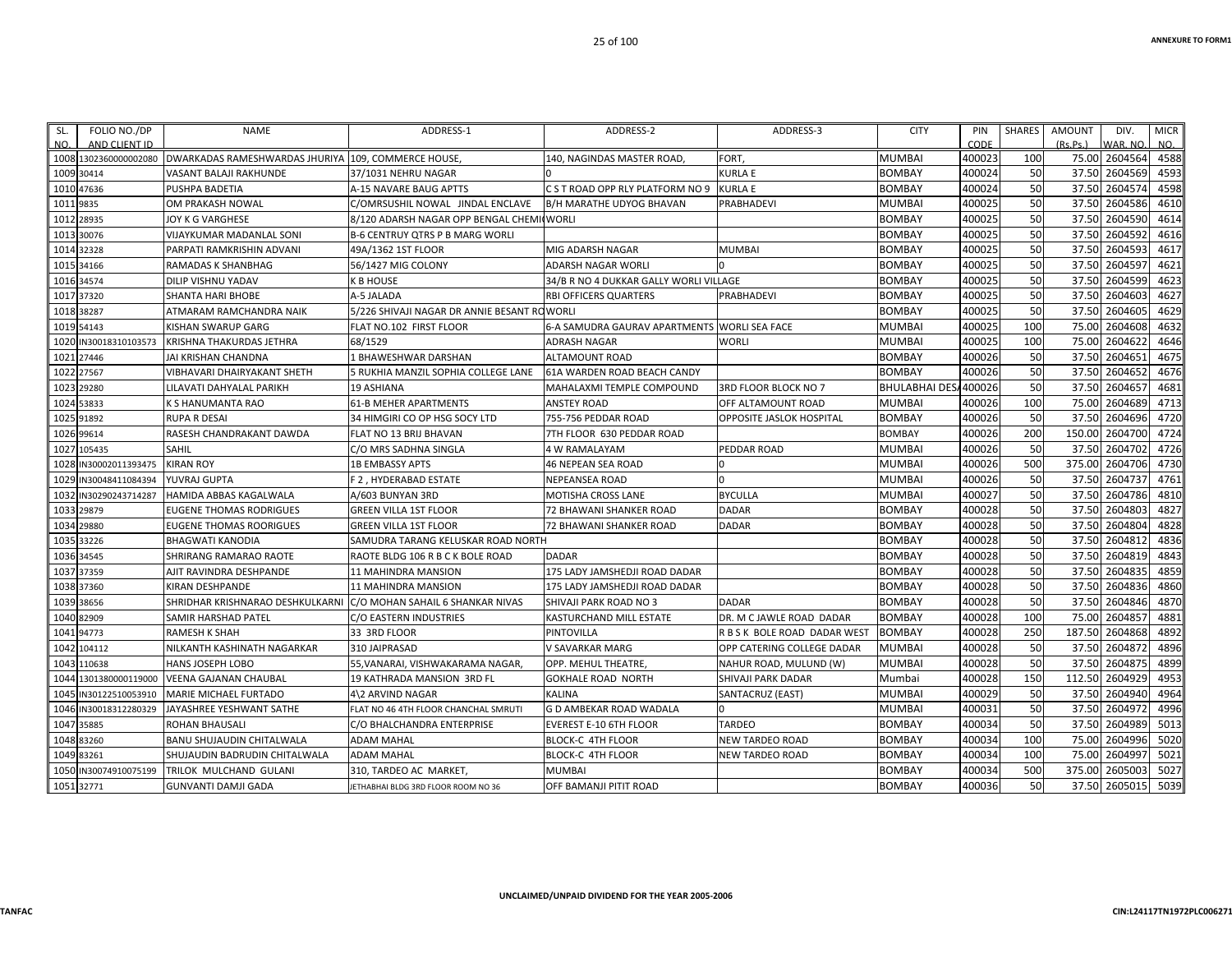| SL.  | FOLIO NO./DP          | <b>NAME</b>                    | ADDRESS-1                            | ADDRESS-2                          | ADDRESS-3                        | <b>CITY</b>   | PIN    | SHARES     | AMOUNT   | DIV.          | <b>MICR</b> |
|------|-----------------------|--------------------------------|--------------------------------------|------------------------------------|----------------------------------|---------------|--------|------------|----------|---------------|-------------|
| NO.  | AND CLIENT ID         |                                |                                      |                                    |                                  |               | CODE   |            | (Rs.Ps.) | WAR. NO.      | NO.         |
|      | 1052 36493            | <b>VIJAY KOTHARI</b>           | D/7 HYDERABAD ESTATE NEPEAN SEA ROAD |                                    |                                  | <b>BOMBAY</b> | 400036 | 50         |          | 37.50 2605030 | 5054        |
|      | 1053 54142            | <b>RITA DARU</b>               | 101-D BLOCK B                        | <b>SIMLA HOUSE</b>                 | NEPEAN SEA ROAD                  | <b>BOMBAY</b> | 400036 | 50         | 37.50    | 2605036       | 5060        |
|      | 1054 54416            | ANJALI BAGRODIA                | <b>21 VIJAY VILAS</b>                | <b>OOMER PARK</b>                  | WARDEN ROAD                      | <b>BOMBAY</b> | 400036 | 50         | 37.50    | 260503        | 5061        |
|      | 1055 74044            | RAVI B CHADHA                  | 7 SUDHA 20 NEPEAN SEA ROAD           |                                    |                                  | <b>BOMBAY</b> | 400036 | 50         | 37.50    | 2605040       | 5064        |
|      | 1056 79574            | RAJESH BATHIJA                 | NO.43 HANUMAN SHARAN                 | <b>BOMANJI PETIT ROAD</b>          |                                  | <b>BOMBAY</b> | 400036 | 50         | 37.50    | 2605041       | 5065        |
|      | 1057 88336            | <b>AMIT GANDHI</b>             | 12 JEEVAN AKASH                      | <b>FORJETT STREET</b>              | TARDEO                           | <b>BOMBAY</b> | 400036 | 50         | 37.50    | 2605043       | 5067        |
|      | 1058 104881           | SARLA HARSHAD SANGHVI          | 48/10 HANUMAN SHARAN                 | 87 BOMANJI PETIT ROAD              |                                  | MUMBAI        | 400036 | 50         | 37.50    | 2605051       | 5075        |
| 1059 | 109191                | <b>SUMITA SOOD</b>             | <b>B-13 HYDERABAD ESTATE</b>         | <b>NEPEAN SEA ROAD</b>             |                                  | <b>MUMBAI</b> | 400036 | 500        | 375.00   | 2605052       | 5076        |
| 1060 | N30002011129085       | ANIL DAYAL JAIN                | C3 7TH FLOOR                         | <b>MATRU ASHISH</b>                | 39 NAPEAN SEA ROAD               | <b>MUMBAI</b> | 400036 | 75         | 56.25    | 2605056       | 5080        |
| 1061 | IN30002011450575      | YOGESH ROY                     | 1 B EMBASSY APTS                     | <b>46 NEPEAN SEA ROAD</b>          |                                  | <b>MUMBAI</b> | 400036 | 500        | 375.00   | 2605057       | 5081        |
|      | 1062 IN30154914450476 | ANSUYA N MEHTA                 | 19 NIRMAL NIVAS NO 1                 | 81 AUGUST KRANTI MARG              |                                  | MUMBAI        | 400036 | 50         | 37.50    | 2605079       | 5103        |
|      | 1063 26686            | CHIMANLAL MANGLANI             | 463 C G STAFF QUARTERS               | 3RD FLOOR SECTOR-II ANTOP HILL     |                                  | <b>BOMBAY</b> | 400037 | 50         | 37.50    | 2605085       | 5109        |
|      | 1064 29246            | VIJAY GOVINDRAO GAWAND         | C/O VIJAY J BHAGAT                   | C G S QTRS SECTOR 7                | 14/336 ANTOP HILL                | <b>BOMBAY</b> | 400037 | 100        | 75.00    | 2605088       | 5112        |
|      | 1065 29250            | ARUTA VIJAY GAWAND             | C/O VIJAY J BHAGAT                   | C G S QTRS SECTOR 7                | 14/336 ANTOP HILL                | <b>BOMBAY</b> | 400037 | 100        | 75.00    | 2605089       | 5113        |
|      | 1066 30165            | <b>SUHAS K GONDHALEKAR</b>     | 9/137 SARDAR NAGAR NO 4              | KOLIWADA ANTOPHILL POST OFFICE     |                                  | <b>BOMBAY</b> | 400037 | 50         | 37.50    | 2605090       | 5114        |
|      | 1067 38894            | LAXMAN BHODHARCHARYA NARAHARI  | FLAT NO 881 BLOCK NO 94              | SECTOR NO 1 C G S QTRS             | KOLIWADA                         | <b>BOMBAY</b> | 400037 | 50         | 37.50    | 2605093       | 5117        |
|      | 1068 46478            | P K PARAMESWARAN NAIR          | 2823 G G S ORS SECTOR III KANE NAGAR |                                    |                                  | <b>BOMBAY</b> | 400037 | 50         | 37.50    | 2605094       | 5118        |
|      | 1069 47021            | ALUMMUTIL KURIEN MATHEW        | GROUND FLOOR 31A/1111 SECTOR 7       | C G S QUARTERS ANTOPHILL           |                                  | <b>BOMBAY</b> | 400037 | 50         | 37.50    | 2605095       | 5119        |
|      | 1070 104314           | KISHOR GANPAT NERURKAR         | 196/2210 SECTOR VI KANE NAGAR        | <b>ANTOP HILL</b>                  | WADALA                           | <b>MUMBAI</b> | 400037 | 100        | 75.00    | 2605099       | 5123        |
|      | 1071 1201090001089130 | SANJAY WAMAN SAWANT            | 18-359, B.P.T. NEW COLONY,           | NADKARNI PARK, WADALA,             | <b>EAST</b>                      | <b>MUMBAI</b> | 400037 | 180        | 135.00   | 2605102       | 5126        |
|      | 1072 36487            | <b>RUSTOM HORMAZDIYAR</b>      | <b>NEW INDIA CENTRE</b>              | SEVENTH FLOOR WEST                 | COOPERAGE ROAD                   | <b>MUMBAI</b> | 400039 | 50         | 37.50    | 2605110       | 5134        |
|      | 1073 IN30051311388869 | <b>MADHU PURI</b>              | 303 CURZON HOUSE                     | <b>2ND HENRY ROAD</b>              | COLABA                           | <b>MUMBAI</b> | 400039 | <b>500</b> | 375.00   | 2605126       | 5150        |
|      | 1074 47492            | <b>JAGDISH RAJAN</b>           | 125 J V P D SCHEME                   | GULMOHAR CROSS ROAD NO 10          | JUHU                             | <b>BOMBAY</b> | 400049 | 50         | 37.50    | 2605161       | 5185        |
|      | 1075 99181            | SHALMALEE PALEKAR              | CHIREBANDEE 10TH NORTH SOUTH ROAD    | <b>JVPD SCHEME</b>                 |                                  | <b>BOMBAY</b> | 400049 | 50         | 37.50    | 2605170       | 5194        |
|      | 1076 100329           | AJAY P BHUTA                   | <b>1 VIJAY PARK</b>                  | <b>JANKI KUTIR</b>                 | JUHU ROAD JUHU                   | <b>BOMBAY</b> | 400049 | 50         | 37.50    | 2605172       | 5196        |
|      | 1077 IN30154915625509 | <b>KALA CHAWLA</b>             | 7/12 PEARL OF JUHU                   | IVPD SCHEME SAMARTH RAMDAS MARG    | <b>NEAR SAWRASHTRA SOC</b>       | <b>MUMBAI</b> | 400049 | 175        | 131.25   | 2605199       | 5223        |
|      | 1078 22917            | RAMESH CHANDRA JAGDISH CHANDRA | 104 OCEANIC CARTER ROAD BANDRA WEST  |                                    |                                  | <b>BOMBAY</b> | 400050 | 50         | 37.50    | 2605207       | 5231        |
|      | 1079 26692            | SARAH ANDAZ                    | 7/74 MONLISA APARTMENTS              | ST JOHN BAPTIST ROAD BANDRA W      |                                  | <b>BOMBAY</b> | 400050 | 50         | 37.50    | 2605208       | 5232        |
|      | 1080 27996            | <b>SUNIL SHARMA</b>            | K C A HOSTEL VERONICA ROAD BANDRA W  |                                    |                                  | <b>BOMBAY</b> | 400050 | 50         | 37.50    | 2605213       | 5237        |
|      | 1081 28316            | ARIF ESMAIL HAJEE              | ANNE VILLA 27 ST PAUL ROAD           | <b>BANDRA</b>                      |                                  | <b>BOMBAY</b> | 400050 | 50         | 37.50    | 2605214       | 5238        |
|      | 1082 33627            | N K GOPALAN NAIR               | FLAT NO 5 SEAVIEW PALACE             | 48 PALI HILL ROAD BANDRA           |                                  | <b>BOMBAY</b> | 400050 | 50         | 37.50    | 2605228       | 5252        |
|      | 1083 33791            | PUSHPAVATI PATEL               | ANJALI 604 P D HINDUJA MARG          | <b>BANDRA</b>                      |                                  | <b>BOMBAY</b> | 400050 | 50         | 37.50    | 2605229       | 5253        |
|      | 1084 34264            | ARJANDAS C GULANI              | 10 D HIGH PEAK APARTMENTS            | 20 A S V ROAD                      | <b>BANDRA</b>                    | <b>BOMBAY</b> | 400050 | 100        | 75.00    | 2605231       | 5255        |
|      | 1085 35919            | ASHOKKUMAR TOLARAM TOTLANI     | 601 MANGAL AARTI ST ABDREWS RIAD     | NEAR MACRONELLS ROOF GARDEN        | <b>BANDRA WEST</b>               | <b>MUMBAI</b> | 400050 | 50         | 37.50    | 2605239       | 5263        |
|      | 1086 37214            | ANN CHACKO                     | 9 PREM GHAR 28TH ROAD                | <b>BANDRA</b>                      |                                  | <b>BOMBAY</b> | 400050 | 50         | 37.50    | 2605241       | 5265        |
|      | 1087 37215            | PALLIVATHUKAL JOSEPH CHACKO    | 9 PREM GHAR 28TH ROAD                | <b>BANDRA</b>                      |                                  | <b>BOMBAY</b> | 400050 | 50         | 37.50    | 2605242       | 5266        |
|      | 1088 38057            | ARIF RAMZAN NURI               | 295 SAKINA MANZIL 3RD FLOOR          | OPP BANDRA TALKIES S V ROAD BANDRA |                                  | <b>BOMBAY</b> | 400050 | 50         | 37.50    | 2605245       | 5269        |
|      | 1089 38707            | PRAKASH KEWALRAMANI            | 9 GULAB 14B CARTER ROAD              | <b>BANDRA</b>                      |                                  | <b>BOMBAY</b> | 400050 | 50         | 37.50    | 2605247       | 5271        |
|      | 1090 39040            | <b>MONISHA R POREDI</b>        | JAGIR APARTMENTS APT NO 9            | P NO 7 TURNER ROAD                 | <b>BANDRA</b>                    | <b>BOMBAY</b> | 400050 | 25         | 18.75    | 2605248       | 5272        |
|      | 1091 46210            | RAINA MUKESH PUNJABI           | DIAGO D FLAT NO 101                  | SHERLY RAJAN ROAD                  | OFF CARTER ROAD BANDRA           | <b>BOMBAY</b> | 400050 | 100        | 75.00    | 2605249       | 5273        |
|      | 1092 52876            | BALBHIM GYANBA SHINDE          | 303 PRITI PLOT NO 21                 | OPP RANG SHARDA HOTEL              | RECLAMATION BANDRA (WEST)        | <b>MUMBAI</b> | 400050 | 50         | 37.50    | 2605262       | 5286        |
|      | 1093 52877            | NIRMALA BALBHIM SHINDE         | 303 PRITI PLOT NO 21                 | OPP RANG SHARDA HOTEL              | <b>RECLAMATION BANDRA (WEST)</b> | <b>MUMBAI</b> | 400050 | 50         |          | 37.50 2605263 | 5287        |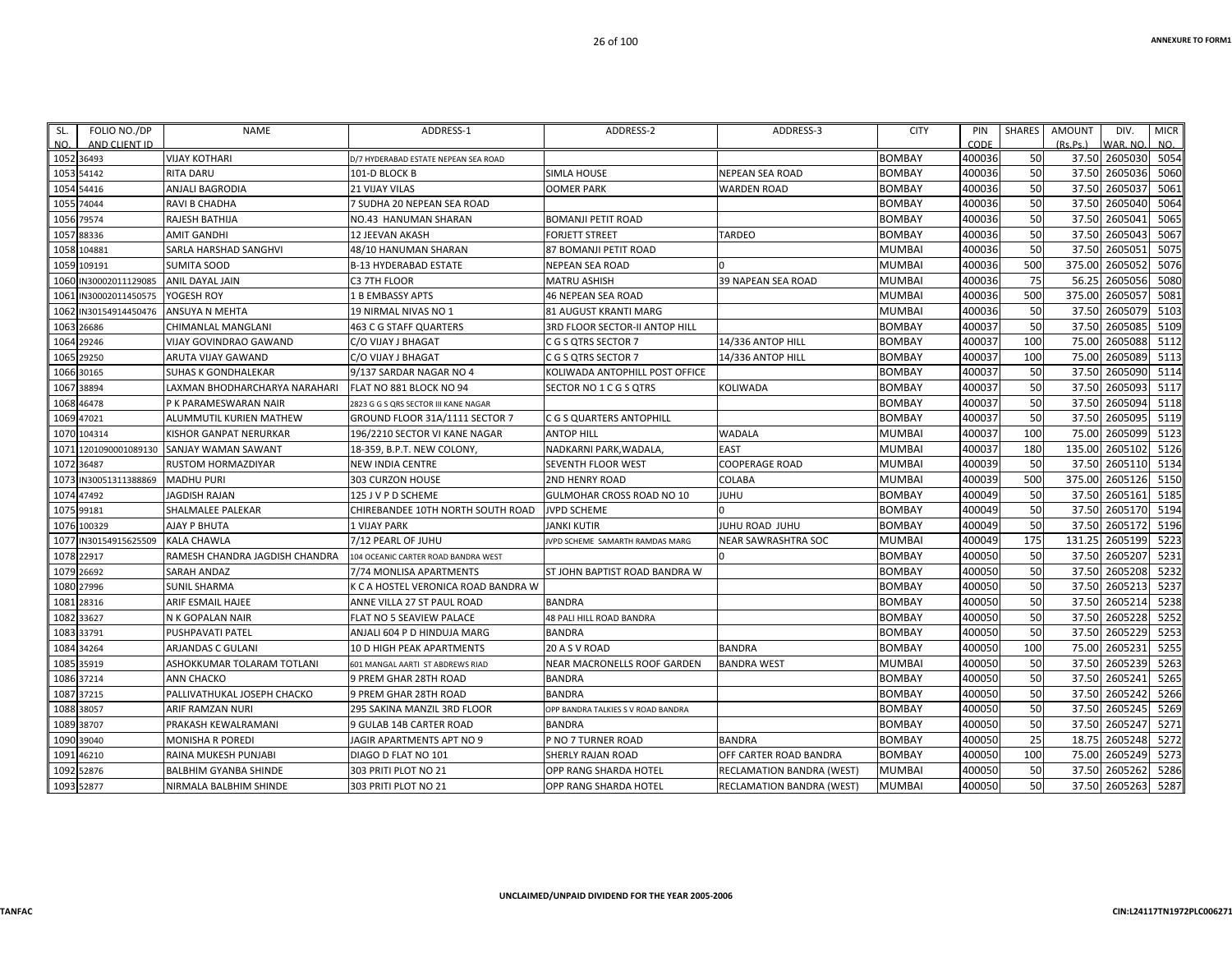| NO.<br>AND CLIENT ID<br>CODE<br>(Rs.Ps.)<br>WAR, NO.<br>NO.<br><b>BOMBAY</b><br>400050<br>50<br>37.50 2605264 5288<br>1094 53748<br>PUSHPA HIRANANDINI<br>NO.10 BLUE NILE<br>NO.24TH ROAD BANDRA<br>500<br>375.00 2605271<br>5295<br>400050<br>1095<br>78331<br>RUXANA M NOORANI<br>SUNNY SIDE GROUND FLOOR<br>NO 12 DR PETER DIAS ROAD<br><b>BANDRA</b><br><b>BOMBAY</b><br>400050<br>50<br>37.50 2605291<br>5315<br><b>BOMBAY</b><br>102826<br>BRESCON FINANCIAL SERVICES LTD<br>1096<br>403/404 AN CHAMBERS<br>TURNER ROAD BANDRA WEST<br>400050<br>50<br>37.50 2605292<br>5316<br><b>BOMBAY</b><br>1097<br>103156<br>DILIP MAHDUKAR VAIDYA<br><b>B 34 KAMAL PUSHPA SOCIETY</b><br><b>BANDRA RECLAMATION WEST</b><br>100<br>2605294<br>5318<br><b>MUMABI</b><br>400050<br>75.00<br>103810<br>ARCHNA CHANDRA<br>1 WAHEEDA<br><b>PALI HILL</b><br><b>BANDRA (WEST)</b><br>1098<br>2605295<br>5319<br>400050<br>500<br>375.00<br>1099<br>104686<br><b>B SANTHANAM</b><br><b>12 SANDELE</b><br>199 PERRY ROAD<br><b>BANDRA WEST</b><br><b>MUMBAI</b><br>5320<br>600<br>450.00 2605296<br>400050<br>108645<br>7 SUNBEAM 2ND FLOOR<br>OPP MT CARMEL CHURCH<br>MT CARMEL ROAD BANDRA [W]<br><b>MUMBAI</b><br>1100<br>HANOZ IQBAL AHMED<br>50<br>37.50 2605370<br>5410<br>400050<br>3 FIRDOSH MANZIL 41<br><b>MUMBAI</b><br>IN30267930730662<br>NISHAT NASIRUDDIN PANJWANI<br>H K BHABHA MARG BAND STAND<br>BANDRA (W)<br>1101<br>2605376<br>5416<br><b>MUMBAI</b><br>400050<br>500<br>375.00<br>1102<br><b>VISHWAS HENRY DESAI</b><br><b>GURU NANAK ROAD</b><br>8/10 NEW CHHAPRA BLDG<br><b>BANDRA</b><br>1201320000026920<br>50<br>37.50 2605384<br>5424<br><b>BOMBAY</b><br>400051<br><b>BANDRA E</b><br>1103 16810<br>AMAL KUMAR BANERJEE<br>B7/49 GANDHI NAGAR<br>50<br>37.50 2605385<br>5425<br><b>BOMBAY</b><br>400051<br>25255<br>PRADEEP DESHPANDE<br>B-54/525 M I G COLONY<br><b>BANDRA EAST</b><br>1104<br>50<br>37.50 2605386<br>5426<br>400051<br>1105<br>26806<br>PRABHAKARAN M V<br>KHAR (EAST)<br><b>BOMBAY</b><br>14/535 NIRMAL NAGAR<br>37.50 2605388<br>5428<br>400051<br>50<br><b>BOMBAY</b><br>1106 29861<br>VIJAY ANNASAHEB PATIL<br>GOVT COLONY BUILDING NO 8<br>ROOM NO 1405 BANDRA E<br>50<br>37.50<br>2605394<br>5434<br><b>BOMBAY</b><br>400051<br>1107 47337<br><b>TANVIR UDDIN</b><br>QUARTER NO 123/6 RAILWAY TYPE ONE<br>KHERWADI ROAD BANDRA EAST<br>50<br>37.50<br>2605412<br>5452<br><b>BOMBAY</b><br>400052<br>ZAHIR AHMEDI<br>1108 773<br>2 SHIVNIKETAN 18TH ROAD<br><b>KHAR</b><br>37.50 2605414<br>400052<br>50<br>5454<br>1109 26502<br>PRITA REGE<br><b>BOMBAY</b><br>17 MAYA VILLA OLD KHAR<br>50<br>2605416<br>5456<br>400052<br>37.50<br><b>BOMBAY</b><br>1110 27732<br>YOGESH ADHIA<br>13 JAYBHARAT SOCIETY 64-A 3RD ROAD KHAR<br>50<br>37.50 2605417<br>5457<br>400052<br>1111 27734<br>SMITA ADHIA<br>13 JAYBHARAT SOCIETY 64-A 3RD ROAD KHAR<br><b>BOMBAY</b><br>50<br>5468<br>400052<br>37.50<br>2605428<br>1112 32943<br>KUSUM VILLA IST FLOOR S V ROAD X 8TH ROKHAR<br><b>BOMBAY</b><br>NALINI JAYANTILAL RANDERIA<br>50<br>37.50 2605440<br>5480<br>400052<br><b>BOMBAY</b><br>1113 47450<br><b>HECTOR LAWRENCE DE SOUZA</b><br>MOHAMEDI MANZIL<br><b>SV ROAD KHAR</b><br>50<br>37.50 2605442<br>5482<br><b>BOMBAY</b><br>400052<br>1114<br>47454<br>JOSE PATROCINIO DE SOUZA<br>MOHAMEDI MANZIL<br><b>SV ROAD KHAR</b><br>100<br>2605445<br>5485<br>1115<br>13 JAI MAHAL 2ND FLOOR LINKING ROAD KHAR<br><b>BOMBAY</b><br>400052<br>75.00<br>48131<br>SATINDER KAUR ANAND<br>150.00 2605452<br>400052<br>200<br>5492<br>1116 72232<br><b>KHAR</b><br><b>BOMBAY</b><br>SHASHIKANT PRABHUDAS BHANSALI<br>PLOT NO 487 17TH ROAD<br>2605453<br>5493<br>400052<br>50<br>37.50<br>IIIRD ROAD KHAR<br><b>BOMBAY</b><br>1117 79374<br><b>SUNIL SIRALDAS</b><br>788 B ANAND SAGAR |
|------------------------------------------------------------------------------------------------------------------------------------------------------------------------------------------------------------------------------------------------------------------------------------------------------------------------------------------------------------------------------------------------------------------------------------------------------------------------------------------------------------------------------------------------------------------------------------------------------------------------------------------------------------------------------------------------------------------------------------------------------------------------------------------------------------------------------------------------------------------------------------------------------------------------------------------------------------------------------------------------------------------------------------------------------------------------------------------------------------------------------------------------------------------------------------------------------------------------------------------------------------------------------------------------------------------------------------------------------------------------------------------------------------------------------------------------------------------------------------------------------------------------------------------------------------------------------------------------------------------------------------------------------------------------------------------------------------------------------------------------------------------------------------------------------------------------------------------------------------------------------------------------------------------------------------------------------------------------------------------------------------------------------------------------------------------------------------------------------------------------------------------------------------------------------------------------------------------------------------------------------------------------------------------------------------------------------------------------------------------------------------------------------------------------------------------------------------------------------------------------------------------------------------------------------------------------------------------------------------------------------------------------------------------------------------------------------------------------------------------------------------------------------------------------------------------------------------------------------------------------------------------------------------------------------------------------------------------------------------------------------------------------------------------------------------------------------------------------------------------------------------------------------------------------------------------------------------------------------------------------------------------------------------------------------------------------------------------------------------------------------------------------------------------------------------------------------------------------------------------------------------------------------------------------------------------------------------------------------------------------------------------------------------------------------------------------------------------------------------------------------------------------------------------------------------------------|
|                                                                                                                                                                                                                                                                                                                                                                                                                                                                                                                                                                                                                                                                                                                                                                                                                                                                                                                                                                                                                                                                                                                                                                                                                                                                                                                                                                                                                                                                                                                                                                                                                                                                                                                                                                                                                                                                                                                                                                                                                                                                                                                                                                                                                                                                                                                                                                                                                                                                                                                                                                                                                                                                                                                                                                                                                                                                                                                                                                                                                                                                                                                                                                                                                                                                                                                                                                                                                                                                                                                                                                                                                                                                                                                                                                                                                        |
|                                                                                                                                                                                                                                                                                                                                                                                                                                                                                                                                                                                                                                                                                                                                                                                                                                                                                                                                                                                                                                                                                                                                                                                                                                                                                                                                                                                                                                                                                                                                                                                                                                                                                                                                                                                                                                                                                                                                                                                                                                                                                                                                                                                                                                                                                                                                                                                                                                                                                                                                                                                                                                                                                                                                                                                                                                                                                                                                                                                                                                                                                                                                                                                                                                                                                                                                                                                                                                                                                                                                                                                                                                                                                                                                                                                                                        |
|                                                                                                                                                                                                                                                                                                                                                                                                                                                                                                                                                                                                                                                                                                                                                                                                                                                                                                                                                                                                                                                                                                                                                                                                                                                                                                                                                                                                                                                                                                                                                                                                                                                                                                                                                                                                                                                                                                                                                                                                                                                                                                                                                                                                                                                                                                                                                                                                                                                                                                                                                                                                                                                                                                                                                                                                                                                                                                                                                                                                                                                                                                                                                                                                                                                                                                                                                                                                                                                                                                                                                                                                                                                                                                                                                                                                                        |
|                                                                                                                                                                                                                                                                                                                                                                                                                                                                                                                                                                                                                                                                                                                                                                                                                                                                                                                                                                                                                                                                                                                                                                                                                                                                                                                                                                                                                                                                                                                                                                                                                                                                                                                                                                                                                                                                                                                                                                                                                                                                                                                                                                                                                                                                                                                                                                                                                                                                                                                                                                                                                                                                                                                                                                                                                                                                                                                                                                                                                                                                                                                                                                                                                                                                                                                                                                                                                                                                                                                                                                                                                                                                                                                                                                                                                        |
|                                                                                                                                                                                                                                                                                                                                                                                                                                                                                                                                                                                                                                                                                                                                                                                                                                                                                                                                                                                                                                                                                                                                                                                                                                                                                                                                                                                                                                                                                                                                                                                                                                                                                                                                                                                                                                                                                                                                                                                                                                                                                                                                                                                                                                                                                                                                                                                                                                                                                                                                                                                                                                                                                                                                                                                                                                                                                                                                                                                                                                                                                                                                                                                                                                                                                                                                                                                                                                                                                                                                                                                                                                                                                                                                                                                                                        |
|                                                                                                                                                                                                                                                                                                                                                                                                                                                                                                                                                                                                                                                                                                                                                                                                                                                                                                                                                                                                                                                                                                                                                                                                                                                                                                                                                                                                                                                                                                                                                                                                                                                                                                                                                                                                                                                                                                                                                                                                                                                                                                                                                                                                                                                                                                                                                                                                                                                                                                                                                                                                                                                                                                                                                                                                                                                                                                                                                                                                                                                                                                                                                                                                                                                                                                                                                                                                                                                                                                                                                                                                                                                                                                                                                                                                                        |
|                                                                                                                                                                                                                                                                                                                                                                                                                                                                                                                                                                                                                                                                                                                                                                                                                                                                                                                                                                                                                                                                                                                                                                                                                                                                                                                                                                                                                                                                                                                                                                                                                                                                                                                                                                                                                                                                                                                                                                                                                                                                                                                                                                                                                                                                                                                                                                                                                                                                                                                                                                                                                                                                                                                                                                                                                                                                                                                                                                                                                                                                                                                                                                                                                                                                                                                                                                                                                                                                                                                                                                                                                                                                                                                                                                                                                        |
|                                                                                                                                                                                                                                                                                                                                                                                                                                                                                                                                                                                                                                                                                                                                                                                                                                                                                                                                                                                                                                                                                                                                                                                                                                                                                                                                                                                                                                                                                                                                                                                                                                                                                                                                                                                                                                                                                                                                                                                                                                                                                                                                                                                                                                                                                                                                                                                                                                                                                                                                                                                                                                                                                                                                                                                                                                                                                                                                                                                                                                                                                                                                                                                                                                                                                                                                                                                                                                                                                                                                                                                                                                                                                                                                                                                                                        |
|                                                                                                                                                                                                                                                                                                                                                                                                                                                                                                                                                                                                                                                                                                                                                                                                                                                                                                                                                                                                                                                                                                                                                                                                                                                                                                                                                                                                                                                                                                                                                                                                                                                                                                                                                                                                                                                                                                                                                                                                                                                                                                                                                                                                                                                                                                                                                                                                                                                                                                                                                                                                                                                                                                                                                                                                                                                                                                                                                                                                                                                                                                                                                                                                                                                                                                                                                                                                                                                                                                                                                                                                                                                                                                                                                                                                                        |
|                                                                                                                                                                                                                                                                                                                                                                                                                                                                                                                                                                                                                                                                                                                                                                                                                                                                                                                                                                                                                                                                                                                                                                                                                                                                                                                                                                                                                                                                                                                                                                                                                                                                                                                                                                                                                                                                                                                                                                                                                                                                                                                                                                                                                                                                                                                                                                                                                                                                                                                                                                                                                                                                                                                                                                                                                                                                                                                                                                                                                                                                                                                                                                                                                                                                                                                                                                                                                                                                                                                                                                                                                                                                                                                                                                                                                        |
|                                                                                                                                                                                                                                                                                                                                                                                                                                                                                                                                                                                                                                                                                                                                                                                                                                                                                                                                                                                                                                                                                                                                                                                                                                                                                                                                                                                                                                                                                                                                                                                                                                                                                                                                                                                                                                                                                                                                                                                                                                                                                                                                                                                                                                                                                                                                                                                                                                                                                                                                                                                                                                                                                                                                                                                                                                                                                                                                                                                                                                                                                                                                                                                                                                                                                                                                                                                                                                                                                                                                                                                                                                                                                                                                                                                                                        |
|                                                                                                                                                                                                                                                                                                                                                                                                                                                                                                                                                                                                                                                                                                                                                                                                                                                                                                                                                                                                                                                                                                                                                                                                                                                                                                                                                                                                                                                                                                                                                                                                                                                                                                                                                                                                                                                                                                                                                                                                                                                                                                                                                                                                                                                                                                                                                                                                                                                                                                                                                                                                                                                                                                                                                                                                                                                                                                                                                                                                                                                                                                                                                                                                                                                                                                                                                                                                                                                                                                                                                                                                                                                                                                                                                                                                                        |
|                                                                                                                                                                                                                                                                                                                                                                                                                                                                                                                                                                                                                                                                                                                                                                                                                                                                                                                                                                                                                                                                                                                                                                                                                                                                                                                                                                                                                                                                                                                                                                                                                                                                                                                                                                                                                                                                                                                                                                                                                                                                                                                                                                                                                                                                                                                                                                                                                                                                                                                                                                                                                                                                                                                                                                                                                                                                                                                                                                                                                                                                                                                                                                                                                                                                                                                                                                                                                                                                                                                                                                                                                                                                                                                                                                                                                        |
|                                                                                                                                                                                                                                                                                                                                                                                                                                                                                                                                                                                                                                                                                                                                                                                                                                                                                                                                                                                                                                                                                                                                                                                                                                                                                                                                                                                                                                                                                                                                                                                                                                                                                                                                                                                                                                                                                                                                                                                                                                                                                                                                                                                                                                                                                                                                                                                                                                                                                                                                                                                                                                                                                                                                                                                                                                                                                                                                                                                                                                                                                                                                                                                                                                                                                                                                                                                                                                                                                                                                                                                                                                                                                                                                                                                                                        |
|                                                                                                                                                                                                                                                                                                                                                                                                                                                                                                                                                                                                                                                                                                                                                                                                                                                                                                                                                                                                                                                                                                                                                                                                                                                                                                                                                                                                                                                                                                                                                                                                                                                                                                                                                                                                                                                                                                                                                                                                                                                                                                                                                                                                                                                                                                                                                                                                                                                                                                                                                                                                                                                                                                                                                                                                                                                                                                                                                                                                                                                                                                                                                                                                                                                                                                                                                                                                                                                                                                                                                                                                                                                                                                                                                                                                                        |
|                                                                                                                                                                                                                                                                                                                                                                                                                                                                                                                                                                                                                                                                                                                                                                                                                                                                                                                                                                                                                                                                                                                                                                                                                                                                                                                                                                                                                                                                                                                                                                                                                                                                                                                                                                                                                                                                                                                                                                                                                                                                                                                                                                                                                                                                                                                                                                                                                                                                                                                                                                                                                                                                                                                                                                                                                                                                                                                                                                                                                                                                                                                                                                                                                                                                                                                                                                                                                                                                                                                                                                                                                                                                                                                                                                                                                        |
|                                                                                                                                                                                                                                                                                                                                                                                                                                                                                                                                                                                                                                                                                                                                                                                                                                                                                                                                                                                                                                                                                                                                                                                                                                                                                                                                                                                                                                                                                                                                                                                                                                                                                                                                                                                                                                                                                                                                                                                                                                                                                                                                                                                                                                                                                                                                                                                                                                                                                                                                                                                                                                                                                                                                                                                                                                                                                                                                                                                                                                                                                                                                                                                                                                                                                                                                                                                                                                                                                                                                                                                                                                                                                                                                                                                                                        |
|                                                                                                                                                                                                                                                                                                                                                                                                                                                                                                                                                                                                                                                                                                                                                                                                                                                                                                                                                                                                                                                                                                                                                                                                                                                                                                                                                                                                                                                                                                                                                                                                                                                                                                                                                                                                                                                                                                                                                                                                                                                                                                                                                                                                                                                                                                                                                                                                                                                                                                                                                                                                                                                                                                                                                                                                                                                                                                                                                                                                                                                                                                                                                                                                                                                                                                                                                                                                                                                                                                                                                                                                                                                                                                                                                                                                                        |
|                                                                                                                                                                                                                                                                                                                                                                                                                                                                                                                                                                                                                                                                                                                                                                                                                                                                                                                                                                                                                                                                                                                                                                                                                                                                                                                                                                                                                                                                                                                                                                                                                                                                                                                                                                                                                                                                                                                                                                                                                                                                                                                                                                                                                                                                                                                                                                                                                                                                                                                                                                                                                                                                                                                                                                                                                                                                                                                                                                                                                                                                                                                                                                                                                                                                                                                                                                                                                                                                                                                                                                                                                                                                                                                                                                                                                        |
|                                                                                                                                                                                                                                                                                                                                                                                                                                                                                                                                                                                                                                                                                                                                                                                                                                                                                                                                                                                                                                                                                                                                                                                                                                                                                                                                                                                                                                                                                                                                                                                                                                                                                                                                                                                                                                                                                                                                                                                                                                                                                                                                                                                                                                                                                                                                                                                                                                                                                                                                                                                                                                                                                                                                                                                                                                                                                                                                                                                                                                                                                                                                                                                                                                                                                                                                                                                                                                                                                                                                                                                                                                                                                                                                                                                                                        |
|                                                                                                                                                                                                                                                                                                                                                                                                                                                                                                                                                                                                                                                                                                                                                                                                                                                                                                                                                                                                                                                                                                                                                                                                                                                                                                                                                                                                                                                                                                                                                                                                                                                                                                                                                                                                                                                                                                                                                                                                                                                                                                                                                                                                                                                                                                                                                                                                                                                                                                                                                                                                                                                                                                                                                                                                                                                                                                                                                                                                                                                                                                                                                                                                                                                                                                                                                                                                                                                                                                                                                                                                                                                                                                                                                                                                                        |
|                                                                                                                                                                                                                                                                                                                                                                                                                                                                                                                                                                                                                                                                                                                                                                                                                                                                                                                                                                                                                                                                                                                                                                                                                                                                                                                                                                                                                                                                                                                                                                                                                                                                                                                                                                                                                                                                                                                                                                                                                                                                                                                                                                                                                                                                                                                                                                                                                                                                                                                                                                                                                                                                                                                                                                                                                                                                                                                                                                                                                                                                                                                                                                                                                                                                                                                                                                                                                                                                                                                                                                                                                                                                                                                                                                                                                        |
|                                                                                                                                                                                                                                                                                                                                                                                                                                                                                                                                                                                                                                                                                                                                                                                                                                                                                                                                                                                                                                                                                                                                                                                                                                                                                                                                                                                                                                                                                                                                                                                                                                                                                                                                                                                                                                                                                                                                                                                                                                                                                                                                                                                                                                                                                                                                                                                                                                                                                                                                                                                                                                                                                                                                                                                                                                                                                                                                                                                                                                                                                                                                                                                                                                                                                                                                                                                                                                                                                                                                                                                                                                                                                                                                                                                                                        |
|                                                                                                                                                                                                                                                                                                                                                                                                                                                                                                                                                                                                                                                                                                                                                                                                                                                                                                                                                                                                                                                                                                                                                                                                                                                                                                                                                                                                                                                                                                                                                                                                                                                                                                                                                                                                                                                                                                                                                                                                                                                                                                                                                                                                                                                                                                                                                                                                                                                                                                                                                                                                                                                                                                                                                                                                                                                                                                                                                                                                                                                                                                                                                                                                                                                                                                                                                                                                                                                                                                                                                                                                                                                                                                                                                                                                                        |
|                                                                                                                                                                                                                                                                                                                                                                                                                                                                                                                                                                                                                                                                                                                                                                                                                                                                                                                                                                                                                                                                                                                                                                                                                                                                                                                                                                                                                                                                                                                                                                                                                                                                                                                                                                                                                                                                                                                                                                                                                                                                                                                                                                                                                                                                                                                                                                                                                                                                                                                                                                                                                                                                                                                                                                                                                                                                                                                                                                                                                                                                                                                                                                                                                                                                                                                                                                                                                                                                                                                                                                                                                                                                                                                                                                                                                        |
| 50<br>2605466<br><b>MUMBAI</b><br>400052<br>37.50<br>5506<br>IN30002010765594<br>PUSHPA THAKURDAS ASWANI<br>ISH KRIPA<br><b>KHAR WEST</b><br>1118<br><b>FLAT NO 617 14TH RD</b>                                                                                                                                                                                                                                                                                                                                                                                                                                                                                                                                                                                                                                                                                                                                                                                                                                                                                                                                                                                                                                                                                                                                                                                                                                                                                                                                                                                                                                                                                                                                                                                                                                                                                                                                                                                                                                                                                                                                                                                                                                                                                                                                                                                                                                                                                                                                                                                                                                                                                                                                                                                                                                                                                                                                                                                                                                                                                                                                                                                                                                                                                                                                                                                                                                                                                                                                                                                                                                                                                                                                                                                                                                        |
| 5509<br>400052<br>50<br>37.50 2605469<br>15. PRITAM<br>11TH ROAD.<br>KHAR.<br><b>MUMBAI</b><br>1119<br>N30012610534734<br>PRADIPKUMAR BABUBHAI JARIWALA                                                                                                                                                                                                                                                                                                                                                                                                                                                                                                                                                                                                                                                                                                                                                                                                                                                                                                                                                                                                                                                                                                                                                                                                                                                                                                                                                                                                                                                                                                                                                                                                                                                                                                                                                                                                                                                                                                                                                                                                                                                                                                                                                                                                                                                                                                                                                                                                                                                                                                                                                                                                                                                                                                                                                                                                                                                                                                                                                                                                                                                                                                                                                                                                                                                                                                                                                                                                                                                                                                                                                                                                                                                                |
| 5512<br>50<br>37.50<br>2605472<br><b>MUMBAI</b><br>400052<br>1120<br>FLAT NO-102, 1ST FLOOR, AVE-MARIA<br>DR AMBEDKAR RD, NR GULSHAN DIARY<br>KHAR (WEST)<br>NANDKUMAR PANJWANI<br>IN30018310616692                                                                                                                                                                                                                                                                                                                                                                                                                                                                                                                                                                                                                                                                                                                                                                                                                                                                                                                                                                                                                                                                                                                                                                                                                                                                                                                                                                                                                                                                                                                                                                                                                                                                                                                                                                                                                                                                                                                                                                                                                                                                                                                                                                                                                                                                                                                                                                                                                                                                                                                                                                                                                                                                                                                                                                                                                                                                                                                                                                                                                                                                                                                                                                                                                                                                                                                                                                                                                                                                                                                                                                                                                    |
| 5533<br>100<br>75.00 2605493<br><b>MUMBAI</b><br>400052<br>IN30082910838846<br>PURI NETRA KRISHAN<br>4, SAIGAL HOUSE<br>SMT. NARGIS DUTT RD.<br>KHAR (W)<br>1122                                                                                                                                                                                                                                                                                                                                                                                                                                                                                                                                                                                                                                                                                                                                                                                                                                                                                                                                                                                                                                                                                                                                                                                                                                                                                                                                                                                                                                                                                                                                                                                                                                                                                                                                                                                                                                                                                                                                                                                                                                                                                                                                                                                                                                                                                                                                                                                                                                                                                                                                                                                                                                                                                                                                                                                                                                                                                                                                                                                                                                                                                                                                                                                                                                                                                                                                                                                                                                                                                                                                                                                                                                                       |
| 5538<br>400052<br>300<br>225.00<br>2605498<br><b>MUMBAI</b><br>1123<br>IN30115112133758<br><b>ANAND K VORA</b><br>LAXMI BHUVAN<br><b>9TH ROAD</b><br>KHAR WEST                                                                                                                                                                                                                                                                                                                                                                                                                                                                                                                                                                                                                                                                                                                                                                                                                                                                                                                                                                                                                                                                                                                                                                                                                                                                                                                                                                                                                                                                                                                                                                                                                                                                                                                                                                                                                                                                                                                                                                                                                                                                                                                                                                                                                                                                                                                                                                                                                                                                                                                                                                                                                                                                                                                                                                                                                                                                                                                                                                                                                                                                                                                                                                                                                                                                                                                                                                                                                                                                                                                                                                                                                                                         |
| 400052<br>60<br>45.00<br>2605505<br>5545<br><b>MUMBAI</b><br>1124 1203320000097910<br><b>CHIRAG SATISH DHAIFULE</b><br>1ST FLOOR, 3RD ROAD,<br>KHAR - (W),<br>788, MALTI MAHAL,                                                                                                                                                                                                                                                                                                                                                                                                                                                                                                                                                                                                                                                                                                                                                                                                                                                                                                                                                                                                                                                                                                                                                                                                                                                                                                                                                                                                                                                                                                                                                                                                                                                                                                                                                                                                                                                                                                                                                                                                                                                                                                                                                                                                                                                                                                                                                                                                                                                                                                                                                                                                                                                                                                                                                                                                                                                                                                                                                                                                                                                                                                                                                                                                                                                                                                                                                                                                                                                                                                                                                                                                                                        |
| 2605519<br>5559<br><b>BOMBAY</b><br>400053<br>100<br>75.00<br>1125<br><b>NIRU BIPIN GANDHI</b><br>203 KANCHANGANGA BLDG NO 9 10<br>MANISH NAGAR J P ROAD<br>ANDHERI WEST<br>75090                                                                                                                                                                                                                                                                                                                                                                                                                                                                                                                                                                                                                                                                                                                                                                                                                                                                                                                                                                                                                                                                                                                                                                                                                                                                                                                                                                                                                                                                                                                                                                                                                                                                                                                                                                                                                                                                                                                                                                                                                                                                                                                                                                                                                                                                                                                                                                                                                                                                                                                                                                                                                                                                                                                                                                                                                                                                                                                                                                                                                                                                                                                                                                                                                                                                                                                                                                                                                                                                                                                                                                                                                                      |
| 100<br>75.00<br>2605526<br>5566<br><b>MUMBAI</b><br>400053<br>1126<br>106533<br>RASHMI DEVANDER TALWAR<br>1 UMA KUNJ<br>110 MODEL TOWN<br>J P ROAD ANDHERI [W]                                                                                                                                                                                                                                                                                                                                                                                                                                                                                                                                                                                                                                                                                                                                                                                                                                                                                                                                                                                                                                                                                                                                                                                                                                                                                                                                                                                                                                                                                                                                                                                                                                                                                                                                                                                                                                                                                                                                                                                                                                                                                                                                                                                                                                                                                                                                                                                                                                                                                                                                                                                                                                                                                                                                                                                                                                                                                                                                                                                                                                                                                                                                                                                                                                                                                                                                                                                                                                                                                                                                                                                                                                                         |
| 187.50 2605527<br>5567<br>400053<br>250<br>1127<br>108535<br><b>KIRAN AGARWAL</b><br>1102 MANISH TOWER<br>MANISH NAGAR 4 BUNGALOWS<br>J P ROAD ANDHERI (W)<br><b>MUMBAI</b>                                                                                                                                                                                                                                                                                                                                                                                                                                                                                                                                                                                                                                                                                                                                                                                                                                                                                                                                                                                                                                                                                                                                                                                                                                                                                                                                                                                                                                                                                                                                                                                                                                                                                                                                                                                                                                                                                                                                                                                                                                                                                                                                                                                                                                                                                                                                                                                                                                                                                                                                                                                                                                                                                                                                                                                                                                                                                                                                                                                                                                                                                                                                                                                                                                                                                                                                                                                                                                                                                                                                                                                                                                            |
| 5572<br>400053<br>50<br>37.50 2605532<br><b>MUMBAI</b><br>IN30047641410236<br><b>SIBANI BOSE</b><br>205 EMBASSY APANA GHAR<br>UNIT NO:6 SHRI SAMARTH NAGAR<br><b>ANDHERI WEST</b><br>1128                                                                                                                                                                                                                                                                                                                                                                                                                                                                                                                                                                                                                                                                                                                                                                                                                                                                                                                                                                                                                                                                                                                                                                                                                                                                                                                                                                                                                                                                                                                                                                                                                                                                                                                                                                                                                                                                                                                                                                                                                                                                                                                                                                                                                                                                                                                                                                                                                                                                                                                                                                                                                                                                                                                                                                                                                                                                                                                                                                                                                                                                                                                                                                                                                                                                                                                                                                                                                                                                                                                                                                                                                              |
| 400053<br>255<br>191.25 2605549<br>5589<br><b>ANDHERIW</b><br>IN30018310981487<br>MOHAN LEKHRAJ JASHNANI<br><b>139 JUHU PRABHAT</b><br>NEW D N NAGAR<br>JUHU VARSOVA LINK ROAD<br>1129                                                                                                                                                                                                                                                                                                                                                                                                                                                                                                                                                                                                                                                                                                                                                                                                                                                                                                                                                                                                                                                                                                                                                                                                                                                                                                                                                                                                                                                                                                                                                                                                                                                                                                                                                                                                                                                                                                                                                                                                                                                                                                                                                                                                                                                                                                                                                                                                                                                                                                                                                                                                                                                                                                                                                                                                                                                                                                                                                                                                                                                                                                                                                                                                                                                                                                                                                                                                                                                                                                                                                                                                                                 |
| 400053<br>100<br>75.00<br>2605566<br>5606<br>1130<br><b>MUMBAI</b><br>N30075711338691<br><b>TEJ KUCHROO</b><br>202 KUSH APT<br><b>VEERA DESAI ROAD</b><br>ANDHERI WEST                                                                                                                                                                                                                                                                                                                                                                                                                                                                                                                                                                                                                                                                                                                                                                                                                                                                                                                                                                                                                                                                                                                                                                                                                                                                                                                                                                                                                                                                                                                                                                                                                                                                                                                                                                                                                                                                                                                                                                                                                                                                                                                                                                                                                                                                                                                                                                                                                                                                                                                                                                                                                                                                                                                                                                                                                                                                                                                                                                                                                                                                                                                                                                                                                                                                                                                                                                                                                                                                                                                                                                                                                                                 |
| 100<br>75.00 2605568<br>5608<br><b>MUMBAI</b><br>400053<br>1131<br>PRAKASH GANAPATI SHENOY<br>OFF VEERA DESAI ROAD<br>ANDHERI WEST<br>IN30112716192525<br>58 5 SHANTA SMRUTI                                                                                                                                                                                                                                                                                                                                                                                                                                                                                                                                                                                                                                                                                                                                                                                                                                                                                                                                                                                                                                                                                                                                                                                                                                                                                                                                                                                                                                                                                                                                                                                                                                                                                                                                                                                                                                                                                                                                                                                                                                                                                                                                                                                                                                                                                                                                                                                                                                                                                                                                                                                                                                                                                                                                                                                                                                                                                                                                                                                                                                                                                                                                                                                                                                                                                                                                                                                                                                                                                                                                                                                                                                           |
| 21<br>2605578<br>5618<br><b>MUMBAI</b><br>400053<br>15.75<br>IN30267931727307<br>SAMIR BHASKAR CHAUDHARI<br>20/33 SILVER SANDS<br><b>OSHIWARA</b><br>ANDHERI (W)<br>1132                                                                                                                                                                                                                                                                                                                                                                                                                                                                                                                                                                                                                                                                                                                                                                                                                                                                                                                                                                                                                                                                                                                                                                                                                                                                                                                                                                                                                                                                                                                                                                                                                                                                                                                                                                                                                                                                                                                                                                                                                                                                                                                                                                                                                                                                                                                                                                                                                                                                                                                                                                                                                                                                                                                                                                                                                                                                                                                                                                                                                                                                                                                                                                                                                                                                                                                                                                                                                                                                                                                                                                                                                                               |
| 2605582<br>5622<br><b>MUMBAI</b><br>400053<br>500<br>375.00<br>1133<br>1201700000003300<br>NILESH MAHENDRA DESAI<br>1/304, YASHODHAN APRT.<br>J. P. ROAD, FOUR BUNGLOWS,<br>ANDHERI (WEST),                                                                                                                                                                                                                                                                                                                                                                                                                                                                                                                                                                                                                                                                                                                                                                                                                                                                                                                                                                                                                                                                                                                                                                                                                                                                                                                                                                                                                                                                                                                                                                                                                                                                                                                                                                                                                                                                                                                                                                                                                                                                                                                                                                                                                                                                                                                                                                                                                                                                                                                                                                                                                                                                                                                                                                                                                                                                                                                                                                                                                                                                                                                                                                                                                                                                                                                                                                                                                                                                                                                                                                                                                            |
| 250<br>187.50 2605584<br>5624<br>400053<br>1201700000001300<br>NILESH MAHENDRA DESAI<br><b>MUMBAI</b><br>1134<br>1- 304, YASHODHAN APARTMENT<br>FOUR BUNGLOW, JAI PRAKASH RD.<br>ANDHERI (WEST)                                                                                                                                                                                                                                                                                                                                                                                                                                                                                                                                                                                                                                                                                                                                                                                                                                                                                                                                                                                                                                                                                                                                                                                                                                                                                                                                                                                                                                                                                                                                                                                                                                                                                                                                                                                                                                                                                                                                                                                                                                                                                                                                                                                                                                                                                                                                                                                                                                                                                                                                                                                                                                                                                                                                                                                                                                                                                                                                                                                                                                                                                                                                                                                                                                                                                                                                                                                                                                                                                                                                                                                                                        |
| 5631<br>400054<br>200<br>150.00<br>2605591<br><b>BOMBAY</b><br>1135 29208<br><b>SURESH PATEL</b><br>JANKI KUTIR JUHU<br>205 VIKAS APARTMENT                                                                                                                                                                                                                                                                                                                                                                                                                                                                                                                                                                                                                                                                                                                                                                                                                                                                                                                                                                                                                                                                                                                                                                                                                                                                                                                                                                                                                                                                                                                                                                                                                                                                                                                                                                                                                                                                                                                                                                                                                                                                                                                                                                                                                                                                                                                                                                                                                                                                                                                                                                                                                                                                                                                                                                                                                                                                                                                                                                                                                                                                                                                                                                                                                                                                                                                                                                                                                                                                                                                                                                                                                                                                            |
| 50<br>400054<br>37.50 2605597<br>5637<br><b>BOMBAY</b><br>1136 32007<br>RAJINDER KAUR GHATEHORDE<br>10 PREM SAGAR 17TH RD END SANTACRUZ WEST                                                                                                                                                                                                                                                                                                                                                                                                                                                                                                                                                                                                                                                                                                                                                                                                                                                                                                                                                                                                                                                                                                                                                                                                                                                                                                                                                                                                                                                                                                                                                                                                                                                                                                                                                                                                                                                                                                                                                                                                                                                                                                                                                                                                                                                                                                                                                                                                                                                                                                                                                                                                                                                                                                                                                                                                                                                                                                                                                                                                                                                                                                                                                                                                                                                                                                                                                                                                                                                                                                                                                                                                                                                                           |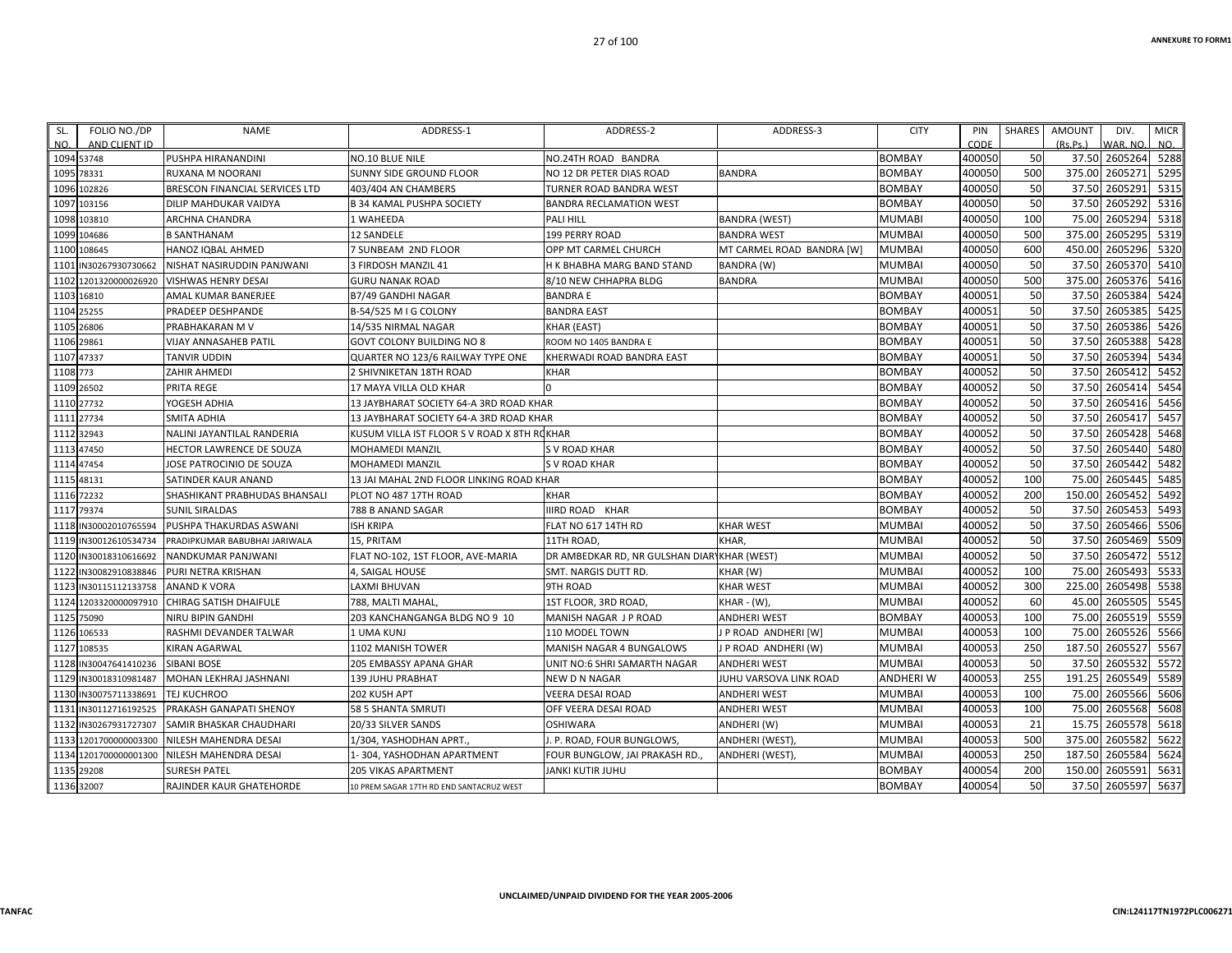| FOLIO NO./DP<br>SL.<br>NO.<br>AND CLIENT ID | <b>NAME</b>                          | ADDRESS-1                                | ADDRESS-2                                | ADDRESS-3                             | <b>CITY</b>          | PIN<br>CODE | <b>SHARES</b> | <b>AMOUNT</b><br>(Rs, Ps.) | DIV.<br>WAR, NO | <b>MICR</b><br>NO. |
|---------------------------------------------|--------------------------------------|------------------------------------------|------------------------------------------|---------------------------------------|----------------------|-------------|---------------|----------------------------|-----------------|--------------------|
| 1137 35435                                  | <b>INDUMATI RAMESHCHANDRA KARNIK</b> | 128/9 W RLY COLONY SANTACRUZ WEST        |                                          |                                       | <b>BOMBAY</b>        | 400054      | 50            | 37.50                      | 2605605         | 5645               |
| 1138<br>35576                               | JOHN INNOCENT                        | FLAT NO 4 PRAKASH CO OP HSG SOCY         | DAULAT NAGAR RELIEF ROAD                 | <b>SANTACRUZ WEST</b>                 | <b>BOMBAY</b>        | 400054      | 50            | 37.50                      | 2605606         | 5646               |
| 1142 53220                                  | <b>MALTI SHAH</b>                    | C/O NIRANJAN SHAH                        | C/O PANKAJ SANGHVI                       | C-2/26 KHIRA NAGAR S V ROAD           | <b>SANTACRUZ WES</b> | 400054      | 50            | 37.50                      | 2605615         | 5655               |
| 75005<br>1143                               | SHAILESH D SHAH                      | <b>73 CENTRAL AVENUE</b>                 | SANTACRUZ WEST                           |                                       | <b>MUMBAI</b>        | 400054      | 100           | 75.00                      | 2605618         | 5658               |
| 1144<br>89499                               | RAJESH DOSHI                         | C/O MUKESH S SHAH                        | 44/B ACHARAT BAUG                        | DHIROJSHA ROAD SANTACRUZ WEST         | <b>BOMBAY</b>        | 400054      | 50            | 37.50                      | 2605621         | 5661               |
| 1145 103276                                 | CHIRAG MUCHHALA                      | SAMRAT A 2                               | <b>28 JUHU ROAD</b>                      | SANTACRUZ WEST                        | <b>BOMBAY</b>        | 400054      | 50            | 37.50                      | 2605627         | 5667               |
| 1146 103597                                 | <b>IBRAHIM A BARDANWALA</b>          | <b>FLAT 401 BANSON</b>                   | SAIBABA ROAD OFF S V ROAD                | <b>SANTACRUZ WEST</b>                 | <b>BOMBAY</b>        | 400054      | 100           | 75.00                      | 2605628         | 5668               |
| 114<br>N30002010184499                      | ASHUTOSH DAMODAR RAO                 | KUDPI INVESTMENT CO AJAY APTS 28 A       | ABOVE ORIENTAL BANK OF COMMERCE          | S V ROAD SANTACRUZ (W)                | <b>MUMBAI</b>        | 400054      | 56            | 42.00                      | 2605632         | 5672               |
| 1148 IN30035110067918                       | <b>SUMATI RAMDAS NADKARNY</b>        | A-6. RAMANIKA                            | 26/27 DAULAT NAGAR                       | <b>SANTA CRUZ (WEST)</b>              | <b>MUMBAI</b>        | 400054      | 50            | 37.50                      | 2605646         | 5686               |
| 1149<br>IN30045010075908                    | <b>SAJJAN KUMAR JAIN</b>             | PRACHAR COMMUNICATION LTD.               | 18/19, KADAM GIRI COMPLEX,               | HANUMAN RD. VILE PARLE (E)            | <b>MUMBAI</b>        | 400054      | 2000          | 1500.00                    | 2605647         | 5687               |
| 1150<br>N30048412416146                     | PINGILY PADMAJA                      | BUILDING DO 4, QUARTER NO 2              | MSEB COLONY MILAN SUBWAY                 | ROAD NO 2, SANTACRUZ WEST             | <b>MUMBAI</b>        | 400054      | 100           | 75.00                      | 2605661         | 5701               |
| 1151<br>IN30088814859593                    | MINEX JAYANTILAL SHAH                | 6/32 HARIKRIPA                           | ABOVE I O B 26/A S V ROAD                | SANTACRUZ WEST                        | <b>MUMBAI</b>        | 400054      | 50            | 37.50                      | 2605674         | 5714               |
| 1152 31536                                  | <b>NAVIN JUTHANI</b>                 | 6TH ROAD BAPUJI NIVAS                    | <b>SANTACRUZ EAST</b>                    |                                       | <b>BOMBAY</b>        | 400055      | 50            | 37.50                      | 2605700         | 5740               |
| 1153<br>47179                               | <b>MANGESH UDIAVER</b>               | KRISHNA KUNJ OPPOSITE DATTA MANDIR       | <b>VAKOLA PIPELINES</b>                  |                                       | <b>BOMBAY</b>        | 400055      | 50            | 37.50                      | 2605715         | 5755               |
| 87757<br>1154                               | <b>BHARATI ANIL GANDHI</b>           | 101 RAMYA KUNJ                           | 2ND LANE 7TH ROAD                        | <b>SANTACRUZ EAST</b>                 | <b>BOMBAY</b>        | 400055      | 300           | 225.00                     | 2605723         | 5763               |
| 1155 35025                                  | <b>GOPAL PANKAJ KUMAR</b>            | 5 NAYAN CO OP HSG SOC LTD                | KHANDURBHAI DESAI ROAD VILE PARLE W      |                                       | <b>BOMBAY</b>        | 400056      | 50            | 37.50                      | 2605763         | 5803               |
| 1156 35794                                  | KISHOREBHAI DHIRUBHAI PATEL          | 15 RECHAN VILLA GR FLOOR N S ROAD NO     | 4J V P D SCHEME                          |                                       | <b>BOMBAY</b>        | 400056      | 50            | 37.50                      | 2605768         | 5808               |
| 1157<br>36065                               | <b>CLARENCE J D SOUZA</b>            | 35 DADI HOUSE SOCIETY ROAD               | <b>IRLA</b>                              | <b>VILE PARLE W</b>                   | <b>BOMBAY</b>        | 400056      | 50            | 37.50                      | 2605769         | 5809               |
| 1158<br>99828                               | <b>KALA H MEHTA</b>                  | <b>7 GURUKRIPA</b>                       | JVPD SCHEME NO 6                         | <b>VILE PARLE WEST</b>                | <b>BOMBAY</b>        | 400056      | 250           | 187.50                     | 2605791         | 5831               |
| 1159<br>IN30007910047109                    | TUKARAM BABU KUVALEKAR               | PREM NAGAR, RAHIWASHI ZOPDI SANG         | S.V. ROAD                                | <b>VILE PARLE (WEST)</b>              | <b>MUMBAI</b>        | 400056      | 83            | 62.25                      | 2605802         | 5842               |
| IN30018310284572<br>1160                    | KANUBHAI M BRAHMBHATT                | A-4/7, KRIPA NAGAR                       | S V RD IRLA                              | <b>VILE PARLE (WEST)</b>              | <b>MUMBAI</b>        | 400056      | 200           | 150.00                     | 2605807         | 5847               |
| 1161 14138                                  | VALLIAMMAI MEYYAPPAN                 | <b>NO 6 SECOND FLOOR</b>                 | <b>BANK OF MADURA OFFICERS QTRS</b>      | 16 SUBASH ROAD VILE PARLE EAST        | <b>MUMBAI</b>        | 400057      | 100           | 75.00                      | 260585          | 5894               |
| 27487<br>1162                               | NURANI EASWARAN PADMANABHAN          | 2/5 SHREE DURGA CO OP HSG SOC            | TILAK VIDYALAYA ROAD VILE PARLE E        |                                       | <b>MUMBAI</b>        | 400057      | 75            | 56.25                      | 2605859         | 5899               |
| 32289<br>1163                               | VISHNU BABAJI PATIL                  | 103 PRIYADARSHINI OPP TEL EX             | NANDA PATKAR MARG VILE PARLE             |                                       | <b>MUMBAI</b>        | 400057      | 50            | 37.50                      | 2605877         | 5917               |
| 1164<br>35375                               | MANDAKINI RAJARAM RALEGAONKAR        | 3 NARIMAN ROAD DHANUKA COTTAGE           |                                          | <b>VILE PARLE EAST</b>                | <b>MUMBAI</b>        | 400057      | 50            | 37.50                      | 2605886         | 5926               |
| 1165<br>35376                               | SHIRISH RAJARAM RALEGAONKAR          | 3 NARIMAN ROAD DHANUKA COTTAGE           |                                          | <b>VILE PARLE EAST</b>                | <b>MUMBAI</b>        | 400057      | 50            | 37.50                      | 2605887         | 5927               |
| 1166 38336                                  | <b>USHA DATTARAY DESAI</b>           | <b>GURU CHAYA BLOCK NO 1</b>             | 2ND FLOOR SUBHASH ROAD VILE PARLE EAST   |                                       | <b>MUMBAI</b>        | 400057      | 75            | 56.25                      | 2605898         | 5938               |
| 38337<br>1167                               | DATTATRAY VASUDEO DESAI              | GURU CHAYA BLOCK NO 1                    | IIND FLOOR SUBHASH ROAD VILE PARLE EAST  |                                       | <b>MUMBAI</b>        | 400057      | 75            | 56.25                      | 2605899         | 5939               |
| 46531<br>1168                               | AMIRALI HUSEINBHAI GANGAJI HUDDA     | NEAR GOKHLE ROAD 53-A TEJPAL ROAD        | <b>VILE PARLE EAST</b>                   |                                       | <b>BOMBAY</b>        | 400057      | 50            | 37.50                      | 2605907         | 5947               |
| 1169 79927                                  | <b>REYNOLD ANDREWS</b>               | <b>B-4 RAJ TAJA APARTMENTS</b>           | AZAD ROAD VILE PARLE EAST                |                                       | <b>BOMBAY</b>        | 400057      | 250           | 187.50                     | 2605918         | 5958               |
| 1170 84062                                  | RAMESH HARI INDULKAR                 | SHIV CO-OP HOUSING SOCIETY LTD           | FLAT NO.9                                | NANDA PATKAR ROAD VILE PARLE          | <b>BOMBAY</b>        | 400057      | 25            | 18.75                      | 2605919         | 5959               |
| 92270<br>1171                               | WAMAN GANESH GODBOLE                 | C/O VAISHALI V PATWARDHAN                | <b>34 ARUN KAMAL SOCIETY</b>             | OFF G B INDULKAR MARG VILE PARLE EAST | <b>BOMBAY</b>        | 400057      | 50            | 37.50                      | 2605925         | 5965               |
| 1172<br>94561                               | LATHA SUBRAMANIYAM                   | A/5 OM SABARI HANUMAN                    | CROSS ROAD NO 2                          | <b>VILE PARLE EAST</b>                | <b>BOMBAY</b>        | 400057      | 50            | 37.50                      | 2605928         | 5968               |
| 1173<br>IN30051312291076                    | <b>SANGHVI PRAGNA H</b>              | 9 JAGDISH VILLA                          | <b>NANDA PATKAR ROAD</b>                 | <b>VILE PARLE EAST</b>                | <b>MUMBAI</b>        | 400057      | 50            | 37.50                      | 2605956         | 5996               |
| 1174<br>26627                               | MOHITOSH NATH                        | 73-B ROOPDARSHAN JUHU LANE ANDHERI WEST  |                                          |                                       | <b>BOMBAY</b>        | 400058      | 50            | 37.50                      | 2605993         | 6033               |
| 1175<br>26648                               | DHUN MANECKSHAW BHOORA               | GULSHAN 2 FLAT NO 308 3RD                | C D BARFIWALA MARG JUHU LANE ANDHERI WES |                                       | <b>BOMBAY</b>        | 400058      | 50            | 37.50                      | 2605994         | 6034               |
| 1176 30066                                  | DAVASIA KARIMATTAN JOSEPH            | B 121 VISHNU BAUG 137 S V ROAD ANDHERI   |                                          |                                       | <b>BOMBAY</b>        | 400058      | 50            | 37.50                      | 2606008         | 6048               |
| 30067<br>1177                               | KARIMATTAN JOSEPH DAVASIA            | VISHNU BAUG B 121 137 S V ROAD ANDHERI W |                                          |                                       | <b>BOMBAY</b>        | 400058      | 50            | 37.50                      | 2606009         | 6049               |
| 1178<br>31257                               | <b>ANAND NAIMPALLY</b>               | C-214 ANAND JUHU LANE CO-OP HSG SOCY LTD | <b>17 JUHU LANE</b>                      | <b>ANDHERI WEST</b>                   | <b>BOMBAY</b>        | 400058      | 50            | 37.50                      | 2606011         | 6051               |
| 1179 31697                                  | NITIN RAMESH DESAI                   | NAVNIT H/81 BANK OF BARODA HSG SOCIETY   | BHARDAWADI ANDHERI WEST                  |                                       | <b>BOMBAY</b>        | 400058      | 50            | 37.50                      | 2606013         | 6053               |
| 1180 31698                                  | AJIT RAMESH DESAI                    | NAVNIT H/81 BANK OF BARODA HSG SOCIETY   | BHARDAWADI ANDHERI WEST                  |                                       | <b>BOMBAY</b>        | 400058      | 50            | 37.50                      | 2606014         | 6054               |
| 1181 33503                                  | VISHAMBERDAS TIRATHDAS SAJWANI       | C/O KAMLA R SHARMA                       | 2149 D N NAGAR                           | OPP PETROL PUMP J P ROAD              | <b>BOMBAY</b>        | 400058      | 50            |                            | 37.50 2606020   | 6060               |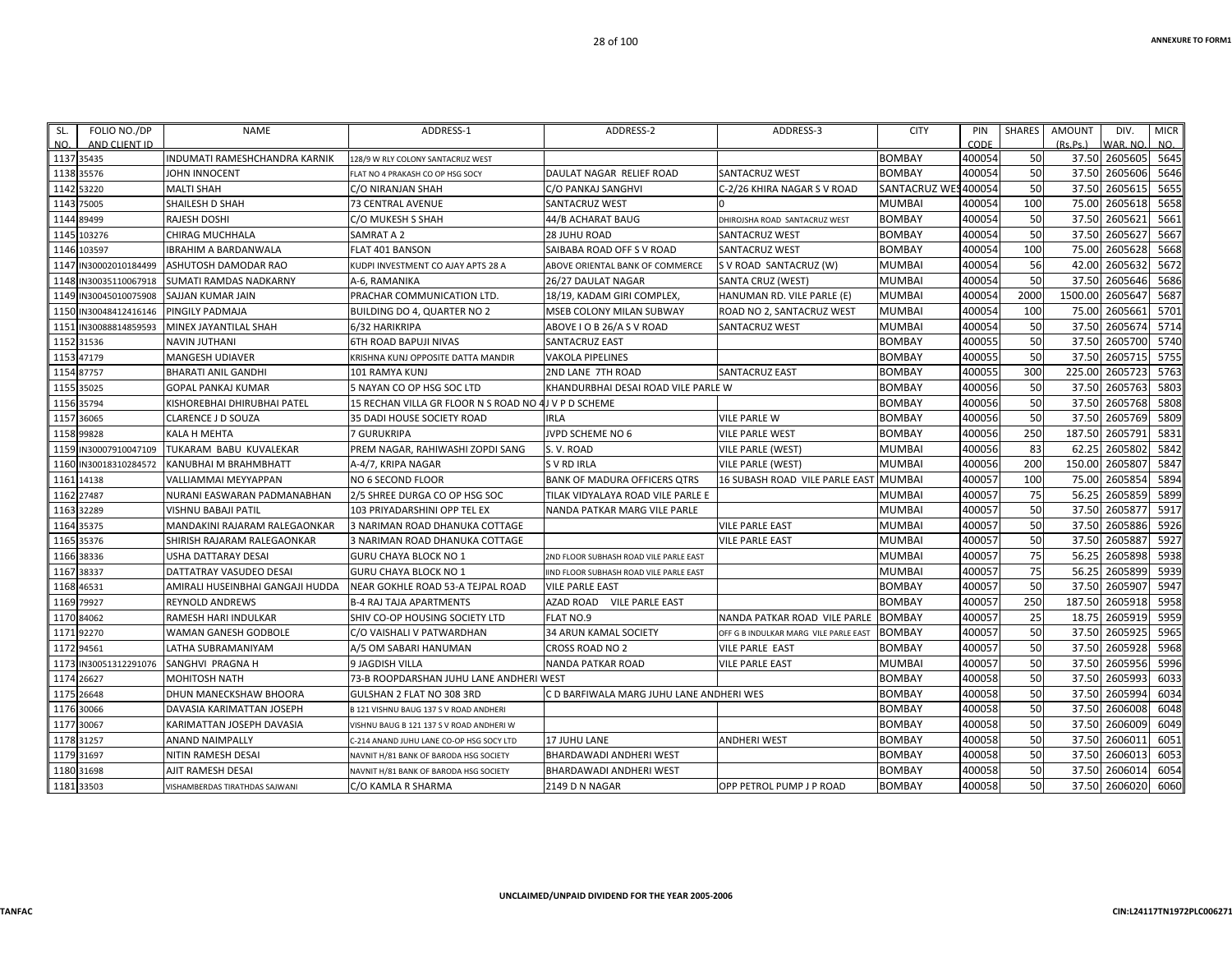| SL.  | FOLIO NO./DP          | <b>NAME</b>                    | ADDRESS-1                                            | ADDRESS-2                                | ADDRESS-3                                | <b>CITY</b>   | PIN    | SHARES | <b>AMOUNT</b> | DIV.          | <b>MICR</b> |
|------|-----------------------|--------------------------------|------------------------------------------------------|------------------------------------------|------------------------------------------|---------------|--------|--------|---------------|---------------|-------------|
| NO.  | AND CLIENT ID         |                                |                                                      |                                          |                                          |               | CODE   |        | (Rs.Ps.)      | WAR. NO.      | NO.         |
|      | 1182 34547            | NITINA PAREKH                  | C/3 VIRAL APARTMENT                                  | OPP AMBER OSCAR CINEMA                   | S V ROAD ANDHERI WEST                    | <b>BOMBAY</b> | 400058 | 50     |               | 37.50 2606022 | 6062        |
|      | 1183 39083            | B P OZA                        | 705-A BENZER OPP RAJASTHAN BANK                      | LOKHANDWALA COMPLEX                      | OPP FOUR BUNGLOWS ANDHERI W BOMBAY       |               | 400058 | 50     | 37.50         | 2606033       | 6073        |
|      | 1184 39804            | JAYSHREE SHARMA                | 33/542 AZAD NAGAR                                    | VEERA DESAI ROAD                         | ANDHERI WEST                             | <b>BOMBAY</b> | 400058 | 50     | 37.50         | 2606036       | 6076        |
|      | 1185 46415            | SOSAMMA PLAMOOJJIL CHACKO      | 35/27 MANISH NAGAR                                   | ANDHERI WEST                             |                                          | <b>BOMBAY</b> | 400058 | 50     | 37.50         | 2606039       | 6079        |
|      | 1186 51242            | SAHIBRAM MADAN                 | 6 KAILASH PARVAT SOCY GILLBERT HILL RD               | OPP BHAWANS COLLEGE ANDHERI (W)          |                                          | <b>BOMBAY</b> | 400058 | 50     | 37.50         | 2606044       | 6084        |
|      | 1187 76307            | SHANTI DEVI LAKHANI            | A/63 VISHNU BAUG                                     | 137 S V ROAD                             | ANDHERI ( WEST )                         | <b>BOMBAY</b> | 400058 | 100    | 75.00         | 2606054       | 6094        |
|      | 1188 79002            | VASANTRAI MANILAL DOSHI        | NO. 605 ALKA 'B' S V ROAD                            | OPP M A HIGH SCHOOL                      | ANDHERI WEST                             | <b>BOMBAY</b> | 400058 | 50     | 37.50         | 2606055       | 6095        |
|      | 1189 86392            | MOHAMED RAFIQUE MOOSA AGBANI   | 39/7 MANISH NAGAR                                    | ANDHERI WEST                             | <b>BOMBAY</b>                            | <b>BOMBAY</b> | 400058 | 50     | 37.50         | 2606062       | 6102        |
|      | 1190 91895            | M B NAIR                       | 12/250 D N NAGAR II                                  | J P ROAD                                 | <b>ANDHERI WEST</b>                      | <b>BOMBAY</b> | 400058 | 50     | 37.50         | 2606064       | 6104        |
|      | 1191 93450            | INDIRA BANSILAL KHURANA        | A/33 RNA SHOPPING ARCADE                             | LOKHANDWALA COMPLEX                      | VERSOVA ANDHERI WEST                     | <b>BOMBAY</b> | 400058 | 50     | 37.50         | 2606066       | 6106        |
|      | 1192 99268            | HAARIT N KAMPANI               | 11th FLOOR BROOKLYN HEIGHTS                          | OPP SASHTRI NAGAR                        | OKHANDWALA COMPLEX ANDHERI (WEST) BOMBAY |               | 400058 | 50     | 37.50         | 2606068       | 6108        |
|      | 1193 100288           | DINESH HIMATLAL ADANI          | <b>ADANI INVESTMENTS</b>                             | 5 A NIRMAL ANAND SOCIETY                 | 107/C J P ROAD ANDHERI WEST              | <b>BOMBAY</b> | 400058 | 50     | 37.50         | 2606072       | 6112        |
|      | 1194 IN30018310869509 | URMILA H WORAH                 | <b>B 15 PARADISE APTS</b>                            | VISHNU BAUGH 137 S V ROAD                | <b>ANDHERI WEST</b>                      | <b>MUMBAI</b> | 400058 | 50     | 37.50         | 2606096       | 6136        |
| 1195 | IN30107180050522      | <b>GOURISHANKAR HARLALKA</b>   | 301 WALLFORT TOWER                                   | CAESAR ROAD CROSS LANE NO 1              | MAHTAR PADA ROAD AMBOLI                  | <b>MUMBAI</b> | 400058 | 50     | 37.50         | 2606122       | 6162        |
|      | 1196 IN30267931771584 | YERRAMILLI USHA KRISHNA SARMA  | A 8 SHATDAL                                          | <b>AZAD LANE</b>                         | ANDHERI (W)                              | <b>MUMBAI</b> | 400058 | 50     | 37.50         | 2606129       | 6169        |
|      | 1197 28472            | SYED BADRUL HASSAN             | 21 ASAWARI APARTMENT KANTI NAGAR                     |                                          |                                          | <b>BOMBAY</b> | 400059 | 50     | 37.50         | 2606142       | 6182        |
|      | 1198 38044            | <b>DRAKE CHACKO</b>            | 4/12 BLOSSOM MILITARY RD                             | MAROL ANDHERI E                          |                                          | <b>BOMBAY</b> | 400059 | 200    | 150.00        | 2606152       | 6192        |
|      | 1199 38515            | PRAMOD SHARMA                  | 601 B HILL VIEW                                      | MILITARY ROAD                            | MAROL ANDHERI EAST                       | <b>BOMBAY</b> | 400059 | 50     | 37.50         | 2606153       | 6193        |
|      | 1200 52195            | <b>AJAY POPAT</b>              | 201-C SUNVIEW SECOND FLOOR                           | C BLOCK Y A C NAGAR                      | KONDIVITA ROAD ANDHERI (EAST)            | <b>MUMBA</b>  | 400059 | 50     | 37.50         | 2606161       | 6201        |
|      | 1201 87248            | STUTI KEJRIWAL                 | C/O AMPOLES & VIALS MFG CO. PVT LTD                  | 139/A MAROL MAROSHI ROAD                 |                                          | <b>BOMBAY</b> | 400059 | 50     | 37.50         | 2606163       | 6203        |
|      | 1202 52187            | SUMITRA KAMALAKAR WAGLE        | BLOCK NO 1 BLDG NO 21 SARASWATI BAUG                 | JOGESHWARI EAST                          |                                          | <b>BOMBAY</b> | 400060 | 75     | 56.25         | 2606186       | 6226        |
| 1203 | IN30115113131126      | RASHMI SHIVANAND KAMAT         | 503 GURU PRASAD                                      | NATWARNAGAR LANE NO 2                    | JOGESHWARI EAST                          | <b>MUMBAI</b> | 400060 | 50     | 37.50         | 2606194       | 6234        |
|      | 1204 29546            | <b>ASHIT ROY</b>               | 402 PALM BEACH APARTMENTS                            | <b>VERSOVA ROAD</b>                      |                                          | <b>BOMBAY</b> | 400061 | 50     | 37.50         | 2606197       | 6237        |
|      | 1205 30169            | KASSAMALI JAFFERALI MOOSABHAI  | <b>EXPRESS APARTMENT</b>                             | 403B B WING 4TH FLOOR                    | YARI ROAD VERSOVA                        | <b>BOMBAY</b> | 400061 | 50     | 37.50         | 2606199       | 6239        |
|      | 1206 31723            | SHERRY RUTH PEREIRA            | <b>203 BEACH APARTMENTS</b>                          | VERSOVA BEACH ROAD                       |                                          | <b>BOMBAY</b> | 400061 | 50     | 37.50         | 2606200       | 6240        |
|      | 1207 46179            | GAJANAN BALKRISHNA KHANOLKAR   | 81 ARAM NAGAR I SQ LDR HARMINDER RD                  | <b>ANDHERI</b>                           |                                          | <b>BOMBAY</b> | 400061 | 50     | 37.50         | 2606203       | 6243        |
|      | 1208 48604            | RAMA GOPINATH                  | C/O K GOPINATH FLAT NO 9 A-WING                      | 3RD FLOOR SEVEN BUNGALOWS                | CANARA BANK OFFICERS QTRS AND BOMBAY     |               | 400061 | 25     | 18.75         | 2606204       | 6244        |
|      | 1209 54217            | K ANVARULLAH KHAN              | C/O MR S H JEELANI                                   | 17 3RD FLOOR PARAG APTS                  | 83 J P ROAD VERSOVA                      | <b>BOMBAY</b> | 400061 | 50     | 37.50         | 2606205       | 6245        |
|      | 1210 78937            | ISMAIL KARIM KASMANI           | FAZAL BUNGLOW PATIL GULLY                            | OPP HINGLA DEVI MANDIR                   | <b>VERSOWA VILLAGE</b>                   | <b>BOMBAY</b> | 400061 | 50     | 37.50         | 2606206       | 6246        |
|      | 1211 82915            | KASSAMALI JAFFERALI MOOSABHAI  | <b>EXPRESS APARTMENT</b>                             | 403B B WING 4TH FLOOR                    | YARI ROAD VERSOVA                        | <b>BOMBAY</b> | 400061 | 100    | 75.00         | 2606207       | 6247        |
|      | 1212 91811            | YASMIN MERCHANT                | 701 SHAAM APTS                                       | PLOT 1243 OFF YARI ROAD                  | ANDHERI WEST                             | <b>BOMBAY</b> | 400061 | 50     | 37.50         | 2606210       | 6250        |
|      | 1213 97684            | S JAYALAKSHMI                  | 104 IB HORIZON VIEW                                  | <b>BANK OF MAHARASHTRA LANE</b>          | 7 BUNGLOWS VERSOVA                       | <b>BOMBAY</b> | 400061 | 50     | 37.50         | 2606211       | 6251        |
|      | 1214 IN30267931330363 | <b>MEERA ROY</b>               | <b>B 604 VRIDDHI KALYAN COMPLEX</b>                  | YARI ROAD VERSOVA                        | ANDHERI W                                | <b>MUMBAI</b> | 400061 | 150    | 112.50        | 2606226       | 6266        |
|      | 1215 29252            | PUSHPALATA BHALCHANDRA CHITNIS | DAVE BUILDING BLOCK NO 1 S V ROAD                    | <b>GOREGAON WEST</b>                     |                                          | <b>MUMBAI</b> | 400062 | 50     | 37.50         | 2606232       | 6272        |
|      | 1216 32870            | RASHMINKUMAR B PATEL           | 329/11 JAWAHAR NAGAR                                 | <b>GOREGAON WEST</b>                     |                                          | <b>MUMBAI</b> | 400062 | 50     | 37.50         | 2606238       | 6278        |
|      | 1217 33018            | SATURINE MACHADO               | A/4 JAIRAMESHWAR SOCY S V ROAD                       | <b>GOREGAON WEST</b>                     |                                          | <b>MUMBAI</b> | 400062 | 50     | 37.50         | 2606239       | 6279        |
|      | 1218 33019            | LEENA ANTHONY MACHADO          | A/4 JAIRAMESHWAR SOCY S V ROAD                       | GOREGAON WEST                            |                                          | <b>MUMBAI</b> | 400062 | 50     | 37.50         | 2606240       | 6280        |
|      | 1219 34275            | BRIJMOHAN MALPANI              | C/39 RAJNI GANDHA CO HO SOCY                         | SOMANIGRAM RAM MANDIR ROAD GOREGAON WEST |                                          | <b>MUMBAI</b> | 400062 | 50     | 37.50         | 2606245       | 6285        |
|      | 1220 36219            | SADHANA WAZAVALKAR             | 1/3 MATRUSHRI CO P HSG SOCIETY M G ROJ GOREGAON WEST |                                          |                                          | <b>MUMBAI</b> | 400062 | 100    | 75.00         | 2606247       | 6287        |
|      | 1221 38338            | RAKHAMAJI SHINGOTE             | 307/22 JAWAHAR NAGAR ROAD NO 16                      | <b>GOREGAON WEST</b>                     |                                          | <b>MUMBAI</b> | 400062 | 50     | 37.50         | 2606256       | 6296        |
|      | 1222 52497            | C K JACOB                      | 2B/38 VIHARDARSHAN OPP SWIMMING PO                   | SIDDHARTH NAGAR                          | <b>GOREGAON WEST</b>                     | <b>MUMBAI</b> | 400062 | 50     | 37.50         | 2606266       | 6306        |
|      | 1223 53770            | KARKAL UMANATH HEGDE           | FLAT <sub>11</sub>                                   | ANDINARAYANPRASAD II                     | 279 JAWAHARNAGAR GOREGAON BOMBAY         |               | 400062 | 50     |               | 37.50 2606268 | 6308        |
|      |                       |                                |                                                      |                                          |                                          |               |        |        |               |               |             |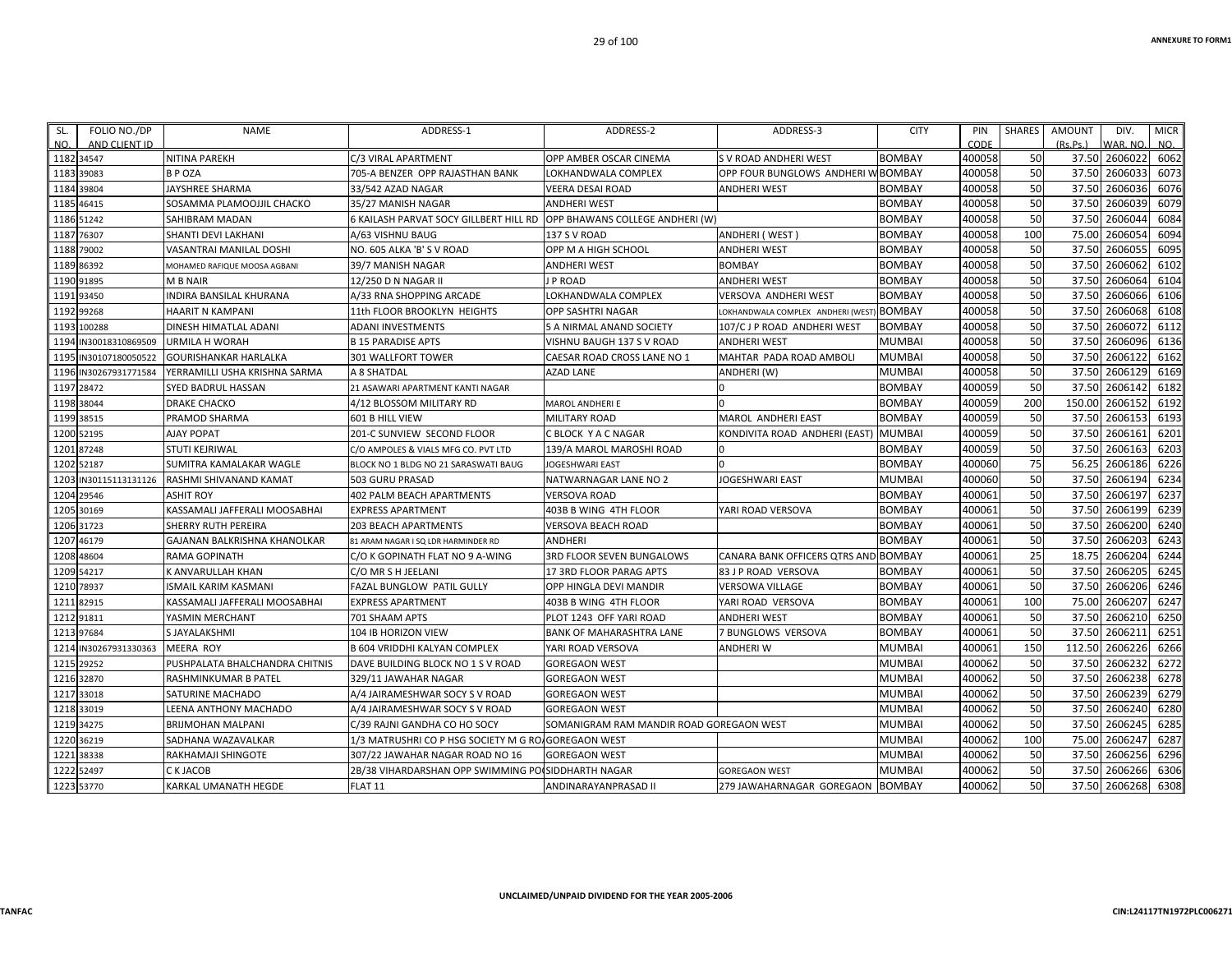| SL.<br>FOLIO NO./DP<br>NO.<br>AND CLIENT ID | <b>NAME</b>                                        | ADDRESS-1                                        | ADDRESS-2                                 | ADDRESS-3                                | <b>CITY</b>   | PIN<br>CODE | <b>SHARES</b> | <b>AMOUNT</b><br>(Rs.Ps.) | DIV.<br>VAR, NO | <b>MICR</b><br>NO. |
|---------------------------------------------|----------------------------------------------------|--------------------------------------------------|-------------------------------------------|------------------------------------------|---------------|-------------|---------------|---------------------------|-----------------|--------------------|
| 1224 80985                                  | <b>HEMLATA K GUJARATHI</b>                         | 13/204 SIDHARTH NAGAR IV                         | OPP OLD POLICE STATION GOREGAON WEST      |                                          | <b>BOMBAY</b> | 400062      | 50            | 37.50                     | 2606270         | 6310               |
| 1225<br>96910                               | PRADEEP KUMAR MAHESHWARI                           | B/6/12 MAHESH NAGAR                              | <b>GOREGAON WEST</b>                      |                                          | <b>BOMBAY</b> | 400062      | 100           | 75.00                     | 2606275         | 6315               |
| 1226 33833                                  | SUDHAKAR ACHARYA                                   | VISHWAKARMA VISHRANTI BHUVAN WALBI GOREGOAN EAST |                                           |                                          | <b>BOMBAY</b> | 400063      | 50            | 37.50                     | 2606316         | 6356               |
| 27946<br>1227                               | MEDHA PRABHAKAR DHARWATKAR                         | B-4/002 DR P V MANDLIK NAGAR                     | S V ROAD MALAD WEST                       |                                          | <b>BOMBAY</b> | 400064      | 50            | 37.50                     | 260635          | 6397               |
| 1228<br>36442                               | PREM NARAYAN SINGH                                 | RANI SATINAGAR BLOCK G 7/13 S V ROAD             | <b>MALAD W</b>                            |                                          | <b>BOMBAY</b> | 400064      | 50            | 37.50                     | 2606376         | 6416               |
| 1229 37218                                  | JINESH SHAH                                        | 11 KESHAV KUNJ 2ND FLOOR                         | ADARSH MARVE ROAD MALAD                   |                                          | <b>BOMBAY</b> | 400064      | 50            | 37.50                     | 2606378         | 6418               |
| 1230<br>37219                               | SHOBHA SHAH                                        | 11 KESHAV KUNJ 2ND FLOOR ADARSH                  | MARVE ROAD MALAd                          |                                          | <b>BOMBAY</b> | 400064      | 50            | 37.50                     | 2606379         | 6419               |
| 1231<br>38959                               | DRAUPADI GIRISHCHANDRA DUBEY                       | 5/32 MALAD COOP HOUSING SOC LTD                  | MALAD E                                   |                                          | <b>BOMBAY</b> | 400064      | 50            | 37.50                     | 2606380         | 6420               |
| 38960<br>1232                               | SUSMITA GIRISHCHANDRA DUBEY                        | 5/32 MALAD COOP HOUSING SOC LTD                  | <b>MALAD E</b>                            |                                          | <b>BOMBAY</b> | 400064      | 50            | 37.50                     | 2606381         | 6421               |
| 46699<br>1233                               | USHA JAYANTILAL MEHTA                              | YOGESHWAR BLDG BLOCK NO 13 II FLOOR              | BHADARAN NAGAR ROAD MALAD WEST            |                                          | <b>BOMBAY</b> | 400064      | 50            | 37.50                     | 2606385         | 6425               |
| 1234<br>52372                               | CHANDRAKALA VITHAL PANGAM                          | C/O SWAMIJI PRASAD BANDNADEKAR WADI              | <b>50 TUREL PAKHADI ROAD</b>              | <b>MALAD WEST</b>                        | <b>BOMBAY</b> | 400064      | 100           | 75.00                     | 2606391         | 6431               |
| 53773<br>1235                               | RAMSWAROOP SUREKA                                  | V-1-505 SUNDAR NAGAR                             | <b>MALAD WEST</b>                         |                                          | <b>BOMBAY</b> | 400064      | 50            | 37.50                     | 2606392         | 6432               |
| 1236 74190                                  | <b>CLIFFORD PICCARDO</b>                           | 'MURUMAL MANSION' 131 NO                         | 10 OFF DAPATARY ROAD BHACHANI NAMALAD (E) |                                          | <b>BOMBAY</b> | 400064      | 50            | 37.50                     | 2606395         | 6435               |
| 81334<br>1237                               | <b>VALIA PURAIL RAJKUMAR</b>                       | RAHUL APT 2-B                                    | 105 ADARSH MARVE ROAD MALAD WEST          |                                          | <b>BOMBAY</b> | 400064      | 50            | 37.50                     | 2606397         | 6437               |
| 1240 35353                                  | YAGNESH RATILAL PARIKH                             | 7 JAI CHAMUNDA NIWAS                             | <b>GR FLOOR OPP 5TH CARTER ROAD</b>       | <b>BORIVLI EAST</b>                      | <b>BOMBAY</b> | 400066      | 50            | 37.50                     | 2606481         | 6521               |
| 1241<br>101927                              | <b>G SEELAN</b>                                    | C/O. ARIHANT CONSULTANCY SERVICES                | 501 GANESH APARTMENT 5TH FLOOR            | <b>VEER SARVARKAR ROAD BORIVLI(EAST)</b> | <b>MUMBAI</b> | 400066      | 50            | 37.50                     | 2606494         | 6534               |
| IN30051310624269<br>1242                    | NIMIT RAJESH KOTHARI                               | 9 SAI DEEP DAULAT NAGAR                          | ROAD NO3                                  | <b>BORIVLI EAST</b>                      | <b>MUMBAI</b> | 400066      | 50            | 37.50                     | 2606504         | 6544               |
| 1243<br>IN30154918042877                    | SHEELA BHAGWAN KULKARNI                            | BUNGLOW NO 10 PLOT NO 5/A                        | MATRUCHHAYA ABHINAV NAGAR                 | <b>BORIVALI EAST</b>                     | <b>MUMBAI</b> | 400066      | 50            | 37.50                     | 2606518         | 6558               |
| 1244<br>23939                               | ASHOK M GAGLANI                                    | D 9 NAWAB MANZIL                                 | 4 IRANIWADI                               | KANDIWALI WEST                           | <b>BOMBAY</b> | 400067      | 50            | 37.50                     | 2606532         | 6572               |
| 35598<br>1245                               | ASHOK B SHARMA                                     | ROOM NO 6/B NIHANGISTAN CHAWL IRAN               | <b>KANDIVLI</b>                           |                                          | <b>BOMBAY</b> | 400067      | 50            | 37.50                     | 2606546         | 6586               |
| 1246 39688                                  | LALIT SHANTILAL ASHANI                             | JANSUKH APT 4TH FLR BLOCK NO 43                  | <b>2 KASTURBA ROAD</b>                    | <b>KANDIVLI [WEST]</b>                   | <b>BOMBAY</b> | 400067      | 50            | 37.50                     | 260655          | 6591               |
| 1247<br>46518                               | BHUPATRAI VIRJIBHAI PADIA                          | SHANKAR LANE HARI SADAN                          | 2ND FLOOR ROOM NO 50 KANDIVLI WEST        |                                          | <b>BOMBAY</b> | 400067      | 50            | 37.50                     | 2606553         | 6593               |
| 46810<br>1248                               | PUSHPAGAURI NATVERLAL BHATT                        | B 30 KAILAS NAGAR 61 SHANKAR LANE                | <b>KANDIVLI W</b>                         |                                          | <b>BOMBAY</b> | 400067      | 50            | 37.50                     | 2606554         | 6594               |
| 1249<br>47974                               | ANAGHA ANIL PATANKAR                               | <b>FLAT 10 DAHANUKARWADI</b>                     | MAHALAKSHMI CO HSG SOCY LTD               | PLOT NO.1 S.NO 81-A DAHANUKARWADI        | <b>MUMBAI</b> | 400067      | 50            | 37.50                     | 2606555         | 6595               |
| 1250<br>52515                               | <b>GIRISH ODHAVJI MALKAN</b>                       | 21 G V AROGYA BHUVAN MATHURADAS RO KANDIVLI W    |                                           |                                          | <b>MUMBAI</b> | 400067      | 50            | 37.50                     | 2606556         | 6596               |
| 79623<br>1251                               | <b>HITESH MEHTA</b>                                | PADMAKUVAR APARTMENTS                            | FLAT NO 502                               | <b>NEAR HIGHLAND COMPLEX CHARK</b>       | <b>MUMBAI</b> | 400067      | 25            | 18.75                     | 2606558         | 6598               |
| 1252<br>95838                               | PUSHPA A BHAT                                      | C/O RAMESH BHAT                                  | <b>6 SHARDA BHUVAN</b>                    | STATION ROAD KANDIVLI WEST               | <b>BOMBAY</b> | 400067      | 50            | 37.50                     | 2606568         | 6608               |
| 97825<br>1253                               | RAMCHANDRA KRISHNARAO JORAPURKA F 108 KAMALA VIHAR |                                                  | <b>BORASPADA ROAD</b>                     | BEHIND KAMALA VIHAR SPORTS CLUB          | <b>MUMBAI</b> | 400067      | 50            | 37.50                     | 2606570         | 6610               |
| 103108<br>1254                              | MEHUL GOLECHA                                      | A/202 KOKIL KUNJ                                 | <b>BEHIND PATEL NAGAR</b>                 | M G CROSS ROAD NO 4 KANDIVALI            | <b>BOMBAY</b> | 400067      | 50            | 37.50                     | 2606573         | 6613               |
| 125<br>N30021410115553                      | <b>NEENA KIRTI SHAH</b>                            | C-3. H-81 MAHAVIR NAGAR                          | <b>SHANKER LANE</b>                       | <b>KANDIVALI WEST</b>                    | <b>MUMBAI</b> | 400067      | 50            | 37.50                     | 2606583         | 6623               |
| 1256 IN30082910468952                       | KALE WASUDEO KHUSHALRAO                            | C/33 KAILASH NAGAR                               | <b>61 SHANKAR LANE</b>                    | <b>KANDIVLI (WEST)</b>                   | <b>MUMBAI</b> | 400067      | 100           | 75.00                     | 2606597         | 6637               |
| 1257<br>15117                               | PRAVINKUMAR SHANKERBHAI PATEL                      | C/O N G PATEL                                    | <b>B-506 SAI MANDIR</b>                   | S V ROAD DAHISAR EAST                    | <b>BOMBAY</b> | 400068      | 100           | 75.00                     | 2606644         | 6684               |
| 1258<br>36139                               | <b>ALPHONSO FERNANDES</b>                          | SHANKAR RAMDAS YADAV CHAWL                       | R NO 11 AVRI PADA S V ROAD DAHISAR E      |                                          | <b>BOMBAY</b> | 400068      | 50            | 37.50                     | 2606654         | 6694               |
| 1259<br>38861                               | INDIRA RAMESHCHANDRA SHAH                          | NAVYOUG NAGAR SHALIMAR 8/C S V ROAD DAHISAR EAST |                                           | $\Omega$                                 | <b>BOMBAY</b> | 400068      | 50            | 37.50                     | 2606655         | 6695               |
| 1260<br>93490                               | <b>VIJAYA GUPTA</b>                                | A/ 64/ 103 SAFALATA BUILDING                     | <b>ANAND NAGAR</b>                        | <b>DAHISARE</b>                          | <b>BOMBAY</b> | 400068      | 50            | 37.50                     | 2606660         | 6700               |
| 1261<br>93492                               | <b>SATISH GUPTA</b>                                | A/64/103 SAFALATA BUILDING                       | <b>ANAND NAGAR</b>                        | <b>DAHISAR E</b>                         | <b>BOMBAY</b> | 400068      | 50            | 37.50                     | 2606661         | 6701               |
| IN30024710022597<br>1262                    | SUREKHA MUKESH SHAH                                | 1/D,301, LABH DARSHAN                            | C S ROAD                                  | Near SUB WAY,                            | DAHISAR East, | M400068     | 200           | 150.00                    | 2606668         | 6708               |
| 1263<br>28226                               | ANAGHA GHAG                                        | F/25 SCINDIA COLONY M V ROAD                     | <b>ANDHERI EAST</b>                       |                                          | <b>BOMBAY</b> | 400069      | 50            | 37.50                     | 2606701         | 6741               |
| 1264<br>30135                               | MADHUSUDAN SADASHIV BHIDE                          | <b>49 OCS STAFF QUARTERS</b>                     | 2ND FLOOR NITYANAND ROAD ANDHERI EAST     |                                          | <b>BOMBAY</b> | 400069      | 50            | 37.50                     | 2606705         | 6745               |
| 1265 32654                                  | VIVEKANAND GURUMATH DESAI                          | B-1/212 BEE JUMBO DARSHAN CO-OP HSG              | SOCY LTD KOLDONGARI ROAD NO 2             | OFF SAHAR ROAD ANDHERI EAST              | <b>BOMBAY</b> | 400069      | 50            | 37.50                     | 2606710         | 6750               |
| 1266 34167                                  | SHARDABEN A SHAH                                   | H 503 VISHAL APARTMENT SIR M V ROAD              | <b>ANDHERIE</b>                           |                                          | <b>BOMBAY</b> | 400069      | 50            | 37.50                     | 2606712         | 6752               |
| 1267 35014                                  | YASH PAL MALHOTRA                                  | E-1 ADITYA APARTMENT OLD NAGARDAS ROAD           | <b>ANDHERI E</b>                          | $\Omega$                                 | <b>BOMBAY</b> | 400069      | 100           |                           | 75.00 2606717   | 6757               |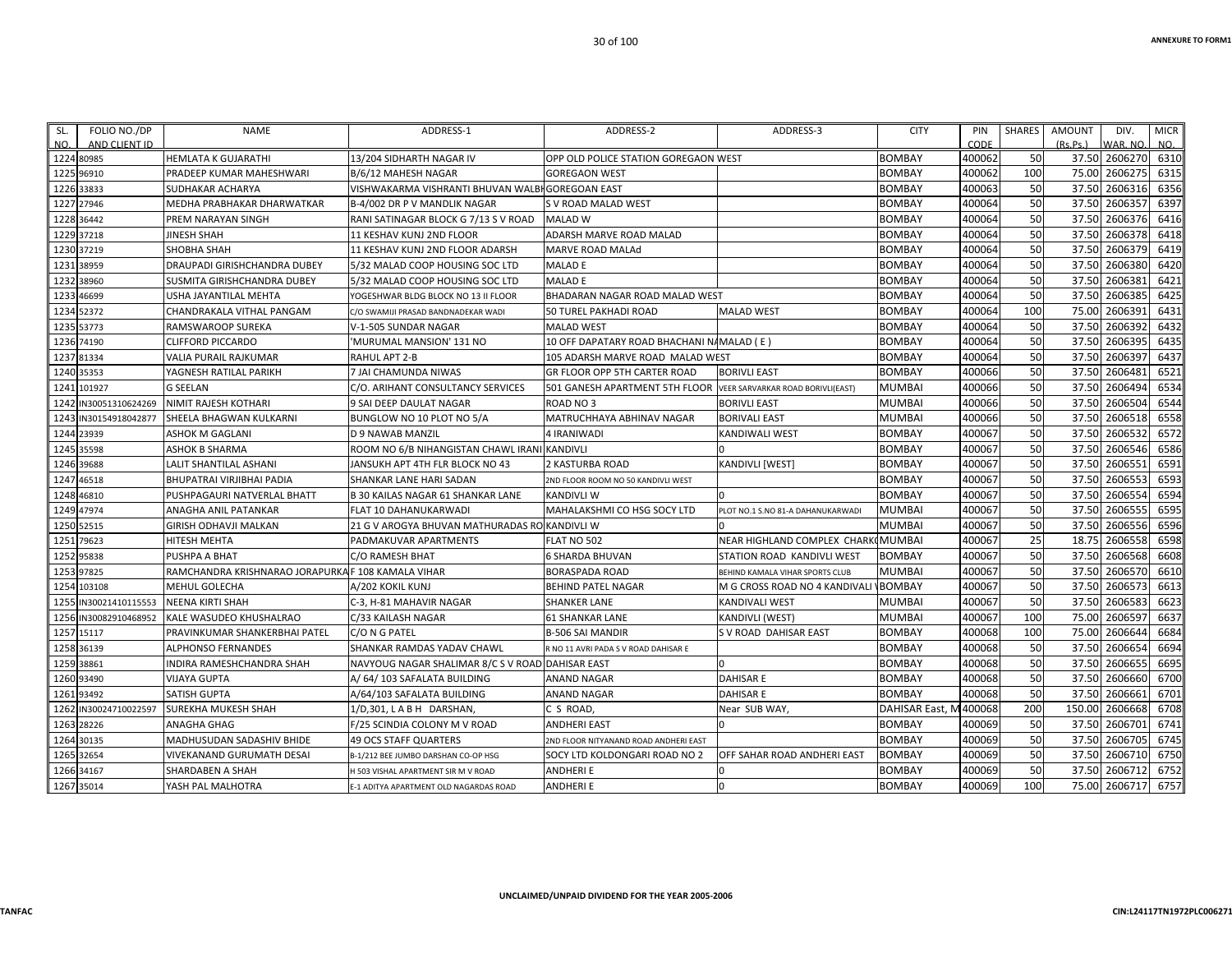| FOLIO NO./DP<br>SL.<br>AND CLIENT ID<br>NO. | <b>NAME</b>                   | ADDRESS-1                                                     | ADDRESS-2                                   | ADDRESS-3                     | <b>CITY</b>   | PIN<br>CODE | <b>SHARES</b> | <b>AMOUNT</b><br>(Rs, Ps.) | DIV.<br>WAR, NO | <b>MICR</b><br>NO. |
|---------------------------------------------|-------------------------------|---------------------------------------------------------------|---------------------------------------------|-------------------------------|---------------|-------------|---------------|----------------------------|-----------------|--------------------|
| 1268 IN30045010095352                       | <b>SHRIKANT R HASYAGAR</b>    | B-29, BINA APTS                                               | SIR M.V. ROAD,                              | ANDHERI (E)                   | <b>MUMBAI</b> | 400069      | 100           | 75.00                      | 2606754         | 6794               |
| 1269<br>29479                               | <b>KESHRIMAL JAIN</b>         | 4/525 NEW MILL ROAD                                           | <b>KURLA</b>                                |                               | <b>BOMBAY</b> | 400070      | 50            | 37.50                      | 2606776         | 6816               |
| 1270 35429                                  | ABDULWAHAB MOHAMED DALVI      | FLAT NO 7 SECOND FLR HAROON MANZIL                            | 214 OLD AGRA ROAD KURLA                     | <sup>0</sup>                  | <b>BOMBAY</b> | 400070      | 50            | 37.50                      | 2606780         | 6820               |
| 1271<br>36166                               | SUNITA LALCHAND BAFNA         | 2D/21 RAMMANOHAR LOHIA NAGAR                                  | 306 L B SHASTRI MARG                        | <b>KURLA W</b>                | <b>BOMBAY</b> | 400070      | 50            | 37.50                      | 2606782         | 6822               |
| 1272<br>53352                               | SUDHARSHAN KRISHNA ADYANTHAYA | C/O MR P GOKULDAS NAYAK                                       | 22 BHAGAVAT BHAVAN 1ST FLOOR                | HALL ROAD ALAV POOL KURLA (W) | <b>MUMBAI</b> | 400070      | 50            | 37.50                      | 2606785         | 6825               |
| IN30021410490827<br>1273                    | <b>SHILPI GUPTA</b>           | BLDG NO 9, ROOM NO 11                                         | M I G COLONY, A V B NAGAR                   | <b>KURLA WEST</b>             | <b>MUMBAI</b> | 400070      | 1000          | 750.00                     | 2606789         | 6829               |
| 1274<br>1203320000103750                    | BASHIR AHMED ALI SHAIKH       | BLDG. NO. 42, R. NO. 06                                       | LIG COLONY, V.B. NAGAR                      | KURLA - (W),                  | <b>MUMBAI</b> | 400070      | 500           | 375.00                     | 2606795         | 6835               |
| 1275<br>28227                               | <b>GOPAL RAO MANGU</b>        | 64/5 CHANDAR NIVAS SINDHI SOCIETY                             |                                             |                               | <b>MUMBAI</b> | 400071      | 50            | 37.50                      | 2606800         | 6840               |
| 1276 37393                                  | SUMAN VENKATESH SHENOY        | C-12 SHREE SARASWATI COOP HSG SOC LTDN G ACHARYA MARG CHEMBUR |                                             | $\Omega$                      | <b>MUMBAI</b> | 400071      | 50            | 37.50                      | 2606823         | 6863               |
| 37394<br>1277                               | <b>MEERA VENKATESH SHENOY</b> | C 12 SHREE SARASWATI CO OP HSG SOCY LTN G ACHARYA MARG        |                                             | <b>CHEMBUR</b>                | <b>BOMBAY</b> | 400071      | 50            | 37.50                      | 2606824         | 6864               |
| 1278<br>75498                               | PARTHA SARATHI SARKAR         | 33-A SINDHI SOCIETY                                           | SECOND FLOOR<br>CHEMBUR                     |                               | <b>BOMBAY</b> | 400071      | 300           | 225.00                     | 260684          | 6882               |
| 1279<br>91287                               | JYOTI R NAYAK (MINOR)         | 25/1 RACHANA APARTMENT                                        | <b>SWASTIK PARK</b>                         | <b>CHEMBUR</b>                | <b>BOMBAY</b> | 400071      | 100           | 75.00                      | 2606846         | 6886               |
| 1280 105491                                 | <b>SANTOSH R NAIR</b>         | 5/152 SAHAKAR NAGAR III                                       | <b>CHEMBUR</b>                              |                               | <b>MUMBAI</b> | 400071      | 100           | 75.00                      | 2606856         | 6896               |
| 128<br>1201090000026030                     | MALATHI MADHAV NAYAK          | G/4. SHREE SARASWATI CHS LTD                                  | N.G.ACHARYA MARG                            | <b>CHEMBUR</b>                | <b>MUMBAI</b> | 400071      | 544           | 408.00                     | 2606892         | 6932               |
| 1282 36190                                  | UPENDRA VASANT TIPNIS         | 267 BHARAT PETROLEUM STAFF COLONY                             | VASI NAKA CHEMBUR                           |                               | <b>BOMBAY</b> | 400074      | 50            | 37.50                      | 2606896         | 6936               |
| 1283<br>IN30133019509561                    | <b>ARUNA BALKRISHNA</b>       | 7/15 BORLA CO OP HSG SOC                                      | DR C GIDWANI ROAD                           | <b>CHEMBUR</b>                | <b>MUMBAI</b> | 400074      | 100           | 75.00                      | 2606904         | 6944               |
| 1284<br>35277                               | HARMINDER SINGH TONDON        | 7-A GREENLAND SOCY PANT NAGAR                                 | <b>GHATKOPAR</b>                            | $\Omega$                      | <b>BOMBAY</b> | 400075      | 50            | 37.50                      | 260691          | 6952               |
| 1285 36439                                  | RAM NARAYAN SINGH             | BLDG NO 185 ROOM NO 5154 PANTH NAGA GHATKOPER EAST            |                                             | 0                             | <b>BOMBAY</b> | 400075      | 50            | 37.50                      | 2606913         | 6953               |
| 1286 93143                                  | PANKAJ J SHAH                 | 28/823 PANT NAGAR                                             | <b>GHATKOPAR EAST</b>                       |                               | <b>BOMBAY</b> | 400075      | 50            | 37.50                      | 2606925         | 6965               |
| 128<br>IN30018312175273                     | <b>DR POONAM O AHUJA</b>      | 51 UDYAN CHS LTD                                              | <b>GHATKOPAR EAST</b>                       |                               | <b>MUMBAI</b> | 400075      | 25            | 18.75                      | 260693          | 6971               |
| 1288<br>IN30267933351399                    | VASANT KONDDEO KATDARE        | 2/4 UDYAN SOCIETY                                             | NR GHATKOPAR BUS DEPOT                      | <b>GHATKOPAR (E)</b>          | <b>MUMBAI</b> | 400075      | 75            | 56.25                      | 2606937         | 6977               |
| 1289<br>IN30290240110603                    | <b>AMIT VASANT KATDARE</b>    |                                                               | <b>MANDAR UDYAN SOCIETY</b>                 | <b>GHATKOPARE</b>             | <b>MUMBAI</b> | 400075      | 60            | 45.00                      | 2606938         | 6978               |
| 1290<br>102676                              | <b>AJAY R MISRA</b>           | <b>QTR B.60</b>                                               | <b>I I T POWAI</b>                          |                               | <b>BOMBAY</b> | 400076      | 100           | 75.00                      | 2606945         | 6985               |
| 1291<br>IN30018310062311                    | <b>ANISH NANDA</b>            | C-503, EDEN-IV                                                | HIRANANDANI GARDENS                         | POWAI                         | <b>MUMBAI</b> | 400076      | 50            | 37.50                      | 2606949         | 6989               |
| 1292<br>IN30267930633127                    | SHOBHA MATHEW                 | D 601 LAKE CASTLE                                             | NIRANRNDANI GARDENS                         | <b>POWAI</b>                  | <b>MUMBAI</b> | 400076      | 100           | 75.00                      | 2606956         | 6996               |
| 1293<br>31055                               | K RAMACHANDRAN MENON          | 17/134 ASHA VILLA                                             | <b>GARODIA NAGAR GHATKOPAR EAST</b>         |                               | <b>MUMBAI</b> | 400077      | 50            | 37.50                      | 2606962         | 7002               |
| 1294<br>32283                               | <b>GOPALJI NENSHI THAKKAR</b> | 353/28 VALLABHBAUG LANE                                       | 16 VANI SOCY OPP ODEON                      | <b>GHATKOPAR EAST</b>         | <b>MUMBAI</b> | 400077      | 50            | 37.50                      | 2606965         | 7005               |
| 32284<br>1295                               | ARVIND GOPALJI KATIRA         | 353/28 VALLABHBAUG LANE                                       | 16 VANI SOCY OPP ODEON                      | <b>GHATKOPAR EAST</b>         | <b>MUMBAI</b> | 400077      | 50            | 37.50                      | 2606966         | 7006               |
| 32285<br>1296                               | <b>RITA ARVIND KATIRA</b>     | 353/28 VALLABHBAUG LANE                                       | 16 VANI SOCY OPP ODEON                      | <b>GHATKOPAR EAST</b>         | <b>MUMBAI</b> | 400077      | 50            | 37.50                      | 2606967         | 7007               |
| 1297<br>32286                               | PRAVINCHANDRA GOPALJI THAKKAR | 353/28 VALLABHBAUG LANE                                       | 16 VANI SOCY OPP ODEON                      | <b>GHATKOPAR EAST</b>         | <b>MUMBAI</b> | 400077      | 50            | 37.50                      | 2606968         | 7008               |
| 1298 32287                                  | NIRMALA PRAVIN THAKKAR        | 353/28 VALLABHBAUG LANE                                       | 16 VANI SOCY OPP ODEON                      | <b>GHATKOPAR EAST</b>         | <b>MUMBAI</b> | 400077      | 50            | 37.50                      | 2606969         | 7009               |
| 1299 32288                                  | JAGRUTI GOPALJI THAKKAR       | 353/28 VALLABHBAUG LANE                                       | 16 VANI SOCY OPP ODEON                      | <b>GHATKOPAR EAST</b>         | <b>MUMBAI</b> | 400077      | 50            | 37.50                      | 2606970         | 7010               |
| 1300 37840                                  | NARBHERAM NAGJI BAVISHI       | 8 JANJIRA HOUSE RAJAWADI RD                                   |                                             | <b>GHATKOPAR</b>              | <b>BOMBAY</b> | 400077      | 50            | 37.50                      | 2606986         | 7026               |
| 1301 39380                                  | <b>DILIP NAIK</b>             | PRAJA CO OP HSG SOCY                                          | BHAKTI 1/14 BR NATH PAI NAGAR               | <b>GHATKOPARE</b>             | <b>BOMBAY</b> | 400077      | 50            | 37.50                      | 2606990         | 7030               |
| 46247<br>1302                               | YESODHA V GOPAL CARNI         | 23 LOTUS R B MEHTA MARG                                       | <b>GHATKOPAR EAST</b>                       | $\Omega$                      | <b>BOMBAY</b> | 400077      | 50            | 37.50                      | 2606991         | 7031               |
| 1303<br>46906                               | PRATAP TRIKAMDAS THAKKER      | B/4 BHAVESHWAR NAGAR NO 4 30 TILAK ROGHATKOPAR EAST           |                                             |                               | <b>BOMBAY</b> | 400077      | 50            | 37.50                      | 2606998         | 7038               |
| 47341<br>1304                               | K NEELAKANTAN IYER            | NO 21 GARODIA PALACE                                          | <b>GARODIA NAGAR</b>                        | <b>GHATKOPAR EAST</b>         | <b>BOMBAY</b> | 400077      | 50            | 37.50                      | 2607000         | 7040               |
| 47941<br>1305                               | MUKESHKUMAR GURSINGH          | FLAT NO 3 PLOT NO 11 SHIV NIWAS                               | NEAR BANK OF MADURA LTD M G ROA GHATKOPAR E |                               | <b>BOMBAY</b> | 400077      | 50            | 37.50                      | 2607002         | 7042               |
| 1306<br>76238                               | DAKSHA BAKULESH MEHTA         | G/4 SHRILAL ASHISH                                            | 34 GARODIA NAGAR                            | <b>GHATKOPAR (EAST)</b>       | <b>BOMBAY</b> | 400077      | 50            | 37.50                      | 2607007         | 7047               |
| 100080<br>1307                              | LALIT RATANSHI SHAH           | <b>19 ANANT CHHAYA</b>                                        | 353/3 R B MEHTA ROAD                        | <b>GHATKOPAR</b>              | <b>BOMBAY</b> | 400077      | 25            | 18.75                      | 260701          | 7057               |
| 1308<br>IN30002010478895                    | <b>NARENDRA M SHETH</b>       | 166/1 GEETA APPT OPP GARODIA SCHOOL                           | <b>GARODIA NAGAR</b>                        | <b>GHATKOPAR E</b>            | <b>MUMBAI</b> | 400077      | 500           | 375.00                     | 2607025         | 7065               |
| 1309 26460                                  | <b>VAMAN POOJARY</b>          | C/O N B AMIN FRANCIS ESTATE                                   | 2/8 INDIRA GANDHI NAGAR KANJUR E BHANDUP    |                               | <b>BOMBAY</b> | 400078      | 50            |                            | 37.50 2607073   | 7113               |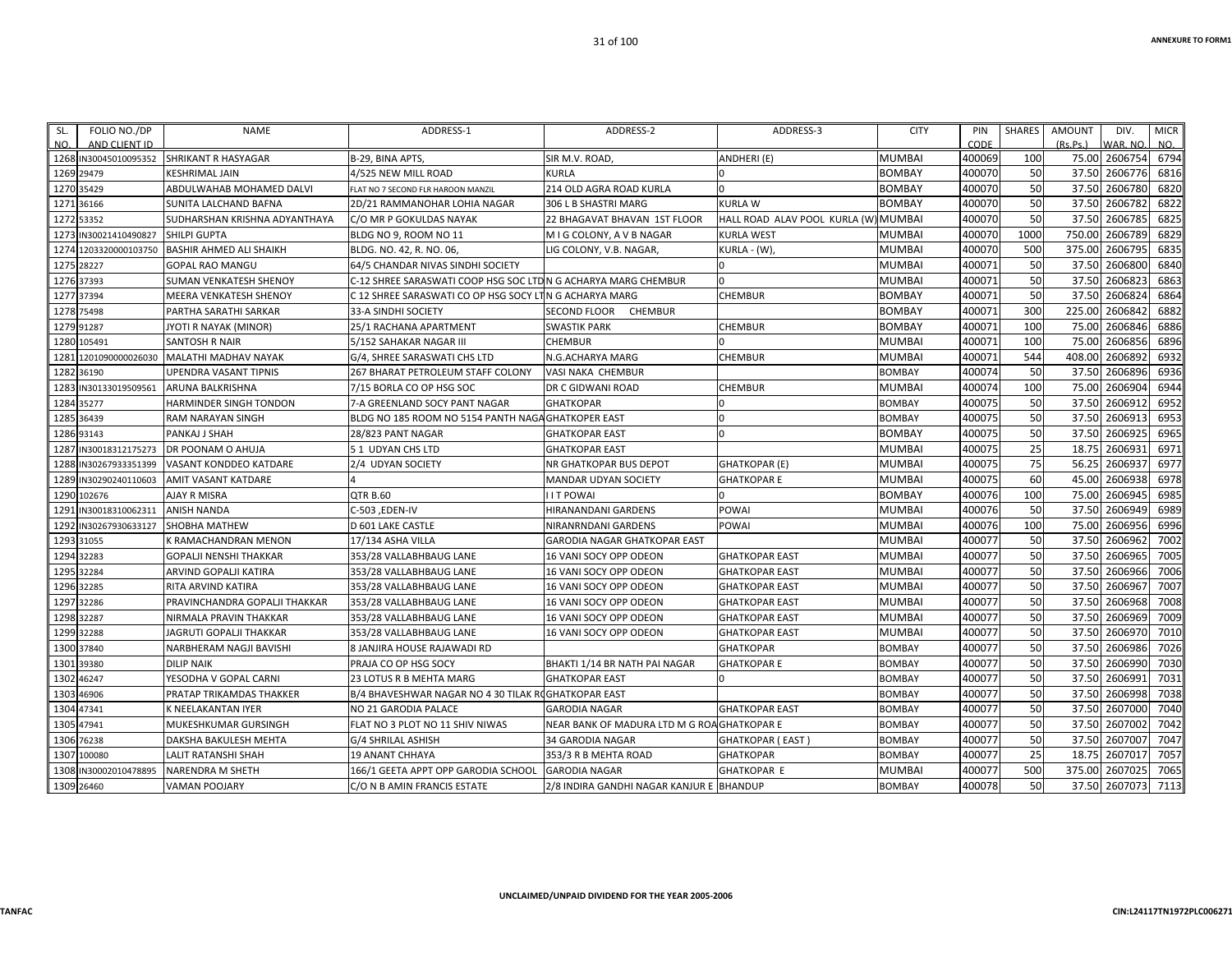| SL.        | FOLIO NO./DP          | <b>NAME</b>                   | ADDRESS-1                                                  | ADDRESS-2                        | ADDRESS-3                   | <b>CITY</b>   | PIN    | SHARES | <b>AMOUNT</b> | DIV.          | <b>MICR</b> |
|------------|-----------------------|-------------------------------|------------------------------------------------------------|----------------------------------|-----------------------------|---------------|--------|--------|---------------|---------------|-------------|
| NO.        | AND CLIENT ID         |                               |                                                            |                                  |                             |               | CODE   |        | (Rs.Ps.)      | WAR. NO       | NO.         |
| 1310 36204 |                       | <b>PAWAN KUMAR SETHI</b>      | R NO 4 BLOCK NO 7 SADAN WADI AGRA ROAD                     | <b>BHANDUP</b>                   |                             | <b>BOMBAY</b> | 400078 | 50     | 37.50         | 2607077       | 7117        |
| 1311 38107 |                       | <b>GULKANDIBAI GUPTA</b>      | C/O RAJASTHAN SWEET MEAT MART L B S MARG                   | NEAR A P I BHANDUP               |                             | <b>BOMBAY</b> | 400078 | 100    | 75.00         | 2607079       | 7119        |
| 1312 38109 |                       | DILEEPKUMAR P GUPTA           | C/O RAJASTHAN SWEET MEAT MART L B S MARG                   | NEAR A P I BHANDUP               |                             | <b>BOMBAY</b> | 400078 | 100    | 75.00         | 2607080       | 7120        |
| 1313 69057 |                       | A ANNA PORSIA RAJA            | TATA POWER HOUSE                                           | LAKE ROAD                        | <b>BHANDUP</b>              | <b>BOMBAY</b> | 400078 | 50     | 37.50         | 2607083       | 7123        |
|            | 1314 1201750000013000 | Revathi L                     | 12-A Rodrick Chawl,                                        | Bhattipada Road,                 | Near A To Z Book Center,    | <b>MUMBAI</b> | 400078 | 100    | 75.00         | 2607102       | 7142        |
| 1315 29843 |                       | AJAY DEBOOR                   | A-1 203 VEENA NAGAR L B S MARG                             | MULUND WEST BOMBAY 400080        |                             | <b>BOMBAY</b> | 400080 | 50     | 37.50         | 2607109       | 7149        |
| 1316 47511 |                       | DILIP GIRDHARLAL MODI         | C/O RAVINDRA J SHAH                                        | 19 RAMNIKETAN TAMBE NAGAR        | S N ROAD MULUND WEST        | <b>BOMBAY</b> | 400080 | 50     | 37.50         | 2607127       | 7167        |
| 1317 47513 |                       | PRAKASH THAKORBHAI GANDHI     | C/O RAVINDRA J SHAH                                        | <b>19 RAMNIKETAN TAMBE NAGAR</b> | S N ROAD MULUND WEST        | <b>BOMBAY</b> | 400080 | 50     | 37.50         | 2607128       | 7168        |
| 1318 52934 |                       | <b>PRAKASH GANDHI</b>         | C/O RAVINDRA J SHAH SHARE BROKER                           | RAMNIKETAN BLOCK NO 19           | S N ROAD MULUND WEST        | <b>BOMBAY</b> | 400080 | 50     | 37.50         | 2607136       | 7176        |
| 1319 52937 |                       | SUDHIR DESAI                  | C/O RAVINDRA J SHAH SHARE BROKER                           | RAMNIKETAN BLOCK NO 19           | S N ROAD MULUND WEST        | <b>BOMBAY</b> | 400080 | 50     |               | 37.50 2607137 | 7177        |
| 1320 77968 |                       | SADASHIV P SHENOY             | DATT NIVAS IIND FLOOR                                      | M.G. ROAD                        | S N ROAD MULUND WEST        | <b>BOMBAY</b> | 400080 | 50     | 37.50         | 2607141       | 7181        |
|            | 1321 IN30074910263737 | SUMAN G CHURIWALA             | <b>B/4 NANDANVAN SOCIETY</b>                               | OPP AMBE DHAM                    | MULUND WEST                 | <b>MUMBAI</b> | 400080 | 50     | 37.50         | 2607190       | 7230        |
|            | 1322 IN30115112378684 | <b>VINODRAIT SHAH</b>         | 30/1 SHAH NIVAS                                            | RAMRATAN TRIVEDI ROAD            | <b>MULUND WEST</b>          | <b>MUMBAI</b> | 400080 | 100    | 75.00         | 2607199       | 7239        |
| 1323 29836 |                       | SURENDRA PAMDHARINATH TAVADE  | 128 R S JEEVADANI DARSHAN CO-OP HSG SOCY                   | ARUNODAY NAGAR                   | NAVGHAR ROAD MULUND EAST    | <b>BOMBAY</b> | 400081 | 50     | 37.50         | 2607228       | 7268        |
| 1324 29837 |                       | <b>PRAKASH TAVADE</b>         | 128 R S JEEVADANI DARSHAN CO-OP HSG SOCY                   | ARUNODAY NAGAR NAVGHAR ROAD      | NAVGHAR ROAD MULUND EAST    | <b>BOMBAY</b> | 400081 | 50     | 37.50         | 2607229       | 7269        |
| 1325 29989 |                       | <b>SUBHASHINI D SOUZA</b>     | A/38 DEEPALAXMI APARTMENTS                                 | <b>MITHAGAR ROAD</b>             | <b>MULUND EAST</b>          | <b>BOMBAY</b> | 400081 | 50     | 37.50         | 2607230       | 7270        |
| 1326 34959 |                       | RAMANUJAPURAM SESHADRI KANNAN | J/63 PALM ACRES GOVANPADA ROAD                             |                                  | <b>MULUND EAST</b>          | <b>BOMBAY</b> | 400081 | 50     | 37.50         | 2607236       | 7276        |
| 1327 38324 |                       | ASHOK SHANTILAL PAREKH        | C-13 TRUPTI APARTMENT                                      | MAHATMA PHULE ROAD               | <b>MULUND EAST</b>          | <b>BOMBAY</b> | 400081 | 50     | 37.50         | 2607241       | 7281        |
| 1328 38670 |                       | MURLIDHAR SHANBHAG            | 201 VALTY APARTMENTS                                       | OFF MITHAGAR ROAD                | <b>MULUND EAST</b>          | <b>BOMBAY</b> | 400081 | 50     | 37.50         | 2607242       | 7282        |
|            | 1329 100274           | SARASWATI KESWANI             | 5 SHITAL DARSHAN 2ND FLOOR                                 | MAHATMA PHULE ROAD               | <b>MULUND EAST</b>          | <b>BOMBAY</b> | 400081 | 50     |               | 37.50 2607250 | 7290        |
|            | 1330 1201090000592710 | <b>AKSHADA ASHISH TILVE</b>   | 101, SHREEJI AVENUE - I,                                   | GAVANPADA,                       | <b>MULUND (EAST)</b>        | <b>MUMBAI</b> | 400081 | 200    | 150.00        | 2607281       | 7321        |
| 1331 27639 |                       | EARATH KIZHAKKEYIL MOHANDAS   | C/O C V JACOB                                              | 250/9695 VSNL STAFF QTRS         | (OGS QTRS) VIKHROLI EAST    | <b>BOMBAY</b> | 400083 | 50     | 37.50         | 2607286       | 7326        |
| 1332 30744 |                       | KULWANT SINGH                 | C/O PUNJAB & SIND BANK                                     | L B S MARG VIKHROLI              |                             | <b>BOMBAY</b> | 400083 | 50     | 37.50         | 2607287       | 7327        |
| 1333 32808 |                       | KAMALAKANT GAJANAN VALEKAR    | 240/9379 KANNAMWAR NAGAR NO.2                              | SANMAAN C H S LTD                | VIKHROLI EAST               | <b>MUMBAI</b> | 400083 | 50     | 37.50         | 2607288       | 7328        |
| 1334 32626 |                       | MUKESH SHAH                   | 6A MEHTA BUILDING KIROL ROAD                               | CAMA LANE GHATKOPAR W            |                             | <b>BOMBAY</b> | 400086 | 50     | 37.50         | 2607301       | 7341        |
| 1335 32627 |                       | <b>SMITA SHAH</b>             | 6A MEHTA BUILDING KIROL ROAD                               | CAMA LANE GHATKOPAR WEST         | $\Omega$                    | <b>BOMBAY</b> | 400086 | 50     |               | 37.50 2607302 | 7342        |
| 1336 86014 |                       | SAVAILAL GALALCHAND VORA      | 1 2ND FLOOR MANI BHUVAN                                    | KAMA LANE                        | <b>GHATKOPAR</b>            | <b>BOMBAY</b> | 400086 | 50     | 37.50         | 2607314       | 7354        |
|            | 1337 IN30010011025769 | VISHRAM SHIVGHAN VELANI       | 7 AMBIKA BHAVAN                                            | NEW MANEKLAL ESTATE              | <b>GHATKOPAR WEST</b>       | <b>MUMBAI</b> | 400086 | 200    | 150.00        | 2607320       | 7360        |
|            | 1338 IN30018310461429 | <b>GEETA SUDHIR GANDHI</b>    | <b>GANDHI CHHAYA</b>                                       | L.B.S.MARG                       | OPP.SARVODAYA HOSPITAL      | <b>MUMBAI</b> | 400086 | 500    | 375.00        | 2607321       | 7361        |
|            | 1339 IN30075710591799 | SURYAKANT RAMJI ABHANI        | 2ND FLOOR RAM NIVAS                                        | NAROJE LANE                      | <b>GHATKOPAR W</b>          | <b>MUMBAI</b> | 400086 | 50     | 37.50         | 2607327       | 7367        |
|            | 1340 IN30154915532465 | <b>MRUNAL H SHAH</b>          | A-202 PREM KUNJ CHANDAN PARK COMPLEX                       | NAVROJI LANE                     | <b>GHATKOPAR (WEST)</b>     | <b>MUMBAI</b> | 400086 | 250    | 187.50        | 2607341       | 7381        |
| 1341 49995 |                       | KOMPALLI NAGESWARA RAO        | <b>FLAT 7 GOLDEN DEWI</b>                                  | <b>DENONAR BAUG</b>              |                             | <b>MUMBAI</b> | 400088 | 50     | 37.50         | 2607352       | 7392        |
| 1342 47899 |                       | V NESSAIYAN                   | 8 TOPAZ CHHEDA NAGAR                                       | CHEMBUR                          |                             | <b>BOMBAY</b> | 400089 | 50     |               | 37.50 2607362 | 7402        |
| 1343 77594 |                       | MADANLAL MALPANI              | 84/30 ITTLAK NAGAR                                         | CHEMBUR                          |                             | <b>BOMBAY</b> | 400089 | 200    | 150.00        | 2607365       | 7405        |
| 1344 97284 |                       | RAJAMANI NATARAJAN            | B/11 AKSHAYA                                               | CHEDDA NAGAR                     | <b>CHEMBUR</b>              | <b>BOMBAY</b> | 400089 | 100    | 75.00         | 2607369       | 7409        |
| 1345 14494 |                       | THRESIA JOSE                  | 301,MARS-A WING,                                           | VASANT GALAXY.                   | BANGUR NAGAR, GOREGAON WEST | <b>MUMBAI</b> | 400090 | 50     | 37.50         | 2607387       | 7427        |
| 1346 27654 |                       | VENKATESWARAN IYER            | F3/11 HARINIKETAN MAHATMA GANDHI ROBANGUR NAGAR GOREGAON W |                                  |                             | <b>BOMBAY</b> | 400090 | 50     | 37.50         | 2607388       | 7428        |
| 1347 27655 |                       | ANU VENKATESH IYER            | F3/11 HARINIKETAN MAHATMA GANDHI ROBANGUR NAGAR GOREGAON W |                                  |                             | <b>BOMBAY</b> | 400090 | 50     | 37.50         | 2607389       | 7429        |
| 1348 46670 |                       | MADHAVAN KUTTY NAIR           | G-10/6 JAN KALYAN HSG SOCIETY                              | BANGUR NAGAR GOREGAON W          |                             | <b>BOMBAY</b> | 400090 | 50     |               | 37.50 2607390 | 7430        |
|            | 1349 IN30048410901217 | K A ABRAHAM                   | 806 YOGI TOWER                                             | YOGI NAGAR                       | BORIVALI (W)                | <b>MUMBAI</b> | 400091 | 100    | 75.00         | 2607439       | 7479        |
| 1350 27573 |                       | PADMAJA PADMAKAR LUMAN        | A/21 MATRU KRUPA                                           | OPP DON BOSCO SCHOOL             | T ROAD BORIVLI WEST         | <b>BOMBAY</b> | 400092 | 50     | 37.50         | 2607453       | 7493        |
| 1351 29704 |                       | MALLAPPA BASAVARAJ            | 16/1265 M H B COLONY GORAI ROAD                            | <b>BORIVLI W</b>                 |                             | <b>BOMBAY</b> | 400092 | 50     |               | 37.50 2607462 | 7502        |
|            |                       |                               |                                                            |                                  |                             |               |        |        |               |               |             |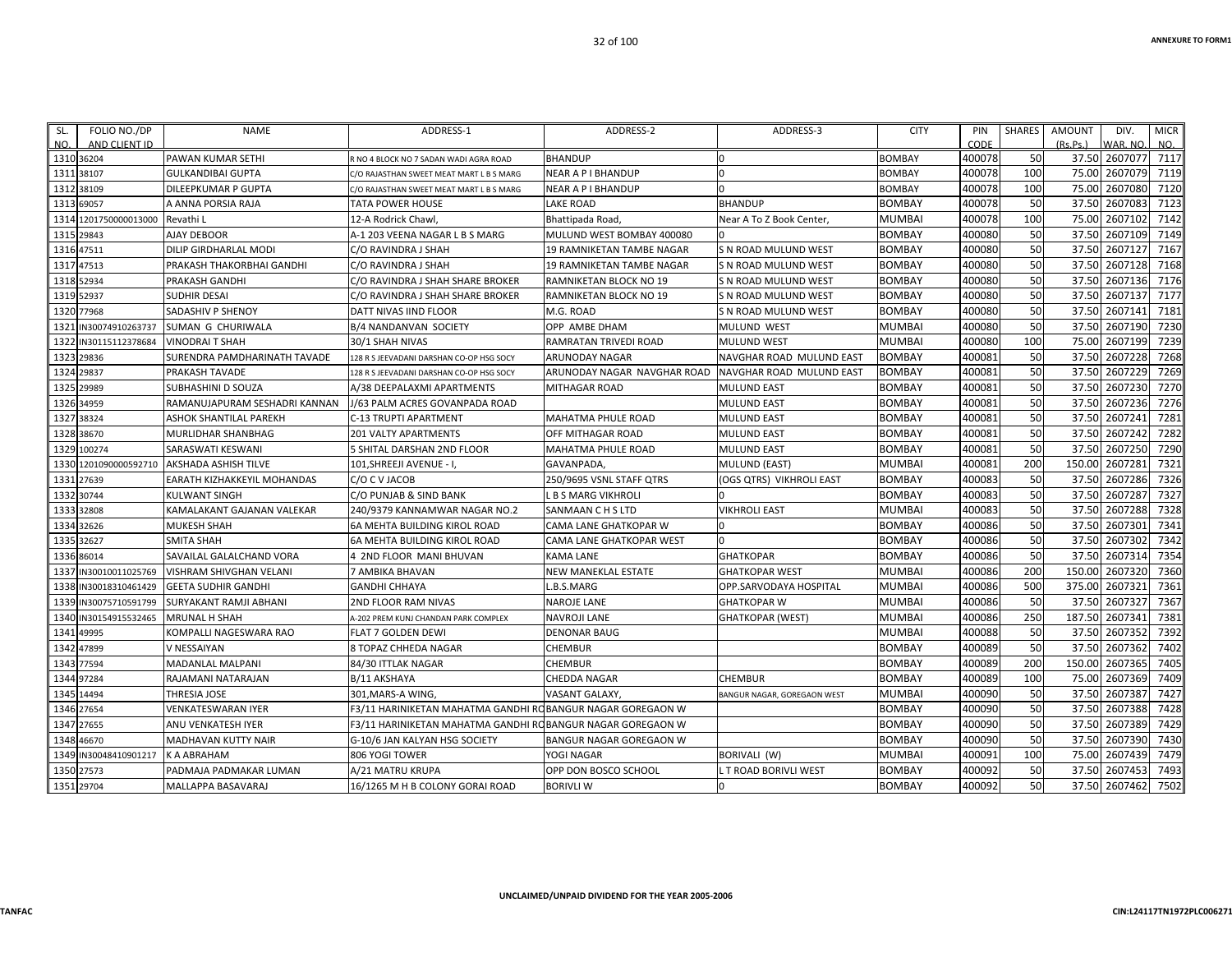| SL.        | FOLIO NO./DP                | <b>NAME</b>                                                        | ADDRESS-1                              | ADDRESS-2                                                 | ADDRESS-3                      | <b>CITY</b>   | PIN            | SHARES | <b>AMOUNT</b> | DIV.                      | <b>MICR</b> |
|------------|-----------------------------|--------------------------------------------------------------------|----------------------------------------|-----------------------------------------------------------|--------------------------------|---------------|----------------|--------|---------------|---------------------------|-------------|
| NO.        | AND CLIENT ID<br>1352 31788 | LEENA MADHAV PAI                                                   | <b>1201 ASHOK NAGAR</b>                | <b>VAZIRA NAKA</b>                                        | 179 L T ROAD BORIVLI WEST      | <b>MUMBAI</b> | CODE<br>400092 | 50     | (Rs, Ps)      | WAR. NO.<br>37.50 2607469 | NO.<br>7509 |
| 1353 34240 |                             | JITENDRA RAMNIKLAL JAIN                                            | B-109 MAYUR BLDG 1ST FLOOR S V PATEL R | <b>BORIVLI WEST</b>                                       |                                | <b>BOMBAY</b> | 400092         | 50     |               | 37.50 2607481             | 7521        |
| 1354 35354 |                             | <b>KIRAN R SONI</b>                                                | A/405 JAYDEEP APARTMENTS               | <b>NEAR KORA KENDRA</b>                                   | S V ROAD BORIVALI WEST         | <b>BOMBAY</b> | 400092         | 50     |               | 37.50 2607488             | 7528        |
| 1355 36786 |                             | VIMALABEN CHINUBHAI SHAH                                           | JAM HOSIERY BLDG NO L 92 S V ROAD      | <b>BORIVLI WEST</b>                                       |                                | <b>BOMBAY</b> | 400092         | 50     |               | 37.50 2607491             | 7531        |
| 1356 36860 |                             | DILIPKUMAR MANEKLAL SHAH                                           | C/O MANEKLAL V SHAH                    | MALANI ESTATE 1ST FLOOR R NO 43 S OPP DENA BANK BORIVLI W |                                | <b>BOMBAY</b> | 400092         | 50     |               | 37.50 2607493             | 7533        |
| 1357 38557 |                             | PAWANKUMAR KALA                                                    | BLOCK NO 7 A WING BLDG NO 1            | <b>GANJAWALA APARTMENT</b>                                | <b>BORIVLI (WEST)</b>          | <b>BOMBAY</b> | 400092         | 50     |               | 37.50 2607496             | 7536        |
| 1358 52577 |                             | <b>HEMANT MANUBHAI DAVE</b>                                        | 48 MALANI ESTATE S V ROAD              | <b>BORIVALI WEST</b>                                      |                                | <b>BOMBAY</b> | 400092         | 50     |               | 37.50 2607512             | 7552        |
| 1359 84421 |                             | JASVANTIBEN J VORA                                                 | <b>B/306 BORIVLI SHOPPING CENTRE</b>   | CHANDAVARKAR LANE                                         | <b>BORIVLI WEST</b>            | <b>BOMBAY</b> | 400092         | 200    | 150.00        | 2607520                   | 7560        |
| 1360 88963 |                             | AJAY MURLIDHAR PHALOD                                              | A/19 & 20 NEMINATH APTS                | SHIMPOLI ROAD                                             | <b>BORIVALI WEST</b>           | <b>BOMBAY</b> | 400092         | 50     | 37.50         | 2607523                   | 7563        |
| 1361 96104 |                             | <b>GAYATHRI PANICKER</b>                                           | <b>B 33 SHANTI MAHAL</b>               | <b>SV ROAD</b>                                            | <b>BORIVALI (WEST)</b>         | <b>BOMBAY</b> | 400092         | 100    | 75.00         | 2607528                   | 7568        |
| 1362 96544 |                             | <b>DEEPIKA PAREKH</b>                                              | A/403 SIDDHI VINAYAK                   | <b>NEAR HIMMAT NAGAR</b>                                  | OFF MANDPESHWAR ROAD           | <b>BOMBAY</b> | 400092         | 100    |               | 75.00 2607530             | 7570        |
| 1363 96686 |                             | <b>ARUNA PAREKH</b>                                                | B/6 PRAN NAGAR NO 3                    | OFF MANDAPESHWAR ROAD                                     | <b>BORIVALI WEST</b>           | <b>BOMBAY</b> | 400092         | 50     |               | 37.50 2607531             | 7571        |
|            | 1364 105904                 | <b>LALIT KUMAR GUPTA</b>                                           | <b>24 BRIJ APARTMENTS</b>              | 29/624 KASTUR PARK                                        | SHIMPOLI ROAD BORIVLI [WEST]   | <b>MUMBAI</b> | 400092         | 250    | 187.50        | 2607536                   | 7576        |
|            | 1365 IN30018310199478       | K. SUDHAKARA SHETTY                                                | C-2/13, MANEK NAGAR                    | NEAR AJANTA TALKIES                                       | <b>BORIVLI (WEST)</b>          | <b>MUMBAI</b> | 400092         | 50     |               | 37.50 2607548             | 7588        |
|            | 1366 IN30018310369066       | <b>JYOTI Y GUJARAN</b>                                             | B-201, SURYAKIRAN                      | <b>SHANTI NAGAR</b>                                       | <b>SU PATEL ROAD</b>           | <b>BOMBAY</b> | 400092         | 100    | 75.00         | 2607549                   | 7589        |
| 1367       | IN30035110022102            | TIBREWALA KISHAN N.                                                | B - 25, DEEPSHAL C. H. S.              | 7 TH FLOOR, CHIKUWADI,                                    | NEW LINK ROAD, BORIVALI (WEST) | MUMBAI.       | 400092         | 10     |               | 7.50 2607563              | 7603        |
|            | 1368 IN30036010101573       | <b>MANISH GUPTA</b>                                                | FLAT 559, SUNRISE BLDG-28              | <b>SAMTA NAGAR</b>                                        | <b>KANDIVILI EAST</b>          | <b>MUMBAI</b> | 400092         | 100    |               | 75.00 2607564             | 7604        |
|            | 1369 IN30075710303933       | <b>CHARU PRADIP SHAH</b>                                           | E/401 SUMER NAGAR NO/3                 | E WING 4TH FLOOR S V ROAD                                 | <b>BORIVILI WEST</b>           | <b>MUMBAI</b> | 400092         | 50     | 37.50         | 2607578                   | 7618        |
|            | 1370 IN30075711016207       | PATEL MAHESHBHAI CHHITABHAI                                        | E/15 ARIHANT APPARTMENT                | SAIBABA ROAD OFF S V ROAD                                 | <b>BORIVLI WEST</b>            | <b>MUMBAI</b> | 400092         | 50     |               | 37.50 2607580             | 7620        |
|            | 1371 IN30090710435897       | NILESH PARMANAND PATADIA                                           | AVANTI B-51.                           | <b>HARIDAS NAGAR,</b>                                     | SHIMPOLI ROAD,                 | <b>BOMBAY</b> | 400092         | 50     |               | 37.50 2607590             | 7630        |
| 1372 29002 |                             | BHAGAVATHY PUTTANVEETIL MUTHUSAI B-36 ROOP TOP MAHAKALI CAVES ROAD |                                        | <b>ANDHERI EAST</b>                                       |                                | <b>BOMBAY</b> | 400093         | 50     |               | 37.50 2607618             | 7658        |
| 1373 29657 |                             | KISHIN CHATOOMAL PHERWANI                                          | BLDG NO 12-A FLAT NO 22                | TAKSHILA MAHAKALI CAVES ROAD                              | <b>ANDHERI EAST</b>            | <b>BOMBAY</b> | 400093         | 50     |               | 37.50 2607620             | 7660        |
| 1374 30147 |                             | SEETA RAM SHENDE                                                   | TYPE 4/1 E S I S HOSPITAL QTRS         | <b>ANDHERI EAST</b>                                       |                                | <b>BOMBAY</b> | 400093         | 50     | 37.50         | 2607622                   | 7662        |
| 1375 30148 |                             | RAM WASUDEO SHENDE                                                 | TYPE 4/1 E S I S HOSPITAL QTRS         | <b>ANDHERI EAST</b>                                       |                                | <b>BOMBAY</b> | 400093         | 50     |               | 37.50 2607623             | 7663        |
| 1376 30392 |                             | <b>GULAB P ALIMCHANDANI</b>                                        | FLAT NO 21 B BUILDING NO 28            | TAKSHILA MAHAKALI CAVES ROAD                              | <b>ANDHERI EAST</b>            | <b>BOMBAY</b> | 400093         | 50     | 37.50         | 2607624                   | 7664        |
| 1377 36452 |                             | <b>DEEPTI KUNDE</b>                                                | TYPE IV/15 ESIS                        | <b>ESIS HOSPITAL ANDHERI EAST</b>                         |                                | <b>BOMBAY</b> | 400093         | 50     | 37.50         | 2607627                   | 7667        |
| 1378 36457 |                             | <b>GOPAL</b>                                                       | T4 B6 ESIS HOSPITAL ANDHERI E          |                                                           |                                | <b>BOMBAY</b> | 400093         | 50     |               | 37.50 2607628             | 7668        |
| 1379 36460 |                             | ARVIND KUNDE                                                       | TYPE IV/15 ESIS HOSPITAL               | <b>ANDHERI E</b>                                          |                                | <b>BOMBAY</b> | 400093         | 50     |               | 37.50 2607629             | 7669        |
|            | 1380 47072                  | <b>DEEPAK K GUPTA</b>                                              | FLAT NO 43 PLOT NO 215                 | SHERE E PUNJAB COLONY                                     | <b>ANDHERI EAST</b>            | <b>MUMBAI</b> | 400093         | 50     |               | 37.50 2607631             | 7671        |
|            | 1381 103738                 | K SARADHA                                                          | A/19 SHILPA APARTMENTS                 | DR CHARAT SINGH COLONY                                    | CHAKALA                        | <b>BOMBAY</b> | 400093         | 50     |               | 37.50 2607636             | 7676        |
| 1382 27665 |                             | <b>RAJEEV KUMAR</b>                                                | 7-D EVEREST ANUSHAKTI NAGAR            |                                                           |                                | <b>BOMBAY</b> | 400094         | 50     |               | 37.50 2607659             | 7699        |
|            | 1383 28993                  | SUDHA RANGANATHAN                                                  | 8B DHAWALGIRI ANUSAKTHINAGAR           |                                                           |                                | <b>BOMBAY</b> | 400094         | 100    |               | 75.00 2607660             | 7700        |
|            | 1384 IN30075711470004       | JOHNNYKUTTY JOSEPH                                                 | <b>B/7 RANJANI</b>                     | <b>ANUSHAKTI NAGAR</b>                                    |                                | <b>MUMBAI</b> | 400094         | 100    | 75.00         | 2607663                   | 7703        |
| 1385 28934 |                             | MAKARAND SHRINIVAS DEO                                             | 4/23 MALAD CO-OP HSG SOCY LTD          | PODAR PARK                                                | <b>MALAD EAST</b>              | <b>BOMBAY</b> | 400097         | 50     |               | 37.50 2607668             | 7708        |
| 1386 35490 |                             | <b>THANKAM MENON</b>                                               | C1/4 MAHINDRA NAGAR                    | <b>MALAD EAST</b>                                         |                                | <b>BOMBAY</b> | 400097         | 50     | 37.50         | 2607673                   | 7713        |
| 1387 36240 |                             | RAMESH V HOSABETTU                                                 | 79/579 OM CO OP HSG SOC LTD            | DINDOSHI M H B COLONY                                     | <b>NEAR HIGHWAY MALAD EAST</b> | <b>BOMBAY</b> | 400097         | 50     |               | 37.50 2607674             | 7714        |
| 1388 38466 |                             | NANALAL SHANKERLAL SHAH                                            | FLAT NO.402, SATYAM APARTMENT          | 4TH FLOOR, SHIVAJI CHOWK                                  | <b>DAFTARY ROAD</b>            | <b>MUMBAI</b> | 400097         | 50     |               | 37.50 2607676             | 7716        |
|            | 1389 IN30045011549233       | <b>ANIL M AMBAVLE</b>                                              | RANECHAWL, ROOM NO 9                   | KASAMBAUG, DAFFTARY ROAD                                  | <b>MALAD (EAST)</b>            | <b>MUMBAI</b> | 400097         | 1500   | 1125.00       | 2607696                   | 7736        |
|            | 1390 IN30075711306852       | LEELA RAVINDRANATH                                                 | F/1/21 MAHINDRA NAGAR                  | <b>HAJI BAPU ROAD</b>                                     | <b>MALAD EAST</b>              | <b>MUMBAI</b> | 400097         | 16     | 12.00         | 2607709                   | 7749        |
|            | 1391 1201290200001560       | NIPUN JASWANTLAL SHAH                                              | A/501,502,SANSKRUTI BLDG.              | KEDARMAL ROAD,                                            | MALAD (E)                      | <b>MUMBAI</b> | 400097         | 50     |               | 37.50 2607727             | 7767        |
| 1392 26492 |                             | RADHAKRISHNAN MOORKOTH                                             | 1 ANGELA CHARLI HOUSE                  | KOLIVARY KALINA                                           |                                | <b>BOMBAY</b> | 400098         | 50     |               | 37.50 2607729             | 7769        |
| 1393 28727 |                             | ANIL R KHANDELWAL                                                  | 1/26 GOLDEN VALLEY                     | <b>KALINA</b>                                             |                                | <b>BOMBAY</b> | 400098         | 100    |               | 75.00 2607730             | 7770        |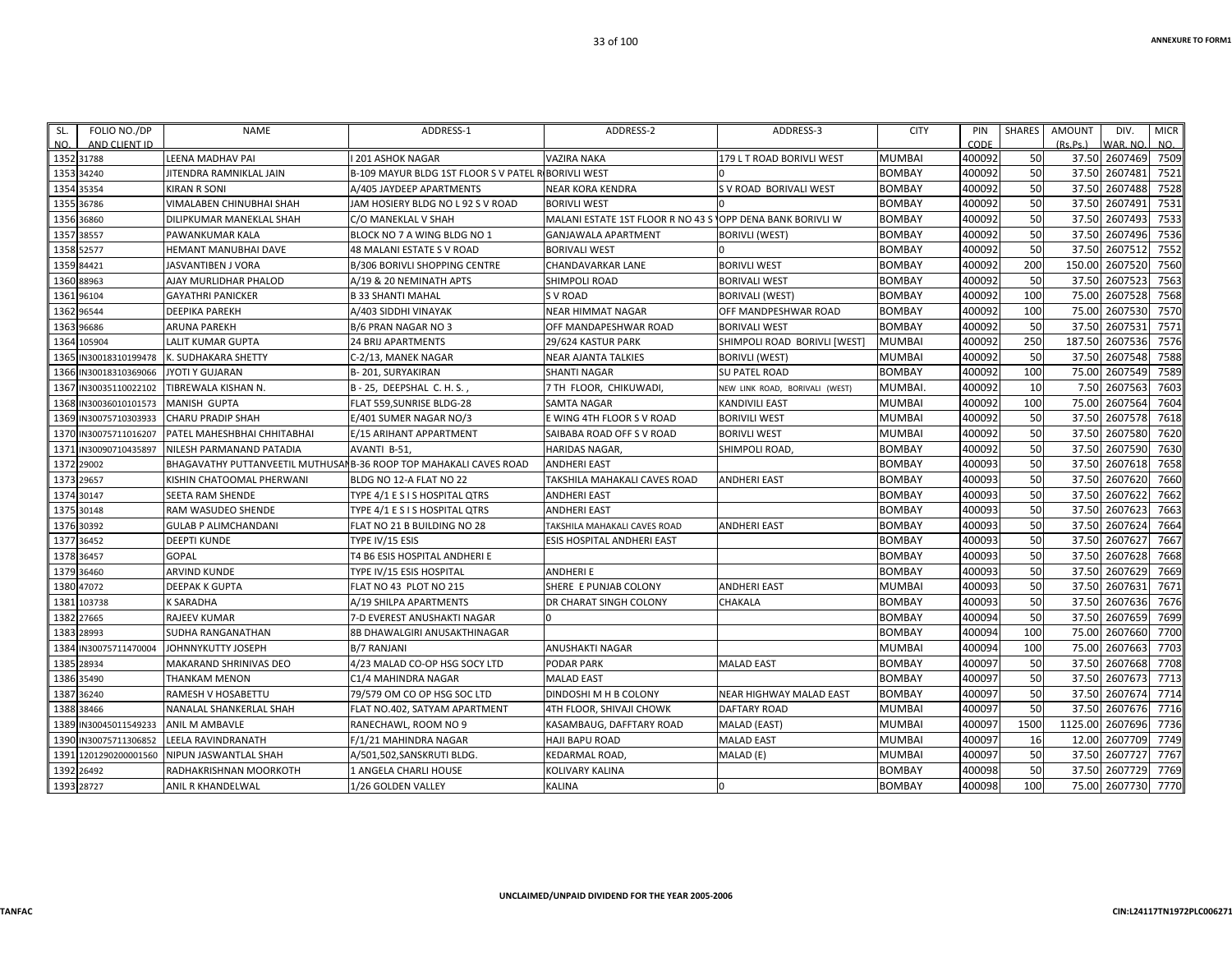| SL.  | FOLIO NO./DP          | NAME                                                              | ADDRESS-1                                        | ADDRESS-2                             | ADDRESS-3                         | <b>CITY</b>         | PIN    | SHARES       | AMOUNT   | DIV.          | <b>MICR</b>  |
|------|-----------------------|-------------------------------------------------------------------|--------------------------------------------------|---------------------------------------|-----------------------------------|---------------------|--------|--------------|----------|---------------|--------------|
| NO.  | AND CLIENT ID         |                                                                   |                                                  |                                       |                                   |                     | CODE   |              | (Rs.Ps.) | WAR. NO.      | NO.          |
|      | 1394 28728            | ATUL RAJINDER PRASAD KHANDELWAL                                   | IC-502 SUN N DEW BLDG                            | <b>KALINA</b>                         |                                   | MUMBAI              | 400098 | 50           |          | 37.50 2607731 | 7771         |
|      | 1395 78127            | PORONUE ABRAHAM MATHEW                                            | NO 8/1 MATHURADAS COLONY                         | KALINA SANTACRUZE EAST                |                                   | <b>BOMBAY</b>       | 400098 | 50           |          | 37.50 2607734 | 7774         |
|      | 1396 IN30122510032526 | TREVOR FRANCIS LOBO                                               | A/6 SUN-N-DEW                                    | <b>SUNDER NAGAR</b>                   | KALINA, SANTA CRUZ (E)            | MUMBAI              | 400098 | 50           | 37.50    | 2607739       | 7779         |
|      | 1397 36440            | SHAKUNTALA SINGH                                                  | B13/4 P & T COLONY SAHAR                         |                                       |                                   | BOMBAY              | 400099 | 50<br>50     | 37.50    | 2607746       | 7786<br>7787 |
|      | 1398 36441            | <b>MALA SINGH</b>                                                 | B-13/4 P & T COLONY SAHAR                        |                                       |                                   | <b>BOMBAY</b>       | 400099 |              | 37.50    | 2607747       |              |
|      | 1399 36443            | RAM AWADH SINGH                                                   | B 13/4 P & T COLONY SAHAR                        |                                       |                                   | <b>BOMBAY</b>       | 400099 | 50           | 37.50    | 2607748       | 7788         |
|      | 1400 47864            | YESHAWANT SANGHAVI                                                | 403/404 VISHWA NANAK APT                         | CHAKALA OPP HIND LEVER RESERCH CENTRE | <b>ANDHERI EAST</b>               | MUMBAI              | 400099 | 50           |          | 37.50 2607750 | 7790         |
|      | 1401 IN30014210485725 | SANJEEWANI VIVEK AMBATKAR                                         | 3B/37, JAY VIJAY SOCIETY                         | <b>SAHAR ROAD</b>                     | <b>VILE PARLE (EAST)</b>          | MUMBAI              | 400099 | 50           | 37.50    | 2607753       | 7793         |
|      | 1402 52520            | <b>GEETA PREMANAND NAIK</b>                                       | C/3 ANAMIK AKURLI CROSS ROAD                     | NO 1 KANDIVLI E BOMBAY 400101         |                                   |                     | 400101 | 50           | 37.50    | 2607768       | 7808         |
|      | 1403 96546            | DEVYANI B MEHTA                                                   | 401/A SABARMATI SOCIETY SAHKAR GRAM              | <b>ASHOK NAGAR CROSS ROAD</b>         | <b>KANDIVALI EAST</b>             | <b>BOMBAY</b>       | 400101 | 100          | 75.00    | 2607773       | 7813         |
|      | 1404 100910           | <b>GHANANIL R BAPAT</b>                                           | 1/3 SWAYAMBHU SOCIETY                            | ARYACHANAKYA NAGAR                    | AKURLI ROAD KANDIVALI EAST        | <b>BOMBAY</b>       | 400101 | 50           | 37.50    | 2607775       | 7815         |
|      | 1405 IN30267930418875 | MULKI JAYANTHA PUTHRAN                                            | H-303, GOKUL HEAVEN                              | <b>THAKUR COMPLEX</b>                 | <b>KANDIVALI (EAST)</b>           | MUMBAI              | 400101 | $\mathbf{1}$ | 0.75     | 2607798       | 7838         |
|      | 1406 38016            | LAXMINARAYANA UPPOOR                                              | 2 BLUE STAR HOLY CROSS ROAD                      | <b>I C COLONY BORIVLI W</b>           |                                   | BOMBAY              | 400103 | 50           | 37.50    | 2607825       | 7865         |
|      | 1407 78501            | LEELA NAMECHAND THANVI                                            | NO 302 SWEETLAND APARTMENT I C COLONY            | 7TH HOLLY X ROAD BORIVLI WEST         |                                   | BOMBAY              | 400103 | 100          | 75.00    | 2607828       | 7868         |
|      | 1408 IN30088813023096 | <b>AJAY SHARMA</b>                                                | 401 SHABNAM APARTMENTS                           | SHIVAJI NAGAR                         | MADONA COLONY ROAD                | <b>MUMBAI</b>       | 400103 | 200          | 150.00   | 2607838       | 7878         |
|      | 1409 1201750000067160 | NEETA DHIRAJLAL SAVLA                                             | A-203, SEETA PARK,                               | BHAGAWATI HOSPITAL, S.V.P.ROAD        | <b>BORIVALI-WEST</b>              | MUMBAI              | 400103 | 1250         | 937.50   | 2607845       | 7885         |
|      | 1410 33533            | <b>GOPAL VARAHAMURTI</b>                                          | 4/111 3RD FLOOR SIDHARTH NAGAR III               | S V ROAD GOREGAON W                   |                                   | <b>BOMBAY</b>       | 400104 | 50           | 37.50    | 2607850       | 7890         |
|      | 1411 102230           | SANDEEP GANPAT PATIL                                              | B/44/173                                         | <b>SIDDHARTHY NAGAR</b>               | <b>GOREGAON (WEST)</b>            | <b>BOMBAY</b>       | 400104 | 50           | 37.50    | 2607854       | 7894         |
|      | 1412 15462            | R NATARAJAN                                                       | C-10 GLINDIA COLONY                              | <b>2ND POKHRAN ROAD</b>               |                                   | <b>THANE</b>        | 400601 | 50           | 37.50    | 2607862       | 7902         |
|      | 1413 29249            | URMILA SUBHASH GAWAND                                             | C/O MRS DEEPA P GAVAND                           | NEELKANTH DARSHAN SOCIETY             | NEAR RUNWAL NAGAR KOLBAD          | <b>THANE</b>        | 400601 | 100          | 75.00    | 2607868       | 7908         |
|      | 1414 30006            | SATISH NARAYAN KALAN                                              | 603 SHREE GURUKRUPA CHS                          | <b>NEAR S T WORK SHOP</b>             | <b>AGRA ROAD</b>                  | THANE [W]           | 400601 | 50           | 37.50    | 2607869       | 7909         |
|      | 1415 34022            | VASANT SHAMRAO BURSE                                              | HOUSE NO.9                                       | THANE-BELAPUR ROAD                    | POST BOX NO.73                    | THANE (MAHARA400601 |        | 75           | 56.25    | 2607876       | 7916         |
|      | 1416 38621            | HARISH CHUNILAL BARAI                                             | FLAT NO: 54 PARIDHI APARTMENTS                   | <b>KOLBAD ROAD</b>                    |                                   | <b>THANE</b>        | 400601 | 50           |          | 37.50 2607883 | 7923         |
|      | 1417 104699           | SUMAN ATUL VATSYAYAN                                              | C/O A B MODGIL                                   | 4 NOCIL HOUSING COLONY                | POST BOX NO 73                    | <b>THANE</b>        | 400601 | 50           |          | 37.50 2607891 | 7931         |
|      | 1418 105272           | BHOLANATH RAMKRISHNA ARTE                                         | C/O MRS VINITA V GUPTE                           | 7/A-41 PEREIRA NAGAR                  | <b>KHOPAT</b>                     | THANE WEST          | 400601 | 100          | 75.00    | 2607892       | 7932         |
|      | 1419 106583           | M MANJURE MOHAN                                                   | 44 LAUKIK 10 OSWAL PARK                          | POKHRAN RD NO.2                       | THANE BELAPUR ROAD                | THANE(W)            | 400601 | 50           | 37.50    | 2607893       | 7933         |
|      | 1420 IN30267931967253 | SUSHMA GAUTAM                                                     | A/6 FLAT NO 501                                  | <b>SAKET CHSL</b>                     | SAKET COMPLEX                     | THANA               | 400601 | 100          | 75.00    | 2607910       | 7950         |
|      | 1421 1201090000417970 | <b>REKHA N SOMAIYAJI</b>                                          | <b>3C REGENCY PARK A</b>                         | EDEN WOODS COMPLEX                    | <b>GLADYS ALWARIS MRG POKHRAN</b> | <b>DIST THANE</b>   | 400601 | 50           | 37.50    | 2607915       | 7955         |
| 1422 | 1601010000112420      | MANJULA KIRTI KUMAR PAREKH                                        | 85A/11 VRINDAVAN SOCIETY                         | <b>THANE WEST</b>                     |                                   | <b>THANE</b>        | 400601 | 25           | 18.75    | 2607917       | 7957         |
|      | 1423 29126            | <b>SUDHAKAR MODAK</b>                                             | DURGADHAM OPP GHANTALI LODGE                     | <b>NEAR NEW ENGLISH SCHOOL</b>        | <b>NAUPADA</b>                    | <b>THANE</b>        | 400602 | 75           | 56.25    | 2607922       | 7962         |
|      | 1424 33004            | JITENDRA MANILAL VACHRAJANI                                       | 12 INDRAPURI COOP HSG SOCY NAYPADA               | <b>RAVI INDUSTRY COMPOUND</b>         | <b>NAUPADA</b>                    | <b>THANE</b>        | 400602 | 50           |          | 37.50 2607926 | 7966         |
|      | 1425 33560            | ANAGHA CHANDRASHEKHAR PATWARDH CHANDRAMA RAM MARUTI CROSS RD NO 4 |                                                  |                                       |                                   | <b>THANE</b>        | 400602 | 200          | 150.00   | 2607927       | 7967         |
|      | 1426 35959            | SHAILA BHALCHANDRA BHAGWAT                                        | 7 DWARKA BRAHMIN SOC NAUPADA                     |                                       |                                   | <b>THANE</b>        | 400602 | 50           | 37.50    | 2607930       | 7970         |
|      | 1427 39753            | ASHOK SHANTARAM VAIDYA                                            | 8 BHARAT MANSION NAUPADA SHIVAJI NACNEAR B CABIN |                                       |                                   | <b>THANE W</b>      | 400602 | 50           | 37.50    | 2607939       | 7979         |
|      | 1428 53198            | RAJANIKANT RAMNIKLAL BHATT                                        | <b>B-2 SATYA ANAND SOCIETY</b>                   | <b>DR. ALMEIDA ROAD</b>               | NR.NEW MUNICIPAL CORPN BLDG       | <b>THANE</b>        | 400602 | 50           | 37.50    | 2607940       | 7980         |
|      | 1429 IN30290241153763 | SAYALI AVINASH SHINDE                                             | A 7 DURGA NIVAS                                  | <b>NEAR JAIN TEMPLE</b>               | <b>TEMBHI NAKA</b>                | THANE W             | 400602 | 100          | 75.00    | 2607963       | 8003         |
|      | 1430 34804            | C P BATRA                                                         | FLAT NO.15 4TH FLOOR                             | A-1 WING GAUTAM CENTRE                | <b>RAUT ROAD</b>                  | <b>THANE EAST</b>   | 400603 | 50           |          | 37.50 2607968 | 8008         |
|      | 1431 34805            | PREETI BATRA                                                      | FLAT NO.15 4TH FLOOR                             | A1 WING GAUTAM CENTRE                 | <b>RAUT ROAD</b>                  | THANE EAST          | 400603 | 50           | 37.50    | 2607969       | 8009         |
|      | 1432 35037            | ASOK CHAUDHURI                                                    | 3/33 NIRMAL JIWAN CO OP HSG SOC                  |                                       |                                   | <b>THANE EAST</b>   | 400603 | 100          | 75.00    | 2607971       | 8011         |
|      | 1433 35884            | HAZARILAL JAIN                                                    | C-4 SUNITA CO OP HSG SOC LTD KOPRI COLON         | NEAR MANGLA HIGH SCHOOL               |                                   | THANE EAST          | 400603 | 50           | 37.50    | 2607972       | 8012         |
|      | 1434 52523            | <b>SURESH BHAT</b>                                                | E/7 SHANTINIKETAN                                | <b>OPP RAILWAY STATION</b>            |                                   | THANE EAST          | 400603 | 50           | 37.50    | 2607974       | 8014         |
|      | 1435 86681            | SHARAD BALKRISHNA GHOSALKAR                                       | <b>RENUKA APT</b>                                | ABOVE BANK OF MAHARASHTRA             | <b>KOPRI</b>                      | <b>THANE EAST</b>   | 400603 | 50           |          | 37.50 2607977 | 8017         |
|      |                       |                                                                   |                                                  |                                       |                                   |                     |        |              |          |               |              |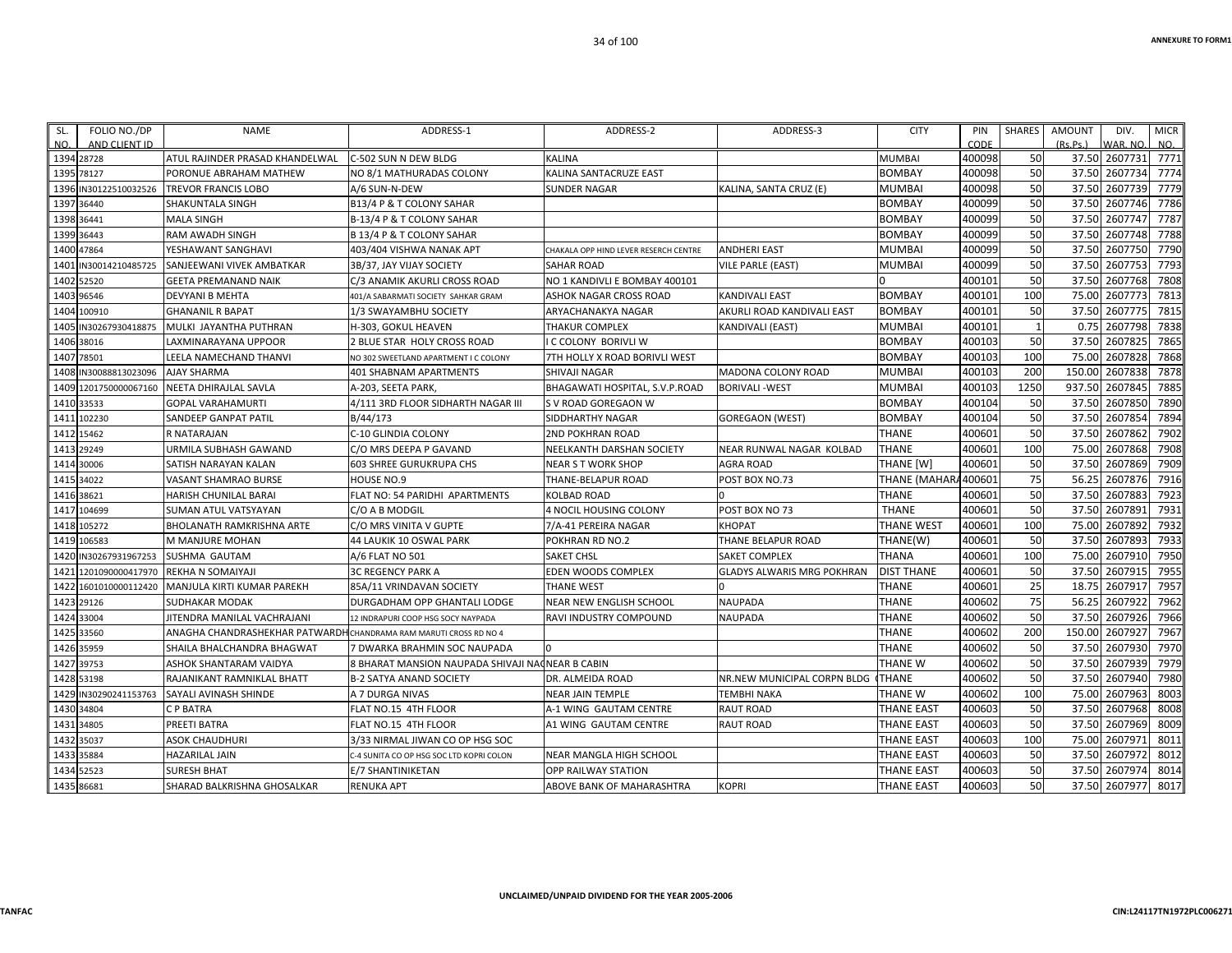| FOLIO NO./DP<br>SL.<br>NO.<br>AND CLIENT ID | <b>NAME</b>                   | ADDRESS-1                                                             | ADDRESS-2                                          | ADDRESS-3                        | <b>CITY</b>          | PIN<br>CODE | <b>SHARES</b> | <b>AMOUNT</b><br>(Rs Ps) | DIV.<br>VAR, NO. | <b>MICR</b><br>NO. |
|---------------------------------------------|-------------------------------|-----------------------------------------------------------------------|----------------------------------------------------|----------------------------------|----------------------|-------------|---------------|--------------------------|------------------|--------------------|
| 1436 101217                                 | HIRE CHANDRABHAN MADHAV       | C/O SHIVAJI L RANDHE                                                  | SIDDHARTH NAGAR KOPRI ROAD                         | <b>NEAR SANGEETA STORES</b>      | <b>THANE EAST</b>    | 400603      | 50            | 37.50                    | 2607982          | 8022               |
| 1437<br>102510                              | <b>ANANT BALKRISHNA DIGHE</b> | UTTAM 2 MITH BUNDAR ROAD                                              | CHANDANI                                           | <b>KOLIWADA</b>                  | THANE (EAST)         | 400603      | 50            | 37.50                    | 2607984          | 8024               |
| 1438<br>IN30088814632044                    | LALCHAND AHUJA                | FLAT NO 10 BLDG NO 3                                                  | SARASWATI NAGAR                                    | <b>THANE EAST</b>                |                      | 400603      | 200           | 150.00                   | 2607987          | 8027               |
| 29272<br>1439                               | VIJAYALAKSHMI BALASUBRAMANIAN | 9/8 JAWAHAR JYOTI LUISWADI THANE                                      | MAHARASHTRA STATE 400604                           |                                  |                      | 400604      | 50            | 37.50                    | 2607993          | 8033               |
| 1440<br>90128                               | SHAMBHUBHAI D MAV             | HIRA MOTI NAGAR BLDG-A                                                | B-WING ROOM NO.22/23                               | <b>MULUND CHECK NAKA</b>         | THANE                | 400604      | 100           | 75.00                    | 2607996          | 8036               |
| 1441<br>102405                              | SIKHA BANERJEE                | N-1 THAKURDAS HOUSE                                                   | A.C.C RESIDENTIAL COMPLEX                          | <b>NEAR MENTAL HOSPITAL</b>      | THANE (W)            | 400604      | 100           | 75.00                    | 2607997          | 8037               |
| 47619<br>1442                               | VASANTHA KRISHNASWAMY         | A-6/104 BRAHMAND PHASE 2                                              | <b>AZAD NAGAR</b>                                  | P O SANDOZ BAUG                  | THANE (W)            | 400607      | 50            | 37.50                    | 2608022          | 8062               |
| 1443<br>109622                              | <b>HIMANSHU V TANNA</b>       | RAJ RATNA PARK ROOM NO.303                                            | <b>BUILDING NO.6 OPP SWASTIK PARK</b>              | AZAD NAGAR KOLSHET ROAD          | <b>THANE</b>         | 400607      | 50            | 37.50                    | 2608023          | 8063               |
| 1444 IN30009510421653                       | Madhuri Sunil Dhage           | D/604, Vardhman Vatika                                                | Kapurbawdi, Opp Tatvagyan Vidyapith                | Ghodbunder Road, Thane (West)    | Dist Thane           | 400607      | 100           | 75.00                    | 2608024          | 8064               |
| 1445<br>IN30223610016459                    | <b>AJIT SATISH CHAUHAN</b>    | 202/A1 PHASE II                                                       | <b>BRAHMAND SOCIETY</b>                            | AZAD NAGAR GHODBYNDER ROAD THANE |                      | 400607      | 100           | 75.00                    | 2608029          | 8069               |
| 1446 1646                                   | <b>MAHESH SAMANI</b>          | <b>B-5 BOMBAY LINKS</b>                                               | SECTOR-17 VASHI                                    |                                  | NEW BOMBAY           | 400703      | 50            | 37.50                    | 2608033          | 8073               |
| 32038<br>1447                               | VANDANA GAJANAN DESHPANDE     | 608 MANGAL TOWER MANGAL NIWAS CO-CHSG SOCY SECTOR-17 PLOT NO 53 VASHI |                                                    |                                  | <b>NEW BOMBAY</b>    | 400703      | 50            | 37.50                    | 2608037          | 8077               |
| 35265<br>1448                               | CHANDRASHEKHAR DESHMUKH       | 2/3 SHANTIVAN SOCIETY                                                 | PLOT 15 SECTOR 16-A VASHI                          |                                  | <b>NEW BOMBAY</b>    | 400703      | 50            | 37.50                    | 2608040          | 8080               |
| 37646<br>1449                               | MIRJI SHARAD DHRUVARAO        | FLAT NO 7 3RD FLOOR                                                   | NAVSHIVNERI CO OP HSG SOCY                         | <b>SECTOR 9 A VASHI</b>          | <b>NEW BOMBAY</b>    | 400703      | 50            | 37.50                    | 2608043          | 8083               |
| 1450<br>102140                              | K KRISHNAMURTHY               | FLAT NO A 1                                                           | <b>BLDG NO F4</b>                                  | <b>SECTOR 9 VASHI</b>            | NAVI MUMBAI          | 400703      | 200           | 150.00                   | 2608056          | 8096               |
| 145<br>IN30082910178556                     | <b>SANGITA KADAM</b>          | 30 / A HERMES CENTRE                                                  | PLOT NO 67, SECTOR 17                              | VASHI                            | NEW BOMBAY           | 400703      | 100           | 75.00                    | 2608068          | 8108               |
| 1452<br>IN30115113078634                    | DURRIYA MOHAMMED YAHYABHOY    | <b>BADRI COTTAGE</b>                                                  | D/5 SECTOR 7                                       | <b>VASHI</b>                     | NAVI MUMBAI          | 400703      | 200           | 150.00                   | 2608071          | 8111               |
| IN30266210001592<br>1453                    | <b>VIJAY DHARMASHI GANDHI</b> | 302, VARDHAMAN PARK                                                   | PLOT NO. 49, SECTOR 17,                            | VASHI                            | NEW MUMBAI           | 400703      | 100           | 75.00                    | 2608077          | 8117               |
| 1454<br>14579                               | KANTILAL M SHAH               | C/O P KANTILAL                                                        | GALA NO A 1 APMC YARD                              | <b>ONION POTATO MARKET</b>       | NEW BOMBAY           | 400705      | 50            | 37.50                    | 2608081          | 8121               |
| 19489<br>1455                               | SHOMENDRA NARAIN ROY          | A-62, SUDHARSHAN CHS,                                                 | PLOT NO:38, SECTOR-17,                             | VASHI                            | <b>NAVI MUMBAI</b>   | 400705      | 50            | 37.50                    | 2608082          | 8122               |
| 1456 95972                                  | <b>UTTAM JAIN</b>             | MANGALAM TIMBER SHOP NO.3                                             | WELFARE CHAMBERS VASHI TURBHE                      | <b>ISECTOR NO.17 VASHI</b>       | NEW MUMBAI           | 400705      | 50            | 37.50                    | 2608087          | 8127               |
| 97226<br>1457                               | <b>LALIT MEHTA</b>            | MANGALAM TIMBER SHOP NO.3                                             | WELFARE CHAMBERS VASHI TURBHE ISECTOR NO.17 VASHI  |                                  | NEW MUMBAI           | 400705      | 50            | 37.50                    | 2608088          | 8128               |
| 97939<br>1458                               | <b>LALIT MEHTA</b>            | MANGALAM TIMBER SHOP NO.3                                             | WELFARE CHAMBERS VASHI TURBHE I SECTOR NO.17 VASHI |                                  | NEW MUMBAI           | 400705      | 100           | 75.00                    | 2608090          | 8130               |
| 1459<br>100062                              | <b>NEEL KAMAL DEKA</b>        | 103 MANSAROVAR PLOT 43                                                | SECTOR 14 VASHI                                    |                                  | <b>NEW BOMBAY</b>    | 400705      | 100           | 75.00                    | 2608091          | 8131               |
| 1460 14242                                  | <b>LALITHA PILLAI</b>         | <b>B 404, HARBOUR VIEW,</b>                                           | SECTOR 19A,                                        | <b>NERUL</b>                     | NAVI MUMBAI          | 400706      | 100           | 75.00                    | 2608098          | 8138               |
| 14243<br>1461                               | <b>S A PILLAI</b>             | <b>B 404 HARBOUR VIEW</b>                                             | <b>SECTOR 19A</b>                                  | <b>NERUL</b>                     | NAVI MUMBAI          | 400706      | 100           | 75.00                    | 2608099          | 8139               |
| 1462<br>46709                               | <b>JASBIR SINGH SAMMI</b>     | E-1/28 ROOM NO A/10 SECTOR 8                                          |                                                    | <b>NERUL</b>                     | <b>NEW BOMBAY</b>    | 400706      | 50            | 37.50                    | 2608101          | 8141               |
| IN30112715917180<br>1463                    | KAMNI WADHWANI                | FLAT NO 302, TOWER NO 3                                               | SAGAR DARSHAN, SECTOR 18                           | NERUL                            | NAVI MUMBAI          | 400706      | 50            | 37.50                    | 2608107          | 8147               |
| 1464<br>IN30267931511383                    | APARNA AGARWAL                | 26/301                                                                | <b>SEAWOODS ESTATE</b>                             | SECTOR 54 56 58 NERUL            | NAVI MUMBAI          | 400706      | 100           | 75.00                    | 2608109          | 8149               |
| 1465<br>103757                              | <b>PRADIP PARUI</b>           | KUNDAN VILLA FLAT 10                                                  | <b>NARAYAN NAGAR ROAD</b>                          | <b>BHAYANDAR WEST</b>            | <b>THANE</b>         | 401101      | 50            | 37.50                    | 2608112          | 8152               |
| 1466 IN30216410124198                       | SHASHIRATNA PATHAK            | C 307 . NARMADA ARCADE                                                | NARMADA NAGAR, CABIN CROSS ROAD                    | BHAYANDER (E)                    | <b>THANE</b>         | 401105      | 300           | 225.00                   | 2608141          | 8181               |
| IN30267930400033<br>1467                    | SANDEEP CHHOTALAL RANA        | B-103, VIMALNATH APTS.                                                | <b>ABOVE MAHAVIR HOSPITAL</b>                      | M.B.ESTATE, VIRAR (W)            | DIST.THANE           | 401303      | 100           | 75.00                    | 2608171          | 8211               |
| 1468<br>26665                               | <b>HARGOBIND C BAWEJA</b>     | BLOCK NO 382/4 O T SECTION ULHASNAGAR                                 |                                                    |                                  | DIST.THANE           | 421001      | 50            | 37.50                    | 2608172          | 8212               |
| 1469 89466                                  | SONI KRISHNAN                 | A-6 SHIVDARASHAN CO-OP HSG SOCY                                       | O T SECTION                                        |                                  | ULHAS NAGAR          | 421003      | 100           | 75.00                    | 2608187          | 8227               |
| IN30015910361988<br>1470                    | MURLIDHAR G. MATTA            | 301, SAI VILLA APTS.                                                  | OPP. SHALIMAR SOC.                                 | <b>NEAR ANAND VILLA</b>          | ULHASNAGAR.          | 421003      | 500           | 375.00                   | 2608188          | 8228               |
| 147<br>1201090000551040                     | RAMESH KUMAR HARGOBIND BAWEJA | FLAT NO 201 SHIVLOK APT                                               | <b>B WING HIRA GHAT</b>                            |                                  | ULHASNAGAR           | 421003      | 50            | 37.50                    | 2608192          | 8232               |
| 78666<br>1472                               | <b>AMRIT NARWANI</b>          | FLAT NO 7 AWDHUT PRASAD SOCIETY                                       | <b>GANDHI ROAD ULHASNAGAR</b>                      | <b>DISTRICT THANE 421005</b>     |                      | 421005      | 50            | 37.50                    | 2608194          | 8234               |
| 1473<br>29887                               | <b>DIGAMBER KARAVADE</b>      | KISHORE NIWAS KALAN CHAWL PATHARLI                                    |                                                    |                                  | <b>DOMBIVLI EAST</b> | 421201      | 50            | 37.50                    | 2608202          | 8242               |
| 1474<br>31285                               | MANGALAM NATARAJAN            | 10 SNEHDEEP CO OP HSG SOCIETY                                         | R P ROAD TILAK NAGAR                               |                                  | <b>DOMBIVLI EAST</b> | 421201      | 50            | 37.50                    | 2608204          | 8244               |
| 1475 34580                                  | VASANT RAJARAM JOSHI          | B/23 EVERGREEN CO-OP HSG SOCY LTD                                     | <b>FATEH ALI ROAD</b>                              | <b>DOMBIVLI EAST</b>             | DIST. THANE          | 421201      | 75            | 56.25                    | 2608207          | 8247               |
| 1476 52657                                  | VISHWAS VASANT SOHANI         | 21 GURUPRASAD APARTMENTS BEHIND NAMANSION MANPADA ROAD                |                                                    | <b>BOMBAY</b>                    | <b>DOMBIVLI EAST</b> | 421201      | 50            | 37.50                    | 2608214          | 8254               |
| 1477 IN30048412249029                       | <b>K RAMABAI</b>              | ISHA ANAY CHSL RAJAJI PATH                                            | CROSS ROAD NO 2                                    | <b>DOMBIVLI EAST</b>             | THANE                | 421201      | 100           | 75.00                    | 2608225          | 8265               |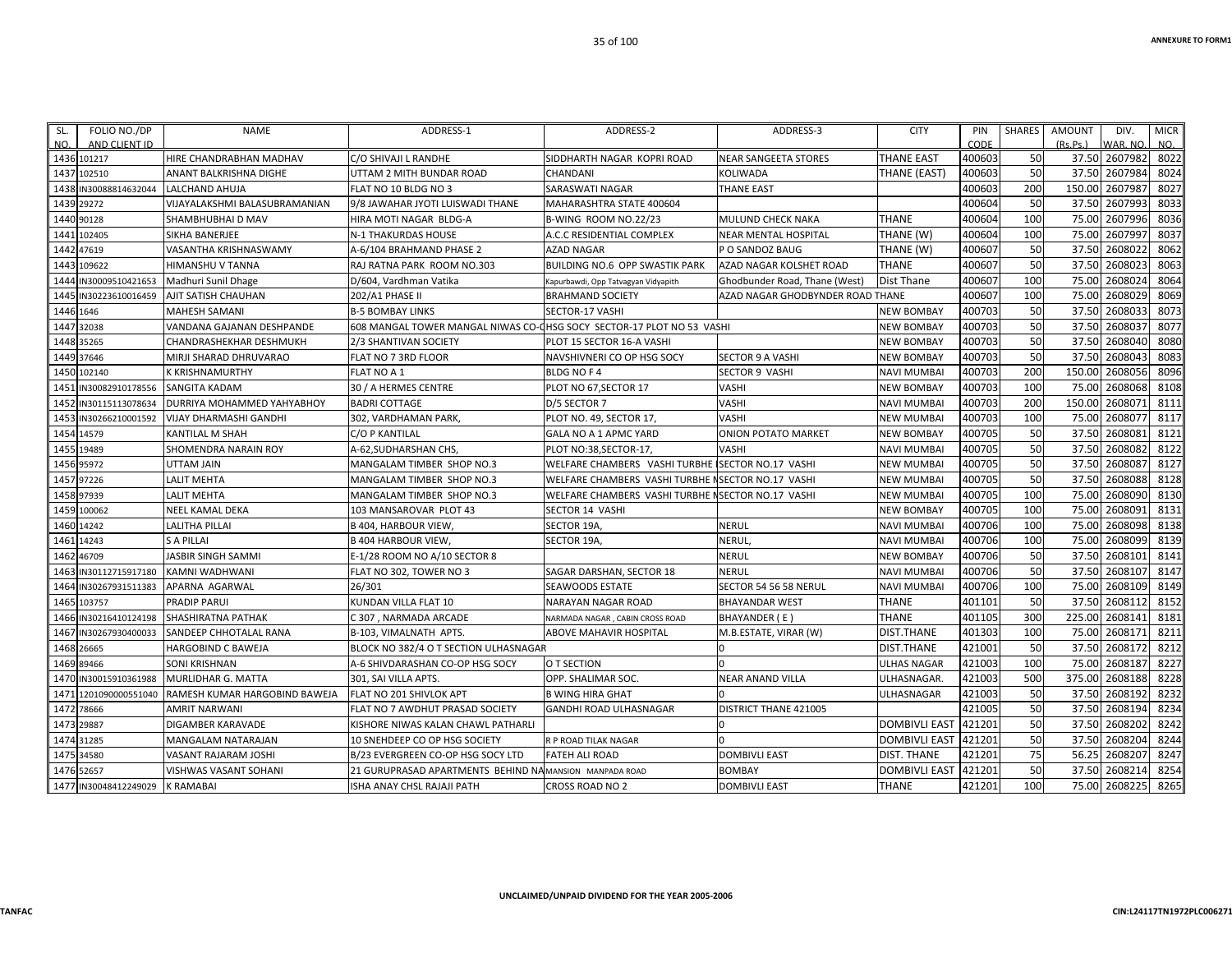| SL.  | FOLIO NO./DP          | <b>NAME</b>                                               | ADDRESS-1                                    | ADDRESS-2                                | ADDRESS-3                   | <b>CITY</b>               | PIN    | SHARES | AMOUNT   | DIV.          | <b>MICR</b> |
|------|-----------------------|-----------------------------------------------------------|----------------------------------------------|------------------------------------------|-----------------------------|---------------------------|--------|--------|----------|---------------|-------------|
| NO.  | AND CLIENT ID         |                                                           |                                              |                                          |                             |                           | CODE   |        | (Rs.Ps.) | WAR. NO.      | NO.         |
|      | 1478 IN30074910108147 | JIGNESH RAMESH CHANDRA SHAH                               | CHHOTU SINGH APT.                            | D-7 WING, 2ND FLOOR, SHIV MANDIR RD      | DOMBIVLI(EAST)              | <b>DIST.THANE</b>         | 421201 | 100    | 75.00    | 2608226       | 8266        |
|      | 1479 91972            | <b>LATA PANKAJ DESAI</b>                                  | <b>15 NAVRANG APT</b>                        | BEHIND S I A HIGH SCHOOL                 | SHASTRI NAGAR KOPAR ROAD    | DOMBIVLI WEST             | 421202 | 100    | 75.00    | 2608250       | 8290        |
|      | 1480 IN30051310883833 | INDRAYANI MANGESH TODANKAR                                | A/15 DEV DATTA CO OP HSG SOCIETY LTD         | <b>SUBHASH ROAD</b>                      | VISHNUNAGAR                 | DOMBIVLI WEST             | 421202 | 50     |          | 37.50 2608253 | 8293        |
|      | 1481 31393            | <b>SUHAS VASANT GADKARI</b>                               | ADVOCATE NEAR DEVI S TEMPLE                  | TILAK CHOWK H NO 22/2                    |                             | <b>KALYAN</b>             | 421301 | 50     |          | 37.50 2608262 | 8302        |
|      | 1482 31394            | REKHA SUHAS GADKARI                                       | <b>NEAR DEVI S TEMPLE</b>                    | TILAK CHOWK HOUSE NO 22/2                |                             | <b>KALYAN</b>             | 421301 | 50     | 37.50    | 2608263       | 8303        |
|      | 1483 31645            | HARSHAD NYALCHAND KOTHARI                                 | MOTA DUDH NAKA APTE WADA                     | KALYAN                                   |                             | <b>KALYAN</b>             | 421301 | 50     |          | 37.50 2608264 | 8304        |
|      | 1484 46624            | <b>BHARATI B GOSALIA</b>                                  | 31 LAXMI BLDG 3RD FLOOR NARAYAN WAD STN ROAD |                                          |                             | <b>KALYAN</b>             | 421301 | 50     | 37.50    | 2608270       | 8310        |
|      | 1485 46625            | <b>BHARAT GOSALIA</b>                                     | 31 LAXMI BLDG 3RD FLOOR NARAYAN WAD STN ROAD |                                          |                             | <b>KALYAN</b>             | 421301 | 50     | 37.50    | 2608271       | 8316        |
|      | 1486 103176           | <b>MADAN S EKBOTE</b>                                     | 305 B WING ANKOOR APARTMENTS                 | <b>BHUJBAI WADI</b>                      | RAMBAUGH LANE NO 2          | <b>KALYAN WEST</b>        | 421301 | 50     | 37.50    | 2608277       | 8322        |
| 1487 | IN30154917772724      | A MAYANDI                                                 | D2/14/FLAT NO 19                             | <b>BARAVE ROAD</b>                       | RADHA NAGAR                 | <b><i>KALYAN WEST</i></b> | 421301 | 50     | 37.50    | 2608287       | 8332        |
|      | 1488 10305            | AMARAVANI KOKKONDA                                        | H NO 5-1-885 KOTI                            | $\Omega$                                 |                             | HYDERABAD                 | 500001 | 50     |          | 37.50 2608329 | 8374        |
|      | 1489 10585            | <b>INDERJIT SINGH SODHI</b>                               | 5-9-1110/3 KING KOTHI ROAD                   |                                          |                             | HYDERABAD                 | 500001 | 50     | 37.50    | 2608331       | 8376        |
|      | 1490 92160            | MADHULATA KHANDELWAL                                      | C/O PRAHLAD KHANDELWAL AND CO                | R 15 2ND FLOOR JAGDISH MARKET            | <b>ABIDS</b>                | HYDERABAD                 | 500001 | 50     |          | 37.50 2608334 | 8379        |
|      | 1491 10155            | K ARUN AGARWAL                                            | H NO 21-7-103 KHOKHERWADI GHANSI BAZAR       |                                          | $\Omega$                    | HYDERABAD                 | 500002 | 50     | 37.50    | 2608339       | 8384        |
|      | 1492 10156            | KAILASH NATH                                              | H NO 21-7-103 KHOKHERWADI GHANSI BAZAR       |                                          |                             | <b>HYDERABAD</b>          | 500002 | 50     | 37.50    | 2608340       | 8385        |
|      | 1493 10184            | <b>NARSING DASS BOOB</b>                                  | 21-7-204 CHARKAMAN                           |                                          |                             | HYDERABAD                 | 500002 | 50     |          | 37.50 2608341 | 8386        |
|      | 1494 97060            | <b>NARSING DASI BOOB</b>                                  | 21-7-204                                     | CHARKAMAN                                |                             | HYDERABAD                 | 500002 | 200    | 150.00   | 2608343       | 8388        |
|      | 1495 102375           | G MALLIKARJUNA RAO                                        | 4-1-920 SECOND FLOOR                         | TILAK ROAD                               | <b>ABIDS</b>                | HYDERABAD                 | 500002 | 50     | 37.50    | 2608345       | 8390        |
|      | 1496 10217            | LAKSHMINARASIAH KRISHNA ELAMELA                           | <b>HOUSE NO 8-2-516</b>                      | KUMMERGUDA                               |                             | SECUNDERABAD              | 500003 | 50     | 37.50    | 2608351       | 8396        |
|      | 1497 49062            | <b>KANTA SINGHI</b>                                       | PADMA APARTMENTS FLAT NO 6                   | PAIGAH HOUSING COLONY                    | <b>BEHIND ANAND THEATRE</b> | SECUNDERABAD              | 500003 | 50     | 37.50    | 2608353       | 8398        |
|      | 1498 IN30039410073822 | PRAVEEN CHANDRA RATHI                                     | 43 JAGDISHNAGAR COLONY                       | RASOOLPURA POLICE LINES                  |                             | SECUNDERABAD              | 500003 | 100    | 75.00    | 2608358       | 8403        |
|      | 1499 10514            | M SURESH REDDY                                            | 6-3-1106 SOMAJIGUDA                          |                                          | <sup>0</sup>                | HYDERABAD                 | 500004 | 50     | 37.50    | 2608363       | 8408        |
|      | 1500 10751            | GOPAL KRISHNA BANDYOPADHYAY                               | <b>B 409 BRINDAVAN APTS</b>                  | <b>LAKDI KA PUL</b>                      |                             | HYDERABAD                 | 500004 | 50     |          | 37.50 2608364 | 8409        |
|      | 1501 94304            | RAJESHWARI P                                              | 6-3-609/157                                  | ANAND NAGAR                              | KHAIRATABAD                 | <b>HYDERABAD</b>          | 500004 | 150    | 112.50   | 2608366       | 8411        |
|      | 1502 8419             | LAKSHMI NARASIMHA RAO DEVARAKONI 201 RAJESWARI APARTMENTS |                                              | HOUSE NO 7-1-29 PLOT NO 26               | AMEERPET                    | <b>HYDERABAD</b>          | 500016 | 100    | 75.00    | 2608390       | 8435        |
|      | 1503 10374            | SUBHASH BABU RAVURI                                       | THE HYDERABAD PUBLIC SCHOOL                  |                                          | <b>BEGAMPET</b>             | HYDERABAD                 | 500016 | 50     |          | 37.50 2608392 | 8437        |
|      | 1504 10376            | MEENAKSHI NANDIVADA                                       | C/O B B SANKARA RAO                          | A1/42 MAYURI APARTMENT                   | <b>BEGAMPET</b>             | HYDERABAD                 | 500016 | 50     | 37.50    | 2608393       | 8438        |
|      | 1505 33321            | RANJAN KUMAR SINHA                                        | <b>NAV SIG SCHOOL</b>                        | AIR FORCE STATION                        | <b>BEGUMPET</b>             | HYDERABAD                 | 500016 | 50     | 37.50    | 2608395       | 8440        |
|      | 1506 48749            | <b>M NIRMALA</b>                                          | FLAT NO.34                                   | ROHINI APARTMENTS                        | 7-1-32/A AMEERPET           | HYDERABAD                 | 500016 | 75     | 56.25    | 2608396       | 8441        |
| 1507 | IN30039414400959      | N C VENKATA CHARY                                         | 7/3RT                                        | PRAKASHAM NAGAR                          | <b>BEGUMPET POST</b>        | HYDERABAD                 | 500016 | 100    |          | 75.00 2608403 | 8448        |
|      | 1508 10451            | JAGANNADHA RAO PARITI                                     | 12-13-1231/1 FLAT NO.8                       | PRANEETHA APARTMENTS                     | <b>TARNAKA STREET NO.9</b>  | SECUNDERABAD              | 500017 | 50     | 37.50    | 2608413       | 8458        |
|      | 1509 108955           | V V K RAJAMOHAN                                           | H NO 1-1-380/7                               | <b>ASHOK NAGAR</b>                       | <b>ASHOK NAGAR EXTN</b>     | HYDERABAD                 | 500020 | 100    | 75.00    | 2608429       | 8474        |
|      | 1510 IN30045010436853 | TATAVARTHY RAMESWARA RAO                                  | NO.208, KADAMB TOWERS,                       | <b>ASHOK NAGAR</b>                       |                             | HYDERABAD                 | 500020 | 75     | 56.25    | 2608431       | 8476        |
|      | 1511 99393            | RAMASWAMY P AIYAR                                         | FLAT NO.106 S M R EMPIRE                     | STREET NO.9 HOUSE NO.384                 | <b>WEST MARREDPALLY</b>     | SECUNDERABAD              | 500026 | 25     | 18.75    | 2608441       | 8486        |
| 1512 | 108816                | <b>VIJAY R KAMDAR</b>                                     | 3-4-22 F NO 402                              | VENKATGIRI APTS DR BHOOMANNA LAKACHIGUDA |                             | <b>HYDERABAD</b>          | 500027 | 250    | 187.50   | 2608452       | 8497        |
|      | 1513 10157            | KESHAVULU REDDI SETTI                                     | H NO 12-1-331/93                             | <b>FIRST FLOOR</b>                       | <b>DATTATSE COLONY</b>      | HYDERABAD                 | 500028 | 50     | 37.50    | 2608456       | 8501        |
|      | 1514 73279            | LAKSHMAN RAO KOTHAGATTU                                   | 10-4-771 14/B                                | SHREE RAM NAGAR COLONY                   |                             | HYDERABAD                 | 500028 | 50     |          | 37.50 2608462 | 8507        |
| 1515 | IN30039415429739      | <b>SAROJ SARKAR</b>                                       | 10-4-34 HUMAYUN NAGAR                        | B 407                                    | <b>MOON ROCK APARTMENT</b>  | HYDERABAD                 | 500028 | 50     | 37.50    | 2608465       | 8510        |
| 1516 | IN30131321011216      | KRISHNAMURTI SUBRAMANYAM                                  | 10/2/289/100 4TH MAIN ROAD                   | SHANTINAGAR                              |                             | HYDERABAD                 | 500028 | 100    | 75.00    | 2608467       | 8512        |
| 1517 | IN30273410015477      | <b>B SAVITHRI</b>                                         | $10 - 2 - 492/1$                             | VIJAYANAGAR COLONY                       |                             | HYDERABAD                 | 500028 | 100    | 75.00    | 2608469       | 8514        |
|      | 1518 1304080000026920 | TAMARAPALLI VENKATA SATYANARAYAN DOOR NO 12-2-422/37/202, |                                              | SAI SIVA KRISHNA APRTS                   | PRIYA COLONY, GUDIMALKAPUR  | <b>HYDERABAD</b>          | 500028 | 50     | 37.50    | 2608470       | 8515        |
|      | 1519 10064            | N VENKAT RAMANAN                                          | 3-5-269 VITTALWADI                           | <b>NARAYAN GUDA</b>                      |                             | HYDERABAD                 | 500029 | 50     |          | 37.50 2608471 | 8516        |
|      |                       |                                                           |                                              |                                          |                             |                           |        |        |          |               |             |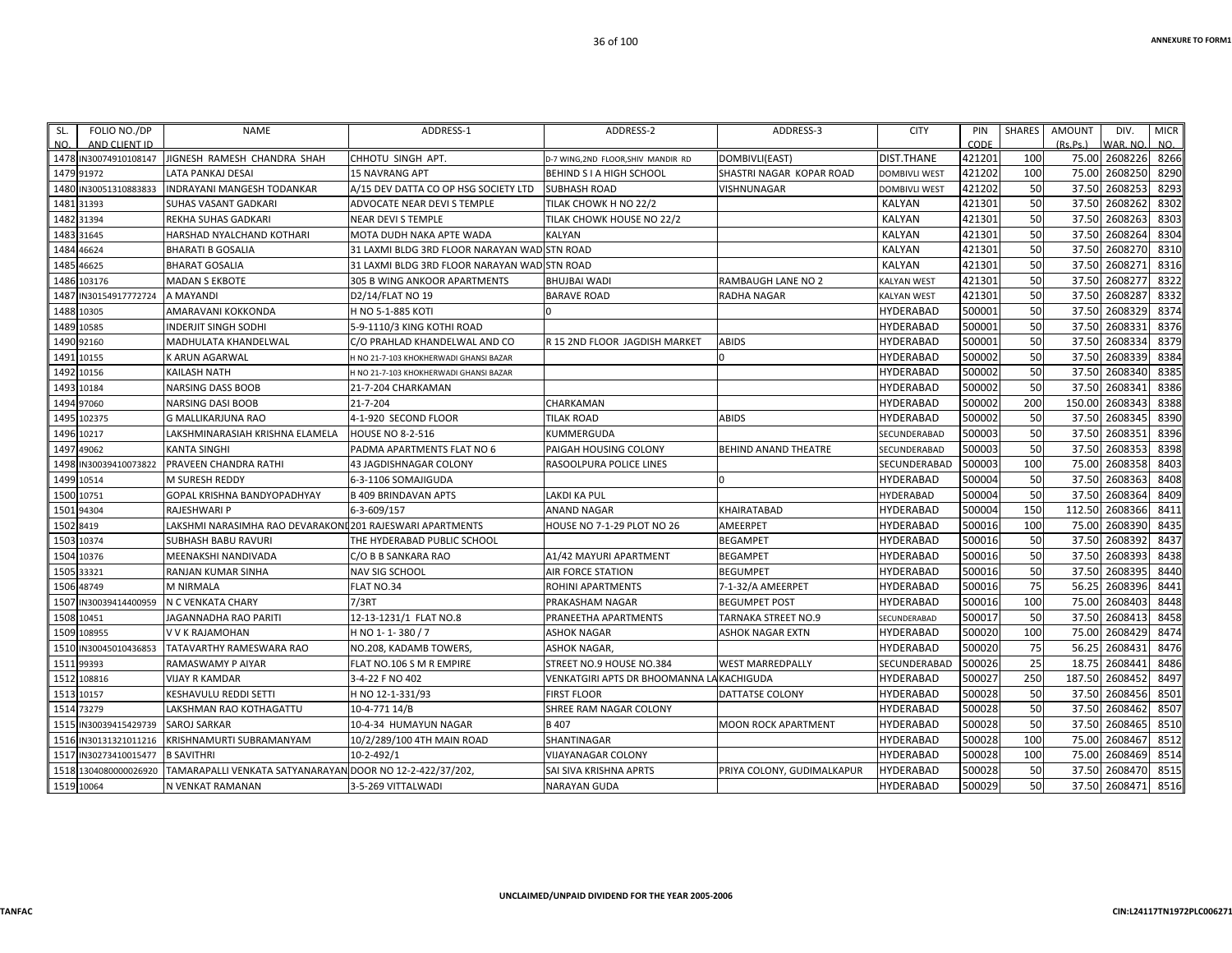| SL.       | FOLIO NO./DP          | <b>NAME</b>                                                | ADDRESS-1                            | ADDRESS-2                                             | ADDRESS-3                        | <b>CITY</b>      | PIN    | SHARES         | <b>AMOUNT</b> | DIV.          | <b>MICR</b> |
|-----------|-----------------------|------------------------------------------------------------|--------------------------------------|-------------------------------------------------------|----------------------------------|------------------|--------|----------------|---------------|---------------|-------------|
| NO.       | AND CLIENT ID         |                                                            |                                      |                                                       |                                  |                  | CODE   |                | (Rs.Ps.)      | WAR. NO.      | NO.         |
|           | 1520 10167            | <b>SARASWATHI BOPPANA</b>                                  | 3-5-476 VITHALWADI NARAYANA GUDA     |                                                       |                                  | <b>HYDERABAD</b> | 500029 | 50             |               | 37.50 2608474 | 8519        |
|           | 1521 10531            | KOTHAPALLI PRAMILA REDDY                                   | C/O SMT C VARALAKSHMI REDDY          | H NO 3-6-20 TIRUMALA APTS                             | FLAT NO 113 BASHEER BAGH         | HYDERABAD        | 500029 | 50             | 37.50         | 2608475       | 8520        |
|           | 1522 10599            | <b>SHEILA SHEKAR</b>                                       | C/O CANARA BANK DIVISIONAL OFFICE    | BASHIRBAGH                                            |                                  | <b>HYDERABAD</b> | 500029 | 50             | 37.50         | 2608477       | 8522        |
|           | 1523 10618            | <b>CHANDA DEVI DAGA</b>                                    | 3-5-955 NARAYAN GUDA                 |                                                       |                                  | HYDERABAD        | 500029 | 50             | 37.50         | 2608478       | 8523        |
|           | 1524 49997            | <b>BHAGWANDAS NERUSHWALIA</b>                              | PREM BAGH RD NO 12 BANJARA HILLS     |                                                       |                                  | HYDERABAD        | 500034 | 150            | 112.50        | 2608487       | 8532        |
|           | 1525 10230            | <b>KRISHNA HUNASGI</b>                                     | 191 SRIPURAM COLONY                  | MALAKPET                                              |                                  | <b>HYDERABAD</b> | 500036 | 50             | 37.50         | 2608496       | 8541        |
|           | 1526 47342            | <b>GUDEP RANGA RAO</b>                                     | H NO 310 `C' CIB QUARTERS            | NEW MALAKKET                                          |                                  | <b>HYDERABAD</b> | 500036 | 50             |               | 37.50 2608497 | 8542        |
|           | 1527 10521            | SITA MAHALAKSHMI MALLIMADUGULA                             | 139-B SANJEEVA REDDY NAGER           |                                                       |                                  | HYDERABAD        | 500038 | 50             | 37.50         | 2608502       | 8547        |
|           | 1528 10718            | VENKATA BANGARIAH MALLIMADUGULA 139-B SANJEEVA REDDY NAGAR |                                      |                                                       |                                  | HYDERABAD        | 500038 | 50             | 37.50         | 2608503       | 8548        |
|           | 1529 IN30039411531974 | P AUDILAKSHMAMMA                                           | $8 - 3 - 214/18$                     | SRINIVASA COLONY WEST                                 | AMEERPET                         | <b>HYDERABAD</b> | 500038 | $\overline{7}$ | 5.25          | 2608505       | 8550        |
|           | 1530 1201090000391650 | <b>ANTHONY KIRAN KUMAR TAURO</b>                           | 007, EVAREST BLOCK,                  | <b>ADITHYA ENCLAVE</b>                                | AMEERPET                         | <b>HYDERABAD</b> | 500038 | 100            | 75.00         | 2608508       | 8553        |
|           | 1531 IN30018310102765 | <b>BINGI SREENIVASULU CHETTY</b>                           | SENIOR FACULTY MEMBER                | ADMINISTRATIVE STAFF COLLEGE OF INDI                  |                                  | <b>HYDERABAD</b> | 500082 | 50             | 37.50         | 2608510       | 8555        |
|           | 1532 10206            | SATYAVATI VELAGAPUDI                                       | PJ-1 OFFICERS COLONY                 | PANJAGUTTA                                            |                                  | HYDERABAD        | 500482 | 50             | 37.50         | 2608521       | 8566        |
|           | 1533 10364            | <b>DEBASISH BANERJEE</b>                                   | C/O M/S SUPERDOT SCAN PVT LTD        | 5-3-1094/B RAJ BHAVAN ROAD                            | SOMAJIGUDA                       | HYDERABAD        | 500482 | 50             | 37.50         | 2608523       | 8568        |
| 1534 3430 |                       | SARASWATI GOPAL RAO                                        | W/O A GOPAL RAO                      | 104/1 FIRST FLOOR                                     | <b>INFANTRY ROAD</b>             | BANGALORE        | 560001 | 100            | 75.00         | 2608526       | 8571        |
|           | 1535 33161            | <b>SEPHALI SEN</b>                                         | 401 POOJA APARTMENT                  | <b>42 VITTAL MALLYA ROAD</b>                          | BANGALORE                        | BANGALORE        | 560001 | 50             | 37.50         | 2608531       | 8576        |
|           | 1536 96259            | R K NEELA ROHINI                                           | C/O T V ESWARAN                      | HINDALCO INDUSTRIES LIMITED                           | INDUSTRY HOUSE 45 R C ROAD       | BANGALORE        | 560001 | 100            | 75.00         | 2608534       | 8579        |
|           | 1537 IN30061010271665 | <b>H S MURTHY</b>                                          | ER TEXTILES LTD                      | 203, HOUSE OF LORDS                                   | <b>ST MARKS ROAD</b>             | BANGALORE        | 560001 | 50             | 37.50         | 2608541       | 8586        |
|           | 1538 IN30214810018497 | <b>RADA SECURITIES LTD</b>                                 | 7 KEDIA ARCADE                       | 3RD FLOOR                                             | 92 INFANTRY ROAD                 | BANGALORE        | 560001 |                | 0.75          | 2608545       | 8590        |
|           | 1539 IN30287120016318 | Araga Jnanendra                                            | Guddekoppa Thirthahalli Taluk        | Shimoga District                                      | Karnataka                        | BANGALORE        | 560001 | 500            | 375.00        | 2608547       | 8592        |
|           | 1540 46941            | SIRIKONDA LAKSHMIKANTARAO                                  | C/O MR K MADHAVARAO                  | PLOT NO 68 AYODHYA COLONY                             | KAPRA ECIL                       | BANGALORE        | 560002 | 50             | 37.50         | 2608553       | 8596        |
|           | 1541 61114            | KUNDANMAL M JAIN                                           | C/O SHAKTI TOOLS & ENGG WORKS        | 12/6 M R ROAD                                         | <b>IST FLOOR</b>                 | <b>BANGALORE</b> | 560002 | 50             | 37.50         | 2608554       | 8599        |
|           | 1542 99240            | Y UMANATH SHETTY                                           | SHETTY INVESTMENT CONSULTANTS        | 1ST FLOOR MYSORE TEMPO BUILDINGA M ROAD KALALIPALAYAM |                                  | BANGALORE        | 560002 | 25             | 18.75         | 2608555       | 8600        |
| 1543 3422 |                       | <b>NIRANJAN MANEL</b>                                      | 47 SHYAM VIHAR 15TH CROSS MARGOSA R  | MALLESWARAM                                           |                                  | <b>BANGALORE</b> | 560003 | 50             | 37.50         | 2608561       | 8606        |
| 1544 3573 |                       | M V MADHAVA RAO                                            | U 50/2 III CROSS MALLSWARAM PIPELINE |                                                       |                                  | BANGALORE        | 560003 | 50             | 37.50         | 2608562       | 8607        |
| 1545 3587 |                       | <b>ASHOK UMESH SAVAKOOR</b>                                | <b>42 PRITHVI APARTMENTS</b>         | FLAT 201 1ST FLOOR 3RD MAIN ROAD MALLESWARAM          |                                  | BANGALORE        | 560003 | 100            | 75.00         | 2608563       | 8608        |
| 1546 3618 |                       | <b>B S NEELAKANTA</b>                                      | 57 PRATHIBA LOWER PALACE ORCHARDS    |                                                       |                                  | BANGALORE        | 560003 | 50             | 37.50         | 2608564       | 8609        |
| 1547 3800 |                       | SUDHA THIRUVENGADAM                                        | 33/2 8TH MAIN ROAD                   | MALLESWARAM                                           |                                  | BANGALORE        | 560003 | 50             | 37.50         | 2608565       | 8610        |
|           | 1548 29742            | CHITRA PRAKASH BHAVNANI                                    | FLAT NO.201D 2ND FLOOR SARATHI APT   | [K T APT NO.28] 13TH CROSS 8TH MAIN                   | NEAR KRISHNA ACADEMY MALLESWARAM | BANGALORE        | 560003 | 50             | 37.50         | 2608566       | 8611        |
|           | 1549 29743            | PRAKASH HIRANAND BHAVNANI                                  | FLAT NO.201D 2ND FLR SARATHI APT     | K T APT NO.28] 13TH CROSS 8TH MAIN                    | NR KRISHNA ACADEMY MALLESWARAM   | BANGALORE        | 560003 | 50             | 37.50         | 2608567       | 8612        |
|           | 1550 72092            | <b>B S NEELAKANTA</b>                                      | <b>57 PRATHIMA</b>                   | LOWER PALACE                                          | PORLHADI                         | BANGALORE        | 560003 | 50             | 37.50         | 2608575       | 8620        |
|           | 1551 81313            | <b>SHANTI RAJ GOPAL</b>                                    | B-I/4 IIND FLOOR                     | DATTAPRASAD FLATS 10TH MAIN ROA MALLESWARAM           |                                  | <b>BANGALORE</b> | 560003 | 100            | 75.00         | 2608579       | 8624        |
|           | 1552 IN30223610313586 | ADILAKSHMAMMA                                              | 109                                  | 4TH MAIN ROAD                                         | MALLESWARAM                      | BANGALORE        | 560003 | 200            | 150.00        | 2608600       | 8645        |
| 1553 3284 |                       | <b>SANDHYA RANI</b>                                        | C/O M R VIJAYA KUMAR                 | 446 MIDDLE SCHOOL ROAD                                | <b>V V PURAM</b>                 | BANGALORE        | 560004 | 50             | 37.50         | 2608601       | 8646        |
| 1554 3473 |                       | <b>H B JAYASHREE</b>                                       | 53 SHOP STREET BASAVANAGUDI          |                                                       |                                  | <b>BANGALORE</b> | 560004 | 50             | 37.50         | 2608602       | 8647        |
| 1555 3673 |                       | A V LOKENDRA RAO                                           | 140 DR D V G ROAD BASAVANAGUDI       |                                                       |                                  | BANGALORE        | 560004 | 50             | 37.50         | 2608603       | 8648        |
|           | 1556 48810            | N GOWRISHANKAR                                             | C/O KWALITY BISCUITS PVT LTD         | 72/1 B H S MAIN ROAD                                  | P B NO 461 SHANKARAPURAM         | BANGALORE        | 560004 | 50             | 37.50         | 2608606       | 8651        |
|           | 1557 48812            | T V VISWANATH GUPTA                                        | C/O KWALITY BISCUITS PVT LTD         | 72/1 B H S MAIN ROAD                                  | P B NO 461 SHANKARAPURAM         | BANGALORE        | 560004 | 50             | 37.50         | 2608607       | 8652        |
|           | 1558 48815            | <b>TV MUKUND</b>                                           | C/O KWALITY BISCUITS PVT LTD         | 72/1 B H S MAIN ROAD                                  | <b>B NO 461 SHANKARAPURAM</b>    | BANGALORE        | 560004 | 50             | 37.50         | 2608608       | 8653        |
|           | 1559 72226            | P V K S RAJU                                               | <b>NO 5 UPSTAIRS</b>                 | <b>SANNIDI ROAD</b>                                   | <b>BASAVANAGUDI P O</b>          | BANGALORE        | 560004 | 50             | 37.50         | 2608609       | 8654        |
|           | 1560 76394            | D T VIJAYALAKSHMI                                          | 15/1 II MAIN ROAD TATA SILK FARM     | BASVANAGUDI                                           |                                  | BANGALORE        | 560004 | 100            | 75.00         | 2608610       | 8655        |
|           | 1561 IN30192630604581 | <b>KARVY STOCK BROKING LTD</b>                             | NO 51/2 TKN COMPLEX                  | VANIVILAS ROAD OPP NATIONAL COLLIBASAVANAGUDI         |                                  | <b>BANGALORE</b> | 560004 | 100            | 75.00         | 2608620       | 8665        |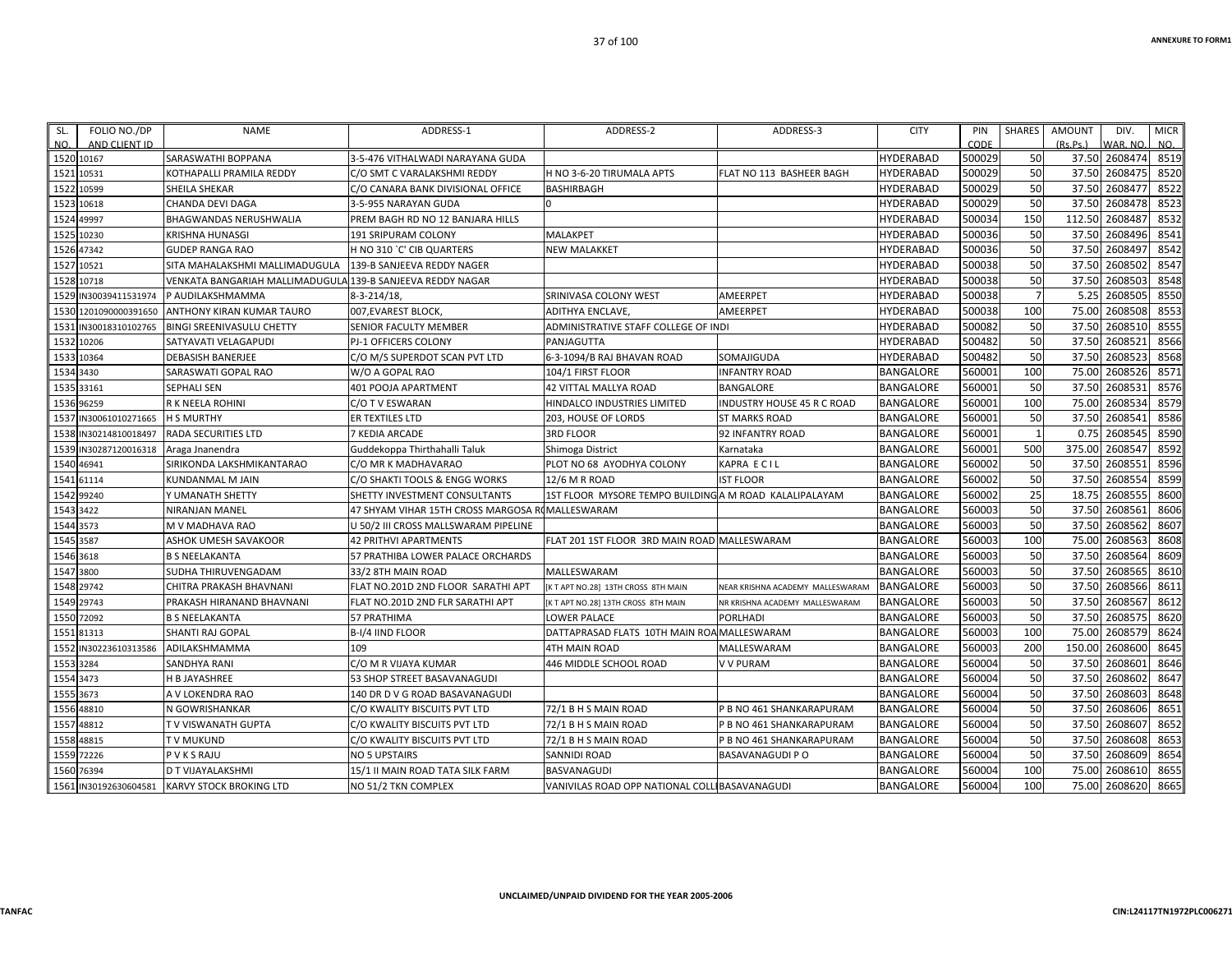| SL.<br>NO. | FOLIO NO./DP<br>AND CLIENT ID | <b>NAME</b>                                             | ADDRESS-1                                                                                | ADDRESS-2                      | ADDRESS-3                    | <b>CITY</b>      | PIN<br>CODE | SHARES       | AMOUNT<br>(Rs.Ps.) | DIV.<br>WAR, NO. | <b>MICR</b><br>NO. |
|------------|-------------------------------|---------------------------------------------------------|------------------------------------------------------------------------------------------|--------------------------------|------------------------------|------------------|-------------|--------------|--------------------|------------------|--------------------|
|            | 1562 3327                     | N K VISWANATHAN                                         | <b>6 LWEIS ROAD COOKE TOWN</b>                                                           | $\Omega$                       |                              | <b>BANGALORE</b> | 560005      | 50           |                    | 37.50 2608625    | 8670               |
| 1563       | 3873                          | P C BENJAMIN                                            | C/O DR V BENJAMIN 8 CLINE ROAD COOKETOWN                                                 |                                |                              | <b>BANGALORE</b> | 560005      | 50           |                    | 37.50 2608627    | 8672               |
| 1564       | 74141                         | N S RAMASWAMY                                           | NO 84 (UPSTAIRS)                                                                         | <b>ROBERTSON ROAD</b>          | <b>FRAYER TOWN</b>           | <b>BANGALORE</b> | 560005      | 50           |                    | 37.50 2608631    | 8676               |
| 1565       | IN30061010375826              | <b>S VINOD KUMAR</b>                                    | 60/2                                                                                     | <b>MAIN ROAD</b>               | JEEVANAHALLI                 | <b>BANGALORE</b> | 560005      | 50           | 37.50              | 2608633          | 8678               |
|            | 1566 IN30214810428756         | <b>S VINOD KUMAR</b>                                    | 60/2 MAIN ROAD                                                                           | <b>JEEVANA HALLI</b>           |                              | <b>BANGALORE</b> | 560005      | 50           |                    | 37.50 2608636    | 8681               |
| 1567       | 3698                          | SUBRAMANIAN VALAVANUR VASUDEVAN 8/1 MUNISWAMAPPA LAYOUT |                                                                                          |                                |                              | <b>BANGALORE</b> | 560008      | 50           |                    | 37.50 2608637    | 8682               |
|            | 1568 3699                     | JAYALAKSHMI SUBRAMANIAN                                 | 8/1 MUNISWAMAPPA LAY OUT                                                                 |                                |                              | <b>BANGALORE</b> | 560008      | 50           | 37.50              | 2608638          | 8683               |
|            | 1569 3917                     | RADHA SUBRAMANIAN                                       | 8/1 MUNISWAMAPPA LAYOUT                                                                  |                                |                              | <b>BANGALORE</b> | 560008      | 50           |                    | 37.50 2608639    | 8684               |
|            | 1570 48513                    | <b>M ARUN</b>                                           | NO.6 SATYANARAYANA TEMPLE STREET                                                         | <b>GUPTA LAYOUT ULSOOR</b>     |                              | <b>BANGALORE</b> | 560008      | 50           |                    | 37.50 2608642    | 8687               |
| 1571       | 77316                         | <b>MANISH NATH PATHAK</b>                               | 152 OLD 17 B                                                                             | <b>ULSOOR CROSS ROAD</b>       |                              | <b>BANGALORE</b> | 560008      | 150          |                    | 112.50 2608644   | 8689               |
|            | 1572 48553                    | SHASHIKALA SHIVASHANKAR                                 | NO 12/1 4TH CROSS                                                                        | <b>GANDHI NAGAR</b>            |                              | <b>BANGALORE</b> | 560009      | 100          |                    | 75.00 2608651    | 8696               |
|            | 1573 57177                    | P RAJAKUMARI                                            | ASST MANAGER                                                                             | <b>SYNDICATE BANK</b>          | <b>GANDHINAGAR BRANCH</b>    | <b>BANGALORE</b> | 560009      | 50           | 37.50              | 2608652          | 8697               |
| 1574       | IN30214810008112              | LOKKUR STOCKS AND SHARES PVT LTD                        | P B NO N9631                                                                             | <b>KEMPEGOWDA ROAD</b>         |                              | <b>BANGALORE</b> | 560009      | 50           |                    | 37.50 2608657    | 8702               |
|            | 1575 3340                     | <b>B V SEETHA RAMA RAO</b>                              | 2230/83 ARUNADRI                                                                         | SUBRAMANYA NAGAR 9TH MAIN ROAD | E BLOCK R NAGAR 2ND STAGE    | <b>BANGALORE</b> | 560010      | 75           |                    | 56.25 2608658    | 8703               |
|            | 1576 3552                     | A V SATUAMURTHY                                         | NO 126-A 1ST FLOOR                                                                       | 24TH CROSS 2ND BLOCK           | RAJAJI NAGAR                 | <b>BANGALORE</b> | 560010      | 50           |                    | 37.50 2608661    | 8706               |
|            | 1577 4023                     | M N VISWANATHA SETTY                                    | 851/B 5TH BLOCK RAJAJINAGAR                                                              |                                |                              | <b>BANGALORE</b> | 560010      | 50           |                    | 37.50 2608663    | 8708               |
|            | 1578 4024                     | P PARAMESWARI                                           | NO 708 6TH BLOCK RAJAJINAGAR                                                             |                                |                              | <b>BANGALORE</b> | 560010      | 50           |                    | 37.50 2608664    | 8709               |
|            | 1579 41282                    | SARASIJA                                                | C/O O G VARIAR                                                                           | 1217 5TH BLOCK RAJAJI NAGAR    |                              | <b>BANGALORE</b> | 560010      | 50           |                    | 37.50 2608673    | 8718               |
|            | 1580 48834                    | <b>VENKATESH PRABHU</b>                                 | NO 972 MAHA MANE SECOND MAIN ROAD FOURTH BLOCK RAJAJI NAGAR                              |                                |                              | <b>BANGALORE</b> | 560010      | 50           |                    | 37.50 2608678    | 8723               |
| 1581       | 48835                         | <b>SHANTA PRABHU</b>                                    | NO 972 MAHA MANE SECOND MAIN ROAD  FOURTH BLOCK RAJAJI NAGAR                             |                                |                              | <b>BANGALORE</b> | 560010      | 50           | 37.50              | 2608679          | 8724               |
| 1582       | 48880                         | NAGESH RAO HATTIANGADY                                  | 2196/2 11TH MAIN ROAD A BLOCK                                                            | II STAGE RAJAJI NAGAR          | SUBRAMANIA NAGAR MAIN        | <b>BANGALORE</b> | 560010      | 50           |                    | 37.50 2608681    | 8726               |
| 1583       | 77005                         | <b>NANDINI N RAO</b>                                    | 2196/2 11TH MAIN ROAD                                                                    | <b>II STAGE 'A' BLOCK</b>      | RAJAJI NAGAR                 | <b>BANGALORE</b> | 560010      | 100          |                    | 75.00 2608684    | 8729               |
| 1584       | IN30061010232290              | D VIGNESHWARA AITHAL                                    | 473 BHAGYA                                                                               | 3RD MAIN MANJUNATHA NAGAR      | 1ST STAGE 2ND PHASE          | <b>BANGALORE</b> | 560010      | 500          | 375.00             | 2608690          | 8735               |
| 1585       | IN30104710004538              | DODABALLAPUR SREENIVASA MURTHY                          | 1106, 18-B MAIN ROAD                                                                     | 5TH BLOCK, RAJAJINAGAR         |                              | <b>BANGALORE</b> | 560010      | 50           |                    | 37.50 2608691    | 8736               |
|            | 1586 IN30113526548189         | <b>VASUDHA S</b>                                        | NO 675 11THA MAIN                                                                        | 45 CROSS                       | <b>3RD BLOCK RAJAJINAGAR</b> | <b>BANGALORE</b> | 560010      | 100          | 75.00              | 2608693          | 8738               |
| 1587       | 4085                          | RUKMANI JAGANNATHAN                                     | C/O R JAGANNATHAN I P S MD S HOUSE                                                       | KSRTC STAFF QRS 26TH MAIN      | <b>IV T BLOCK JAYANAGAR</b>  | <b>BANGALORE</b> | 560011      | 50           |                    | 37.50 2608698    | 8743               |
|            | 1588 28982                    | PATTABHI RAMAN A                                        | 1049 36TH CROSS IV T BLOCK JAYANAGAR                                                     |                                | 0                            | <b>BANGALORE</b> | 560011      | 50           |                    | 37.50 2608699    | 8744               |
| 1589       | 41211                         |                                                         | BANGALORE VENKATARAMIAH SREENIVANO 1696 41ST CROSS ROAD 22ND MAIN ROL4TH BLOCK JAYANAGAR |                                |                              | <b>BANGALORE</b> | 560011      | 50           |                    | 37.50 2608701    | 8746               |
| 1590       | IN30113513581568              | <b>J SURESH KUMAR</b>                                   | LAHARI NO 425                                                                            | 7TH B MAIN 4TH BLOCK           | <b>JAYANAGAR</b>             | <b>BANGALORE</b> | 560011      | $\mathbf{1}$ |                    | 0.75 2608708     | 8753               |
|            | 1591 7183                     | <b>SUSHIL KUMAR SAHAI</b>                               | <b>D.66 GOLDEN ENCLAVE</b>                                                               | <b>AIRPORT ROAD</b>            |                              | <b>BANGALORE</b> | 560017      | 50           |                    | 37.50 2608715    | 8760               |
|            | 1592 15670                    | <b>CHITRA BALIGA</b>                                    | 15/222(3E) MANJUNATHA LAYOUT                                                             | MURUGESHPALYA                  |                              | <b>BANGALORE</b> | 560017      | 50           |                    | 37.50 2608716    | 8761               |
| 1593       | 48666                         | RAMESH MALALI ANANTHA                                   | NO 87 OLD NO 10 NEW FIRST FLOOR                                                          | THIRD CROSS GAVIPURAM EXTN     |                              | <b>BANGALORE</b> | 560019      | 50           | 37.50              | 2608739          | 8784               |
| 1594       | 41156                         | H N ANANTHA SWAMY                                       | NO 11 IST CROSS IIIRD BLOCK                                                              | KUMARA PARK WELL EXTN          |                              | <b>BANGALORE</b> | 560020      | 100          |                    | 75.00 2608746    | 8791               |
| 1595       | 48979                         | SHARADA VENKATARAMANIAH                                 | 13 BLOCK IV VTH CROSS KUMARAPARK WEST                                                    |                                |                              | <b>BANGALORE</b> | 560020      | 100          |                    | 75.00 2608749    | 8794               |
|            | 1596 93454                    | <b>KPRPRASANNA</b>                                      | NO 61 MITRANANDA                                                                         | <b>1ST MAIN ROAD</b>           | SESHADRIPURAM                | <b>BANGALORE</b> | 560020      | 50           |                    | 37.50 2608750    | 8795               |
| 1597       | 77325                         | <b>DINSHAW N BILLIMORIA</b>                             | <b>53 RICHMOND ROAD</b>                                                                  | NAINA TERRACES 6TH FLOOR       |                              | <b>BANGALORE</b> | 560025      | 100          | 75.00              | 2608757          | 8802               |
|            | 1598 IN30131320162658         | <b>SYED FAROOKH</b>                                     | <b>7 RHENIUS STREET</b>                                                                  | RICHMOND TOWN                  |                              | <b>BANGALORE</b> | 560025      | 50           |                    | 37.50 2608767    | 8812               |
|            | 1599 3343                     | KUNIGAL NARASIMHAIAH NARAYAN                            | NO 4 MALINI IV CROSS LAKSHMI ROAD                                                        | SHANTINAGAR                    |                              | <b>BANGALORE</b> | 560027      | 50           |                    | 37.50 2608768    | 8813               |
|            | 1600 41081                    | YASHO VARIDHI JAYA                                      | NO 430 ELEVENTH CROSS WILSON GARDEN                                                      |                                |                              | <b>BANGALORE</b> | 560027      | 50           | 37.50              | 2608772          | 8817               |
|            | 1601 41383                    | <b>MARGARET JOSEPH</b>                                  | 9/2 SWASTHI ROAD CROSS                                                                   | SHANTINAGAR                    |                              | <b>BANGALORE</b> | 560027      | 100          | 75.00              | 2608773          | 8818               |
| 1602       | 41384                         | P KURIAN JOSEPH                                         | 9/2 SWASTHI ROAD CROSS                                                                   | SHANTINAGAR                    |                              | <b>BANGALORE</b> | 560027      | 100          | 75.00              | 2608774          | 8819               |
|            | 1603 41416                    | ANN JOSEPH                                              | 9-2 SWASTHI ROAD CROSS                                                                   | SHANTINAGAR                    |                              | <b>BANGALORE</b> | 560027      | 100          |                    | 75.00 2608775    | 8820               |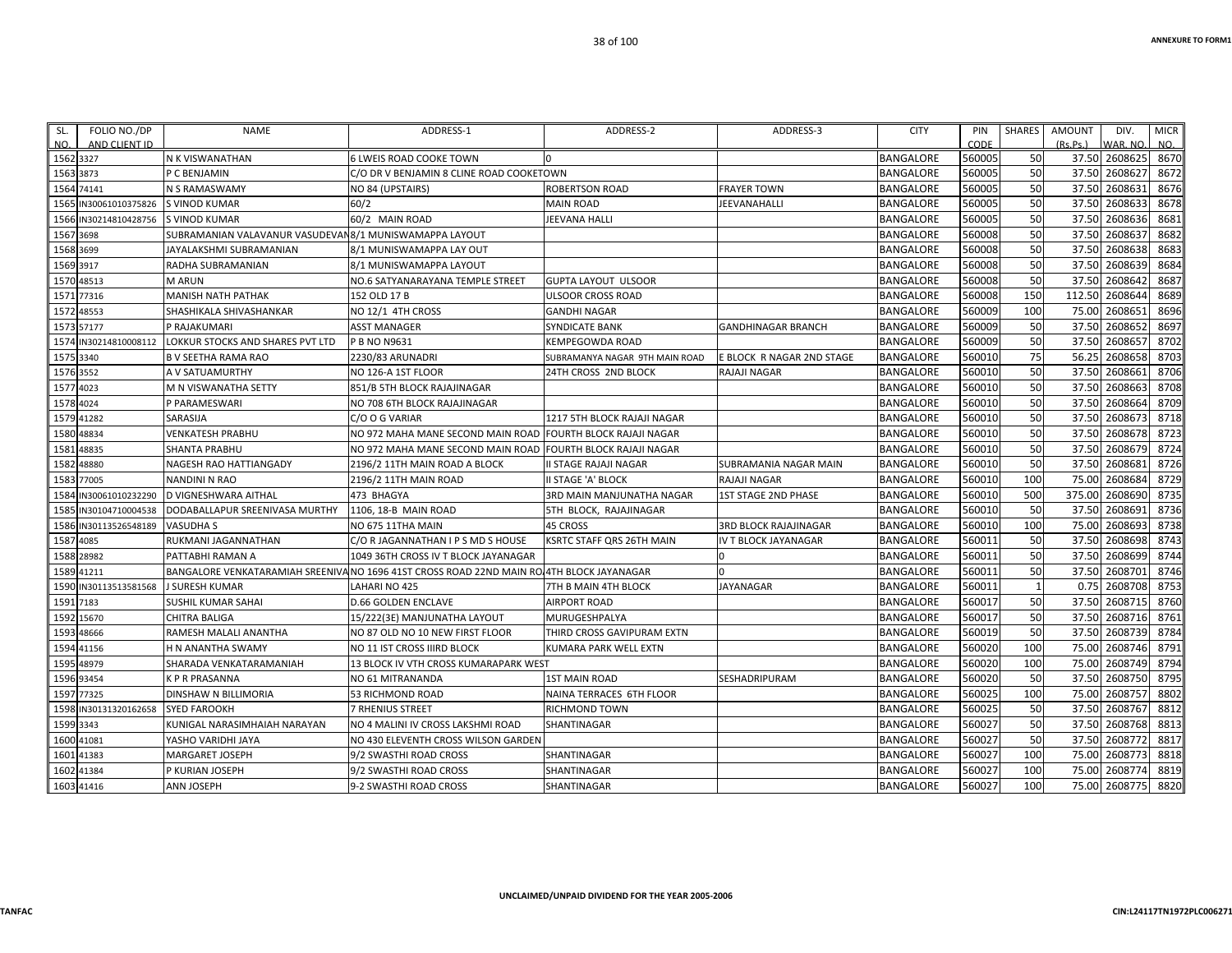| FOLIO NO./DP<br>SL.<br>NO.<br>AND CLIENT ID | <b>NAME</b>                     | ADDRESS-1                                                 | ADDRESS-2                        | ADDRESS-3                            | <b>CITY</b>      | PIN<br>CODE | <b>SHARES</b> | <b>AMOUNT</b><br>(Rs, Ps) | DIV.<br>WAR, NO | <b>MICR</b><br>NO. |
|---------------------------------------------|---------------------------------|-----------------------------------------------------------|----------------------------------|--------------------------------------|------------------|-------------|---------------|---------------------------|-----------------|--------------------|
| 1604 41453                                  | <b>RAGHU NANDAN RV</b>          | NO 1 3RD CROSS LAKSHMI ROAD SHANTI NAGAR                  | <b>SHANTINAGAR</b>               |                                      | <b>BANGALORE</b> | 560027      | 50            | 37.50                     | 2608776         | 8821               |
| 1605<br>48488                               | <b>SHAMALA K</b>                | NO 285 1ST FLOOR                                          | 6 B MAIN ROAD                    | <b>HMT LAYOUT GANGA NAGAR</b>        | <b>BANGALORE</b> | 560032      | 50            | 37.50                     | 2608785         | 8830               |
| 1606 48858                                  | <b>UDAYA SHETTY</b>             | VIJAYA BANK                                               | 19/10 IST MAIN ROAD GANGENAHALLI |                                      | <b>BANGALORE</b> | 560032      | 50            | 37.50                     | 2608786         | 8831               |
| 1607<br>3811                                | <b>SUDHA HEBBAR</b>             | 375 41ST CROSS VI BLOCK                                   | <b>KORAMANGALA LAYOUT</b>        |                                      | <b>BANGALORE</b> | 560034      | 50            | 37.50                     | 2608791         | 8836               |
| 1608<br>53896                               | MADHAV PRASAD MANTRI            | 710-3RD BLOCK                                             | <b>6TH B CROSS ROAD</b>          | KORAMANGALA                          | <b>BANGALORE</b> | 560034      | 100           | 75.00                     | 260879          | 8838               |
| 1609 3831                                   | BALAJI NARASIMHAN               | NO 15 SADANANDA NAGAR                                     | <b>NGEF EAST</b>                 |                                      | <b>BANGALORE</b> | 560038      | 50            | 37.50                     | 2608801         | 8846               |
| 10466<br>1610                               | <b>HEMA MONY</b>                | <b>204 TRINITY COURT</b>                                  | <b>DOUBLE ROAD</b>               | <b>INDIRA NAGAR</b>                  | <b>BANGALORE</b> | 560038      | 50            | 37.50                     | 2608802         | 8847               |
| 161<br>101848                               | PADMA GOVINDARAJAN              | 142 10TH CROOSS FIRST STAGE                               | <b>INDIRA NAGAR</b>              |                                      | BANGALORE        | 560038      | 100           | 75.00                     | 2608808         | 8853               |
| 1612 3650                                   | P K MUSTAFA                     | 329/4 17TH MAIN                                           | <b>VIJAYNAGAR</b>                |                                      | BANGALORE        | 560040      | 50            | 37.50                     | 2608815         | 8860               |
| 3827<br>1613                                | MANJUNATH INDI                  | 2918 E MAGADI CHORD ROAD                                  | VIJAYNAGAR                       |                                      | <b>BANGALORE</b> | 560040      | 50            | 37.50                     | 2608816         | 8861               |
| 1614<br>IN30047641455223                    | SUHAAS SUDHINDRA KODAGALI       | 371                                                       | SARASWATHI NAGAR                 | <b>VIJAY NAGAR</b>                   | <b>BANGALORE</b> | 560040      | 100           | 75.00                     | 2608825         | 8870               |
| 3295<br>1615                                | NAGAR NAGABHUSHAN               | 133 7TH MAIN ROAD 5TH BLOCK JAYANAGAR                     |                                  |                                      | <b>BANGALORE</b> | 560041      | 50            | 37.50                     | 2608830         | 8875               |
| 1616 3480                                   | LAKSHMI NAGABHUSHAN             | 133 7TH MAIN 5TH FLOOR JAYANAGAR                          |                                  |                                      | <b>BANGALORE</b> | 560041      | 50            | 37.50                     | 260883          | 8878               |
| 48741<br>1617                               | <b>SARAH KERKAR</b>             | <b>B-35 R B I STAFF QUARTERS OSBORNE ROAD</b>             |                                  |                                      | <b>BANGALORE</b> | 560042      | 50            | 37.50                     | 2608844         | 8889               |
| 55475<br>1618                               | NIRMALA RAJA                    | 32/2 AGA ABBAS ALI ROAD                                   | <b>3RD CROSS</b>                 |                                      | <b>BANGALORE</b> | 560042      | 50            | 37.50                     | 2608845         | 8890               |
| 3993<br>1619                                | <b>DIVAKARAN IYYATTIL</b>       | <b>28 D-1 NANDIDURG ROAD</b>                              | <b>JAYA MAHAL EXTENSION</b>      |                                      | <b>BANGALORE</b> | 560046      | 100           | 75.00                     | 2608851         | 8896               |
| 41356<br>1620                               | VAKKETHUR PRABHAKER RAO         | 129 V MAIN ROAD JAYAMAHAL EXTENSION BENSON TOWN PO        |                                  |                                      | <b>BANGALORE</b> | 560046      | 50            | 37.50                     | 260885          | 8897               |
| 1621<br>76105                               | R VENKATACHALAM                 | <b>27 BORE BANK ROAD</b>                                  |                                  |                                      | <b>BANGALORE</b> | 560046      | 100           | 75.00                     | 2608854         | 8899               |
| 82744<br>1622                               | V PREMLATA RAO                  | NO.129 IST MAIN ROAD                                      | AYA MAHAL EXTN BENSON TOWN PO    |                                      | <b>BANGALORE</b> | 560046      | 50            | 37.50                     | 2608855         | 8900               |
| 3816<br>1623                                | LUELLA LOBO                     | <b>59 XAVIER LAYOUT</b>                                   | <b>5TH CROSS</b>                 |                                      | <b>BANGALORE</b> | 560047      | 50            | 37.50                     | 2608858         | 8903               |
| 1624 4124                                   | A C ABRAHAM                     | <b>EJIPURAM</b>                                           | <b>VIVEKANAGAR POST OFFICE</b>   |                                      | <b>BANGALORE</b> | 560047      | 100           | 75.00                     | 2608859         | 8904               |
| 3386<br>1625                                | <b>S G SUBBA RAO</b>            | 3/21 NAGALAYAM MILLER TANKBUND ROA                        | <b>I KAVERIAPPA LAYOUT</b>       |                                      | <b>BANGALORE</b> | 560052      | 50            | 37.50                     | 2608866         | 8911               |
| 1626 53605                                  | R SATISH KUMAR KURUP            | DEPUTY GENERAL MANAGER PROJECTS SCD KIRLOSKAR AAF LIMITED |                                  | NITON COMPOUND 11 PALACE ROAD        | <b>BANGALORE</b> | 560052      | 50            | 37.50                     | 2608869         | 8914               |
| 1627<br>3391                                | <b>GOPAL RAO</b>                | 14/1 FIRST FLOOR INFANTRY ROAD                            |                                  |                                      | <b>BANGALORE</b> | 560055      | 75            | 56.25                     | 2608888         | 8933               |
| 1628<br>92044                               | V R PARVATIKAR                  | MOHAN AND CO                                              | NO 6 E/68 CHITRAPUR BHAVAN       | 8TH MAIN 15TH CROSS MALLESWARAM      | <b>BANGALORE</b> | 560055      | 50            | 37.50                     | 2608891         | 8936               |
| 92045<br>1629                               | <b>DILIP R MEHTA</b>            | MOHAN AND CO                                              | NO 6 E/68 CHITRAPUR BHAVAN       | 8TH MAIN 15TH CROSS MALLESWARAM      | <b>BANGALORE</b> | 560055      | 50            | 37.50                     | 2608892         | 8937               |
| 1630<br>93201                               | A SATYANARAYANA                 | HOUSE 43 5TH CROSS                                        | <b>MILK COLONY</b>               | <b>MALLESWARAM WEST POST</b>         | <b>BANGALORE</b> | 560055      | 50            | 37.50                     | 2608893         | 8938               |
| 1631<br>101691                              | JAYASHRI MURALI                 | 2-B HVS HOMES 5                                           | <b>15TH CORSS</b>                | MALLESWARAM                          | <b>BANGALORE</b> | 560055      | 100           | 75.00                     | 260889          | 8940               |
| 10597<br>1632                               | <b>GURUDATHA PAI S</b>          | 153 29TH CROSS                                            | 17TH MAIN                        | <b>BANASHANKARI II STAGE</b>         | <b>BANGALORE</b> | 560070      | 50            | 37.50                     | 2608901         | 8946               |
| 1633<br>41412                               | K ROOPA PAI                     | C/O MRS VASANTHI D SHENOY                                 | 1002 DAMODAR 15TH CROSS          | 21ST MAIN BANASHANKARI II STAGE      | <b>BANGALORE</b> | 560070      | 50            | 37.50                     | 2608905         | 8950               |
| 48911<br>1634                               | PRABHA ATHAWASYA                | D/7-1 D R D O COMPLEX                                     | JEEVAN BEEMANAGAR POST           |                                      | <b>BANGALORE</b> | 560075      | 50            | 37.50                     | 2608917         | 8962               |
| 48912<br>1635                               | <b>HITESH ATHAWASYA</b>         | D/7-1 D R D O COMPLEX                                     | JEEVAN BEEMANAGAR POST           |                                      | <b>BANGALORE</b> | 560075      | 50            | 37.50                     | 2608918         | 8963               |
| 48913<br>1636                               | <b>BLATHAWASYA</b>              | D/7-1 D R D O COMPLEX                                     | JEEVAN BEEMANAGAR POST           |                                      | <b>BANGALORE</b> | 560075      | 50            | 37.50                     | 2608919         | 8964               |
| 1637<br>101095                              | K ASHOK KUMAR                   | NO.19 SRINIVASA NILAYAM                                   | 7TH MAIN MALLESH PALAYA          | <b>NEW THIPPASANDRA POST</b>         | <b>BANGALORE</b> | 560075      | 50            | 37.50                     | 2608920         | 8965               |
| 107928<br>1638                              | R KRISHNAMOORTHY                | NO 30 LAKSHMIKRUPA                                        | 2 ND CROSS                       | MICO LAYOUT                          | <b>BANGALORE</b> | 560076      | 200           | 150.00                    | 2608932         | 8977               |
| IN30002010992123<br>1639                    | SADALI LAKSHMINARANAPATHIMMAIAH | KIRAN II C R LAYOUT I CROSS                               | J P NAGAR                        |                                      | <b>BANGALORE</b> | 560078      | 200           | 150.00                    | 2608946         | 8991               |
| 48634<br>1640                               | SATYANARAYAN BALKRISHNA KAMATH  | 501 RAHEJA PARK                                           | MAGADI MAIN ROAD                 |                                      | <b>BANGALORE</b> | 560079      | 50            | 37.50                     | 260895          | 9004               |
| IN30009510319823<br>164                     | P N Ramesh                      | 540/E, I 'C' Cross, III Stage                             | IV Block, Basaveswaranagar       |                                      | <b>BANGALORE</b> | 560079      | 50            | 37.50                     | 2608957         | 9007               |
| 164<br>IN30061010135038                     | JAWALKER VILAS KUMAR            | NO 2, SRIKRISHNA NILAYA                                   | SHAKTI GANAPATHI NAGAR B S V R   | 1ST CROSS, 3RD STAGE, 4TH BLOCK      | <b>BANGALORE</b> | 560079      | 50            | 37.50                     | 2608959         | 9009               |
| IN30267930055162<br>1643                    | <b>REKHABS</b>                  | NO.34, CORNER HOUSE, 6TH MAIN ROAD                        | MEENAKSHI NAGAR, SHARADA COLONY  | 3RD STAGE, 4TH BLK, BASAVESHWARA NGR | <b>BANGALORE</b> | 560079      |               | 0.75                      | 2608961         | 9011               |
| IN30267931558764<br>1644                    | VINAYAK BALWANT MARATHE         | NO-369                                                    | <b>14TH CROSS</b>                | <b>SADASHIV NAGAR</b>                | <b>BANGALORE</b> | 560080      | 50            | 37.50                     | 2608968         | 9018               |
| 1645 3612                                   | TRIAMBAK RAO SHAMARAO KASHYAP   | 496 39TH CROSS 8TH BLOCK                                  | <b>JAYANAGAR</b>                 | $\Omega$                             | <b>BANGALORE</b> | 560082      | 50            |                           | 37.50 2608969   | 9019               |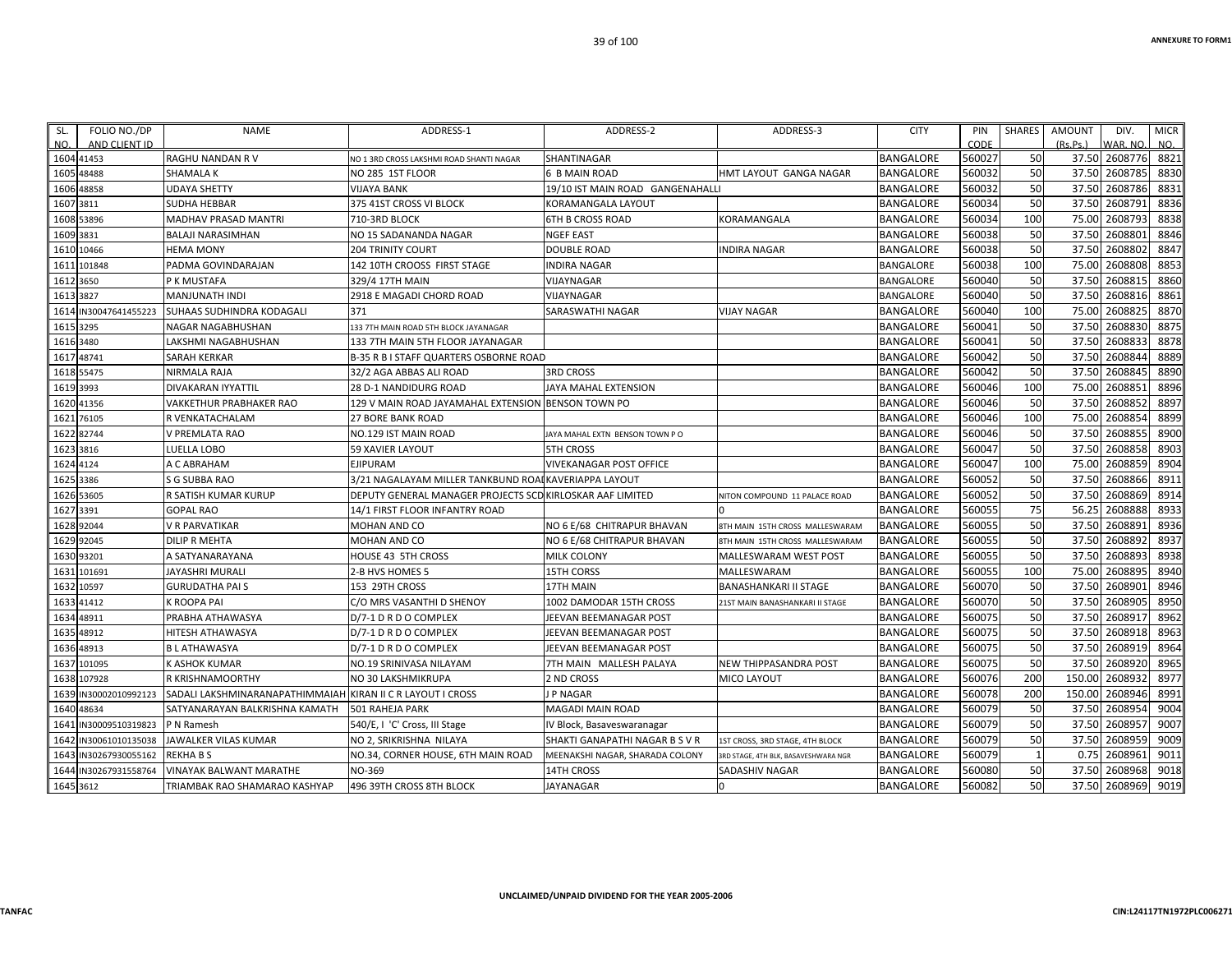| FOLIO NO./DP<br>SL.<br>NO.<br>AND CLIENT ID | <b>NAME</b>                                           | ADDRESS-1                                                                                        | ADDRESS-2                                               | ADDRESS-3                                   | <b>CITY</b>      | PIN<br>CODE | <b>SHARES</b>  | <b>AMOUNT</b><br>(Rs Ps) | DIV.<br>VAR, NO | <b>MICR</b><br>NO. |
|---------------------------------------------|-------------------------------------------------------|--------------------------------------------------------------------------------------------------|---------------------------------------------------------|---------------------------------------------|------------------|-------------|----------------|--------------------------|-----------------|--------------------|
| 1646 48588                                  | SANDHYA B JOSHI                                       | NO 124 26TH CROSS 6TH BLOCK                                                                      | <b>JAYANAGAR</b>                                        | $\Omega$                                    | <b>BANGALORE</b> | 560082      | 50             | 37.50                    | 2608970         | 9020               |
| 1647<br>84043                               | <b>D RAMA RAO</b>                                     | NO.2 4TH MAIN                                                                                    | TATA SILK FARM VII-BLOCK                                | <b>JAYA NAGAR</b>                           | BANGALORE        | 560082      | 25             | 18.75                    | 2608971         | 9021               |
| IN30061010028180<br>1648                    | <b>K GANESH</b>                                       | 219/12, 32ND A CROSS,                                                                            | JAYANAGAR, 7TH BLOCK,                                   |                                             | BANGALORE        | 560082      | 500            | 375.00                   | 2608973         | 9023               |
| 9022<br>1649                                | ZAHOOR AHMED                                          | 17 100 FEET ROAD VI BLOCK                                                                        | BANASHANKARI III STAGE III PHASE                        |                                             | BANGALORE        | 560085      | 25             | 18.75                    | 2608986         | 9036               |
| 1650<br>46103                               | <b>NARAYANA BHAT</b>                                  | 92 AMRUTHA 11TH CROSS                                                                            | GIRI NAGAR 3RD PHASE                                    |                                             | <b>BANGALORE</b> | 560085      | 50             | 37.50                    | 2608989         | 9039               |
| 59174<br>1651                               | AABIDA Z AHMED                                        | 17 100 FEET ROAD                                                                                 | 6TH BLOCK BANASHANKARI 3RD STAGE                        | <b>3RD PHASE</b>                            | BANGALORE        | 560085      | 25             | 18.75                    | 2608990         | 9040               |
| IN30061010276791<br>1652                    | RAGHAVENDRA GUPTA                                     | 756 FIRST MAIN                                                                                   | 7TH BLOCK SECOND PHASE                                  | <b>BANASHANKARI THIRD STAGE</b>             | <b>BANGALORE</b> | 560085      | 200            | 150.00                   | 2608996         | 9046               |
| 1653<br>1203830000000170                    | <b>GOURISH M M</b>                                    | C/O G.R HEGDE,                                                                                   | NO.4,4TH CROSS,                                         | <b>BSK 3RD STAGE</b>                        | BANGALORE        | 560085      | 50             | 37.50                    | 2608998         | 9048               |
| 1654 41123                                  | NANDLAL MURLIDHAR                                     | 1ST FLOOR NO 956 7TH MAIN                                                                        | 9TH CROSS 2ND STAGE                                     | WEST OF CHORD ROAD                          | BANGALORE        | 560086      | 50             | 37.50                    | 2608999         | 9049               |
| 41255<br>1655                               | SHOBHA CHITTAL                                        | NO 358 15TH A CROSS ROAD                                                                         | WEST OF CHORD ROAD II STAGE                             | I PHASE MAHALAXMI LAYOUT RAJABANGALORE      |                  | 560086      | 75             | 56.25                    | 2609000         | 905C               |
| 69038<br>1656                               | SHANTI DEVI ASHANT                                    | 293 DWARAKA 6TH MAIN ROAD                                                                        | WEST OF CHORD RD IIND STAGE II-PHAMAHALAXMIPURAM LAYOUT |                                             | BANGALORE        | 560086      | 50             | 37.50                    | 2609003         | 9053               |
| 103523<br>1657                              | SHILPA VIJAY SHAH                                     | 1272 1ST FLOOR 9TH MAIN                                                                          | 11TH CROSS B II STAGE                                   | W O C ROAD MAHALAXMIPURAM NAGPURA BANGALORE |                  | 560086      | 50             | 37.50                    | 2609004         | 9054               |
| IN30169610374736<br>1658                    | NANJAPPA.B                                            | 446, WEST OF CHORD ROAD                                                                          | 2 ND STAGE                                              | <b>12 TH CROSS</b>                          | <b>BANGALORE</b> | 560086      | 100            | 75.00                    | 2609007         | 9057               |
| 1659<br>IN30009510266089                    | M A Ramaswami                                         | C/o S Ramakrishnan, EV 104                                                                       | <b>IISC Quarters, Vijnanapura Campus</b>                | RMV II (Opp. to ISRO)                       | BANGALORE        | 560094      | 50             | 37.50                    | 2609010         | 9060               |
| 1660<br>3591                                | VASANTHA GOVINDAN                                     | C/O INDROL LUBRICANTS AND SPECIALITIES LTD 52 RAJAJI ROAD                                        |                                                         |                                             | <b>MADRAS</b>    | 600001      | 50             | 37.50                    | 2609018         | 9068               |
| 15860<br>1661                               | AHAMED MOHAMED AFINIA                                 | NO 6 GOPAL CHETTY STREET                                                                         | GT                                                      |                                             | <b>MADRAS</b>    | 600001      | 50             | 37.50                    | 2609021         | 9071               |
| 44048<br>1662                               | SAMEER INDUKUMAR SHAH                                 | 1 FRANCIS JOSEPH ST                                                                              |                                                         |                                             | <b>MADRAS</b>    | 600001      | 50             | 37.50                    | 2609022         | 9072               |
| 1663<br>44188                               | C VISWANATHAN                                         | 108 VARADAMU THIAPAN ST                                                                          |                                                         |                                             | MADRAS           | 600001      | 25             | 18.75                    | 2609023         | 9073               |
| 1664 49322                                  | SANJAY KHANDELWAL                                     | POST BOX NO.8275                                                                                 | 121 THAMBU CHETTY STREET                                | 2ND FLOOR                                   | MADRAS           | 600001      | 50             | 37.50                    | 2609025         | 9075               |
| 51664<br>1665                               | R RAMESH                                              | 28 VYDYANATHA MUDALI ST                                                                          |                                                         |                                             | <b>MADRAS</b>    | 600001      | 50             | 37.50                    | 2609027         | 9077               |
| 1666<br>51702                               | <b>OMPRAKASH SHARMA</b>                               | <b>ODICEE CARRIERS PVT LTD</b>                                                                   | NO 261 THAMBU CHETTY STREET                             |                                             | <b>MADRAS</b>    | 600001      | 50             | 37.50                    | 2609028         | 9078               |
| 78569<br>1667                               | <b>RAJESH ARORA</b>                                   | C/O RUBBER SALES CORPORATION                                                                     | <b>MUKER NALLAMUTHU STREET</b>                          |                                             | MADRAS           | 600001      | 50             | 37.50                    | 2609033         | 9083               |
| 78570<br>1668                               | <b>RAVI ARORA</b>                                     | C/O RUBBER SALES CORPORATION                                                                     | MUKER NALLAMUTHU STREET                                 |                                             | <b>MADRAS</b>    | 600001      | 50             | 37.50                    | 2609034         | 9084               |
| 1669<br>92951                               | <b>ANURAG RATHI</b>                                   | <b>MURLI BROS</b>                                                                                | 71/21 GODOWN STREET                                     |                                             | <b>MADRAS</b>    | 600001      | 50             | 37.50                    | 2609041         | 9091               |
| 92972<br>1670                               | <b>S N MALPANI</b>                                    | C/O MOOLCHAND AND BROS                                                                           | 42 GODOWN STREET                                        |                                             | <b>MADRAS</b>    | 600001      | 50             | 37.50                    | 2609042         | 9092               |
| 95739<br>1671                               | <b>G CHANDRA SEKARAN</b>                              | 5 A KUMARAPPA MAISTRY STREET                                                                     |                                                         |                                             | <b>MADRAS</b>    | 600001      | 100            | 75.00                    | 2609052         | 9102               |
| 1672<br>96246                               | J P KALYANRAAM                                        | 143 AUDIAPPA NAICKEN STREET                                                                      | <b>GEORGE TOWN</b>                                      |                                             | <b>MADRAS</b>    | 600001      | 50             | 37.50                    | 2609054         | 9104               |
| 1673 97287                                  | P RAVICHANDRAN                                        | 44 ARMENIAN STREET                                                                               |                                                         |                                             | MADRAS           | 600001      | 100            | 75.00                    | 2609056         | 9106               |
| 98605<br>1674                               | P KHALEEL                                             | FARIQ AND CO SHARE BROKERS                                                                       | FIRST FLOOR WESTERN WING                                | 213 LINGHI CHETTY STREET                    | <b>MADRAS</b>    | 600001      | 50             | 37.50                    | 2609059         | 9109               |
| 1675<br>98832                               | P HEMAVATHY                                           | 48 THATHA MUTHIAPPAN STREET                                                                      |                                                         |                                             | <b>MADRAS</b>    | 600001      | 50             | 37.50                    | 2609061         | 9111               |
| 1676 99834                                  | K CHANDRA SEKHAR                                      | S/O K LAKSHMI NARAYANA                                                                           | 161 G N STREET                                          |                                             | <b>MADRAS</b>    | 600001      | 100            | 75.00                    | 2609064         | 9114               |
| 100811<br>1677                              | V S SURESH                                            | NO 112 NEW STREET                                                                                | <b>MANNADY</b>                                          |                                             | <b>MADRAS</b>    | 600001      | 100            | 75.00                    | 2609069         | 9119               |
| 1678<br>103267                              | <b>SREE KUMAR KANNAN</b>                              | C/O GODA AND CO SHARE BROKERS                                                                    | <b>101 ANGAPPA NAICKEN STREET</b>                       | <b>3RD FLOOR</b>                            | MADRAS           | 600001      | 50             | 37.50                    | 2609072         | 9122               |
| 1679<br>IN30015910171028                    | <b>RUCHI MEHTA</b>                                    | C/O. POPULAR UMBRELLA MART                                                                       | 176, N S C BOSE ROAD                                    |                                             | CHENNAI          | 600001      | 50             | 37.50                    | 2609075         | 9125               |
| IN30061010565442<br>1680                    | <b>BHAWER LAL SINGHI</b>                              | 130                                                                                              | <b>GOVINDAPPA NAICKEN STREET</b>                        | <b>1ST FLOOR</b>                            | <b>CHENNAI</b>   | 600001      | 150            | 112.50                   | 2609084         | 9134               |
| 1681<br>3501                                | LADAPURAM SOUNDARARAJAN                               | CHIEF MANAGER[ADMN] STATE BANK OF IN REHABILITATION & RECOVERY BRANCH 103-A ANNA SALAI 5TH FLOOR |                                                         |                                             | CHENNAI          | 600002      | 50             | 37.50                    | 2609096         | 9146               |
| 1682 84214                                  | J SHANTHAKUMARI                                       | 5 RAJAGOPAL NAICK STREET                                                                         | CHINTADRIPET                                            |                                             | MADRAS           | 600002      | $\overline{5}$ | 3.75                     | 2609100         | 9150               |
| 84856<br>1683                               | P THULASIMANI                                         | KONGU & CO                                                                                       | <b>3 ANNA SALAI</b>                                     |                                             | <b>MADRAS</b>    | 600002      | 100            | 75.00                    | 2609101         | 9151               |
| 1684<br>93571                               | SHRIVATSAN IYENGAR                                    | <b>BHARAT OVERSEAS BANK LTD</b>                                                                  | 756 ANNA SALAI                                          | <b>HABEEB TOWERS</b>                        | <b>MADRAS</b>    | 600002      | 50             | 37.50                    | 2609102         | 9152               |
| 1685 93611                                  | <b>KNSHUMAYUN</b>                                     | 22 ARUNACHALA STREET                                                                             | CHINDADRIPET                                            |                                             | MADRAS           | 600002      | 50             | 37.50                    | 2609103         | 9153               |
| 1686 94953                                  | L BADURU ZAMAN                                        | <b>63 KALAVI CHETTY STREET</b>                                                                   | CHINDADRI PET                                           |                                             | <b>MADRAS</b>    | 600002      | 50             | 37.50                    | 2609105         | 9155               |
| 1687 99079                                  | POTLURI FINANCE AND LEASING PVT LTD TRADE CENTRE BLDG |                                                                                                  | 105 WALLAJAH ROAD                                       |                                             | <b>MADRAS</b>    | 600002      | 100            |                          | 75.00 2609107   | 9157               |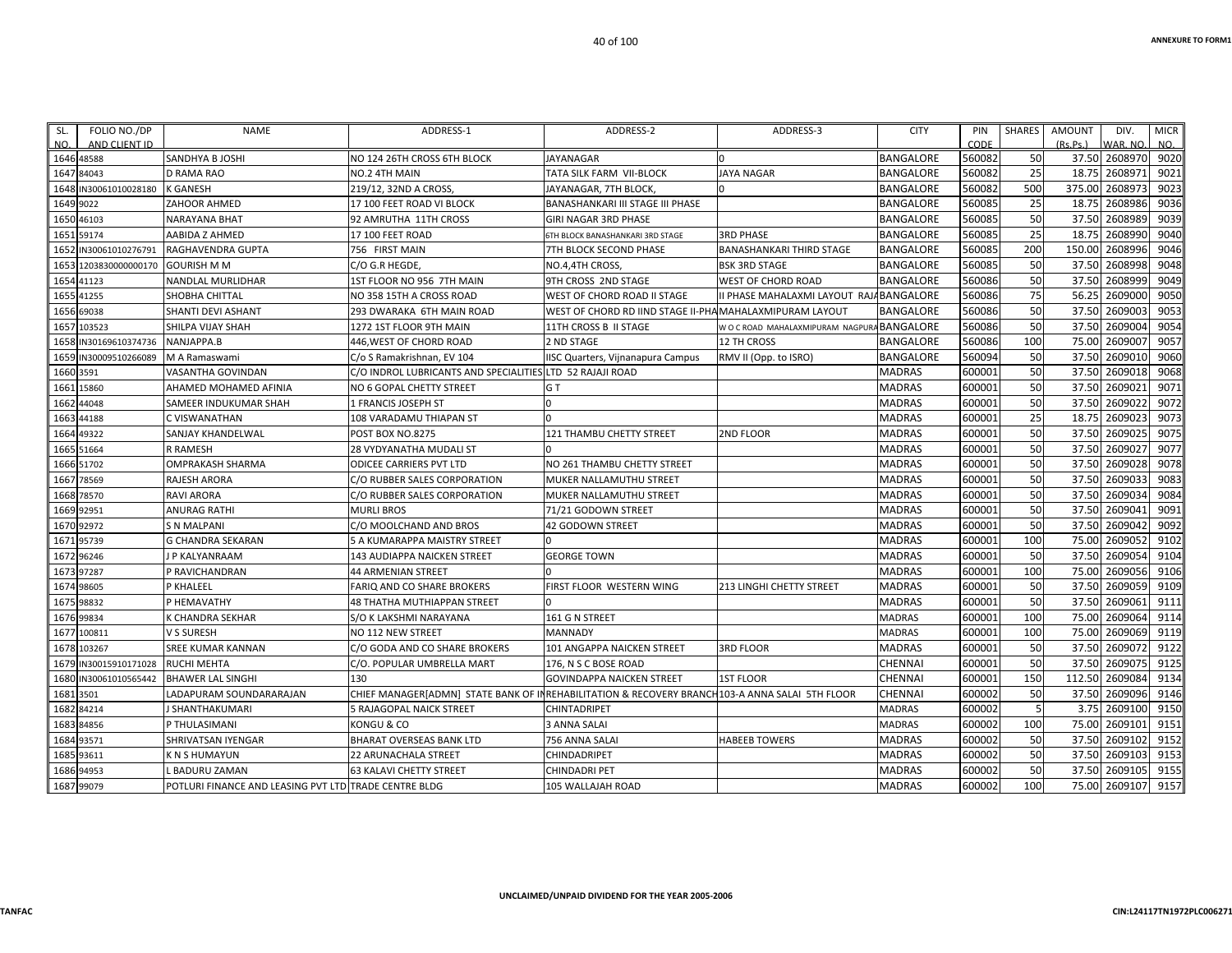| FOLIO NO./DP<br>SL.<br>AND CLIENT ID<br>NO. | <b>NAME</b>                      | ADDRESS-1                          | ADDRESS-2                             | ADDRESS-3                       | <b>CITY</b>    | PIN<br>CODE | <b>SHARES</b> | <b>AMOUNT</b><br>(Rs, Ps.) | DIV.<br>VAR. NO | <b>MICR</b><br>NO. |
|---------------------------------------------|----------------------------------|------------------------------------|---------------------------------------|---------------------------------|----------------|-------------|---------------|----------------------------|-----------------|--------------------|
| 1688 IN30115121299472                       | SUNDARA VADIVEL V                | D NO 43 N NO 32                    | V N DOSS ROAD                         | <b>MOUNT ROAD</b>               | <b>CHENNAI</b> | 600002      | 97            | 72.75                      | 2609114         | 9164               |
| 1689<br>44323                               | M BURHANUDDIN                    | <b>5 WUTHU CATTAN STREET</b>       | PERIAMET                              |                                 | <b>MADRAS</b>  | 600003      | 50            | 37.50                      | 2609118         | 9168               |
| 92393<br>1690                               | K SUNDHARAM                      | NO 64 NYNIAPPA MAISTRY STREET      | <b>FIRST FLOOR</b>                    | <b>PARK TOWN</b>                | <b>MADRAS</b>  | 600003      |               | 3.75                       | 2609123         | 9173               |
| 1691<br>98923                               | <b>URVASHI K SHELAT</b>          | 6 HANU MANTHA ROYAL KOIL STREET    |                                       |                                 | <b>MADRAS</b>  | 600003      | 50            | 37.50                      | 2609132         | 9182               |
| 1692<br>14944                               | <b>S ARAMUTHAN</b>               | OLD NO.38                          | <b>LUZ AVENUE</b>                     | <b>MYLAPORE</b>                 | <b>MADRAS</b>  | 600004      | 50            | 37.50                      | 2609144         | 9194               |
| 1693 15506                                  | SANTHANANAGALAKSHMI              | 5 KENNEDY FIRST STREET             | <b>MYLAPORE</b>                       |                                 | <b>MADRAS</b>  | 600004      | 25            | 18.75                      | 2609147         | 9197               |
| 1694<br>44032                               | M M ISMAIL                       | <b>8 JUSTICE SUNDARAM ROAD</b>     | <b>MYLAPORE</b>                       |                                 | <b>MADRAS</b>  | 600004      | 100           | 75.00                      | 2609149         | 9199               |
| 169<br>44350                                | JAYALAKSHMI SIVASUBRAMONIAN      | <b>5 CANAL BANK ROAD</b>           | EAST ABIRAMAPURAM MYLAPORE            | <b>MYLAPORE</b>                 | <b>MADRAS</b>  | 600004      | 50            | 37.50                      | 2609152         | 9202               |
| 1696 52612                                  | RAJI NEELAKANTAN                 | <b>B-27 PALANAM APARTMENTS</b>     | 146 LUZ CHURCH ROAD                   | <b>MYLAPORE</b>                 | <b>MADRAS</b>  | 600004      | 50            | 37.50                      | 2609154         | 9204               |
| 71020<br>1697                               | <b>ASHA RANI</b>                 | <b>14 VIIITH CROSS</b>             | DR RADHA KRISHNAN ROAD                | <b>MYLAPORE</b>                 | <b>MADRAS</b>  | 600004      | 50            | 37.50                      | 2609155         | 9205               |
| 1698<br>92171                               | T S LAKSHMI                      | <b>D-1 SRIJI APPARTMENTS</b>       | RAJASEKARA MUDALIAR ROAD              | <b>MYLAPORE</b>                 | <b>MADRAS</b>  | 600004      | 50            | 37.50                      | 2609157         | 9207               |
| 1699 93734                                  | A GANESAN                        | <b>19 JUDGE JUMBULINGAM STREET</b> | <b>GF1 SHYAM'S COURT</b>              | <b>MYLAPORE</b>                 | <b>MADRAS</b>  | 600004      | 50            | 37.50                      | 2609159         | 9209               |
| 1700 95187                                  | J VENKATARAMAN                   | 68/6                               | T S V KOIL ST                         | <b>MYLAPORE</b>                 | <b>MADRAS</b>  | 600004      | 100           | 75.00                      | 2609161         | 9211               |
| 97844<br>1701                               | YOUNG PROFESSIONALS              | C/O MR S SANTHANAKRISHNAN          | 98-A 4TH FLOOR                        | DR RADHAKRISHNAN SALAI MYLAPORE | <b>MADRAS</b>  | 600004      | 250           | 187.50                     | 2609168         | 9218               |
| 100834<br>1702                              | <b>JANAKI RAMANI</b>             | NO 8/1 THATCHI ARUNACHALA          | <b>MUDALI STREET</b>                  | <b>MYLAPORE</b>                 | <b>MADRAS</b>  | 600004      | 50            | 37.50                      | 2609176         | 9226               |
| 1703<br>100835                              | A VENKATARAMANI                  | NO 8/1 THATCHI ARUNACHALA          | <b>MUDALI STREET</b>                  | <b>MYLAPORE</b>                 | <b>MADRAS</b>  | 600004      | 50            | 37.50                      | 2609177         | 9227               |
| 102305<br>1704                              | K SURIYA NARAYANAN               | 24 THATCHI ARUNACHALAM STREET      | <b>MYLAPORE</b>                       |                                 | <b>MADRAS</b>  | 600004      | 50            | 37.50                      | 2609178         | 9228               |
| 1705 IN30108022191520                       | <b>S SREERAMAN</b>               | NO 5 MOSQUE STREET                 | <b>MYLAPORE</b>                       |                                 | <b>CHENNAI</b> | 600004      | 100           | 75.00                      | 2609214         | 9264               |
| 1706<br>IN30108022414189                    | LAKSHMI .S.                      | 64/93                              | DR. RANGACHARY ROAD                   | <b>MYLAPORE</b>                 | <b>CHENNAI</b> | 600004      | 200           | 150.00                     | 2609216         | 9266               |
| 1707<br>9901                                | SHASHI DHINGRA                   | C/O N PARTHASARATHY                | <b>DEVAKOTTAI HOUSE</b>               | 18 T P KOIL STREET TRIPLICANE   | <b>CHENNAI</b> | 600005      | 50            | 37.50                      | 2609224         | 9274               |
| 1708 16312                                  | RAMANLAL J PARIKH                | 26 SOUTH MADA STREET TRIPLICANE    |                                       |                                 | <b>MADRAS</b>  | 600005      | 100           | 75.00                      | 2609227         | 9277               |
| 1709 81250                                  | P LAKSHMI                        | 44 VENKATACHALA CHETTY STREET      | <b>TRIPLICANE</b>                     |                                 | <b>MADRAS</b>  | 600005      | 50            | 37.50                      | 2609232         | 9282               |
| 82189<br>1710                               | M K A KHAN                       | 30/1 MUFTI AMIRULLAH SAHIB STREET  | <b>SECOND LANE</b>                    |                                 | <b>MADRAS</b>  | 600005      | 50            | 37.50                      | 2609233         | 9283               |
| 1711<br>94468                               | A BALASUBRAMANIAN                | <b>43 BIG STREET</b>               | <b>TRIPLICANE</b>                     |                                 | <b>MADRAS</b>  | 600005      | 200           | 150.00                     | 2609236         | 9286               |
| 99012<br>1712                               | <b>R REVATHI</b>                 | C/O N PARTHASARATHY                | <b>DEVAKOTTAI HOUSE</b>               | 18 T P KOIL STREET TRIPLICANE   | CHENNAI        | 600005      | 50            | 37.50                      | 2609238         | 9288               |
| 73054<br>1713                               | <b>INDRANIL CHOWDHURY</b>        | 25 KHADER NAVAZ KHAN ROAD          |                                       |                                 | <b>CHENNAI</b> | 600006      | 50            | 37.50                      | 2609249         | 9299               |
| 1714<br>82353                               | <b>CHERIYAN ABRAHAM</b>          | 37 COLLEGE ROAD                    |                                       |                                 | <b>MADRAS</b>  | 600006      | 50            | 37.50                      | 2609250         | 9300               |
| 1715 88081                                  | N VENKATESH                      | C/O SHIVA & CO                     | <b>B-11 FIRST FLOOR PARSN COMPLEX</b> | <b>MOUNT ROAD</b>               | <b>MADRAS</b>  | 600006      | 50            | 37.50                      | 2609251         | 9301               |
| 95135<br>1716                               | <b>BALU</b>                      | 235 A                              | <b>MOUNT ROAD</b>                     |                                 | <b>MADRAS</b>  | 600006      | 50            | 37.50                      | 2609254         | 9304               |
| IN30045011903057<br>1717                    | C V CHANDRA SEKHAR               | 38/1 OLD NO 117                    | <b>WEST RAJA STREET</b>               |                                 | KANJIPURAM     | 600006      | 200           | 150.00                     | 2609259         | 9309               |
| 1718<br>IN30290243414593                    | E SATISH KUMAR                   | <b>3C SKY LARK APARTMENTS</b>      | NEW 6 OLD 13 RUTLAND GATE             | <b>FIFTH STREET</b>             | CHENNAI        | 600006      | 100           | 75.00                      | 2609268         | 9318               |
| 14432<br>1719                               | SHANAZ ZAHEER                    | <b>5 CLEMENTS ROAD</b>             |                                       | <b>VEPERY</b>                   | <b>MADRAS</b>  | 600007      | 150           | 112.50                     | 2609269         | 9319               |
| 1720<br>75200                               | <b>SHANAZ ZAHEER</b>             | C/O SHAKEEL RAHMAN                 | NO 5 CLEAMENS ROAD                    | <b>VEPERY</b>                   | <b>MADRAS</b>  | 600007      | 250           | 187.50                     | 2609272         | 9322               |
| 1721 92957                                  | <b>NORATMAL JAIN</b>             | C/O C PARSAN CHAND                 | 33 THIRUMALAI MUDALI STREET           | VEPERY                          | <b>MADRAS</b>  | 600007      | 100           | 75.00                      | 2609274         | 9324               |
| 1722 95844                                  | <b>DHANPAT JAIN</b>              | <b>26/5 RITHERDON ROAD</b>         | <b>KENT APTS</b>                      | <b>VEPERY</b>                   | <b>MADRAS</b>  | 600007      | 100           | 75.00                      | 2609275         | 9325               |
| 1723<br>51639                               | MOHAMED HASHIN CASSIN SAIT       | <b>469 PANTHEON ROAD</b>           |                                       | <b>EGMORE</b>                   | <b>MADRAS</b>  | 600008      | 50            | 37.50                      | 2609287         | 9337               |
| 1724 84002                                  | T SUNDAR                         | 8/2 VEERASAMI STREET               | <b>EGMORE</b>                         |                                 | <b>MADRAS</b>  | 600008      | -1            | 0.75                       | 2609289         | 9339               |
| 1725 95576                                  | <b>V RAVINDER</b>                | C/O A V THOMAS AND CO LTD          | <b>22 MARSHALLS ROAD</b>              | <b>EGMORE</b>                   | <b>MADRAS</b>  | 600008      | 50            | 37.50                      | 2609290         | 9340               |
| 1726<br>106739                              | MADAN FINANCIAL SERVICES LIMITED | 124 MARSHALLS ROAD                 | <b>EGMORE</b>                         |                                 | CHENNAI        | 600008      | 50            | 37.50                      | 2609293         | 9343               |
| 1727<br>108984                              | <b>G SATISH</b>                  | <b>3A SRI CHAKRA APARTMENTS</b>    | 23A PCO ROAD                          | <b>EGMORE</b>                   | CHENNAI        | 600008      | 100           | 75.00                      | 2609294         | 9344               |
| 1728<br>44040                               | <b>BAKTHAVATSALU BUNDI</b>       | <b>NO 4 GAJAPATHY ROAD</b>         | <b>KILPAUK</b>                        |                                 | <b>MADRAS</b>  | 600010      | 100           | 75.00                      | 2609308         | 9358               |
| 1729 53646                                  | <b>KISHAN SHAH</b>               | 17 RAJARATNAM STREET               | <b>KILPAUK</b>                        |                                 | <b>MADRAS</b>  | 600010      | 100           |                            | 75.00 2609310   | 9360               |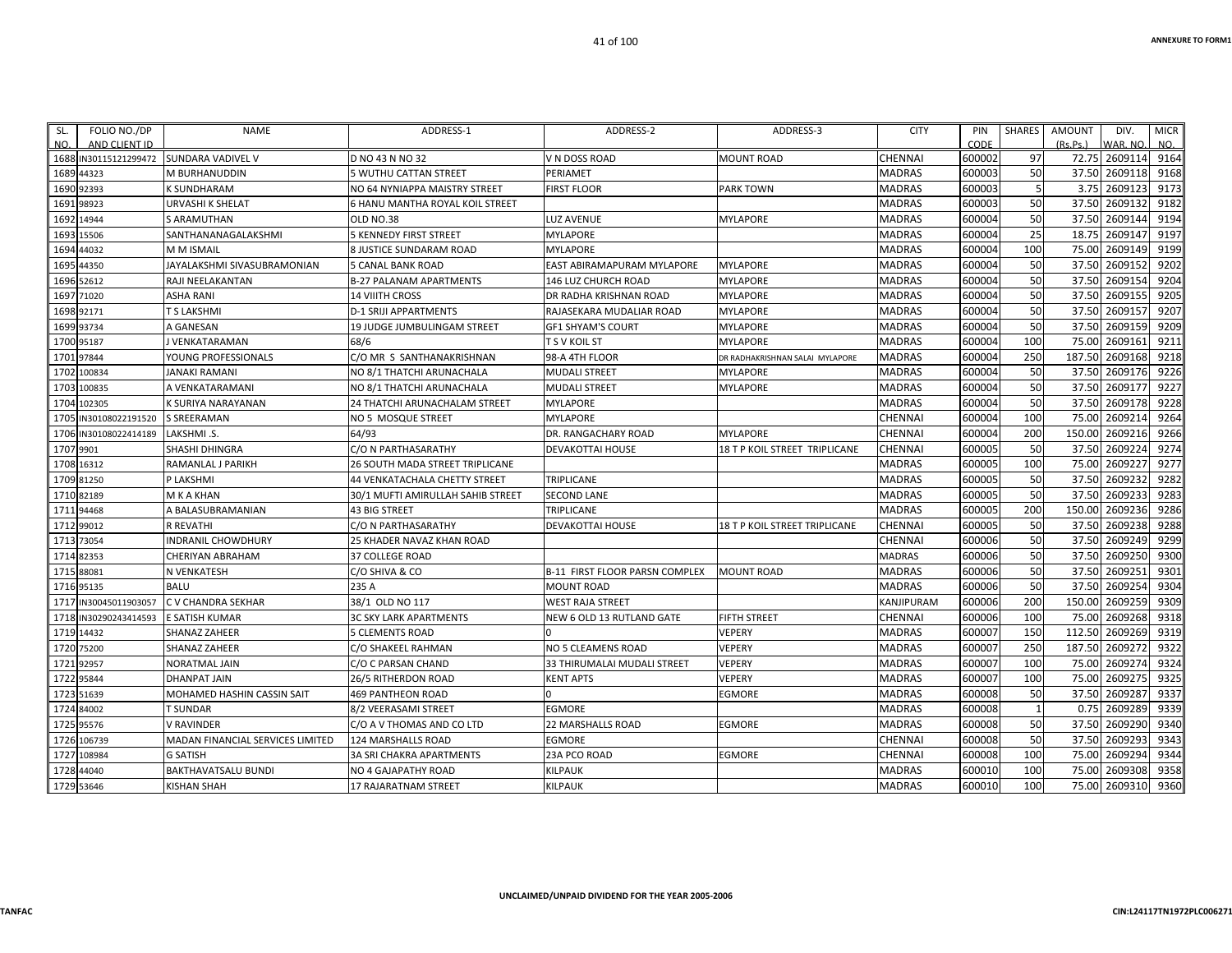| SL.        | FOLIO NO./DP          | <b>NAME</b>                   | ADDRESS-1                          | ADDRESS-2                                | ADDRESS-3                      | <b>CITY</b>    | PIN    | <b>SHARES</b> | AMOUNT   | DIV.     | <b>MICR</b> |
|------------|-----------------------|-------------------------------|------------------------------------|------------------------------------------|--------------------------------|----------------|--------|---------------|----------|----------|-------------|
| NO.        | AND CLIENT ID         |                               |                                    |                                          |                                |                | CODE   |               | (Rs.Ps.) | VAR. NO. | NO.         |
| 1730 53647 |                       | HARIKISHANDAS SHAH            | <b>17 RAJARATNAM STREET</b>        |                                          |                                | <b>MADRAS</b>  | 600010 | 150           | 112.50   | 2609311  | 9361        |
| 1731 94638 |                       | TRISHLA VAISHNAV              | <b>603 RAJENDRA APTS</b>           | <b>BERCHA ROAD</b>                       | <b>KILPAUK</b>                 | <b>MADRAS</b>  | 600010 | 100           | 75.00    | 2609321  | 9371        |
|            | 1732 IN30002010676000 | J GRACE RANI                  | 154/1 SECOND STREET                | SECRETARIAT COLONY                       | KILPAUK                        | CHENNAI        | 600010 | 100           | 75.00    | 2609325  | 9375        |
|            | 1733 IN30283940012907 | <b>RACHEL PHILIP</b>          | <b>8 BRANSON GARDEN STREET</b>     |                                          | KILPAUK                        | CHENNAI        | 600010 | 50            | 37.50    | 2609348  | 9398        |
| 1734 94582 |                       | A MANOHARAN                   | 251 PAPER MILLS ROAD               | PERAMBUR                                 |                                | <b>MADRAS</b>  | 600011 | 100           | 75.00    | 2609354  | 9404        |
| 1735 94939 |                       | MAHENDRA KUMAR                | 51 STRAHANS ROAD                   | PATTALAM                                 |                                | <b>MADRAS</b>  | 600012 | 100           | 75.00    | 2609362  | 9412        |
|            | 1736 IN30131320261336 | <b>DORAB BURJOR DORABJI</b>   | NEW 70/OLD 46                      | <b>ARATHOON ROAD</b>                     | <b>ROYAPURAM</b>               | CHENNAI        | 600013 | 300           | 225.00   | 2609375  | 9425        |
| 1737 13945 |                       | A P THANKACHEN                | 58 PYCROFTS I STREET ROYAPETTAH    |                                          |                                | <b>MADRAS</b>  | 600014 | 50            | 37.50    | 2609376  | 9426        |
| 1738 16065 |                       | V S KAMAKSHI                  | <b>18 PUDUPET GARDEN STREET</b>    | ROYAPETTAH                               |                                | <b>MADRAS</b>  | 600014 | 50            | 37.50    | 2609379  | 9429        |
| 1739 55421 |                       | SISIR KUMAR BHOWMICK          | 14 GOVARDHAN SINGH STREET          | ROYAPETTAH                               |                                | <b>MADRAS</b>  | 600014 | 50            | 37.50    | 2609381  | 9431        |
| 1740 77043 |                       | K NAGARAJAN                   | 33 PURAM PRAKASHA RAO ROAD         | <b>BALAJI NAGAR</b>                      |                                | <b>MADRAS</b>  | 600014 | 50            | 37.50    | 2609383  | 9433        |
| 1741 77137 |                       | SITARATNA A HEGDE             | C/O K A HEDGE NEW BANK OF INDIA    | REGIONAL OFFICE NO 14 WHITES ROAD        |                                | <b>MADRAS</b>  | 600014 | 50            | 37.50    | 2609384  | 9434        |
| 1742 94964 |                       | S RATHINAM                    | 8/1 TEACHERS COLONY                | <b>FIRST FLOOR</b>                       | <b>ROYAPETTAH</b>              | <b>MADRAS</b>  | 600014 | 100           | 75.00    | 2609386  | 9436        |
| 1743 95203 |                       | R BAVATHARANI                 | A/3 LLOYDS COLONY                  | <b>LLOYDS RD</b>                         | ROYAPETTAH                     | <b>MADRAS</b>  | 600014 | 50            | 37.50    | 2609387  | 9437        |
| 1744 97434 |                       | A K MISHRA                    | C/O M S SARVESWARAN                | 12 MASILAMANI ROAD                       | BALAJI NAGAR ROYAPETTAH        | <b>MADRAS</b>  | 600014 | 50            | 37.50    | 2609389  | 9439        |
|            | 1745 106139           | <b>SUVENDRA PATRA</b>         | ROOM NO-10                         | <b>MEENA MANSION</b>                     | 17 G A KOIL STREET             | <b>MADRAS</b>  | 600014 | 700           | 525.00   | 2609394  | 9444        |
|            | 1746 IN30143610493920 | <b>D KAMAL KUMAR</b>          | <b>10 BALAJI NAGAR</b>             | <b>FIRST STREET</b>                      | ROYAPETTAH                     | CHENNAI        | 600014 | 50            | 37.50    | 2609400  | 9450        |
| 1747 13987 |                       | M C DHANAPAL NAIDU            | NO 39 SESHACHALA MUDALI ST         | SAIDAPET                                 |                                | <b>MADRAS</b>  | 600015 | 50            | 37.50    | 2609402  | 9452        |
| 1748 15441 |                       | <b>VASUMATHY</b>              | NO 10 MURUGAN STREET               | SAIDAPET                                 |                                | <b>MADRAS</b>  | 600015 | 50            | 37.50    | 2609404  | 9454        |
| 1749 95190 |                       | KAUSALYA NATARAJAN            | FLAT NO A 1                        | NO 8 JEENIS RD                           | <b>SAIDAPET</b>                | <b>MADRAS</b>  | 600015 | 100           | 75.00    | 2609410  | 9460        |
|            | 1750 IN30044110380557 | <b>NARASIMHALU A</b>          | C/O RAJALAKSHMI                    | METROPOLITAN MAGISTRATE XVIII            | C 2/7 JUDGES QUARTERS SAIDAPET | <b>CHENNAI</b> | 600015 | 50            | 37.50    | 2609418  | 9468        |
| 1751 13980 |                       | T SAVITHRI                    | 11 KRISHNA RAO NAIDU ST T NAGAR    | <b>MADRAS 600017</b>                     |                                | <b>MADRAS</b>  | 600017 | 100           | 75.00    | 2609427  | 9477        |
| 1752 14021 |                       | S DEVARAJAN                   | 159 HABIBULLAH ROAD NEXT TO GERMAN | T NAGAR MADRAS 600017                    |                                | <b>MADRAS</b>  | 600017 | 50            | 37.50    | 2609428  | 9478        |
| 1753 14477 |                       | R RAMACHANDRAN                | NO.18 THIRUMURTHY STREET           | T NAGAR                                  |                                | <b>MADRAS</b>  | 600017 | 50            | 37.50    | 2609430  | 9480        |
| 1754 43049 |                       | RENUBALA MOHANTY              | C/O MR M K MOHANTY                 | <b>ECC APARTMENT</b>                     | 36-C NORTH BOAG ROAD T NAGAR   | CHENNAI        | 600017 | 50            | 37.50    | 2609438  | 9488        |
| 1755 51428 |                       | <b>B PREMILA BALAKRISHNAN</b> | 4 BALAMUTHU KRISHNA STREET         | NORTH T NAGAR                            |                                | <b>MADRAS</b>  | 600017 | 100           | 75.00    | 2609443  | 9493        |
| 1756 75897 |                       | S K J DHANASHEKAR             | <b>41 SARANGAPANI STREET</b>       | <b>T NAGAR</b>                           |                                | <b>MADRAS</b>  | 600017 | 50            | 37.50    | 2609451  | 9501        |
| 1757 82515 |                       | DEEPTI BAZWARIA               | C/O M/S RAYMOND APPAREL LTD        | No: 40 MOOSA STREET                      | <b>T.NAGAR</b>                 | CHENNAI        | 600017 | 50            | 37.50    | 2609452  | 9502        |
| 1758 92728 |                       | MUTHULAKSHMI GANESH           | 10 PARTHASARATHI PURAM             | <b>T NAGAR</b>                           |                                | <b>MADRAS</b>  | 600017 | 50            | 37.50    | 2609457  | 9507        |
| 1759 94871 |                       | <b>S SRIDHAR</b>              | 24 2ND FLOOR RAMS                  | 17 & 18 RAMA CHANDRA IYER STREET T NAGAR |                                | <b>MADRAS</b>  | 600017 | 50            | 37.50    | 2609462  | 9512        |
| 1760 94958 |                       | M V R S PRASAD                | 8/6 THANIKACHALAM ROAD             | <b>T NAGAR</b>                           |                                | <b>MADRAS</b>  | 600017 | 50            | 37.50    | 2609463  | 9513        |
| 1761 96421 |                       | SURENDRA SINGH DUGAR          | 8 THANIKACHALAM ROAD               | <b>T NAGAR</b>                           |                                | <b>MADRAS</b>  | 600017 | 30            | 22.50    | 2609468  | 9518        |
| 1762 97194 |                       | Y VISWESWARA RAO              | C-10 NABARD OFFICERS QUARTERS      | 32 BAZULLA ROAD                          | <b>T NAGAR</b>                 | <b>MADRAS</b>  | 600017 | 50            | 37.50    | 2609471  | 9521        |
| 1763 99001 |                       | Y VISWESWARA RAO              | C 13 NABARD OFFICERS QUARTERS      | 32 BAZULLA ROAD                          | T NAGAR                        | <b>MADRAS</b>  | 600017 | 50            | 37.50    | 2609472  | 9522        |
| 1764 99021 |                       | V SUNANDA BAI                 | <b>16 UPSTAIRS</b>                 | <b>TANJORE ROAD</b>                      | <b>TNAGAR</b>                  | <b>MADRAS</b>  | 600017 | 50            | 37.50    | 2609473  | 9523        |
| 1765 99264 |                       | V SUNDARAMURTHY               | C/O ARTHI AND CO                   | H SENTHIL FLATS                          | 23 BURKIT ROAD T NAGAR         | <b>MADRAS</b>  | 600017 | 200           | 150.00   | 2609474  | 9524        |
|            | 1766 100621           | <b>TK NAGESH</b>              | 18 VYASAR STREET                   | <b>T NAGAR</b>                           |                                | <b>MADRAS</b>  | 600017 | 50            | 37.50    | 2609479  | 9529        |
|            | 1767 102215           | K UMA KARUNANIDHI             | 10/20 SYNDICATE APARTMENT          | CROSS DR B N ROAD                        | T NAGAR                        | <b>MADRAS</b>  | 600017 | 100           | 75.00    | 2609481  | 9531        |
|            | 1768 102664           | <b>M SURESH</b>               | 5/10 PINJALA SUBRAMANIAN STREET    | <b>T NAGAR</b>                           | $\cap$                         | <b>MADRAS</b>  | 600017 | 50            | 37.50    | 2609482  | 9532        |
|            | 1769 102818           | PATTAMMAL                     | VIJAY & CO SHARE BROKERS           | SWATHI COURT 22 VIJAYA RAGHAVACH         | T. NAGAR                       | <b>MADRAS</b>  | 600017 | 50            | 37.50    | 2609483  | 9533        |
|            | 1770 107110           | D RUKMANI                     | KRISHNAMOORTHY & CO APEX CHAMBER   | ROOM NO.4 5TH FLOOR                      | 20 THYAGARAYA ROAD T NAGAR     | CHENNAI        | 600017 | 200           | 150.00   | 2609487  | 9537        |
|            | 1771 IN30057210012062 | <b>T.N.SESHAN</b>             | A-6, Prabhat Flats                 | No.1, Kamalabhai Street                  | T.Nagar                        | Chennai        | 600017 | 150           | 112.50   | 2609504  | 9554        |
|            |                       |                               |                                    |                                          |                                |                |        |               |          |          |             |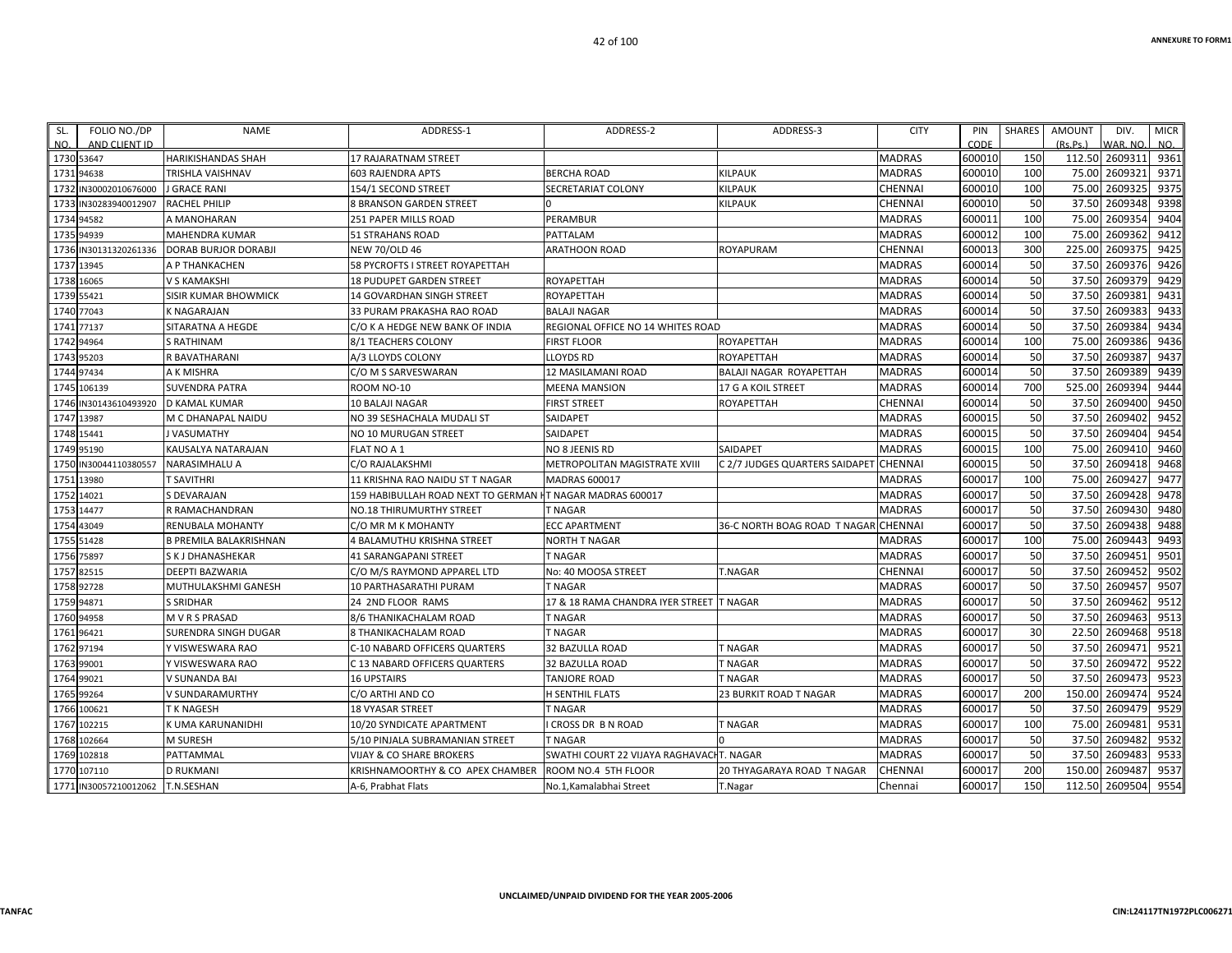| FOLIO NO./DP<br>SL.   | NAME                                          | ADDRESS-1                          | ADDRESS-2                         | ADDRESS-3                     | <b>CITY</b>    | PIN    | SHARES       | <b>AMOUNT</b> | DIV.            | <b>MICR</b> |
|-----------------------|-----------------------------------------------|------------------------------------|-----------------------------------|-------------------------------|----------------|--------|--------------|---------------|-----------------|-------------|
| NO.<br>AND CLIENT ID  |                                               |                                    |                                   |                               |                | CODE   |              | (Rs.Ps.)      | WAR. NO.        | NO.         |
| 1772 IN30169610049447 | <b>RAJESH KOTHARI</b>                         | ANNAMMAL BUILDING, ROOM NO.9       | I FLOOR, NEW NO.40, OLD NO.36     | RANGANATHAN STREET, T.NAGAR   | <b>CHENNAI</b> | 600017 | $\mathbf{1}$ |               | 0.75 2609521    | 9571        |
| 1773 1201160400000550 | SOMASUNDARAM K                                | 2- SOUTH USMAN ROAD                | T. NAGAR                          |                               | CHENNAI        | 600017 | 50           |               | 37.50 2609529   | 9579        |
| 1774 14476            | JAYASUDHA KAKARLA                             | 9-B VEENUS COLONY II STREET        |                                   |                               | <b>MADRAS</b>  | 600018 | 50           |               | 37.50 2609535   | 9585        |
| 1775 43997            | SUBRAMANIAM RAMIAH                            | C/O INDIAN BANK 502 MOURT ROAD     | <b>TEYNAMPET</b>                  |                               | <b>MADRAS</b>  | 600018 | 50           |               | 37.50 2609537   | 9587        |
| 1776 55381            | SHANTHA KRISHNA MOORTHY                       | CHANDRA SRI                        | <b>3 SRILABDHI COLONY</b>         | <b>MOWBRAYS ROAD ALWARPET</b> | <b>MADRAS</b>  | 600018 | 100          | 75.00         | 2609541         | 9591        |
| 1777 79038            | R DEVANATHAN                                  | RAJESWARI VILLA GR. FLOOR          | 39 T T K SALAI I CROSS STREET     | <b>ALWARPET</b>               | CHENNAI        | 600018 | 100          | 75.00         | 2609544         | 9594        |
| 1778 93562            | <b>REEMA SAWNNEY</b>                          | 19/18 VENUS APARTMENTS             | <b>VENUS COLONY</b>               | <b>ALWARPET</b>               | <b>MADRAS</b>  | 600018 | 50           | 37.50         | 2609552         | 9602        |
| 1779 93956            | <b>R MEENAKSHI</b>                            | FLAT NO 2 II FLOOR                 | <b>INDIAN BANK BUILDINGS</b>      | 1 A ELDAMS ROAD ALWARPET      | <b>MADRAS</b>  | 600018 | 50           |               | 37.50 2609554   | 9604        |
| 1780 94579            | <b>S NARAYANAN</b>                            | A/O SWASTIK AND CO                 | <b>3A-B CENTURY PLAZA</b>         | 560 - 562 ANNA SALAI          | <b>MADRAS</b>  | 600018 | 50           |               | 37.50 2609557   | 9607        |
| 1781 95735            | R PREMANAYAGAM                                | FLAT NO 4 FIRST FLOOR              | RESIDENTIAL APARTMENTS            | 108 T T K ROAD ALWARPET       | <b>MADRAS</b>  | 600018 | 100          |               | 75.00 2609559   | 9609        |
| 1782 99841            | R H RAO                                       | 553-A MOUNT ROAD                   | <b>TEYNAMPET</b>                  |                               | MADRAS         | 600018 | 1550         |               | 1162.50 2609564 | 9614        |
| 1783 102429           | SOUTHERN INDIA DEPOSITORY SERVICES            | <b>CENTURY CENTRE GROUND FLOOR</b> | <b>39 TTK ROAD</b>                | <b>ALWARPET</b>               | <b>MADRAS</b>  | 600018 | 150          |               | 112.50 2609566  | 9616        |
| 1784 102432           | R H RAO                                       | JAYALAKSHMI INVESTMENTS            | 553/A MOUNT ROAD                  | <b>TEYNAMPET</b>              | <b>MADRAS</b>  | 600018 | 400          | 300.00        | 2609567         | 9617        |
| 1785 IN30044110951033 | <b>DHATHATHRITK</b>                           | D/1 SHANTHI APARTMENTS             | 21 22 T T K ROAD I CROSS STREET   | <b>ALWARPET</b>               | CHENNAI        | 600018 | 50           |               | 37.50 2609575   | 9625        |
| 1786 93966            | N SIVAGAMI                                    | 895 TH ROAD                        | THIRUVOTTIYUR                     |                               | <b>MADRAS</b>  | 600019 | 100          |               | 75.00 2609590   | 9640        |
| 1787 98924            | ASHOK KUMAR PATURU                            | 27 ELLAYAMMAN KOIL STREET          | TIRUVOTTIYUR                      |                               | MADRAS         | 600019 | 50           |               | 37.50 2609591   | 9641        |
| 1788 IN30108022076986 | M MADANLAL JAIN                               | NO 5 P P D ROAD                    | THANGAL                           |                               | CHENNAI        | 600019 | 550          |               | 412.50 2609593  | 9643        |
| 1789 1301740000003810 | S.RAJESWARI                                   | 35, WEST MADA STREET,              | THIRUVOTTIYUR                     |                               | CHENNAI        | 600019 | 50           |               | 37.50 2609596   | 9646        |
| 1790 15010            | KANAKA BADRINATHAN                            | <b>21 VENKETRATNAM NAGAR</b>       |                                   | <b>ADYAR</b>                  | <b>MADRAS</b>  | 600020 | 50           |               | 37.50 2609597   | 9647        |
| 1791 15674            | R KULANDAIVELU                                | 21 VI CROSS ST                     | SASTHRI NAGAR ADAYAR              |                               | MADRAS         | 600020 | 50           |               | 37.50 2609600   | 9650        |
| 1792 15991            | C S VENKATACHARI                              | <b>13 IIICROSS STREET</b>          | KARPAGAM GARDENS                  | <b>ADYAR</b>                  | <b>MADRAS</b>  | 600020 | 50           |               | 37.50 2609602   | 9652        |
| 1793 16318            | SHAIK DADA KALANDAR SAHEB                     | 26/1-B(PLOT D)                     | <b>CANAL BANK ROAD</b>            | NEAR MANIAN FLATS.KASTTURI BA | <b>CHENNAI</b> | 600020 | 50           |               | 37.50 2609603   | 9653        |
| 1794 16438            | <b>NARAYANAN PK</b>                           | 29 SECOND FLOOR 1ST CROSS STREET   | KASTURBA NAGAR ADYAR              |                               | MADRAS         | 600020 | 50           | 37.50         | 2609605         | 9655        |
| 1795 44312            | KODAGANELLORE SUNDARAM IYER NATA VIDYAVILASOM |                                    | NO 13 7TH CROSS ST                | <b>INDIRA NAGAR</b>           | MADRAS         | 600020 | 50           |               | 37.50 2609608   | 9658        |
| 1797 91669            | A R VENKATARAMAN                              | KAILASH, NEW NO.86, OLD NO.87VENUE | <b>KAMARAJ AVENUE</b>             | <b>ADAYAR</b>                 | CHENNAI        | 600020 | 100          | 75.00         | 2609615         | 9665        |
| 1798 95348            | J SRINIVASAN                                  | NO 4 SECOND CROSS STREET           | <b>FLAT NO 4</b>                  | SHASTRI NAGAR ADYAR           | MADRAS         | 600020 | 50           |               | 37.50 2609620   | 9670        |
| 1799 97341            | PREMA UNNI                                    | 2 D NO.17                          | <b>IIND CRESCENT PARK ROAD</b>    | <b>GANDHI NAGAR ADYAR</b>     | <b>MADRAS</b>  | 600020 | 150          |               | 112.50 2609621  | 9671        |
| 1800 98211            | R I SUBRAMANIAN                               | NO 14 3RD CROSS STREET             | KARPAGAM GARDEN                   | ADYAR                         | <b>MADRAS</b>  | 600020 | 300          |               | 225.00 2609623  | 9673        |
| 1801 98430            | A MALAR VIZHI                                 | <b>63 TEACHERS COLONY</b>          | <b>ADAYAR</b>                     |                               | <b>MADRAS</b>  | 600020 | 50           | 37.50         | 2609624         | 9674        |
| 1802 98698            | SP VENKATACHALAM                              | NO.3 LATTICE BRIDGE ROAD           | <b>IST STREET</b>                 | INDIRA NAGAR ADYAR            | <b>MADRAS</b>  | 600020 | 50           |               | 37.50 2609625   | 9675        |
| 1803 100061           | J SRINIVASAN                                  | NO 4 II CROSS STREET               | SHASTRI NAGAR                     |                               | <b>MADRAS</b>  | 600020 | 50           |               | 37.50 2609627   | 9677        |
| 1804 100440           | NANDINI RAVI KUMAR                            | 12 4TH CROSS STREET                | <b>KARPAGAM GARDENS</b>           | <b>ADYAR</b>                  | <b>MADRAS</b>  | 600020 | 200          |               | 150.00 2609629  | 9679        |
| 1805 IN30039413201379 | <b>G RAMAKRISHNAN</b>                         | <b>9 ROYAL ENCLAVE</b>             | <b>BESANT AVENUE ROAD</b>         | <b>ADYAR</b>                  | <b>CHENNAI</b> | 600020 | 200          | 150.00        | 2609642         | 9692        |
| 1806 IN30267930926757 | <b>VALLI MOHAN</b>                            | NEW NO 7 RD NO 3A III RD MAIN ROAD | <b>KASTURI BAI NAGAR</b>          |                               | CHENNAI        | 600020 | 350          |               | 262.50 2609657  | 9707        |
| 1807 51608            | SYAMALA KODURI                                | W/O DR T SUBRAMANYAM               | 68/BI BASIN BRIDGE RD KONDITHOPPU |                               | <b>MADRAS</b>  | 600021 | 50           |               | 37.50 2609662   | 9712        |
| 1808 96632            | <b>G SURESH KUMAR</b>                         | 494 T H ROAD                       |                                   |                               | <b>MADRAS</b>  | 600021 | 100          | 75.00         | 2609668         | 9718        |
| 1809 101280           | S M SEENIVASAGAM                              | 15 SANJEEVAROYAN KOIL STREET       | WASHERMENPET                      |                               | MADRAS         | 600021 | 250          |               | 187.50 2609670  | 9720        |
| 1810 15593            | V MOHAN                                       | 35 S S DEVAR 2ND STREET            | <b>1ST FLOOR</b>                  | AYANAVARAM                    | MADRAS         | 600023 | 50           |               | 37.50 2609674   | 9724        |
| 1811 15696            | <b>B G LATHA BALLAL</b>                       | MALAR BHAVAN 16 MARKET STREET      | 2ND FLOOR AYNAVARAM               |                               | MADRAS         | 600023 | 50           |               | 37.50 2609675   | 9725        |
| 1812 55319            | P VENUGOPAL                                   | 38 S S DEWAN 6TH STREET            | AYANAVARAM                        |                               | <b>MADRAS</b>  | 600023 | 50           |               | 37.50 2609677   | 9727        |
| 1813 87169            | S V S RAMALINGAM                              | 7 UNITED INDIA NAGAR               | <b>1ST STREET</b>                 | AYANAVARAM                    | MADRAS         | 600023 | 50           |               | 37.50 2609678   | 9728        |
| 1814 14507            | C S ELANGOVAN                                 | <b>B 8 RAJARAM COLONY</b>          | KODAMBAKKAM                       |                               | <b>MADRAS</b>  | 600024 | 100          |               | 75.00 2609685   | 9735        |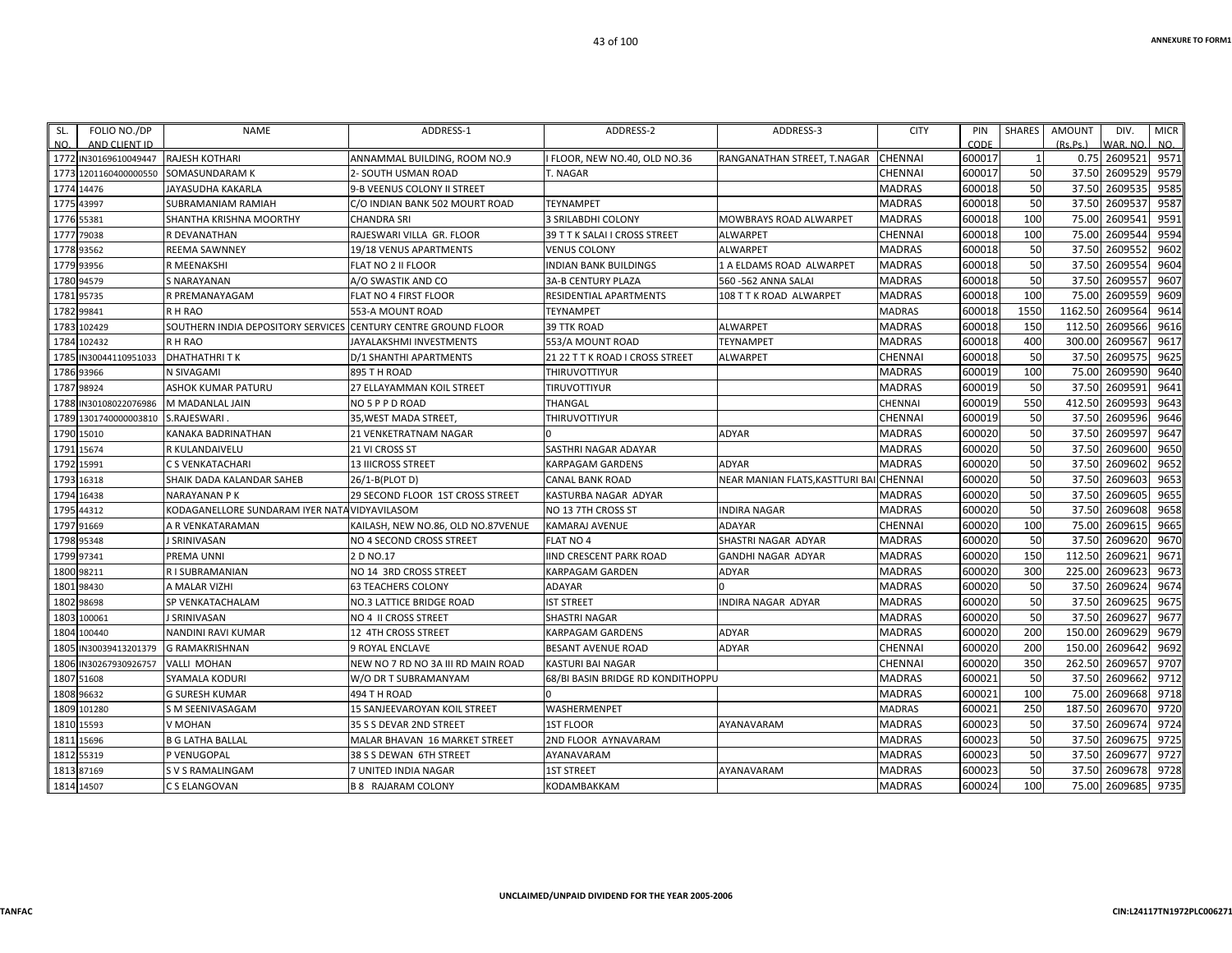| SL.  | FOLIO NO./DP     | <b>NAME</b>               | ADDRESS-1                                | ADDRESS-2                                  | ADDRESS-3                        | <b>CITY</b>         | PIN    | <b>SHARES</b> | AMOUNT   | DIV.           | <b>MICR</b> |
|------|------------------|---------------------------|------------------------------------------|--------------------------------------------|----------------------------------|---------------------|--------|---------------|----------|----------------|-------------|
| NO.  | AND CLIENT ID    |                           |                                          |                                            |                                  |                     | CODE   |               | (Rs, Ps) | WAR. NO.       | NO.         |
|      | 1815 99908       | S VISWANATHAN             | 10-A NAGARAJUNA NAGAR                    | 2ND STREET KODAMBAKKAM                     |                                  | <b>MADRAS</b>       | 600024 | 100           |          | 75.00 2609692  | 9742        |
| 1816 | 14561            | N PADMANABHAN             | <b>B 6 BLOCK 4</b>                       | <b>SHANTI TOWERS</b>                       | 88 ARCOT ROAD                    | <b>MADRAS</b>       | 600026 | 50            |          | 37.50 2609703  | 9753        |
| 1817 | 104424           | M D SUBBARAYUDU           | 45 SOUTH SIVAN KOIL STREET               | VADAPALANI                                 |                                  | <b>MADRAS</b>       | 600026 | 1             | 0.75     | 2609709        | 9759        |
| 1818 | 104425           | M D SUBBARAYUDU           | <b>45 SOUTH SIVAN KOIL STREET</b>        | VADAPALANI                                 |                                  | <b>MADRAS</b>       | 600026 | $\mathbf{1}$  |          | 0.75 2609710   | 9760        |
| 1819 | 104426           | M D SUBBARAYUDU           | <b>45 SOUTH SIVAN KOIL STREET</b>        | VADAPALANI                                 |                                  | <b>MADRAS</b>       | 600026 | $\mathbf{1}$  |          | 0.75 2609711   | 9761        |
| 1820 | 104427           | M D SUBBARAYUDU           | 45 SOUTH SIVAN KOIL STREET               | VADAPALANI                                 |                                  | <b>MADRAS</b>       | 600026 | $\mathbf{1}$  | 0.75     | 2609712        | 9762        |
| 1821 | 104646           | M D SUBBARAYUDU           | 45 SOUTH SIVAN KOIL STREET               | VADAPALANI                                 |                                  | CHENNAI             | 600026 | $\mathbf{1}$  | 0.75     | 2609713        | 9763        |
| 1822 | 13981            | <b>M K ANANDAR</b>        | <b>3 MANDAVALLI ST</b>                   |                                            |                                  | <b>MADRAS</b>       | 600028 | 100           | 75.00    | 2609720        | 9770        |
| 1823 | 17312            | VIJAYA KRISHNAMURTHY      | C/O SMT ALAMELU AMMAL                    | 29 III CROSS ROAD FIRST FLOOR              | RAMAKRISHNA NAGAR                | <b>MADRAS</b>       | 600028 | 25            |          | 18.75 2609727  | 9777        |
| 1824 | 91029            | P GOPINATH                | A 4 BHARAT FLATS                         | <b>1ST CROSS STREET</b>                    | KARPAGAM AVENUE                  | <b>MADRAS</b>       | 600028 | 50            |          | 37.50 2609736  | 9786        |
| 1825 | 93779            | <b>V SUNDARAM</b>         | 19 SRINIVASAN STREET                     | R A PURAM                                  |                                  | <b>MADRAS</b>       | 600028 | 150           | 112.50   | 2609741        | 9791        |
| 1826 | 98438            | SUMITRA RAMAKRISHNAN      | <b>14 CENTRAL AVENUE</b>                 | KESAVAPERUMAL PURAM                        | <b>MADRAS</b>                    |                     | 600028 | 50            |          | 37.50 2609745  | 9795        |
| 1827 | 98440            | SUMITRA RAMAKRISHNAN      | <b>14 CENTRAL AVENUE</b>                 | KESAVAPERUMAL PURAM                        |                                  | <b>MADRAS</b>       | 600028 | 50            |          | 37.50 2609747  | 9797        |
| 1828 | 98441            | UMA RAMAKRISHNAN          | <b>14 CENTRAL AVENUE</b>                 | KESAVAPERUMAL PURAM                        |                                  | MADRAS              | 600028 | 50            |          | 37.50 2609748  | 9798        |
| 1829 | 99176            | <b>GOWRI RAMACHANDRAN</b> | C/O MR NATARAJAN                         | 6. C/7 MAHALAKSHMI APARTMENTS              | <b>SUNDARAJAN STREET</b>         | ABIRAMAPURAI        | 600028 | 50            | 37.50    | 2609751        | 9801        |
| 1830 | 100799           | M G DHAMU                 | P 21 FORESHORE ESTATE                    | <b>MADRAS</b>                              |                                  |                     | 600028 | 100           |          | 75.00 2609753  | 9803        |
| 1831 | 103441           | MANONMANI RAMANATHAN      | 11-A SOUTH LEITH CASTLE ROAD             | SANTHOME                                   |                                  | <b>MADRAS</b>       | 600028 | 50            |          | 37.50 2609755  | 9805        |
| 1832 | 104307           | NEELA GOVINDARAJ          | <b>75 SECOND STREET</b>                  | KARPAGAM AVENUE                            | R A PURAM                        | <b>MADRAS</b>       | 600028 | 100           | 75.00    | 2609758        | 9808        |
| 1833 | N30059710013993  | NAGARAJAN T R MR          | <b>19 SECOND CROSS ROAD</b>              | RAJA ANNAMALAIPURAM                        | CHENNAI                          | CHENNAI             | 600028 | 100           | 75.00    | 2609775        | 9825        |
| 1834 | IN30140110013362 | D.R.Sivakumar             | Old No.23, New No.18                     | Devanathan Street                          | Mandaveli                        | Chennai             | 600028 | 30            |          | 22.50 2609785  | 9835        |
| 1835 | 93431            | C VENKATARAMA REDDY       | NO 5 (NEW NO.9) NEW STREET UPSTAIRS      | <b>VENU NAIDU STREET</b>                   | <b>CHETPET</b>                   | <b>CHENNAI</b>      | 600031 | 50            |          | 37.50 2609794  | 9844        |
| 1836 | 93612            | L M SALAHUDIN             | 14/2 JAGANATHAPURAM IIND STREET          | CHETPUT                                    |                                  | <b>MADRAS</b>       | 600031 | 50            | 37.50    | 2609795        | 9845        |
| 1837 | 100668           | M RAJACHITRA              | <b>29 NOWROJI ROAD</b>                   | <b>CHETPUT</b>                             | <b>MADRAS</b>                    |                     | 600031 | 100           | 75.00    | 2609797        | 9847        |
| 1838 | 103648           | <b>S B SINGH</b>          | <b>METRO STOCKS MADRAS</b>               | <b>GRACE BUILDING</b>                      | NO 25 MONICHOLS ROAD             | CHETPUT MADR 600031 |        | 100           | 75.00    | 2609798        | 9848        |
| 1839 | IN30059710035190 | MOHAMED FAROOQ M MR.      | NO.9 VIVEKANANDA ROAD                    | <b>CHETPET</b>                             |                                  | <b>CHENNAI</b>      | 600031 | 50            |          | 37.50 2609800  | 9850        |
|      | 1840 14163       | RAMAMANI GOPAL            | NO 20 VELU STREET                        | <b>WEST MAMBALAM</b>                       |                                  | <b>MADRAS</b>       | 600033 | 50            |          | 37.50 2609813  | 9863        |
| 1841 | 14165            | R GOPAL                   | <b>20 VELU STREET</b>                    | <b>WEST MAMBALAM</b>                       |                                  | <b>MADRAS</b>       | 600033 | 50            | 37.50    | 2609814        | 9864        |
| 1842 | 16023            | V N VEMBU                 | 15 RAMAKRISHNAPURAM II STREET W MAMBALAM |                                            |                                  | <b>MADRAS</b>       | 600033 | 25            | 18.75    | 2609820        | 9870        |
| 1843 | 16093            | <b>K KAMALA</b>           | NO 2 K V COLONY                          | <b>FIRST STREET</b>                        | WEST MAMBALAM                    | <b>MADRAS</b>       | 600033 | 50            |          | 37.50 2609821  | 9871        |
| 1844 | 16178            | R S KRISHNAMURTHY         | 4 BALAKRISHNA MUDALI STREET              | WEST MAMBALAM MADRAS                       |                                  | <b>MADRAS</b>       | 600033 | 50            | 37.50    | 2609822        | 9872        |
| 1845 | 16374            | SUBRAMANIAM KUPPUSWAMY    | C/O V SURYANARAYANAN                     | 13 BALAKRISHNA MADAH STREET                | <b>WEST MAMBALAM</b>             | <b>MADRAS</b>       | 600033 | 50            | 37.50    | 2609824        | 9874        |
| 1846 | 94239            | <b>G CHANDRASEKARAN</b>   | 4 SUBRAMANIAN STREET                     | <b>WEST MAMBALAM</b>                       | $\Omega$                         | <b>MADRAS</b>       | 600033 | 50            |          | 37.50 2609831  | 9881        |
| 1847 | 96348            | R LAKSHMI                 | MADHURA PLASTICS                         | 7 RAJAGOPALAN STREET                       | $\Omega$                         | <b>MADRAS</b>       | 600033 | 50            |          | 37.50 2609833  | 9883        |
|      | 1848 97470       | <b>KASTHURI</b>           | 130 LAKEVIEW ROAD                        | <b>WEST MAMBALAM</b>                       |                                  | <b>MADRAS</b>       | 600033 | 50            |          | 37.50 2609834  | 9884        |
| 1849 | 97729            | <b>G KASTHURI</b>         | <b>130 LAKE VIEW ROAD</b>                | WEST MAMBALAM                              |                                  | <b>MADRAS</b>       | 600033 | 150           | 112.50   | 2609835        | 9885        |
| 1850 | 97965            | <b>G VIJAYA KUMAR</b>     | 130 LAKE VIEW ROAD                       | WEST MAMBALAM                              |                                  | <b>MADRAS</b>       | 600033 | 50            |          | 37.50 2609836  | 9886        |
|      | 1851 109820      | <b>KOMALAVALLI P</b>      | OLD NO:102 NEW NO:194                    | LAKE VIEW ROAD                             | <b>B/22 LAKE VIEW APARTMENTS</b> | <b>MADRAS</b>       | 600033 | 300           |          | 225.00 2609840 | 9890        |
| 1852 | 1201600000002840 | S. Ramesh.                | 6, Second Lane,                          | Baroda Street                              | West Mambalam                    | Chennai             | 600033 | 10            | 7.50     | 2609857        | 9907        |
|      | 1853 15900       | R SETHALAKSHMI            | 9 PALAT NARAYANI AMMA ROAD               | MAHALINGAPURAM                             |                                  | <b>MADRAS</b>       | 600034 | 50            |          | 37.50 2609864  | 9914        |
| 1854 | 53933            | <b>BHARAT SAVEL</b>       | <b>OVERSEAS HOUSE</b>                    | 8 NUNGAMBAKKAM TANK BUND ROAI NUNGAMBAKKAM |                                  | <b>MADRAS</b>       | 600034 | 50            |          | 37.50 2609866  | 9916        |
| 1855 | 85927            | <b>TJ RAJESWARI</b>       | C/O SREE VIGNESHWAR FINANCIERS           | TNSC BANK BUILDING                         | 17 RANGANATHAN CHETTY ST         | <b>MADRAS</b>       | 600034 | 50            | 37.50    | 2609869        | 9919        |
|      | 1856 91696       | V BAMINI                  | NO 16 FIRST MAIN ROAD                    | LAKE AREA                                  | NUNGAMBAKKAM                     | <b>CHENNAI</b>      | 600034 | 50            |          | 37.50 2609871  | 9921        |
|      |                  |                           |                                          |                                            |                                  |                     |        |               |          |                |             |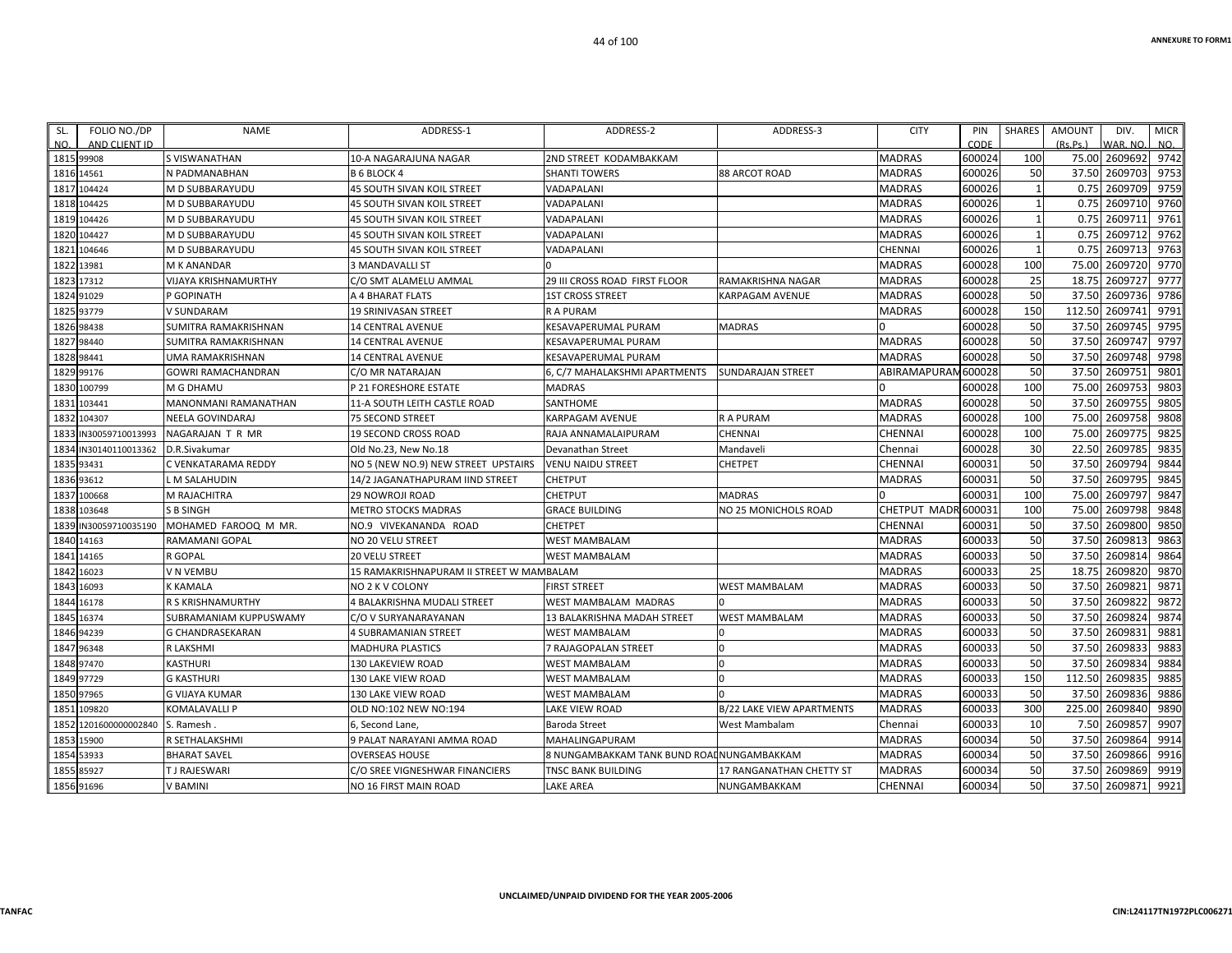| SL.<br>FOLIO NO./DP      | NAME                        | ADDRESS-1                                           | ADDRESS-2                      | ADDRESS-3                        | <b>CITY</b>    | PIN    | SHARES | <b>AMOUNT</b> | DIV.                | <b>MICR</b> |
|--------------------------|-----------------------------|-----------------------------------------------------|--------------------------------|----------------------------------|----------------|--------|--------|---------------|---------------------|-------------|
| NO.<br>AND CLIENT ID     |                             |                                                     |                                |                                  |                | CODE   |        | (Rs.Ps.)      | WAR. NO.            | NO.         |
| 1857 91697               | <b>M S VAIDYNATHAN</b>      | NO 16   MAIN ROAD                                   | <b>LAKE AREA</b>               | NUNGAMBAKKAM                     | <b>MADRAS</b>  | 600034 | 50     |               | 37.50 2609872       | 9922        |
| 1858 15933               | <b>B RAJESHWARI RAJU</b>    | 12A CHAMIERS ROAD                                   |                                | NANDANAM                         | MADRAS         | 600035 | 50     |               | 37.50 2609893       | 9943        |
| 1859 91044               | <b>R MALATHI</b>            | BAJAJ FLATS BLCOK I 2 B                             | NANDANAM EXTENSION             |                                  | MADRAS         | 600035 | 50     |               | 37.50 2609894       | 9944        |
| 1860 98535               | N RAJAM                     | <b>5 SECOND STREET</b>                              | NANDANAM EXTENSION             |                                  | MADRAS         | 600035 | 300    |               | 225.00 2609895      | 9945        |
| 1861<br>101912           | <b>USHA PANDEY</b>          | FLAT NO 10                                          | DEFENCE OFFICER'S QTRS         | <b>1 CHAMIERS ROAD</b>           | MADRAS         | 600035 | 100    |               | 75.00 2609897       | 9947        |
| 1862 103166              | A NATRAJ                    | FORESIGHT FINANCIAL SERVICES LTD                    | TEMPLE TOWER 3RD FLOOR         | 476/2 ANNA SALAI NANDANAM        | <b>MADRAS</b>  | 600035 | 200    |               | 150.00 2609898      | 9948        |
| 1863 103167              | V RAGHAVAN                  | FORESIGHT FINANCIAL SERVICES LTD                    | TEMPLE TOWER 3RD FLOOR         | 476/2 ANNA SALAI NANDANAM        | <b>MADRAS</b>  | 600035 | 200    | 150.00        | 2609899             | 9949        |
| 103168<br>1864           | <b>RAM PAUL GUPTA</b>       | FORESIGHT FINANCIAL SERVICES LTD                    | TEMPLE TOWER 3RD FLOOR         | 476/2 ANNA SALAI NANDANAM        | <b>MADRAS</b>  | 600035 | 200    | 150.00        | 2609900             | 9950        |
| 1865 104162              | T L RANGAVITTAL             | <b>41 1ST CROSS STREET</b>                          | EAST C I T NAGAR               |                                  | <b>MADRAS</b>  | 600035 |        |               | 0.75 2609901        | 9951        |
| 1866 104163              | T R VENKATESULU             | <b>41 1ST CROSS STREET</b>                          | EAST C I T NAGAR               |                                  | MADRAS         | 600035 |        |               | 0.75 2609902        | 9952        |
| 1867 104165              | T R BADRINATH               | <b>41 1ST CROSS STREET</b>                          | EAST C I T NAGAR               |                                  | MADRAS         | 600035 |        |               | 0.75 2609903        | 9953        |
| 1868 104166              | T R SHANKAR                 | 41 1ST CROSS STREET                                 | EAST C I T NAGAR               |                                  | MADRAS         | 600035 |        | 0.75          | 2609904             | 9954        |
| 1869 14618               | <b>K VASU</b>               | / 22 PLOT NO 4513 FIFTH AVENUE ANNA NAMADRAS 600040 |                                |                                  | MADRAS         | 600040 | 100    |               | 75.00 2609911       | 9961        |
| 1870 15380               | P CHINNASAMI                | 45 BLOCK AA                                         | PLOT 4771 ANNA NAGAR           |                                  | MADRAS         | 600040 | 50     |               | 37.50 2609912       | 9962        |
| 1871 15983               | R SHANMUGA VADIVU           | PLOT NO 1702 6TH AVENUE ANNANAGAR                   | <b>MADRAS 600040</b>           |                                  | MADRAS         | 600040 | 50     | 37.50         | 2609916             | 9966        |
| 1872 44245               | VENGANDUR SADASIVA SRIKUMAR | PLOT NO 1489 J BLOCK 13TH MAIN ROAD                 | ANA NAGAR W                    |                                  | MADRAS         | 600040 | 75     |               | 56.25 2609919       | 9969        |
| 1873 55315               | SNEH LATA MEHTA             | NO 6 Y BLOCK                                        | ANNA NAGAR                     |                                  | MADRAS         | 600040 | 50     |               | 37.50 2609921       | 9971        |
| 1874 55317               | <b>BALLABH CHAND MEHTA</b>  | NO 6 Y BLOCK                                        | ANNA NAGAR                     |                                  | MADRAS         | 600040 | 50     |               | 37.50 2609922       | 9972        |
| 1875 87813               | <b>R DINAKER</b>            | 235 'Y' BLOCK                                       | <b>6TH MAIN ROAD</b>           | <b>ANNA NAGAR</b>                | MADRAS         | 600040 | 200    |               | 150.00 2609926      | 9976        |
| 1876 90449               | R M KRISHNAN                | AB-43                                               | <b>6TH MAIN ROAD</b>           | ANNA NAGAR                       | MADRAS         | 600040 | 100    |               | 75.00 2609928       | 9978        |
| 1877 91657               | R VISWANATHAN               | 4425 ANNA ANGAR                                     |                                |                                  | MADRAS         | 600040 | 150    |               | 112.50 2609934      | 9984        |
| 1878 94378               | SUNDARAYYA PAULRAJ KINGSLEY | AB-149                                              | <b>3RD MAIN ROAD</b>           | <b>ANNA NAGAR</b>                | <b>CHENNAI</b> | 600040 | 50     | 37.50         | 2609938             | 9988        |
| 1879 97852               | M JAYAKUMAR                 | 1176 4TH STREET                                     | THENDRAL COLONY                | ANNA NAGAR                       | MADRAS         | 600040 | 50     |               | 37.50 2609943       | 9993        |
| 1880 103733              | <b>GITA S VISWANATHAN</b>   | AA-25 ANNA NAGAR                                    |                                |                                  | <b>MADRAS</b>  | 600040 | 50     |               | 37.50 2609948       | 9998        |
| 1881 IN30045010089635    | <b>USHA RAVI</b>            | <b>BRIDGETON FLAT-2A</b>                            | PLOT NO 147 AND 226            | 3RD STREET Y BLOCK 6TH MAIN ROAD | <b>MADRAS</b>  | 600040 | 100    |               | 75.00 2609957       | 10007       |
| 1882 4018                | SELVI MURUGESAN             | PLOT NO 7 DOOR NO 26 A                              | <b>CANAL ROAD</b>              | THIRUVANMIYUR                    | MADRAS         | 600041 | 50     |               | 37.50 2609976       | 10026       |
| 1883 85407               | DILSHAD BEGUM               | C-2 SEA BROOKE APARTMENTS                           | 4TH C-WARD ROAD VALMIKI NAGAR  | THIRUVANMIYUR                    | MADRAS         | 600041 | 100    |               | 75.00 2609985       | 10035       |
| 1884 92703               | S RAJAGOPALAN               | C/O N THALAMUTHY                                    | M-143 7TH CROSS ROAD TNHB QTRS | THIRUVALLUVAR NGR THIRUVANN      | <b>CHENNAI</b> | 600041 | 50     |               | 37.50 2609989       | 10039       |
| 1885<br>IN30039410596309 | <b>D VENKATESAN</b>         | NO 21                                               | R B COLONY                     | <b>2ND STREET ADYAR</b>          | CHENNAI        | 600041 | 50     |               | 37.50 2609999       | 10049       |
| 1886 IN30044110101032    | JAYASHREE .KR               | 9 SECOND SEAWARD ROAD                               | VALMIKI NAGAR                  | THIRUVANMIYUR                    | CHENNAI        | 600041 | 50     |               | 37.50 2610000 10050 |             |
| 1887 IN30048411993928    | <b>B PITCHAMMAL</b>         | 30/1, NEW NO 83                                     | VALMIKI STREET, FLAT NO 4      | <b>SUNDAR ENCLAVE APTS</b>       | CHENNAI        | 600041 | 50     |               | 37.50 2610003       | 10053       |
| 1888 108530              | KAMALA KRISHNAMANI          | <b>B-3 BHARANI APARTMENTS</b>                       | 100FT BY PASS ROAD VELACHERY   | NEAR VIJAYA NAGAR TERMINUS       | CHENNAI        | 600042 | 100    |               | 75.00 2610021       | 10071       |
| 1889 14082               | T L KRISHNA MURTHY          | SREE NIVASAM 29 SUNDARAM COLONY                     | WEST TAMBARAM                  |                                  | MADRAS         | 600045 | 50     |               | 37.50 2610040       | 10090       |
| 1890 84639               | <b>M S RAGHAVAN</b>         | PLOT NO.5 KENNEDY STREET                            | TAMBARAM WEST                  |                                  | <b>MADRAS</b>  | 600045 | 50     |               | 37.50 2610043       | 10093       |
| 1891 85753               | S JAGANNATHAN               | 40 M T H ROAD                                       | VILLIVAKKAM                    |                                  | MADRAS         | 600049 | 50     |               | 37.50 2610050 10100 |             |
| 1892 97503               | E DEENADHAYALAN             | NO.1 SIVAN KOIL TANK STREET                         | VILLIVAKKAM                    |                                  | MADRAS         | 600049 | 50     |               | 37.50 2610051       | 10101       |
| 1893 92164               | K KUNJAMMAL                 | NO 6/179 MUGAPPAIR EAST                             | M M D A COLONY                 |                                  | MADRAS         | 600050 | 50     |               | 37.50 2610057 10107 |             |
| 1894 95508               | SRINATH RAMANUJAN           | <b>HOUSE NO 5</b>                                   | <b>BLOCK NO 6</b>              | <b>MOGAPPAIR EAST</b>            | MADRAS         | 600050 | 100    |               | 75.00 2610058       | 10108       |
| 1895 IN30267931871290    | CHITHAMBARAM N S            | 2/167 NAKKIRAN STREET                               | M M D A COLONY                 | <b>MOGAPPAIR</b>                 | CHENNAI        | 600050 | 200    |               | 150.00 2610061      | 10111       |
| 1896 44214               | G LAKSHMANAN                | 83 THIRUNAVAKKARA S STREET                          | GNANAMURTHY NAGAR AMBATTUR     |                                  | MADRAS         | 600053 | 50     |               | 37.50 2610063       | 10113       |
| 1897 51609               | CHANDRASEKARAN KRISHNASWAMY | NO 8 ANNA STREET VIJAYA LAKSHMI PURAN AMBATTUR      |                                |                                  | MADRAS         | 600053 | 50     |               | 37.50 2610065       | 10115       |
| 1898 IN30131320572505    | <b>MURALI A</b>             | PLOT NO 19 LAKSHMANA SAMI STREET                    | VIJAYA LAKSHMI PURAM           | <b>AMBATTUR</b>                  | CHENNAI        | 600053 | 75     |               | 56.25 2610071       | 10121       |
|                          |                             |                                                     |                                |                                  |                |        |        |               |                     |             |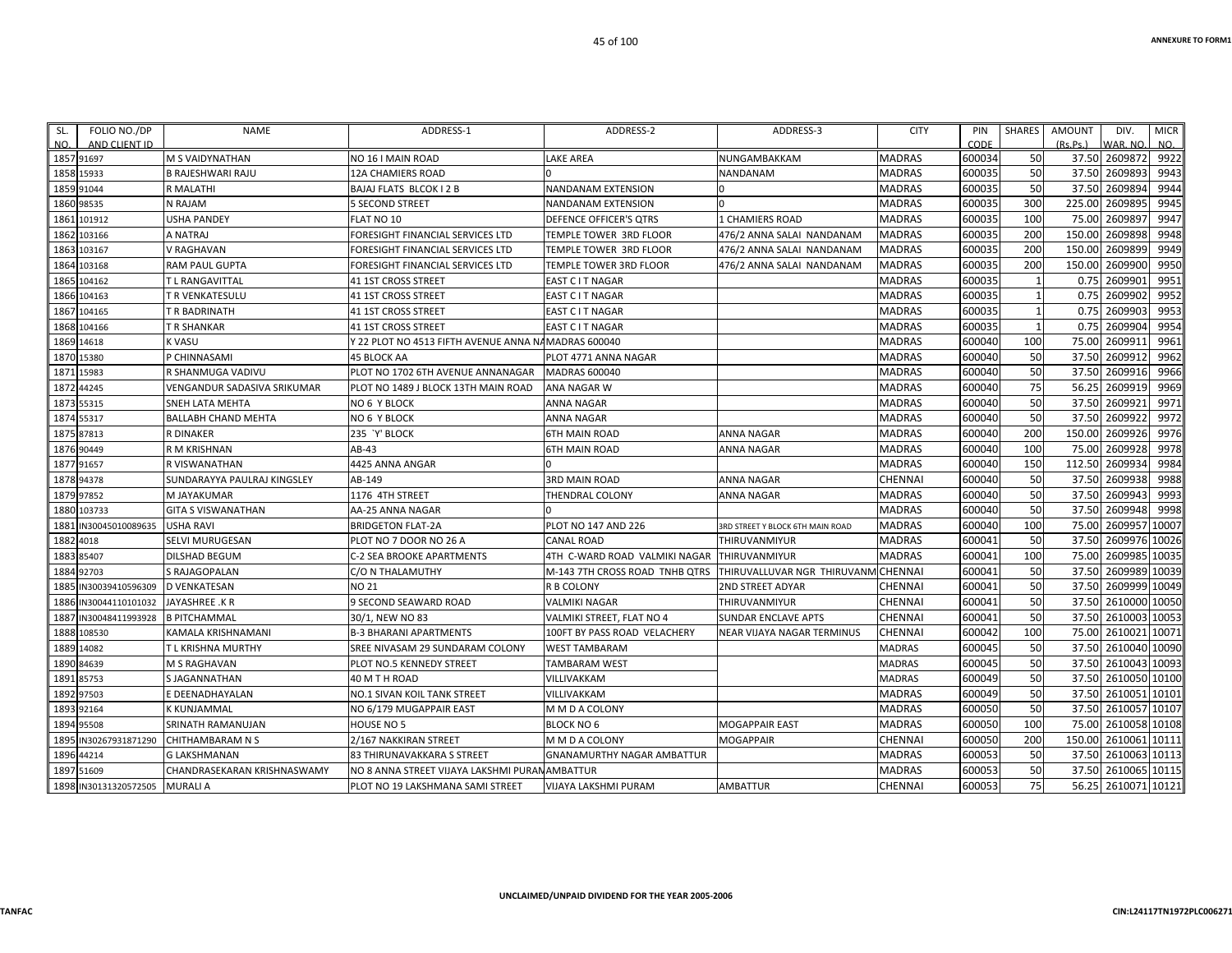| FOLIO NO./DP<br>SL.<br>AND CLIENT ID<br>NO. | <b>NAME</b>               | ADDRESS-1                         | ADDRESS-2                         | ADDRESS-3                                             | <b>CITY</b>    | PIN<br>CODE | <b>SHARES</b> | <b>AMOUNT</b><br>(Rs, Ps.) | DIV.<br>WAR, NO     | <b>MICR</b><br>NO. |
|---------------------------------------------|---------------------------|-----------------------------------|-----------------------------------|-------------------------------------------------------|----------------|-------------|---------------|----------------------------|---------------------|--------------------|
| 1899 15783                                  | SWAMINATHA IYER RAMASWAMY | 12 25TH STREET                    | <b>THILLAI GANGA NAGAR</b>        |                                                       | <b>MADRAS</b>  | 600061      | 50            |                            | 37.50 2610077 10127 |                    |
| 1900<br>44233                               | R SATHYANARAYANAN         | <b>3 JOSEPH STREET NANGANLLUR</b> |                                   |                                                       | <b>MADRAS</b>  | 600061      | 50            | 37.50                      | 2610078             | 10128              |
| 1901<br>95893                               | SUBRAMANIAN SRIKANTH      | <b>13 III MAIN ROAD</b>           | <b>RAM NAGAR</b>                  | NANGANALLUR                                           | <b>MADRAS</b>  | 600061      | 100           | 75.00                      | 2610083             | 10133              |
| 1203940000003720 S MEENAKSHI<br>1902        |                           | 19 SRI RENUKA NILAYAM             | <b>VIJAY AVENUE</b>               | NANGANALLUR                                           | <b>CHENNAI</b> | 600061      | 100           | 75.00                      | 2610103             | 10153              |
| 1903<br>14695                               | LALITHAMBAL NARAYANSAMY   | M33-D M I G FLAT PARK VIEW FLATS  | RAJAMANNAR SALAI K K NAGAR        |                                                       | <b>MADRAS</b>  | 600078      | 50            | 37.50                      | 2610106             | 10156              |
| 15621<br>1904                               | C RAJALAKSHMI             | W/O MR W P SAMBAMDAM              | <b>IDBI STAFF QUARTERS</b>        | S 35 A PONNAMBALA SALAI WEST K                        | :CHENNAI       | 600078      | 50            | 37.50                      | 2610111             | 10161              |
| 1905 91998                                  | T SEETHA DEVI             | 1032 76TH STREET                  | 12TH SECTOR                       | <b>K K NAGAR</b>                                      | <b>MADRAS</b>  | 600078      | 50            | 37.50                      | 2610121 10171       |                    |
| 1906<br>94577                               | V VENKATARAMAN            | 49/G AMBICA APTS                  | <b>KK NAGAR</b>                   | DR RAMASAMY SALAI                                     | <b>MADRAS</b>  | 600078      | 100           | 75.00                      | 2610122             | 10172              |
| 99920<br>1907                               | K LAKSHMI                 | NEW NO.77 (OLD NO.524)            | FLAT NO.G APSARA                  | DR RAMASWAMY ROAD K K NAGAF CHENNAI                   |                | 600078      | 200           | 150.00                     | 2610125             | 10175              |
| IN30131320782279<br>1908                    | <b>SRIDHAR R</b>          | NEW 2 OLD 798E PANNERSELVAM ROAD  | <b>SECTOR 13</b>                  | <b>K K NAGAR</b>                                      | <b>CHENNAI</b> | 600078      | 50            | 37.50                      | 2610143             | 10193              |
| 1909<br>3190                                | S RAGOTHAMAN              | 18-BASHYAKARALU NAIDU ST.         | <b>KONDITHOPE</b>                 |                                                       | <b>MADRAS</b>  | 600079      | 100           | 75.00                      | 2610147             | 10197              |
| 1910<br>44358                               | <b>MANJU SURANA</b>       | NO.68/28 THIRUPALLI STREET        | <b>FIRST FLOOR</b>                | SOWCARPET                                             | <b>CHENNAI</b> | 600079      | 50            | 37.50                      | 2610154             | 10204              |
| 191<br>44359                                | <b>JAICHAND JAIN</b>      | 67 MULLA SAHIB STREET IS FLOOR    | <b>SOWCARPET</b>                  |                                                       | <b>MADRAS</b>  | 600079      | 50            | 37.50                      | 2610155             | 10205              |
| 51649<br>1912                               | J SEETHALAKSHMI           | NO 5 ERULAPPAN STREET SOWCARPET   |                                   |                                                       | <b>MADRAS</b>  | 600079      | 50            | 37.50                      | 2610156             | 10206              |
| 91312<br>1913                               | <b>DILIP KUMAR SURANA</b> | POST BOX NO.1980                  | <b>3 VADAMALAI IST LANE</b>       | (NEAR TIRUPALLI ST.)SOWCARPET G CHENNAI, TAMIL 600079 |                |             | 5             | 3.75                       | 2610162             | 10212              |
| 93411<br>1914                               | <b>MANOJ BAFNA</b>        | 82 NARAYAN MUDLY STREET           | 2ND FLOOR                         |                                                       | <b>MADRAS</b>  | 600079      | 500           | 375.00                     | 2610165             | 10215              |
| 94906<br>1915                               | <b>BAGHYAVANTI JAIN</b>   | <b>NO 105</b>                     | <b>AUDIAPPA NAIK STREET</b>       |                                                       | <b>MADRAS</b>  | 600079      | 50            | 37.50                      | 2610167             | 10217              |
| 1916<br>94907                               | <b>DINESHKUMAR D JAIN</b> | <b>NO 105</b>                     | <b>AUDIAPPA NAIK STREET</b>       |                                                       | <b>MADRAS</b>  | 600079      | 50            | 37.50                      | 2610168 10218       |                    |
| 1917<br>96152                               | HEERALAL                  | C/O KISHORE BROTHERS              | <b>61 B PERUMAL MUDALI STREET</b> |                                                       | <b>MADRAS</b>  | 600079      | 50            | 37.50                      | 2610170 10220       |                    |
| 96153<br>1918                               | GOPAL                     | C/O KISHORE BROTHERS              | 61 B PERUMAL MUDALY STREET        |                                                       | <b>MADRAS</b>  | 600079      | 50            | 37.50                      | 2610171             | 10221              |
| 1919<br>100306                              | P BALAJI                  | <b>9 ARUMUGAM STREET</b>          | <b>NEAR SELECT TALKIES</b>        |                                                       | <b>MADRAS</b>  | 600079      | 25            | 18.75                      | 2610176             | 10226              |
| IN30163740231323<br>1920                    | AKSHITHA S                | 34 GENERAL MUTHAIAH STREET        | SOWCARPET                         |                                                       | CHENNAI        | 600079      |               | 0.75                       | 2610210             | 10260              |
| 1921<br>IN30163740231332                    | <b>NEHA S</b>             | 34 GENERAL MUTHAIAH STREET        | <b>SOWCARPET</b>                  |                                                       | <b>CHENNAI</b> | 600079      |               | 0.75                       | 2610211             | 10261              |
| 1922<br>IN30163740231340                    | <b>PRATHIK S</b>          | 34                                | <b>GENERAL MUTHAIAH STREET</b>    | SOWCARPET                                             | CHENNAI        | 600079      |               | 0.75                       | 2610212             | 10262              |
| 1923<br>14481                               | T N KRISHNAN              | <b>432 EIGHTEENTH STREET</b>      | <b>KORATTUR</b>                   | l O                                                   | <b>CHENNAI</b> | 600080      | 75            |                            | 56.25 2610220       | 10270              |
| 1924<br>89951                               | S RAJAGOPALAN             | 1050 41ST STREET                  | <b>KORATTUR</b>                   | $\Omega$                                              | <b>MADRAS</b>  | 600080      | 50            | 37.50                      | 2610222             | 10272              |
| 192<br>N30131320860952                      | MUTHUKUMARASAMY T         | 159 6TH STREET                    | <b>TNHB COLONY</b>                | <b>KORATTUR</b>                                       | CHENNAI        | 600080      | 50            | 37.50                      | 2610230             | 10280              |
| 1926 94187                                  | M VASANTHA                | 98 T H ROAD                       | NEW WASHARMANPET                  |                                                       | <b>MADRAS</b>  | 600081      | 50            | 37.50                      | 2610232             | 10282              |
| 1927<br>94188                               | VASANTHA A BOHARA         | 36/1 A E KOIL STREET              | NEW WASHARMANPET                  |                                                       | <b>MADRAS</b>  | 600081      | 50            | 37.50                      | 2610233             | 10283              |
| 1928<br>91194                               | <b>R SURESH</b>           | NO 26 3RD MAIN ROAD               | <b>JAWAHAR NAGAR</b>              |                                                       | <b>CHENNAI</b> | 600082      | 50            | 37.50                      | 2610242             | 10292              |
| 91195<br>1929                               | V MEENAKSHI               | NO 26 3RD MAIN ROAD               | <b>JAWAHAR NAGAR</b>              |                                                       | <b>CHENNAI</b> | 600082      | 50            | 37.50                      | 2610243             | 10293              |
| 1930<br>IN30204110030453                    | NIRMAL R                  | NEW NO. 7, MANAVALAN STREET       | OLD NO. 2                         | <b>VETRINAGAR EXTENSION</b>                           | <b>CHENNAI</b> | 600082      | 50            | 37.50                      | 2610250             | 10300              |
| 193<br>44370                                | <b>SUDHA JAIN</b>         | W/O MRHARSH V JAIN                | PLOT NO 27C AMBADI ROAD           | KOTTURPURAM                                           | <b>MADRAS</b>  | 600083      | 50            | 37.50                      | 2610254             | 10304              |
| 48511<br>1932                               | <b>S NAGANATHAN</b>       | NO.6 9TH AVENUE                   | <b>BANK OF INDIA COLONY</b>       | <b>ASHOK NAGAR</b>                                    | <b>MADRAS</b>  | 600083      | 50            | 37.50                      | 2610255             | 10305              |
| 1933<br>84171                               | A D S PATHY               | 15 62ND STREET                    | XI AVENUE                         | <b>ASHOK NAGAR</b>                                    | CHENNAI        | 600083      | 25            | 18.75                      | 2610260             | 10310              |
| 1934<br>91684                               | M S NARAYANASAMY          | No. D/6 - 56TH STREET             | <b>ASHOK NAGAR</b>                |                                                       | <b>CHENNAI</b> | 600083      | 50            | 37.50                      | 2610262             | 10312              |
| 1935 95357                                  | <b>M K SRINIVASAN</b>     | NO 26 47TH STREET                 | <b>ASHOK NAGAR</b>                |                                                       | <b>MADRAS</b>  | 600083      | 50            | 37.50                      | 2610265             | 10315              |
| 1936 51765                                  | <b>T S RAMAKRISHNAN</b>   | 72 G KOIL STREET PURASAWALKAM     | <b>MADRAS 600084</b>              |                                                       | <b>MADRAS</b>  | 600084      | 50            | 37.50                      | 2610290             | 10340              |
| 96968<br>1937                               | <b>R HARIDOSS</b>         | <b>NO 9 LOCK STREET</b>           |                                   |                                                       | <b>MADRAS</b>  | 600085      | 50            | 37.50                      | 2610303             | 10353              |
| 1938<br>98435                               | SUNIL JHUNJHUNU WALA      | 33 ELLAIAMAN KOIL STREET          | <b>KOTTUR</b>                     |                                                       | <b>MADRAS</b>  | 600085      | 50            | 37.50                      | 2610304             | 10354              |
| 1939 3490                                   | PAGADALA DAMODARAM        | <b>FLAT NO.A-2 DEVAN APTS</b>     | OLD NO.25 NEW NO.22               | CHOCKALINGAM NAGAR TEYNAME                            | <b>CHENNA</b>  | 600086      | 200           | 150.00                     | 2610310             | 10360              |
| 1940 14498                                  | <b>K VENKATESAN</b>       | 3 KASTURI ESTATES GOPALAPURAM     |                                   |                                                       | <b>MADRAS</b>  | 600086      | 50            |                            | 37.50 2610314 10364 |                    |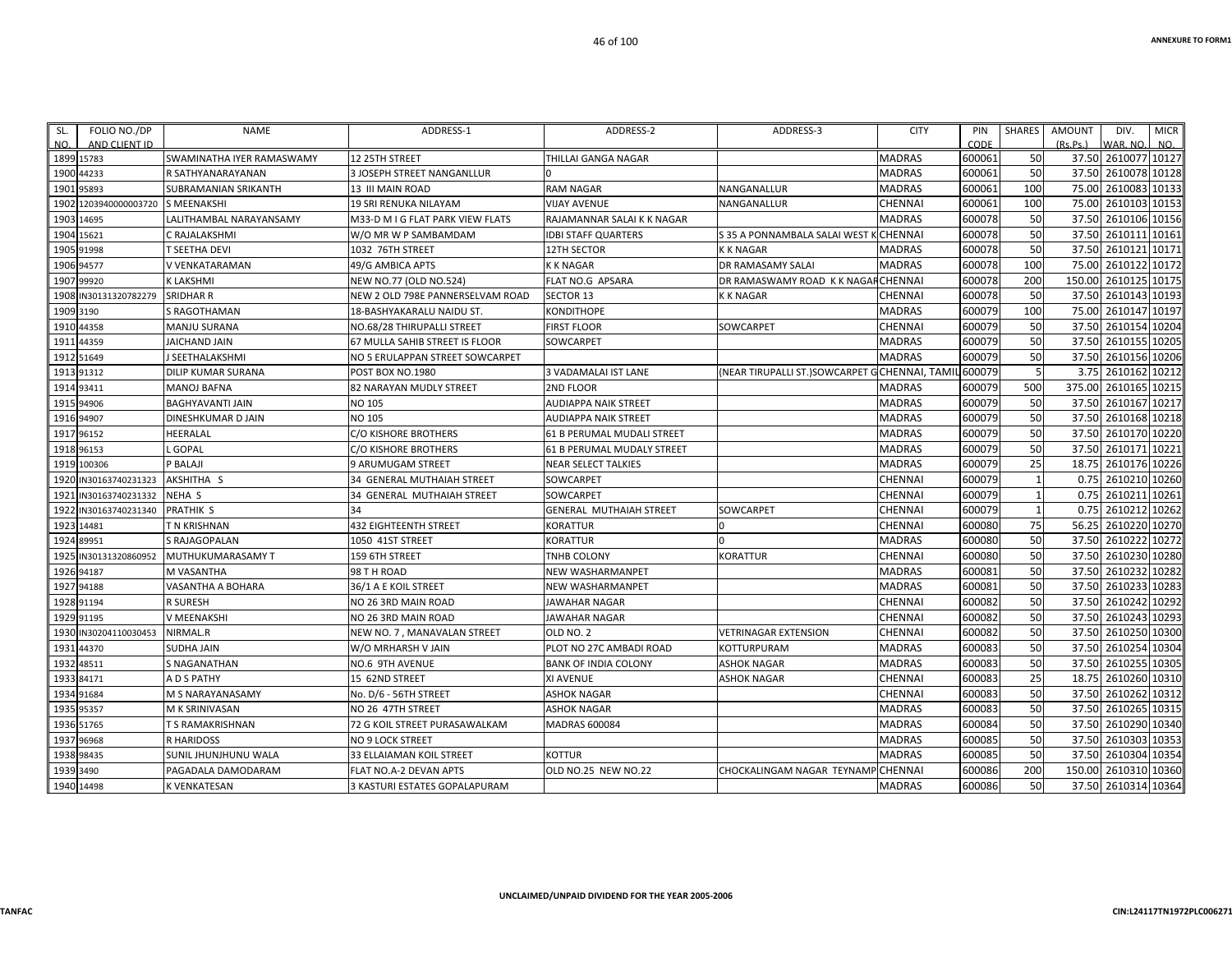| AND CLIENT ID<br>CODE<br>(Rs.Ps.)<br>WAR, NO.<br>NO.<br><b>MADRAS</b><br>600086<br>50<br>37.50 2610316 10366<br>1941 14520<br><b>SATYA IVATURY</b><br>15 RAGHAVA VEERA AVENUE POES GARDEN<br>600086<br>50<br>37.50 2610320 10370<br>1942 15823<br>148 PETERS ROAD<br><b>MADRAS</b><br>KUNDADKA NARAYANA KUDVA<br><b>CANARA PRINTERS</b><br>50<br>37.50 2610322 10372<br><b>MADRAS</b><br>600086<br>1943 54224<br><b>R KANNAN</b><br>NO.12 4TH STREET<br>GOPALAPURAM<br>50<br>37.50 2610324 10374<br><b>R SHANTHI</b><br>CHENNAI<br>600086<br>1944 88084<br>OLD NO.8 NEW NO.17<br><b>NORTH END ROAD</b><br><b>GOPALAPURAM</b><br>500<br>375.00 2610326 10376<br><b>MADRAS</b><br>600086<br>1945 94291<br>AYESHA RUMAISA<br>NO 1 8TH STREET<br>GOPALAPURAM<br>50<br>37.50 2610327 10377<br>600086<br>1946 95178<br>R C K GUPTA<br>186 AVAI SHANMUGHAM RD<br>MADRAS<br>13 GEE GEE CASTLE<br>600086<br>50<br>37.50 2610328 10378<br>1947 97612<br>BERZEEN PHIROZE IRANI<br><b>GULSHAN</b><br>MADRAS<br>4 MUTHIA STREET<br>50<br>37.50 2610335 10385<br>CHENNAI<br>600086<br>JANARTHANAN LAKSHMINARAYANAN JAI C/O BANK OF INDIA<br>46, CATHEDRAL ROAD<br>1948 1302080200000010<br>50<br>1949 15856<br>PLOT NO 170 PALANIAPPA NAGAR<br>600087<br>37.50 2610337 10387<br><b>BV SRIDHAR</b><br>VALASARAVAKKAM<br>MADRAS<br>50<br>37.50 2610353 10403<br>600088<br>1950 92385<br><b>CHENNAI</b><br><b>G SELVARAJAN</b><br>PLOT NO 6 DOOR NO 2<br>FIRST FLOOR LAKSHMI NAGAR<br>SECOND STREET ADAMBAKKAM<br>112.50 2610367 10417<br>CHENNAI<br>600090<br>150<br>1951 92166<br>S SUBRAMANIAN<br>A-1-2-6 KAILASH<br><b>BESANT NAGAR</b><br><b>14TH CROSS STREET</b><br>50<br>2610372 10422<br>600090<br>37.50<br>1952<br>102337<br><b>BESANT NAGAR</b><br>CHENNAI<br>USHA SUBRAHMANYAN<br>R 3/4 KAVERI SALAI<br>KALAKSHETRA COLONY<br>100<br>75.00 2610373 10423<br>600090<br>1953 102654<br>MADRAS<br><b>VIJAY SAMBRANI</b><br>T-62A 32 CROSS<br>BESANT NAGAR<br>50<br>37.50<br>2610381 10431<br>CHENNAI<br>600090<br>1954<br><b>BESANT NAGAR</b><br>IN30044110636188<br>SAVITRI VISWANATHAN<br>T/18/2 COASTAL ROAD<br>KALASHTRA COLONY<br>10<br>2610382 10432<br>600090<br>7.50<br>1955 IN30057210036295<br>M.S.SIVAN<br>4F/3, 4TH CROSS STREET<br>CHENNAI<br>BESANT NAGAR<br>600091<br>50<br>37.50 2610391 10441<br>1956 48479<br>SWAMINATHA THEERTHA NARAYANAN<br>PLOT NO 165<br><b>MADRAS</b><br>4TH MAIN ROAD<br>SADASIVA NAGAR MADIPAKKAM<br>50<br>37.50 2610392 10442<br>600091<br>1957 51618<br>PLOT NO.59-B 20TH STREET<br>BALAJI NAGAR EXTENSION PHASE II<br>CHENNAI<br>SHIVAKAMU THENKARAI MAHADEVAN<br>PUZHUTHIVAKKAM<br>75.00 2610404 10454<br>600092<br>100<br>K RAMASASTRULU<br>PLOT NO 26 4TH STREET<br>MADRAS<br>1958 99751<br>KRISHNA NAGAR<br>VIRUGAMBAKKAM<br>2610405 10455<br>600092<br>100<br>75.00<br>1959 102235<br>MADRAS<br>S RAMAKRISHNAN<br>39 VENKATESA NAGAR<br><b>EXTN I STREET</b><br>VIRUGAMBAKKAM<br>50<br>37.50 2610407 10457<br>600092<br><b>RAMESH S</b><br><b>CHENNAI</b><br>1960 110603<br>C-3 KVS TOWER 212 SRI<br>AYYAPPA NAGAR<br>250<br><b>CHENNAI</b><br>600092<br>187.50<br>2610408 10458<br>1961<br>IN30015910577704<br>N. SRIKANTH<br>ARBUDHA FLATS, UDAYAM COLONY,<br><b>VEMBULIAMMAN KOVIL 1ST CROSS</b><br>NEW NO.1/4, OLD NO.7/A,<br>150<br>600092<br>112.50<br>2610410 10460<br>CHENNAI<br>1962 IN30051310685705<br>S BALASUBRAMANIAN<br>NO 73 THIRD STREET<br><b>AVM AVENUE</b><br>VIRUGAMBAKKAM<br>600093<br>50<br>37.50 2610421 10471<br>1963 55464<br>CHENNAI<br>RAMAIYER LAKSHMI NARAYAN<br>54 INDRA GANDHI STREET<br>KAVERIRANGAN NAGAR<br>SALIGRAMAM<br>100<br>2610427 10477<br>600093<br>75.00<br>1964 103240<br><b>MADRAS</b><br>S BHUVANESWARI<br><b>D I FLOOR RAJA APARTMENTS</b><br>1 THILAKAR STREET<br>SALIGRAMAM<br>2610428 10478<br><b>MADRAS</b><br>600093<br>100<br>75.00<br><b>D 1ST FLOOR RAJA APARTMENTS</b><br>SALIGRAMAM<br>1965 103274<br>T M SENTHIL KUMAR<br><b>1 THILAKAR STREET</b><br>600093<br>50<br>37.50 2610434 10484<br>1966<br>IN30154916908516<br><b>LALITHA MOORTHI</b><br>E/6 252 AWHO FLATS<br>PARAMESHWARA VIHAR<br>28 ARCOT ROAD SALIGRAMAM<br><b>CHENNAI</b><br>600094<br>150<br>112.50 2610435 10485<br>MADRAS<br>1967 83490<br>K BADRI NARAYANAN<br>C/O SMT. KAMAKSHI VANCHINATHAN<br><b>6 SANKARAPURAM 1ST STREET</b><br>CHOOLAIMEDU<br>50<br>600094<br>37.50 2610448 10498<br>1968 IN30048411964342<br>CHOOLAIMEDU<br><b>CHENNAI</b><br><b>K SUGANTHA</b><br>DOOR NO 9, TIRUVENGATAPURAM<br><b>FIRST STREET</b><br>600101<br>50<br>37.50<br>2610452 10502<br>1969 9194<br>MADRAS<br>SEETHA PARTHASARATHY<br>65/2 PLATINUM APARTMENTS<br>ANNA NAGAR WEST<br>50<br>600102<br>37.50 2610462 10512<br>1970 14517<br>MADRAS<br><b>CHAKRAVARTHY D</b><br>G 46 ANNA NAGAR EAST<br>50<br>2610463 10513<br><b>MADRAS</b><br>600102<br>37.50<br>1971 15373<br>RAMAMOORTHY SOUNDARAM<br>C/O K RAMAMOORTHY<br>K 14 ANNANAGAR E<br>600102<br>100<br>2610470 10520<br>MADRAS<br>75.00<br>1972 IN30115113312070<br>CHATRUMAL THAKURDAS<br>CHENNAI<br>K/52 ANNA NAGAR EAST<br>300<br>2610486 10536<br>1973 7708<br>CALCUTTA<br>700001<br>225.00<br>PRAJESH RAWAT<br>23-A NETAJI SUBHAS ROAD<br>700001<br>100<br>75.00 2610487 10537<br>1974 7912<br>CALCUTTA<br><b>BAKRA PRATISTHAN LTD</b><br><b>51 STEPHEN HOUSE</b><br><b>3RD FLOOR</b><br>4 B B D BAG EAST<br>700001<br>75<br>56.25 2610496 10546<br>CALCUTTA<br>1975 41518<br>PRATIBHA PRAVINCHANDRA SHAH<br>C/O J NAGARDAS & CO<br>55/3 B R B B ROAD<br>700001<br>50<br>37.50<br>2610505 10555<br>1976 42166<br>CALCUTTA<br><b>RAJU DEVI DUGAR</b><br>1/A BARANASHI GHOSH 2ND LANE<br>50<br>700001<br>1977 42214<br>3RD FLOOR ROOM NO 17<br>CALCUTTA<br>CHAMPALAL DAGA<br>C/O KESHAR KUMAR SARAF AND CO<br><b>63 RADHA BAZAR STREET</b><br>50<br>37.50 2610507 10557<br>1978 42251<br>CALCUTTA<br>700001<br><b>BUDHAMALL DUGAR</b><br>C/O KAMAL KUMAR DUGAR AND CO<br>504 VAISHNO CHAMBERS<br><b>6 BRABOURNE ROAD</b><br>50<br>2610508 10558<br>CALCUTTA<br>700001<br>37.50<br>1979 42269<br><b>SUKETU SHAH</b><br>C/O RATANSINH RUNCHORDAS<br>25 SWALOOW LANE<br>50<br>1980 42285<br>C/O M/S MANJU FABRICS<br>74 NETAJI SUBHAS ROAD 2ND FLOOR<br>CALCUTTA<br>700001<br>INDIRA DEVI BANTHIYA<br>700001<br>50<br>37.50<br>2610511 10561<br>1981 42292<br>CALCUTTA<br>SHANTI PRAKASH NAHATA<br>C/O VIKRANT UDYOG 33/1 N S ROAD<br>6TH FLOOR ROOM NO 615<br>1982 42349 | SL. | FOLIO NO./DP | NAME          | ADDRESS-1         | ADDRESS-2                   | ADDRESS-3 | <b>CITY</b> | PIN    | SHARES | AMOUNT | DIV. | <b>MICR</b> |
|-------------------------------------------------------------------------------------------------------------------------------------------------------------------------------------------------------------------------------------------------------------------------------------------------------------------------------------------------------------------------------------------------------------------------------------------------------------------------------------------------------------------------------------------------------------------------------------------------------------------------------------------------------------------------------------------------------------------------------------------------------------------------------------------------------------------------------------------------------------------------------------------------------------------------------------------------------------------------------------------------------------------------------------------------------------------------------------------------------------------------------------------------------------------------------------------------------------------------------------------------------------------------------------------------------------------------------------------------------------------------------------------------------------------------------------------------------------------------------------------------------------------------------------------------------------------------------------------------------------------------------------------------------------------------------------------------------------------------------------------------------------------------------------------------------------------------------------------------------------------------------------------------------------------------------------------------------------------------------------------------------------------------------------------------------------------------------------------------------------------------------------------------------------------------------------------------------------------------------------------------------------------------------------------------------------------------------------------------------------------------------------------------------------------------------------------------------------------------------------------------------------------------------------------------------------------------------------------------------------------------------------------------------------------------------------------------------------------------------------------------------------------------------------------------------------------------------------------------------------------------------------------------------------------------------------------------------------------------------------------------------------------------------------------------------------------------------------------------------------------------------------------------------------------------------------------------------------------------------------------------------------------------------------------------------------------------------------------------------------------------------------------------------------------------------------------------------------------------------------------------------------------------------------------------------------------------------------------------------------------------------------------------------------------------------------------------------------------------------------------------------------------------------------------------------------------------------------------------------------------------------------------------------------------------------------------------------------------------------------------------------------------------------------------------------------------------------------------------------------------------------------------------------------------------------------------------------------------------------------------------------------------------------------------------------------------------------------------------------------------------------------------------------------------------------------------------------------------------------------------------------------------------------------------------------------------------------------------------------------------------------------------------------------------------------------------------------------------------------------------------------------------------------------------------------------------------------------------------------------------------------------------------------------------------------------------------------------------------------------------------------------------------------------------------------------------------------------------------------------------------------------------------------------------------------------------------------------------------------------------------------------------------------------------------------------------------------------------------------------------------------------------------------------------------------------------------------------------------------------------------------------------------------------------------------------------------------------------------------------------------------------------------------------------------------------------------------------------------------------------------------------------------------------------------------------------------------------------------------------------------------------------------------------------------------------------------------------------------------------------------------------------------------------------------------------------------------------------------------------------------------------------------------------------------------------------------------------------------------------------------------------------------------------------------------------------------------------------------------------------------------------------------|-----|--------------|---------------|-------------------|-----------------------------|-----------|-------------|--------|--------|--------|------|-------------|
|                                                                                                                                                                                                                                                                                                                                                                                                                                                                                                                                                                                                                                                                                                                                                                                                                                                                                                                                                                                                                                                                                                                                                                                                                                                                                                                                                                                                                                                                                                                                                                                                                                                                                                                                                                                                                                                                                                                                                                                                                                                                                                                                                                                                                                                                                                                                                                                                                                                                                                                                                                                                                                                                                                                                                                                                                                                                                                                                                                                                                                                                                                                                                                                                                                                                                                                                                                                                                                                                                                                                                                                                                                                                                                                                                                                                                                                                                                                                                                                                                                                                                                                                                                                                                                                                                                                                                                                                                                                                                                                                                                                                                                                                                                                                                                                                                                                                                                                                                                                                                                                                                                                                                                                                                                                                                                                                                                                                                                                                                                                                                                                                                                                                                                                                                                                                                                                                                                                                                                                                                                                                                                                                                                                                                                                                                                                                                                                                 | NO. |              |               |                   |                             |           |             |        |        |        |      |             |
|                                                                                                                                                                                                                                                                                                                                                                                                                                                                                                                                                                                                                                                                                                                                                                                                                                                                                                                                                                                                                                                                                                                                                                                                                                                                                                                                                                                                                                                                                                                                                                                                                                                                                                                                                                                                                                                                                                                                                                                                                                                                                                                                                                                                                                                                                                                                                                                                                                                                                                                                                                                                                                                                                                                                                                                                                                                                                                                                                                                                                                                                                                                                                                                                                                                                                                                                                                                                                                                                                                                                                                                                                                                                                                                                                                                                                                                                                                                                                                                                                                                                                                                                                                                                                                                                                                                                                                                                                                                                                                                                                                                                                                                                                                                                                                                                                                                                                                                                                                                                                                                                                                                                                                                                                                                                                                                                                                                                                                                                                                                                                                                                                                                                                                                                                                                                                                                                                                                                                                                                                                                                                                                                                                                                                                                                                                                                                                                                 |     |              |               |                   |                             |           |             |        |        |        |      |             |
|                                                                                                                                                                                                                                                                                                                                                                                                                                                                                                                                                                                                                                                                                                                                                                                                                                                                                                                                                                                                                                                                                                                                                                                                                                                                                                                                                                                                                                                                                                                                                                                                                                                                                                                                                                                                                                                                                                                                                                                                                                                                                                                                                                                                                                                                                                                                                                                                                                                                                                                                                                                                                                                                                                                                                                                                                                                                                                                                                                                                                                                                                                                                                                                                                                                                                                                                                                                                                                                                                                                                                                                                                                                                                                                                                                                                                                                                                                                                                                                                                                                                                                                                                                                                                                                                                                                                                                                                                                                                                                                                                                                                                                                                                                                                                                                                                                                                                                                                                                                                                                                                                                                                                                                                                                                                                                                                                                                                                                                                                                                                                                                                                                                                                                                                                                                                                                                                                                                                                                                                                                                                                                                                                                                                                                                                                                                                                                                                 |     |              |               |                   |                             |           |             |        |        |        |      |             |
|                                                                                                                                                                                                                                                                                                                                                                                                                                                                                                                                                                                                                                                                                                                                                                                                                                                                                                                                                                                                                                                                                                                                                                                                                                                                                                                                                                                                                                                                                                                                                                                                                                                                                                                                                                                                                                                                                                                                                                                                                                                                                                                                                                                                                                                                                                                                                                                                                                                                                                                                                                                                                                                                                                                                                                                                                                                                                                                                                                                                                                                                                                                                                                                                                                                                                                                                                                                                                                                                                                                                                                                                                                                                                                                                                                                                                                                                                                                                                                                                                                                                                                                                                                                                                                                                                                                                                                                                                                                                                                                                                                                                                                                                                                                                                                                                                                                                                                                                                                                                                                                                                                                                                                                                                                                                                                                                                                                                                                                                                                                                                                                                                                                                                                                                                                                                                                                                                                                                                                                                                                                                                                                                                                                                                                                                                                                                                                                                 |     |              |               |                   |                             |           |             |        |        |        |      |             |
|                                                                                                                                                                                                                                                                                                                                                                                                                                                                                                                                                                                                                                                                                                                                                                                                                                                                                                                                                                                                                                                                                                                                                                                                                                                                                                                                                                                                                                                                                                                                                                                                                                                                                                                                                                                                                                                                                                                                                                                                                                                                                                                                                                                                                                                                                                                                                                                                                                                                                                                                                                                                                                                                                                                                                                                                                                                                                                                                                                                                                                                                                                                                                                                                                                                                                                                                                                                                                                                                                                                                                                                                                                                                                                                                                                                                                                                                                                                                                                                                                                                                                                                                                                                                                                                                                                                                                                                                                                                                                                                                                                                                                                                                                                                                                                                                                                                                                                                                                                                                                                                                                                                                                                                                                                                                                                                                                                                                                                                                                                                                                                                                                                                                                                                                                                                                                                                                                                                                                                                                                                                                                                                                                                                                                                                                                                                                                                                                 |     |              |               |                   |                             |           |             |        |        |        |      |             |
|                                                                                                                                                                                                                                                                                                                                                                                                                                                                                                                                                                                                                                                                                                                                                                                                                                                                                                                                                                                                                                                                                                                                                                                                                                                                                                                                                                                                                                                                                                                                                                                                                                                                                                                                                                                                                                                                                                                                                                                                                                                                                                                                                                                                                                                                                                                                                                                                                                                                                                                                                                                                                                                                                                                                                                                                                                                                                                                                                                                                                                                                                                                                                                                                                                                                                                                                                                                                                                                                                                                                                                                                                                                                                                                                                                                                                                                                                                                                                                                                                                                                                                                                                                                                                                                                                                                                                                                                                                                                                                                                                                                                                                                                                                                                                                                                                                                                                                                                                                                                                                                                                                                                                                                                                                                                                                                                                                                                                                                                                                                                                                                                                                                                                                                                                                                                                                                                                                                                                                                                                                                                                                                                                                                                                                                                                                                                                                                                 |     |              |               |                   |                             |           |             |        |        |        |      |             |
|                                                                                                                                                                                                                                                                                                                                                                                                                                                                                                                                                                                                                                                                                                                                                                                                                                                                                                                                                                                                                                                                                                                                                                                                                                                                                                                                                                                                                                                                                                                                                                                                                                                                                                                                                                                                                                                                                                                                                                                                                                                                                                                                                                                                                                                                                                                                                                                                                                                                                                                                                                                                                                                                                                                                                                                                                                                                                                                                                                                                                                                                                                                                                                                                                                                                                                                                                                                                                                                                                                                                                                                                                                                                                                                                                                                                                                                                                                                                                                                                                                                                                                                                                                                                                                                                                                                                                                                                                                                                                                                                                                                                                                                                                                                                                                                                                                                                                                                                                                                                                                                                                                                                                                                                                                                                                                                                                                                                                                                                                                                                                                                                                                                                                                                                                                                                                                                                                                                                                                                                                                                                                                                                                                                                                                                                                                                                                                                                 |     |              |               |                   |                             |           |             |        |        |        |      |             |
|                                                                                                                                                                                                                                                                                                                                                                                                                                                                                                                                                                                                                                                                                                                                                                                                                                                                                                                                                                                                                                                                                                                                                                                                                                                                                                                                                                                                                                                                                                                                                                                                                                                                                                                                                                                                                                                                                                                                                                                                                                                                                                                                                                                                                                                                                                                                                                                                                                                                                                                                                                                                                                                                                                                                                                                                                                                                                                                                                                                                                                                                                                                                                                                                                                                                                                                                                                                                                                                                                                                                                                                                                                                                                                                                                                                                                                                                                                                                                                                                                                                                                                                                                                                                                                                                                                                                                                                                                                                                                                                                                                                                                                                                                                                                                                                                                                                                                                                                                                                                                                                                                                                                                                                                                                                                                                                                                                                                                                                                                                                                                                                                                                                                                                                                                                                                                                                                                                                                                                                                                                                                                                                                                                                                                                                                                                                                                                                                 |     |              |               |                   |                             |           |             |        |        |        |      |             |
|                                                                                                                                                                                                                                                                                                                                                                                                                                                                                                                                                                                                                                                                                                                                                                                                                                                                                                                                                                                                                                                                                                                                                                                                                                                                                                                                                                                                                                                                                                                                                                                                                                                                                                                                                                                                                                                                                                                                                                                                                                                                                                                                                                                                                                                                                                                                                                                                                                                                                                                                                                                                                                                                                                                                                                                                                                                                                                                                                                                                                                                                                                                                                                                                                                                                                                                                                                                                                                                                                                                                                                                                                                                                                                                                                                                                                                                                                                                                                                                                                                                                                                                                                                                                                                                                                                                                                                                                                                                                                                                                                                                                                                                                                                                                                                                                                                                                                                                                                                                                                                                                                                                                                                                                                                                                                                                                                                                                                                                                                                                                                                                                                                                                                                                                                                                                                                                                                                                                                                                                                                                                                                                                                                                                                                                                                                                                                                                                 |     |              |               |                   |                             |           |             |        |        |        |      |             |
|                                                                                                                                                                                                                                                                                                                                                                                                                                                                                                                                                                                                                                                                                                                                                                                                                                                                                                                                                                                                                                                                                                                                                                                                                                                                                                                                                                                                                                                                                                                                                                                                                                                                                                                                                                                                                                                                                                                                                                                                                                                                                                                                                                                                                                                                                                                                                                                                                                                                                                                                                                                                                                                                                                                                                                                                                                                                                                                                                                                                                                                                                                                                                                                                                                                                                                                                                                                                                                                                                                                                                                                                                                                                                                                                                                                                                                                                                                                                                                                                                                                                                                                                                                                                                                                                                                                                                                                                                                                                                                                                                                                                                                                                                                                                                                                                                                                                                                                                                                                                                                                                                                                                                                                                                                                                                                                                                                                                                                                                                                                                                                                                                                                                                                                                                                                                                                                                                                                                                                                                                                                                                                                                                                                                                                                                                                                                                                                                 |     |              |               |                   |                             |           |             |        |        |        |      |             |
|                                                                                                                                                                                                                                                                                                                                                                                                                                                                                                                                                                                                                                                                                                                                                                                                                                                                                                                                                                                                                                                                                                                                                                                                                                                                                                                                                                                                                                                                                                                                                                                                                                                                                                                                                                                                                                                                                                                                                                                                                                                                                                                                                                                                                                                                                                                                                                                                                                                                                                                                                                                                                                                                                                                                                                                                                                                                                                                                                                                                                                                                                                                                                                                                                                                                                                                                                                                                                                                                                                                                                                                                                                                                                                                                                                                                                                                                                                                                                                                                                                                                                                                                                                                                                                                                                                                                                                                                                                                                                                                                                                                                                                                                                                                                                                                                                                                                                                                                                                                                                                                                                                                                                                                                                                                                                                                                                                                                                                                                                                                                                                                                                                                                                                                                                                                                                                                                                                                                                                                                                                                                                                                                                                                                                                                                                                                                                                                                 |     |              |               |                   |                             |           |             |        |        |        |      |             |
|                                                                                                                                                                                                                                                                                                                                                                                                                                                                                                                                                                                                                                                                                                                                                                                                                                                                                                                                                                                                                                                                                                                                                                                                                                                                                                                                                                                                                                                                                                                                                                                                                                                                                                                                                                                                                                                                                                                                                                                                                                                                                                                                                                                                                                                                                                                                                                                                                                                                                                                                                                                                                                                                                                                                                                                                                                                                                                                                                                                                                                                                                                                                                                                                                                                                                                                                                                                                                                                                                                                                                                                                                                                                                                                                                                                                                                                                                                                                                                                                                                                                                                                                                                                                                                                                                                                                                                                                                                                                                                                                                                                                                                                                                                                                                                                                                                                                                                                                                                                                                                                                                                                                                                                                                                                                                                                                                                                                                                                                                                                                                                                                                                                                                                                                                                                                                                                                                                                                                                                                                                                                                                                                                                                                                                                                                                                                                                                                 |     |              |               |                   |                             |           |             |        |        |        |      |             |
|                                                                                                                                                                                                                                                                                                                                                                                                                                                                                                                                                                                                                                                                                                                                                                                                                                                                                                                                                                                                                                                                                                                                                                                                                                                                                                                                                                                                                                                                                                                                                                                                                                                                                                                                                                                                                                                                                                                                                                                                                                                                                                                                                                                                                                                                                                                                                                                                                                                                                                                                                                                                                                                                                                                                                                                                                                                                                                                                                                                                                                                                                                                                                                                                                                                                                                                                                                                                                                                                                                                                                                                                                                                                                                                                                                                                                                                                                                                                                                                                                                                                                                                                                                                                                                                                                                                                                                                                                                                                                                                                                                                                                                                                                                                                                                                                                                                                                                                                                                                                                                                                                                                                                                                                                                                                                                                                                                                                                                                                                                                                                                                                                                                                                                                                                                                                                                                                                                                                                                                                                                                                                                                                                                                                                                                                                                                                                                                                 |     |              |               |                   |                             |           |             |        |        |        |      |             |
|                                                                                                                                                                                                                                                                                                                                                                                                                                                                                                                                                                                                                                                                                                                                                                                                                                                                                                                                                                                                                                                                                                                                                                                                                                                                                                                                                                                                                                                                                                                                                                                                                                                                                                                                                                                                                                                                                                                                                                                                                                                                                                                                                                                                                                                                                                                                                                                                                                                                                                                                                                                                                                                                                                                                                                                                                                                                                                                                                                                                                                                                                                                                                                                                                                                                                                                                                                                                                                                                                                                                                                                                                                                                                                                                                                                                                                                                                                                                                                                                                                                                                                                                                                                                                                                                                                                                                                                                                                                                                                                                                                                                                                                                                                                                                                                                                                                                                                                                                                                                                                                                                                                                                                                                                                                                                                                                                                                                                                                                                                                                                                                                                                                                                                                                                                                                                                                                                                                                                                                                                                                                                                                                                                                                                                                                                                                                                                                                 |     |              |               |                   |                             |           |             |        |        |        |      |             |
|                                                                                                                                                                                                                                                                                                                                                                                                                                                                                                                                                                                                                                                                                                                                                                                                                                                                                                                                                                                                                                                                                                                                                                                                                                                                                                                                                                                                                                                                                                                                                                                                                                                                                                                                                                                                                                                                                                                                                                                                                                                                                                                                                                                                                                                                                                                                                                                                                                                                                                                                                                                                                                                                                                                                                                                                                                                                                                                                                                                                                                                                                                                                                                                                                                                                                                                                                                                                                                                                                                                                                                                                                                                                                                                                                                                                                                                                                                                                                                                                                                                                                                                                                                                                                                                                                                                                                                                                                                                                                                                                                                                                                                                                                                                                                                                                                                                                                                                                                                                                                                                                                                                                                                                                                                                                                                                                                                                                                                                                                                                                                                                                                                                                                                                                                                                                                                                                                                                                                                                                                                                                                                                                                                                                                                                                                                                                                                                                 |     |              |               |                   |                             |           |             |        |        |        |      |             |
|                                                                                                                                                                                                                                                                                                                                                                                                                                                                                                                                                                                                                                                                                                                                                                                                                                                                                                                                                                                                                                                                                                                                                                                                                                                                                                                                                                                                                                                                                                                                                                                                                                                                                                                                                                                                                                                                                                                                                                                                                                                                                                                                                                                                                                                                                                                                                                                                                                                                                                                                                                                                                                                                                                                                                                                                                                                                                                                                                                                                                                                                                                                                                                                                                                                                                                                                                                                                                                                                                                                                                                                                                                                                                                                                                                                                                                                                                                                                                                                                                                                                                                                                                                                                                                                                                                                                                                                                                                                                                                                                                                                                                                                                                                                                                                                                                                                                                                                                                                                                                                                                                                                                                                                                                                                                                                                                                                                                                                                                                                                                                                                                                                                                                                                                                                                                                                                                                                                                                                                                                                                                                                                                                                                                                                                                                                                                                                                                 |     |              |               |                   |                             |           |             |        |        |        |      |             |
|                                                                                                                                                                                                                                                                                                                                                                                                                                                                                                                                                                                                                                                                                                                                                                                                                                                                                                                                                                                                                                                                                                                                                                                                                                                                                                                                                                                                                                                                                                                                                                                                                                                                                                                                                                                                                                                                                                                                                                                                                                                                                                                                                                                                                                                                                                                                                                                                                                                                                                                                                                                                                                                                                                                                                                                                                                                                                                                                                                                                                                                                                                                                                                                                                                                                                                                                                                                                                                                                                                                                                                                                                                                                                                                                                                                                                                                                                                                                                                                                                                                                                                                                                                                                                                                                                                                                                                                                                                                                                                                                                                                                                                                                                                                                                                                                                                                                                                                                                                                                                                                                                                                                                                                                                                                                                                                                                                                                                                                                                                                                                                                                                                                                                                                                                                                                                                                                                                                                                                                                                                                                                                                                                                                                                                                                                                                                                                                                 |     |              |               |                   |                             |           |             |        |        |        |      |             |
|                                                                                                                                                                                                                                                                                                                                                                                                                                                                                                                                                                                                                                                                                                                                                                                                                                                                                                                                                                                                                                                                                                                                                                                                                                                                                                                                                                                                                                                                                                                                                                                                                                                                                                                                                                                                                                                                                                                                                                                                                                                                                                                                                                                                                                                                                                                                                                                                                                                                                                                                                                                                                                                                                                                                                                                                                                                                                                                                                                                                                                                                                                                                                                                                                                                                                                                                                                                                                                                                                                                                                                                                                                                                                                                                                                                                                                                                                                                                                                                                                                                                                                                                                                                                                                                                                                                                                                                                                                                                                                                                                                                                                                                                                                                                                                                                                                                                                                                                                                                                                                                                                                                                                                                                                                                                                                                                                                                                                                                                                                                                                                                                                                                                                                                                                                                                                                                                                                                                                                                                                                                                                                                                                                                                                                                                                                                                                                                                 |     |              |               |                   |                             |           |             |        |        |        |      |             |
|                                                                                                                                                                                                                                                                                                                                                                                                                                                                                                                                                                                                                                                                                                                                                                                                                                                                                                                                                                                                                                                                                                                                                                                                                                                                                                                                                                                                                                                                                                                                                                                                                                                                                                                                                                                                                                                                                                                                                                                                                                                                                                                                                                                                                                                                                                                                                                                                                                                                                                                                                                                                                                                                                                                                                                                                                                                                                                                                                                                                                                                                                                                                                                                                                                                                                                                                                                                                                                                                                                                                                                                                                                                                                                                                                                                                                                                                                                                                                                                                                                                                                                                                                                                                                                                                                                                                                                                                                                                                                                                                                                                                                                                                                                                                                                                                                                                                                                                                                                                                                                                                                                                                                                                                                                                                                                                                                                                                                                                                                                                                                                                                                                                                                                                                                                                                                                                                                                                                                                                                                                                                                                                                                                                                                                                                                                                                                                                                 |     |              |               |                   |                             |           |             |        |        |        |      |             |
|                                                                                                                                                                                                                                                                                                                                                                                                                                                                                                                                                                                                                                                                                                                                                                                                                                                                                                                                                                                                                                                                                                                                                                                                                                                                                                                                                                                                                                                                                                                                                                                                                                                                                                                                                                                                                                                                                                                                                                                                                                                                                                                                                                                                                                                                                                                                                                                                                                                                                                                                                                                                                                                                                                                                                                                                                                                                                                                                                                                                                                                                                                                                                                                                                                                                                                                                                                                                                                                                                                                                                                                                                                                                                                                                                                                                                                                                                                                                                                                                                                                                                                                                                                                                                                                                                                                                                                                                                                                                                                                                                                                                                                                                                                                                                                                                                                                                                                                                                                                                                                                                                                                                                                                                                                                                                                                                                                                                                                                                                                                                                                                                                                                                                                                                                                                                                                                                                                                                                                                                                                                                                                                                                                                                                                                                                                                                                                                                 |     |              |               |                   |                             |           |             |        |        |        |      |             |
|                                                                                                                                                                                                                                                                                                                                                                                                                                                                                                                                                                                                                                                                                                                                                                                                                                                                                                                                                                                                                                                                                                                                                                                                                                                                                                                                                                                                                                                                                                                                                                                                                                                                                                                                                                                                                                                                                                                                                                                                                                                                                                                                                                                                                                                                                                                                                                                                                                                                                                                                                                                                                                                                                                                                                                                                                                                                                                                                                                                                                                                                                                                                                                                                                                                                                                                                                                                                                                                                                                                                                                                                                                                                                                                                                                                                                                                                                                                                                                                                                                                                                                                                                                                                                                                                                                                                                                                                                                                                                                                                                                                                                                                                                                                                                                                                                                                                                                                                                                                                                                                                                                                                                                                                                                                                                                                                                                                                                                                                                                                                                                                                                                                                                                                                                                                                                                                                                                                                                                                                                                                                                                                                                                                                                                                                                                                                                                                                 |     |              |               |                   |                             |           |             |        |        |        |      |             |
|                                                                                                                                                                                                                                                                                                                                                                                                                                                                                                                                                                                                                                                                                                                                                                                                                                                                                                                                                                                                                                                                                                                                                                                                                                                                                                                                                                                                                                                                                                                                                                                                                                                                                                                                                                                                                                                                                                                                                                                                                                                                                                                                                                                                                                                                                                                                                                                                                                                                                                                                                                                                                                                                                                                                                                                                                                                                                                                                                                                                                                                                                                                                                                                                                                                                                                                                                                                                                                                                                                                                                                                                                                                                                                                                                                                                                                                                                                                                                                                                                                                                                                                                                                                                                                                                                                                                                                                                                                                                                                                                                                                                                                                                                                                                                                                                                                                                                                                                                                                                                                                                                                                                                                                                                                                                                                                                                                                                                                                                                                                                                                                                                                                                                                                                                                                                                                                                                                                                                                                                                                                                                                                                                                                                                                                                                                                                                                                                 |     |              |               |                   |                             |           |             |        |        |        |      |             |
|                                                                                                                                                                                                                                                                                                                                                                                                                                                                                                                                                                                                                                                                                                                                                                                                                                                                                                                                                                                                                                                                                                                                                                                                                                                                                                                                                                                                                                                                                                                                                                                                                                                                                                                                                                                                                                                                                                                                                                                                                                                                                                                                                                                                                                                                                                                                                                                                                                                                                                                                                                                                                                                                                                                                                                                                                                                                                                                                                                                                                                                                                                                                                                                                                                                                                                                                                                                                                                                                                                                                                                                                                                                                                                                                                                                                                                                                                                                                                                                                                                                                                                                                                                                                                                                                                                                                                                                                                                                                                                                                                                                                                                                                                                                                                                                                                                                                                                                                                                                                                                                                                                                                                                                                                                                                                                                                                                                                                                                                                                                                                                                                                                                                                                                                                                                                                                                                                                                                                                                                                                                                                                                                                                                                                                                                                                                                                                                                 |     |              |               |                   |                             |           |             |        |        |        |      |             |
|                                                                                                                                                                                                                                                                                                                                                                                                                                                                                                                                                                                                                                                                                                                                                                                                                                                                                                                                                                                                                                                                                                                                                                                                                                                                                                                                                                                                                                                                                                                                                                                                                                                                                                                                                                                                                                                                                                                                                                                                                                                                                                                                                                                                                                                                                                                                                                                                                                                                                                                                                                                                                                                                                                                                                                                                                                                                                                                                                                                                                                                                                                                                                                                                                                                                                                                                                                                                                                                                                                                                                                                                                                                                                                                                                                                                                                                                                                                                                                                                                                                                                                                                                                                                                                                                                                                                                                                                                                                                                                                                                                                                                                                                                                                                                                                                                                                                                                                                                                                                                                                                                                                                                                                                                                                                                                                                                                                                                                                                                                                                                                                                                                                                                                                                                                                                                                                                                                                                                                                                                                                                                                                                                                                                                                                                                                                                                                                                 |     |              |               |                   |                             |           |             |        |        |        |      |             |
|                                                                                                                                                                                                                                                                                                                                                                                                                                                                                                                                                                                                                                                                                                                                                                                                                                                                                                                                                                                                                                                                                                                                                                                                                                                                                                                                                                                                                                                                                                                                                                                                                                                                                                                                                                                                                                                                                                                                                                                                                                                                                                                                                                                                                                                                                                                                                                                                                                                                                                                                                                                                                                                                                                                                                                                                                                                                                                                                                                                                                                                                                                                                                                                                                                                                                                                                                                                                                                                                                                                                                                                                                                                                                                                                                                                                                                                                                                                                                                                                                                                                                                                                                                                                                                                                                                                                                                                                                                                                                                                                                                                                                                                                                                                                                                                                                                                                                                                                                                                                                                                                                                                                                                                                                                                                                                                                                                                                                                                                                                                                                                                                                                                                                                                                                                                                                                                                                                                                                                                                                                                                                                                                                                                                                                                                                                                                                                                                 |     |              |               |                   |                             |           |             |        |        |        |      |             |
|                                                                                                                                                                                                                                                                                                                                                                                                                                                                                                                                                                                                                                                                                                                                                                                                                                                                                                                                                                                                                                                                                                                                                                                                                                                                                                                                                                                                                                                                                                                                                                                                                                                                                                                                                                                                                                                                                                                                                                                                                                                                                                                                                                                                                                                                                                                                                                                                                                                                                                                                                                                                                                                                                                                                                                                                                                                                                                                                                                                                                                                                                                                                                                                                                                                                                                                                                                                                                                                                                                                                                                                                                                                                                                                                                                                                                                                                                                                                                                                                                                                                                                                                                                                                                                                                                                                                                                                                                                                                                                                                                                                                                                                                                                                                                                                                                                                                                                                                                                                                                                                                                                                                                                                                                                                                                                                                                                                                                                                                                                                                                                                                                                                                                                                                                                                                                                                                                                                                                                                                                                                                                                                                                                                                                                                                                                                                                                                                 |     |              |               |                   |                             |           |             |        |        |        |      |             |
|                                                                                                                                                                                                                                                                                                                                                                                                                                                                                                                                                                                                                                                                                                                                                                                                                                                                                                                                                                                                                                                                                                                                                                                                                                                                                                                                                                                                                                                                                                                                                                                                                                                                                                                                                                                                                                                                                                                                                                                                                                                                                                                                                                                                                                                                                                                                                                                                                                                                                                                                                                                                                                                                                                                                                                                                                                                                                                                                                                                                                                                                                                                                                                                                                                                                                                                                                                                                                                                                                                                                                                                                                                                                                                                                                                                                                                                                                                                                                                                                                                                                                                                                                                                                                                                                                                                                                                                                                                                                                                                                                                                                                                                                                                                                                                                                                                                                                                                                                                                                                                                                                                                                                                                                                                                                                                                                                                                                                                                                                                                                                                                                                                                                                                                                                                                                                                                                                                                                                                                                                                                                                                                                                                                                                                                                                                                                                                                                 |     |              |               |                   |                             |           |             |        |        |        |      |             |
|                                                                                                                                                                                                                                                                                                                                                                                                                                                                                                                                                                                                                                                                                                                                                                                                                                                                                                                                                                                                                                                                                                                                                                                                                                                                                                                                                                                                                                                                                                                                                                                                                                                                                                                                                                                                                                                                                                                                                                                                                                                                                                                                                                                                                                                                                                                                                                                                                                                                                                                                                                                                                                                                                                                                                                                                                                                                                                                                                                                                                                                                                                                                                                                                                                                                                                                                                                                                                                                                                                                                                                                                                                                                                                                                                                                                                                                                                                                                                                                                                                                                                                                                                                                                                                                                                                                                                                                                                                                                                                                                                                                                                                                                                                                                                                                                                                                                                                                                                                                                                                                                                                                                                                                                                                                                                                                                                                                                                                                                                                                                                                                                                                                                                                                                                                                                                                                                                                                                                                                                                                                                                                                                                                                                                                                                                                                                                                                                 |     |              |               |                   |                             |           |             |        |        |        |      |             |
|                                                                                                                                                                                                                                                                                                                                                                                                                                                                                                                                                                                                                                                                                                                                                                                                                                                                                                                                                                                                                                                                                                                                                                                                                                                                                                                                                                                                                                                                                                                                                                                                                                                                                                                                                                                                                                                                                                                                                                                                                                                                                                                                                                                                                                                                                                                                                                                                                                                                                                                                                                                                                                                                                                                                                                                                                                                                                                                                                                                                                                                                                                                                                                                                                                                                                                                                                                                                                                                                                                                                                                                                                                                                                                                                                                                                                                                                                                                                                                                                                                                                                                                                                                                                                                                                                                                                                                                                                                                                                                                                                                                                                                                                                                                                                                                                                                                                                                                                                                                                                                                                                                                                                                                                                                                                                                                                                                                                                                                                                                                                                                                                                                                                                                                                                                                                                                                                                                                                                                                                                                                                                                                                                                                                                                                                                                                                                                                                 |     |              |               |                   |                             |           |             |        |        |        |      |             |
|                                                                                                                                                                                                                                                                                                                                                                                                                                                                                                                                                                                                                                                                                                                                                                                                                                                                                                                                                                                                                                                                                                                                                                                                                                                                                                                                                                                                                                                                                                                                                                                                                                                                                                                                                                                                                                                                                                                                                                                                                                                                                                                                                                                                                                                                                                                                                                                                                                                                                                                                                                                                                                                                                                                                                                                                                                                                                                                                                                                                                                                                                                                                                                                                                                                                                                                                                                                                                                                                                                                                                                                                                                                                                                                                                                                                                                                                                                                                                                                                                                                                                                                                                                                                                                                                                                                                                                                                                                                                                                                                                                                                                                                                                                                                                                                                                                                                                                                                                                                                                                                                                                                                                                                                                                                                                                                                                                                                                                                                                                                                                                                                                                                                                                                                                                                                                                                                                                                                                                                                                                                                                                                                                                                                                                                                                                                                                                                                 |     |              |               |                   |                             |           |             |        |        |        |      |             |
|                                                                                                                                                                                                                                                                                                                                                                                                                                                                                                                                                                                                                                                                                                                                                                                                                                                                                                                                                                                                                                                                                                                                                                                                                                                                                                                                                                                                                                                                                                                                                                                                                                                                                                                                                                                                                                                                                                                                                                                                                                                                                                                                                                                                                                                                                                                                                                                                                                                                                                                                                                                                                                                                                                                                                                                                                                                                                                                                                                                                                                                                                                                                                                                                                                                                                                                                                                                                                                                                                                                                                                                                                                                                                                                                                                                                                                                                                                                                                                                                                                                                                                                                                                                                                                                                                                                                                                                                                                                                                                                                                                                                                                                                                                                                                                                                                                                                                                                                                                                                                                                                                                                                                                                                                                                                                                                                                                                                                                                                                                                                                                                                                                                                                                                                                                                                                                                                                                                                                                                                                                                                                                                                                                                                                                                                                                                                                                                                 |     |              |               |                   |                             |           |             |        |        |        |      |             |
|                                                                                                                                                                                                                                                                                                                                                                                                                                                                                                                                                                                                                                                                                                                                                                                                                                                                                                                                                                                                                                                                                                                                                                                                                                                                                                                                                                                                                                                                                                                                                                                                                                                                                                                                                                                                                                                                                                                                                                                                                                                                                                                                                                                                                                                                                                                                                                                                                                                                                                                                                                                                                                                                                                                                                                                                                                                                                                                                                                                                                                                                                                                                                                                                                                                                                                                                                                                                                                                                                                                                                                                                                                                                                                                                                                                                                                                                                                                                                                                                                                                                                                                                                                                                                                                                                                                                                                                                                                                                                                                                                                                                                                                                                                                                                                                                                                                                                                                                                                                                                                                                                                                                                                                                                                                                                                                                                                                                                                                                                                                                                                                                                                                                                                                                                                                                                                                                                                                                                                                                                                                                                                                                                                                                                                                                                                                                                                                                 |     |              |               |                   |                             |           |             |        |        |        |      |             |
|                                                                                                                                                                                                                                                                                                                                                                                                                                                                                                                                                                                                                                                                                                                                                                                                                                                                                                                                                                                                                                                                                                                                                                                                                                                                                                                                                                                                                                                                                                                                                                                                                                                                                                                                                                                                                                                                                                                                                                                                                                                                                                                                                                                                                                                                                                                                                                                                                                                                                                                                                                                                                                                                                                                                                                                                                                                                                                                                                                                                                                                                                                                                                                                                                                                                                                                                                                                                                                                                                                                                                                                                                                                                                                                                                                                                                                                                                                                                                                                                                                                                                                                                                                                                                                                                                                                                                                                                                                                                                                                                                                                                                                                                                                                                                                                                                                                                                                                                                                                                                                                                                                                                                                                                                                                                                                                                                                                                                                                                                                                                                                                                                                                                                                                                                                                                                                                                                                                                                                                                                                                                                                                                                                                                                                                                                                                                                                                                 |     |              |               |                   |                             |           |             |        |        |        |      |             |
|                                                                                                                                                                                                                                                                                                                                                                                                                                                                                                                                                                                                                                                                                                                                                                                                                                                                                                                                                                                                                                                                                                                                                                                                                                                                                                                                                                                                                                                                                                                                                                                                                                                                                                                                                                                                                                                                                                                                                                                                                                                                                                                                                                                                                                                                                                                                                                                                                                                                                                                                                                                                                                                                                                                                                                                                                                                                                                                                                                                                                                                                                                                                                                                                                                                                                                                                                                                                                                                                                                                                                                                                                                                                                                                                                                                                                                                                                                                                                                                                                                                                                                                                                                                                                                                                                                                                                                                                                                                                                                                                                                                                                                                                                                                                                                                                                                                                                                                                                                                                                                                                                                                                                                                                                                                                                                                                                                                                                                                                                                                                                                                                                                                                                                                                                                                                                                                                                                                                                                                                                                                                                                                                                                                                                                                                                                                                                                                                 |     |              |               |                   |                             |           |             |        |        |        |      |             |
|                                                                                                                                                                                                                                                                                                                                                                                                                                                                                                                                                                                                                                                                                                                                                                                                                                                                                                                                                                                                                                                                                                                                                                                                                                                                                                                                                                                                                                                                                                                                                                                                                                                                                                                                                                                                                                                                                                                                                                                                                                                                                                                                                                                                                                                                                                                                                                                                                                                                                                                                                                                                                                                                                                                                                                                                                                                                                                                                                                                                                                                                                                                                                                                                                                                                                                                                                                                                                                                                                                                                                                                                                                                                                                                                                                                                                                                                                                                                                                                                                                                                                                                                                                                                                                                                                                                                                                                                                                                                                                                                                                                                                                                                                                                                                                                                                                                                                                                                                                                                                                                                                                                                                                                                                                                                                                                                                                                                                                                                                                                                                                                                                                                                                                                                                                                                                                                                                                                                                                                                                                                                                                                                                                                                                                                                                                                                                                                                 |     |              |               |                   |                             |           |             |        |        |        |      |             |
| 37.50 2610506 10556<br>37.50 2610510 10560<br>18.75 2610512 10562                                                                                                                                                                                                                                                                                                                                                                                                                                                                                                                                                                                                                                                                                                                                                                                                                                                                                                                                                                                                                                                                                                                                                                                                                                                                                                                                                                                                                                                                                                                                                                                                                                                                                                                                                                                                                                                                                                                                                                                                                                                                                                                                                                                                                                                                                                                                                                                                                                                                                                                                                                                                                                                                                                                                                                                                                                                                                                                                                                                                                                                                                                                                                                                                                                                                                                                                                                                                                                                                                                                                                                                                                                                                                                                                                                                                                                                                                                                                                                                                                                                                                                                                                                                                                                                                                                                                                                                                                                                                                                                                                                                                                                                                                                                                                                                                                                                                                                                                                                                                                                                                                                                                                                                                                                                                                                                                                                                                                                                                                                                                                                                                                                                                                                                                                                                                                                                                                                                                                                                                                                                                                                                                                                                                                                                                                                                               |     |              |               |                   |                             |           |             |        |        |        |      |             |
|                                                                                                                                                                                                                                                                                                                                                                                                                                                                                                                                                                                                                                                                                                                                                                                                                                                                                                                                                                                                                                                                                                                                                                                                                                                                                                                                                                                                                                                                                                                                                                                                                                                                                                                                                                                                                                                                                                                                                                                                                                                                                                                                                                                                                                                                                                                                                                                                                                                                                                                                                                                                                                                                                                                                                                                                                                                                                                                                                                                                                                                                                                                                                                                                                                                                                                                                                                                                                                                                                                                                                                                                                                                                                                                                                                                                                                                                                                                                                                                                                                                                                                                                                                                                                                                                                                                                                                                                                                                                                                                                                                                                                                                                                                                                                                                                                                                                                                                                                                                                                                                                                                                                                                                                                                                                                                                                                                                                                                                                                                                                                                                                                                                                                                                                                                                                                                                                                                                                                                                                                                                                                                                                                                                                                                                                                                                                                                                                 |     |              |               |                   |                             |           |             |        |        |        |      |             |
|                                                                                                                                                                                                                                                                                                                                                                                                                                                                                                                                                                                                                                                                                                                                                                                                                                                                                                                                                                                                                                                                                                                                                                                                                                                                                                                                                                                                                                                                                                                                                                                                                                                                                                                                                                                                                                                                                                                                                                                                                                                                                                                                                                                                                                                                                                                                                                                                                                                                                                                                                                                                                                                                                                                                                                                                                                                                                                                                                                                                                                                                                                                                                                                                                                                                                                                                                                                                                                                                                                                                                                                                                                                                                                                                                                                                                                                                                                                                                                                                                                                                                                                                                                                                                                                                                                                                                                                                                                                                                                                                                                                                                                                                                                                                                                                                                                                                                                                                                                                                                                                                                                                                                                                                                                                                                                                                                                                                                                                                                                                                                                                                                                                                                                                                                                                                                                                                                                                                                                                                                                                                                                                                                                                                                                                                                                                                                                                                 |     |              |               |                   |                             |           |             |        |        |        |      |             |
|                                                                                                                                                                                                                                                                                                                                                                                                                                                                                                                                                                                                                                                                                                                                                                                                                                                                                                                                                                                                                                                                                                                                                                                                                                                                                                                                                                                                                                                                                                                                                                                                                                                                                                                                                                                                                                                                                                                                                                                                                                                                                                                                                                                                                                                                                                                                                                                                                                                                                                                                                                                                                                                                                                                                                                                                                                                                                                                                                                                                                                                                                                                                                                                                                                                                                                                                                                                                                                                                                                                                                                                                                                                                                                                                                                                                                                                                                                                                                                                                                                                                                                                                                                                                                                                                                                                                                                                                                                                                                                                                                                                                                                                                                                                                                                                                                                                                                                                                                                                                                                                                                                                                                                                                                                                                                                                                                                                                                                                                                                                                                                                                                                                                                                                                                                                                                                                                                                                                                                                                                                                                                                                                                                                                                                                                                                                                                                                                 |     |              |               |                   |                             |           |             |        |        |        |      |             |
|                                                                                                                                                                                                                                                                                                                                                                                                                                                                                                                                                                                                                                                                                                                                                                                                                                                                                                                                                                                                                                                                                                                                                                                                                                                                                                                                                                                                                                                                                                                                                                                                                                                                                                                                                                                                                                                                                                                                                                                                                                                                                                                                                                                                                                                                                                                                                                                                                                                                                                                                                                                                                                                                                                                                                                                                                                                                                                                                                                                                                                                                                                                                                                                                                                                                                                                                                                                                                                                                                                                                                                                                                                                                                                                                                                                                                                                                                                                                                                                                                                                                                                                                                                                                                                                                                                                                                                                                                                                                                                                                                                                                                                                                                                                                                                                                                                                                                                                                                                                                                                                                                                                                                                                                                                                                                                                                                                                                                                                                                                                                                                                                                                                                                                                                                                                                                                                                                                                                                                                                                                                                                                                                                                                                                                                                                                                                                                                                 |     |              |               |                   |                             |           |             |        |        |        |      |             |
|                                                                                                                                                                                                                                                                                                                                                                                                                                                                                                                                                                                                                                                                                                                                                                                                                                                                                                                                                                                                                                                                                                                                                                                                                                                                                                                                                                                                                                                                                                                                                                                                                                                                                                                                                                                                                                                                                                                                                                                                                                                                                                                                                                                                                                                                                                                                                                                                                                                                                                                                                                                                                                                                                                                                                                                                                                                                                                                                                                                                                                                                                                                                                                                                                                                                                                                                                                                                                                                                                                                                                                                                                                                                                                                                                                                                                                                                                                                                                                                                                                                                                                                                                                                                                                                                                                                                                                                                                                                                                                                                                                                                                                                                                                                                                                                                                                                                                                                                                                                                                                                                                                                                                                                                                                                                                                                                                                                                                                                                                                                                                                                                                                                                                                                                                                                                                                                                                                                                                                                                                                                                                                                                                                                                                                                                                                                                                                                                 |     |              |               |                   |                             |           |             |        |        |        |      |             |
|                                                                                                                                                                                                                                                                                                                                                                                                                                                                                                                                                                                                                                                                                                                                                                                                                                                                                                                                                                                                                                                                                                                                                                                                                                                                                                                                                                                                                                                                                                                                                                                                                                                                                                                                                                                                                                                                                                                                                                                                                                                                                                                                                                                                                                                                                                                                                                                                                                                                                                                                                                                                                                                                                                                                                                                                                                                                                                                                                                                                                                                                                                                                                                                                                                                                                                                                                                                                                                                                                                                                                                                                                                                                                                                                                                                                                                                                                                                                                                                                                                                                                                                                                                                                                                                                                                                                                                                                                                                                                                                                                                                                                                                                                                                                                                                                                                                                                                                                                                                                                                                                                                                                                                                                                                                                                                                                                                                                                                                                                                                                                                                                                                                                                                                                                                                                                                                                                                                                                                                                                                                                                                                                                                                                                                                                                                                                                                                                 |     |              |               |                   |                             |           |             |        |        |        |      |             |
|                                                                                                                                                                                                                                                                                                                                                                                                                                                                                                                                                                                                                                                                                                                                                                                                                                                                                                                                                                                                                                                                                                                                                                                                                                                                                                                                                                                                                                                                                                                                                                                                                                                                                                                                                                                                                                                                                                                                                                                                                                                                                                                                                                                                                                                                                                                                                                                                                                                                                                                                                                                                                                                                                                                                                                                                                                                                                                                                                                                                                                                                                                                                                                                                                                                                                                                                                                                                                                                                                                                                                                                                                                                                                                                                                                                                                                                                                                                                                                                                                                                                                                                                                                                                                                                                                                                                                                                                                                                                                                                                                                                                                                                                                                                                                                                                                                                                                                                                                                                                                                                                                                                                                                                                                                                                                                                                                                                                                                                                                                                                                                                                                                                                                                                                                                                                                                                                                                                                                                                                                                                                                                                                                                                                                                                                                                                                                                                                 |     |              | PANMAL KOCHAR | C/O OSWAL COMPANY | 14/2 OLD CHINA BAZAR STREET |           | CALCUTTA    | 700001 | 25     |        |      |             |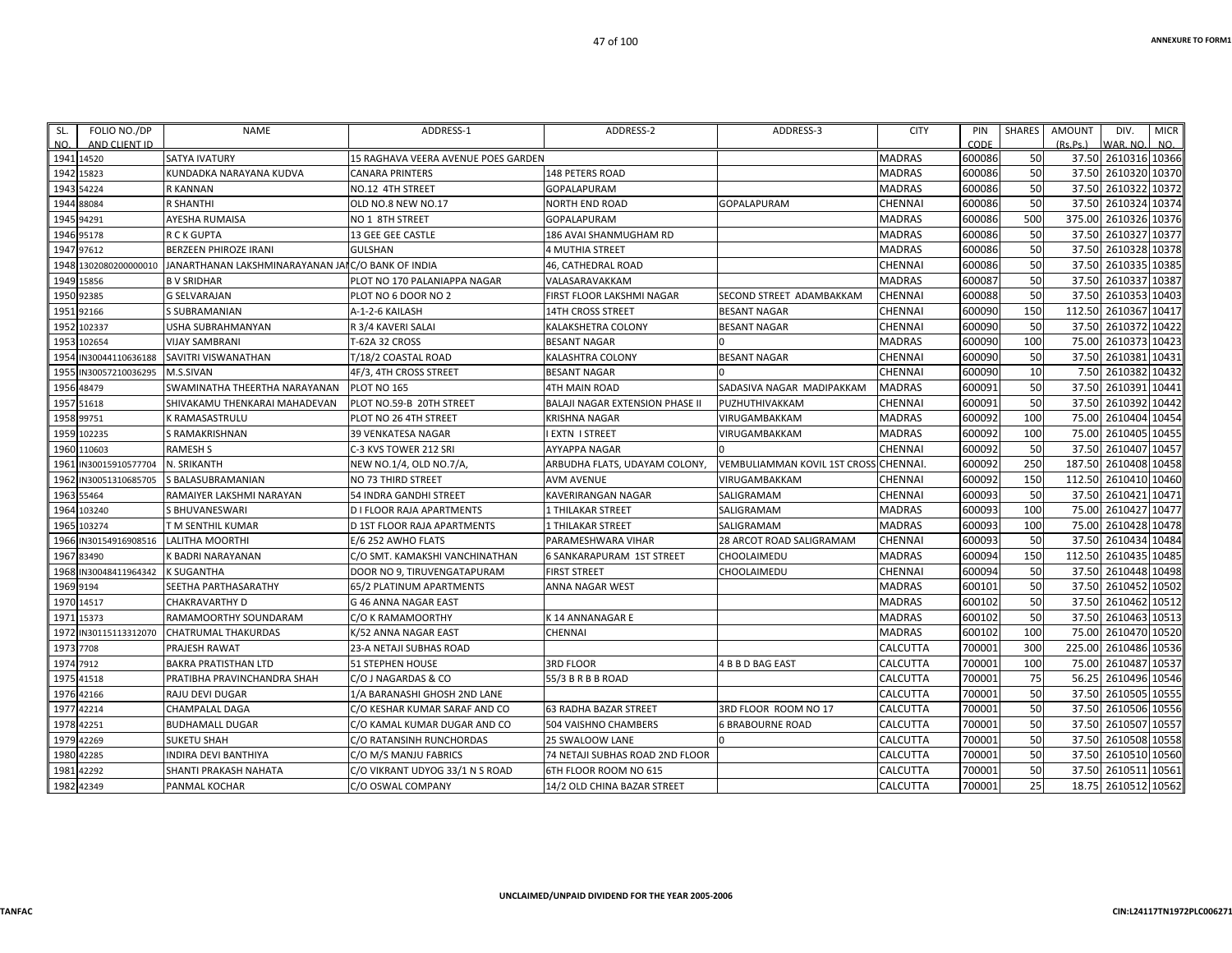| FOLIO NO./DP<br>SL.<br>NO.<br>AND CLIENT ID | <b>NAME</b>                                                | ADDRESS-1                              | ADDRESS-2                      | ADDRESS-3                     | <b>CITY</b>     | PIN<br>CODE | <b>SHARES</b> | <b>AMOUNT</b><br>(Rs.Ps.) | DIV.<br>WAR. NO     | <b>MICR</b><br>NO. |
|---------------------------------------------|------------------------------------------------------------|----------------------------------------|--------------------------------|-------------------------------|-----------------|-------------|---------------|---------------------------|---------------------|--------------------|
| 1983 42381                                  | <b>KESHAR DEVI BHOJNAGARWALA</b>                           | C/O SATYAVRAT NARESHKUMAR              | P-10 HOWRAH BRIDGE             | <b>APPROACH ROAD</b>          | <b>CALCUTTA</b> | 700001      | 50            |                           | 37.50 2610514 10564 |                    |
| 1984<br>42382                               | SATYAVRAT BHOJNAGARWALA                                    | AMAR BHAWAN P-10 HOWRAH BRIDGE         | <b>APPROACH ROAD</b>           |                               | CALCUTTA        | 700001      | 50            | 37.50                     | 2610515             | 10565              |
| 1985<br>43088                               | AJIT SINGH MADAN                                           | C/O LIMELIGHT RESTAURANT               | 32/1 B B D BAGH SOUTH          |                               | CALCUTTA        | 700001      | 50            |                           | 37.50 2610529       | 10579              |
| 49075<br>1986                               | RAJ KUMAR GUPTA                                            | C/O PARKSONS PRINTERS                  | ROOM NO 770 7TH FLOOR          | <b>25 STRAND ROAD</b>         | CALCUTTA        | 700001      | 50            | 37.50                     | 2610536             | 10586              |
| 1987<br>49076                               | SAROJ GUPTA                                                | C/O R K GUPTA PARKSONS PRINTERS        | ROOM NO 770 7TH FLOOR          | <b>25 STRAND ROAD</b>         | CALCUTTA        | 700001      | 50            | 37.50                     | 2610537             | 10587              |
| 49200<br>1988                               | PRAKASH CHANDRA DAS                                        | 27                                     | <b>SURJYASEN STREET</b>        |                               | CALCUTTA        | 700001      | 50            | 37.50                     | 2610541             | 10591              |
| 1989<br>49915                               | MANJU LOHARUKA                                             | 12 OLD POST OFFICE STREET              |                                |                               | CALCUTTA        | 700001      | 75            | 56.25                     | 2610553             | 10603              |
| 1990<br>54477                               | <b>USHA DOKANIA</b>                                        | C/O MALCHAND GOENKA                    | HUKUMCHAND JUTE MILLS LTD      | 9/1 R N MUKHERJEE RD          | CALCUTTA        | 700001      | 100           | 75.00                     | 2610555             | 10605              |
| 54503<br>1991                               | C R VASUDEVAN NAMBIAR                                      | C/O PRATIBHA INVESTMENTS LTD           | <b>15 INDIA EXCHANGE PLACE</b> | <b>3RD FLOOR</b>              | <b>CALCUTTA</b> | 700001      | 50            | 37.50                     | 2610556             | 10606              |
| 54585<br>1992                               | AJAY KUMAR SURANA                                          | M/S JAIPRAKASH STEELS                  | <b>100 CANNING STREET</b>      |                               | CALCUTTA        | 700001      | 50            | 37.50                     | 2610557             | 10607              |
| 1993<br>54599                               | TEJRAJ JAIN                                                | C/O M/S JUGRAJ TEJRAJ                  | 2 PORTUGUSE CHURCH ST          |                               | CALCUTTA        | 700001      | 100           | 75.00                     | 2610558             | 10608              |
| 1994<br>54833                               | PRATIBHA PRAVINCHANDRA SHAH                                | C/O M J NAGARDAS & CO                  | P BOX 2500                     | 55/3 B R B B ROAD             | CALCUTTA        | 700001      | 150           | 112.50                    | 2610562             | 10612              |
| 1995<br>54847                               | DAKSHA BHUPENDRA KHAKHAR                                   | C/O MR BHUPENDRA KHAKHAR               | 4TH FLOOR BLOCK NO 10/A        | 44 EZRA STREET                | CALCUTTA        | 700001      | 25            | 18.75                     | 2610563             | 10613              |
| 54867<br>1996                               | <b>MOTILAL BHATTER</b>                                     | C/O MOTILAL RATANLAL                   | <b>39A ARMENIAN STREET</b>     |                               | CALCUTTA        | 700001      | 50            | 37.50                     | 2610565             | 10615              |
| 56035<br>1997                               | RANJAN KUMAR CHOPRA                                        | 55F CANNING STREET                     | 2ND FLOOR ROOM NO 2            |                               | <b>CALCUTTA</b> | 700001      | 50            | 37.50                     | 2610568 10618       |                    |
| 73200<br>1998                               | SHREE KUMAR KOTHARI                                        | C/O R KAY TEXTILES                     | ALOKA HOUSE 1ST FLOOR          | <b>6 B BENTINCK STREET</b>    | CALCUTTA        | 700001      | 350           | 262.50                    | 2610575             | 10625              |
| 1999<br>76321                               | <b>BIMAL KUMAR JAIN</b>                                    | C/O SUDEEP ENTERPRISES                 | 9 INDIA EXCHANGE PLACE         | <b>3RD FLOOR</b>              | CALCUTTA        | 700001      | 25            | 18.75                     | 2610576             | 10626              |
| 2000<br>85402                               | RAKESH KUMAR MALANI                                        | C/O M/S R S MALANI PVT LTD             | <b>3 COMMERCIAL BUILDINGS</b>  | <b>23 NETAJI SUBHAS ROAD</b>  | <b>CALCUTTA</b> | 700001      | $\mathbf{1}$  | 0.75                      | 2610592 10642       |                    |
| 89691<br>2001                               | KARISHMA BUSINESS & FINANCE PVT LTD C/O RAMA INTERNATIONAL |                                        | ROOM NO 611 6TH FLOOR          | 4 SYNAGOGUE STREET            | CALCUTTA        | 700001      | 50            |                           | 37.50 2610600 10650 |                    |
| 104050<br>2002                              | RAJENDRA KOTECHA                                           | <b>G R MAGNETS LTD</b>                 | <b>71 CANNING STREET</b>       | A-528 5TH FLOOR               | CALCUTTA        | 700001      | 100           | 75.00                     | 2610615             | 10665              |
| 2003<br>110068                              | <b>ANIL KUMAR GUPTA</b>                                    | C/O SHRI RAM KARAN GUPTA               | THE GANPER MFG CO LTD          | <b>7 COUNCIL HOUSE STREET</b> | CALCUTTA        | 700001      | 300           | 225.00                    | 2610625             | 10675              |
| 2004<br>IN30162910023741                    | <b>BANWARI LAL BAWARIA</b>                                 | HINDALCO INDUSTRIES LIMITED            | 9/1, R. N. MUKHERJEE ROAD      |                               | <b>KOLKATA</b>  | 700001      | 50            | 37.50                     | 2610688 10738       |                    |
| 2005<br>IN30210510088483                    | <b>KEDAR PRASAD JALAN</b>                                  | C/O. AGARWAL CHEMICALS                 | 40, STRAND ROAD,               | 4TH FLOOR, R NO-22C,          | <b>KOLKATA</b>  | 700001      | 100           | 75.00                     | 2610690             | 10740              |
| 2006<br>106679                              | <b>JASWANT PATEL</b>                                       | 9/2 PRANKRISHNA                        | MUKERJEE ROAD                  |                               | CALCUTTA        | 700002      | 50            | 37.50                     | 2610707             | 10757              |
| IN30218910000669<br>2007                    | Rajesh Kumar Sureka.                                       | 55, Cossipore Road                     | Mig Housing Estate             | E/7                           | Calcutta        | 700002      | 100           | 75.00                     | 2610708 10758       |                    |
| 2008<br>55111                               | <b>SUJAY CHAUDHURI</b>                                     | C/O 139 RAJA DINENDRA STREET           |                                |                               | CALCUTTA        | 700004      | 100           | 75.00                     | 2610723             | 10773              |
| 2009<br>55067                               | VEENA GANERIWALA                                           | 12/1 NATHER BAGAN STREET               |                                |                               | CALCUTTA        | 700005      | 100           | 75.00                     | 2610743             | 10793              |
| 7972<br>2010                                | <b>SUSAMA RUDRA</b>                                        | <b>6 B SANKAER GHOSH LANE</b>          |                                |                               | CALCUTTA        | 700006      | 50            | 37.50                     | 2610753             | 10803              |
| 2011<br>41498                               | KARALI PRASAD DUTT                                         | 157-1-C UPPER CIRCULER ROAD P O BEADON |                                |                               | <b>CALCUTTA</b> | 700006      | 50            | 37.50                     | 2610754             | 10804              |
| 2012<br>41754                               | SUBHKARAN CHHAWCHHARIA                                     | 1 ANANDA MULLICK LANE                  |                                |                               | CALCUTTA        | 700006      | 100           | 75.00                     | 2610756             | 10806              |
| 41819<br>2013                               | NARENDRA KUMAR LIHALA                                      | 19/6 NAYAN CHAND DUTTA STREET          |                                |                               | CALCUTTA        | 700006      | 75            | 56.25                     | 2610757             | 10807              |
| 42291<br>2014                               | <b>BIJAY KUMAR DHANUKA</b>                                 | <b>12 MADHU ROY BYE LANE</b>           |                                |                               | CALCUTTA        | 700006      | 100           | 75.00                     | 2610758 10808       |                    |
| 201<br>42620                                | CHANDRA KISHORE BHARTIA                                    | 211/A ARABINDA SARANI                  |                                |                               | CALCUTTA        | 700006      | 100           | 75.00                     | 2610760             | 10810              |
| 42876<br>2016                               | KANTA KHANDELWAL                                           | 53, VIVEKANANDA ROAD,                  | 4TH FLOOR,                     | <b>NEAR GIRISH PARK</b>       | <b>KOLKATA</b>  | 700006      | 50            | 37.50                     | 2610761             | 10811              |
| 43028<br>2017                               | <b>MADHURI MAHESHWARI</b>                                  | C/O SUSHIL KUMAR PERIWAL               | 54/5 A STRAND ROAD OM BHAWAN   |                               | CALCUTTA        | 700006      | 50            | 37.50                     | 2610765             | 10815              |
| 49232<br>2018                               | <b>CHUNILAL PARJAPATI</b>                                  | 20 KASSI DUTTO STREET                  |                                |                               | CALCUTTA        | 700006      | 50            | 37.50                     | 2610770             | 10820              |
| 2019<br>49727                               | NAND LAL AGARWALLA                                         | <b>83 BEADON STREET</b>                |                                |                               | CALCUTTA        | 700006      | 50            | 37.50                     | 2610772             | 10822              |
| 2020<br>49728                               | <b>USHA AGARWALLA</b>                                      | <b>83 BEADON STREET</b>                |                                |                               | CALCUTTA        | 700006      | 50            | 37.50                     | 2610773             | 10823              |
| 54518<br>2021                               | DEVI PRASAD JHUNJHUNWALA                                   | 34-E MAHARSHI DEBENDRA ROAD            |                                |                               | <b>CALCUTTA</b> | 700006      | 50            | 37.50                     | 2610774             | 10824              |
| 2022<br>54520                               | VIDYADEVI JHUNJHUNWALA                                     | 34-E MAHARSHI DEBENDRA ROAD            |                                |                               | <b>CALCUTTA</b> | 700006      | 100           | 75.00                     | 2610775             | 10825              |
| 2023<br>54957                               | <b>NIRUPAM CHOWDHURY</b>                                   | 38/1/2 RAMTONU BOSE LANE               |                                |                               | CALCUTTA        | 700006      | 50            | 37.50                     | 2610776             | 10826              |
| 2024 75424                                  | NAND LAL AGARWAL                                           | 110 BALRAM DEY STREET                  |                                |                               | CALCUTTA        | 700006      | 50            |                           | 37.50 2610777 10827 |                    |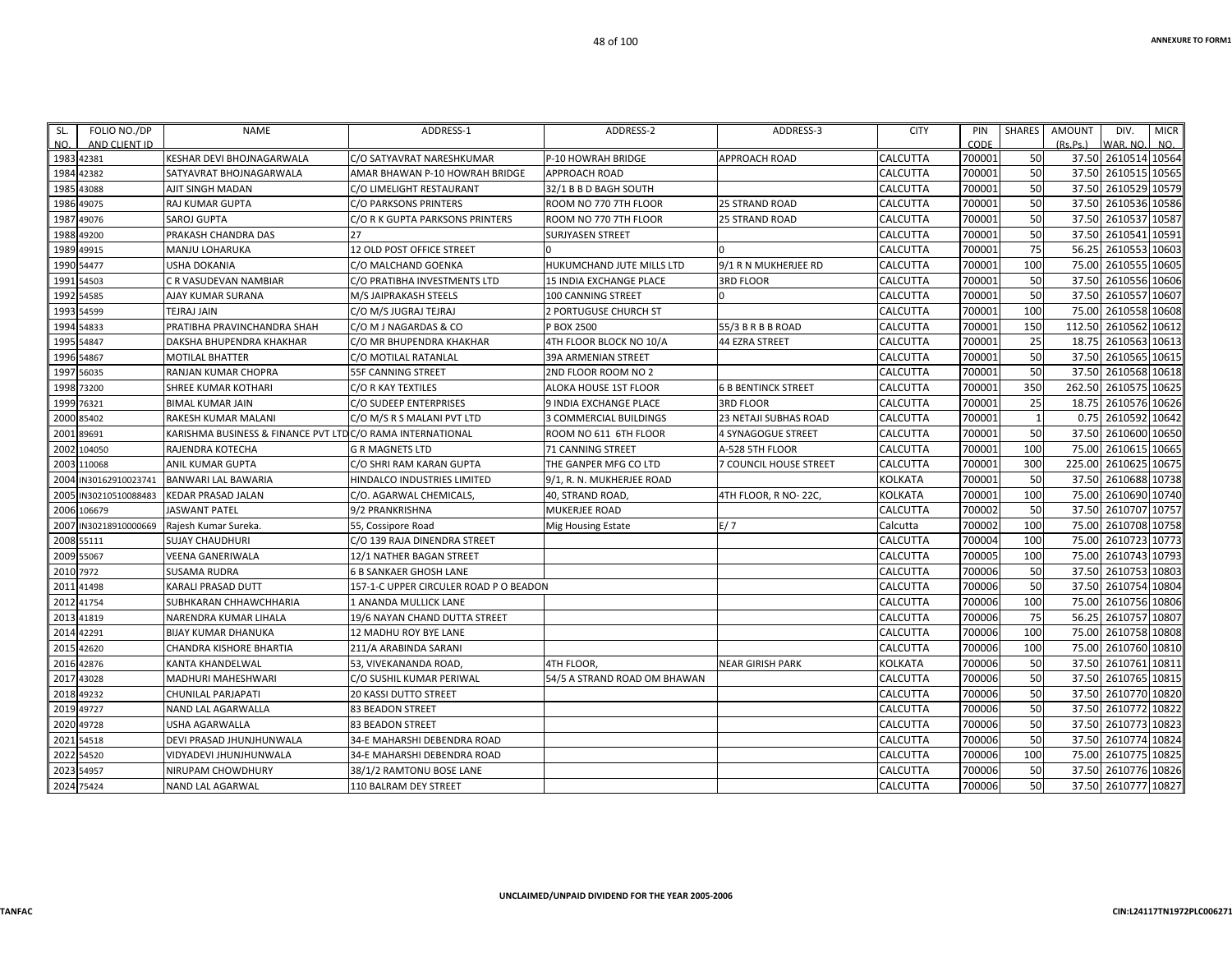| SL. | FOLIO NO./DP          | NAME                           | ADDRESS-1                                            | ADDRESS-2                    | ADDRESS-3          | <b>CITY</b> | PIN    | <b>SHARES</b>  | <b>AMOUNT</b> | DIV.                 | <b>MICR</b> |
|-----|-----------------------|--------------------------------|------------------------------------------------------|------------------------------|--------------------|-------------|--------|----------------|---------------|----------------------|-------------|
| NO. | AND CLIENT ID         |                                |                                                      |                              |                    |             | CODE   |                | (Rs.Ps.)      | WAR, NO.             | NO.         |
|     | 2025 7525             | <b>SRI KUMAR KOTHARI</b>       | C/O KOHINOOR KNITTING MILLS                          | <b>113 MANOHAR DAS KATRA</b> |                    | CALCUTTA    | 700007 | 50             |               | 37.50 2610804 10854  |             |
|     | 2026 26768            | ARUN KUMAR JAIN                | 33 BUROTTA STREET                                    |                              |                    | CALCUTTA    | 700007 | 50             |               | 37.50 2610808 10858  |             |
|     | 2027 41614            | PUSHPA DEVI SANCHETI           | C/O RAMLALL PANNALALL NAHAR                          | 35 JAMUNALALL BAJAJ ST       |                    | CALCUTTA    | 700007 | 50             |               | 37.50 2610810        | 10860       |
|     | 2028 41810            | RAJMAL LODHA                   | C/O BHARAT BOATING CO                                | 199/5 MAHATMA GANDHI ROAD    |                    | CALCUTTA    | 700007 | 50             |               | 37.50 2610811        | 10861       |
|     | 2029 42250            | SURENDRA KUMAR DUGAR           | C/O M/S SURENDRA KUMAR JAIN                          | 113 B MANOHARDAS KATRA       |                    | CALCUTTA    | 700007 | 50             |               | 37.50 2610814        | 10864       |
|     | 2030 42321            | SHANTI DEVI AGARWAL            | C/O NEW ASHOK WATERPROOF WORKS                       | 181 MAHATMA GANDHI ROAD      |                    | CALCUTTA    | 700007 | 50             |               | 37.50 2610816 10866  |             |
|     | 2031 42905            | SATANLAL MISHRA                | C/O CHANDAN MALL DUGAR                               | 4/5 NOORMAL LOHIA LANE       |                    | CALCUTTA    | 700007 | 50             |               | 37.50 2610821        | 10871       |
|     | 2032 47122            | ARUN KUMAR JAIN                | <b>33 BURTOLLA STREET</b>                            |                              |                    | CALCUTTA    | 700007 | 50             |               | 37.50 2610823        | 10873       |
|     | 2033 49793            | SHANTI KUMAR JAIN              | C/O PATNI & SONS                                     | 18/1 MAHARSHI DEBENDRA ROAD  |                    | CALCUTTA    | 700007 | 50             |               | 37.50 2610830 10880  |             |
|     | 2034 49838            | PRATIMA RANI                   | 222 RABINDRA SARANI                                  |                              |                    | CALCUTTA    | 700007 | 50             |               | 37.50 2610831        | 10881       |
|     | 2035 54655            | TRIVEDI DEVI CHOUDHRY          | <b>26 BURTOLLA STREET</b>                            | <b>3RD FLOOR</b>             |                    | CALCUTTA    | 700007 | 50             |               | 37.50 2610832        | 10882       |
|     | 2036 54656            | <b>MAHABIR PRASAD CHOUDHRY</b> | 26 BURTOLLA STREET 3RD FLOOR                         |                              |                    | CALCUTTA    | 700007 | 50             |               | 37.50 2610833 10883  |             |
|     | 2037 54786            | PRAMOD KUMAR BANSAL            | 120 MAHATMA GANDHI ROAD                              | 4TH FLOOR                    |                    | CALCUTTA    | 700007 | 50             |               | 37.50 2610835        | 10885       |
|     | 2038 54854            | RAMA MUNDRA                    | C/O MEGRAJ KANYALAL                                  | 113 MANOHAR DAS KATRA        |                    | CALCUTTA    | 700007 | 100            |               | 75.00 2610838 10888  |             |
|     | 2039 77171            | PROSPECTIVE BUSINESS PVT LTD   | <b>2 MULLICK STREET</b>                              |                              |                    | CALCUTTA    | 700007 | 150            |               | 112.50 2610843       | 10893       |
|     | 2040 77384            | <b>SUREKHA KOTHARI</b>         | C/O KOHINOOR KNITTING MILLS                          | <b>113 MANOHAR DAS KATRA</b> |                    | CALCUTTA    | 700007 | 50             |               | 37.50 2610844        | 10894       |
|     | 2041 89686            | <b>RAJU SETHIA</b>             | C/O M/S GANESH JUTE CO                               | 1-A BURMAN STREET            |                    | CALCUTTA    | 700007 | 50             |               | 37.50 2610853 10903  |             |
|     | 2042 89688            | <b>SUNDAR SETHIA</b>           | C/O M/S GANESH JUTE CO                               | <b>1-A BURMAN STREET</b>     |                    | CALCUTTA    | 700007 | 150            |               | 112.50 2610854 10904 |             |
|     | 2043 93685            | PURUSHOTTAM LALL KANODIA       | C/O BEST SELECTION                                   | SHYAM MARKET                 | 174 C R AVENUE     | CALCUTTA    | 700007 | 300            | 225.00        | 2610855              | 10905       |
|     | 2044 99217            | BHAGWAN DDAS MUNDHRA           | <b>OM ENTERPRISES</b>                                | 59 JAMUNALAL BAZAR STREET    |                    | CALCUTTA    | 700007 | 100            |               | 75.00 2610857 10907  |             |
|     | 2045 107689           | <b>KAMALA KAPOOR</b>           | <b>16 BASAK STREET</b>                               |                              |                    | CALCUTTA    | 700007 | 100            |               | 75.00 2610860 10910  |             |
|     | 2046 IN30010010613317 | <b>MADHU KANT PODDAR</b>       | 13/1 KALAKAR STREET                                  |                              |                    | CALCUTTA    | 700007 | 50             |               | 37.50 2610865 10915  |             |
|     | 2047 IN30267933689547 | NISHA PACHISIA                 | <b>GENERAL TRANSPORT CORPORATION 43/1 13RD FLOOR</b> |                              | <b>ROOM NO 201</b> | KOLKATA     | 700007 | 100            |               | 75.00 2610908 10958  |             |
|     | 2048 8222             | <b>SOVA PAUL</b>               | 17 KESHAB CHANDRA SEN STREET                         |                              |                    | CALCUTTA    | 700009 | 50             |               | 37.50 2610917        | 10967       |
|     | 2049 73240            | <b>MANOBENDRA NATH SEN</b>     | 5 RAMMOHAN ROY ROAD                                  | <b>1ST FLOOR</b>             |                    | CALCUTTA    | 700009 | 100            |               | 75.00 2610918 10968  |             |
|     | 2050 IN30085310062145 | <b>VIMLA SOMANI</b>            | 28B, KESHAV CHANDRA SEN STREET                       | 4TH FLOOR,                   |                    | CALCUTTA    | 700009 | 100            |               | 75.00 2610923        | 10973       |
|     | 2051 1202650100012430 | <b>DEBA PRASAD SARKAR</b>      | 30 GARPAR ROAD.                                      |                              |                    | KOLKATA     | 700009 | 100            |               | 75.00 2610926        | 10976       |
|     | 2052 IN30111920014017 | BIMAL KUMAR BASAK              | P-184, CIT SCHEME NO. IV M,                          | FLAT NO. 3A, 3RD FLOOR,      | PHULBAGAN          | KOLKATA     | 700010 | 50             |               | 37.50 2610932        | 10982       |
|     | 2053 IN30131320444194 | <b>BIMAL KRISHNA PAL</b>       | 37/G ABINASH CH BANERJEE LANE                        | PO BELEGHATA                 |                    | CALCUTTA    | 700010 | 50             |               | 37.50 2610933        | 10983       |
|     | 2054 IN30264610019235 | <b>AJOY BHOTIKA</b>            | P-217 C.I.T ROAD                                     |                              |                    | KOLKATA     | 700010 | 500            |               | 375.00 2610935 10985 |             |
|     | 2055 49146            | <b>BINDU SARAWGEE</b>          | <b>TRUST HOUSE</b>                                   | 32-A CHITTARANJAN AVENUE     |                    | CALCUTTA    | 700012 | 1              |               | 0.75 2610942 10992   |             |
|     | 2056 104106           | <b>REBA DAS</b>                | C/O NEW HENA STORE                                   | 167-B B B GANGULI STREET     |                    | CALCUTTA    | 700012 | 100            |               | 75.00 2610945        | 10995       |
|     | 2057 96475            | <b>AJAY GUPTA</b>              | ARYA CENTRAL TRANSPORT LTD                           | 16 GANESH CHANDRA AVENUE     |                    | CALCUTTA    | 700013 | 200            |               | 150.00 2610971       | 11021       |
|     | 2058 42766            | MAHENDRA SINHA                 | <b>21F GORACHAND ROAD</b>                            |                              |                    | CALCUTTA    | 700014 | 50             |               | 37.50 2610977 11027  |             |
|     | 2059 42767            | PUSHPA SINHA                   | C/O DR MAHENDRA SINHA                                | 21 F GORACHAND ROAD          |                    | CALCUTTA    | 700014 | 50             |               | 37.50 2610978 11028  |             |
|     | 2060 IN30010011158998 | <b>INDRANATH MUKHERJEA</b>     | 79/26/1B                                             | A J C BOSE ROAD              |                    | CALCUTTA    | 700014 | 50             |               | 37.50 2610982 11032  |             |
|     | 2061 IN30018310961154 | DONALDO JOHN MENDES            | <b>204 1A LINTON STREET</b>                          |                              |                    | CALCUTTA    | 700014 | $\overline{2}$ |               | 1.50 2610983 11033   |             |
|     | 2062 42043            | SUMAT PRASADA JAIN             | <b>59 ELLIOT ROAD</b>                                |                              |                    | CALCUTTA    | 700016 | 200            |               | 150.00 2610987 11037 |             |
|     | 2063 42274            | <b>ELVIN COHEN</b>             | 6/1 SUDDER STREET                                    |                              |                    | CALCUTTA    | 700016 | 50             |               | 37.50 2610988 11038  |             |
|     | 2064 7948             | VENGAYIL LEELAVATNY NAMBIAR    | <b>7C MONA LISA</b>                                  | 17 CAMAC STREET              |                    | CALCUTTA    | 700017 | 100            |               | 75.00 2611001        | 11051       |
|     | 2065 8402             | PARVINDER SINGH DANG           | 214/14 ACHARYA JAGDISH CH BOSE ROAD                  |                              |                    | CALCUTTA    | 700017 | 50             |               | 37.50 2611006 11056  |             |
|     | 2066 43130            | ABHYUDAYA KANORIA              | <b>KRISHNA BLDG</b>                                  | 224 ACHARYA J C BOSE ROAD    | 10TH FLOOR         | CALCUTTA    | 700017 | 50             |               | 37.50 2611020 11070  |             |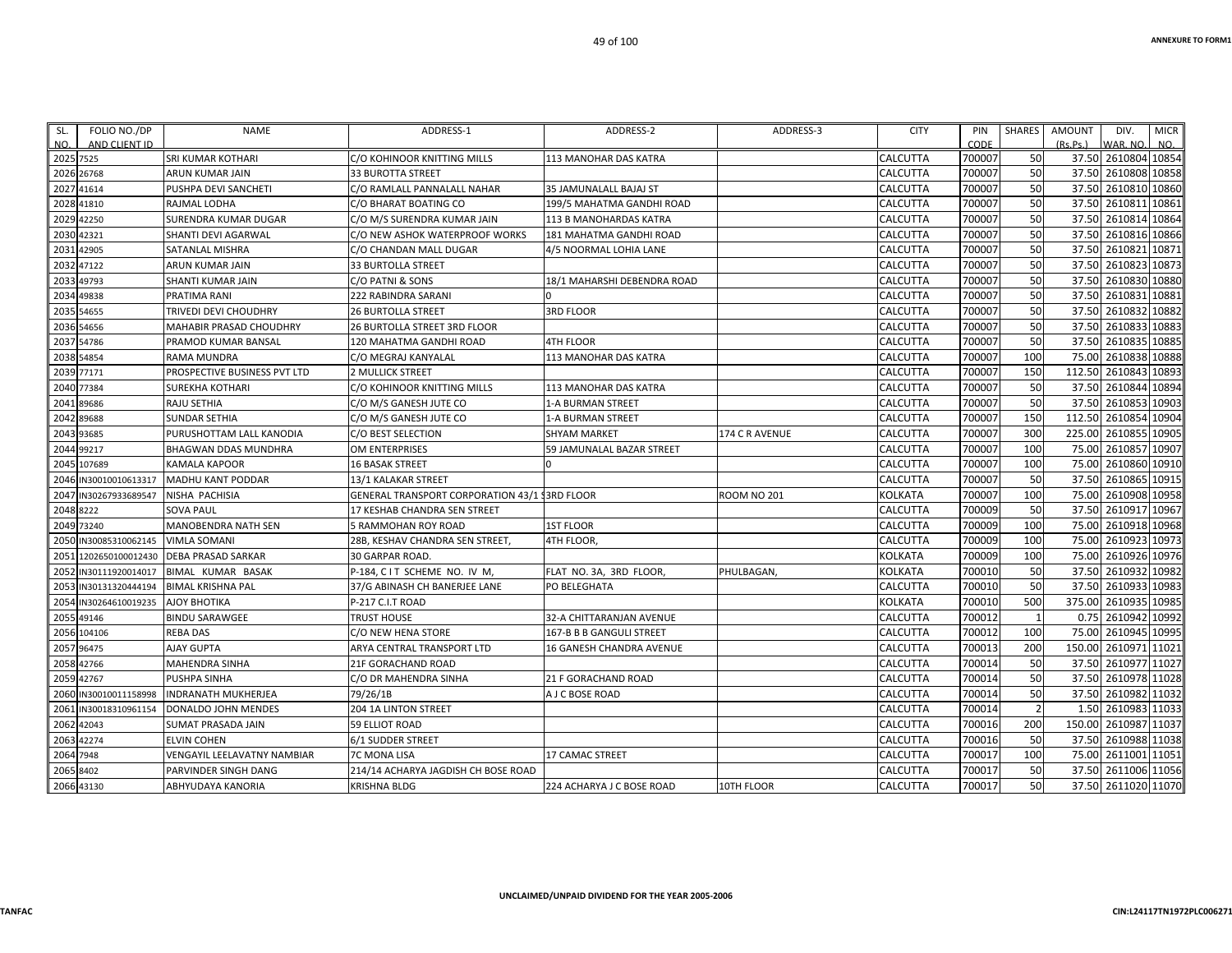| SL.        | FOLIO NO./DP          | NAME                           | ADDRESS-1                          | ADDRESS-2                      | ADDRESS-3              | <b>CITY</b>    | PIN    | SHARES | AMOUNT<br>DIV.          | <b>MICR</b> |
|------------|-----------------------|--------------------------------|------------------------------------|--------------------------------|------------------------|----------------|--------|--------|-------------------------|-------------|
| NO.        | AND CLIENT ID         |                                |                                    |                                |                        |                | CODE   |        | (Rs.Ps.)<br>WAR, NO.    | NO.         |
| 2067 44434 |                       | <b>MADHU AGARWAL</b>           | C/O MR G.L AGARWAL                 | 12A, RAWDON STREET, IST FLOOR, |                        | <b>KOLKATA</b> | 700017 | 50     | 2611021 11071<br>37.50  |             |
| 2068 49551 |                       | ARJUN KUMAR BHIWANIWALA        | 3-B CHAMRU KHANSAMI LANE           | <b>2ND FLOOR BECK BAGAN</b>    |                        | CALCUTTA       | 700017 | 50     | 37.50 2611028 11078     |             |
| 2069 49805 |                       | <b>SUSAN VERGHISE</b>          | <b>29 B DILKUSHA ST</b>            |                                |                        | CALCUTTA       | 700017 | 50     | 37.50<br>2611029 11079  |             |
| 2070 93101 |                       | VISHNUKUMAR PARASRAMKA         | C/O BIRLA VIDYA VIHAR TRUST        | 11TH FLOOR                     | <b>10 CAMAC STREET</b> | CALCUTTA       | 700017 | 400    | 300.00<br>2611035 11085 |             |
|            | 2071 104863           | OTCO INTERNATIONAL LIMITED     | SUITE NO 9 4TH FLOOR               | 6/2 MOIRA STREET               |                        | CALCUTTA       | 700017 | 850    | 637.50<br>2611039 11089 |             |
|            | 2072 107408           | <b>SABRA BEGUM</b>             | 5A NURULLA DR LANE                 |                                |                        | CALCUTTA       | 700017 | 100    | 2611040 11090<br>75.00  |             |
|            | 2073 IN30010011812734 | SANDHYA OBERAI                 | 112 KARNANI ESTATE 3RD FLOOR       | 209 A J C BOSE ROAD            |                        | CALCUTTA       | 700017 | 100    | 2611041 11091<br>75.00  |             |
|            | 2074 IN30060110248095 | <b>INDRA BAKSHI</b>            | 207/A/1                            | <b>PARK STREET</b>             |                        | <b>KOLKATA</b> | 700017 | 100    | 75.00<br>2611046 11096  |             |
| 2075 7871  |                       | PARAMJIT SINGH                 | <b>61 KUSUM APARTMENTS</b>         | 11 GURUSADAY ROAD              |                        | CALCUTTA       | 700019 | 50     | 37.50<br>2611051 11101  |             |
| 2076 7890  |                       | SHANKARLAL KEYAL               | 2E RAJNIGANDHA 25 BALLYGUNGE PARK  | CALCUTTA 700019                |                        | CALCUTTA       | 700019 | 100    | 2611053 11103<br>75.00  |             |
| 2077 8030  |                       | <b>SAMAR MUKHERJEE</b>         | <b>FLAT NO 5</b>                   | 34/1P BALLYGUNGE CIRCULAR ROAD |                        | CALCUTTA       | 700019 | 50     | 37.50<br>2611054 11104  |             |
| 2078 41890 |                       | <b>DEBASHIS GHOSH</b>          | 230A RASH BEHARI AVENUE BALLYGUNGE |                                |                        | CALCUTTA       | 700019 | 50     | 2611056 11106<br>37.50  |             |
| 2079 42464 |                       | <b>RITA KAUL</b>               | 74-J BONDEL ROAD                   |                                |                        | CALCUTTA       | 700019 | 50     | 37.50 2611060 11110     |             |
| 2080 43287 |                       | ASOKE KUMAR DUTTA              | 30B BALLYGANJ 2ND LANE             |                                |                        | CALCUTTA       | 700019 | 50     | 2611064 11114<br>37.50  |             |
| 2081 49151 |                       | MUKUL BANERJEE                 | <b>5A PALM AVENUE</b>              |                                |                        | CALCUTTA       | 700019 | 100    | 75.00<br>2611065 11115  |             |
| 2082 54449 |                       | PRADUMNA KUMAR JAIN            | FLAT NO 801                        | 4 MAYFAIR ROAD                 |                        | CALCUTTA       | 700019 | 50     | 2611068 11118<br>37.50  |             |
| 2083 54872 |                       | VANDANA MAHESHWARI             | TIVOLI COURT FLAT A 1/A B C RD     |                                |                        | CALCUTTA       | 700019 | 50     | 37.50 2611072 11122     |             |
| 2084 54888 |                       | LALIT KUMAR AGARWALA           | 9 MAYFAIR ROAD VENUS APARTMENT     | <b>FLAT NO 3E</b>              |                        | CALCUTTA       | 700019 | 100    | 75.00<br>2611074 11124  |             |
| 2085 97588 |                       | KANAKPAT SINGH DUGAR           | 34/2-B BALLY GUNGE                 | <b>CIRCULAR ROAD</b>           |                        | CALCUTTA       | 700019 | 200    | 2611079 11129<br>150.00 |             |
|            | 2086 IN30068510034179 | MAHABIR PRASAD AGARWAL         | 34/1 BONDEL ROAD                   | FLAT NO 5D                     |                        | CALCUTTA       | 700019 | 50     | 37.50 2611096 11146     |             |
|            | 2087 IN30223611053775 | RITA JAITHA                    | 5/1A                               | <b>DOVER PLACE</b>             |                        | <b>KOLKATA</b> | 700019 | 50     | 37.50<br>2611104 11154  |             |
| 2088 41969 |                       | AMRITLAL JAGANNATH PARKHANI    | 34-A DR RAJENDRA ROAD              |                                |                        | CALCUTTA       | 700020 | 50     | 2611108 11158<br>37.50  |             |
| 2089 42202 |                       | ARCHANA SARAF                  | 22B MOHINI MOHAN ROAD              |                                |                        | CALCUTTA       | 700020 | 50     | 37.50<br>2611112 11162  |             |
|            | 2090 42662            | ANIMA CHOUDHURY                | 49 JUSTICE CANDRA MADHAB ROAD      |                                |                        | CALCUTTA       | 700020 | 50     | 37.50<br>2611113 11163  |             |
| 2091 54999 |                       | INDIRA ANKLESARIA              | 1 WOODBURN ROAD                    |                                |                        | CALCUTTA       | 700020 | 100    | 2611121 11171<br>75.00  |             |
| 2092 55069 |                       | PRATEEP KUMAR DASGUPTA         | 2 ELGIN LANE                       |                                |                        | CALCUTTA       | 700020 | 50     | 37.50<br>2611122 11172  |             |
| 2093 91803 |                       | RASHMI KHANDELWAL              | FLAT NO.18 TYPE VI                 | <b>NIZAM PALACE</b>            | A J C BOSE ROAD        | CALCUTTA       | 700020 | 100    | 75.00<br>2611124 11174  |             |
|            | 2094 IN30125028102214 | <b>ANIL KUMAR BHATT</b>        | 21/1 DHIRENDRA NATH GHOSH ROAD     | <b>BHAWANIPUR</b>              |                        | CALCUTTA       | 700025 | 200    | 150.00<br>2611142 11192 |             |
|            | 2095 IN30162910010035 | RASHMI SARAF                   | 67-A, ASHUTOSH MUKHERJEE ROAD      | $\mathbf 0$                    |                        | CALCUTTA       | 700025 | 100    | 75.00<br>2611143 11193  |             |
| 2096 8022  |                       | M G SUBRAMANIAN                | <b>19 PARK SIDE ROAD</b>           | <b>FIRST FLOOR</b>             |                        | CALCUTTA       | 700026 | 50     | 37.50 2611151 11201     |             |
| 2097 41574 |                       | SANTOSH KUMAR CHATTERJEE       | <b>45 A KALIGHAT ROAD</b>          | <b>IST FLOOR</b>               |                        | CALCUTTA       | 700026 | 50     | 37.50<br>2611154 11204  |             |
| 2098 41891 |                       | SIBAPRASAD NANDI MAJUMDAR      | 69A PRATAPADITYA ROAD              |                                |                        | CALCUTTA       | 700026 | 50     | 37.50<br>2611156 11206  |             |
| 2099 42053 |                       | AMITAVA BASU                   | 29-B MAHIM HALDER STREET           |                                |                        | CALCUTTA       | 700026 | 50     | 37.50 2611158 11208     |             |
| 2100 44170 |                       | S V VARADA RAJAN               | FLAT NO.55 `PRASHANTI`             | 1/1 LAKE AVENUE                |                        | CALCUTTA       | 700026 | 100    | 2611159 11209<br>75.00  |             |
|            | 2101 IN30131320710620 | SANTOSH KUMAR CHATTERJEE       | 45/A KALIGHAT ROAD                 |                                |                        | KOLKATA        | 700026 | 50     | 2611181 11231<br>37.50  |             |
| 2102 55102 |                       | RAVI MOONDHRA                  | C/O S L BHATTER                    | <b>11 C BURDWAN ROAD</b>       |                        | CALCUTTA       | 700027 | 50     | 37.50 2611199 11249     |             |
| 2103 55131 |                       | <b>BIMLA DEVI JHUNJHUNWALA</b> | <b>402 PANCHSHEEL</b>              | 8/1 DIAMOND HARBOUR ROAD       |                        | CALCUTTA       | 700027 | 50     | 2611201 11251<br>37.50  |             |
| 2104 55132 |                       | GOVIND JHUNJHUNWALA            | 402 PANCHSHEEL                     | 8/1 DIAMOND HARBOUR ROAD       |                        | CALCUTTA       | 700027 | 50     | 37.50 2611202 11252     |             |
|            | 2105 105940           | LATA RAMASWAMY                 | FLAT 22 T A PENN ROAD              | <b>ALIPORE</b>                 |                        | CALCUTTA       | 700027 | 200    | 2611206 11256<br>150.00 |             |
| 2106 42538 |                       | <b>BISWAJIT DATTA</b>          | 16/7 DOVER LANE BLOCK C 1 FLAT 3   |                                |                        | CALCUTTA       | 700029 | 50     | 37.50 2611231 11281     |             |
| 2107 42607 |                       | SATYA RANJAN KONAR             | 18 D LAKE VIEW ROAD                |                                |                        | CALCUTTA       | 700029 | 525    | 2611232 11282<br>393.75 |             |
| 2108 42947 |                       | SAMARENDRA KUMAR DAS           | C/O. ASHOK BANSAL                  | P-251/C, PURNA DAS ROAD        | GR. FLOOR.             | <b>KOLKATA</b> | 700029 | 150    | 112.50 2611236 11286    |             |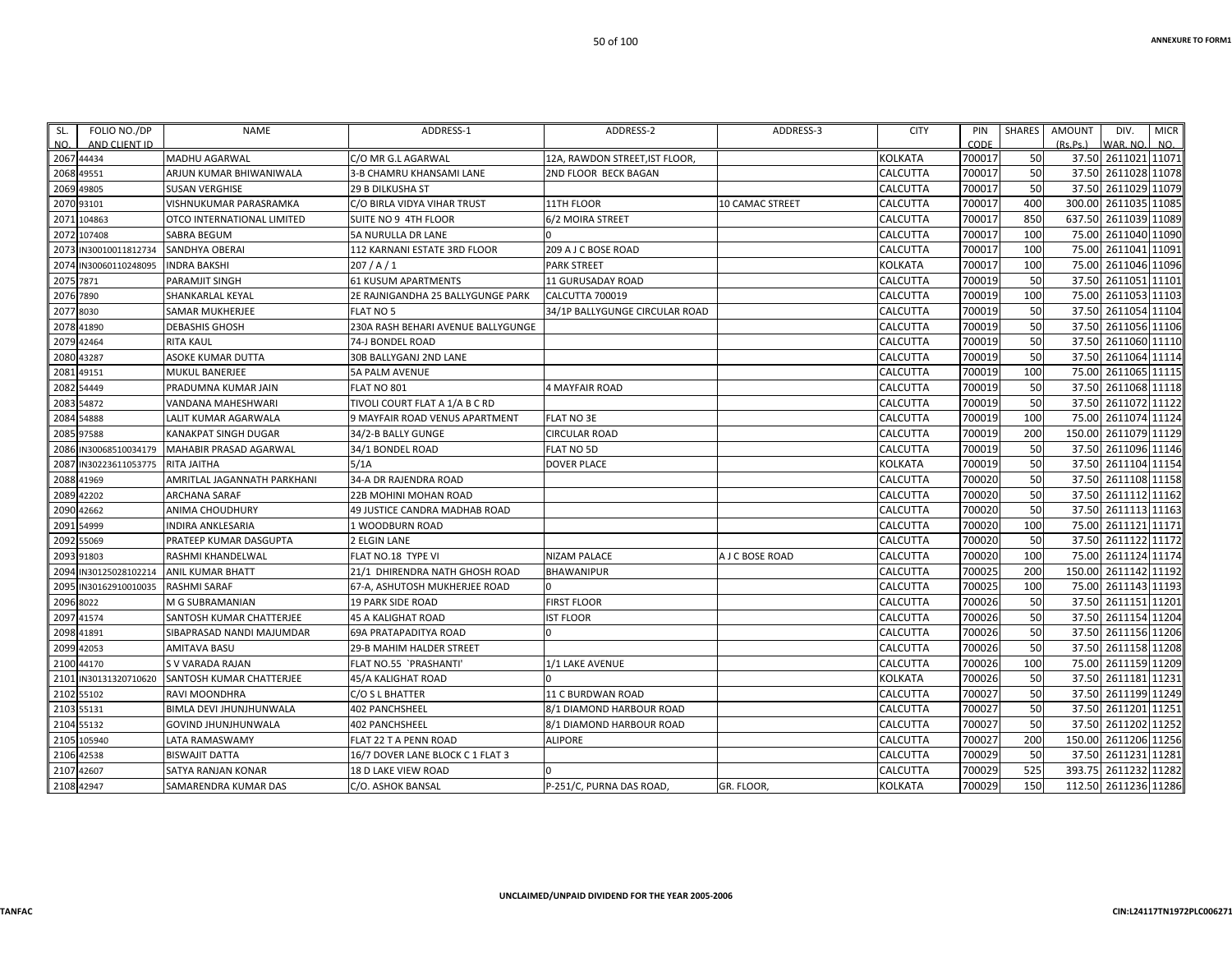| SL.        | FOLIO NO./DP                | <b>NAME</b>                            | ADDRESS-1                                                     | ADDRESS-2                      | ADDRESS-3                     | <b>CITY</b>          | PIN              | SHARES    | AMOUNT   | DIV.                                       | <b>MICR</b> |
|------------|-----------------------------|----------------------------------------|---------------------------------------------------------------|--------------------------------|-------------------------------|----------------------|------------------|-----------|----------|--------------------------------------------|-------------|
| NO.        | AND CLIENT ID<br>2109 43092 | <b>BACHHRAJ JAIN</b>                   | <b>19 HINDUSTAN ROAD</b>                                      | <b>FLAT 7 BLOCK B</b>          |                               | CALCUTTA             | CODE<br>700029   | 50        | (Rs, Ps) | WAR. NO.<br>37.50 2611237 11287            | NO.         |
|            |                             |                                        |                                                               |                                |                               |                      | 700029           | 50        |          | 37.50 2611238 11288                        |             |
|            | 2110 43146                  | <b>SUSHILA MAHESHWARI</b>              | <b>19 HINDUSTAN RD</b>                                        | <b>FLAT 7 BLOCK B</b>          |                               | CALCUTTA             | 700029           | 50        |          | 37.50 2611241 11291                        |             |
| 2112 49056 | 2111 43238                  | PRAMILA GUPTA                          | 81 SARAT BOSE ROAD                                            |                                |                               | CALCUTTA             | 700029           | 50        |          | 37.50 2611243 11293                        |             |
|            |                             | ANIMESH PANDA<br><b>ABHOYESH PANDA</b> | 36 A DR SARAT BANERJEE ROAD<br>36 A DR SARAT BANERJEE ROAD    |                                |                               | CALCUTTA<br>CALCUTTA | 700029           | 50        |          | 37.50 2611245 11295                        |             |
|            | 2113 49058                  | NELAMANGAL NAGRAJ KOUSIK               | P2 59/2 PURNA DAS ROAD                                        |                                |                               | CALCUTTA             | 700029           | 50        |          | 37.50 2611249 11299                        |             |
|            | 2114 49436                  |                                        |                                                               |                                |                               |                      | 700029           | 50        |          | 37.50 2611250 11300                        |             |
| 2115 49455 | 2116 49456                  | RENUKA SUKHANI                         | 122/B SOUTHERN AVENUE GROUND FLOOR                            |                                |                               | CALCUTTA<br>CALCUTTA | 700029           | 50        |          | 37.50 2611251                              | 11301       |
|            | 2117 42943                  | PRAKASH MAHESHWARI                     | 122/B SOUTHERN AVENUE GROUND FLOOR<br>30/1 BANEJREE PARA LANE | <b>DHAKRIA</b>                 |                               | CALCUTTA             | 700031           | 50        |          | 37.50 2611279 11329                        |             |
|            |                             | SUDIP MUKHOPADHYAY                     |                                                               |                                |                               |                      | 700031           | 50        |          | 37.50 2611281 11331                        |             |
|            | 2118 49572                  | SUDHINDRA LOCHAN MAJUMDAR              | 19/1 SELIMPUR ROAD                                            | P O DHAKURIA                   |                               | CALCUTTA             |                  |           |          | 37.50 2611290 11340                        |             |
|            | 2119 44597                  | KALPANA CHATTERJEE                     | 9/2 CENTRAL PARK                                              |                                |                               | CALCUTTA             | 700032<br>700032 | 50<br>100 |          | 75.00 2611292 11342                        |             |
|            | 2120 55121                  | JAGAT NARAYAN DE                       | 39/C CENTRAL ROAD                                             | JADAVPUR,<br><b>TOLLYGUNGE</b> |                               | KOLKATA              | 700033           | 50        |          | 37.50 2611299 11349                        |             |
|            | 2121 43089                  | PARPATI SHEWAKRAM                      | 47 DESHPRAN SASMAL ROAD                                       |                                |                               | CALCUTTA             |                  |           |          |                                            |             |
|            | 2122 55062                  | KAMALA TALREJA                         | 10/73 CHARU CHANDRA AVENUE                                    | <b>TOLLYGUNJ</b>               |                               | CALCUTTA             | 700033           | 100<br>50 |          | 75.00 2611300 11350<br>37.50 2611307 11357 |             |
| 2123 8393  |                             | ASIT KUMAR MUKHERJEE                   | 59/2 GHOL SAHAPUR RLY QUATER                                  | <b>BEHALA</b>                  |                               | CALCUTTA             | 700034           |           |          |                                            |             |
|            | 2124 41768                  | <b>ASHOKE BANERJEE</b>                 | P-71 UNIQUE PARK RANI KUTIR 1ST FLOOR                         | <b>BEHALA</b>                  |                               | CALCUTTA             | 700034           | 50        |          | 37.50 2611310 11360                        |             |
| 2125 49425 |                             | ASIM KUMAR MUKHERJEE                   | 69/2 GHOL SAHAPUR RAILWAY QUARTER                             | P O BEHALA                     |                               | CALCUTTA             | 700034           | 50        |          | 37.50 2611314 11364                        |             |
|            | 2126 44429                  | RAJ KUMAR LAKHOTIA                     | <b>MERLIN - NIKET</b>                                         | 88E, BABURAM GHOSH ROAD        |                               | KOLKATA              | 700040           | 50        |          | 37.50 2611322 11372                        |             |
|            | 2127 49477                  | HILLUL KANTI GUHA                      | 5/1 A MOORE AVENUE                                            |                                |                               | CALCUTTA             | 700040           | 50        |          | 37.50 2611323 11373                        |             |
|            | 2128 IN30230810003688       | DHEERAJ KUMAR BAKREWAL                 | 3/15, ADZADGARH GROUND FLOOR                                  | DIVYA COMMUNICATIONS           | NEAR REGENT PARK POST OFFICE  | KOLKATA              | 700040           | 149       |          | 111.75 2611327 11377                       |             |
|            | 2129 1203500000040530       | <b>DHEERAJ KUMAR BAKREWAL</b>          | 3/15 AZADGARH                                                 | <b>GROUND FLOOR,</b>           |                               | KOLKATA              | 700040           | 200       |          | 150.00 2611330 11380                       |             |
| 2130 7724  |                             | <b>URMILA GUPTA</b>                    | 58/68 LAKE GARDENS                                            |                                |                               | CALCUTTA             | 700045           | 50        |          | 37.50 2611331                              | 11381       |
|            | 2131 41547                  | ASHIM KUMER BANERJEE                   | 309 PRINCE ANWAR SHAH ROAD                                    | <b>LAKE GARDENS</b>            |                               | CALCUTTA             | 700045           | 100       |          | 75.00 2611333 11383                        |             |
|            | 2132 49136                  | <b>JAI KHANNA</b>                      | FLAT A06/161                                                  | PODDAR VIHAR                   | 137 V I P ROAD                | KOLKATA              | 700052           | 50        |          | 37.50 2611339 11389                        |             |
|            | 2133 49137                  | RAJESH KHANNA                          | FLAT A06/161                                                  | PODDAR VIHAR                   | 137 V I P ROAD                | KOLKATA              | 700052           | 50        |          | 37.50 2611340 11390                        |             |
| 2134 7931  |                             | SHANKAR DEVI PANDEY                    | 705A BLOCK P NEW ALIPORE                                      |                                |                               | CALCUTTA             | 700053           | 50        |          | 37.50 2611346 11396                        |             |
| 2135 7939  |                             | POONAM CHAND DUJARI                    | 5-B BASANTI VIHAR 17/S BLOCK A                                | <b>NEW ALIPORE</b>             |                               | CALCUTTA             | 700053           | 50        |          | 37.50 2611347 11397                        |             |
|            | 2136 42139                  | AJIT KUMAR BANERJEE                    | 56/1 B L SAHA ROAD NEAR HOUSE NO 51/11                        |                                |                               | CALCUTTA             | 700053           | 150       |          | 112.50 2611350 11400                       |             |
| 2137 8028  |                             | MADAN LAL ASSOPA                       | C/O ORIENT GENERAL INDUSTRIES LTD                             | <b>6 GHORE BIBI LANE</b>       |                               | CALCUTTA             | 700054           | 50        |          | 37.50 2611373 11423                        |             |
| 2138 42051 |                             | AJAY KUMAR PARWAL                      | P-88 C.I.T SCHEME VI M                                        | NEAR PHOOLBAGAN P S            |                               | CALCUTTA             | 700054           | 50        |          | 37.50 2611375 11425                        |             |
|            | 2139 54971                  | SHUBH KARAN BAJAJ                      | C/O ORIENT GENERAL INDUSTRIES LTD                             | <b>6 GHORE BIBI LANE</b>       |                               | CALCUTTA             | 700054           | 50        |          | 37.50 2611382 11432                        |             |
| 2140 56294 |                             | JAGDISH KAUR REHAL                     | BLOCK V/8-I MANIKTALA HSG ESTATE                              | VIP ROAD                       |                               | CALCUTTA             | 700054           | 50        |          | 37.50 2611383 11433                        |             |
|            | 2141 98663                  | SURESH KUMAR HALAN                     | 87 DHANDEVI KHANNA ROAD                                       |                                |                               | CALCUTTA             | 700054           | 200       |          | 150.00 2611387 11437                       |             |
|            | 2142 49211                  | KIRTI INDUSTRIAL CO LTD                | <b>B 94 BANGUR AVENUE</b>                                     |                                |                               | CALCUTTA             | 700055           | 50        |          | 37.50 2611402 11452                        |             |
|            | 2143 54956                  | <b>DILIP KUMAR CHATTERJEE</b>          | <b>BIRAJ BHAVAN</b>                                           | <b>74 SHAMNAGAR ROAD</b>       | <b>DUM DUM</b>                | CALCUTTA             | 700055           | 50        |          | 37.50 2611403 11453                        |             |
|            | 2144 43216                  | BIMALESH KUMAR RAMUKA                  | BA/30 DESHBANDHU NAGAR                                        | JHEELPAR BAGUHATI              |                               | CALCUTTA             | 700059           | 50        |          | 37.50 2611411 11461                        |             |
|            | 2145 99162                  | <b>ANSHU GUPTA</b>                     | <b>GEETANJALI APARTMENTS</b>                                  | <b>B-6A GROUND FLOOR</b>       | VIP ROAD TEGHARIA P O HATIARA | <b>CALCUTTA</b>      | 700059           | 50        |          | 37.50 2611413 11463                        |             |
|            | 2146 56479                  | <b>SUNITA ARORA</b>                    | BLOCK 39 FLAT 249                                             | <b>GOVT COLONY</b>             | PARNASREE                     | CALCUTTA             | 700060           | 50        |          | 37.50 2611421 11471                        |             |
|            | 2147 56480                  | VINOD KUMAR ARORA                      | BLOCK 39 FLAT 249                                             | <b>GOVT COLONY</b>             | PARNASREE                     | CALCUTTA             | 700060           | 50        |          | 37.50 2611422 11472                        |             |
|            | 2148 1202650100005070       | SHUKLA MUKHERJEE                       | AE-48,TANK NO.4                                               | SALT LAKE CITY, SEC-1          |                               | KOLKATA              | 700064           | 200       |          | 150.00 2611450 11500                       |             |
| 2149 7936  |                             | SUJIT KUMAR DAS                        | <b>152 JODHPUR PARK</b>                                       |                                |                               | CALCUTTA             | 700068           | 75        |          | 56.25 2611451 11501                        |             |
| 2150 54895 |                             | <b>USHA KUMARI</b>                     | 270 JODHPUR PARK                                              |                                |                               | CALCUTTA             | 700068           | 100       |          | 75.00 2611453 11503                        |             |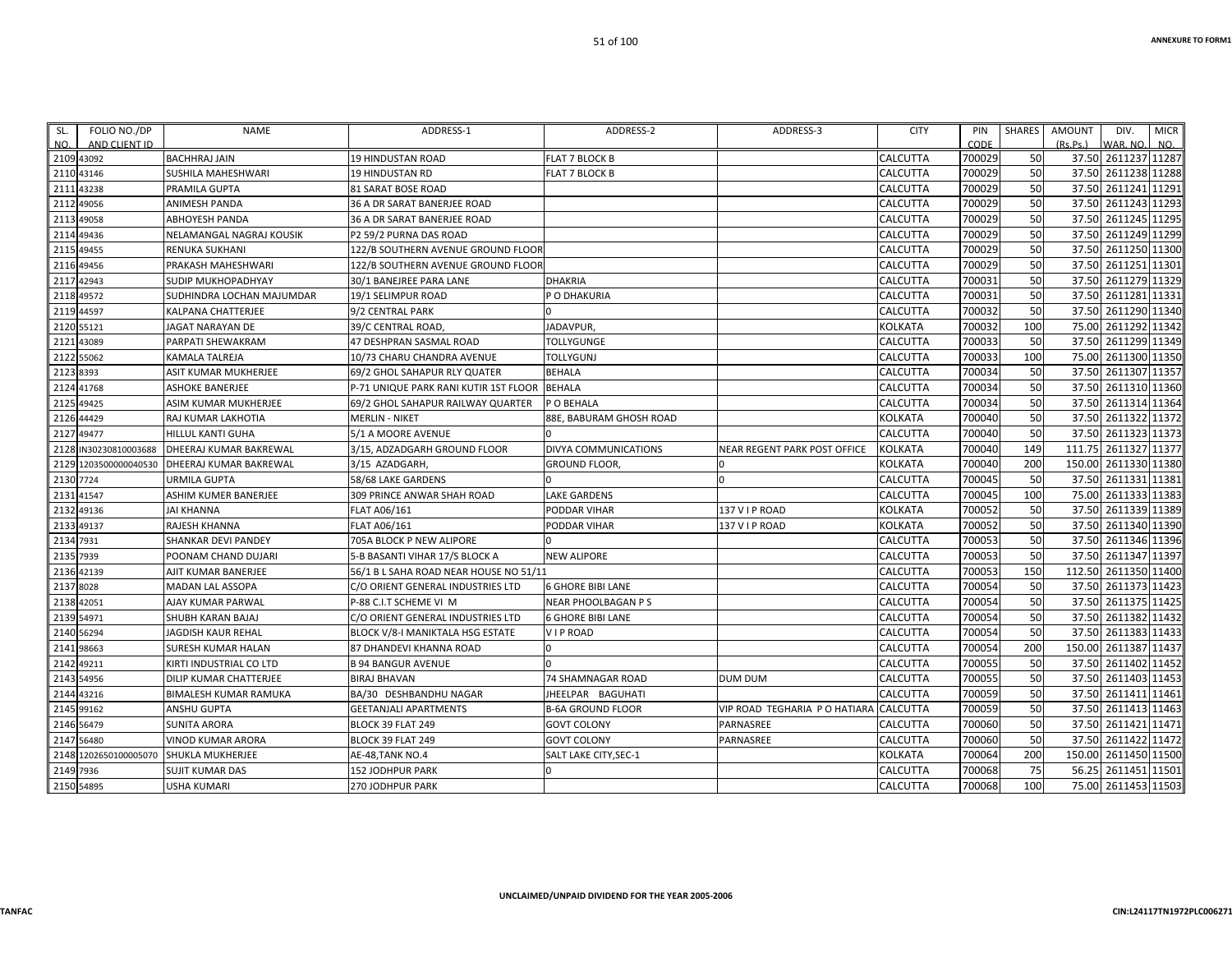| SL.<br>NO. | FOLIO NO./DP<br>AND CLIENT ID | <b>NAME</b>               | ADDRESS-1                         | ADDRESS-2                                             | ADDRESS-3                             | <b>CITY</b>          | PIN<br>CODE | SHARES | <b>AMOUNT</b><br>(Rs.Ps.) | DIV.<br><b>MICR</b><br>WAR, NO.<br>NO. |
|------------|-------------------------------|---------------------------|-----------------------------------|-------------------------------------------------------|---------------------------------------|----------------------|-------------|--------|---------------------------|----------------------------------------|
|            | 2151 41728                    | <b>SUSHIL KUMAR DAGA</b>  | <b>19 SHIV THAKUR LANE</b>        |                                                       |                                       | CALCUTTA             | 700070      | 50     | 37.50                     | 2611463 11513                          |
|            | 2152 43023                    | SAROJ MAHESHWARI          | C/O SUSHIL KUMAR PERIWAL          | 54/5A STRAND ROAD OM BHAWAN                           |                                       | CALCUTTA             | 700070      | 50     |                           | 37.50 2611470 11520                    |
|            | 2153 43032                    | BHANWAR LAL SHARMA        | C/O SUSHIL KUMAR PERIWAL          | 54/5A TRAND RD OM BHAWAN                              |                                       | CALCUTTA             | 700070      | 50     | 37.50                     | 2611475 11525                          |
|            | 2154 3503                     | <b>ABHAY NATH PATHAK</b>  | <b>MARKETING MANAGER</b>          | TATA TIMKEN LTD TATA CENTRE                           | <b>ISTH FLOOR 43 CHOWRINGHEE ROAD</b> | CALCUTTA             | 700071      | 50     | 37.50                     | 2611484 11534                          |
|            | 2155 7676                     | <b>SURATH CHANDRA ROY</b> | 56 CHOWRINGHEE ROAD               |                                                       |                                       | CALCUTTA             | 700071      | 100    | 75.00                     | 2611485 11535                          |
|            | 2156 42942                    | SINNASAMY THAMBYAIAH      | FOREIGN DEPTT STAFF BANK OF INDIA | TATA CENTRE J N ROAD                                  | $\Omega$                              | CALCUTTA             | 700071      | 50     | 37.50                     | 2611488 11538                          |
|            | 2157 IN30015910477965         | <b>HINA SETHIA</b>        | 4, HO CHI MINH SARANI             | KBR COMPLEX, 4TH FLOOR                                | FLAT 4 D/E                            | KOLKATA.             | 700071      | 50     | 37.50                     | 2611490 11540                          |
|            | 2158 7537                     | SURESH KUMAR PILANIWALA   | 34 A RATU SARKAR LANE             |                                                       |                                       | CALCUTTA             | 700073      | 50     | 37.50                     | 2611503 11553                          |
|            | 2159 42066                    | <b>HIRALAL SHARMA</b>     | <b>8 MANDIR STREET</b>            | (BIRLA BUILDING)                                      |                                       | CALCUTTA             | 700073      | 100    | 75.00                     | 2611506 11556                          |
|            | 2160 43273                    | BRIJLALL JHUNJHUNWALA     | 10/1 SYED SALLEY LANE             |                                                       |                                       | CALCUTTA             | 700073      | 50     | 37.50                     | 2611508 11558                          |
|            | 2161 7766                     | <b>B P CHATTERJEE</b>     | 29/25 KENDUA MAIN ROAD            | P O GARIA                                             |                                       | CALCUTTA             | 700084      | 50     | 37.50                     | 2611524 11574                          |
|            | 2162 7767                     | LATIKA CHATTERJEE         | 29/25 KENDUA MAIN ROAD            | POST GARIA                                            |                                       | CALCUTTA             | 700084      | 50     | 37.50                     | 2611525 11575                          |
|            | 2163 42584                    | BISHNU PADA CHATTERJEE    | 29/25 KENDNA MAIN ROAD            | POST GAREIA                                           |                                       | CALCUTTA             | 700084      | 50     | 37.50                     | 2611527 11577                          |
|            | 2164 42585                    | <b>LATIKA CHATTERJE</b>   | 29/25 KENDNA MAIN ROAD            | POST GAREIA                                           |                                       | CALCUTTA             | 700084      | 50     | 37.50                     | 2611528 11578                          |
|            | 2165 IN30045010892598         | <b>BHAGAWATI PRASAD</b>   | B/13/7 KARUNAMOYEE                | <b>HOUSING COMPLEX</b>                                | <b>BIDHAN NAGAR</b>                   | SALTLAKE             | 700091      | 50     | 37.50                     | 2611558 11608                          |
|            | 2166 17975                    | <b>G M G SARAN DASS</b>   | C/O SH BHAGWAN DASS               | 2 G/80 N I T FARIDABAD                                |                                       | <b>FARIDABAD</b>     | 121001      | 50     | 37.50                     | 2611567 11617                          |
|            | 2167 78187                    | <b>ALKA BEOTRA</b>        | <b>B-138 NEHRU GROUND</b>         | <b>NIT</b>                                            |                                       | <b>FARIDABAD</b>     | 121001      | 100    | 75.00                     | 2611570 11620                          |
|            | 2168 IN30223610861666         | SOHAN LAL GANDHI          | $B-91$                            | <b>NEW COLONY</b>                                     | <b>RAILWAY ROAD</b>                   | FARIDABAD            | 121001      | 44     | 33.00                     | 2611572 11622                          |
|            | 2169 40007                    | NIDHI BHATIA              | <b>HOUSE NO.2631</b>              | SECTOR-16                                             |                                       | <b>FARIDABAD</b>     | 121002      | 50     | 37.50                     | 2611578 11628                          |
|            | 2170 84206                    | RENUKA BHATIA             | <b>HOUSE NO.2595</b>              | SECTOR-16 NEAR SECTOR-16 MARKET                       |                                       | FARIDABAD            | 121002      |        | 3.75                      | 2611579 11629                          |
|            | 2171 99938                    | JAGDISH CHAND AGGARWAL    | HOUSE NO 367 SECTOR 16            | FARIDABAD HARYANA                                     |                                       | FARIDABAD            | 121002      | 100    | 75.00                     | 2611581 11631                          |
|            | 2172 IN30010011392465         | <b>ASHOK KUMAR SINDHU</b> | C/O PIONEER INDIA                 | 16 / 7 MATHURA ROAD                                   | RAJIV GANDHI CHOWK                    | <b>FARIDABAD</b>     | 121002      | 50     | 37.50                     | 2611584 11634                          |
|            | 2173 IN30011810237684         | RAJ KUMAR MENDIRATTA      | H NO 179                          |                                                       | <b>SECTOR 29</b>                      | FARIDABAD            | 121002      | 50     | 37.50                     | 2611586 11636                          |
|            | 2174 IN30018312657885         | <b>SUDHA BHARGAVA</b>     | HOUSE NO 671                      | SECTOR 16 A                                           |                                       | FARIDABAD            | 121002      | 50     |                           | 37.50 2611587 11637                    |
|            | 2175 IN30128450020865         | MAN MOHAN SINGH CHAUDHRI  | 206/16A FARIDABAD                 |                                                       |                                       | <b>FARIDABAD</b>     | 121002      | 50     | 37.50                     | 2611592 11642                          |
|            | 2176 IN30290242602068         | SHARDA SAGAR              | H NO 1009                         |                                                       | <b>SECTOR 15</b>                      | FARIDABAD            | 121007      | 50     | 37.50                     | 2611609 11659                          |
|            | 2177 2270                     | <b>SP GUPTA</b>           | 1045 SECTOR 17 B                  | <b>IFFCO COLONY</b>                                   |                                       | <b>GURGAON</b>       | 122001      | 25     | 18.75                     | 2611611 11661                          |
|            | 2178 16805                    | <b>AMARJIT SINGH</b>      | C/O GURU NANAK BUILDING           | MEHRAULI ROAD                                         |                                       | <b>GURGAON</b>       | 122001      | 50     | 37.50                     | 2611613 11663                          |
|            | 2179 89608                    | <b>ISRAIL</b>             | 35 SECTOR 14                      |                                                       |                                       | GURGAON [HAR] 122001 |             | 50     | 37.50                     | 2611621 11671                          |
|            | 2180 99981                    | <b>SUKRITI VOHRA</b>      | 1805 SECTOR 17                    |                                                       | <b>HARYANA</b>                        | <b>GURGAON</b>       | 122001      | 250    | 187.50                    | 2611626 11676                          |
|            | 2181 104205                   | ATTAR SINGH               | VILL AND POST CHAKARPUR           |                                                       | HARYANA                               | <b>GURGAON</b>       | 122001      | 100    |                           | 75.00 2611628 11678                    |
|            | 2182 IN30018310508433         | <b>ARVIND SHORE</b>       | H-13, GROUND FLOOR                | SOUTH CITY II                                         | <b>SOHNA ROAD</b>                     | <b>GURGAON</b>       | 122001      | 100    | 75.00                     | 2611632 11682                          |
|            | 2183 8350                     | <b>GEETHA RAJARAM</b>     | C/O MR M R RAJARAM ICI INDIA LTD  | DLF PLAZA TOWER 10TH FLR                              | DLFQUTAB ENCLAVE PHASE 1              | <b>GURGAON</b>       | 122002      | 50     | 37.50                     | 2611639 11689                          |
|            | 2184 45689                    | <b>SUNITA JOSHI</b>       | F-4/13 DLF CITY                   | PHASE-1                                               | <b>GURGAON</b>                        | <b>HARYANA</b>       | 122002      | 50     |                           | 37.50 2611642 11692                    |
|            | 2185 IN30236510117869         | <b>PUNAM WIDGE</b>        | VI-031, RIDGEWOOD ESTATE,         | DLF PHASE-IV,                                         | GURGAON,                              | HARYANA              | 122002      | 200    | 150.00                    | 2611652 11702                          |
|            | 2186 8662                     | ASHA MIGLANI              | H NO 471                          | SECTOR <sub>7</sub>                                   | PANCHKULA                             | HARYANA              | 134109      | 50     | 37.50                     | 2611656 11706                          |
|            | 2187 79044                    | KAMLESH SEHGAL            | W/O LT COL R K SEHGAL RETD ENGRS  | 55 B SWASTIK VIHAR FLATS                              | MANSADEVI ROAD                        | PANCHKULA            | 134109      | 150    | 112.50                    | 2611662 11712                          |
|            | 2188 IN30115120770077         | <b>VIKRAM BAFNA</b>       | 229 SECTOR 7                      | <b>FIRST FLOOR</b>                                    |                                       | PANCHKULA            | 134109      | 350    | 262.50                    | 2611665 11715                          |
|            | 2189 13615                    | <b>KIRAN GUPTA</b>        | 802/7 PATEL NAGAR                 | <b>CIVIL LINES</b>                                    | <b>NEAR ICE FACTORY</b>               | LUDHIANA             | 141001      | 100    | 75.00                     | 2611667 11717                          |
|            | 2190 13878                    | <b>SUDESH PURI</b>        | 1002 DEEP NAGAR                   | ST <sub>N</sub> 3                                     |                                       | LUDHIANA             | 141001      | 100    | 75.00                     | 2611669 11719                          |
|            | 2191 75858                    | RAKESH PAUL               | H NO 318 BHARAT NAGAR             |                                                       |                                       | LUDHIANA             | 141001      | 100    | 75.00                     | 2611674 11724                          |
|            | 2192 103534                   | <b>ASHOK KUMAR GUPTA</b>  | <b>MARKET OPERATIONS DEPT</b>     | THE LUDHIANA STOCK EXCHANGE ASSI FEROZE GANDHI MARKET |                                       | LUDHIANA             | 141001      | 50     |                           | 37.50 2611683 11733                    |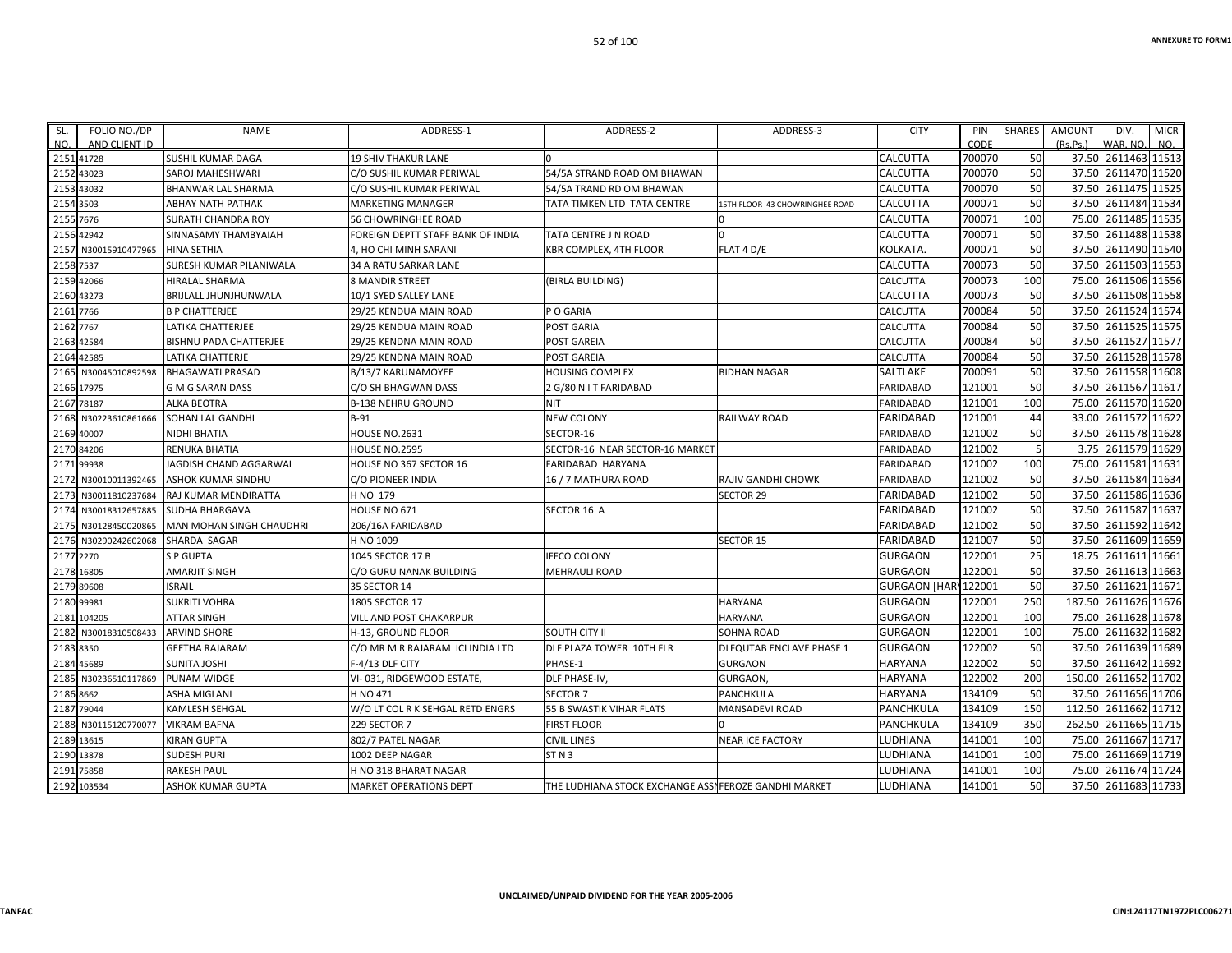| SL.       | FOLIO NO./DP          | <b>NAME</b>               | ADDRESS-1                             | ADDRESS-2                    | ADDRESS-3          | <b>CITY</b>            | PIN    | SHARES | AMOUNT<br>DIV.       | <b>MICR</b>   |
|-----------|-----------------------|---------------------------|---------------------------------------|------------------------------|--------------------|------------------------|--------|--------|----------------------|---------------|
| NO.       | AND CLIENT ID         |                           |                                       |                              |                    |                        | CODE   |        | (Rs.Ps.)<br>WAR. NO. | NO.           |
|           | 2193 1202540000036280 | <b>AWTAR SINGH PARMAR</b> | $64 - H$                              | SHAHEED BHAGAT SINGH NAGAR   | PAKHOWAL ROAD      | <b>LUDHIANA</b>        | 141001 | 50     | 37.50 2611699 11749  |               |
|           | 2194 IN30133017053133 | KHARAITI LAL ARORA        | <b>USHA KUNJ, 292/2,</b>              | NEAR CENTRAL CO OP. BANK,    | <b>CIVIL LINES</b> | MOGA (PB)              | 142001 | 100    | 75.00 2611713 11763  |               |
|           | 2195 45126            | MAHINDER SINGH BAWA       | 317 KRISHNA SQUARE                    | SHIVALA ROAD                 |                    | AMRITSAR               | 143001 | 50     | 37.50 2611720 11770  |               |
|           | 2196 75776            | K M SHARMA                | SHRI KRISHNA PHARMACY BLDG            | KATRA SHER SINGH             |                    | <b>AMRITSAR</b>        | 143001 | 50     | 37.50 2611722 11772  |               |
|           | 2197 13802            | RAJKANI LJIAWANTI         | SONIA MAHOLA OPP GURDEWARA DERA SHAIB |                              |                    | <b>BATALA</b>          | 143505 | 50     | 37.50 2611732 11782  |               |
|           | 2198 13803            | SITA RAM AGGARWAL         | SONIA MAHOLA                          | OPP GURDEWARA DERA SHAIB     |                    | <b>BATALA</b>          | 143505 | 100    | 75.00 2611733 11783  |               |
|           | 2199 13814            | <b>GEETA AGGARWAL</b>     | <b>GEETHA STEEL INDUS</b>             | RAILWAY ROAD                 |                    | <b>BATALA</b>          | 143505 | 50     | 37.50 2611734 11784  |               |
|           | 2200 13606            | CHIRUS BHUSHAN LAKRA      | C/O CANARA BANK 51 MAHAVIR MARG       |                              |                    | <b>JALANDHAR</b>       | 144001 | 50     | 37.50 2611739 11789  |               |
|           | 2201 45793            | HANSRAJ DHAWAN            | 510 NEW JAWAHAR NAGAR                 |                              |                    | <b>JALANDHAR</b>       | 144001 | 100    | 75.00 2611743 11793  |               |
|           | 2202 98068            | <b>HARBANS LAL</b>        | EP 102 SAIDAN LAYOUT                  |                              |                    | <b>JALANDHAR</b>       | 144001 | 50     | 37.50 2611746 11796  |               |
| 2203      | IN30039415846170      | <b>JASJIT KAUR</b>        |                                       | LAJPAT NAGAR                 |                    | <b>JALANDHAR</b>       | 144001 | 100    | 75.00 2611750 11800  |               |
|           | 2204 50815            | ANIL KUMAR MAHENDRU       | 498L                                  | <b>MODEL TOWN</b>            |                    | <b>JALANDHAR</b>       | 144003 | 50     | 37.50 2611756 11806  |               |
|           | 2205 50816            | ASHA RANI MAHENDRU        | 498L                                  | <b>MODEL TOWN</b>            |                    | <b>JALANDHAR</b>       | 144003 | 50     | 37.50 2611757 11807  |               |
|           | 2206 103785           | <b>MEENA GUPTA</b>        | <b>65 MALL ROAD</b>                   | <b>JALLANDHER CANTT</b>      |                    | JALANDHAR CANTT.       | 144005 | 50     | 37.50 2611768 11818  |               |
|           | 2207 IN30105510449643 | RAWINDER KUMAR            | H.NO. 49                              | MOH. NO. 7                   |                    | <b>JALANDHAR CANTT</b> | 144005 | 100    | 75.00 2611769 11819  |               |
|           | 2208 102942           | <b>MUKESH GUPTA</b>       | AGGARWAL SALES AGENCY                 | 5 INDUSTRIAL AREA            |                    | PHAGWARA               | 144401 | 50     | 37.50 2611778 11828  |               |
|           | 2209 IN30045011118113 | <b>BAL KRISHAN SOOD</b>   | <b>BAZAR BANRA WALA</b>               | KAURAN STREET                |                    | PHAGWARA               | 144401 | 50     | 37.50 2611780 11830  |               |
| 2210 8508 |                       | LOKNATH MUTREJA           | 1074 SECTOR 18 C                      |                              |                    | CHANDIGARH             | 160018 | 50     | 37.50 2611782 11832  |               |
|           | 2211 13928            | HARASH KUMAR VASUDEVA     | HOUSE NO.125                          | SECTOR 18-A                  |                    | <b>CHANDIGARH</b>      | 160018 | 50     | 37.50 2611785 11835  |               |
|           | 2212 103770           | PARVINDER SINGH           | KOTHI NO 1224                         | <b>SECTOR 8 C</b>            |                    | <b>CHANDIGARH</b>      | 160018 | 50     | 37.50 2611787 11837  |               |
|           | 2213 104295           | PARVINDER SINGH           | KOTHI NO 1224                         | <b>SECTOR 8 C</b>            |                    | CHANDIGARH             | 160018 | 50     | 37.50 2611788 11838  |               |
| 2214      | IN30045011174550      | <b>JASBIR PURI</b>        | 1218                                  | SECTOR 18 C                  |                    | <b>CHANDIGARH</b>      | 160018 | 50     | 37.50 2611789 11839  |               |
|           | 2215 IN30045011541008 | <b>ASHOK AGGARWAL</b>     | 149 SECTOR 11-A                       |                              |                    | CHANDIGARH             | 160018 | 100    | 75.00 2611791 11841  |               |
| 2216 8690 |                       | <b>NALIN KAPIL</b>        | C/O SH D S CHANDEL                    | H NO 1567/22B                |                    | CHANDIGARH             | 160022 | 50     | 37.50 2611794 11844  |               |
| 2217 8827 |                       | <b>AMRIK SINGH BARHOK</b> | 44-A/373                              |                              |                    | <b>CHANDIGARH</b>      | 160022 | 50     | 37.50 2611796 11846  |               |
|           | 2218 108767           | MAHESH KHURANA            | H NO 2141                             | <b>SECTOR 38C</b>            |                    | <b>CHANDIGARH</b>      | 160036 | 50     | 37.50 2611812 11862  |               |
|           | 2219 19971            | SNEH LATA GUPTA           | 413 A RAM NAGAR                       | U                            |                    | <b>GHAZIABAD</b>       | 201001 | 50     | 37.50 2611826 11876  |               |
|           | 2220 20121            | RAJKALI                   | M/S S P SINGHAL 156 PAKKI MORI        |                              |                    | <b>GHAZIABAD</b>       | 201001 | 50     | 37.50 2611828 11878  |               |
|           | 2221 23644            | PRAYAG CHAND AGARWAL      | C/O ELECTRIC CONSTRUCTION AND         | EQUIPMENT CO LTD MEERUT ROAD |                    | <b>GHAZIABAD</b>       | 201001 | 50     | 37.50 2611832 11882  |               |
|           | 2222 45079            | <b>KUSUM SINGHAL</b>      | W/O S P SINGHAL 156 PAKKI MORI        |                              |                    | <b>GHAZIABAD</b>       | 201001 | 50     | 37.50 2611833 11883  |               |
|           | 2223 45221            | RAJ KUMAR TANEJA          | 279 BHARAT NAGAR BHOOR                | $\Omega$                     |                    | <b>GHAZIABAD</b>       | 201001 | 50     | 37.50 2611834 11884  |               |
|           | 2224 50426            | COL. J K CHADDA           | C/O BRIG (RETD) J K CHADDA            | KJ 77 KAVI NAGAR             |                    | <b>GHAZIABAD</b>       | 201001 | 100    | 75.00                | 2611835 11885 |
|           | 2225 78863            | <b>VINOD GUPTA</b>        | <b>J-269 PATEL NAGAR I</b>            | SECTOR 7                     |                    | <b>GHAZIABAD</b>       | 201001 |        | 0.75 2611840 11890   |               |
|           | 2226 78864            | SANJEEV GUPTA             | <b>J-269 PATEL NAGAR I</b>            | SECTOR 7                     |                    | <b>GHAZIABAD</b>       | 201001 |        | 0.75 2611841 11891   |               |
|           | 2227 22030            | DIWAN CHAND ARORA         | KC 83 KAVI NAGAR                      |                              |                    | <b>GHAZIABAD</b>       | 201002 | 100    | 75.00 2611860 11910  |               |
| 2228      | 102391                | SARVESH GAUTOM            | KH-19 KAVI NAGAR                      |                              |                    | <b>GHAZIABAD</b>       | 201002 | 50     | 37.50 2611862 11912  |               |
|           | 2229 102392           | PRAGATI GAUTAM            | KH-19 KAVI NAGAR                      |                              |                    | <b>GHAZIABAD</b>       | 201002 | 50     | 37.50 2611863 11913  |               |
|           | 2230 102393           | <b>S K SHARMA</b>         | KH-19 KAVI NAGAR                      |                              |                    | <b>GHAZIABAD</b>       | 201002 | 50     | 37.50 2611864 11914  |               |
| 2231      | 102394                | <b>MAYANK GAUTAM</b>      | KH-19 KAVI NAGAR                      |                              |                    | <b>GHAZIABAD</b>       | 201002 | 50     | 37.50 2611865 11915  |               |
|           | 2232 IN30047641948062 | RANJANA NARAIN            | R 2/211 RAJ NAGAR                     |                              |                    | <b>GHAZIABAD</b>       | 201002 | 300    | 225.00 2611870 11920 |               |
|           | 2233 IN30092310048844 | LATA JAIN                 | $KD-5$                                | KAVI NAGAR                   |                    | <b>GHAZIABAD</b>       | 201002 | 50     | 37.50 2611872 11922  |               |
|           | 2234 18483            | <b>BINA SANGAL</b>        | SECTOR-14                             | HOUSE NO 185                 | VASUNDHARA         | <b>GHAZIABAD</b>       | 201010 | 50     | 37.50 2611876 11926  |               |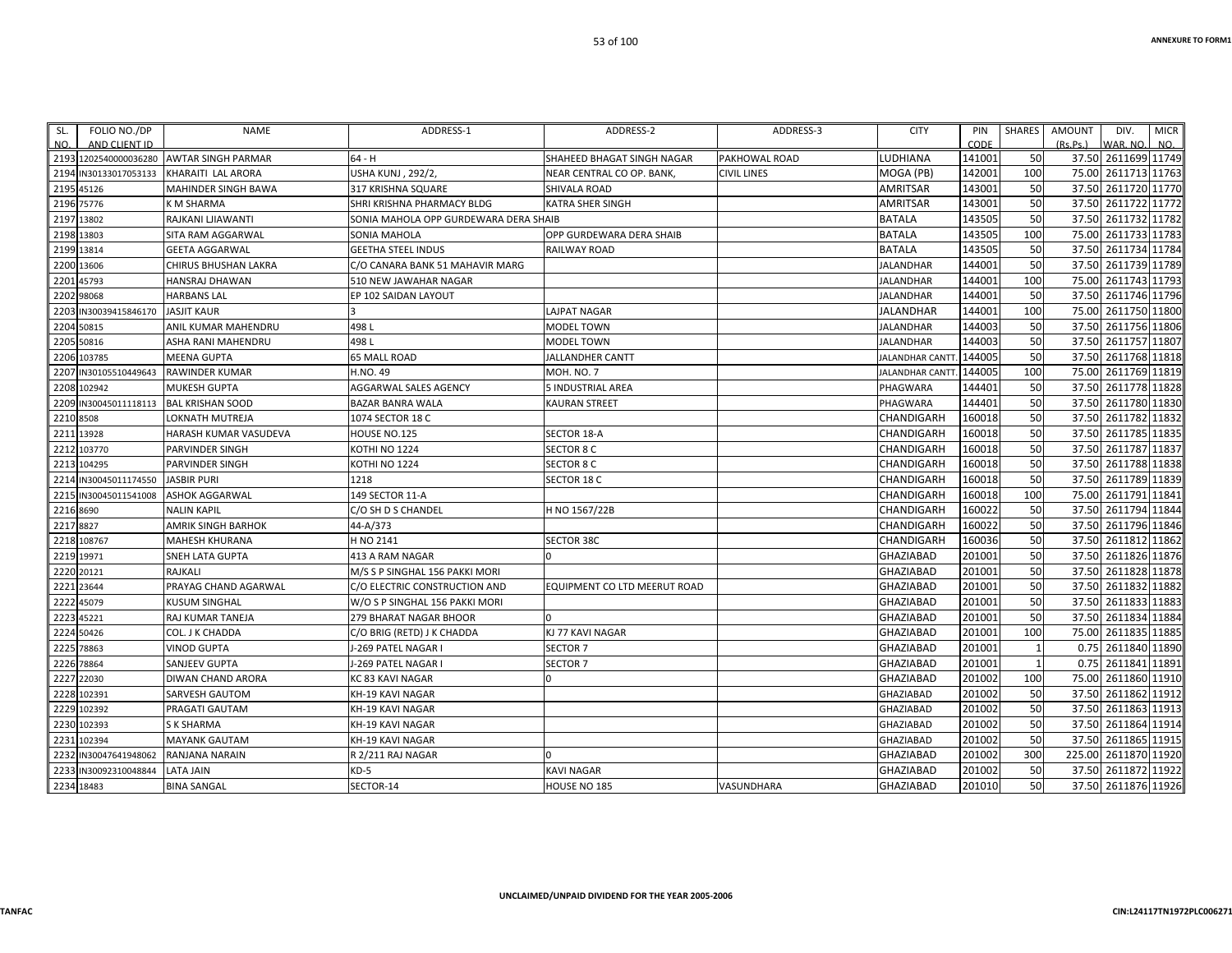| SL.        | FOLIO NO./DP          | NAME                        | ADDRESS-1                           | ADDRESS-2                       | ADDRESS-3                    | <b>CITY</b>           | PIN    | SHARES | <b>AMOUNT</b> | DIV.                 | <b>MICR</b> |
|------------|-----------------------|-----------------------------|-------------------------------------|---------------------------------|------------------------------|-----------------------|--------|--------|---------------|----------------------|-------------|
| NO.        | AND CLIENT ID         |                             |                                     |                                 |                              |                       | CODE   |        | (Rs.Ps.)      | WAR, NO.             | NO.         |
| 2235 18871 |                       | <b>ANITA GUPTA</b>          | C/O SH NAVIN KUMAR GUPTA            | ABHAY KHAND- 1/43, H I G DOUBLE | STOREY, INDIRAPURAM          | GHAZIABAD U.P 201010  |        | 50     |               | 37.50 2611877 11927  |             |
|            | 2236 101467           | SANJIV KUMAR TYAGI          | S/O MUNISHWAR TYAGI                 | VILL AND POST MAKANPUR          | DISTT GHAZIABAD U P          |                       | 201010 | 100    |               | 75.00 2611878 11928  |             |
| 2237 54715 |                       | <b>BRIJ RAJ SINGH</b>       | C/O KAMAL SINGH                     | BRIJ VIHAR 36 HIG BLOCK         | POST CHANDER NAGAR           | DIST GHAZIABAD 201011 |        | 100    |               | 75.00 2611886 11936  |             |
| 2238 16817 |                       | <b>SUDHA PRADHAN</b>        | G-129 SECTOR 25                     |                                 |                              | NOIDA                 | 201301 | 50     |               | 37.50 2611893 11943  |             |
| 2239 17431 |                       | <b>BHOLA NATH</b>           | C/O DR H N PRASAD SINGHAL           | C-28 SECTOR 26                  | <b>GAUTAMBUDHNAGAR</b>       | NOIDA (U.P.)          | 201301 | 100    |               | 75.00 2611894 11944  |             |
| 2240 24965 |                       | AJAY KUMAR SRIVASTAVA       | C/O SHRI A K SRIVASTAVA             | C O 141 B KANCHN JUNGA          | <b>SECTOR 53</b>             | <b>NOIDA</b>          | 201301 | 50     |               | 37.50 2611899 11949  |             |
| 2241 33987 |                       | R P BHATIA                  | HITECH ALUMINIUM                    | F-64 SECTOR B                   |                              | NOIDA                 | 201301 | 100    |               | 75.00 2611901        | 11951       |
| 2242 53416 |                       | <b>VIJAY GOVIND</b>         | 662                                 | <b>SECTOR 28</b>                |                              | <b>NOIDA</b>          | 201301 | 50     |               | 37.50 2611903 11953  |             |
| 2243 90242 |                       | YASH SAWHNEY                | A 58 SECTOR 55                      | NOIDA                           |                              | <b>GHAZIABAD</b>      | 201301 | 200    |               | 150.00 2611905 11955 |             |
|            | 2244 IN30290240825376 | <b>AMIT KUMAR</b>           | COMPUTER SCIENCES CORPORATION PVT L | IC 24/25                        | <b>SECTOR 58</b>             | NOIDA                 | 201301 | 100    |               | 75.00 2611925 11975  |             |
| 2245 12796 |                       | <b>RAM NARAIN TRIPATHI</b>  | 107/91B                             | <b>JAWAHER NAGAR</b>            |                              | <b>KANPUR</b>         | 208001 | 50     |               | 37.50 2611932 11982  |             |
| 2246 12804 |                       | <b>B K GUPTA</b>            | 105/730 GANDHI CHOWK                | <b>GANDHI NAGAR</b>             |                              | <b>KANPUR</b>         | 208001 | 50     |               | 37.50 2611933 11983  |             |
| 2247 12806 |                       | KASHI PRASAD KHEMKA         | 48/191 GENERAL GANJ                 | O                               |                              | KANPUR                | 208001 | 50     |               | 37.50 2611934 11984  |             |
| 2248 12944 |                       | RANIOMAR                    | 48/72 GENERAL GANJ                  | $\Omega$                        |                              | KANPUR                | 208001 | 50     |               | 37.50 2611939 11989  |             |
| 2249 13048 |                       | RAJENDRA KUMAR SHUKLA       | 71/86 SUTAR KHANA                   |                                 |                              | KANPUR                | 208001 | 50     |               | 37.50 2611941        | 11991       |
| 2250 13051 |                       | RANJANA RANI MEHROTRA       | 10/433 KHALASI LINES                | UPPER FLAT OF GAYA KUTEER       |                              | KANPUR                | 208001 | 50     |               | 37.50 2611942 11992  |             |
| 2251 13054 |                       | UMA GARG                    | 49/85 GOPAL HOUSE NAUGHARA          |                                 |                              | <b>KANPUR</b>         | 208001 | 50     |               | 37.50 2611943 11993  |             |
| 2252 13349 |                       | RAJENDRA KUMAR MAHESHWARI   | C/O SHRI FATECHAND MALANI           | 19/167 PATAKAPUR                |                              | <b>KANPUR</b>         | 208001 | 50     |               | 37.50 2611951 12001  |             |
| 2253 13400 |                       | BHAGAWATI PRASAD TOSHNIWAL  | 64 MOTI BHAWAN COLLECTOR GANJ       |                                 |                              | <b>KANPUR</b>         | 208001 | 50     |               | 37.50 2611953 12003  |             |
| 2254 13441 |                       | KAMLA RANI MEHROTRA         | 128/193 K BLOCK                     | KIDWAI NAGAR                    |                              | KANPUR                | 208001 | 50     |               | 37.50 2611955 12005  |             |
| 2255 13442 |                       | <b>ALOK MEHROTRA</b>        | 128/193 K BLOCK                     | KIDWAI NAGAR                    |                              | KANPUR                | 208001 | 50     |               | 37.50 2611956 12006  |             |
| 2256 43846 |                       | AJAY KUMAR JAIN             | C/O HAZARI LAL SHYAM LAL JAIN       | 77/3 COOLIE BAZAR               |                              | <b>KANPUR</b>         | 208001 | 50     |               | 37.50 2611961 12011  |             |
| 2257 43856 |                       | REKHA SUTWALA               | 49/22 GENERAL GANJ                  |                                 |                              | <b>KANPUR</b>         | 208001 | 200    |               | 150.00 2611963 12013 |             |
| 2258 43872 |                       | JASWANTRAI H DAVE           | C/O HIMATRAM KRIPASHANKER & CO      | LATOUCHE ROAD                   |                              | KANPUR                | 208001 | 50     |               | 37.50 2611965 12015  |             |
| 2259 43985 |                       | SUDHIR KUMAR GUPTA          | C/O PADAM TRADING CO 50/167 NAVGHRA |                                 |                              | <b>KANPUR</b>         | 208001 | 50     |               | 37.50 2611973 12023  |             |
| 2260 50485 |                       | <b>SURAJ PRAKASH SAXENA</b> | C/O MR PANKAJ NIGAM                 | 7/85 LEELA PALACE               | FLAT NO 308 TILAK NAGAR      | KANPUR                | 208001 | 50     |               | 37.50 2611977 12027  |             |
| 2261 67295 |                       | <b>SUMAN GUPTA</b>          | 62/13 HARBANS MOHAL                 |                                 |                              | KANPUR                | 208001 | 100    |               | 75.00 2611979 12029  |             |
| 2262 76802 |                       | SANTOSH KUMAR MAHESHWARI    | 48/15 LATHI MOHAL                   |                                 |                              | KANPUR                | 208001 | 50     |               | 37.50 2611986 12036  |             |
| 2263 78261 |                       | <b>KABIR</b>                | NO 95/94 MUNNA LAL STREET           | PARADE                          |                              | KANPUR                | 208001 | 200    |               | 150.00 2611987       | 12037       |
| 2264 78739 |                       | <b>HARISH TYAGI</b>         | U P STOCK EXCHANGE ASSOCIATION LTD  | 14/76 CIVIL LINES               |                              | <b>KANPUR</b>         | 208001 | 50     |               | 37.50 2611990 12040  |             |
|            | 2265 IN30010010423894 | SAROJ LALORAYA              | C/O HEMAN SINHA                     | SRI RAM NIWAS                   | 24/27 BIRHANA ROAD           | <b>KANPUR</b>         | 208001 | 200    |               | 150.00 2612013 12063 |             |
| 2266 13165 |                       | <b>HARDEV AURORA</b>        | ORDINANCE OFFICER CIVILIAN          | FORMERLY ASST DIRECTOR NCC      | DIRECTORATE 8/231 ARYA NAGAR | <b>KANPUR</b>         | 208002 | 50     |               | 37.50 2612037        | 12087       |
| 2267 13272 |                       | MANJU AGARWAL               | 113/244 SWAROOP NAGAR               | U                               | $\Omega$                     | KANPUR                | 208002 | 50     |               | 37.50 2612045 12095  |             |
| 2268 13291 |                       | <b>CHITRA SINGH</b>         | C/O DR N B SINGH                    | D-24 MEDICAL COLLEGE CAMPUS     |                              | KANPUR                | 208002 | 50     |               | 37.50 2612046 12096  |             |
| 2269 13513 |                       | KRISHNA BEHARI AGARWAL      | 7/183 I SWARUP NAGAR                |                                 |                              | KANPUR                | 208002 | 50     |               | 37.50 2612049 12099  |             |
| 2270       | IN30010012183125      | <b>ANJANA TANDON</b>        | 8/18 ARYA NAGAR                     |                                 |                              | KANPUR                | 208002 | 50     |               | 37.50 2612067 12117  |             |
|            | 2271 IN30088814110460 | <b>KUSUM NAIR</b>           | 112 / 205 SWAROOP NAGAR             |                                 |                              | KANPUR                | 208002 | 50     |               | 37.50 2612074 12124  |             |
| 2272 3087  |                       | <b>VIRENDRANATH PANDEY</b>  | P 37/1 OLD M H AREA                 |                                 |                              | <b>KANPUR</b>         | 208004 | 50     |               | 37.50 2612080 12130  |             |
| 2273 75882 |                       | KANNIYA LAL                 | 318 RAIL BAZAR                      |                                 |                              | KANPUR                | 208004 | 200    |               | 150.00 2612089 12139 |             |
|            | 2274 106631           | <b>KISHOR VAKIL</b>         | SPFL SECURITIES LIMITED             | 15/63-M.CIVIL LINES             | <b>NEAR D A V COLLEGE</b>    | KANPUR                | 208004 | 350    |               | 262.50 2612097 12147 |             |
| 2275 13230 |                       | VISHVESH BAVEJA             | 120/904 LAJPAT NAGAR                |                                 |                              | KANPUR                | 208005 | 50     |               | 37.50 2612106 12156  |             |
| 2276 75804 |                       | SANTOSH AGARWAL             | LANE NO 7 FLAT NO 112               | JAY KALYAN COLONY               | <b>KAMLA NAGAR</b>           | <b>KANPUR</b>         | 208005 | 100    |               | 75.00 2612108 12158  |             |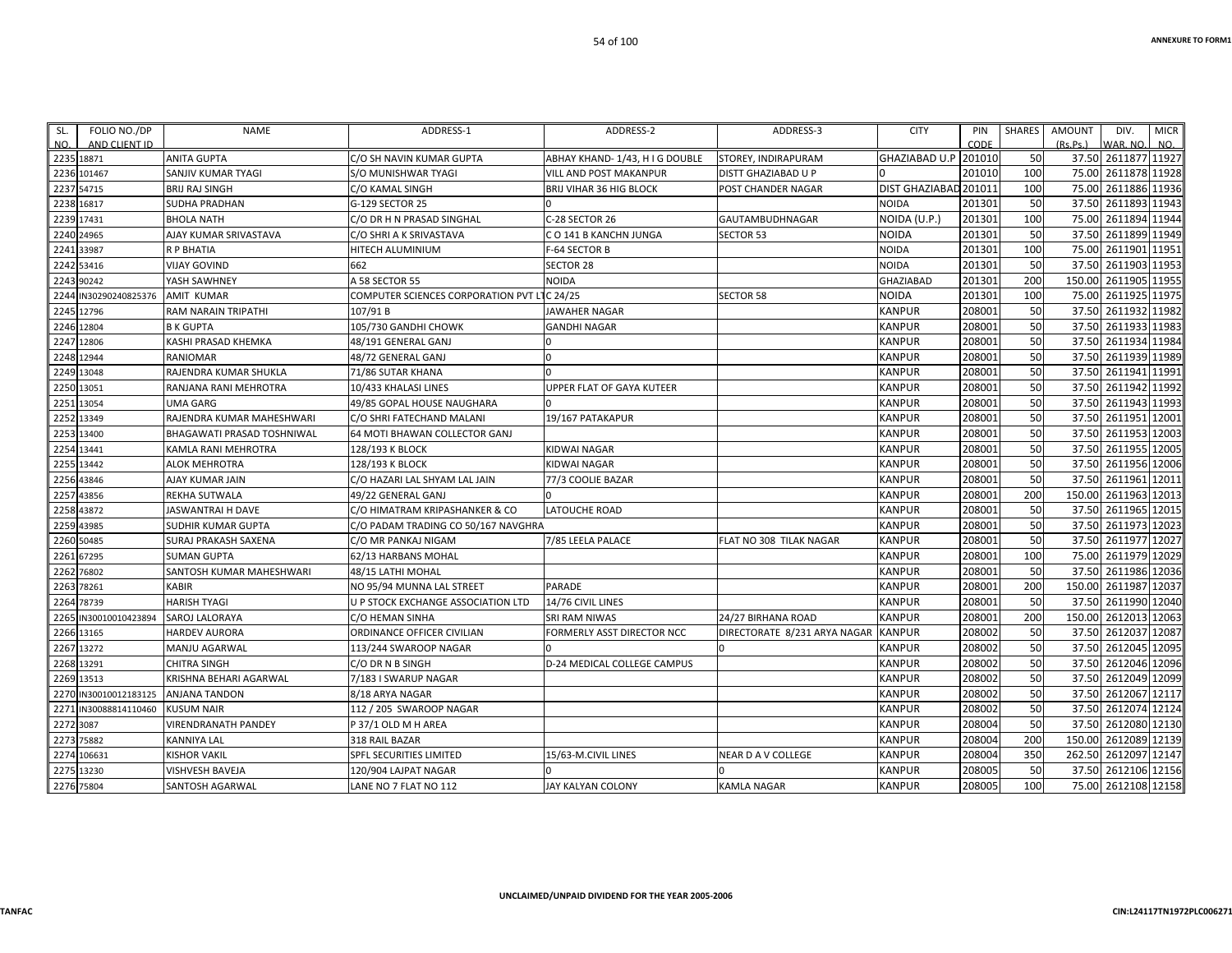| SL.  | FOLIO NO./DP          | <b>NAME</b>                 | ADDRESS-1                            | ADDRESS-2                         | ADDRESS-3                   | <b>CITY</b>   | PIN    | SHARES | AMOUNT    | DIV.                 | <b>MICR</b> |
|------|-----------------------|-----------------------------|--------------------------------------|-----------------------------------|-----------------------------|---------------|--------|--------|-----------|----------------------|-------------|
| NO.  | AND CLIENT ID         |                             |                                      |                                   |                             |               | CODE   |        | (Rs, Ps.) | WAR, NO.             | NO.         |
|      | 2277 13023            | <b>SUDHIR KAPUR</b>         | 133/244 M BLOCK                      | <b>KIDWAI NAGAR</b>               |                             | <b>KANPUR</b> | 208011 | 50     | 37.50     | 2612124 12174        |             |
| 2278 | 13109                 | SHANTI DEVI GUPTA           | 128/6 Y BLOCK                        | KIDWAI NAGAR                      |                             | KANPUR        | 208011 | 50     | 37.50     | 2612126 12176        |             |
|      | 2279 13386            | AJIT KUMAR TIWARI           | C 15 KIDWAI NAGAR                    |                                   |                             | KANPUR        | 208011 | 50     | 37.50     | 2612128 12178        |             |
|      | 2280 13415            | <b>RADHA DUBEY</b>          | 268 H BLOCK KIDWAI NAGAR             |                                   |                             | KANPUR        | 208011 | 50     | 37.50     | 2612129 12179        |             |
| 2281 | 13480                 | <b>INDERJIT</b>             | 184-N KIDWAI NAGAR                   |                                   |                             | KANPUR        | 208011 | 50     | 37.50     | 2612130 12180        |             |
|      | 2282 13141            | <b>SARALA GUPTA</b>         | 111A/79 ASHOK NAGAR                  |                                   |                             | KANPUR        | 208012 | 50     |           | 37.50 2612144 12194  |             |
| 2283 | 84122                 | RANJEET KUMAR GOLANI        | C/O RADHU ELECTRANICS                | 111-A/399 ASHOK NAGAR             | <b>KANPUR</b>               | U.            | 208012 |        | 0.75      | 2612149 12199        |             |
|      | 2284 12905            | LAL BAHADUR SINGH           | 80/4 SAFED COLONY JUHI               |                                   |                             | KANPUR U P    | 208014 | 50     | 37.50     | 2612158 12208        |             |
|      | 2285 13016            | <b>GURDIP SINGH SETHI</b>   | 71W MIG JUHI GAUHSHALA               |                                   |                             | KANPUR U P    | 208014 | 50     | 37.50     | 2612160 12210        |             |
|      | 2286 13062            | AMBER                       | TYPE IV/65 OFFICERS COLONY           | PANKI POWER THERMAL STATION PANKI |                             | KANPUR        | 208020 | 50     | 37.50     | 2612166 12216        |             |
|      | 2287 13559            | <b>BALVIR SAHAI</b>         | IV/62 OFFICER S COLONY               | PANKI POWER STATION               | $\Omega$                    | KANPUR        | 208020 | 50     |           | 37.50 2612168 12218  |             |
|      | 2288 50598            | MANORAMA GUPTA              | W/O P N GUPTA                        | 94 OFFICERS COLONY                | PANKI THERMAL POWER STATION | <b>KANPUR</b> | 208020 | 50     | 37.50     | 2612169 12219        |             |
|      | 2289 24779            | <b>SITAL DAS PAUL</b>       | B 8/21 BARA GAMBHIR SINGH            |                                   |                             | VARANASI      | 221001 | 50     |           | 37.50 2612172 12222  |             |
| 2290 | 24873                 | <b>HARI PRASAD OMAR</b>     | C 27/99 B 1 II FLOOR JAGATGANJ       |                                   |                             | VARANASI U.P  | 221001 | 50     | 37.50     | 2612173 12223        |             |
|      | 2291 24948            | RAKESH AGRAWAL              | K 25/63 SOOT TOLA                    |                                   |                             | VARANASI U P  | 221001 | 50     | 37.50     | 2612175 12225        |             |
| 2292 | 74059                 | SABITA AGRAWAL              | DHANDHNIA NIWAS                      | 2ND FLOOR D 47/60 RAMAPURA        |                             | VARANASI U.P  | 221001 | 100    | 75.00     | 2612178 12228        |             |
| 2293 | IN30133017958258      | <b>VINOD KUMAR KHATTRY</b>  | KAMAL NIWAS                          | D-59/103, Q4 SIGRA                |                             | VARANASI U.P  | 221001 | 50     | 37.50     | 2612185 12235        |             |
|      | 2294 24790            | <b>MOHD RAFIQUE</b>         | WATER RESOURCES &                    | FLOOD FORECASTING DIVISION        |                             | VARANASI U.P  | 221002 | 100    | 75.00     | 2612189 12239        |             |
| 2295 | 24916                 | <b>JAGDISH PRASAD GUPTA</b> | C/O M/S NANDI BOOKSHOP               | <b>HOTEL VARANASI ASHOK</b>       |                             | VARANASI U.P  | 221002 | 50     | 37.50     | 2612192 12242        |             |
|      | 2296 44963            | PRAHALAD DAS GUJARATI       | TOWEER B FLAT NO 3                   | <b>CHANDRA TOWERS</b>             | <b>NATI IMLI</b>            | VARANASI      | 221002 | 50     |           | 37.50 2612193 12243  |             |
| 2297 | IN30045010797154      | <b>RAN VIJAI SINGH</b>      | D - 2/7 ANNAPURNA NAGAR COLONY       | KASHI VIDYA- PEETH RD             | <b>SIGRA</b>                | VARANASI      | 221002 | 50     | 37.50     | 2612194 12244        |             |
| 2298 | IN30155720124418      | SHREE PRAKASH MAHESHWARI    | J - 13/93 - A - 10 - K - S           | <b>COTTON MILL COMPOUND</b>       | CHAUKAGHAT                  | VARANASI      | 221002 | 100    | 75.00     | 2612198 12248        |             |
|      | 2299 24877            | <b>D K SHARMA</b>           | <b>NEW G-30</b>                      | ARBINDO COLONY                    | <b>BHU</b>                  | VARNASI       | 221005 | 50     |           | 37.50 2612199 12249  |             |
|      | 2300 107289           | RAVI JAISWAL                | SHRI RAM SEWAK BHAWAN                | <b>ITIROAD</b>                    | KAROUNDI                    | VARANASI      | 221005 | 50     | 37.50     | 2612202 12252        |             |
|      | 2301 50430            | SHAUKAT JAHAN BEGAM         | KASHANA FAHIM GATE MALKA GETI        | <b>BAISI KI MASJID</b>            |                             | U             | 226001 | 50     | 37.50     | 2612210 12260        |             |
|      | 2302 50520            | <b>ANIMESH NAGAR</b>        | 86 GAUTAM BUDHA MARG                 |                                   |                             | LUCKNOW       | 226001 | 50     | 37.50     | 2612211              | 12261       |
| 2303 | 50549                 | <b>DHIRENDRA KHARE</b>      | 12 PREM NAGAR COLONY ASHOK MARG      |                                   |                             | LUCKNOW       | 226001 | 50     | 37.50     | 2612212 12262        |             |
|      | 2304 50554            | ASHWINI KUMAR RASTOGI       | C/O M/S KACKARJEE & CO               | 12 HALWASIYA MARKET               | <b>HAZRATGANJ</b>           | LUCKNOW       | 226001 | 50     |           | 37.50 2612214 12264  |             |
| 2305 | 50688                 | RAMESH KUMAR MEHROTRA       | 17/8 CLYDE ROAD                      | <b>HYDEL COLONY</b>               |                             | LUCKNOW       | 226001 | 50     | 37.50     | 2612216 12266        |             |
|      | 2306 50701            | <b>BIMAL SEHGAL</b>         | 7 SUNDER BAGH                        |                                   |                             | LUCKNOW       | 226001 | 50     |           | 37.50 2612217 12267  |             |
|      | 2307 50754            | <b>BRIJ MOHAN SHARMA</b>    | FLAT NO 23 4A GOKHLE MARG            |                                   |                             | LUCKNOW       | 226001 | 50     | 37.50     | 2612218 12268        |             |
|      | 2308 50786            | <b>DINESH BHATNAGER</b>     | M/S SHAKTI TRADERS 6 NOVELTY BLDG    | LALBAGH                           |                             | LUCKNOW       | 226001 | 50     | 37.50     | 2612220 12270        |             |
|      | 2309 75319            | ASHWINI KUMAR RASTOGI       | 101 IIIRD FLOOR                      | HALWARIA MARKET HAZRATGANJ        |                             | LUCKNOW       | 226001 | 50     |           | 37.50 2612221        | 12271       |
|      | 2310 89609            | <b>ISRAIL</b>               | <b>5 TRANSIT FLATS</b>               | 4-A GOKHLE MARG                   |                             | LUCKNOW       | 226001 | 50     | 37.50     | 2612223 12273        |             |
|      | 2311 95630            | <b>ILONA MANRAL</b>         | C/O BALRAMPUR PROFSNL SER. [P] LTD   | <b>ROHIT BHAWAN</b>               | 5TH FLOOR 4 SAPRU MARG      | LUCKNOW       | 226001 | 100    | 75.00     | 2612224 12274        |             |
|      | 2312 50559            | SAROJINI ELIZABETH SINHA    | OLD SCHOOL BUILDING PURI TOLA        |                                   |                             | LUCKNOW       | 226003 | 50     | 37.50     | 2612233 12283        |             |
|      | 2313 50810            | KAMLA BAHUGUNA              | C 9/50 BAIJ NATH BLDG KAMLA NEHRU RD | <b>CHOWK</b>                      |                             | LUCKNOW       | 226003 | 50     | 37.50     | 2612236 12286        |             |
|      | 2314 50820            | AMAR NATH RASTOGI           | GOPAL NILAYAMA                       | 350 ASHARFABAD                    |                             | LUCKNOW       | 226003 | 50     | 37.50     | 2612237 12287        |             |
| 2315 | 103342                | <b>DINAKSHI PAHUJA</b>      | 289/140 MOTI NAGAR                   |                                   |                             | LUCKNOW       | 226004 | 100    | 75.00     | 2612249 12299        |             |
| 2316 | 110536                | SHIVMANI DEVI               | FLAT NO A-7                          | CHANDRA APARTMENT 115             | <b>KABIR MAY</b>            | LUCKNOW       | 226004 | 500    |           | 375.00 2612250 12300 |             |
|      | 2317 50564            | <b>HARI S GARG</b>          | 3/169-A VIVEK KHAND                  | <b>GOMATI NAGAR</b>               |                             | LUCKNOW       | 226010 | 50     | 37.50     | 2612255 12305        |             |
|      | 2318 IN30048410765792 | <b>VEENA NARULA</b>         | 3/225 VIPUL KHAND                    | <b>GOMTI NAGAR</b>                |                             | LUCKNOW       | 226010 | 50     |           | 37.50 2612258 12308  |             |

**UNCLAIMED/UNPAID DIVIDEND FOR THE YEAR 2005‐2006**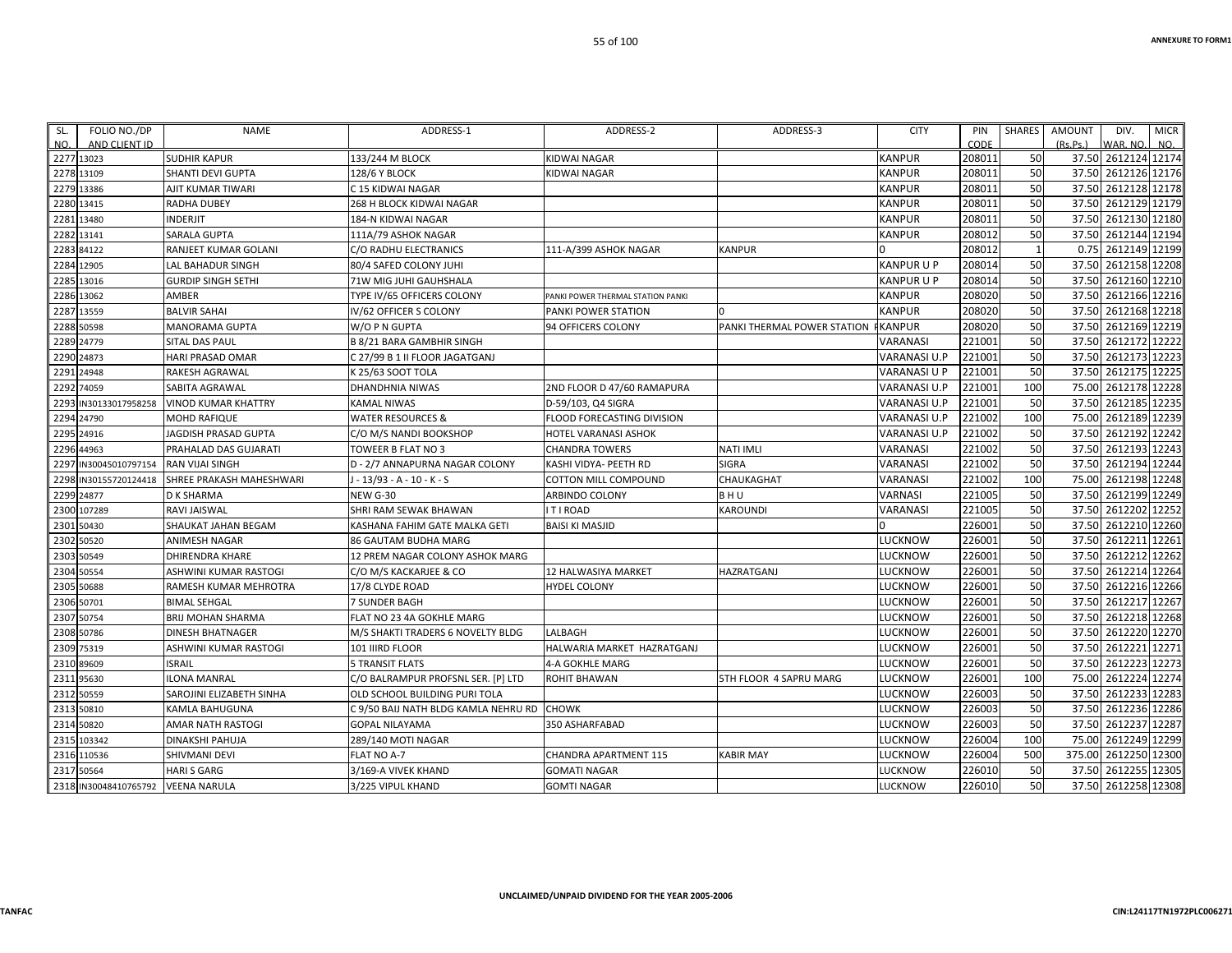| SL.  | FOLIO NO./DP                        | NAME                       | ADDRESS-1                              | ADDRESS-2                                | ADDRESS-3            | <b>CITY</b>           | PIN     | SHARES | AMOUNT   | DIV.                | <b>MICR</b> |
|------|-------------------------------------|----------------------------|----------------------------------------|------------------------------------------|----------------------|-----------------------|---------|--------|----------|---------------------|-------------|
| NO.  | AND CLIENT ID                       |                            |                                        |                                          |                      |                       | CODE    |        | (Rs.Ps.) | WAR. NO.            | NO.         |
|      | 2319 IN30155721025172 MIRA AGARWALA |                            | 5/66. VIKAS KHAND                      | <b>GOMTI NAGAR</b>                       |                      | <b>LUCKNOW</b>        | 226010  | 800    | 600.00   | 2612261 12311       |             |
| 2320 | 1202990001443740                    | N K AGARWALA               | 5/66 VIKAS KHAND GOMTI NAGAR           |                                          |                      | <b>LUCKNOW</b>        | 226010  | 1000   | 750.00   | 2612262 12312       |             |
|      | 2321 50443                          | HEM CHANDRA AGARWAL        | C/O LAKSHMI MACHINERY CO               | 88 GAUTAM BUDH MARG                      |                      | LUCKNOW               | 226018  | 100    | 75.00    | 2612264 12314       |             |
|      | 2322 50643                          | RAJ KUMARI AGARWAL         | C/O M/S MOTI RAM DAMODAR DASS          | SRI RAM ROAD                             |                      |                       | 226018  | 50     | 37.50    | 2612267 12317       |             |
| 2323 | 50271                               | V L KERHALKAR              | <b>HIG 45</b>                          | SECTOR-E                                 | <b>ALI GANJ</b>      | LUCKNOW               | 226020  | 50     | 37.50    | 2612275 12325       |             |
| 2324 | 50631                               | <b>BINA PANT</b>           | MMIG 41                                | SECTOR C SBI COLONY                      | <b>JANAKIPURAM</b>   | LUCKNOW               | 226020  | 50     | 37.50    | 2612278 12328       |             |
| 2325 | 53591                               | SATISH CHANDRA SRIVASTAVA  | <b>SALES DEPARTMENT</b>                | HINDALCO P O RENUKOOT                    |                      | <b>MIRZAPUR</b>       | 231217  | 50     | 37.50    | 2612283 12333       |             |
|      | 2326 53610                          | SHUBHAMVADA AGRAWAL        | <b>E-7 ADM COLONY</b>                  | HINDALCO RENUKOOT                        |                      | <b>MIRZAPUR</b>       | 231217  | 50     | 37.50    | 2612284 12334       |             |
| 2327 | 53630                               | <b>SHRINIWAS PANDEY</b>    | G-22 HINDALCO COLONY                   | PO RENUKOOT DISTT                        |                      | <b>MIRZAPUR</b>       | 231217  | 75     | 56.25    | 2612285 12335       |             |
|      | 2328 53635                          | TRIBHUBAN PRASAD           | QR NO F 1 RENUSAGAR POWER CO LTD       |                                          |                      | DT MIRZAPUR           | 231218  | 50     | 37.50    | 2612294 12344       |             |
| 2329 | 103596                              | <b>OM PRAKASH</b>          | <b>SECURITY OFFICE</b>                 | <b>RENUSAGAR POWER</b>                   | POST RENUSAGAR       | DIST SONEBHADI 231218 |         | 100    | 75.00    | 2612296 12346       |             |
| 2330 | 21866                               | SUSHIL KUMAR AGARWAL       | KRISHNA MEDICAL STORE KOTHI GATE HAPUR |                                          |                      | <b>GHAZIABAD</b>      | 245101  | 50     | 37.50    | 2612302 12352       |             |
|      | 2331 90120                          | <b>KUSUM MITTAL</b>        | <b>DURGA SAFE WORKS</b>                | <b>GARH ROAD</b>                         | PUCCA BAGH           | <b>HAPUR</b>          | 245101  | 50     |          | 37.50 2612306 12356 |             |
|      | 2332 16719                          | MOHINDER SINGH BHASIN      | 328 RAM NAGAR                          |                                          |                      | <b>ROORKEE</b>        | 247667  | 50     | 37.50    | 2612310 12360       |             |
| 2333 | 18389                               | <b>ARCHANA GUPTA</b>       | C/O S N AGGARWAL                       | 22 OLD SURVEY ROAD                       |                      | DEHRADUN              | 248001  | 50     | 37.50    | 2612321 12371       |             |
| 2334 | 50281                               | PRABHA PRABHAKAR           | C/O S TIRLOCHAN SINGH                  | LOWER ADHOIWALA                          |                      | DEHRADUN              | 248001  | 50     | 37.50    | 2612327 12377       |             |
| 2335 | 22605                               | NARESH CHANDRA DUBLISH     | 228 SOTI GANJ                          |                                          |                      | MEERUT, U P           | 250001  | 50     | 37.50    | 2612337 12387       |             |
| 2336 | 39785                               | SUDIPTA GAUTAM             | 186-B DAYANAND PATH                    |                                          |                      | <b>MEERUT CANTT</b>   | 250001  | 50     | 37.50    | 2612338 12388       |             |
| 2337 | 43914                               | <b>SUNITA GUPTA</b>        | 29I/7 THAPAR NAGAR                     |                                          |                      | MEERUT, U P           | 250001  | 50     | 37.50    | 2612339 12389       |             |
|      | 2338 43915                          | ANIL KUMAR GUPTA           | 29I/7 THAPAR NAGAR                     |                                          |                      | MEERUT-UP             | 250001  | 50     | 37.50    | 2612340 12390       |             |
| 2339 | 79456                               | UMA SHANKER MAHESHWARI     | C/O.D K MEHTA                          | NO.65/9 KAMLA NAGAR                      |                      | <b>MEERUT</b>         | 250001  | 50     | 37.50    | 2612344 12394       |             |
| 2340 | 20283                               | <b>GITA RASTOGI</b>        | <b>138 KHARI WELL ST</b>               |                                          |                      | <b>MEERUT CITY U</b>  | F250002 | 50     | 37.50    | 2612357 12407       |             |
|      | 2341 20942                          | <b>SANT KUMAR</b>          | <b>77 KOTLA BAZAR</b>                  | KAILASH DAIRY                            |                      | <b>MEERUT CITY</b>    | 250002  | 50     |          | 37.50 2612358 12408 |             |
| 2342 | 30641                               | RAJENDRA PRASAD GUPTA      | $C-I-56$                               | ANSAL'S SURYODAYA VIHAR                  | <b>SHASTRI NAGAR</b> | MEERUT (U.P.          | 250002  | 50     | 37.50    | 2612362 12412       |             |
| 2343 | 42245                               | SHRI PRAKASH VIDYARTHI     | 'MANGAL DEEP' PARASDEEP APTS           | PUNJABIPURA                              | DELHI-MEERUT ROAD    | <b>MEERUT CITY</b>    | 250002  | 50     | 37.50    | 2612363 12413       |             |
|      | 2344 45782                          | <b>KIRAN KELA</b>          | SHEESH MAHAL                           | 0                                        |                      | MEERUT                | 250002  | 50     |          | 37.50 2612364 12414 |             |
| 2345 | IN30039412054986                    | <b>ANAND SWRUP JAIN</b>    | HOUSE NO 40                            | <b>GARDEN VIEW</b>                       | <b>NEAR RITHANI</b>  | <b>MEERUT</b>         | 250002  | 400    | 300.00   | 2612367 12417       |             |
| 2346 | IN30205010026054                    | <b>VIJAY CHAUDHRY</b>      | H.NO.1, NEW ARYA NAGAR,                | JAIL ROAD,                               |                      | MEERUT(U.P.)          | 250005  | 400    | 300.00   | 2612377 12427       |             |
| 2347 | 22532                               | <b>SUSHILA DEVI</b>        | C/O MR PRADEEP POTDAR                  | 57 NEHRU NAGAR                           | <b>CIVIL LINES</b>   | <b>AGRA</b>           | 282002  | 35     | 26.25    | 2612380 12430       |             |
| 2348 | 48156                               | ISHWAR CHANDRA VIDYASAGAR  | <b>47 NEHRU NAGAR</b>                  |                                          |                      | AGRAUP                | 282002  | 50     | 37.50    | 2612382 12432       |             |
| 2349 | 43965                               | AMAR NATH AGARWAL          | D 570                                  | KAMLA NAGAR                              |                      | <b>AGRA</b>           | 282005  | 50     | 37.50    | 2612401 12451       |             |
| 2350 | 48285                               | NARENDRA NATH BANSAL       | <b>ADVOCATE</b>                        | KE-12 KAMLA NAGAR EXTN                   | <b>KAMLA NAGAR</b>   | <b>AGRA</b>           | 282005  | 100    | 75.00    | 2612402 12452       |             |
| 2351 | 67342                               | NISHA SHARMA               | <b>SHARDA KUNJ</b>                     | PUROHIT JIKA BAGH                        |                      | <b>JAIPUR</b>         | 302001  | 100    |          | 75.00 2612422 12472 |             |
| 2352 | 1201770100014070                    | <b>TARUN KACHOLIA</b>      | 111, JAIPUR TOWER                      | M.I.ROAD                                 |                      | <b>JAIPUR</b>         | 302001  | 50     | 37.50    | 2612432 12482       |             |
| 2353 | 1202470000028610                    | <b>HARI NARAIN BATWARA</b> | A-30, SIKAR HOUSE COLONY,              | OUTSIDE CHANDPOLE BAZAR,                 |                      | <b>JAIPUR</b>         | 302001  | 50     | 37.50    | 2612433 12483       |             |
|      | 2354 11211                          | <b>BHANWARLAL SHAH</b>     | C/O B L SHAH BANKWALA H NO 2653        | SHAH BHAWAN RASTA GHEE WALONKA           |                      | <b>JAIPUR</b>         | 302003  | 50     | 37.50    | 2612435 12485       |             |
| 2355 | 11212                               | SHANTILAL JAIN             | C/O B L SHAH BANKWALA H NO 2653        | SHAH BHAWAN RASTA GHEE WALONKA           |                      | <b>JAIPUR</b>         | 302003  | 50     | 37.50    | 2612436 12486       |             |
|      | 2356 11218                          | <b>BL SHAH HUF</b>         | C/O B L SHAH BANKWALA                  | H NO 2653 SHAH BHAWAN RASTA GHEE WALONKA |                      | <b>JAIPUR</b>         | 302003  | 50     | 37.50    | 2612437 12487       |             |
|      | 2357 11273                          | <b>INDER KOTHARI</b>       | 3969 M S B KA RASTA                    | U                                        |                      | <b>JAIPUR</b>         | 302003  | 50     |          | 37.50 2612439 12489 |             |
| 2358 | 11276                               | <b>GHANSHYAM LADIWALA</b>  | 155 JOHARI BAZAR                       |                                          |                      | <b>JAIPUR</b>         | 302003  | 50     | 37.50    | 2612440 12490       |             |
| 2359 | 11387                               | HIRA CHAND KOTHARI         | 3969 M S B STREET                      | JOHARI BAZAR                             |                      | <b>JAIPUR</b>         | 302003  | 50     | 37.50    | 2612441 12491       |             |
|      | 2360 11552                          | <b>INDRA GOYAL</b>         | C/O M G GUPTA                          | CENTRAL BANK OF INDIA                    | JOHRI BAZAR          | <b>JAIPUR</b>         | 302003  | 50     |          | 37.50 2612446 12496 |             |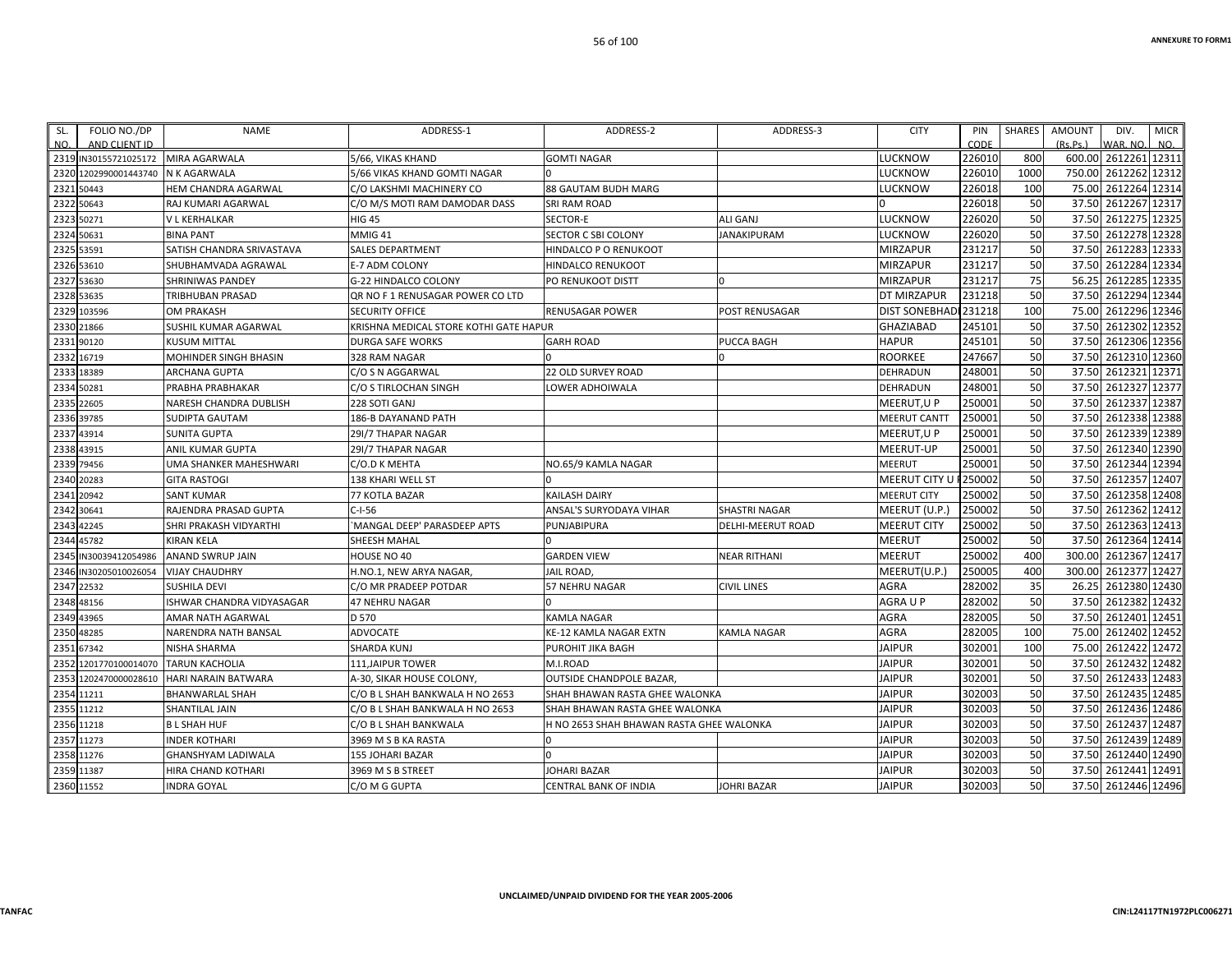| SL.  | FOLIO NO./DP     | <b>NAME</b>                  | ADDRESS-1                            | ADDRESS-2                         | ADDRESS-3                        | <b>CITY</b>        | PIN    | <b>SHARES</b> | <b>AMOUNT</b> | DIV.                 | <b>MICR</b> |
|------|------------------|------------------------------|--------------------------------------|-----------------------------------|----------------------------------|--------------------|--------|---------------|---------------|----------------------|-------------|
| NO.  | AND CLIENT ID    |                              |                                      |                                   |                                  |                    | CODE   |               | (Rs.Ps.)      | WAR. NO.             | NO.         |
|      | 2361 11624       | SHANTI CHAND KOTHARI         | 1996 PEETLIYON KA CHOWK              | JOHARI BAZAR                      |                                  | <b>JAIPUR</b>      | 302003 | 50            |               | 37.50 2612450 12500  |             |
|      | 2362 11888       | LAXMI DEVI KABRA             | C/O S K KABRA KRISHNA DUGDHA BHANDAR | 1913 RASTA PATWAN                 |                                  | <b>JAIPUR</b>      | 302003 | 50            |               | 37.50 2612452 12502  |             |
| 2363 | 12038            | PRAHLAD RAI SHARMA           | C/O SHARAMA FINI BHANDAR SHOP NO 61  | K G B KA RASTA JOHARI BAZAR       |                                  | <b>JAIPUR</b>      | 302003 | 50            |               | 37.50 2612453 12503  |             |
|      | 2364 56604       | <b>BL SHAH</b>               | BANK WALA H NO 2653 SHAH BHAWAN      | RASTA GHEE WALONKA                |                                  | JAIPUR             | 302003 | 100           |               | 75.00 2612456 12506  |             |
|      | 2365 11401       | <b>CHARAN RAWAT</b>          | S B 184 A JAWAHAR LAL NEHRU MARG     | <b>BAPUNAGAR</b>                  |                                  | <b>JAIPUR</b>      | 302004 | 100           |               | 75.00 2612469 12519  |             |
| 2366 | 12282            | SAWAT RAJ BHANSALI           | 7-JHA-11 JAWAHAR NAGAR               |                                   |                                  | <b>JAIPUR</b>      | 302004 | 50            |               | 37.50 2612475 12525  |             |
|      | 2367 12283       | <b>RENU BHANSALI</b>         | 7-JHA-11 JAWAHAR NAGAR               |                                   |                                  | <b>JAIPUR</b>      | 302004 | 50            |               | 37.50 2612476 12526  |             |
|      | 2368 12506       | LAXMANDAS HARCHANDANI        | <b>635 SINDHI COLONY</b>             | <b>RAJA PARK</b>                  |                                  | <b>JAIPUR</b>      | 302004 | 50            |               | 37.50 2612477 12527  |             |
|      | 2369 12655       | PARAS RAM SHARMA             | 4-YA-22 JAWAHAR NAGAR                | JAWAHAR NAGAR                     |                                  | <b>JAIPUR</b>      | 302004 | 50            |               | 37.50 2612479 12529  |             |
| 2370 | 12661            | <b>SATJIT DHILLON</b>        | $4-BHA-4$                            | JAWAHAR NAGAR                     |                                  | <b>JAIPUR</b>      | 302004 | 100           |               | 75.00 2612480 12530  |             |
| 2371 | IN30001110102476 | <b>CHANDER SINGH KOTHARI</b> | 4/54                                 | JAWAHAR NAGAR                     |                                  | <b>JAIPUR</b>      | 302004 | 50            |               | 37.50 2612489 12539  |             |
|      | 2372 11203       | <b>SHIVENDRA RATNU</b>       | AKSHAYA KRIPA PAREEK COLLEGE ROAD    | <b>BENI PARK</b>                  |                                  | <b>JAIPUR</b>      | 302006 | 50            |               | 37.50 2612505 12555  |             |
| 2373 | 11205            | <b>OMENDRA RATNU</b>         | AKSHAYA KRIPA PAREEK COLLEGE ROAD    | <b>BENI PARK</b>                  |                                  | <b>JAIPUR</b>      | 302006 | 50            |               | 37.50 2612506 12556  |             |
|      | 2374 11517       | <b>BASHISTH NARAIN SINGH</b> | RAJ BHAWAN CIVIL LINES               |                                   |                                  | JAIPUR             | 302006 | 100           |               | 75.00 2612507 12557  |             |
|      | 2375 11639       | VIMALA DEVI JOSHI            | JOSHI BHAWAN F-2 KANTI CHANDRA ROAD  |                                   |                                  | <b>JAIPUR</b>      | 302006 | 50            |               | 37.50 2612508 12558  |             |
| 2376 | 11640            | RAGHAVENDRA JOSHI            | JOSHI BHAWAN F-2 KANTI CHANDRA ROAD  |                                   |                                  | <b>JAIPUR</b>      | 302006 | 50            |               | 37.50 2612509 12559  |             |
|      | 2377 53954       | SANT KUMAR SABOO             | C/O NATIONAL ENGINEERING INDS LTD    | <b>KHATIPURA ROAD</b>             |                                  | <b>JAIPUR</b>      | 302006 | 100           |               | 75.00 2612511 12561  |             |
| 2378 | 83465            | <b>SUMITRA GAGGAR</b>        | C/O MR SANJAY GAGGAR                 | <b>CEMENT BUNGLOW</b>             | <b>4 399 PAREEK COLLEGE ROAD</b> | JAIPUR             | 302006 | 50            |               | 37.50 2612512 12562  |             |
|      | 2379 11924       | <b>RAM AUTAR GUPTA</b>       | A-23 AMBA BARI JHOTWARA ROAD         |                                   |                                  | <b>JAIPUR</b>      | 302012 | 50            |               | 37.50 2612518 12568  |             |
| 2380 | 80600            | <b>KESHAV DEV GOYAL</b>      | C/O. R P MODI                        | E 125 AMBA-BARI                   |                                  | <b>JAIPUR</b>      | 302012 | 50            |               | 37.50 2612521        | 12571       |
|      | 2381 99814       | <b>KANTA SUD</b>             | 55 AWHO COLONY                       | AMBABAPI                          |                                  | <b>JAIPUR</b>      | 302012 | 350           |               | 262.50 2612522       | 12572       |
| 2382 | 12618            | TEJ KANWAR KASLIWAL          | <b>B-24 MOTI MARG</b>                | <b>BAPU NAGAR</b>                 |                                  | <b>JAIPUR</b>      | 302015 | 50            |               | 37.50 2612537 12587  |             |
| 2383 | IN30133017243535 | <b>VANMALA PANDE</b>         | A 14 MAHAVIR UDYAN PATH              | <b>BAJAJ NAGAR</b>                |                                  | <b>JAIPUR</b>      | 302015 | 100           |               | 75.00 2612548 12598  |             |
|      | 2384 12547       | <b>SITARAM SONI</b>          | C/O LALITA SONI                      | G-38 MAJOR SAITAN SINGH COLONY    | <b>SASTRI NAGAR</b>              | <b>JAIPUR</b>      | 302016 | 50            |               | 37.50 2612556 12606  |             |
| 2385 | IN30270020119183 | <b>KUSUM BHARGAVA</b>        | <b>FLAT NO. 402</b>                  | HARI KRIPA APPARTMENTS            | 4 - D, MEERA MARG, BANI PARK     | <b>JAIPUR</b>      | 302016 | 100           |               | 75.00 2612565 12615  |             |
| 2386 | 11134            | CHANDRAKANTA PATNI           | 2/33 MALVIYA NAGAR                   |                                   |                                  | <b>JAIPUR</b>      | 302017 | 50            |               | 37.50 2612569 12619  |             |
| 2387 | 12053            | HARISH CHANDRA PANDE         | A-14 MAHAVEER UDHYAN MARG            | <b>BAJAJ NAGAR</b>                |                                  | <b>JAIPUR</b>      | 302017 | 100           |               | 75.00 2612570 12620  |             |
| 2388 | IN30116030206019 | PRADYUMN KUMAR PATNI         | 241, VINOBHA VIHAR                   | <b>BEHIND TRIMURTY APPARTMENT</b> | <b>JAGATPURA ROAD</b>            | <b>JAIPUR</b>      | 302017 | 50            |               | 37.50 2612573 12623  |             |
| 2389 | IN30133018441091 | DR. CHANDRA PRABHA LODHA     | C 277                                | <b>HANS MARG</b>                  | MALVIYA NAGAR                    | JSIPUR(RAJ.)       | 302017 | 75            |               | 56.25 2612575 12625  |             |
| 2390 | IN30133018441113 | DR. SUKH DEO CHAND LODHA     | C 277                                | <b>HANS MARG</b>                  | MALVIYA NAGAR                    | JAIPUR RAJ.        | 302017 | 125           |               | 93.75 2612576 12626  |             |
| 2391 | 1202920000068570 | <b>CHITRANJAN DAS GUPTA</b>  | $H-172.$                             | MALVIYA INDUSTRIAL AREA           | PHASE II                         | <b>JAIPUR</b>      | 302017 | $\mathbf{1}$  |               | 0.75 2612583 12633   |             |
|      | 2392 12628       | NARESH KUMAR JAIN            | C/O NAKODA INVESTMENTS               | <b>NAYA BAZAR</b>                 |                                  | AJMER              | 305001 | 50            |               | 37.50 2612614 12664  |             |
| 2393 | 12684            | <b>SUDHA AGARWAL</b>         | C/O B L AGARWAL                      | CHARTERED ACCOUNTANT              | SARKARI DARWAZA BHUPAL GANJ      | <b>BHILWARA</b>    | 311001 | 50            |               | 37.50 2612625 12675  |             |
| 2394 | 43895            | PAWAN KUMAR BUBNA            | 3-A 21 R C VYAS COLONY               |                                   |                                  | <b>BHILWARA</b>    | 311001 | 50            |               | 37.50 2612626 12676  |             |
| 2395 | 105593           | <b>DINENDRA JAIN</b>         | S JAIN AND CO                        | . 16/17 NETAJI SUBHASH MARKET     | <b>BHILWARA</b>                  | <b>RAJASTHAN</b>   | 311001 | 100           |               | 75.00 2612629 12679  |             |
| 2396 | IN30105510096839 | PRIYA BANGAR                 | 309-B, SHASTRI NAGAR                 |                                   |                                  | <b>BHILWARA</b>    | 311001 | 450           |               | 337.50 2612631       | 12681       |
|      | 2397 24763       | ANIL KUMAR BHARGAVA          | <b>64 PANCHWATI</b>                  |                                   |                                  | <b>UDAIPUR RAJ</b> | 313001 | 50            |               | 37.50 2612645 12695  |             |
| 2398 | IN30127630402327 | <b>SANJEEV GORWARA</b>       | <b>4 D NEW FATEHPURA</b>             | NEAR SUKHADIA CIRCLE              |                                  | <b>UDAIPUR</b>     | 313001 | 1000          |               | 750.00 2612653 12703 |             |
| 2399 | 12349            | <b>BRIJ MOHAN SHARMA</b>     | C/O MAHESH RAJWANSHI VAKILON KI GALI |                                   |                                  | <b>BIKANER</b>     | 334001 | 50            |               | 37.50 2612665 12715  |             |
| 2400 | 17696            | <b>RAKESH SUROLIA</b>        | C/O DENA BANK BIKANER                |                                   |                                  | <b>BIKANER</b>     | 334001 | 50            |               | 37.50 2612668 12718  |             |
|      | 2401 11294       | KAILASH CHANDER LADHA        | H N 249 OLD BAZAR                    | NR VAIDIK KANYA SCHOLL            |                                  | JODHPUR            | 342001 | 50            |               | 37.50 2612676 12726  |             |
|      | 2402 43809       | KEWAL CHAND SANCHETI         | C/O JAIN TRANSPORT COMPANY           | M G HOSPITAL ROAD                 |                                  | <b>JODHPUR</b>     | 342001 | 50            |               | 37.50 2612681 12731  |             |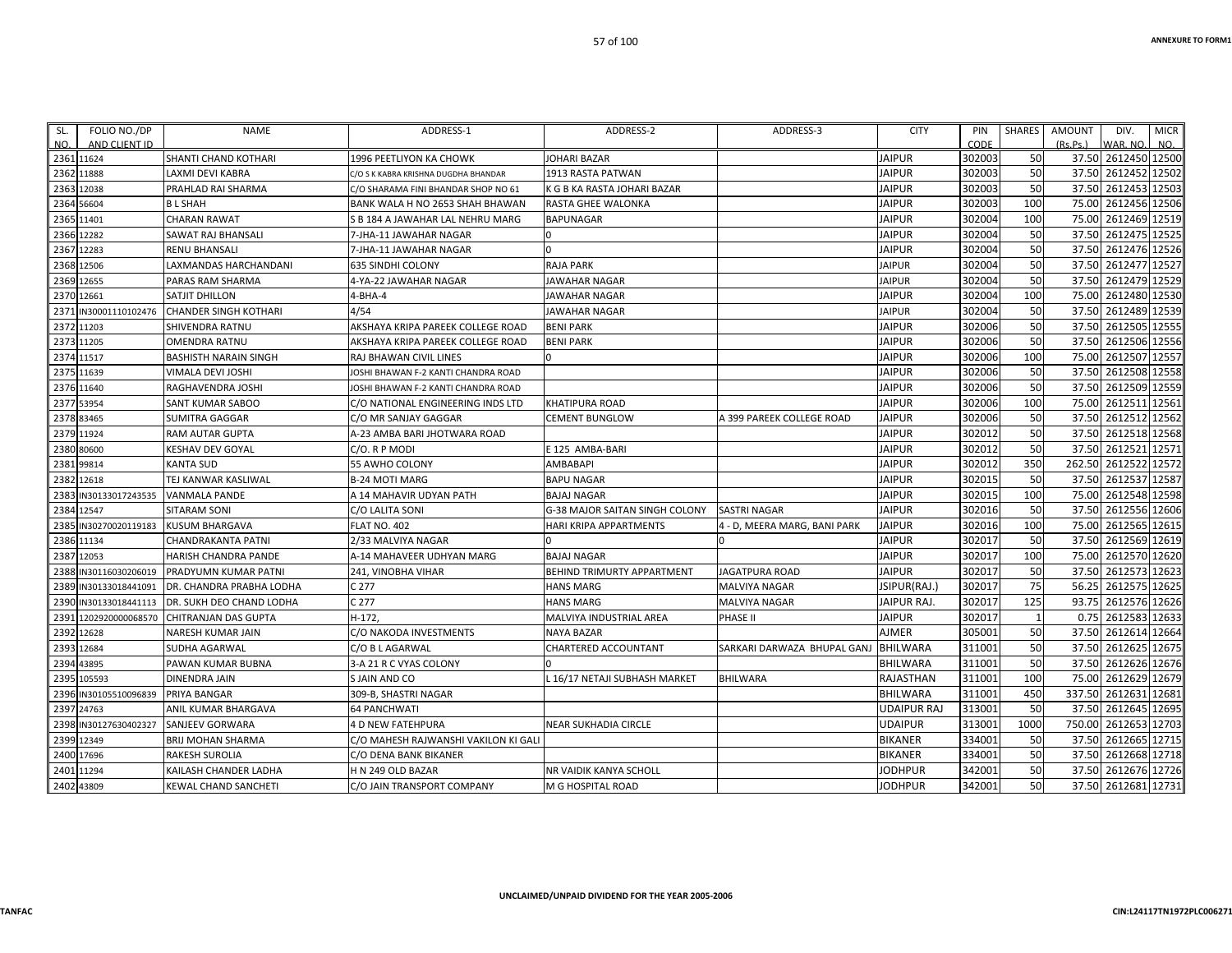| FOLIO NO./DP<br>SL.<br>AND CLIENT ID<br>NO. | <b>NAME</b>                                   | ADDRESS-1                                                 | ADDRESS-2                     | ADDRESS-3                  | <b>CITY</b>          | PIN<br>CODE | <b>SHARES</b> | <b>AMOUNT</b><br>(Rs, Ps.) | DIV.<br>WAR, NO     | <b>MICR</b><br>NO. |
|---------------------------------------------|-----------------------------------------------|-----------------------------------------------------------|-------------------------------|----------------------------|----------------------|-------------|---------------|----------------------------|---------------------|--------------------|
| 2403 IN30073210130635                       | <b>ASHOK MAHESHWARI</b>                       | <b>NEAR TAPI BAWARI</b>                                   | NATHAWATON KA CHOWK           |                            | <b>JODHPUR</b>       | 342001      | 100           | 75.00                      | 2612691 12741       |                    |
| 2404<br>96963                               | <b>SUMEET MEHTA</b>                           | 381 SARDARPURA 4TH C ROAD                                 |                               |                            | <b>JODHPUR</b>       | 342003      | 50            | 37.50                      | 2612708 12758       |                    |
| 2405 97724                                  | <b>SUMEET MEHTA</b>                           | 381 SARDARPURA                                            | <b>4TH C ROAD</b>             |                            | JODHPUR              | 342003      | 50            | 37.50                      | 2612709             | 12759              |
| 2406 IN30112716897388                       | <b>SMT KAILASH VYAS</b>                       | PLOT NO 4 SECTION 7 EXTENSION                             | <b>NEW POWER</b>              | <b>HOUSE RAOD</b>          | <b>JODHPUR</b>       | 342003      | 150           | 112.50                     | 2612713             | 12763              |
| 2407<br>23973                               | <b>ILLA PAREKH</b>                            | AADINATH TOWERS OPP ALL INDIAN RADIOLSITA RAM PANDIT MARG |                               |                            | <b>RAJKOT</b>        | 360001      | 50            | 37.50                      | 2612717 12767       |                    |
| 2408 24115                                  | <b>MAHENDRA UDESHI</b>                        | UMEDKAKA S BLDG NR JUBILLEE BAG                           | OPP OZA S HOSPITAL            |                            | <b>RAJKOT</b>        | 360001      | 50            |                            | 37.50 2612718 12768 |                    |
| 2409 24117                                  | SHOBHANA UDESHI                               | UMEDKAK S DELO NR JUBILLEE BAG                            | NR OZA S HOSPITAL             |                            | <b>RAJKOT</b>        | 360001      | 50            | 37.50                      | 2612719             | 12769              |
| 2410<br>24204                               | <b>ILA KHUNT</b>                              | C/O K P DESAI                                             | DIAMOND OPTICAL MART          | <b>SIR LAKHAJIRAJ ROAD</b> | RAJKOT               | 360001      | 50            | 37.50                      | 2612721             | 12771              |
| 24205<br>2411                               | PRABHUDAS GHEDIA                              | MAHESH KUNJ KAMDAR STREET MANDVI CHOWK                    |                               | $\Omega$                   | <b>RAJKOT</b>        | 360001      | 50            |                            | 37.50 2612722 12772 |                    |
| 24645<br>2412                               | <b>KUMUDBEN ADALIA</b>                        | <b>BUILDING NO 87 JAN KALYAN SOCIETY</b>                  | MARG NO 6                     | $\Omega$                   | <b>RAJKOT</b>        | 360001      | 100           | 75.00                      | 2612732             | 12782              |
| 2413<br>59108                               | PARAS KOTHARI                                 | PANCHAWATTI                                               | BEHIND STATE BANK OF INDIA    | <b>KASTURBA ROAD</b>       | <b>RAJKOT</b>        | 360001      | 50            | 37.50                      | 2612733             | 12783              |
| 2414 75146                                  | JAYANTI J HARVEY                              | <b>45 KOTECHA NAGAR</b>                                   | <b>KALAWAD ROAD</b>           |                            | <b>RAJKOT</b>        | 360001      | 50            | 37.50                      | 2612734 12784       |                    |
| 76535<br>2415                               | PARVEEN KUMAR KAPOOR                          | 19/A VIDYA KUNJ SOCIETY                                   | <b>PRATIK</b>                 | <b>AMIN MARG</b>           | <b>RAJKOT</b>        | 360001      | 100           | 75.00                      | 2612735             | 12785              |
| 2416 103360                                 | <b>JAGDISH SHAH</b>                           | C/O C-2 PUSKKAR APPARTMENT                                | <b>22 NEW JAGNATH</b>         | <b>RAJKOT</b>              | <b>RAJKOT</b>        | 360001      | 100           | 75.00                      | 2612740             | 12790              |
| 2417<br>24075                               | JAYANTILAL PANASRA                            | 16/188 ANAND NAGAR PARK                                   |                               | $\Omega$                   | <b>RAJKOT</b>        | 360002      | 50            | 37.50                      | 2612778 12828       |                    |
| 24331<br>2418                               | <b>SONAL PATEL</b>                            | C/O B N PATEL SRI RAM NIWAS                               | 7 BHAKTINAGAR SOCIETY         |                            | <b>RAJKOT</b>        | 360002      | 50            | 37.50                      | 2612781             | 12831              |
| 23735<br>2419                               | <b>KANTABEN KOTHARI</b>                       | AJANTA PARK NO 80                                         | B/H JANAKPURI UNIVERSITY ROAD |                            | <b>RAJKOT</b>        | 360005      | 50            | 37.50                      | 2612797             | 12847              |
| 100973<br>2420                              | KHIMCHAND L ASHNANI                           | <b>VEGETABLE MARKET</b>                                   | SHOP NO 3                     |                            | <b>PORBANDAR</b>     | 360575      | 50            | 37.50                      | 2612815             | 12865              |
| 2421<br>100974                              | VASUDEV L ASHNANI                             | VEGETABLE MARKET                                          | SHOP NO 3                     |                            | <b>PORBANDAR</b>     | 360575      | 50            | 37.50                      | 2612816             | 12866              |
| 100975<br>2422                              | <b>SUNDARDAS L ASHNANI</b>                    | <b>VEGETABLE MARKET</b>                                   | SHOP NO 3                     |                            | PORBANDAR            | 360575      | 50            | 37.50                      | 2612817             | 12867              |
| 2423<br>100976                              | <b>GHANSHYAM L ASHNANI</b>                    | <b>VEGETABLE MARKET</b>                                   | SHOP NO 3                     |                            | PORBANDAR            | 360575      | 50            | 37.50                      | 2612818             | 12868              |
| 2424<br>IN30267930658649                    | VAGHANI KISHORKUMAR BABUBHAI                  | NO 7 KADIYA PLOT                                          |                               | $\Omega$                   | PORBANDAR            | 360575      | 100           | 75.00                      | 2612830             | 12880              |
| 1071<br>2425                                | JAGDISHCHANDRA PAREKH                         | 2 VADIPARA STREET                                         |                               | $\Omega$                   | SURENDERNAGAR        | 363001      | 50            | 37.50                      | 2612832             | 12882              |
| 2426 1072                                   | <b>CHANDRAKANTABEN PAREKH</b>                 | 2 VADIPARA STREET                                         |                               | $\Omega$                   | SURENDRANAGAR        | 363001      | 50            | 37.50                      | 2612833             | 12883              |
| 2427<br>1073                                | <b>HEMANT PARIKH</b>                          | 2 VADIPARA STREET                                         |                               |                            | SURENDRANAGAR        | 363001      | 50            | 37.50                      | 2612834             | 12884              |
| 6702<br>2428                                | NIMISH AMRIT SHAH                             | 33 CHETANCE SOCIETY                                       | <b>NEAR SARDAR SOCIETY</b>    | SURENDRANAGAR              |                      | 363001      | 50            | 37.50                      | 2612835             | 12885              |
| 77190<br>2429                               | <b>PRAULBEN TRIVEDI</b>                       | <b>KALPANA SOCIETY</b>                                    | PLOT NO 4/B 'CHANDRA VILAS'   | <b>VIDYA NAGAR</b>         | <b>BHAVNAGAR</b>     | 364001      | 50            | 37.50                      | 2612843             | 12893              |
| 102733<br>2430                              | SADHANABEN D BADHEKA                          | 76 RUPALI SOCIETY                                         | <b>TALAJA ROAD</b>            | <b>BHAUVAGAR</b>           | <b>BHAWAGAR</b>      | 364002      | 100           | 75.00                      | 2612858             | 12908              |
| 2731<br>2431                                | JETENDER O VASHISTHA                          | TBZ/17 GURU NAGAR                                         | <b>GANDHIDHAM</b>             | <b>КАСНСНН</b>             |                      | 370201      | 50            | 37.50                      | 2612868             | 12918              |
| 243<br>1201800000150900                     | PRAKASH NARAYAN DAYARAMANI                    | PLOT NO-99                                                | WARD-12/C                     |                            | <b>GANDHIDHAM</b>    | 370201      | 200           | 150.00                     | 2612884             | 12934              |
| 2433                                        | 1201800000151840 BHIMARAJ HARDAYALSINGH SAGAR | FLAT NO-B-5                                               | HPCL OFFICERS COLONY          | OPP. NEHRU PARK APNA NAGAR | <b>GANDHIDHAM</b>    | 370201      | 200           | 150.00                     | 2612887             | 12937              |
| 1201800000158810<br>2434                    | MANISH PRAKASH HINGORANI                      | PLOT NO.58, WARD - 10/A                                   | <b>GANDHIDHAM - KUTCH</b>     |                            | <b>GANDHIDHAM</b>    | 370201      | 200           | 150.00                     | 2612888             | 12938              |
| 243<br>N30115113166095                      | DURGESHKUMAR SHANTILAL PATEL                  | <b>33 DIPIKA PARK SOCIETY</b>                             | <b>NEAR SNEHKUNJ</b>          | <b>ISANPUR</b>             | AHMEDABAD            | 382443      | 100           | 75.00                      | 2612903             | 12953              |
| 2436 IN30115113479152                       | <b>HANSABEN BHARATKUMAR PATEL</b>             | 33 DIPIKA PARK SOCIETY                                    | <b>NEAR SNEHKUNJ</b>          | <b>ISANPUR</b>             | AHMEDABAD            | 382443      | 300           | 225.00                     | 2612904             | 12954              |
| 102466<br>2437                              | <b>HITENDRA G PATEL</b>                       | ANANDPARU                                                 | OPP POONAM COMPLEX            | AT&PO UNJHA                | TA SIDHPUR DT        | 384170      | 50            | 37.50                      | 2612913             | 12963              |
| 2438<br>105136                              | MADHAVLAL NATHALAL PATEL                      | NUTAN MILL COMPOUND                                       | NEAR KAPASIWADA BARI          | <b>PATAN</b>               | <b>NORTH GUJARAT</b> | 384265      | 50            | 37.50                      | 2612930             | 12980              |
| 2439 1743                                   | JUBERAHMAD ASHRAFMIYAN SYED                   | C/O A A SYED DEPUTY ENGINEER JUNA DAYRAH                  | PALANPUR NORTH GUJ 385001     | 0                          |                      | 385001      | 50            |                            | 37.50 2612946       | 12996              |
| 2440 963                                    | <b>RAJNIKANT PATEL</b>                        | <b>MOTA PORE</b>                                          |                               |                            | <b>NADIAD</b>        | 387001      | 50            | 37.50                      | 2612959             | 13009              |
| 106828<br>2441                              | SHILPABEN HARISHKUMAR PATEL                   | 4 SHAKTIKRUPA SOCIETY                                     | <b>GANGAMIYA I G ROAD</b>     | OPP NEW CK HALL            | <b>ANAND</b>         | 388001      | 100           | 75.00                      | 2612985             | 13035              |
| 108880<br>2442                              | BIPINCHANDRA DEVIPRASAD DAVE                  | CHOWK DATANWALAIS POLE                                    | <b>KOINO PADO</b>             | <b>KHAMBHAT</b>            | <b>GUJARAT</b>       | 388620      | 100           | 75.00                      | 2612993             | 13043              |
| 2443<br>1855                                | NAVINCHANDRA J PAEL                           | NAVINMAMA                                                 | 5 PARAM HANSH SOCY            | <b>MANJALPUR</b>           | <b>BARODA</b>        | 390001      | 50            | 37.50                      | 2613000             | 13050              |
| 2444 4897                                   | <b>JAYANTILAL GANDHI</b>                      | C/O NARENDRA GRAIN SHOP                                   | OLD LAKKADPITHA ROAD          |                            | <b>BARODA</b>        | 390001      | 50            |                            | 37.50 2613002 13052 |                    |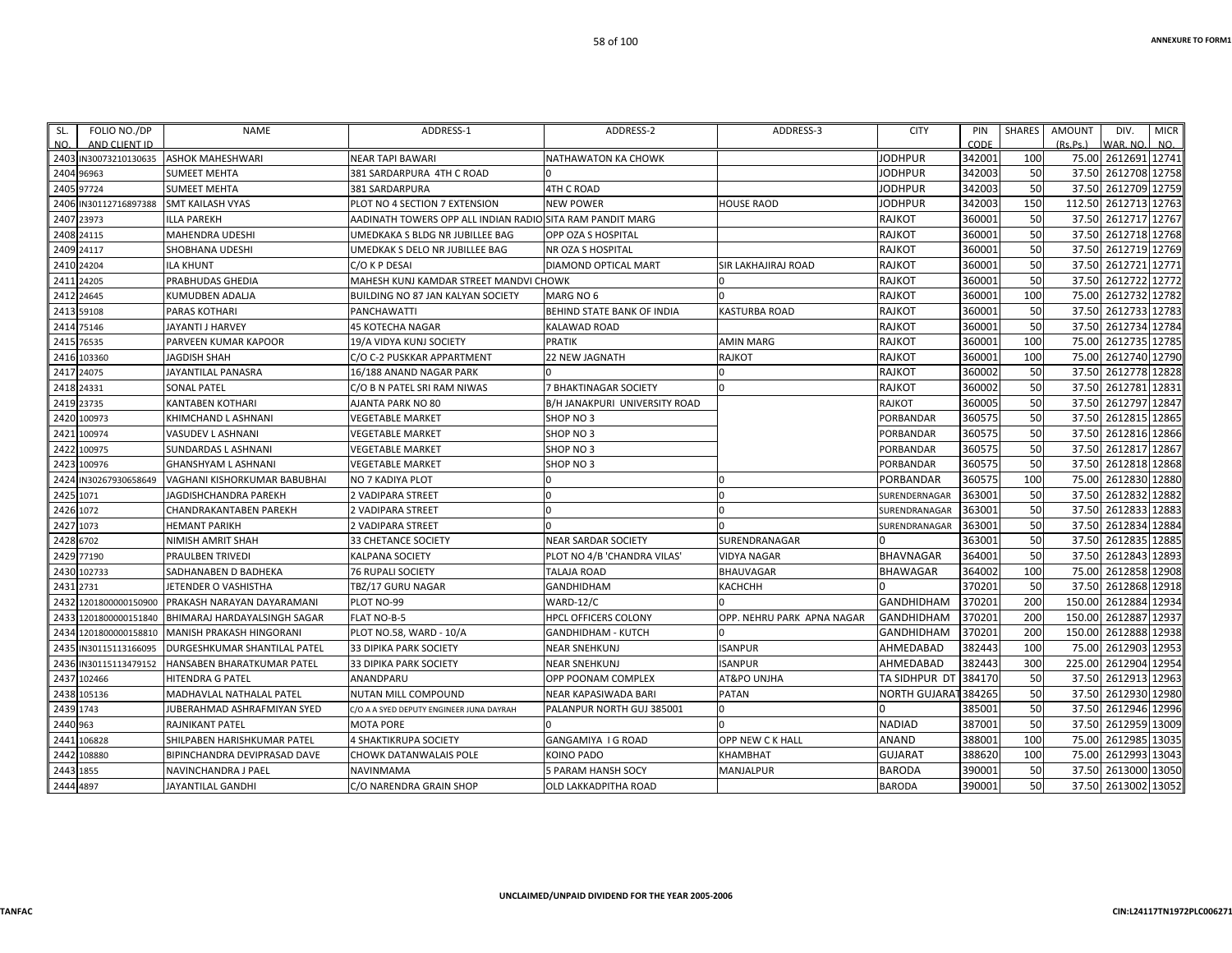| NO.                   |                  |                                                          |                                                                   | ADDRESS-2                              | ADDRESS-3                        | <b>CITY</b>   | PIN    | SHARES | <b>AMOUNT</b> | DIV.                 | <b>MICR</b> |
|-----------------------|------------------|----------------------------------------------------------|-------------------------------------------------------------------|----------------------------------------|----------------------------------|---------------|--------|--------|---------------|----------------------|-------------|
|                       | AND CLIENT ID    |                                                          |                                                                   |                                        |                                  |               | CODE   |        | (Rs.Ps.)      | WAR. NO.             | NO.         |
| 2445 4898             |                  | <b>HANSA GANDHI</b>                                      | C/O NARENDRA GRAIN SHOP                                           | OLD LAKKADPITHA ROAD                   |                                  | <b>BARODA</b> | 390001 | 50     |               | 37.50 2613003 13053  |             |
| 2446 4899             |                  | RAJNIKANT M GANDHI                                       | C/O NARENDRA GRAIN SHOP                                           | <b>OLD LAKKADPITHA ROAD</b>            |                                  | <b>BARODA</b> | 390001 | 50     | 37.50         | 2613004 13054        |             |
| 2447 4901             |                  | RAJNIKANT GANDHI                                         | C/O NARENDRA GRAIN SHOP                                           | OLD LAKKADPITHA ROAD                   |                                  | <b>BARODA</b> | 390001 | 50     | 37.50         | 2613005 13055        |             |
| 2448 4902             |                  | SHANTABEN S GANDHI                                       | C/O NARENDRA GRAIN SHOP                                           | OLD LAKKADPITHA ROAD                   |                                  | <b>BARODA</b> | 390001 | 50     |               | 37.50 2613006 13056  |             |
| 2449 4903             |                  | SHANTILAL J GANDHI                                       | C/O NARENDRA GRAIN SHOP                                           | OLD LAKKADPITHA ROAD                   |                                  | <b>BARODA</b> | 390001 | 50     | 37.50         | 2613007 13057        |             |
| 2450 4904             |                  | <b>ASHOK GANDHI</b>                                      | C/O NARENDRA GRAIN SHOP                                           | OLD LAKKADPITHA ROAD                   |                                  | <b>BARODA</b> | 390001 | 50     | 37.50         | 2613008 13058        |             |
| 2451 4905             |                  | CHAMPAKLAL GANDHI                                        | C/O NARENDRA GRAIN SHOP                                           | OLD LAKKADPITHA ROAD                   |                                  | <b>BARODA</b> | 390001 | 50     |               | 37.50 2613009 13059  |             |
| 2452 4906             |                  | <b>SHANTABEN C GANDHI</b>                                | C/O NARENDRA GRAIN SHOP                                           | OLD LAKKADPITHA ROAD                   |                                  | <b>BARODA</b> | 390001 | 50     |               | 37.50 2613010 13060  |             |
| 2453 6104             |                  | JAYESHCHANDRA NAGINLAL JOSHI                             | JANARDAN COLD STORAGE COMPOUND                                    | <b>CHHANI ROAD</b>                     |                                  | <b>BARODA</b> | 390002 | 50     | 37.50         | 2613044 13094        |             |
| 2454 6871             |                  | <b>DEVEN CHAUHAN</b>                                     | <b>B4 SHABANAM APPARTMENT NEAR</b>                                | M S W COLLEGE                          |                                  | <b>BARODA</b> | 390002 | 50     | 37.50         | 2613047 13097        |             |
| 2455 6684             |                  | LALWANI GORDHAN REWACHAND                                | A-5 ANJALI ASHISH SOCIETY                                         | NEAR SHARDA SOCIETY                    | <b>BEHIND R T O</b>              | VADODARA      | 390006 | 50     | 37.50         | 2613072 13122        |             |
| 2456 47954            |                  | DINESH KANTILAL SHAH                                     | 127 PUSHPAK BARODA MUNICIPAL BLDG NLIG 11 VIJAYA NAGAR HARNI ROAD |                                        |                                  | <b>BARODA</b> | 390006 | 50     | 37.50         | 2613074 13124        |             |
| 2457 4393             |                  | PARESH BHATT                                             | A/5 E R I RESIDENCE RACE COURSE                                   |                                        |                                  | <b>BARODA</b> | 390007 | 50     | 37.50         | 2613080 18864        |             |
| 2458 6992             |                  | SHREEKANT M AMIN                                         | OPP GRID SUB STATION                                              | <b>GOTRI ROAD</b>                      |                                  | <b>BARODA</b> | 390007 | 100    | 75.00         | 2613084 18868        |             |
| 2459 6994             |                  | <b>MANDAKINI AMIN</b>                                    | OPP GRID SUB STATION                                              | <b>GOTRI ROAD</b>                      |                                  | <b>BARODA</b> | 390007 | 100    | 75.00         | 2613086              | 18870       |
| 2460 7018             |                  | KALPANA LAXMAN SHANGHVI                                  | C/O AMUL APARTMENT                                                | BLOCK 1 ELORA PARK ROAD                | <b>SUBHANPURA</b>                | <b>BARODA</b> | 390007 | 50     | 37.50         | 2613087 18871        |             |
| 2461 IN30098210209932 |                  | VASANT WAMAN CHEMBURKAR                                  | 8-KALPANA SOC.                                                    | RACE COURCE CIRCLE                     | OPP. ELLORA PARK                 | <b>BARODA</b> | 390007 | 50     |               | 37.50 2613097 13147  |             |
| 2462 6788             |                  | YOGESH HIMMATLAL PANDYA                                  | 1196 GUJRAT HOUSING BOARD VISHALNAG TARSALI                       |                                        |                                  | VADODARA      | 390009 | 50     |               | 37.50 2613103 13153  |             |
| 2463 40158            |                  | GITABEN ASHOKKUMAR PATEL                                 | <b>B 18 ONGC COLONY</b>                                           | MAKARPURA ROAD                         |                                  | <b>BARODA</b> | 390009 | 50     | 37.50         | 2613108 13158        |             |
| 2464 40160            |                  | ASHOKKUMAR RATILAL PATEL                                 | <b>B 18 ONGC COLONY</b>                                           | MAKARPURA ROAD                         |                                  | <b>BARODA</b> | 390009 | 50     |               | 37.50 2613109 13159  |             |
| 2465 6116             |                  | PREMJIT SINGH GOHEL                                      | 10/C JANTANAGAR SOCIETY                                           | SYED VASNA ROAD                        |                                  | <b>BARODA</b> | 390015 | 50     | 37.50         | 2613121 13171        |             |
| 2466 9697             |                  | ALEXANDER LUKE KOIPURAM                                  | A-5, SUNDARAM FLATS,                                              | L.D.ENGINEERING COLLEGE COMPOUND,      | <b>NAVRANGPURA</b>               | AHMEDABAD     | 390015 | 50     | 37.50         | 2613125 13175        |             |
| 2467 40115            |                  | DEVENDRA PURUSHOTAMDAS BRAHMBHA-12 DIVYA HOUSING COMPLEX |                                                                   | NEAR ESI HOSPITAL RACE COURSE GOTRI RD |                                  | <b>BARODA</b> | 390015 | 50     |               | 37.50 2613126 13176  |             |
| 2468                  | 1301670000014110 | JYOSTNA NIRANJAN SHETH                                   | 36-SUDHANLAXMI                                                    | JAIN SOCIETY,OPP:GOLDEN SILVER         | APT.-SUBHANPURA                  | VADODARA      | 390023 | 50     | 37.50         | 2613198 13248        |             |
| 2469 11193            |                  | <b>BANWARI LAL VERMA</b>                                 | <b>405 AJANTA PARK</b>                                            | NEAR VIDHYA BHARTI SCHOOL              | BEHIND ATOP NAGAR BHATAR ROAD    | <b>SURAT</b>  | 395001 | 100    | 75.00         | 2613201 13251        |             |
| 2470 93156            |                  | CHHAYA BATUK PANJI                                       | 1006 SHREE APARTMENTS                                             | <b>MAKKAI POOL</b>                     | <b>NANPURA</b>                   | <b>SURAT</b>  | 395001 | 100    | 75.00         | 2613209 13259        |             |
| 2471 101011           |                  | SAISHANTI M DESHMUKH                                     | C/O HANSABEN K CHAMPANERIA                                        | RAJ SHYAMA NR MAHAVIR HEALTH CAMPUS    | J P ROAD ATHWA GATE              | <b>SURAT</b>  | 395001 | 50     |               | 37.50 2613210 13260  |             |
| 2472 IN30048411600117 |                  | JANKI DEVI SHARMA                                        | E / 701 MILLENIUM RESIDENCY                                       | NR AYODHYA NAGARI GUJARAT GAS ROAD     | <b>ADAJON</b>                    | <b>SURAT</b>  | 395001 | 50     | 37.50         | 2613221 13271        |             |
| 2473                  | IN30061010618996 | <b>SUSHIL AGARWAL</b>                                    | <b>DHARA-2 102</b>                                                | ATOP NAGAR                             | <b>BHARAT ROAD</b>               | <b>SURAT</b>  | 395001 | 100    | 75.00         | 2613222 13272        |             |
| 2474 IN30075710606156 |                  | RASIKLAL MULJIBHAI SHAH                                  | 55 SWASHRY SOCIETY                                                | <b>DIWADLI BAG</b>                     | <b>ATHAVA LINES</b>              | <b>SURAT</b>  | 395001 | 200    |               | 150.00 2613225 13275 |             |
| 2475 102147           |                  | <b>NIRUBEN V SHAH</b>                                    | 501 PARASNATH APT                                                 | HANUMAN CHAR RASTA                     | <b>GOPIPURA 5TH FLOOR</b>        | <b>SURAT</b>  | 395002 | 100    | 75.00         | 2613250 13300        |             |
| 2476                  | 1201090000494690 | ANURAG PARMANAND SARRAF                                  | 1232,B BLOCK,KOHINOOR MARKET                                      | <b>RING ROAD</b>                       |                                  | <b>SURAT</b>  | 395002 | 150    | 112.50        | 2613262 13312        |             |
| 2477 40061            |                  | TARULATA KRISHNAKANT SHASTRI                             | C/O ANAND INVESTMENTS                                             | <b>BONSIDHAR NIVAS</b>                 | 9/610 WADIFALIA GHANDBRAK STREET | <b>SURAT</b>  | 395003 | 100    | 75.00         | 2613271 13321        |             |
| 2478 40067            |                  | <b>CHETNABEN PARIKH</b>                                  | C/24 APSARA FLATS BEHIND ANI BESANT HALL                          | <b>GOPI PURA</b>                       |                                  | <b>SURAT</b>  | 395003 | 50     | 37.50         | 2613272 13322        |             |
| 2479<br>78246         |                  | SANDEEP KUMAR BHUPENDRA JARIWALANO 6/1657 LAL DARWAJA    |                                                                   | <b>GUNDI SHERI</b>                     |                                  | <b>SURAT</b>  | 395003 | 100    | 75.00         | 2613277 13327        |             |
| 2480 IN30259910006728 |                  | TRIVEDI MURLI PURUSHOTTAM                                | <b>BASRAI STREET</b>                                              | <b>ZAMPA BAZAR</b>                     |                                  | <b>SURAT</b>  | 395003 | 150    |               | 112.50 2613324 13375 |             |
| 2481                  | IN30051310147932 | SANJAY DHARANENDRABHAI SHAH                              | <b>PUNDRIK 104</b>                                                | KHODIYAR KRUPA SOCIETY                 | <b>KATARGAM</b>                  | <b>SURAT</b>  | 395004 | 100    | 75.00         | 2613334 13385        |             |
| 2482                  | IN30290240315758 | KISHANBHAI MOHANBHAI PATEL                               | 31/8/53 MOHAN WADI                                                | <b>MAIN ROAD</b>                       | <b>KATARGAM</b>                  | <b>SURAT</b>  | 395004 | 50     | 37.50         | 2613338 13389        |             |
| 2483<br>106332        |                  | <b>S M VAKIL</b>                                         | 301 SIDDHARTH                                                     | <b>NEAR MOHAN PARK</b>                 | <b>GHOD DOD ROAD</b>             | <b>SURAT</b>  | 395007 | 50     | 37.50         | 2613358 13409        |             |
| 2484                  | IN30047641213828 | PRAVIN KUMAR MAROO                                       | 7 VISHRAM APPT                                                    | GHOD DOD ROAD                          | NR SHIVSHAKTI SWEETS             | <b>SURAT</b>  | 395007 | 50     |               | 37.50 2613367 13418  |             |
| 2485 IN30259910002206 |                  | RAJESH KAKAR                                             | 10/A, NIDHIVAN APTTS                                              | UMRA NORTH, B/H. GOKUL ROW HOUSES      | <b>ATHWALINES</b>                | <b>SURAT</b>  | 395007 |        | 0.75          | 2613386 13437        |             |
| 2486 40120            |                  | NALINKUMAR KAPILRAM PUROHIT                              | <b>B NO 32</b>                                                    | PRERNA NAGAR SOCIETY                   | <b>RANDER ROAD TADWADI</b>       | <b>SURAT</b>  | 395009 | 50     |               | 37.50 2613401 13452  |             |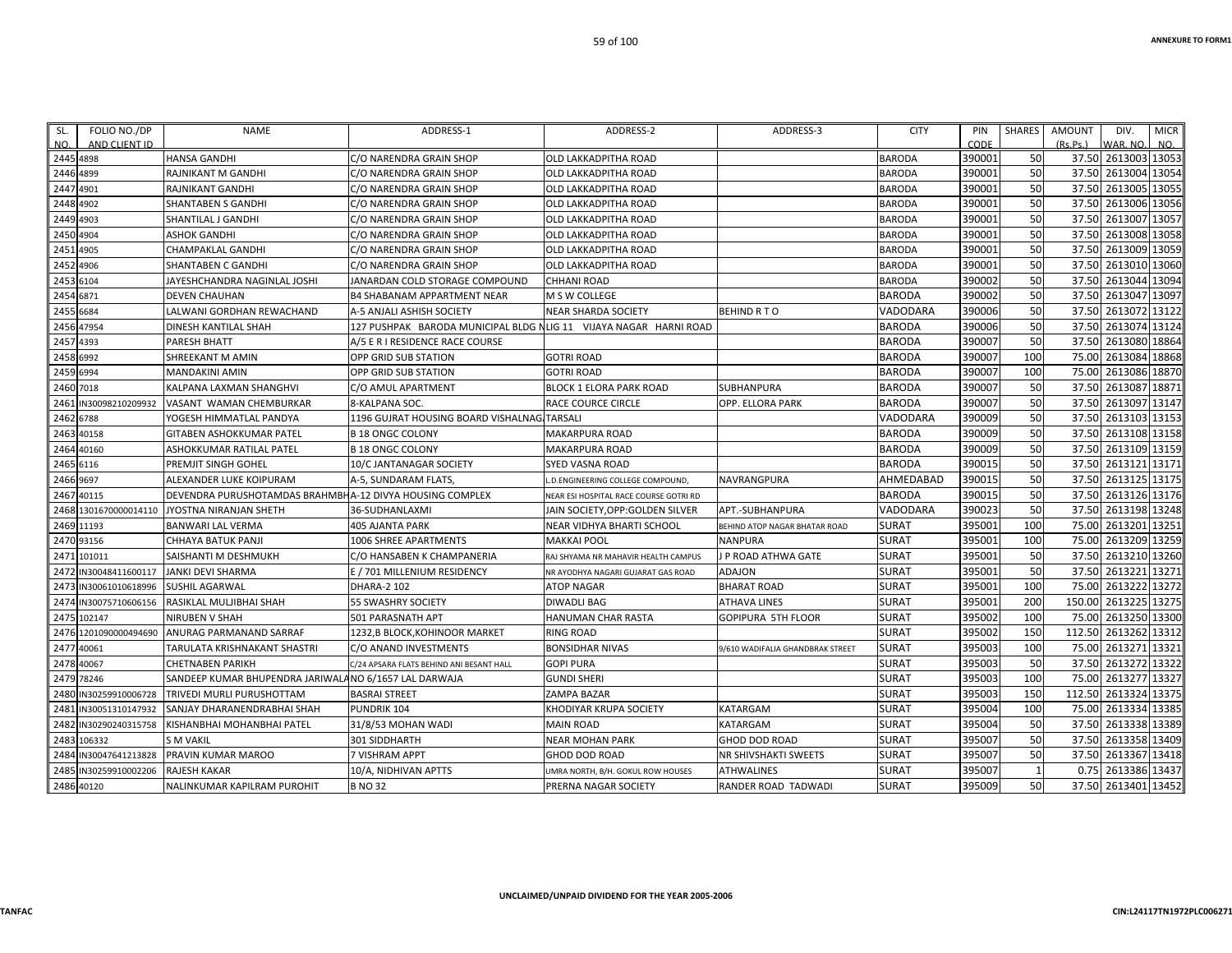| FOLIO NO./DP<br>SL.<br>AND CLIENT ID<br>NO. | <b>NAME</b>                                                   | ADDRESS-1                                                     | ADDRESS-2                    | ADDRESS-3                     | <b>CITY</b>        | PIN<br>CODE | <b>SHARES</b> | <b>AMOUNT</b><br>(Rs, Ps.) | DIV.<br>WAR, NO     | <b>MICR</b><br>NO. |
|---------------------------------------------|---------------------------------------------------------------|---------------------------------------------------------------|------------------------------|-------------------------------|--------------------|-------------|---------------|----------------------------|---------------------|--------------------|
| 2487 101885                                 | <b>TARABEN THAKURBHAI PATEL</b>                               | A/8 PRAGATI SOCIETY (II)                                      | <b>BEHIND NAVYUG COLLEGE</b> | <b>RANDER ROAD</b>            | <b>SURAT</b>       | 395009      | 100           | 75.00                      | 2613404 13455       |                    |
| 2488<br>N30084510285952                     | <b>MANHAR BHUTWALA</b>                                        | 32 PARIBRAHMA CO OP. HOUSING SOCITY                           | <b>TADWADI</b>               | <b>RANDER ROAD</b>            | Surat              | 395009      | 100           | 75.00                      | 2613421 13472       |                    |
| 2489<br>IN30084510400565                    | <b>GANDHI NEELAM HARISH</b>                                   | C/O.CHAMPANERIA MUKESH CHHABILDAS                             | <b>30. MAHER NAGAR</b>       | ADAJAN GAM, CHAR RASTA        | <b>SURAT</b>       | 395009      | 100           | 75.00                      | 2613425             | 13476              |
| IN30018312769447<br>2490                    | BHAVESHKUMAR UTTAM BOMBAYWALA MAHILA VISHARAM SHOPPING CENTRE |                                                               | <b>OPP VASANT TALKIES</b>    | <b>NAVSARI</b>                | <b>GUJARAT</b>     | 396445      | 50            | 37.50                      | 2613445 13496       |                    |
| 2491<br>107507                              | CHEKURI SUMA RAMA RAJU                                        | <b>B-1 RELIANCE TOWN SHIP</b>                                 | LODHIVALI CHOWK POST         | <b>KHALAPUR TALUK</b>         | <b>DIST RAIGAD</b> | 410206      | 50            | 37.50                      | 2613482             | 13533              |
| 2492 13941                                  | <b>G V ANANTHASWAMY</b>                                       | LARSEN & TOUBRO LIMITED                                       | 191/1 DHOLE PATIL ROAD       |                               | <b>PUNE</b>        | 411001      | 50            |                            | 37.50 2613492 13543 |                    |
| 2493<br>25495                               | BALACHANDRA REDDY GUDUMARALLA                                 | <b>ACCOUNTANT</b>                                             | PUNJAB NATIONAL BANK         | CAMP M G ROAD                 | <b>PUNE</b>        | 411001      | 50            | 37.50                      | 2613495             | 13546              |
| 2494<br>25746                               | <b>SAROJAM S PILLAI</b>                                       | FLAT NO.15 2ND FLOOR                                          | <b>TIRTH KUNJ</b>            | <b>16 QUEENS GARDENS ROAD</b> | <b>PUNE</b>        | 411001      | 50            | 37.50                      | 2613498             | 13549              |
| 2495 25853                                  | <b>GULAB GHULE</b>                                            | 6/72 NETAJINAGAR WANAURI CAMP                                 | n                            | $\Omega$                      | <b>PUNE</b>        | 411001      | 50            |                            | 37.50 2613501 13552 |                    |
| 2496 25854                                  | <b>CHHAYA GHULE</b>                                           | 6/72 NETAJINAGAR WANAURI CAMP                                 | $\Omega$                     | $\Omega$                      | <b>PUNE</b>        | 411001      | 50            | 37.50                      | 2613502 13553       |                    |
| 38842<br>2497                               | USHA NAMDED KHANDKE                                           | C/O MR R G KHANDKE                                            | H/2 POPULAR HEIGHTS NO.4     | <b>301 KOREGAON PARK</b>      | <b>PUNE</b>        | 411001      | 50            | 37.50                      | 2613505             | 13556              |
| 82653<br>2498                               | <b>CONRAD CARIDADE DESA</b>                                   | 4/7 CANOPUS APARTMENT                                         | <b>BOAT CLUB ROAD</b>        |                               | <b>PUNE</b>        | 411001      | 150           | 112.50                     | 2613509 13560       |                    |
| 100984<br>2499                              | <b>BINISH BALRAM BALANI</b>                                   | KARISHMA MED AND GEN STORES CLINIC                            | <b>S 27 CLOVER CENTRE</b>    | MOLEDINA ROAD CAMP            | <b>PUNE</b>        | 411001      | 500           | 375.00                     | 2613510             | 13561              |
| 2500<br>101165                              | NAUSHAD S NILGIRIWALA                                         | 11 BOAT CLUB ROAD                                             | <b>NARANGI BAUG</b>          | <b>LUCKY VILLA</b>            | <b>PUNE</b>        | 411001      | 50            | 37.50                      | 2613511             | 13562              |
| 2501<br>101393                              | REENA BALRAM BALANI                                           | KARISHMA MED AND GEN STORES CLINIC                            | S 27 CLOVER CENTRE           | MOLEDINA ROAD CAMP            | <b>PUNE</b>        | 411001      | 1000          | 750.00                     | 2613512             | 13563              |
| 25249<br>2502                               | SHASHANK SATHE                                                | 1039 SHUKRAWAR PETH VIHAR TILAK ROAD                          |                              |                               | <b>PUNE</b>        | 411002      | 50            | 37.50                      | 2613536             | 13587              |
| 25406<br>2503                               | RAMCHANDRA VAMAN KULKARNI                                     | 588/4 TILAK ROAD NEW 1020 SHUKRAWAR PETH                      |                              |                               | <b>PUNE</b>        | 411002      | 50            | 37.50                      | 2613538 13589       |                    |
| 25480<br>2504                               | SUSHILABAI KANTILAL JAIN                                      | 1659 SHUKRAWAR PETH NEW                                       |                              |                               | <b>PUNE</b>        | 411002      | 50            | 37.50                      | 2613539 13590       |                    |
| 2505<br>25540                               | JASODA LAXMINARAYAN TIWARI                                    | E/3 KALYAN SOCIETY                                            | <b>SHANKAR SETH ROAD</b>     |                               | <b>PUNE</b>        | 411002      | 100           | 75.00                      | 2613540             | 13591              |
| 2506 25542                                  | LAXMINARAYAN JAYANRAYAN TIWARI                                | E/3 KALYAN SOCIETY                                            | <b>SHANKAR SETH ROAD</b>     |                               | <b>PUNE</b>        | 411002      | 100           | 75.00                      | 2613541 13592       |                    |
| 2507<br>25969                               | SHYAMBIHARI AGARWAL                                           | C/O SHRIRAM TEXTILES 54 BUDHWARPETH KAKAKUWA MANSION LAXMI RD |                              |                               | <b>PUNE</b>        | 411002      | 50            | 37.50                      | 2613549 13600       |                    |
| 2508 25999                                  | VIJAY PREMCHAND PARYANI                                       | 655 BUDHWAR PETH BLOCK NO 3 IIND FLOOR                        |                              |                               | <b>PUNE</b>        | 411002      | 75            | 56.25                      | 2613550 13601       |                    |
| 26360<br>2509                               | <b>OMPRAKASH SARDA</b>                                        | 237 SHUKRAWAR PETH NEAR CHINCH TALIM                          |                              |                               | <b>PUNE</b>        | 411002      | 50            | 37.50                      | 2613553             | 13604              |
| 2510<br>84071                               | <b>VIJAYA BARVE</b>                                           | <b>FLAT NO 1&amp; 2</b>                                       | 171(OLD NO 193)              | <b>SHUKRAWAR PETH</b>         | <b>PUNE</b>        | 411002      | 25            | 18.75                      | 2613557 13608       |                    |
| 2511<br>IN30028010281046                    | SANCHETI TILOKCHAND UTTAMCHAND                                | UMESH TILOKCHAND SANCHETI                                     | SARAF, 42/43 GANESH PETH     |                               | <b>PUNE</b>        | 411002      | 50            | 37.50                      | 2613565 13616       |                    |
| 19224<br>2512                               | DAYA SINGH SAWHNEY                                            | C/O LT COL MS SAWHNEY                                         | <b>CENTRAL AFV DEPOT</b>     | <b>KIRKEE</b>                 | <b>PUNE</b>        | 411003      | 100           | 75.00                      | 2613573 13624       |                    |
| 2513<br>26823                               | KULKARNI RAJENDRA LAXMAN                                      | FLAT NO 5 LALIT RAJ PARK                                      | <b>NEAR DARSHAN HALL</b>     | TANAJI NAGAR CHINCHWAD        | <b>PUNE</b>        | 411003      | 50            | 37.50                      | 2613577 13628       |                    |
| 2514 100132                                 | N SREEDHARAN                                                  | FLAT 37 GOYAL SHINDE PARK                                     | 40 A BHAU PATIL ROAD         | <b>BOPODI PUNE</b>            | <b>PUNE</b>        | 411003      | 50            | 37.50                      | 2613578             | 13629              |
| 25076<br>2515                               | ARVIND GOVANDE                                                | 681 A PULACHI WADI                                            | DECCAN GYMKHANA PUNE 411004  |                               | <b>PUNE</b>        | 411004      | 50            | 37.50                      | 2613581             | 13632              |
| 25332<br>2516                               | <b>UDAY YESHWANT BHENDE</b>                                   | ANANDITA 33/20 PRABHAT ROAD                                   | LANE 7 PUNE 411004           |                               | <b>PUNE</b>        | 411004      | 25            | 18.75                      | 2613586             | 13637              |
| 25820<br>2517                               | VASANT DAMODAR DATAR                                          | SUSHEELA 109/17 ERANDAWANE                                    |                              |                               | <b>PUNE</b>        | 411004      | 50            | 37.50                      | 2613590             | 13641              |
| 2518<br>26158                               | SITARAM VARMA                                                 | 1224 DHANRAJ APARTMENT                                        | APTE ROAD PUNE 411004        |                               | <b>PUNE</b>        | 411004      | 50            | 37.50                      | 2613594 13645       |                    |
| 2519<br>37163                               | PRABHAKAR WAMAN NADKARNI                                      | C/O REVATI P NERURKAR                                         | 118/2 A ERANDAWANA           |                               | POONA              | 411004      | 100           | 75.00                      | 2613595             | 13646              |
| 55453<br>2520                               | KAUSHALKUMAR SHUKLA                                           | 110/2 ERANOWANA                                               | POONA 411004                 |                               | <b>PUNE</b>        | 411004      | 100           | 75.00                      | 2613597 13648       |                    |
| 2521<br>104627                              | <b>INDRAJEET R MERCHANT</b>                                   | 1204/8 GHOLE ROAD PANGARKAR BUNGLO SHIVAJI NAGAR              |                              | <b>PUNE</b>                   | <b>PUNE</b>        | 411004      | 100           | 75.00                      | 2613600             | 13651              |
| 2527<br>25201                               | MOHAN SHANKERDAS THADANI                                      | 363/1 SHIVAJINAGAR                                            |                              |                               | <b>PUNE</b>        | 411005      | 50            | 37.50                      | 2613614             | 13665              |
| 25414<br>2523                               | VAMAN PARSHURAM KHAMBETE                                      | 1187/1 SHIVAJINAGAR                                           |                              |                               | <b>PUNE</b>        | 411005      | 50            | 37.50                      | 2613615             | 13666              |
| 2524<br>28460                               | <b>VAIJAYANTI ALTEKAR</b>                                     | JOSHI BUNGALOW                                                | $24/3$ T P                   | <b>SHIVAJI NAGAR</b>          | <b>PUNE</b>        | 411005      | 50            | 37.50                      | 2613620             | 13671              |
| 2525<br>25679                               | <b>VILAS KELKAR</b>                                           | C/O MRS A V KELKAR                                            | T/10 DECCAN COLLEGE CAMPUS   | YERAWADA                      | <b>PUNE</b>        | 411006      | 50            | 37.50                      | 2613629             | 13680              |
| 2526 79904                                  | <b>MADANLAL GUPTA</b>                                         | <b>MADAN MEDICALS</b>                                         | NO.9/4 B YERAVDA             |                               | <b>PUNE</b>        | 411006      | 50            | 37.50                      | 2613633             | 13684              |
| 2527<br>IN30002011022708                    | <b>ZARINTAJ S NILGIRIWALA</b>                                 | <b>DEEPAK PARK</b>                                            | SHOP NO 10                   | <b>NEAR JANSEWA BANK</b>      | <b>PUNE</b>        | 411006      | 50            | 37.50                      | 2613634             | 13685              |
| 2528 19288                                  | VIDYA VATI JAUHAR                                             | <b>D-15 CHAITRABAN SOCIETY</b>                                | <b>ITI ROAD</b>              | <b>AUNDH</b>                  | <b>PUNE</b>        | 411007      | 50            |                            | 37.50 2613639 13690 |                    |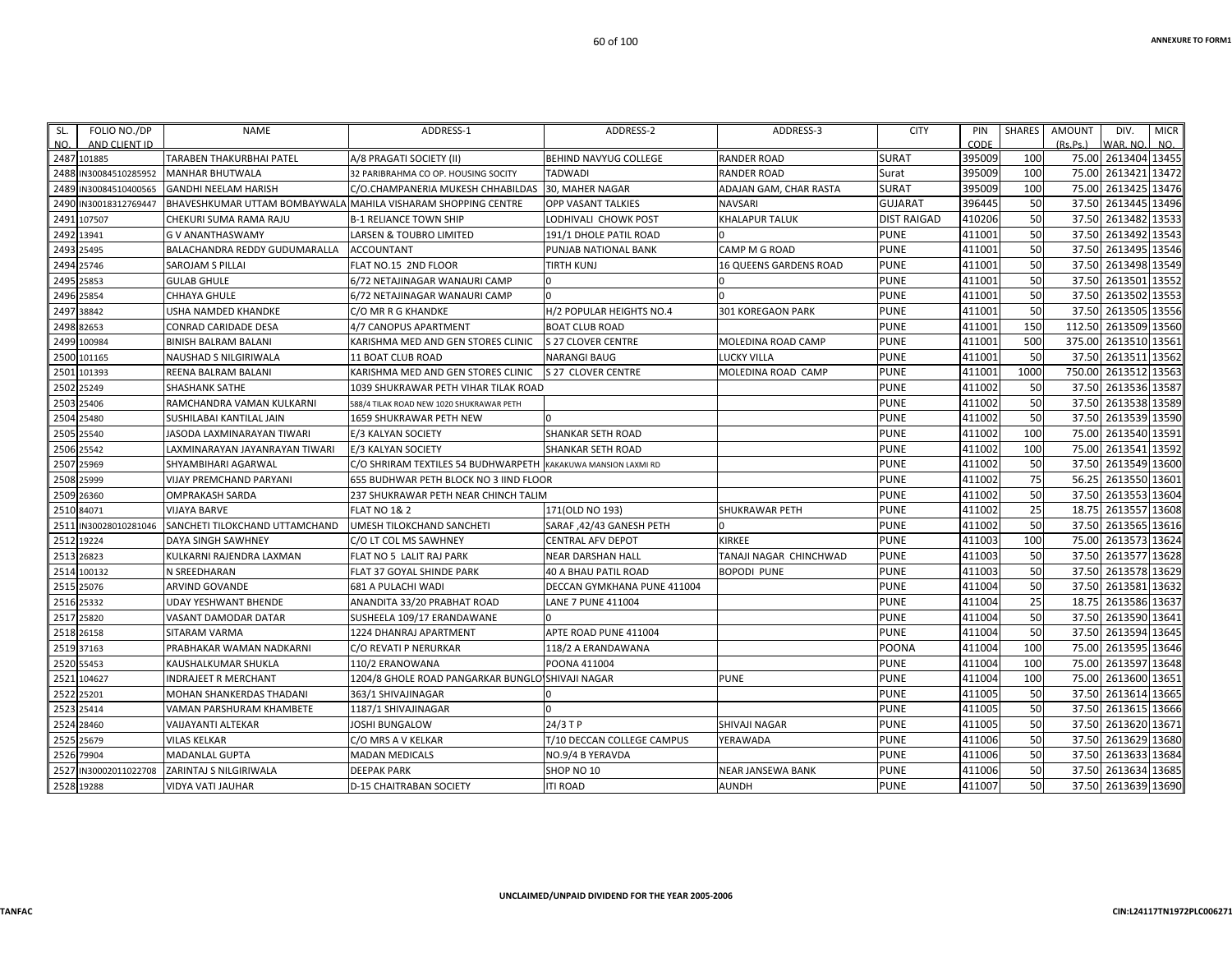| SL.        | FOLIO NO./DP          | NAME                            | ADDRESS-1                                   | ADDRESS-2                                | ADDRESS-3                                 | <b>CITY</b>     | PIN    | SHARES | AMOUNT<br>DIV.       | <b>MICR</b>   |
|------------|-----------------------|---------------------------------|---------------------------------------------|------------------------------------------|-------------------------------------------|-----------------|--------|--------|----------------------|---------------|
| NO.        | AND CLIENT ID         |                                 |                                             |                                          |                                           |                 | CODE   |        | (Rs.Ps.)<br>WAR. NO. | NO.           |
| 2529 89505 |                       | SHAILAJA C JHIKRE               | C/O SRI R D KICHAMBARE                      | <b>D-1/8 BRAMHA MEMORIES</b>             | <b>BHOSALE NAGAR</b>                      | <b>PUNE</b>     | 411007 | 50     | 37.50 2613653 13704  |               |
| 2530 26045 |                       | SUSHAMA KEVALCHAND BORA         | 484/6 MITRAMANDAL COLONY PARVATI PUNE       |                                          |                                           | <b>PUNE</b>     | 411009 | 50     | 37.50 2613665 13716  |               |
| 2531 25568 |                       | ABHAY SURESH CHAUBAL            | 501 RASTA PETH                              | ALKA BLDG FLAT NO 6                      |                                           | <b>PUNE</b>     | 411011 | 50     | 37.50                | 2613675 13726 |
| 2532 25569 |                       | LATIKA SURESH CHAUBAL           | <b>501 RASTA PETH</b>                       | ALKA BLDG FLAT NO 6                      |                                           | <b>PUNE</b>     | 411011 | 50     | 37.50                | 2613676 13727 |
| 2533 25895 |                       | <b>SHRINIWAS TORVI</b>          | 308 SOMWAR PETH B 12 SUNDER NAGAR           |                                          |                                           | <b>PUNE</b>     | 411011 | 50     | 37.50                | 2613677 13728 |
| 2534 26356 |                       | K S VISWANATHAN                 | NO.460 RASTA PETH                           |                                          |                                           | <b>PUNE</b>     | 411011 | 50     | 37.50                | 2613680 13731 |
|            | 2535 103667           | DAMODAR PANDHARINATH VAIDYA     | <b>B/4 DEEPAK APTS</b>                      | HAREKRISHNA MANDIR PATH                  | MODEL COLONY                              | <b>PUNE</b>     | 411016 | 50     | 37.50                | 2613696 13747 |
|            | 2536 IN30154914841688 | RATNA UPENDRA PAI               | <b>4 LAULIK APP</b>                         | 1020/4 GOKHALE ROAD                      | <b>PUNE</b>                               | <b>PUNE</b>     | 411016 | 50     | 37.50                | 2613707 13758 |
|            | 2537 25816            | <b>VIVEK GULAVANE</b>           | <b>6 SUKHSHANTI APARTMENT NO.2</b>          | MRUTYUNJAY COLONY                        | BEHIND ANAND NAGR OF PAUD RO KOTHRUD PUNE |                 | 411029 | 50     | 37.50                | 2613721 13772 |
| 2538 25869 |                       | SHIRISH S RANADE                | LAXMINARAYAN HOUSING SOCIETY KOTHRUD        |                                          |                                           | <b>PUNE</b>     | 411029 | 50     | 37.50                | 2613722 13773 |
| 2539 25139 |                       | SHANTA NARAYAN PHADKE           | 5/196 PMC COLONY                            | RAJENDRANAGAR                            |                                           | <b>PUNE</b>     | 411030 | 100    | 75.00                | 2613741 13792 |
| 2540 25197 |                       | <b>HARISHANKER KACKER</b>       | DELUXE HOUSE L I C COLONY                   | PRASHANT NAGAR NAVI PETH                 |                                           | <b>PUNE</b>     | 411030 | 100    | 75.00                | 2613742 13793 |
| 2541 25369 |                       | RANGANATH LAXMAN KORADE         | 538 SHANWAR PETH                            |                                          |                                           | <b>PUNE</b>     | 411030 | 50     | 37.50                | 2613747 13798 |
| 2542 25405 |                       | KUSUM VITHAL DESHPANDE          | 10/131 M H B LOKMANYA NAGAR                 | $\Omega$                                 |                                           | <b>PUNE</b>     | 411030 | 50     | 37.50                | 2613749 13800 |
| 2543 25482 |                       | NARAYAN BALKRISHNA DATAR        | 432 NARAYAN PETH                            |                                          |                                           | <b>PUNE</b>     | 411030 | 50     | 37.50                | 2613750 13801 |
| 2544 25551 |                       | <b>NANDKISHOR CHANDAK</b>       | 635/85 SAMRUDHI VIJAYANAGAR COLONY          | NEAR NEELAYAM THEATRE                    |                                           | <b>PUNE</b>     | 411030 | 50     | 37.50                | 2613752 13803 |
| 2545 25968 |                       | <b>NEENA PALSULE</b>            | 727 D SADASHIV PETH                         |                                          |                                           | <b>PUNE</b>     | 411030 | 50     | 37.50 2613760 13811  |               |
| 2546 26059 |                       | <b>GOPAL GANESH NAIK</b>        | 1025/2-C SADASHIV PETH                      | VISHAL SOCIETY NAGNATH PAR               | <b>PUNE C RLY</b>                         | <b>PUNE</b>     | 411030 | 50     | 37.50                | 2613763 13814 |
| 2547 26344 |                       | KHUSHAL RATANSHI DHAROD         | C/O M/S M R DHAROD & CO                     | 11 SEVA SADAN BLDG 613/614 SADASHIV PETH | <b>LAXMI ROAD</b>                         | <b>PUNE</b>     | 411030 | 100    | 75.00                | 2613769 13820 |
| 2548 26404 |                       | MADHAV GANESH SHENDYE           | 561 SADASHIV PETH                           | n                                        |                                           | <b>PUNE</b>     | 411030 | 50     | 37.50 2613771 13822  |               |
| 2549 75775 |                       | RAMABAI DATTATRAY AMBARDEKAR    | 49 NARAYAN PETH                             |                                          |                                           | <b>PUNE</b>     | 411030 | 100    | 75.00                | 2613772 13823 |
| 2550 87847 |                       | VANDANA HIRALAL GANDHI          | `ASHIRWAD'                                  | 832 SADASHIV PETH                        | CHITRASHALA CHOWK                         | <b>PUNE</b>     | 411030 | 100    | 75.00                | 2613773 13824 |
| 2551 97559 |                       | MANJUSHREE DHOOT                | <b>JAIJAIWANTI</b>                          | <b>633 NARAYAN PETH</b>                  | APPA BALWANT CHOWK                        | <b>PUNE</b>     | 411030 | 100    | 75.00                | 2613777 13828 |
|            | 2552 IN30075710239608 | ASHOK VINAYAK KELKAR            | 1109                                        | SADASHIV PETH                            |                                           | <b>PUNE</b>     | 411030 | 150    | 112.50               | 2613796 13847 |
| 2553 25059 |                       | MARUTI VISHNU THOPTE            | <b>B-17 BIBVEWADI</b>                       | RAMYANAGIRI                              |                                           | <b>PUNE</b>     | 411037 | 50     | 37.50                | 2613801 13852 |
| 2554 25070 |                       | VASANT NARAYAN DUDHANE          | <b>B-17 BIBVEWADI</b>                       | RAMYANAGIRI                              |                                           | <b>PUNE</b>     | 411037 | 50     | 37.50                | 2613803 13854 |
| 2555 25071 |                       | MANGALA NARAYAN DUDHANE         | <b>B-17 BIBVEWADI</b>                       | RAMYANAGIRI                              |                                           | <b>PUNE</b>     | 411037 | 50     | 37.50                | 2613804 13855 |
| 2556 25494 |                       | YOGENDRA SHAH H U F             | 358 MARKET YARD GULTEKADI                   |                                          |                                           | <b>PUNE</b>     | 411037 | 50     | 37.50                | 2613808 13859 |
| 2557 25885 |                       | KUSUM RAMCHANDRA CHIMBALKAR     | <b>31 MUKUND NAGAR</b>                      |                                          |                                           | <b>PUNE</b>     | 411037 | 50     | 37.50                | 2613814 13865 |
| 2558 72179 |                       | RAMCHANDRAMARUTI CHIMBALKAR     | RASHMI VILAS CHIMBALKAR                     | 31 MUKUND NAGAR                          |                                           | <b>PUNE</b>     | 411037 | 50     | 37.50 2613819 13870  |               |
| 2559 55455 |                       | <b>KENCHANAGOUDA M PATIL</b>    | 18/3 BHARAT KUNJ VASAHAT NO 1               | <b>GANESH NAGAR</b>                      |                                           | <b>PUNE</b>     | 411038 | 50     | 37.50                | 2613851 13902 |
| 2560 25607 |                       | VIPAN KUMAR PRANNATH ABROL      | A 5/4B BURMON HORIZON                       | <b>KUBERA PARK</b>                       | KONDWA ROAD                               | <b>PUNE</b>     | 411048 | 50     | 37.50                | 2613868 13919 |
|            | 2561 1202890000239520 | JAGDISH MOTILAL GUGALE          | PLOT NO. 44, BARAMATI                       | KRISHI UTPANNA SAMITI                    | <b>BARAMATI, DIST - PUNE</b>              | <b>BARAMATI</b> | 413102 | 50     | 37.50                | 2613894 13945 |
| 2562 25215 |                       | PRAKASH SHAMRAO KARVE           | ROOM NO 9 NEW HOSTEL WALCHAND NAG DIST PUNE |                                          |                                           | <b>PUNE</b>     | 413114 | 50     | 37.50                | 2613895 13946 |
| 2563 25796 |                       | VINOD DATTATRAYA SURNIS         | <b>B17 MAIN COLONY</b>                      | WALCHANDNAGAR                            |                                           | <b>PUNE</b>     | 413114 | 50     | 37.50                | 2613896 13947 |
| 2564 26156 |                       | VISHVAS GANESH JOSHI            | <b>B17B MAIN COLONY WALCHANDNAGAR</b>       |                                          |                                           | <b>PUNE</b>     | 413114 | 50     | 37.50                | 2613899 13950 |
| 2565 26427 |                       | PRABHAKAR BHAGWAN DHARURKAR     | M1/5 MAIN COLONY                            | WALCHANDNAGAR                            |                                           | <b>PUNE</b>     | 413114 | 50     | 37.50                | 2613900 13951 |
| 2566 25129 |                       | HARIKISHAN SHRIKISHAN TOSHNIWAL | AKSHAY                                      | 30/535 MOTI NAGAR                        |                                           | LATUR           | 413512 | 50     | 37.50                | 2613902 13953 |
|            | 2567 102912           | PANDURANG TUKARAM KASALE        | C/O KASALE TYRES                            | DALDA FACTORY COMP                       | LATUR                                     |                 | 413512 | 100    | 75.00                | 2613903 13954 |
|            | 2568 1202470000068240 | SHIVKUMAR SHANKARRAO GADDE      | WANJARWADA                                  | SHIROLI AT POST                          | TAL. NILANGA                              | LATUR           | 413512 | 30     | 22.50 2613912 13963  |               |
|            | 2569 IN30112715405669 | RAMCHANDRA ANANT NANIVADEKAR    | ANANT PLOT NO 6                             | 143/A/1                                  | <b>BH NASHTE COMPLEX</b>                  | KOLHAPUR        | 416001 | 50     | 37.50                | 2613934 13985 |
| 2570 25240 |                       | MALINI KAMALESH PRABHU          | 1971 C LAXMIPURI                            | $\Omega$                                 |                                           | <b>KOLHAPUR</b> | 416002 | 50     | 37.50 2613941 13992  |               |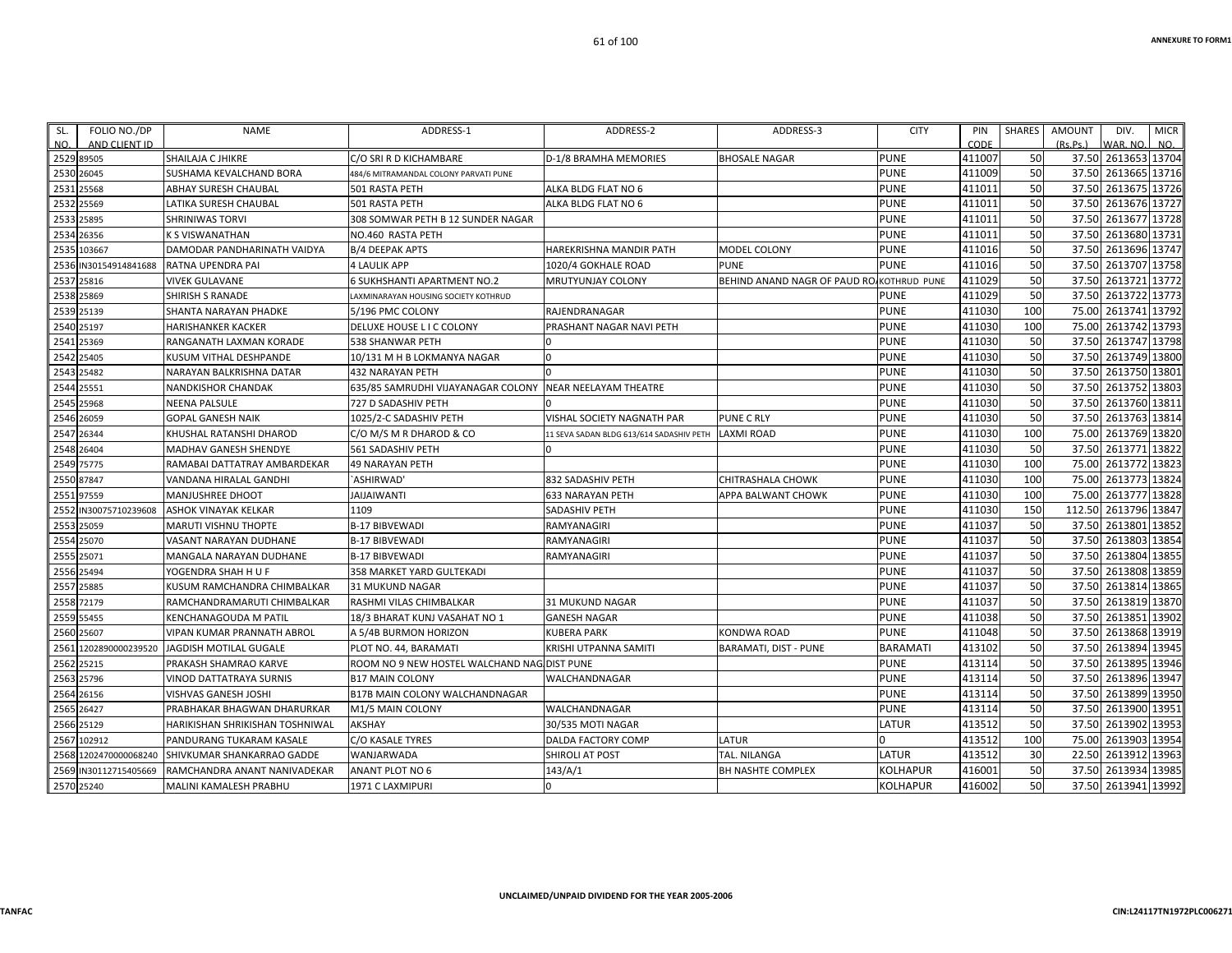| SL.       | FOLIO NO./DP          | NAME                              | ADDRESS-1                               | ADDRESS-2                          | ADDRESS-3                            | <b>CITY</b>       | PIN      | SHARES | AMOUNT   | DIV.<br><b>MICR</b> |
|-----------|-----------------------|-----------------------------------|-----------------------------------------|------------------------------------|--------------------------------------|-------------------|----------|--------|----------|---------------------|
| NO.       | AND CLIENT ID         |                                   |                                         |                                    |                                      |                   | CODE     |        | (Rs.Ps.) | WAR, NO.<br>NO.     |
|           | 2571 25244            | KAMALESH PANDURANG PRABHU         | <b>1971C LAXMIPURI</b>                  |                                    |                                      | KOLHAPUR          | 416002   | 50     |          | 37.50 2613942 13993 |
|           | 2572 25458            | NIRMALA DEVI MUTKEKAR             | 2485 D WARD PARIT LANE                  |                                    |                                      | KOLHAPUR          | 416002   | 50     |          | 37.50 2613943 13994 |
|           | 2573 25643            | SHILPA YASHAWANT AYAREKAR         | 1495 C LAXMIPURI KONDA OAL              | NEAR AND BACKSIDE OF HOTEL NEELAM  | KOLHAPUR                             |                   | 416002   | 50     |          | 37.50 2613944 13995 |
|           | 2574 25645            | YASHAWANT RAMCHANDRA AYAREKAR     | 1495 C LAXMIPURI                        | KONDAL OAL                         | NEAR AND BACKSIDE OF HOTEL NEELAM    | KOLHAPUR          | 416002   | 50     |          | 37.50 2613945 13996 |
|           | 2575 25455            | VIJAY KUMAR MADHAVARAO POTDAR     | AISHWARYA LOKMANYA COLONY               | NEAR MEDICAL COLLEGE MIRAJ         |                                      |                   | 416410   | 50     |          | 37.50 2613956 14007 |
|           | 2576 103989           | <b>MANJULA POTDAR</b>             | LOKMANYA COLONY                         | NEAR MEDICAL COLLEGE               | MIRAJ                                |                   | 416410   | 50     | 37.50    | 2613963 14014       |
|           | 2577 25147            | MADHUKAR MAHADEO KHADILKAR        | C/O BARVE WADA SATTIKAR LANE            | MARUTI ROAD SANGLI CITY            |                                      |                   | 416416   | 50     |          | 37.50 2613966 14017 |
|           | 2578 26157            | PRIYA PANDURANG PRASADE           | PRABHU CHAYA 962/1 MAHATMA GAANDHI ROAD |                                    |                                      | SANGLI            | 416416   | 50     | 37.50    | 2613972 14023       |
|           | 2579 26218            | KISHOR CHANDRAKANT PATIL          | KISHOR KUNJ SHIVAJI NAGAR               | OPP DADGE GIRLS HIGH SCHOOL SANGLI |                                      |                   | 416416   | 50     |          | 37.50 2613973 14024 |
|           | 2580 26539            | DILIPKUMAR MADANLAL RATHI         | 585 BAFANA BHUVAN RAVIWAR PETH          |                                    |                                      | NASHIK            | 422001   | 50     |          | 37.50 2613987 14038 |
|           | 2581 32266            | FIRDOSH B SUKHADIA                | HOTEL PANCHVATI YATRI                   | 430 VAKIL WADI                     | CHANDAK WADI                         | NASHIK            | 422001   | 50     |          | 37.50 2613988 14039 |
|           | 2582 53147            | KISHAN SINGH GEHLOT               | 11 TEJAPRABHA HOUSING SOCY              | <b>GANGAPUR ROAD</b>               |                                      | NASHIK            | 422005   | 100    | 75.00    | 2613997 14048       |
|           | 2583 10831            | NAVNEETLAL CHUTTAR                | 31 FRIENDS CO OP SOCY                   | KOKANWADI STATION ROAD AURANGABAD  |                                      |                   | 431001   | 150    | 112.50   | 2614001<br>14052    |
|           | 2584 IN30075710482795 | SUBRAMANIA PILLAI K               | A.4/6 NSK HSG SOC                       | TEMPLE RD                          | RAVI NAGAR                           | NAGPUR            | 440001   | 100    | 75.00    | 2614017 14068       |
|           | 2585 51149            | <b>NEENA SHAH</b>                 | POPULAR CLOTH MARKET GANDHIBAG BRANCH   |                                    |                                      | NAGPUR            | 440002   | 100    | 75.00    | 2614022 14073       |
|           | 2586 80661            | ARMIN K MEDHORA                   | NO.5 POPULAR CLOTH MARKET               | GANDHIBAGH                         |                                      | NAGPUR            | 440002   | 50     | 37.50    | 2614027 14078       |
|           | 2587 95388            | ANIL KUMAR TAORI                  | C/O TAORI ASSOCIATES                    | 851 B JALALPURA                    | <b>DARGAH ROAD</b>                   | NAGPUR            | 440002   | 50     | 37.50    | 2614031 14082       |
|           | 2588 51184            | <b>AJAY CHHAJER</b>               | <b>146 WARDHMAN NAGAR</b>               |                                    |                                      | <b>NAGPUR</b>     | 440008   | 100    | 75.00    | 2614037 14088       |
|           | 2589 51185            | SUSHILA DEVI CHHAJER              | 146 WARDHMAN NAGAR                      |                                    |                                      | NAGPUR            | 440008   | 50     | 37.50    | 2614038 14089       |
|           | 2590 89835            | <b>RAJU JAIN</b>                  | 146 WARDHMAN NAGAR                      |                                    | U                                    | NAGPUR            | 440008   | 50     |          | 37.50 2614042 14093 |
|           | 2591 101516           | SURBHI A CHHAJER                  | 146 WARGHMAN NAGAR                      |                                    |                                      | NAGPUR            | 440008   | 50     | 37.50    | 2614043 14094       |
|           | 2592 46143            | LAXMI SOMAIAH SERI                | W/O S SOMAIAH SENIOR MANAGER            | BHEL 110 EAST HIGH COURT ROAD      | DHARAMPETH                           | NAGPUR            | 440010   | 50     |          | 37.50 2614044 14095 |
|           | 2593 67293            | <b>ALOK SARDA</b>                 | C/O N K MALANI                          | SHRIRAM SADAN                      | 202 DHARAMPETH EXTN                  | NAGPUR            | 440010   | 400    | 300.00   | 2614055 14106       |
|           | 2594 77208            | RANJANA PURSHOTTAM CHANDAK        | 73 DHANSHREE BUILDING                   | KACHIPURA RAMDASPETH               |                                      | NAGPUR            | 440010   | 100    |          | 75.00 2614056 14107 |
|           | 2595 94682            | <b>S SUSHILA</b>                  | C/O A S RAMANATHAN                      | <b>JANAKI BHAVAN</b>               | DHARAMPETH                           | <b>NAGPUR</b>     | 440010   | 100    | 75.00    | 2614058 14109       |
|           | 2596 51202            | <b>UMAKANT GOVINDRAO CHANIKAR</b> | <b>SONI LINE SITABULDI</b>              |                                    |                                      | <b>NAGPUR</b>     | 440012   | 50     | 37.50    | 2614081<br>14132    |
|           | 2597 IN30001110502342 | <b>SUMAN J GUPTA</b>              | SUMAN J GUPTA                           | 54 A, CONGRESS NAGAR               | KISHOR KUNJ                          | NAGPUR            | 440012   | 500    | 375.00   | 2614084 14135       |
|           | 2598 42332            | SATINATH BHADRA                   | SRIRAM JYOTI APARTMENT                  | 148 TELECOM NAGAR                  |                                      | NAGPUR            | 440022   | 50     |          | 37.50 2614088 14139 |
|           | 2599 40097            | AVINASH MANOHAR KHALATKAR         | <b>LAXMI VILLA</b>                      | <b>KELKAR WADI</b>                 | WARDHA                               |                   | 442001   | 50     |          | 37.50 2614098 14149 |
|           | 2601 51034            | RAMESH GOVINDRAO DESHMUKH         | C/O S G DESHMUKH                        | NEAR MAHADEO MANDIR                | WARDHA                               | TAHA DIST [M.S.]  | 442001   | 75     |          | 56.25 2614100 14151 |
|           | 2602 28583            | SHAILA SARDESAI                   | DR NARENDRA SARDESAI                    | SAYLEE APARTMENTS                  | RATANLAL PLOTS                       | AKOLA, MADHARA    | s 444001 | 100    |          | 75.00 2614102 14153 |
| 2603      | 1201090000037120      | PRAKASH UDDHAORAO KHEDKAR         | ADARSHA COLONY                          | <b>GORAKSHAN ROAD</b>              |                                      | AKOLA             | 444001   | 50     | 37.50    | 2614108 14159       |
|           | 2604 30623            | GOPAL KANAIYALAL AGRAWAL          | <b>DURVANKUR HOUSE</b>                  | <b>CHANDRALOK SOCIETY</b>          |                                      | AT SHEGAON DIST E | 444203   | 50     |          | 37.50 2614110 14161 |
|           | 2605 9966             | PRITHVIPAL SINGH NAGPAL           | 8 MAGNUM TOWERS 1                       | 16/1 SOUTH TUKO GANJ               |                                      | INDORE            | 452001   | 50     | 37.50    | 2614118 14169       |
|           | 2606 10917            | NARIMAN DARASHAW ELAVIA           | 12/2 NEW PALASIA                        |                                    |                                      | INDORE            | 452001   | 100    | 75.00    | 2614119 14170       |
|           | 2607 10970            | SURAJMAL L GARG                   | BANGALOW NO 9 STREET NO 2 NEW PALASIA   |                                    |                                      | INDORE            | 452001   | 50     | 37.50    | 2614120 14171       |
|           | 2608 11077            | USHA AGRAWAL                      | RIDHI SIDHI 95 AGRAWAL NAGAR            | NAI BHOOMI                         |                                      | INDORE            | 452001   | 50     |          | 37.50 2614124 14175 |
|           | 2609 11078            | KANHAIYALAL AGRAWAL               | RIDHI SIDHI 95 AGRAWAL NAGAR            | <b>NAI BHOOMI</b>                  |                                      | <b>INDORE</b>     | 452001   | 50     |          | 37.50 2614125 14176 |
|           | 2610 82955            | <b>ARBIND BAKSHI</b>              | <b>158 INDRAPURI COLONY</b>             | <b>NDORE</b>                       | (MP)                                 | <b>INDORE</b>     | 452001   | 50     |          | 37.50 2614128 14179 |
|           | 2611 110645           | SARLA MALANI                      | 2/1 MANORAMA GANJ                       |                                    |                                      | INDORE            | 452001   | 50     | 37.50    | 2614131 14182       |
|           | 2612 IN30115121804893 | VIJAY ISHWARLAL PATHAK            | KF 44 MIG COLONY                        | KHAJARANI                          | M <sub>P</sub>                       | INDORE            | 452001   | 50     |          | 37.50 2614136 14187 |
| 2613 7337 |                       | SHANTI DEVI VERMA                 | C/O DR ASHUTOSH VERMA                   | QUARTER NO 1 ABOVE T B HOSPITAL    | MALHAR GANJ POLY CLINIC CAMPU INDORE |                   | 452002   | 50     |          | 37.50 2614142 14193 |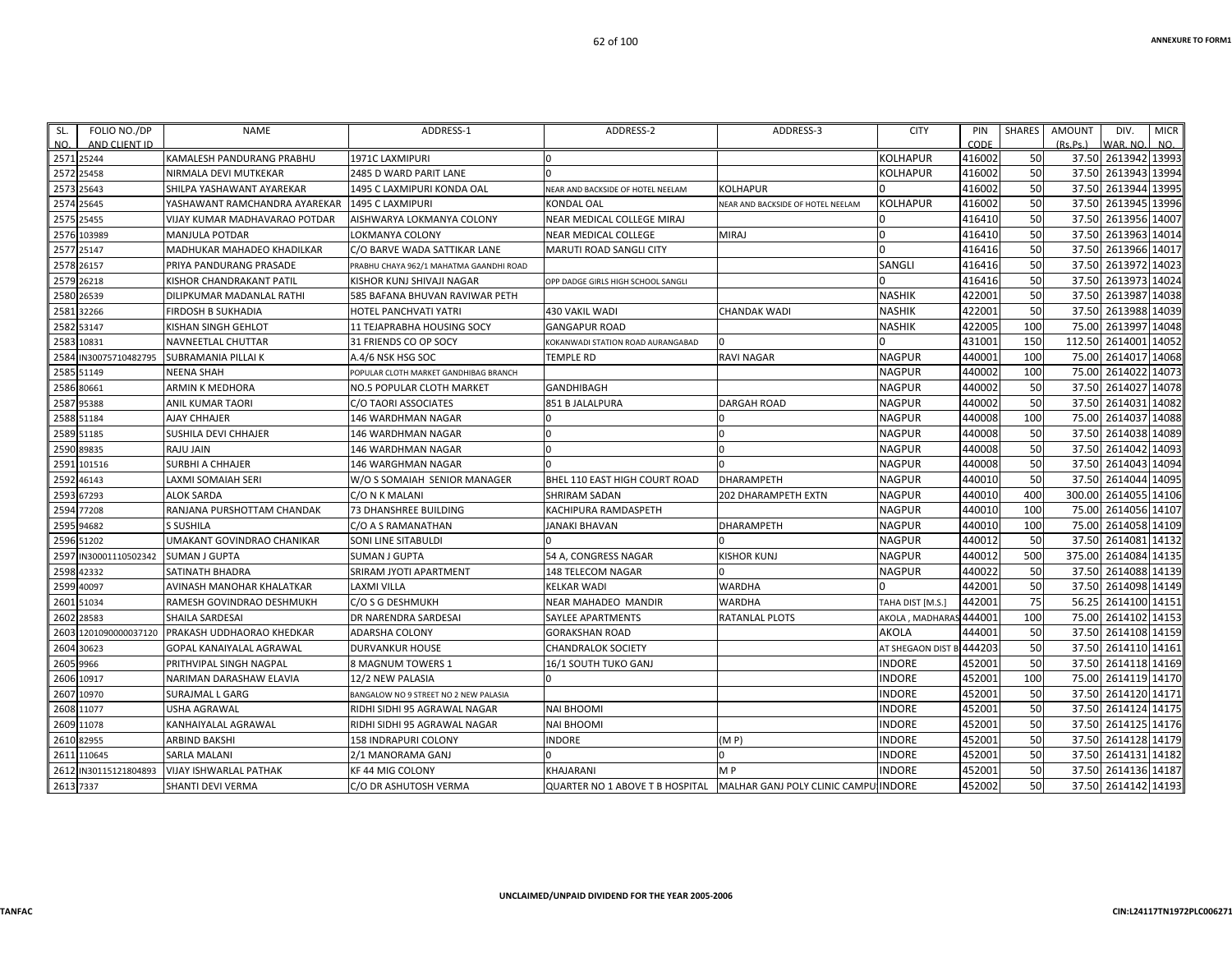| FOLIO NO./DP<br>SL.<br>AND CLIENT ID<br>NO. | <b>NAME</b>                       | ADDRESS-1                               | ADDRESS-2                         | ADDRESS-3                  | <b>CITY</b>        | PIN<br>CODE | <b>SHARES</b> | <b>AMOUNT</b><br>(Rs.Ps.) | DIV.<br>WAR, NO     | <b>MICR</b><br>NO. |
|---------------------------------------------|-----------------------------------|-----------------------------------------|-----------------------------------|----------------------------|--------------------|-------------|---------------|---------------------------|---------------------|--------------------|
| 2614 37691                                  | RAVINDRA PRAKASHCHAND BOHRA       | 15/3 NORTH RAJ MOHALLA                  | 2ND FLOOR                         |                            | <b>INDORE</b>      | 452002      | 50            |                           | 37.50 2614145 14196 |                    |
| 2615<br>43607                               | RAMESH CHAND GOYAL                | <b>15 LODHIPURA NO 3</b>                |                                   |                            | INDORE             | 452002      | 50            | 37.50                     | 2614147             | 14198              |
| 10968<br>2616                               | JAGDISH CHAND SINGLA              | <b>13 DATRAHAR COLONY</b>               | <b>INDORE</b>                     |                            | INDORE             | 452003      | 50            | 37.50                     | 2614152 14203       |                    |
| 43614<br>2617                               | ASHOK AMBALAL PATEL               | 17 B BUILDER S COLONY G S T COLLEGE RD  |                                   |                            | INDORE             | 452003      | 50            | 37.50                     | 2614153 14204       |                    |
| 2618<br>95866                               | <b>S ASOKAN</b>                   | C/O EICHER MOTORS LTD                   | 22/2 YESHWANT NIWAS ROAD          | $\Omega$                   | <b>INDORE</b>      | 452003      | 100           | 75.00                     | 2614156             | 14207              |
| 2619 11043                                  | SHEFALI GHOSH                     | C/O IISCO STANTON PIPE & FDY CO LTD     | UJJAIN MP 456010                  | $\Omega$                   |                    | 456010      | 50            | 37.50                     | 2614163 14214       |                    |
| 2620<br>3048                                | <b>NIMMI JAGGI</b>                | <b>B-15 KAHKASHAN</b>                   | PHASE II                          | KOH E F12A                 | <b>BHOPAL</b>      | 462001      | 50            | 37.50                     | 2614170 14221       |                    |
| 2621<br>7358                                | <b>BHANWARI DEVI SABOO</b>        | 162 IDGAH HILL                          |                                   |                            | <b>BHOPAL</b>      | 462001      | 50            | 37.50                     | 2614171             | 14222              |
| 7391<br>2622                                | <b>EAPEN NINAN</b>                | C/O INDIAN SEWING MACHINE CO            | 8 HAMIDIA ROAD BHOPAL M P         | 0                          |                    | 462001      | 50            | 37.50                     | 2614172 14223       |                    |
| IN30112716924297<br>2624                    | <b>AMIT MAHESHWARI</b>            | 47 MANGALWARA                           | <b>JAIN MANDIR ROAD</b>           | $\Omega$                   | <b>BHOPAL</b>      | 462001      | 100           | 75.00                     | 2614176             | 14227              |
| 2625<br>7375                                | <b>SURENDRA LAL</b>               | C/O HINDUSTAN ELECTRO GRAPHITES LTD     | P B NO 5 RAVISHANKER NAGAR        | $\Omega$                   | <b>BHOPAL</b>      | 462016      | 50            | 37.50                     | 2614181             | 14232              |
| 2626 31235                                  | AVINASH RAMAHCHANDRA PAWDE        | $E - 2/4$                               | SBI OFFICERS COLONY               | <b>CHAR IMLI</b>           | <b>BHOPAL</b>      | 462016      | 50            | 37.50                     | 2614184             | 14235              |
| 2627 879                                    | <b>SK ANAND</b>                   | <b>22 LAJPAT RAI COLONY</b>             | <b>RAISEN ROAD</b>                | <b>GOBINDPURA</b>          | <b>BHOPAL</b>      | 462023      | 100           | 75.00                     | 2614191 14242       |                    |
| 2628 9958                                   | <b>LAXMI RANI</b>                 | C/O G C SHARMA TEJENDRA NATH GALI       | LOHIA BAZAR                       |                            | <b>GWALIOR</b>     | 474001      | 50            | 37.50                     | 2614209             | 14260              |
| 2629 9964                                   | RAM MOHANLAL ASHDHIR              | SHWARI BHAWAN MAJOR KARTAR SINGH COLONY | KAMPOO LASHKER GWALIOR M P        | 0                          |                    | 474001      | 50            | 37.50                     | 2614210             | 14261              |
| 2630<br>9965                                | SIDDHANTA ASHDHIR                 | SHWARI BHAWAN MAJOR KARTAR SINGH COLONY | KAMPOO LASHKER GWALIOR M P        |                            |                    | 474001      | 50            | 37.50                     | 2614211             | 14262              |
| 1201060000003960<br>263                     | Radha Krishna Goyal               | Madhav Kuti                             | Mohalla Fozdaran                  | Didwana Oli, Lashkar       | Gwalior            | 474001      | 50            | 37.50                     | 2614223             | 14274              |
| 2632                                        | 1201090000458410 SHANTI DEVI SHAH | <b>28 ASSISTANT LINE</b>                | <b>BIRLA NAGAR</b>                |                            | <b>GWALIOR</b>     | 474001      | 50            | 37.50                     | 2614224 14275       |                    |
| 2633 9801                                   | P N RAIZADA                       | 427 TANSEN NAGAR                        | <b>GWALIOR</b>                    |                            |                    | 474002      | 50            | 37.50                     | 2614229             | 14280              |
| 9870<br>2634                                | <b>ALOK BHARGAVA</b>              | <b>B 33 RAJENDRA PRASAD COLONY</b>      | <b>TANSEN ROAD</b>                |                            | <b>GWALIOR</b>     | 474002      | 50            | 37.50                     | 2614230             | 14281              |
| 2635 9902                                   | <b>HARVINDER DHINGRA</b>          | G-29 GANDHI NAGAR                       | $\Omega$                          |                            | <b>GWALIOR</b>     | 474002      | 50            | 37.50                     | 2614231             | 14282              |
| 2636 9886                                   | SOHAN SINGH MAROO                 | LINE NO 3 Q NO 90/91                    | <b>BIRLANAGAR</b>                 |                            | <b>GWALIOR</b>     | 474004      | 50            | 37.50                     | 2614244             | 14295              |
| 9887<br>2637                                | <b>MAHENDERA KUMAR MARU</b>       | LINE NO 3 Q NO 90/91                    | <b>BIRLANAGAR</b>                 |                            | <b>GWALIOR</b>     | 474004      | 50            | 37.50                     | 2614245             | 14296              |
| 2638<br>55255                               | SHRINATH ARORA                    | 29 CIMMCO LINE                          | <b>BIRLANAGAR</b>                 |                            | <b>GWALIOR</b>     | 474004      | 50            | 37.50                     | 2614253             | 14304              |
| 2639 55270                                  | SUREKHA GOYAL                     | 140 B LANE NO 3 BIRLA NAGAR             |                                   |                            | <b>GWALIOR</b>     | 474004      | 50            | 37.50                     | 2614254             | 14305              |
| 9785<br>2640                                | SURESH MEHENDALE                  | C/O MRS L P APTE SAVITRI SADAN MLB ROAD | LASHKAR                           |                            | <b>GWALIOR</b>     | 474009      | 50            | 37.50                     | 2614264             | 14315              |
| 2641<br>9787                                | ASHOK KUMAR BANERJEE              | <b>GALI TEJENDRA NATH</b>               | LOHIA BAZAR                       |                            | <b>GWALIOR</b>     | 474009      | 50            | 37.50                     | 2614265             | 14316              |
| 1202470000010100 DIWAKAR DUBEY<br>2642      |                                   | 704 SNEH NAGAR                          |                                   |                            | JABALPUR           | 482002      | 449           | 336.75                    | 2614287             | 14338              |
| 98141<br>2643                               | KISHORE CHANDRAKAR                | C/O M D NAGARIA                         | <b>27 MOHAN NAGAR</b>             |                            | DURG (M.P.         | 491001      | 100           | 75.00                     | 2614294             | 14345              |
| 2644<br>31103                               | CHHAYA BANTHIA                    | 16/237 CIVIL LINES                      |                                   |                            | <b>RAIPUR M P</b>  | 492001      | 50            | 37.50                     | 2614298             | 14349              |
| 45904<br>2645                               | <b>INDU AGRAWAL</b>               | C/O RAMRASAL AGRAWAL                    | 29/5 PURANI BASTI                 | <b>BANIAPARA</b>           | RAIPUR [MP]        | 492001      | 50            | 37.50                     | 2614300             | 14351              |
| 2646 3969                                   | <b>RAMESH KARE</b>                | C/O ARAVIND AUTO RINANE S               | NO 6 SREENIVASA BUILDING HINDUPUO |                            |                    | 515201      | 50            | 37.50                     | 2614323 14374       |                    |
| 264<br>48449                                | MURALIDHAR A KATTA                | P B NO 24 M F ROAD                      |                                   |                            | <b>HINDUPUR</b>    | 515201      | 50            | 37.50                     | 2614324             | 14375              |
| 2648<br>100292                              | SIRIVARAM NAGARATHNA              | 7-5-116 B KAMASALA PET                  | <b>HINDUPUR AP</b>                | 0                          |                    | 515201      | 50            |                           | 37.50 2614327       | 14378              |
| 99129<br>2649                               | <b>ASHOK B JAIN</b>               | C/O MAHIPAL ENTERPRISES                 | 11-42-63 RAM GOPAL STREET         | $\Omega$                   | VIJAYAWADA         | 520001      | 250           | 187.50                    | 2614332             | 14383              |
| 2650<br>99130                               | <b>ASHOK B JAIN</b>               | C/O MAHIPAL ENTERPRISES                 | 11-42-63 RAM GOPAL STREET         | $\Omega$                   | VIJAYAWADA         | 520001      | 250           | 187.50                    | 2614333             | 14384              |
| 2651<br>IN30044110595283                    | <b>NARASIMHAM SV</b>              | 11/32/33 CHALLAM RAJU STREET            |                                   | $\Omega$                   | VIJAYAWADA         | 520001      | 100           | 75.00                     | 2614336             | 14387              |
| 2652<br>10329                               | SUGANA DEVI MADDULA               | BESIDE MOTOR WORKERS UNION OFFICE       | NEAR YERRAMEDA MOGALRAJAPURAM     |                            | VIJAYAWADA         | 520010      | 50            | 37.50                     | 2614338 14389       |                    |
| 2653<br>10330                               | MURALIDHARA RAO MADDULA           | BESIDE MOTOR WORKERS UNION OFFICE       | <b>NEAR YERRAMEDA</b>             | MOGHAL RAJAPURAM           | VIJAYAWADA         | 520010      | 50            | 37.50                     | 2614339             | 14390              |
| 102875<br>2654                              | SAMAYAM RAVI                      | C/O SHREE TOWERS 2ND FLOOR              | A/2 MADHU CHOWK                   | <b>MOGHAL RAJAPURAM</b>    | VIJAYAWADA         | 520010      | 100           | 75.00                     | 2614343             | 14394              |
| 2655<br>10869                               | RATHNA KRISHNAMURTHY              | C/O MR K L RAO                          | SECTOR 8 MIG - 45 IIND FLOOR      | DO NO.1-107-2 M V P COLONY | VISAKHAPATNAM      | 530017      | 50            | 37.50                     | 2614345             | 14396              |
| 2656 51823                                  | LAKSHMIPATHI SATYAUOLU            | 8-2-35 NALAM BHEEMARAJO STREET          |                                   |                            | <b>RAJAHMUNDRI</b> | 533101      | 50            |                           | 37.50 2614359 14410 |                    |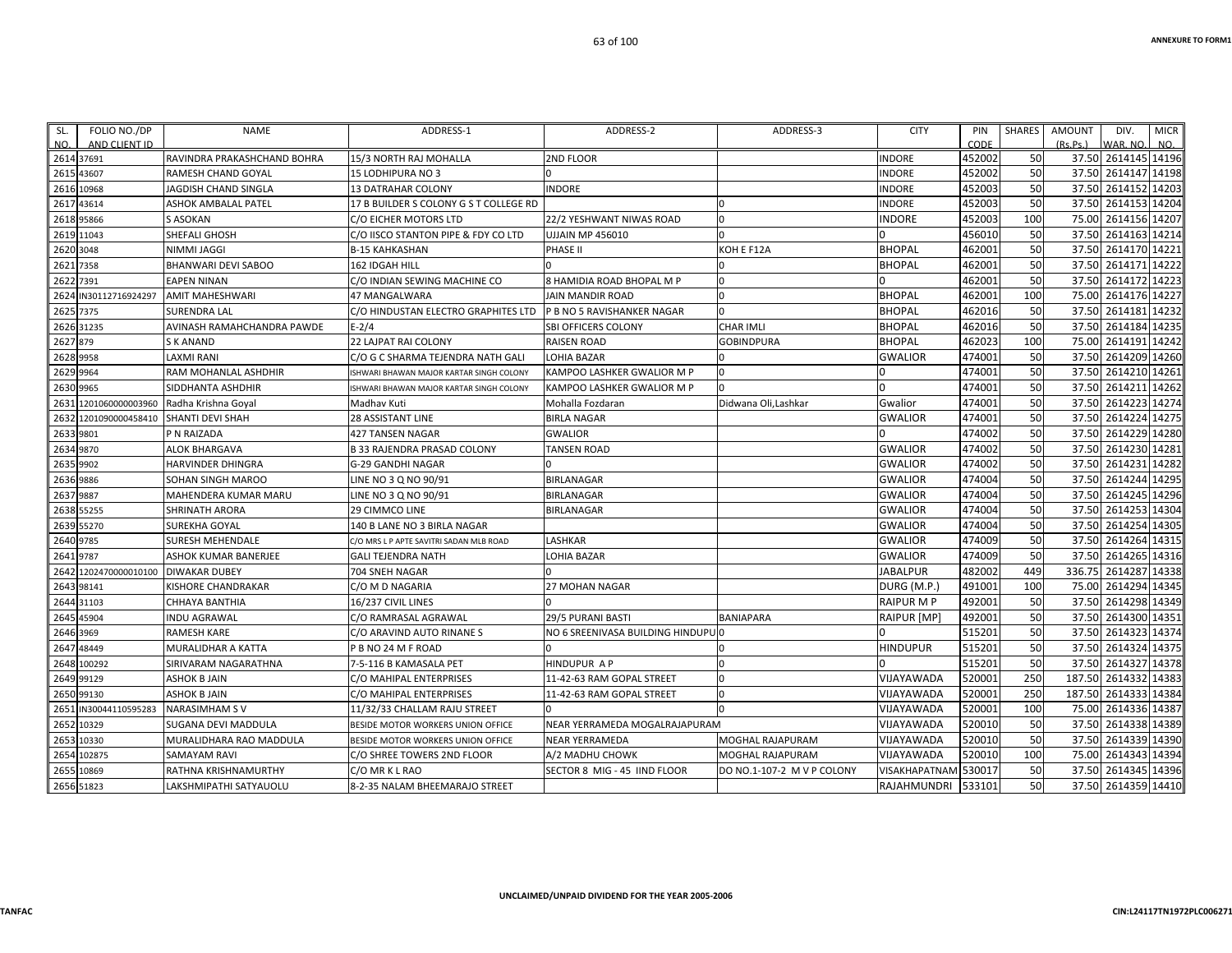| SL.<br>NO. | FOLIO NO./DP<br>AND CLIENT ID | <b>NAME</b>                                         | ADDRESS-1                                   | ADDRESS-2                                            | ADDRESS-3                           | <b>CITY</b>           | PIN<br>CODE | <b>SHARES</b> | AMOUNT<br>(Rs.Ps.) | DIV.<br>WAR. NO.    | <b>MICR</b><br>NO. |
|------------|-------------------------------|-----------------------------------------------------|---------------------------------------------|------------------------------------------------------|-------------------------------------|-----------------------|-------------|---------------|--------------------|---------------------|--------------------|
|            | 2657 55507                    | MATHALA PARDHASARADHI                               | C/O SRI SAI RAMA ROLLING MILLS              |                                                      |                                     | <b>RAJAHMUNDRI</b>    | 533101      | 50            |                    | 37.50 2614360 14411 |                    |
| 2658       | 3743                          | DHARAMASHI RAGHAVJI LADHAD                          | 10/20/987 ANSARY ROAD BUNDER                |                                                      |                                     | MANGALORE             | 575001      | 100           |                    | 75.00 2614367 14418 |                    |
| 2659       | 48665                         | <b>EMMA DIAS</b>                                    | C/O H T MANORAMA RAO                        | <b>NEW KARBLA CROSS ROAD</b>                         |                                     | MANGALORE             | 575003      | 50            | 37.50              | 2614381 14432       |                    |
| 2660       | 99156                         | <b>BALRAJ SHETTY</b>                                | SEEMA AND CO                                | 1ST FLOOR BUNTS HOSTEL BLDG                          | KARANGALPADY                        | MANGALORE             | 575003      | 50            | 37.50              | 2614383 14434       |                    |
| 2661       | 101789                        | <b>ASAF ALIP</b>                                    | COMMERCE CONNECTION & COMMUNICATION         | IIND FLOOR RAMBHAVAN COMPLEX                         | KODIALBAIL                          | MANGALORE KA575003    |             | 100           | 75.00              | 2614384 14435       |                    |
| 2662       | 48622                         | SHUBHADA S GOKHALE                                  | <b>57 KOPPIKAR ROAD</b>                     |                                                      |                                     | <b>HUBLI</b>          | 580020      | 50            | 37.50              | 2614412 14463       |                    |
| 2663       | 3731                          | SANGEETA DATTATRAYA KULKARNI                        | C/O VENKATESH D SARNOBAT                    | 271 KRISHNA NIVAS                                    | AGARKAR ROAD TILAKWADI              | <b>BELGAUM</b>        | 590006      | 50            | 37.50              | 2614422 14473       |                    |
|            | 2664 14404                    | MEENA J JADHAV                                      | <b>SAYANAK BLOCKS</b>                       | ANAGOL MAL TILAKWADI BELGAUM                         |                                     | BELGAUM               | 590006      | 50            |                    | 37.50 2614423 14474 |                    |
| 2665       | 26283                         | KALA DADASAHEB PATIL                                | C/O D M PATIL SHANTASADAN                   | R P D COLLEGE ROAD TILAKWADI                         |                                     | <b>TILAKWAD</b>       | 590006      | 50            | 37.50              | 2614424 14475       |                    |
| 2666       | 8262                          | UJJAL KUMAR DAS                                     | 14 DESHPRAN SASMAL ROAD                     | PO&DIST                                              |                                     | <b>HOWRAH</b>         | 711101      | 80            | 60.00              | 2614430             | 14481              |
| 2667       | IN30014210334982              | NIRUPA AGARWALA                                     | 51/1 BON BEHARI BOSE ROAD                   |                                                      |                                     | <b>HOWRAH</b>         | 711101      | 100           | 75.00              | 2614433 14484       |                    |
| 2668       | IN30249610032649              | NARSINGH KUMAR AGARWAL                              | C/O SHREE JAGDAMA TEXTILE                   | <b>TAXI STAND</b>                                    | P.O.- PURULIA                       | <b>DIST - PURULIA</b> | 723101      | 50            | 37.50              | 2614444 14495       |                    |
| 2669       | 43432                         | BRIJ KISHORE AGARWALLA                              | KAMARPATTY MASZID LANE                      |                                                      |                                     | <b>GAUHATI</b>        | 781001      | 50            |                    | 37.50 2614446 14497 |                    |
| 2670       | 43471                         | SHANKER LAL AJITSARIA                               | CHILDREN S CORNER FANCY BAZAR               |                                                      |                                     | <b>GAUHATI</b>        | 781001      | 50            |                    | 37.50 2614449 14500 |                    |
| 2671       | 81907                         | PRIYA BARUAH                                        | S C GOSWAMI ROAD                            | <b>OPPOSITE HARI SABHA</b>                           | BEHIND LIFE PHARMACEUTICALS PVT LTD | PAN BAZAR GAU 781001  |             | 200           | 150.00             | 2614451 14502       |                    |
| 2672       | 8165                          | M P RADHAKRISHNAN                                   | <b>GENERAL MANAGER (OPERATIONS)</b>         | STATE BANK OF INDIA LOCAL HEAD OF JUDGE'S COURT ROAD |                                     | <b>PATNA</b>          | 800001      | 50            | 37.50              | 2614456 14507       |                    |
| 2673       | 13100                         | <b>DEEPAK KUMAR</b>                                 | <b>ALLAHABAD BANK</b>                       | <b>REGIONAL OFFICE</b>                               | <b>BUDDH MARG</b>                   | <b>PATNA</b>          | 800001      | 50            |                    | 37.50 2614458 14509 |                    |
| 2674       | 45803                         | HARI PRASAD BHANDARI                                | C/O PROGRESSIVE INDUSTRIAL CORP             | <b>EXHIBITION ROAD</b>                               |                                     | <b>PATNA</b>          | 800001      | 50            |                    | 37.50 2614459 14510 |                    |
| 2675       | 45804                         | PREM LATA BHANDARI                                  | C/O PROGRESSIVE INDUSTRIAL CORP             | <b>EXHIBITION ROAD</b>                               |                                     | <b>PATNA</b>          | 800001      | 50            | 37.50              | 2614460 14511       |                    |
| 2676       | 45828                         | SHANKAR LAL PODDAR                                  | <b>EXHIBITION ROAD</b>                      | <sup>n</sup>                                         | $\Omega$                            | <b>PATNA</b>          | 800001      | 300           | 225.00             | 2614461 14512       |                    |
| 2677       | 45859                         | <b>ONKAR BARAT</b>                                  | C/O RESERVE BANK OF INDIA                   |                                                      | $\Omega$                            | <b>PATNA</b>          | 800001      | 50            |                    | 37.50 2614462 14513 |                    |
| 2678       | 51307                         | ANUPAMA KHATRI                                      | <b>WELCOMGROUP MAURYA PATNA</b>             | SOUTH GANDHI MAIDAN                                  | n                                   | <b>PATNA</b>          | 800001      | 50            |                    | 37.50 2614471 14522 |                    |
| 2679       | 51356                         | <b>SYED NASRUL HUDA</b>                             | <b>JAMAL ROAD</b>                           |                                                      | $\Omega$                            | <b>PATNA</b>          | 800001      | 50            |                    | 37.50 2614473 14524 |                    |
| 2680       | 51358                         | <b>GAURISHANKER PRASAD</b>                          | <b>BAILEY ROAD OPPOSITE GOVT DISPENSARY</b> |                                                      |                                     | <b>PATNA</b>          | 800001      | 100           | 75.00              | 2614474 14525       |                    |
| 2681       | IN30112716529752              | <b>REKHA SINHA</b>                                  | H O LATE DR. D. PRASAD                      | <b>NEW YARPUR</b>                                    | <b>JANTAROAD</b>                    | <b>PATNA</b>          | 800001      | 50            | 37.50              | 2614479 14530       |                    |
| 2682       | IN30112716873017              | ARCHANA AGARWAL                                     | 12, ALANKAR PLACE                           | <b>BORING ROAD</b>                                   | <b>PATNA</b>                        | <b>PATNA</b>          | 800001      | 25            | 18.75              | 2614480 14531       |                    |
|            | 2683 7149                     | <b>VARUN KUMAR SINHA</b>                            | K 144 K SECTOR                              | KANKAR BAGH COLONY                                   |                                     | <b>PATNA</b>          | 800020      | 50            |                    | 37.50 2614482 14533 |                    |
| 2684       | 45831                         | MADANMOHAN GOPIKRISHNA NARAYAN F 186 PCC KANKAR BAG |                                             | POST LOHIA NAGAR                                     | PATNA BIHAR                         | <b>PATNA</b>          | 800020      | 200           | 150.00             | 2614483 14534       |                    |
| 2685       | 49610                         | <b>G N SINHA</b>                                    | E 68 P C COLONY                             | <b>KANKAR BAGH</b>                                   |                                     | <b>PATNA</b>          | 800020      | 50            | 37.50              | 2614484 14535       |                    |
|            | 2686 107255                   | RANJIT KUMAR SINHA                                  | <b>F-42 P C COLONY</b>                      | LOHIA NAGAR                                          | <b>KANKARBAGH</b>                   | PATNA [BIHAR]         | 800020      | 100           |                    | 75.00 2614488 14539 |                    |
| 2687       | 41729                         | <b>HARSHA UPADHYAY</b>                              | C/O K WORAH & CO P LTD                      | SNEH MILAN TELEPHONE EXCH ROAD                       |                                     | <b>DHANBAD</b>        | 826001      | 50            |                    | 37.50 2614489       | 14540              |
| 2688       | 44081                         | DHIRAJLAL NAGARDAS SHAH                             | C/O BHARAT MOTORS                           | <b>KATRAS ROAD</b>                                   |                                     | <b>DHANBAD</b>        | 826001      | 50            | 37.50              | 2614490             | 14541              |
|            | 2689 51903                    | <b>HASMUKH SHAH</b>                                 | C/O BHARAT MOTORS KATRAS ROAD               |                                                      |                                     | <b>DHANBAD</b>        | 826001      | 50            |                    | 37.50 2614491 14542 |                    |
| 2690       | 51904                         | PANKAJ KUMAR SHAH                                   | C/O BHARAT MOTORS KATRAS ROAD               |                                                      |                                     | <b>DHANBAD</b>        | 826001      | 50            |                    | 37.50 2614492 14543 |                    |
| 2691       | 45827                         | <b>URMILA SINHA</b>                                 | C/O POORANMAL JAIN AND SONS                 | BEHIND ANANDMAYEE ASHRAM                             | <b>MAIN ROAD</b>                    | <b>RANCHI</b>         | 834001      | 150           | 112.50             | 2614498             | 14549              |
| 2692       | 46030                         | PARMESHWARI DEVI PODDAR                             | C/O SRI KISHAN LAL PODDAR                   | HOUSE NO 16 CHHATA COMPANY COLONY                    | BARALAL STREET BYE LANE UPPER BAZAR | <b>RANCHI</b>         | 834001      | 100           | 75.00              | 2614499 14550       |                    |
| 2693       | 46034                         | KISHANLAL PODDAR                                    | HOUSE NO 16                                 | CHHATA COMPANY COLONY                                | BARALAL ST BYE LANE                 | <b>UPPER BAZAR</b>    | R/834001    | 50            |                    | 37.50 2614500 14551 |                    |
|            | 2694 91565                    | AGARWAL VIJAY KUMAR                                 | SHREE GANPATI INVESTMENT                    | <b>KHEMKA LANE</b>                                   | <b>UPPER BAZAR</b>                  | <b>RANCHI</b>         | 834001      | 50            |                    | 37.50 2614508 14559 |                    |
| 2695       | 9288                          | A LOURDS MARY JOSEPH                                | 13 A 1 SUBBARAYA STREET                     |                                                      |                                     | VILLUPURAM            | 605602      | 50            |                    | 37.50 2614515 14566 |                    |
| 2696       | 102578                        | K ASHOK KUMAR                                       | <b>50 KAMARAJ STREET</b>                    | VILLUPURAM                                           | TAMIL NADU                          | VILLUPURAM            | 605602      | 50            |                    | 37.50 2614520 14571 |                    |
| 2697       | IN30108022256506              | K BAABU                                             | 42/231                                      | M G ROAD                                             | VILLUPURAM                          | <b>TAMILNADU</b>      | 605602      | 50            |                    | 37.50 2614521 14572 |                    |
|            | 2698 10584                    | INDU NARAYAN RAO JOSHI                              | F-27 JAWAHARLAL NEHRU SALAI                 | BLOCK <sub>26</sub>                                  |                                     | <b>NEYVELI</b>        | 607803      | 50            |                    | 37.50 2614524 14575 |                    |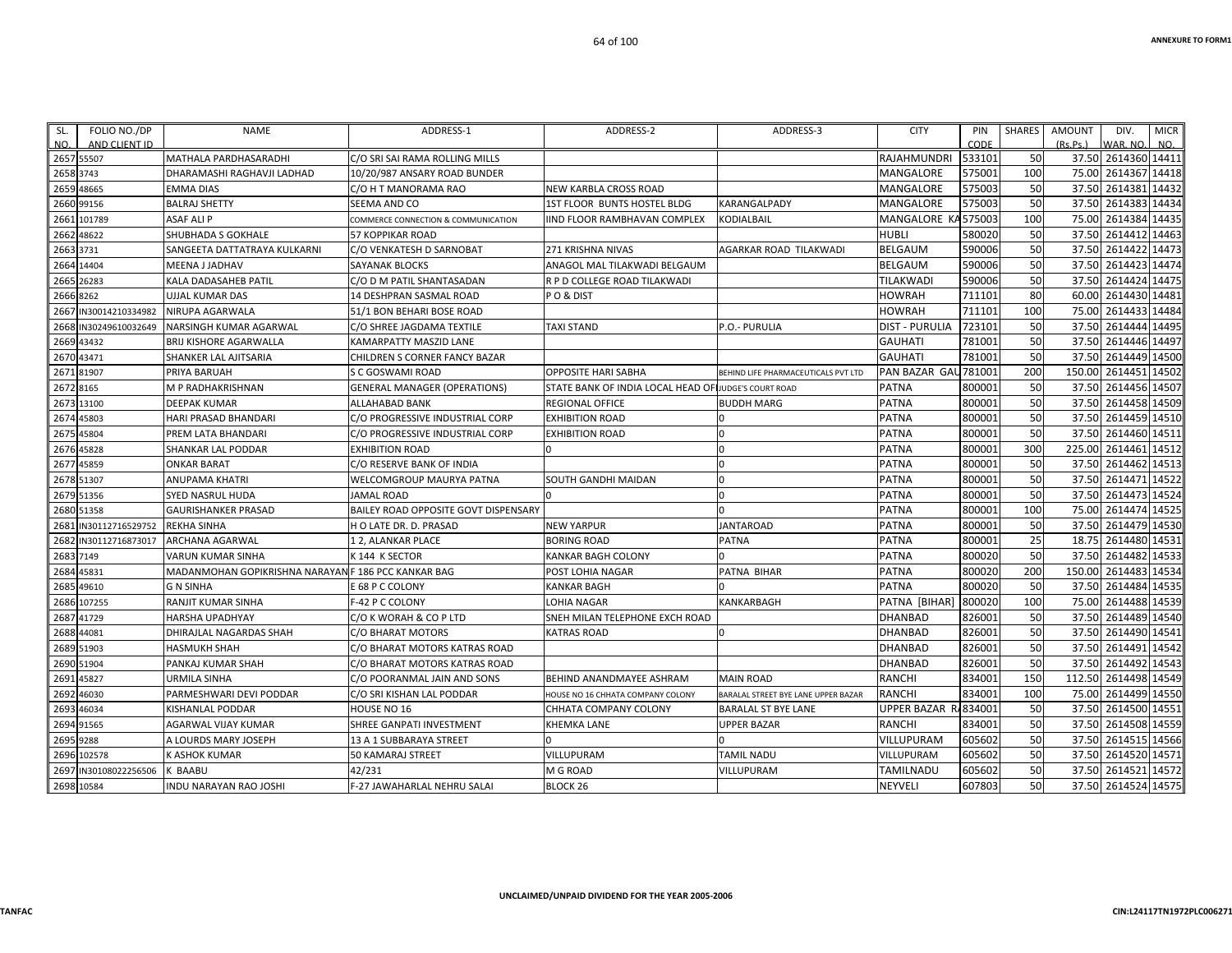| SL.<br>NO. | FOLIO NO./DP<br>AND CLIENT ID | <b>NAME</b>                    | ADDRESS-1                             | ADDRESS-2                       | ADDRESS-3                    | <b>CITY</b>             | PIN<br>CODE | SHARES | AMOUNT<br>(Rs.Ps.) | DIV.<br>WAR. NO.     | <b>MICR</b><br>NO. |
|------------|-------------------------------|--------------------------------|---------------------------------------|---------------------------------|------------------------------|-------------------------|-------------|--------|--------------------|----------------------|--------------------|
|            | 2699 94103                    | ANANDA PADMANABA RAO           | C/O V KRISHNASWAMI                    | <b>19 C TYPE II QUARTERS</b>    | <b>BLOCK NO25</b>            | <b>NEYVELI</b>          | 607803      | 50     |                    | 37.50 2614525 14576  |                    |
|            | 2700 99475                    | V UMA                          | 84 C TYPE III QUARTERS                | BLOCK 6                         |                              | <b>NEYVELI</b>          | 607803      | 150    |                    | 112.50 2614528 14579 |                    |
| 2701       | IN30017510205812              | RAJKUMAR. R                    | D/25 HIGH SCHOOL ROAD                 | <b>BLOCK II</b>                 |                              | NEYVELI                 | 607803      | 100    | 75.00              | 2614530 14581        |                    |
| 2702       | 15731                         | S MEYYAPPAN SHANMUGAM          | 33 VAGEESA NAGAR                      | CHIDAMBARAM S A DT              |                              |                         | 608001      | 450    |                    | 337.50 2614537 14588 |                    |
|            | 2703 95254                    | <b>M SUJATHA</b>               | 44-46 KASUKADI ST                     | CHIDAMBARAM PO                  | S A DIST                     |                         | 608001      | 100    |                    | 75.00 2614541 14592  |                    |
| 2704       | 14327                         | <b>KRISHNA MALLIKA</b>         | 44 WEST UTTRA STREET                  |                                 | SRIRANGAM                    | <b>TRICHY</b>           | 620006      | 50     |                    | 37.50 2614542 14593  |                    |
| 2705       | 51486                         | DEVAKI PARTHA SARATHY          | 16 W A STREET SRIRANGAM               |                                 |                              | <b>TIRUCHI</b>          | 620006      | 50     | 37.50              | 2614545              | 14596              |
|            | 2706 51489                    | <b>T S CHANDRAMOHAN</b>        | C-60 10 C                             | THILLAINAGAR                    |                              | <b>TRICHY</b>           | 620018      | 50     |                    | 37.50 2614550        | 14601              |
| 2707       | 51534                         | P KANAGARAJ PERIASWAMY         | C-27 THIRD CROSS ROAD                 | <b>THILLAI NAGAR</b>            |                              | <b>TRICHY</b>           | 620018      | 50     | 37.50              | 2614552              | 14603              |
| 2708       | 15524                         | SP AR SUBRAMANIAN              | NO 1 M A MEYAPPAN AMBALAM ST          | <b>NEW TOWN</b>                 |                              | KARAIKUDI               | 623001      | 50     | 37.50              | 2614558              | 14609              |
|            | 2709 95308                    | KUMARAVELU SHANMUGASUNDARAM    | 30 CHIDAMBARA AGRAHARAM               |                                 | PASUMPON DIST                | KARAIKUDI               | 623001      | 50     |                    | 37.50 2614563        | 14614              |
| 2710       | 95309                         | KAMARAJ                        | 30 CHIDAMBARA AGRAHARAM               |                                 | PASUMPON DIST                | KARAIKUDI               | 623001      | 50     | 37.50              | 2614564 14615        |                    |
| 2711       |                               | T N KRISHNA MOORTHI            | 50 MAHAL 6TH STREET                   |                                 |                              | <b>MADURAI</b>          | 625001      | 11     | 8.25               | 2614566              | 14617              |
| 2712       | 14699                         | P EMILY PUSHPARANI             | W/O R DAMODHARAN SR.DVL MNGR DO-I     | UNITED INDIA INSURANCE CO LTD   | 7-A WEST VELI STREET         | MADURAI                 | 625001      | 50     | 37.50              | 2614567 14618        |                    |
| 2713       | 50889                         | P SHENBAGAVALLI                | 52 RAMU PILLAI LANE SOUTH VELI STREET |                                 |                              | MADURAI                 | 625001      | 100    | 75.00              | 2614573              | 14624              |
| 2714       | 50944                         | M SUBRAMANIAN                  | 21 DHANAPPA MUDALI STREET             |                                 |                              | <b>MADURAI</b>          | 625001      | 50     | 37.50              | 2614575 14626        |                    |
|            | 2715 93017                    | JOOSAB MOOSA                   | <b>128 SOUTH MASI STREET</b>          |                                 |                              | <b>MADURAI</b>          | 625001      | 900    | 675.00             | 2614578 14629        |                    |
|            | 2716 94753                    | M MEENAKSHI                    | <b>FAIRSTOCK AND CO</b>               | STOCK AND SHARE BROKERS         | <b>142 NORTH MASI STREET</b> | <b>MADURAI</b>          | 625001      | 100    |                    | 75.00 2614579 14630  |                    |
| 2717       | 100506                        | M RAJESWARI                    | 5-D NORTH VADAMPOKI STREET            |                                 |                              | MADURAI                 | 625001      | 50     | 37.50              | 2614581              | 14632              |
|            | 2718 97449                    | <b>S SAVITHA</b>               | C/O S SANTHANA GOPALAN                | <b>29 SAROJINI STREET</b>       | CHINNA CHOKIKULAM            | MADURAI                 | 625002      | 100    | 75.00              | 2614596 14647        |                    |
| 2719       | IN30002011130593              | <b>D LEELABAI</b>              | 22 5TH STREET                         | <b>KOVALAN NAGAR</b>            | 0                            | MADURAI                 | 625003      | 50     |                    | 37.50 2614618 14669  |                    |
|            | 2720 50928                    | ANTONY AUGUSTIN GOPALAKRISHNAN | CLINICIAN VETERINARY HOSPITAL         |                                 |                              | <b>MADURAI</b>          | 625020      | 50     | 37.50              | 2614640              | 14691              |
| 2721       | 95072                         | <b>SP UMAYAL</b>               | 215 ARIZHAR ANNA NAGAR                |                                 |                              | MADURAI                 | 625020      | 100    | 75.00              | 2614643              | 14694              |
| 2722       | IN30039412015275              | <b>S RAGHUNANDAN</b>           | 22E. 244                              | SRINIVASA ROAD                  | TVS NAGAR                    | MADURAI                 | 625020      | 50     |                    | 37.50 2614646 14697  |                    |
| 2723       |                               | L NARAYANAN CHETTIAR           | SREE VISALAKSHI MILLS PVT LTD         |                                 | VISALAKSHI NAGAR             | <b>MADURAI</b>          | 625401      | 115    | 86.25              | 2614652 14703        |                    |
| 2724       |                               | SARASWATHI NARAYANAN           | C/O L NARAYANAN CHETTIAR              | SREE VISALAKSHI MILLS PVT LTD S |                              | <b>VISALAKSHI NAGAR</b> | 625401      | 101    | 75.75              | 2614653 14704        |                    |
| 27259      |                               | <b>K R GANESAN</b>             | SREE VISALAKSHI MILLS PVT LTD         |                                 |                              | <b>VISALAKSHI NAGAR</b> | 625401      |        | 0.75               | 2614654 14705        |                    |
| 2726 10    |                               | <b>S S MITRA</b>               | SREE VISALAKSHI MILLS PVT LTD         |                                 | $\Omega$                     | VISALAKSHI NAGAF        | 625401      |        | 0.75               | 2614655 14706        |                    |
| 2727 11    |                               | S M THIRUNAVUKARASU            | SREE VISALAKSHI MILLS PVT LTD         |                                 | $\Omega$                     | <b>VISALAKSHI NAGAR</b> | 625401      |        | 0.75               | 2614656              | 14707              |
| 2728 27    |                               | <b>KN SUBRAMANIAN</b>          | SREE VISALAKSHI MILLS PVT LTD         |                                 | $\Omega$                     | <b>VISALAKSHI NAGAR</b> | 625401      |        | 0.75               | 2614657 14708        |                    |
| 2729 29    |                               | C T RAMANATHAN                 | SREE VISALAKSHI MILLS PVT LTD         |                                 |                              | <b>VISALAKSHI NAGAR</b> | 625401      |        |                    | 0.75 2614658 14709   |                    |
|            | 2730 93510                    | <b>KJAWARILAL</b>              | NO 89 SANTHAPET                       |                                 | NADT                         | <b>GUDIYATHAM</b>       | 632602      | 50     | 37.50              | 2614670              | 14721              |
|            | 2731 16511                    | S VENKATA SUBRAMANIAM          | <b>18 KOTTAIANNAN KOIL STREET</b>     |                                 | <b>TAMILNADU</b>             | <b>KARUR</b>            | 639001      | 50     |                    | 37.50 2614683 14734  |                    |
| 2732       | 19481                         | <b>D RAVI</b>                  | C/O P RAJAMANICKAM                    | ADVOCATE                        | <b>3 GURUNATHAN STREET</b>   | KARUR                   | 639001      | 50     |                    | 37.50 2614684 14735  |                    |
| 2733       | 90865                         | <b>T KANAGASABAI</b>           | NO 1 KAMARAJAR ROAD                   |                                 |                              | <b>KARUR</b>            | 639001      | 50     |                    | 37.50 2614686        | 14737              |
| 2734       | 101571                        | C GURUVAYURAPAN                | <b>ENMAAS INVESTMENTS</b>             | 60/1 KULANDAIVEL ROAD           | KALAI ARANGAM COMPLEX        | <b>KARUR</b>            | 639001      | 100    | 75.00              | 2614689 14740        |                    |
| 2735       | 96140                         | <b>K PALANISAMY</b>            | 39 SENGUNTHAPURAM                     | <b>SECOND CROSS</b>             |                              | <b>KARUR</b>            | 639002      | 50     |                    | 37.50 2614695 14746  |                    |
|            | 2736 IN30108022301826         | <b>S P VELUSAMY</b>            | NO 1040                               | KOVAI ROAD                      | <b>KARUR</b>                 | <b>KARUR</b>            | 639002      | 100    | 75.00              | 2614699 14750        |                    |
| 2737       | 9053                          | <b>V V RATHNAM</b>             | OLD DOOR NO 30 NEW DOOR NO 42         | <b>VYSIAL STREET</b>            |                              | COIMBATORE              | 641001      | 75     | 56.25              | 2614702 14753        |                    |
|            | 2738 93214                    | <b>S GOVINDARAJAN</b>          | <b>245 LINGAPPA CHETTI STREET</b>     |                                 |                              | COIMBATORE              | 641001      | 100    |                    | 75.00 2614708 14759  |                    |
|            | 2739 9008                     | <b>HARIDAS MOOLCHAND</b>       | NO 70 MEGRICAR ROAD R S PURAM         |                                 |                              | COIMBATORE              | 641002      | 50     | 37.50              | 2614716 14767        |                    |
|            | 2740 IN30154914360632         | S ASHWIN SUBRAMANIAM           | <b>28 PALANISWAMY LAYOUT</b>          | THADAGAM ROAD                   | <b>3RD CROSS</b>             | COIMBATORE              | 641002      | 200    |                    | 150.00 2614729 14780 |                    |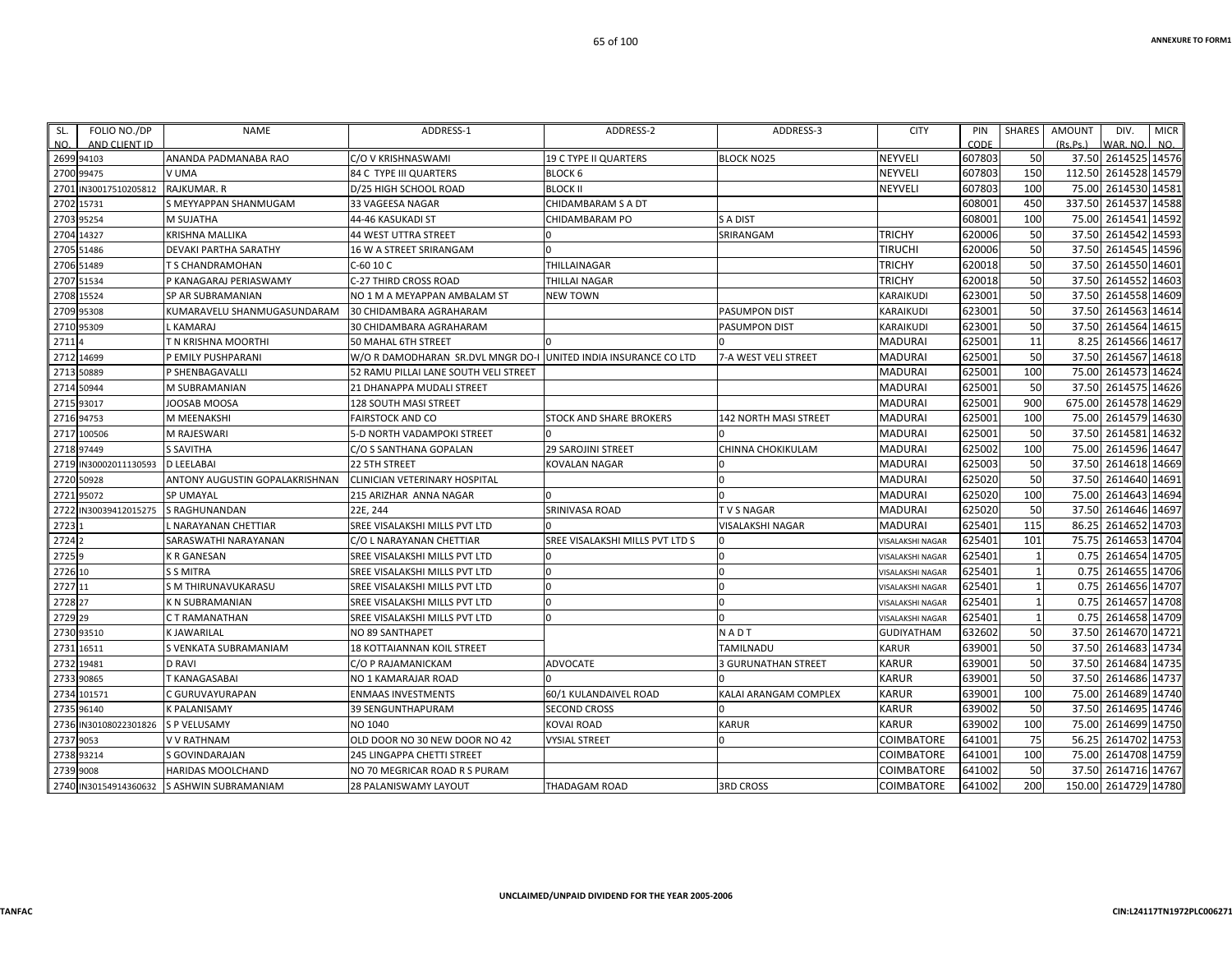| FOLIO NO./DP<br>SL.<br>AND CLIENT ID<br>NO. | <b>NAME</b>                                                           | ADDRESS-1                                  | ADDRESS-2                       | ADDRESS-3                       | <b>CITY</b>       | PIN<br>CODE | <b>SHARES</b> | <b>AMOUNT</b><br>(Rs.Ps.) | DIV.<br>WAR. NO      | <b>MICR</b><br>NO. |
|---------------------------------------------|-----------------------------------------------------------------------|--------------------------------------------|---------------------------------|---------------------------------|-------------------|-------------|---------------|---------------------------|----------------------|--------------------|
| 2741 9711                                   | S V BALAKRISHNA IYER                                                  | 330 N S R ROAD                             | SAIBABA COLONY                  |                                 | <b>COIMBATORE</b> | 641011      | 50            |                           | 37.50 2614733 14784  |                    |
| 2742<br>8979                                | V SUBRAMANIAN                                                         | <b>43 3RD STREET GANDHIPURAM EXTN</b>      |                                 |                                 | COIMBATORE        | 641012      | 50            | 37.50                     | 2614740              | 14791              |
| 2743 9112                                   | RAJAMANI SIVASHANMUGHAM                                               | M/S THIRUMURUGHAN MINERAL AGENCIES         | 854 SATHY ROAD GANDHIPURAM      |                                 | COIMBATORE        | 641012      | 50            | 37.50                     | 2614742 14793        |                    |
| 45690<br>2744                               | <b>M V RAMANI</b>                                                     | C/O SRI RAJARAMAN                          | 13 UPSTAIRS 10TH STREET         | <b>TATABAD</b>                  | COIMBATORE        | 641012      | 50            | 37.50                     | 2614746              | 14797              |
| 2745<br>9060                                | R K VENKATACHALAM                                                     | 8/26 RACE COURSE                           |                                 | $\Omega$                        | COIMBATORE        | 641018      | 50            | 37.50                     | 2614752              | 14803              |
| 2746 9764                                   | DHARMENDRA DHIRAJLAL VORA                                             | 5/625 TRIVENI BUILDINGS                    | <b>NEW ROAD</b>                 | $\Omega$                        | <b>COCHIN</b>     | 682002      | 50            | 37.50                     | 2614787              | 14838              |
| 2747<br>106108                              | SHIVAM M CHANDAN                                                      | 8/2119 NEW ROAD                            |                                 | $\Omega$                        | <b>COCHIN</b>     | 682002      | 100           | 75.00                     | 2614791              | 14842              |
| 2748<br>76141                               | <b>DAVID GEORGE VETTATH</b>                                           | 'VETTATH HOUSE'                            | <b>WARRIAM ROAD</b>             |                                 | <b>COCHIN</b>     | 682016      | 100           | 75.00                     | 2614807              | 14858              |
| 108507<br>2749                              | C SOMAN ROY                                                           | STATE BANK OF TRAVANCORE                   | N R I BRANCH P B -NO 1833       | 39/4149 SAFA COMPLEX RAVIPURAM  | косні             | 682016      | 100           | 75.00                     | 2614809              | 14860              |
| 22658<br>2750                               | PRATAP CHAND                                                          | <b>6 AURANGZEB ROAD</b>                    |                                 |                                 | <b>NEW DELHI</b>  | 110011      | 300           | 225.00                    | 2614811              | 14862              |
| 2751<br>75787                               | J P SINGH                                                             | <b>JCB MINISTRY OF DEFENCE</b>             | <b>D1 SENA BHAVAN</b>           |                                 | <b>NEW DELHI</b>  | 110011      | 300           | 225.00                    | 2614812              | 14863              |
| 2752<br>19310                               | <b>BRIJENDRA SAHAI</b>                                                | EG-68 INDAR PURI                           |                                 |                                 | <b>NEW DELHI</b>  | 110012      | 50            | 37.50                     | 2614817              | 14868              |
| 2753<br>18279                               | <b>AMRIK SINGH</b>                                                    | C/O SUNIL DATT UPPAL F-5                   | NIZAMUDDIN WEST                 |                                 | <b>NEW DELHI</b>  | 110013      | 50            | 37.50                     | 2614821              | 14872              |
| 18281<br>2754                               | HARISH CHANDRA MAKRANDI                                               | C/O SUNIL DATT UPPAL F-5                   | NIZAMUDDIN WEST                 |                                 | <b>NEW DELHI</b>  | 110013      | 50            | 37.50                     | 2614822              | 14873              |
| 2755 18282                                  | <b>THAKUR DAS</b>                                                     | C/O SUNIL DATT UPPAL F-5                   | NIZAMUDDIN WEST                 |                                 | <b>NEW DELHI</b>  | 110013      | 50            | 37.50                     | 2614823              | 14874              |
| 2756<br>IN30154916304078                    | <b>ANJALI KAMPANI</b>                                                 | 11 BUNGLOWS                                | <b>NIZAMUDDIN EAST</b>          |                                 | <b>NEW DELHI</b>  | 110013      | 50            | 37.50                     | 2614826              | 14877              |
| 78690<br>2757                               | <b>MUKESH RAI</b>                                                     | NO 451 JHEEL KURENJA                       |                                 |                                 | <b>NEW DELHI</b>  | 110031      | 300           | 225.00                    | 2614832 14883        |                    |
| 2758<br>IN30114310073613                    | <b>H N PRASAD SINGHAL</b>                                             | C/O PRASAD NURSING HOME                    | NAJAFGARH                       |                                 | <b>NEW DELHI</b>  | 110043      | 100           | 75.00                     | 2614838 14889        |                    |
| 2759<br>IN30114310073648                    | <b>APARNA PRASAD</b>                                                  | C/O PRASAD NURSING HOME                    | NAJAFGARH                       |                                 | NEW DELHI         | 110043      | 100           | 75.00                     | 2614839              | 14890              |
| 2760<br>IN30114310073664                    | <b>USHA PRASAD</b>                                                    | C/O PRASAD NURSING HOME                    | NAJAFGARH                       |                                 | <b>NEW DELHI</b>  | 110043      | 100           | 75.00                     | 2614840              | 14891              |
| 2761<br>16741                               | HARVINDER SINGH SURI                                                  | DDA FLAT NO.165                            | SECTOR 4 POCKET 1               | <b>DWARKA</b>                   | <b>NEW DELHI</b>  | 110045      | 50            | 37.50                     | 2614841              | 14892              |
| 2762<br>IN30011810612346                    | JAGDISHWAR NATH GUPTA                                                 | 100                                        | PALAM ROAD                      | VAISHALI                        | <b>NEW DELHI</b>  | 110045      | 50            | 37.50                     | 2614842              | 14893              |
| 2763<br>17812                               | RAJINDER KUMAR SINGAL                                                 | SENIOR RESIDENT ST STEPHEN S HOSPITAL      | TISHIZARI                       |                                 | <b>DELHI</b>      | 110054      | 50            | 37.50                     | 2614844              | 14895              |
| 2764<br>17815                               | POONAM SINGAL                                                         | W/O DR R K SINGAL SENIOR RESIDENT          | ST STEPHENS HOSPITAL TIS HAZARI |                                 | <b>DELHI</b>      | 110054      | 50            | 37.50                     | 2614845              | 14896              |
| 2765 61237                                  | <b>R P GUPTA</b>                                                      | DY CHIEF ENGINEER (CONST)                  | 3-A BOULEVARD ROAD              | <b>TISHIZARI</b>                | <b>DELHI</b>      | 110054      | 100           | 75.00                     | 2614847              | 14898              |
| 108235<br>2766                              | RAJESH KUMAR SRIVASTAVA                                               | <b>60-B GOKHLE MARKET</b>                  | OPP TIS HAZARI COURT            |                                 | DELHI             | 110054      | 200           | 150.00                    | 2614848              | 14899              |
| 2767<br>N30045010357178                     | NIRMALA JAGANNATHAN                                                   | F 221 SAINIK FARMS                         |                                 |                                 | <b>NEW DELHI</b>  | 110062      | 300           | 225.00                    | 2614851              | 14902              |
| 2768 79684                                  | REKHA SHRIVASTAVA                                                     | C/O ELEKTRO MEK SALES & SER P LTD          | A 408 ANSAL CHAMBER             | 3 BHIKHAJI CAMA PLACE           | <b>NEW DELHI</b>  | 110066      | 50            | 37.50                     | 2614853              | 14904              |
| 2769 81654                                  | REKHA SRIVASTAV                                                       | ELEKTRO MEK SALES & SERVICES PVT LTD       | A 408 ANSAL CHAMBER             | 3 BHIKHAJI CAMA PLACE           | <b>NEW DELHI</b>  | 110066      | 50            | 37.50                     | 2614854              | 14905              |
| 2770<br>106303                              | <b>RAJNEESH KHANNA</b>                                                | <b>61 ANUPAM APARTMENTS</b>                | <b>SAIDULAJAB</b>               | <b>M B ROAD</b>                 | <b>NEW DELHI</b>  | 110068      | 50            | 37.50                     | 2614859              | 14910              |
| 107084<br>2771                              | AMITABH BHASIN                                                        | A-901, RAJASTHAN APPTS,                    | PLOT NO:36,SECTOR-4             | <b>DWARKA</b>                   | <b>NEW DELHI</b>  | 110075      | 200           | 150.00                    | 2614862 14913        |                    |
| 2772<br>77547                               | RAM CHAND SACHDEV                                                     | C/O MRS VEENA KOPAR                        | 1/267 SUBHASH NAGAR             |                                 | <b>NEW DELHI</b>  | 110077      | 100           | 75.00                     | 2614865              | 14916              |
| 2773<br>38354                               | <b>KJ SHANKAR</b>                                                     | <b>B 901 MIG FLATS</b>                     | <b>EAST OF LONI ROAD</b>        | SHAHADRA                        | DELHI             | 110093      | 50            | 37.50                     | 2614866              | 14917              |
| 108428<br>2774                              | <b>MANJU GUPTA</b>                                                    | B-207 ST NO - 3                            | <b>SADATPUR EXTN</b>            | <b>KARALWAL NAGAR</b>           | <b>DELHI</b>      | 110094      | 100           | 75.00                     | 2614867              | 14918              |
| 2775<br>26167                               | <b>S KRISHNAMURTHY</b>                                                | 69-C POCKET A & B                          | <b>GROUP-II</b>                 | <b>DILSHED GARDEN</b>           | <b>DELHI</b>      | 110095      | 50            | 37.50                     | 2614869              | 14920              |
| 2776 102442                                 | TEJ KUMAR MATHUR                                                      | 47-B POCKET I                              | DILSHAD GARDEN                  | $\Omega$                        | <b>DELHI</b>      | 110095      | 100           | 75.00                     | 2614871              | 14922              |
| 1143<br>2777                                | <b>GHANSHYAM GATTANI</b>                                              | SOMA TEXTILES RAKHIAL ROAD                 |                                 | $\Omega$                        | AHMEDABAD         | 380023      | 50            | 37.50                     | 2614877              | 14928              |
| 2778 106826                                 | DIVYAKANT N AKRUWALA                                                  | 28/2 JAYANT PARK                           | <b>NEAR BHADVATNAGAR</b>        | <b>GHODASAR</b>                 | AHMEDABAD         | 380050      | 100           | 75.00                     | 2614882              | 14933              |
| 903<br>2779                                 | SIKANDERBHAI BADERBHAI SHAIKH                                         | <b>14 HARIALI SOCIETY</b>                  | POST JUHAPURA                   |                                 | AHMEDABAD         | 380055      | 50            | 37.50                     | 2614885              | 14936              |
| IN30018312541228<br>2780                    | MEHMOODMIYA GAFARBHAI GHOTLAWABUNLOW 14                               |                                            | <b>GULISTAN SOC</b>             | OPP SEKH SAHEB BUNGLOW JUVAPURA | SARKHEG ROAD AHN  | 380055      | 50            | 37.50                     | 2614888              | 14939              |
| 2781<br>28261                               | DASHRATH TUKARAM GANDHI                                               | <b>GANDHI WHOLESALE BIDI SHOP T J ROAD</b> | <b>OPP SWAN MILLS SEWRI</b>     |                                 | <b>BOMBAY</b>     | 400015      | 50            | 37.50                     | 2614897              | 14948              |
| 2782 102427                                 | LAZARD BIRLA INDIA INVST CO (MAURITUICICI LTD CUSTODIAL SERVICES DEPT |                                            | <b>SHANTI</b>                   | 13 WALCHAND HIRACHAND MARG      | <b>BOMBAY</b>     | 400038      | 450           |                           | 337.50 2614909 14960 |                    |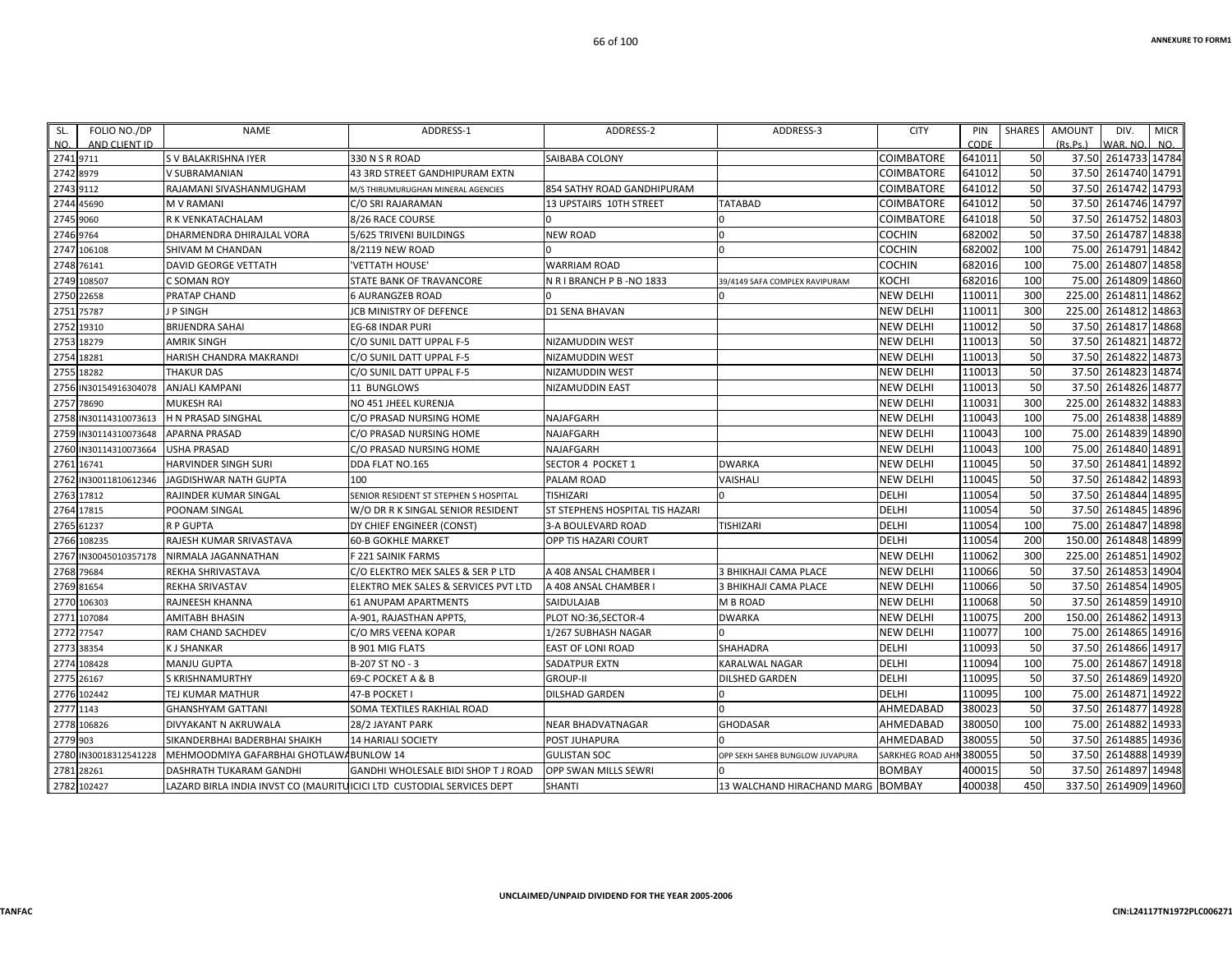| SL.<br>NO. | FOLIO NO./DP<br>AND CLIENT ID | <b>NAME</b>                                                 | ADDRESS-1                                | ADDRESS-2                             | ADDRESS-3                       | <b>CITY</b>        | PIN<br>CODE | SHARES | <b>AMOUNT</b><br>(Rs.Ps.) | DIV.<br>VAR, NO.    | <b>MICR</b><br>NO. |
|------------|-------------------------------|-------------------------------------------------------------|------------------------------------------|---------------------------------------|---------------------------------|--------------------|-------------|--------|---------------------------|---------------------|--------------------|
|            | 2783 46816                    | PUTHIYA PURAYIL NANU                                        | GODREJA STAFF QTRS SP/E 1/15 HILL SIDE   | <b>VIKHROLI</b>                       |                                 | <b>BOMBAY</b>      | 400079      | 50     |                           | 37.50 2614917 14968 |                    |
| 2784       | IN30219710048558              | <b>MRUDULA K SONI</b>                                       | F 2/503 5TH FLOOR HIGHLAND PARK          | GURU GOVIND SINGH ROAD                | SHASTRI NAGAR MULUND WEST       | <b>MUMBAI</b>      | 400082      | 200    | 150.00                    | 2614923 14974       |                    |
| 2785       | 3843                          | V HYMAVATHI                                                 | FLAT NO.4 P G P (MARRIED ACOMMODATION)   | NITIE                                 | VIHAR LAKE                      | <b>BOMBAY</b>      | 400087      | 50     | 37.50                     | 2614929 14980       |                    |
|            | 2786 IN30115112065227         | <b>GARRY GOMES</b>                                          | <b>SOUVENIR RATHODI</b>                  | <b>MARVE ROAD</b>                     | <b>MALAD W</b>                  | <b>MUMBAI</b>      | 400095      | 200    | 150.00                    | 2614932 14983       |                    |
| 2787       | IN30112716518724              | <b>VASUDHA R SHETTY</b>                                     | 121 SHRAVAN A TARENGEN                   | NEAR RAYMONDS                         | <b>THANE WEST</b>               | <b>THANE</b>       | 400606      | 300    | 225.00                    | 2614936 14987       |                    |
|            | 2788 54119                    | SUMAN S SHARMA                                              | C/O DR SURENDRA SHARMA                   | C-4-602 HYDE PARK, RESIDENCY OFF GHOD | BUNDER ROAD, CHITALSAR, MANPADA | <b>THANE WEST</b>  | 400610      | 100    | 75.00                     | 2614938 14989       |                    |
|            | 2789 92153                    | P A JOHN                                                    | 201 SULTAN MANZIL                        | NEAR CANARA BANK                      | <b>MUMBRA</b>                   | THANE              | 400612      | 100    | 75.00                     | 2614941 14992       |                    |
|            | 2790 30655                    | NEMI CHAND JAIN                                             | K 11                                     | <b>SECTOR 9</b>                       | C B D                           | <b>NEW BOMBAY</b>  | 400614      | 50     | 37.50                     | 2614943 14994       |                    |
|            | 2791 30725                    | <b>KUSUM SHAH</b>                                           | 2ND FLOOR MAHAVIR KUNJ VASAI ROAD W RLY  |                                       |                                 | <b>DIST THANE</b>  | 401202      | 150    | 112.50                    | 2614961 15015       |                    |
|            | 2792 77421                    | MANGUBEN SHANTILAL PATEL                                    | SIDDHIVINAYAK BUILDING                   | GROUND FLOOR NEAR DENA BANK           | MANOR ROAD PALOHAR (WEST)       | <b>DIST THANE</b>  | 401404      | 150    | 112.50                    | 2614972 15026       |                    |
|            | 2793 23156                    | GYANVATI BHARGAVA                                           | C/O DR V K BHARGAVA                      | E 29/2 BARC COLONY                    | <b>TARAPUR</b>                  | <b>MAHARASHTRA</b> | 401504      | 50     | 37.50                     | 2614974 15028       |                    |
|            | 2794 101435                   | <b>BRINDA MISHRA</b>                                        | 44/11 TYPE VI BARC COLONY                | POST TAPP                             | VIA BOISAR W RLY                | DISTT THANE M S    | 401504      | 100    | 75.00                     | 2614975 15029       |                    |
| 2795       | 103198                        | MADHUKAR GOVINDRAO TALEGAONKAR C-34 PETROCHEMICALS TOWNSHIP |                                          | TALUKA PEN                            |                                 | <b>DIST RAIGAD</b> | 402125      | 50     | 37.50                     | 2614981 15035       |                    |
|            | 2796 103199                   | VANDANA MADHUKAR TALEGAONKAR                                | C-34 PETROCHEMICALS TOWNSHIP             | TALUKA PEN                            |                                 | <b>DIST RAIGAD</b> | 402125      | 50     |                           | 37.50 2614982 15036 |                    |
|            | 2797 26948                    | HEMLATA R LANDE                                             | 7 NANDA DEEP CO OP HSG SOCY              | PENDSE NAGAR DOMBIVILI E              |                                 | <b>DIST THANE</b>  | 402201      | 50     | 37.50                     | 2614983 15037       |                    |
| 2798       | 1203320000085230              | SANDIP SOPAN DESHMUKH                                       | 10, URMILA VAIDH                         | 101,SHIVDHAM APT,                     | <b>MARATHA SECTION</b>          | ULHASNAGAR         | 421004      | 5      | 3.75                      | 2614989 15043       |                    |
|            | 2799 29770                    | RAVINDRA PARDESHI                                           | R/S 7-6 ROOM NO 128 N R C QUARTERS MOHON |                                       |                                 | <b>DIST THANE</b>  | 421102      | 50     |                           | 37.50 2614990 15044 |                    |
|            | 2800 11333                    | BRIJ GOPAL PUROHIT                                          | F 104-105 AMBIKA NAGAR                   | <b>OPP SHAHAD RLY STATION</b>         | <b>POST SHAHAD</b>              |                    | 421103      | 50     | 37.50                     | 2614993 15047       |                    |
| 2801       | 46520                         | REENA DEVASSY                                               | QTR NO 214 BLDG NO C-14 1ST FLOOR        | CENTURY RAYON COLONY                  | DHOBIGHAT POST SHAHAD           | <b>DIST THANE</b>  | 421103      | 50     | 37.50                     | 2614994 15048       |                    |
| 2802       | IN30047642007397              | <b>SUNDAR RAMU</b>                                          | <b>B 1 ADITYA DARSHAN</b>                | MANPADA RD NR STAR COLONY             | <b>DOMBIVILI EAST</b>           | <b>THANE</b>       | 421204      | 100    | 75.00                     | 2615002 15056       |                    |
|            | 2803 10478                    | <b>VERSHA TANEJA</b>                                        | H NO 3 5/3 ST NO 4 OPP S B H HABSI GUDA  |                                       |                                 | <b>HYDERABAD</b>   | 500007      | 50     | 37.50                     | 2615017 15071       |                    |
|            | 2804 50056                    | <b>MAN SINGH</b>                                            | J-157 ALLENBY LINES                      | <b>BOLARUM</b>                        |                                 | SECUNDERABAD       | 500010      | 50     | 37.50                     | 2615024 15078       |                    |
|            | 2805 50100                    | THYAGARAJAN RAGHUNATHAN                                     | 21 VAYUNAGAR                             | <b>BOWENPALLY</b>                     |                                 | SECUNDERABAD       | 500011      | 50     | 37.50                     | 2615028 15082       |                    |
|            | 2806 39365                    | JAGANMOHAN ANNAVARAPU                                       | FLAT G 1 SANTOSHI APTS                   | <b>B BLOCK 108 BAZAR ROAD</b>         | JYOTI COLONY NEAR AOC GATE      | SECUNDERABAD       | 500015      | 50     | 37.50                     | 2615031 15085       |                    |
|            | 2807 48167                    | KALIVARAPRASADA RAO PADALA                                  | FLAT NO 6 SREE MANSION                   | PLOT NO 104 JYOTHI COLONY PH I        | <b>NEAR AOC CENTRE</b>          | SECUNDERABAD       | 500015      | 50     | 37.50                     | 2615032 15086       |                    |
|            | 2808 50031                    | PUNNACHALIL KUMAR NEELA KANTAN                              | C/O STATION WORK SHOP EME                |                                       |                                 | SECUNDERABAD       | 500015      | 50     | 37.50                     | 2615033 15087       |                    |
|            | 2809 50107                    | PRABHAKER MANCHIKANTI                                       | 1-134 PIPE LINE ROAD                     | FATHENAGAR                            |                                 | <b>HYDERABAD</b>   | 500018      | 50     | 37.50                     | 2615035 15089       |                    |
|            | 2810 IN30002011235342         | KAMALA PILLUTLA                                             | 5-55-3 ADARSH NAGAR                      | LINGAMPALLY                           |                                 | <b>HYDERABAD</b>   | 500019      | 100    | 75.00                     | 2615038 15092       |                    |
| 2811       | N30290240718637               | ARSHAD Y SYED                                               | 16 3 990/B 224                           | NEAR BIBI CANCER HOSPITAL             | <b>NEW MALAK PET</b>            | <b>HYDERABAD</b>   | 500024      | 50     | 37.50                     | 2615044 15098       |                    |
|            | 2812 21419                    | T G GOPALASWAMY                                             | 6-1-133/4/1 GROUND FLOOR                 | PADMA RAO NAGAR                       |                                 | SECUNDERABAD       | 500025      | 50     |                           | 37.50 2615045 15099 |                    |
|            | 2813 10663                    | KUPPUSWAMY BALASUBRAMANIAN                                  | <b>ASSISTANT DESIGN ENGINEER</b>         | D D P E DEPARTMENT I D P L COLONY     |                                 | <b>HYDERABAD</b>   | 500037      | 50     | 37.50                     | 2615057 15111       |                    |
|            | 2814 55383                    | RAJENDRA KELA                                               | C/O HYDERABAD ENGINEERING INDUSTRIES     | <b>BALA NAGAR TOWN SHIP</b>           |                                 | <b>HYDERABAD</b>   | 500037      | 50     | 37.50                     | 2615058 15112       |                    |
| 2815       | IN30002010984130              | YALAMANCHILI VIJAYALAKSHMI                                  | 5 38 11 KRISHNA NAGAR                    | POST MOULA ALI                        |                                 | <b>HYDERABAD</b>   | 500040      | 100    | 75.00                     | 2615060 15114       |                    |
|            | 2816 10164                    | P M DUBE                                                    | MEDICAL OFFICER AIR FORCE ACADEMY        |                                       |                                 | <b>HYDERABAD</b>   | 500043      | 50     | 37.50                     | 2615061 15115       |                    |
|            | 2817 10165                    | <b>ASHA DUBE</b>                                            | C/O WG CDR P M DUBE MEDICAL OFFICER      | AIR FORCE ACADEMY                     |                                 | <b>HYDERABAD</b>   | 500043      | 50     | 37.50                     | 2615062 15116       |                    |
|            | 2818 10132                    | VENKATA RAMA RAO KOMARRAJU                                  | H NO 2 2 1144/19/C                       | NEW NALLAKUNTA                        |                                 | <b>HYDERABAD</b>   | 500044      | 50     |                           | 37.50 2615066 15120 |                    |
|            | 2819 41663                    | P V L SHARMA                                                | 1-9-52/F RAM NAGAR                       | HYDERABAD                             |                                 | HYDERABAD          | 500048      | 150    | 112.50                    | 2615074 15128       |                    |
| 2820       | 102083                        | K SRINIVASA RAO                                             | H NO 4-32-312 L B NAGAR                  | <b>SHAPUR NAGAR</b>                   |                                 | <b>HYDERABAD</b>   | 500055      | 50     | 37.50                     | 2615075 15129       |                    |
| 2821       | 102720                        | G PRAMOD REDDY                                              | H NO.7-52                                | MARUTHI NAGAR                         | OPP NEW SANTHOSE NAGAR COLONY   | <b>HYDERABAD</b>   | 500059      | 100    | 75.00                     | 2615078 15132       |                    |
|            | 2822 IN30102210220697         | <b>PUSPA GOEL</b>                                           | H NO 16 2 751/A/31/E/45                  | TIRUMALA HILLS                        | DILSUKHNAGAR                    | HYDERABAD          | 500060      | 200    | 150.00                    | 2615082 15136       |                    |
|            | 2823 38874                    | SHESHAGIRI RAO                                              | <b>105 VIJAYSREE TOWERS</b>              | OFFICERS' COLONY                      | SAINATHAPURAM DR A S RAO NAGAR  | <b>HYDERABAD</b>   | 500062      | 50     | 37.50                     | 2615083 15137       |                    |
|            | 2824 IN30047642789834         | KOLLI LAKSHMI NARASAMBA                                     | KOLLI SREERAMA PRASAD YVK SADAN          | FLAT NO 202                           | SRINIVASANAGAR KAPRA            | <b>HYDERABAD</b>   | 500062      | 50     |                           | 37.50 2615085 15139 |                    |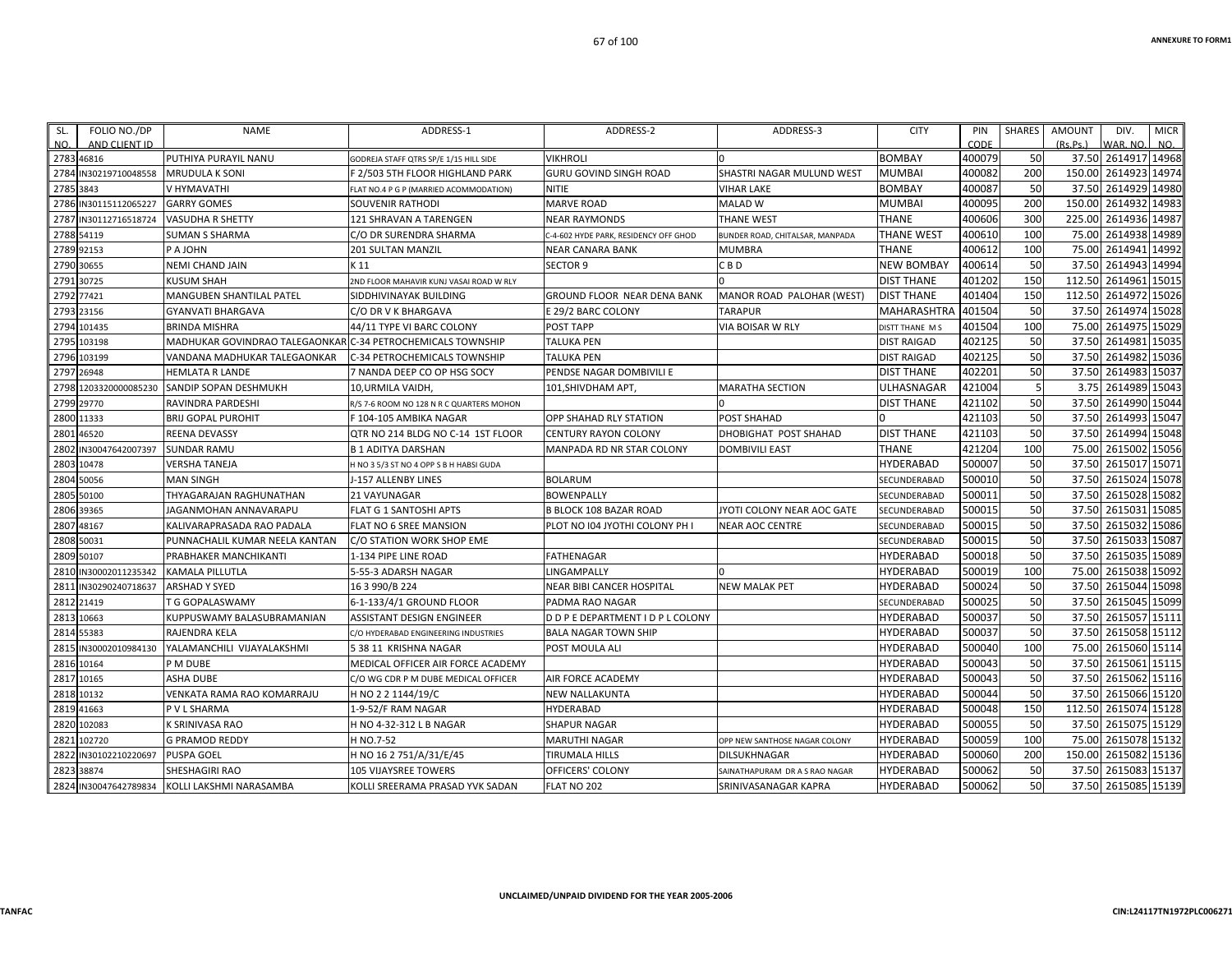| FOLIO NO./DP<br>SL.<br>AND CLIENT ID<br>NO. | <b>NAME</b>                                                      | ADDRESS-1                                             | ADDRESS-2                                                | ADDRESS-3                        | <b>CITY</b>          | PIN<br>CODE | <b>SHARES</b> | <b>AMOUNT</b><br>(Rs, Ps.) | DIV.<br>WAR. NO     | <b>MICR</b><br>NO. |
|---------------------------------------------|------------------------------------------------------------------|-------------------------------------------------------|----------------------------------------------------------|----------------------------------|----------------------|-------------|---------------|----------------------------|---------------------|--------------------|
| 2825 IN30018310102773                       | <b>SUJATA ANAND</b>                                              | FLAT 102. SDE SAI RESIDENCY.                          | PLOT 88, SRINAGAR COLONY,                                | HYDERABAD.                       |                      | 500073      | 50            |                            | 37.50 2615095 15149 |                    |
| 2826<br>N30115113097410                     | <b>KESAVA RAO SAKHAMURI</b>                                      | 196 VAYUPURI                                          | P O SAINIKPURI                                           | SECUNDERABAD                     |                      | 500094      | 100           | 75.00                      | 2615103             | 15157              |
| 2827<br>10150                               | VENKATESWARLU BITLA                                              | H NO 18-6-266                                         | O/S GOWLIPURA HYDERABAD 500253 0                         |                                  |                      | 500253      | 50            | 37.50                      | 2615106 15160       |                    |
| 10529<br>2828                               | RAJA REDDY KANDAKATLA VENKAT                                     | 18-4-411 ALIABAD                                      |                                                          |                                  | <b>HYDERABAD A P</b> | 500253      | 50            | 37.50                      | 2615107 15161       |                    |
| 2829<br>89160                               | SRINIVASARAO DASIKA                                              | ARCHANA APTS APT NO 201                               | 6-1-132/45 SKANDAGIRI                                    | PADMARAO NAGAR                   | <b>SECUNDERABAD</b>  | 500361      | 50            | 37.50                      | 2615113             | 15167              |
| 9532<br>2830                                | <b>BARU NARAHARI RAO</b>                                         | FLAT NO.201                                           | PUSHPAK APARTMENTS                                       | 1-1-648/3 GANDHI NAGAR           | <b>HYDERABAD</b>     | 500380      | 50            | 37.50                      | 2615115 15169       |                    |
| 10430<br>2831                               | <b>SHANKAR JAIGOPALAN</b>                                        | CHANDRODAYA                                           | 6-4-489/5 BHOLAKPUR                                      | <b>GANDHI NAGAR POST</b>         | HYDERABAD-500 500380 |             | 100           | 75.00                      | 2615116 15170       |                    |
| 10431<br>2832                               | MARAGATHAVALLI JAIGOPALAN                                        | CHANDRAO DAYA 6-4-489/5                               | <b>GHANDHI NAGAR POST</b>                                | <b>BHOLAKPUR</b>                 | <b>HYDERABAD</b>     | 500380      | 100           | 75.00                      | 2615117             | 15171              |
| 10710<br>2833                               | RAMABRAHMAN POPURI                                               | 1-1-724/2/5 PADMAJA APARTMENTS                        | <b>GANDHI NAGAR</b>                                      | $\Omega$                         | <b>HYDERABAD</b>     | 500380      | 50            | 37.50                      | 2615118 15172       |                    |
| 2834<br>10463                               | <b>MARY NIRMALA MOHAN</b>                                        | C/O S C MOHAN                                         | M S L BHEL R & D CORPORATE                               | <b>VIKAS NAGAR</b>               | <b>HYDERABAD</b>     | 500593      | 50            | 37.50                      | 2615122 15176       |                    |
| 10806<br>2835                               | S VINAYAKUMAR                                                    | DEPT VTS BHEL R & D                                   | VIKASNAGAR                                               |                                  | <b>HYDERABAD</b>     | 500593      | 50            | 37.50                      | 2615123 15177       |                    |
| 2836<br>10381                               | ROMESH CHAND                                                     | 90 VAYUPURI                                           |                                                          |                                  | SECUNDERABAD 500594  |             | 100           | 75.00                      | 2615124 15178       |                    |
| 283<br>10382                                | <b>SHANTI MALHOTRA</b>                                           | <b>90 VAYUPURI</b>                                    |                                                          |                                  | <b>SECUNDERABAD</b>  | 500594      | 100           | 75.00                      | 2615125 15179       |                    |
| 10240<br>2838                               | <b>B VENKATA LAKSHMI</b>                                         | 68 MIGH SANTHOSHNAGAR                                 |                                                          |                                  | <b>HYDERABAD</b>     | 500659      | 50            | 37.50                      | 2615126 15180       |                    |
| 2839<br>10880                               | NARASIMHACHARYULU MARIMGANTI                                     | 370 LCH SAIDABAD COLONY                               |                                                          |                                  | <b>HYDERABAD</b>     | 500659      | 50            | 37.50                      | 2615127 15181       |                    |
| 102121<br>2840                              | M NEELAKANTAM                                                    | C/O BUKKA SRINIVASULU & BROS                          | D NO 4 102/A                                             | <b>DILSUK NAGAR</b>              | HYDERABAD            | 500660      | 100           | 75.00                      | 2615133 15187       |                    |
| 10171<br>284                                | VENKATA KAMESWARA RAMAKRISHNA SIDIVNL ENGR APSE BOARD H NO 22-84 |                                                       | <b>JAYANAGAR COLONY</b>                                  | OPP TO K.P.H.B COLONY KUKATPALLI | <b>HYDERABAD</b>     | 500827      | 50            | 37.50                      | 2615135 15189       |                    |
| 284<br>10038                                | U RAMALINGAYYA MENTA                                             | PLOT NO 14 L I C COLONY                               | <b>HYDERABAD</b>                                         |                                  | <b>HYDERABAD</b>     | 500873      | 50            | 37.50                      | 2615137 15191       |                    |
| 2843<br>110105                              | <b>SREEDHARK</b>                                                 | 8-3-898/20/2                                          | NAGARJUNA NAGAR                                          |                                  | <b>HYDERABAD</b>     | 500873      | 100           | 75.00                      | 2615141 15195       |                    |
| 2844 3710                                   | SUSHEELA V MURTHY                                                | P 48 S M Q TRAINING COMMAND                           |                                                          |                                  | <b>BANGALORE</b>     | 560006      | 50            | 37.50                      | 2615142 15196       |                    |
| 2845<br>48584                               | M EDWARD RAJA                                                    | <b>SCIENTIST S-1</b>                                  | I OF MORTICULTURAL RESEARCH                              | <b>255 UPPER PALACE ORCARD</b>   | <b>BANGALORE</b>     | 560006      | 50            | 37.50                      | 2615143             | 15197              |
| 2846 3389                                   | F FRANCIS PAULRAJ                                                | AEE COMPUTER DEPT                                     | INDIAN TELEPHONE INDUSTRIES LTD                          |                                  | <b>BANGALORE</b>     | 560016      | 50            | 37.50                      | 2615149 15203       |                    |
| 7697<br>2847                                | <b>RAMALA SEN</b>                                                | B3, SCHOOL ROAD                                       | <b>ITI TOWN SHIP</b>                                     | DOORAVANI NAGAR                  | <b>BANGALORE</b>     | 560016      | 75            | 56.25                      | 2615151             | 15205              |
| 2848<br>3590                                | K VIJAYALAKSHMI                                                  | C/O RAMANATHAN 1049 II CROSS SRIRAMP BANGALORE 560021 |                                                          |                                  | <b>BANGALORE</b>     | 560021      | 50            | 37.50                      | 2615154             | 15208              |
| 3594<br>2849                                | M KRISHNA MURTHY                                                 | A G M CANARA BANK HEAD OFFICE                         | <b>CREDIT WING J C ROAD BANGALORE 560021</b>             |                                  | <b>BANGALORE</b>     | 560021      | 50            | 37.50                      | 2615155 15209       |                    |
| 41219<br>2850                               | <b>DEVAKI V K</b>                                                | FLAT NO.303 KASHI KIRAN REGENCY                       | 1851/3/1 1ST CROSS ROAD PRAKASH I RAJAJI NAGAR III STAGE |                                  | <b>BANGALORE</b>     | 560021      | 50            | 37.50                      | 2615156 15210       |                    |
| 2851<br>3335                                | N V VENKATESHA                                                   | C/O CANARA BANK TUMKUR ROAD                           |                                                          |                                  | <b>BANGALORE</b>     | 560022      | 50            | 37.50                      | 2615159             | 15213              |
| 2852<br>3599                                | <b>B V BHANU MURTHY</b>                                          | C/O BHARAT FRITZ WERNER P LTD                         | <b>PEENYA</b>                                            |                                  | <b>BANGALORE</b>     | 560022      | 50            | 37.50                      | 2615160 15214       |                    |
| 3600<br>2853                                | <b>B V RAJASEKHAR</b>                                            | C/O B V BHANU MURTHY                                  | <b>BHARAT FRITZ WERNER P LTD</b>                         | <b>PEENYY</b>                    | <b>BANGALORE</b>     | 560022      | 50            | 37.50                      | 2615161 15215       |                    |
| 285<br>15732                                | V SAI NARAYANAN                                                  | TERRITORY SALES MANAGER PROMAR SALES LTD              | 19-D MYSORE DEVIATION ROAD                               | <b>NEAR MINERVA MILLS</b>        | <b>BANGALORE</b>     | 560023      | 50            | 37.50                      | 2615163 15217       |                    |
| 2855<br>IN30051311583889                    | <b>P A BACKER</b>                                                | NO 44 ABRAS KAVERI LAYOUT                             | MARIYANA PALYA DASARAHALLI                               |                                  | <b>BANGALORE</b>     | 560024      | 100           | 75.00                      | 2615166 15220       |                    |
| 2856<br>48969                               | K V PADMAVATHI                                                   | DOOR NO.10 SECOND CROSS                               | SECOND MAIN ROAD LAKKASANDRA                             |                                  | <b>BANGALORE</b>     | 560030      | 50            | 37.50                      | 2615173 15227       |                    |
| 2857<br>3605                                | <b>D DEVARAJ</b>                                                 | N A L AERO BELUR                                      |                                                          |                                  | <b>BANGALORE</b>     | 560037      | 50            | 37.50                      | 2615177 15231       |                    |
| 2858<br>3795                                | V KOSALRAM                                                       | 3 C - 719 III CROSS                                   | <b>HBR LAYOUT I BLOCK</b>                                | <b>BANASWADI</b>                 | <b>BANGALORE</b>     | 560043      | 50            | 37.50                      | 2615179 15233       |                    |
| 2859<br>48971                               | P V ANANDA                                                       | ACHUTHA 5-A CROSS 414 2ND BLOCK                       | HENNUR BANASWADI ROAD                                    |                                  | <b>BANGALORE</b>     | 560043      | 50            | 37.50                      | 2615182 15236       |                    |
| 84992<br>2860                               | K V PADMAVATHI                                                   | `ACHUTHA'                                             | 5-A CROSS 414 2ND BLOCK                                  | <b>HENNUR BANASWADI ROAD</b>     | <b>BANGALORE</b>     | 560043      | 50            | 37.50                      | 2615183 15237       |                    |
| 2861<br>4127                                | C ASHOK                                                          | 1112/D 8TH OLD CROSS                                  | <b>ASHOK NAGAR</b>                                       | <b>BANASHANKARI IST STAGE</b>    | BANGALORE-560 560050 |             | 50            | 37.50                      | 2615187 15241       |                    |
| 2862<br>IN30135620193164                    | <b>USHA DEVIN</b>                                                | NO 936 6TH CROSS                                      | <b>2ND BLOCK</b>                                         | <b>B S K IST STAGE</b>           | <b>BANGALORE</b>     | 560050      | 50            | 37.50                      | 2615192 15246       |                    |
| 2863<br>41291                               | SNIGDHA GHOSH                                                    | C/O MR SUBRATA GHOSH I R C I T C LTD                  | PEENYA                                                   | $\Omega$                         | <b>BANGALORE</b>     | 560058      | 50            | 37.50                      | 2615197 15251       |                    |
| 2864<br>3199                                | P RAMACHANDRA MURTHY                                             | HOUSE NO 216 V `B' MAIN ROAD                          | YELAHANKA NEW TOWN                                       |                                  | <b>BANGALORE</b>     | 560064      | 50            | 37.50                      | 2615199             | 15253              |
| 2865<br>48452                               | PRASANNA V MURTHY                                                | NO 281 MAIN ROAD                                      | <b>NEARDLSB</b>                                          | <b>WHITEFIELDS</b>               | <b>BANGALORE</b>     | 560066      | 100           | 75.00                      | 2615203             | 15257              |
| 2866 IN30290240492706                       | M SANKAR                                                         | 91 PHASE II ADARSH PALM MEADOWS                       | AIRPORT ROAD RGHALLI                                     | <b>WHITEFIELDS</b>               | <b>BANGALORE</b>     | 560066      | 65            | 48.75                      | 2615205 15259       |                    |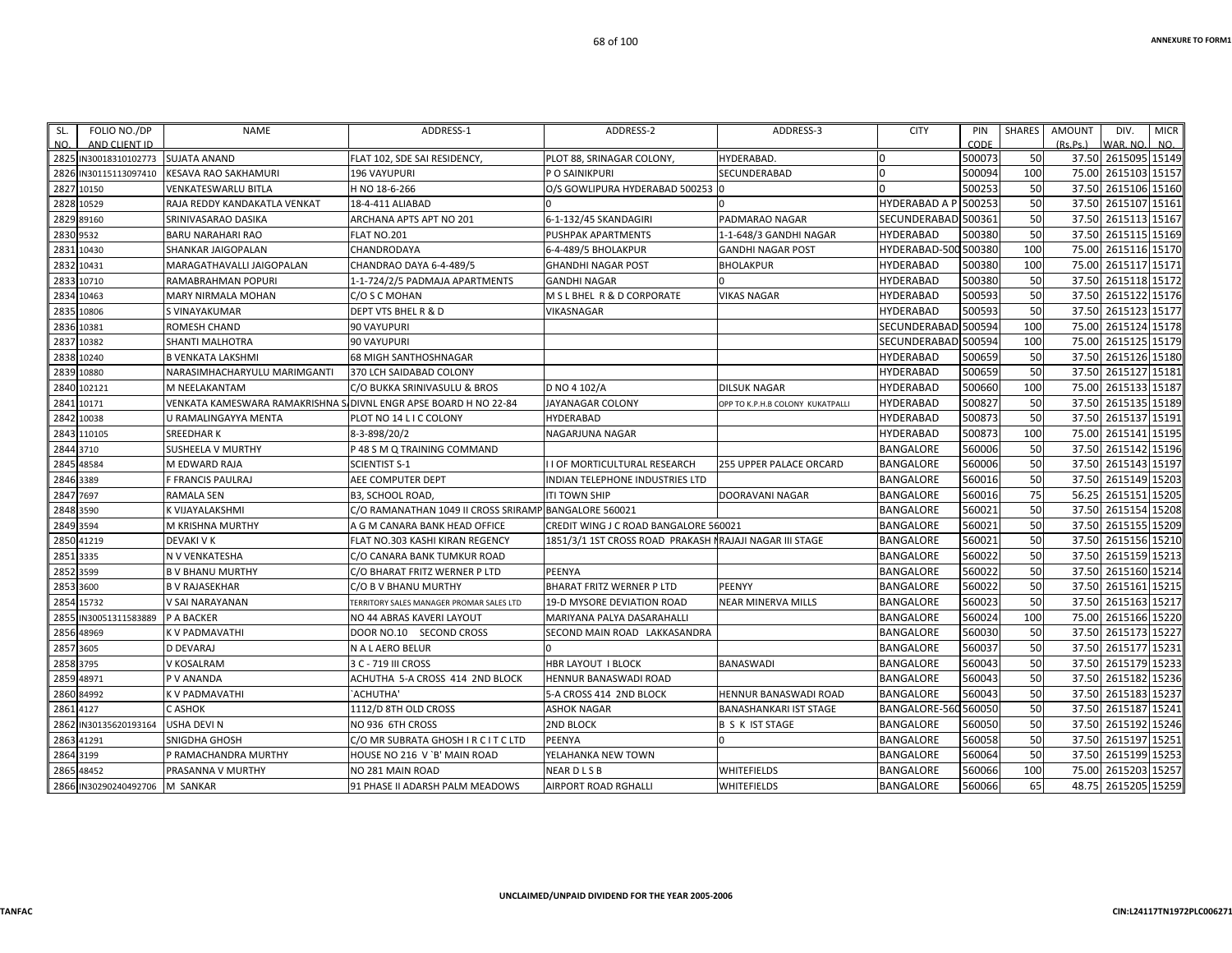| SL.  | FOLIO NO./DP                           | <b>NAME</b>                                        | ADDRESS-1                           | ADDRESS-2                                   | ADDRESS-3                  | <b>CITY</b>         | PIN            | SHARES | AMOUNT    | DIV.                            | <b>MICR</b> |
|------|----------------------------------------|----------------------------------------------------|-------------------------------------|---------------------------------------------|----------------------------|---------------------|----------------|--------|-----------|---------------------------------|-------------|
| NO.  | AND CLIENT ID<br>2867 IN30061010119781 | <b>VISVANATHA SWAMINATHAN</b>                      | 126,4TH CROSS, 35TH MAIN            | BTM LAYOUT, 2ND STAGE                       | $\Omega$                   | <b>BANGALORE</b>    | CODE<br>560068 | 50     | (Rs, Ps.) | WAR. NO.<br>37.50 2615206 15260 | NO.         |
| 2868 | IN30045010096021                       | CHINIVARDHA PRABHAKARA PRABHU                      | DOOR NO-1871, 28TH MAIN             | 9TH BLOCK, SOUTH END "C" ROAD               | <b>JAYA NAGAR EAST</b>     | <b>BANGALORE</b>    | 560069         | 250    | 187.50    | 2615209 15263                   |             |
|      | 2869 3357                              | KRISHNASWAMY NARASIMHALU NAIDU                     | 418 DOMLUR LAYOUT                   |                                             |                            | BANGALORE           | 560071         | 50     | 37.50     | 2615210 15264                   |             |
|      | 2870 78764                             | <b>K SUREJ</b>                                     | <b>SAI LAXMI</b>                    | 342 2 A MAIN ROAD                           | <b>DOMLUR LAYOUT</b>       | BANGALORE           | 560071         | 50     |           | 37.50 2615212 15266             |             |
| 2871 | 41374                                  | <b>KAUSHIK N SHAH</b>                              | 165-9TH CROSS, 6TH BLOCK            | NAGARABHAVI RING ROAD                       | OPP. BDA COMPLEX           | BANGALORE           | 560072         | 50     |           | 37.50 2615213 15267             |             |
| 2872 | 9198                                   | <b>D RAJASEKARAN</b>                               | MIG FLATS A BLOCK                   | C 4 M/F A 1/6 NANDINI LAYOUT                |                            | BANGALORE           | 560096         | 50     |           | 37.50 2615225 15279             |             |
| 2873 | 110070                                 | <b>ASHWANI DOGRA</b>                               | 3315/22 D                           |                                             |                            | CHENNAI             | 600022         | 100    | 75.00     | 2615239 15293                   |             |
| 2874 | 101004                                 | <b>G SIDHARDHAN</b>                                | <b>ASSISTANT PROFESSOR</b>          | MANAGEMENT DIVISION                         | <b>ANNA UNIVERSITY</b>     | MADRAS              | 600025         | 150    |           | 112.50 2615240 15294            |             |
| 2875 | 16062                                  | SURYANARAYANAN SUSVARAM VENKATA7/3 INDIAN AIRLINES |                                     | <b>HOUSING COLONY</b>                       | MEENAMBAKKAM               | <b>MADRAS</b>       | 600027         | 50     |           | 37.50 2615242 15296             |             |
| 2876 | 86920                                  | M RAJESWARI                                        | NO.44 NELSON MANIKAM ROAD           | <b>3RD FLOOR</b>                            | <b>MADRAS</b>              | <b>MADRAS</b>       | 600029         | 150    |           | 112.50 2615243 15297            |             |
| 2877 | 15564                                  | <b>THANKAMANY E</b>                                | TULASI APTS 1/13                    | 7TH CROSS STREET (W)                        | SHENOY NAGAR               | CHENNAI             | 600030         | 50     | 37.50     | 2615249 15303                   |             |
|      | 2878 15565                             | KUNHI KANNAN NAIR V                                | TULASI APTS 1/13                    | 7TH CROSS STREET (W)                        | <b>SHENOY NAGAR</b>        | CHENNAI             | 600030         | 50     |           | 37.50 2615250 15304             |             |
| 2879 | 87797                                  | <b>K R VAIDYANATHAN</b>                            | 466-C 8TH CROSS STREET              | I.C.F SOUTH COLONY                          |                            | MADRAS              | 600038         | 50     | 37.50     | 2615255 15309                   |             |
|      | 2880 14009                             | SENGOLE ESTHAKI                                    | 233 3RD STREET SHASTRI NAGAR        | VYASARPADI                                  |                            | <b>MADRAS</b>       | 600039         | 50     |           | 37.50 2615256 15310             |             |
| 2881 | 94307                                  | R RAMANUJAM                                        | PLOT 1173 18TH CENTRAL CROSS STREET | M K B NAGAR                                 |                            | <b>MADRAS</b>       | 600039         | 200    |           | 150.00 2615258 15312            |             |
| 2882 | 51997                                  | <b>FAHMIDA BEGUM</b>                               | DOOR NO 8 MUNAVAR AVENUE II STREET  | PALLAVARAM                                  |                            | <b>MADRAS</b>       | 600043         | 50     | 37.50     | 2615261 15315                   |             |
| 2883 | 99189                                  | K LAXMESHA UDUPA                                   | 17 17-A DURGA NAGAR                 | SANITORIUM                                  | TAMBARAM                   | MADRAS              | 600047         | 50     |           | 37.50 2615266 15320             |             |
| 2884 | 108327                                 | T K SRINIVASAN                                     | NEW NO.6 2ND CROSS STREET           | <b>JAYA NAGAR</b>                           | TAMBARAM SANATORIUM        | CHENNAI             | 600047         | 100    |           | 75.00 2615267 15321             |             |
| 2885 | 15556                                  | <b>S THANGARAJAN</b>                               | 10 BANK COLONY IVTH STREET          | MADHAVARAM MILK PROJECT                     | $\Omega$                   | <b>MADRAS</b>       | 600051         | 50     | 37.50     | 2615271 15325                   |             |
|      | 2886 94359                             | S ARUL PRAKASAM                                    | 26 A PANAYATHAMMAN KOIL STREET      | <b>REDHILLS</b>                             | l n                        | <b>MADRAS</b>       | 600052         | 100    |           | 75.00 2615272 15326             |             |
| 2887 | 14474                                  | T B UTHANDI                                        | <b>12 BALAJI STREET</b>             | <b>GANDHI NAGAR (WEST)</b>                  | <b>AVADI</b>               | CHENNAI             | 600054         | 50     |           | 37.50 2615273 15327             |             |
| 2888 | 101266                                 | <b>G M GANESAN</b>                                 | 28/TYPE II BHARATHYAR NAGAR         | <b>AVADI</b>                                |                            | <b>MADRAS</b>       | 600054         | 50     |           | 37.50 2615274 15328             |             |
| 2889 | 13954                                  | N MANICKAM                                         | STOREKEEPER REGIONAL BRAILLE PRESS  | POONAMALE                                   |                            | <b>MADRAS</b>       | 600056         | 50     |           | 37.50 2615275 15329             |             |
|      | 2890 15615                             | KAMALA SHANKER MISHRA                              | C/O ENNORE STEEL ENTERPRISE LTD     | 593/1 T H ROAD                              |                            | <b>MADRAS</b>       | 600057         | 50     |           | 37.50 2615276 15330             |             |
| 2891 | 55431                                  | J G PAREKH                                         | C/O MACHINE TOOLS & ACCESSORIES PVT | L PLOT 10/9 AMBATTUR INDUSTRIAL ESTAMBATTUR |                            | <b>MADRAS</b>       | 600058         | 100    | 75.00     | 2615278 15332                   |             |
| 2892 | 14164                                  | VASANTHALAKSHMI GOPAL                              | 3 VYASAR STREET                     | <b>TAMBARAM EAST</b>                        |                            | MADRAS              | 600059         | 50     |           | 37.50 2615280 15334             |             |
| 2893 | 93781                                  | <b>SHANTHINI ARTHUR</b>                            | 7 SUNDARESWARAR KOIL STREET         | <b>EAST TAMBARAM</b>                        |                            | MADRAS              | 600059         | 100    |           | 75.00 2615282 15336             |             |
| 2894 | IN30060110222061                       | P AUGUSTIN SAHAYAM                                 | FLAT NO G 1 SUGANTH TOWERS          | 112 (NEW 176) BHARATHMATHA STREET           | <b>TAMBARAM EAST</b>       | CHENNAI             | 600059         | 100    | 75.00     | 2615284 15338                   |             |
| 2895 | IN30131320475334                       | <b>VIJAYA LAKSHMI S</b>                            | 15 SRINIVASA RAGHAVAN ST            | SRINIVASA NAGAR                             |                            | <b>CHENNAI</b>      | 600063         | 50     | 37.50     | 2615287 15341                   |             |
|      | 2896 103272                            | <b>S PREMA</b>                                     | C/O S ANAND MANAGING DIRECTOR       | RELIABLE ALLOYS CO LTD                      | 11 G MOUNT POONAMALLE ROAD | NANDAMBAKKAI 600089 |                | 75     | 56.25     | 2615301 15355                   |             |
| 2897 | 26685                                  | V V SUBRAMANIAN                                    | NO 7 LAXMAN ROAD                    | KANDAN CHAVADI                              | OLD MAHABALIPURAM ROAD     | PERUNGUDI MA 600096 |                | 50     |           | 37.50 2615308 15362             |             |
| 2898 | 31399                                  | <b>UMA KAILAJE</b>                                 | C/O ARUN G BIJUR                    | SPB PROJECTS & CONSULTANCY LTD              | ESVIN HOUSE PERUNGUDI      | <b>MADRAS</b>       | 600096         | 100    | 75.00     | 2615309 15363                   |             |
| 2899 | 14496                                  | <b>R SETHURAMAN</b>                                | PLOT NO.1                           | <b>FIRST MAIN ROAD</b>                      | THIRUPATHI NAGAR KOLATHUR  | <b>MADRAS</b>       | 600099         | 50     |           | 37.50 2615315 15369             |             |
| 2900 | 95442                                  | SARASWATHI ACHYUTHAN                               | 5 D CAMBRAE EAST                    | <b>VICTORIA CRESCENT</b>                    | $\Omega$                   | <b>MADRAS</b>       | 600105         | 50     |           | 37.50 2615324 15378             |             |
| 2901 | 99910                                  | L V SRINIVASAN                                     | 31 VALLUVAR STREET                  | ARUMBAKKAM MADRAS                           | $\Omega$                   |                     | 600106         | 50     |           | 37.50 2615326 15380             |             |
| 2902 | IN30048412020566                       | <b>B V R KRISHNA</b>                               | NO 16, JANAKIRAM COLONY EXTN        | ARUMBAKKAM                                  |                            | CHENNAI             | 600106         | 50     |           | 37.50 2615329 15383             |             |
| 2903 | 15992                                  | <b>V SAIKUMAR</b>                                  | C/O CANARA BANK                     |                                             | NERKUNDRAM                 | <b>MADRAS</b>       | 600107         | 25     | 18.75     | 2615330 15384                   |             |
| 2904 | 51874                                  | <b>HARIKRISHNAN</b>                                | 7 UMPHERSON STREET                  |                                             |                            | MADRAS              | 600108         | 50     | 37.50     | 2615331 15385                   |             |
|      | 2905 14616                             | <b>D B VASUDEVAN</b>                               | 25 KALATHIYAPPA MUDALI STREET       | CHOOLAI                                     |                            | <b>MADRAS</b>       | 600112         | 50     |           | 37.50 2615332 15386             |             |
|      | 2906 14617                             | <b>K MANI</b>                                      | 25 KALATHIYAPPA MUDALI STREET       | <b>CHOOLAI</b>                              |                            | <b>MADRAS</b>       | 600112         | 50     |           | 37.50 2615333 15387             |             |
| 2907 | 94266                                  | PUSHPA P SHAH                                      | 186/2 SYDENHAMS ROAD                | <b>APPARAO GARDEN</b>                       |                            | MADRAS              | 600112         | 50     | 37.50     | 2615336 15390                   |             |
|      | 2908 9579                              | <b>MANJU KOCHHAR</b>                               | NO.17 SRI RAM NAGAR COLONY          | <b>FIRST FLOOR</b>                          | <b>ADYAR</b>               | <b>MADRAS</b>       | 600113         | 50     |           | 37.50 2615338 15392             |             |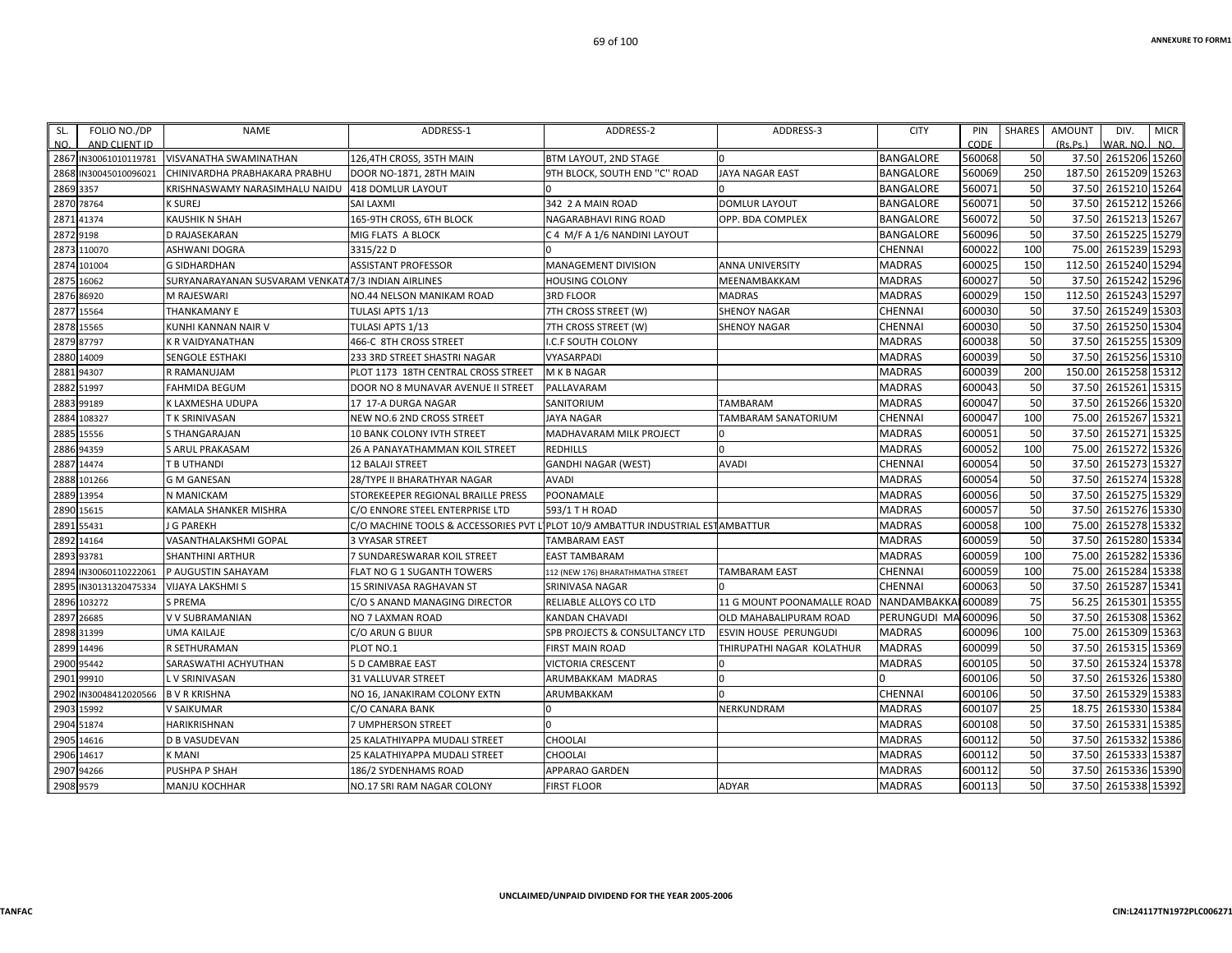| SL.        | FOLIO NO./DP          | <b>NAME</b>               | ADDRESS-1                                                     | ADDRESS-2                                                 | ADDRESS-3                            | <b>CITY</b>       | PIN    | SHARES | AMOUNT   | DIV.                 | <b>MICR</b> |
|------------|-----------------------|---------------------------|---------------------------------------------------------------|-----------------------------------------------------------|--------------------------------------|-------------------|--------|--------|----------|----------------------|-------------|
| NO.        | AND CLIENT ID         |                           |                                                               |                                                           |                                      |                   | CODE   |        | (Rs.Ps.) | WAR. NO.             | NO.         |
|            | 2909 103133           | POORNIMA RAJKUMAR         | NO 7 MUNUSAMY STREET                                          | PAZAVANTHANGAL                                            | <b>MADRAS</b>                        |                   | 600114 | 50     |          | 37.50 2615344 15398  |             |
| 2910 33307 |                       | A D J VICTOR              | JEHOVAH NISSI                                                 | <b>DAVID NAGAR</b>                                        | <b>PADAPPAI</b>                      | <b>TAMIL NADU</b> | 601301 | 150    |          | 112.50 2615349 15403 |             |
|            | 2911 15170            | JOSEPHRAJ MADALAIMUTHU    | PLOT NO.7                                                     | SRI VENKATESWARA NAGAR                                    | MEDAWAKKAM MAIN ROAD KEELKATTALAI    | <b>MADRAS</b>     | 601303 | 50     |          | 37.50 2615353 15407  |             |
|            | 2912 41700            | RAMESH N VAJPEYI          | 10 BAKERY ROAD HASTINGS                                       |                                                           |                                      | <b>CALCUTTA</b>   | 700022 | 100    |          | 75.00 2615362 15416  |             |
|            | 2913 49297            | <b>GOPENDRA NATH DUTT</b> | 4/2 COMMISSARIAT RD                                           |                                                           | $\Omega$                             | <b>CALCUTTA</b>   | 700022 | 150    |          | 112.50 2615363 15417 |             |
| 2914 8446  |                       | MOHAMED HOSSAIN           | 17/A HOSSAIN SHAH ROAD                                        | $\Omega$                                                  | $\overline{0}$                       | <b>CALCUTTA</b>   | 700023 | 100    |          | 75.00 2615366 15420  |             |
| 2915 8447  |                       | MOHAMMAD YOUSUF           | 17/A HOSSAIN SHAH ROAD                                        |                                                           |                                      | CALCUTTA          | 700023 | 100    | 75.00    | 2615367 15421        |             |
| 2916 8045  |                       | HIRENDRA MOHAN GHATAK     | UTTA RAYAN HOUSING ESTATE FLAT NO C/1102 B T ROAD             |                                                           | $\Omega$                             | <b>CALCUTTA</b>   | 700035 | 75     | 56.25    | 2615375 15429        |             |
| 2917 82453 |                       | UJJAL KUMAR TALUKDAR      | <b>64 PAIKPARA ROW</b>                                        |                                                           |                                      | <b>CALCUTTA</b>   | 700037 | 50     |          | 37.50 2615380 15434  |             |
| 2918 8417  |                       | NISHA RANJAN MUKERJEE     | 278/1 NETAJI SUBHASH CHANDRA BOSE RD ASHOKE AVENUE TOLLYGUNGE |                                                           | ın                                   | <b>CALCUTTA</b>   | 700047 | 50     |          | 37.50 2615390 15444  |             |
|            | 2919 42727            | PRATAPKUMAR ROY           | 5 KABI MUKUNDA DASS ROAD                                      | <b>DUM DUM CANTONMENT</b>                                 |                                      | <b>CALCUTTA</b>   | 700065 | 50     |          | 37.50 2615412 15466  |             |
| 2920       | 1202350000024300      | <b>BISWARUP MUKHERJEE</b> | FLAT A-1, PRATEEKEE ABASAN                                    | 19C.CIT SCHEME VIII - M                                   | 109, ULTADANGA MAIN RD               | <b>KOLKATA</b>    | 700067 | 200    | 150.00   | 2615413 15467        |             |
|            | 2921 42445            | PUSHPA DEVI JHALANI       | C/O DAMANI PHOTOGRAPHICS                                      | 3 WATERLOO STREET                                         |                                      | <b>CALCUTTA</b>   | 700069 | 50     |          | 37.50 2615414 15468  |             |
|            | 2922 103439           | NIRMAL KUMAR SARAWGI      | <b>JAIN HOUSE</b>                                             | 8/1 ESPLANADE EAST                                        |                                      | <b>CALCUTTA</b>   | 700069 | 100    |          | 75.00 2615415 15469  |             |
| 2923       | 103442                | SIDHARTHA SARAWGI         | <b>JAIN HOUSE</b>                                             | 8/1 ESPLANADE EAST                                        |                                      | <b>CALCUTTA</b>   | 700069 | 100    | 75.00    | 2615416 15470        |             |
|            | 2924 110362           | <b>NANDITA PAN</b>        | <b>21-5 RUBY PARK EAST</b>                                    | P O HALTU                                                 |                                      | <b>KOLKATTA</b>   | 700078 | 100    |          | 75.00 2615431 15485  |             |
|            | 2925 49181            | SANAT KUMAR GHOSH         | 168 MOTILAL GUPTA ROAD                                        | SODEPORE PARK                                             |                                      | <b>CALCUTTA</b>   | 700082 | 50     |          | 37.50 2615435 15489  |             |
|            | 2926 49182            | <b>SUKUMAR GHOSH</b>      | 168 MOTILAL GUPTA ROAD                                        | <b>SODEPHORE PARK</b>                                     |                                      | <b>CALCUTTA</b>   | 700082 | 100    |          | 75.00 2615436 15490  |             |
| 2927 8332  |                       | <b>KUNJAVARA E O</b>      | C/O BRENTFORD ELECTRIC INDIA LTD                              | P 25 TRANSPORT DEPOT ROAD                                 |                                      | <b>CALCUTTA</b>   | 700088 | 50     | 37.50    | 2615444              | 15498       |
| 2928 8333  |                       | ANNIE KUNJAVARA           | C/O BRENTFORD ELECTRIC INDIA LTD                              | P 25 TRANSPORT DEPOT ROAD                                 |                                      | <b>CALCUTTA</b>   | 700088 | 50     |          | 37.50 2615445 15499  |             |
|            | 2929 54505            | P M KRISHNADAS NAMBISAN   | C/O UNIVERSAL AUTOCRAFTS PVT LTD                              | P-I TRANSPORT DEPOT ROAD                                  |                                      | <b>CALCUTTA</b>   | 700088 | 50     |          | 37.50 2615446 15500  |             |
|            | 2930 42101            | KANIKA ADHIKARI           | 174/14 NETAJI SUBHAS CHANDRA BOSE RD                          | REGENT ESTATE CALCUTTA 700092                             |                                      | <b>CALCUTTA</b>   | 700092 | 75     |          | 56.25 2615451 15505  |             |
| 2931       | IN30045010248416      | ASHRU KANA MONDAL         | 29 NEW SOUTH PARK                                             | KAZIPARA BAGHJATIN                                        |                                      | <b>CALCUTTA</b>   | 700092 | 100    |          | 75.00 2615453 15507  |             |
|            | 2932 107087           | <b>SUPRITI ROY</b>        | <b>GOLF GREEN URBAN COMPLEX</b>                               | PHASE IV[B] TYPE W2A[R]                                   | BLOCK NO.8 FLAT NO.5                 | <b>CALCUTTA</b>   | 700095 | 100    |          | 75.00 2615459 15513  |             |
| 2933       | IN30047641951090      | <b>AJOY KUMAR ROY</b>     | FLAT 5 BLOCK 6                                                | MIG II PHASE 2                                            | <b>GOLF GREEN</b>                    | <b>KOLKATA</b>    | 700095 | 50     |          | 37.50 2615461 15515  |             |
| 2934 16847 |                       | <b>URMILLA PARYANI</b>    | 1596 SECTOR 15                                                | ESCORT FORD ROAD FARIDABAD                                | $\Omega$                             |                   | 121005 | 50     |          | 37.50 2615475 15529  |             |
| 2935 17584 |                       | NISHI BALI                | 281-L NEW COLONEY                                             | PALWAL DISTT FARIDABAD 121102                             | $\Omega$                             | $\Omega$          | 121102 | 50     |          | 37.50 2615479 15533  |             |
|            | 2936 17585            | <b>MADAN LAL</b>          | 281-C NEW COLONEY                                             | PALWAL DISTT FARIDABAD 121102                             | $\Omega$                             | $\Omega$          | 121102 | 50     |          | 37.50 2615480 15534  |             |
|            | 2937 23315            | PRATIBHA MAINI            | C/O SH A C MAINI P W D B & R COLONY                           | PALWAL DISTT FARIDABAD 121102                             |                                      |                   | 121102 | 50     |          | 37.50 2615482 15536  |             |
|            | 2938 12708            | <b>HEM LATA AGARWAL</b>   | H N529 SECTOR 23,                                             | PALAMVIHAR                                                | <b>GURGOAN</b>                       | <b>HARYANA</b>    | 122017 | 100    |          | 75.00 2615486 15540  |             |
|            | 2939 IN30267930069705 | <b>EOUPI HURA</b>         | I-991                                                         | PALAM VIHAR                                               |                                      | <b>GURGAON</b>    | 122017 | 100    |          | 75.00 2615487 15541  |             |
|            | 2940 12395            | <b>BRIJ MOHAN GUPTA</b>   | HARYANA PETROCHEMICALS LTD                                    | 55-59 HUDA INDUSTRIAL AREA                                | DELHI REWARI ROAD                    | <b>REWARI</b>     | 123401 | 100    | 75.00    | 2615489 15543        |             |
| 2941       | IN30094010026797      | <b>HEMLATA GUPTA</b>      | 7442-B                                                        | <b>BAIDWARA</b>                                           | <b>REWARI</b>                        | <b>HARYANA</b>    | 123401 | 100    |          | 75.00 2615490 15544  |             |
|            | 2942 28497            | RAM BABU AGGARWALA        | PRIVATE OFFICE SAMPLA                                         | SAMPLA                                                    |                                      | <b>INDIA</b>      | 124501 | 50     |          | 37.50 2615491        | 15545       |
|            | 2943 17511            | AMALENDU SARKAR           | C/O HINDUSTAN SANITARYWARE &                                  | <b>INDUSTRIES LIMITED</b>                                 | <b>BAHADURGARH DIST ROHTAK HR 12</b> |                   | 124507 | 150    |          | 112.50 2615492 15546 |             |
|            | 2944 18037            | SUMITRA DEVI SHARMA       | C/O PRAKASH TUBES LTD PRAKASH NAGAR                           | BAHADUR GARH 124507                                       |                                      |                   | 124507 | 50     | 37.50    | 2615494              | 15548       |
|            | 2945 IN30018310371016 | KAUSHALYA DEVI BANSAL     | 1639                                                          | JYOTI PURA                                                | <b>HISAR</b>                         | $\Omega$          | 125001 | 300    |          | 225.00 2615497 15551 |             |
|            | 2946 IN30018310371057 | <b>LATA BANSAL</b>        | 1639                                                          | JYOTI PURA                                                | <b>HISAR</b>                         |                   | 125001 | 100    |          | 75.00 2615498 15552  |             |
| 2947 8629  |                       | UPENDER SINGH DAHIYA      | H NO 1113                                                     | <b>SECTOR 14</b>                                          | SONEPAT                              | <b>HARYANA</b>    | 131001 | 50     | 37.50    | 2615512 15566        |             |
|            | 2948 44543            | UMA DEVI GUPTA            | BISHAMBER MODEL FARM V & PO KUNDLI                            | DIST SONEPAT HARYANA 131028                               | 0                                    |                   | 131028 | 50     |          | 37.50 2615515 15569  |             |
|            | 2949 17080            | <b>SAROJ GARG</b>         | MOTI LAL NEHRU SCHOOL OF SPORTS RAI                           | SONIPAT HARYANA 131029                                    |                                      |                   | 131029 | 50     |          | 37.50 2615516 15570  |             |
|            | 2950 23208            | SWAPAN KUMAR GHOSH        | C/O MRS MOHINI GHOSH                                          | MOTILAL NEHRU SCHOOL OF SPORTS RAI SONEPAT HARYANA 131029 |                                      | $\Omega$          | 131029 | 50     |          | 37.50 2615517 15571  |             |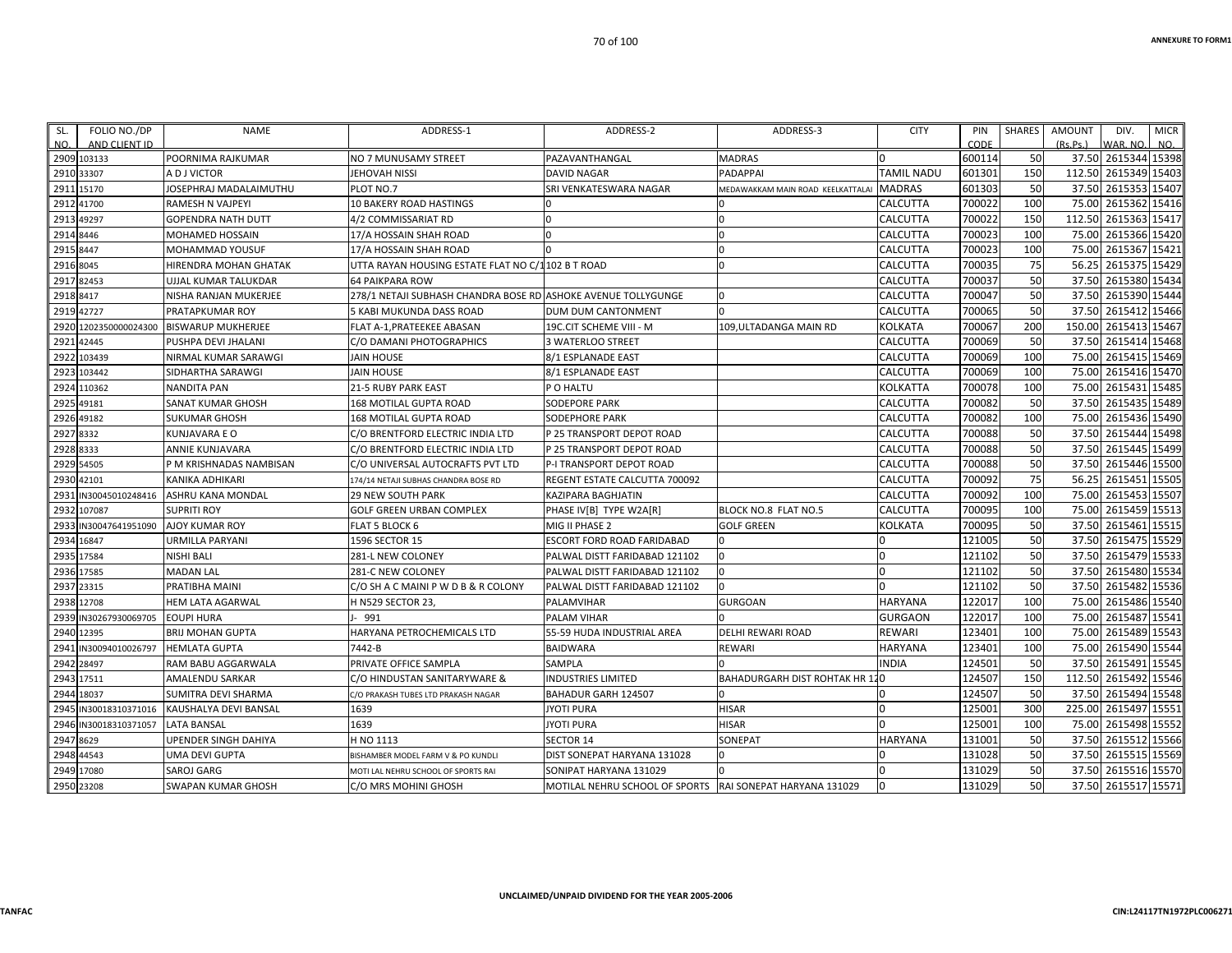| FOLIO NO./DP<br>SL.<br>AND CLIENT ID<br>NO. | <b>NAME</b>                    | ADDRESS-1                            | ADDRESS-2                                                     | ADDRESS-3                      | <b>CITY</b>          | PIN<br>CODE | <b>SHARES</b> | <b>AMOUNT</b><br>(Rs, Ps.) | DIV.<br>WAR, NO     | <b>MICR</b><br>NO. |
|---------------------------------------------|--------------------------------|--------------------------------------|---------------------------------------------------------------|--------------------------------|----------------------|-------------|---------------|----------------------------|---------------------|--------------------|
| 2951 23210                                  | <b>MOHINI GHOSH</b>            | MOTILAL NHERU SCHOOL OF SPORTS RAI   | SONEPAT HARYANA 131029                                        | $\Omega$                       |                      | 131029      | 50            |                            | 37.50 2615518 15572 |                    |
| 295<br>79726                                | <b>BAL KRISHNA TRIPATHI</b>    | NO.1035 HOUSING BOARD COLONY         | <b>KARNAL 132001</b>                                          | $\Omega$                       |                      | 132001      | 100           | 75.00                      | 2615521             | 15575              |
| 2953<br>102820                              | RAM PRATAP CHARITIABLE SOCIETY | <b>MANI KOTHI</b>                    | <b>KAPUR FARM</b>                                             | $\Omega$                       | <b>MADHUBAN</b>      | 132037      | 200           | 150.00                     | 2615524 15578       |                    |
| 108509<br>2954                              | <b>HANIF QURESHI</b>           | DY SUPDTT POLICE                     | <b>CITY POLICE STATION</b>                                    | $\Omega$                       | <b>PANIPAT</b>       | 132103      | 100           | 75.00                      | 2615527             | 15581              |
| 45247<br>295                                | <b>USHA SHARMA</b>             | QR NO A-139 NFL TOWNSHIP PANIPAT     | DISTT KARNAL HARYANA 132106                                   | $\Omega$                       |                      | 132106      | 50            | 37.50                      | 2615531             | 15585              |
| 2956 23316                                  | <b>SHASHI TANDON</b>           | W/O SH R K TANDON DEPT OF MANAGEMENT | KURUKSHETRA UNIVERSITY                                        | KURUKSHETRA HARYANA 132119     |                      | 132119      | 50            | 37.50                      | 2615533 15587       |                    |
| 2957<br>8623                                | <b>SURINDER KUMAR</b>          | 61 B I BAZAR                         |                                                               | <b>AMBALA CANTT</b>            | <b>HARYANA</b>       | 133001      | 50            | 37.50                      | 2615534 15588       |                    |
| 2958<br>43243                               | KHUSHI RAM GUPTA               | C/O SUPREME TRADERS                  | 146 RAI MARKET                                                | <b>AMBALA CANTT</b>            |                      | 133001      | 50            | 37.50                      | 2615537             | 15591              |
| 49947<br>2959                               | <b>SUNITA SAINI</b>            | 319 H MAHESH NAGAR                   | AMBALA CANTT 133001                                           | n                              | n                    | 133001      | 50            | 37.50                      | 2615538 15592       |                    |
| 2960<br>8600                                | SATYAVATI                      | 113 MODEL TOWN                       | AMBALA CITY HARYANA STATE 134003                              | $\Omega$                       |                      | 134003      | 50            | 37.50                      | 2615541             | 15595              |
| 2961<br>75269                               | <b>SUNITA GOEL</b>             | PROF ANUN K GOEL                     | SA JAIN COLLEGE                                               | AMBALA CITY 134003             |                      | 134003      | 50            | 37.50                      | 2615543             | 15597              |
| 2962<br>IN30231610001644                    | <b>PAWAN KUMAR</b>             | 118, NEW GRAIN MARKET,               | n                                                             | <b>AMBALA CITY</b>             |                      | 134003      | 100           | 75.00                      | 2615545 15599       |                    |
| 2963<br>17471                               | <b>GAJINDAR KUMAR DUA</b>      | HQ WESTERN COMMAND                   |                                                               |                                | CHANDMANDIR          | 134107      | 50            | 37.50                      | 2615546             | 15600              |
| 2964<br>96610                               | SANDEEP AGGARWAL               | <b>FOREST RANGE OFFICER</b>          | <b>RAJPURA FOREST RANGE</b>                                   | <b>RAJPURA</b>                 | <b>PUNJAB</b>        | 140401      | 50            | 37.50                      | 2615558 15612       |                    |
| 2965 22308                                  | <b>VEENA P SINGH</b>           | <b>55 KOT KARNAIL SINGH</b>          | <b>SULTAN WIND ROAD</b>                                       | AMRITSAR                       | PUNJAB               | 143006      | 150           | 112.50                     | 2615571             | 15625              |
| 2966 13815                                  | RANJIT SINGH SOOD              | C/O PARTAP COLD STORE TARN TARAN     | <b>PUNJAB 143401</b>                                          |                                |                      | 143401      | 50            | 37.50                      | 2615577             | 15631              |
| 107230<br>2967                              | <b>REKHA RAGHUNATH</b>         | 845 1ST FLOOR                        | <b>URBAN ESTATE</b>                                           | <b>PHASE II</b>                | <b>JALANDHAR</b>     | 144022      | 100           | 75.00                      | 2615587             | 15641              |
| 2968<br>56030                               | <b>DHARAM PAUL UPPAL</b>       | <b>BEHIND OLD PO</b>                 | <b>MUKERIAN-144 211</b>                                       | <b>PUNJAB</b>                  |                      | 144211      | 50            | 37.50                      | 2615588 15642       |                    |
| 2969 9898                                   | JAGDIP SINGH DHADWAD           | VILLAGE SHAKOH PUR P O SAHLON        | DISTT JALANDHAR PUNJAB 144421                                 |                                |                      | 144421      | 75            | 56.25                      | 2615593             | 15647              |
| 13625<br>2970                               | <b>AMRIT SAGAR PURI</b>        | PARAMJIT GANJ                        |                                                               | <b>KAPURTHALA</b>              | <b>PUNJAB</b>        | 144601      | 300           | 225.00                     | 2615594             | 15648              |
| 2971<br>13852                               | <b>VINAY KUMAR AGGARWAL</b>    | <b>B-XVII/126 BANIAN STREET</b>      | KAPURTHALA P B 144601                                         | $\Omega$                       |                      | 144601      | 50            | 37.50                      | 2615595             | 15649              |
| 13651<br>2972                               | <b>BRIJLAL BHUTIANI</b>        | S/O SH LAKHIRAM NANAK VILLA LIC MARG | DHANGU ROAD PATHANKOT 145001                                  | $\Omega$                       |                      | 145001      | 50            | 37.50                      | 2615597             | 15651              |
| 2973<br>90938                               | <b>SUKHDEV KAUR</b>            | <b>71 MODEL COLONY</b>               | <b>HOSHIARPUR</b>                                             | $\Omega$                       | <b>PUNJAB</b>        | 146001      | 100           | 75.00                      | 2615602             | 15656              |
| 2974<br>8793                                | RAJESH SHARMA                  | 1641/3 RGHO MAJRA                    |                                                               | $\Omega$                       | PATIALA PB           | 147001      | 50            | 37.50                      | 2615605             | 15659              |
| 8830<br>2975                                | MANOHAR LALL KHOSLA            | 41 DELITE COLONY                     |                                                               | $\Omega$                       | <b>PATIALA</b>       | 147001      | 50            |                            | 37.50 2615606 15660 |                    |
| 2976<br>13826                               | <b>SULOCHANA DEVI</b>          | W/O SH MOTI RAM                      | C/O M/S GAINDA MAL PUNU MAL GRAIN MARKE MALER KOTLA PB 148023 |                                |                      | 148023      | 50            | 37.50                      | 2615615             | 15669              |
| 297<br>23190                                | RAMESH KUMAR GOYAL             | H.NO.11-069                          | <b>TEHSIL MOHALLA</b>                                         |                                | DHURI [PB]           | 148024      | 50            | 37.50                      | 2615617             | 15671              |
| 2978<br>IN30114310121222                    | <b>RAJ RANI</b>                | H NO 14/390                          | ARYA SAMAJ BLOCK                                              | <b>NEAR TELEPHONE EXCHANGE</b> | DHURI, SANGRU        | 148024      | 301           | 225.75                     | 2615619 15673       |                    |
| 2979<br>59093                               | <b>RAKESH KUMAR BANSAL</b>     | STATE BANK OF PATIALA                | <b>MAIN BRANCH</b>                                            | <b>BARNALA-148 101</b>         |                      | 148101      | 50            | 37.50                      | 2615623             | 15677              |
| 2980<br>IN30112715732857                    | <b>KAUSHAL GOYAL</b>           | HOUSE NO. 229, MODEL TOWN            | PHASE I,                                                      |                                | <b>BHATINDA (PB)</b> | 151001      | 50            | 37.50                      | 2615625             | 15679              |
| 49902<br>2981                               | SAVITA TANEJA                  | 204/206 BAZAR NO I                   | FEROZEPORE CANTT PB 152001                                    | $\overline{0}$                 |                      | 152001      | 50            | 37.50                      | 2615631             | 15685              |
| 2982<br>49903                               | <b>SHOBHA TANEJA</b>           | 204/206 BAZAR NO                     | FEROZEPORE CANTT PB 152001                                    |                                |                      | 152001      | 50            | 37.50                      | 2615632             | 15686              |
| 2983<br>76405                               | <b>MANPRIT SMAGH</b>           | W/O COL AJIT SINGH SMAGH             | MODEL TOWN BEHING CANAL COLONY                                | SITO ROAD ABOHAR FIROZEPUR     | PUNJAP               | 152116      | 100           | 75.00                      | 2615633             | 15687              |
| 79221<br>2984                               | KAILASH JUNEJA                 | NO. 485 STREET NO.1                  | <b>KRISHNA NAGAR</b>                                          | <b>ABOHAR 152116</b>           |                      | 152116      | 50            | 37.50                      | 2615634 15688       |                    |
| 2985<br>8789                                | <b>LACHHMAN DAS AGARWAL</b>    | 605 SECTOR 10-D                      |                                                               |                                | CHANDIGARH           | 160010      | 50            | 37.50                      | 2615638             | 15692              |
| 88040<br>2986                               | PANZY CHHABRA (NRI)            | C/O JANAK KUMARI CHHABRA             | HOUSE NO.599                                                  | SECTOR 10-D                    | CHANDIGARH           | 160010      | 200           | 150.00                     | 2615640             | 15694              |
| 2987<br>8758                                | MOHINDER SINGH SIDHU           | C/O SH G S BAKSHI                    | 3346 SECTOR 15-D CHANDIGARH                                   | 0                              |                      | 160015      | 50            | 37.50                      | 2615643 15697       |                    |
| 2988<br>8757                                | <b>RAJ KUMAR SHARMA</b>        | C/O BANK OF BARODA 17B               |                                                               | $\Omega$                       | CHANDIGARH           | 160017      | 50            | 37.50                      | 2615647             | 15701              |
| 8773<br>2989                                | SATWANT REDDY                  | 52 SECTOR 7A                         | CHANDIGARH-160 019                                            | $\Omega$                       |                      | 160019      | 50            | 37.50                      | 2615649             | 15703              |
| 2990<br>8836                                | PARMODH SINGH                  | 1070 SECTOR 27-B                     |                                                               | $\Omega$                       | <b>CHANDIGARH</b>    | 160019      | 50            | 37.50                      | 2615650             | 15704              |
| 2991<br>82442                               | ROSHAN LAL KOHLI               | C/O MRS VEENA EAGLETON (IAS)         | 15 SECTOR 7 A                                                 | $\Omega$                       | CHANDIGARH           | 160019      | 200           | 150.00                     | 2615651             | 15705              |
| 2992 8823                                   | <b>BHUPINDER MEHTA</b>         | HOUSE NO 441 SECTOR 20/A             | CHANDIGARH 160020                                             | $\Omega$                       |                      | 160020      | 50            |                            | 37.50 2615659 15713 |                    |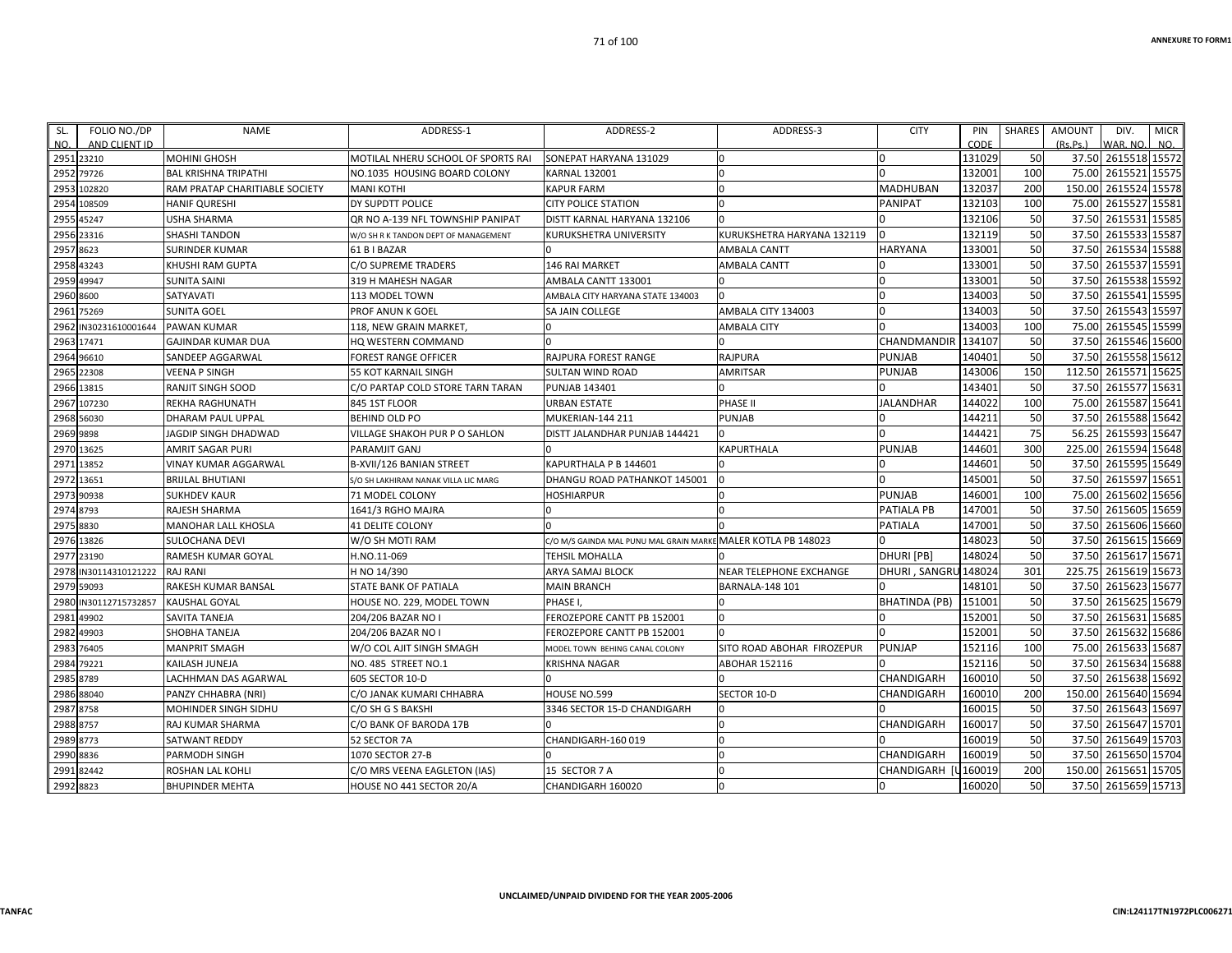| FOLIO NO./DP<br>SL.                              | <b>NAME</b>                    | ADDRESS-1                              | ADDRESS-2                              | ADDRESS-3                 | <b>CITY</b>            | PIN            | <b>SHARES</b> | <b>AMOUNT</b> | DIV.                            | <b>MICR</b> |
|--------------------------------------------------|--------------------------------|----------------------------------------|----------------------------------------|---------------------------|------------------------|----------------|---------------|---------------|---------------------------------|-------------|
| NO.<br>AND CLIENT ID<br>IN30154915667420<br>2993 | RAJ KUMARI MALHOTRA            | #1057/37B                              | CHANDIGARH                             | $\Omega$                  |                        | CODE<br>160037 | 50            | (Rs Ps)       | VAR. NO.<br>37.50 2615662 15716 | NO.         |
| 2994<br>8688                                     | <b>ARVIND MALHOTRA</b>         | H.NO.932                               | <b>SECTOR 40-A</b>                     | $\Omega$                  | CHANDIGARH             | 160040         | 50            | 37.50         | 2615664 15718                   |             |
| 43479                                            |                                |                                        | PHASE - 4                              | n                         |                        | 160059         | 100           | 75.00         | 2615671 15725                   |             |
| 2995<br>8892                                     | MOHAN SINGH PASRICHA           | H.NO.411                               |                                        | $\Omega$                  | MOHALI (PB)            | 173212         | 50            | 37.50         | 2615681                         | 15735       |
| 2996                                             | <b>VINOD KUMAR SURI</b>        | C/O SURI MEDICAL STORES                | THE MALL SOLAN H P 173212              |                           |                        |                |               |               |                                 |             |
| 2997<br>80166                                    | RAVINDER KUMAR GUPTA           | PUNJAB NATIONAL BANK                   | <b>UNA</b>                             | H <sub>P</sub>            |                        | 174303         | 50            | 37.50         | 2615682 15736                   |             |
| 2998 33623                                       | DRONACHARYA MADHAV CHATI       | C/O FERMENTAPHARMA BIOTECH LTD         | <b>VILLAGE TAKOLI</b>                  | P O NAGWAIN               | <b>DIST MANDI</b>      | 175121         | 50            |               | 37.50 2615683 15737             |             |
| 19468<br>2999                                    | ASHOK KUMAR RAKSHIT            | 126A/D GANDHI NAGAR                    |                                        |                           | JAMMU                  | 180004         | 50            | 37.50         | 2615691 15745                   |             |
| 22836<br>3000                                    | <b>JISHAN LAL KUTHIALA</b>     | 110 A/D                                | <b>GANDHI NAGAR</b>                    | $\Omega$                  | <b>UMMAL</b>           | 180004         | 100           | 75.00         | 2615692 15746                   |             |
| 13686<br>3001                                    | NAROTTAM LAL TULSIAN           | C/O M/S CHANAB TEXTILE MILLS           | P O KATHUA J&K 184102                  | $\Omega$                  |                        | 184102         | 50            |               | 37.50 2615695 15749             |             |
| 3002<br>23336                                    | PARWEZ S KAUL                  | TYNDALE - BISCOE SCHOOL                | SRI NAGAR KASHMIR 190001               | $\Omega$                  |                        | 190001         | 100           | 75.00         | 2615698 15752                   |             |
| 103352<br>3003                                   | <b>ALPNA RANI</b>              | W/O P K AGARGAL                        | B-229, NAND NIKUNJ                     | $\Omega$                  | <b>GHAZIABAD</b>       | 201003         | 200           | 150.00        | 2615699 15753                   |             |
| 108997<br>3004                                   | <b>CHAMELI DEVI</b>            | 357 KIRTAN WALI GALI                   | CHHOTI BAZARIA                         |                           | GHAZIABAD[UP] 201009   |                | 50            |               | 37.50 2615706 15760             |             |
| 3005<br>77637                                    | <b>JANKI DEVI</b>              | C/O MR H N MEHROTRA                    | <b>JANKI NIWAS</b>                     | <b>SWASTHYA VIHAR</b>     | MODI NAGAR             | 201201         | 200           | 150.00        | 2615713 15767                   |             |
| 18054<br>3006                                    | SWINDER KUMAR NIRWANI          | A-92 SATISH PARK MODINAGAR             | DIST GHAZIABAD U P 201204              |                           |                        | 201204         | 50            | 37.50         | 2615715 15769                   |             |
| 103397<br>3007                                   | <b>SUCHITRA AGARWAL</b>        | C/O SHAILESH GUPTA                     | C II/81 SECTOR 36                      | <b>NOIDA</b>              | U P                    | 201303         | 50            |               | 37.50 2615725 15779             |             |
| 16705<br>3008                                    | <b>LATESH YADEV</b>            | C/O SHREE DURGA AUTOMOBILES P LTD      | <b>DELHI ROAD</b>                      | BULANDSAHAR               |                        | 203001         | 50            | 37.50         | 2615734 15788                   |             |
| 21951<br>3009                                    | AMNA BEGUM                     | C/O CHOWDHRY MODH KHAN                 | 124 MIRCHOOTOLA                        | <b>QASAIWARA</b>          | <b>BULAND SAHAR</b>    | 203001         | 50            | 37.50         | 2615735 15789                   |             |
| 12856<br>3011                                    | SATYA NARAYAN PODDAR           | P O NIDHAULI KALAN DISTT               |                                        |                           | ETAH U P               | 207122         | 50            |               | 37.50 2615745 15799             |             |
| 43925<br>3012                                    | <b>JAGAN WATI KULSHRESTHA</b>  | C/O SRI SATYA NARAIN PODAR             | PO NIDHAOLI KALAN DISTT ETAH UP 207122 | $\Omega$                  |                        | 207122         | 50            |               | 37.50 2615746 15800             |             |
| 13541<br>3013                                    | ASHOK KUMAR AWASTHI            | 218-C SHYAM NAGAR                      | P A C ROAD                             |                           | KANPUR                 | 208013         | 50            | 37.50         | 2615762 15816                   |             |
| IN30055610075375<br>3014                         | <b>JAYANT SINHA</b>            | 129, CHANAKYA PURI                     | <b>SHYAM NAGAR</b>                     | <b>KANPUR</b>             |                        | 208015         | 100           |               | 75.00 2615764 15818             |             |
| 3015<br>13258                                    | SHANKER DAYAL MALHOTRA         | 70 HIG VEENAGUNJ RATAN LAL NAGAR       | <b>KANPUR 208022</b>                   |                           |                        | 208022         | 50            | 37.50         | 2615768 15822                   |             |
| 78328<br>3016                                    | R K LALWANI                    | <b>INDUS LAMINATORS</b>                | F-22 PANKI IND ESTATE                  | SITE II KANPUR 208022     |                        | 208022         | 50            | 37.50         | 2615770 15824                   |             |
| 12906<br>3017                                    | DINESH CHANDRA GUPTA           | 133/135 T P NAGAR                      |                                        |                           | KANPUR                 | 208023         | 100           | 75.00         | 2615773 15827                   |             |
| 3018<br>77011                                    | <b>SHABBIR AHMED</b>           | 4/10 RAKABGUNJ KHURD                   | <b>FARRUKHABAD</b>                     | (U P) 209625              |                        | 209625         | 100           | 75.00         | 2615786 15840                   |             |
| 104504<br>3019                                   | VINOD KUMAR AGARWAL            | KRIPARAM DEEP CHAND                    | LOHAI ROAD                             |                           | <b>FARRUKHABAD</b>     | 209625         | 100           | 75.00         | 2615787 15841                   |             |
| IN30055610142514<br>3020                         | <b>VIVEK PANDEY</b>            | <b>KARMI</b>                           | <b>NARI</b>                            | $\overline{0}$            | UNNAO                  | 209801         | 50            |               | 37.50 2615789 15843             |             |
| 13340<br>3021                                    | <b>CHANDRIKA PRASAD PANDEY</b> | C/O AJANTA PRODUCTS SHUKLA GANJ        | <b>UNNAO 209861</b>                    |                           |                        | 209861         | 50            | 37.50         | 2615790 15844                   |             |
| 12702<br>3022                                    | RAKESH KUMAR AGRAWAL           | <b>JANKIKUNJ CHITRAKOT DISTT</b>       |                                        |                           | <b>BANDA</b>           | 210204         | 50            |               | 37.50 2615794 15848             |             |
| 3023<br>3102                                     | <b>G C PAL</b>                 | <b>GB-9 IFFCO TOWNSHIP</b>             | P.O. GHIYANAGAR                        | ALLAHABAD DISTRICT 212404 |                        | 212404         | 50            |               | 37.50 2615796 15850             |             |
| 3024<br>98207                                    | <b>SANJAY KOHLI</b>            | <b>TARSON TRADERS</b>                  | AT POST BINDKI                         | <b>DIST FATEHPUR</b>      | U P                    | 212635         | 100           | 75.00         | 2615798 15852                   |             |
| 24818<br>3026                                    | <b>RAM DHANI SINGH</b>         | N 9/24-A-1 EXT.BRIDGE ENCLAVE PATIA    | P.O.BAJARDIHA                          |                           | VARANASI               | 221109         | 50            | 37.50         | 2615806 15860                   |             |
| 53628<br>3027                                    | HUB NARAYAN PANDAY             | <b>VILLAGE SADOPUR</b>                 | P O GYANPUR                            | DIST VARANASI (UP) 221304 |                        | 221304         | 50            |               | 37.50 2615807 15861             |             |
| 102370<br>3028                                   | PRAMOD KUMAR UPADHYAY          | AT AND PO JAKKHINI                     | <b>DIST VARANASI</b>                   | $U$ $P$                   |                        | 221305         | 100           | 75.00         | 2615808 15862                   |             |
| 24898<br>3029                                    | RAMSAHAY BARANWAL              | 80A DHALGASH TOLLA                     |                                        |                           | <b>AUNPUR, UTTARPR</b> | 222180         | 50            | 37.50         | 2615809 15863                   |             |
| 3030<br>28178                                    | RAKESH KUMAR KALRA             | G-4/4 PAPER MILL COLONY                | LUCKNOW-226 006                        | $\Omega$                  |                        | 226006         | 50            |               | 37.50 2615814 15868             |             |
| 3031<br>50809                                    | <b>ANITA PANT</b>              | C/O B-744 SECTOR C                     | MAHA NAGAR                             | LUCKNOW                   |                        | 226006         | 50            | 37.50         | 2615817 15871                   |             |
| 50500<br>3032                                    | <b>RAJ VARDHAN</b>             | C/O SRI S C RASTOGI C-158 NIRALA NAGAR | <b>LUCKNOW 226007</b>                  |                           |                        | 226007         | 50            | 37.50         | 2615819 15873                   |             |
| 3033<br>50658                                    | <b>URMILA SRIVASTAVA</b>       | <b>41 SHANKER NAGAR NIRALA NAGAR</b>   | <b>LUCKNOW 226007</b>                  | n                         |                        | 226007         | 50            | 37.50         | 2615821 15875                   |             |
| 3034 50793                                       |                                | 40 HYDEL COLONY VIVEKANAND PURI        |                                        |                           |                        | 226007         | 50            | 37.50         | 2615823 15877                   |             |
|                                                  | ARUN LATA MISRA                |                                        | <b>LUCKNOW 226007</b>                  |                           |                        |                | 50            | 37.50         |                                 |             |
| 22425<br>3035                                    | RAJESH CHANDRA AGARWAL         | <b>SUPERINTENDING ENGINEER</b>         | <b>TUBEWELL WORLD BANK COLONY</b>      | PAKRI KA PUL POST LDA     | LUCKNOW                | 226012         |               |               | 2615826 15880                   |             |
| 3036 50367                                       | <b>SHANTI ARORA</b>            | C 1311 INDIRANAGAR                     |                                        | $\Omega$                  | LUCKNOW                | 226016         | 50            |               | 37.50 2615832 15886             |             |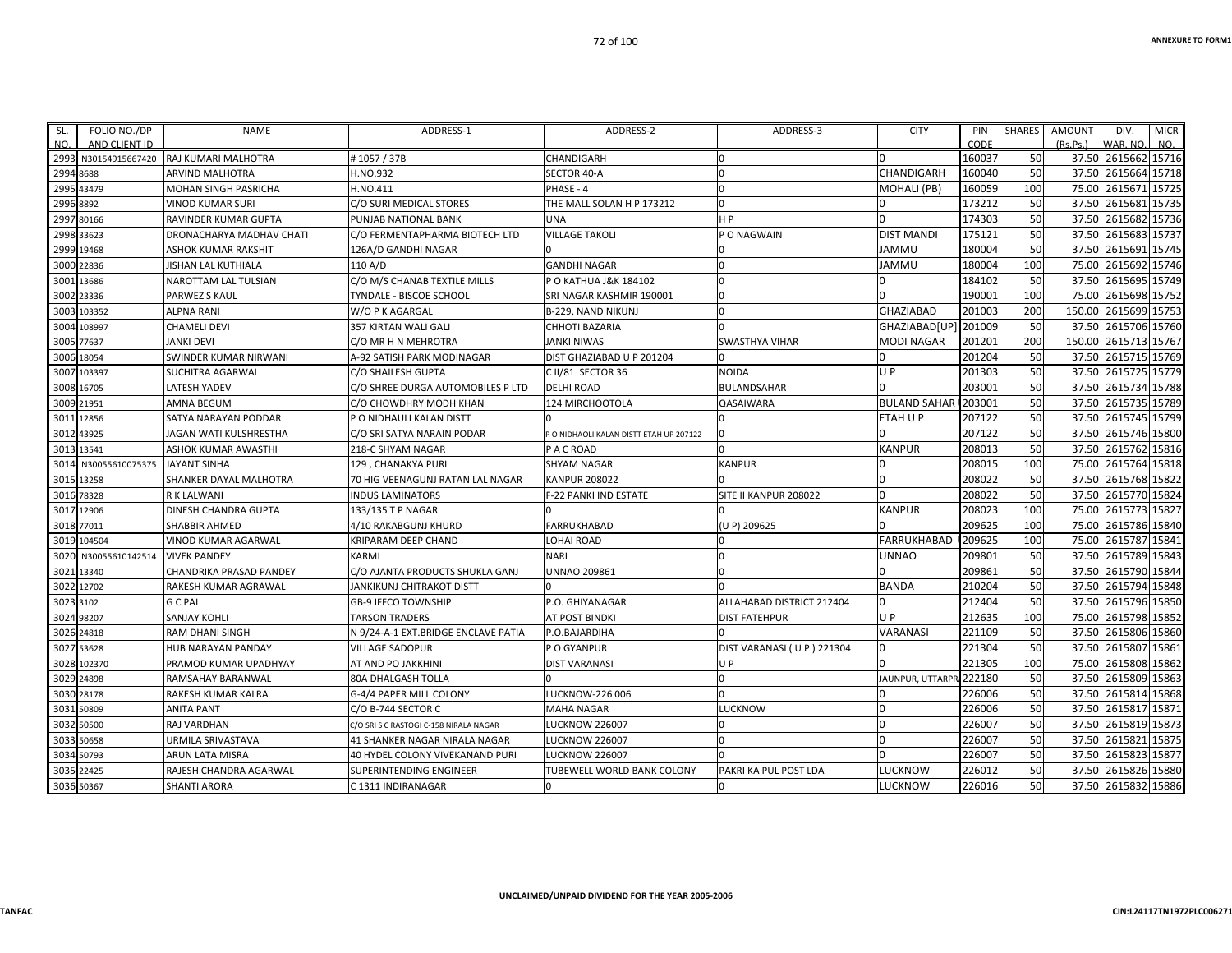| NO.<br>AND CLIENT ID  |                              |                                       |                                 |                                                 |                       |          |           |          |                     |       |
|-----------------------|------------------------------|---------------------------------------|---------------------------------|-------------------------------------------------|-----------------------|----------|-----------|----------|---------------------|-------|
|                       |                              |                                       |                                 |                                                 |                       | CODE     |           | (Rs.Ps.) | WAR, NO.            | NO.   |
| 3037 50331            | <b>LALJI SINGH</b>           | $97/B-1$                              | <b>SECTOR G</b>                 | <b>ALIGANJ</b>                                  | <b>LUCKNOW</b>        | 226024   | 50        |          | 37.50 2615842 15896 |       |
| 3038 13238            | SHARDA VERMA                 | C/O VEDRAM SINGH VERMA                | AE-166 F.G.U.T.P.P UNCHAHAR     | P O MASTAFABAD DIST RAEBARELI (O                |                       | 229404   | 50        | 37.50    | 2615851 15905       |       |
| 3039 50444            | <b>GOURI SHANKER AGARWAL</b> | C/O LAKSHMI MACHINERY CO              | RAILWAY CROSSING P O SANDILA    | DISTT HARDOI UP 241204                          | n                     | 241204   | 50        | 37.50    | 2615860 15914       |       |
| 3040 50446            | MOHAN LAL AGARWAL            | C/O LAKSHMI MACHINERY CO              | RAILWAY CROSSING P O SANDILA    | DISTT HARDOI UP 241204                          | In                    | 241204   | 50        | 37.50    | 2615861 15915       |       |
| 3041 53487            | SHRI KRISHNA MISRA           | 331 KISAN GALI                        | SADAR BAZAR                     | SHAHJAHANPUR                                    | UP                    | 242001   | 50        | 37.50    | 2615862 15916       |       |
| 3042 63032            | <b>SMT.NARINDER KAUR</b>     | 12 NEW FRIENDS COLONY                 | <b>NEAR KANOJIA HOSPITAL</b>    | SHAHJAHANPUR                                    | U.P                   | 242001   | 100       | 75.00    | 2615863 15917       |       |
| 3043 14582            | CHANDRAKANT V KULKARNI       | ANDHRUTKAR-WADA 2089 GANGAKOTH        | <b>NEAR GADAGE</b>              | MAHARAJ BRIDGE                                  | <b>NASIK</b>          | 242201   | 50        | 37.50    | 2615864 15918       |       |
| 3044 79435            | JAWAHARLAL                   | DIVISION OF PHARMACOLOGY              | AND TOXYCOLOGY                  | <b>IVRI</b>                                     | <b>IZATNAGAR</b>      | 243122   | 50        | 37.50    | 2615867 15921       |       |
| 3045 98860            | RANJANA DWIVEDI              | E 1024 RAJENDRA NAGAR                 | <b>IZAT NAGAR</b>               | <b>DIST BAREILLY</b>                            | U P                   | 243122   | 100       | 75.00    | 2615868 15922       |       |
| 3046 101720           | SANJAY KUMAR GOYAL           | C/O OM VASTRA LOK                     | BEHIND JAMA MASJID              | P O NEHTAUR DIST BIJNOR                         | UTTARPRADESH          | 246733   | 100       | 75.00    | 2615883 15937       |       |
| 3047 IN30168820023907 | PUNIT KUMAR JAIN             | OPP-JAMA MASJID                       | <b>MANDI BAZAR</b>              |                                                 | P.O. NEHTAUR (BIJ     | 246733   | 100       | 75.00    | 2615884 15938       |       |
| 3048 105459           | SWAPNA AGARWAL               | C/O RAM AUTAR AGARWAL                 | MOHALLA SEWA RAM                | <b>INSIDE PHATAK</b>                            | NAZIBABAD DIST B      | 246763   | 100       | 75.00    | 2615885 15939       |       |
| 3049 23348            | HARISH KUMAR MADAN           | DS 4 I I P HOSTEL P O I I P MOHKAMPUR | DEHRADUN 248005                 |                                                 | n                     | 248005   | 50        | 37.50    | 2615887 15941       |       |
| 3050 104131           | ANUJ AHLUWALIA               | 162/1 RAJPUR ROAD                     | KISHENPUR                       | DEHRADUN                                        |                       | 248009   | 100       | 75.00    | 2615890 15944       |       |
| 3051 22756            | MOOL NARAIN MEHROTRA         | STELLA QUARTER                        | THE MALL MUSSOORIE U P 248179   |                                                 |                       | 248179   | 75        | 56.25    | 2615893 15947       |       |
| 3052 61149            | <b>MANSARI CHAKABARTY</b>    | STURDIA CHEMICALS LTD                 | <b>RISHIKESH-249 201</b>        |                                                 | n                     | 249201   | 50        | 37.50    | 2615894 15948       |       |
| 3053 14231            | SHASHI BALA BANTA            | C/O BANTA JEE RAILWAY ROAD            | HARDWAR U P 249401              |                                                 |                       | 249401   | 50        | 37.50    | 2615899 15953       |       |
| 3054 14232            | PAWAN PRAKASH BANTA          | C/O BANTA JEE RAILWAY ROAD            | <b>HARDWAR U P 249401</b>       |                                                 |                       | 249401   | 50        | 37.50    | 2615900 15954       |       |
| 3055 105829           | MANJU AGARWALA               | <b>R 10 MEDICAL COLLEGE</b>           |                                 |                                                 | <b>MEERUT</b> [UP]    | 250004   | 100       | 75.00    | 2615906 15960       |       |
| 3056 23227            | <b>SUSHILA RANI</b>          | C/O P K GOEL MASALEY WALI FACTORY     | NEAR BISCUT FACTORY H NO 1026   | SIKSHAK COLONY NUMAISH CAMP MUZAFFAR NAG 251001 |                       |          | <b>50</b> | 37.50    | 2615911 15965       |       |
| 3057 97196            | <b>SUNITA RANI</b>           | 164-B NAVEEN MANDI ASTHAL             | MUZAFFAR NAGAR                  |                                                 |                       | 251001   | 100       | 75.00    | 2615912 15966       |       |
| 3058 IN30155721762389 | <b>MUKUL GUPTA</b>           | <b>THOMPSON GANJ</b>                  | NEAR CHOTA HANUMAN MANDIR       |                                                 | <b>SITAPUR</b>        | 261001   | 50        | 37.50    | 2615917 15971       |       |
| 3059 18901            | OM PRAKASH SAHU              | KOTHI OF LATE SAHU RAM KISHAN         | 26 SAHUKARA PILIBHIT U P 262001 |                                                 |                       | 262001   | <b>50</b> | 37.50    | 2615918 15972       |       |
| 3060 IN30032710071896 | <b>KRIPAL SINGH</b>          | CHUPHAL BHAWAN                        | AMOUN (BEHIND MAZAR)            | P.O.-KHATIMA, DIST-UDHAM SINGH UTTRANCHAL       |                       | 262308   | 50        | 37.50    | 2615919 15973       |       |
| 3061 22752            | <b>LAKHAN SINGH</b>          | S/O SRI PITAM SINGH                   | VIA KHUSUM KHERA                | P O HARIPUR NAYAK                               | <b>HALAWANI</b>       | 263139   | 50        | 37.50    | 2615922 15976       |       |
| 3062 48298            | MUNISHAWAR LAL MARWAHA       | <b>9 HAWELI HOUSE</b>                 | TAMTA MOHALLA ALMORA 263601     |                                                 |                       | 263601   | <b>50</b> | 37.50    | 2615924 15978       |       |
| 3063 IN30155720000484 | DHANANJAY KUMAR AGRAWAL      | <b>SRAWASTI ENTERPRISES</b>           | 125/02, CHHAWANI BAZAR          |                                                 | <b>BAHRAICH</b>       | 271801   | 50        | 37.50    | 2615925 15979       |       |
| 3064 50382            | SUBHASH CHANDRA MALHOTRA     | 696/C KAWABAGH RLY COLONY             | N E RLY GORAKHPUR U P 273001    |                                                 | n                     | 273001   | <b>50</b> | 37.50    | 2615926 15980       |       |
| 3065 50612            | <b>DEBBRATA MUKHERJEE</b>    | C/O MUKHERJEE & SONS MAYA BAZAR       | GORAKHPUR 273001                |                                                 |                       | 273001   | 50        | 37.50    | 2615927 15981       |       |
| 3066 IN30290241606935 | <b>GIRIJA PRASAD PANDEY</b>  | CHERIAN NURSING HOME                  | IMILIYA                         | <b>CHANDMARI</b>                                | <b>MAU</b>            | 275101   | 100       | 75.00    | 2615934 15988       |       |
| 3067 IN30290242882556 | SUDHA PAL                    | LICOFINDIA                            |                                 |                                                 | MAU                   | 275101   | 100       | 75.00    | 2615935 15989       |       |
| 3068 24806            | SUBHASH CHANDRA              | <b>67 PANDEY BAZAR</b>                |                                 |                                                 | <b>AZAMGARH</b>       | 276001   | 50        | 37.50    | 2615936 15990       |       |
| 3069 IN30055610117843 | <b>BIJAI NARAYAN SINGH</b>   | VILLAGE - P.O.- GAMBHIRBAN            | <b>DISTT- AZAMGARH</b>          |                                                 |                       | 276001   | 100       | 75.00    | 2615937 15991       |       |
| 3070 104763           | SANJAY KHANDELWAL            | 32/133                                | <b>CIVIL LINES</b>              | OPP I O B                                       | <b>MATHURA (U.P</b>   | ) 281001 | 250       | 187.50   | 2615938 15992       |       |
| 3071 3179             | DEVINDER KUMAR AGGARWAL      | 5/48 MATHURA REFINERY NAGAR           | <b>MATHURA U P 281006</b>       |                                                 |                       | 281006   | 50        | 37.50    | 2615940 15994       |       |
| 3072 3180             | ARUN KUMAR AGGARWAL          | 5/48 MATHURA REFINERY NAGAR           | <b>MATHURA 281006</b>           |                                                 |                       | 281006   | 50        | 37.50    | 2615941             | 15995 |
| 3073 48170            | N S ASTHANA                  | <b>24 JANAK PURI NEW SHAHGANJ</b>     | AGRA U P 282010                 |                                                 | $\cap$                | 282010   | 50        |          | 37.50 2615961 16015 |       |
| 3074 42210            | <b>RAMSINGH THAKUR</b>       | C/O DR RAJENDRA SINGH                 | <b>GANGA NURSING HOME</b>       | SHAMSABAD                                       | <b>AGRA</b>           | 283125   | 50        | 37.50    | 2615966 16020       |       |
| IN30001110468442      | RANJANA SINHA                | 63 INDRA NAGAR                        | KALPI                           | JALAUN                                          | <b>JALAUN</b>         | 285204   | 50        | 37.50    | 2615970 16024       |       |
| 3076 IN30116030045347 | <b>DINESH KUMAR GUPTA</b>    | KHANDELWAL FANCY HOISERY STORE        | NEAR AZAD BODY                  | AMER ROAD,                                      | JAIPUR (RAJ)          | 302002   | 50        | 37.50    | 2615974 16028       |       |
| 3077 84144            | PRATIBHA KAUSHIK             | 94-97 AGARWAL FARM                    | MANSAROVAR                      | <b>JAIPUR</b>                                   |                       | 302020   | 25        | 18.75    | 2615980 16034       |       |
| 3078 24713            | <b>BRAJ SUNDER KABRA</b>     | 2 B 2 ZINC COLONY                     | POST HURDA                      |                                                 | DIST BHILWARA 1311022 |          | 50        |          | 37.50 2616010 16064 |       |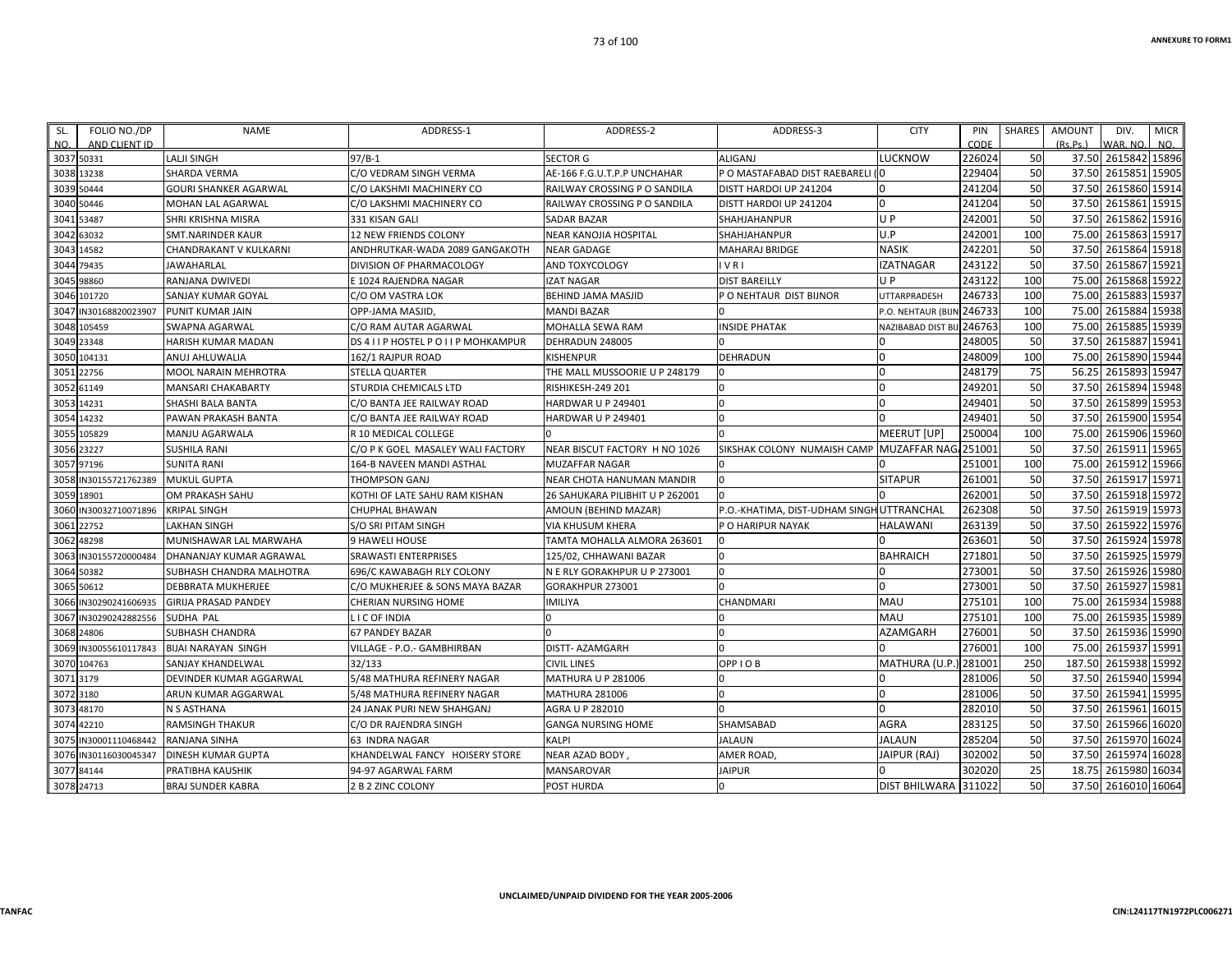| SL.        | FOLIO NO./DP          | NAME                        | ADDRESS-1                                          | ADDRESS-2                      | ADDRESS-3                    | <b>CITY</b>            | PIN    | SHARES | AMOUNT   | DIV.                 | <b>MICR</b> |
|------------|-----------------------|-----------------------------|----------------------------------------------------|--------------------------------|------------------------------|------------------------|--------|--------|----------|----------------------|-------------|
| NO.        | AND CLIENT ID         |                             |                                                    |                                |                              |                        | CODE   |        | (Rs.Ps.) | WAR. NO.             | NO.         |
|            | 3079 IN30105510189642 | <b>UMA MAHESHWARI</b>       | DAK BUNGLOW ROAD                                   | NIMBAHERA                      |                              | <b>NIMBAHERA</b>       | 312601 | 300    |          | 225.00 2616014 16068 |             |
|            | 3080 55274            | SURENDRA SINGH JINDANI      | DY MANAGER MAINT                                   | CIMMCO LTD                     | <b>BHARATPUR</b>             | RAJASTHAN 3210321001   |        | 50     |          | 37.50 2616022 16076  |             |
|            | 3081 IN30020610685151 | <b>ASHOK SONI</b>           | BEHIND OF LAXMAN MANDIR                            |                                | <b>BHARATPUR</b>             | RAJASTHAN              | 321001 | 200    |          | 150.00 2616023       | 16077       |
|            | 3082 12566            | RADHA MOHAN KHANDELWAL      | C/O KEDAR NATH RAMESH CHAND                        | P O KHERLI ALWAR RAJ 321606    |                              |                        | 321606 | 50     |          | 37.50 2616024 16078  |             |
|            | 3083 12353            | SHANKER DEO JOSHI           | D 27 SAHUNAGAR SAWAI                               |                                |                              | MADHOPUR               | 322022 | 50     |          | 37.50 2616025 16079  |             |
|            | 3084 28530            | INDERPAL SINGH              | C/O JAIPUR UDYOG LTD INST DEPTT                    | PO SAWAIMADHOPUR RAJ 322022    | 0                            |                        | 322022 | 50     |          | 37.50 2616026 16080  |             |
|            | 3085 45013            | NIRMAL MEHRA                | C/O SHR V N MEHRA 2 FA 6 VIGYAN NAGAR              | KOTA 324005                    |                              |                        | 324005 | 100    |          | 75.00 2616029        | 16083       |
|            | 3086 18412            | JAGDISH NARAYAN MATHUR      | ADVOCATE SHRIPURA WEST                             | KOTA RAJASTHAN 324006          |                              |                        | 324006 | 50     |          | 37.50 2616030        | 16084       |
|            | 3087 103191           | <b>NAMRATA SARAF</b>        | <b>C/O PARTH SECURITIES</b>                        | <b>17 NEW CLOTH MARKET</b>     | <b>BANSWARA</b>              | RAJASTHAN              | 327001 | 150    |          | 112.50 2616034       | 16088       |
|            | 3088 105165           | <b>VINOD VYAS</b>           | S/O RAM SHANKER VYAS                               | SINGH WAY                      | BANSWARA                     | RAJASTHAN              | 327001 | 50     |          | 37.50 2616035 16089  |             |
|            | 3089 96990            | DAMODARLAL MOONDHARA        | MONDHARA BUILDINGS                                 | SUJANGARH                      | RAJASTHAN                    |                        | 331507 | 50     |          | 37.50 2616039 16093  |             |
|            | 3090 12690            | ASHOK KUMAR JAIN            | C/O MANGAL CHAND TARA CHAND                        | STATION ROAD SIKAR RAJ 332001  |                              |                        | 332001 | 50     |          | 37.50 2616042 16096  |             |
| 3091 3291  |                       | RAJIV PANCHAL               | KAUSHAL HOUSE GANESH COLONY                        | PILANI RAJASTHAN 333031        | $\Omega$                     | $\Omega$               | 333031 | 50     |          | 37.50 2616050 16104  |             |
|            | 3092 IN30021411471478 | RAKESH KUMAR SETHIA         | SETHIA BAS                                         | BHINASAR                       |                              | <b>BIKANER</b>         | 334403 | 100    |          | 75.00 2616065 16119  |             |
|            | 3093 54744            | OM PRAKASH GOYAL            | GOYAL TEA & CO                                     | 76/3 DHAN MANDI SRIGANGA NAGAR |                              |                        | 335001 | 100    | 75.00    | 2616069              | 16123       |
|            | 3094 109277           | DEEPAK AGGARWAL             | C/O RULIA MAL LAL CHAND                            | PO SANGARIA                    | $\Omega$                     | SRIGANGA NAGA 335063   |        | 100    |          | 75.00 2616075        | 16129       |
|            | 3095 21771            | BRIJ LAL DADRIWALA          | DADRIWALA CLOTH STORE                              | HANUMAN GARH TOWN 335513       | <sup>0</sup>                 |                        | 335513 | 50     |          | 37.50 2616078 16132  |             |
|            | 3096 IN30116030266363 | MOHD YUSUF RAO              | CHHIPON KA MOHALLA                                 | PO. KUCHAMAN CITY              | <b>TEHSIL-NAWA</b>           | DIST. NAGAUR (F341508  |        | 500    |          | 375.00 2616086 16140 |             |
|            | 3097 12304            | RAM CHANDRA BHARGAVA        | 33 POLO I FIRST FLOOR                              | PAOTA                          |                              | <b>JODHPUR</b>         | 342006 | 50     |          | 37.50 2616092 16146  |             |
|            | 3098 1201090000033810 | <b>MAHENDRA SINGH</b>       | 214, HUDCO COLONY                                  | PO BSF                         | <b>MANDORE ROAD</b>          | <b>JODHPUR</b>         | 342026 | 50     |          | 37.50 2616101        | 16155       |
|            | 3099 108326           | <b>KAMALADEVI SALECHA</b>   | <b>MASTER PROCESSING HOUSE</b>                     | E-206 INDUSTRIAL ESTATE        |                              | POST -BALOTRA          | 344022 | 200    |          | 150.00 2616106 16160 |             |
|            | 3100 79889            | UPENDRA KANAIYALAL JOSHI    | VIMAL<br>NO.14 VALMIKI ASHRAM                      | MALAVIYA NAGAR                 |                              | <b>RAJKOT</b>          | 360004 | 50     |          | 37.50 2616113 16167  |             |
| 3101 72071 |                       | NAGIMDAS HIRACHAND RUPAMI   | <b>ARIHANT</b>                                     | <b>4 STATION PLOT</b>          |                              | HONDAL                 | 360311 | 50     |          | 37.50 2616120 16174  |             |
|            | 3102 24413            | HASINA POTHIAWALA           | 268/26 NOORANI PLOT POLICE LANE                    | DHORAJI DIST RAJKOT 360410     |                              |                        | 360410 | 50     |          | 37.50 2616123 16177  |             |
| 3103 24024 |                       | KESHAVLAL KANERIA           | PATANVAV                                           |                                |                              | <b>GUJARAT</b>         | 360430 | 50     |          | 37.50 2616126 19050  |             |
|            | 3104 23990            | PRANJIVAN T JOSHI           | RAJANI MILL PLOT                                   | BEHIND PETROL PUMP JAMJODHPUR  |                              |                        | 360530 | 50     |          | 37.50 2616130 16184  |             |
|            | 3105 IN30048412127157 | SANDEEPKUMAR AGRAWAL        | C 75, BIRLA SAGAR COLONY                           | PORBANDAR                      |                              | <b>GUJARAT</b>         | 360576 | 150    |          | 112.50 2616132 16186 |             |
|            | 3106 98784            | THANKI BALKRISHNA LADHUBHAI | <b>MAHAJAN VANDI LANE</b>                          | CHHAYA                         | PORBANDAR                    | <b>GUJARAT</b>         | 360578 | 50     |          | 37.50 2616133 16187  |             |
|            | 3107 105481           | MERAMAN DUDA KESHVALA       | AT POST VISAVADA                                   | VIA BOKHIRA                    | <b>TA PORBANDAR</b>          | <b>GUJARAT</b>         | 360579 | 200    |          | 150.00 2616136 16190 |             |
|            | 3108 IN30097410277671 | RATHOD DIPTIBEN A.          | AMBEDKAR NAGAR,                                    | VERAVAL ROAD,                  |                              | UNA.                   | 362566 | 50     |          | 37.50 2616149 16203  |             |
| 3109 988   |                       | CHHAGAN LAL BHIMANI         | C/O SARDAR NAGAR SOCIETY BLOCK NO 19 P O MANAVADAR |                                | <b>DIST JUNAGADH</b>         | <b>GUJARAT</b>         | 362630 | 50     |          | 37.50 2616150 16204  |             |
|            | 3110 110121           | DHANLAXMI H MEHTA           | D.H. MEHTA, M-891                                  | NEW HOUSING BOARD              | "DIVYA ASHISH" SANALA ROAD   | <b>MORBI</b>           | 363641 | 50     |          | 37.50 2616153 16207  |             |
|            | 3111 24037            | <b>GEETA VYAS</b>           | RAILWAY HOUSING SOCIETY                            | PLOT NO 4 PUNIT                | BHAVNAGAR PARA-364 003       | <b>GUJARAT</b>         | 364003 | 50     |          | 37.50 2616155 16209  |             |
|            | 3112 100779           | JAYSHREE K PAPAIYA          | <b>23 HARIHARI SOCIETY</b>                         | KATARGAM                       | SURAT                        | <sup>n</sup>           | 364008 | 50     |          | 37.50 2616158 16212  |             |
|            | 3113 47156            | HIRABEN MEGJI JARADI        | OPP RAJGOR DELI KHATRI CHAKLA ROAD                 | BHUJ KUTCH                     |                              |                        | 370001 | 50     |          | 37.50 2616162 16216  |             |
| 3114 778   |                       | DIPAKKUMAR AMBALAL MODI     | PLOT NO 406/1                                      | SECTOR No:3-B                  |                              | <b>GANDHI NAGAR (G</b> | 382006 | 50     |          | 37.50 2616177 16231  |             |
|            | 3115 101509           | MEHTA RAJENDRA DALPATRAY    | CHANDRAMOULI                                       | 805 ADARSH NAGAR               | SECTOR 24 GANDHINAGAR        | <b>GUJARAT</b>         | 382023 | 50     |          | 37.50 2616194 16248  |             |
|            | 3116 40168            | USHA THAKORE                | PLOT NO 287 BEHIND GH 6                            | SECTOR 29 GANDHINAGAR GUJ      |                              |                        | 382029 | 50     |          | 37.50 2616196 16250  |             |
|            | 3117 IN30018312943045 | DHARMENDRASINH S JADEJA     | <b>25 GUJARAT HOUSING BOARD</b>                    | SARVODAYNAGAR SECTOR 30D       | <b>GANDHINAGAR</b>           | <b>GUJARAT</b>         | 382030 | 20     |          | 15.00 2616197 16251  |             |
| 3118 2008  |                       | JIENDRA THAKKAR             | SHIV SHAKTI SADAN BAROT WADO DEHGAM                |                                |                              | DIST AHMEDABA 382305   |        | 50     |          | 37.50 2616202 16256  |             |
|            | 3119 IN30305210010086 | VARSHABEN SURESHBHAI DESAI  | 72, LAKSHMINAGAR SOCIETY                           | HIRAVADI ROAD                  | MAHAVIR NAGAR, SAIJPUR BOGHA | AHMEDABAD              | 382345 | 300    |          | 225.00 2616214 16268 |             |
| 3120 56267 |                       | RAMESH MAGANLAL RAJPARA     | 67/E/1049 KRISHNANAGAR                             | SAIJPUR BOGHA                  | AHMEDABAD                    |                        | 382346 | 50     |          | 37.50 2616215 16269  |             |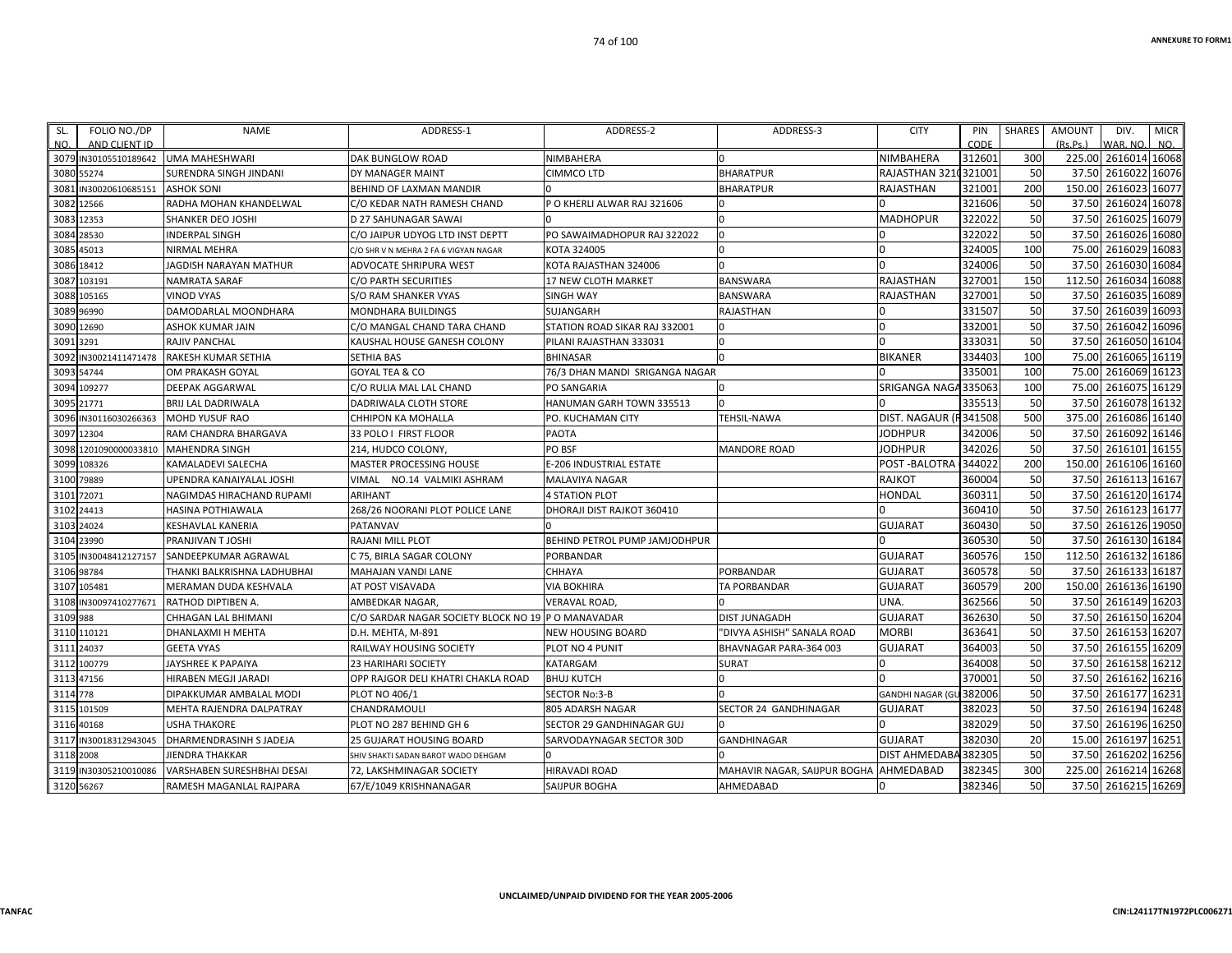| SL.         | FOLIO NO./DP          | NAME                             | ADDRESS-1                                              | ADDRESS-2                       | ADDRESS-3                | <b>CITY</b>           | PIN    | SHARES       | AMOUNT   | DIV.                | <b>MICR</b> |
|-------------|-----------------------|----------------------------------|--------------------------------------------------------|---------------------------------|--------------------------|-----------------------|--------|--------------|----------|---------------------|-------------|
| NO.         | AND CLIENT ID         |                                  |                                                        |                                 |                          |                       | CODE   |              | (Rs.Ps.) | WAR, NO.            | NO.         |
| 3121 1312   |                       | <b>SHOBHNA AKHANI</b>            | <b>B/198 MALLINATH SOCIETY</b>                         | ADINATH NAGAR PART-II           | <b>ODHAV</b>             | AHMEDABAD             | 382415 | 50           |          | 37.50 2616221 16275 |             |
| 3122 40257  |                       | <b>MADHUKANT MISTRY</b>          | 49/97 GUJARAT HSG BOARD                                | SUB P O CHANDKHEDA SOCIETY AREA | <b>DIST GANDHI NAGAR</b> |                       | 382424 | 50           |          | 37.50 2616223       | 16277       |
| 3123 96272  |                       | PATEL MANUBHAI                   | AT & POST BHADAJ                                       | <b>TA DASKROI</b>               | <b>DIST AHMEDABAD</b>    | <b>GUJARAT</b>        | 382481 | 50           |          | 37.50 2616233 16287 |             |
| 3124 65175  |                       | BABUBHAI AMBALAL PATEL           | NEAR SWAMINARAYAN TEMPLE                               | KUNDAL                          | KADI N G-382 715         |                       | 382715 | 100          | 75.00    | 2616243             | 16297       |
| 3125 1437   |                       | NAGARBHAI MOHANDAS PATEL         | STATION PURA KUKARWADA                                 | TALUKA VIJAPUR 382830           |                          |                       | 382830 | 50           |          | 37.50 2616251       | 16305       |
|             | 3126 IN30127630401112 | <b>BHAVNA DINESH JOSHI</b>       | 19 GEETANJALI SOCIETY                                  | <b>MALPUR ROAD</b>              | MODASA                   | MODASA                | 383315 | 100          |          | 75.00 2616261       | 16315       |
|             | 3127 IN30127630144722 | RAMESHBHAI PATEL                 | AT PO PIPODARA                                         | TA BAYAD                        | DIST SABARKANTHA         |                       | 383325 | 50           |          | 37.50 2616263       | 16317       |
| 3128 1496   |                       | <b>HARGOVANBHAI PATEL</b>        | AT & PO KUKARANA                                       | TA SAMI DIST MEHSANA N G        |                          |                       | 384240 | 50           |          | 37.50 2616284 16338 |             |
| 3129 1153   |                       | MANCHHABHAI SAKARIA              | 19 SURAKSHA SOCIETY NEAR SPINNING MILL                 | VISNAGAR DIST MEHSANA N GUJ     | $\Omega$                 |                       | 384315 | 50           |          | 37.50 2616289 16343 |             |
| 3130 925    |                       | RAJNIKANT PUNAMCHANDJI SHAH      | SADAR BAZAR DEESA                                      | DIST B K                        | n                        | <sup>n</sup>          | 385535 | 50           |          | 37.50 2616296       | 16350       |
| 3131 2119   |                       | ARVINDKUMAR SHANTILAL THAKKER    | <b>RISALA LANE</b>                                     | AT NEW DEESA                    | <b>NORTH GUJARAT</b>     |                       | 385535 | 50           |          | 37.50 2616297       | 16351       |
| 3132 90916  |                       | ANJANABEN JAYANTILAL SHAH        | D/1/1 GRID COLONY                                      | <b>GEBDABHAN</b>                |                          | NADIAD                | 387320 | 100          |          | 75.00 2616307 16361 |             |
| 3133 105067 |                       | RAMESH C PATEL                   | NEAR DURWAJA                                           | AT & POST DABHAN                | <b>TQ NADIAD</b>         | DIST KHEDA GUJ 387320 |        | 25           |          | 18.75 2616308       | 16362       |
| 3134 1062   |                       | MOTIBHAI SOMABHAI ROHIT          | <b>DAVDA</b>                                           | TA NADIAD                       | KHEDA                    |                       | 387350 | 50           | 37.50    | 2616309             | 16363       |
|             | 3135 IN30012610532468 | HARSIDDHBHAI NATVERLAL PATEL     | LAMBI SHERI, NEAR BHADRA KALI                          | MANDIR, LAL DARWAJA             | KHEDA                    | GUJRAT                | 387411 | 100          |          | 75.00 2616310 16364 |             |
| 3136 1844   |                       | CHAPABEN NATVERLAL BHALJA        | <b>CHOXI BAZAR THREE POLES</b>                         | POST BOX NO 1 UMRETH            | $\Omega$                 |                       | 388220 | 50           |          | 37.50 2616318 16372 |             |
| 3137 7252   |                       | NATWERLAL KUBERDAS UPADHYAYA     | SACHIMATA STREET P O DAKOR DIST KAIRA                  | <b>ST GUJRAT</b>                | $\Omega$                 |                       | 388225 | 50           |          | 37.50 2616319 16373 |             |
| 3138 6820   |                       | M D PATEL                        | MOTA DAVA KHANA QUARTERS                               | AT & PO VADOD T A ANAND         | <b>GUJARAT</b>           |                       | 388370 | 50           |          | 37.50 2616331       | 16385       |
|             | 3139 IN30063610093305 | <b>VIJAYBHAI DAHYABHAI PATEL</b> | <b>5. JAGDISH SOCIETY</b>                              | TA. BORSAD                      | <b>DIST. ANAND</b>       |                       | 388540 | 1            | 0.75     | 2616337 16391       |             |
| 3140 5810   |                       | <b>BHAVARLAL DALAL</b>           | SONIWADA                                               |                                 |                          | GODHRA DIST PN 389001 |        | 50           |          | 37.50 2616340 16394 |             |
| 3141 33155  |                       | <b>KRIMA SHAH</b>                | 107 PRABHAKUNJ SOCIETY                                 |                                 |                          | <b>GODHRA</b>         | 389001 | 50           |          | 37.50 2616341       | 16395       |
| 3142 19563  |                       | DHANRAJ KUMAR GIDWANI            | C/O DHANLAXMI VASTRALYA DALAL STREET SANT ROAD PMS GUJ |                                 |                          |                       | 389120 | 50           | 37.50    | 2616343 16397       |             |
| 3143 6232   |                       | <b>BHUPENDRA SONI</b>            | C/O KISHOR TAILOR AT PO                                | KALOL PANCHMAHALS               |                          | VIA DEROL W RI        | 389330 | 50           |          | 37.50 2616348 16402 |             |
| 3144 6235   |                       | <b>CHANDAN SONI</b>              | C/O KISHOR TAILOR AT PO                                | KALOL PANCHMAHALS               |                          | <b>VIA DEROL W RL</b> | 389330 | 50           |          | 37.50 2616349       | 16403       |
| 3145 6237   |                       | <b>ANIL SONI</b>                 | C/O KISHOR TAILOR AT PO                                | KALOL PANCHMAHALS               |                          | VIA DEROL W RL'       | 389330 | 50           |          | 37.50 2616350 16404 |             |
| 3146 6100   |                       | <b>VIJAY GOVIND JOSHI</b>        | A M LOKHANDWALA BUILDING IDGA ROAD                     | PRATAPNAGAR                     |                          | <b>BARODA</b>         | 390004 | 50           |          | 37.50 2616354 16408 |             |
| 3147 6918   |                       | ANAND MAKWANA                    | 113/C RAILWAY COLONY                                   | PRATAPNAGAR                     |                          | <b>BARODA</b>         | 390004 | 50           |          | 37.50 2616356 16410 |             |
| 3148 103076 |                       | <b>CHARULATA BHATT</b>           | 5 ANANDVAN SOCIETY                                     | <b>SAMA ROAD</b>                |                          | <b>BARODA</b>         | 390008 | 50           | 37.50    | 2616362 16416       |             |
| 3149 103217 |                       | <b>CHARULATA BHATT</b>           | 5 ANANDVAN SOCIETY                                     | SAMA ROAD                       |                          | <b>BARODA</b>         | 390008 | 50           |          | 37.50 2616363       | 16417       |
| 3150 106034 |                       | SEEMA VAIDYA                     | 7 GREEN PARK SOCIETY                                   | MAKARPURA ROAD                  |                          | <b>BARODA</b>         | 390010 | 50           |          | 37.50 2616369 16423 |             |
| 3151 106035 |                       | <b>ARVIND VAIDYA</b>             | 7 GREEN PARK SOCIETY                                   | MAKARPURA ROAD                  |                          | <b>BARODA</b>         | 390010 | 50           |          | 37.50 2616370 16424 |             |
| 3152 5791   |                       | KALPESH JOSHI                    | C/O M/S DALIA PATEL & CO OPP DENA BANK                 | CHOKHANDI                       |                          |                       | 390017 | 50           |          | 37.50 2616376 16430 |             |
| 3153 83023  |                       | ASHISH MAHENDRA CHHANGAWALA      | <b>33 MANGAL PARK</b>                                  | <b>GAJARAWADI</b>               |                          |                       | 390017 | 500          |          | 375.00 2616377      | 16431       |
| 3154 109741 |                       | ASHISH M CHHANGAWALA             | 33, MANGAL PARK                                        |                                 | <b>GAJARWADI</b>         | <b>BARODA</b>         | 390017 | 600          | 450.00   | 2616378             | 16432       |
|             | 3156 IN30290240400442 | <b>BANKIM M SHAH</b>             | 10 CHANDAB SHREEJI PARK                                | B/H NAGESHWAR SHOPPING          | COMP VIP ROAD KARELIBAUG | <b>BARODA</b>         | 390022 | 100          | 75.00    | 2616382 16436       |             |
| 3157 6117   |                       | <b>MADHUBEN PATEL</b>            | MAIN ROAD P O BAJWA DIST                               |                                 |                          | BARODA                | 390391 | 50           |          | 37.50 2616383 16437 |             |
| 3158 6132   |                       | <b>GITADAVI RAMNIVAS MUNDRA</b>  | C/O MUNDRA BROTHERS                                    | KANSARA BAZAR DABHOI 391110     |                          |                       | 391110 | 75           |          | 56.25 2616384       | 16438       |
|             | 3159 IN30002010539019 | SHAHENAZ MOHDIDRIS JAMBUSARIYA   | <b>SATKAR STORE</b>                                    | CHHIPWAD BAZAR                  | AT DABHOI                | DT BARODA             | 391116 | $\mathbf{1}$ |          | 0.75 2616387 16441  |             |
| 3160 6609   |                       | AMARJITSING KARAMSING SAINI      | AMAR RESTAURANT POR                                    |                                 | $\Omega$                 | <b>BARODA</b>         | 391243 | 50           |          | 37.50 2616391       | 16445       |
| 3161 5941   |                       | <b>SANKAR BASU</b>               | QR NO C-755 PETROCHEMICALS TOWNSHIP PT                 | <b>SECTOR I</b>                 | $\Omega$                 | <b>BARODA</b>         | 391345 | 50           |          | 37.50 2616393 16447 |             |
| 3162 5943   |                       | DIPAK KUMAR DAS                  | C/O S BASU C-755 SECTOR I                              | PETROCHEMICALS TOWNSHIP         | $\Omega$                 | <b>BARODA</b>         | 391345 | 50           |          | 37.50 2616394       | 16448       |
| 3163 6696   |                       | <b>RAMESH KASHIKAR</b>           | <b>HB-677 SECTOR 1 PETROCHEMICALS TOWNSHIP</b>         |                                 | $\Omega$                 | <b>BARODA</b>         | 391345 | 50           |          | 37.50 2616395 16449 |             |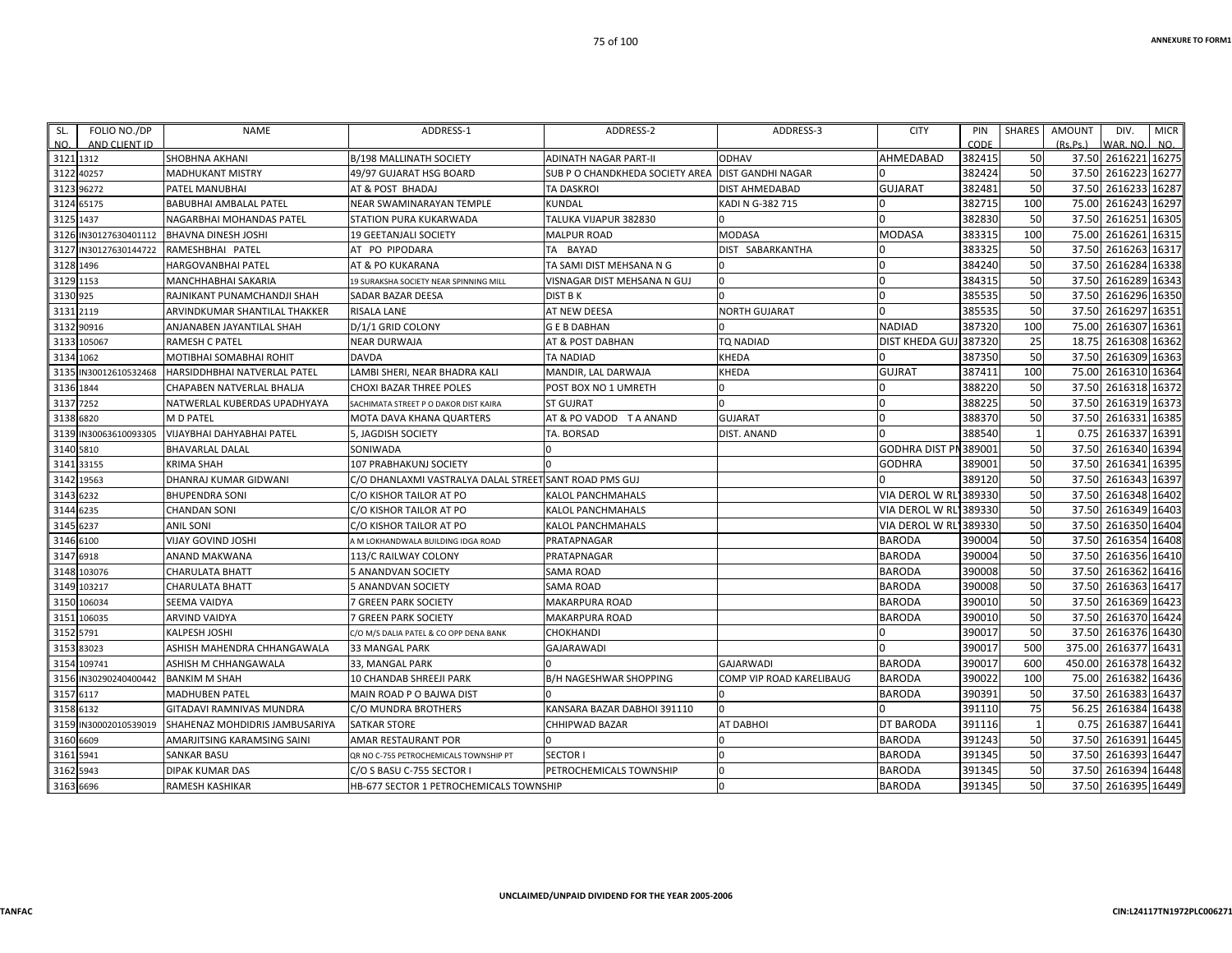| FOLIO NO./DP<br>SL.<br>NO.<br>AND CLIENT ID | <b>NAME</b>                                        | ADDRESS-1                                        | ADDRESS-2                                         | ADDRESS-3                        | <b>CITY</b>         | PIN<br>CODE | <b>SHARES</b> | <b>AMOUNT</b><br>(Rs, Ps.) | DIV.<br>WAR, NO     | <b>MICR</b><br>NO. |
|---------------------------------------------|----------------------------------------------------|--------------------------------------------------|---------------------------------------------------|----------------------------------|---------------------|-------------|---------------|----------------------------|---------------------|--------------------|
| 3164 7179                                   | <b>GOWTHAM DAS SHAW</b>                            | HB 653 PETROCHEMICAL TOWNSHIP                    |                                                   |                                  | <b>BARODA</b>       | 391345      | 50            |                            | 37.50 2616396 16450 |                    |
| 3165<br>7151                                | CHHOTABHAI PATEL                                   | VILLAGE & POST GORIAD                            | <b>TALUKA PADRA</b>                               | <b>VACHALI KHADAKI</b>           | <b>BARODA</b>       | 391440      | 50            | 37.50                      | 2616400             | 16454              |
| 3166 4856                                   | <b>HANSHABEN L PATEL</b>                           | AT PO KHAKHARIA                                  | <b>TA SAVLI</b>                                   | l O                              | <b>BARODA</b>       | 391520      | 50            | 37.50                      | 2616404             | 16458              |
| 5088<br>3167                                | <b>SHANABHAI V PATEL</b>                           | AT PO KHAKHARIA TA SALVI                         |                                                   | $\Omega$                         | <b>BARODA</b>       | 391520      | 50            | 37.50                      | 2616405             | 16459              |
| 3168<br>12535                               | SHARDA K TAPURIAH                                  | BUNGLOW NO 2 NEAR FRIEND S COLONY                | N H WAY NO 8                                      | $\Omega$                         | <b>BHARUCH</b>      | 392002      | 50            | 37.50                      | 2616415             | 16469              |
| 3169                                        | 1201130000007440 TUSHAR KIRITKUMAR SHAH            | 13, GEB KARMCHARI SOCIETY                        | POST - MAKATAMPUR,                                | $\Omega$                         | <b>BHARUCH</b>      | 392012      | 450           | 337.50                     | 2616417             | 16471              |
| 3170 110071                                 | ALKESH BHAI NATUBHAI PATEL                         | <b>RADHAKRISHNA POLE</b>                         | AT & PO SARBHAN                                   | <b>TAAMOD DIST BHARUCRY</b>      | <b>GUJARAT</b>      | 392035      | 50            | 37.50                      | 2616418             | 16472              |
| 3171<br>9753                                | <b>G SREENIVAS REDDY</b>                           | <b>ENGINEERS INDIA LTD</b>                       | GANDHAR PETROCHEMICALS COMPLE) P O DAHEJ TA VAGRA |                                  | <b>DIST BHARUCH</b> | G392130     | 100           | 75.00                      | 2616419             | 16473              |
| 3172 101344                                 | AMBABEN MOHANLAL GANDHI                            | <b>MALI KHADKI</b>                               | <b>GOYA BAZAR</b>                                 | ANKLESHWER                       | <b>DIST BHARUCH</b> | 393001      | 100           | 75.00                      | 2616423             | 16477              |
| 102771<br>3173                              | NINABEN D GOLWALA                                  | A-5 BRIG NAGAR SOCIETY                           |                                                   |                                  | ANKLESWAR           | 393001      | 50            | 37.50                      | 2616424             | 16478              |
| 3174<br>102772                              | <b>D S GOLWALA</b>                                 | A-5 BRIJ NAGAR SOCIETY                           |                                                   |                                  | ANKLESWAR           | 393001      | 50            | 37.50                      | 2616425             | 16479              |
| 3175 2907                                   | NATHIBEN NATHALAL CHAUDHARI                        | 3A JALKAMAL SOCIETY NO.1                         | NEAR MANAR MANDIR, G-I D.C ANKLESHWAR             | <b>BHARUCH DIST</b>              | <b>GUJARAT</b>      | 393002      | 50            | 37.50                      | 2616426             | 16480              |
| 3176 79185                                  | MULCHANDRA AGRWAL                                  | B/46 O N G C COLONY                              | MEHSANA 394002                                    |                                  |                     | 394002      | 50            | 37.50                      | 2616427             | 16481              |
| 55301<br>3177                               | <b>BISHWANATH AGRAWAL</b>                          | <b>VICE PRESIDENT (F&amp;C)</b>                  | BIRLA CELLULOSIC (A UNIT OF GRASIM INDS.          | <b>BIRLADHAM KHARACH</b>         | KOSAMBA R.S.<br>-RI | 394120      | 50            | 37.50                      | 2616430             | 16484              |
| 3178<br>80709                               | MAHESH HARIPRASAD JOSHI                            | MAHESH NIWAS MAIN ROAD                           | NEAR DENA BANK AT & POST. MANDVI                  |                                  | <b>SURAT DT</b>     | 394160      | 50            | 37.50                      | 2616434             | 16488              |
| 3179 80710                                  | RAKSHABEN MAHESH JOSHI                             | MAHESH NIWAS MAIN ROAD                           | NEAR DENA BANK AT & POST. MANDVI                  |                                  | <b>SURAT DT</b>     | 394160      | 50            | 37.50                      | 2616435             | 16489              |
| 1201090000784760<br>3180                    | ZANKHNABEN BIPINCHANDRA SHAH                       | AT AND POST, VANKAL                              | <b>TA-AMROLI</b>                                  |                                  | <b>SURAT</b>        | 394430      | 50            | 37.50                      | 2616446             | 16500              |
| 3181<br>107061                              | <b>NEELU BHARTI</b>                                | B-22/34 ONGC COLONY - II                         | <b>NEW MAGDULLA</b>                               | $\Omega$                         | <b>SURAT</b>        | 394518      | 50            | 37.50                      | 2616450             | 16504              |
| 3182 429                                    | <b>GOPALKRISHNA HALIYAL</b>                        | AT PO MOTAVAGHHCHHIPA TAL KILLA PARL DIST BULSAR |                                                   | <b>GUJARAT</b>                   |                     | 396125      | 50            | 37.50                      | 2616465             | 16519              |
| 1505<br>3183                                | <b>NUTANBEN PATEL</b>                              | <b>MOTA VAGHCHHIPA</b>                           | TA PARDI DIST VALSAD GUJRAT 3961250               |                                  |                     | 396125      | 50            | 37.50                      | 2616466             | 16520              |
| 3184<br>52553                               | <b>RAVJI S PATEL</b>                               | <b>UDHWADA R S</b>                               | <b>RATLAW VILLAGE</b>                             | <b>DIST BALSAD</b>               | <b>GUJARAT</b>      | 396185      | 50            | 37.50                      | 2616467             | 16521              |
| 3185<br>IN30154918687638                    | NANDKISHORE PARMESHWARLAL JALAN MAHAVIR INDUSTRIES |                                                  | BEHIND ATHAL WEIGH BRIDGE                         | <b>ATHAL</b>                     | <b>SILVASSA</b>     | 396230      | 2000          | 1500.00                    | 2616474             | 16528              |
| 3186 103189                                 | PRAKASH B DESAI                                    | <b>10 ANKUR SOCIETY</b>                          | AMALSAD                                           |                                  |                     | 396310      | 50            | 37.50                      | 2616478             | 16532              |
| 318<br>103228                               | <b>AMIT P NAIK</b>                                 | SWAMIL SHASTRI STREET                            | DHAMADACHHA                                       | <b>VIA AMALSAD</b>               | <b>GUJARAT</b>      | 396310      | 100           | 75.00                      | 2616479             | 16533              |
| 3188 98714                                  | ANSUYABEN N DESAI                                  | AT & POST DUNGRI STATION                         | <b>DUNGRI W RLY</b>                               | <b>DIST VALSAD</b>               | <b>GUJARAT</b>      | 396375      | 100           | 75.00                      | 2616482             | 16536              |
| 47472<br>3189                               | ASHA DHARMANAND BHARNE                             | <b>SHANTA NIWAS</b>                              | <b>BHARNE WADA</b>                                | <b>MADKAI PO MARDOL</b>          | GOA                 | 403404      | 50            | 37.50                      | 2616503             | 16557              |
| 3190<br>14922                               | <b>ARVIND SAGLANI</b>                              | HARDWARE MERCHANT                                | <b>NEAR STATE BANK OF INDIA</b>                   | <b>CURCHOREM</b>                 | GOA                 | 403706      | 50            | 37.50                      | 2616514             | 16568              |
| 25927<br>3191                               | <b>INDRANI SEN</b>                                 | DII-18 NCL COLONY                                |                                                   | n                                | <b>PUNE</b>         | 411008      | 50            | 37.50                      | 2616535             | 16589              |
| 25584<br>3192                               | NILKANTH DAMLE                                     | D/3 MANTRI HSG COMPLEX                           | <b>DAPODI</b>                                     |                                  | <b>PUNE</b>         | 411012      | 50            | 37.50                      | 2616539             | 16593              |
| 3193<br>9937                                | <b>USHA TAMBE</b>                                  | <b>B 117 PARMAN NAGAR PHASE I</b>                | CO OP HSG SOCY LTD                                | NEAR BHAIROBHA NALA FATIMA NAGAR | <b>PUNE</b>         | 411013      | 50            | 37.50                      | 2616540             | 16594              |
| 3194<br>55454                               | <b>KALPNATH SHUKLA</b>                             | 130, ST. PATRICKS TOWN CO-OP HSG SOCIE 0         |                                                   |                                  | <b>PUNE</b>         | 411013      | 100           | 75.00                      | 2616541             | 16595              |
| 99559<br>3195                               | <b>USHA BALJEKAR</b>                               | C 3 SAINAGARI KALYANI NAGAR                      | <b>NAGAR ROAD</b>                                 |                                  | <b>PUNE</b>         | 411014      | 50            | 37.50                      | 2616544             | 16598              |
| 3196<br>84095                               | MUKHOPADHYAY GOBINDALAL                            | A-5 (II) H D F C COLONY                          | CHINCHWAD                                         |                                  | <b>PUNE</b>         | 411019      | 25            | 18.75                      | 2616555             | 16609              |
| 3197<br>25400                               | PRADEEP DESHPANDE                                  | 134/7 RANGE HILLS WELBECK ROAD                   | OLD H TYPE KHADKI                                 |                                  | <b>PUNE</b>         | 411020      | 100           | 75.00                      | 2616557             | 16611              |
| 3198 26309                                  | NAMADEO PANDURANG NIKAM                            | D 38/6 RANGE HILLS KIRKEE                        |                                                   |                                  | <b>PUNE</b>         | 411020      | 50            | 37.50                      | 2616558             | 16612              |
| 3199 25928                                  | SANTOSH                                            | C/O MR DEEP CHAND CENTURY ENKA LTD               |                                                   |                                  | <b>PUNE</b>         | 411026      | 50            | 37.50                      | 2616564             | 16618              |
| 25929<br>3200                               | SANJEEV KUMAR KHATRI                               | C/O MR DEEP CHAND CENTURY ENKA LTD               |                                                   |                                  | <b>PUNE</b>         | 411026      | 50            | 37.50                      | 2616565             | 16619              |
| 26250<br>3201                               | <b>BARUN MAJUMDAR</b>                              | PEEF MATERIAL MANAGEMENT                         | C/O PEICO ELECTRONICS & ELECTRICALS LTD           | <b>BHOSARI IND ESTATE</b>        | <b>PUNE</b>         | 411026      | 100           | 75.00                      | 2616566             | 16620              |
| 26446<br>3202                               | <b>GANI GULAB SAYYAD</b>                           | 38 MAGAR ALI HADAPSAR                            |                                                   |                                  | <b>PUNE</b>         | 411028      | 50            | 37.50                      | 2616569             | 16623              |
| 3203<br>25715                               | <b>PARVEEN BHUTANI</b>                             | 61                                               | <b>EODE</b>                                       | <b>CME</b>                       | <b>PUNE</b>         | 411031      | 50            | 37.50                      | 2616573             | 16627              |
| 3204 81542                                  | V LAKSHMI BHAVANI                                  | C/O V SIVAKUMAR                                  | T-39 C.M.E                                        |                                  | <b>PUNE</b>         | 411031      | 100           | 75.00                      | 2616574             | 16628              |
| 3205 3851                                   | RAVINDRA D N                                       | <b>B 31 RUSTON COLONY</b>                        | CHINCHWAD                                         |                                  | <b>PUNE</b>         | 411033      | 50            |                            | 37.50 2616575 16629 |                    |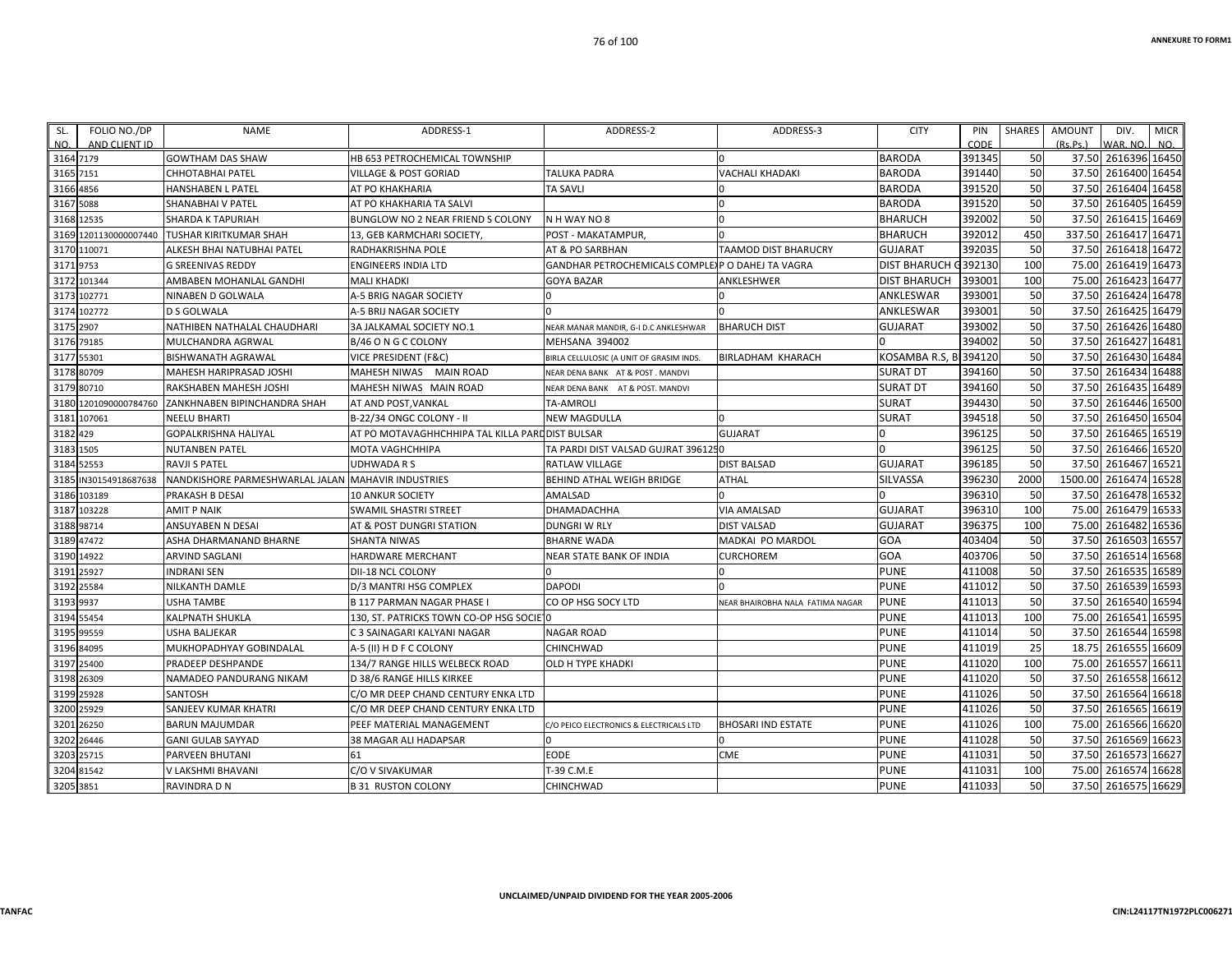| FOLIO NO./DP<br>SL.<br>AND CLIENT ID<br>NO. | <b>NAME</b>                                      | ADDRESS-1                               | ADDRESS-2                                   | ADDRESS-3                 | <b>CITY</b>            | PIN<br>CODE | <b>SHARES</b> | <b>AMOUNT</b><br>(Rs, Ps) | DIV.<br>WAR, NO     | <b>MICR</b><br>NO. |
|---------------------------------------------|--------------------------------------------------|-----------------------------------------|---------------------------------------------|---------------------------|------------------------|-------------|---------------|---------------------------|---------------------|--------------------|
| 3206 25365                                  | CHANDRAKUMAR AJMERE                              | S/25 BAJAJ TEMPO COLONY                 | <b>AKURDI</b>                               |                           | <b>PUNE</b>            | 411035      | 50            | 37.50                     | 2616581 16635       |                    |
| 3207<br>N30048412203057                     | <b>PARVATI GOVIND GARE</b>                       | FLAT NO 1                               | AMAR GRAFICON, PLOT NO 97/1                 | LULLANAGAR                | <b>PUNE</b>            | 411040      | 75            | 56.25                     | 2616589             | 16643              |
| 3208 25950                                  | SHAKUNTALA SADASHIV GORE                         | 180 PASHAN                              |                                             | $\Omega$                  | <b>PUNE</b>            | 411045      | 50            | 37.50                     | 2616596             | 16650              |
| 3209 75727                                  | SHEELA SANTHANAM                                 | A/6 AMOL APARTMENT                      | <b>KAWADEWADI</b>                           | <b>PUNE</b>               |                        | 411049      | 50            | 37.50                     | 2616602             | 16656              |
| 3210<br>67058                               | CHUNILAL W MASAND                                | <b>E-5 KONARK ESTATE</b>                | OPP POONA CLUB                              | <b>PUNE 411081</b>        |                        | 411081      | 100           | 75.00                     | 2616609             | 16663              |
| 3211<br>25398                               | DATTU KISAN MATE                                 | AT POST CHARHOLI B K                    | TALUKA HAVELI DIST POONA                    | l O                       | $\Omega$               | 412012      | 50            | 37.50                     | 2616610             | 16664              |
| 3212<br>IN30028010470326                    | <b>SURESH THAKSEN BUTTE</b>                      | AT SAKORI POST BELHE                    | <b>TAL JUNNAR</b>                           | $\Omega$                  | <b>PUNE</b>            | 412410      | 100           | 75.00                     | 2616614             | 16668              |
| 3213<br>35665                               | PETER NADUVATH JESUNATHADAS                      | CHRIST COTTAGE PANCHGANI DIST SATARA    | MAHARASHTRA 412805                          |                           |                        | 412805      | 200           | 150.00                    | 2616616             | 16670              |
| 3214 26047                                  | SURESH SAKHARAM BHONSALE                         | AT & POST BHAVANINAGAR                  | TAL INDAPUR DIST PUNE                       | <b>BHAVANINAGAR</b>       | U                      | 413104      | 50            | 37.50                     | 2616620             | 16674              |
| 3215<br>25779                               | <b>ASHWINI ASHOK PENDSE</b>                      | <b>GULMOHAR PUNE SOLAPUR ROAD</b>       | POST INDAPUR PUNE                           |                           |                        | 413106      | 50            | 37.50                     | 2616623             | 16677              |
| 3216<br>26649                               | LAXMAN TULSIRAM RAHOT                            | MUKKAM POST KATHI                       | <b>TALUKA INDAPUR</b>                       | <b>ZILLA PUNE</b>         |                        | 413120      | 50            | 37.50                     | 2616625             | 16679              |
| 38558<br>3217                               | NILAM AJMERA                                     | DEEPAK AJMERA                           | MARWADI GALLI OSMANABAD                     |                           |                        | 413501      | 50            | 37.50                     | 2616629             | 16683              |
| 3218<br>97472                               | SARITA SATISH SHAH                               | 495 A/1 SADAR BAZAR                     | FLAT NO.12 VANDAN APTS                      | <b>MUTHA COLONY</b>       | <b>SATARA</b>          | 415001      | 50            | 37.50                     | 2616638             | 16692              |
| 3219<br>98033                               | <b>HEMLATA SUBHASH MANE</b>                      | SPANDAN                                 | DATTACHAYA COOP HSG SOCY                    | <b>DATTA MAL</b>          | SATARA (M.S.)          | 415001      | 50            | 37.50                     | 2616639             | 16693              |
| IN30050510312349<br>3220                    | <b>ANIL RAVAJI SHAHA</b>                         | 105 SHUKRAWAR PETH                      | PO - PHALTAN                                | $\Omega$                  | <b>DIST SATARA</b>     | 415523      | 50            | 37.50                     | 2616644             | 16698              |
| 3221<br>26276                               | <b>GANAPAT SHRIPATRAO SHINDE</b>                 | HOUSE NO 885 B WARD                     | <b>RAVIWAR PETH</b>                         | <b>KOLHAPUR</b>           | <b>MAHARASHTRA</b>     | 416012      | 50            | 37.50                     | 2616657             | 16711              |
| 3222<br>25977                               | MINALATA BUDDHE                                  | MINAL AGENCIES TAMBE BLDG STATION ROAD  | ICHALKARANJI 416115                         |                           |                        | 416115      | 50            | 37.50                     | 2616662             | 16716              |
| 3223<br>107301                              | <b>MAMTA DALIYA</b>                              | 12/693 BIRLA SADAN                      | RAJARAM ROAD                                |                           | ICHALKARANJI           | 416115      | 50            | 37.50                     | 2616663             | 16717              |
| 3224<br>26270                               | VIJAYA RAMCHANDRA KULKARNI                       | <b>429 KIRLOSKARVADI</b>                |                                             |                           | <b>DIST SANGLI</b>     | 416308      | 50            | 37.50                     | 2616665             | 16719              |
| 3225<br>26271                               | HEMLATA SANJEEV DATE                             | 403 KIRLOSKARVADI DIST SANGLI           | MAHRASHTRA 416308                           |                           |                        | 416308      | 50            | 37.50                     | 2616666             | 16720              |
| 3226 25642                                  | SHANTINATH BAHUBALI UPADHYE                      | <b>UPADHYE BUNGALOW</b>                 | <b>VISHRAM BAG</b>                          |                           | SANGLI DIST M. 9416415 |             | 75            | 56.25                     | 2616667             | 16721              |
| 3227<br>25848                               | <b>RAJKUMAR BAFNA</b>                            | 32 JAIRAJ BUNGALOW GUEST HOUSE AREA     | <b>BEHIND TATA PETROL PUMP</b>              | <b>SANGLI MIRAJ ROAD</b>  | SANGLI                 | 416415      | 50            | 37.50                     | 2616668             | 16722              |
| 1201860000023460<br>3228                    | <b>SANDEEP CHAMPALAL MAHESHWARI</b>              | 7 MADHUR RESIDENCY,                     | KOSHI NAGAR.                                | <b>NEAR THAKKAR APTS,</b> | <b>NASHIK</b>          | 422002      | 100           | 75.00                     | 2616674             | 16728              |
| 1201860000046220<br>3229                    | MITESH KAILASH SHAH                              | 31, SUMATI SOCIETY,                     | <b>SHARANPUR ROAD</b>                       |                           | <b>NASIK</b>           | 422002      | 100           | 75.00                     | 2616675             | 16729              |
| 3230<br>IN30267932700144                    | MONIKA AGARWAL                                   | E 13                                    | <b>GOVT PRESS COLONY</b>                    | <b>GANDHINAGAR</b>        | <b>NASIK</b>           | 422006      | 1000          | 750.00                    | 2616681             | 16735              |
| 3231<br>39387                               | SHYAM SUNDER KHANDELWAL                          | A 17 ASHOK PARK                         | SHIVAJI NAGAR                               | <b>JAIL ROAD</b>          | <b>NASHIK ROAD</b>     | 422101      | 50            | 37.50                     | 2616685             | 16739              |
| 3232<br>98297                               | MINESH KHANDELWAL                                | A-17 ASHOKA PARK                        | SHIVAJI NAGAR                               | <b>JAIL ROAD</b>          | <b>NASIK ROAD</b>      | 422101      | 50            | 37.50                     | 2616687             | 16741              |
| 32046<br>3233                               | RASHMIKANT P KOTHARI                             | C/O GARRISON ENGINEER                   | NORTH DEOLALI ON SLOW ROAD                  | P O DEOLALI DIST NASIK    |                        | 422401      | 50            | 37.50                     | 2616689             | 16743              |
| 1203320000177150<br>3234                    | MADHAVI MUKUND TAMBE                             | PLOT NO -14                             | L.I.C. COLONY                               | <b>JAMNAGIRI ROAD</b>     | <b>DHULE</b>           | 424001      | 100           | 75.00                     | 2616703             | 16757              |
| 3235<br>1201090000113160                    | CHANDRAKALA SUBHASHCHANDRA LUNK7-AGRASEN COLCONY |                                         |                                             |                           | <b>DHULE</b>           | 424001      | 50            | 37.50                     | 2616704             | 16758              |
| 3236 14931                                  | <b>INDUMATI AUDHUT BHURE</b>                     | 222 BALIRAM PETH                        |                                             |                           | <b>JALGAO</b>          | 425001      | 50            | 37.50                     | 2616708 16762       |                    |
| 25691<br>3237                               | <b>DILIP KAUTIK MAHAJAN</b>                      | D-143 MISSION ROAD NEAR G TO            | BHUSAWAL M S 425201                         |                           |                        | 425201      | 100           | 75.00                     | 2616709             | 16763              |
| 3238<br>25692                               | SANJAY VISHNU RANE                               | <b>MAULI</b>                            | JAIRAM WADI (ANANAD NAGAR)                  | <b>JAMNAR ROAD</b>        | <b>BHUSAWAL (M</b>     | 425201      | 50            | 37.50                     | 2616710             | 16764              |
| 103295<br>3239                              | AVINASH DESHMUKH                                 | LONIKUR NIWAS                           | OPP HOTEL NANDANVAN STATION ROJAURANGABAD   |                           |                        | 431005      | 100           | 75.00                     | 2616722             | 16776              |
| 39560<br>3240                               | NANDLAL MOHANLAL LAHOTI                          | ROOPAM VASTRA NIKETAN MAIN ROAD         | <b>PAITHAN 431107</b>                       |                           |                        | 431107      | 50            | 37.50                     | 2616724             | 16778              |
| 324<br>1202890000210920                     | VILAS MADHUSUDAN PATIL                           | 38 - A, GANGOTRI APARTMENT              | WANJARI NAGAR                               |                           | <b>NAGPUR</b>          | 440003      | 100           | 75.00                     | 2616735             | 16789              |
| 3242 36613                                  | SHARDA KUMARI                                    | <b>D G M S OFFICE</b>                   | C G O COMPLEX 6TH FLOOR                     | <b>SEMINARY HILL</b>      | <b>NAGPUR</b>          | 440006      | 50            | 37.50                     | 2616736 16790       |                    |
| 51211<br>3243                               | P MOHAN MUDALIAR                                 | 9 A BYRAMJEE TOWN                       |                                             |                           | <b>NAGPUR</b>          | 440013      | 50            | 37.50                     | 2616741             | 16795              |
| 3244<br>51028                               | SANDEEP RAM SATHE                                | 161 VIVEKANAND NAGAR WARDHA ROAD        |                                             |                           | <b>NAGPUR</b>          | 440015      | 125           | 93.75                     | 2616746             | 16800              |
| 3245 51208                                  | SADASHIV KISANJI MESHRAM                         | RANI DURGAVATI NAGAR 434 BINAKHI LAYOUT |                                             |                           | <b>NAGPUR</b>          | 440017      | 50            | 37.50                     | 2616751             | 16805              |
| 3246 95259                                  | P SATISH PANDHARE                                | C/O KOTHARI RATHI AND ASSO              | BHAGWAGAR BHAWAN BEHIND HOTE CENTRAL AVENUE |                           | <b>NAGPUR</b>          | 440018      | 100           | 75.00                     | 2616754             | 16808              |
| 3247 51181                                  | <b>ANIL KUMAR</b>                                | <b>WORKS MANAGER</b>                    | 1/6/3 TYPE IV DEFENCE PROJECT               | <b>AMBAJHARI</b>          | <b>NAGPUR</b>          | 440021      | 50            |                           | 37.50 2616756 16810 |                    |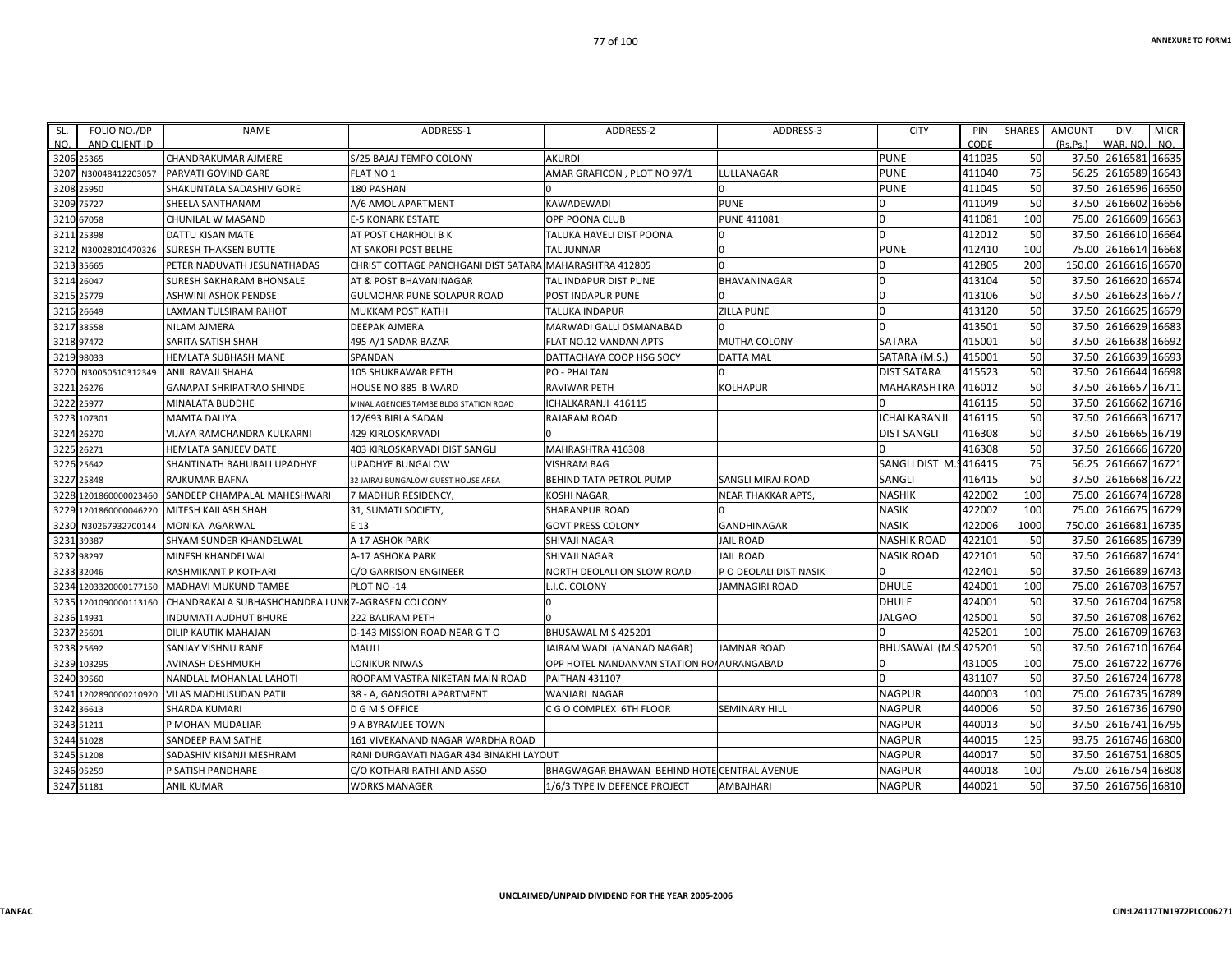| FOLIO NO./DP<br>SL.<br>NO.<br>AND CLIENT ID | <b>NAME</b>                         | ADDRESS-1                           | ADDRESS-2                                   | ADDRESS-3                 | <b>CITY</b>          | PIN<br>CODE | <b>SHARES</b>   | <b>AMOUNT</b><br>(Rs Ps) | DIV.<br>VAR, NO     | <b>MICR</b><br>NO. |
|---------------------------------------------|-------------------------------------|-------------------------------------|---------------------------------------------|---------------------------|----------------------|-------------|-----------------|--------------------------|---------------------|--------------------|
| 3248 50978                                  | <b>HARISH CHANDER SAINI</b>         | 9 KANNAMWAR NAGAR                   | <b>WARDHA ROAD</b>                          | NAGPUR-440 025            | <b>MAHARASTRA</b>    | 440025      | 50              | 37.50                    | 2616759 16813       |                    |
| 3249<br>51018                               | RAMESH CHANDRA KHANDELWAL           | A-12 P O KHANDELWAL NAGAR           |                                             |                           | <b>NAGPUR DT</b>     | 441402      | 50              | 37.50                    | 2616769             | 16823              |
| 3250<br>28547                               | DILIPBHAI BABUBHAI PATEL            | RAM NAGAR MANOHAR COLONY ROAD       | NEAR BAGICHA POST GONDIA CITY               |                           |                      | 441614      | <b>50</b>       | 37.50                    | 2616773             | 16827              |
| 1201130000043270<br>325                     | NARENDRA MAHADEO KATEKHAYE          | PLOT NO. 94,                        | SHASTRI NAGAR,                              |                           | <b>BHANDARA</b>      | 441904      | 50              | 37.50                    | 2616778 16832       |                    |
| 325<br>1201130000087240                     | SHANTA RAJKUMAR BUDHAWANI           | MUKUNIL,                            | SANTAJI WARD.                               | $\Omega$                  | <b>BHANDARA</b>      | 441904      | 10 <sup>1</sup> | 7.50                     | 2616779 16833       |                    |
| 3253<br>50982                               | MAHADEOSINGH LALLOOSINGH DIXIT      | SARAI WARD MN RD                    | <b>NEAR Z P BUILDING</b>                    |                           | CHANDRAPUR           | 442401      | 100             | 75.00                    | 2616783             | 16837              |
| 3254<br>51219                               | <b>BALKRISHNA JHA</b>               | <b>B-10 SHASHTRI NAGAR</b>          |                                             |                           | CHANDRAPUR           | 442401      | 50              | 37.50                    | 2616785 16839       |                    |
| 107287<br>3255                              | M UMA                               | C/O M S CHARI                       | <b>BHOKARE PLOTS</b>                        | RAM NAGAR                 | CHANDRAPUR           | 442401      | 100             | 75.00                    | 2616786             | 16840              |
| 3256 IN30009510919720                       | Sarita Heda                         | <b>Swastik Tile Works</b>           | Goal Bazar                                  |                           | Chandrapur           | 442402      | 500             | 375.00                   | 2616789             | 16843              |
| 3257<br>IN30018311782203                    | <b>MEERA SAWHNEY</b>                | C/O MULTI ORGANICS PVT LTD          | <b>MIDC</b>                                 |                           | CHANDRAPUR           | 442404      | 100             | 75.00                    | 2616791             | 16845              |
| 3258<br>52078                               | <b>SURESH SANCHETI</b>              | C/O B J SANCHETI                    | CLOTH MERCHANT MAHAVIR MARG                 | MALKAPUR                  | <b>DIST BULADANA</b> | 443101      | 50              | 37.50                    | 2616793             | 16847              |
| 1302310000023890<br>3259                    | <b>BHARATLAL SURAJBHAN AGGARWAL</b> | <b>GANESH NIWAS</b>                 | <b>NEAR ICE FACTORY</b>                     | <b>IATHARPETH.</b>        | <b>AKOLA</b>         | 444005      | 100             | 75.00                    | 2616798             | 16852              |
| 3260 31101                                  | <b>MAGAN BANTHIA</b>                | 10 SWASTIK NAGAR BADNERA ROAD       | AMRAVATI 444601                             |                           |                      | 444601      | 50              | 37.50                    | 2616811             | 16865              |
| 3261<br>14743                               | CHANDRAKALA PUNDALIK GANORKAR       | CONRT ROAD OPP GIRLS HIGH SCHOOL    | <b>AMRAOTI 444602</b>                       |                           |                      | 444602      | 50              | 37.50                    | 2616813             | 16867              |
| 3262 95048                                  | <b>FARZANA RAFIQUE</b>              | C/O SHREE INVESTMENTS               | BHONDU MARKET OPP DR KUTHE HOS BADNERA ROAD |                           | AMRAVATHI (MAHA      | 444605      | 200             | 150.00                   | 2616814             | 16868              |
| 104822<br>3263                              | SURESHKUMAR R ZAWAR                 | NEAR ATUL MANGAL KARAYALAYA         | <b>RUKHMINI NAGAR</b>                       | AMRAVATI                  | M <sub>S</sub>       | 444606      | 50              | 37.50                    | 2616815             | 16869              |
| 3264<br>51092                               | NALINIBAI RAMRAO BARI               | <b>MAIN ROAD</b>                    |                                             | YAVATMAL                  | MAHARASHTRA          | 445001      | 100             | 75.00                    | 2616818             | 16872              |
| 3265<br>51093                               | NALINIBAI RAMRAO BARI               | <b>MAIN ROAD</b>                    | YAVATMAL                                    | MAHARASHTRA               |                      | 445001      | 100             | 75.00                    | 2616819             | 16873              |
| 11031<br>3266                               | PRADEEP KUMAR SAKLECHA              | RAM MANDIR ROAD HARSUD              | DIST KHANDWA MP 450116                      |                           |                      | 450116      | 50              | 37.50                    | 2616824             | 16878              |
| IN30112716366372<br>3267                    | <b>INDU BALA DARDA</b>              | 394 KALANI NAGAR                    | <b>AERODROME ROAD</b>                       |                           | <b>INDORE (M.P.)</b> | 452005      | 50              | 37.50                    | 2616834             | 16888              |
| 3268 51379                                  | OM PRAKASH MISHRA                   | NO.2 G BLOCK-F1                     | NO.54 C-SCHEME VIJAYNAGAR                   | <b>NDORE 452008</b>       | 0                    | 452008      | 50              | 37.50                    | 2616841             | 16895              |
| IN30076510004827<br>3269                    | <b>ASHOK JAIN</b>                   | 2/1, MAHAVAR NAGAR,                 | ANNAPURNA MAIN ROAD,                        | <b>NDORE</b>              | <b>INDORE</b>        | 452009      | 50              | 37.50                    | 2616845             | 16899              |
| 1202620000049550<br>3270                    | <b>AJAY SARDA</b>                   | <b>18 USHA NAGAR EXT.</b>           |                                             |                           | <b>INDORE</b>        | 452009      | 100             | 75.00                    | 2616847             | 16901              |
| 3271<br>1601010000144520                    | YOGENDRA SINGH RANA                 | 36 USHA NAGAR EXTENSION             | $\Omega$                                    | $\Omega$                  | <b>INDORE</b>        | 452009      | 100             | 75.00                    | 2616848             | 16902              |
| 3272<br>IN30047642077545                    | <b>TEJMAL JAIN</b>                  | <b>6 PANCHSHEEL NAGAR</b>           | <b>B SECTOR</b>                             |                           | DEWAS M P            | 455001      | 50              | 37.50                    | 2616863 16917       |                    |
| 10891<br>3273                               | RAJENDRA R SHARMA                   | 21 AMAR SINGH MARG UJJAIN M P       | MADHAVNAGAR 456001                          |                           |                      | 456001      | 50              | 37.50                    | 2616865             | 16919              |
| 3274<br>3655                                | <b>OMWATI SINHAL</b>                | C/O R C SINHAL SUPDT CHIEF ENGINEER | BCI                                         | BIRLA GRAM NAGDA 456331   | $\Omega$             | 456331      | 50              | 37.50                    | 2616873             | 16927              |
| 3275<br>92462                               | <b>MANMOHAN NEEMA</b>               | 34/1 GRASIM STAFF QUARTERS          | <b>BIRLA GRAM</b>                           | NAGDA                     | <sup>0</sup>         | 456331      | 50              | 37.50                    | 2616875             | 16929              |
| 3276 11025                                  | <b>VANDANA JAIN</b>                 | C/O SARAF ASHOKKUMAR CHANDMAL       | PORWAL GAROTH                               | DIST MANDSAUR             | M <sub>P</sub>       | 458880      | 50              | 37.50                    | 2616883             | 16937              |
| 3277<br>99265                               | PREMLATA DEVI AGARWAL               | C/O MURARILAL AGARWAL               | <b>MULTAI</b>                               |                           | U                    | 460661      | 100             | 75.00                    | 2616885             | 16939              |
| 3278<br>50280                               | <b>USHA AGARWAL</b>                 | 431 TYPE IV                         | ORDNANCE FACTORY ESTATE                     | TARSI                     | M <sub>P</sub>       | 461122      | 50              | 37.50                    | 2616887             | 16941              |
| 3279<br>63077                               | <b>RAJ GUPTA</b>                    | LIG/174 HARSHWARDHAN NAGAR          |                                             |                           | <b>BHOPAL</b>        | 462003      | 50              | 37.50                    | 2616892             | 16946              |
| 3280<br>IN30076510000383                    | Smt SUNITA AGRAWAL                  | C/O ARUN AGRAWAL                    | TT NAGAR BRANCH                             |                           | <b>BHOPAL</b>        | 462003      | 300             | 225.00                   | 2616893             | 16947              |
| 3281 7359                                   | K N SHARMA                          | <b>NEAR RLY STATION BAZARIA</b>     | <b>BHOPAL M P 462010</b>                    |                           |                      | 462010      | 50              |                          | 37.50 2616896       | 16950              |
| 12743<br>3282                               | <b>VEENA BAIJAL</b>                 | FLAT 105 F BLOCK                    | <b>VAIHBAV APARTMENT</b>                    | <b>SURENDER PLACE</b>     | <b>BHOPAL</b>        | 462026      | 50              | 37.50                    | 2616904             | 16958              |
| 19003<br>3283                               | RAJESH MATHUR                       | C/O M P MATHUR                      | RAJESH BHAWAN CHACHA WALIGALI               | GANJ BASODA 464221        |                      | 464221      | 50              | 37.50                    | 2616908             | 16962              |
| 50214<br>3284                               | <b>LAXMI GUPTA</b>                  | C 12 M P E B COLONY                 | <b>MAKRONIA</b>                             | SAGAR M P                 | <sup>0</sup>         | 470004      | 50              | 37.50                    | 2616911             | 16965              |
| 3285<br>50215                               | <b>OM PRAKASH GUPTA</b>             | <b>QR NO C 12</b>                   | M P E B COLONY                              | MAKRONIYA SAGAR           | M <sub>P</sub>       | 470004      | 50              | 37.50                    | 2616912             | 16966              |
| 3286 10916                                  | PRAMOD BALWANT RAO MULEY            | OFFICE ASSTT GR II                  | ST RECONST DIVISION M PE SHIVPURI           |                           | $\Omega$             | 473551      | 50              | 37.50                    | 2616914             | 16968              |
| 9855<br>3287                                | ASHOK KUMAR BHATNAGAR               | NAGAR NIGAM COLONY                  | <b>MORAR GWALIOR M P</b>                    |                           | <sup>0</sup>         | 474006      | 25              | 18.75                    | 2616922             | 16976              |
| 3288 84197                                  | RAMESHCHANDRA BHARGAVA              | <b>RAMESH CYCLE STORE</b>           | <b>FORT ROAD</b>                            | SHEOPUR KALAN DIST MORENA | M <sub>P</sub>       | 476337      | 25              | 18.75                    | 2616930             | 16984              |
| 3289 50235                                  | NIRMALA AWASTHI                     | C/O R R SHUKLA KASHI KUNJ           | RANITAL WEST NIMAR                          |                           | <b>JABALPUR</b>      | 482003      | 50              |                          | 37.50 2616938 16992 |                    |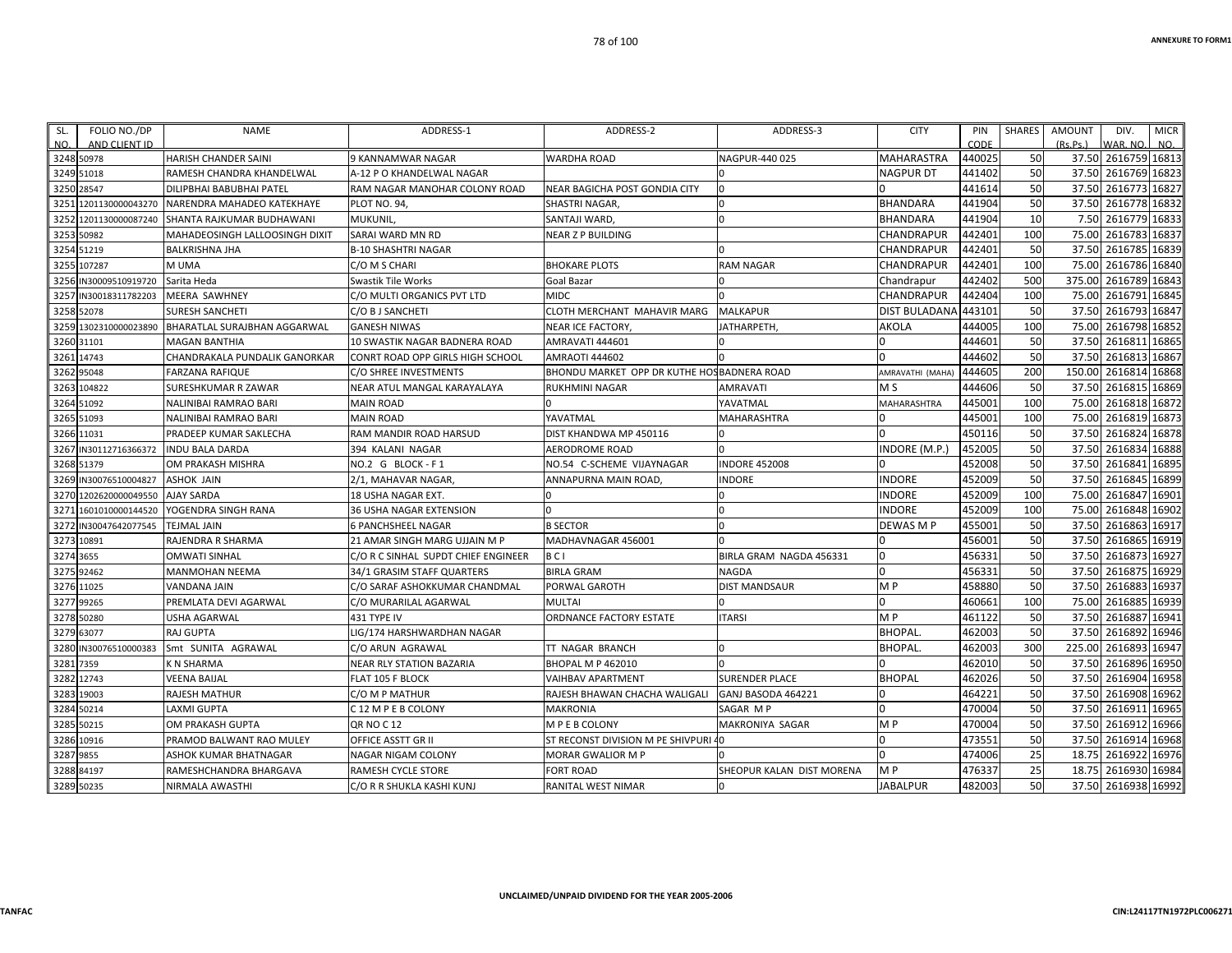| FOLIO NO./DP<br>SL.<br>NO.<br>AND CLIENT ID | <b>NAME</b>                                                | ADDRESS-1                                          | ADDRESS-2                       | ADDRESS-3                 | <b>CITY</b>          | PIN<br>CODE | <b>SHARES</b> | <b>AMOUNT</b><br>(Rs, Ps.) | DIV.<br>WAR, NO     | <b>MICR</b><br>NO. |
|---------------------------------------------|------------------------------------------------------------|----------------------------------------------------|---------------------------------|---------------------------|----------------------|-------------|---------------|----------------------------|---------------------|--------------------|
| 3290<br>50156                               | TAPENDRA NATH BHATTACHARYYA                                | C/O SHRI DIPANKAR GOSWAMI                          | C-36 VIJAY NAGAR                | RANJHI                    | <b>JABALPUR</b>      | 482005      | 50            |                            | 37.50 2616941 16995 |                    |
| 3291<br>50276                               | <b>SAVITRI LAL</b>                                         | 137/W WEST LAND KHAMARIA                           |                                 |                           | JABALPUR             | 482005      | 50            | 37.50                      | 2616943             | 16997              |
| 3292<br>50279                               | SUDHA MISHRA                                               | 73/E WEST LAND KHAMARIA                            |                                 |                           | JABALPUR             | 482005      | 50            | 37.50                      | 2616944             | 16998              |
| 3293<br>50238                               | <b>GANESH PRASAD MISHRA</b>                                | 48/2 NAYAGAON HOUSING SOCIETY                      | POST VIDYUT NAGAR               |                           | JABALPUR             | 482008      | 50            | 37.50                      | 2616947             | 17001              |
| 3294<br>50227                               | DEVBRAT BHATTACHARYA                                       | 3225 SECTOR 2 V F J ESTATE                         |                                 |                           | JABALPUR             | 482009      | 50            | 37.50                      | 2616949             | 17006              |
| 3295<br>50228                               | <b>RAM BALI</b>                                            | 3306 SECTOR 2 V F J ESTATE                         |                                 |                           | JABALPUR             | 482009      | 50            | 37.50                      | 2616950             | 17007              |
| 3296<br>50289                               | BIDYUT BARAN BHATTACHARYA                                  | NEER 151 CHANDAN COLONY RANJHI JABALPUR            |                                 |                           | <b>JABALPUR</b>      | 482010      | 50            | 37.50                      | 2616951             | 17008              |
| 3297<br>50298                               | PRAMOD CHANDRA SHARMA                                      | H I G NO 9 HOUSING BOARD COLONY                    | <b>KATNI M P 483501</b>         |                           |                      | 483501      | 50            | 37.50                      | 2616953             | 17010              |
| 3298 55225                                  | <b>BIDYAKANT DAS</b>                                       | C/O HINDUSTAN ALUMINIUM CORPN LTD                  | <b>PO AMARKANTAK</b>            | <b>DIST SHAHDOL</b>       | <b>MADHYA PRADE:</b> | 484886      | 50            | 37.50                      | 2616955             | 17012              |
| 3299<br>IN30150810010567                    | <b>GHANSHYAM DAS NEMA</b>                                  | SHAKTI VIHAR COLONY                                | <b>REWA ROAD</b>                |                           | <b>SATNA</b>         | 485001      | 50            | 37.50                      | 2616958             | 17015              |
| 3300<br>14335                               | MANJULA SADASIVAM                                          | 3-R AV E RUSSIAN BLOCKS SECTOR 6                   | <b>BHILAI MP</b>                | $\Omega$                  |                      | 490006      | 50            | 37.50                      | 2616965             | 17022              |
| 45936<br>3301                               | THOMAS C T                                                 | QR NO 1 D STREET 65                                | <b>SECTOR 6 BHILAI</b>          | 0                         | <sup>0</sup>         | 490006      | 50            | 37.50                      | 2616966             | 17023              |
| 3302<br>45937                               | KODUMBU VARIATH RAGHAVA MOHANA QR NO 5H STREET 34 SECTOR 6 |                                                    |                                 | $\Omega$                  | <b>BHILAI</b>        | 490006      | 50            | 37.50                      | 2616967 17024       |                    |
| 45952<br>3303                               | <b>RAMA GULATI</b>                                         | QTR NO 5-A//24                                     | <b>SECTOR 5</b>                 | <b>BHILAI</b>             | M <sub>P</sub>       | 490006      | 50            | 37.50                      | 2616968             | 17025              |
| 50970<br>3304                               | SUDHINDRA SENGUPTA                                         | BLOCK NO 29 PLOT NO 16 NEHRUNAGAR EA BHILAI 490022 |                                 |                           |                      | 490022      | 50            | 37.50                      | 2616971             | 17028              |
| 45917<br>3305                               | NAVINCHANDRA SATA                                          | LIG FLATS E 86                                     | <b>SECTOR I</b>                 | <b>DEVENDRA NAGAR</b>     | <b>RAIPUR MP</b>     | 492009      | 50            | 37.50                      | 2616976             | 17033              |
| 55224<br>3306                               | RAVISHANKAR MISHRA                                         | <b>OLD GOURELLA</b>                                | P O PENDRA ROAD                 | <b>DIST BILASPUR</b>      | M <sub>P</sub>       | 495117      | 50            | 37.50                      | 2616986             | 17043              |
| 3307<br>45951                               | <b>HARBANSLAL BAHRI</b>                                    | 349 C SECTOR 1 P O BALCO TOWNSHIP                  | KORBA DIST BILASPUR M P 495684  | l O                       |                      | 495684      | 50            | 37.50                      | 2616991             | 17048              |
| 3308<br>46010                               | KAMLESH KUMAR JAIN                                         | NEAR LAXMAN SANGIT VIDYALAYA DAROGAPARA            | RAIGARH MP 496001               |                           |                      | 496001      | 50            | 37.50                      | 2616992             | 17049              |
| IN30133017292898<br>3309                    | RITURAJ SARATH MOUKHEDLE                                   | Q N 2A/36                                          | OFFICERS COLONY                 | <b>BISHRAMPUR</b>         | <b>DIST SURGUJA</b>  | 497226      | 100           | 75.00                      | 2616993             | 17050              |
| 102959<br>3310                              | SWARUPARANI GANDE                                          | H NO 10-1-15 CHARWADAN STREET                      | SIDDIPET                        | <b>DIST MEDAK A P</b>     |                      | 502103      | 100           | 75.00                      | 2616997             | 17054              |
| 3311<br>100886                              | <b>S RAM CHANDER</b>                                       | SEVANIKETAN CLINIC                                 | SHANKARPALLY                    | <b>R R DIST</b>           |                      | 502201      | 100           | 75.00                      | 2616998             | 17055              |
| 3312<br>100616                              | CHAVATA TEJOMURTHY                                         | Q NO H D 79 PRAGATHI COLONY                        | RAMAKRISHNAPURAM POST           | <b>ADILABAD DIST A P</b>  |                      | 504301      | 50            | 37.50                      | 2617001             | 17058              |
| 101716<br>3313                              | ANANTA RAMAIAH NALLANI                                     | QTR NO HB 12 AREA                                  | <b>HOSPITAL CAMPUS</b>          | RAMAKRISHNAPUR            | <b>ANDRA PRADESH</b> | 504301      | 50            | 37.50                      | 2617002             | 17059              |
| 3314<br>10440                               | <b>SURENDAR REDDY KUNDURU</b>                              | C/O ASST. DIRECTOR OF AGRIL                        | POST KARIM NAGAR                | <b>DIST. KARIM NAGAR</b>  | ANDHRA PRADESH       | 505001      | 25            | 18.75                      | 2617003 17060       |                    |
| 3315<br>100819                              | Y SURYANARAYANA                                            | QR NO D1 112                                       | <b>BASANT NAGAR</b>             | DIST KARIM NAGAR A P      |                      | 505187      | 50            | 37.50                      | 2617005             | 17062              |
| 3316 101562                                 | SREE LAKSHMI DASARI                                        |                                                    | NC 32 P H COLONY                | <b>GADAVARIKHANI</b>      |                      | 505209      | 100           | 75.00                      | 2617006             | 17063              |
| 103072<br>3317                              | NALUMACHU MANOHAR                                          | Q NO T2-3H1 G M S OFFICE COLONY                    | <b>GODAVARIKHANI</b>            | A P                       |                      | 505209      | 50            | 37.50                      | 2617007             | 17064              |
| 101320<br>3318                              | RONTALA KESHAVA REDDY                                      | H NO T2-390 TILAK NAGAR                            | POST VITTALNAGAR                | <b>DIST KARIM NAGAR</b>   | A <sub>P</sub>       | 505214      | 100           | 75.00                      | 2617011             | 17068              |
| 107121<br>3319                              | L VENKATA SESHA CHALAPATHY RAO                             | QR.NO. B-10/43 PTS                                 | NTPC COLONY                     |                           | <b>JYOTHINAGAR</b>   | 505215      | 100           | 75.00                      | 2617013             | 17070              |
| 3320<br>10822                               | <b>KARAN SINGH THAKUR</b>                                  | 5-10-86 KISHANPURA                                 | HANAM KONDA WARANGAL A P 506000 |                           |                      | 506001      | 25            |                            | 18.75 2617014       | 17071              |
| 10881<br>3321                               | NARAYANA RAVIKANTI                                         | C/O STATE BANK OF HYDERABAD                        | WARANGAL 506002                 |                           |                      | 506002      | 50            | 37.50                      | 2617015             | 17072              |
| 3322<br>100705                              | MEENA KHANDELWAL                                           | C/O GOPAL KRISHNA KHANDELWAL                       | <b>DEEPAK BATTERIES</b>         | <b>LD PALLY</b>           | KOTHAGUDEM           | 507101      | 100           | 75.00                      | 2617016             | 17073              |
| 3323<br>10089                               | PRABHAKARA RAO PATNAIK SADASIVUNI                          | QUARTER NO 2C/79 MOTHUGUDEM                        | LOWER SILERU PROJECT KHAMMAM DO |                           |                      | 507113      | 50            | 37.50                      | 2617018             | 17075              |
| 10439<br>3324                               | SATYANARAYANA GANTI                                        | QR NO 2C/73 MOTHUGUDEM PO                          | LOWER SILERU PROJECT            | KHAMMAM DT A P 507113     |                      | 507113      | 50            | 37.50                      | 2617019             | 17076              |
| 3325<br>10332                               | MADHUSUDHAN RAO PATALAY                                    | Q NO ADE/62 C COLONY KTPS                          |                                 |                           | <b>PALONCHA</b>      | 507115      | 50            | 37.50                      | 2617020             | 17077              |
| 3326 10333                                  | <b>BAI PATALAY</b>                                         | Q NO ADE/62 C COLONY KTPS                          |                                 |                           | PALONCHA             | 507115      | 50            | 37.50                      | 2617021 17078       |                    |
| 37034<br>3327                               | MOHAMMED MOULAKHAN                                         | ENGINEER SO/SC ESTATE OFFICE HWP(M)                | <b>STAFF COLONY</b>             | P O KASHWAPURAM           | KHAMMAN DIST         | 507116      | 100           | 75.00                      | 2617022             | 17079              |
| 101867<br>3328                              | KAPARAJU VEERA NANCHARAIAH                                 | THE NIZAM SUGARS LTD                               | PYLON COLOY                     | NAGARJUNA SAGAR           | <b>NALGONDA DIST</b> | 508203      | 50            | 37.50                      | 2617026             | 17083              |
| 3329 103185                                 | KAPARAJU VEERA NANCHARAIAH                                 | M/S NIZAM SUGARS LIMITED                           | PYLON COLONY                    | NAGARJUNA SAGAR           | NALGONDA DIST        | 508203      | 50            | 37.50                      | 2617027             | 17084              |
| 3330 106187                                 | <b>MOHAMMED ARIFUDDIN</b>                                  | <b>CASHIER</b>                                     | THE NIZAM SUGARS LTD            | <b>MACHINERY DIVISION</b> | NAGARJUNASAGAR       | 508203      | 50            | 37.50                      | 2617028             | 17085              |
| 3331 10513                                  | <b>M SUDERSHAN REDDY</b>                                   | C/O SREE KRISHNA MOTORS                            | <b>SAGAR ROAD</b>               | MIRYALGUDA                | <b>DIST NALGONDA</b> | 508207      | 50            |                            | 37.50 2617030 17087 |                    |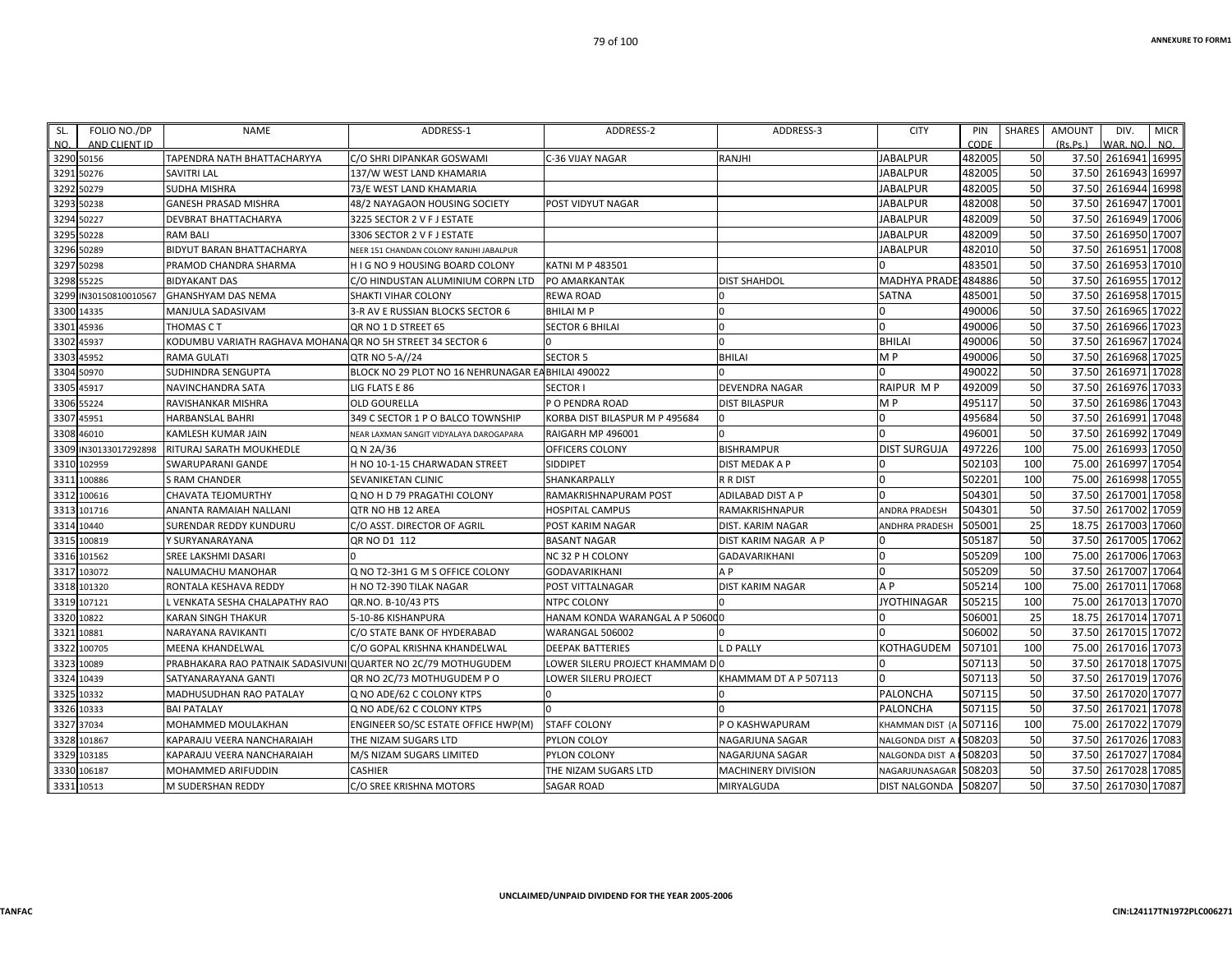| FOLIO NO./DP<br>SL.<br>NO.<br>AND CLIENT ID | <b>NAME</b>                                                | ADDRESS-1                             | ADDRESS-2                       | ADDRESS-3                       | <b>CITY</b>            | PIN<br>CODE | <b>SHARES</b> | <b>AMOUNT</b><br>(Rs, Ps.) | DIV.<br>WAR, NO     | <b>MICR</b><br>NO. |
|---------------------------------------------|------------------------------------------------------------|---------------------------------------|---------------------------------|---------------------------------|------------------------|-------------|---------------|----------------------------|---------------------|--------------------|
| 3332 106904                                 | SOMA SOMESWARA RAO                                         | SRI BALAJI TRADERS'S MARKET YARD      | <b>SURYAPET</b>                 | $\Omega$                        | NALGONDA               | 508213      | 100           | 75.00                      | 2617031 17088       |                    |
| 3333<br>N30061010217143                     | <b>T SUBHADRA</b>                                          | 14/74                                 | <b>SUBASH ROAD</b>              | $\Omega$                        | ANANTAPUR              | 515001      | 50            | 37.50                      | 2617035             | 17092              |
| 3334<br>103125                              | <b>G PANDU RANGA RAO</b>                                   | <b>DOOR NO 2/122 1ST ROAD</b>         | <b>NEW TOWN</b>                 |                                 | ANANTAPUR              | 515004      | 50            | 37.50                      | 2617036             | 17093              |
| 104235<br>3335                              | BANDARU NAGABHUSHANAM                                      | 3-190 THOGATA STREET                  | DHARMAVARAM                     | <b>ANANTAPUR DIST</b>           | A P                    | 515671      | 1000          | 750.00                     | 2617039             | 17096              |
| IN30061010145324<br>3336                    | <b>EJARLA BADARINATH</b>                                   | MERCHANT, DOOR NO. 11-271             | MAIN BAZAR, PAMIDI (POST)       |                                 | <b>ANANTAPUR DIST</b>  | 515775      | 100           | 75.00                      | 2617041             | 17098              |
| 92824<br>3337                               | V EASWARANATH                                              | <b>SYNDICATE BANK</b>                 | <b>VRAVAKONDA POST</b>          | <b>ANANTAPUR DIST</b>           | A P                    | 515812      | 25            | 18.75                      | 2617044 17101       |                    |
| 3338<br>101526                              | C RAMAPRASAD                                               | RAMANA PALLI (PO)                     | CHENNUR MANDAL                  | <b>CUDDAPAH DIST</b>            |                        | 516162      | 50            | 37.50                      | 2617047             | 17104              |
| 3339<br>100845                              | P NARAYANA REDDY                                           | ARCHANA NURSING HOME                  | <b>RAYACHOTY</b>                | <b>CUDDAPH DIST</b>             |                        | 516269      | 50            | 37.50                      | 2617050             | 17107              |
| 103257<br>3340                              | V CHANDRA SEKHAR                                           | S/O V VEERA BADRAIAH                  | 3/937 CO OPERATIVE COLONY       | <b>PRODDATUR</b>                |                        | 516360      | 50            | 37.50                      | 2617052 17109       |                    |
| 102233<br>3341                              | V UMA DEVI                                                 | 3/937 SOCIETY COLONY                  |                                 |                                 | <b>PRODDATUR</b>       | 516361      | 50            | 37.50                      | 2617053             | 17110              |
| 14148<br>3342                               | HARIKRISHNAN KANNAN                                        | 1-16 LAKSHMINAGAR COLONY              | CHITTOOR AP 517001              | $\Omega$                        |                        | 517001      | 50            | 37.50                      | 2617055             | 17112              |
| 101578<br>3343                              | P N BHASKARA REDDY                                         | <b>AKUTHOTA ST</b>                    | <b>OLD PET</b>                  | CHANDRAGIRI                     |                        | 517101      | 50            | 37.50                      | 2617056             | 17113              |
| 3344<br>15904                               | YERRAMREDDY MATLI                                          | D NO 28-16/7-1                        | <b>KOTHA INDLU</b>              | <b>PUNGANNUR</b>                | CHITTOR DIST A 1517247 |             | 50            | 37.50                      | 2617057 17114       |                    |
| 101763<br>3345                              | <b>G NAVEEN KUMAR</b>                                      | 16 478 KAMMAPALU EAST                 | MADANVAPALLI                    |                                 |                        | 517325      | 100           | 75.00                      | 2617058             | 17115              |
| 3346<br>IN30044110619408                    | MOHERESWAR SUNDAR RAO                                      | SRINIDHI ENCLAVES FLAT NO 201         | 2ND FLOOR OPP TO LAKSHMI APTS   | KHADI COLONY JUNCTION           | K T ROAD TIRUPA517507  |             | 50            | 37.50                      | 2617067 17124       |                    |
| 3347<br>101577                              | <b>G SUDHAKAR</b>                                          | S/O G K RAJU                          | <b>WATER TANK STREET</b>        | <b>PUTTUR</b>                   |                        | 517583      | 50            | 37.50                      | 2617068             | 17125              |
| 3348<br>102713                              | DOMMARAJU VENU GOPAL                                       | S/O D RAMA KRISHNA RAJU               | 23/108 RAMA NAIDU COLONY        | <b>PUTTUR</b>                   | ANDHRA PRADES 517583   |             | 100           | 75.00                      | 2617069             | 17126              |
| 29928<br>3349                               | <b>VENKATESWARA RAO KOKA</b>                               | <b>C/O KOKA CLINIC</b>                | DR KOKA CHALAPATHI RAO STREET   | <b>DURGA AGRAHARAM</b>          | VIJAYAWADA             | 520002      | 25            | 18.75                      | 2617081             | 17138              |
| 3350<br>49929                               | SUMATHI PENDURTHI                                          | PAVAN NILAYAM                         | DURGA AGRAHARAM VIJAYAWADA AP 0 |                                 |                        | 520002      | 50            | 37.50                      | 2617082             | 17139              |
| 96084<br>335                                | S VENKATAPATHI RAO                                         | THE VYSYA BANK LTD                    | <b>INVESTORS CLUB</b>           | 27-12-45 1ST FLOOR ALI BAIGH ST | <b>GOVERNORPET</b>     | 520002      | 500           | 375.00                     | 2617084             | 17141              |
| 335<br>15848                                | RAMAKOTI REDDY BOMMAREDDY                                  | MUNICIPAL COLONY ROAD GANDHIGARAM     | VIJAYAWADA A P                  | $\Omega$                        | VIJAYAWADA             | 520003      | 50            | 37.50                      | 2617085 17142       |                    |
| 15857<br>3353                               | SATYANARAYANA RAJU DANDU                                   | C/O SATYANARAYAN TALKIES              | RAMAKRISHNAPURAM                | $\Omega$                        | VIJAYAWADA             | 520003      | 50            | 37.50                      | 2617086 17143       |                    |
| 78977<br>3354                               | <b>SIVA KUMAR SUNDARAM</b>                                 | C/O K SUNDARAM                        | 14/12/2A JENNETIVARI STREET     | <b>HENMENPET</b>                | VIJAYAWADA             | 520003      | 50            | 37.50                      | 2617087             | 17144              |
| 335<br>101431                               | <b>BALALINGAM KESARI</b>                                   | 26-16-3 VUYYUR ZAMINDAR STREET        | <b>GANDHI NAGARAM</b>           | VIJAYAWADA                      | VIJAYAWADA             | 520003      | 50            | 37.50                      | 2617089             | 17146              |
| 3356 15098                                  | SEETHA RAMAVARMA KOTHA                                     | D NO 18-223 P & T EMPLOYEES           | <b>NEW PATAMATA COLONY</b>      | VIJAYAWADA                      | VIJAYAWADA             | 520006      | 50            | 37.50                      | 2617090             | 17147              |
| 49967<br>3357                               | SUBBA RAO TIKKISETTY                                       | S/O T VENKATESWARA RAO 28/546 JALAL   | PI MACHILIPATNAM                | $\Omega$                        |                        | 521001      | 50            | 37.50                      | 2617098             | 17155              |
| 3358<br>110371                              | PUSHPA LATHA I                                             | 24/293 RAMANAIDUPET                   |                                 | $\overline{0}$                  | MACHIUPATNAM           | 521001      | 150           | 112.50                     | 2617099             | 17156              |
| 3359<br>14409                               | KUTUMBARAO BHAGAVATULA                                     | 201171FRANCHPET CHILAKALAPUDI PO      | <b>KRISHNA DT A P</b>           | $\Omega$                        |                        | 521002      | 50            | 37.50                      | 2617104 17161       |                    |
| 52033<br>3360                               | KRISHNAMOHAN RAO PINNAMANENI                               | S/O P MALLIKHARJUNA RAO               | KURUMADDALI PAMARU TALUK        | <b>KRISHNA DIST</b>             | <b>GUDIVADA</b>        | 521157      | 50            | 37.50                      | 2617110             | 17167              |
| 3361<br>14090                               | <b>BABU NAGESWARARAO VALLURUP</b>                          | 10/197 ELURU ROAD                     |                                 | <b>KRISHNA DIST</b>             | <b>GUDIVADA</b>        | 521301      | 50            | 37.50                      | 2617111 17168       |                    |
| 3362<br>26400                               | VENKATA RAMA MOHANRAO CHALASAN 14/127 RAILWAY STATION ROAD |                                       |                                 | <b>KRISHNA DIST</b>             | <b>GUDIVADA</b>        | 521301      | 100           | 75.00                      | 2617112 17169       |                    |
| 102945<br>3363                              | <b>DEVAGUPTAM KALYANI</b>                                  | 16/328 S N PURAM                      |                                 | <b>KRISHNA DIST</b>             | <b>GUDIVADA</b>        | 521301      | 100           | 75.00                      | 2617113 17170       |                    |
| 3364<br>3703                                | VIJAYA KRISHNA PRASAD BOPPANA                              | C/O B H MADHAVA RAO TAMIRISA P O      | <b>GUDIWADO TO</b>              |                                 |                        | 521327      | 50            | 37.50                      | 2617116             | 17173              |
| 3365 81316                                  | <b>U G KRISHNAIAH</b>                                      | LOKUMUDIGARUVU                        | <b>KAIKALUR POST</b>            | <b>KRISHNA DIST</b>             |                        | 521333      | 200           | 150.00                     | 2617117 17174       |                    |
| 3366 101068                                 | PULIPATI RAJA RAO                                          | VIJAYA MEDICALS AND FANCY             | <b>GAMPALAGUDEM</b>             | <b>KRISHNA DIST</b>             |                        | 521403      | 50            | 37.50                      | 2617121             | 17178              |
| 336<br>N30002011222664                      | CHARAGUNDLA HANUMANTHA RAO                                 | 1-80 VYSULAVARI STRET                 | GAMPALAGUDEM                    | <b>KRISHNA DIST</b>             |                        | 521403      | 50            | 37.50                      | 2617122             | 17179              |
| 3368<br>102030                              | MANNEM BHASKAR RAO                                         | C/O P SURYACHANDRAN                   | <b>OR NO JE 407</b>             | <b>VTPS</b>                     | <b>BRAHIMPATNAM</b>    | 521456      | 100           | 75.00                      | 2617123 17180       |                    |
| 3369<br>75071                               | <b>S B CHOWDARY</b>                                        | C/O K VENKATRARATHAMMA                | <b>PALATI VARI STREET</b>       | ITHANAGAR 522201                |                        | 522201      | 50            | 37.50                      | 2617125 17182       |                    |
| 14287<br>3370                               | BAPAIAH CHOUDARY SOMAVARAPU                                | SOMAVARAPU VARI STREET                |                                 |                                 | KOLLURU A P            | 522324      | 50            | 37.50                      | 2617132             | 17189              |
| 90903<br>3371                               | K V D RAMARAO                                              | 4-1-32 PATUR                          | NARASARAOPET                    | <b>GUNTUR</b>                   | A <sub>P</sub>         | 522601      | 50            | 37.50                      | 2617134             | 17191              |
| 95257<br>3372                               | YELURI CHINA SUBBARAO                                      | KOMALA MEDICALS                       | $5 - 1 - 321$                   | <b>GANDHI CHOWK</b>             | NARASARAOPET           | 522601      | 50            | 37.50                      | 2617135             | 17192              |
| 3373 100490                                 | P KISHORE KUMAR                                            | DOOR NO 12-8-7/5 REGISTER OFFICE ROAD | PRAKASH NAGAR                   | NARASARAOPET                    |                        | 522601      | 100           |                            | 75.00 2617136 17193 |                    |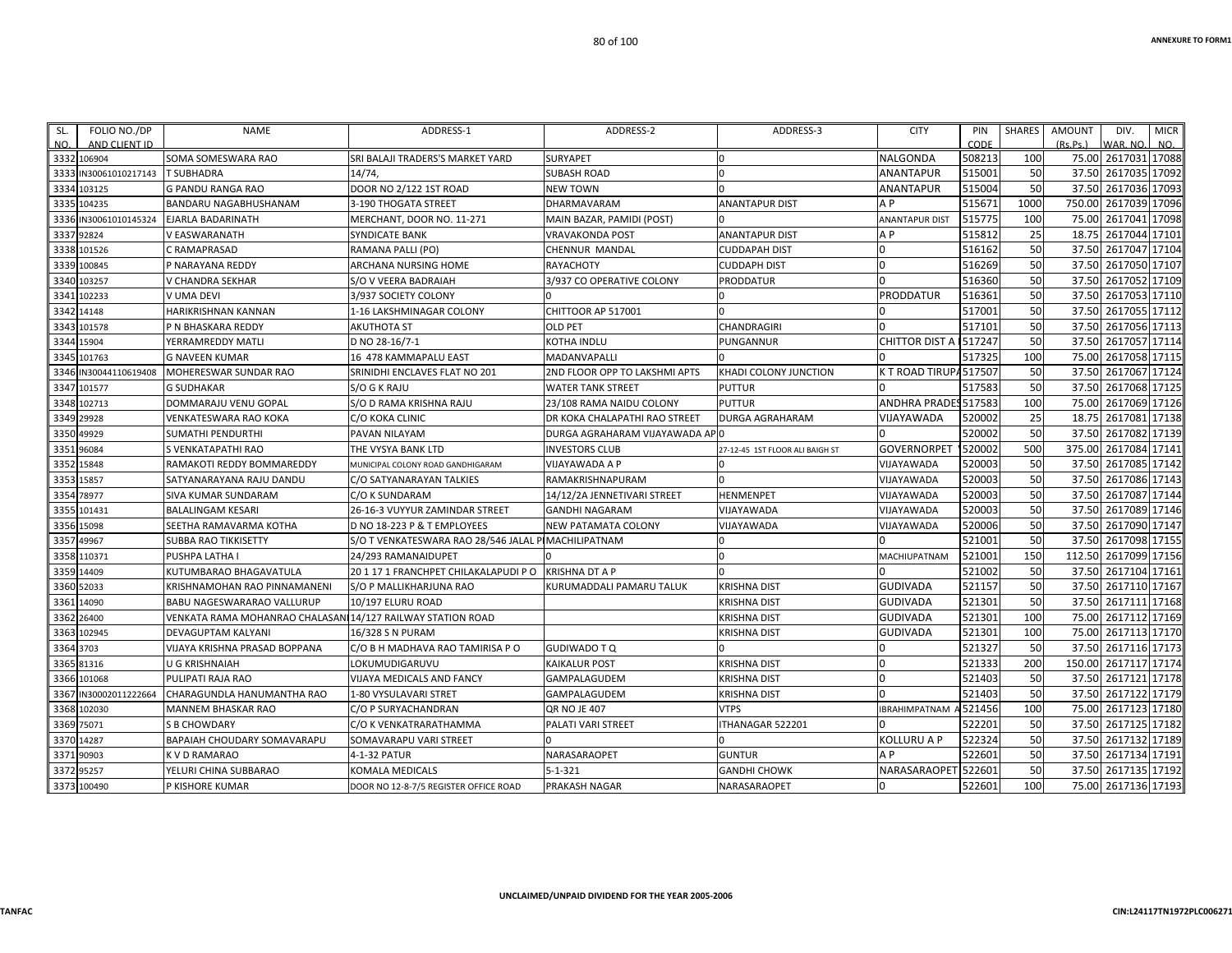| SL.         | FOLIO NO./DP          | NAME                                                   | ADDRESS-1                              | ADDRESS-2                                   | ADDRESS-3                     | <b>CITY</b>            | PIN    | SHARES | <b>AMOUNT</b> | DIV.                 | <b>MICR</b> |
|-------------|-----------------------|--------------------------------------------------------|----------------------------------------|---------------------------------------------|-------------------------------|------------------------|--------|--------|---------------|----------------------|-------------|
| NO.         | AND CLIENT ID         |                                                        |                                        |                                             |                               |                        | CODE   |        | (Rs.Ps.)      | WAR. NO.             | NO.         |
|             | 3374 102110           | P NARAYANA REDDY                                       | DOOR NO 6-1-143 MAIN ROAD              | NARASARAOPET                                | <b>GUNTUR</b>                 | A P                    | 522601 | 50     |               | 37.50 2617137 17194  |             |
|             | 3375 103611           | KAMEPALLI VENKATA RAMANAIAH                            | C/O BALAJI FINANCE CORPORATION         | K B ROAD                                    | CHILAKALORIPET                |                        | 522616 | 300    |               | 225.00 2617139 17196 |             |
|             | 3376 100525           | <b>G SANKAR REDDY</b>                                  | 13/160-2 THYAGARAJA STREET             | GUDUR A P                                   |                               | n                      | 524101 | 200    |               | 150.00 2617140 17197 |             |
| 3377 14313  |                       | RAVINDRA REDDY B                                       | <b>H NO.E7-8</b>                       | DRDL COLONY                                 | <sup>0</sup>                  | SULLURPET (A.P. 524121 |        | 50     |               | 37.50 2617141 17198  |             |
|             | 3378 IN30169610608895 | <b>DAMERLA SITA</b>                                    | <b>NO E7/28</b>                        | PULICAT NAGAR                               |                               | <b>SULLURUPET</b>      | 524121 | 50     |               | 37.50 2617143 17200  |             |
| 3379 56364  |                       | CHALUVADI NARAYANA                                     | H NO 5-1-25 CURRAM VARI ST             |                                             | NELLORE DT A P                | KAVALI                 | 524201 | 50     |               | 37.50 2617148 17205  |             |
| 3380 30597  |                       | PADMA J PANJWANI                                       | BLDG NO.7 FLAT NO.8                    | PRINCE APTS NEAR NAVAL COAST BTY BEACH ROAD |                               | VISAKHAPATNAM 530002   |        | 50     |               | 37.50 2617151 17208  |             |
| 3381 54162  |                       | JAGAT KUMAR PANJWANI                                   | BLDG NO.7 FLAT NO.8                    | PRINCE APTS NEAR NAVAL COAST BTY BEACH ROAD |                               | VISAKHAPATNAM 530002   |        | 100    |               | 75.00 2617152 17209  |             |
|             | 3382 IN30002011064338 | DURVASULA VENKATA SURYANARAYANA FLAT 8 SRI SAI NILAYAM |                                        | R K MISSION ROAD                            | PANDURANGAPURAM               | VISAKHAPATNAM 530003   |        | 100    |               | 75.00 2617157 17214  |             |
| 3383 103091 |                       | M V SATYA NARAYANA                                     | C/O D S N RAJU                         | 50-27-8/3 TPT COLONY                        | SEETAMMADHARA                 | VISAKHAPATNAN 530013   |        | 100    |               | 75.00 2617161 17218  |             |
|             | 3384 101159           | MATHALA SANYASI NAIDU                                  | 43-5-58 RAILWAY NEW COLONY             | VISAKHAPATNAM                               |                               |                        | 530016 | 300    |               | 225.00 2617162 17219 |             |
|             | 3385 IN30009511193348 | Geddam Venkata Lakshmi                                 | Door No 49/14/18/7,                    | Lalitha Apartments,                         | Lalitha Nagar,                | Visakhapatnam          | 530016 | 100    |               | 75.00 2617163 17220  |             |
| 3386 14576  |                       | RAJANI DEVI RATHI                                      | M/S SALES AGENCIES                     | SURYABAGH VISAKHAPATNAM                     |                               |                        | 530020 | 50     |               | 37.50 2617167 17224  |             |
| 3387 10004  |                       | PARVATHISWARARAO BADAGALA                              | C/O DIRECTOR                           | COLLEGE OF MANAGEMENT STUDIES               | GANBHI INST OF TECH N MGMNT   | VISAKHAPATNAN 530045   |        | 50     |               | 37.50 2617175 17232  |             |
| 3388 7870   |                       | JAICHANDLALL BANTHIA                                   | ALLIED HOUSING SOCIETY                 | NEAR MAYURI THEATRE                         | PO VIZIANAGARAM A P 531203    |                        | 531203 | 50     |               | 37.50 2617180 17237  |             |
|             | 3389 100502           | S C JAGADISH                                           | <b>ASST MANAGER LABORATORY</b>         | M/S FERRO ALLOYS CORPORATION LTD            | SHREERAM NAGAR                | VIZIANAGARAM           | 532101 | 100    |               | 75.00 2617181 17238  |             |
| 3390 10020  |                       | P A NABHA SHARMA                                       | <b>HOUSE NO 2-100</b>                  | PRATAP NAGAR                                | KAKINADA 533004               |                        | 533004 | 50     |               | 37.50 2617184 17241  |             |
|             | 3391 106980           | JAI KISHAN SHARMA                                      | DOOR NO.86-13-8/2 FLAT NO.F-1          | SHIRDI SAI TOWER NR KORAS SCHOOL TILAK ROAD |                               | RAJAMUNDRY             | 533103 | 50     |               | 37.50 2617187 17244  |             |
|             | 3392 101803           | EADALA MOHAN RAO                                       | M/S SSSLIMITED                         | <b>BUNIT</b>                                | <b>VEMAGIRI E G DISTRICT</b>  | A <sub>P</sub>         | 533130 | 50     |               | 37.50 2617190 17247  |             |
|             | 3393 100718           | SURYA NARAYANARAJU KUNDHARAJU                          | MALIKIPURAM                            | E G DIST                                    | ANDHRAPRADESH                 |                        | 533253 | 50     |               | 37.50 2617195 17252  |             |
|             | 3394 101750           | SURYANARAYANARAJU KUNADHA RAJU                         | <b>MALIKIPURAM</b>                     | E G DIST                                    |                               | ANDRA PRADESH 533253   |        | 50     |               | 37.50 2617196 17253  |             |
| 3395 15957  |                       | VENKATA SUBBARAO GRANDHI                               | ASST MANAGER OF STATE BANK OF INDIA    | BHIMAVARAM                                  | <b>WEST GODAVARI DISTRICT</b> | A P                    | 534201 | 50     |               | 37.50 2617202 17259  |             |
|             | 3396 102726           | <b>G SUBBARAJU</b>                                     | 27-17-18/1-ASR NAGAR                   | BHIMAVARAM                                  | W.E.DT                        | BHIMAVARAM             | 534202 | 100    |               | 75.00 2617203 17260  |             |
|             | 3397 103383           | UMA DEVI UDDARAJU                                      | C/O DR U RANGA RAJU                    | READER IN CIVIL ENGG                        | S R K R ENGG COLLEGE          | <b>BHIMAVARAM</b>      | 534202 | 50     |               | 37.50 2617204 17261  |             |
|             | 3398 103339           | <b>SVLAKSHMI</b>                                       | NEAR RAJIV INSTITUTE OF TECHNOLOGY     | OPP H P GAS GODOWN                          | <b>BI PASS ROAD</b>           | TANUKU A P             | 534211 | 75     |               | 56.25 2617207 17264  |             |
| 3399 101904 |                       | K VENKATA NARAYANA                                     | C/O BALAJI OIL MERCHANTS               | <b>OLD SBI STREET</b>                       | AKIVIDU                       | ANDRA PRADESH          | 534235 | 50     |               | 37.50 2617212 17269  |             |
| 3400 101541 |                       | SRINIVASA RAO VAKALAPUDI                               | KALDHARI UNDRAJAVARAM MANDAL           | WEST GODAVERI DT                            | ANDRA PRADESH                 |                        | 534301 | 100    |               | 75.00 2617215        | 17272       |
|             | 3401 110582           | SATYANARAYANA Y V                                      | <b>ITEMPUDI</b>                        | PENUGONDA POST                              |                               | <b>WGDTAP</b>          | 534320 | 50     |               | 37.50 2617220 17277  |             |
| 3402 3652   |                       | ASHOKA KUMAR KHETAN                                    | C/O SUJATA TEXTILE MILLS               | <b>NANJAN GUD</b>                           |                               |                        | 571301 | 50     |               | 37.50 2617225 17282  |             |
| 3403 3659   |                       | VED PRAKASH AGARWAL                                    | C/O SUJATA TEXTILE MILLS NANJANGUD     | <b>DIST MYSORE</b>                          |                               |                        | 571301 | 50     |               | 37.50 2617226 17283  |             |
| 3404 3208   |                       | C T SRINIVASA MURTHY                                   | S/O C S THIMMAPPA SETTY                | AGRICULTURIST MAIN ROAD                     | CHANNARAYAPATNA               |                        | 573116 | 50     |               | 37.50 2617232 17289  |             |
| 3405 48472  |                       | KAMALAMMA                                              | W/O C S THIMMAPPASETTY                 | AGRICULTURIST                               | <b>MAIN ROAD</b>              | CHENNARAYAPA 573116    |        | 50     |               | 37.50 2617233 17290  |             |
|             | 3406 104389           | M BALACHANDRAN                                         | H-186 MRPL TOWNSHIP                    | KUTHETHOOR                                  | n                             | MANGALORE              | 574149 | 50     |               | 37.50 2617242 17299  |             |
|             | 3407 IN30267930663199 | PATRICK JOSEPH PINTO                                   | PANORAMA                               | <b>BENDORE</b>                              |                               | MANGALORE              | 575002 | 100    |               | 75.00 2617262 17319  |             |
|             | 3408 100350           | K SEETHARAM SHETTY                                     | <b>KAPPETTU</b>                        | NEARNH17                                    | POST AMBALAPADY UDUPI         | UDUPI                  | 576103 | 50     |               | 37.50 2617284 17341  |             |
| 3409 3807   |                       | <b>B SMITHA U PAI</b>                                  | W/O DR B UPENDRA RAO VETY ASST SURGEON |                                             |                               | KOTA                   | 576221 | 50     |               | 37.50 2617302 17359  |             |
| 3410 48463  |                       | K V RAMACHANDRA                                        | OFFICER BANK OF BARODA                 |                                             |                               | CHIKMAGLUR             | 577101 | 50     |               | 37.50 2617308 17365  |             |
| 3411 96027  |                       | <b>S R RATNA</b>                                       | <b>SRIDHAR AGENCIES</b>                | M G ROAD                                    |                               | CHIKMAGLUR             | 577101 | 50     |               | 37.50 2617309 17366  |             |
|             | 3412 IN30023910478916 | <b>SUDHIR Y N</b>                                      | NO 4 POST OFFICE BUILDING              | SECOND CROSS, GANDHI BAZAR                  |                               | SHIMOGA                | 577202 | 66     |               | 49.50 2617319 17376  |             |
| 3413 48800  |                       | SURENDRA K TOL                                         | <b>HG 4 HUTHA COLONY</b>               | <b>NEAR CONVENT</b>                         |                               | <b>BHADRAVATI</b>      | 577301 | 50     |               | 37.50 2617321 17378  |             |
| 3414 48648  |                       | ARVINDA N RAYKAR                                       | SRI VINAYAKA SADAN B H ROAD            | BHADRAVATI                                  |                               | <b>BHADRAVATI</b>      | 577303 | 50     |               | 37.50 2617323 17380  |             |
| 3415 48653  |                       | RAVI KANTH N RAYKAR                                    | ASHOKA LODGE B H ROAD                  | BHADRAVATI                                  |                               | <b>BHADRAVATI</b>      | 577303 | 50     |               | 37.50 2617324 17381  |             |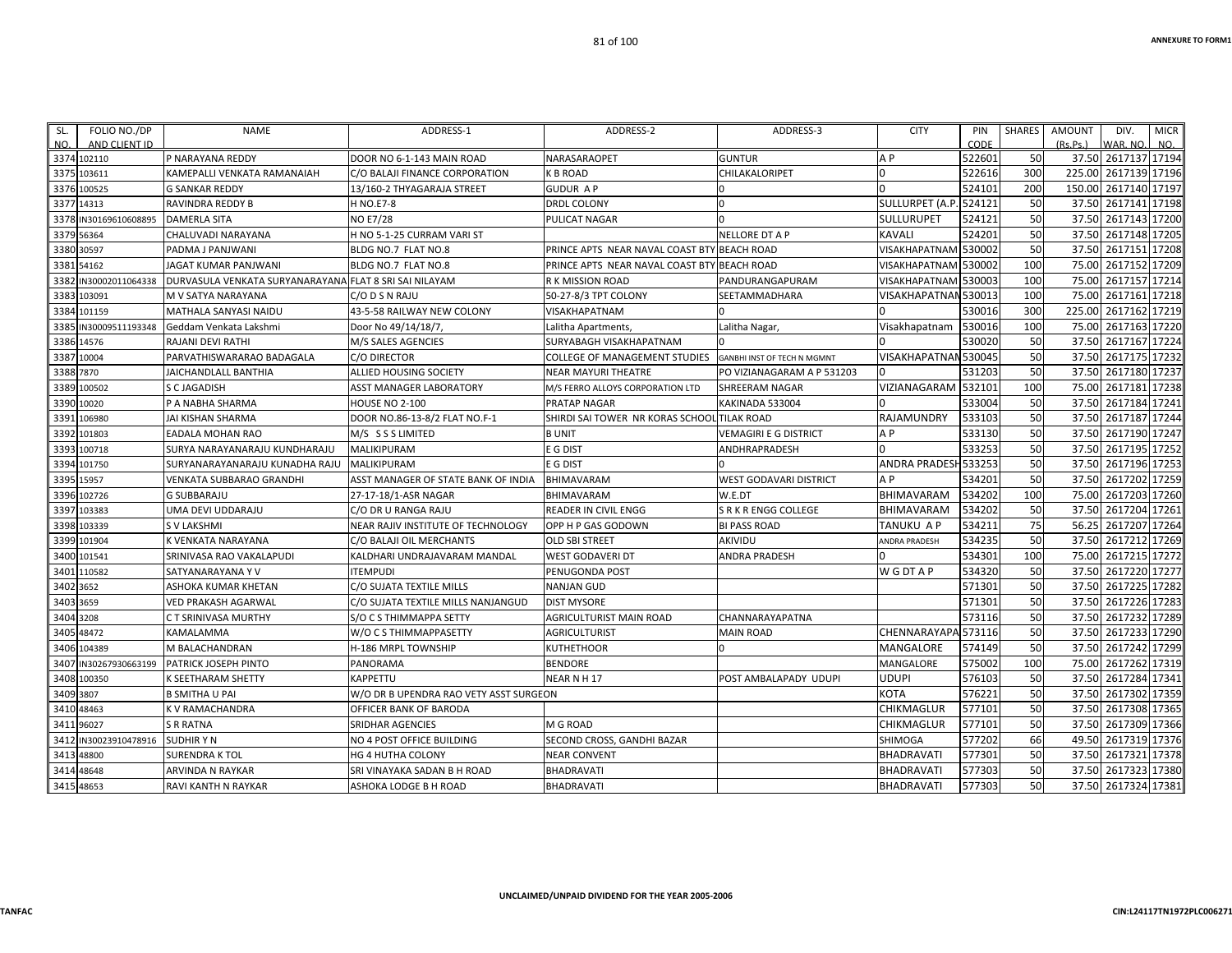| SL.       | FOLIO NO./DP          | NAME                            | ADDRESS-1                                | ADDRESS-2                     | ADDRESS-3                | <b>CITY</b>          | PIN    | SHARES | <b>AMOUNT</b> | DIV.                | <b>MICR</b> |
|-----------|-----------------------|---------------------------------|------------------------------------------|-------------------------------|--------------------------|----------------------|--------|--------|---------------|---------------------|-------------|
| NO.       | AND CLIENT ID         |                                 |                                          |                               |                          |                      | CODE   |        | (Rs.Ps.)      | WAR. NO.            | NO.         |
|           | 3416 41257            | C S VENKATESHA                  | C/O SRI VEULEATESHA COFFEC WORKS         | AZAD ROAD TIRTHAHALLI SHMIOGA |                          | <b>SHIMOGA</b>       | 577432 | 50     |               | 37.50 2617327 17384 |             |
| 3417 3540 |                       | C N MALLAYYA                    | VRANDA                                   | <b>FRIENDS COLONY</b>         | <b>BHARATI NAGAR</b>     | <b>DHANWAD</b>       | 580001 | 50     | 37.50         | 2617333 17390       |             |
|           | 3418 48505            | MADHAV VASUDEV PAI              | C/O PAI MEDICALS                         | AKKIPETH NEAR BUS STAND       |                          | DHANWAD              | 580001 | 75     | 56.25         | 2617335 17392       |             |
|           | 3419 102007           | <b>SHANTI GOUTAM TIKARE</b>     | TIKARE STONE SUPPLY AND CO               | TIKARE ROAD LINE BAZAR        |                          | <b>DHANWAD</b>       | 580001 | 50     |               | 37.50 2617336 17393 |             |
| 3420 4049 |                       | KUMUDA PRAKASH CHITGUPI         | KATTI COMPOUND NEAR SRASWATPUR P O       |                               |                          | <b>DHARWAD</b>       | 580002 | 50     |               | 37.50 2617338 17395 |             |
| 3421 3915 |                       | RAVINDRA MALAGI                 | H NO 28 MALTESH KRUPA BLDG               | NEAR SHREE MAHALAKSHMI TEMPLE | <b>RAICHUR PLOTS</b>     | NARAYANAPUR          | 580009 | 50     |               | 37.50 2617346 17403 |             |
| 3422 3238 |                       | LATHA SRINIVAS M                | DOOR NO B-3/2 HEGGERY COLONY             | OLD HUBLI KARWAR ROAD         | <b>HUBLI DHARWAR</b>     | <b>KNK DIST</b>      | 580024 | 50     |               | 37.50 2617354 17411 |             |
| 3423 3237 |                       | SRINIVAS SAMANTH M              | C/O CORPORATION BANK DURGADBAIL HUBLI    |                               |                          | <b>DHARWAR DT</b>    | 580028 | 50     |               | 37.50 2617358 17415 |             |
|           | 3424 52219            | SINDHU NADKARNI                 | SONA 23 ASHOK NAGAR                      |                               |                          | <b>HUBLI</b>         | 580032 | 50     | 37.50         | 2617365 17422       |             |
|           | 3425 52220            | <b>MAINA NADKARNI</b>           | SONA 23 ASHOK NAGAR                      |                               |                          | <b>HUBLI</b>         | 580032 | 50     |               | 37.50 2617366 17423 |             |
|           | 3426 52221            | <b>GURUNATH NADKARNI</b>        | SONA 23 ASHOK NAGAR                      |                               |                          | <b>HUBLI</b>         | 580032 | 50     |               | 37.50 2617367 17424 |             |
|           | 3427 63147            | ARVIND LAXMIKANT LADHAD         | <b>GOAN TOWER</b>                        |                               | KARNATAKA                | <b>HUBLI</b>         | 580920 | 50     |               | 37.50 2617372 17429 |             |
|           | 3428 103465           | FAHEEM AHMED DAMUDI             | HOUSE NO 24 SHAMIANA                     | <b>USMAN NAGAR</b>            | 2ND FLOOR                | <b>BHATKAL NK</b>    | 581320 | 100    |               | 75.00 2617376 17433 |             |
|           | 3429 IN30088813432655 | <b>GAJANAN VENKATRAMAN BHAT</b> | C/O G V BHAT                             | <b>GD SOMONI MARG</b>         | <b>DANDELI</b>           | <b>DANDELI</b>       | 581325 | 100    |               | 75.00 2617379 17436 |             |
| 3430 3882 |                       | K JAYALAXMI P ADIGA             | C/O ARAVIND D BALERI                     | <b>BALARI COMPOUND</b>        | NEHIKERI KUMTA           | KARNATAKA            | 581343 | 50     | 37.50         | 2617387 17444       |             |
| 3431 4071 |                       | NEETA JIVAJI SARDESH PANDE      | 1932 KADOLKAR GALLI                      |                               |                          | <b>BELGAUM</b>       | 590002 | 100    |               | 75.00 2617408 17465 |             |
|           | 3432 IN30001110763465 | <b>JINENDRA LENGADE</b>         | 2121 KORE GALLI                          | <b>SHAHAPUR</b>               | <b>BELGAUM KARNATAKA</b> |                      | 590003 | 100    |               | 75.00 2617414 17471 |             |
|           | 3433 99892            | <b>VIDYA KINI</b>               | C 15 INDAL COLONY                        | <b>BELGAUM KARNATAKA</b>      |                          |                      | 590010 | 50     |               | 37.50 2617418 17475 |             |
|           | 3434 41672            | CHANCHAL KUMAR DEY              | 6/3 KAIPUKUR LANE HOWRAH                 |                               | <b>CALCUTTA</b>          | <b>WEST BENGAL</b>   | 711102 | 50     |               | 37.50 2617430 17487 |             |
|           | 3435 41805            | <b>SUKUMAR DUTTA</b>            | 82 SALKIA SHCOOL ROAD                    | SALKIA                        |                          | <b>HOWRAH</b>        | 711106 | 50     |               | 37.50 2617432 17489 |             |
|           | 3436 41806            | SANTIMAYEE DUTTA                | 82 SALKIA SCHOOL ROAD                    | <b>SALKIA</b>                 |                          | <b>HOWRAH</b>        | 711106 | 50     |               | 37.50 2617433 17490 |             |
|           | 3437 42345            | <b>GOKUL CHAND AGARWAL</b>      | 178/181 NASKAR PARA ROAD                 | <b>GHUSURI</b>                |                          | <b>HOWRAH</b>        | 711107 | 100    | 75.00         | 2617437 17494       |             |
| 3438 7694 |                       | <b>BHAGIRATHI WAGHELA</b>       | C/O DAYAL CREDIT CORPORATION CINEMA ROAD | P O BANKURA                   |                          | <b>DIST HOOGHLY</b>  | 712101 | 50     |               | 37.50 2617448 17505 |             |
|           | 3439 43079            | KRISHNA PROVAT MITTRA           | C/O MR C L GHOSH NETAJI SUBHASH ROAD     | P O CHINSURA                  |                          | <b>DIST HOOGHLY</b>  | 712101 | 50     |               | 37.50 2617451 17508 |             |
|           | 3440 43080            | MANJUSHREE CHATTERJEE           | <b>ANTER BAGAN</b>                       | P O CHINSURA                  |                          | <b>DIST HOOGHLY</b>  | 712101 | 50     |               | 37.50 2617452 17509 |             |
|           | 3441 20344            | <b>RANJAN ROY</b>               | C/O SUNIL CH ROY                         | 104 ABINASH CH MUKHERJEE ROAD |                          | <b>WEST BENGAL</b>   | 712103 | 50     |               | 37.50 2617454 17511 |             |
| 3442 8033 |                       | RAJENDRA PRASAD SWAIKA          | C/O S K SWAIKA WINDOW GLASS LTD          | P O ADCCONAGAR DIST HOOGHLY   |                          | DIST - HOOGHLY       | 712121 | 50     |               | 37.50 2617457 17514 |             |
|           | 3443 IN30085310050929 | <b>MANJULIKA BOSE</b>           | RAJ KUMAR MUKHERJEE ROAD                 | P.O. GONDALPARA               |                          | DIST - HOOGHLY       | 712137 | 100    | 75.00         | 2617464             | 17521       |
|           | 3444 42409            | OM PRAKASH KABRA                | 278 BATLALA LANE                         | <b>DHAMALI BUILDING</b>       | <b>NEAR KALI MANDIR</b>  | PO HINDMOTOR 712233  |        | 50     | 37.50         | 2617468 17525       |             |
|           | 3445 105566           | <b>MAHESH PACHISIA</b>          | 30/A/94 DR. P T LAHA STREET              | PO RISHRA DT.,                |                          | <b>RISHRA</b>        | 712248 | 50     |               | 37.50 2617476 17533 |             |
|           | 3446 IN30032710383880 | <b>BASANT KUMAR PACHISIA</b>    | 30/A/94, DR.P.T. LAHA STREET             | P.O-RISHRA                    |                          | DT-HOOGHLY           | 712248 | 50     |               | 37.50 2617478 17535 |             |
| 3447 7796 |                       | ARUN KUMAR AGNIHOTRY            | 444 B C ROAD BURRA BAZAR                 | <b>BURDWAN TOWN PO</b>        |                          | DT BURDWAN           | 713101 | 50     |               | 37.50 2617484 17541 |             |
| 3448 7797 |                       | <b>SUVRA AGNIHOTRY</b>          | 444 B C ROAD BURRA BAZAR                 | <b>BURDWAN TOWN PO</b>        |                          | DT BURDWAN           | 713101 | 50     |               | 37.50 2617485 17542 |             |
| 3449 8497 |                       | KOUSHIK AGNIHOTRY               | 444 B-C ROAD BURRA BAZAR BURDWAN TOWN    |                               |                          | DT BURDWAN           | 713101 | 50     |               | 37.50 2617486 17543 |             |
|           | 3450 IN30077310042103 | <b>BASANT KUMAR MOHTA</b>       | <b>DURGAPUR CEMENT WORKS</b>             | NEAR DSP SLAG BANK            |                          | <b>DURGAPUR</b>      | 713203 | 100    | 75.00         | 2617496 17553       |             |
|           | 3451 IN30036010187709 | AMAL KUMAR GHOSHAL              | 5/22                                     | MAHISKAPUR ROAD               |                          | <b>DURGAPUR</b>      | 713205 | 50     | 37.50         | 2617499 17556       |             |
|           | 3452 42407            | KRISHNA GOPAL TEWARI            | SUBHASPALLY BENACHITY                    |                               |                          | <b>DURGAPUR</b>      | 713213 | 50     |               | 37.50 2617501       | 17558       |
| 3453 8453 |                       | SANKARA RAO DONTAMSETTI         | BHEL SITE OFFICE KOLAGHAT T P P          | P O MECHADA DT MIDNAPORE      |                          | <b>WEST BENGAL</b>   | 721137 | 50     |               | 37.50 2617508 17565 |             |
|           | 3454 IN30026310092274 | <b>TANMOY KUMAR</b>             | KATJURIDANGA(MILANPALLY)                 | KHUDIRAM BOSE SARANI          | P.O- KENDUADHI           | <b>DIST-BANKURA</b>  | 722102 | 100    |               | 75.00 2617514 17571 |             |
| 3455 7851 |                       | <b>KRISHNA PAL</b>              | KRISHNABAZAR PO SONAMUKHI                | DT BANKURA 722207             |                          |                      | 722207 | 50     |               | 37.50 2617515 17572 |             |
|           | 3456 98363            | VIJAY KUMAR MAHESHWARI          | C/O ANURAG TRADERS                       | NAYA BAZAR                    | <b>SILIGURI BAZAR</b>    | DARJEELING W E734405 |        | 100    |               | 75.00 2617519 17576 |             |
|           | 3457 49633            | <b>BIMAL KUMAR AGARWALLA</b>    | C/O SREE BIJOY STORES                    | <b>DINBAZAR PO</b>            |                          | <b>JALPAIGURI DT</b> | 735101 | 50     |               | 37.50 2617520 17577 |             |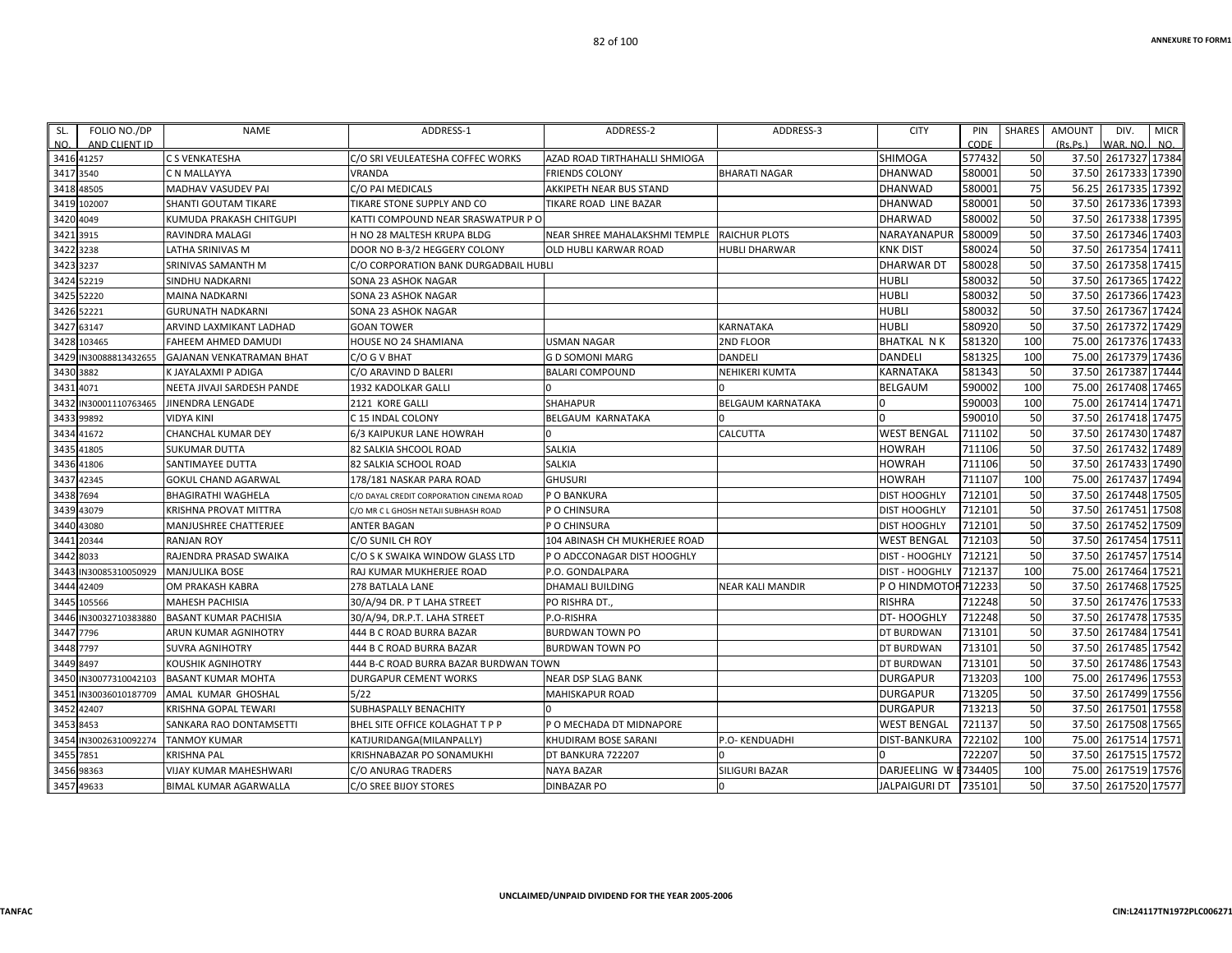| FOLIO NO./DP<br>SL.<br>AND CLIENT ID<br>NO. | <b>NAME</b>                          | ADDRESS-1                                             | ADDRESS-2                          | ADDRESS-3                | <b>CITY</b>             | PIN<br>CODE | <b>SHARES</b> | <b>AMOUNT</b><br>(Rs, Ps.) | DIV.<br>WAR. NO     | <b>MICR</b><br>NO. |
|---------------------------------------------|--------------------------------------|-------------------------------------------------------|------------------------------------|--------------------------|-------------------------|-------------|---------------|----------------------------|---------------------|--------------------|
| 3458 7959                                   | <b>MARYANN SHOHAL</b>                | <b>KAILASHPUR TEA ESTATE</b>                          | POST RAJADANGA                     | <b>DIST JALPAIGURI</b>   | <b>WEST BENGAL</b>      | 735218      | 25            | 18.75                      | 2617522 17579       |                    |
| 3459<br>14716                               | <b>GOPAL CH CHAKRABORTY</b>          | C/O GARGANDA TEA GARDEN                               | P O RAMJHORA                       |                          | <b>DIST JALPAIGU</b>    | 735228      | 50            | 37.50                      | 2617523             | 17580              |
| 3460 7716                                   | <b>INDIRA INGUVA</b>                 | C/O SRIIL N MURTY 118 OFFICER S COLON                 | <b>YKANCHRAPARA</b>                |                          | <b>24 PARGANAS</b>      | 743145      | 50            | 37.50                      | 2617529 17586       |                    |
| 7717<br>3461                                | YAGNANARAYANA SARMA INGUVA           | C/O SRIIL N MURTY 118 OFFICER S COLONY KANCHRAPARA    |                                    |                          | <b>24 PARGANAS</b>      | 743145      | 50            | 37.50                      | 2617530             | 17587              |
| 3462<br>7718                                | <b>ILN MURTY</b>                     | 118 OFFICERS COLONY                                   | KANCHRAPARA                        |                          | <b>24 PARGANAS</b>      | 743145      | 50            | 37.50                      | 2617531 17588       |                    |
| 42802<br>3463                               | <b>HARIPADA SAHA</b>                 | NETAJI SUBHAS ROAD P O PANIHATI                       | <b>DIST 24 PARGANAS</b>            |                          | <b>24 PARGANAS</b>      | 743176      | 50            | 37.50                      | 2617533 17590       |                    |
| 54937<br>3464                               | <b>PREM BIRLA</b>                    | C/O EASTERN SPINNING MILLS & IND LTD                  | <b>VIL PIRGACHHA</b>               | P KADAMGACHHI            | DIST 24 PARGANA!        | 743201      | 50            | 37.50                      | 2617534 17591       |                    |
| 3465<br>8207                                | PURNENDU BIKASH DAS GUPTA            | NANDAN KANAN DESHAPRIYA ROAD                          | POST NABAPALLY BARASAT             | <b>24 PARGANAS NORTH</b> | <b>WEST BENGAL</b>      | 743203      | 50            | 37.50                      | 2617536             | 17593              |
| 3466 8496                                   | <b>MOLI KUNDU</b>                    | N W F Q 9/6 P O BATANAGAR                             | DIST 24 PARGANAS W BENGAL 743313 0 |                          |                         | 743313      | 50            | 37.50                      | 2617537 17594       |                    |
| 42358<br>3467                               | SATYARANJAN MITRA                    | C/O MR CHITTA RANJAN MITRA P O KODALIA                | SUBHASGRAM DURGABARI               |                          | 24 PARGANAS             | 743350      | 100           | 75.00                      | 2617540             | 17597              |
| 17860<br>3468                               | SHARDA WALIA                         | C/O R.C.MEENA                                         | 2A/002 KALYANI APTS                | UNIT-8                   | BHUBANESWAR             | 751012      | 50            | 37.50                      | 2617543             | 17600              |
| 3469 43389                                  | BRAJA KISHORE MANAPATRA              | C 2 UNIT VIII                                         |                                    | <b>BHUBANESWAR</b>       | <b>ORISSA</b>           | 751012      | 50            | 37.50                      | 2617544 17601       |                    |
| 100881<br>3470                              | <b>SHARDA MEENA</b>                  | C/O R.C. MEENA                                        | 2A/002 KALYANI APTS                | UNIT-8                   | BHUBANESWAR             | 751012      | 50            | 37.50                      | 2617545 17602       |                    |
| 43367<br>3471                               | SAJAN KUMAR AGARWALLA                | C/O ONKAR MAL AGARWALLA A/P KARANJIA                  |                                    |                          | <b>MAYURBHANJ</b>       | 757037      | 50            | 37.50                      | 2617553             | 17610              |
| 41727<br>3472                               | PRASANTA KUMAR PADHI                 | C/O S C PADHI MINEOWNER AT & PO JODA                  |                                    |                          | <b>DT KEONJHAR</b>      | 758034      | 25            | 18.75                      | 2617554 17611       |                    |
| 54629<br>3473                               | RABINDRA CHANDRA BISWAS              | <b>GENERAL MANAGER [WORKS]</b>                        | IPITATA REFRACTORIES LTD           | <b>DHENKANAL</b>         | <b>ORISSA</b>           | 759013      | 100           | 75.00                      | 2617555             | 17612              |
| 14334<br>3474                               | <b>K P GANGADHARAN</b>               | <b>D115/III SECTOR II HALTOWNSHIP</b>                 |                                    |                          | <b>SUNABEDA</b>         | 763002      | 50            | 37.50                      | 2617560             | 17617              |
| 3475 14338                                  | C S PATRA                            | ASSISTANT ENGINEER MECH KOLABNAGAR                    |                                    |                          | <b>KORAPUT DT</b>       | 764011      | 50            | 37.50                      | 2617564 17621       |                    |
| 3476 8106                                   | <b>GURCHARAN KAUR CHAWLA</b>         | VARIETY FURNISHERS GOLE BAZAR                         |                                    |                          | SAMBALPUR               | 768001      | 50            | 37.50                      | 2617567 17624       |                    |
| 101105<br>3477                              | <b>MINATI SAHU</b>                   | C/O BAKHARI BEHERA                                    | <b>SYNDICATE BANK</b>              | <b>SAMBALPUR</b>         | ORISSA                  | 768001      | 50            | 37.50                      | 2617571             | 17628              |
| 3478<br>15122                               | <b>RAZDA KHATOON</b>                 | SIRAJ BHAWAN ROURKELA                                 | $\Omega$                           |                          | ORISSA                  | 769001      | 50            | 37.50                      | 2617573 17630       |                    |
| 3479<br>8094                                | RASH BEHARI GHOSE                    | QR NO C/253 FERTILIZER TOWNSHIP                       |                                    |                          | <b>ROURKELA</b>         | 769007      | 50            | 37.50                      | 2617575             | 17632              |
| 14253<br>3480                               | <b>S RAJASEKAR</b>                   | B 346                                                 | <b>FERTILIZER TOWNSHIP</b>         |                          | <b>ROURKELA</b>         | 769007      | 50            | 37.50                      | 2617576 17633       |                    |
| 43439<br>348                                | PULAK BORAH                          | HILLOCK VIEW, HOUSE NO.6,                             | M.C.ROAD, BARUWARI,                | P.O SILPUKHURI,          | <b>GUWAHATI (ASSAM)</b> | 781003      | 75            | 56.25                      | 2617578 17635       |                    |
| 3482 29298                                  | <b>SARLA TEWARI</b>                  | C/O K K TIWARI MILLER                                 | <b>GAUHATI FLOUR MILL LTD</b>      | <b>DISPUR GAUHATI</b>    | <b>ASSAM</b>            | 781005      | 50            |                            | 37.50 2617579 17636 |                    |
| 3483<br>1201090000072360                    | UJJAL KUMAR BORO                     | C/O K.K BORO                                          | <b>TULSI BALA ROAD</b>             | <b>ULUBARI</b>           | <b>GUWAHATI</b>         | 781007      | 500           | 375.00                     | 2617582             | 17639              |
| 3484<br>43419                               | SANTOSH KUMAR MOUR                   | C/O INDIA CARBON LTD                                  | <b>NOONMATI</b>                    |                          | <b>GUWAHATI</b>         | 781020      | 50            | 37.50                      | 2617584             | 17641              |
| 43449<br>3485                               | JOGENDRA NATH SAIKIA                 | RAJAPAM MANGALDAI 9 P O MANGALDAI                     | <b>DISTRICT DARRANG</b>            |                          |                         | 784125      | 50            | 37.50                      | 2617589 17646       |                    |
| 3486 8167                                   | <b>JASKARAN DOSI</b>                 | C/O PADMARAM OMPRAKASH                                | <b>MARWARI PATTY JORHAT</b>        |                          |                         | 785001      | 50            | 37.50                      | 2617590             | 17647              |
| 3487<br>42073                               | DURGA DEVI MOHATA                    | C/O SHIV MOTOR AND TRACTORS                           | <b>THANA ROAD</b>                  | <b>JORHAT</b>            | ASSAM                   | 785001      | 50            | 37.50                      | 2617591             | 17648              |
| 14742<br>3488                               | <b>BADRI PRASAD GARODIA</b>          | GARODIA MEDICAL STORES CHAMBER ROALP O TINSUKIA ASSAM |                                    | $\Omega$                 |                         | 786125      | 25            | 18.75                      | 2617596             | 17653              |
| 1201090000252230 KANTA SARDA<br>3489        |                                      | <b>CHAMBER ROAD</b>                                   |                                    |                          | <b>TINSUKIA</b>         | 786125      | 400           | 300.00                     | 2617597 17654       |                    |
| 3490<br>42780                               | NAVIN KUMAR CHATURVEDI               | SARDA PLYWOOD IND. LTD                                | P.O. JEYPORE                       | DIST.DIBRUGARH           | ASSAM                   | 786614      | 100           | 75.00                      | 2617598             | 17655              |
| 84006<br>3491                               | PUNWASI RAM GUPTA                    | <b>ELECTRICIAN</b>                                    | RECOVERY CACHAR PAPER MILL         | <b>POST PANCHGRAM</b>    | <b>DIST CACHAR ASSA</b> | 788802      | 25            | 18.75                      | 2617599 17656       |                    |
| 10685<br>3492                               | <b>MANJUL KHANNA</b>                 | C/O LT COL A C KHANNA                                 | <b>MILITARY HOSPITAL</b>           | <b>SHILLONG</b>          |                         | 793001      | 50            | 37.50                      | 2617600             | 17657              |
| 85896<br>3493                               | <b>GOVIND PRASAD SHARMA</b>          | 87/14 N K BANERJEE STREET 3RD FLOOR                   | <b>BANGUR PARK 1ST LANE</b>        | <b>POST RISHRA</b>       | <b>DIST HOOGHLY</b>     | 793001      | 200           | 150.00                     | 2617601             | 17658              |
| 3494                                        | 1202990002129070 ALOK CHANDRA KHANNA | LABAN CHILD AND MEDICAL CARE                          | CLINIC HOWELL ROAD LABAN           | <b>SHILLONG</b>          | <b>SHILLONG</b>         | 793004      | 50            | 37.50                      | 2617603             | 17660              |
| 3495<br>43433                               | <b>KALYANI DUTTA</b>                 | P 196 UMPLING SHILLONG                                |                                    | $\Omega$                 | <b>MEGHALAYA</b>        | 793006      | 50            | 37.50                      | 2617604 17661       |                    |
| 43434<br>3496                               | JOYDEEP DUTTA                        | P 196 UMPLING SHILLONG                                |                                    | $\Omega$                 | MEGHALAYA               | 793006      | 50            | 37.50                      | 2617605             | 17662              |
| 45880<br>3497                               | <b>GOPI RAM GUPTA</b>                | <b>STATE BANK COLONY</b>                              | <b>BEHIND BIRLA MANDIR</b>         | <b>DARIYAPUR</b>         | <b>PATNA</b>            | 800004      | 50            | 37.50                      | 2617607             | 17664              |
| 3498 84727                                  | RAJESH NAUGRAIYA                     | KALIASTHAN                                            | DIRA OPP. DR RPD HOUSE             | <b>POST BEGAMPUR</b>     | <b>PATNA</b>            | 800009      | 50            | 37.50                      | 2617613             | 17670              |
| 3499 45866                                  | <b>BASANT NARAIN SINGH</b>           | AT DAUDBIGHA PO KUMHARAR                              | <b>PATNA</b>                       | $\overline{0}$           | <b>PATNA</b>            | 800016      | 50            |                            | 37.50 2617619 17676 |                    |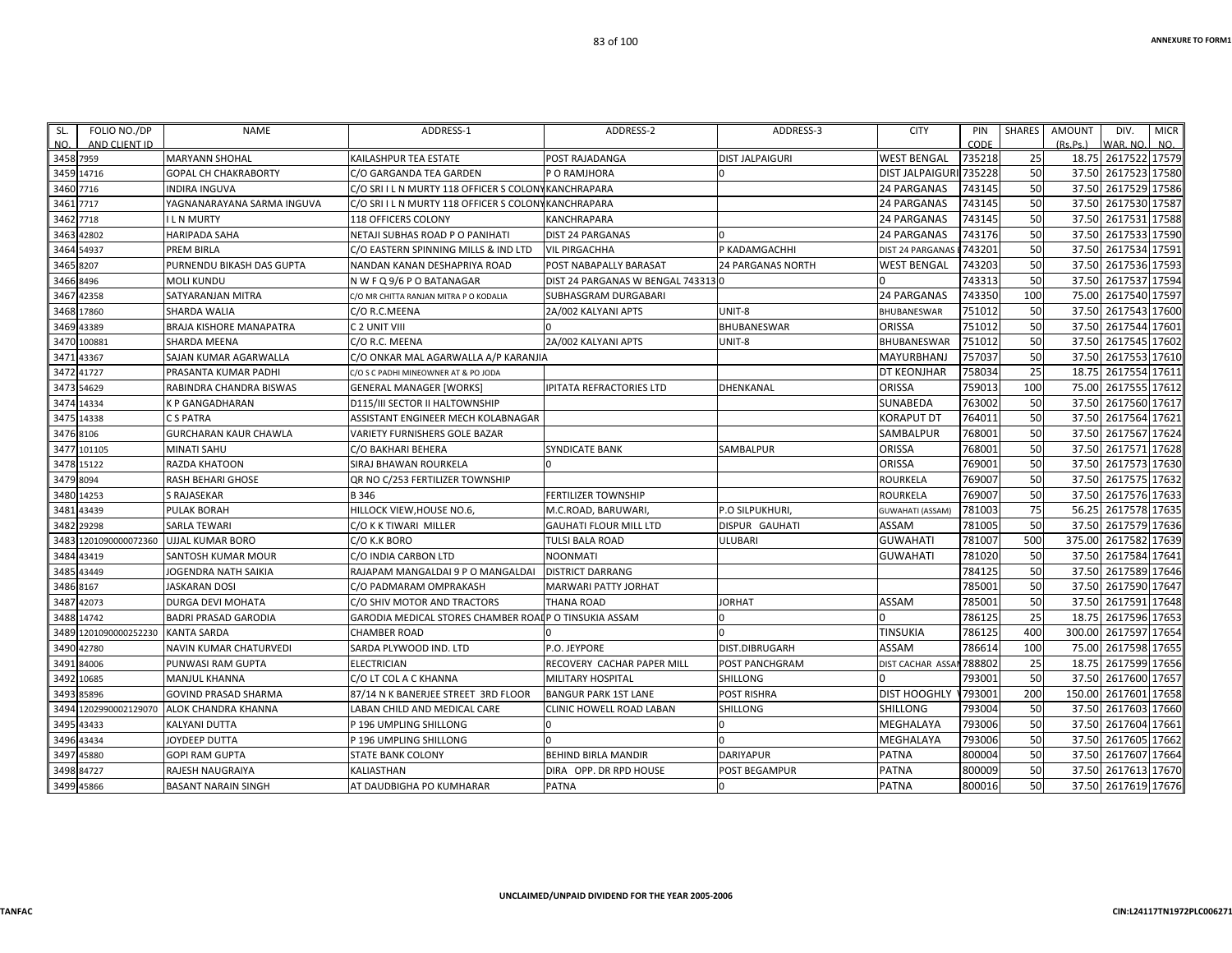| FOLIO NO./DP<br>SL.<br>AND CLIENT ID<br>NO. | <b>NAME</b>                    | ADDRESS-1                           | ADDRESS-2                         | ADDRESS-3                     | <b>CITY</b>          | PIN<br>CODE | <b>SHARES</b> | <b>AMOUNT</b><br>(Rs, Ps.) | DIV.<br>WAR. NO     | <b>MICR</b><br>NO. |
|---------------------------------------------|--------------------------------|-------------------------------------|-----------------------------------|-------------------------------|----------------------|-------------|---------------|----------------------------|---------------------|--------------------|
| 3500 1601010000272490 CHAPLA GUPTA          |                                | CHAPLA SADAN, PHARMACEUTICAL        | COLONY, J.P. NAGAR P.O-BAHADUR    | PUR HSG COLONY, BHOOT NATH RD | <b>PATNA</b>         | 800026      | 100           | 75.00                      | 2617621 17678       |                    |
| 3501<br>8140                                | AMITAVA CHAKRABORTY            | <b>CANARA BANK</b>                  | <b>BARI BAZAR</b>                 |                               | <b>MUNGER</b>        | 811201      | 50            | 37.50                      | 2617622             | 17679              |
| 3502 100667                                 | ANIL KUMAR JAIN                | SHREE PADMAWATI TEXTILE             | <b>KALALI GALI</b>                | <b>DEEP NARAYAN MARKET</b>    | <b>BHAGALPUR</b>     | 812002      | 100           | 75.00                      | 2617632 17689       |                    |
| IN30155721593339<br>3503                    | <b>LEENA SINGH</b>             | C/O BIJAY KUMAR SINGH (SALES LIC)   | DIVISIANAL OFFICE BURHANATH CHOWK | <b>D LAL MKT.</b>             | <b>BHAGALPUR</b>     | 812002      | 100           | 75.00                      | 2617633             | 17690              |
| 3504<br>43198                               | SURESH KUMAR AGARWAL           | C/O SHIV VASTRALAYA                 | <b>MARWANI CHOWK</b>              | <b>DUMKA</b>                  | <b>BIHAR</b>         | 814109      | 50            | 37.50                      | 2617635             | 17692              |
| 3505<br>46151                               | BAJARANG LALL DAYAMA           | <b>BOMPAS TOWN</b>                  | P O DEVSANGH                      | DT B DEOGHAR                  |                      | 814113      | 50            | 37.50                      | 2617636             | 17693              |
| 3506 84013                                  | <b>BAJRANG LALL DAYAMA</b>     | <b>SHARMA KUNJ</b>                  | <b>BOMPAS TOWN POST</b>           | <b>DEV SANGH</b>              | <b>B DEOGHAR S P</b> | 814113      | 150           | 112.50                     | 2617637 17694       |                    |
| 1201092600092150<br>350                     | <b>RAVI JAIN</b>               | C/O MANSUKH LAL JAIN                | GOLA ROAD. BODDAM BAZAR           |                               | <b>HAZARIBAG</b>     | 825301      | 50            | 37.50                      | 2617643             | 17700              |
| 3508 41491                                  | <b>VISHU KUMAR BHATI</b>       | D 22 SECTOR 5                       | <b>KOYLA NAGAR</b>                | <b>DHANBAD</b>                | <b>BIHAR</b>         | 826005      | 50            | 37.50                      | 2617645 17702       |                    |
| 3509<br>19710                               | <b>LALIT KUMAR JAIN</b>        | E D P CENTRE MAIN ADM BUILDING      | <b>BOKARO STEEL CITY</b>          |                               |                      | 827001      | 50            | 37.50                      | 2617646             | 17703              |
| 42097<br>3510                               | NIRMAL ARORA                   | C/O K K SETHI C-11 P O 1 E GOMIA    |                                   | $\Omega$                      | <b>DT GIRIDH</b>     | 829112      | 50            | 37.50                      | 2617657             | 17714              |
| 43333<br>351.                               | <b>EDLINA WALTER</b>           | <b>ARDEER HOSPITAL</b>              | PO INDIAN EXPLOSIVES GOMIA        |                               | <b>DT GIRIDH</b>     | 829112      | 50            | 37.50                      | 2617658 17715       |                    |
| 3512<br>8440                                | JOGINDER JIT SINGH             | <b>30 CIRCUIT HOUSE AREA EAST</b>   |                                   | 0                             | JAMESHEDPUR          | 831001      | 50            | 37.50                      | 2617659 17716       |                    |
| 42186<br>3513                               | <b>R KRISHNAMURTHY</b>         | <b>91 NEW BARADUARY EAST</b>        | <b>SAKCHI</b>                     | $\Omega$                      | <b>JAMESHEDPUR</b>   | 831001      | 50            | 37.50                      | 2617661             | 17718              |
| 3514<br>45979                               | <b>VIJAY PRATAP SAHNI</b>      | I E D NEW G S BUILDING TISCO LTD    |                                   | $\Omega$                      | <b>JAMESHEDPUR</b>   | 831001      | 50            | 37.50                      | 2617662             | 17719              |
| 3515<br>IN30039415601509                    | SHAKUNTALA DEVI RUNGTA         | 169                                 | <b>NEW BARADWARI</b>              | SAKCHI                        | JAMESHEDPUR          | 831001      | 200           | 150.00                     | 2617663             | 17720              |
| 49557<br>3516                               | <b>BINA CHAKRABORTY</b>        | <b>70 TINPLATE HOSPITAL ROAD</b>    |                                   |                               | <b>JAMSHEDPUR</b>    | 831003      | 150           | 112.50                     | 2617667             | 17724              |
| 3517<br>49904                               | <b>USHA KUMARI</b>             | <b>BUNGALOW NO 6 NAMDIH ROAD</b>    | <b>BURMAMINES</b>                 |                               | <b>JAMSHEDPUR</b>    | 831007      | 50            | 37.50                      | 2617670 17727       |                    |
| 3518 99190                                  | <b>LATIKA GHOSH</b>            | W/O SUMANTRA GHOSH                  | 224 ASHIANA CENTRE                | <b>ADITYAPUR</b>              | JAMSHEDPUR           | 831013      | 100           | 75.00                      | 2617678 17735       |                    |
| 3519<br>IN30174010050597                    | SHEELA YADAV                   | E-057, ASHIANA SUNCITY              | <b>BALIGUMA</b>                   | P.O.- M.G.M MANGO             | <b>JAMSHEDPUR</b>    | 831018      | 50            | 37.50                      | 2617679 17736       |                    |
| 3520<br>75156                               | <b>BARBARA BRAGANZA</b>        | <b>GREVES FOSECO LTD</b>            | <b>SUNDER NAGAR</b>               |                               | <b>JAMSHEDPUR</b>    | 832107      | 50            | 37.50                      | 2617680             | 17737              |
| 3521<br>46059                               | <b>SURJA KUMAR BOSE</b>        | 273A NEW A G CO-OPERATIVE COLONY    | <b>KADRUPO</b>                    | <b>DORANDA</b>                | <b>RANCHI</b>        | 834002      | 50            |                            | 37.50 2617684 17741 |                    |
| 3522<br>19810                               | SARLA SRIVASTAVA               | C/O SHRI M B SRIVASTAVA             | C/D 355 SECTOR III                | H E C COLONY JAGANNATH NAGAR  | <b>RANCHI</b>        | 834004      | 50            | 37.50                      | 2617689             | 17746              |
| 3523<br>46022                               | PRATEEK KUMAR SINHA            | M-19 HOUSING COLONY                 | <b>BARIATU</b>                    |                               | <b>RANCHI</b>        | 834009      | 50            | 37.50                      | 2617695             | 17752              |
| 51355<br>3524                               | LAKSHMAN PRASAD                | AT SHIVAJI NAGAR                    | NAI BASTI FATEHPUR                |                               | SIWAN                | 841226      | 50            |                            | 37.50 2617700 17757 |                    |
| 3525<br>28465                               | <b>BHAGWATI PRASAD MITTAL</b>  | <b>HOTEL KAVERI</b>                 | MAIN ROAD RAXAUL                  |                               |                      | 845305      | 50            | 37.50                      | 2617703 17760       |                    |
| 45846<br>3526                               | LAKSHMAN KUMAR AGARWAL         | S P AGARWAL ROAD DARBHANGA          |                                   |                               | <b>BIHAR</b>         | 846004      | 50            | 37.50                      | 2617705             | 17762              |
| 105028<br>3527                              | SUBHASHCHANDRA GUPTA           | C/O MOTILAL PARSAD                  | QTR NO CF/3 REFINERY TOWNSHIP     | <b>BEGUSARAI</b>              |                      | 851117      | 100           | 75.00                      | 2617709             | 17766              |
| 3528<br>14471                               | <b>UMA YAGA SUNDARAM</b>       | NO A-31 ANNA NAGAR                  |                                   |                               | CHINGLEPUT           | 603001      | 50            | 37.50                      | 2617711 17768       |                    |
| 3529<br>96501                               | V PURUSHOTHAMAN                | NO 139 13TH AVENUE                  | KALPAKKAM                         | $\Omega$                      |                      | 603102      | 50            | 37.50                      | 2617714 17771       |                    |
| 99954<br>3530                               | <b>AJIYA</b>                   | W/O MR JOJO JOSEPH                  | 54 4TH STREET                     | <b>KALPAKKAM</b>              | <b>TAMIL NADU</b>    | 603102      | 50            | 37.50                      | 2617715 17772       |                    |
| IN30112715657548<br>353                     | PREETHA GEORGE                 | 01 MOHANAM                          | ANUPURAM                          | THIRUKAZHUKUNDRAM PO          | TAMILNADU            | 603109      | 100           | 75.00                      | 2617717 17774       |                    |
| 3532<br>14283                               | <b>GOVINDARAJI PARASURAMAN</b> | <b>ELANEERKUNDRAM POST</b>          | (VIA) ANAKKAVOOR                  | CHEYYAR TALUK N.A. DIST       |                      | 604401      | 50            | 37.50                      | 2617728 17785       |                    |
| 96855<br>3533                               | R SETHURAMAN                   | 1/18 ORATHUR POST                   | <b>VILLUPURAM TAULK</b>           | $\Omega$                      | SOUTH ARCOT D 605601 |             | 50            | 37.50                      | 2617733 17790       |                    |
| 102683<br>3534                              | S BASKARAN                     | <b>11 MILLE STONE STREET</b>        | <b>VIKRAVANDI</b>                 | 0                             |                      | 605652      | 50            | 37.50                      | 2617734             | 17791              |
| 14724<br>3535                               | <b>G RAGOTHAMAN</b>            | 25 KATCHERI OPPOSITE LANE           | VRIDDHACHALAM                     |                               |                      | 606001      | 75            | 56.25                      | 2617737             | 17794              |
| 3536<br>101236                              | <b>B JAYAVEL</b>               | 2/81 WEST STREET                    | <b>ERAIYUR</b>                    | PENNADAM R S POST             | S A V DIST           | 606111      | 50            | 37.50                      | 2617740             | 17797              |
| 3537<br>IN30108022215836                    | K NARAYANAN                    | NO 64 A 1                           | THENMATHUR VILLAGE                | <sup>0</sup>                  | TV MALAI DISTI606603 |             | 50            | 37.50                      | 2617745 17802       |                    |
| 15095<br>3538                               | THIRUMATHI KOKILA KANNAN       | REDDIAR STREET KANJI & POST CHENGAM | TNORTHARCOT DIST 606702           | $\Omega$                      |                      | 606702      | 50            | 37.50                      | 2617747 17804       |                    |
| 3539<br>96861                               | S ALAGANANDAM                  | <b>42 NEW STREET</b>                | KEELPATHY                         | NELLIKUPPAM                   | <b>SOUTH ARCOT</b>   | 607105      | 50            | 37.50                      | 2617750             | 17807              |
| 3540 100868                                 | C VYRAKANNU                    | 30 V O C STREET                     | <b>PANRUTI</b>                    | S A V DIST TAMILNADU          |                      | 607106      | 100           | 75.00                      | 2617753             | 17810              |
| 3541 103635                                 | <b>KARUMUGAM</b>               | <b>26 RAILWAY QUARTERS</b>          | <b>CUDDALORE ROAD</b>             | <b>PANRUTI</b>                | <b>TAMILNADU</b>     | 607106      | 100           |                            | 75.00 2617755 17812 |                    |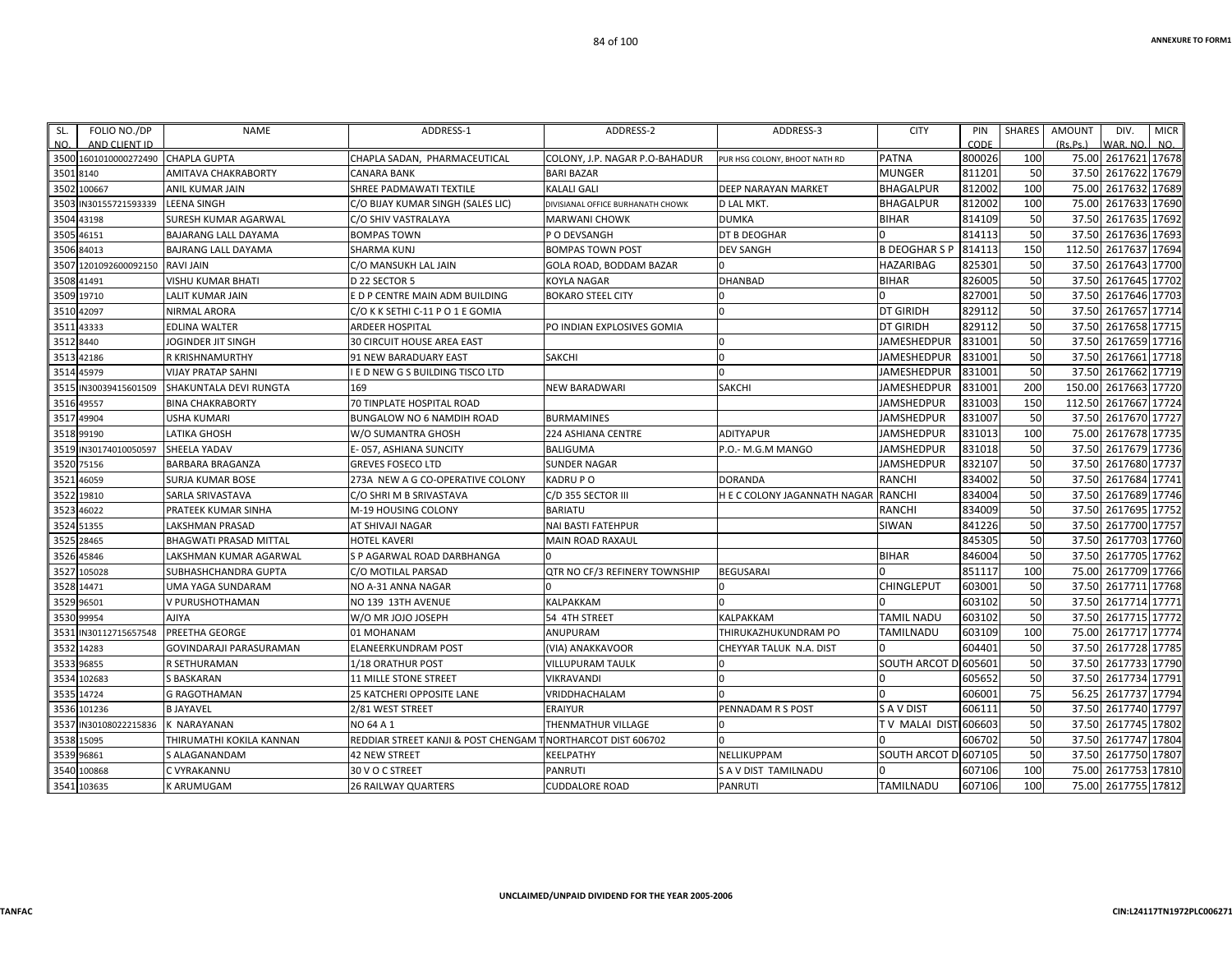| FOLIO NO./DP<br>SL.   | NAME                             | ADDRESS-1                               | ADDRESS-2                          | ADDRESS-3                | <b>CITY</b>          | PIN    | SHARES | AMOUNT   | DIV.                | <b>MICR</b> |
|-----------------------|----------------------------------|-----------------------------------------|------------------------------------|--------------------------|----------------------|--------|--------|----------|---------------------|-------------|
| AND CLIENT ID<br>NO.  |                                  |                                         |                                    |                          |                      | CODE   |        | (Rs.Ps.) | WAR. NO.            | NO.         |
| 3542 96867            | <b>K S KANNAN</b>                | 1/43 RIVER SIDE STREET                  | THIRUVENDHIPURAM POST              |                          | SOUTH ARCOT D 607401 |        | 50     |          | 37.50 2617759 17816 |             |
| 3543 101669           | N KAMAKSHI                       | D-37 T PRAKASAM SALAI                   | <b>BLOCK3</b>                      | NEYVELI                  |                      | 607801 | 100    |          | 75.00 2617761 17818 |             |
| 3544 91762            | JAYAM KRISHNAMOORTHY             | 1-51 B PERUMAL KOIL STREET              | SITHAKKADU                         |                          | MAYILADUTHURAI (T.   | 609003 | 50     |          | 37.50 2617763 17820 |             |
| 3545 9245             | R VELMURUGAN                     | 47 VNS NAGAR                            | THENPATHI                          | <b>SIRKALI</b>           |                      | 609111 | 50     |          | 37.50 2617765 17822 |             |
| 3546 15171            | R SARAFFUZZAMAN                  | $3/53 - A$                              | P M HOUSE                          | <b>NIDUR</b>             | MAYILADUTHURAI (     | 609203 | 50     | 37.50    | 2617767 17824       |             |
| 3547 88583            | <b>G SANTHI</b>                  | <b>86 BAZAAR STREET</b>                 |                                    | $\Omega$                 | PERALAM              | 609405 | 100    |          | 75.00 2617769 17826 |             |
| 3548 14816            | SRINIVASAN SIVASUBRAMANIAM       | NO 1 VYAPARA CHETTY STREET              | KUTTALAM                           |                          |                      | 609801 | 50     |          | 37.50 2617771 17828 |             |
| 3549 52024            | <b>SUNDARAM M</b>                | <b>36A CHAKRAPANI WEST ST</b>           |                                    |                          | KUMBAKONAM           | 612001 | 50     | 37.50    | 2617772 17829       |             |
| 3550 93577            | <b>KAMLESH</b>                   | <b>TANK VIEW</b>                        | 6 KASI VISWANATHAR SANNATHI STREET |                          | KUMBAKONAM           | 612001 | 50     | 37.50    | 2617773 17830       |             |
| 3551 15100            | B THAIYAL NAYAGI ALIAS HEMALATHA | <b>B THAIYAL NAYAGI ALIAS HEMALATHA</b> | <b>29 SANJEEVI STREET</b>          |                          | MANNARGUDI           | 614001 | 50     |          | 37.50 2617779 17836 |             |
| 3552 51557            | R SARANGAN                       | C/O INDIAN BANK SUNDARAPERUMAL KOIL     | <b>TANJORE</b>                     |                          |                      | 614208 | 50     |          | 37.50 2617781 17838 |             |
| 3553 105584           | M MOHAMED MUSADHIK               | 54 BIG STREET                           | PATTUKKOTTAI                       |                          |                      | 614601 | 50     |          | 37.50 2617785 17842 |             |
| 3554 96814            | P RAMESH                         | <b>KARAIYOORTHOPPU</b>                  | ERIPURAKKARAI POST                 | ADIRAMPATTINAM           | TANJORE DIST         | 614701 | 50     |          | 37.50 2617788 17845 |             |
| 3555 16084            | ALAMELU ATHMARAMAN               | <b>5 RICE MILL STREET</b>               | THIRUTHURAIPOONDI                  |                          | <b>TANJORE DIST</b>  | 614713 | 100    | 75.00    | 2617789 17846       |             |
| 3556 14670            | S RAMAMOORTHY                    | ELANAGAR VILLAGE EZHILOOR POST          | VILAKKUDI VIA                      |                          | <b>TANJORE DIST</b>  | 614715 | 50     | 37.50    | 2617792 17849       |             |
| 3557 94505            | LATHA VEERAPPAN                  | <b>THENUNGUDI NORTH</b>                 | MAVIDUKURICHI POST                 | PERAVURANI TAULK         | TANJORE DIST         | 614804 | 50     |          | 37.50 2617793 17850 |             |
| 3558 51422            | S RAMACHANDRAN                   | 47/1 SUBBAIYER STORE N S B ROAD         | <b>NEAR MALAIVASAL</b>             |                          | TRICHY               | 620002 | 50     |          | 37.50 2617797 17854 |             |
| 3559 51447            | M BHANUMATHY MAHADEVAN           | 20 RAILWAY COLONY TIRCHY FORT           |                                    |                          | <b>TRICHY</b>        | 620002 | 50     | 37.50    | 2617798 17855       |             |
| 3560 51530            | K ARUMAI SELVAM                  | C-14 V MAIN ROAD RAMALINGA NAGAR        |                                    |                          | <b>TRICHY</b>        | 620003 | 50     |          | 37.50 2617804 17861 |             |
| 3561 81170            | M INBAMANI                       | NO. C-22 RAMALINGA NAGAR                | <b>WORAIUR</b>                     |                          | <b>TRICHY</b>        | 620003 | 50     | 37.50    | 2617805 17862       |             |
| 3562 51436            | V SANTHANAKRISHANAN              | NO F 10/2 RAILWAY COLONY                |                                    |                          | <b>PONMALAI</b>      | 620004 | 100    | 75.00    | 2617806 17863       |             |
| 3563 IN30108022316710 | P BOOPATHI                       | $X$ 13/I                                | <b>FIRST CROSS</b>                 | SELVAPURAM THIRUVERUMBUR | <b>TRICHY</b>        | 620013 | 50     | 37.50    | 2617817 17874       |             |
| 3564 51419            | SASIDHARAN SANKARAN              | C-3/160 BHE LTD                         | KAILASAPURAM                       |                          | <b>TRICHY</b>        | 620014 | 50     |          | 37.50 2617818 17875 |             |
| 3565 14453            | <b>GINDIRA</b>                   | C-100 BELL NAGAR                        | REC(PO)                            |                          | <b>TRICHY</b>        | 620015 | 50     |          | 37.50 2617823 17880 |             |
| 3566 IN30044110316698 | RAJHA SIVARAMAN M S              | A/12 LIC COLONY                         |                                    |                          | TIRUCHIRAPAL         | 620021 | 150    | 112.50   | 2617831 17888       |             |
| 3567 95475            | M DHANDAYUDHAPANI                | SRI MANIKANDAN FINANCE                  | <b>12 ALLITHURAI BAZZAR</b>        | SOMARASAM PETTAI POST    | <b>TRICHY</b>        | 620102 | 50     |          | 37.50 2617835 17892 |             |
| 3568 98366            | R SANKARA SUBBU                  | 3/107 SOUTH STREET                      | VIRALI MALAI POST                  |                          | PUDUKKOTTAI          | 621316 | 50     |          | 37.50 2617838 17895 |             |
| 3569 IN30108022036259 | <b>K RAMIAH</b>                  | 778 NORTH MAIN STREET                   |                                    |                          |                      | 622001 | 100    | 75.00    | 2617841 17898       |             |
| 3570 51556            | <b>B BALASUBRAMANIAN</b>         | <b>34 RAJAJI STREET ALANGUDY POST</b>   |                                    |                          | PUDUKKOTTAI          | 622301 | 50     | 37.50    | 2617844 17901       |             |
| 3571 93651            | KT RM RAMASAMY CHETTIAR          | K LAKSHMIPURAM                          | VIA KOTHAMANGALAM                  |                          | P T T DISTRICT       | 623105 | 50     |          | 37.50 2617863 17931 |             |
| 3572 15301            | K T NACHIAPPAN                   | A P L KT N HOUSE A THEKKUR              |                                    |                          | <b>RAMNAD DIST</b>   | 623201 | 50     | 37.50    | 2617864 17932       |             |
| 3573 14105            | KRISHNAKUMAR SUNDARA RAJAN       | C/O INDIAN BANK                         |                                    |                          | RAMESWARAM           | 623526 | 50     | 37.50    | 2617876 17944       |             |
| 3574 16552            | H RAMA RAO                       | 2/358 GANDHIJI ROAD                     | $\Omega$                           |                          | PARAMAKKUDI          | 623707 | 100    |          | 75.00 2617881 17949 |             |
| 3575 93691            | <b>S SANTHI</b>                  | 5/365 ELLAIPURAGANDHI STREET            | PARAMAKKUDI                        |                          | <b>RAMNAD DIST</b>   | 623707 | 50     |          | 37.50 2617882 17950 |             |
| 3576 16631            | P N R SUDARSAN                   | C/O P N RATHNAM & SONS                  | <b>BIG BAZAR STREET</b>            |                          | <b>DINDIGUL</b>      | 624001 | 50     |          | 37.50 2617883 17951 |             |
| 3577 IN30163740243148 | SHEHZARIN MINOO AVARI            | <b>FLEURETTE</b>                        | <b>SIVANADI ROAD</b>               | KODAIKANAL               | TAMILNADU            | 624101 | 50     |          | 37.50 2617886 17954 |             |
| 3578 16599            | P GNANAMBAL                      | 8 16/3 WILSON SODA FACTORY STREET       | CHINNALAPATTI                      |                          | <b>MADURAI</b>       | 624301 | 50     |          | 37.50 2617887 17955 |             |
| 3579 IN30039414405085 | AN MEENAKSHIE                    | 3/152                                   | LAKSHMIPURAM                       |                          | <b>PALANI</b>        | 624601 | 50     |          | 37.50 2617888 17956 |             |
| 3580 16613            | M MOHAMED NASURUDEEN             | C/O EVEREST TOBACCO CO                  | VELVAR KOTTAI P O DINDIGUL         |                          | <b>MADURAI DT</b>    | 624803 | 50     |          | 37.50 2617891 17959 |             |
| 3581 104648           | V VEERAPPAN                      | 42-A CSR NAGAR                          | <b>5TH STOP</b>                    | THIRU NAGAR              | <b>MADURAI</b>       | 625006 | 50     |          | 37.50 2617893 17961 |             |
| 3582 75561            | ARCHANA JAIN                     | NO.232 RAILWAY OFFICERS BUNGALOW        | RAILWAY COLONY                     |                          | <b>MADURAI</b>       | 625016 | 200    | 150.00   | 2617909 17977       |             |
| 3583 85697            | S RAJINI KANTH                   | S/O MR E S VASAN                        | 93 KAMBAR STREET                   | S S COLONY               | <b>MADURAI</b>       | 625016 | 50     |          | 37.50 2617910 17978 |             |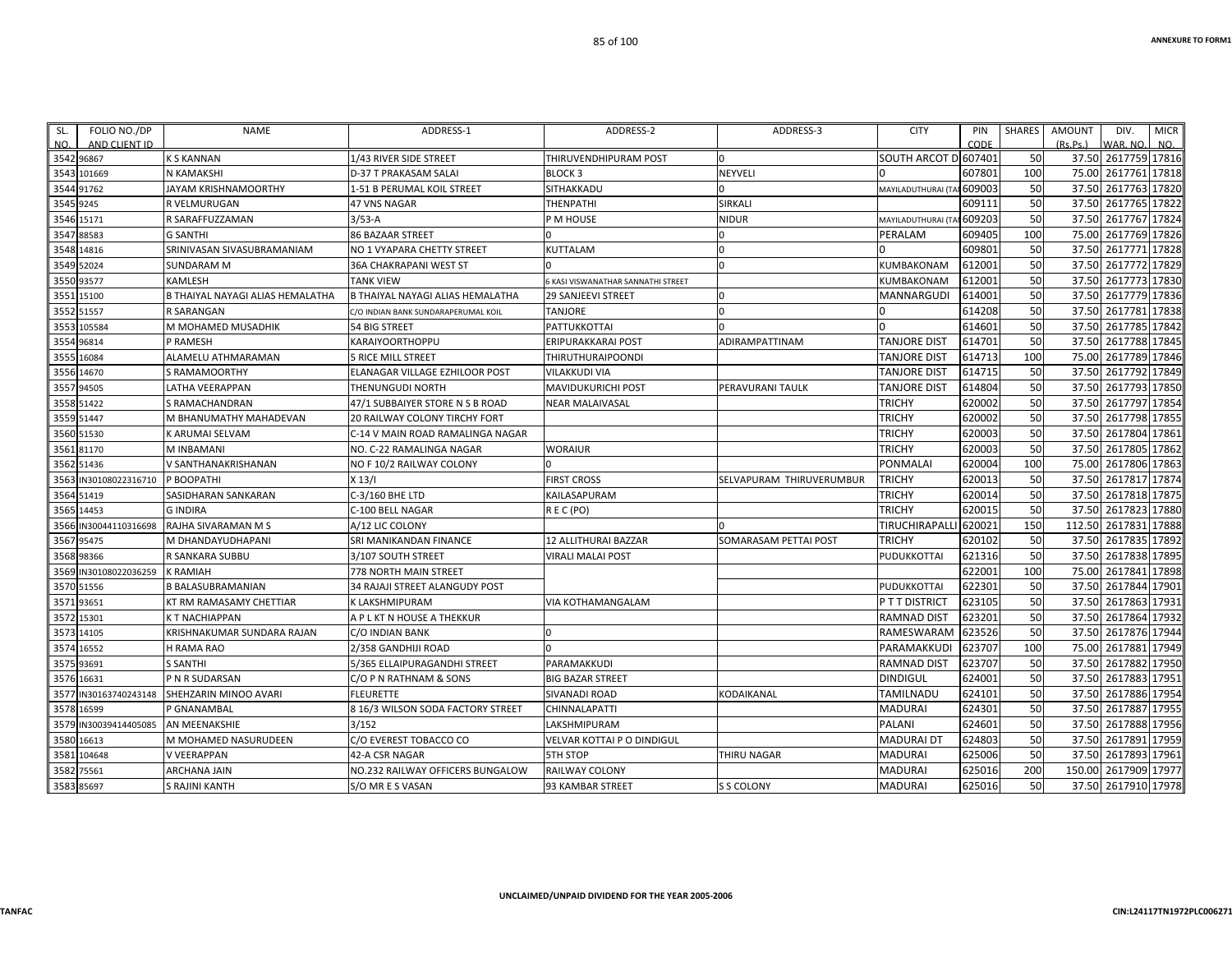| SL.        | FOLIO NO./DP          | <b>NAME</b>                     | ADDRESS-1                                | ADDRESS-2                                                   | ADDRESS-3                | <b>CITY</b>           | PIN    | SHARES | AMOUNT<br>DIV.          | <b>MICR</b> |
|------------|-----------------------|---------------------------------|------------------------------------------|-------------------------------------------------------------|--------------------------|-----------------------|--------|--------|-------------------------|-------------|
| NO.        | AND CLIENT ID         |                                 |                                          |                                                             |                          |                       | CODE   |        | (Rs.Ps.)<br>WAR, NO.    | NO.         |
| 3584 16550 |                       | J SRIVASUDEVAN                  | MALAIPATTY P O ARUPPUKOTTAI T K RAMNAD D |                                                             |                          |                       | 626054 | 50     | 37.50 2617924 17992     |             |
| 3585 93943 |                       | V MAHESHWARI                    | <b>244 SAKKARAJA KOTTAI</b>              | PUDUPALAYAM                                                 |                          | RAJAPALAYAM           | 626117 | 50     | 2617926 17994<br>37.50  |             |
| 3586 94806 |                       | K C SURESH KUMAR                | 120 KAMARAJ NAGAR                        |                                                             |                          | RAJAPALAYAM           | 626117 | 100    | 2617927 17995<br>75.00  |             |
| 3587 99697 |                       | A K VAIYAPURI RAJA              | 244 SAKKARAJA KOTTAI                     |                                                             |                          | RAJAPALAYAM           | 626117 | 50     | 2617929 17997<br>37.50  |             |
| 3588 14341 |                       | S ADIBAN                        | DREAM CASTLE SHIELD ROAD                 |                                                             |                          | SIVAKASI              | 626123 | 25     | 2617931 17999<br>18.75  |             |
| 3589 91485 |                       | T KANNAN                        | TRUSTEEE                                 | MISS VISALAKSHI KANNAN MARRIAGE  THIAGARAJAR MILLS PREMISES |                          | KAPPALUR              | 626709 | 50     | 37.50<br>2617942 18010  |             |
| 3590 93809 |                       | <b>G SETHUMANI</b>              | 21 WEST STREET                           | SINDU POONDURAI                                             |                          | TIRUNELVELI           | 627001 | 100    | 75.00<br>2617943 18011  |             |
|            | 3591 106606           | THIRUVENGADATHAN                | 64 D NELLAU PLAZA                        | III FLOOR MADURAIN ROAD                                     |                          | THIRUNELVELI          | 627001 | 50     | 2617944 18012<br>37.50  |             |
| 3592 16553 |                       | <b>S SARASWATHI</b>             | NO 60 EZHIL NAGAR                        | TIRUNELVELI - 7                                             |                          |                       | 627007 | 50     | 2617949 18017<br>37.50  |             |
|            | 3593 IN30039412894349 | R MENAKA DEVI                   | D-50 3RD CROSS STREET                    | MAHARAJA NAGAR                                              |                          | TIRUNELVELI           | 627011 | 100    | 2617952 18020<br>75.00  |             |
|            | 3594 26676            | NARAYANAN AVUDAIYAPPA CHELLIAH  | 4/29 TIRUVALLUVAR STREET                 | RAJAVALLIPURAM POST                                         | TIRUNELVELI DIST         | TAMIL NADU            | 627359 | 75     | 2617954 18022<br>56.25  |             |
|            | 3595 IN30177410118902 | Murugiahpandia S                | 1296 C                                   | Ezhil Nagar                                                 | Sankarankovil            | Tirunelveli Disti     | 627756 | 50     | 37.50<br>2617959 18027  |             |
| 3596 50898 |                       | NAGARAJAN DAKSHINA MOORTHY      | NO 9 MADA STREET                         |                                                             |                          | SHENCOTTAH            | 627809 | 50     | 37.50<br>2617961        | 18029       |
| 3597 16515 |                       | <b>S RAMAIAH</b>                | 68                                       | SOUTH MASI STREET                                           |                          | TENKASI               | 627811 | 50     | 2617964 18032<br>37.50  |             |
| 3598 37800 |                       | <b>FATIMA RAJADURAI</b>         | <b>SCORPIOS WEST LUTHER STREET</b>       | NAGERCOIL K K DIST                                          |                          |                       | 629001 | 50     | 37.50<br>2617965 18033  |             |
| 3599 15193 |                       | LOURDU RAJA VASAGAM             | <b>MOUNT LOURDES</b>                     | RAMANPUTHOOR EAST                                           |                          | NAGERCOIL             | 629002 | 50     | 2617967<br>37.50        | 18035       |
| 3600 49966 |                       | R PONNAMBALAM                   | 56 PATTARIYAR NEW STREET                 | NAGERCOIL-2                                                 | <b>KANYAKUMARI DIST</b>  | <b>TAMILNADU</b>      | 629002 | 50     | 37.50 2617968 18036     |             |
|            | 3601 IN30290241166969 | R SHAJI KUMAR                   | <b>KAVIL PUTHEN</b>                      | VEEDU ARAKANADU                                             | ALANCHOLAI PO            | KANYA KUMARI          | 629101 |        | 2617970 18038<br>1.50   |             |
|            | 3602 104601           | P RUGMINY AMMAL                 | 1/37 ASRAMAM GRAMAM                      | ASRAMAM                                                     | <b>SUCHINDRUM</b>        | K K DIST              | 629704 | 100    | 2617973 18041<br>75.00  |             |
| 3603 16587 |                       | B SARASWATHI AMMA               | PUTHOOR THICKENAMCODE PO                 | KANYAKUMARI DIST                                            |                          |                       | 629804 | 50     | 37.50 2617976 18044     |             |
| 3604 51917 |                       | M I SHAHUL HAMEED               | <b>BIG STREET THITTUVILAI</b>            | BHOOTHAPANDY PO                                             |                          |                       | 629852 | 50     | 37.50<br>2617977 18045  |             |
| 3605       | IN30044110112892      | RENGANATHAN .KR                 | C RM HOUSE                               | RAJAJI STREET                                               | <b>KANDANUR POST</b>     | P M DIST.             | 630104 | 50     | 2617981 18049<br>37.50  |             |
| 3606       | IN30108022183010      | R M MANICKAM                    | K V R M HOUSE                            | SIVAN KOVIL STREET                                          | KANDAVARAYAN PATTI       | SIVAGANGAI DIS 630203 |        | 50     | 37.50<br>2617985 18053  |             |
| 3607 14491 |                       | A P RAJAGOPALAN                 | SUPERINTENDING ENGINEER CIVIL            | <b>F-3/4 THERMAL COLONY</b>                                 |                          | <b>METTUR DAM</b>     | 636401 | 75     | 2617991 18059<br>56.25  |             |
| 3608 14052 |                       | R VARADARAJAN                   | <b>47 RAMAN NAGAR</b>                    |                                                             |                          | <b>METTUR DAM</b>     | 636403 | 50     | 37.50<br>2617994        | 18062       |
|            | 3609 51826            | CHELAM SRINIVASAN THEVANGUDI    | B3 CHEMPLAST COLONY RAMAN NAGAR P O      |                                                             |                          | <b>METTUR DAM</b>     | 636403 | 50     | 37.50<br>2617995 18063  |             |
|            | 3610 IN30169610088870 | SARASWATHI.C                    | 9, MURUGAN NAGAR                         | RAMAN NAGAR POST                                            |                          | METTURDAM             | 636403 | 400    | 300.00<br>2617999 18067 |             |
| 3611 15103 |                       | P RATHANA SABABATHY             | S/O PERIASAMY ANUMANTHEERTHAM            |                                                             |                          | DHARMAPURI            | 636909 | 50     | 37.50<br>2618000 18068  |             |
| 3612 14343 |                       | M S GANESAN                     | C/O J M S LORRY SERVICE                  | N KOSAVAMPATTI P O                                          |                          | NAMAKKAL              | 637002 | 50     | 2618002 18070<br>37.50  |             |
| 3613 51527 |                       | R KUPPUSAMY                     | 31-A PATHRAKALI ST S P PUDUR             | NAMAKKAL P O                                                |                          | <b>SALEM DT</b>       | 637002 | 50     | 37.50<br>2618003 18071  |             |
|            | 3614 15956            | <b>S KRISHNAN</b>               | ASSISTANT ENGINEER METTUR CHEMICALS      | AKKAMAPATI                                                  |                          | SANKARIDURG           | 637301 | 50     | 37.50<br>2618004 18072  |             |
|            | 3615 IN30131321056439 | <b>NANDHAKUMAR P</b>            | NO 20 CHOKKANATHA STREET                 |                                                             |                          | <b>ERODE</b>          | 638003 | 200    | 150.00<br>2618011       | 18079       |
| 3616 94887 |                       | <b>SJAYANTHI</b>                | <b>45 KARIKALAN STREET</b>               | ASOKAPURAM                                                  | <b>VEERAPPAN CHATRAM</b> | ERODE                 | 638004 | 500    | 375.00<br>2618014 18082 |             |
| 3617 9085  |                       | RENGAPATHI CHANDRASEKARAN       | ACCOUNTANT CANARA BANK                   |                                                             |                          | KOLAPPALUR            | 638456 | 50     | 37.50<br>2618025 18093  |             |
|            | 3618 102097           | N M KURUVILLA                   | 222 VASANTHA ROAD                        | DHARAPURAM                                                  |                          |                       | 638656 | 30     | 2618027<br>22.50        | 18095       |
|            | 3619 IN30017510161513 | KARUPPIAH, N. R.                | PANDUTHAKARAN PUDUR                      | <b>MANMANGALAM POST</b>                                     | <b>KARUR</b>             |                       | 639006 | 100    | 75.00<br>2618031 18099  |             |
|            | 3620 55492            | SRINIVASAN RENGANATHAN AYYANGAR | 3/50 THIRUCHENDURAI AGRAHARAM            | ANDANALLUR P O                                              |                          | <b>TRICHY</b>         | 639101 | 50     | 2618033 18101<br>37.50  |             |
|            | 3621 101176           | <b>K B NANTHINI</b>             | NO 12 EAST STREET                        | KRISHNARAYAPURAM                                            |                          | <b>TRICHY</b>         | 639102 | 100    | 75.00<br>2618034 18102  |             |
|            | 3622 108642           | SARADA MANOJ                    | NO.28-A BHARATI COLONY                   | PEELAMEDU                                                   |                          | COIMBATORE            | 641004 | 400    | 2618040 18108<br>300.00 |             |
| 3623 9195  |                       | <b>JAYALAXMI N</b>              | W/O MR RATHINAVEL M PANKAJA METAL S      | KUNIAMUTHUR                                                 |                          | COIMBATORE            | 641008 | 50     | 2618050 18118<br>37.50  |             |
| 3624 98630 |                       | V GANESH                        | 351 RAMACHANDRA LAYOUT                   | <b>RAM NAGAR</b>                                            |                          | COIMBATORE            | 641009 | 100    | 2618052 18120<br>75.00  |             |
| 3625 9048  |                       | RAVICHANDRAN SWAMINATHAN        | 1/4 A THADAGAM ROAD                      |                                                             |                          | COIMBATORE            | 641013 | 50     | 37.50 2618055 18123     |             |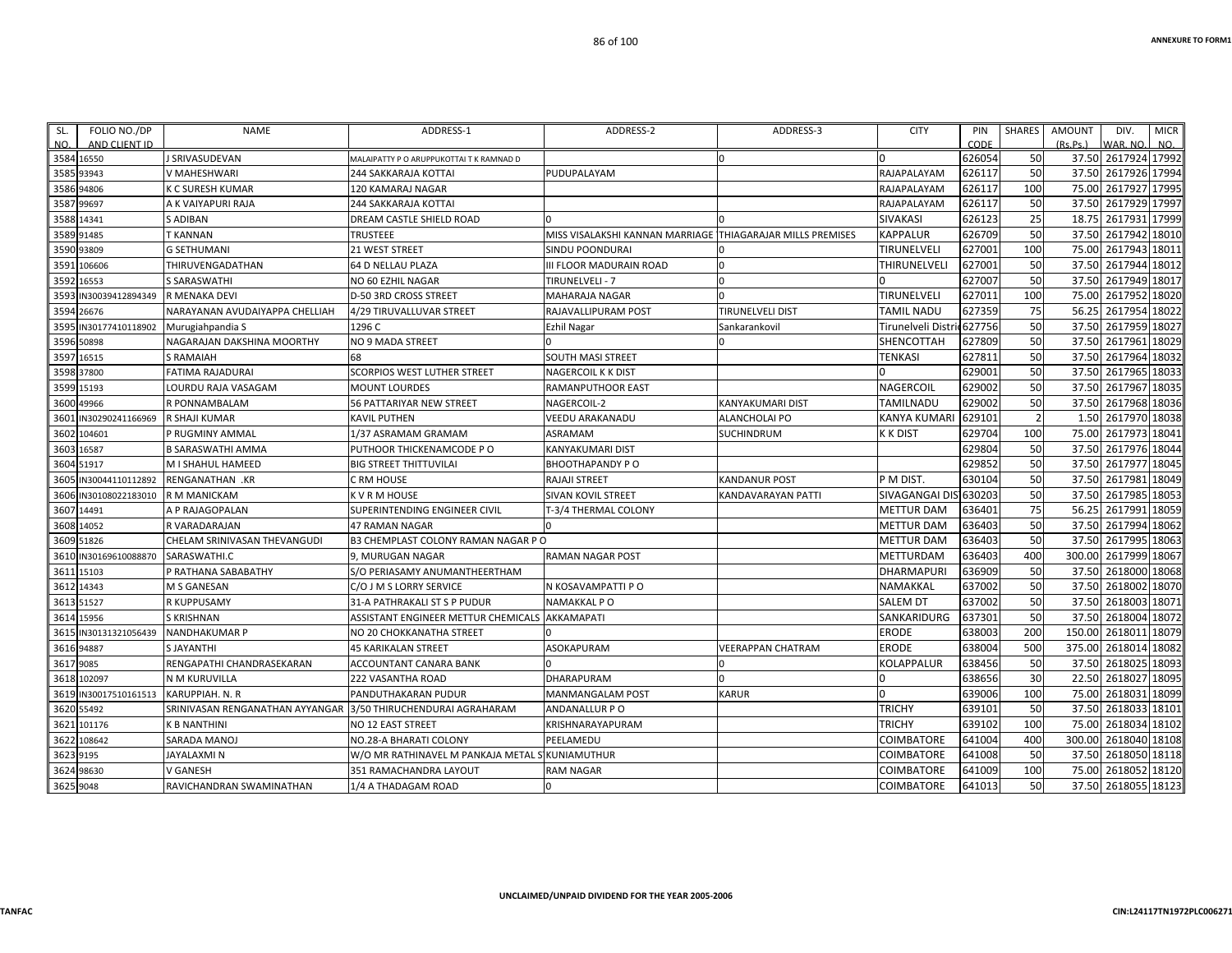| CODE<br>641025<br>COIMBATORE<br>641030<br>COIMBATORE<br>COIMBATORE<br>641041<br>641044<br>COIMBATORE | 50<br>50<br>50<br>50                                                                                                                                                                  | (Rs.Ps.)<br>WAR. NO.<br>NO.<br>2618056 18124<br>37.50<br>37.50<br>2618063 18131<br>2618067 18135<br>37.50                                                                                                                                                                                                                                                                                                                                                                                                                                                                                                                                                |
|------------------------------------------------------------------------------------------------------|---------------------------------------------------------------------------------------------------------------------------------------------------------------------------------------|----------------------------------------------------------------------------------------------------------------------------------------------------------------------------------------------------------------------------------------------------------------------------------------------------------------------------------------------------------------------------------------------------------------------------------------------------------------------------------------------------------------------------------------------------------------------------------------------------------------------------------------------------------|
|                                                                                                      |                                                                                                                                                                                       |                                                                                                                                                                                                                                                                                                                                                                                                                                                                                                                                                                                                                                                          |
|                                                                                                      |                                                                                                                                                                                       |                                                                                                                                                                                                                                                                                                                                                                                                                                                                                                                                                                                                                                                          |
|                                                                                                      |                                                                                                                                                                                       |                                                                                                                                                                                                                                                                                                                                                                                                                                                                                                                                                                                                                                                          |
|                                                                                                      |                                                                                                                                                                                       |                                                                                                                                                                                                                                                                                                                                                                                                                                                                                                                                                                                                                                                          |
|                                                                                                      |                                                                                                                                                                                       | 2618075 18143<br>37.50                                                                                                                                                                                                                                                                                                                                                                                                                                                                                                                                                                                                                                   |
|                                                                                                      |                                                                                                                                                                                       | 75.00<br>2618076 18144                                                                                                                                                                                                                                                                                                                                                                                                                                                                                                                                                                                                                                   |
|                                                                                                      |                                                                                                                                                                                       | 2618082 18150<br>37.50                                                                                                                                                                                                                                                                                                                                                                                                                                                                                                                                                                                                                                   |
|                                                                                                      |                                                                                                                                                                                       | 37.50<br>2618083<br>18151                                                                                                                                                                                                                                                                                                                                                                                                                                                                                                                                                                                                                                |
|                                                                                                      |                                                                                                                                                                                       | 37.50<br>2618084 18152                                                                                                                                                                                                                                                                                                                                                                                                                                                                                                                                                                                                                                   |
|                                                                                                      |                                                                                                                                                                                       | 2618086 18154<br>150.00                                                                                                                                                                                                                                                                                                                                                                                                                                                                                                                                                                                                                                  |
|                                                                                                      |                                                                                                                                                                                       | 37.50<br>2618087 18155                                                                                                                                                                                                                                                                                                                                                                                                                                                                                                                                                                                                                                   |
|                                                                                                      |                                                                                                                                                                                       | 37.50<br>2618091 18159                                                                                                                                                                                                                                                                                                                                                                                                                                                                                                                                                                                                                                   |
|                                                                                                      |                                                                                                                                                                                       | 2618093 18161<br>37.50                                                                                                                                                                                                                                                                                                                                                                                                                                                                                                                                                                                                                                   |
|                                                                                                      |                                                                                                                                                                                       | 37.50<br>2618096 18164                                                                                                                                                                                                                                                                                                                                                                                                                                                                                                                                                                                                                                   |
|                                                                                                      |                                                                                                                                                                                       | 2618097 18165<br>37.50                                                                                                                                                                                                                                                                                                                                                                                                                                                                                                                                                                                                                                   |
|                                                                                                      |                                                                                                                                                                                       | 75.00<br>2618103<br>18171                                                                                                                                                                                                                                                                                                                                                                                                                                                                                                                                                                                                                                |
|                                                                                                      |                                                                                                                                                                                       | 37.50<br>2618106 18174                                                                                                                                                                                                                                                                                                                                                                                                                                                                                                                                                                                                                                   |
|                                                                                                      |                                                                                                                                                                                       | 37.50<br>2618107 18175                                                                                                                                                                                                                                                                                                                                                                                                                                                                                                                                                                                                                                   |
|                                                                                                      |                                                                                                                                                                                       | 2618111 18179<br>112.50                                                                                                                                                                                                                                                                                                                                                                                                                                                                                                                                                                                                                                  |
|                                                                                                      |                                                                                                                                                                                       | 18182<br>150.00<br>2618114                                                                                                                                                                                                                                                                                                                                                                                                                                                                                                                                                                                                                               |
|                                                                                                      |                                                                                                                                                                                       | 2618117 18185<br>3.75                                                                                                                                                                                                                                                                                                                                                                                                                                                                                                                                                                                                                                    |
|                                                                                                      |                                                                                                                                                                                       | 2618121 18189<br>75.00                                                                                                                                                                                                                                                                                                                                                                                                                                                                                                                                                                                                                                   |
|                                                                                                      |                                                                                                                                                                                       | 2618124 18192<br>37.50                                                                                                                                                                                                                                                                                                                                                                                                                                                                                                                                                                                                                                   |
|                                                                                                      |                                                                                                                                                                                       | 2618128 18196<br>37.50                                                                                                                                                                                                                                                                                                                                                                                                                                                                                                                                                                                                                                   |
|                                                                                                      |                                                                                                                                                                                       | 2618131 18199<br>37.50                                                                                                                                                                                                                                                                                                                                                                                                                                                                                                                                                                                                                                   |
|                                                                                                      |                                                                                                                                                                                       | 75.00<br>2618134 18202                                                                                                                                                                                                                                                                                                                                                                                                                                                                                                                                                                                                                                   |
|                                                                                                      |                                                                                                                                                                                       | 37.50<br>2618136 18204                                                                                                                                                                                                                                                                                                                                                                                                                                                                                                                                                                                                                                   |
|                                                                                                      |                                                                                                                                                                                       | 37.50<br>2618138 18206                                                                                                                                                                                                                                                                                                                                                                                                                                                                                                                                                                                                                                   |
|                                                                                                      |                                                                                                                                                                                       | 37.50<br>2618145 18213                                                                                                                                                                                                                                                                                                                                                                                                                                                                                                                                                                                                                                   |
|                                                                                                      |                                                                                                                                                                                       | 2618147 18215<br>37.50                                                                                                                                                                                                                                                                                                                                                                                                                                                                                                                                                                                                                                   |
|                                                                                                      |                                                                                                                                                                                       | 37.50<br>2618150 18218                                                                                                                                                                                                                                                                                                                                                                                                                                                                                                                                                                                                                                   |
|                                                                                                      |                                                                                                                                                                                       | 37.50<br>2618159 18227                                                                                                                                                                                                                                                                                                                                                                                                                                                                                                                                                                                                                                   |
|                                                                                                      |                                                                                                                                                                                       | 2618161 18229<br>75.00                                                                                                                                                                                                                                                                                                                                                                                                                                                                                                                                                                                                                                   |
|                                                                                                      |                                                                                                                                                                                       | 2618170 18238<br>75.00                                                                                                                                                                                                                                                                                                                                                                                                                                                                                                                                                                                                                                   |
|                                                                                                      | 100                                                                                                                                                                                   | 2618172 18240<br>75.00                                                                                                                                                                                                                                                                                                                                                                                                                                                                                                                                                                                                                                   |
|                                                                                                      |                                                                                                                                                                                       | 150.00<br>2618177 18245                                                                                                                                                                                                                                                                                                                                                                                                                                                                                                                                                                                                                                  |
|                                                                                                      |                                                                                                                                                                                       | 37.50<br>2618178 18246                                                                                                                                                                                                                                                                                                                                                                                                                                                                                                                                                                                                                                   |
|                                                                                                      |                                                                                                                                                                                       | 2618179 18247<br>37.50                                                                                                                                                                                                                                                                                                                                                                                                                                                                                                                                                                                                                                   |
|                                                                                                      |                                                                                                                                                                                       | 75.00<br>2618180 18248                                                                                                                                                                                                                                                                                                                                                                                                                                                                                                                                                                                                                                   |
|                                                                                                      |                                                                                                                                                                                       | 37.50<br>2618183 18251                                                                                                                                                                                                                                                                                                                                                                                                                                                                                                                                                                                                                                   |
|                                                                                                      |                                                                                                                                                                                       | 37.50<br>2618198 18266                                                                                                                                                                                                                                                                                                                                                                                                                                                                                                                                                                                                                                   |
|                                                                                                      |                                                                                                                                                                                       | 2618201 18269<br>37.50                                                                                                                                                                                                                                                                                                                                                                                                                                                                                                                                                                                                                                   |
|                                                                                                      |                                                                                                                                                                                       | 37.50 2618202 18270                                                                                                                                                                                                                                                                                                                                                                                                                                                                                                                                                                                                                                      |
| <b>CALICUT</b><br><b>CALICUT</b><br><b>MAVOOR</b><br>PALGHAT                                         | <b>COIMBATORE</b><br><b>COIMBATORE</b><br>COIMBATORE<br>COIMBATORE<br>PALLADAM<br><b>OOTACAMUND</b><br><b>THENILGIRIS</b><br><b>DIST PALGHAT</b><br>KARALMANNA<br><b>DIST TRICHUR</b> | 100<br>641047<br>50<br>641401<br>50<br>641401<br>50<br>641604<br>200<br>641664<br>643001<br>50<br>643102<br>50<br>643202<br>50<br>50<br>670001<br>670001<br>50<br>670128<br>100<br>DIST CANNANOR 670332<br>50<br>50<br>670551<br>150<br>673002<br>673006<br>200<br>673016<br>673017<br>100<br>673634<br>50<br>50<br>673661<br>676508<br>50<br>679103<br>100<br>679506<br>50<br>679523<br>50<br>680002<br>50<br>50<br>680005<br>50<br>680006<br>680121<br>50<br>100<br>680125<br>680552<br>100<br>680562<br>680661<br>200<br>680664<br>50<br>680664<br>50<br>100<br>680668<br>682001<br>50<br>682018<br>50<br>50<br>682019<br>50<br>COCHIN (KERALA 682020 |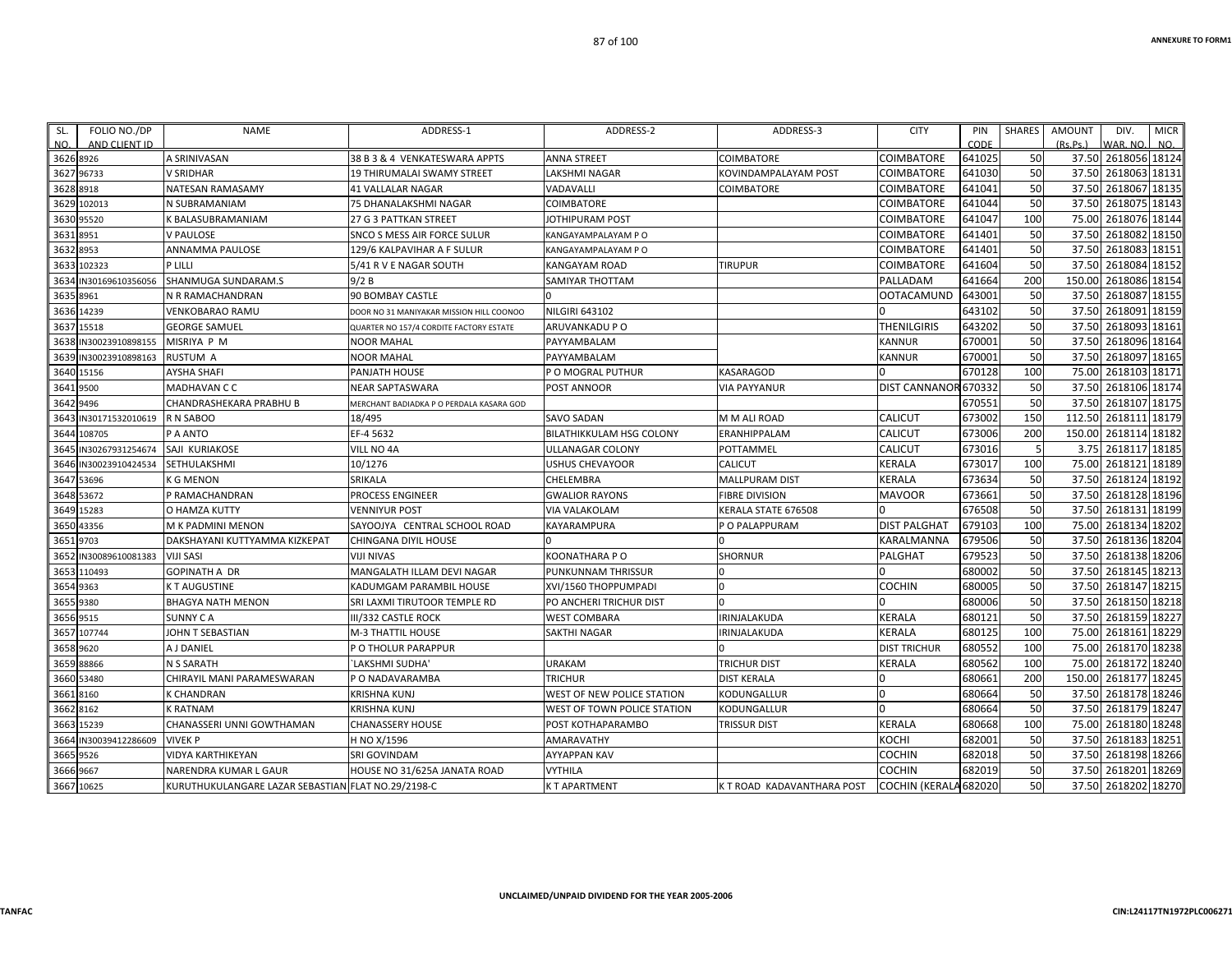| SL.        | FOLIO NO./DP          | NAME                                                | ADDRESS-1                                | ADDRESS-2                     | ADDRESS-3                | <b>CITY</b>                     | PIN     | SHARES | AMOUNT   | DIV.                 | <b>MICR</b> |
|------------|-----------------------|-----------------------------------------------------|------------------------------------------|-------------------------------|--------------------------|---------------------------------|---------|--------|----------|----------------------|-------------|
| NO.        | AND CLIENT ID         |                                                     |                                          |                               |                          |                                 | CODE    |        | (Rs.Ps.) | WAR. NO.             | NO.         |
|            | 3668 97595            | R VRINDA BAI                                        | HOUSE 137                                | <b>CANAL ROAD</b>             | <b>GIRI NAGAR</b>        | ERNAKULAM CO682020              |         | 50     |          | 37.50 2618205 18273  |             |
|            | 3669 106168           | <b>G RAJENDRAN NAIR</b>                             | PULITHARA PARAMBU                        | METHANAM ROAD                 | VATTEKUNNAM EDAPPALLY PO | косні                           | 682024  | 50     |          | 37.50 2618209 18277  |             |
|            | 3670 IN30023910698363 | <b>SRIKUMARI S</b>                                  | FLAT 1 A2, THE NATIONAL RESIDENCY        | NEAR SBT BANK                 | EDAPPALLY                | COCHIN                          | 682024  | 50     |          | 37.50 2618211        | 18279       |
| 3671 9463  |                       | K S ROY                                             | MANAGER FINANCE O/E/N INDIA LTD          | ELECTROGIRI MULANTHURUTHY     |                          |                                 | 682314  | 50     |          | 37.50 2618239 18307  |             |
| 3672 9323  |                       | PADMA KUMARI P N                                    | C/O K S GOPALAKRISHNAN ACCOUNTANT        | CANARA BANK TEMPLE ROAD       | KOTTAYAM                 |                                 | 686001  | 50     |          | 37.50 2618260 18328  |             |
| 3673 15206 |                       | CHERIAN OOMMEN                                      | ADMINISTRATOR MANDIRAM HOSPITAL          | MANGANAM PO                   | KOTTAYAM                 | KERALA                          | 686018  | 50     |          | 37.50 2618267 18335  |             |
| 3674 61192 |                       | ANTONY VERGHESE                                     | JERRY CONSULTANTS                        | PULICKAL BUILDINGS            | <b>MUTTOM JUNCTION</b>   | KRATTUPETTA                     | K686121 | 50     |          | 37.50 2618274        | 18342       |
|            | 3675 IN30018312849830 | DEVASIA CHERIYIL JOSEPH                             | CHERIYIL HOUSE                           | PALLIKACHIRA P.O, PAIPPAD     | CHANGANACHERRY           | KOTTAYAM                        | 686537  | 190    |          | 142.50 2618277       | 18345       |
| 3676 53350 |                       | SREEDHARAN NELLIPALLIL KONTI                        | SIVASAKTHI NEAR OLD SAKTHI THEATRE       | M C ROAD                      | ETTUMANUR POST           | KOTTAYAM KER/686631             |         | 50     |          | 37.50 2618281        | 18349       |
| 3677 87542 |                       | K KRISHNAN NAYAR                                    | <b>EP VIII/756</b>                       | THENGOLIL PUTHENPURA          | ETTUMANOOR               | KERALA                          | 686631  | 50     |          | 37.50 2618282        | 18350       |
|            | 3678 35547            | CHINNAMMA STEPHAN                                   | MULACKAL HOUSE MONIPALLY                 | P.O. KOTTAYAM DIST.           | KERALA STATE             |                                 | 686636  | 50     |          | 37.50 2618283 18351  |             |
|            | 3679 77482            | SAMUEL P GEORGE                                     | SAMSARA                                  | P B NO 15                     | <b>MANJADI P O</b>       | TIRUVALLA KERA689105            |         | 50     |          | 37.50 2618287        | 18355       |
| 3680 53314 |                       | <b>MATHEW JOHN</b>                                  | M C ROAD                                 | OPP. STATE BANK OF TRAVANCORE | CHENGANNUR               | <b>ALLEPPEY DIST</b>            | (689121 | 50     |          | 37.50 2618290 18358  |             |
|            | 3681 14145            | SADASIVAN PILLAI P K                                | SMITHA MANDIR KANNATTUMODI               | P O KALLUMALA MAVELIKARA      | <b>DIST ALLEPPEY</b>     |                                 | 690010  | 50     |          | 37.50 2618306 18374  |             |
| 3682 9343  |                       | <b>VARGHESE P OOMMEN</b>                            | <b>KOLLAKAL HOUSE</b>                    | PALLICKAL NADUVILEMURI P.O.   |                          | KAYAMKULAM                      | 690503  | 50     |          | 37.50 2618307 18375  |             |
| 3683 9674  |                       | JOHN DONNUNNY THARAYIL                              | MOZHIYIL KARUNAGAPALLY P O               | <b>QUILON DISTRICT KERALA</b> |                          |                                 | 690518  | 100    |          | 75.00 2618310 18378  |             |
| 3684 9646  |                       | <b>GNATIUS MALCOLM NETTO</b>                        | NETTO S COTTAGE PALLI THOTTAM            | QUILON                        |                          |                                 | 691006  | 50     |          | 37.50 2618312 18380  |             |
| 3685 9568  |                       | <b>HYACINTH F PEREIRA</b>                           | ELFIELD KADAPAKADA                       | QUILON                        |                          | KERALA                          | 691008  | 50     |          | 37.50 2618313 18381  |             |
|            | 3686 IN30154914619156 | K A L NARAYANA SWAMY                                | 4/1760 MUTHU SWAMY LANE                  | <b>D B JUNCTION</b>           | TRIVANDRUM               |                                 | 695003  | 50     |          | 37.50 2618323 18391  |             |
|            | 3687 52617            | VALSALA KARUNAKARA PANICKER                         | <b>B-401 NABARD STAFF QUARTERS</b>       | <b>DR PAI LANE</b>            | POST PUJAPPURA           | THIRUVANANTH <sub>4695012</sub> |         | 50     |          | 37.50 2618338 18406  |             |
|            | 3688 52618            | RAGINI UNNIKRISHNAN NAIR                            | <b>B-401 NABARD STAFF QUARTERS</b>       | <b>DR PAI LANE</b>            | POST PUJAPPURA           | THIRUVANANTH, 695012            |         | 50     |          | 37.50 2618339 18407  |             |
| 3689 9774  |                       | V RAVINDRAN                                         | PRASANTH KURUPS LANE                     | KIZHUVALAM                    | ATTINGAL                 | KERALA                          | 695104  | 50     |          | 37.50 2618349 18417  |             |
| 3690 98436 |                       | KONAKANCHI GOPINATH                                 | ANNAM BHOTLAVARIPALEM                    | PARCHUR MANDALAM              | PRAKASAM DIST            | A <sub>P</sub>                  | 523174  | 50     |          | 37.50 2618355 18423  |             |
|            | 3691 106166           | PADMANABHUNI MALAKONDESWA RAO CHEEMA KURTI          |                                          |                               |                          | PRAKASAM DIST                   | 523226  | 50     |          | 37.50 2618357 18425  |             |
| 3692 48732 |                       | <b>B V RAMAKRISHNA SETTY</b>                        | S/O VENKATARANGAIAH SETTY MEDICAL OFFICE | MANCHACHAHALLI GOWRIBIDNUR TQ | <b>KOLAR DIST</b>        |                                 | 561211  | 50     |          | 37.50 2618359 18427  |             |
| 3693 41167 |                       | DASTAGIR MOHAMMED HIDAYATH                          | <b>68 P T STREET CHIKBALLAPUR</b>        |                               |                          |                                 | 562101  | 50     |          | 37.50 2618361        | 18429       |
|            | 3694 41215            | DASTAGIR MOHAMMED SHOUKATH                          | 89 P T STREET                            | CHIKBALLAPUR                  |                          |                                 | 562101  | 50     |          | 37.50 2618362        | 18430       |
|            | 3695 39436            | SIDDANAGOUDA BIRADAR                                | SPECIAL PLOT NO 2 POST BOX NO 2          | <b>INDUSTRIAL ESTATE</b>      | $\Omega$                 | <b>BIJAPUR</b>                  | 586101  | 50     |          | 37.50 2618364 18432  |             |
|            | 3696 41204            | SHRIVALLABH NANDLAL RATHI                           | CLOTH MERCHANT SHIVAJI ROAD              | POST JAMKHANDI                | $\Omega$                 |                                 | 587301  | 50     |          | 37.50 2618367 18435  |             |
|            | 3697 1201750000048570 | C. R SANTHOSH                                       | M.V. NAGAR                               | TIRUVALLUR                    | <sup>0</sup>             | TIRUVALLUR                      | 602002  | 100    |          | 75.00 2618369 18437  |             |
|            | 3698 97509            | <b>NAZEER</b>                                       | 2 PTC OFFICERS COLONY                    | MADURAVOYAL                   |                          | <b>MADRAS</b>                   | 602102  | 100    |          | 75.00 2618372 18440  |             |
| 3699 9293  |                       | A THAVAMANI                                         | 184 PARK STREET MARIAPPA NAGAR           |                               |                          | CHIDAMBARAM                     | 608002  | 50     |          | 37.50 2618374        | 18442       |
| 3700 9279  |                       | <b>S NATARAJAN</b>                                  | <b>46 CHINNAPPAMUDALIAR STREET</b>       |                               |                          | <b>BHUVANAGIRI</b>              | 608601  | 50     |          | 37.50 2618375 18443  |             |
|            | 3701 IN30017510111349 | <b>JANAKI, K</b>                                    | JAYALAKMI THIAGARAJA APARTMENT           | 117 A. BTR NAGAR              | TIRUNELVELI ROAD         | <b>TIRUCHENDUR</b>              | 628215  | 50     |          | 37.50 2618381        | 18449       |
|            | 3702 100980           | S RAJESWARI                                         | 3-3B2, PASUVANTHANAI MAIN ROAD,          | <sup>n</sup>                  |                          | KOVILPATTI                      | 628501  | 50     |          | 37.50 2618382 18450  |             |
| 3703 97296 |                       | N VENKATARAMAN                                      | <b>MANAGER INDIAN BANK</b>               | 184 ANNA SALAI                | <b>NEMILI</b>            | NORTH ARCOT A 631051            |         | 50     |          | 37.50 2618386 18454  |             |
| 3704 14981 |                       | PADMANABHAN VENKATANARASIMHAN 7-A T RAMASAMY STREET |                                          | DHARANAMPET                   | n                        | GUDIYATTAM                      | 632601  | 200    |          | 150.00 2618392 18460 |             |
| 3705 14155 |                       | <b>GOPALAN P</b>                                    | 298/A RAILWAY QUARTERS                   | <b>JOLARPETTAI</b>            |                          |                                 | 635851  | 50     |          | 37.50 2618395 18463  |             |
|            | 3706 IN30021410844153 | <b>B SUDHAKARA PRABHU</b>                           | 171/4 MAIN ROAD                          | <b>BADIADKA</b>               |                          | KASARAGOD                       | 671551  | 50     |          | 37.50 2618401        | 18469       |
|            | 3707 IN30109810448124 | <b>SURYAKANT SEWAK</b>                              | 6 KUMAR SANKHYA IIIRD FLOOR,             | D P ROAD, FOOD WORLD LANE,    | AUNDH,                   | <b>PUNE</b>                     | 410007  | 500    |          | 375.00 2618409 18477 |             |
| 3708 49555 |                       | UJJAL CHAKRABARTY                                   | 70 TINPLATE HOSPITAL ROAD                |                               |                          | JAMSHEDPUR                      | 731003  | 100    | 75.00    | 2618417              | 18485       |
| 3709 54861 |                       | RADHIKA PRASANNA MUKHERJEE                          | SURI P O SURI DISTRICT BIRBHUM           |                               |                          |                                 | 731101  | 200    |          | 150.00 2618418 18486 |             |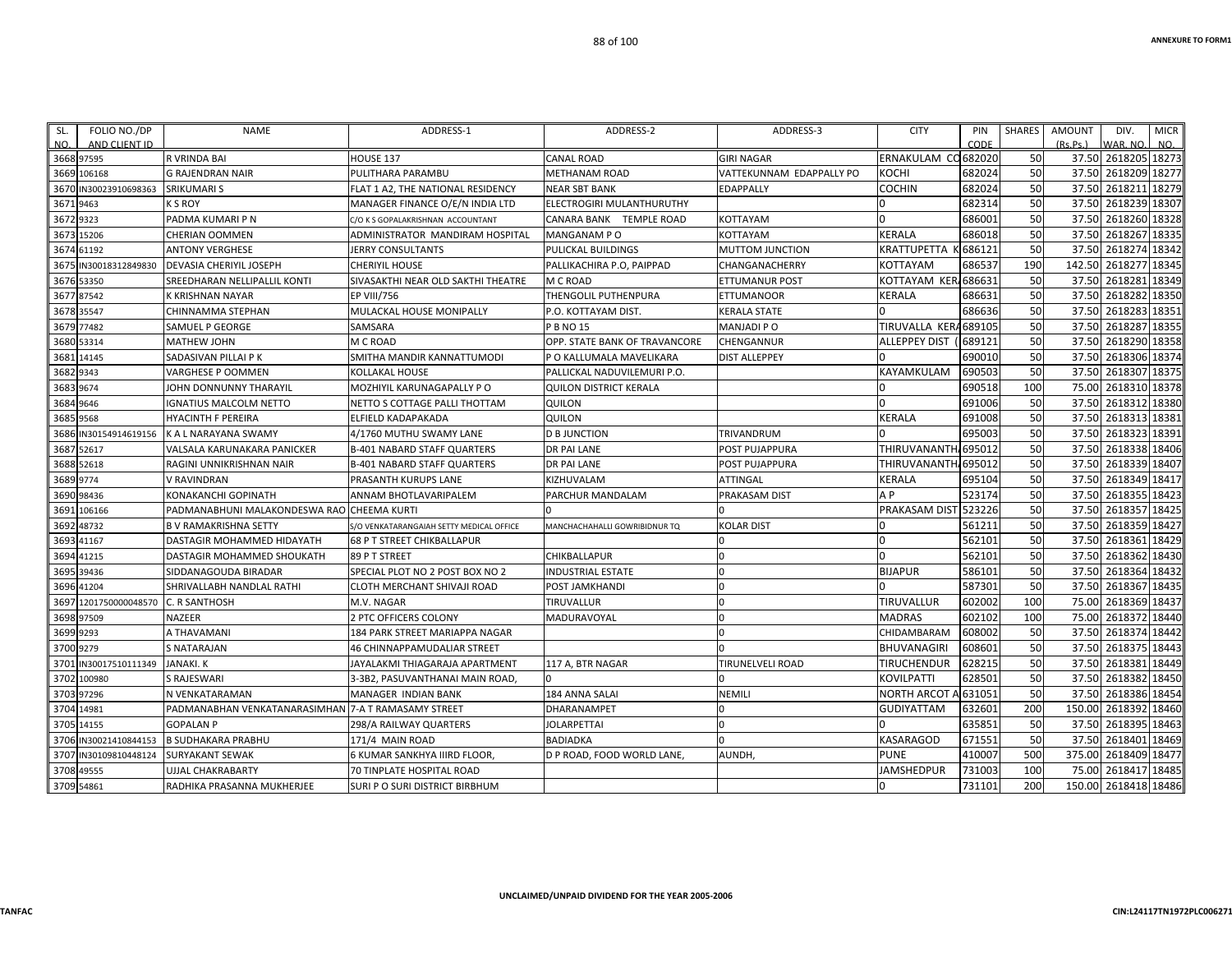| FOLIO NO./DP<br>SL.<br>NO.<br>AND CLIENT ID | <b>NAME</b>                  | ADDRESS-1                              | ADDRESS-2                          | ADDRESS-3                          | <b>CITY</b>           | PIN<br>CODE  | <b>SHARES</b> | <b>AMOUNT</b><br>(Rs, Ps.) | DIV.<br>WAR, NO     | <b>MICR</b><br>NO. |
|---------------------------------------------|------------------------------|----------------------------------------|------------------------------------|------------------------------------|-----------------------|--------------|---------------|----------------------------|---------------------|--------------------|
| 3710 80513                                  | <b>SOVA DATTA</b>            | QTR NO.III/03                          | NHPC TTC COLONY                    | POST MALIHA DIST MALDA             | <b>WEST BENGAL</b>    | 732101       | 50            |                            | 37.50 2618419 18487 |                    |
| 3711<br>200                                 | YOGESH BHAVSAR               | <b>F12 VARDHMAN NAGAR FLATS</b>        | OPP C P NAGAR                      | <b>GHATLODIA</b>                   | AHMEDABAD             | $\mathbf 0$  | 50            | 37.50                      | 2618420             | 18488              |
| 3712 646                                    | SATYANARAYAN AGRAWAL         | SRI AUROBINDO CO-OP HSG SOCY LTD       | BLOCK NO A FLAT NO 2 1ST FLOOR     | <b>OPP TALAV BODKDEV VASTRAPUR</b> | AHMEDABAD             | $\Omega$     | 50            | 37.50                      | 2618422             | 18490              |
| 3713 815                                    | BABUBHAI SANKARBHAI PATEL    | AT & POST SHERPUR                      | TA IDAR DIST SABARKANTHA           | l O                                |                       | $\mathbf 0$  | 50            | 37.50                      | 2618423             | 18491              |
| 3714<br>1037                                | MANHARBHAI MAGANBHAI TALPADA | 248 ANANDNAGAR LEELAPATTA SECTOR NO 27 |                                    | $\Omega$                           | <b>GANDHI NAGAR</b>   | $\Omega$     | 50            | 37.50                      | 2618425             | 18493              |
| 3715 1709                                   | JYOTSNA DAHYABHAI SHAH       | 161, CARLTON AVE.                      | <b>JERSEY CITY</b>                 | N.J.07306                          | USA                   | $\mathbf{0}$ | 50            |                            | 37.50 2618426       | 18494              |
| 3716 1710                                   | JYOTSNA HASMUKH SHAH         | 161, CARLTON AVE.                      | <b>JERSEY CITY</b>                 | N.J.07306                          | USA                   | $\mathbf 0$  | 50            | 37.50                      | 2618427             | 18495              |
| 3717<br>3181                                | <b>ASHOK ROHATGI</b>         | HOUSE NO.170-C                         | ROAD NO.4                          | <b>ASHOK NAGAR</b>                 | <b>RANCHI</b>         | $\mathbf 0$  | 100           | 75.00                      | 2618429             | 18497              |
| 3718 7288                                   | MADHUSUDAN JUGALBHAI DESAI   | <b>GHANHADR GHADIALI POLE</b>          | <b>BARODA</b>                      |                                    |                       | $\mathbf{0}$ | 50            | 37.50                      | 2618436             | 18504              |
| 8576<br>3719                                | <b>B M SUNDARAM</b>          | HOUSE NO 580                           | SECTOR 9 PANCHKULA                 | <b>DIST AMBALA HARYANA</b>         | $\Omega$              | $\Omega$     | 25            | 18.75                      | 2618441             | 18509              |
| 3720<br>9893                                | SATYARAKASH GUPTA            | E 5/119 ARERA COLONY                   |                                    | <b>BHOPAL</b>                      | $\Omega$              | $\Omega$     | 50            | 37.50                      | 2618444             | 18512              |
| 10283<br>3721                               | VENKATESWARARAO MAGULURI     | 11-1-261/1 MYLARA GADDA                | SEETAPHALA MANDI                   | SECUNDERABAD                       | $\Omega$              | $\Omega$     | 50            | 37.50                      | 2618445             | 18513              |
| 10435<br>3722                               | SATYANARAYANA KARANAM        | $1 - 1 - 261/15$                       | CHIKKADPALLY                       | <b>HYDERABAD AP</b>                |                       | $\Omega$     | 50            | 37.50                      | 2618446             | 18514              |
| 10902<br>3723                               | LATAKA KAUSHIK               | 13 RACE COURSE ROAD                    | <b>INDORE M P</b>                  |                                    |                       | $\mathbf 0$  | 50            | 37.50                      | 2618447             | 18515              |
| 3724 11876                                  | RAGHBIR SINGH BHATIA         | 2262 HUDSON LINES                      | <b>GTB NAGAR</b>                   | <b>KINGSWAY CAMP</b>               | <b>NEW DELHI</b>      | $\mathbf 0$  | 50            | 37.50                      | 2618453             | 18521              |
| 12560<br>3725                               | RAJENDRA KUMAR GUPTA         | S/O KIRODI LAL GUPTA                   | MEHTAB SINGH KANOHERA              | <b>ALWAR RAJ</b>                   |                       | $\Omega$     | 50            | 37.50                      | 2618459             | 18527              |
| 3726 13015                                  | <b>VIJAY KHARE</b>           | 7/56 TILAK NAGAR                       |                                    |                                    | <b>KANPUR</b>         | $\Omega$     | 50            |                            | 37.50 2618462       | 18530              |
| 13059<br>3727                               | <b>KAMALESH KUMAR</b>        | 124 PANKI GANGA GANJ                   | PANKI POWER HOUSE KANPUR           |                                    |                       | $\Omega$     | 50            | 37.50                      | 2618463             | 18531              |
| 3728 13216                                  | <b>ARUNA JAIN</b>            | 76/269 SABZI MANDI                     |                                    |                                    | <b>KANPUR</b>         | $\Omega$     | 50            | 37.50                      | 2618464             | 18532              |
| 13246<br>3729                               | CHHANNU LAL SAVITA           | VILL 114/89 LAKHANPUR                  | P O KANPUR UNIVERSITY DISTT KANPUR |                                    |                       | $\Omega$     | 50            | 37.50                      | 2618467             | 18535              |
| 3730 13249                                  | JAI KRISHAN JAKHODIA         | 46/91 HATIA                            | n                                  |                                    | <b>KANPUR</b>         | $\mathbf 0$  | 50            | 37.50                      | 2618468             | 18536              |
| 13622<br>3731                               | TARLOCHAN SINGH UPPAL        | 611-R MODEL TOWN                       |                                    |                                    | <b>LUDHIANA</b>       | $\Omega$     | 50            | 37.50                      | 2618474             | 18542              |
| 13666<br>3732                               | <b>NEELAM SHARMA</b>         | 297-R MODEL TOWN                       |                                    |                                    | <b>JALANDHAR CITY</b> | $\Omega$     | 50            | 37.50                      | 2618476             | 18544              |
| 3733<br>13667                               | RAJENDRA KUMAR CHOTIA        | C/O M/S CENTURY TUBES LIMITED          | <b>BHAGWAN CHOWK LUDHIANA</b>      |                                    |                       | $\Omega$     | 50            | 37.50                      | 2618477 18545       |                    |
| 3734 13684                                  | <b>SURJIT SINGH</b>          | <b>NEAR DIST CONGRESS I OFFICE</b>     | OPP CLOCK TOWER LUDHIANA           |                                    |                       | $\Omega$     | 50            | 37.50                      | 2618481             | 18549              |
| 13747<br>3735                               | PRAVIN KUMAR OBHRAI          | 61 ENGINEER REGIMENT C/O 56 APO        |                                    |                                    | <sup>n</sup>          | $\Omega$     | 50            | 37.50                      | 2618482             | 18550              |
| 3736<br>13843                               | <b>HANS RAJ MANGAL</b>       | M/S HANS RAJ & CO CLOTH MERCHANTS      | MANDI NIHAL SINGH WALA             | TEHSIL MOGA DISTT FARIDKOT         | $\Omega$              | $\Omega$     | 50            | 37.50                      | 2618483             | 18551              |
| 3737<br>13869                               | VIKRANT RAI MEHTA            | HOUSE NO 680                           | <b>SECTOR 7</b>                    |                                    | PANCHKULA             | <sup>0</sup> | 50            | 37.50                      | 2618484             | 18552              |
| 13870<br>3738                               | SANDEEP MEHTA                | 121                                    | <b>SECTOR 8</b>                    | <b>PANCHKULA</b>                   |                       | $\Omega$     | 50            | 37.50                      | 2618485             | 18553              |
| 14339<br>3739                               | <b>JM KANWAR</b>             | DEPUTY PROJECT ENGINEER                | <b>REGIONAL WORK SHOP</b>          | <b>JEGETPUR CUTTACK</b>            |                       | $\Omega$     | 75            | 56.25                      | 2618486             | 18554              |
| 3740 14648                                  | HARCHARAN SINGH WALIA        | H NO 715                               | <b>URBANE ESTATE PHASE II</b>      | <b>JALLANDAR CITY</b>              |                       | $\Omega$     | 100           | 75.00                      | 2618487             | 18555              |
| 3741<br>14782                               | <b>SUBASH CHANDER</b>        | BHARAT SEED STORE SABZI MANDI          | $\Omega$                           | $\Omega$                           | <b>AMRITSAR</b>       | $\mathbf 0$  | 50            | 37.50                      | 2618488             | 18556              |
| 3742<br>16894                               | <b>BRIJ MANGLIK</b>          | C/O MUNNAN LAL PARMESH KUMAR           | CHHAVNI BAZAR BAHRAICH UP          | 0                                  |                       | $\Omega$     | 50            | 37.50                      | 2618493             | 18561              |
| 3743 16895                                  | SURENDRA KUMAR MANGLIK       | C/O MUNNAN LAL PARMESH KUMAR           | CHHAVNI BAZAR BAHRAICH UP          | 0                                  |                       | $\Omega$     | 50            |                            | 37.50 2618494       | 18562              |
| 3744<br>16990                               | SARLA MUJOO                  | C/O P N PADROO                         | H NO.1944                          | SECTOR-9                           | <b>FARIDABAD</b>      | $\Omega$     | 50            | 37.50                      | 2618495             | 18563              |
| 3745<br>18641                               | RAMAN AGGARWAL               | $R-37$                                 | <b>NEW RAJINDER NAGAR</b>          | <b>NEW DELHI</b>                   |                       | $\Omega$     | 50            | 37.50                      | 2618502             | 18570              |
| 3746 19330                                  | PREM NATH VERMA              | C/O STATE BANK OF INDIA JAMA MASJID    |                                    |                                    | <b>DELHI</b>          | $\Omega$     | 50            | 37.50                      | 2618505             | 18573              |
| 3747<br>19494                               | NIRMALA SAWANI               | A-17A NEW FRIENDS COLONY               | $\Omega$                           |                                    | <b>NEW DELHI</b>      | $\Omega$     | 100           | 75.00                      | 2618507             | 18575              |
| 3748 19922                                  | <b>UMA SHANKER PANDEY</b>    | 419 KIRYANA MANDI RAM NAGAR            |                                    |                                    | <b>GHAZIABAD U P</b>  | $\Omega$     | 50            | 37.50                      | 2618508             | 18576              |
| 3749 20727                                  | <b>BALGOPAL MISRA</b>        | C-II/71 BAPA NAGAR                     | $\Omega$                           |                                    | <b>NEW DELHI</b>      | $\Omega$     | 50            | 37.50                      | 2618511             | 18579              |
| 3750 21304                                  | <b>FAINA DEVI</b>            | 3000 KUCHA NEEL KANTH DARYA GANJ       |                                    |                                    | <b>NEW DELHI</b>      | $\Omega$     | 100           | 75.00                      | 2618513             | 18581              |
| 3751 21620                                  | HARICHAND VINODKUMAR PVT LTD | 16 OLD SEWA NAGAR MKT                  | $\Omega$                           |                                    | N DELHI               | $\Omega$     | 50            |                            | 37.50 2618515 18583 |                    |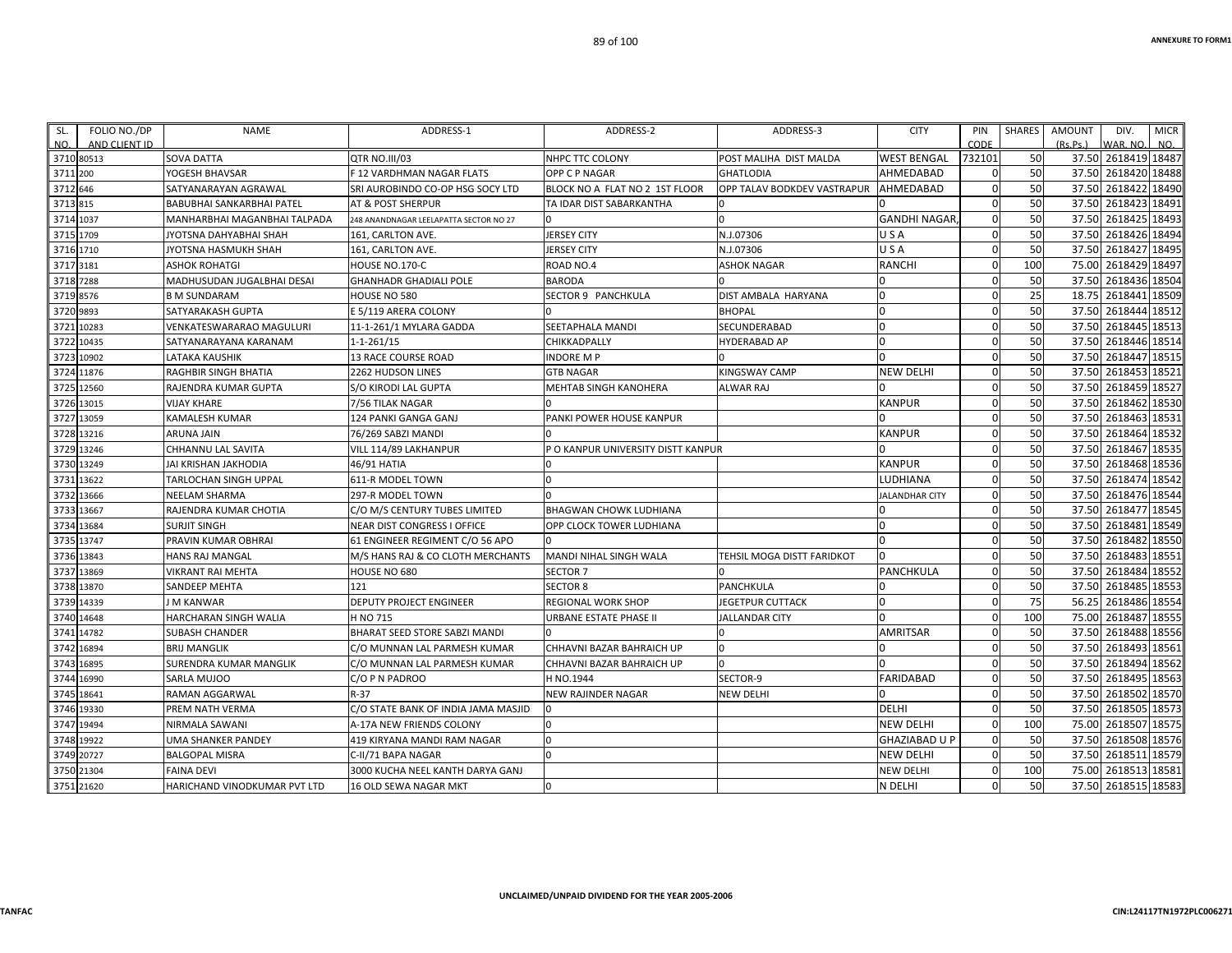**CIN:L24117TN1972PLC006271**

| SL.  | FOLIO NO./DP                | <b>NAME</b>                    | ADDRESS-1                                                                                                 | ADDRESS-2                                | ADDRESS-3               | <b>CITY</b>        | PIN<br>CODE    | SHARES | AMOUNT<br>(Rs, Ps) | DIV.                            | <b>MICR</b> |
|------|-----------------------------|--------------------------------|-----------------------------------------------------------------------------------------------------------|------------------------------------------|-------------------------|--------------------|----------------|--------|--------------------|---------------------------------|-------------|
| NO.  | AND CLIENT ID<br>3752 21823 | Y RAGHAVAN                     | 22 W E U C/O 56 A P O                                                                                     | n                                        |                         | 0                  | $\mathbf{0}$   | 50     |                    | WAR. NO.<br>37.50 2618516 18584 | NO.         |
|      | 3753 21989                  | ASHWANI KUMAR SHARMA           | BLOCK 34 QRT NO 335                                                                                       | TYPE-II D F S V COLONY JANAKPURI         |                         | NEW DELHI          | $\Omega$       | 50     |                    | 37.50 2618517 18585             |             |
|      | 3754 22134                  | JITENDRA KUMAR TYAGI           | VETERINARY OFFICER                                                                                        | <b>MALEHARA</b>                          |                         | <b>DIST HARDOI</b> | $\mathbf 0$    | 50     |                    | 37.50 2618518 18586             |             |
|      | 3755 22822                  | KARUNA SHARMA                  | C/O RAM AUTAR SHARMA                                                                                      | LONI TOWN DIST GHAZIABAD U P             |                         |                    | $\mathbf{0}$   | 100    |                    | 75.00 2618519 18587             |             |
|      | 3756 22827                  | HARSHDEEP KAUR                 | RATRA BUILDING                                                                                            | <b>SADAR BAZAR</b>                       | <b>GURDASPUR PUNJAB</b> |                    | $\Omega$       | 50     |                    | 37.50 2618520 18588             |             |
|      | 3757 22903                  | RAM AUTAR SHARMA               | OPP RAMLILA GROUND LONI TOWN                                                                              | <b>DISTRICT GHAZIABAD U P</b>            |                         |                    | $\mathbf 0$    | 100    | 75.00              | 2618521 18589                   |             |
| 3758 | 23036                       | KULWANT RAI KANWAL             | HQ 24 ARTY BDE                                                                                            | C/O 56 APO                               |                         |                    | $\mathbf 0$    | 100    | 75.00              | 2618522 18590                   |             |
|      | 3759 23289                  | KUNTI MENDIRATTA               | 427 INDIRA NAGAR COLONY                                                                                   | DEHRADUN                                 |                         | <sup>0</sup>       | $\Omega$       | 50     |                    | 37.50 2618523 18591             |             |
|      | 3760 24256                  | PRAMILABA G RANA               | AT LATUDA PO KATUDA VIA SURENDRANAGAR                                                                     | <b>GUJARAT</b>                           |                         |                    | $\Omega$       | 50     |                    | 37.50 2618524 18592             |             |
| 3761 | 24883                       | USHA GUPTA                     | C-10/102 JIAPURA CHETGANJ                                                                                 |                                          |                         | VARANASI           | $\Omega$       | 50     |                    | 37.50 2618528 18596             |             |
|      | 3762 24924                  | PRASIDH NARAIN RAI             | IN THE HOUSE OF LOLARAK SINGH                                                                             | AT CHAKIA POST CHAKIA DISTT VARANASI U P |                         |                    | $\Omega$       | 50     |                    | 37.50 2618529 18597             |             |
|      | 3763 25401                  | PRABHA BHOJ                    | D/2                                                                                                       | M S E B COLONY                           | PHURSUNGI TAL HAWELI    | <b>DIST POONA</b>  | $\Omega$       | 50     |                    | 37.50 2618532 18600             |             |
|      | 3764 26301                  | BALKRISHNA BAUSKAR             | RAMDOOT VIHAR                                                                                             | <b>BLOCK NO 9 MARUTI MANDIR</b>          | S NO 154 C T S NO 700   | KOTRYD M K RO/     | $\mathbf{0}$   | 50     |                    | 37.50 2618534 18602             |             |
|      | 3765 26748                  | SANJAY KUMAR                   | KOTHI NO 3103                                                                                             | SECTOR 32 D                              |                         | CHANDIGARH         | $\Omega$       | 50     |                    | 37.50 2618536 18604             |             |
|      | 3766 26752                  | CHANDA SUREKHA                 | SRIPAL' 3 `A' WING ROOM NO 411                                                                            | PARASH NAGAR P O BHAYANDAR WEST          | DIST THANE MAHARASHTRA  |                    | $\Omega$       | 50     |                    | 37.50 2618537 18605             |             |
| 3767 | 28863                       | MADHUSUDAN VITTHAL GOKHALE     | ROOM NO 7 LAXMAN THAKUR CHAUAL                                                                            | KANDAR PADA DAHISAR W                    |                         | BOMBAY             | $\mathbf{0}$   | 50     |                    | 37.50 2618543 18611             |             |
|      | 3768 31192                  | RAMANBHAI Z PATEL              | 2 ANNAPURNA CO SOCIETY                                                                                    | PANCHWATI DINDORI ROAD NASIK MS          |                         |                    | $\Omega$       | 50     |                    | 37.50 2618545 18613             |             |
|      | 3769 32107                  | NAUSHAD IMAM                   | ADVOCATE                                                                                                  | <b>WELLESLY GUNJ</b>                     | RAM BAGH                | MIRZAPUR UP        | $\Omega$       | 100    |                    | 75.00 2618547 18615             |             |
|      | 3770 32533                  | RAJENDRA KUMAR KHARE           | 446 HMT LAYOUT                                                                                            | ANANDNAGAR                               | BANGALORE               |                    | $\Omega$       | 50     |                    | 37.50 2618548                   | 18616       |
| 3771 | 34000                       | PRABHAKAR DIKSHIT              | BLOCK 11 C-WING 3RD FLOOR BLDG NO 12 (SPARSH SWAPAN BLDG JANAKALYAN NGR LOWE KHARODI MARVE RD MALVANI MAI |                                          |                         | <b>BOMBAY</b>      | $\Omega$       | 50     |                    | 37.50 2618550                   | 18618       |
|      | 3772 34077                  | SHYAM SUNDER SARDA             | C/O DINESH CEMENT WORKS                                                                                   | SARDAR PURA 5TH ROAD JODHPUR RAJASTHAN   |                         |                    | $\Omega$       | 50     |                    | 37.50 2618551                   | 18619       |
|      | 3773 35324                  | USHA V SHETTY                  | C/O K JATHAPPA RAI POST DARBE PUTTUR                                                                      | VIA MANGALORE KARNATAKA                  |                         |                    | $\Omega$       | 50     |                    | 37.50 2618554                   | 18622       |
| 3774 | 40151                       | PERVIZ PALLANZI WADIA          | C/O LALLU RAIZIES WEDA MIRZA PUR ROAD                                                                     | AHMEDABAD                                |                         |                    | $\Omega$       | 50     |                    | 37.50 2618563                   | 18631       |
|      | 3775 41037                  | ASHWIN PATEL                   | 9 AJIT SOCIETY PALDI                                                                                      |                                          |                         | AHMEDABAD          | $\mathbf{0}$   | 50     |                    | 37.50 2618566 18634             |             |
|      | 3776 41198                  | RAMACHANDRA KRISHNAGOUDA PATIL | RENUKA COLONY                                                                                             | <b>LAXMI NAGAR</b>                       | VIDYAGIRI               | DHARWAD (KAR.)     | $\mathbf 0$    | 150    |                    | 112.50 2618567 18635            |             |
| 3777 | 41599                       | SHAKUNTALA SHAH                | C/O MAYUR PLYWOOD INDUSTRIES PVT LTD                                                                      | P O TAPESIA                              | VIA SONAPUR             | DIST KAMRUP        | $\Omega$       | 50     |                    | 37.50 2618568 18636             |             |
|      | 3778 42029                  | SANTOSH AHLUWALIA              | E-6 VIKRAM COLONY                                                                                         | <b>ALIGARH</b>                           | UTTAR PRADESH           |                    | $\Omega$       | 50     |                    | 37.50 2618570                   | 18638       |
| 3779 | 43721                       | <b>BRIJ MOHAN SHARMA</b>       | COMMISSIONER OF INCOME TAX                                                                                | C-32/B WEST END                          | RAO TULARAM MARG        | <b>NEW DELHI</b>   | $\Omega$       | 50     |                    | 37.50 2618576 18644             |             |
| 3780 | 44260                       | JAYANTHI SIVASUBRAMANIAM       | NO 1 VYAPARA CHETTY STREET                                                                                | KUTTALAM THANJAVUR DIST                  |                         |                    | $\Omega$       | 50     |                    | 37.50 2618577 18645             |             |
| 3781 | 44436                       | GANESAN LETCHUMANAN            | 3A-P BLOCK 4 1/2 MILE IPOH ROAD                                                                           |                                          |                         | KUALALAMPUR        | $\mathbf 0$    | 50     |                    | 37.50 2618578 18646             |             |
| 3782 | 44669                       | UTTAM KAUR                     | 104 VIKASPURI                                                                                             |                                          |                         | NEW DELHI          | $\Omega$       | 150    |                    | 112.50 2618579 18647            |             |
| 3783 | 44670                       | <b>GURDEEP SINGH RATRA</b>     | 104 VIKASPURI                                                                                             |                                          |                         | NEW DELHI          | $\mathbf{0}$   | 150    |                    | 112.50 2618580 18648            |             |
| 3784 | 44671                       | PRITAM SINGH                   | 104 VIKASPURI                                                                                             |                                          |                         | NEW DELHI          | $\mathbf 0$    | 150    |                    | 112.50 2618581 18649            |             |
| 3785 | 44714                       | <b>SAROJ DARGAN</b>            | W/O LT CDR M C DARGAN                                                                                     | 31-33 JODHPUR OFFICERS HOSTEL            | PANDARA ROAD N DELHI    |                    | $\Omega$       | 50     |                    | 37.50 2618582 18650             |             |
| 3786 | 44730                       | KRISHAN P LACHHWANI            | 61-15 .98TH STREET.                                                                                       | APT.6E                                   | REGO PARK,              | NY 11374 (U.S.A    | $\Omega$       | 50     |                    | 37.50 2618583                   | 18651       |
| 3787 | 44961                       | ANIL KUMAR AGGARWAL            | <b>B-1-151 GURU NANAK PURA</b>                                                                            | <b>CIVIL LINES</b>                       | <b>LUDHIANA</b>         |                    | $\mathbf{0}$   | 25     |                    | 18.75 2618586 18654             |             |
|      | 3788 45464                  | T R CHADHA                     | <b>BI-612 JANAKPURI</b>                                                                                   |                                          |                         | <b>NEW DELHI</b>   | $\mathbf{0}$   | 50     |                    | 37.50 2618588 18656             |             |
| 3789 | 45985                       | HARNARAIN SAHNI                | NO 3 NEAR RAILWAY CROSSING                                                                                | <b>CIVIL LINES</b>                       |                         | <b>RAIPUR MP</b>   | $\Omega$       | 50     |                    | 37.50 2618591 18659             |             |
| 3790 | 46026                       | RAM PRASAD BUDHIA              | OPP RANCHI CLUB SHOPPING CENTRE                                                                           | <b>MAIN ROAD RANCHI</b>                  |                         |                    | $\Omega$       | 50     |                    | 37.50 2618593 18661             |             |
| 3791 | 46457                       | BHIVAJI KESHAV NIBRE           | KUSUM KUNJ 2ND FLOOR KHAMKAR LANE                                                                         | OPP COLLECTOR S OFFICE THANE MAHARASTRA  |                         |                    | $\overline{0}$ | 50     |                    | 37.50 2618595 18663             |             |
|      | 3792 46634                  | MANGALAM HARIHARAN             | 119 SRINIVASA PURAM KARUR                                                                                 | TIRUCHIRAPALLI DT TAMILNADU              | $\Omega$                |                    | $\mathbf{0}$   | 50     |                    | 37.50 2618596 18664             |             |
|      | 3793 48147                  | JAGDISH PRASAD AGRAWAL         | C/O BHOLA NATH CHHITTAR MAL                                                                               | STONE MERCHANT SASNI GATE HATHRAS U P    |                         |                    | $\Omega$       | 50     |                    | 37.50 2618598 18666             |             |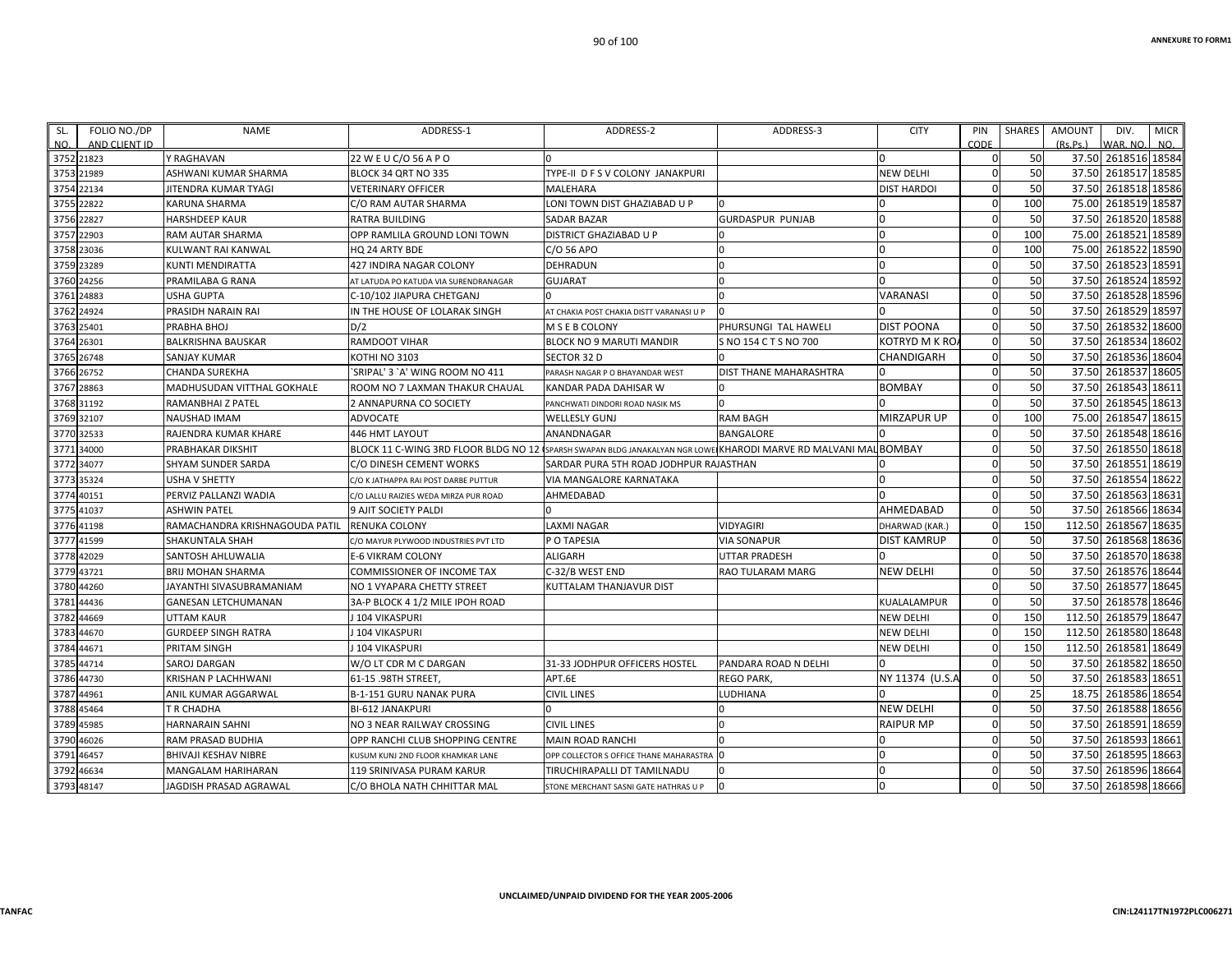**CIN:L24117TN1972PLC006271**

| SL. | FOLIO NO./DP  | <b>NAME</b>                     | ADDRESS-1                               | ADDRESS-2                                | ADDRESS-3                      | <b>CITY</b>         | PIN         | <b>SHARES</b> | <b>AMOUNT</b><br>DIV.<br><b>MICR</b> |
|-----|---------------|---------------------------------|-----------------------------------------|------------------------------------------|--------------------------------|---------------------|-------------|---------------|--------------------------------------|
| NO. | AND CLIENT ID |                                 |                                         |                                          |                                |                     | CODE        |               | (Rs.Ps.)<br>VAR. NO.<br>NO.          |
|     | 3794 48152    | <b>VINOD KUMAR MITTAL</b>       | 230/1A NEHRU NAGAR                      |                                          |                                | AGRA                |             | 50            | 37.50 2618599 18667                  |
|     | 3795 48226    | <b>HANSMUKH BANSAL</b>          | 6/327 BELAN GANJ                        | $\Omega$                                 |                                | AGRA                | $\mathbf 0$ | 50            | 37.50 2618601<br>18669               |
|     | 3796 50003    | <b>CAPT. SUDHIR MENON</b>       | 8 GUARDS                                | C/O 56 APO                               |                                |                     | $\Omega$    | 100           | 75.00<br>2618602 18670               |
|     | 3797 50510    | <b>SHAKEEL AHMAD</b>            | C/O ATIQUE AHMED                        | MIG 4 NEW LD A COLONY                    | NEAR JAL SANSTHAN              | AISH BAGH LUCI      | 0           | 50            | 37.50 2618606 18674                  |
|     | 3798 50545    | VIMAL SAROOP JOSHI              | C/O STATION HEALTH ORGANISATION         | P O DILKUSHA LUCKNOW CANTT               |                                |                     | 0           | 50            | 37.50 2618609 18677                  |
|     | 3799 50668    | <b>URMILA SINGH</b>             | C/O SURENDRA SINGH MEMBER SECRETARY U P | POLLUTION CTL BOARD PRAGATI KENDRA 2 FLR | KAPOORTHALA COMPLEX ALIGANJ LO |                     | 0           | 75            | 2618610 18678<br>56.25               |
|     | 3800 50840    | RAMLABHAYA VERMA                | HOUSE NO C 94 SECTOR D                  | <b>LDA COLONY</b>                        | KANPUR ROAD                    | LUCKNOW             | 0           | 50            | 37.50<br>2618612 18680               |
|     | 3801 51008    | VASANTRAO DESHMUKH              | FLAT NO 4/5 V H B COLONY                | KACHIPURA RAMDAS PETH NAGPUR             |                                |                     | $\Omega$    | 50            | 2618613 18681<br>37.50               |
|     | 3802 51196    | LALIT RAGUOBAJI DANDEKAR        | PARDESHI TELIPURA C N 18/24             | NEAR SHUKLA LODGE BAJERIYA NAGPUR        |                                |                     | 0           | 50            | 37.50 2618614 18682                  |
|     | 3803 51209    | TIKAMDAS GOWARDHANDAS BAGDI     | MODI NO 1 SITABULDI                     |                                          |                                | <b>NAGPUR</b>       | 0           | 50            | 37.50<br>2618615 18683               |
|     | 3804 51471    | S P ANNAMALAI                   | 61/3 HOUSING UNIT                       |                                          | <b>THANJAVUR</b>               | <b>TAMIL NADU</b>   | 0           | 50            | 2618622 18690<br>37.50               |
|     | 3805 52907    | <b>RAJEEV MENON</b>             | <b>CHAKKAMBATH HOUSE</b>                | <b>PO KONATHUKUNNU</b>                   | TRICHUR (DT) KERALA STATE      |                     | $\Omega$    | 50            | 2618625 18693<br>37.50               |
|     | 3806 53301    | JOGINDER PAL                    | S/O BABU RAM VILLAGE MEGHPUR            | P O MANIKPUR VIA PARTAP NAGAR            | DIST ROPAR (PUNJAB)            |                     | 0           | 100           | 75.00<br>2618627<br>18695            |
|     | 3807 53382    | M DAMODARAN NAIR                | KIZHAKKEDATHIL HOUSE                    | <b>BEHIND PERUNAI TEMPLE</b>             | PERUNAI WEST                   | <b>CHANGANACHE</b>  | 0           | 25            | 18.75<br>2618628 18696               |
|     | 3808 53475    | SRINIVASARAO ERUKU              | P B NO 2076 SALMIYA                     | <b>KUWAIT</b>                            |                                |                     | $\mathbf 0$ | 100           | 2618629 18697<br>75.00               |
|     | 3809 53581    | <b>SONIA BAKHSHI</b>            | C/O MR S L BAKHSHI                      | <b>IGE INDIA LTD</b>                     | NEHRU HOUSE POST BOX 7027      | N DELHI             | 0           | 150           | 2618630 18698<br>112.50              |
|     | 3810 54355    | SUDHIR BABAJI PARAB             | JUHU RAJANIGANDHA CO OP HSG SOCY        | <b>FLAT NO 21</b>                        | 11TH GULMOHAR CROSS ROAD       | NR SAURASHTRA SO    | 0           | 150           | 112.50 2618632 18700                 |
|     | 3811 55220    | M L SHARMA                      | C/O SHASHI SHARMA                       | <b>277 CHOWK GADI AHATA</b>              | PATHANKOT                      | <b>PUNJAB</b>       | 0           | 100           | 75.00<br>2618636 18704               |
|     | 3812 55394    | PARAMJEET SAINI                 | <b>CLINICAL LABORATORY</b>              | LAXMI MALHAR 1751 B WARD                 | OPP SWAPNIL APPTS              | <b>NEW MAHADWAR</b> | 0           | 50            | 37.50<br>2618639 18707               |
|     | 3813 56082    | ASHOK KUMAR GUPTA               | 8-B MAHAVEER NAGAR III                  | <b>KOTA</b>                              |                                | RAJASTHAN           | 0           | 50            | 37.50 2618640 18708                  |
|     | 3814 56507    | <b>GINNI KEDIA</b>              | 194 JAMUNALAL BAJAJ STREET              | CALCUTTA-7                               | <b>BILASRAI KATRA</b>          |                     |             | 50            | 2618647 18715<br>37.50               |
|     | 3815 57201    | <b>ASHA RANI</b>                | KM-30 NEW KAVI NAGAR                    | GHAZIABAD-201 002 UP                     |                                |                     | $\mathbf 0$ | 50            | 2618648 18716<br>37.50               |
|     | 3816 59034    | <b>SARU JAIN</b>                | 4/14A                                   | ASAF ALI ROAD                            | NEW DELHI                      |                     | 0           | 150           | 112.50<br>2618649 18717              |
|     | 3817 59185    | <b>SARU JAIN</b>                | 4/14-A ASAF ALI ROAD                    | <b>NEW DELHI</b>                         |                                |                     | $\Omega$    | 50            | 37.50 2618651 18719                  |
|     | 3818 61151    | MANJARI CHAKRABARTY             | STURDIA CHEMICALS LTD                   | <b>RISHIKESH UP</b>                      |                                |                     | $\mathbf 0$ | 50            | 37.50<br>2618652 18720               |
|     | 3819 67193    | <b>RAJ KUMARI</b>               | J C MEHTA & CO                          | <b>44 DELHI STOCK EX BLDG</b>            | ASAF ALI RD                    | N DELHI             | $\mathbf 0$ | 200           | 150.00<br>2618654 18722              |
|     | 3820 67366    | KAMLA MEHRA                     | 137 SECTOR - G                          | <b>SHASHTRI NAGAR</b>                    |                                | JODHPUR [RAJ]       | 0           | 100           | 75.00<br>2618656 18724               |
|     | 3821 72164    | <b>SURINDER SINGH BAINS</b>     | 36 INF DIVSIG REGT                      | C/O 56 APO                               |                                |                     | $\mathbf 0$ | 150           | 112.50<br>2618659 18727              |
|     | 3822 75716    | RASHNA M KERAWALLA              | KERAWALLA BLDG OPP V S GENERAL HOSPITAL | <b>ELLIS BRIDGE</b>                      | AHMEDABAD                      |                     | $\mathbf 0$ | 200           | 150.00<br>2618668 18736              |
|     | 3823 75815    | LAJU RAMESH HIRANANDANI         | BALDEV BHAVAN 1ST FLOOR FLAT NO 107     | OPP UNION BANK MAHARANA PRATAP MARG      | BHAVANDAR (WEST) DIST THANE    |                     | 0           | 50            | 37.50 2618669 18737                  |
|     | 3824 76047    | <b>SUDHIR KUMAR LUTHRA</b>      | 9-D RAIPUR ROAD                         | <b>DELHI - 54</b>                        |                                |                     | $\mathbf 0$ | 250           | 187.50<br>2618671 18739              |
|     | 3825 76725    | <b>UPENDRA GILL</b>             | 2079 BIRLA MILL                         | <b>COLONY BHATHIRINDA</b>                | PUNJAB)                        |                     | 0           | 100           | 2618674 18742<br>75.00               |
|     | 3826 76773    | <b>DEEPAK CHAWDARY</b>          | 132 VIVEKANAND MARG                     | ALLAHABAD                                |                                |                     | $\mathbf 0$ | 50            | 37.50 2618675 18743                  |
|     | 3827 76808    | SATISH GUPTA                    | H NO.1060                               | SECTOR-16                                | <b>FARIDABAD</b>               |                     | $\Omega$    | 50            | 37.50 2618676 18744                  |
|     | 3828 77322    | R VRINDA BAI                    | C/O G S PAI                             | VP/2/477-A MALAM POST                    | CANARA BANK                    | MANARCAUD KOTT      | $\mathbf 0$ | 50            | 37.50<br>2618680 18748               |
|     | 3829 77598    | AMBALALJI S LAHOTI              | PAOMA KUNJ                              | RAMA TEMPLE ROAD                         | <b>BIZAPUR</b>                 |                     | 0           | 50            | 2618681<br>18749<br>37.50            |
|     | 3830 78170    | HANS RAJ SACHDEVA               | NO 954 HUTCLAY HOTEL                    | <b>ATTUR CH CH</b>                       | <b>DELHI</b>                   |                     | 0           | 75            | 56.25<br>2618685 18753               |
|     | 3831 78286    | RAJESH KUMAR SINGHAL            | C/O R D SINGHAL & CO                    | STOCK & SHARE BROKERS NO 523             | PLANSARI BAZAR LUDHIANA        |                     | $\mathbf 0$ | 50            | 37.50<br>2618686 18754               |
|     | 3832 79196    | VED PARKASH SHARMA              | C/O PAWAN SHARMA                        | C-312 WALCHAND COMPLEX                   | FATAK ROAD BHAYANDER WEST      | THANE               | 0           | 50            | 2618687<br>18755<br>37.50            |
|     | 3833 79358    | RENUKA RAJESH JAIN              | <b>JAJU CLINJE</b>                      | <b>JAIN CLINIC</b>                       | <b>BHARUCH DISTRICT</b>        |                     | $\mathbf 0$ | 50            | 37.50<br>2618689 18757               |
|     | 3834 79678    | <b>BINDUBEN BALVANTRAI NAIK</b> | <b>BRAHMIN FALIA</b>                    | AT POST KANSAD TAL CHORYASI              | <b>VIA SACHIN</b>              |                     | $\Omega$    | 100           | 2618691<br>75.00<br>18759            |
|     | 3835 80379    | <b>GEETA BHASIN</b>             | C/O P N BHASIN                          | H 2 BLOCK HOUSE NO 41                    | KIDWAI NAGAR                   |                     | $\Omega$    | 50            | 37.50 2618695 18763                  |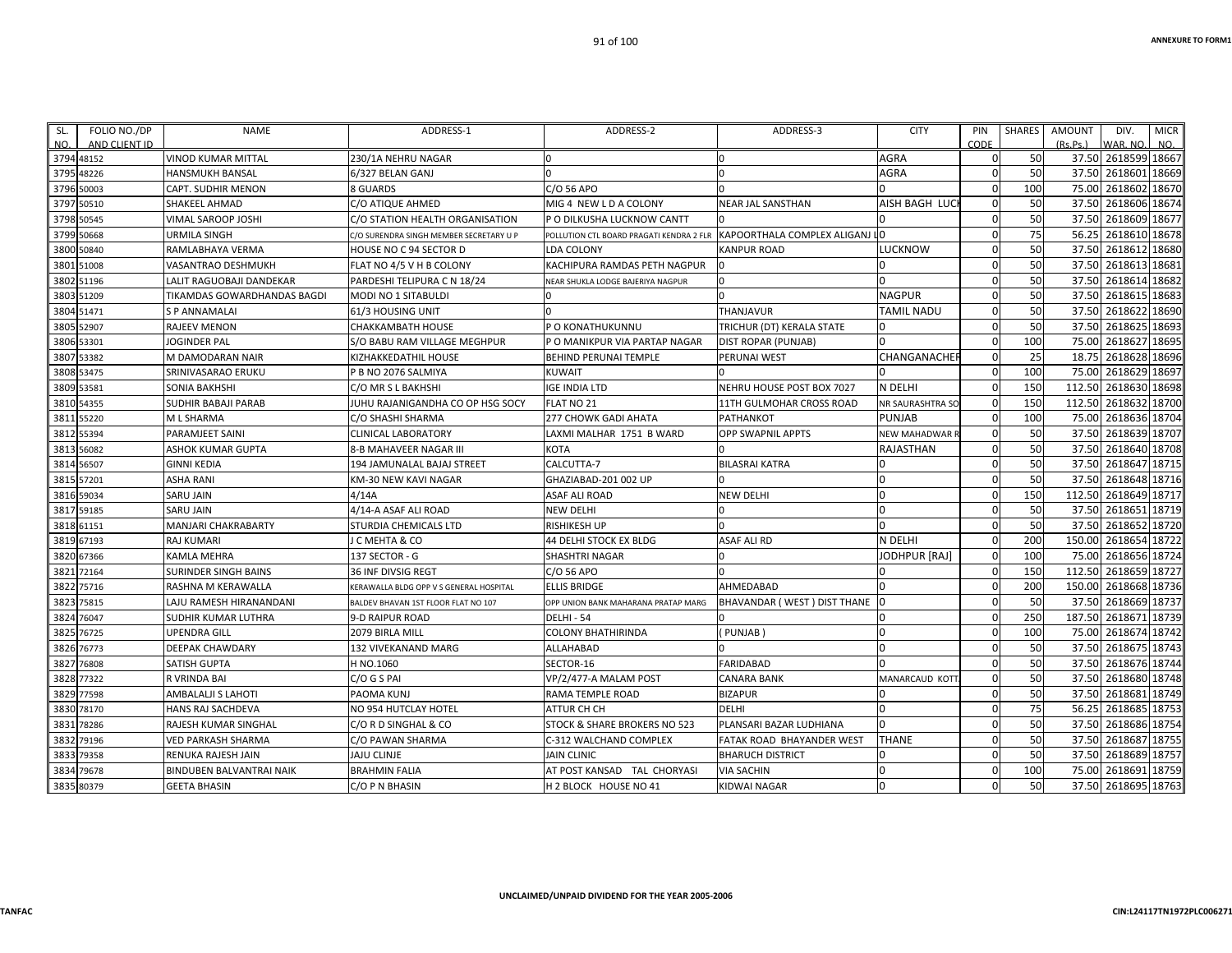| SL.          | FOLIO NO./DP          | <b>NAME</b>                                   | ADDRESS-1                                | ADDRESS-2                       | ADDRESS-3                        | <b>CITY</b>         | PIN                      | SHARES    | <b>AMOUNT</b><br><b>MICR</b><br>DIV.             |
|--------------|-----------------------|-----------------------------------------------|------------------------------------------|---------------------------------|----------------------------------|---------------------|--------------------------|-----------|--------------------------------------------------|
| NO.          | AND CLIENT ID         |                                               |                                          |                                 |                                  |                     | CODE                     |           | NO.<br>(Rs.Ps.)<br>WAR, NO.                      |
|              | 3836 80711            | <b>KISHORE BABU V</b>                         | <b>BLUE MOUNT</b>                        | KANNIPARAMBA POST               | <b>MAVOOR</b>                    | <sup>0</sup>        | $\Omega$                 | 50        | 37.50<br>2618697 18765                           |
| 3837         | 82040                 | <b>ANITA THAPER</b>                           | $E - 184$                                | <b>NARAINE VIHAR</b>            | <b>NEW DELHI</b>                 |                     | $\Omega$<br>$\mathbf{0}$ | 200       | 150.00<br>2618699 18767                          |
| 3838         | 82284                 | SUDESH GHAI                                   | NO.754 S S T NAGAR                       | 15/D                            |                                  | PATIALA             | $\Omega$                 | 100<br>25 | 75.00<br>2618701 18769<br>2618704 18772<br>18.75 |
| 3839<br>3840 | 84194<br>84987        | PALINDER KAUR<br>AGARWAL VINODKUMAR SANWARLAL | H NO.3363<br>415-C VENKATESHWAR BUILDING | POST BHAYANDAR WEST             | CHANDIGARH<br><b>DIST. THANE</b> |                     | $\Omega$                 | 50        | 2618705 18773<br>37.50                           |
|              | 3841 85096            | NAWAL KISHORE MAHESHWARI                      |                                          | DIST. ALIGARH                   | UP                               | $\Omega$            | $\mathbf 0$              | 100       | 75.00<br>2618707 18775                           |
| 3842         | 88489                 | MADHU SUDHAN KANODIA                          | POST MURSAN<br>719 HAZOORI CHAMBERS      | ZAMPA BAZAR                     |                                  | <b>SURAT</b>        | $\Omega$                 | 1550      | 2618713 18781<br>1162.50                         |
| 3843         | 88817                 | AJAY KHANDERAO VARTAK                         | <b>B-17 TARUWELL SOCIETY</b>             | DR. KARANJIA ROAD               | <b>ANDHERI WEST</b>              | <b>BOMBAY</b>       | $\Omega$                 | 50        | 37.50<br>2618714 18782                           |
| 3844         | 90692                 | <b>BRIJNANDAN KAUR</b>                        | 51-A ANAND NAGAR                         | <b>BATALA ROAD</b>              |                                  | AMRITSAR            | $\mathbf 0$              | 250       | 187.50<br>2618718 18786                          |
| 3845         | 90693                 | <b>MEHAR SINGH</b>                            | 51-A ANAND NAGAR                         | <b>BATALA ROAD</b>              |                                  | AMRITSAR            | $\mathbf{0}$             | 200       | 150.00<br>2618719 18787                          |
|              | 3846 91477            | CHUBILDAS KESARICHAND                         | 365 SHETRUNJY APT                        | GOPIPURA KAJINU MAIDEN          | ABOVE BANK OF BARODA             | <b>SURAT</b>        | $\mathbf 0$              | 50        | 37.50<br>2618720 18788                           |
| 3847         | 91896                 | CHUBILDAS KESARICHAND                         | 305 SHETRUNJY APT                        | GOPIPURA KAJINU MADIAN          | ABOVE BANK OF BARODA             | <b>SURAT</b>        | $\Omega$                 | 50        | 37.50<br>2618721 18789                           |
| 3848         | 95458                 | BIPINKUMAR PARSHOTTADAS PATEL                 | C/O PARSHOTTAMDAS SOMABHAI PATEL         | NE DENA BANK                    |                                  | <b>ANAND</b>        | $\mathbf{0}$             | 50        | 37.50 2618723 18791                              |
| 3849         | 95544                 | VANDANA DESHRAJ MANSOCH                       | <b>CHAPRU NAGAR</b>                      | <b>SWASTIK SOCIETY</b>          | FLAT NO 2/276 LAKAD GANJ         | <b>NAGPUR</b>       | $\Omega$                 | 50        | 37.50<br>2618724 18792                           |
| 3850         | 95995                 | LATHA VEERAPPAN                               | THENUNGUDI NORTH                         | MAVIDIKURICHI POST              | PERAVURANI TAULK                 | <b>TANJORE DIST</b> | $\mathbf 0$              | 50        | 37.50<br>2618725<br>18793                        |
| 3851         | 96480                 | DHANENDRA H BENANI                            | C/O DILIP KUMAR N SHAH                   | MAHAVIR BHUVAN                  | <b>BIBI AIABI ROAD</b>           | MANGALORE           | $\mathbf 0$              | 50        | 2618727 18795<br>37.50                           |
|              | 3852 97210            | <b>RITA GUPTA</b>                             | BANGLA NO.1111                           | SADAR BAZAR                     | CANTT                            | LUCKNOW (U.P.       | $\mathbf 0$              | 200       | 150.00<br>2618728 18796                          |
| 3853         | 98040                 | P V SRIRAM                                    | 612, BARCLAY BOULEVARD                   | PRINCETON, NJ:08540             |                                  | UNITED STATES       | $\mathbf 0$              | 100       | 75.00<br>2618732 18800                           |
| 3854         | 99051                 | DILIP KUMAR AGARWAL                           | C/O SHREE BALLABH AGARWAL                | 106 SOUDAGAR MOHHALLA           | <b>NEAR ZAMA MASZID</b>          | BHIWANDI THAN       | $\mathbf 0$              | 50        | 2618734 18802<br>37.50                           |
| 3855         | 100947                | <b>BHANUBEN K PATEL</b>                       | C/18 VASUDHARA FLATS                     | NEXT TO DARPAN CINEMA           | LAMBE HANUMAN ROAD               | <b>SURAT</b>        | $\mathbf{0}$             | 50        | 2618738 18806<br>37.50                           |
| 3856         | 101463                | <b>IJEE VARGHESE</b>                          | <b>SIGNAL SECTION</b>                    | NACC C/O 39 WING                |                                  | C/O 56 APO          | $\mathbf 0$              | 100       | 2618739 18807<br>75.00                           |
| 3857         | 102076                | PATEL RAJUBHAI THAKORBHAI                     | <b>AT DABHALI</b>                        | <b>MAHADAR STREET</b>           | TA & DIST BHARUCH                |                     | $\mathbf 0$              | 50        | 2618742 18810<br>37.50                           |
| 3858         | 102154                | <b>VIJAY F MUNOT</b>                          | <b>JAWAHAR NIWAS</b>                     | <b>BADNERA ROAD</b>             | <b>AMRAVATI</b>                  | MAHARASHTRA         | $\mathbf 0$              | 100       | 2618743 18811<br>75.00                           |
| 3859         | 102408                | <b>MOHAN PARVATIKAR</b>                       | C/O MOHAN & CO NO                        | 6E/68                           | 8TH MAIN 15TH CROSS              | MALLESWARAM         | $\Omega$                 | 200       | 150.00<br>2618745 18813                          |
| 3860         | 102796                | MAJOR ASHOK KUMAR YADAV                       | <b>18 FIELD REGIMENT</b>                 | C/O 56 ADO                      |                                  |                     | $\Omega$                 | 100       | 2618746 18814<br>75.00                           |
| 3861         | 105937                | <b>GEETA GOYAL</b>                            | C/O MR R K GOYAL MANAGER                 | NATIONAL INSURANCE CO LTD       | <b>10 NARAIN SINGH ROAD</b>      | <b>JAIPUR</b>       | $\Omega$                 | 50        | 37.50<br>2618752 18820                           |
| 3862         | 106691                | <b>NEELAM SAWANI</b>                          | C/O BRIG V K SAWANI                      | COMMANDER 45 INFANTRY BRIGADE 0 |                                  | C/O 56 APO          | $\Omega$                 | 50        | 37.50 2618753 18821                              |
| 3863         | 108935                | <b>KARAM VEER CHODHARY</b>                    | A 54 - 55 BHAN NAGAR                     | <b>QUEENS ROAD</b>              | <b>JAIPUR</b>                    | RAJASTHAN           | $\Omega$                 | 100       | 2618759 18827<br>75.00                           |
| 3864         | 110303                | PANUDURANG BHUTADA                            | 7-2-4/2 GODAVARI SEEDS                   | <b>GOUSHALA ROAD</b>            | <b>NIZAMABAD</b>                 | A P                 | $\mathbf 0$              | 50        | 2618762 18830<br>37.50                           |
| 3865         | 110667                | NITIN J SHAH                                  | "ANUBHAV"                                | OPP.TULSIDHAM APT,              | <b>MANJALPUR</b>                 | VADODARA            | $\mathbf{0}$             | 150       | 112.50<br>2618765 18833                          |
| 3866         | N30023910915017       | <b>BIKAS CHANDRA BISWAS</b>                   | PO BOX 3426                              | <b>DUBAI</b>                    | <b>UAE</b>                       |                     | $\Omega$                 | 1000      | 750.00<br>2618775 18843                          |
| 3867         | N30023911115829       | <b>MOIDEEN K M</b>                            | ALUMINIUM CO                             | P B NO 3627                     | <b>DUBAI</b>                     | <b>UAE</b>          | $\Omega$                 | 500       | 2618776 18844<br>375.00                          |
| 3868         | N30023911282656       | <b>OOMMAN RAJAN</b>                           | PO BOX 1671                              | <b>AJMAN</b>                    | $\Omega$                         | <b>UAE</b>          | $\Omega$                 | 50        | 37.50<br>2618777 18845                           |
| 3869         | IN30039413377412      | P RAVICHANDRAN                                | 4-B                                      | VALLAPACHAIYAPPAN STREET        |                                  | KANCHIPURAM         | $\Omega$                 | 100       | 2618779 18847<br>75.00                           |
| 3870         | N30088813032494       | <b>ANJALI DESHPANDE</b>                       | P O BOX 46550                            | <b>MATERIALS DEP</b>            | G A M CO                         | ABU DHABI           | $\Omega$                 | 50        | 2618780 18848<br>37.50                           |
| 3871         | IN30112715713436      | <b>PUNNOOSE THOMAS</b>                        | P O BOX 474 MANAMA                       |                                 | n                                | <b>BAHRAIN</b>      | $\mathbf 0$              | 50        | 2618782 18850<br>37.50                           |
| 3872         | IN30115121805263      | SALIM HUSEINIBHAI DILAWAR                     | DILAVAR AUDITING                         | PO BOX 15334                    | <sup>0</sup>                     | DUBAI UAE1533       | $\mathbf{0}$             | 50        | 37.50 2618783 18851                              |
| 3873         | IN30154919349261      | <b>HARISH SADASHIV PILLAY</b>                 | P O BOX 1629                             | SALMIYAH POST KUWAIT 22017      | $\Omega$                         | KUWAIT              | $\overline{0}$           | 150       | 112.50<br>2618788 18856                          |
| 3874         | IN30267933455313      | SHALEEN MIDHA                                 | P O BOX 244                              | SAFAT                           |                                  | KUWAIT              | $\Omega$                 | 150       | 2618791 18859<br>112.50                          |
| 3875         | IN30290240832956      | SOUNDARARAJAN RAMANUJAM                       | PO BOX 6133                              |                                 |                                  | RIYADH 11442        | $\Omega$                 | 500       | 375.00<br>2618792 18860                          |
| 3876         | IN30290241950658      | KRISHNAKUMAR VAITHIAM LAKSHMANACHARI          | <b>BLK 565</b>                           | 09 124                          | CHOACHUKANG ST 52                | SINGAPORE 6805      | $\Omega$                 | 100       | 2618793 18861<br>75.00                           |
|              | 3877 IN30290243015146 | <b>UMESH BANGERA KADRI</b>                    | P O BOX 111                              | <b>MSCEB</b>                    | <b>MANAMA</b>                    | <b>BAHRAIN</b>      | $\Omega$                 | 100       | 75.00 2618794 19019                              |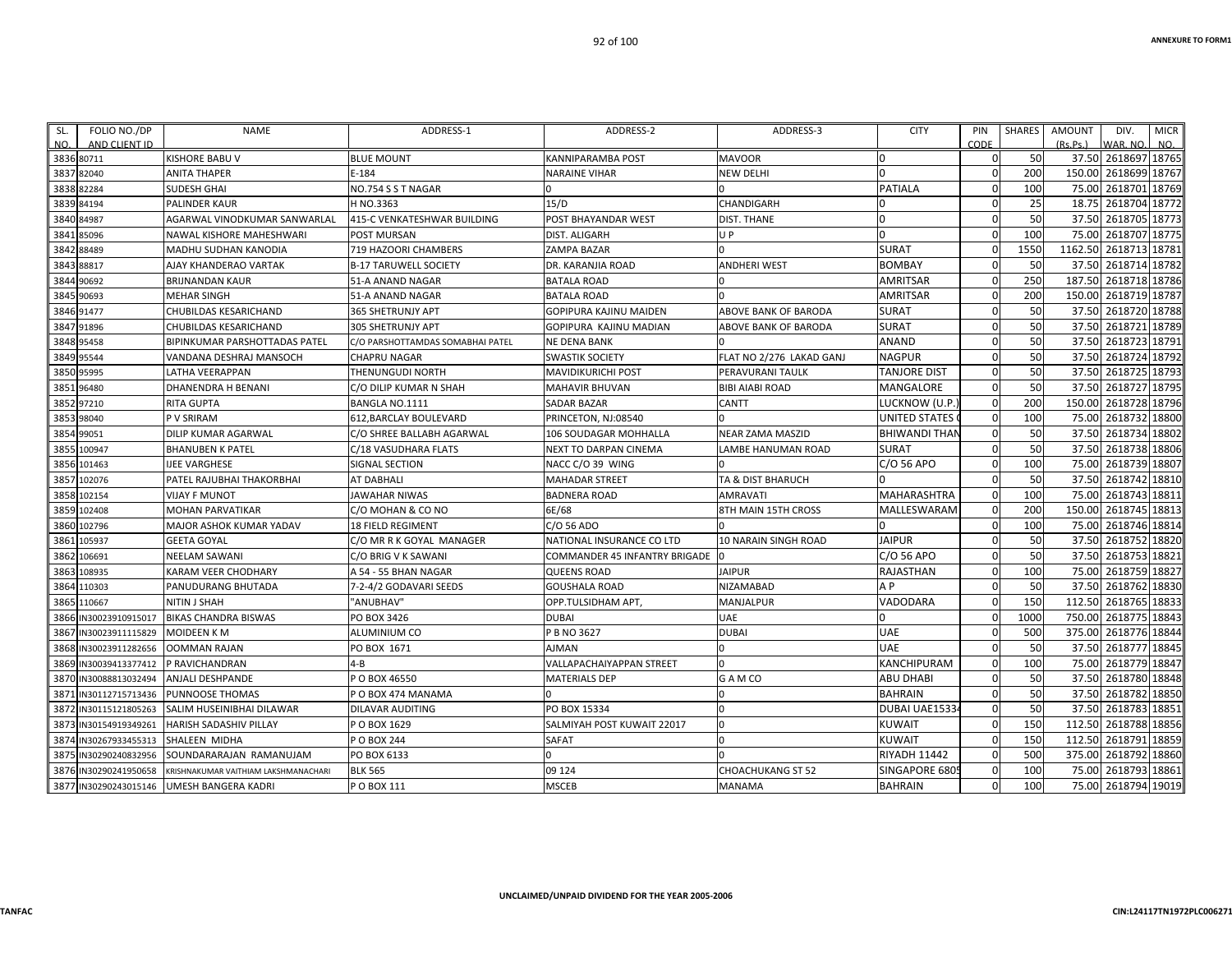**CIN:L24117TN1972PLC006271**

| SL. | FOLIO NO./DP                           | <b>NAME</b>                          | ADDRESS-1                                | ADDRESS-2                                                | ADDRESS-3                  | <b>CITY</b>        | PIN                         | SHARES | AMOUNT   | DIV.                           | <b>MICR</b> |
|-----|----------------------------------------|--------------------------------------|------------------------------------------|----------------------------------------------------------|----------------------------|--------------------|-----------------------------|--------|----------|--------------------------------|-------------|
| NO. | AND CLIENT ID<br>3878 IN30290243260709 | <b>PRABHAKAR KARKALA</b>             | SATLINK LTD W L L                        | PO BOX 3300                                              | <b>MANAMA</b>              | <b>BAHRAIN</b>     | <b>CODE</b><br>$\mathbf{0}$ | 75     | (Rs.Ps.) | WAR, NO<br>56.25 2618795 19020 | NO.         |
|     | 3879 IN30290243401570                  | MEERA KARKALA KAMATH                 | BKTC HOUSE PO BOX 10166                  | <b>DIPLOMATIC AREA</b>                                   | <b>MANAMA</b>              | <b>BAHRAIN</b>     | $\mathbf{0}$                | 100    |          | 75.00 2618796 19021            |             |
|     | 3880 IN30302850176812                  | PARATHODY RAJAN                      | PO BOX 2877                              | FLAT 11 BLDG 762 517                                     | MANAMA 305                 | <b>BAHRAIN</b>     | $\mathbf 0$                 |        | 0.75     | 2618797                        | 19022       |
|     | 3881 15216                             | JAYA PRAKASH MOORKANT                | C/O M P CHANDRAN                         | P O BOX 5150                                             | MANAMA                     | <b>BAHARAIN</b>    | $\mathbf 0$                 | 50     | 37.50    | 2618814                        | 18892       |
|     | 3882 15228                             | CHANDRAKANT DAHYA JANSARI            | <b>5 GLOVER CLOSE</b>                    | <b>HALL GREEN</b>                                        | BIRMINGHAM B 28 OJG        | UNITED KINGDO      | $\mathbf 0$                 | 50     | 37.50    | 2618816                        | 18894       |
|     | 3883 15232                             | <b>GANESA SUNDARARAMAN</b>           | C/O SITE ENGINEER                        | A K C CONTRACTING P B 1991 DOHA QATAR                    | <b>ARABIAN GULF</b>        |                    | $\mathbf 0$                 | 50     | 37.50    | 2618818                        | 18896       |
|     | 3884 15244                             | A N RAMACHANDRAN PILLAI              | <b>QATAR STEEL CO LTD</b>                | P B NO 50090 QD-2                                        | UMMSAID QATAR              |                    | $\mathbf 0$                 | 50     | 37.50    | 2618820                        | 18898       |
|     | 3885 22747                             | RAJENDRA PRASAD PANDAY               | AL OTAIBA FSE P O BOX 5009               | DUBAI SHARJAH ROAD DUBAI U A E                           |                            |                    | $\mathbf 0$                 | 50     | 37.50    | 2618828 18906                  |             |
|     | 3886 28500                             | MOHAMMED MOINUDDIN GHORI             | POBOX NO 12216                           | <b>DUBAI</b>                                             | UAE                        |                    | $\mathbf 0$                 | 150    | 112.50   | 2618830                        | 18908       |
|     | 3887 32723                             | PRAVINKUMAR AMBELAL DESAI            | 4 MATANDANI CLOSE                        | PO BOX 31381 LUSAKA ZAMBIA                               |                            |                    | $\mathbf 0$                 | 50     | 37.50    | 2618833                        | 18911       |
|     | 3888 44304                             | S BALASUBRAMANIAN                    | SHARJAH PORT AUTHORITY                   | P O BOX 510                                              | SHARJAH                    | UAE                | $\mathbf 0$                 | 50     | 37.50    | 2618839 18917                  |             |
|     | 3889 51863                             | MATHEW MAVELITHUNDIL MATHEW          | ABUDHABI COMMERCIAL BANK                 | HEAD OFFICE POST BOX NO.939                              | ABUDHABI U A E             |                    | $\mathbf 0$                 | 100    | 75.00    | 2618841                        | 18919       |
|     | 3890 53174                             | ALIHUSAIN E SHAUKAT                  | POST BOX NO 2172                         | ABU DHABI U A E                                          |                            |                    | $\mathbf 0$                 | 100    | 75.00    | 2618845                        | 18923       |
|     | 3891 53213                             | <b>TAHERA ABIDAGHORI</b>             | C/O M M GHORI                            | P O BOX NO 12216                                         | DUBAI U A E                |                    | $\mathbf 0$                 | 150    | 112.50   | 2618847                        | 18925       |
|     | 3892 53222                             | ISMAIL NOORMOHAMED MANSURI           | C/O OMZEST                               | P O BOX 879 MUSCAT                                       |                            |                    | $\Omega$                    | 500    | 375.00   | 2618849                        | 18927       |
|     | 3893 53223                             | BADRUMNISA ISMAIL MANSURI            | C/O OMZEST                               | P O BOX 879 MUSCAT                                       |                            |                    | $\mathbf 0$                 | 500    | 375.00   | 2618850                        | 18928       |
|     | 3894 53248                             | <b>IRENE ALBAN D SOUZA</b>           | C/O MR A E D SOUZA                       | <b>GAS OPERATIONS</b>                                    | P O BOX 10070              | UMM SAID QATA      | $\mathbf 0$                 | 50     | 37.50    | 2618852                        | 18930       |
|     | 3895 53271                             | <b>ANVARHUSEIN ISAB</b>              | K F UNIV OF PETROLEUM & MINERALS         | <b>KF UPM NO 1964</b>                                    | DHAHRAN 31261 SAUDI ARABIA |                    | $\mathbf 0$                 | 100    | 75.00    | 2618857                        | 18935       |
|     | 3896 53299                             | NABEIH-EISSA SAQR-SAHEB MIRAN-SAHEB  | <b>POST BOX NO 80407</b>                 | AL-WAKRAH                                                | <b>STATE OF QATAR</b>      |                    | $\mathbf 0$                 | 150    | 112.50   | 2618861                        | 18939       |
|     | 3897 53313                             | KANNANPUZHA OUSEPH MATHAI            | P B 23060                                | <b>POWER PLANT</b>                                       | MASIRAH                    | SULTANATE OF C     | $\mathbf 0$                 | 50     | 37.50    | 2618865                        | 18943       |
|     | 3898 53433                             | MOHAMED SIDDIQUE WADIWALLA           | P O BOX 4900                             | <b>DUBAI</b>                                             | UNITED ARAB EMIRATES       |                    | $\mathbf{0}$                | 100    | 75.00    | 2618875                        | 18953       |
|     | 3899 53437                             | RAUF ABDUL RAZAK GODIL               | P O BOX 704                              | <b>DUBAI U A E</b>                                       |                            |                    | $\mathbf 0$                 | 50     | 37.50    | 2618877                        | 18955       |
|     | 3900 53458                             | <b>BHARAT RAVISHANKE BHATT</b>       | C/O POSTAL AGENCY                        | NDOLA CENTRAL HOSPITAL                                   | NDOLA ZAMBIA               |                    | $\mathbf 0$                 | 50     | 37.50    | 2618881                        | 18959       |
|     | 3901 53473                             | <b>MEENAKSHI DIXIT</b>               | C/O R R DIXIT                            | KUWAIT OIL CO DRILLING DEPT                              | P O BOX NO 9758            | AHMEDI 61008       | $\mathbf 0$                 | 50     | 37.50    | 2618883                        | 18961       |
|     | 3902 IN30010012348383                  | NOSHIR HATIMBHAI GALELY              | <b>APARTMENT 704</b>                     | 2545 ERIN CENTRE BLVD. MISSISSAUGAONTARIO L5M6Z9         |                            | CANADA             | $\mathbf 0$                 | 50     | 37.50    | 2618891                        | 18969       |
|     | 3903 2261                              | <b>BIPIN CHANDRA PATEL</b>           | 104 FAIRWAY AVE KINGS BURY               |                                                          |                            | LONDON NWG         | $\mathbf{0}$                | 50     | 37.50    | 2618906                        | 18984       |
|     | 3904 8900                              | <b>UMAR HAIDAR</b>                   | P B NO 940                               |                                                          |                            | SHARJAH U A E      | $\mathbf 0$                 | 100    | 75.00    | 2618907                        | 18985       |
|     | 3905 10234                             | LAXMIDAS GOVINDJI MAJETHAIA          | C/O A K C CONTRACTING                    | P B NO 1991 DOHA QATAR A G                               |                            |                    | $\Omega$                    | 50     | 37.50    | 2618908                        | 18986       |
|     | 3906 15153                             | S JOHN                               | TELECOMMUNICATION SECTION                | PHO PB 92D DOHA STATE OF OATAR                           |                            |                    | $\Omega$                    | 50     | 37.50    | 2618909                        | 18987       |
|     | 3907 15166                             | KARAPPANVEETTIL ABDULKADER HAMZA     | POBOX 2911 SAFAT                         | <b>KUWAIT</b>                                            | STATE OF KUWAIT            |                    | $\mathbf 0$                 | 150    | 112.50   | 2618910                        | 18988       |
|     | 3908 15194                             | <b>KAKKIDI HAMEED</b>                | OMC/2 P D O LLC BOX 81 MUSCAT            | <b>SULTANATE OF OMAN</b>                                 |                            |                    | $\mathbf 0$                 | 100    | 75.00    | 2618911                        | 18989       |
|     | 3909 15215                             | GEORGE ANICKATTU THANNIKUNNIL MATHEW | HQ FMS HQ SOLF MAM P O BOX 897 MUSCAT    | <b>SULTANATE OF OMAN</b>                                 |                            |                    | $\Omega$                    | 100    | 75.00    | 2618912                        | 18990       |
|     | 3910 15220                             | <b>MMJOY</b>                         | <b>MANSOURI MANSIONS</b>                 | P O BOX 5587                                             | <b>MANAMA</b>              | <b>BAHRAIN</b>     | $\mathbf 0$                 | 50     | 37.50    | 2618913                        | 18991       |
|     | 3911 15236                             | PRAFUL R PATEL                       | 9448 POTTER ROAD                         | <b>DES PLAINES</b>                                       | LLINOIS 60016              | USA                | $\mathbf 0$                 | 100    | 75.00    | 2618914                        | 18992       |
|     | 3912 15241                             | JOHN CRYSOSTUM BLABE FERNANDEZ       | KANOG TRVEL AGENCY P O BOX 7005          | RIYADH SAUDI ARABIA 11462                                |                            |                    | $\mathbf 0$                 | 100    | 75.00    | 2618915                        | 18993       |
|     | 3913 15246                             | ROZARIO CORERA                       | C/O SALES & RESERVATION OFFICER          | TRANS ORIENT AIR SERVICES P O BOX NKAHRABA ST DOHA QATAR |                            |                    | $\mathbf 0$                 | 100    | 75.00    | 2618916                        | 18994       |
|     | 3914 15247                             | <b>VELLAMAKKEL ABOOBACKER</b>        | R M S P O BOX 5348                       |                                                          |                            | DOHA QATAR A       | $\mathbf 0$                 | 100    | 75.00    | 2618917                        | 18995       |
|     | 3915 15264                             | HARMANN VIJAYENDRA NAYAK             | C/O ABUDHABI CO FOR ONSHORE OIL OPS      | P O BOX 270 ABUDHABI U A E                               |                            |                    | $\mathbf 0$                 | 100    | 75.00    | 2618918 18996                  |             |
|     | 3916 15268                             | <b>KARTIK A PATEL</b>                | 225 COUNTISS AVE LINDENWOLD NJ           | U S A 08021                                              |                            |                    | $\mathbf 0$                 | 50     | 37.50    | 2618919                        | 18997       |
|     | 3917 15308                             | N FARATHALI                          | C/O SALMAN A ALRAJEH EST P O BOX NO 4020 | DAMMAM 31491 SAUDI ARABIA                                |                            |                    | $\Omega$                    | 50     | 37.50    | 2618920                        | 18998       |
|     | 3918 15313                             | N GOPALAKRISHNAN NAIR                | ALGOSAIBI GRANDMET SERVICES LTD          | P O BOX 4131                                             | DAMMAM 31491               | KINGDOM OF SAUDI A | $\mathbf 0$                 | 50     | 37.50    | 2618921                        | 18999       |
|     | 3919 15314                             | VAIDYANATHAN T SOMANATHAIYER         | FIN ADVISER P O BOX 1435 FREETOWN        | SIERRALEONE WEST AFRICA                                  |                            |                    | $\Omega$                    | 50     | 37.50    | 2618922 19000                  |             |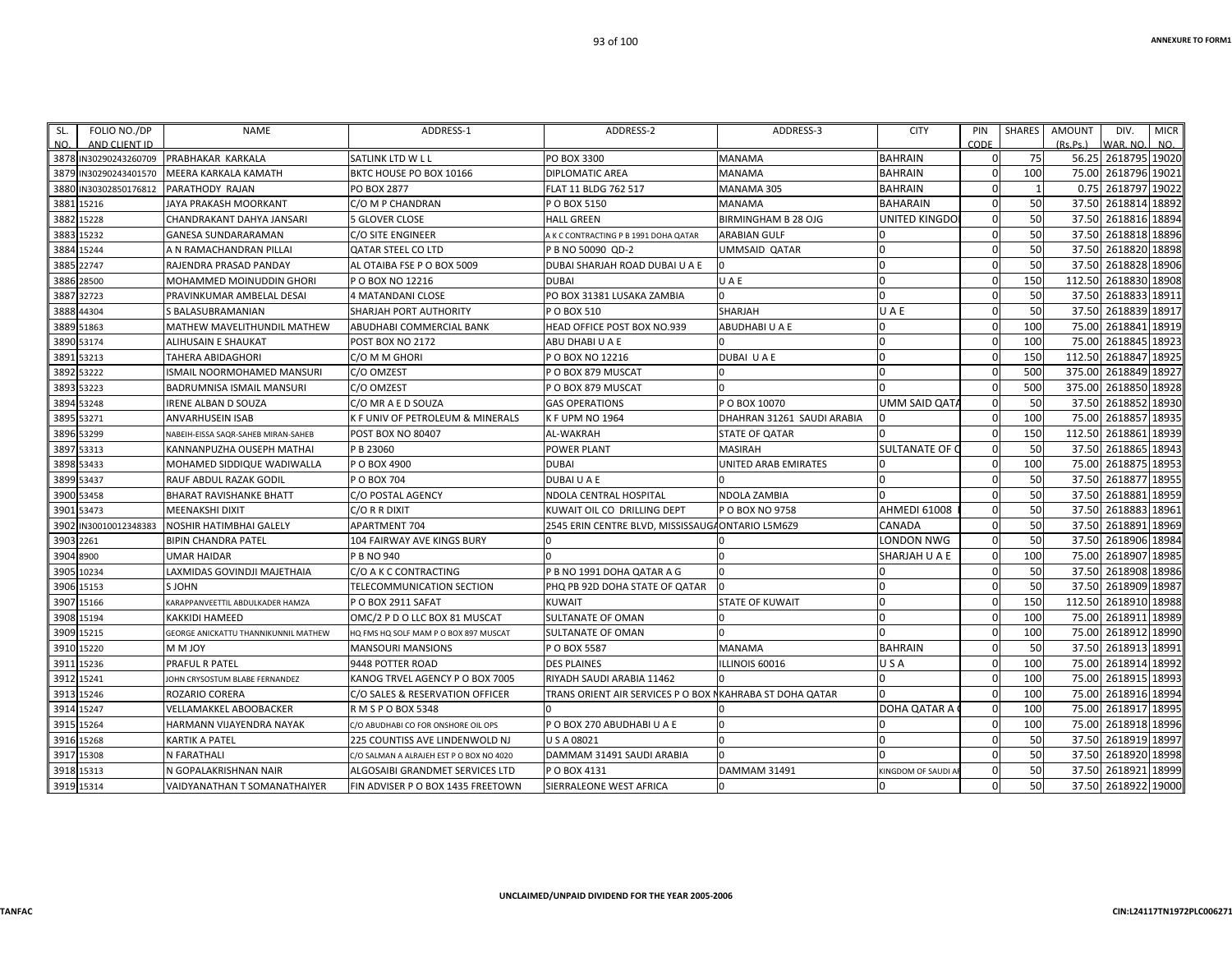| SL.        | FOLIO NO./DP  | <b>NAME</b>                            | ADDRESS-1                                | ADDRESS-2                            | ADDRESS-3                    | <b>CITY</b>           | PIN         | SHARES | <b>AMOUNT</b> | DIV.          | <b>MICR</b>     |
|------------|---------------|----------------------------------------|------------------------------------------|--------------------------------------|------------------------------|-----------------------|-------------|--------|---------------|---------------|-----------------|
| NO.        | AND CLIENT ID |                                        |                                          |                                      |                              |                       | CODE        |        | (Rs.Ps.)      | VAR. NO.      | NO.             |
| 3920 15321 |               | <b>KIRIT MANILAL SURA</b>              | 2075 STONELAKE RD 112                    | WOODSTOCK IL U S A 60098             |                              |                       | $\Omega$    | 50     | 37.50         | 2618923 19001 |                 |
| 3921 15475 |               | <b>VIJAYA VENKATASUBBAN</b>            | W/O S VENKATASUBBAN PROC ENGR            | SAFCO PO BOX 553                     | DAMMAM SAUDI ARABIA 31421    |                       | $\Omega$    | 100    | 75.00         | 2618924 19002 |                 |
| 3922 25714 |               | <b>S N CHANDRATRE</b>                  | 7 RED WOOD CROFT                         | WUNEATON                             | WARWICKSHIRE                 | <b>CV 10 7 HY UNI</b> | $\mathbf 0$ | 50     | 37.50         | 2618925 19003 |                 |
| 3923 31289 |               | <b>HAZEL MEREY D SILVA</b>             | C/O MR HENRY D B SILVA                   | MOHD JALAL CATERING ACCOUNTS DEPT    | POST BOX 113 BAHRAIN         |                       | $\Omega$    | 50     | 37.50         | 2618926 19004 |                 |
| 3924 53151 |               | <b>GERALD STEPHEN JOSEPH</b>           | <b>INST DEPT GASCO</b>                   | <b>BUHASA P B 665</b>                | ABU DHABI                    | UAE                   | $\mathbf 0$ | 50     | 37.50         | 2618927 19005 |                 |
| 3925 53192 |               | VENANTIOUS POLYCARPUS FRANCIS BRAGANZA | C/O MANNAI TRADING CO LTD                | P O BOX 76                           | <b>DOHA QATAR</b>            | <b>ARABIAN GULF</b>   | $\mathbf 0$ | 50     | 37.50         | 2618928 19006 |                 |
| 3926 53226 |               | ABRAHAM KURIAN THECKEDATHE             | REZAYAT TRADING CO                       | PATENT SCAFFOLDING                   | P O BOX 90 ALKHOBAR          | SAUDI ARABIA 31952    | $\mathbf 0$ | 50     | 37.50         | 2618929 19007 |                 |
| 3927 53240 |               | <b>BHARAT HARIDAS BARAI</b>            | 8206 OAKWOOD                             | MUNSTER INDIANA                      | USA 46321                    |                       | $\mathbf 0$ | 100    | 75.00         | 2618930 19008 |                 |
| 3928 53247 |               | <b>SUNDER B BACHWANI</b>               | <b>TAYEB ENGINEERING</b>                 | POBOX 3352 ABU DHABI                 |                              |                       | $\mathbf 0$ | 50     | 37.50         | 2618931 19009 |                 |
| 3929 53254 |               | ROBERT LOUIS BRAGANZA                  | <b>DELMON PRESS</b>                      | P O BOX 742 MANAMA BAHRAIN           |                              |                       | $\mathbf 0$ | 200    | 150.00        | 2618932 19010 |                 |
| 3930 53279 |               | <b>KSHAMA BHATIA</b>                   | <b>BERLINER STR 41</b>                   | 6310 GRUNBERG                        | <b>WEST GERMANY</b>          |                       | $\Omega$    | 100    | 75.00         | 2618933 19011 |                 |
| 3931 53362 |               | SHASHI KIRAN SINGH                     | C/O ARAMCO BOX 9588                      | DHAHRAN SAUDI ARABIA                 |                              |                       | $\Omega$    | 100    | 75.00         | 2618934 19012 |                 |
| 3932 53374 |               | <b>ASHOK KUMAR RASTOGI</b>             | C/O CENTRAL BANK OF OMAN                 | P O BOX 4161 RUWI                    | SULTANATE OF OMAN            |                       | $\Omega$    | 50     | 37.50         | 2618935 19013 |                 |
| 3933 53421 |               | <b>KRISHAN KUMAR KAPUR</b>             | C/O UNITED COMMERCIAL BANK               | <b>LEE HOUSE</b>                     | LONDON WAK                   | ONDON EC2 5DT U       | $\mathbf 0$ | 50     | 37.50         | 2618936 19014 |                 |
| 3934 53436 |               | <b>FAROOK MOHMED PATEL</b>             | P O BOX 704                              | DUBAI U A E                          |                              |                       | $\Omega$    | 50     | 37.50         | 2618937 19015 |                 |
| 3935 53444 |               | <b>MADHAV KUNKALIENKAR</b>             | C/O GOLDEN MARKET GEN TRADING EST        | POBOX 4822 DUBAI U A E               |                              |                       | $\Omega$    | 50     | 37.50         | 2618938 19016 |                 |
| 3936 53493 |               | ROSAMMA MATHEW THUNDUMANNIL            | <b>POST BOX 22128</b>                    |                                      | <b>SAFAT</b>                 | <b>KUWAIT</b>         | $\Omega$    | 50     | 37.50         | 2618939 19017 |                 |
| 3937 53502 |               | YEDATORE SRINIVASA GOPINATHRAO         | PLNG ENGR (E.V)                          | <b>KUWAIT AIRWAYS</b>                | POBOX 528 SAFAT              | 13006 SAFAT KUWAIT    | $\Omega$    | 100    | 75.00         | 2618940 19018 |                 |
| 3938 7832  |               | <b>NAND LALL RAM</b>                   | <b>20 RAJANI KUMAR SEN LANE</b>          |                                      |                              | <b>HOWRAH</b>         | 711101      | 50     | 37.50         | 2618941       | 17              |
| 3939 28139 |               | <b>SITA S AVADHANY</b>                 | C/O SRI LAKSHMI VENKATESHWARA INDUSTRIES | <b>B-13 HEBBAL INDUSTRIAL ESTATE</b> |                              | <b>MYSORE</b>         | 570016      | 50     |               | 37.50 2618942 | 18              |
| 3940 80243 |               | YEDAVALLI SYAMALA                      | C/O Y GANGADHARA RAO                     | <b>NDIAN OVERSEAS BANK</b>           | 4/9 BRODIPET                 | <b>GUNTUR</b>         | 522002      | 50     | 37.50         | 2618943       | 19              |
| 3941 85613 |               | MADANLAL D AGRAWAL                     | <b>AGRAWAL BUILDING</b>                  | OPP. M O INDUSTRIES                  | AT & POST DHULIA             | (M.S)                 | 424001      | 50     | 37.50         | 2618944       | 20              |
| 3942 91317 |               | TRILOK CHANDRA JAIN                    | <b>JAIN CLINIC</b>                       | ANTA                                 | DIST. KOTA                   | RAJASTHAN             | 325202      | 100    | 75.00         | 2618945       | 21              |
|            | 3943 100310   | <b>GOWRI</b>                           | 3171 M C C B BLOCK                       | DAVANAGERE                           | KARNATAKA                    |                       | 577004      | 50     | 37.50         | 2618946       | 22              |
|            | 3944 100312   | <b>GOWRI</b>                           |                                          | 3171 M C C B BLOCK                   | DAVANGERE                    | KARNATAKA             | 577004      | 50     | 37.50         | 2618947       | $\overline{23}$ |
|            | 3945 101321   | <b>BIJINEPALLI NARAYANA</b>            | <b>HINDI PANDIT</b>                      | Z P H SCHOOL                         | <b>GANGIREDDY PALLI</b>      | <b>CUDDAPAH</b>       | 516321      | 50     | 37.50         | 2618948       | 24              |
|            | 3946 106265   | <b>SUNITA KHENI</b>                    | <b>B-2 G S F C COLONY</b>                | P O MOTI KHAVDI                      |                              | <b>JAMNAGAR DIST</b>  | 361140      | 50     | 37.50         | 2618949       | 25              |
|            | 3947 107496   | SHANKAR LAL AGRAWAL                    | <b>RITESH TRADERS</b>                    | P O JAMURIA                          |                              | <b>DIST BURDWAN</b>   | 713336      | 200    | 150.00        | 2618950       | 26              |
| 3948 96739 |               | <b>B VENKATESAN</b>                    | TANFAC INDUSTRIES LIMITED                | 14 SIPCOT INDUSTRIAL COMPLEX         |                              | <b>CUDDALORE</b>      | 607005      | 50     | 37.50         | 2618956       | 32              |
| 3949 96756 |               | P ELANGOVAN                            |                                          | TANFAC INDUSTRIES LIMITED            | 14 SIPCOT INDUSTRIAL COMPLEX | CUDDALORE             | 607005      | 100    |               | 75.00 2618957 | 33              |
|            | 3950 110364   | <b>BEHARI LAL</b>                      | H N 96 OPPOSITE                          | PETROL PUMP CAMP                     |                              | YAMUNA NAGAR          | 135001      | 200    | 150.00        | 2618988       | 61              |
| 3951       | 10400990      | Tarun                                  | M/s G R Consultants & Investments        | Shop No 26, Gandhi Market            |                              | Yamunanagar           | 135001      | 50     | 37.50         | 2618989       | 62              |
| 3952 13030 |               | <b>RADHEY SHYAM GOEL</b>               | 3/104 MARRIS ROAD                        |                                      |                              | ALIGARH               | 202001      | 50     |               | 37.50 2618992 | 65              |
| 3953       | 48221         | AKHILESH KUMAR AGARWAL                 | S/O SHRI KAILASH BIHARI GUPTA            | 1/4 NAGLA TARK                       | GURUDWARA ROAD               | <b>ALIGARH</b>        | 202001      | 50     | 37.50         | 2618998       | 71              |
| 3954 50432 |               | SUNIL KUMAR AGARWAL                    | ALLAHABAD BANK                           | RAILWAY ROAD,                        |                              | ALIGARH (U.P.)        | 202001      | 50     | 37.50         | 2618999       | 72              |
| 3955 3036  |               | <b>H SANKARAN</b>                      | C/O BANK OF BARODA                       | 30 M G MARG CIVIL LINE               | ALLHABAD                     | U P                   | 211001      | 50     | 37.50         | 2619011       | 84              |
| 3956 93407 |               | <b>RICHA GUPTA</b>                     | C/O M/S S S INSTALMENTS P LTD            | 35 A CIVIL LINES                     | CHOWKI CHAURAHA              | <b>BAREILLY</b>       | 243001      | 100    | 75.00         | 2619024       | 97              |
|            | 3957 10021897 | <b>RAJ KUMAR</b>                       | VASISTHA BHAWAN                          | 179 CIVIL LINES                      | BAREILLY                     |                       | 243001      | 200    | 150.00        | 2619028       | 101             |
|            | 3958 33010427 | RASHMI AGARWAL                         | 50, NEHRU PARK                           | NEAR BASANT CINEMA                   |                              | <b>BAREILLY</b>       | 243001      | 100    | 75.00         | 261903        | 104             |
| 3959 44844 |               | AVADH BIHARI LAL DEXHIT                | 98 SAIDAGRAM                             | BAREILLY                             | U P                          |                       | 243003      | 50     | 37.50         | 2619036       | 114             |
| 3960 44846 |               | SATISH CHANDRA PACHAUREE               | 98 SAUDAGRAN                             | BAREILLY                             | UP                           |                       | 243003      | 50     | 37.50         | 2619037       | 115             |
| 3961 23146 |               | <b>INSHA ULLAH KHAN</b>                | <b>MOH PATHANPURA</b>                    |                                      |                              | SAHARANPUR            | 247001      | 50     |               | 37.50 2619041 | 119             |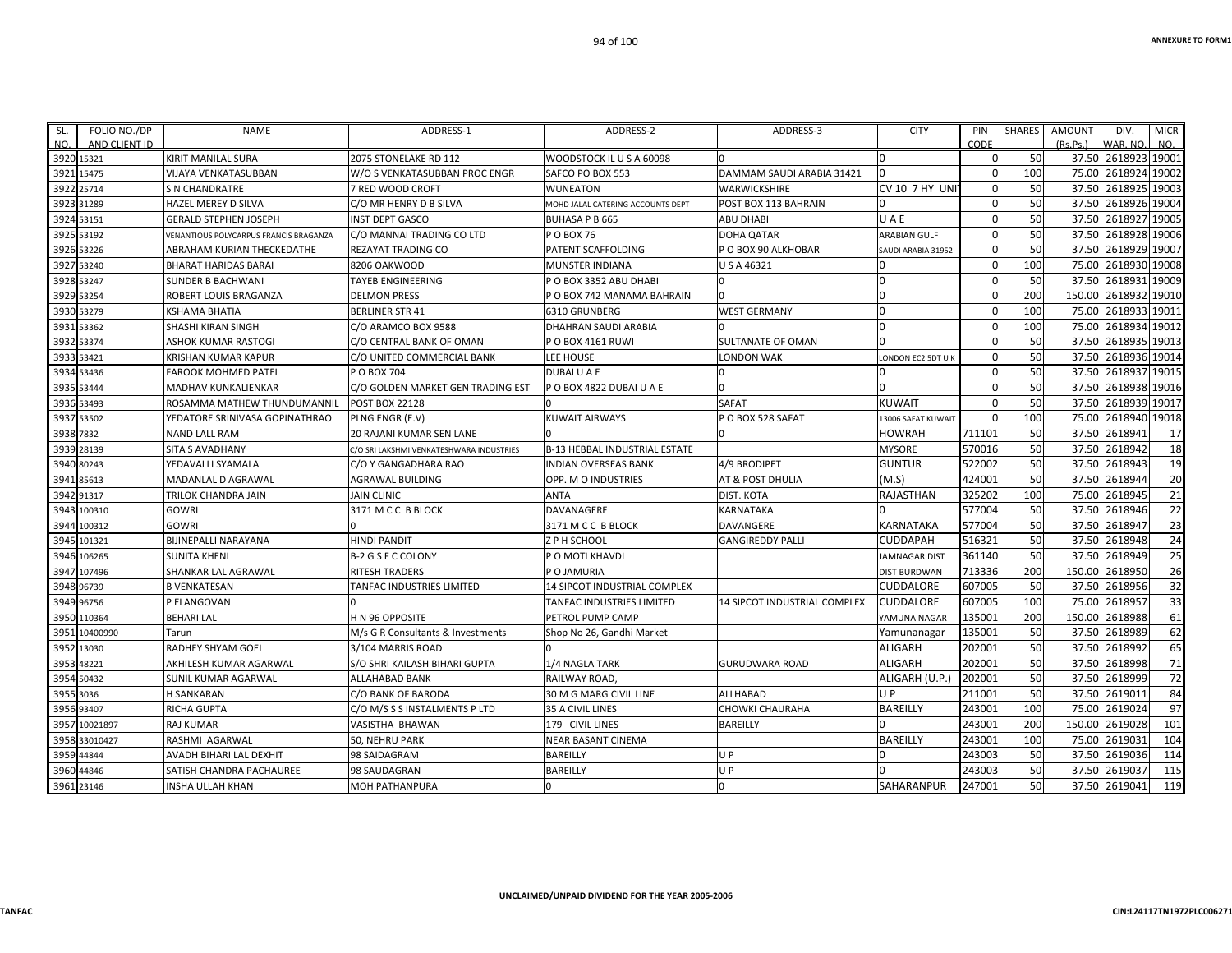| FOLIO NO./DP<br>SL.<br>NO.<br>AND CLIENT ID | <b>NAME</b>                                        | ADDRESS-1                                                                                    | ADDRESS-2                                                          | ADDRESS-3                     | <b>CITY</b>             | PIN<br>CODE | <b>SHARES</b> | <b>AMOUNT</b><br>(Rs, Ps.) | DIV.<br>WAR, NO | <b>MICR</b><br>NO. |
|---------------------------------------------|----------------------------------------------------|----------------------------------------------------------------------------------------------|--------------------------------------------------------------------|-------------------------------|-------------------------|-------------|---------------|----------------------------|-----------------|--------------------|
| 3962 23167                                  | <b>AMIR ULLAH KHAN</b>                             | <b>S/O SH INSHAULLAH KHAN</b>                                                                | <b>MOH PATHANPURA</b>                                              |                               | <b>SAHARANPUR</b>       | 247001      | 50            | 37.50                      | 2619042         | 120                |
| 3963<br>11303765                            | RAMESH LOHIA                                       | 31 NEW AVAS VIKAS COLONY                                                                     | <b>DELHI ROAD</b>                                                  | SAHARANPUR                    |                         | 247001      |               | 0.75                       | 2619047         | 125                |
| 3964 22775                                  | <b>BADRILAL AGARWAL</b>                            | C/O K K GOYAL                                                                                | LIC OF INDIA BO3                                                   | <b>AERODRAM CIRCLE</b>        | <b>KOTA</b>             | 324005      | 50            | 37.50                      | 2619050         | 128                |
| 3965 24394                                  | DHIRAJ KUMARI JADEJA                               | <b>GITANJALI CRICKET BUNGLOW ROAD</b>                                                        | STREET NO 1 JAMNAGAR 361001                                        | In                            |                         | 361001      | 50            | 37.50                      | 2619061         | 139                |
| 3966 24262                                  | KANTILAL NARANBHAI PATEL                           | NANDANVAN SOCIETY RANJIT SAGAR ROAD                                                          | JAMNAGAR 361005                                                    | $\Omega$                      |                         | 361005      | 50            | 37.50                      | 2619066         | 144                |
| 24264<br>3967                               | VASANT NARANBHAI PATEL                             | NANDANVAN SOCIETY RANJIT SAGAR ROAD                                                          | JAMNAGAR 361005                                                    | $\Omega$                      |                         | 361005      | 50            | 37.50                      | 2619068         | 146                |
| 3968<br>24510                               | <b>GAJENDRA C JOSHI</b>                            | 4/22 MIG COLONY                                                                              | <b>SUMMAIR CLUB ROAD</b>                                           | <b>NEAR ST BUS STATION</b>    | <b>JAM NAGAR</b>        | 361005      | 50            | 37.50                      | 2619069         | 147                |
| 3969 10457                                  | TAMMI RAJU VEGESNA                                 | C/O DR V T RAJU DEPT OF AG ECONOMICS                                                         | <b>AGRICULTURAL COLLEGE</b>                                        |                               | <b>JUNAGADH</b>         | 362001      | 50            | 37.50                      | 2619072         | 150                |
| 3970 2111                                   | <b>GULABCHAND POPATLAL SHAH</b>                    | <b>GURUKRIPA</b>                                                                             | SANKDI SHERI VANIAWAD                                              |                               | <b>BHUJ KUTCH</b>       | 370001      | 50            | 37.50                      | 2619083         | 161                |
| 3971<br>31230                               | MANJULA DAMJI JARADI                               | 202 GANGOTRI APARTMENT                                                                       | OPP PARIS BAKERY POST BOX NO.78                                    | <b>NEW MINT ROAD</b>          | <b>BHUJ KUTCH</b>       | 370001      | 50            | 37.50                      | 2619084         | 162                |
| 3972<br>40295                               | MANJULA DAMJI JARADI                               | 202 GANGOTRI APARTMENT                                                                       | OPP PARICE BACKRI POST BOX NO.78                                   | <b>NEW MINT ROAD</b>          | <b>BHUJ KUTCH</b>       | 370001      | 100           | 75.00                      | 2619085         | 163                |
| 3973 25384                                  | RAJSHEKHAR B SRIVASTAVA                            | 84/4 RLY COLONY GANESH HALL                                                                  |                                                                    |                               | <b>SHOLAPUR</b>         | 413001      | 50            | 37.50                      | 2619089         | 167                |
| 3974<br>25806                               | <b>SMITA SURESH PARIKH</b>                         | PUNIT APARTMENTS 2ND FLOOR                                                                   | OPP. ST. JOSEPH HIGH SCHOOL                                        | <b>STATION ROAD</b>           | <b>SHOLAPUR</b>         | 413001      | 50            | 37.50                      | 2619090         | 168                |
| 26236<br>3975                               | PRABHAKAR KULKARNI                                 | <b>ORS TYPE IV-1</b>                                                                         | C.T.O COMPOUND OPP. SANGMESHW/SAT-RASTA                            |                               | <b>SOLAPUR (MAHARAS</b> | 413001      | 75            | 56.25                      | 2619092         | 170                |
| 44413<br>3976                               | <b>UMAKANT BHAGWAT</b>                             | 8 MURARJI PETH                                                                               | <b>KIRTI MANDIR</b>                                                |                               | <b>SHOLAPUR</b>         | 413001      | 50            | 37.50                      | 2619093         | 171                |
| 3977<br>25228                               | ASHOK SIDRAMAPPA BANDA                             | C/O S G BANDA 444 MANIK CHOWK                                                                |                                                                    |                               | SHOLAPUR                | 413002      | 50            | 37.50                      | 2619101         | 179                |
| 20034844<br>3978                            | Kalshetty Sangameshwar Tamanappa                   | 223, Jodbhavi Peth,                                                                          | Opp Golchavadi Dispensary,                                         |                               | <b>SOLAPUR</b>          | 413002      | 200           | 150.00                     | 2619105         | 183                |
| 3979<br>26195                               | RAMESHCHANDRA V GUJARATHI                          | C/O GOPALDAS GOKULDAS & SONS                                                                 | <b>NEW CLOTH MARKET</b>                                            |                               | AHMEDNAGAR              | 414001      | 50            | 37.50                      | 2619110         | 188                |
| 3980 39567                                  | SANJAY VASANTLAL MUTHA                             | 3679 CENTRAL BANK ROAD                                                                       |                                                                    |                               | AHMEDNAGAR              | 414001      | 50            | 37.50                      | 2619113         | 191                |
| 3877<br>3981                                |                                                    | TIRUMALAI NARAYANASWAMY C SUNDAIC/O SRI SATHYANARAYANASWAMY OIL STO 86/1 D DEVARAJA URS ROAD |                                                                    |                               | <b>MYSORE</b>           | 570001      | 50            | 37.50                      | 2619131         | 209                |
| 3982<br>54429                               | <b>RAJ KUMAR BIYANI</b>                            | <b>SHRINGAR</b>                                                                              | <b>14 DHANVANTRI COMPLEX</b>                                       | <b>DHANVANTRI ROAD</b>        | <b>MYSORE</b>           | 570001      | 50            | 37.50                      | 2619135         | 213                |
| 102470<br>3983                              | BABU                                               | S & V AGENCIES                                                                               | 518 DHANVANTHRI ROAD                                               |                               | <b>MYSORE</b>           | 570001      | 100           | 75.00                      | 2619139         | 217                |
| 84040<br>3984                               | RAVI VIRAPUR KARNAM                                | `PRABHANJAN'                                                                                 | D NO.16(B) W.NO. XVII                                              | <b>GOLLA NARASAPPA COLONY</b> | SATYANARAYAN/583101     |             | 25            | 18.75                      | 2619143         | 221                |
| 398<br>94466                                | MOVVA SIVARAMAKRISHNAIAH                           | CHIEF ACCOUNTS OFFICER                                                                       | O/O TELECOM DISTRICT                                               | <b>MANAGER</b>                | <b>BELLARY</b>          | 583101      | 100           | 75.00                      | 2619144         | 222                |
| 3986 850526                                 | AMARNATH K A                                       | <b>MARUTHI MEDICAL STORES</b>                                                                | <b>NEAR BIG VEGETABLE MARKET</b>                                   | <b>CAR STREET</b>             | <b>BELLARY</b>          | 583101      | 500           | 375.00                     | 2619149         | 227                |
| 3987<br>49124                               | <b>BELA AGARWALA</b>                               | 51/1 BON BEHARI BOSE ROAD                                                                    |                                                                    |                               | <b>HOWRAH</b>           | 711101      | 100           | 75.00                      | 2619156         | 234                |
| 3988<br>54517                               | <b>GOGRAJ KHAITAN</b>                              | C/O SHYAM SREE SHOP NO G 25 & 26                                                             | GROUND FLOOR HOWRAH A C MARKET                                     | 47 DOBSON ROAD                | <b>HOWRAH</b>           | 711101      | 100           | 75.00                      | 2619159         | 237                |
| 3989<br>43352                               | <b>INDRAJIT SINGH</b>                              | PLOT NO 1566 SECTOR 6                                                                        | UTKAL CO OP GROUP HSG SOCY LTD                                     | <b>ABHINAV BIDANASI</b>       | <b>CUTTACK ORISSA</b>   | 753002      | 50            | 37.50                      | 2619179         | 257                |
| 3990<br>8552                                | K SWAMINATHAN                                      | <b>INSPECTOR OF CENTRAL EXCISE</b>                                                           | OFFICE OF THE SUPT OF CENTRAL EXCITRANGE III OLD POLICE QUARTERS I |                               | <b>VENKATA NAGAR</b>    | 605011      | 50            | 37.50                      | 2619185         | 263                |
| 3991<br>99904                               | <b>SUMAYAL</b>                                     | 13 11TH CROSS                                                                                | <b>RAINBOW NAGAR</b>                                               |                               | <b>PONDICHERRY</b>      | 605011      | 100           | 75.00                      | 2619189         | 267                |
| 100744<br>3992                              | R SARANAYAKI                                       | 155 VENKATA NAGAR 4TH CROSS                                                                  |                                                                    |                               | <b>PONDICHERRY</b>      | 605011      | 50            | 37.50                      | 2619190         | 268                |
| 3993<br>106113                              | P N PRASAD                                         | 1 ELANGO NAGAR                                                                               | <b>10TH CROSS</b>                                                  |                               | <b>PONDICHERRY</b>      | 605011      | 300           | 225.00                     | 2619193         | 271                |
| 3994<br>9238                                | KALYANARAMAN SATHANUR RAMASWAI 52 MARIASUSAI NAGAR |                                                                                              |                                                                    |                               | CUDDALORE               | 607001      | 50            | 37.50                      | 2619197         | 275                |
| 3995 9281                                   | GOVINDARAJULU DORAIRAJULU                          | 52 SITARAM NAGAR CUDDALORE                                                                   |                                                                    |                               | CUDDALORE               | 607001      | 100           | 75.00                      | 2619204         | 282                |
| 3996 9284                                   | V P PALANI VELLATHUR CHACKRAPAM                    | NO 18A F4 GOWSALYA ILLAM                                                                     | SIKKATHUR STEET PUDUPALAYAM                                        |                               | <b>CUDDALORE</b>        | 607001      | 50            | 37.50                      | 2619205         | 283                |
| 3997<br>9295                                | V RAMACHANDRAN                                     | 4 C SCHOOL STREET VANIER KOLUYAM                                                             | CUDDALORE 607001                                                   |                               | CUDDALORE               | 607001      | 50            | 37.50                      | 2619206         | 284                |
| 3998 99157                                  | S SUBHADRA DEVI                                    | <b>14 THUKKARAM LANE</b>                                                                     | MANJAKUPPAM                                                        |                               | CUDDALORE               | 607001      | 50            | 37.50                      | 2619217         | 295                |
| 3999<br>99652                               | <b>S BASKARAN</b>                                  | <b>UCO BANK</b>                                                                              | <b>6 NETHAJI ROAD</b>                                              |                               | CUDDALORE               | 607001      | 100           | 75.00                      | 2619220         | 298                |
| 105337<br>4000                              | V PARASURAMAN                                      | <b>14 BHAGAVANTHAR NAGAR</b>                                                                 | PUDUKUPPAM                                                         |                               | CUDDALORE               | 607001      | 300           | 225.00                     | 2619223         | 301                |
| 4001<br>10843165                            | <b>R RAMRAJ</b>                                    |                                                                                              | <b>ALC</b>                                                         | <b>CAMPUS</b>                 | CUDDALORE               | 607001      | 50            | 37.50                      | 2619229         | 307                |
| 4002 9254                                   | NIHAL CHAND D K DHANDHA                            | 8 VENKATESWARA NAGAR                                                                         |                                                                    |                               | <b>CUDDALORE</b>        | 607002      | 50            | 37.50                      | 2619230         | 308                |
| 4003 9262                                   | R RAJASEKARAN                                      | 9 THIRUVARSAMY PILLAI THOTTAY                                                                | THIRUPAULIYUR CUDDALORE                                            |                               | CUDDALORE               | 607002      | 50            |                            | 37.50 2619231   | 309                |

**TANFAC**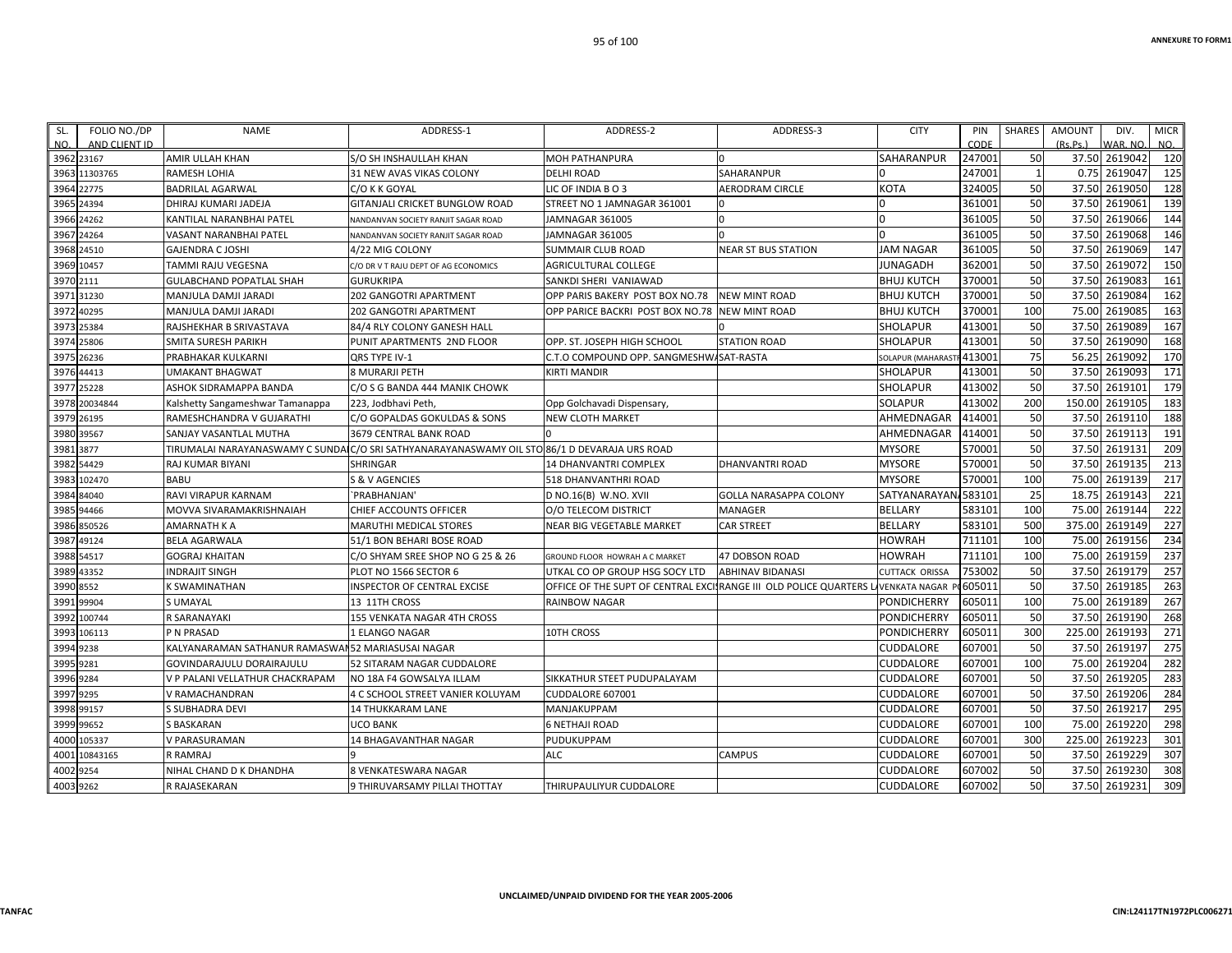| SL.  | FOLIO NO./DP  | NAME                            | ADDRESS-1                                             | ADDRESS-2                                    | ADDRESS-3                           | <b>CITY</b>           | PIN    | SHARES    | <b>AMOUNT</b> | DIV.           | <b>MICR</b> |
|------|---------------|---------------------------------|-------------------------------------------------------|----------------------------------------------|-------------------------------------|-----------------------|--------|-----------|---------------|----------------|-------------|
| NO.  | AND CLIENT ID |                                 |                                                       |                                              |                                     |                       | CODE   |           | (Rs, Ps)      | WAR. NO.       | NO.         |
|      | 4004 9266     | A THIAGARAJAN                   | PLOT NO 77 THOZAMBOO STREET                           | N G G O NAGAR                                | <b>GUNDU UPPALAVADI POST</b>        | <b>CUDDALORE</b>      | 607002 | 75        |               | 56.25 2619232  | 310         |
|      | 4005 9268     | <b>SEKAR RAMASAMY</b>           | 4 ANNAMALAI NAGAR                                     |                                              |                                     | CUDDALORE             | 607002 | 50        | 37.50         | 2619233        | 311         |
| 4006 | 9290          | <b>G MANI CHETTIYAR</b>         | <b>GHANDI SILAI ROAD NATHAPATTU</b>                   |                                              |                                     | CUDDALORE             | 607002 | 50        | 37.50         | 2619234        | 312         |
|      | 4007 96109    | <b>G SIVANANDAN</b>             | 49/50 LAWRENCE ROAD                                   |                                              |                                     | CUDDALORE             | 607002 | 200       |               | 150.00 2619240 | 318         |
| 4008 | 96704         | K DEVANADHAN                    | NO 61 SSR NAGAR                                       |                                              |                                     | CUDDALORE             | 607002 | 50        | 37.50         | 2619241        | 319         |
| 4009 | 96763         | J RAVI                          | NO. 18 ANNA NAGAR                                     | <b>КООТНАРРАККАМ</b>                         | CUDDALORE                           | <b>SOUTH ARCOT</b>    | 607002 | 50        | 37.50         | 2619242        | 320         |
| 4010 | 98941         | K BALACHANDRAN                  | NO 7 REDDY CHOULTRY STREET                            | THIRUPAPULIYAR                               |                                     | CUDDALORE             | 607002 | 200       | 150.00        | 2619244        | 322         |
| 4011 | 102828        | N R RAVICHANDRAN                | <b>3 VENKETAESA NAGAR</b>                             |                                              |                                     | CUDDALORE             | 607002 | 50        | 37.50         | 2619245        | 323         |
| 4012 | 9241          | N DHARANIDARAN                  | S/O S V NARAYANASWAMY                                 | NO 1 KUMARAN KOIL VALLUVAR STREESUTTHUKKULAM |                                     | CUDDALORE             | 607003 | 50        | 37.50         | 2619255        | 333         |
|      | 4013 9247     | S KOTHANDAPANI D SUBURAMANIAN   | NO 18 APPAVUCHCHETTY STREET                           |                                              |                                     | CUDDALORE             | 607003 | 50        | 37.50         | 2619256        | 334         |
| 4014 | 9289          | <b>R KANNAN</b>                 | 38 ERUSAPPA CHEETY ST CUDDALORE                       |                                              |                                     | CUDDALORE             | 607003 | 75        | 56.25         | 2619257        | 335         |
| 4015 | 94767         | A RAMAMURTHY                    | <b>29 VEERAPATHRASAMY KOIL ST</b>                     |                                              |                                     | <b>CUDDALORE PO</b>   | 607003 | 50        | 37.50         | 2619259        | 337         |
| 4016 | 96827         | <b>G SELVARAJ</b>               | 56 VEERABHADRA SWAMY KOIL STREET                      | <b>CUDDALORE O T</b>                         |                                     | CUDDALORE             | 607003 | 50        | 37.50         | 2619260        | 338         |
|      | 4017 102180   | N DHANDAPANI                    | <b>3 KOVALAN STREET</b>                               |                                              |                                     | <b>CUDDALORE PORT</b> | 607003 | 50        |               | 37.50 2619261  | 339         |
| 4018 | 10171790      | KASINATHAN. K                   | NO 1 KUTTAKARA STREET                                 |                                              | <b>CUDDALORE</b>                    | <b>TAMILNADU</b>      | 607003 | 400       | 300.00        | 2619265        | 343         |
| 4019 | 9115          | <b>KRISHNAMURTHY RAMASAMY</b>   | 13 3RD CROSS                                          | <b>MARAVANERI</b>                            |                                     | SALEM                 | 636007 | 50        |               | 37.50 2619289  | 367         |
| 4020 | 87331         | S ASHOK KUMAR                   | 80/2 K P R COMPLEX                                    | <b>CHERRY ROAD</b>                           |                                     | SALEM                 | 636007 | 150       | 112.50        | 2619291        | 369         |
| 4021 | 87892         | <b>K ANNAMALAI</b>              | D NO.4 3RD WEST STREET                                | <b>KOMARASAMY PATTY</b>                      |                                     | SALEM                 | 636007 | 50        | 37.50         | 2619292        | 370         |
| 4022 | 10068256      | <b>DAVINDER BATRA</b>           | <b>FOUR MARLA COLONY</b>                              |                                              | <b>FATEHABAD</b>                    | <b>HISAR</b>          | 125001 | 200       | 150.00        | 2619303        | 381         |
|      | 4023 21180    | TRIBHAWAN KUMAR                 | G 111 H T M COLONY HISSAR TEXTILE MILLS HISSAR 125002 |                                              |                                     |                       | 125002 | 50        |               | 37.50 2619305  | 383         |
| 4024 | 59119         | <b>VIJAY S PODDAR</b>           | POST BOX NO 4                                         | BHIWANI-125 021                              | <b>HARYANI</b>                      |                       | 125021 | 50        | 37.50         | 2619306        | 384         |
| 4025 | 103630        | KAMAL ACHARYA                   | S/O V ACHARYA ADVOCATE                                | <b>NAYA BAZAR</b>                            | BHIWANI                             | <b>HARYANA</b>        | 125021 | 100       | 75.00         | 2619307        | 385         |
| 4026 | 21991         | <b>CIRILO FERMINO RODRIGUES</b> | C/O STATE BANK OF PATIALA                             | MANDI DABWALI-125 104                        |                                     |                       | 125104 | 50        |               | 37.50 2619311  | 389         |
| 4027 | 50146116      | NAJMA SHAHNAZ                   | WO SUK ZUBERI 4/731 NAJAM VILL                        | <b>FRIENDS COLONY</b>                        | NR ZOHRA BAGH ADA OTR               | <b>ALIGARH</b>        | 202002 | 300       | 225.00        | 2619318        | 396         |
| 4028 | 25686         | <b>ISLAMUDDIN SALIM</b>         | NASHEMAN VILL NOOR BAGH                               | AMIR NISHAN                                  |                                     | <b>ALIGARH</b>        | 202002 | 100       | 75.00         | 2619319        | 397         |
| 4029 | 50532         | MOOL CHAND AGRAWAL              | C/O SHRI RAKESH KUMAR SINGHAL                         | 70 NAI BASTI KHURJA                          | BULANDSHAHAR DIST U P               | <sup>0</sup>          | 203131 | 50        | 37.50         | 2619322        | 400         |
| 4030 | 3017          | PRAHLAD DAS AGARWAL             | 37                                                    | <b>KUTCHERY ROAD</b>                         |                                     | ALLAHABAD             | 211002 | 50        | 37.50         | 2619324        | 402         |
| 4031 | 18768272      | <b>VIPUL KUMAR</b>              | <b>KUSUM VATIKA</b>                                   | 19 PANNA LAL ROAD                            |                                     | ALLAHABAD             | 211002 | 400       | 300.00        | 2619328        | 406         |
| 4032 | 3052          | KANTA MAHESHWARI                | <b>75 LEADER ROAD</b>                                 |                                              |                                     | ALLAHABAD             | 211003 | 25        | 18.75         | 2619330        | 408         |
| 4033 | 48250         | <b>ASHISH GOPAL</b>             | 183 SHAHRARA BAGH                                     |                                              |                                     | ALLAHABAD U           | 211003 | 75        | 56.25         | 2619333        | 411         |
| 4034 | 3121          | <b>DEEPMALA KOHLI</b>           | A-102 U P AVAS VIKAS COLONY                           | <b>MEHDAURI</b>                              |                                     | ALLAHABAD             | 211004 | 50        | 37.50         | 2619334        | 412         |
| 4035 | 81285         | <b>JAG SARAN AGARWAL</b>        | 447/178/30 RAJ ROOP PUR                               | P O DHOOMAN GANJ                             |                                     | <b>ALLAHABAD</b>      | 211011 | 100       | 75.00         | 2619335        | 413         |
|      | 4036 50416    | ASHOK KUMAR CHUGH               | HOUSE NO 110-B SADAR BAZAR                            | <b>BAREILLY CANTT UP</b>                     |                                     |                       | 243004 | 100       | 75.00         | 2619338        | 416         |
|      | 4037 22240    | MANJULA VARSHNEY                | I/43 A 13 LAL BAGH                                    | PANT NAGAR                                   |                                     | <b>NAINITAL DT</b>    | 263145 | 50        | 37.50         | 2619345        | 423         |
| 4038 | 8618          | RAKESH KUMAR MISRA              | <b>DIST WOMEN HOSPITAL</b>                            |                                              | <b>JHANSI</b>                       | UP                    | 284002 | 50        |               | 37.50 2619350  | 428         |
| 4039 | 18378873      | RAJENDRA GOYAL                  | 18                                                    | TEJ MANDI                                    | <b>STATION ROAD</b>                 | <b>ALWAR</b>          | 301001 | 50        | 37.50         | 2619354        | 432         |
| 4040 | 115825        | <b>SANTOSH JAIN</b>             | OPP POST OFFICE                                       | AT RANAWAS                                   |                                     | <b>DIST PALI</b>      | 306023 | 25        | 18.75         | 2619355        | 433         |
| 4041 | 18649         | KAILASH CHANDRA PUROHIT         | H6/12 RAPP TOWNSHIP                                   | <b>VIKRAM NAGAR</b>                          | VIA KOTA RAJASTHAN                  |                       | 323306 | 50        | 37.50         | 2619358        | 436         |
| 4042 | 98525         | ATUL KUMAR SODHANI              | C/O SMT A D SODHANI                                   | 22 RANGBARI ROAD                             | <b>KOTA</b>                         | <b>RAJASTHAN</b>      | 324006 | 50        |               | 37.50 2619359  | 437         |
| 4043 | 9012          | HARVINDER KAUR CHADHA           | $162-A$                                               | <b>VALLABH BARI</b>                          | <b>GUMANPURA</b>                    | <b>KOTA</b>           | 324007 | 50        | 37.50         | 2619361        | 439         |
| 4044 | 15041         | JAGADISH CHANDRA CHATURVEDI     | <b>ASSISTANT ENGINEER</b>                             | PRILLING AND HAND PUMP SUB DIVIS             | <b>0123 DASHERA SCHEME KOTA RAJ</b> | <b>KOTA</b>           | 324009 | 50        | 37.50         | 2619362        | 440         |
|      | 4045 17458    | RADHYSHYAM GUPTA                | S/O MADAN LAL GUPTA                                   | PUNJABI GALI                                 | WARD NO-13, RAMGANJ MANDI           | <b>KOTA</b>           | 326519 | <b>50</b> |               | 37.50 2619364  | 442         |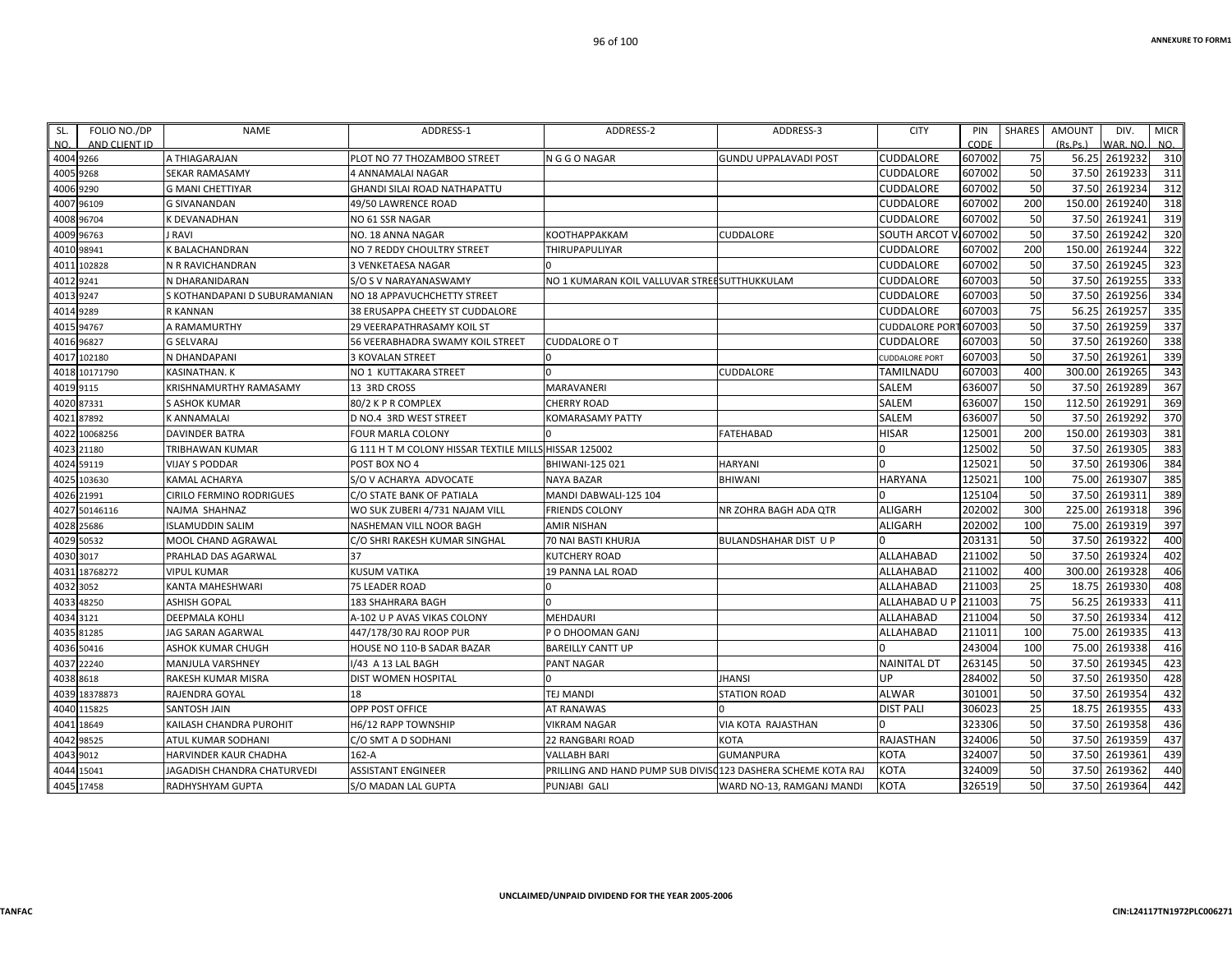| SL.       | FOLIO NO./DP  | NAME                           | ADDRESS-1                          | ADDRESS-2                    | ADDRESS-3                  | <b>CITY</b>                 | PIN    | <b>SHARES</b> | <b>AMOUNT</b> | DIV.           | <b>MICR</b> |
|-----------|---------------|--------------------------------|------------------------------------|------------------------------|----------------------------|-----------------------------|--------|---------------|---------------|----------------|-------------|
| NO.       | AND CLIENT ID |                                |                                    |                              |                            |                             | CODE   |               | (Rs.Ps.)      | VAR, NO.       | NO.         |
|           | 4046 20040    | <b>NARENDER CHANGIA</b>        | C/O BALAJI SHARE CONS. PVT. LT     | <b>10- CHHOTI DHAN MANDI</b> |                            | SRIGANGANAGAR               | 335001 | 200           |               | 150.00 2619365 | 443         |
| 4047 298  |               | P B SHARMA                     | <b>FLAT NO.4 ADINATH APARTMENT</b> | NEAR DUTTATRAY TEMPLE        | BEHIND D K V COLLEGE       | JAM NAGAR (GUJ)             | 361008 | 50            | 37.50         | 2619368        | 446         |
| 4048 2354 |               | MADHUKANTA B GANDHI            | BEHIND ADARSH HIGH SCHOOL          | PIRAMAN NAKA                 |                            | ANKLESHWAR                  | 393001 | 100           | 75.00         | 2619376        | 454         |
|           | 4049 25130    | SHEILA PRADEEP KASBEKAR        | COTTAGE HOSPITAL BUNGLOW           |                              |                            | KARAD                       | 415110 | 50            | 37.50         | 2619391        | 469         |
|           | 4050 26432    | RAJNIKANT BABULAL SHAH         | C/O MUKESH STORE OPP S T STAND     |                              |                            | <b>KARAD</b>                | 415110 | 50            | 37.50         | 2619392        | 470         |
|           | 4051 14968    | ARVIND MANOHAR BHALERAO        | 222 BALIRAM PETH                   |                              |                            | <b>JALGAON</b>              | 425001 | 50            | 37.50         | 2619400        | 478         |
|           | 4052 30602    | <b>BAL GANESH PIMPALKHARE</b>  | <b>3 BALIRAM PETH</b>              |                              |                            | JALGAON DIST                | 425001 | 50            | 37.50         | 2619402        | 480         |
|           | 4053 45990    | ARCHANA KHEMKA                 | CENTURY CEMENT SWAPNA SAKAR        | 47 HSG SOCY SAHUR NAGAR      | <b>JALGAON</b>             | <b>BOMBAY</b>               | 425001 | 100           | 75.00         | 2619403        | 481         |
| 4054      | 18688358      | SHILPA MUNDHADA                | <b>BACHHARAJ PLOT</b>              | NEAR OLD COTTON MARKET       |                            | <b>AMRAVATI</b>             | 444601 | 50            | 37.50         | 2619416        | 494         |
|           | 4055 15063    | <b>BHIKULAL INNANI</b>         | C/O CHAMPALAL INNANI DEVI ROAD     |                              |                            | NIZAMABAD                   | 503001 | 50            | 37.50         | 2619425        | 503         |
|           | 4056 102958   | <b>HARIGOPAL DALIA</b>         | <b>VENKATESH INVESTMENTS</b>       | <b>BESIDE DWARAKA LODGE</b>  | <b>GODOWN ROAD</b>         | <b>NIZAMABAD</b>            | 503001 | 50            | 37.50         | 2619426        | 504         |
|           | 4057 15808233 | VISHWANATH REDDY               | $3 - 3 - 172$                      | <b>SAWARAN STREET</b>        |                            | KARIMNAGAR                  | 505001 | 50            | 37.50         | 2619427        | 505         |
|           | 4058 20128414 | NAUANI ANANTA RAMAIAH          | Q NO NC 5 (6 4 14)                 | POWER HOUSE COLONY           | <b>GODAVARI KHANI</b>      | <b>KARIMNAGAR</b>           | 505209 | 50            | 37.50         | 2619428        | 506         |
|           | 4059 10791    | <b>BELIDE JAYASHREE</b>        | 9-9-80 GIRMAJEPET                  |                              |                            | WARANGAL                    | 506002 | 50            | 37.50         | 2619430        | 508         |
|           | 4060 42861227 | GOGINENI RAVINDRANATH TAGORE   | C1/1                               | <b>NIT CAMPUS</b>            | <b>NIT WARANGAL</b>        | WARANGAL                    | 506004 | 75            | 56.25         | 2619431        | 509         |
|           | 4061 97109    | SHRIVALLABH SHARDA             | A P RAYONS LTD                     | KAMLAPURAM TOWNSHIP          | <b>DIST WARANGAL</b>       | <b><i>NDHRA PRADESH</i></b> | 506172 | 50            | 37.50         | 2619432        | 510         |
|           | 4062 100321   | RAGHU KISHORE PENDURTHY        | H NO 11-3-123 NEHRU NAGAR          | KHAMMAM                      | KHAMMAM DIST A P           |                             | 507001 | 100           | 75.00         | 2619433        | 511         |
|           | 4063 102348   | <b>RAMA PENDURTHY</b>          | HOUSE NO 11/3/123                  | <b>NEHRU NAGAR</b>           | <b>KHAMMAM</b>             | A <sub>P</sub>              | 507001 | 150           | 112.50        | 2619434        | 512         |
| 4064      | 102349        | VEMULA SATYANARAYANA RAO       | C/O P RAGHU KISHORE                | HOUSE 11/3/123               | <b>NEHRU NAGAR</b>         | KHAMMAM                     | 507001 | 100           | 75.00         | 2619435        | 513         |
|           | 4065 102416   | <b>RAMA PENDURTHY</b>          | H.NO                               | $11 - 3 - 123$               | <b>NEHRU NAGAR</b>         | KHAMMAM                     | 507001 | 50            | 37.50         | 2619436        | 514         |
|           | 4066 20235480 | SREERAM GELLA                  | <b>SREERAM INVESTMENTS</b>         | <b>GELLA FUNCATION HALL</b>  | <b>KAMAN BAZAR</b>         | KHAMMAM                     | 507001 | 100           | 75.00         | 2619437        | 515         |
| 4067      | 10370162      | <b>BOMMIDI SHYAM KUMAR</b>     | 5/1/39                             | SUGGALAVARITHOTA             |                            | KHAMMAM                     | 507001 | 50            | 37.50         | 2619438        | 516         |
|           | 4068 102128   | MALIGIREDDY LAXMA REDDY        | H NO 11-3-178                      | <b>BALAJI NAGAR</b>          | <b>KHAMMAM DIST</b>        | A <sub>P</sub>              | 507002 | 50            | 37.50         | 2619439        | 517         |
|           | 4069 102501   | NANNAKA VENKATRAM              | H.NO.5-1-193                       | <b>WYRA ROAD</b>             | KHAMMAM                    | <b>NDHRA PRADESH</b>        | 507002 | 50            | 37.50         | 2619440        | 518         |
| 4070      | 101153        | MUNAGA SUJATHA                 | 21/307 S F STREET                  | <b>CUDDAPAH</b>              |                            |                             | 516001 | 50            | 37.50         | 2619442        | 520         |
|           | 4071 21012973 | AMBATI YAMUNA DEVI             | 75203A                             | N G O CLONY                  | <b>CUDDAPAH</b>            | <b>ANDHRA PRADESH</b>       | 516001 | 50            | 37.50         | 2619445        | 523         |
|           | 4072 14759    | PARITALA VENKATA SUBBAIAH      | C/O MALLIKARJINA AUTOSPARES AND    | PETROLEUM PRODUCTS           | <b>NELLORE ROAD</b>        | BADVEL, CUDDAPAH            | 516227 | 50            | 37.50         | 2619447        | 525         |
|           | 4073 10693    | SAMPATH T                      | 11-137/7 LAKSHMI NAGAR             | PALAMANER                    |                            | <b>CHITTOOR DIST</b>        | 517408 | 50            | 37.50         | 2619451        | 529         |
| 4074      | 101579        | V PRABHAKAR                    | LIG NO 18 AP II C QUARTERS         | GAJULAMANDYAM (PO)           | CHITTOOR DT                |                             | 517520 | 50            | 37.50         | 2619452        | 530         |
|           | 4075 15080    | E K NAGESWARA RAO              | 1-120 SBI COLONY                   | <b>PUTTUR</b>                |                            | <b>CHITTOOR DIST</b>        | 517583 | 50            | 37.50         | 2619453        | 531         |
|           | 4076 102093   | S CHANDRASEKHAR                | 13/273 BHASKAR PET                 | SRIKALAHASTI                 |                            | CHITTOOR                    | 517644 | 100           | 75.00         | 2619454        | 532         |
|           | 4077 10461    | <b>G P DARSHANLAL</b>          | IV/78 FOREST LANE                  |                              |                            | <b>ADONI</b>                | 518301 | 50            | 37.50         | 2619455        | 533         |
|           | 4078 14434    | <b>HARISH KUMAR PURSANI</b>    | OIL INDUSTRIES PVT LTD PO BOX 46   | <b>ALUR ROAD</b>             |                            | <b>ADONI</b>                | 518301 | 50            | 37.50         | 2619456        | 534         |
|           | 4079 65011    | VENKATA YATHIRAJA VALLI THATHA | LI C OF INDIA                      | KOTHAPET                     |                            | <b>GUNTUR</b>               | 522001 | 50            | 37.50         | 2619461        | 539         |
|           | 4080 90081    | CHEPURTI RAJESHWARI            | 8-8-45/1 3RD LANE                  | <b>NEHRU NAGAR</b>           |                            | <b>GUNTUR</b>               | 522001 | 50            | 37.50         | 2619462        | 540         |
|           | 4081 20763210 | CHOWDARAIAH KATTA              | 5 87 129                           | 2ND FLOOR MAIN ROAD          | LAKSHMIPURAM               | <b>GUNTUR</b>               | 522001 | 50            | 37.50         | 2619466        | 544         |
|           | 4082 16441    | VENKATA SREENIVASARAO PADARTI  | C/O SRI KANYAKA METAL MART         | <b>GANTALAMMA TREE ST</b>    |                            | <b>GUNTUR</b>               | 522003 | 50            | 37.50         | 2619473        | 551         |
|           | 4083 103912   | CHINNAPA REDDY GUNAPATI        | 04/08/1978                         | 3/B                          | <b>KORITEPADU</b>          | <b>GUNTUR</b>               | 522007 | 100           | 75.00         | 2619480        | 558         |
| 4084      | 102415        | JASTI CHANDRA SEKHAR           |                                    | <b>GHANTAVARI STREET</b>     | <b>GANDHI NAGAR TENALI</b> | <b>GUNTUR</b>               | 522201 | 200           | 150.00        | 2619483        | 561         |
|           | 4085 14130    | CHENNA KESAVA REDDY GUNTURU    | MAIN ROAD MACHERLA                 | $\Omega$                     |                            | <b>GUNTUR</b>               | 522426 | 50            | 37.50         | 2619486        | 564         |
|           | 4086 101835   | THOTA PURNA CHANDRA RAO        | D NO 2/39 10TH LINE                | PANDARI PURAM                | CHILAKALURI PETA           | <b>GUNTUR</b>               | 522616 | 100           | 75.00         | 2619488        | 566         |
|           | 4087 102718   | INDIA PORTFOLIO LIMITED        | <b>DOOR NO 3/83</b>                | 6TH LANE PANDARIPURAM        | CHILAKALURIPET             | <b>GUNTUR</b>               | 522616 | 150           |               | 112.50 2619489 | 567         |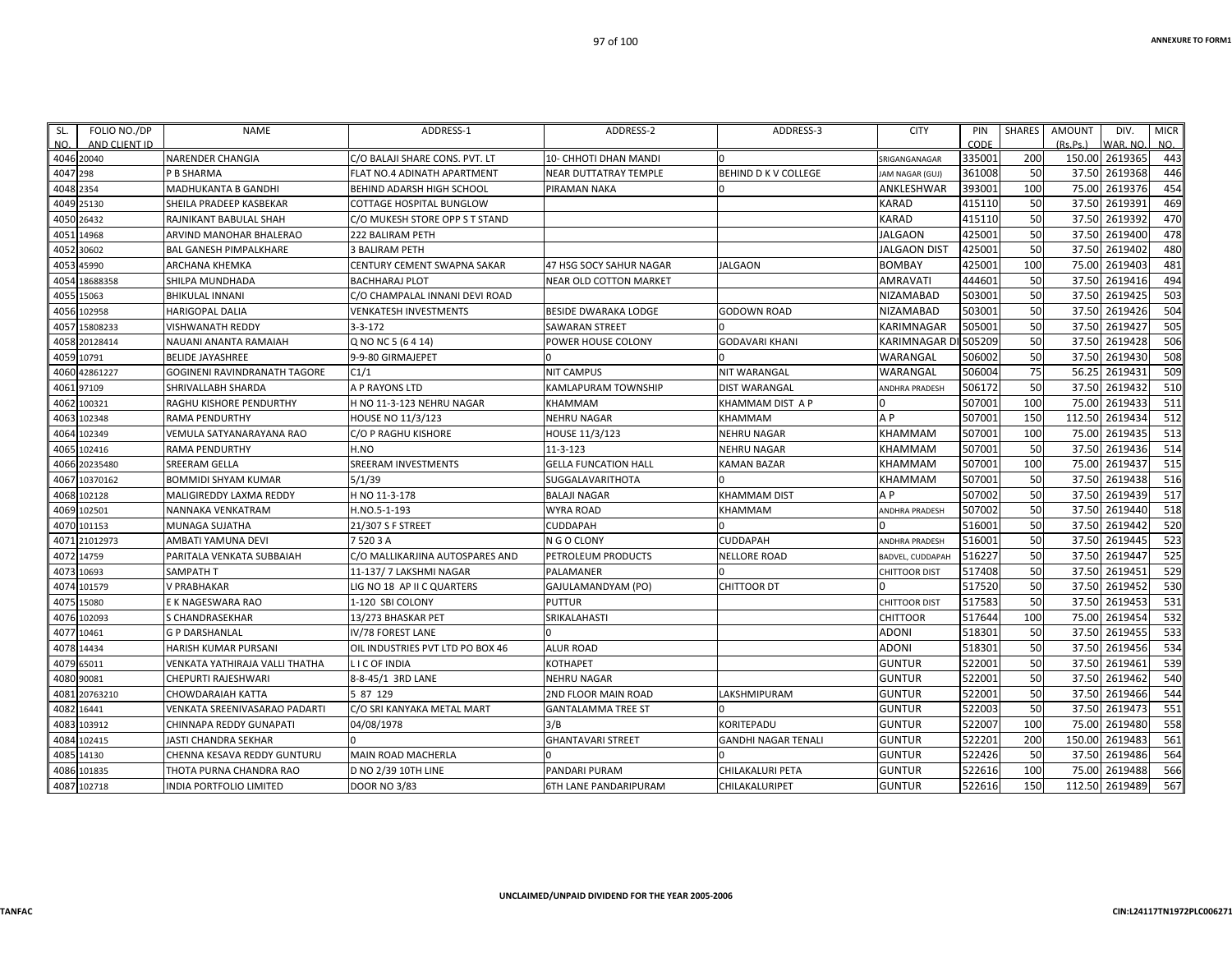| SL.        | FOLIO NO./DP  | <b>NAME</b>                   | ADDRESS-1                                | ADDRESS-2                                | ADDRESS-3                      | <b>CITY</b>         | PIN    | <b>SHARES</b> | AMOUNT   | DIV.     | <b>MICR</b> |
|------------|---------------|-------------------------------|------------------------------------------|------------------------------------------|--------------------------------|---------------------|--------|---------------|----------|----------|-------------|
| NO.        | AND CLIENT ID |                               |                                          |                                          |                                |                     | CODE   |               | (Rs.Ps.) | VAR. NO. | NO.         |
|            | 4088 101708   | A SATYANARAYANA MURTHY        | 27 II 1307 BALAJI NAGAR                  | <b>NELLORE DT</b>                        | <b>ANDRA PRADESH</b>           |                     | 524002 | 50            | 37.50    | 2619492  | 570         |
|            | 4089 106897   | K RAGHUKUMAR                  | C/O K RAVINDRA REVATHI FINANCE           | SRI RANGARAJAPURAM                       |                                | <b>NELLORE</b>      | 524002 | 200           | 150.00   | 2619493  | 571         |
|            | 4090 20692308 | P V NARASA REDDY              | 1 1 0 2 4                                | <b>BUNGLOWTHOTA</b>                      | <b>NAWABPET</b>                | NELLORE             | 524002 | 50            | 37.50    | 2619495  | 573         |
|            | 4091 15094    | KIDAMBI SUDARSANA VENUGOPALAN | H NO 26/15                               | PODALAKUR ROAD Z P COLONY                | A K NAGAR                      | NELLORE A P         | 524004 | 50            | 37.50    | 2619497  | 575         |
|            | 4092 101881   | T SIRISHA USHA KIRON          | C/O SHRIT V N SARMA                      | 27-17 POLICE COLONY                      | A K NAGAR                      | NELLORE             | 524004 | 100           | 75.00    | 2619498  | 576         |
|            | 4093 10031734 | VEMPULURI HARI                | <b>WEAVERS SOCIETY COLONY</b>            | VENKATAGIRI                              |                                | NELLORE (DIST)      | 524132 | 50            | 37.50    | 2619501  | 579         |
|            | 4094 10058012 | SOMA UDAY LAKSHMI             | D NO 15 - 148                            | PADMA SALI STREET                        | VENKATAGIRI                    | NELLORE(DIST)       | 524132 | 50            | 37.50    | 2619502  | 580         |
|            | 4095 106923   | <b>G NAGAMANI</b>             | C/O SREE SUJATHA SHARE CONSULTANTS       | 7A-8-10 KALKALUR ROAD                    | <b>EASTERN STREET</b>          | <b>ELURU</b>        | 534001 | 50            | 37.50    | 2619506  | 584         |
| 4096       | 10878         | SATYANARAYANA MURTY CHAMARTY  | 22 B-10-6 ADAVI COLNUVARI STREET         | <b>POWERPET</b>                          | ELURU                          | A P                 | 534002 | 50            | 37.50    | 2619508  | 586         |
|            | 4097 10037723 | DEVIKA RANI BATHINA           | $2 - 86$                                 | SRINIVASA NAGAR                          | BEHIND SURYA APARTMENTS        | VATLURU             | 534007 | 100           | 75.00    | 2619512  | 590         |
|            | 4098 48460    | P N MANJUNATH                 | B-470-5158 ASST PURCHASE OFFICER B E M L | K G F K S 563115                         |                                |                     | 563115 | 50            | 37.50    | 2619515  | 593         |
| 4099 4111  |               | C KRISHNAN                    | NO 6 EAST TOWN OORGUAM                   | KOLAR GOLD FIELD                         |                                |                     | 563120 | 50            | 37.50    | 2619516  | 594         |
|            | 4100 90599    | <b>B V DASANNA</b>            | SRINIVASA MEDICAL STORES                 | <b>CHELUR ROAD</b>                       |                                | CHINTAMANI          | 563125 | 50            | 37.50    | 2619522  | 600         |
|            | 4101 41265    | S RAVINDRA                    | NO 53 VISHAK 7TH MAIN ROAD               | BETWEEN 8TH & 10TH CROSS SARASWATHIPURAM |                                | MYSORE              | 570009 | 50            | 37.50    | 2619528  | 606         |
|            | 4102 10213197 | NIRANJANA RAO M               | <b>HIG 1268</b>                          | <b>CROSS II STAGE</b>                    | SRIRAMPURA                     | <b>MYSORE</b>       | 570022 | 50            | 37.50    | 2619541  | 619         |
|            | 4103 20011846 | PARIMALA R BHAT               | NO 1472POORNADRISHTI ROAD                | C AND D BLOCK                            | KUVEMPUNAGAR                   | <b>MYSORE</b>       | 570023 | 100           | 75.00    | 2619545  | 623         |
| 4104 9285  |               | SAHADEVAN KANAGAMUDALIAR      | NO 10 1 23A                              | <b>GANDHI ROAD</b>                       | CHITTOOR TOWN A P              |                     | 571001 | 50            | 37.50    | 2619547  | 625         |
| 4105 3625  |               | M S LAKSHMI                   | D/O M SUBRAMANYA                         | 9/260 SUBRAMANYA TEMPLE STREET           | KOLLEGAL POST AND TQ           | <b>MYSORE DT</b>    | 571440 | 50            | 37.50    | 2619550  | 628         |
| 4106       | 41250         | TUMKUR NAGARAJIAH VIJAYAKUMAR | <b>CHICKPET</b>                          |                                          |                                | TUMKUR              | 572101 | 50            | 37.50    | 2619552  | 630         |
| 4107       | 48819         | R VINOD KUMAR KINI            | 56/3 SAPTHAGIRI                          | CHURCH ROAD P J EXTENSION                | <b>DAVANGERE</b>               |                     | 577002 | 100           | 75.00    | 2619559  | 637         |
|            | 4108 101590   | <b>G C BASAVALINGAPPA</b>     | 191 DR KESARY BUILDING                   | THIRD MAIN P J EXTENSION                 | DAVANGERE                      | KARNATAKA           | 577002 | 300           | 225.00   | 2619561  | 639         |
|            | 4109 97320    | R SAVITHRI                    | 3231/1 M C COLONY                        | <b>B BLOCK</b>                           |                                | DAVANGERE           | 577004 | 50            | 37.50    | 2619564  | 642         |
|            | 4110 100480   | H A KRISHNAMURTHY             | 116 GURU KRUPA                           | 8TH CROSS A BLOCK                        | DEVARAJ URS LAYOUT             | DAVANGERE           | 577006 | 50            | 37.50    | 2619568  | 646         |
|            | 4111 28559532 | BIMAL KUMAR AGARWALLA         | <b>GANGES GARDEN</b>                     | <b>106 KIRAN SINGHA ROAD</b>             | BLOCK B/8 GROUND FL FLAT NO CE | SHIBPUR HOWRAH      | 711102 | 75            | 56.25    | 2619573  | 651         |
|            | 4112 41207735 | POYODHI RANJON GHOSAL         | <b>10 PAULGHAT LANE NORTH</b>            | P O BELURMATH                            | <b>WEST BENGAL</b>             | D T HOWRAH          | 711202 | 50            | 37.50    | 2619581  | 659         |
|            | 4113 104330   | <b>DAULAT RAM BANSAL</b>      | <b>BANSALJI ASSOCIATES</b>               | 35 G T ROAD EAST                         | <b>USHAGRAM ASANSOL</b>        | <b>WEST BENGAL</b>  | 713303 | 50            | 37.50    | 2619586  | 664         |
|            | 4114 46102    | MAHESHWAR SINGH               | BHARAT EARTH MOVERS LTD                  | 3 BURNPUR ROAD                           | ASANSOL                        |                     | 713304 | 50            | 37.50    | 2619587  | 665         |
| 4115 43330 |               | SAJJAN KUMAR JAJODIYA         | W/O WEST BENGAL STORE SUPPLIERS          | PO BARAKAR STATION ROAD                  | DIST BURDWAN W B               |                     | 713324 | 50            | 37.50    | 2619589  | 667         |
| 4116 49482 |               | RAMESH KUMAR SHARMA           | 114 P N MALIA ROAD SISHUBAGAN            | P O RANIGNJ                              |                                | <b>DIST BURDWAN</b> | 713347 | 50            | 37.50    | 2619595  | 673         |
|            | 4117 49541    | RAM NIBAS HAJRA               | N S B ROAD NEAR ANJANA CINEMA            | P O RANIGNJ                              |                                |                     | 713347 | 50            | 37.50    | 2619596  | 674         |
| 4118 49870 |               | PARMATMA DEVI TULSIAN         | TULSIAN BUILDING 23/6 N S B ROAD         | <b>OPPOSITE EYE HOSPITAL</b>             |                                | RANIGANJ            | 713347 | 100           | 75.00    | 2619597  | 675         |
| 4119 8098  |               | LAKSHMI KANTA SEN             | <b>SENCO PAINTS &amp; HARDWARES</b>      | <b>SAMDI ROAD</b>                        | POST RUPNARAINPUR BAZAR        | <b>DIST BURDWAN</b> | 713364 | 50            | 37.50    | 2619599  | 677         |
| 4120 85897 |               | PUNYA PRIYA MITRA             | RANGAMATI                                | POST RUPNARAYANPUR BAZAR                 | DIST. BURDWAN                  | <b>WEST BENGAL</b>  | 713364 | 50            | 37.50    | 2619600  | 678         |
|            | 4121 11411145 | PRAKASH KUMAR ARORA           | HOUSE NO 226                             | IYOTI NAGAR NEAR DON BOSCO SCHOOL        | P O SEVOK ROAD                 | SILIGURI, WB        | 734401 | 50            | 37.50    | 2619602  | 680         |
| 4122 4823  |               | SURESH KUMAR GUPTA            | SARBATI BHAWAN                           | <b>GANESHRAM COMPOUND</b>                | CHURCH ROAD                    | SILIGURI            | 734401 | 200           | 150.00   | 2619604  | 682         |
|            | 4123 45686    | AJIT RAMAKANT PRADHAN         | COMMANDER WORKS ENGINEER (P)             | PORT BLAIR                               | MANNIEBAY POST JUNGLIGHT       | PORT BLAIR          | 744103 | 50            | 37.50    | 2619606  | 684         |
|            | 4124 43351    | ANNAPURNA SATAPATHY           | SARANGI HOUSE NEW RAUSAPATNA CUTTACK     |                                          |                                |                     | 753001 | 50            | 37.50    | 2619608  | 686         |
| 4125       | 102005        | GHANASHYAM MAJHI              | AT/PO KHAIRIA                            | <b>BALASORE (DIST)</b>                   | ORISSA                         |                     | 756048 | 100           | 75.00    | 2619616  | 694         |
|            | 4126 43392    | NATWAR LAL AGRAWAL            | <b>BALIBANDHA</b>                        |                                          |                                | SAMBALPUR           | 768001 | 50            | 37.50    | 2619618  | 696         |
|            | 4127 10010510 | CHANDRA KANT BHARTIA          | ANUMANG FINANCIAL SR. P. LTD.            | LAL BUILDING, KACHERY ROAD               | ROURKELA                       | ORISSA              | 769012 |               | 0.75     | 2619621  | 699         |
|            | 4128 28657054 | <b>RANJEET KUMAR</b>          | SECTOR 12 F                              | QTR NO 2056                              | <b>BOKARO STEEL CITY</b>       | <b>BOKARO</b>       | 827012 | 100           | 75.00    | 2619630  | 708         |
|            | 4129 11961485 | RAJESH KUMAR AGRAWAL          | M/S PRATAP STORES                        | <b>MAIN ROAD</b>                         | CHAS                           | <b>BOKARO</b>       | 827013 | 200           | 150.00   | 2619632  | 710         |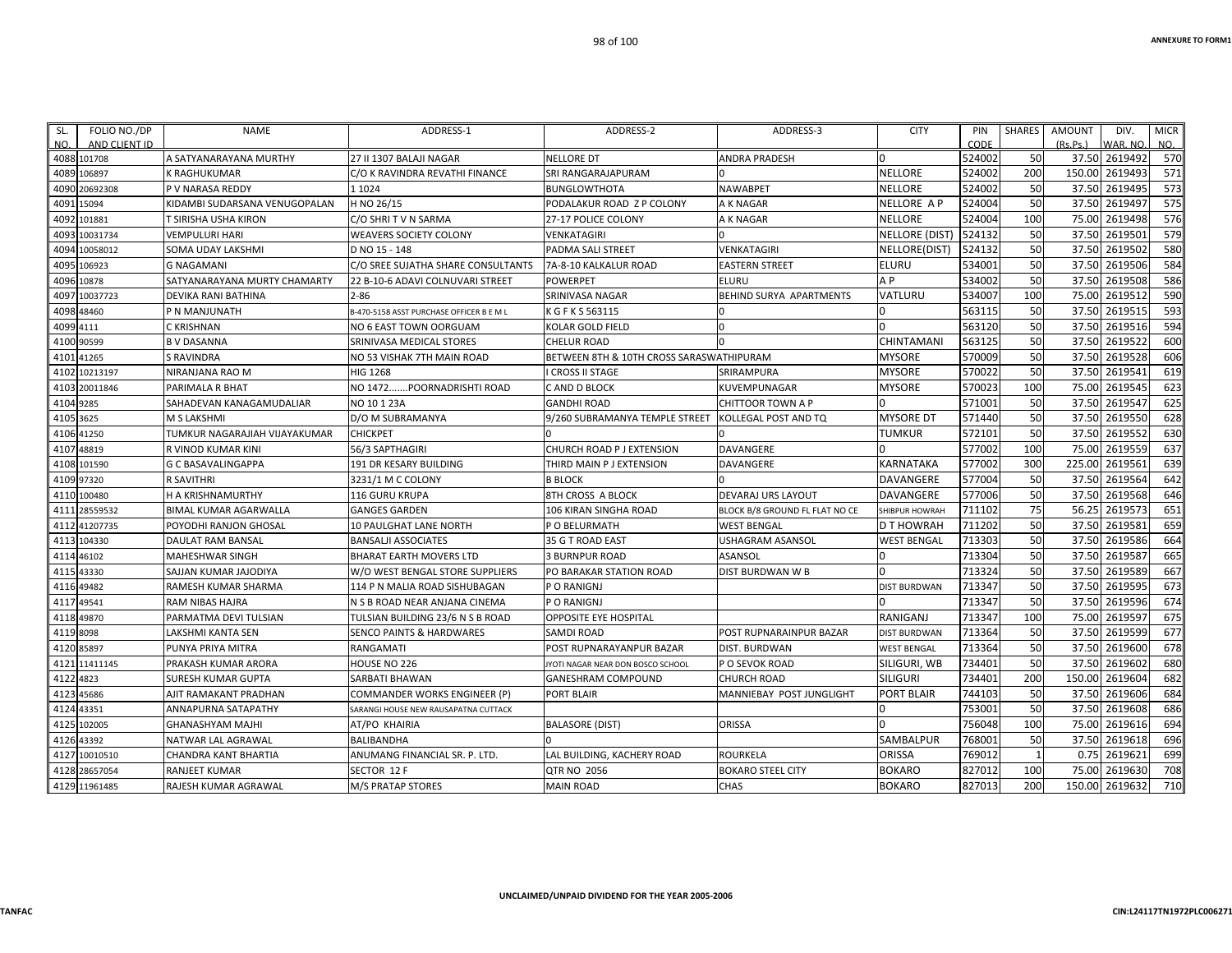| FOLIO NO./DP<br>SL.<br>NO.<br>AND CLIENT ID | <b>NAME</b>              | ADDRESS-1                        | ADDRESS-2                          | ADDRESS-3                           | <b>CITY</b>           | PIN<br>CODE | <b>SHARES</b> | <b>AMOUNT</b><br>(Rs, Ps.) | DIV.<br>VAR. NO | <b>MICR</b><br>NO. |
|---------------------------------------------|--------------------------|----------------------------------|------------------------------------|-------------------------------------|-----------------------|-------------|---------------|----------------------------|-----------------|--------------------|
| 4130 51313                                  | <b>INDIRA CHOUDHURY</b>  | <b>C/O VEENA CHOUDHURY</b>       | <b>SIKANDERPUR</b>                 | POST AND DIST MUZAFFARPUR           | <b>BIHAR</b>          | 842001      | 50            | 37.50                      | 2619636         | 714                |
| 4131<br>9291                                | S MANISANKAR             | 143 CATTHEDRAL STREET            |                                    |                                     | PONDICHERRY           | 605001      | 100           | 75.00                      | 261963          | 715                |
| 103576<br>4132                              | V SUKUMAR                | <b>SRIVARI</b>                   | <b>262 RANGAPILLAI STREET</b>      | <b>PONDICHERRY</b>                  |                       | 605001      | 100           | 75.00                      | 2619638         | 716                |
| 92492<br>4133                               | V SHANTHI                | W/O M RAJEN                      | <b>GOPALAN RADAI STREET</b>        | AYYANKUTTI PALAYAM                  | <b>PONDICHERRY</b>    | 605009      | 100           | 75.00                      | 2619654         | 732                |
| 4134<br>9275                                | S SUNDARAMABAL           | 32 KATTIMUTHU MUDALI STREET      | <b>BROLLSPET S A DT</b>            |                                     | CUDDALORE             | 607004      | 50            | 37.50                      | 2619663         | 741                |
| 4135 9276                                   | S SAKUNTALA              | 8 B KATTIMUTHU MUDALI STREET     | <b>BROKKSPET S A DT</b>            |                                     | CUDDALORE             | 607004      | 50            | 37.50                      | 2619664         | 742                |
| 4136 9282                                   | G BALABASKARAM           | 8 SUBRAMANIA SWAMY KOIL ST       | NEW VANDIPALAYAM                   |                                     | CUDDALORE             | 607004      | 50            | 37.50                      | 2619668         | 746                |
| 4137<br>96723                               | <b>R GANESH</b>          | TANFAC INDUSTRIES LIMITED        | 14 SIPCOT INDUSTRIAL COMPLEX       |                                     | <b>CUDDALORE</b>      | 607005      | 50            | 37.50                      | 2619670         | 748                |
| 103963<br>4138                              | SAJI GEORGE              | <b>SPIC PHARMA</b>               | <b>ANTIBIOTIC COMPLEX</b>          | <b>SIPCOT</b>                       | <b>CUDDALORE</b>      | 607005      | 100           | 75.00                      | 2619673         | 751                |
| 4139<br>28534                               | <b>JAYA UPADHYAYA</b>    | C/OSHRI M.H.UPADHYAYA            | TANFAC INDUSTRIAL LTD              | <b>14.SIPCOT INDUSTRIAL COMPLEX</b> | <b>CUDDALORE</b>      | 607005      | 100           | 75.00                      | 2619674         | 752                |
| 96764<br>4140                               | K RAVI                   | PLOT NO 25 VELMURUGAN NAGAR      | PATHIRIKUPPAM                      |                                     | CUDDALORE             | 607401      | 50            | 37.50                      | 2619676         | 754                |
| 9273<br>4141                                | RAMANATHAN ROYAL REDDIAR | S/O.ROYAL REDDIYAR               | NO:27, SOUTH STREET                | <b>KURUVINATHAM &amp;PO</b>         | BAHOUR VIA PO 607402  |             | 100           | 75.00                      | 2619677         | 755                |
| 4142<br>23466                               | T N SWAMINATHAN          | 12/2286 G A CANAL WEST BANK      | THANJAVUR TAMILNADU                |                                     |                       | 613001      | 50            | 37.50                      | 2619678         | 756                |
| 14412<br>4143                               | RAJAM RAMAMIRTHAM        | 71 PRATHAPASIMHA PURAM THANJAVUR | <b>TAMIL NADU 613009</b>           |                                     |                       | 613009      | 50            | 37.50                      | 2619689         | 767                |
| 55409<br>4144                               | <b>KM SUNDARAM</b>       | 140 BAWA MADAM LANE              | <b>NORTH MAIN STREET</b>           | THNJAVUR-613 009                    |                       | 613009      | 100           | 75.00                      | 2619690         | 768                |
| 103322<br>4145                              | K C SUBIRAMANIAN         | 14 PRATHABHA SIMHAPURAM          | THANJAVUR                          |                                     |                       | 613009      | 100           | 75.00                      | 2619691         | 769                |
| 4146 95386                                  | R T BOOPATHY             | 37 B THALAYARI STREET            | PATTUKKOTAI                        | $\Omega$                            | THANJAVUR DT          | 614601      | 100           | 75.00                      | 2619694         | $\overline{772}$   |
| 4147<br>14652                               | P GOPAL                  | <b>BANK OF MADURA LTD</b>        | <b>76 SEKKALAI ROAD</b>            | $\Omega$                            | <b>KARAIKUDI</b>      | 623001      | 50            | 37.50                      | 2619695         | 773                |
| 4148 84125                                  | P N R PRABAKAR           | C/O P N RATHNAM & SONS           | <b>BIG BAZAR STREET</b>            | <b>DINDIGUL</b>                     | TAMIL NADU            | 624001      | 13            | 9.75                       | 2619703         | 781                |
| 102591<br>4149                              | C GUNASEKAR              | 1ST FLOOR 42 SPENCER COMPOUND    | <b>6TH CROSS STREET</b>            | THIRUVALLUVAR NAGAR                 |                       | 624003      | 100           | 75.00                      | 2619707         | 785                |
| 4150<br>50954                               | <b>R KRISHNAVENI</b>     | <b>NO 3 ANDAL STREET</b>         |                                    | $\Omega$                            | <b>TUTICORIN</b>      | 628002      | 50            | 37.50                      | 2619714         | 792                |
| 444052<br>4151                              | C.MURUGAN VEERABAGU.     | D-87, SPIC NAGAR                 |                                    | $\Omega$                            | TUTICORIN             | 628005      | 100           | 75.00                      | 2619724         | 802                |
| 96080<br>4152                               | <b>R GOPINATH</b>        | 27 P M CHETTY STREET             | <b>SAIDAPET</b>                    | <b>VELLORE</b>                      | N A A DIST            | 632001      | 50            | 37.50                      | 2619726         | 804                |
| 4153<br>96642                               | S A ETHEL ROSE           | 24/6 ARULAGAM                    | <b>BISHOP DAVID NAGAR</b>          | $\overline{0}$                      | VELLORE               | 632001      | 150           | 112.50                     | 2619727         | 805                |
| 4154 79731                                  | P SHANKAR                | <b>20 D MUNDY STREET</b>         |                                    | 0                                   | <b>VELLORE</b>        | 632004      | 50            | 37.50                      | 2619730         | 808                |
| 4155 14149                                  | <b>M A RAJAGOPALAN</b>   | 28 EAST MAIN ROAD NO 1           | <b>GAINDHI NAGAR</b>               | $\Omega$                            | <b>VELLORE</b>        | 632006      | 50            | 37.50                      | 2619732         | 810                |
| 4156<br>14927                               | SUNDARAM VAIDYANATHASAMI | 31 EAST 7TH MAIN ROAD            | <b>GAINDHI NAGAR</b>               | $\Omega$                            | <b>VELLORE</b>        | 632006      | 100           | 75.00                      | 2619733         | 811                |
| 4157 96116                                  | <b>M PRAKASAM</b>        | NO.12-D P T V COLONY             | <b>KRISHNAGIRI</b>                 | <b>DHAMAPURI DIST</b>               | <b>TAMIL NADU</b>     | 635001      | 100           | 75.00                      | 2619738         | 816                |
| 4158<br>55389                               | P K VISWANATHAN          | K 17 INDIRA NAGAR                | <b>BAGALUR ROAD</b>                | <b>HOSUR</b>                        |                       | 635109      | 50            | 37.50                      | 2619739         | 817                |
| 4159<br>93469                               | MEENAL NARENDRA PADHYE   |                                  | <b>B 4/3 TNHB BAGALUR RD HOSUR</b> | 0                                   | <b>TAMIL NADU</b>     | 635109      | 50            | 37.50                      | 2619740         | 818                |
| 94763<br>4160                               | N RAVI                   | 14/13 B 2 NEELAMEGGA NAGAR       | <b>HOSUR</b>                       | 0                                   |                       | 635109      | 50            | 37.50                      | 2619741         | 819                |
| 4161<br>15297                               | <b>JAYALAKSHMI</b>       | NO 25 L I C COLONY               |                                    | $\Omega$                            | <b>SALEM</b>          | 636004      | 50            | 37.50                      | 2619752         | 830                |
| 91455<br>4162                               | M SETHURAMAN             | 103 UMA THEATRE BUILDINGS        | SURAMANGALAM                       | $\Omega$                            | SALEM                 | 636005      | 100           | 75.00                      | 2619753         | 831                |
| 96561<br>4163                               | V S POYYAMOZHI           | 3/53 RAMASAMY NAGAR              | <b>KANNAN KURICHI ROAD</b>         | $\Omega$                            | <b>SALEM</b>          | 636008      | 150           | 112.50                     | 2619754         | 832                |
| 4164 97805                                  | S POYYAMOZHI             | 3/53 RAMASAMI NAGAR              | <b>KANNANKURICHI ROAD</b>          | <b>SALEM</b>                        | TAMIL NADU STA636008  |             | 100           | 75.00                      | 2619755         | 833                |
| 100397<br>4165                              | <b>G ANBARASU</b>        | NERINGIPATTY                     | SAMINAICKEN PATTY POST             |                                     | <b>SALEM</b>          | 636011      | 50            | 37.50                      | 2619758         | 836                |
| 4166 88221                                  | S VENKATACHARI           | D 10-B                           | CHEMPLAST COLONY                   | <b>METTUR DAM</b>                   | <b>SALEM DISTRICT</b> | 636403      | 50            | 37.50                      | 2619766         | 844                |
| 4167<br>10599840                            | RAJAMANICKAM.T.P         | NANGAVALLI MAIN ROAD             | <b>THARAMANGALAM POST</b>          |                                     | <b>SALEM</b>          | 636502      | 100           | 75.00                      | 2619770         | 848                |
| 479246<br>4168                              | CHANDRAMOHAN E.K.        | DOOR NO. 4/79A,                  | <b>KERAYUR.</b>                    | PETTAPPALAYAM                       | <b>NAMAKKAL</b>       | 637015      | 100           | 75.00                      | 2619773         | 851                |
| 4169<br>16348                               | NIRMALA MORRIS           | PLOT NO 52 HOUSING BOARD COLONY  | <b>4TH MAIN ROAD</b>               | KOOTAPPALLI P O                     | TIRUCHENGODU          | 637214      | 50            | 37.50                      | 2619774         | 852                |
| 4170 96809                                  | S K KARUNAKARAN          | 11 A SALEM MAIN ROAD             | <b>SANKARI POST</b>                | $\Omega$                            | <b>SALEM DISTRICT</b> | 637301      | 50            | 37.50                      | 2619775         | 853                |
| 4171 91495                                  | N VISALATCHI             | <b>ALVA HOSPITAL</b>             | <b>VETTAI KARANPUDUR</b>           | $\Omega$                            | POLLACHI              | 642129      | 50            |                            | 37.50 2619786   | 864                |